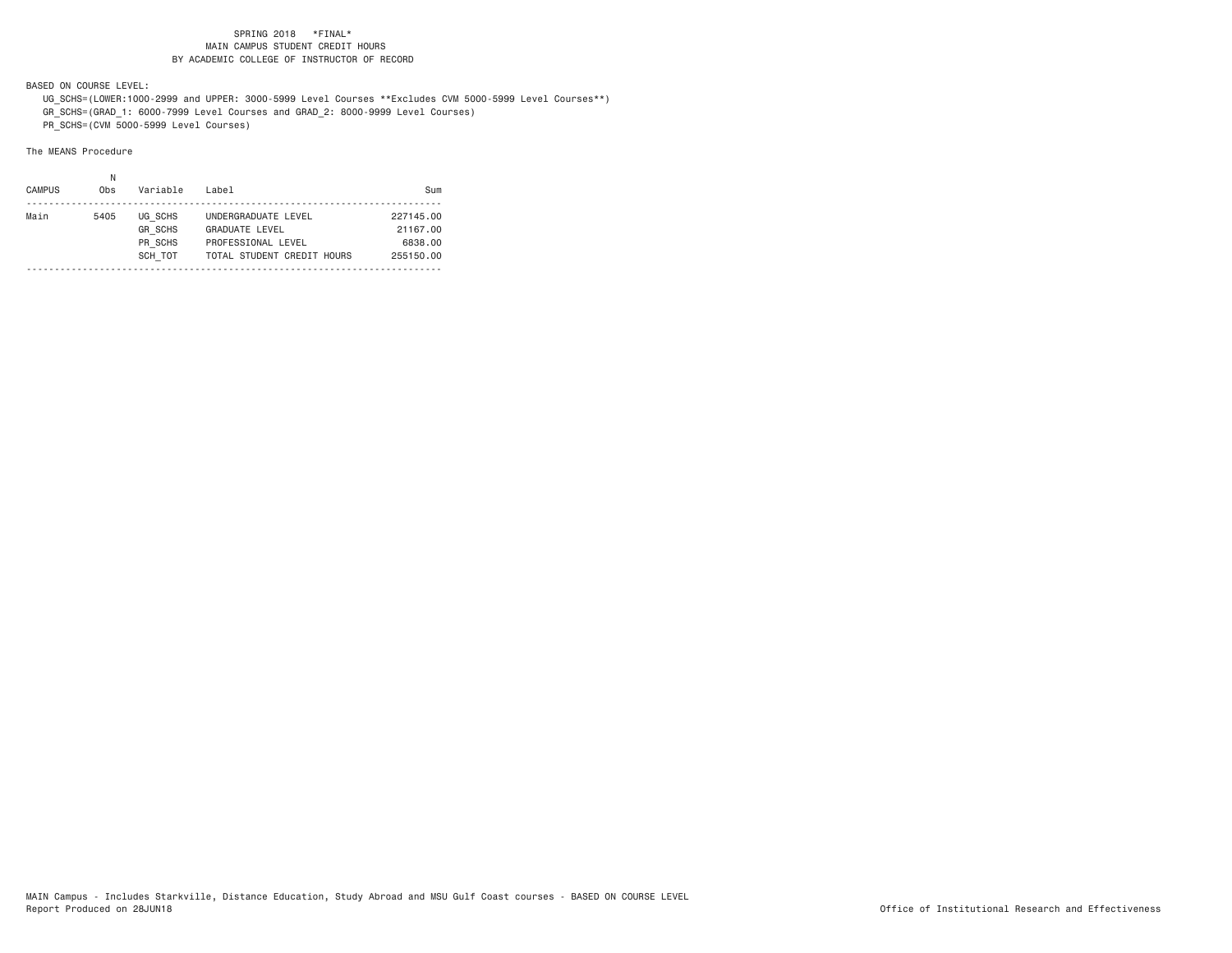BASED ON COURSE LEVEL:

 UG\_SCHS=(LOWER:1000-2999 and UPPER: 3000-5999 Level Courses \*\*Excludes CVM 5000-5999 Level Courses\*\*) GR\_SCHS=(GRAD\_1: 6000-7999 Level Courses and GRAD\_2: 8000-9999 Level Courses)

PR\_SCHS=(CVM 5000-5999 Level Courses)

| <b>COURSE CAMPUS</b> | N<br>Obs       | Variable                      | Label                                                                                                                               | Sum                                     |
|----------------------|----------------|-------------------------------|-------------------------------------------------------------------------------------------------------------------------------------|-----------------------------------------|
| Starkville           | 4976           |                               | UG SCHS UNDERGRADUATE LEVEL<br>GR SCHS GRADUATE LEVEL<br>PR SCHS PROFESSIONAL LEVEL<br>SCH TOT TOTAL STUDENT CREDIT HOURS 238938.00 | 215871.00<br>16229.00<br>6838.00        |
| Distance Education   | 395            | UG SCHS<br>GR SCHS<br>SCH TOT | UNDERGRADUATE LEVEL<br><b>GRADUATE LEVEL</b><br>PR SCHS PROFESSIONAL LEVEL<br>TOTAL STUDENT CREDIT HOURS                            | 10189.00<br>4930.00<br>0.00<br>15119.00 |
| MSU Gulf Coast       | 27             | UG SCHS<br>GR SCHS<br>SCH TOT | UNDERGRADUATE LEVEL<br>GRADUATE LEVEL<br>PR SCHS PROFESSIONAL LEVEL<br>TOTAL STUDENT CREDIT HOURS                                   | 567.00<br>0.00<br>0.00<br>567.00        |
| Study Abroad         | $\overline{7}$ | UG SCHS<br>GR SCHS            | UNDERGRADUATE LEVEL<br><b>GRADUATE LEVEL</b><br>PR SCHS PROFESSIONAL LEVEL<br>SCH TOT   TOTAL STUDENT CREDIT HOURS                  | 518.00<br>8.00<br>0.00<br>526.00        |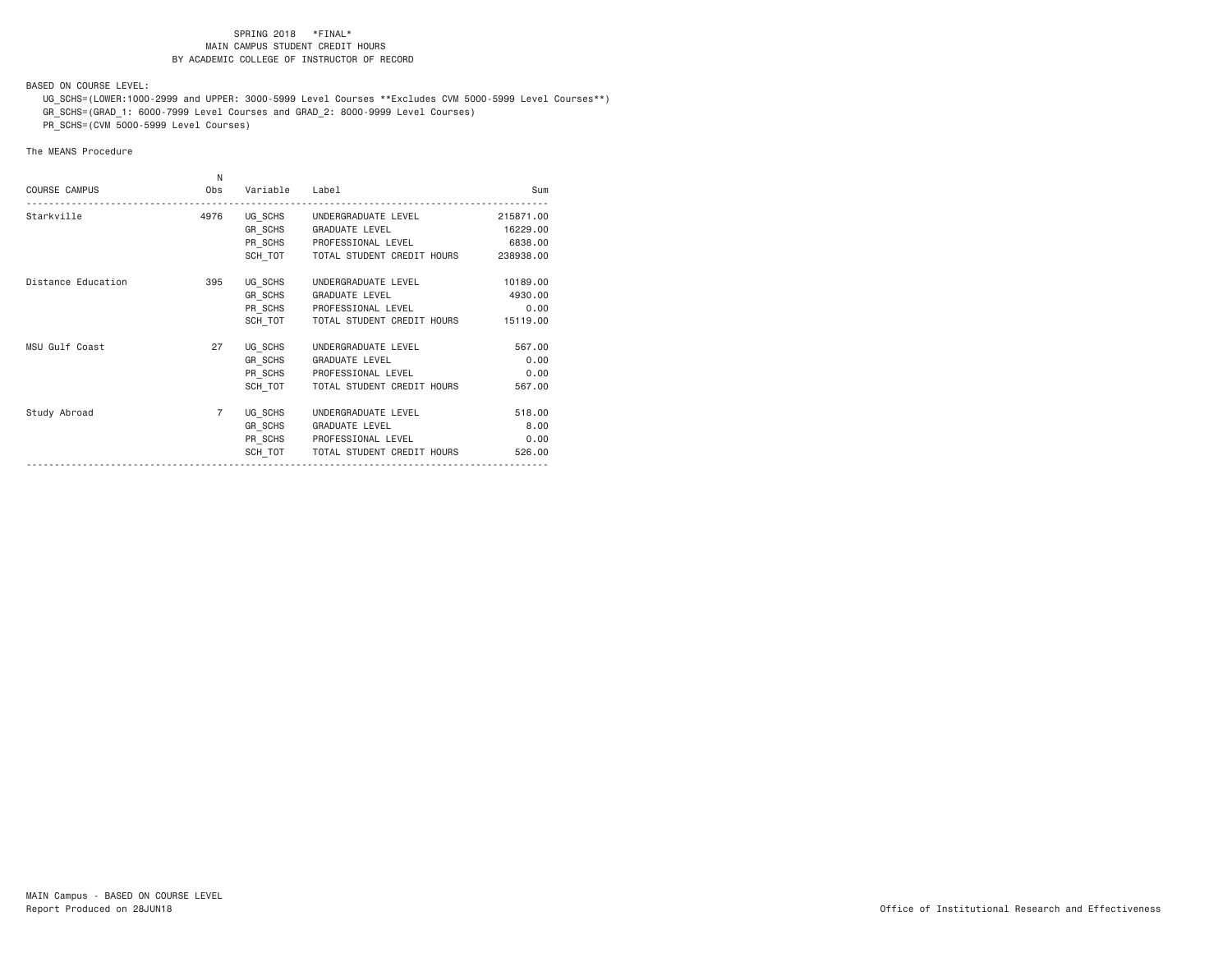BASED ON COURSE LEVEL:

 UG\_SCHS=(LOWER:1000-2999 and UPPER: 3000-5999 Level Courses \*\*Excludes CVM 5000-5999 Level Courses\*\*) GR\_SCHS=(GRAD\_1: 6000-7999 Level Courses and GRAD\_2: 8000-9999 Level Courses)

PR\_SCHS=(CVM 5000-5999 Level Courses)

| ACADEMIC COLLEGE            | N<br>Obs | Variable | Label                      | Sum       |
|-----------------------------|----------|----------|----------------------------|-----------|
| Agriculture & Life Sciences | 809      | UG SCHS  | UNDERGRADUATE LEVEL        | 19423.00  |
|                             |          | GR SCHS  | GRADUATE LEVEL             | 2576.80   |
|                             |          | PR_SCHS  | PROFESSIONAL LEVEL         | 142.50    |
|                             |          | SCH_TOT  | TOTAL STUDENT CREDIT HOURS | 22142.30  |
| Architecture, Art & Design  | 204      | UG_SCHS  | UNDERGRADUATE LEVEL        | 9152.00   |
|                             |          | GR_SCHS  | GRADUATE LEVEL             | 67.00     |
|                             |          | PR_SCHS  | PROFESSIONAL LEVEL         | 0.00      |
|                             |          | SCH TOT  | TOTAL STUDENT CREDIT HOURS | 9219.00   |
| Arts & Sciences             | 2258     | UG SCHS  | UNDERGRADUATE LEVEL        | 111663.00 |
|                             |          | GR SCHS  | GRADUATE LEVEL             | 6314.00   |
|                             |          | PR SCHS  | PROFESSIONAL LEVEL         | 0.00      |
|                             |          | SCH TOT  | TOTAL STUDENT CREDIT HOURS | 117977.00 |
| <b>Business</b>             | 245      | UG SCHS  | UNDERGRADUATE LEVEL        | 27430.00  |
|                             |          | GR SCHS  | GRADUATE LEVEL             | 2029.00   |
|                             |          | PR_SCHS  | PROFESSIONAL LEVEL         | 0.00      |
|                             |          | SCH_TOT  | TOTAL STUDENT CREDIT HOURS | 29459.00  |
| Education                   | 738      | UG_SCHS  | UNDERGRADUATE LEVEL        | 29667.00  |
|                             |          | GR_SCHS  | <b>GRADUATE LEVEL</b>      | 4018.00   |
|                             |          | PR_SCHS  | PROFESSIONAL LEVEL         | 0.00      |
|                             |          | SCH TOT  | TOTAL STUDENT CREDIT HOURS | 33685.00  |
| Engineering                 | 765      | UG SCHS  | UNDERGRADUATE LEVEL        | 25349.00  |
|                             |          | GR_SCHS  | GRADUATE LEVEL             | 4657.20   |
|                             |          | PR_SCHS  | PROFESSIONAL LEVEL         | 0.00      |
|                             |          | SCH TOT  | TOTAL STUDENT CREDIT HOURS | 30006.20  |
| Forest Resources            | 186      | UG SCHS  | UNDERGRADUATE LEVEL        | 3326.00   |
|                             |          | GR_SCHS  | GRADUATE LEVEL             | 1038.00   |
|                             |          | PR_SCHS  | PROFESSIONAL LEVEL         | 0.00      |
|                             |          | SCH TOT  | TOTAL STUDENT CREDIT HOURS | 4364.00   |
| Veterinary Medicine         | 200      | UG SCHS  | UNDERGRADUATE LEVEL        | 1135.00   |
|                             |          | GR SCHS  | GRADUATE LEVEL             | 467.00    |
|                             |          | PR_SCHS  | PROFESSIONAL LEVEL         | 6695.50   |
|                             |          | SCH TOT  | TOTAL STUDENT CREDIT HOURS | 8297.50   |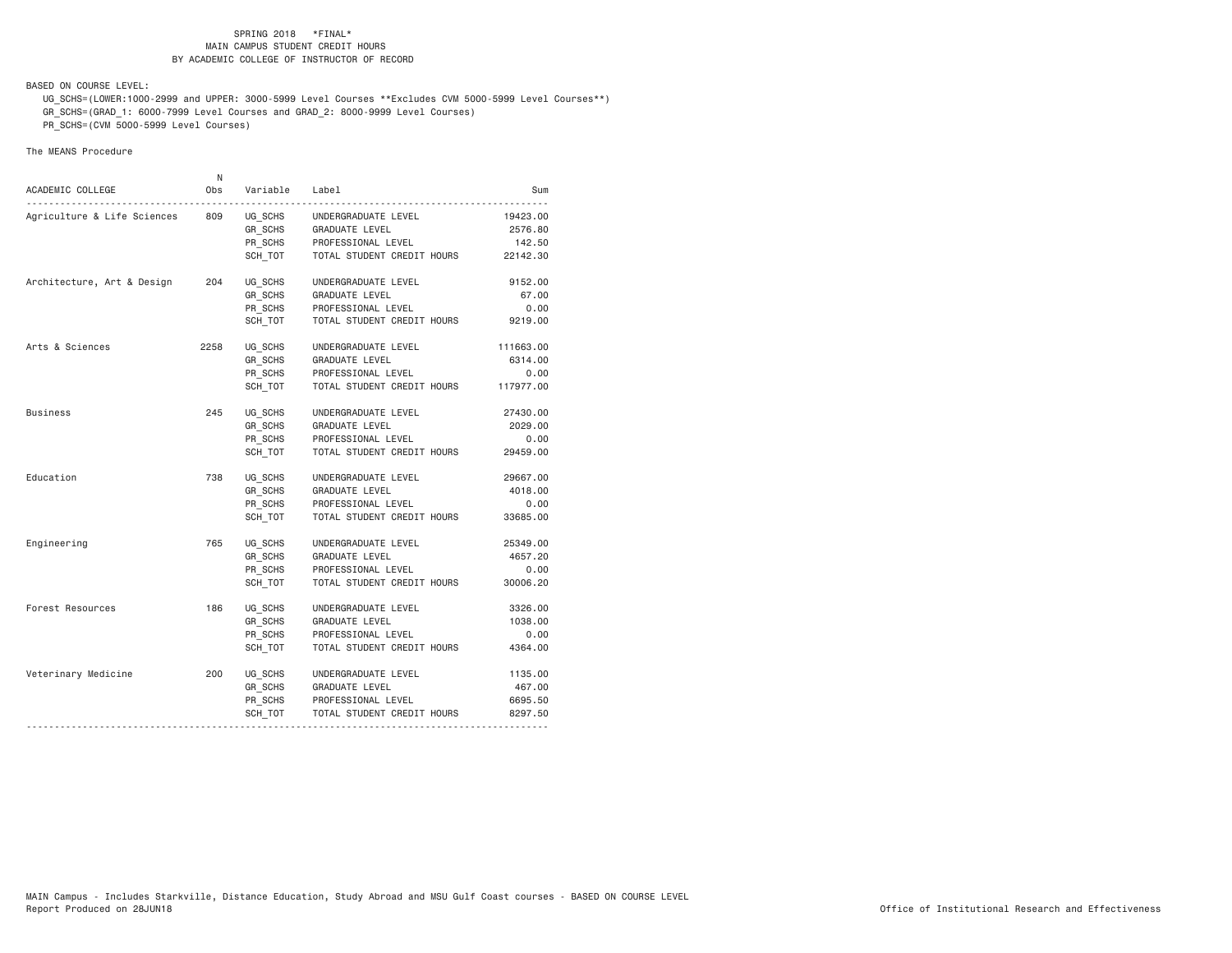BASED ON COURSE LEVEL:

 UG\_SCHS=(LOWER:1000-2999 and UPPER: 3000-5999 Level Courses \*\*Excludes CVM 5000-5999 Level Courses\*\*) GR\_SCHS=(GRAD\_1: 6000-7999 Level Courses and GRAD\_2: 8000-9999 Level Courses) PR\_SCHS=(CVM 5000-5999 Level Courses)

|                             |                    | N.             |          |                                      |           |
|-----------------------------|--------------------|----------------|----------|--------------------------------------|-----------|
| ACADEMIC COLLEGE            | COURSE CAMPUS      | Obs            | Variable | Label                                | Sum       |
| Agriculture & Life Sciences | Starkville         | 782            | UG_SCHS  | UNDERGRADUATE LEVEL                  | 18720.00  |
|                             |                    |                | GR SCHS  | GRADUATE LEVEL                       | 2390.20   |
|                             |                    |                | PR_SCHS  | PROFESSIONAL LEVEL                   | 142.50    |
|                             |                    |                | SCH_TOT  | TOTAL STUDENT CREDIT HOURS           | 21252.70  |
|                             |                    |                |          |                                      |           |
|                             | Distance Education | 26             | UG SCHS  | UNDERGRADUATE LEVEL                  | 670.00    |
|                             |                    |                | GR_SCHS  | GRADUATE LEVEL                       | 186.60    |
|                             |                    |                | PR SCHS  | PROFESSIONAL LEVEL                   | 0.00      |
|                             |                    |                | SCH_TOT  | TOTAL STUDENT CREDIT HOURS           | 856.60    |
|                             |                    | $\mathbf{1}$   |          |                                      | 33.00     |
|                             | Study Abroad       |                | UG SCHS  | UNDERGRADUATE LEVEL                  |           |
|                             |                    |                | GR SCHS  | GRADUATE LEVEL                       | 0.00      |
|                             |                    |                | PR SCHS  | PROFESSIONAL LEVEL                   | 0.00      |
|                             |                    |                | SCH_TOT  | TOTAL STUDENT CREDIT HOURS           | 33.00     |
| Architecture, Art & Design  | Starkville         | 199            | UG SCHS  | UNDERGRADUATE LEVEL                  | 8930.00   |
|                             |                    |                | GR SCHS  | GRADUATE LEVEL                       | 40.00     |
|                             |                    |                | PR_SCHS  | PROFESSIONAL LEVEL                   | 0.00      |
|                             |                    |                | SCH_TOT  | TOTAL STUDENT CREDIT HOURS           | 8970.00   |
|                             |                    |                |          |                                      |           |
|                             | Distance Education | 5              | UG SCHS  | UNDERGRADUATE LEVEL                  | 222.00    |
|                             |                    |                | GR_SCHS  | <b>GRADUATE LEVEL</b>                | 27.00     |
|                             |                    |                | PR SCHS  | PROFESSIONAL LEVEL                   | 0.00      |
|                             |                    |                | SCH_TOT  | TOTAL STUDENT CREDIT HOURS           | 249.00    |
| Arts & Sciences             | Starkville         | 2118           | UG_SCHS  | UNDERGRADUATE LEVEL                  | 105929.00 |
|                             |                    |                | GR SCHS  | GRADUATE LEVEL                       | 5214.00   |
|                             |                    |                | PR_SCHS  | PROFESSIONAL LEVEL                   | 0.00      |
|                             |                    |                | SCH_TOT  | TOTAL STUDENT CREDIT HOURS 111143.00 |           |
|                             |                    |                |          |                                      |           |
|                             | Distance Education | 137            | UG SCHS  | UNDERGRADUATE LEVEL                  | 5662.00   |
|                             |                    |                | GR_SCHS  | <b>GRADUATE LEVEL</b>                | 1095.00   |
|                             |                    |                | PR_SCHS  | PROFESSIONAL LEVEL                   | 0.00      |
|                             |                    |                | SCH_TOT  | TOTAL STUDENT CREDIT HOURS           | 6757.00   |
|                             | MSU Gulf Coast     | $\mathbf{1}$   | UG_SCHS  | UNDERGRADUATE LEVEL                  | 63.00     |
|                             |                    |                | GR SCHS  | <b>GRADUATE LEVEL</b>                | 0.00      |
|                             |                    |                | PR SCHS  | PROFESSIONAL LEVEL                   | 0.00      |
|                             |                    |                | SCH_TOT  | TOTAL STUDENT CREDIT HOURS           | 63.00     |
|                             |                    | $\overline{2}$ |          |                                      |           |
|                             | Study Abroad       |                | UG SCHS  | UNDERGRADUATE LEVEL                  | 9.00      |
|                             |                    |                | GR_SCHS  | <b>GRADUATE LEVEL</b>                | 5.00      |
|                             |                    |                | PR SCHS  | PROFESSIONAL LEVEL                   | 0.00      |
|                             |                    |                | SCH TOT  | TOTAL STUDENT CREDIT HOURS           | 14.00     |
| Business                    | Starkville         | 215            | UG SCHS  | UNDERGRADUATE LEVEL                  | 26089.00  |
|                             |                    |                | GR_SCHS  | <b>GRADUATE LEVEL</b>                | 1093.00   |
|                             |                    |                | PR_SCHS  | PROFESSIONAL LEVEL                   | 0.00      |
|                             |                    |                | SCH_TOT  | TOTAL STUDENT CREDIT HOURS           | 27182.00  |
|                             |                    |                |          |                                      |           |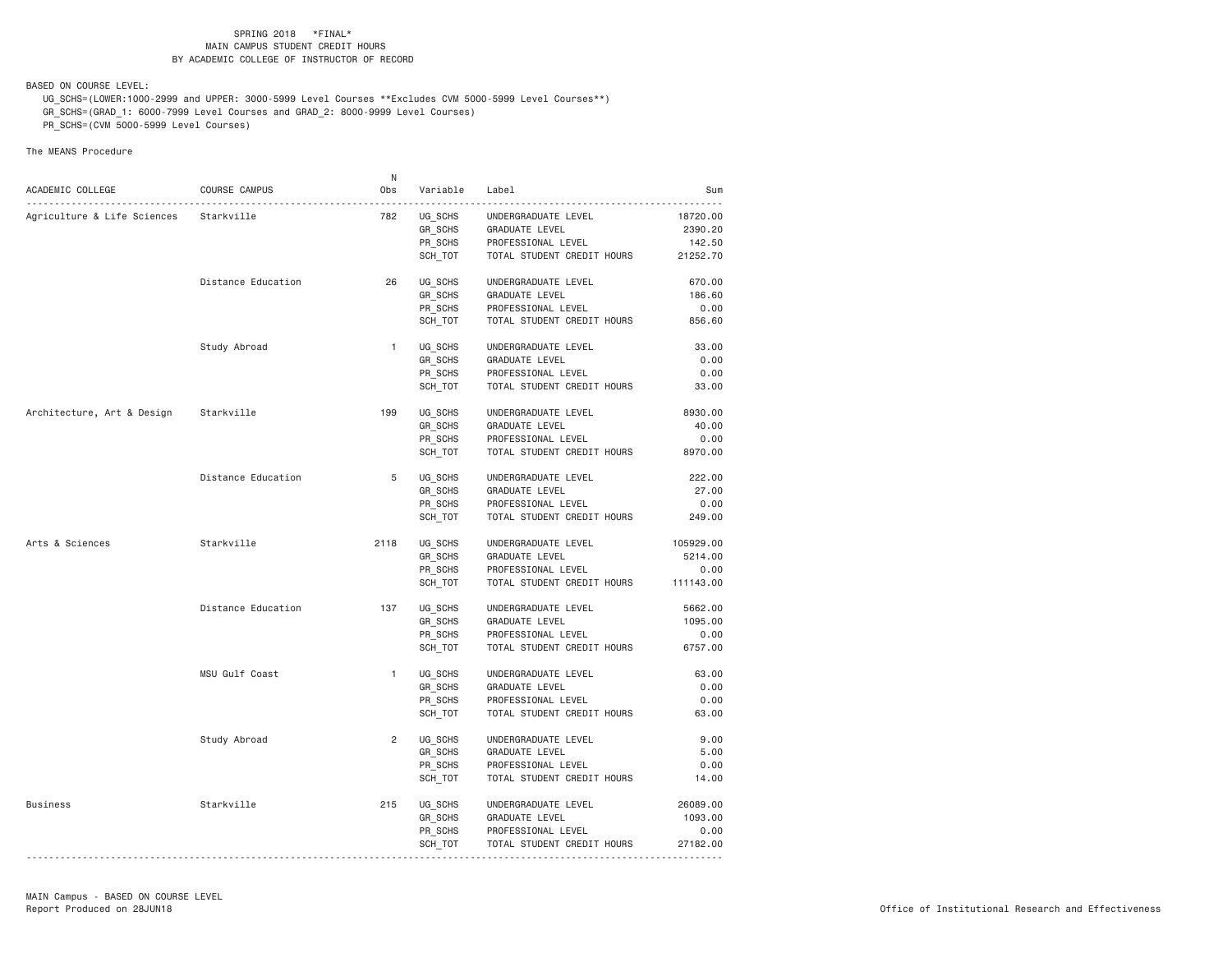BASED ON COURSE LEVEL:

 UG\_SCHS=(LOWER:1000-2999 and UPPER: 3000-5999 Level Courses \*\*Excludes CVM 5000-5999 Level Courses\*\*) GR\_SCHS=(GRAD\_1: 6000-7999 Level Courses and GRAD\_2: 8000-9999 Level Courses) PR\_SCHS=(CVM 5000-5999 Level Courses)

|                  |                    | N.             |                     |                                       |          |
|------------------|--------------------|----------------|---------------------|---------------------------------------|----------|
| ACADEMIC COLLEGE | COURSE CAMPUS      | Obs            | Variable            | Label                                 | Sum      |
| Business         | Distance Education | 30             | <u>.</u><br>UG SCHS | UNDERGRADUATE LEVEL                   | 1341.00  |
|                  |                    |                | GR SCHS             | GRADUATE LEVEL                        | 936.00   |
|                  |                    |                | PR_SCHS             | PROFESSIONAL LEVEL                    | 0.00     |
|                  |                    |                | SCH_TOT             | TOTAL STUDENT CREDIT HOURS            | 2277.00  |
|                  |                    |                |                     |                                       |          |
| Education        | Starkville         | 639            | UG SCHS             | UNDERGRADUATE LEVEL                   | 26936.00 |
|                  |                    |                | GR_SCHS             | GRADUATE LEVEL                        | 2232.00  |
|                  |                    |                | PR SCHS             | PROFESSIONAL LEVEL                    | 0.00     |
|                  |                    |                | SCH_TOT             | TOTAL STUDENT CREDIT HOURS            | 29168.00 |
|                  | Distance Education | 97             | UG_SCHS             | UNDERGRADUATE LEVEL                   | 2279.00  |
|                  |                    |                | GR SCHS             | GRADUATE LEVEL                        | 1786.00  |
|                  |                    |                | PR_SCHS             | PROFESSIONAL LEVEL                    | 0.00     |
|                  |                    |                | SCH_TOT             | TOTAL STUDENT CREDIT HOURS            | 4065.00  |
|                  |                    |                |                     |                                       |          |
|                  | Study Abroad       | $\overline{2}$ | UG SCHS             | UNDERGRADUATE LEVEL                   | 452.00   |
|                  |                    |                | GR_SCHS             | GRADUATE LEVEL                        | 0.00     |
|                  |                    |                | PR_SCHS             | PROFESSIONAL LEVEL                    | 0.00     |
|                  |                    |                | SCH_TOT             | TOTAL STUDENT CREDIT HOURS            | 452.00   |
| Engineering      | Starkville         | 648            | UG_SCHS             | UNDERGRADUATE LEVEL                   | 24830.00 |
|                  |                    |                | GR SCHS             | GRADUATE LEVEL                        | 3812.80  |
|                  |                    |                | PR SCHS             | PROFESSIONAL LEVEL                    | 0.00     |
|                  |                    |                | SCH_TOT             | TOTAL STUDENT CREDIT HOURS            | 28642.80 |
|                  |                    |                |                     |                                       |          |
|                  | Distance Education | 91             | UG SCHS             | UNDERGRADUATE LEVEL                   | 15.00    |
|                  |                    |                | GR_SCHS             | GRADUATE LEVEL                        | 844.40   |
|                  |                    |                | PR SCHS             | PROFESSIONAL LEVEL                    | 0.00     |
|                  |                    |                | SCH_TOT             | TOTAL STUDENT CREDIT HOURS            | 859.40   |
|                  | MSU Gulf Coast     | 26             | UG_SCHS             | UNDERGRADUATE LEVEL                   | 504.00   |
|                  |                    |                | GR_SCHS             | GRADUATE LEVEL                        | 0.00     |
|                  |                    |                | PR_SCHS             | PROFESSIONAL LEVEL                    | 0.00     |
|                  |                    |                | SCH TOT             | TOTAL STUDENT CREDIT HOURS            | 504.00   |
| Forest Resources | Starkville         | 175            | UG_SCHS             | UNDERGRADUATE LEVEL                   | 3302.00  |
|                  |                    |                | GR SCHS             | GRADUATE LEVEL                        | 980.00   |
|                  |                    |                | PR SCHS             | PROFESSIONAL LEVEL                    | 0.00     |
|                  |                    |                | SCH_TOT             | TOTAL STUDENT CREDIT HOURS            | 4282.00  |
|                  | Distance Education | 9              |                     |                                       | 0.00     |
|                  |                    |                | UG SCHS<br>GR SCHS  | UNDERGRADUATE LEVEL<br>GRADUATE LEVEL | 55.00    |
|                  |                    |                |                     | PROFESSIONAL LEVEL                    | 0.00     |
|                  |                    |                | PR_SCHS<br>SCH TOT  | TOTAL STUDENT CREDIT HOURS            | 55.00    |
|                  |                    |                |                     |                                       |          |
|                  | Study Abroad       | $\overline{2}$ | UG SCHS             | UNDERGRADUATE LEVEL                   | 24.00    |
|                  |                    |                |                     |                                       | 3.00     |
|                  |                    |                | GR_SCHS             | GRADUATE LEVEL                        |          |
|                  |                    |                | PR SCHS             | PROFESSIONAL LEVEL                    | 0.00     |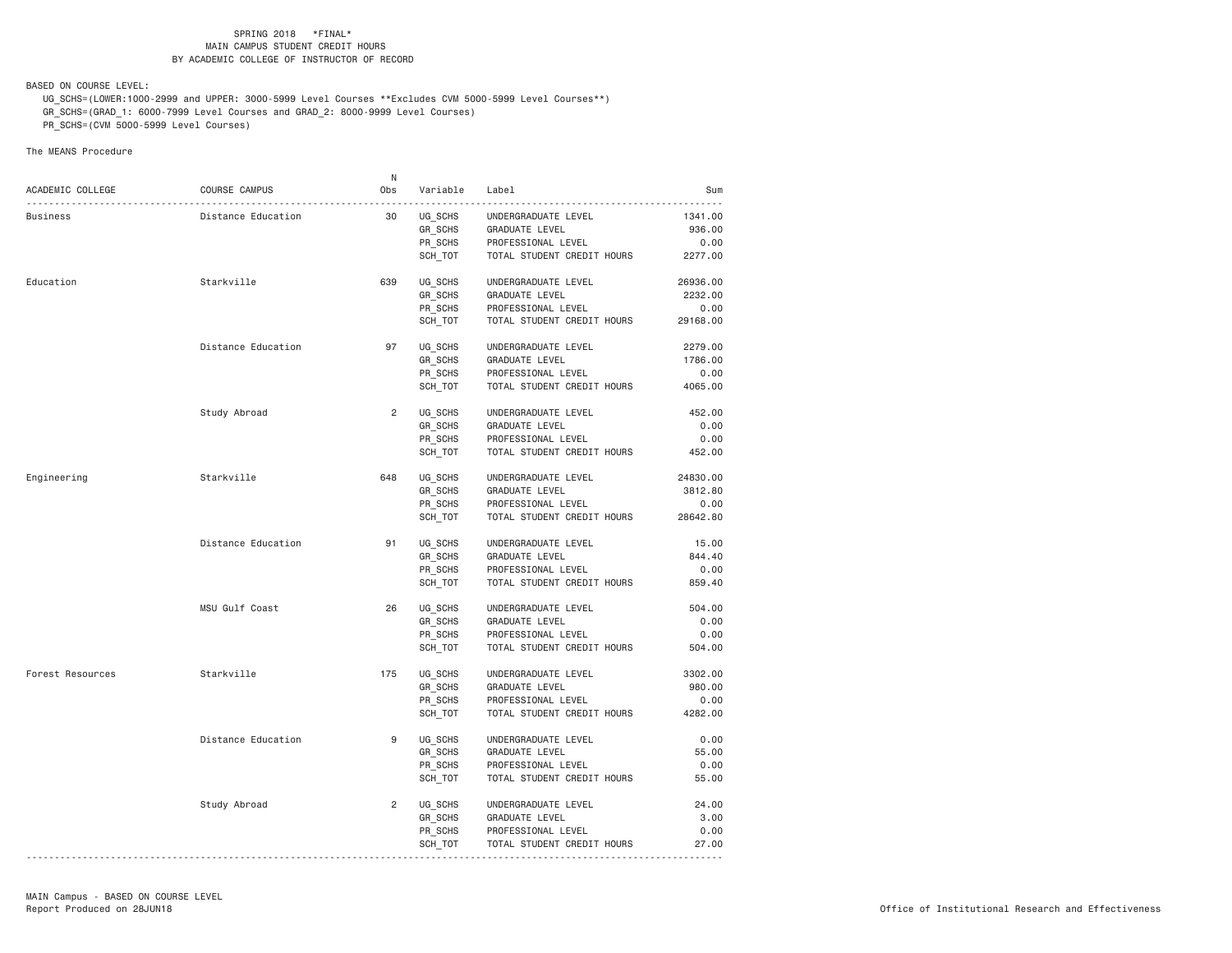BASED ON COURSE LEVEL:

 UG\_SCHS=(LOWER:1000-2999 and UPPER: 3000-5999 Level Courses \*\*Excludes CVM 5000-5999 Level Courses\*\*) GR\_SCHS=(GRAD\_1: 6000-7999 Level Courses and GRAD\_2: 8000-9999 Level Courses) PR\_SCHS=(CVM 5000-5999 Level Courses)

| Veterinary Medicine<br>Starkville<br>200<br>UG SCHS |                                                                   |
|-----------------------------------------------------|-------------------------------------------------------------------|
| <b>GR SCHS</b>                                      | 1135,00<br>UNDERGRADUATE LEVEL<br>467,00<br><b>GRADUATE LEVEL</b> |
| PR SCHS                                             | 6695.50<br>PROFESSIONAL LEVEL                                     |
| SCH TOT                                             | 8297.50<br>TOTAL STUDENT CREDIT HOURS                             |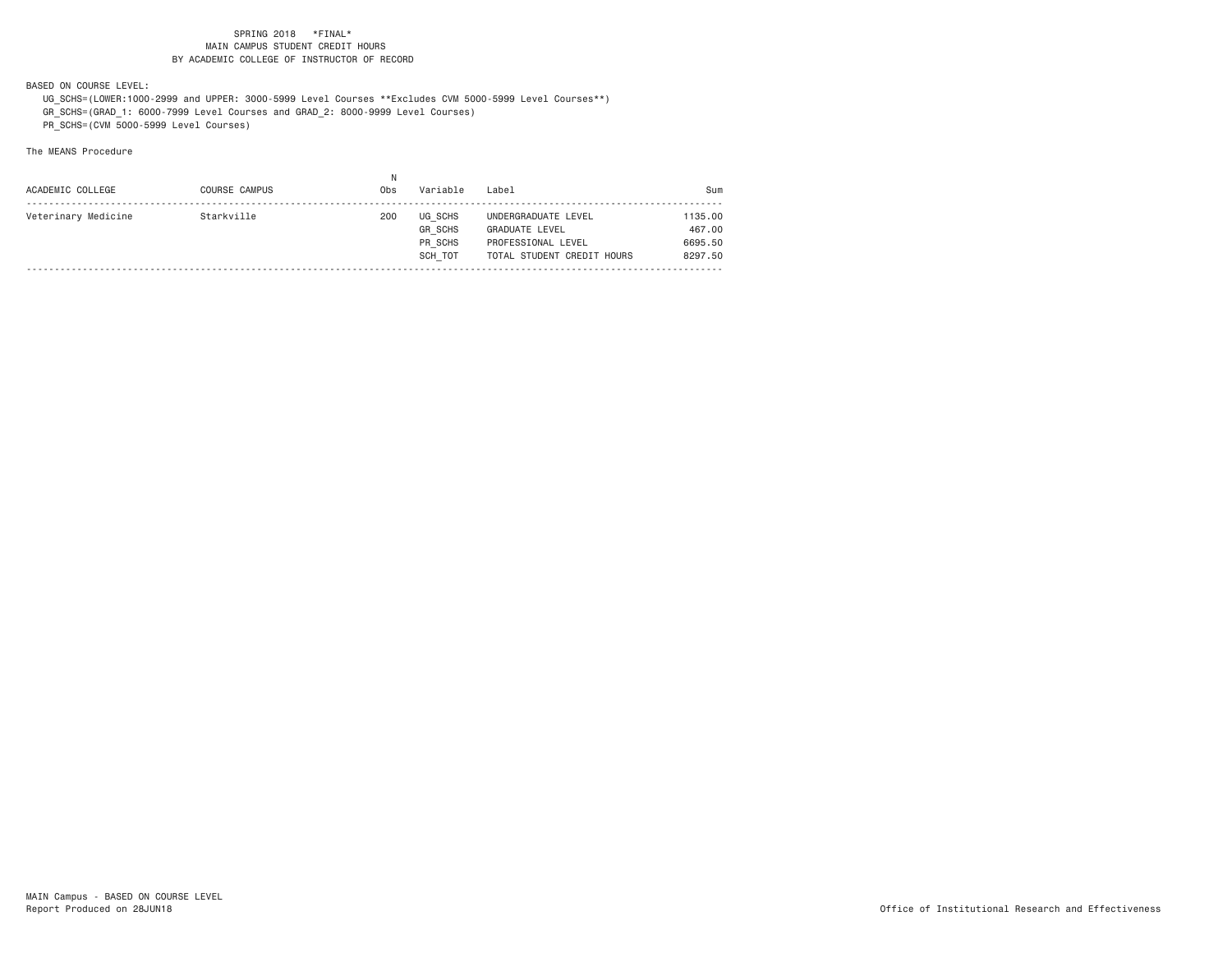# BASED ON COURSE LEVEL:

 UG\_SCHS=(LOWER:1000-2999 and UPPER: 3000-5999 Level Courses \*\*Excludes CVM 5000-5999 Level Courses\*\*) GR\_SCHS=(GRAD\_1: 6000-7999 Level Courses and GRAD\_2: 8000-9999 Level Courses) PR\_SCHS=(CVM 5000-5999 Level Courses)

| ACADEMIC DEPARTMENT                                           | UNDERGRADUATE<br>LEVEL | GRADUATE<br>LEVEL | PROFESSIONAL<br>LEVEL | TOTAL    |
|---------------------------------------------------------------|------------------------|-------------------|-----------------------|----------|
|                                                               |                        |                   |                       |          |
| Ag & Bio Engineering                                          | 879.00                 | 71.00             | 0.00                  | 950.00   |
| Agricultural Economics                                        | 1502.00                | 112.00            | 0.00                  | 1614.00  |
| Animal Dairy Science                                          | 2736.50                | 173.00            | 0.00                  | 2909.50  |
| Biochemistry, Molecular Biology, Entomology & Plant Pathology | 2074.50                | 598.20            | 142.50                | 2815.20  |
| Food Science, Nutrition & Health Promotion                    | 2711.00                | 615.00            | 0.00                  | 3326.00  |
| Landscape Architecture                                        | 1620,00                | 47.00             | 0.00                  | 1667.00  |
| Plant & Soil Sciences                                         | 2634.00                | 488.00            | 0.00                  | 3122.00  |
| Poultry Science                                               | 1283.00                | 55.00             | 0.00                  | 1338.00  |
| School of Human Sciences                                      | 3983.00                | 417.60            | 0.00                  | 4400.60  |
|                                                               |                        |                   |                       |          |
|                                                               | 19423.00               | 2576.80           | 142.50                | 22142.30 |
|                                                               |                        |                   |                       |          |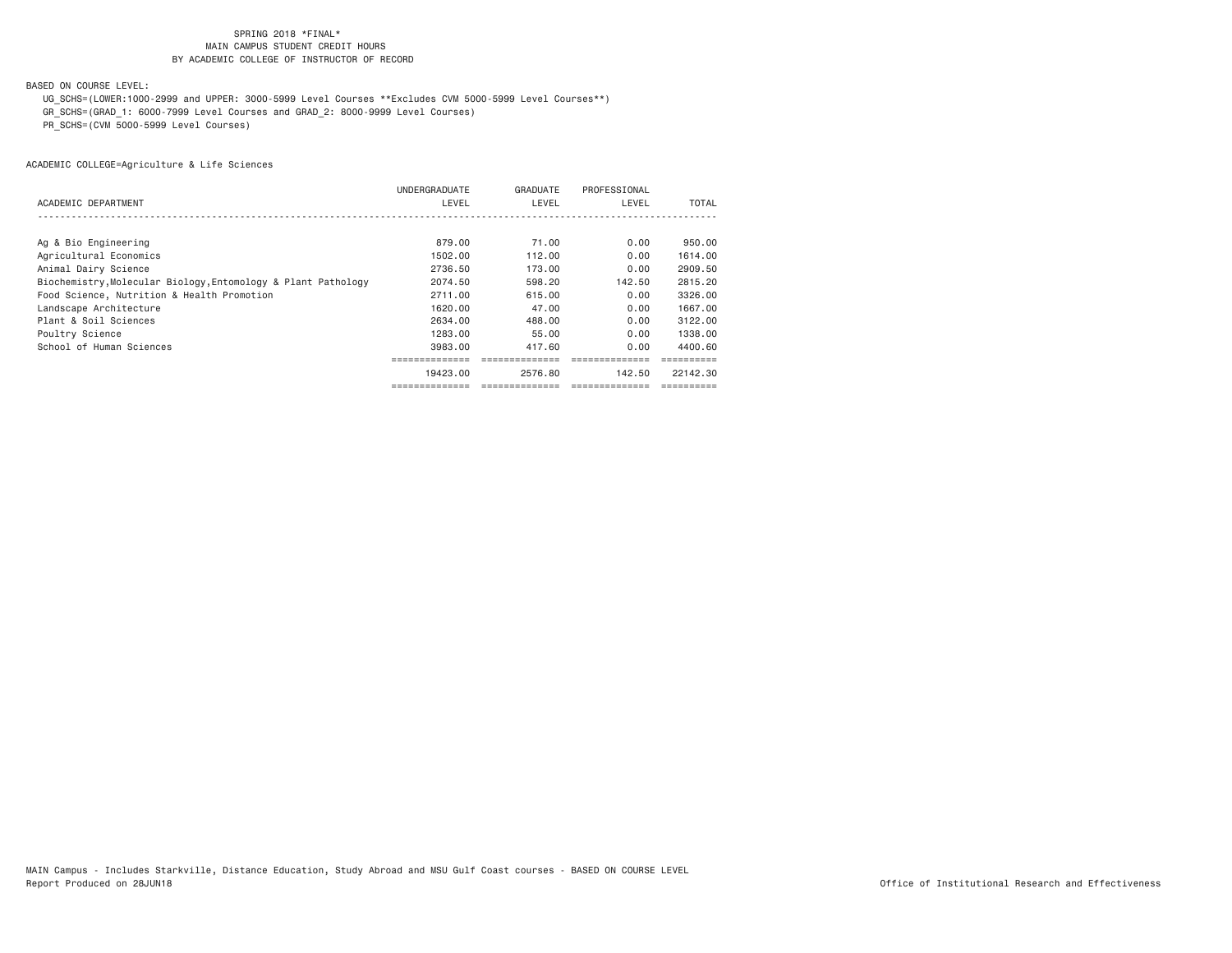# BASED ON COURSE LEVEL:

 UG\_SCHS=(LOWER:1000-2999 and UPPER: 3000-5999 Level Courses \*\*Excludes CVM 5000-5999 Level Courses\*\*) GR\_SCHS=(GRAD\_1: 6000-7999 Level Courses and GRAD\_2: 8000-9999 Level Courses) PR\_SCHS=(CVM 5000-5999 Level Courses)

ACADEMIC COLLEGE=Architecture, Art & Design

|                               | UNDERGRADUATE | GRADUATE | PROFESSIONAL |              |
|-------------------------------|---------------|----------|--------------|--------------|
| ACADEMIC DEPARTMENT           | LEVEL         | LEVEL    | LEVEL        | <b>TOTAL</b> |
|                               |               |          |              |              |
| Art AAD                       | 3438,00       | 67.00    | 0.00         | 3505,00      |
| Building Construction Science | 216,00        | 0.00     | 0.00         | 216,00       |
| Interior Design               | 1334.00       | 0.00     | 0.00         | 1334.00      |
| School of Architecture        | 4164.00       | 0.00     | 0.00         | 4164.00      |
|                               |               |          |              |              |
|                               | 9152.00       | 67.00    | 0.00         | 9219,00      |
|                               |               |          |              |              |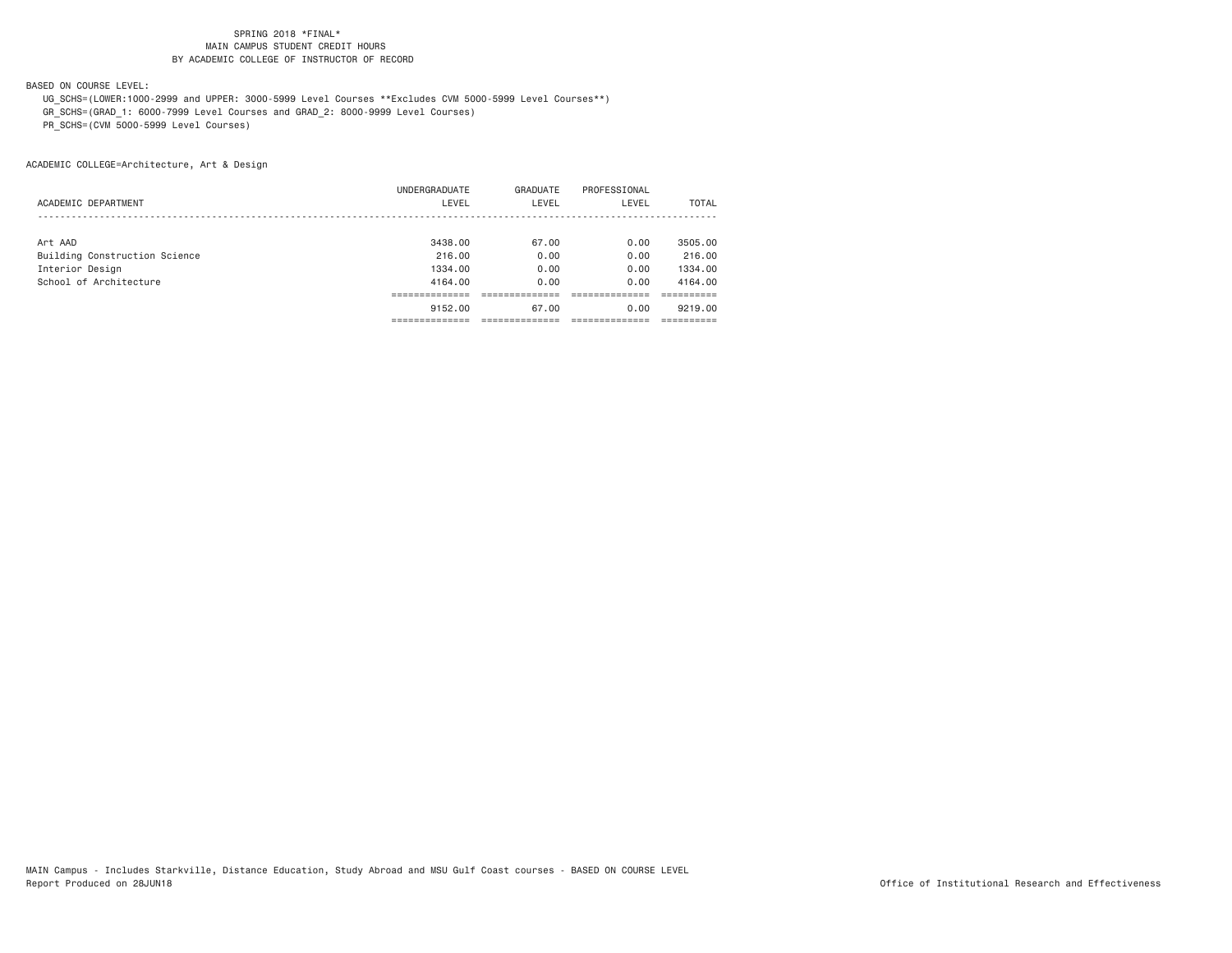BASED ON COURSE LEVEL:

 UG\_SCHS=(LOWER:1000-2999 and UPPER: 3000-5999 Level Courses \*\*Excludes CVM 5000-5999 Level Courses\*\*) GR\_SCHS=(GRAD\_1: 6000-7999 Level Courses and GRAD\_2: 8000-9999 Level Courses)

PR\_SCHS=(CVM 5000-5999 Level Courses)

ACADEMIC COLLEGE=Arts & Sciences

|                                            | UNDERGRADUATE | <b>GRADUATE</b> | PROFESSIONAL   |            |
|--------------------------------------------|---------------|-----------------|----------------|------------|
| ACADEMIC DEPARTMENT                        | LEVEL         | LEVEL           | LEVEL          | TOTAL      |
|                                            |               |                 |                |            |
| Aerospace Studies                          | 107.00        | 0.00            | 0.00           | 107.00     |
| Anthropology & Middle Eastern Cultures     | 1967.00       | 214,00          | 0.00           | 2181.00    |
| Biological Sciences                        | 13577.00      | 742.00          | 0.00           | 14319,00   |
| Chemistry                                  | 8858.00       | 748,00          | 0.00           | 9606,00    |
| Classical & Modern Languages & Literatures | 6117.00       | 87.00           | 0.00           | 6204.00    |
| Communication                              | 8845,00       | 58,00           | 0.00           | 8903.00    |
| English                                    | 11523,00      | 238,00          | 0.00           | 11761.00   |
| Geosciences                                | 7522.00       | 1448.00         | 0.00           | 8970.00    |
| History                                    | 5074.00       | 529,00          | 0.00           | 5603.00    |
| Mathematics & Statistics                   | 16595,00      | 756.00          | 0.00           | 17351.00   |
| Military Science                           | 305,00        | 0.00            | 0.00           | 305.00     |
| Philosophy & Religion                      | 5404.00       | 0.00            | 0.00           | 5404.00    |
| Physics & Astronomy                        | 5152.00       | 395,00          | 0.00           | 5547.00    |
| Political Science & Public Administration  | 4000.00       | 365,00          | 0.00           | 4365,00    |
| Psychology                                 | 8834.00       | 503,00          | 0.00           | 9337.00    |
| Sociology                                  | 7783.00       | 231.00          | 0.00           | 8014.00    |
|                                            | ===========   | ==============  | ============== |            |
|                                            | 111663.0      | 6314.00         | 0.00           | 117977.00  |
|                                            |               |                 |                | ========== |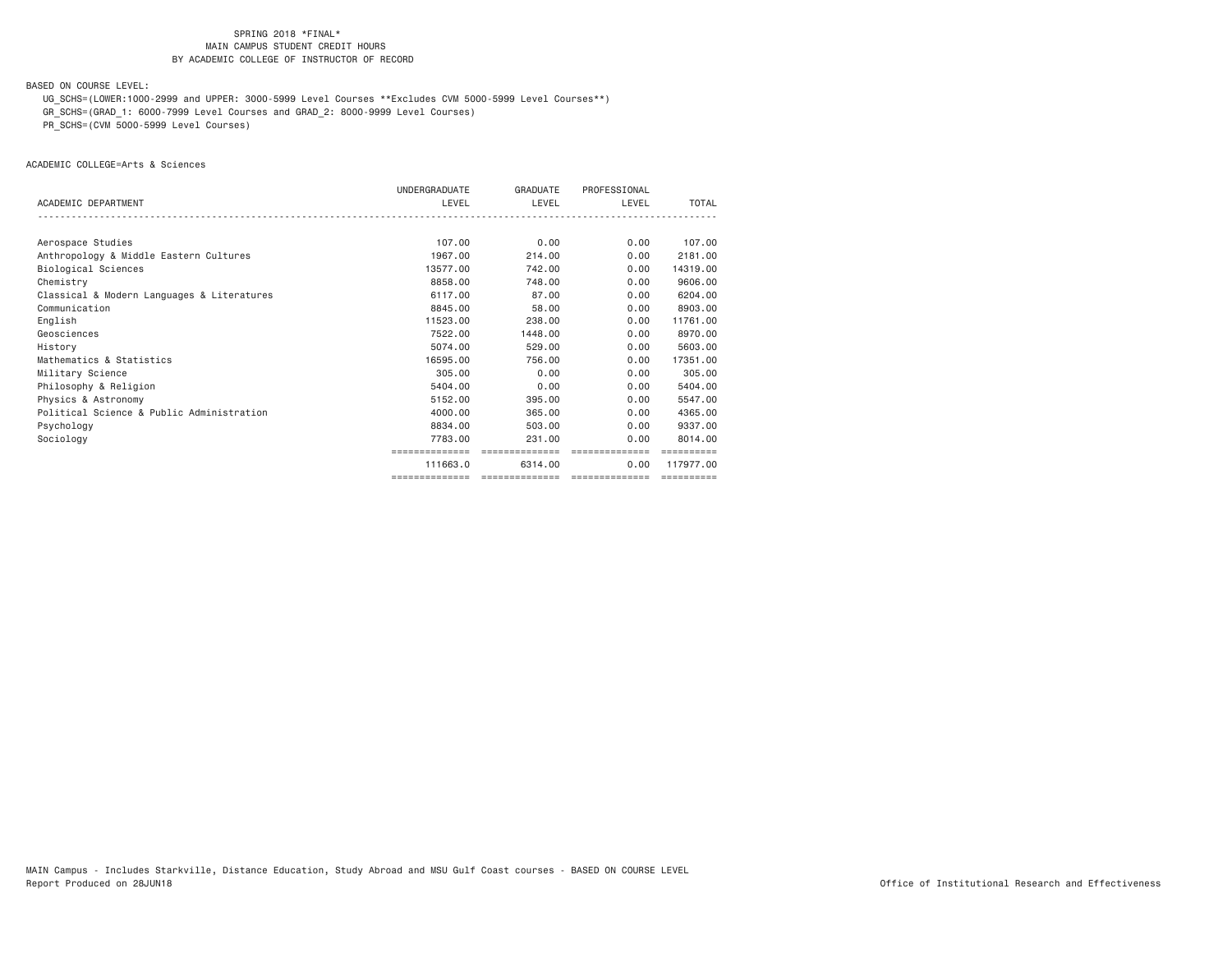# BASED ON COURSE LEVEL:

 UG\_SCHS=(LOWER:1000-2999 and UPPER: 3000-5999 Level Courses \*\*Excludes CVM 5000-5999 Level Courses\*\*) GR\_SCHS=(GRAD\_1: 6000-7999 Level Courses and GRAD\_2: 8000-9999 Level Courses) PR\_SCHS=(CVM 5000-5999 Level Courses)

ACADEMIC COLLEGE=Business

|                                                 | UNDERGRADUATE | GRADUATE | PROFESSIONAL |          |
|-------------------------------------------------|---------------|----------|--------------|----------|
| ACADEMIC DEPARTMENT                             | LEVEL         | LEVEL    | LEVEL        | TOTAL    |
|                                                 |               |          |              |          |
| Finance & Economics                             | 8531.00       | 338.00   | 0.00         | 8869.00  |
| Management & Information Systems                | 7827.00       | 606.00   | 0.00         | 8433.00  |
| Marketing, Quantitative Analysis & Business Law | 6867.00       | 593.00   | 0.00         | 7460.00  |
| School of Accountancy                           | 4205.00       | 492.00   | 0.00         | 4697.00  |
|                                                 |               |          |              |          |
|                                                 | 27430.00      | 2029.00  | 0.00         | 29459.00 |
|                                                 |               |          |              |          |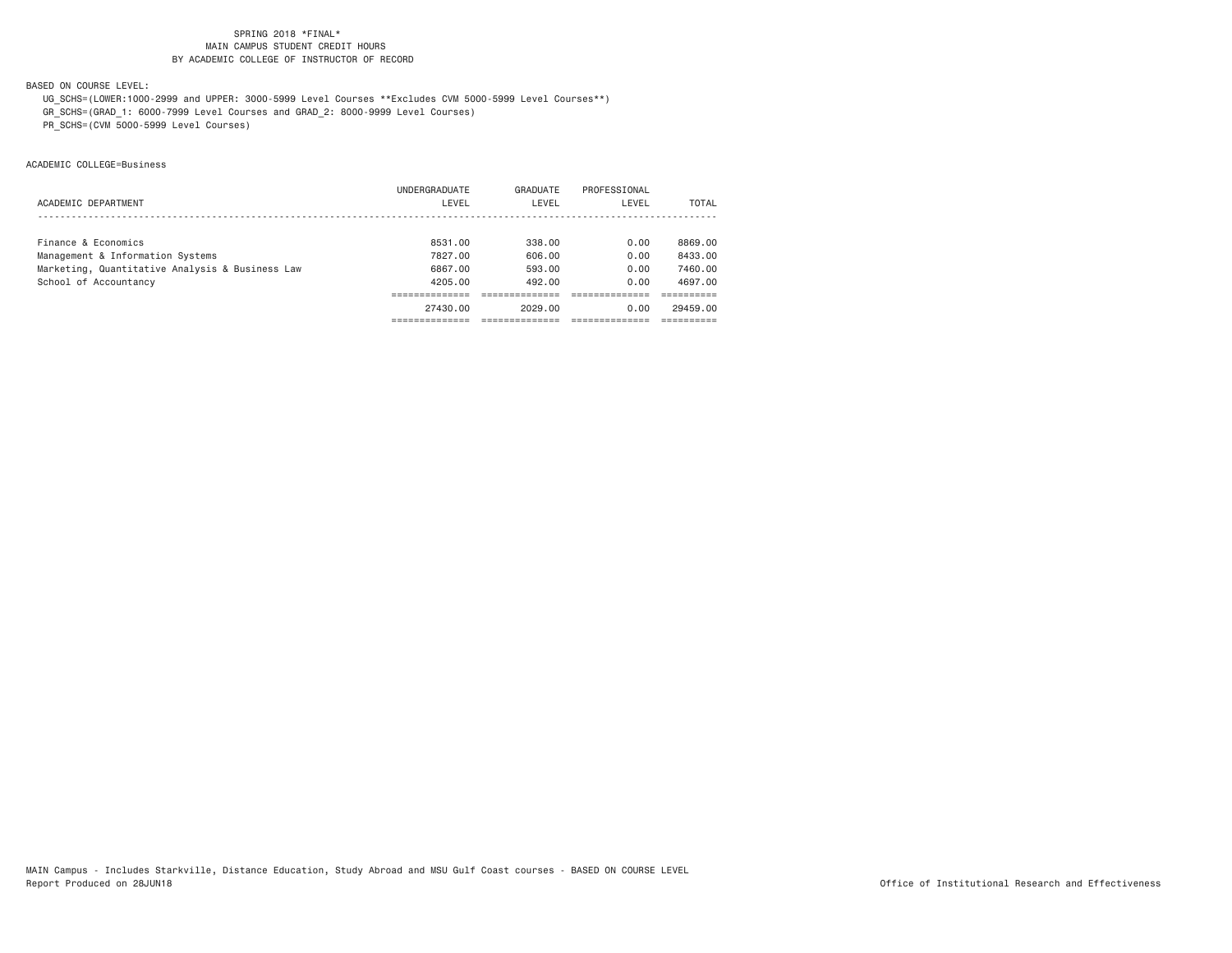BASED ON COURSE LEVEL:

 UG\_SCHS=(LOWER:1000-2999 and UPPER: 3000-5999 Level Courses \*\*Excludes CVM 5000-5999 Level Courses\*\*) GR\_SCHS=(GRAD\_1: 6000-7999 Level Courses and GRAD\_2: 8000-9999 Level Courses) PR\_SCHS=(CVM 5000-5999 Level Courses)

ACADEMIC COLLEGE=Education

|                                                     | UNDERGRADUATE | GRADUATE | PROFESSIONAL |          |
|-----------------------------------------------------|---------------|----------|--------------|----------|
| ACADEMIC DEPARTMENT                                 | LEVEL         | LEVEL    | LEVEL        | TOTAL    |
|                                                     |               |          |              |          |
| Counseling, Educational Psychology, and Foundations | 4766.00       | 1244.00  | 0.00         | 6010.00  |
| Curriculum, Instruction & Special Education         | 6631.00       | 864,00   | 0.00         | 7495.00  |
| Educational Leadership                              | 1924.00       | 992.00   | 0.00         | 2916.00  |
| Instructional Systems & Workforce Development       | 4823.00       | 405.00   | 0.00         | 5228.00  |
| Kinesiology                                         | 8124.00       | 513.00   | 0.00         | 8637.00  |
| Music                                               | 3399.00       | 0.00     | 0.00         | 3399.00  |
|                                                     |               |          |              |          |
|                                                     | 29667.00      | 4018,00  | 0.00         | 33685.00 |
|                                                     |               |          |              |          |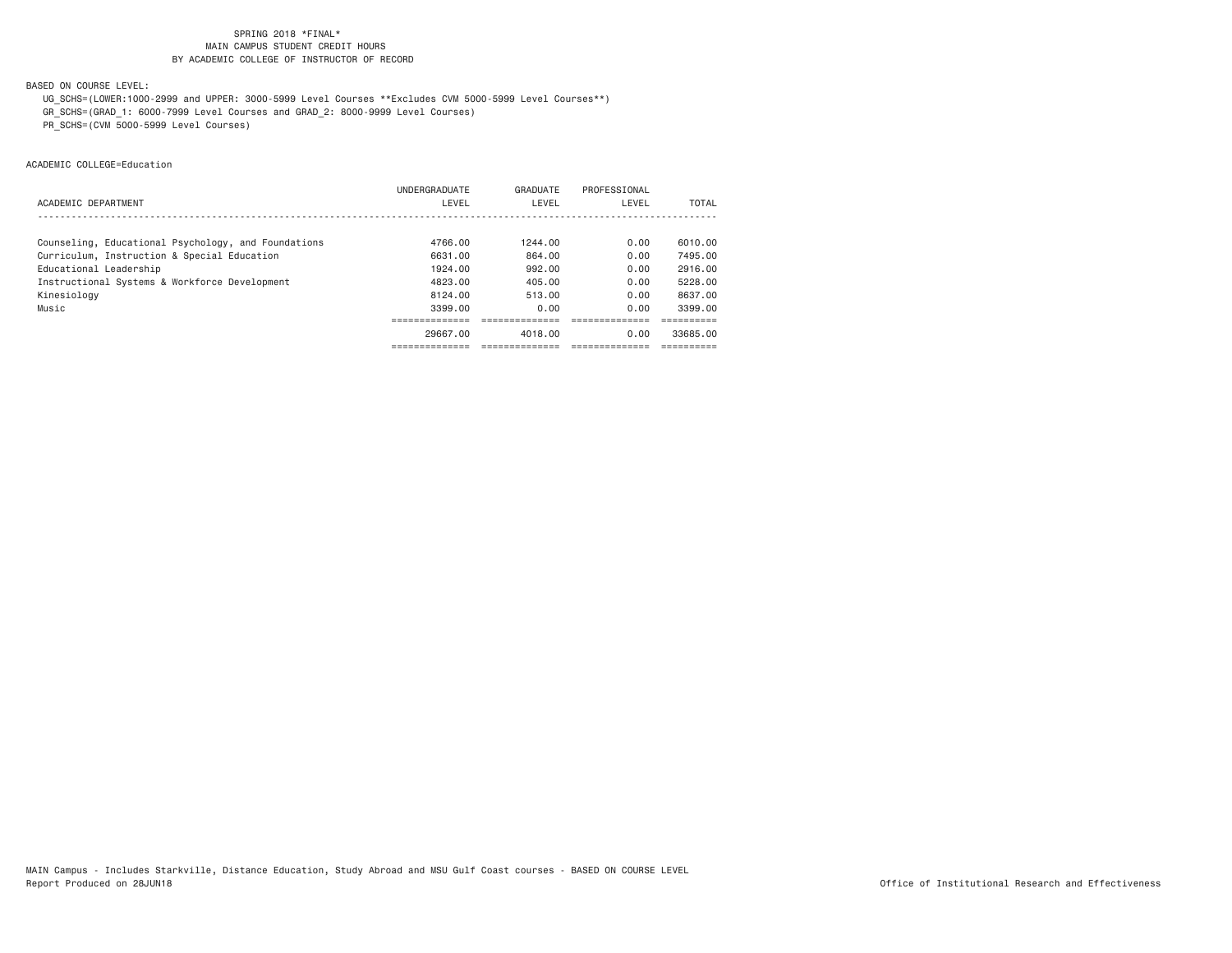BASED ON COURSE LEVEL:

 UG\_SCHS=(LOWER:1000-2999 and UPPER: 3000-5999 Level Courses \*\*Excludes CVM 5000-5999 Level Courses\*\*) GR\_SCHS=(GRAD\_1: 6000-7999 Level Courses and GRAD\_2: 8000-9999 Level Courses)

PR\_SCHS=(CVM 5000-5999 Level Courses)

ACADEMIC COLLEGE=Engineering

|                                   | UNDERGRADUATE | GRADUATE | PROFESSIONAL |              |
|-----------------------------------|---------------|----------|--------------|--------------|
| ACADEMIC DEPARTMENT               | LEVEL         | LEVEL    | LEVEL        | <b>TOTAL</b> |
|                                   |               |          |              |              |
| Aerospace Engineering             | 4092.50       | 768.00   | 0.00         | 4860.50      |
| Ag & Bio Engineering              | 672.00        | 99.00    | 0.00         | 771.00       |
| Civil & Environmental Engineering | 2414.00       | 376.00   | 0.00         | 2790.00      |
| Computer Science & Engineering    | 4376.20       | 868.00   | 0.00         | 5244.20      |
| Electrical & Computer Engineering | 3344.50       | 861.00   | 0.00         | 4205.50      |
| Industrial & Systems Engineering  | 2959.80       | 795.40   | 0.00         | 3755.20      |
| Mechanical Engineering            | 4696.00       | 713,80   | 0.00         | 5409.80      |
| School of Chemical Engineering    | 2794.00       | 176.00   | 0.00         | 2970.00      |
|                                   |               |          |              |              |
|                                   | 25349.00      | 4657.20  | 0.00         | 30006.20     |
|                                   |               |          |              |              |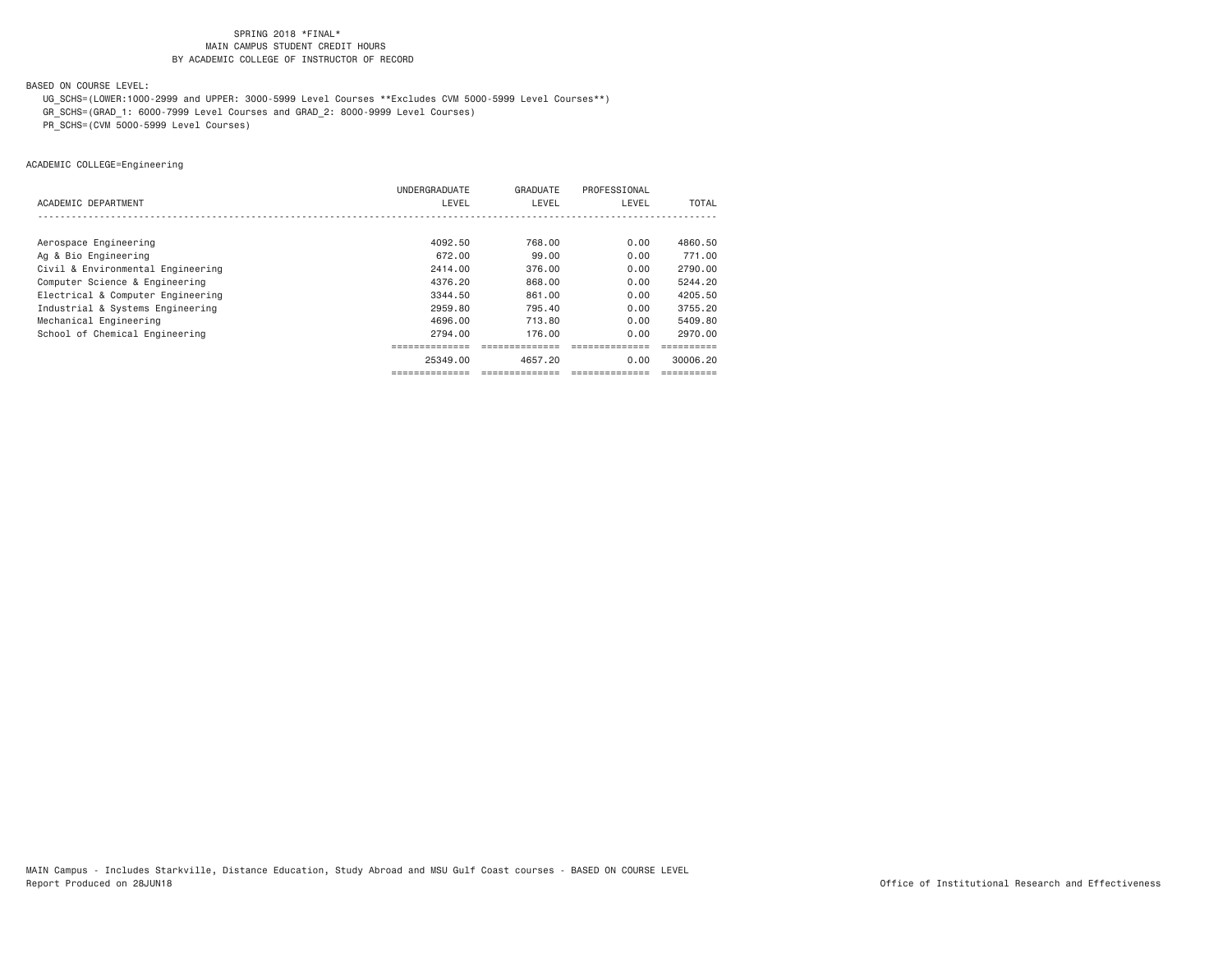BASED ON COURSE LEVEL:

 UG\_SCHS=(LOWER:1000-2999 and UPPER: 3000-5999 Level Courses \*\*Excludes CVM 5000-5999 Level Courses\*\*) GR\_SCHS=(GRAD\_1: 6000-7999 Level Courses and GRAD\_2: 8000-9999 Level Courses) PR\_SCHS=(CVM 5000-5999 Level Courses)

ACADEMIC COLLEGE=Forest Resources

|                                   | UNDERGRADUATE | GRADUATE | PROFESSIONAL |         |
|-----------------------------------|---------------|----------|--------------|---------|
| ACADEMIC DEPARTMENT               | LEVEL         | LEVEL    | LEVEL        | TOTAL   |
|                                   |               |          |              |         |
|                                   |               |          |              |         |
| Forestry                          | 1473.00       | 266.00   | 0.00         | 1739.00 |
| Sustainable Bioproducts           | 90.00         | 283,00   | 0.00         | 373,00  |
| Wildlife, Fisheries & Aquaculture | 1763.00       | 489.00   | 0.00         | 2252.00 |
|                                   |               |          |              |         |
|                                   | 3326,00       | 1038.00  | 0.00         | 4364.00 |
|                                   |               |          |              |         |
|                                   |               |          |              |         |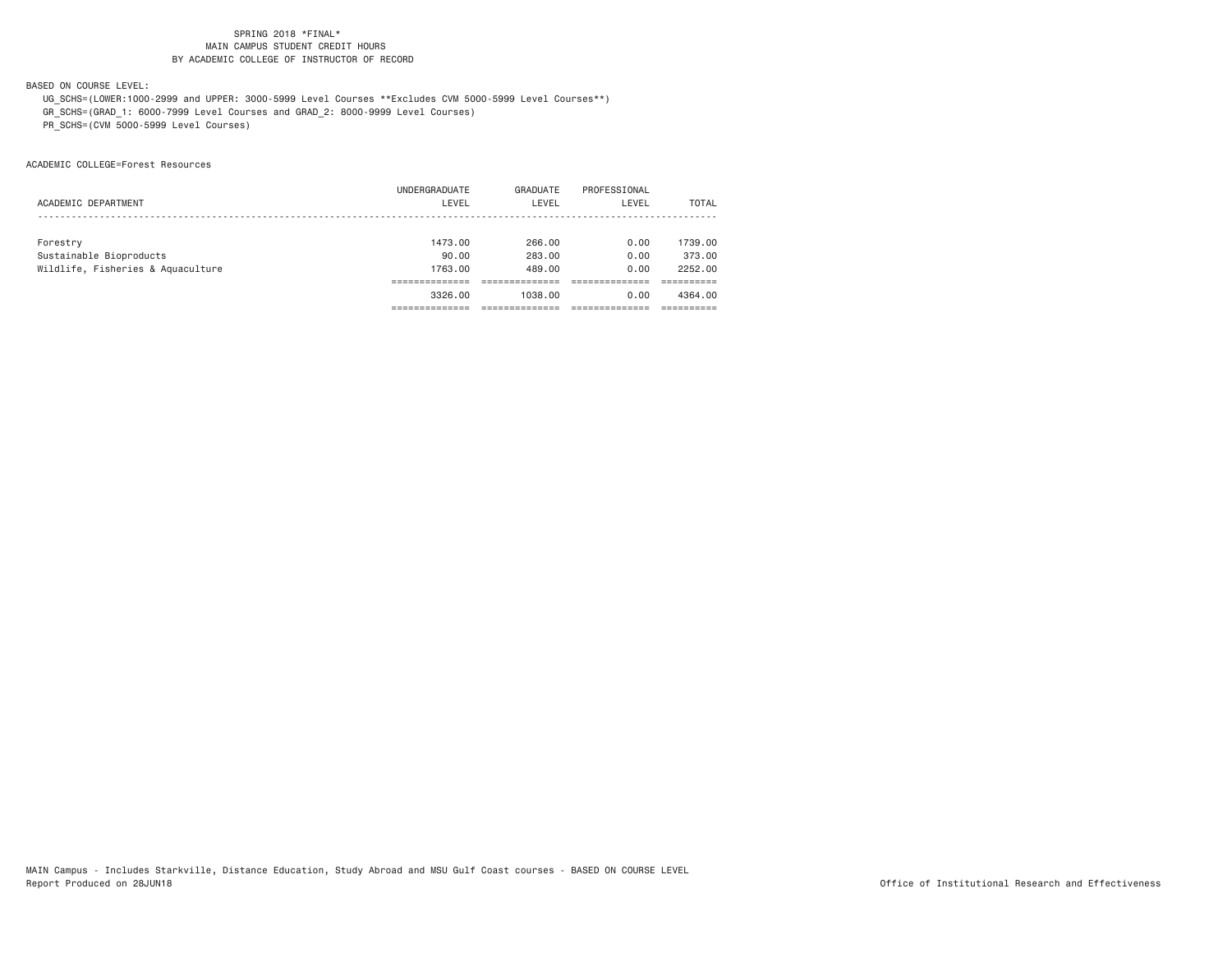BASED ON COURSE LEVEL:

 UG\_SCHS=(LOWER:1000-2999 and UPPER: 3000-5999 Level Courses \*\*Excludes CVM 5000-5999 Level Courses\*\*) GR\_SCHS=(GRAD\_1: 6000-7999 Level Courses and GRAD\_2: 8000-9999 Level Courses) PR\_SCHS=(CVM 5000-5999 Level Courses)

ACADEMIC COLLEGE=Veterinary Medicine

|                     | 1135.00       | 467.00   | 6695.50      | 8297.50 |
|---------------------|---------------|----------|--------------|---------|
|                     |               |          |              |         |
| Veterinary Medicine | 1135.00       | 467.00   | 6695.50      | 8297.50 |
|                     |               |          |              |         |
| ACADEMIC DEPARTMENT | LEVEL         | LEVEL    | LEVEL        | TOTAL   |
|                     | UNDERGRADUATE | GRADUATE | PROFESSIONAL |         |
|                     |               |          |              |         |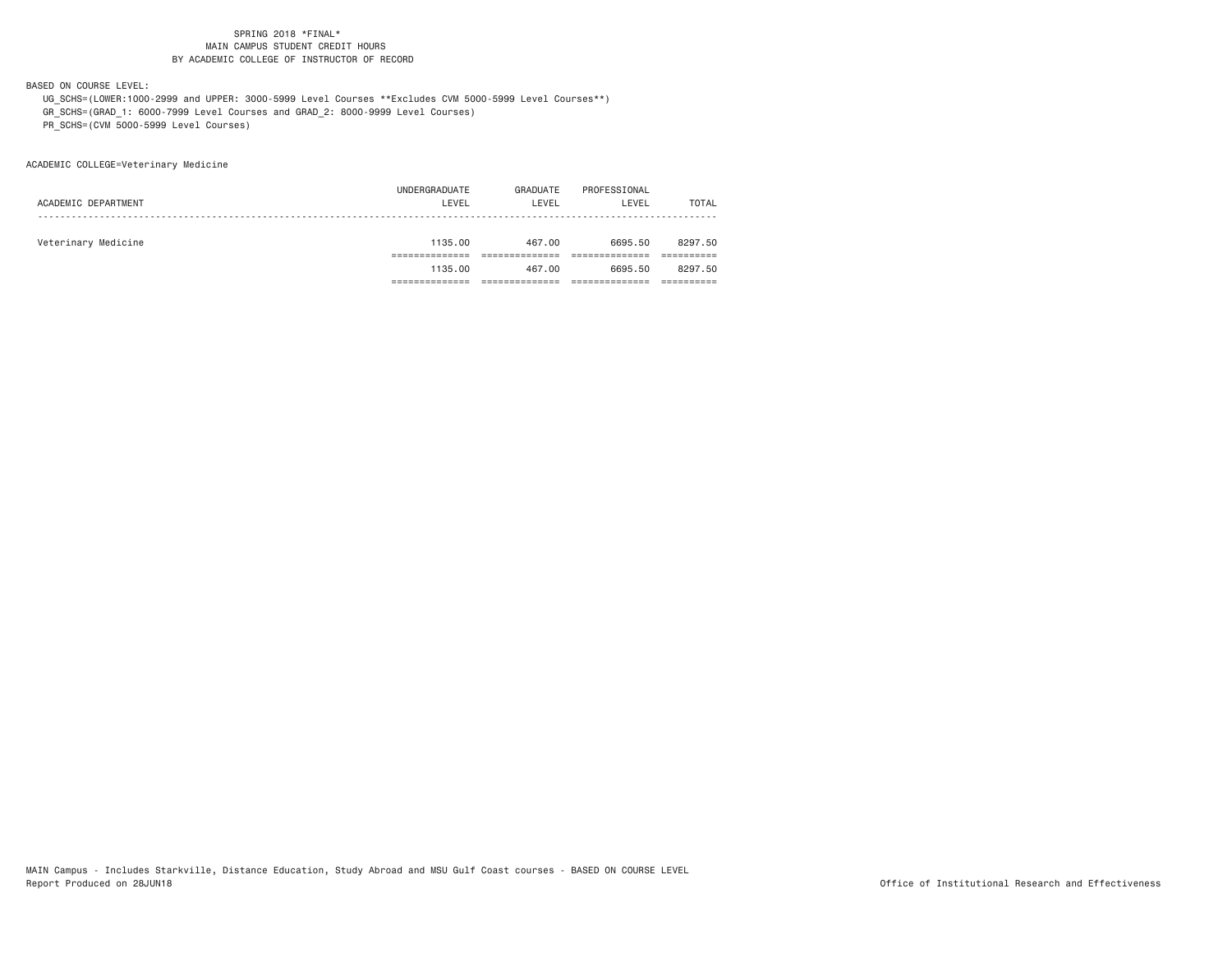| ACADEMIC DEPARTMENT  | Instructor Name | Rank                          | Tenure<br>Status | Course<br>$Cip$ # | CRN            | Course #              |          | Crs            | Sec Type Title                       | Inst<br>Per  | UG<br><b>SCHS</b> | GR<br><b>SCHS</b>                                                                                                                                            | PR<br><b>SCHS</b> | Total<br><b>SCHS</b><br>. |
|----------------------|-----------------|-------------------------------|------------------|-------------------|----------------|-----------------------|----------|----------------|--------------------------------------|--------------|-------------------|--------------------------------------------------------------------------------------------------------------------------------------------------------------|-------------------|---------------------------|
| Ag & Bio Engineering | Bora, Ganesh    | Associate Professor Ten Track |                  | 140301            | 16232          | ABE 9000              | 09       | D              | Research / Diss                      | 1.00         | 0.00              | 15.00                                                                                                                                                        | 0.00              | 15.00                     |
|                      |                 |                               |                  | 150699            |                | 10028 ABE 4163        | 01       | $\mathbf{C}$   | Agri Off-Road Mach M 1.00            |              | 54.00<br><u>.</u> | 0.00<br>.                                                                                                                                                    | 0.00<br>.         | 54.00<br>.                |
|                      |                 |                               |                  |                   |                |                       |          |                |                                      |              | 54.00             | 15.00                                                                                                                                                        | 0.00              | 69.00                     |
|                      | Chesser, Gary   | Non-Faculty                   | Not Applicable   | 140301            |                | 15713 ABE 7000        | 01       | $\mathbf{I}$   | Directed Indiv Study 1.00            |              | 0.00              | 3.00                                                                                                                                                         | 0.00              | 3.00                      |
|                      |                 |                               |                  | 150699            | 10009          | ABE 1083              | 01       | C              | Technology Design II 1.00            |              | 45.00             | 0.00                                                                                                                                                         | 0.00              | 45.00                     |
|                      |                 |                               |                  |                   | 10010          | ABE 1083              | 02       | К              | Technology Design II 1.00            |              | 0.00              | 0.00                                                                                                                                                         | 0.00              | 0.00                      |
|                      |                 |                               |                  |                   |                | 10011 ABE 1083        | 03       | K              | Technology Design II 1.00            |              | 0.00<br>.         | 0.00<br>-----                                                                                                                                                | 0.00<br>.         | 0.00<br>.                 |
|                      |                 |                               |                  |                   |                |                       |          |                |                                      |              | 45.00             | 3.00                                                                                                                                                         | 0.00              | 48.00                     |
|                      | Horton, Renita  | Assistant Professor Ten Track |                  | 140301            | 16075          | ABE 4000              | 10       | Ι.             | Directed Indiv Study                 | 1.00         | 3.00              | 0.00                                                                                                                                                         | 0.00              | 3.00                      |
|                      |                 |                               |                  |                   | 16182          | ABE 9000              | 03       | D              | Research / Diss                      | 1.00         | 0.00              | 6.00                                                                                                                                                         | 0.00              | 6.00                      |
|                      |                 |                               |                  |                   | 16184          | ABE 8000              | 03       | D              | Research / Thesis                    | 1.00         | 0.00              | 12.00                                                                                                                                                        | 0.00              | 12.00                     |
|                      |                 |                               |                  |                   | 16740          | ABE 7000              | 07       | $\mathbf{I}$   | Directed Indiv Study                 | 1.00         | 0.00              | 3.00                                                                                                                                                         | 0.00              | 3.00                      |
|                      |                 |                               |                  | 140501            | 10025          | ABE 3813              | 01       | C              | Bio Prop Of Mat                      | 0.01         | 0.78              | 0.00                                                                                                                                                         | 0.00              | 0.78                      |
|                      |                 |                               |                  |                   | 10026          | ABE 3813              | 04       | K              | Bio Prop Of Mat                      | 0.01         | 0.00              | 0.00                                                                                                                                                         | 0.00              | 0.00                      |
|                      |                 |                               |                  |                   | 10027          | ABE 3813              | 05       | К              | Bio Prop Of Mat                      | 0.01         | 0.00              | 0.00                                                                                                                                                         | 0.00              | 0.00                      |
|                      |                 |                               |                  |                   | 14159          | ABE 3813              | 02       | C              | Bio Prop Of Mat                      | 0.98         | 73.50             | 0.00                                                                                                                                                         | 0.00              | 73.50                     |
|                      |                 |                               |                  |                   | 14160          | ABE 3813              | 03       | C              | Bio Prop Of Mat                      | 0.01         | 0.75              | 0.00                                                                                                                                                         | 0.00              | 0.75                      |
|                      |                 |                               |                  |                   | 14161          | ABE 3813              | 06       | К              | Bio Prop Of Mat                      | 0.01         | 0.00              | 0.00                                                                                                                                                         | 0.00              | 0.00                      |
|                      |                 |                               |                  |                   |                | 240101 16263 HON 4000 | 11       | $\mathbf{I}$   | Directed Individual                  | 1.00         | 3.00<br>.         | 0.00<br>د د د د د                                                                                                                                            | 0.00<br>.         | 3.00<br>.                 |
|                      |                 |                               |                  |                   |                |                       |          |                |                                      |              | 81.03             | 21.00                                                                                                                                                        | 0.00              | 102.03                    |
|                      | Linhoss, Anna   | Assistant Professor Ten Track |                  |                   | 140301 15434   | ABE 4000              | 01       | $\mathbf I$    | Directed Indiv Study 1.00            |              | 3.00              | 0.00                                                                                                                                                         | 0.00              | 3.00                      |
|                      |                 |                               |                  |                   | 16189          | ABE 8000              | 06       | D              | Research / Thesis                    | 1.00         | 0.00              | 10.00                                                                                                                                                        | 0.00              | 10.00                     |
|                      |                 |                               |                  |                   |                | 140501 10037 ABE 4803 | 01       | C <sub>1</sub> | Biosyst Simulation                   | 1.00         | 102.00<br>.       | 0.00                                                                                                                                                         | 0.00<br>بالمحام   | 102.00<br>.               |
|                      |                 |                               |                  |                   |                |                       |          |                |                                      |              | 105.00            | 10.00                                                                                                                                                        | 0.00              | 115.00                    |
|                      | Paz, Joel       | Associate Professor Tenured   |                  | 140301            | 10029          | ABE 4263              | 01       | C              | Soil & Water Mgt                     | 1.00         | 102.00            | 0.00                                                                                                                                                         | 0.00              | 102.00                    |
|                      |                 |                               |                  |                   | 10030          | ABE 4263              | 02       | К              | Soil & Water Mgt                     | 1.00         | 0.00              | 0.00                                                                                                                                                         | 0.00              | 0.00                      |
|                      |                 |                               |                  |                   | 16274          | ABE 4000              | 11       | I              | Directed Indiv Study                 | 1.00         | 3.00              | 0.00                                                                                                                                                         | 0.00              | 3.00                      |
|                      |                 |                               |                  | 143801            | 10018          | ABE 2873              | 01       | C              | Land Surveying                       | 1.00         | 75.00             | 0.00                                                                                                                                                         | 0.00              | 75.00                     |
|                      |                 |                               |                  |                   | 10019          | ABE 2873              | 02       | К              | Land Surveying                       | 1.00         | 0.00              | 0.00                                                                                                                                                         | 0.00              | 0.00                      |
|                      |                 |                               |                  |                   | 10020          | ABE 2873              | 03       | K              | Land Surveying                       | 1.00         | 0.00              | 0.00                                                                                                                                                         | 0.00              | 0.00                      |
|                      |                 |                               |                  |                   | 10021          | ABE 2873              | H01 C    |                | Land Surveying                       | 1.00         | 9.00              | 0.00                                                                                                                                                         | 0.00              | 9.00                      |
|                      |                 |                               |                  | 150699            | 10040<br>10041 | ABE 6263<br>ABE 6263  | 01<br>02 | C<br>K         | Soil & Water Mgt<br>Soil & Water Mgt | 1.00<br>1.00 | 0.00<br>0.00      | 6.00<br>0.00                                                                                                                                                 | 0.00<br>0.00      | 6.00<br>0.00              |
|                      |                 |                               |                  |                   |                |                       |          |                |                                      |              | 189.00            | $\frac{1}{2} \left( \frac{1}{2} \right) \left( \frac{1}{2} \right) \left( \frac{1}{2} \right) \left( \frac{1}{2} \right) \left( \frac{1}{2} \right)$<br>6.00 | .<br>0.00         | المتمام<br>195.00         |
|                      |                 |                               |                  |                   |                |                       |          |                |                                      |              |                   |                                                                                                                                                              |                   |                           |
|                      | Priddy, Lauren  | Assistant Professor Ten Track |                  | 140301<br>140501  | 16191<br>10025 | ABE 9000<br>ABE 3813  | 07<br>01 | D<br>C         | Research / Diss<br>Bio Prop Of Mat   | 1.00<br>0.01 | 0.00<br>0.78      | 1.00<br>0.00                                                                                                                                                 | 0.00<br>0.00      | 1.00<br>0.78              |
|                      |                 |                               |                  |                   | 10026          | ABE 3813              | 04       | К              | Bio Prop Of Mat                      | 0.01         | 0.00              | 0.00                                                                                                                                                         | 0.00              | 0.00                      |
|                      |                 |                               |                  |                   | 10027          | ABE 3813              | 05       | К              | Bio Prop Of Mat                      | 0.01         | 0.00              | 0.00                                                                                                                                                         | 0.00              | 0.00                      |
|                      |                 |                               |                  |                   | 14159          | ABE 3813              | 02       | C              | Bio Prop Of Mat                      | 0.01         | 0.75              | 0.00                                                                                                                                                         | 0.00              | 0.75                      |
|                      |                 |                               |                  |                   | 14160          | ABE 3813              | 03       | C              | Bio Prop Of Mat                      | 0.98         | 73.50             | 0.00                                                                                                                                                         | 0.00              | 73.50                     |
|                      |                 |                               |                  |                   | 14161          | ABE 3813              | 06       | К              | Bio Prop Of Mat                      | 0.01         | 0.00              | 0.00                                                                                                                                                         | 0.00              | 0.00                      |
|                      |                 |                               |                  |                   |                |                       |          |                |                                      |              | .<br>75.03        | $- - - - -$<br>1.00                                                                                                                                          | .<br>0.00         | .<br>76.03                |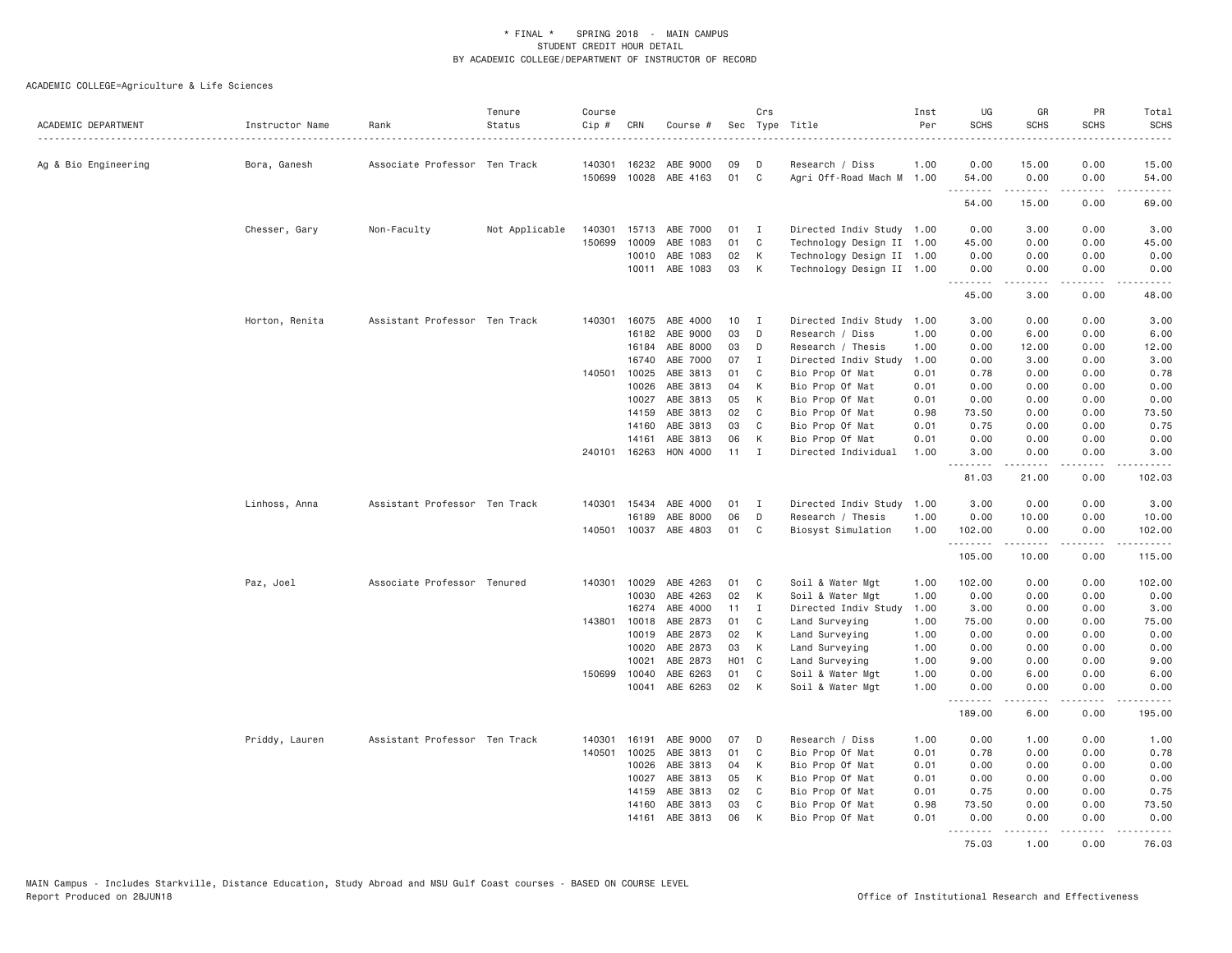| ACADEMIC DEPARTMENT                                            | Instructor Name    | Rank                              | Tenure<br>Status | Course<br>Cip # | CRN   | Course #                   |               | Crs            | Sec Type Title                                         | Inst<br>Per | UG<br><b>SCHS</b> | GR<br><b>SCHS</b> | PR<br><b>SCHS</b>  | Total<br>SCHS                                                                                                                                                                                                                                                                                                                                                                                                                                                                                    |
|----------------------------------------------------------------|--------------------|-----------------------------------|------------------|-----------------|-------|----------------------------|---------------|----------------|--------------------------------------------------------|-------------|-------------------|-------------------|--------------------|--------------------------------------------------------------------------------------------------------------------------------------------------------------------------------------------------------------------------------------------------------------------------------------------------------------------------------------------------------------------------------------------------------------------------------------------------------------------------------------------------|
|                                                                |                    | Assistant Professor Ten Track     |                  |                 |       | 16694 ABE 4000             | $14$ I        |                |                                                        |             |                   | 0.00              | 0.00               |                                                                                                                                                                                                                                                                                                                                                                                                                                                                                                  |
| Ag & Bio Engineering                                           | Simpson, Chartrisa |                                   |                  | 140301          | 16695 | ABE 4000                   | $15$ I        |                | Directed Indiv Study 1.00<br>Directed Indiv Study 1.00 |             | 3.00<br>3.00      | 0.00              | 0.00               | 3.00<br>3.00                                                                                                                                                                                                                                                                                                                                                                                                                                                                                     |
|                                                                |                    |                                   |                  |                 | 16696 | ABE 4000                   | $16$ I        |                | Directed Indiv Study 1.00                              |             | 3.00              | 0.00              | 0.00               | 3.00                                                                                                                                                                                                                                                                                                                                                                                                                                                                                             |
|                                                                |                    |                                   |                  |                 | 16750 | ABE 4000                   | 18 I          |                | Directed Indiv Study                                   | 1.00        | 3.00              | 0.00              | 0.00               | 3.00                                                                                                                                                                                                                                                                                                                                                                                                                                                                                             |
|                                                                |                    |                                   |                  | 140501          | 10025 | ABE 3813                   | 01            | C              | Bio Prop Of Mat                                        | 0.98        | 76.44             | 0.00              | 0.00               | 76.44                                                                                                                                                                                                                                                                                                                                                                                                                                                                                            |
|                                                                |                    |                                   |                  |                 | 10026 | ABE 3813                   | 04            | K              | Bio Prop Of Mat                                        | 0.01        | 0.00              | 0.00              | 0.00               | 0.00                                                                                                                                                                                                                                                                                                                                                                                                                                                                                             |
|                                                                |                    |                                   |                  |                 | 10027 | ABE 3813                   | 05            | K              | Bio Prop Of Mat                                        | 0.01        | 0.00              | 0.00              | 0.00               | 0.00                                                                                                                                                                                                                                                                                                                                                                                                                                                                                             |
|                                                                |                    |                                   |                  |                 | 14159 | ABE 3813                   | 02            | C              | Bio Prop Of Mat                                        | 0.01        | 0.75              | 0.00              | 0.00               | 0.75                                                                                                                                                                                                                                                                                                                                                                                                                                                                                             |
|                                                                |                    |                                   |                  |                 | 14160 | ABE 3813                   | 03            | C              | Bio Prop Of Mat                                        | 0.01        | 0.75              | 0.00              | 0.00               | 0.75                                                                                                                                                                                                                                                                                                                                                                                                                                                                                             |
|                                                                |                    |                                   |                  |                 |       | 14161 ABE 3813             | 06            | K              | Bio Prop Of Mat                                        | 0.01        | 0.00              | 0.00              | 0.00               | 0.00                                                                                                                                                                                                                                                                                                                                                                                                                                                                                             |
|                                                                |                    |                                   |                  |                 |       |                            |               |                |                                                        |             | .                 | .                 |                    |                                                                                                                                                                                                                                                                                                                                                                                                                                                                                                  |
|                                                                |                    |                                   |                  |                 |       |                            |               |                |                                                        |             | 89.94             | 0.00              | 0.00               | 89.94                                                                                                                                                                                                                                                                                                                                                                                                                                                                                            |
|                                                                | Tagert, Mary       | Extension Assist Pr Non-Ten Track |                  |                 |       | 140301 16776 ABE 4000 19 I |               |                | Directed Indiv Study 1.00                              |             | 3.00              | 0.00              | 0.00               | 3.00                                                                                                                                                                                                                                                                                                                                                                                                                                                                                             |
|                                                                |                    |                                   |                  |                 |       |                            |               |                |                                                        |             | .<br>3.00         | - - - - -<br>0.00 | $- - - -$<br>0.00  | 3.00                                                                                                                                                                                                                                                                                                                                                                                                                                                                                             |
|                                                                | Yu, Fei            | Associate Professor Tenured       |                  | 140301          | 10039 | ABE 4833                   | 01            | B              | Practice of Engr Des 1.00                              |             | 225.00            | 0.00              | 0.00               | 225.00                                                                                                                                                                                                                                                                                                                                                                                                                                                                                           |
|                                                                |                    |                                   |                  |                 |       | 10051 ABE 8911             | 01            | - S            | Agr/Bio Engr Seminar 1.00                              |             | 0.00              | 5.00              | 0.00               | 5.00                                                                                                                                                                                                                                                                                                                                                                                                                                                                                             |
|                                                                |                    |                                   |                  |                 |       |                            |               |                |                                                        |             | .<br>225.00       | $\cdots$<br>5.00  | $- - - -$<br>0.00  | . <u>.</u><br>230.00                                                                                                                                                                                                                                                                                                                                                                                                                                                                             |
|                                                                | Zhao, Yang         | Assistant Professor Ten Track     |                  | 140301          | 15447 | ABE 4000                   | $02 \qquad I$ |                | Directed Indiv Study 1.00                              |             | 3.00              | 0.00              | 0.00               | 3.00                                                                                                                                                                                                                                                                                                                                                                                                                                                                                             |
|                                                                |                    |                                   |                  |                 |       | 15448 ABE 4000             | 03 I          |                | Directed Indiv Study 1.00                              |             | 3.00              | 0.00              | 0.00               | 3.00                                                                                                                                                                                                                                                                                                                                                                                                                                                                                             |
|                                                                |                    |                                   |                  |                 | 15449 | ABE 4000                   | 04            | $\blacksquare$ | Directed Indiv Study 1.00                              |             | 3.00              | 0.00              | 0.00               | 3.00                                                                                                                                                                                                                                                                                                                                                                                                                                                                                             |
|                                                                |                    |                                   |                  |                 | 15896 | ABE 7000                   | 03 I          |                | Directed Indiv Study 1.00                              |             | 0.00              | 3.00              | 0.00               | 3.00                                                                                                                                                                                                                                                                                                                                                                                                                                                                                             |
|                                                                |                    |                                   |                  |                 | 16489 | ABE 9000                   | 10            | D <sub>D</sub> | Research / Diss                                        | 1.00        | 0.00              | 7.00              | 0.00               | 7.00                                                                                                                                                                                                                                                                                                                                                                                                                                                                                             |
|                                                                |                    |                                   |                  |                 |       | 16749 ABE 4000             | $17$ I        |                | Directed Indiv Study 1.00                              |             | 3.00              | 0.00              | 0.00               | 3.00                                                                                                                                                                                                                                                                                                                                                                                                                                                                                             |
|                                                                |                    |                                   |                  |                 |       |                            |               |                |                                                        |             | 12.00             | 10.00             | 0.00               | 22.00                                                                                                                                                                                                                                                                                                                                                                                                                                                                                            |
| ======================================<br>Ag & Bio Engineering |                    |                                   |                  |                 |       |                            |               |                |                                                        |             | 879.00            | 71.00             | --------<br>0.00   | $\begin{array}{cccccccccc} \multicolumn{3}{c}{} & \multicolumn{3}{c}{} & \multicolumn{3}{c}{} & \multicolumn{3}{c}{} & \multicolumn{3}{c}{} & \multicolumn{3}{c}{} & \multicolumn{3}{c}{} & \multicolumn{3}{c}{} & \multicolumn{3}{c}{} & \multicolumn{3}{c}{} & \multicolumn{3}{c}{} & \multicolumn{3}{c}{} & \multicolumn{3}{c}{} & \multicolumn{3}{c}{} & \multicolumn{3}{c}{} & \multicolumn{3}{c}{} & \multicolumn{3}{c}{} & \multicolumn{3}{c}{} & \multicolumn{3}{c}{} & \mult$<br>950.00 |
| ------------------------------------                           |                    |                                   |                  |                 |       |                            |               |                |                                                        |             | ========          |                   | ================== | ==========                                                                                                                                                                                                                                                                                                                                                                                                                                                                                       |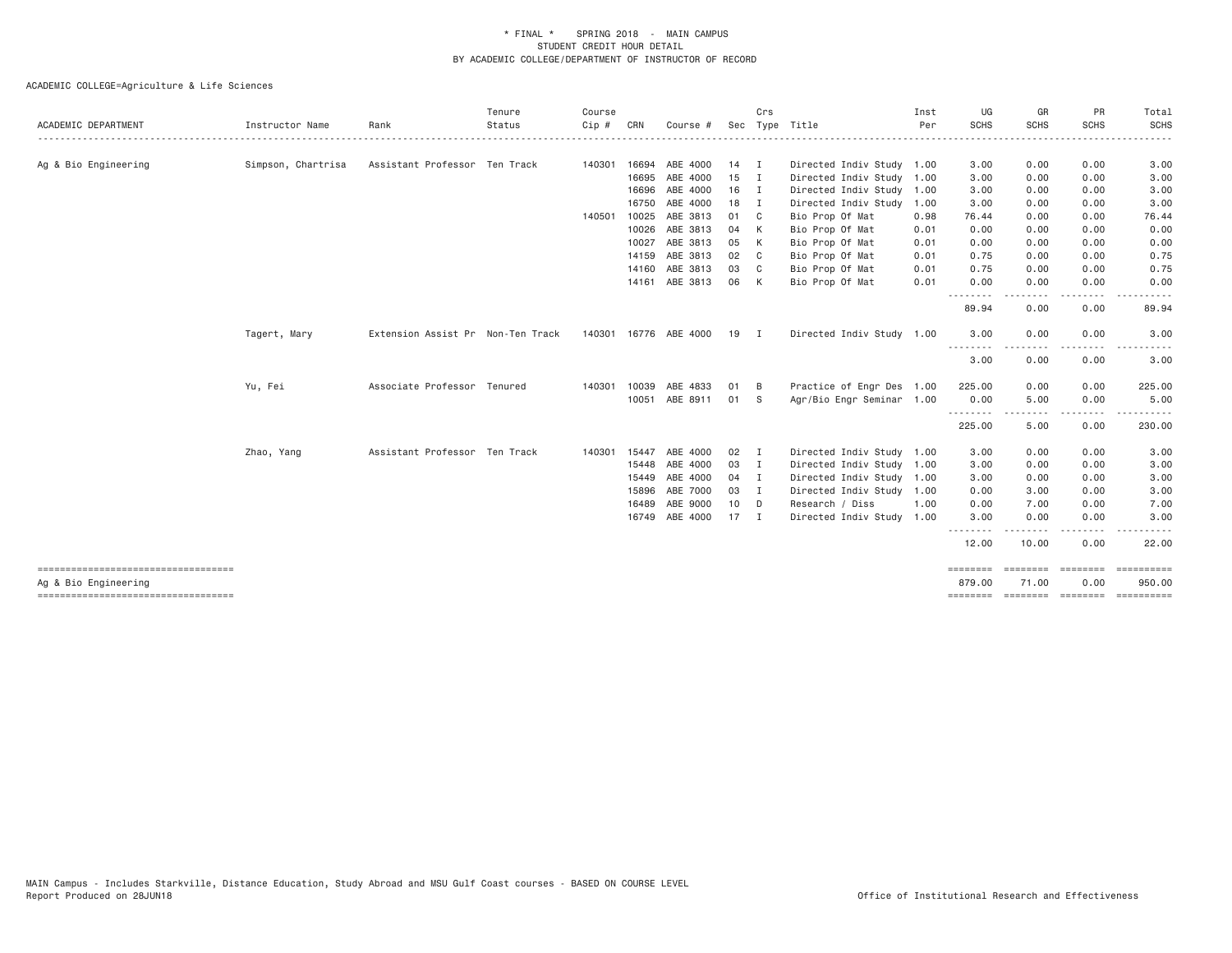| ACADEMIC DEPARTMENT    | Instructor Name    | Rank                                                   | Tenure<br>Status | Course<br>Cip # | CRN                                   | Course #                                                   |                                     | Crs                             | Sec Type Title                                                                              | Inst<br>Per                  | UG<br><b>SCHS</b>                              | GR<br><b>SCHS</b>                                                                                                                                            | PR<br><b>SCHS</b>                         | Total<br><b>SCHS</b><br>$\frac{1}{2} \left( \frac{1}{2} \right) \left( \frac{1}{2} \right) \left( \frac{1}{2} \right) \left( \frac{1}{2} \right)$ |
|------------------------|--------------------|--------------------------------------------------------|------------------|-----------------|---------------------------------------|------------------------------------------------------------|-------------------------------------|---------------------------------|---------------------------------------------------------------------------------------------|------------------------------|------------------------------------------------|--------------------------------------------------------------------------------------------------------------------------------------------------------------|-------------------------------------------|---------------------------------------------------------------------------------------------------------------------------------------------------|
| Agricultural Economics | Barefield, Danny   | Extension Professor Non-Ten Track                      |                  |                 | 010103 10173<br>10174                 | AEC 2713<br>AEC 2713<br>16412 AEC 7000                     | 01<br>H01 C<br>501 I                | C                               | Intro to Food & Reso 1.00<br>Honors Intro Food & 1.00<br>Directed Indiv Study 1.00          |                              | 417.00<br>18.00<br>0.00                        | 0.00<br>0.00<br>3.00                                                                                                                                         | 0.00<br>0.00<br>0.00                      | 417.00<br>18.00<br>3.00                                                                                                                           |
|                        |                    |                                                        |                  |                 |                                       |                                                            |                                     |                                 |                                                                                             |                              | .<br>435.00                                    | -----<br>3.00                                                                                                                                                | .<br>0.00                                 | -----<br>438.00                                                                                                                                   |
|                        |                    | Canales Medina, Domi Assistant Professor Ten Track     |                  |                 |                                       | 010103 10187 AEC 6223<br>450603 10181 AEC 4223             | 01<br>01                            | C<br>C                          | Applied Quant Anal I 1.00<br>Applied Quant Anal i 1.00                                      |                              | 0.00<br>81.00<br>.                             | 6.00<br>0.00                                                                                                                                                 | 0.00<br>0.00                              | 6.00<br>81.00                                                                                                                                     |
|                        |                    |                                                        |                  |                 |                                       |                                                            |                                     |                                 |                                                                                             |                              | 81.00                                          | -----<br>6.00                                                                                                                                                | .<br>0.00                                 | .<br>87.00                                                                                                                                        |
|                        | Coatney, Kalyn     | Associate Professor Tenured                            |                  |                 | 010103 10180<br>10192<br>16634        | AEC 4133<br>AEC 8403<br>AEC 8000                           | 01<br>01<br>01                      | C<br>C<br>D                     | Food Markets & Price<br>Game Theory<br>Research / Thesis                                    | 1.00<br>1.00<br>1.00         | 84.00<br>0.00<br>0.00                          | 0.00<br>21.00<br>1.00                                                                                                                                        | 0.00<br>0.00<br>0.00                      | 84.00<br>21.00<br>1.00                                                                                                                            |
|                        |                    |                                                        |                  |                 |                                       |                                                            |                                     |                                 |                                                                                             |                              | .<br>84.00                                     | $\omega$ is a set<br>22.00                                                                                                                                   | د د د د<br>0.00                           | .<br>106.00                                                                                                                                       |
|                        | Coble, Keith       | Professor                                              | Tenured          |                 | 010103 10183<br>10193                 | AEC 4413<br>AEC 8621<br>16451 AEC 4000                     | 01<br>01<br>05                      | C<br>$\mathbb C$<br>$\mathbf I$ | Public Problems of A 1.00<br>Research Seminar II<br>Directed Indiv Study 1.00               | 1.00                         | 93.00<br>0.00<br>3.00                          | 0.00<br>6.00<br>0.00                                                                                                                                         | 0.00<br>0.00<br>0.00                      | 93.00<br>6.00<br>3.00                                                                                                                             |
|                        |                    |                                                        |                  |                 |                                       |                                                            |                                     |                                 |                                                                                             |                              | 1.1.1.1.1.1.1<br>96.00                         | .<br>6.00                                                                                                                                                    | .<br>0.00                                 | 102.00                                                                                                                                            |
|                        |                    | Collart Dinarte, Alb Extension Assist Pr Non-Ten Track |                  |                 |                                       | 010103 16635 AEC 8000                                      | 02                                  | $\Box$                          | Research / Thesis                                                                           | 1.00                         | 0.00<br>.                                      | 9.00<br>-----                                                                                                                                                | 0.00<br>.                                 | 9.00<br>$- - - -$                                                                                                                                 |
|                        |                    |                                                        |                  |                 |                                       |                                                            |                                     |                                 |                                                                                             |                              | 0.00                                           | 9.00                                                                                                                                                         | 0.00                                      | 9.00                                                                                                                                              |
|                        | Falconer, Lawrence | Extension Professor Non-Ten Track                      |                  |                 |                                       | 010103 16470 AEC 4000                                      | 501 I                               |                                 | Directed Indiv Study 1.00                                                                   |                              | 1.00<br>.                                      | 0.00<br>$\frac{1}{2} \left( \frac{1}{2} \right) \left( \frac{1}{2} \right) \left( \frac{1}{2} \right) \left( \frac{1}{2} \right) \left( \frac{1}{2} \right)$ | 0.00<br>بالمحام                           | 1.00<br>$\sim$ $\sim$ $\sim$                                                                                                                      |
|                        |                    |                                                        |                  |                 |                                       |                                                            |                                     |                                 |                                                                                             |                              | 1.00                                           | 0.00                                                                                                                                                         | 0.00                                      | 1.00                                                                                                                                              |
|                        | Harri, Ardian      | Associate Professor Tenured                            |                  |                 |                                       | 010103 16636 AEC 8000                                      | 03                                  | D                               | Research / Thesis                                                                           | 1,00                         | 0.00<br>.                                      | 9.00<br>.                                                                                                                                                    | 0.00<br>$\frac{1}{2}$                     | 9.00<br>$\frac{1}{2}$                                                                                                                             |
|                        |                    |                                                        |                  |                 |                                       |                                                            |                                     |                                 |                                                                                             |                              | 0.00                                           | 9.00                                                                                                                                                         | 0.00                                      | 9.00                                                                                                                                              |
|                        | Interis, Matthew   | Associate Professor Tenured                            |                  |                 | 010103 10188<br>030103 10178<br>10179 | AEC 6233<br>AEC 3233<br>AEC 3233<br>10182 AEC 4233         | 01<br>01<br>H <sub>01</sub> C<br>01 | C<br>C<br>C                     | Environmental Econom<br>Intro to Env Econ &<br>Honors Intro Env Eco<br>Environmental Econom | 1.00<br>1.00<br>1.00<br>1.00 | 0.00<br>132.00<br>3.00<br>30.00<br>.<br>165.00 | 3.00<br>0.00<br>0.00<br>0.00<br>$- - - - -$<br>3.00                                                                                                          | 0.00<br>0.00<br>0.00<br>0.00<br>.<br>0.00 | 3.00<br>132.00<br>3.00<br>30.00<br>.<br>168.00                                                                                                    |
|                        | Li, Xiaofei        | Assistant Professor Ten Track                          |                  |                 | 010103 10191                          | AEC 8143                                                   | 01                                  | C                               | Ag Prod Economics                                                                           | 1.00                         | 0.00                                           | 18.00                                                                                                                                                        | 0.00                                      | 18.00                                                                                                                                             |
|                        |                    |                                                        |                  |                 |                                       |                                                            |                                     |                                 |                                                                                             |                              | .<br>0.00                                      | -----<br>18.00                                                                                                                                               | $   -$<br>0.00                            | 18.00                                                                                                                                             |
|                        | Little, Randall    | Professor                                              | Tenured          | 010103          | 16471                                 | 010101 10184 AEC 4530<br>AEC 4000<br>450603 10175 AEC 3113 | 01<br>502 I<br>01 C                 | E                               | Internship AEC-AGBM<br>Directed Indiv Study<br>Intro To Quant Econ                          | 1.00<br>1.00<br>1.00         | 6.00<br>3.00<br>36.00<br>.<br>45.00            | 0.00<br>0.00<br>0.00<br>-----<br>0.00                                                                                                                        | 0.00<br>0.00<br>0.00<br>.<br>0.00         | 6.00<br>3.00<br>36.00<br>.<br>45.00                                                                                                               |
|                        | Maples, Joshua     | Assistant Professor Ten Track                          |                  |                 | 010103 15636                          | AEC 4000<br>15642 AEC 4000                                 | 01<br>02                            | I<br>$\mathbf{I}$               | Directed Indiv Study 1.00<br>Directed Indiv Study 1.00                                      |                              | 4.00<br>3.00                                   | 0.00<br>0.00                                                                                                                                                 | 0.00<br>0.00                              | 4.00<br>3.00                                                                                                                                      |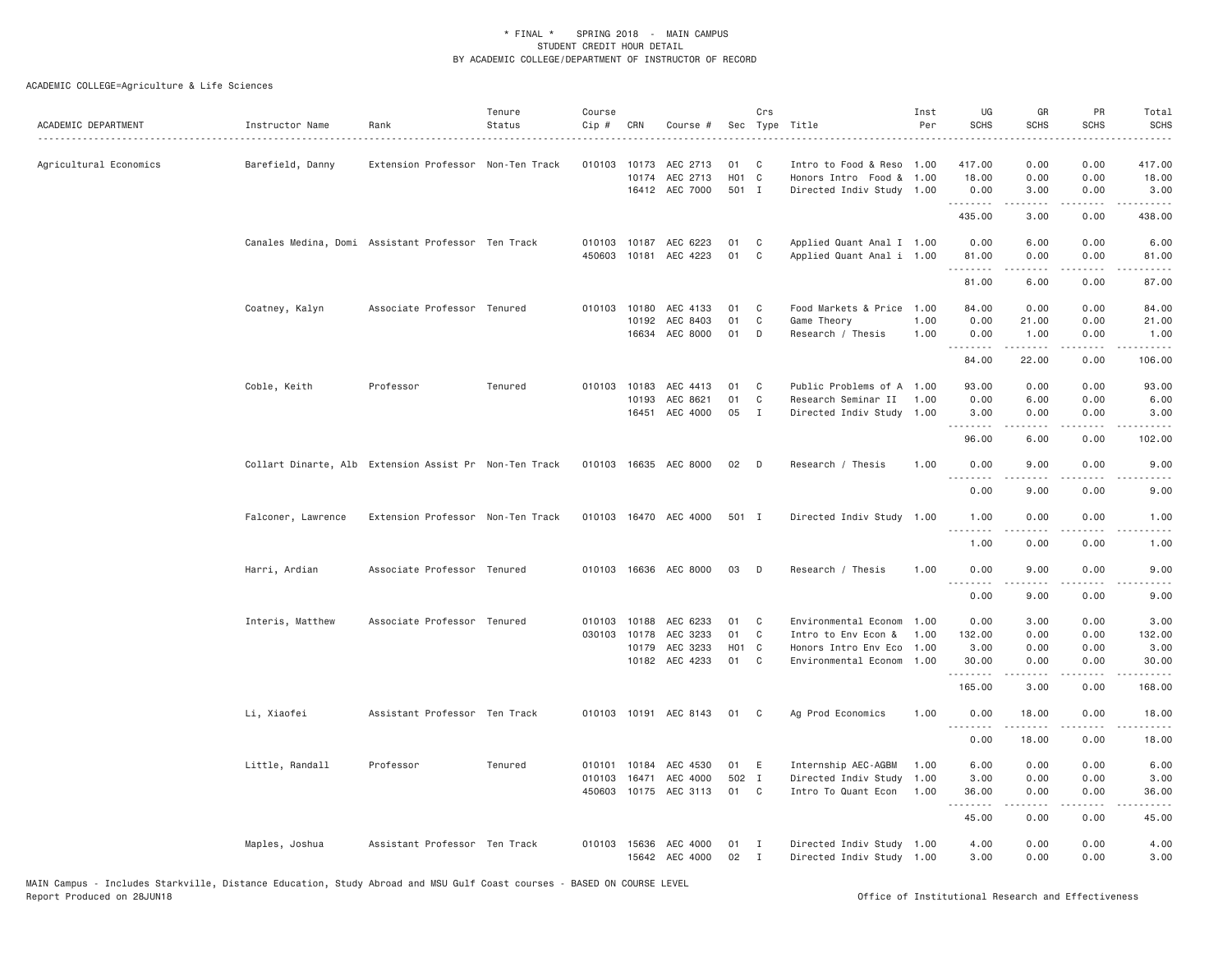| ACADEMIC DEPARTMENT                                            | Instructor Name    | Rank                              | Tenure<br>Status | Course<br>Cip #  | CRN   | Course #                          |              | Crs                        | Sec Type Title                                         | Inst<br>Per  | UG<br><b>SCHS</b>                                                                                                                                                                                                                                                                                                                                                                                    | GR<br><b>SCHS</b>  | PR<br><b>SCHS</b> | Total<br>SCHS             |
|----------------------------------------------------------------|--------------------|-----------------------------------|------------------|------------------|-------|-----------------------------------|--------------|----------------------------|--------------------------------------------------------|--------------|------------------------------------------------------------------------------------------------------------------------------------------------------------------------------------------------------------------------------------------------------------------------------------------------------------------------------------------------------------------------------------------------------|--------------------|-------------------|---------------------------|
|                                                                |                    |                                   |                  |                  |       |                                   |              |                            |                                                        |              | .                                                                                                                                                                                                                                                                                                                                                                                                    |                    |                   |                           |
|                                                                |                    |                                   |                  |                  |       |                                   |              |                            |                                                        |              | 7.00                                                                                                                                                                                                                                                                                                                                                                                                 | 0.00               | 0.00              | 7.00                      |
| Agricultural Economics                                         | Maples, McKenzie   | Instructor                        | Non-Ten Track    | 010101<br>010103 |       | 10176 AEC 3133<br>10185 AEC 4711  | 01 C<br>01 L |                            | Introductory Agribus 1.00<br>Agri-marketing Pract 1.00 |              | 348.00<br>27.00                                                                                                                                                                                                                                                                                                                                                                                      | 0.00<br>0.00       | 0.00<br>0.00      | 348.00<br>27.00           |
|                                                                |                    |                                   |                  |                  |       |                                   |              |                            |                                                        |              | .<br>375.00                                                                                                                                                                                                                                                                                                                                                                                          | 0.00               | 0.00              | 375.00                    |
|                                                                | Petrolia, Daniel   | Associate Professor Tenured       |                  |                  |       | 010103 16637 AEC 8000             | 04           | D.                         | Research / Thesis                                      | 1.00         | 0.00                                                                                                                                                                                                                                                                                                                                                                                                 | 3.00               | 0.00              | 3.00                      |
|                                                                |                    |                                   |                  |                  |       |                                   |              |                            |                                                        |              | $\frac{1}{2} \frac{1}{2} \frac{1}{2} \frac{1}{2} \frac{1}{2} \frac{1}{2} \frac{1}{2} \frac{1}{2} \frac{1}{2} \frac{1}{2} \frac{1}{2} \frac{1}{2} \frac{1}{2} \frac{1}{2} \frac{1}{2} \frac{1}{2} \frac{1}{2} \frac{1}{2} \frac{1}{2} \frac{1}{2} \frac{1}{2} \frac{1}{2} \frac{1}{2} \frac{1}{2} \frac{1}{2} \frac{1}{2} \frac{1}{2} \frac{1}{2} \frac{1}{2} \frac{1}{2} \frac{1}{2} \frac{$<br>0.00 | 3.00               | 0.00              | 3.00                      |
|                                                                | Stevens, Andrew    | Assistant Professor Ten Track     |                  | 010103 14312     |       | AEC 8123<br>16367 AEC 4990        | 01 C<br>01 C |                            | Analysis of Ag Marke 1.00<br>Special Topic In AEC 1.00 |              | 0.00<br>21.00                                                                                                                                                                                                                                                                                                                                                                                        | 21.00<br>0.00      | 0.00<br>0.00      | 21.00<br>21.00            |
|                                                                |                    |                                   |                  |                  |       |                                   |              |                            |                                                        |              | --------<br>21.00                                                                                                                                                                                                                                                                                                                                                                                    | 21.00              | 0.00              | 42.00                     |
|                                                                | Walters, Lurleen   | Assistant Professor Ten Track     |                  | 010103 16638     |       | AEC 8000                          | 05           | D                          | Research / Thesis                                      | 1.00         | 0.00                                                                                                                                                                                                                                                                                                                                                                                                 | 6.00               | 0.00              | 6.00                      |
|                                                                |                    |                                   |                  |                  |       |                                   |              |                            |                                                        |              | $\frac{1}{2} \left( \frac{1}{2} \right) \frac{1}{2} \left( \frac{1}{2} \right)$<br>0.00                                                                                                                                                                                                                                                                                                              | 6.00               | 0.00              | 6.00                      |
|                                                                | Williams, Angelica | Instructor                        | Non-Ten Track    | 450605           |       | 10177 AEC 3213                    | 01           | $\overline{\phantom{a}}$ C | International Trade                                    | 1,00         | 126.00<br>.                                                                                                                                                                                                                                                                                                                                                                                          | 0.00<br>.          | 0.00<br>.         | 126.00<br><u>.</u>        |
|                                                                |                    |                                   |                  |                  |       |                                   |              |                            |                                                        |              | 126.00                                                                                                                                                                                                                                                                                                                                                                                               | 0.00               | 0.00              | 126.00                    |
|                                                                | Williams, Brian    | Extension Assist Pr Non-Ten Track |                  | 010103           | 14311 | AEC 6343<br>010104 14310 AEC 4343 | 01<br>01 C   | $\mathbf{C}$               | Adv Farm Management<br>Adv Farm Management             | 1.00<br>1.00 | 0.00<br>66.00                                                                                                                                                                                                                                                                                                                                                                                        | 6.00<br>0.00       | 0.00<br>0.00      | 6.00<br>66.00             |
|                                                                |                    |                                   |                  |                  |       |                                   |              |                            |                                                        |              | --------<br>66.00                                                                                                                                                                                                                                                                                                                                                                                    | 6.00               | 0.00              | 72.00                     |
| ------------------------------------<br>Agricultural Economics |                    |                                   |                  |                  |       |                                   |              |                            |                                                        |              | $=$ = = = = = = =<br>1502.00                                                                                                                                                                                                                                                                                                                                                                         | ========<br>112,00 | ========<br>0.00  | $=$ ==========<br>1614.00 |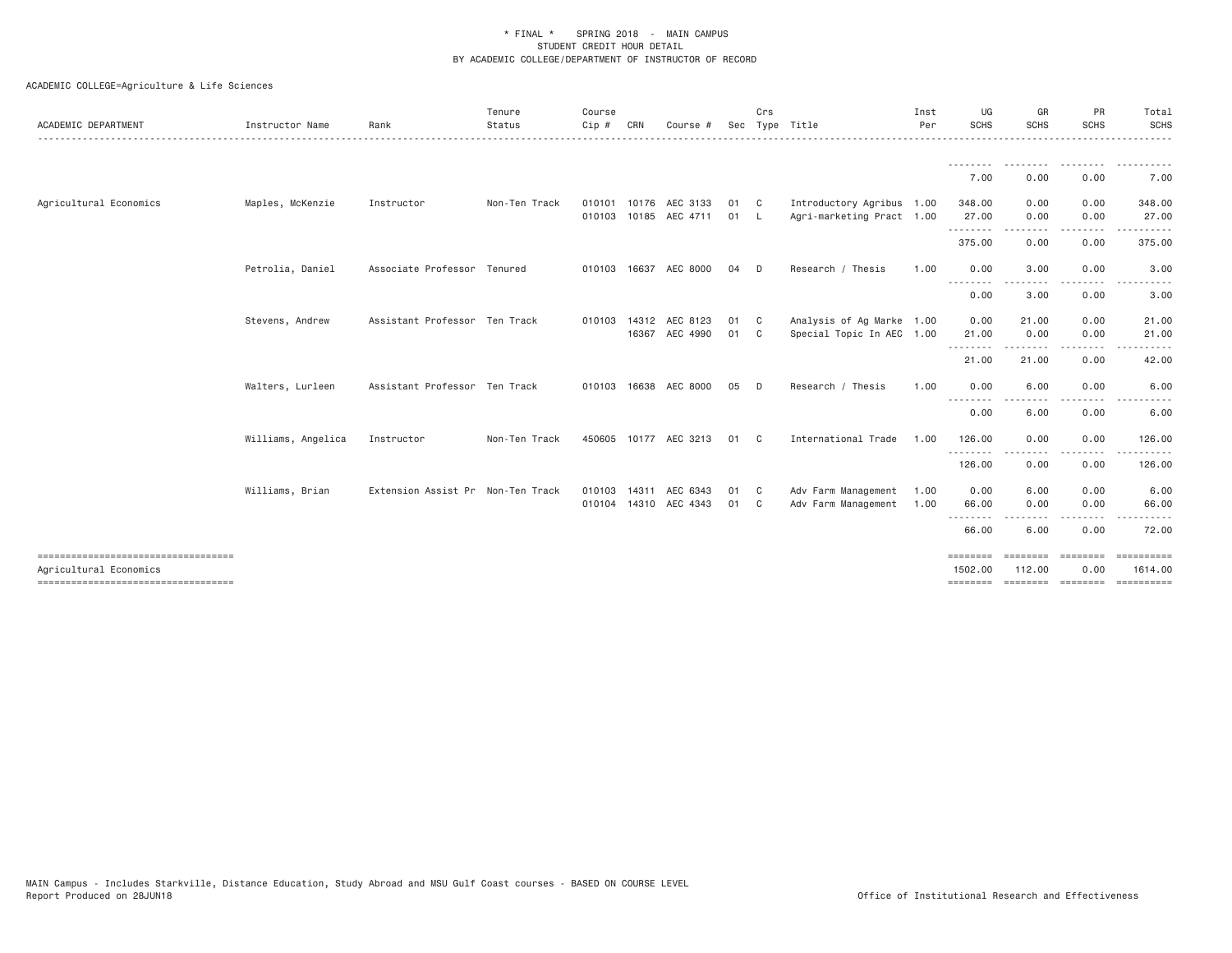| ACADEMIC DEPARTMENT  | Instructor Name                                    | Rank                          | Tenure<br>Status | Course<br>$Cip$ # | CRN            | Course #              |          | Crs          | Sec Type Title                              | Inst<br>Per  | UG<br><b>SCHS</b> | GR<br><b>SCHS</b>                    | PR<br><b>SCHS</b> | Total<br><b>SCHS</b> |
|----------------------|----------------------------------------------------|-------------------------------|------------------|-------------------|----------------|-----------------------|----------|--------------|---------------------------------------------|--------------|-------------------|--------------------------------------|-------------------|----------------------|
|                      |                                                    |                               |                  |                   |                |                       |          |              |                                             |              | .                 |                                      | <u>.</u>          | $    -$              |
| Animal Dairy Science | Cavinder, Clay                                     | Associate Professor Tenured   |                  | 010101            | 15748          | ADS 4000              | 01       | <b>I</b>     | Directed Indiv Study 1.00                   |              | 3.00              | 0.00                                 | 0.00              | 3.00                 |
|                      |                                                    |                               |                  |                   | 15854          | ADS 4000              | 02       | $\mathbf I$  | Directed Indiv Study 1.00                   |              | 3.00              | 0.00                                 | 0.00              | 3.00                 |
|                      |                                                    |                               |                  |                   | 15855          | ADS 4000              | 03       | $\mathbf{I}$ | Directed Indiv Study 1.00                   |              | 3.00              | 0.00                                 | 0.00              | 3.00                 |
|                      |                                                    |                               |                  |                   | 15905          | ADS 4000              | 04       | I            | Directed Indiv Study 1.00                   |              | 3.00              | 0.00                                 | 0.00              | 3.00                 |
|                      |                                                    |                               |                  |                   | 15906          | ADS 4000              | 05       | Ι.           | Directed Indiv Study 1.00                   |              | 3.00              | 0.00                                 | 0.00              | 3.00                 |
|                      |                                                    |                               |                  |                   | 15907          | ADS 4000              | 06       | I            | Directed Indiv Study 1.00                   |              | 3.00              | 0.00                                 | 0.00              | 3.00                 |
|                      |                                                    |                               |                  |                   | 15909<br>15910 | ADS 4000<br>ADS 4000  | 08<br>09 | I<br>Ι.      | Directed Indiv Study 1.00                   |              | 3.00              | 0.00<br>0.00                         | 0.00<br>0.00      | 3.00                 |
|                      |                                                    |                               |                  |                   |                |                       | 10       |              | Directed Indiv Study 1.00                   |              | 3.00              |                                      | 0.00              | 3.00                 |
|                      |                                                    |                               |                  | 010507            | 15912<br>10105 | ADS 4000<br>ADS 2102  | 01       | I<br>L.      | Directed Indiv Study<br>Equine Conf/Perf Ev | 1.00<br>1.00 | 3.00<br>70.00     | 0.00<br>0.00                         | 0.00              | 3.00<br>70.00        |
|                      |                                                    |                               |                  | 010901            | 14989          | ADS 8000              | 02       | D            |                                             |              |                   | 1.00                                 |                   |                      |
|                      |                                                    |                               |                  |                   |                |                       |          | D            | Research/Thesis                             | 1.00         | 0.00              |                                      | 0.00              | 1.00                 |
|                      |                                                    |                               |                  |                   | 15004          | ADS 9000              | 02       |              | Research/Diss                               | 1.00         | 0.00              | 5.00                                 | 0.00              | 5.00                 |
|                      |                                                    |                               |                  | 010999            | 10145          | ADS 4520              | 02       | E            | Livestock Extension                         | 1.00         | 3.00<br>.         | 0.00                                 | 0.00<br>.         | 3.00                 |
|                      |                                                    |                               |                  |                   |                |                       |          |              |                                             |              | 100.00            | 6.00                                 | 0.00              | 106.00               |
|                      | Crow, Brett                                        | Instructor                    | Non-Ten Track    | 010901            | 10098          | ADS 1121              | 01       | - L          | Animal Science Labor 1.00                   |              | 21.00             | 0.00                                 | 0.00              | 21.00                |
|                      |                                                    |                               |                  |                   | 10099          | ADS 1121              | 02       | L.           | Animal Science Labor                        | 1.00         | 20.00             | 0.00                                 | 0.00              | 20.00                |
|                      |                                                    |                               |                  |                   | 10100          | ADS 1121              | 03       | $\mathsf{L}$ | Animal Science Labor                        | 1.00         | 22.00             | 0.00                                 | 0.00              | 22.00                |
|                      |                                                    |                               |                  |                   | 10101          | ADS 1121              | 04       | <b>L</b>     | Animal Science Labor                        | 1.00         | 16.00             | 0.00                                 | 0.00              | 16.00                |
|                      |                                                    |                               |                  |                   | 10120          | ADS 4212              | 01       | <b>L</b>     | Livestock Eval                              | 1.00         | 58.00             | 0.00                                 | 0.00              | 58.00                |
|                      |                                                    |                               |                  |                   | 10125          | ADS 4232              | 01       | L.           | Adv Livestk Eval                            | 1.00         | 10.00             | 0.00                                 | 0.00              | 10.00                |
|                      |                                                    |                               |                  |                   | 14247          | ADS 1121              | 05       | L.           | Animal Science Labor 1.00                   |              | 24.00             | 0.00                                 | 0.00              | 24.00                |
|                      |                                                    |                               |                  | 010905            |                | 10115 ADS 3812        | 01       | <b>L</b>     | Dairy Cattle Apprais 1.00                   |              | 38.00             | 0.00                                 | 0.00              | 38.00                |
|                      |                                                    |                               |                  |                   |                |                       |          |              |                                             |              | 209.00            | $- - - - -$<br>0.00                  | .<br>0.00         | 209.00               |
|                      | Devost-Burnett, Derr Assistant Professor Ten Track |                               |                  |                   |                | 010101 16742 ADS 4000 | 11       | I            | Directed Indiv Study 1.00                   |              | 1.00              | 0.00                                 | 0.00              | 1.00                 |
|                      |                                                    |                               |                  | 010901            | 14990          | ADS 8000              | 03       | D            | Research/Thesis                             | 1.00         | 0.00              | 15.00                                | 0.00              | 15.00                |
|                      |                                                    |                               |                  |                   | 16531          | ADS 7000              | 02       | $\mathbf{I}$ | Directed Indiv Study 1.00                   |              | 0.00              | 3.00                                 | 0.00              | 3.00                 |
|                      |                                                    |                               |                  |                   | 16532          | ADS 7000              | 03       | Ι.           | Directed Indiv Study                        | 1.00         | 0.00              | 3.00                                 | 0.00              | 3.00                 |
|                      |                                                    |                               |                  | 010999            |                | 10142 ADS 4440        | 13       | E            | Research Exp Pract                          | 1,00         | 3,00              | 0.00<br>.                            | 0.00<br>.         | 3.00<br>ه د د د د    |
|                      |                                                    |                               |                  |                   |                |                       |          |              |                                             |              | 4.00              | 21.00                                | 0.00              | 25.00                |
|                      | Dinh, Thu                                          | Assistant Professor Ten Track |                  | 010401            | 10112          | ADS 3314              | 01       | C            | Intro to Meat Scienc                        | 1.00         | 132.00            | 0.00                                 | 0.00              | 132.00               |
|                      |                                                    |                               |                  |                   | 10113          | ADS 3314              | 03       | К            | Intro to Meat Scienc                        | 1.00         | 0.00              | 0.00                                 | 0.00              | 0.00                 |
|                      |                                                    |                               |                  |                   | 10114          | ADS 3314              | 04       | К            | Intro to Meat Scienc                        | 1.00         | 0.00              | 0.00                                 | 0.00              | 0.00                 |
|                      |                                                    |                               |                  |                   | 12004          | FNH 3314              | 01       | C            | Intro to Meat Scienc                        | 1.00         | 20.00             | 0.00                                 | 0.00              | 20.00                |
|                      |                                                    |                               |                  |                   | 12005          | FNH 3314              | 03       | К            | Intro to Meat Scienc                        | 1.00         | 0.00              | 0.00                                 | 0.00              | 0.00                 |
|                      |                                                    |                               |                  |                   | 12006          | FNH 3314              | 04       | К            | Intro to Meat Scienc                        | 1,00         | 0.00              | 0.00                                 | 0.00              | 0.00                 |
|                      |                                                    |                               |                  | 010901            | 14991          | ADS 8000              | 04       | D            | Research/Thesis                             | 1.00         | 0.00              | 9.00                                 | 0.00              | 9.00                 |
|                      |                                                    |                               |                  |                   |                | 15006 ADS 9000        | 04       | D            | Research/Diss                               | 1.00         | 0.00<br>.         | 15.00<br>$\sim$ $\sim$ $\sim$ $\sim$ | 0.00<br>.         | 15.00<br>د د د د د د |
|                      |                                                    |                               |                  |                   |                |                       |          |              |                                             |              | 152.00            | 24.00                                | 0.00              | 176.00               |
|                      | Graves, Jessica                                    | Instructor                    | Non-Ten Track    | 010000            | 10092          | ADS 1013              | 01       | C            | Animal Agriculture & 0.50                   |              | 64.50             | 0.00                                 | 0.00              | 64.50                |
|                      |                                                    |                               |                  |                   | 13171          | PO 1013               | 01       | C            | Animal Agriculture & 0.50                   |              | 16.50             | 0.00                                 | 0.00              | 16.50                |
|                      |                                                    |                               |                  | 010101            | 10129          | ADS 4420              | 01       | E            | ADS Internship                              | 1.00         | 91.00             | 0.00                                 | 0.00              | 91.00                |
|                      |                                                    |                               |                  | 010701            | 12104          | GA 2103               | 01       | C            | International Ag Sys 0.50                   |              | 10.50             | 0.00                                 | 0.00              | 10.50                |
|                      |                                                    |                               |                  |                   | 010901 10093   | ADS 1111              | 01       | $\mathbf{C}$ | Orientation to ADS                          | 1.00         | 54.00             | 0.00                                 | 0.00              | 54.00                |
|                      |                                                    |                               |                  |                   | 10124          | ADS 4221              | S01 S    |              | Capstone in Animal & 0.50                   |              | 20.00             | 0.00                                 | 0.00              | 20.00                |
|                      |                                                    |                               |                  |                   | 16389          | ADS 4990              | 801 C    |              | Special Topic In ADS 1.00                   |              | 33,00             | 0.00                                 | 0.00              | 33.00                |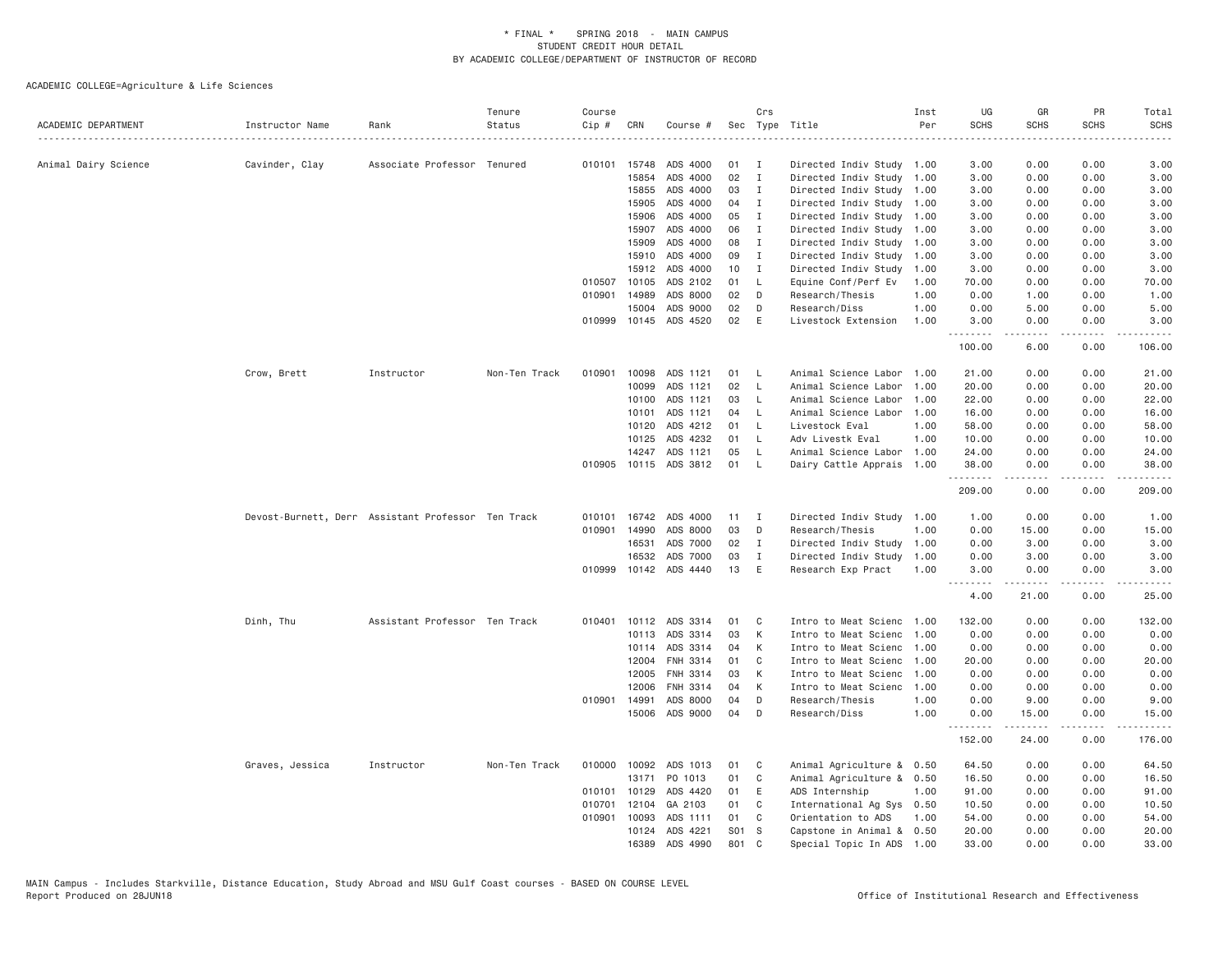| ACADEMIC DEPARTMENT  | Instructor Name | Rank                              | Tenure<br>Status | Course<br>Cip # | CRN          | Course #                   |          | Crs            | Sec Type Title                         | Inst<br>Per  | UG<br><b>SCHS</b>                             | GR<br><b>SCHS</b>                                                                                                                                            | PR<br><b>SCHS</b> | Total<br><b>SCHS</b>      |
|----------------------|-----------------|-----------------------------------|------------------|-----------------|--------------|----------------------------|----------|----------------|----------------------------------------|--------------|-----------------------------------------------|--------------------------------------------------------------------------------------------------------------------------------------------------------------|-------------------|---------------------------|
|                      |                 |                                   |                  |                 |              |                            |          |                |                                        |              | .                                             | .                                                                                                                                                            | .                 | <u>.</u>                  |
|                      |                 |                                   |                  |                 |              |                            |          |                |                                        |              | 289.50                                        | 0.00                                                                                                                                                         | 0.00              | 289.50                    |
| Animal Dairy Science | Hodge, Lauren   | Grad Research Assis Non-Ten Track |                  |                 | 010302 10108 | ADS 3221                   | 01       | - L            | Prac. In Horse Care                    | 1.00         | 23.00                                         | 0.00                                                                                                                                                         | 0.00              | 23.00                     |
|                      |                 |                                   |                  |                 |              | 14248 ADS 3221             | 02       | $\mathsf{L}$   | Prac. In Horse Care                    | 1.00         | 18.00<br>.                                    | 0.00<br>$\frac{1}{2} \left( \frac{1}{2} \right) \left( \frac{1}{2} \right) \left( \frac{1}{2} \right) \left( \frac{1}{2} \right) \left( \frac{1}{2} \right)$ | 0.00<br>د د د د   | 18.00                     |
|                      |                 |                                   |                  |                 |              |                            |          |                |                                        |              | 41.00                                         | 0.00                                                                                                                                                         | 0.00              | 41.00                     |
|                      | Jousan, Frank   | Extension Assoc Pro Non-Ten Track |                  |                 |              | 010999 16743 ADS 4520      | 04       | E              | Livestock Extension                    | 1.00         | 4.00<br>$\sim$ $\sim$ $\sim$<br>$\frac{1}{2}$ | 0.00                                                                                                                                                         | 0.00              | 4.00                      |
|                      |                 |                                   |                  |                 |              |                            |          |                |                                        |              | 4.00                                          | 0.00                                                                                                                                                         | 0.00              | 4.00                      |
|                      | Karisch, Brandi | Extension Assist Pr Non-Ten Track |                  |                 |              | 010901 10124 ADS 4221      | S01 S    |                | Capstone in Animal & 0.50              |              | 20.00                                         | 0.00                                                                                                                                                         | 0.00              | 20,00                     |
|                      |                 |                                   |                  | 010999          | 14992        | ADS 8000<br>10144 ADS 4520 | 05<br>01 | D<br>E         | Research/Thesis<br>Livestock Extension | 1.00<br>1.00 | 0.00<br>3.00                                  | 9.00<br>0.00                                                                                                                                                 | 0.00<br>0.00      | 9.00<br>3.00              |
|                      |                 |                                   |                  |                 |              |                            |          |                |                                        |              | <u>.</u>                                      |                                                                                                                                                              |                   |                           |
|                      |                 |                                   |                  |                 |              |                            |          |                |                                        |              | 23.00                                         | 9.00                                                                                                                                                         | 0.00              | 32.00                     |
|                      | Larson, Jamie   | Associate Professor Tenured       |                  | 010901          | 10096        | ADS 1113                   | 03       | C <sub>c</sub> | Animal Science                         | 1.00         | 258.00                                        | 0.00                                                                                                                                                         | 0.00              | 258.00                    |
|                      |                 |                                   |                  |                 | 14993        | ADS 8000                   | 06       | D              | Research/Thesis                        | 1.00         | 0.00                                          | 5.00                                                                                                                                                         | 0.00              | 5.00                      |
|                      |                 |                                   |                  |                 | 010904 10168 | ADS 8111                   | 01       | -S             | Nutrition Seminar                      | 1.00         | 0.00                                          | 5.00                                                                                                                                                         | 0.00              | 5.00                      |
|                      |                 |                                   |                  | 011001          | 10170        | ADS 8131                   | 01       | -S             | Nutrition Seminar                      | 1.00         | 0.00                                          | 2.00                                                                                                                                                         | 0.00              | 2.00                      |
|                      |                 |                                   |                  | 260707          | 10146        | ADS 4611                   | 01       | L.             | Prac In Phy & Repro                    | 1.00         | 24.00                                         | 0.00                                                                                                                                                         | 0.00              | 24.00                     |
|                      |                 |                                   |                  |                 | 10147        | ADS 4611                   | 02       | $\mathsf{L}$   | Prac In Phy & Repro                    | 1.00         | 22.00                                         | 0.00                                                                                                                                                         | 0.00              | 22.00                     |
|                      |                 |                                   |                  |                 | 10148        | ADS 4613                   | 01       | C              | Physiology Of Repro                    | 1.00         | 183.00<br>.                                   | 0.00<br>.                                                                                                                                                    | 0.00<br>.         | 183.00<br>$- - - - - - -$ |
|                      |                 |                                   |                  |                 |              |                            |          |                |                                        |              | 487.00                                        | 12.00                                                                                                                                                        | 0.00              | 499.00                    |
|                      | Lemley, Caleb   | Assistant Professor Ten Track     |                  |                 | 010000 15742 | GA 4000                    | 06       | $\blacksquare$ | Dis in Agriculture                     | 1,00         | 3.00                                          | 0.00                                                                                                                                                         | 0.00              | 3.00                      |
|                      |                 |                                   |                  |                 | 16047        | GA 4000                    | 10       | $\mathbf{I}$   | Dis in Agriculture                     | 1.00         | 3.00                                          | 0.00                                                                                                                                                         | 0.00              | 3.00                      |
|                      |                 |                                   |                  |                 | 010901 14994 | ADS 8000                   | 07       | D              | Research/Thesis                        | 1.00         | 0.00                                          | 9.00                                                                                                                                                         | 0.00              | 9.00                      |
|                      |                 |                                   |                  | 010903          | 14243        | ADS 3014                   | 01       | B              | Anatomy and Physiolo 1.00              |              | 84.00                                         | 0.00                                                                                                                                                         | 0.00              | 84.00                     |
|                      |                 |                                   |                  |                 | 14244        | ADS 3014                   | 02       | B              | Anatomy and Physiolo 1.00              |              | 72.00<br>.                                    | 0.00<br>$- - - - -$                                                                                                                                          | 0.00<br>.         | 72.00                     |
|                      |                 |                                   |                  |                 |              |                            |          |                |                                        |              | 162.00                                        | 9.00                                                                                                                                                         | 0.00              | 171.00                    |
|                      | Liao, Shengfa   | Assistant Professor Ten Track     |                  | 010302          | 10116        | ADS 4111                   | 01       | L,             | Swine Production & M                   | 1.00         | 19.00                                         | 0.00                                                                                                                                                         | 0.00              | 19.00                     |
|                      |                 |                                   |                  |                 |              | 10154 ADS 6111             | 01       | L.             | Swine Production & M 1.00              |              | 0.00                                          | 2.00                                                                                                                                                         | 0.00              | 2.00                      |
|                      |                 |                                   |                  |                 | 010901 10118 | ADS 4113                   | 01       | C              | Swine Science                          | 1.00         | 78.00                                         | 0.00                                                                                                                                                         | 0.00              | 78.00                     |
|                      |                 |                                   |                  |                 | 10155        | ADS 6113                   | 01       | C              | Swine Science                          | 1.00         | 0.00                                          | 6.00                                                                                                                                                         | 0.00              | 6.00                      |
|                      |                 |                                   |                  |                 | 14995        | ADS 8000                   | 08       | $\mathsf D$    | Research/Thesis                        | 1.00         | 0.00                                          | 9.00                                                                                                                                                         | 0.00              | 9.00                      |
|                      |                 |                                   |                  |                 |              | 15010 ADS 9000             | 08       | D              | Research/Diss                          | 1.00         | 0.00<br>.                                     | 8.00<br>.                                                                                                                                                    | 0.00<br>.         | 8.00                      |
|                      |                 |                                   |                  |                 |              |                            |          |                |                                        |              | 97.00                                         | 25.00                                                                                                                                                        | 0.00              | 122.00                    |
|                      | McGee, Dwight   | Non-Employee                      | Not Applicable   | 010302          | 10166        | ADS 6811                   | 01       | - L            | Dairy Mgmt Lab                         | 1.00         | 0.00                                          | 1.00                                                                                                                                                         | 0.00              | 1.00                      |
|                      |                 |                                   |                  | 010905          | 10152        | ADS 4811                   | 01       | <b>L</b>       | Dairy Mgmt Lab                         | 1.00         | 13.00                                         | 0.00                                                                                                                                                         | 0.00              | 13.00                     |
|                      |                 |                                   |                  |                 | 10153        | ADS 4813                   | 01       | C              | Dairy Farm Mgt                         | 1.00         | 75.00                                         | 0.00                                                                                                                                                         | 0.00              | 75.00                     |
|                      |                 |                                   |                  |                 |              | 10167 ADS 6813             | 01       | C <sub>1</sub> | Dairy Farm Mgt.                        | 1.00         | 0.00<br>.                                     | 3.00<br>$\begin{array}{cccccccccccccc} \bullet & \bullet & \bullet & \bullet & \bullet & \bullet & \bullet \end{array}$                                      | 0.00<br>.         | 3.00<br>.                 |
|                      |                 |                                   |                  |                 |              |                            |          |                |                                        |              | 88.00                                         | 4.00                                                                                                                                                         | 0.00              | 92.00                     |
|                      | Memili, Erdogan | Professor                         | Tenured          | 010901          | 14250        | ADS 8973                   | 01       | C              | Scientific Writing                     | 1.00         | 0.00                                          | 12.00                                                                                                                                                        | 0.00              | 12.00                     |
|                      |                 |                                   |                  |                 | 14996        | ADS 8000                   | 09       | D              | Research/Thesis                        | 1.00         | 0.00                                          | 3.00                                                                                                                                                         | 0.00              | 3.00                      |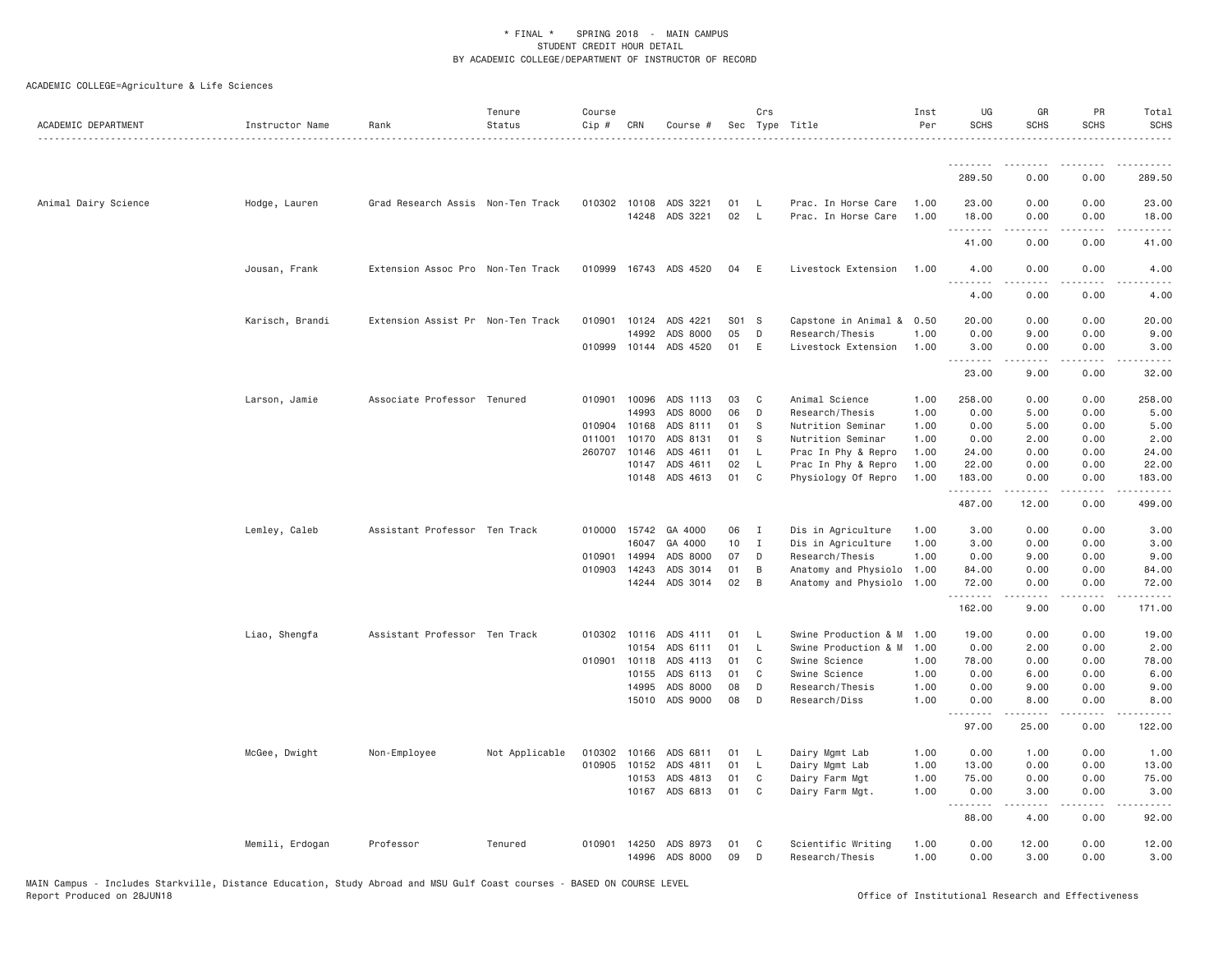| ACADEMIC DEPARTMENT  | Instructor Name<br>. | Rank                                                   | Tenure<br>Status | Course<br>Cip # | CRN          | Course #              |    | Crs          | Sec Type Title            | Inst<br>Per | UG<br><b>SCHS</b>                 | GR<br><b>SCHS</b>                                                                                                                                            | PR<br><b>SCHS</b>                   | Total<br><b>SCHS</b> |
|----------------------|----------------------|--------------------------------------------------------|------------------|-----------------|--------------|-----------------------|----|--------------|---------------------------|-------------|-----------------------------------|--------------------------------------------------------------------------------------------------------------------------------------------------------------|-------------------------------------|----------------------|
| Animal Dairy Science | Memili, Erdogan      | Professor                                              | Tenured          |                 |              | 010901 15011 ADS 9000 | 09 | D            | Research/Diss             | 1.00        | 0.00                              | 2.00                                                                                                                                                         | 0.00                                | 2.00                 |
|                      |                      |                                                        |                  |                 |              |                       |    |              |                           |             | $\sim$ $\sim$ $\sim$<br>.<br>0.00 | 17.00                                                                                                                                                        | 0.00                                | 17.00                |
|                      |                      | Nguekam Feugang, Jea Research Assist Pro Non-Ten Track |                  | 010000 16597    |              | GA 4000               | 13 | $\mathbf{I}$ | Dis in Agriculture        | 1.00        | 3.00                              | 0.00                                                                                                                                                         | 0.00                                | 3.00                 |
|                      |                      |                                                        |                  |                 |              | 16598 GA 4000         | 14 | $\mathbf{I}$ | Dis in Agriculture        | 1.00        | 3.00<br>.                         | 0.00<br>-----                                                                                                                                                | 0.00<br>.                           | 3.00                 |
|                      |                      |                                                        |                  |                 |              |                       |    |              |                           |             | 6.00                              | 0.00                                                                                                                                                         | 0.00                                | 6.00                 |
|                      | Nicodemus, Molly     | Associate Professor Tenured                            |                  | 010507          | 10102        | ADS 1132              | 01 | C            | Intro to Horsemanshi      | 1.00        | 40.00                             | 0.00                                                                                                                                                         | 0.00                                | 40.00                |
|                      |                      |                                                        |                  |                 | 10103        | ADS 1132              | 02 | K            | Intro to Horsemanshi      | 1.00        | 0.00                              | 0.00                                                                                                                                                         | 0.00                                | 0.00                 |
|                      |                      |                                                        |                  |                 | 10104        | ADS 1132              | 03 | K            | Intro to Horsemanshi      | 1.00        | 0.00                              | 0.00                                                                                                                                                         | 0.00                                | 0.00                 |
|                      |                      |                                                        |                  |                 | 10109        | ADS 3223              | 01 | B            | Horse Management          | 1.00        | 123.00                            | 0.00                                                                                                                                                         | 0.00                                | 123.00               |
|                      |                      |                                                        |                  |                 | 010901 10106 | ADS 2111              | 01 | C            | ADS Career Planning       | 1.00        | 58,00                             | 0.00                                                                                                                                                         | 0.00                                | 58,00                |
|                      |                      |                                                        |                  |                 | 10107        | ADS 2223              | 01 | C            | Companion Animal          | 1.00        | 117.00                            | 0.00                                                                                                                                                         | 0.00                                | 117.00               |
|                      |                      |                                                        |                  |                 | 16221        | ADS 7000              | 01 | I            | Directed Indiv Study      | 1.00        | 0.00                              | 2.00                                                                                                                                                         | 0.00                                | 2.00                 |
|                      |                      |                                                        |                  |                 | 512313 10110 | ADS 3233              | 01 | B            | Equine Assisted Ther 1.00 |             | 30.00                             | 0.00                                                                                                                                                         | 0.00                                | 30.00                |
|                      |                      |                                                        |                  |                 |              | 10111 ADS 3233        | 02 | B            | Equine Assisted Ther 1.00 |             | 30.00<br>.                        | 0.00<br>-----                                                                                                                                                | 0.00<br>.                           | 30.00<br>.           |
|                      |                      |                                                        |                  |                 |              |                       |    |              |                           |             | 398.00                            | 2.00                                                                                                                                                         | 0.00                                | 400.00               |
|                      | Rivera, J.           | Extension Assoc Pro Non-Ten Track                      |                  |                 |              | 010901 15000 ADS 8000 | 13 | D            | Research/Thesis           | 1.00        | 0.00<br>.                         | 1.00<br>-----                                                                                                                                                | 0.00<br>$\sim$ $\sim$ $\sim$        | 1.00                 |
|                      |                      |                                                        |                  |                 |              |                       |    |              |                           |             | 0.00                              | 1.00                                                                                                                                                         | 0.00                                | 1.00                 |
|                      | Rude, Brian          | Professor                                              | Tenured          |                 | 010901 15001 | ADS 8000              | 14 | D            | Research/Thesis           | 1.00        | 0.00                              | 12.00                                                                                                                                                        | 0.00                                | 12.00                |
|                      |                      |                                                        |                  |                 | 15016        | ADS 9000              | 14 | D            | Research/Diss             | 1.00        | 0.00                              | 10.00                                                                                                                                                        | 0.00                                | 10.00                |
|                      |                      |                                                        |                  |                 | 010904 10121 | ADS 4213              | 01 | B            | Feeds and Feeding         | 1.00        | 75.00                             | 0.00                                                                                                                                                         | 0.00                                | 75.00                |
|                      |                      |                                                        |                  |                 | 10122        | ADS 4213              | 02 | B            | Feeds and Feeding         | 1.00        | 69.00                             | 0.00                                                                                                                                                         | 0.00                                | 69.00                |
|                      |                      |                                                        |                  |                 | 10123        | ADS 4213              | 03 | B            | Feeds and Feeding         | 1.00        | 78.00                             | 0.00                                                                                                                                                         | 0.00                                | 78.00                |
|                      |                      |                                                        |                  | 010999          | 10139        | ADS 4440              | 09 | E            | Research Exp Pract        | 1.00        | 3.00<br>.                         | 0.00                                                                                                                                                         | 0.00<br>$\sim$ $\sim$ $\sim$ $\sim$ | 3.00                 |
|                      |                      |                                                        |                  |                 |              |                       |    |              |                           |             | 225.00                            | 22.00                                                                                                                                                        | 0.00                                | 247.00               |
|                      | Ryan, Peter          | Professor                                              | Tenured          | 309999          | 12952        | NSE 4200              | 01 | A            | Natl Student Exchang      | 1.00        | 30.00                             | 0.00                                                                                                                                                         | 0.00                                | 30.00                |
|                      |                      |                                                        |                  |                 | 12953        | NSE 4200              | 02 | A            | Natl Student Exch.        | 1.00        | 15.00<br>.                        | 0.00<br>$\frac{1}{2} \left( \frac{1}{2} \right) \left( \frac{1}{2} \right) \left( \frac{1}{2} \right) \left( \frac{1}{2} \right) \left( \frac{1}{2} \right)$ | 0.00<br>.                           | 15.00<br><u>.</u>    |
|                      |                      |                                                        |                  |                 |              |                       |    |              |                           |             | 45.00                             | 0.00                                                                                                                                                         | 0.00                                | 45.00                |
|                      | Smith, Trent         | Associate Professor Tenured                            |                  | 010000          | 16473        | GA 4000               | 11 | $\mathbf{I}$ | Dis in Agriculture        | 1.00        | 3.00                              | 0.00                                                                                                                                                         | 0.00                                | 3.00                 |
|                      |                      |                                                        |                  |                 | 010302 10127 | ADS 4321              | 01 | $\mathsf{L}$ | Beef Cattle Laborato      | 1.00        | 17.00                             | 0.00                                                                                                                                                         | 0.00                                | 17.00                |
|                      |                      |                                                        |                  |                 | 14249        | ADS 4321              | 02 | $\mathsf{L}$ | Beef Cattle Laborato      | 1.00        | 14.00                             | 0.00                                                                                                                                                         | 0.00                                | 14.00                |
|                      |                      |                                                        |                  |                 | 16557        | ADS 6321              | 02 | L            | Beef Cattle Laborato      | 1.00        | 0.00                              | 1.00                                                                                                                                                         | 0.00                                | 1.00                 |
|                      |                      |                                                        |                  |                 | 010901 10128 | ADS 4323              | 01 | C            | Beef Cattle Science       | 1.00        | 117.00                            | 0.00                                                                                                                                                         | 0.00                                | 117.00               |
|                      |                      |                                                        |                  |                 | 10159        | ADS 6323              | 01 | C            | Beef Cattle Science       | 1.00        | 0.00                              | 3.00                                                                                                                                                         | 0.00                                | 3.00                 |
|                      |                      |                                                        |                  |                 | 16554        | ADS 8004              | 01 | B            | Meth Appl & Data Ana      | 1.00        | 0.00                              | 16.00                                                                                                                                                        | 0.00                                | 16.00                |
|                      |                      |                                                        |                  |                 | 010902 10119 | ADS 4123              | 01 | $\mathbb C$  | Animal Breeding           | 1,00        | 219.00<br>.                       | 0.00<br>$\begin{array}{cccccccccc} \bullet & \bullet & \bullet & \bullet & \bullet & \bullet & \bullet \end{array}$                                          | 0.00<br>.                           | 219.00<br>.          |
|                      |                      |                                                        |                  |                 |              |                       |    |              |                           |             | 370.00                            | 20.00                                                                                                                                                        | 0.00                                | 390.00               |
|                      | Stone, Amanda        | Assistant Professor Ten Track                          |                  | 010901          |              | 15002 ADS 8000        | 15 | D            | Research/Thesis           | 1.00        | 0.00                              | 1.00                                                                                                                                                         | 0.00                                | 1.00                 |
|                      |                      |                                                        |                  | 260707          | 10150        | ADS 4623              | 01 | B            | Physiol Of Lactation 1.00 |             | 36.00                             | 0.00                                                                                                                                                         | 0.00                                | 36,00                |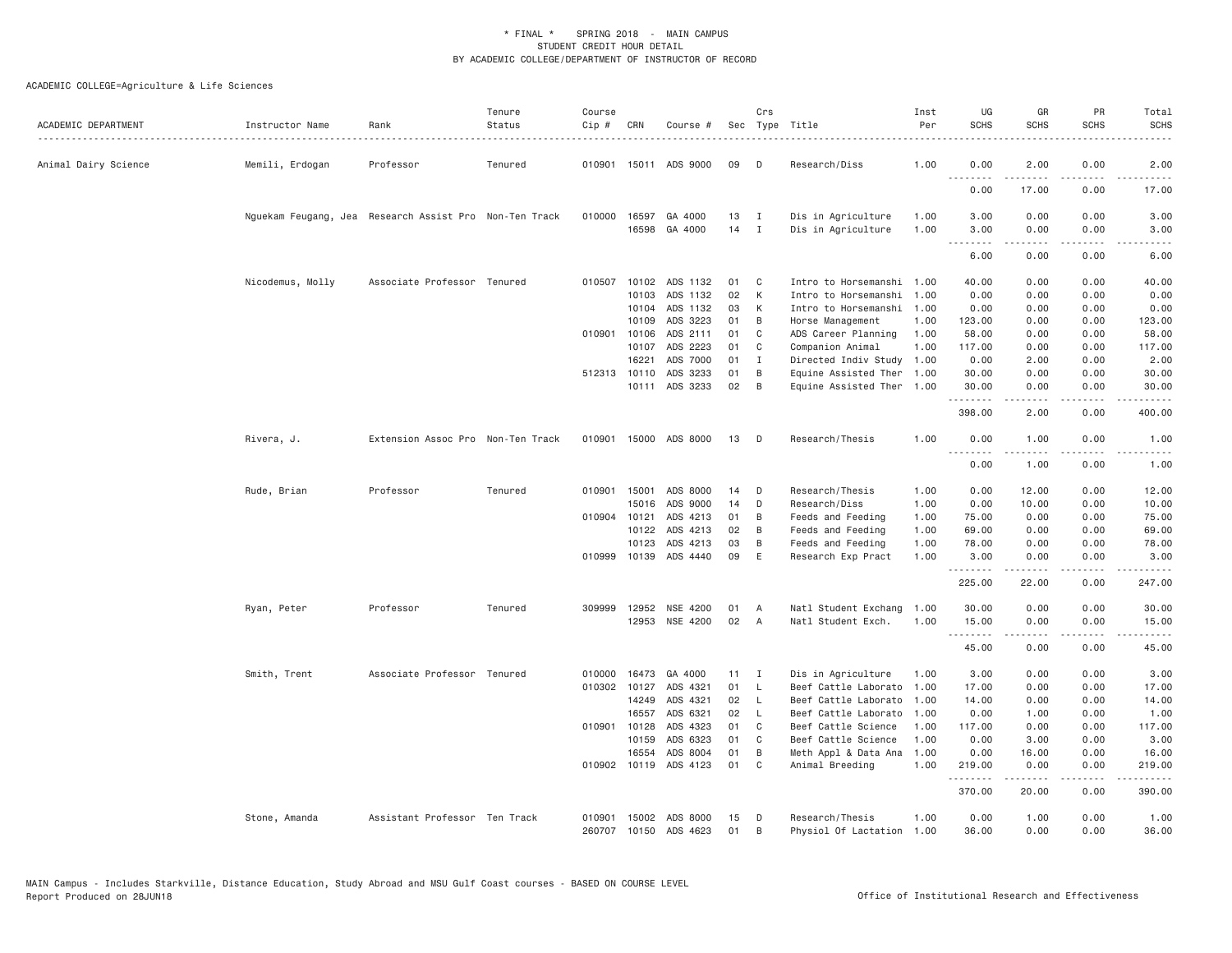ACADEMIC COLLEGE=Agriculture & Life Sciences

|                     |                |      | Tenure | ourse; |     |        |     | ाः   |       | Inst |             | GR          |             | Total |
|---------------------|----------------|------|--------|--------|-----|--------|-----|------|-------|------|-------------|-------------|-------------|-------|
| ACADEMIC DEPARTMENT | Instructor Nam | Rank | Status | Cip    | CRN | Course | Sec | Type | Title | Dor  | <b>SCHS</b> | <b>SCHS</b> | <b>SCHS</b> | SCHS  |
| - - - -             |                |      |        |        |     |        |     |      |       |      |             |             |             | ----- |

|                                        | -------- | --------- | .        | ---------- |
|----------------------------------------|----------|-----------|----------|------------|
|                                        | 36.00    | 1.00      | 0.00     | 37.00      |
|                                        |          |           |          |            |
|                                        | -------- |           | -------  | ========== |
| ====================================== | -------- | --------  | -------- |            |
| Animal Dairy Science                   | 2736.50  | 173.00    | 0.00     | 2909.50    |

MAIN Campus - Includes Starkville, Distance Education, Study Abroad and MSU Gulf Coast courses - BASED ON COURSE LEVEL<br>Report Produced on 28JUN18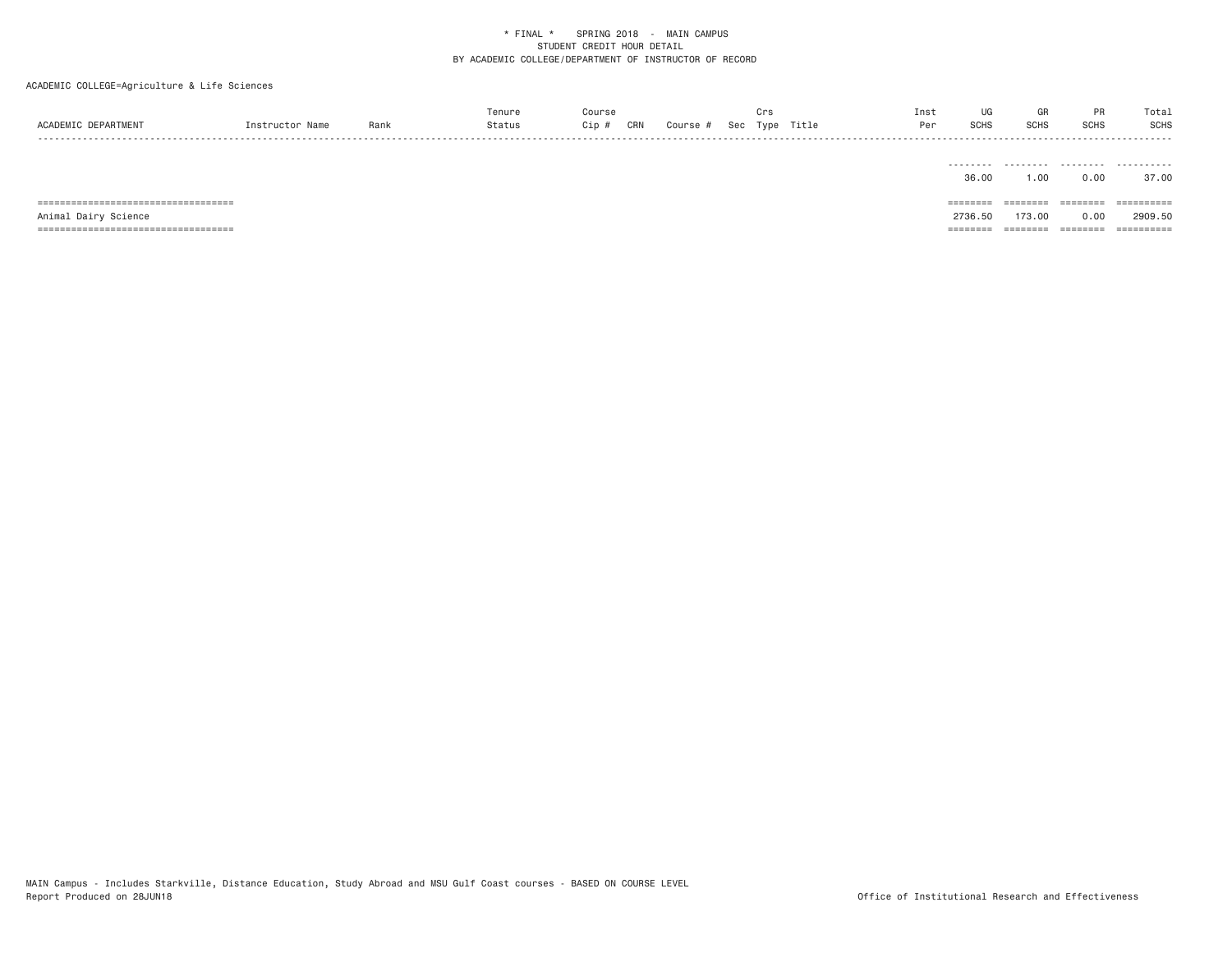| ACADEMIC DEPARTMENT                                  | Instructor Name   | Rank                                             | Tenure<br>Status | Course<br>Cip #        | CRN          | Course #              | Sec      | Crs          | Type Title                           | Inst<br>Per  | UG<br><b>SCHS</b> | GR<br><b>SCHS</b>     | PR<br><b>SCHS</b>                   | Total<br><b>SCHS</b>                       |
|------------------------------------------------------|-------------------|--------------------------------------------------|------------------|------------------------|--------------|-----------------------|----------|--------------|--------------------------------------|--------------|-------------------|-----------------------|-------------------------------------|--------------------------------------------|
| Biochemistry, Molecular Biology, Ento Baird, Richard |                   | Professor                                        | Tenured          |                        | 260202 16880 | <b>BCH 4000</b>       | 15       | — т          | Directed Indiv Study                 | 1.00         | 3.00              | 0.00                  | 0.00                                | 3.00                                       |
|                                                      |                   |                                                  |                  | 260305                 | 14360        | EPP 8173              | 01       | $\mathsf{L}$ | Clinical Plant Path                  | 1.00         | 0.00              | 12.00                 | 0.00                                | 12.00                                      |
|                                                      |                   |                                                  |                  | 260702                 | 16892        | EPP 4000              | 01       | $\mathbf{I}$ | Directed Indiv Study                 | 1.00         | 3.00              | 0.00                  | 0.00                                | 3.00                                       |
|                                                      |                   |                                                  |                  |                        | 16897        | EPP 4000              | 02       | $\mathbf{I}$ | Directed Indiv Study                 | 1.00         | 3.00<br><u>.</u>  | 0.00                  | 0.00                                | 3.00                                       |
|                                                      |                   |                                                  |                  |                        |              |                       |          |              |                                      |              | 9.00              | 12.00                 | 0.00                                | 21.00                                      |
|                                                      | Baker, Gerald     | Professor                                        | Tenured          | 260101                 | 11769        | EPP 8144              | 01       | C            | Transmission E M                     | 0.60         | 0.00              | 19.20                 | 0.00                                | 19.20                                      |
|                                                      |                   |                                                  |                  |                        | 11770        | EPP 8144              | 02       | К            | Transmission E M                     | 1.00         | 0.00              | 0.00                  | 0.00                                | 0.00                                       |
|                                                      |                   |                                                  |                  | 260702                 | 11742        | EPP 2213              | 01       | C            | Intro To Insects                     | 1.00         | 108.00            | 0.00                  | 0.00                                | 108.00                                     |
|                                                      |                   |                                                  |                  |                        | 11743        | EPP 2213              | 02       | К            | Intro To Insects                     | 1.00         | 0.00              | 0.00                  | 0.00                                | 0.00                                       |
|                                                      |                   |                                                  |                  |                        | 11744        | EPP 2213              | 03       | К            | Intro To Insects                     | 1.00         | 0.00              | 0.00                  | 0.00                                | 0.00                                       |
|                                                      |                   |                                                  |                  |                        | 11745        | EPP 2213              | 04       | К            | Intro To Insects                     | 1.00         | 0.00              | 0.00                  | 0.00                                | 0.00                                       |
|                                                      |                   |                                                  |                  |                        |              | 11746 EPP 2213        | 05       | K            | Intro To Insects                     | 1.00         | 0.00<br>.         | 0.00<br>-----         | 0.00<br>.                           | 0.00<br>.                                  |
|                                                      |                   |                                                  |                  |                        |              |                       |          |              |                                      |              | 108.00            | 19.20                 | 0.00                                | 127.20                                     |
|                                                      |                   | Brown Johnson, Ashli Associate Professor Tenured |                  | 010000                 | 15640        | GA 4000               | 05       | $\mathbf{I}$ | Dis in Agriculture                   | 1.00         | 3.00              | 0.00                  | 0.00                                | 3.00                                       |
|                                                      |                   |                                                  |                  | 240101                 | 12370        | HON 4093              | H01 E    |              | Honors Thesis                        | 1.00         | 3.00              | 0.00                  | 0.00                                | 3.00                                       |
|                                                      |                   |                                                  |                  | 260202                 | 10391        | <b>BCH 3901</b>       | 01       | S            | Senior Seminar                       | 0.50         | 12.50             | 0.00                  | 0.00                                | 12.50                                      |
|                                                      |                   |                                                  |                  |                        | 14357        | <b>BCH 3901</b>       | 25       | S            | Senior Seminar                       | 0.50         | 8.00              | 0.00                  | 0.00                                | 8.00                                       |
|                                                      |                   |                                                  |                  |                        | 16566        | <b>BCH 4000</b>       | 10       | $\mathbf{I}$ | Directed Indiv Study                 | 1.00         | 3.00              | 0.00                  | 0.00                                | 3.00                                       |
|                                                      |                   |                                                  |                  |                        | 16778        | <b>BCH 4000</b>       | 14       | $\mathbf{I}$ | Directed Indiv Study                 | 1.00         | 3.00              | 0.00                  | 0.00                                | 3.00                                       |
|                                                      |                   |                                                  |                  | 260802                 | 15444        | <b>BCH 4100</b>       | 02       | -F           | Biochem Mol Bio Inte                 | 1.00         | 4.00<br><u>.</u>  | 0.00<br>.             | 0.00<br>$\sim$ $\sim$ $\sim$ $\sim$ | 4.00<br>$\sim$ $\sim$ $\sim$ $\sim$ $\sim$ |
|                                                      |                   |                                                  |                  |                        |              |                       |          |              |                                      |              | 36.50             | 0.00                  | 0.00                                | 36.50                                      |
|                                                      | Brown, Richard    | Professor                                        | Tenured          |                        | 260702 11757 | EPP 6164              | 01       | C            | Insect Taxonomy                      | 1.00         | 0.00              | 16.00                 | 0.00                                | 16.00                                      |
|                                                      |                   |                                                  |                  |                        | 11758        | EPP 6164              | 02       | К            | Insect Taxonomy                      | 1.00         | 0.00              | 0.00                  | 0.00                                | 0.00                                       |
|                                                      |                   |                                                  |                  |                        | 16321        | EPP 8000              | 04       | D            | Research / Thesis                    | 1.00         | 0.00              | 7.00                  | 0.00                                | 7.00                                       |
|                                                      |                   |                                                  |                  |                        |              | 16492 EPP 9000        | 03       | D            | Research / Diss                      | 1.00         | 0.00              | 6.00                  | 0.00                                | 6.00                                       |
|                                                      |                   |                                                  |                  |                        |              |                       |          |              |                                      |              | .<br>0.00         | 29.00                 | .<br>0.00                           | 29.00                                      |
|                                                      | Caprio, Michael   | Professor                                        | Tenured          |                        | 260305 11765 | EPP 8111              | 01       | S            | Seminar                              | 1.00         | 0.00              | 5.00                  | 0.00                                | 5.00                                       |
|                                                      |                   |                                                  |                  |                        | 11766        | EPP 8121              | 01       | S            | Seminar                              | 1.00         | 0.00<br>.         | 8.00                  | 0.00                                | 8.00                                       |
|                                                      |                   |                                                  |                  |                        |              |                       |          |              |                                      |              | 0.00              | 13.00                 | 0.00                                | 13.00                                      |
|                                                      | Catchot, Angus    | Extension Professor Non-Ten Track                |                  | 260702                 | 16244        | EPP 8000              | 02       | D            | Research / Thesis                    | 1.00         | 0.00              | 42.00                 | 0.00                                | 42.00                                      |
|                                                      |                   |                                                  |                  |                        | 16245        | EPP 9000              | 01       | D            | Research / Diss                      | 1.00         | 0.00              | 18.00                 | 0.00                                | 18.00                                      |
|                                                      |                   |                                                  |                  |                        | 16246        | EPP 7000              | 04       | $\mathbf{I}$ | Directed Indiv Study                 | 1.00         | 0.00              | 1.00                  | 0.00                                | 1.00                                       |
|                                                      |                   |                                                  |                  |                        |              |                       |          |              |                                      |              | .<br>0.00         | .<br>61.00            | .<br>0.00                           | المتمام<br>61.00                           |
|                                                      |                   |                                                  |                  |                        |              |                       |          |              |                                      |              |                   |                       |                                     |                                            |
|                                                      | Chastain, Daryl   | Research Assist Pro Non-Ten Track                |                  | 010304<br>011101 15666 | 15301        | PSS 8000<br>PSS 9000  | 09<br>09 | D<br>D       | Research / Thesis<br>Research / Diss | 1.00<br>1.00 | 0.00<br>0.00      | 19.00<br>10.00        | 0.00<br>0.00                        | 19.00<br>10.00                             |
|                                                      |                   |                                                  |                  |                        |              |                       |          |              |                                      |              | . <b>.</b>        | <u>.</u>              | .                                   | .                                          |
|                                                      |                   |                                                  |                  |                        |              |                       |          |              |                                      |              | 0.00              | 29.00                 | 0.00                                | 29.00                                      |
|                                                      | Edwards, Kristine | Non-Faculty                                      | Not Applicable   |                        |              | 512401 11193 CVM 5163 | 01 B     |              | Vet Parasitology                     | 0.50         | 0.00<br>.         | 0.00<br>$\frac{1}{2}$ | 142.50<br><u>.</u>                  | 142.50<br>.                                |
|                                                      |                   |                                                  |                  |                        |              |                       |          |              |                                      |              | 0.00              | 0.00                  | 142.50                              | 142.50                                     |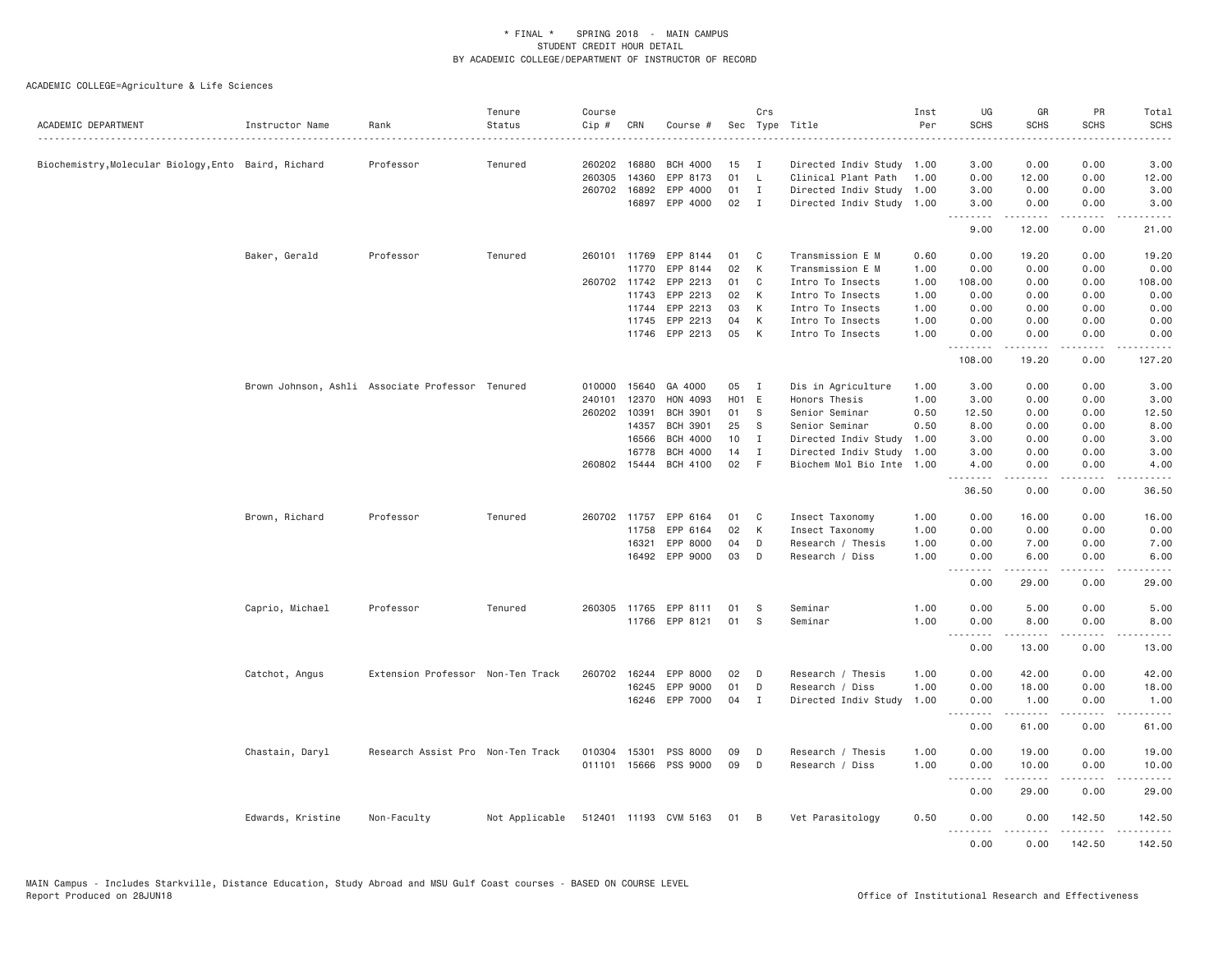| ACADEMIC DEPARTMENT                                   | Instructor Name    | Rank                              | Tenure<br>Status | Course<br>Cip#   | CRN            | Course #                           |          | Crs               | Sec Type Title                        | Inst<br>Per  | UG<br><b>SCHS</b>                | GR<br><b>SCHS</b>                                                                                                                                            | PR<br><b>SCHS</b>                   | Total<br><b>SCHS</b><br>$\omega$ is $\omega$ in . |
|-------------------------------------------------------|--------------------|-----------------------------------|------------------|------------------|----------------|------------------------------------|----------|-------------------|---------------------------------------|--------------|----------------------------------|--------------------------------------------------------------------------------------------------------------------------------------------------------------|-------------------------------------|---------------------------------------------------|
| Biochemistry, Molecular Biology, Ento Goddard, Jerome |                    | Extension Professor Non-Ten Track |                  | 260702 14781     |                | EPP 8990                           | 01       | B                 | Special Topics In EP                  | 1.00         | 0.00                             | 21.00                                                                                                                                                        | 0.00                                | 21.00                                             |
|                                                       |                    |                                   |                  |                  | 15927          | EPP 7000                           | 02       | $\mathbf{I}$      | Directed Indiv Study                  | 1.00         | 0.00                             | 3.00                                                                                                                                                         | 0.00                                | 3.00                                              |
|                                                       |                    |                                   |                  |                  | 15928          | EPP 7000                           | 03       | $\mathbf{I}$      | Directed Indiv Study                  | 1.00         | 0.00                             | 3.00                                                                                                                                                         | 0.00                                | 3.00                                              |
|                                                       |                    |                                   |                  |                  | 16279          | EPP 8000                           | 03       | D                 | Research / Thesis                     | 1.00         | 0.00                             | 2.00                                                                                                                                                         | 0.00                                | 2.00                                              |
|                                                       |                    |                                   |                  |                  | 16280          | EPP 9000                           | 02       | D                 | Research / Diss                       | 1.00         | 0.00                             | 12.00                                                                                                                                                        | 0.00                                | 12.00                                             |
|                                                       |                    |                                   |                  |                  | 16793          | EPP 7000                           | 05       | Ι.                | Directed Indiv Study                  | 1.00         | 0.00                             | 3.00                                                                                                                                                         | 0.00                                | 3.00                                              |
|                                                       |                    |                                   |                  | 430106           | 11753          | EPP 4313                           | 01       | B                 | Forensic Entomology                   | 1.00         | 21.00                            | 0.00                                                                                                                                                         | 0.00                                | 21.00                                             |
|                                                       |                    |                                   |                  |                  |                | 11762 EPP 6313                     | 01       | B                 | Forensic Entomology                   | 1.00         | 0.00<br>.                        | 6.00                                                                                                                                                         | 0.00<br>.                           | 6.00<br>.                                         |
|                                                       |                    |                                   |                  |                  |                |                                    |          |                   |                                       |              | 21.00                            | 50.00                                                                                                                                                        | 0.00                                | 71.00                                             |
|                                                       | Harris, Jeffrey    | Extension Assist Pr Non-Ten Track |                  | 260702 16745     |                | EPP 9000                           | 05       | -n                | Research / Diss                       | 1.00         | 0.00                             | 3.00                                                                                                                                                         | 0.00                                | 3.00                                              |
|                                                       |                    |                                   |                  |                  |                | 16922 EPP 7000                     | 06       | $\mathbf{I}$      | Directed Indiv Study                  | 1.00         | 0.00                             | 2.00                                                                                                                                                         | 0.00                                | 2.00                                              |
|                                                       |                    |                                   |                  |                  |                |                                    |          |                   |                                       |              | 0.00                             | 5.00                                                                                                                                                         | $\sim$ $\sim$ $\sim$ $\sim$<br>0.00 | 5.00                                              |
|                                                       | Hill, Jovonn       | Research Assist Pro Non-Ten Track |                  |                  |                | 260702 15750 EPP 8000              | 01 D     |                   | Research / Thesis                     | 1.00         | 0.00                             | 3.00                                                                                                                                                         | 0.00                                | 3.00                                              |
|                                                       |                    |                                   |                  |                  |                |                                    |          |                   |                                       |              | <b></b><br>0.00                  | <u>.</u><br>3.00                                                                                                                                             | .<br>0.00                           | ----<br>3.00                                      |
|                                                       |                    |                                   |                  | 260202 15834     |                | <b>BCH 9000</b>                    | 01       |                   |                                       |              |                                  | 6.00                                                                                                                                                         |                                     |                                                   |
|                                                       | Hoffmann, Federico | Associate Professor Tenured       |                  |                  | 16609          | <b>BCH 4000</b>                    | 11       | D<br>$\mathbf{I}$ | Research/Diss<br>Directed Indiv Study | 1.00<br>1,00 | 0.00<br>4.00                     | 0.00                                                                                                                                                         | 0.00<br>0.00                        | 6.00<br>4.00                                      |
|                                                       |                    |                                   |                  |                  |                |                                    |          |                   |                                       |              | $\sim$ $\sim$ $\sim$ $\sim$<br>. |                                                                                                                                                              | $\sim$ $\sim$ $\sim$ $\sim$         | .                                                 |
|                                                       |                    |                                   |                  |                  |                |                                    |          |                   |                                       |              | 4.00                             | 6.00                                                                                                                                                         | 0.00                                | 10.00                                             |
|                                                       | King, Jonas        | Assistant Professor Ten Track     |                  | 240101           | 16077          | HON 4000                           | 09       | I                 | Directed Individual                   | 1.00         | 1.00                             | 0.00                                                                                                                                                         | 0.00                                | 1.00                                              |
|                                                       |                    |                                   |                  | 260202 10397     |                | BCH 4613                           | 01       | C                 | Gen Biochem II                        | 1.00         | 258.00                           | 0.00                                                                                                                                                         | 0.00                                | 258.00                                            |
|                                                       |                    |                                   |                  |                  | 10398          | <b>BCH 4613</b>                    |          | H01 C             | Gen Biochem II                        | 1.00         | 12.00                            | 0.00                                                                                                                                                         | 0.00                                | 12.00                                             |
|                                                       |                    |                                   |                  |                  | 10406          | <b>BCH 6613</b>                    | 01       | C                 | Gen Biochem                           | 1.00         | 0.00                             | 21.00                                                                                                                                                        | 0.00                                | 21.00                                             |
|                                                       |                    |                                   |                  |                  | 15559          | <b>BCH 4000</b>                    | 02       | $\mathbf{I}$      | Directed Indiv Study                  | 1.00         | 2.00                             | 0.00                                                                                                                                                         | 0.00                                | 2.00                                              |
|                                                       |                    |                                   |                  |                  | 16200          | <b>BCH 4000</b>                    | 05<br>07 | $\mathbf I$       | Directed Indiv Study                  | 1.00         | 1.00                             | 0.00                                                                                                                                                         | 0.00                                | 1.00                                              |
|                                                       |                    |                                   |                  |                  | 16278<br>16715 | <b>BCH 4000</b><br><b>BCH 9000</b> | 09       | $\mathbf{I}$<br>D | Directed Indiv Study<br>Research/Diss | 1.00<br>1.00 | 2.00<br>0.00                     | 0.00<br>5.00                                                                                                                                                 | 0.00<br>0.00                        | 2.00<br>5.00                                      |
|                                                       |                    |                                   |                  |                  | 16899          | <b>BCH 4000</b>                    | 16       | Ι.                | Directed Indiv Study                  | 1.00         | 3.00                             | 0.00                                                                                                                                                         | 0.00                                | 3.00                                              |
|                                                       |                    |                                   |                  | 260702 16856     |                | EPP 8000                           | 08       | D                 | Research / Thesis                     | 1.00         | 0.00                             | 3.00                                                                                                                                                         | 0.00                                | 3.00                                              |
|                                                       |                    |                                   |                  |                  |                |                                    |          |                   |                                       |              | .                                | <u>.</u>                                                                                                                                                     | .                                   | .                                                 |
|                                                       |                    |                                   |                  |                  |                |                                    |          |                   |                                       |              | 279.00                           | 29.00                                                                                                                                                        | 0.00                                | 308.00                                            |
|                                                       | Krishnan, Natraj   | Assistant Professor Ten Track     |                  | 260202 10399     |                | BCH 4623                           | 01       | C                 | Biochem Spec Tissues                  | 0.50         | 108.00                           | 0.00                                                                                                                                                         | 0.00                                | 108.00                                            |
|                                                       |                    |                                   |                  |                  | 10400          | BCH 4623                           |          | H01 C             | Honors Biochem Spec                   | 0.50         | 1.50                             | 0.00                                                                                                                                                         | 0.00                                | 1.50                                              |
|                                                       |                    |                                   |                  |                  | 10407          | BCH 6623                           | 01       | C                 | Biochem Spec Tissues                  | 0.50         | 0.00                             | 7.50                                                                                                                                                         | 0.00                                | 7.50                                              |
|                                                       |                    |                                   |                  |                  |                | 260702 15926 EPP 7000              | 01       | $\mathbf{I}$      | Directed Indiv Study 1.00             |              | 0.00<br>.                        | 3.00<br>$- - - - -$                                                                                                                                          | 0.00<br>.                           | 3.00<br>.                                         |
|                                                       |                    |                                   |                  |                  |                |                                    |          |                   |                                       |              | 109.50                           | 10.50                                                                                                                                                        | 0.00                                | 120.00                                            |
|                                                       | Li, Jiaxu          | Associate Professor Tenured       |                  | 010000           | 15406          | GA 4000                            | 04       | $\mathbf{I}$      | Dis in Agriculture                    | 1.00         | 3.00                             | 0.00                                                                                                                                                         | 0.00                                | 3.00                                              |
|                                                       |                    |                                   |                  | 260202 10392     |                | BCH 4013                           | 01       | C                 | Principles of Bioche                  | 1.00         | 399.00                           | 0.00                                                                                                                                                         | 0.00                                | 399.00                                            |
|                                                       |                    |                                   |                  |                  | 16044          | <b>BCH 9000</b>                    | 03       | D                 | Research/Diss                         | 1.00         | 0.00                             | 18.00                                                                                                                                                        | 0.00                                | 18.00                                             |
|                                                       |                    |                                   |                  |                  | 16048          | <b>BCH 8000</b>                    | 01       | D                 | Research / Thesis                     | 1.00         | 0.00                             | 5.00<br>$\frac{1}{2} \left( \frac{1}{2} \right) \left( \frac{1}{2} \right) \left( \frac{1}{2} \right) \left( \frac{1}{2} \right) \left( \frac{1}{2} \right)$ | 0.00<br>.                           | 5.00<br>$- - - - - -$                             |
|                                                       |                    |                                   |                  |                  |                |                                    |          |                   |                                       |              | 402.00                           | 23.00                                                                                                                                                        | 0.00                                | 425.00                                            |
|                                                       | Lu, Shien          | Professor                         | Tenured          | 010000<br>260305 | 15382          | GA 4000<br>11747 EPP 4163          | 03<br>01 | I<br>B            | Dis in Agriculture<br>Plant Dis Mgmt  | 1.00<br>1.00 | 3.00<br>75.00                    | 0.00<br>0.00                                                                                                                                                 | 0.00<br>0.00                        | 3.00<br>75.00                                     |
|                                                       |                    |                                   |                  |                  |                |                                    |          |                   |                                       |              |                                  |                                                                                                                                                              |                                     |                                                   |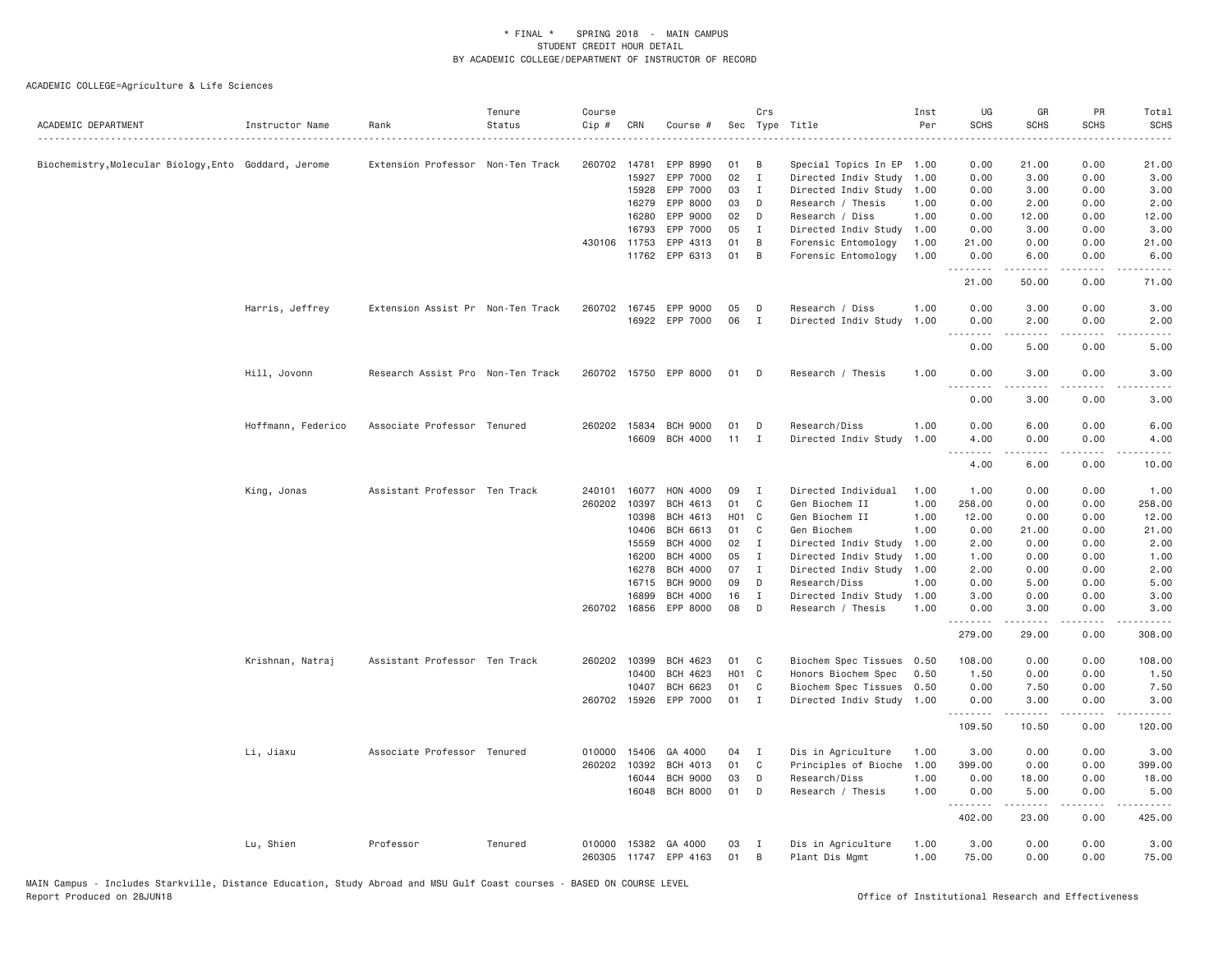| ACADEMIC DEPARTMENT                             | Instructor Name  | Rank                          | Tenure<br>Status | Course<br>$Cip$ # | CRN   | Course #              |       | Crs          | Sec Type Title            | Inst<br>Per | UG<br><b>SCHS</b>   | GR<br><b>SCHS</b>                                                                                                                                                                       | PR<br><b>SCHS</b>     | Total<br><b>SCHS</b> |
|-------------------------------------------------|------------------|-------------------------------|------------------|-------------------|-------|-----------------------|-------|--------------|---------------------------|-------------|---------------------|-----------------------------------------------------------------------------------------------------------------------------------------------------------------------------------------|-----------------------|----------------------|
| Biochemistry, Molecular Biology, Ento Lu, Shien |                  | Professor                     | Tenured          |                   |       | 260305 11756 EPP 6163 | 01    | B            | Plant Dis Mgmt            | 1.00        | 0.00                | 18.00                                                                                                                                                                                   | 0.00                  | 18.00                |
|                                                 |                  |                               |                  |                   |       |                       |       |              |                           |             | . <b>.</b><br>78.00 | 18.00                                                                                                                                                                                   | 0.00                  | 96.00                |
|                                                 | Ma, Din-Pow      | Professor                     | Tenured          | 010000            | 15251 | GA 4000               | 01    | $\mathbf{I}$ | Dis in Agriculture        | 1.00        | 3.00                | 0.00                                                                                                                                                                                    | 0.00                  | 3.00                 |
|                                                 |                  |                               |                  | 260202            | 10408 | <b>BCH 6804</b>       | 01    | C            | Molecular Biology Me      | 0.70        | 0.00                | 19.60                                                                                                                                                                                   | 0.00                  | 19.60                |
|                                                 |                  |                               |                  |                   | 10409 | <b>BCH 6804</b>       | 02    | K            | Molecular Biology Me      | 0.70        | 0.00                | 0.00                                                                                                                                                                                    | 0.00                  | 0.00                 |
|                                                 |                  |                               |                  |                   | 10410 | <b>BCH 6804</b>       | 03    | К            | Molecular Biology Me      | 0.70        | 0.00                | 0.00                                                                                                                                                                                    | 0.00                  | 0.00                 |
|                                                 |                  |                               |                  |                   | 16247 | <b>BCH 8000</b>       | 05    | D            | Research / Thesis         | 1.00        | 0.00                | 9.00                                                                                                                                                                                    | 0.00                  | 9.00                 |
|                                                 |                  |                               |                  | 260210 10401      |       | BCH 4804              | 01    | $\mathsf{C}$ | Molecular Biology Me 0.70 |             | 196.00              | 0.00                                                                                                                                                                                    | 0.00                  | 196.00               |
|                                                 |                  |                               |                  |                   | 10402 | <b>BCH 4804</b>       | 02    | К            | Molecular Biology Me 0.70 |             | 0.00                | 0.00                                                                                                                                                                                    | 0.00                  | 0.00                 |
|                                                 |                  |                               |                  |                   | 10403 | <b>BCH 4804</b>       | 03    | K            | Molecular Biology Me 0.70 |             | 0.00                | 0.00                                                                                                                                                                                    | 0.00                  | 0.00                 |
|                                                 |                  |                               |                  |                   | 14361 | BCH 4804              | 04    | K            | Molecular Biology Me 0.70 |             | 0.00<br>.           | 0.00<br>-----                                                                                                                                                                           | 0.00<br>د د د د       | 0.00                 |
|                                                 |                  |                               |                  |                   |       |                       |       |              |                           |             | 199.00              | 28.60                                                                                                                                                                                   | 0.00                  | 227.60               |
|                                                 | Meyer, Florencia | Associate Professor Tenured   |                  | 260202 10395      |       | <b>BCH 4603</b>       | 01    | C            | Gen Biochem I             | 1.00        | 96.00               | 0.00                                                                                                                                                                                    | 0.00                  | 96.00                |
|                                                 |                  |                               |                  |                   | 10396 | BCH 4603              | HO1 C |              | Honors Gen Biochem        | 1.00        | 3.00                | 0.00                                                                                                                                                                                    | 0.00                  | 3.00                 |
|                                                 |                  |                               |                  |                   | 10405 | <b>BCH 6603</b>       | 01    | C            | Gen Biochem I             | 1.00        | 0.00                | 27.00                                                                                                                                                                                   | 0.00                  | 27.00                |
|                                                 |                  |                               |                  |                   | 15861 | <b>BCH 9000</b>       | 02    | D            | Research/Diss             | 1.00        | 0.00                | 3.00                                                                                                                                                                                    | 0.00                  | 3.00                 |
|                                                 |                  |                               |                  |                   | 16327 | <b>BCH 4000</b>       | 08    | I            | Directed Indiv Study      | 1.00        | 2.00                | 0.00                                                                                                                                                                                    | 0.00                  | 2.00                 |
|                                                 |                  |                               |                  |                   | 16757 | <b>BCH 4000</b>       | 13    | I            | Directed Indiv Study      | 1.00        | 2.00                | 0.00                                                                                                                                                                                    | 0.00                  | 2.00                 |
|                                                 |                  |                               |                  | 400510 10390      |       | BCH 2013              | 01    | C            | Intro to Forensic Sc 1.00 |             | 84.00<br>.          | 0.00<br>$\frac{1}{2} \left( \frac{1}{2} \right) \left( \frac{1}{2} \right) \left( \frac{1}{2} \right) \left( \frac{1}{2} \right) \left( \frac{1}{2} \right)$                            | 0.00<br>المتمامين     | 84.00<br>.           |
|                                                 |                  |                               |                  |                   |       |                       |       |              |                           |             | 187.00              | 30.00                                                                                                                                                                                   | 0.00                  | 217.00               |
|                                                 | Musser, Fred     | Professor                     | Tenured          |                   |       | 260702 11752 EPP 4263 | 01    | B            | Prin Insect Pest Mgt 1.00 |             | 72.00               | 0.00                                                                                                                                                                                    | 0.00                  | 72.00                |
|                                                 |                  |                               |                  |                   |       | 11761 EPP 6263        | 01    | B            | Prin Insect Pest Mgt 1.00 |             | 0.00<br>.           | 12.00<br>.                                                                                                                                                                              | 0.00<br>.             | 12.00<br>.           |
|                                                 |                  |                               |                  |                   |       |                       |       |              |                           |             | 72.00               | 12.00                                                                                                                                                                                   | 0.00                  | 84.00                |
|                                                 | Peng, Zhaohua    | Professor                     | Tenured          | 260202            | 10411 | <b>BCH 8101</b>       | 01    | S            | Seminar                   | 1.00        | 0.00                | 7.00                                                                                                                                                                                    | 0.00                  | 7.00                 |
|                                                 |                  |                               |                  |                   | 16394 | <b>BCH 9000</b>       | 06    | D            | Research/Diss             | 1.00        | 0.00                | 20.00                                                                                                                                                                                   | 0.00                  | 20.00                |
|                                                 |                  |                               |                  |                   | 16439 | <b>BCH 4000</b>       | 09    | $\mathbf I$  | Directed Indiv Study      | 1.00        | 3.00<br>$ -$<br>.   | 0.00<br>$\frac{1}{2} \left( \frac{1}{2} \right) \left( \frac{1}{2} \right) \left( \frac{1}{2} \right) \left( \frac{1}{2} \right) \left( \frac{1}{2} \right) \left( \frac{1}{2} \right)$ | 0.00<br>$\frac{1}{2}$ | 3.00                 |
|                                                 |                  |                               |                  |                   |       |                       |       |              |                           |             | 3.00                | 27.00                                                                                                                                                                                   | 0.00                  | 30.00                |
|                                                 | Popescu, Sorina  | Assistant Professor Ten Track |                  | 240101 16067      |       | HON 4000              | 05    | $\mathbf{I}$ | Directed Individual       | 1.00        | 3.00                | 0.00                                                                                                                                                                                    | 0.00                  | 3.00                 |
|                                                 |                  |                               |                  | 260202            | 15829 | <b>BCH 4000</b>       | 03    | $\mathbf{I}$ | Directed Indiv Study      | 1.00        | 2.00                | 0.00                                                                                                                                                                                    | 0.00                  | 2.00                 |
|                                                 |                  |                               |                  |                   | 15968 | BCH 4000              | 04    | $\mathbf{I}$ | Directed Indiv Study 1.00 |             | 3.00                | 0.00                                                                                                                                                                                    | 0.00                  | 3.00                 |
|                                                 |                  |                               |                  |                   | 16251 | <b>BCH 4000</b>       | 06    | $\mathbf{I}$ | Directed Indiv Study 1.00 |             | 2.00                | 0.00                                                                                                                                                                                    | 0.00                  | 2.00                 |
|                                                 |                  |                               |                  |                   | 16381 | <b>BCH 9000</b>       | 05    | D            | Research/Diss             | 1.00        | 0.00                | 22.00                                                                                                                                                                                   | 0.00                  | 22.00                |
|                                                 |                  |                               |                  |                   | 16382 | <b>BCH 8000</b>       | 06    | D            | Research / Thesis         | 1.00        | 0.00                | 9.00                                                                                                                                                                                    | 0.00                  | 9.00                 |
|                                                 |                  |                               |                  |                   | 16559 | <b>BCH 7000</b>       | 01    | $\mathbf{I}$ | Directed Indiv Study 1.00 |             | 0.00<br>.           | 6.00<br>$\frac{1}{2} \left( \frac{1}{2} \right) \left( \frac{1}{2} \right) \left( \frac{1}{2} \right) \left( \frac{1}{2} \right) \left( \frac{1}{2} \right)$                            | 0.00<br>د د د د       | 6.00                 |
|                                                 |                  |                               |                  |                   |       |                       |       |              |                           |             | 10.00               | 37.00                                                                                                                                                                                   | 0.00                  | 47.00                |
|                                                 | Rai, Aswathy     | Instructor                    | Non-Ten Track    | 260202            | 10408 | <b>BCH 6804</b>       | 01    | C            | Molecular Biology Me 0.30 |             | 0.00                | 8.40                                                                                                                                                                                    | 0.00                  | 8.40                 |
|                                                 |                  |                               |                  |                   | 10409 | <b>BCH 6804</b>       | 02    | К            | Molecular Biology Me 0.30 |             | 0.00                | 0.00                                                                                                                                                                                    | 0.00                  | 0.00                 |
|                                                 |                  |                               |                  |                   | 10410 | <b>BCH 6804</b>       | 03    | К            | Molecular Biology Me 0.30 |             | 0.00                | 0.00                                                                                                                                                                                    | 0.00                  | 0.00                 |
|                                                 |                  |                               |                  | 260210            | 10401 | <b>BCH 4804</b>       | 01    | C            | Molecular Biology Me 0.30 |             | 84.00               | 0.00                                                                                                                                                                                    | 0.00                  | 84.00                |
|                                                 |                  |                               |                  |                   | 10402 | <b>BCH 4804</b>       | 02    | K            | Molecular Biology Me 0.30 |             | 0.00                | 0.00                                                                                                                                                                                    | 0.00                  | 0.00                 |
|                                                 |                  |                               |                  |                   | 10403 | <b>BCH 4804</b>       | 03    | K            | Molecular Biology Me 0.30 |             | 0.00                | 0.00                                                                                                                                                                                    | 0.00                  | 0.00                 |
|                                                 |                  |                               |                  |                   | 14361 | <b>BCH 4804</b>       | 04    | К            | Molecular Biology Me 0.30 |             | 0.00                | 0.00                                                                                                                                                                                    | 0.00                  | 0.00                 |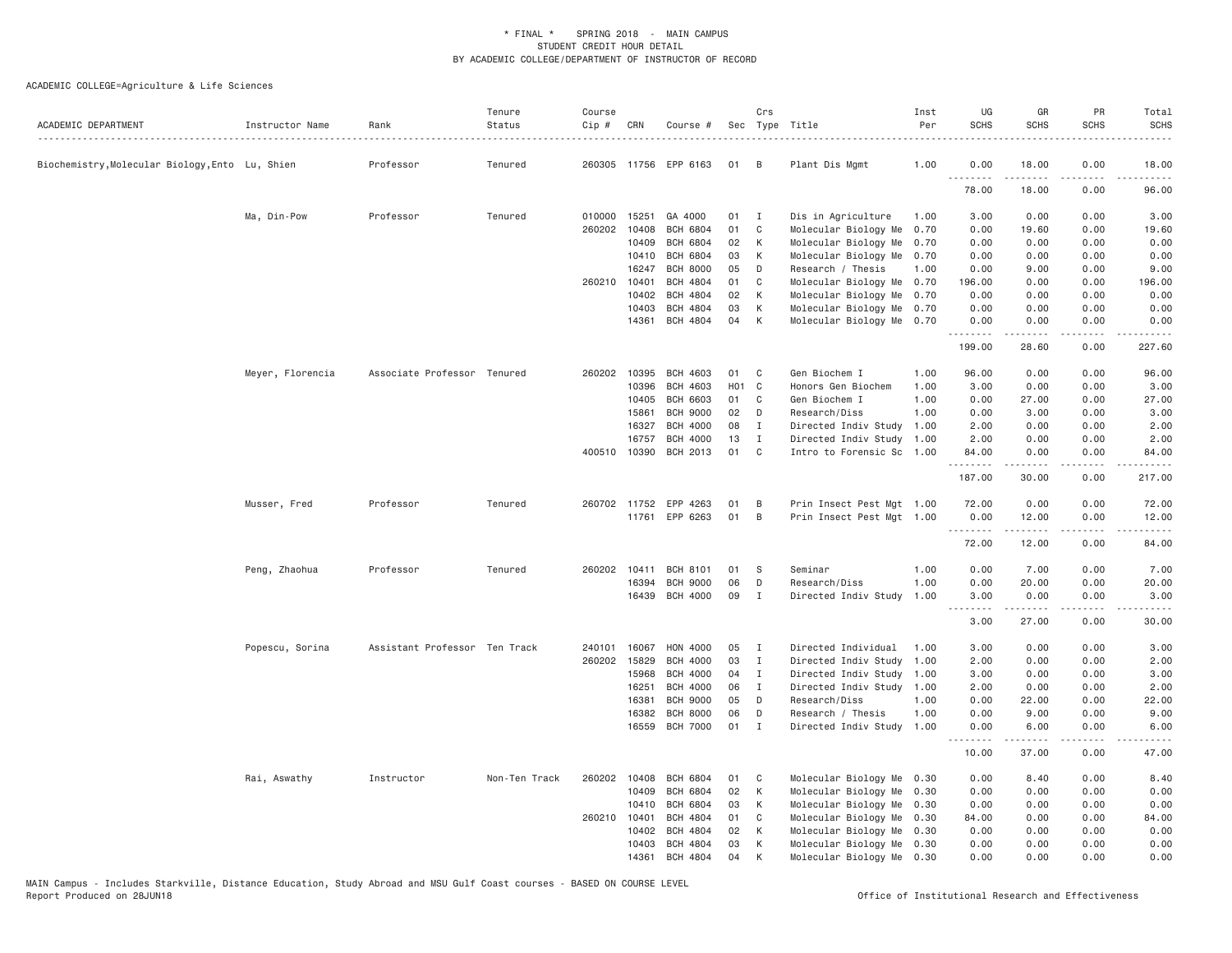| ACADEMIC DEPARTMENT                                 | Instructor Name                         | Rank                              | Tenure<br>Status | Course<br>$Cip$ # | CRN   | Course #                           |                   | Crs          | Sec Type Title                            | Inst<br>Per  | UG<br><b>SCHS</b>            | GR<br><b>SCHS</b>                                                                                                                                    | PR<br><b>SCHS</b> | Total<br><b>SCHS</b>  |
|-----------------------------------------------------|-----------------------------------------|-----------------------------------|------------------|-------------------|-------|------------------------------------|-------------------|--------------|-------------------------------------------|--------------|------------------------------|------------------------------------------------------------------------------------------------------------------------------------------------------|-------------------|-----------------------|
|                                                     |                                         |                                   |                  |                   |       |                                    |                   |              |                                           |              | <u>.</u>                     |                                                                                                                                                      |                   |                       |
|                                                     |                                         |                                   |                  |                   |       |                                    |                   |              |                                           |              | 84.00                        | 8.40                                                                                                                                                 | 0.00              | 92.40                 |
| Biochemistry, Molecular Biology, Ento Riggins, John |                                         | Associate Professor Tenured       |                  |                   |       | 260702 16459 EPP 8000              | 06                | D            | Research / Thesis                         | 1.00         | 0.00<br><u>.</u>             | 5.00                                                                                                                                                 | 0.00              | 5.00                  |
|                                                     |                                         |                                   |                  |                   |       |                                    |                   |              |                                           |              | 0.00                         | 5.00                                                                                                                                                 | 0.00              | 5.00                  |
|                                                     | Sabanadzovic, Sead                      | Professor                         | Tenured          | 260305 11750      |       | EPP 4214                           | 01                | C            | Diseases Of Crops                         | 1.00         | 32.00                        | 0.00                                                                                                                                                 | 0.00              | 32.00                 |
|                                                     |                                         |                                   |                  |                   | 11751 | EPP 4214                           | 02                | K            | Diseases Of Crops                         | 1.00         | 0.00                         | 0.00                                                                                                                                                 | 0.00              | 0.00                  |
|                                                     |                                         |                                   |                  |                   | 11759 | EPP 6214                           | 01                | C            | Diseases Of Crops                         | 1.00         | 0.00                         | 12.00                                                                                                                                                | 0.00              | 12.00                 |
|                                                     |                                         |                                   |                  |                   | 11760 | EPP 6214                           | 02                | K            | Diseases Of Crops                         | 1.00         | 0.00<br>.                    | 0.00                                                                                                                                                 | 0.00              | 0.00                  |
|                                                     |                                         |                                   |                  |                   |       |                                    |                   |              |                                           |              | 32.00                        | 12.00                                                                                                                                                | 0.00              | 44.00                 |
|                                                     | Shan, Xueyan                            | Research Assist Pro Non-Ten Track |                  | 260202            | 10413 | BCH 8633                           | 01                | C            | Enzymes                                   | 1.00         | 0.00                         | 36.00                                                                                                                                                | 0.00              | 36.00                 |
|                                                     |                                         |                                   |                  |                   |       | 16128 BCH 8000                     | 02                | D            | Research / Thesis                         | 1.00         | 0.00<br>$-$ - $-$ -          | 11.00<br>$\begin{array}{cccccccccccccc} \bullet & \bullet & \bullet & \bullet & \bullet & \bullet & \bullet \end{array}$                             | 0.00<br>.         | 11.00<br>.            |
|                                                     |                                         |                                   |                  |                   |       |                                    |                   |              |                                           |              | 0.00                         | 47.00                                                                                                                                                | 0.00              | 47.00                 |
|                                                     | Sparks, Darrell                         | Associate Professor Tenured       |                  | 010000 15743      |       | GA 4000                            | 07                | $\mathbf{I}$ | Dis in Agriculture                        | 1.00         | 3.00                         | 0.00                                                                                                                                                 | 0.00              | 3.00                  |
|                                                     |                                         |                                   |                  | 260202            | 10391 | <b>BCH 3901</b>                    | 01                | S            | Senior Seminar                            | 0.50         | 12.50                        | 0.00                                                                                                                                                 | 0.00              | 12.50                 |
|                                                     |                                         |                                   |                  |                   | 10393 | BCH 4013                           | H <sub>01</sub> C |              | Honors - Prin. of Bi                      | 1.00         | 48.00                        | 0.00                                                                                                                                                 | 0.00              | 48.00                 |
|                                                     |                                         |                                   |                  |                   | 10404 | BCH 6013                           | 01                | C            | Principles of Bioche                      | 1.00         | 0.00                         | 33.00                                                                                                                                                | 0.00              | 33.00                 |
|                                                     |                                         |                                   |                  |                   | 14357 | <b>BCH 3901</b>                    | 25                | <b>S</b>     | Senior Seminar                            | 0.50         | 8.00<br>.                    | 0.00<br>$- - - - -$                                                                                                                                  | 0.00<br>الأنابات  | 8.00<br>.             |
|                                                     |                                         |                                   |                  |                   |       |                                    |                   |              |                                           |              | 71.50                        | 33.00                                                                                                                                                | 0.00              | 104.50                |
|                                                     | Tomaso-Peterson, Mar Research Professor |                                   | Non-Ten Track    |                   |       | 260702 16482 EPP 8000              | 07                | D            | Research / Thesis                         | 1.00         | 0.00<br>.                    | 3.00<br>.                                                                                                                                            | 0.00<br>----      | 3.00<br>$- - - -$     |
|                                                     |                                         |                                   |                  |                   |       |                                    |                   |              |                                           |              | 0.00                         | 3.00                                                                                                                                                 | 0.00              | 3.00                  |
|                                                     | Vance, Carrie                           | Research Assist Pro Non-Ten Track |                  |                   |       | 260707 16509 PHY 8000              | 16                | D            | Research / Thesis                         | 1.00         | 0.00<br>$\sim$ $\sim$ $\sim$ | 9.00                                                                                                                                                 | 0.00              | 9.00                  |
|                                                     |                                         |                                   |                  |                   |       |                                    |                   |              |                                           |              | 0.00                         | 9.00                                                                                                                                                 | 0.00              | 9.00                  |
|                                                     | Wang, Ying                              | Assistant Professor Ten Track     |                  | 260301 14169      |       | BIO 2113                           | 01                | C            | Plant Biology                             | 1.00         | 201.00                       | 0.00                                                                                                                                                 | 0.00              | 201.00                |
|                                                     |                                         |                                   |                  | 269999            | 15491 | BIO 9000                           | 16                | D            | Research / Diss                           | 1.00         | 0.00                         | 3.00                                                                                                                                                 | 0.00              | 3.00                  |
|                                                     |                                         |                                   |                  |                   |       |                                    |                   |              |                                           |              | .<br>201.00                  | .<br>3.00                                                                                                                                            | $  -$<br>0.00     | $- - - - -$<br>204.00 |
|                                                     | Warburton, Marilyn                      | Non-Employee                      | Not Applicable   |                   |       | 011101 16483 PSS 9000              | 50                | D            | Research / Diss                           | 1.00         | 0.00                         | 6.00                                                                                                                                                 | 0.00              | 6.00                  |
|                                                     |                                         |                                   |                  |                   |       |                                    |                   |              |                                           |              | .<br>0.00                    | 6.00                                                                                                                                                 | 0.00              | 6.00                  |
|                                                     |                                         |                                   |                  |                   |       |                                    |                   |              |                                           |              |                              |                                                                                                                                                      |                   |                       |
|                                                     | Willard, Scott                          | Professor                         | Tenured          |                   |       | 010701 12104 GA 2103               | 01                | C            | International Ag Sys                      | 0.50         | 10.50                        | 0.00                                                                                                                                                 | 0.00              | 10.50                 |
|                                                     |                                         |                                   |                  |                   | 14679 | AELC 2103<br>260707 16511 PHY 8000 | 01<br>18          | C<br>D       | International Ag Sys<br>Research / Thesis | 1.00<br>1.00 | 45.00<br>0.00                | 0.00<br>1.00                                                                                                                                         | 0.00<br>0.00      | 45.00<br>1.00         |
|                                                     |                                         |                                   |                  |                   |       |                                    |                   |              |                                           |              | .                            | $\frac{1}{2} \left( \frac{1}{2} \right) \left( \frac{1}{2} \right) \left( \frac{1}{2} \right) \left( \frac{1}{2} \right) \left( \frac{1}{2} \right)$ | .                 | .                     |
|                                                     |                                         |                                   |                  |                   |       |                                    |                   |              |                                           |              | 55.50                        | 1.00                                                                                                                                                 | 0.00              | 56.50                 |
|                                                     | Willeford, Kenneth                      | Professor                         | Tenured          | 260202            | 10399 | <b>BCH 4623</b>                    | 01                | C            | Biochem Spec Tissues 0.50                 |              | 108.00                       | 0.00                                                                                                                                                 | 0.00              | 108.00                |
|                                                     |                                         |                                   |                  |                   | 10400 | BCH 4623                           | H01 C             |              | Honors Biochem Spec                       | 0.50         | 1.50                         | 0.00                                                                                                                                                 | 0.00              | 1.50                  |
|                                                     |                                         |                                   |                  |                   | 10407 | <b>BCH 6623</b>                    | 01                | C            | Biochem Spec Tissues 0.50                 |              | 0.00                         | 7.50                                                                                                                                                 | 0.00              | 7.50                  |
|                                                     |                                         |                                   |                  |                   | 15419 | <b>BCH 4000</b>                    | 01                | $\mathbf I$  | Directed Indiv Study 1.00                 |              | 3.00                         | 0.00                                                                                                                                                 | 0.00              | 3.00                  |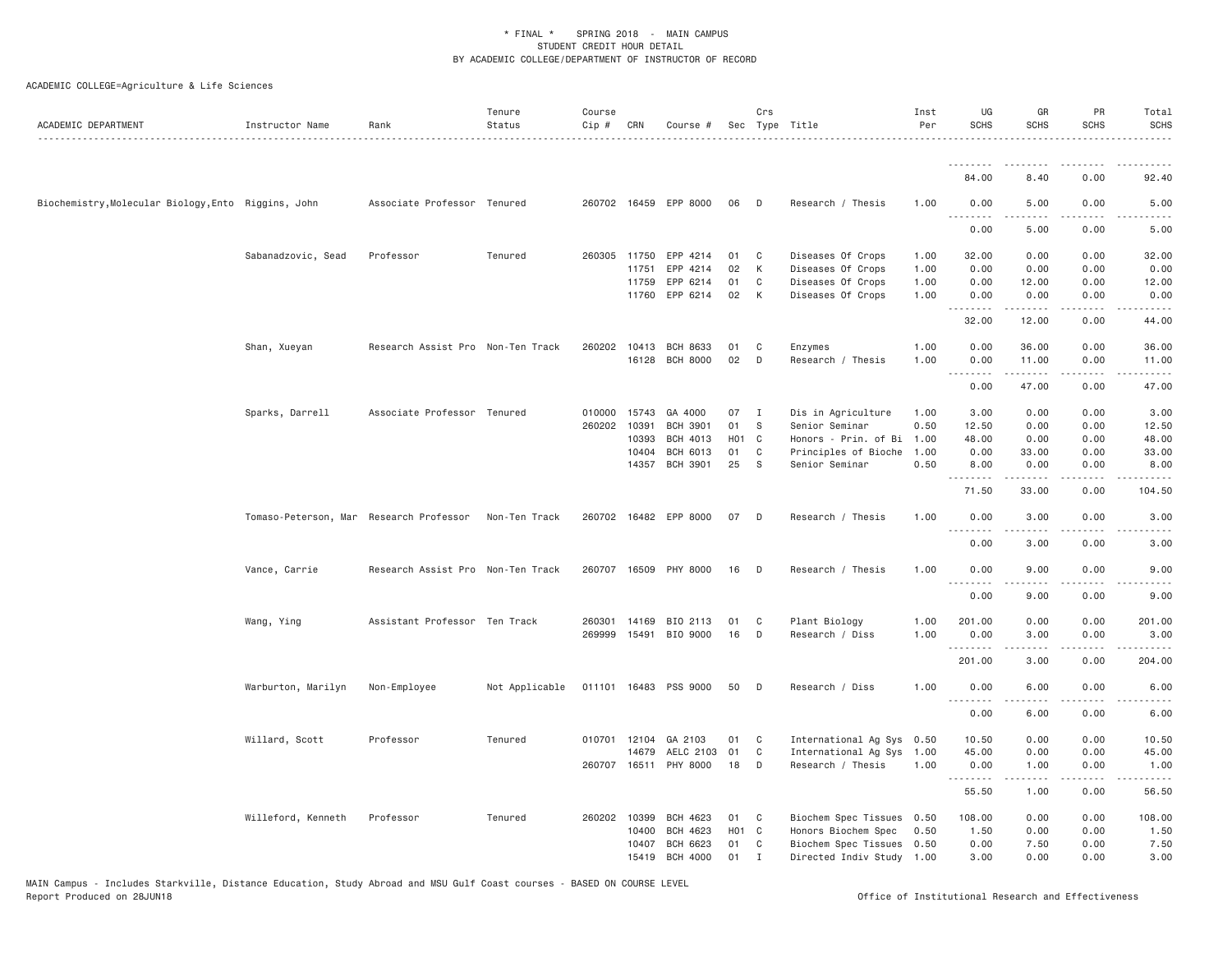| ACADEMIC DEPARTMENT                                                                                              | Instructor Name | Rank      | Tenure<br>Status | Course<br>Cip | CRN | Course #              |    | Crs | Sec Type Title | Inst<br>Per | UG<br><b>SCHS</b>               | GR<br><b>SCHS</b>           | <b>PR</b><br><b>SCHS</b>    | Total<br><b>SCHS</b>                                        |
|------------------------------------------------------------------------------------------------------------------|-----------------|-----------|------------------|---------------|-----|-----------------------|----|-----|----------------|-------------|---------------------------------|-----------------------------|-----------------------------|-------------------------------------------------------------|
| Biochemistry, Molecular Biology, Ento Willeford, Kenneth                                                         |                 | Professor | Tenured          |               |     | 260202 16150 BCH 9000 | 04 |     | Research/Diss  | 1.00        | 0.00<br>.<br>112.50             | 21.00<br>---------<br>28.50 | 0.00<br>.<br>0.00           | 21.00<br>.<br>141.00                                        |
| ;============================<br>Biochemistry, Molecular Biology, Ento<br>====================================== |                 |           |                  |               |     |                       |    |     |                |             | ========<br>2074.50<br>======== | 598.20                      | ======<br>142.50<br>======= | $=$ = = = = = = = = $=$<br>2815,20<br>$=$ = = = = = = = = = |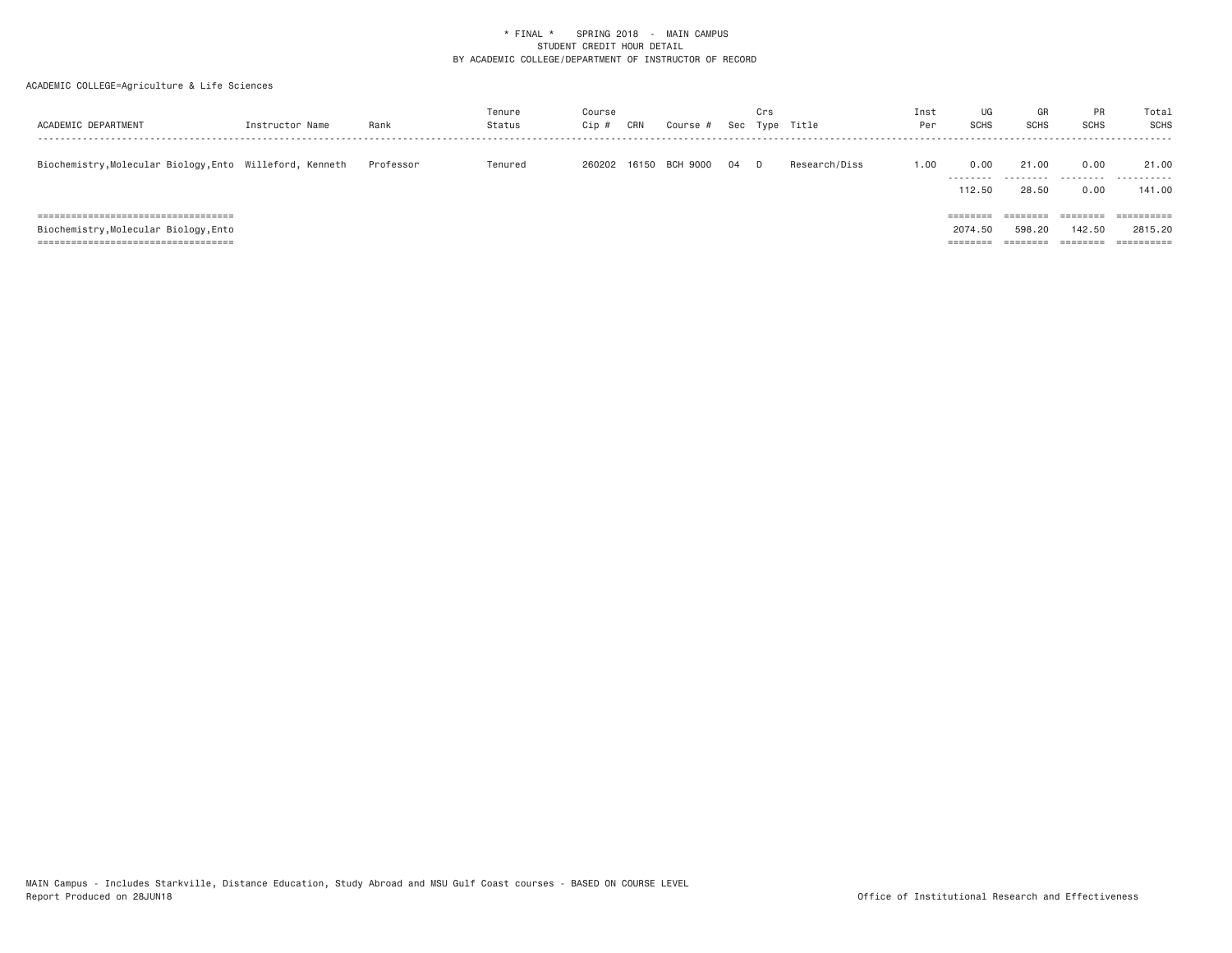| ACADEMIC DEPARTMENT                                | Instructor Name  | Rank                              | Tenure<br>Status | Course<br>Cip # | CRN          | Course #              |       | Crs            | Sec Type Title            | Inst<br>Per | UG<br><b>SCHS</b> | GR<br><b>SCHS</b>                                                                                                                                            | PR<br><b>SCHS</b> | Total<br><b>SCHS</b><br>$\sim$ $\sim$ $\sim$ $\sim$ |
|----------------------------------------------------|------------------|-----------------------------------|------------------|-----------------|--------------|-----------------------|-------|----------------|---------------------------|-------------|-------------------|--------------------------------------------------------------------------------------------------------------------------------------------------------------|-------------------|-----------------------------------------------------|
| Food Science, Nutrition & Health Pr Allsopp, Marie |                  | Assistant Professor Ten Track     |                  |                 | 190501 11992 | FNH 1103              | 01    | C              | Intro Food Sci, Nutr 1.00 |             | 195.00            | 0.00                                                                                                                                                         | 0.00              | 195.00                                              |
|                                                    |                  |                                   |                  |                 |              | 513102 12007 FNH 3723 | S01 C |                | Community Nutrition 1.00  |             | 57.00             | 0.00                                                                                                                                                         | 0.00              | 57.00<br>.                                          |
|                                                    |                  |                                   |                  |                 |              |                       |       |                |                           |             | 252.00            | 0.00                                                                                                                                                         | 0.00              | 252.00                                              |
|                                                    | Campbell, Yan    | Non-Faculty                       | Not Applicable   | 011001          | 12011        | FNH 4164              | 01    | $\mathbf{C}$   | Qual Assur Food Prod 0.50 |             | 10.00             | 0.00                                                                                                                                                         | 0.00              | 10.00                                               |
|                                                    |                  |                                   |                  |                 | 12012        | FNH 4164              | 02    | K              | Qual Assur Food Prod 0.50 |             | 0.00              | 0.00                                                                                                                                                         | 0.00              | 0.00                                                |
|                                                    |                  |                                   |                  |                 | 12029        | FNH 6164              | 01    | C              | Qual Assur Food Prod 0.50 |             | 0.00              | 4.00                                                                                                                                                         | 0.00              | 4.00                                                |
|                                                    |                  |                                   |                  |                 | 12030        | FNH 6164              | 02    | K              | Qual Assur Food Prod 0.50 |             | 0.00              | 0.00<br>$\frac{1}{2} \left( \frac{1}{2} \right) \left( \frac{1}{2} \right) \left( \frac{1}{2} \right) \left( \frac{1}{2} \right) \left( \frac{1}{2} \right)$ | 0.00<br>-----     | 0.00<br>.                                           |
|                                                    |                  |                                   |                  |                 |              |                       |       |                |                           |             | 10.00             | 4.00                                                                                                                                                         | 0.00              | 14.00                                               |
|                                                    | Chang, Kow-Ching | Professor                         | Tenured          | 190599          | 14840        | FNH 8000              | 01    | D              | Research/Thesis           | 1.00        | 0.00              | 12.00                                                                                                                                                        | 0.00              | 12.00                                               |
|                                                    |                  |                                   |                  |                 |              | 14852 FNH 9000        | 01    | D              | Research/Diss             | 1.00        | 0.00              | 13.00                                                                                                                                                        | 0.00              | 13.00                                               |
|                                                    |                  |                                   |                  |                 |              |                       |       |                |                           |             | 0.00              | .<br>25.00                                                                                                                                                   | .<br>0.00         | .<br>25.00                                          |
|                                                    | Cheng, Wen-Hsing | Associate Professor Ten Track     |                  | 190504          | 12019        | FNH 4293              | 01    | C              | Micronutrients            | 1.00        | 69.00             | 0.00                                                                                                                                                         | 0.00              | 69.00                                               |
|                                                    |                  |                                   |                  |                 | 12034        | FNH 6293              | 01    | $\mathbb C$    | Micronutrients            | 1.00        | 0.00              | 12.00                                                                                                                                                        | 0.00              | 12.00                                               |
|                                                    |                  |                                   |                  |                 |              | 301901 12045 FNH 8293 | 01    | C <sub>1</sub> | Molecular Nutrition       | 1,00        | 0.00              | 9.00                                                                                                                                                         | 0.00              | 9.00                                                |
|                                                    |                  |                                   |                  |                 |              |                       |       |                |                           |             | .<br>69.00        | $- - - - -$<br>21.00                                                                                                                                         | .<br>0.00         | .<br>90.00                                          |
|                                                    | Conrad, Amanda   | Instructor                        | Non-Ten Track    | 190504          | 11997        | FNH 2293              | 01    | C              | Indiv & Family Nutri 1.00 |             | 729.00            | 0.00                                                                                                                                                         | 0.00              | 729.00                                              |
|                                                    |                  |                                   |                  |                 | 11998        | FNH 2293              | 02    | C              | Indiv & Family Nutri 1.00 |             | 96.00             | 0.00                                                                                                                                                         | 0.00              | 96.00                                               |
|                                                    |                  |                                   |                  |                 | 12026        | FNH 6123              | 01    | C              | Nutrition and Chroni 1.00 |             | 0.00              | 6.00                                                                                                                                                         | 0.00              | 6.00                                                |
|                                                    |                  |                                   |                  |                 | 12387        | HS 2293               | 01    | C              | Indiv & Family Nutri 1.00 |             | 216.00            | 0.00                                                                                                                                                         | 0.00              | 216.00                                              |
|                                                    |                  |                                   |                  |                 | 12388        | HS 2293               | 02    | C              | Indiv & Family Nutri 1.00 |             | 27.00             | 0.00                                                                                                                                                         | 0.00              | 27.00                                               |
|                                                    |                  |                                   |                  |                 | 513102 12008 | FNH 4123              | 01    | C <sub>1</sub> | Nutrition and Chroni 1.00 |             | 78.00<br>.        | 0.00<br>.                                                                                                                                                    | 0.00<br>.         | 78.00<br>$- - - - - -$                              |
|                                                    |                  |                                   |                  |                 |              |                       |       |                |                           |             | 1146.00           | 6.00                                                                                                                                                         | 0.00              | 1152.00                                             |
|                                                    | Cord, Christine  | Clinical Assist Pro Non-Ten Track |                  | 011001          | 12011        | FNH 4164              | 01    | C <sub>1</sub> | Qual Assur Food Prod 0.50 |             | 10.00             | 0.00                                                                                                                                                         | 0.00              | 10.00                                               |
|                                                    |                  |                                   |                  |                 | 12012        | FNH 4164              | 02    | K              | Qual Assur Food Prod 0.50 |             | 0.00              | 0.00                                                                                                                                                         | 0.00              | 0.00                                                |
|                                                    |                  |                                   |                  |                 | 12029        | FNH 6164              | 01    | C              | Qual Assur Food Prod 0.50 |             | 0.00              | 4.00                                                                                                                                                         | 0.00              | 4.00                                                |
|                                                    |                  |                                   |                  |                 | 12030        | FNH 6164              | 02    | K              | Qual Assur Food Prod 0.50 |             | 0.00<br><b></b>   | 0.00<br>.                                                                                                                                                    | 0.00<br>.         | 0.00<br>.                                           |
|                                                    |                  |                                   |                  |                 |              |                       |       |                |                           |             | 10.00             | 4.00                                                                                                                                                         | 0.00              | 14.00                                               |
|                                                    | Crist, Courtney  | Extension Assist Pr Non-Ten Track |                  | 190599          |              | 14842 FNH 8000        | 03    | D              | Research/Thesis           | 1.00        | 0.00<br>.         | 1.00<br>$- - - - -$                                                                                                                                          | 0.00<br>.         | 1.00<br>.                                           |
|                                                    |                  |                                   |                  |                 |              |                       |       |                |                           |             | 0.00              | 1.00                                                                                                                                                         | 0.00              | 1.00                                                |
|                                                    | Evans, Marion    | Professor                         | Tenured          | 190599          | 15641        | <b>FNH 7000</b>       | 501 I |                | Directed Indiv Study 1.00 |             | 0.00              | 3,00                                                                                                                                                         | 0.00              | 3.00                                                |
|                                                    |                  |                                   |                  | 512208          |              | 15072 FNH 8443        | 01    | H              | Health Center Practi 0.60 |             | 0.00<br><b></b>   | 5.40<br>.                                                                                                                                                    | 0.00<br>.         | 5.40<br>$- - - - -$                                 |
|                                                    |                  |                                   |                  |                 |              |                       |       |                |                           |             | 0.00              | 8.40                                                                                                                                                         | 0.00              | 8.40                                                |
|                                                    | Gardner, Antonio | Assistant Professor Ten Track     |                  | 190501          | 13946        | FNH 4783              | 501 C |                | Sch Comm Drug Use Pr 1.00 |             | 72.00             | 0.00                                                                                                                                                         | 0.00              | 72.00                                               |
|                                                    |                  |                                   |                  | 512207          | 12002        | FNH 3163              | 01    | C              | Basic Principle Heal 1.00 |             | 147.00            | 0.00                                                                                                                                                         | 0.00              | 147.00                                              |
|                                                    |                  |                                   |                  |                 | 14141        | FNH 8563              | 501 C |                | Prin Epic & Hlth Sci 1.00 |             | 0.00              | 30.00                                                                                                                                                        | 0.00              | 30.00                                               |
|                                                    |                  |                                   |                  |                 |              |                       |       |                |                           |             | .<br>219.00       | .<br>30,00                                                                                                                                                   | .<br>0.00         | .<br>249.00                                         |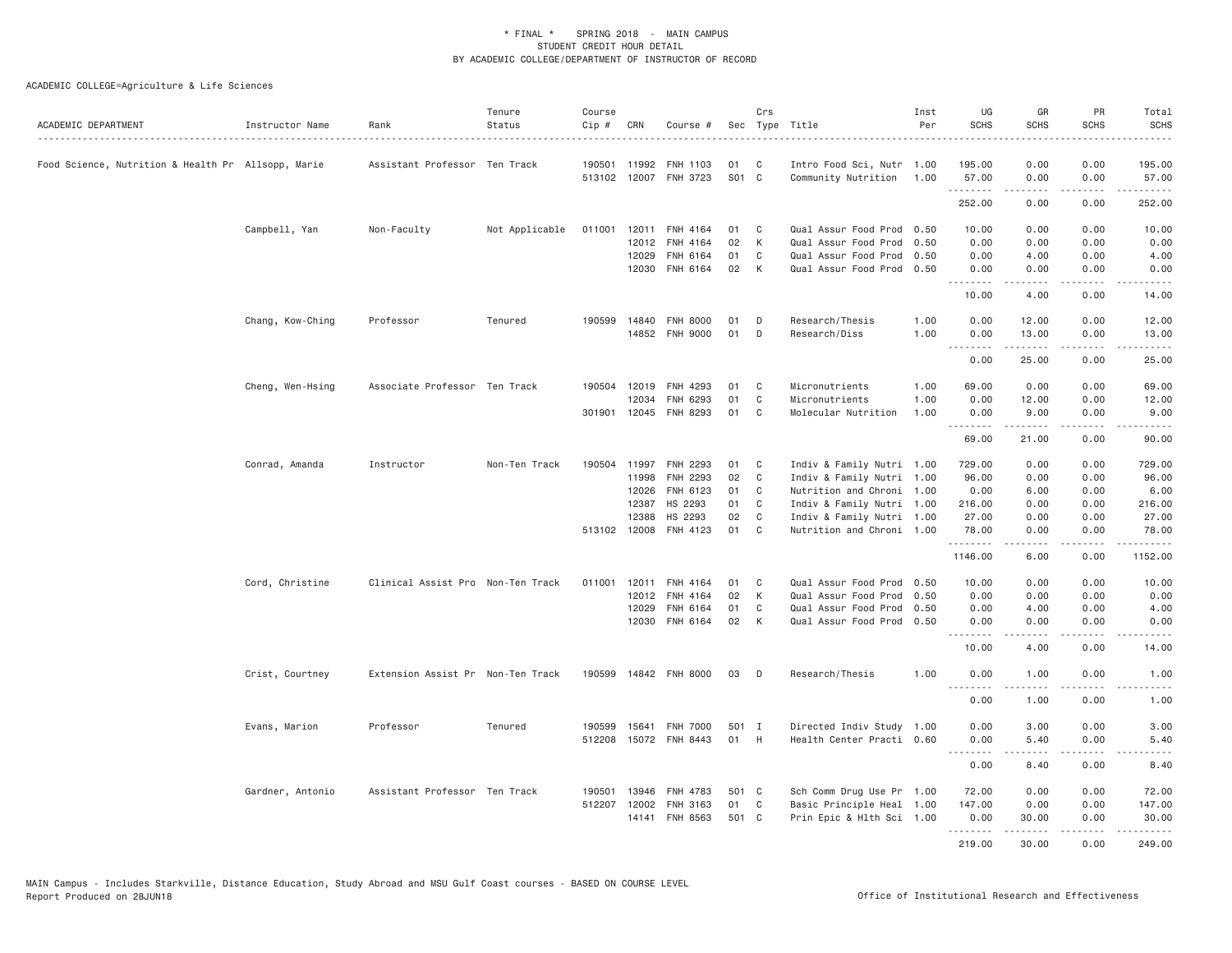| ACADEMIC DEPARTMENT                                    | Instructor Name  | Rank                                                   | Tenure<br>Status<br>. | Course<br>Cip # | CRN          | Course #              |       | Crs          | Sec Type Title            | Inst<br>Per | UG<br><b>SCHS</b>  | GR<br><b>SCHS</b>                                                                                                                                             | PR<br><b>SCHS</b>            | Total<br><b>SCHS</b><br>. <b>.</b> . |
|--------------------------------------------------------|------------------|--------------------------------------------------------|-----------------------|-----------------|--------------|-----------------------|-------|--------------|---------------------------|-------------|--------------------|---------------------------------------------------------------------------------------------------------------------------------------------------------------|------------------------------|--------------------------------------|
| Food Science, Nutrition & Health Pr Gladney, Christina |                  | Non-Faculty                                            | Not Applicable        |                 |              | 512208 15072 FNH 8443 | 01    | H            | Health Center Practi 0.40 |             | 0.00<br>.          | 3.60                                                                                                                                                          | 0.00                         | 3.60                                 |
|                                                        |                  |                                                        |                       |                 |              |                       |       |              |                           |             | 0.00               | 3.60                                                                                                                                                          | 0.00                         | 3.60                                 |
|                                                        | Hunt, Barry      | Professor                                              | Tenured               |                 | 190599 15751 | <b>FNH 7000</b>       | 02    | $\mathbf{I}$ | Directed Indiv Study 1.00 |             | 0.00               | 3.00                                                                                                                                                          | 0.00                         | 3.00                                 |
|                                                        |                  |                                                        |                       |                 | 15923        | FNH 7000              | 502 I |              | Directed Indiv Study 1.00 |             | 0.00               | 1.00                                                                                                                                                          | 0.00                         | 1.00                                 |
|                                                        |                  |                                                        |                       |                 | 15954        | <b>FNH 7000</b>       | 04    | I            | Directed Indiv Study      | 1.00        | 0.00               | 1.00                                                                                                                                                          | 0.00                         | 1.00                                 |
|                                                        |                  |                                                        |                       |                 | 16537        | <b>FNH 7000</b>       | 05    | $\mathbf{I}$ | Directed Indiv Study 1.00 |             | 0.00               | 3.00                                                                                                                                                          | 0.00                         | 3.00                                 |
|                                                        |                  |                                                        |                       |                 | 16656        | FNH 7000              | 08    | $\mathbf{I}$ | Directed Indiv Study 1.00 |             | 0.00               | 3.00                                                                                                                                                          | 0.00                         | 3.00                                 |
|                                                        |                  |                                                        |                       |                 | 512207 12047 | FNH 8553              | 01    | C            | Behavioral Epidemiol 1.00 |             | 0.00               | 33.00                                                                                                                                                         | 0.00                         | 33.00                                |
|                                                        |                  |                                                        |                       |                 | 13949        | FNH 8193              | 501 C |              | Problems in Health E 1.00 |             | 0.00               | 15.00                                                                                                                                                         | 0.00                         | 15.00                                |
|                                                        |                  |                                                        |                       |                 | 13950        | FNH 8553              | 501 C |              | Behavioral Epidemiol 1.00 |             | 0.00<br>.          | 45.00<br>$\frac{1}{2} \left( \frac{1}{2} \right) \left( \frac{1}{2} \right) \left( \frac{1}{2} \right) \left( \frac{1}{2} \right) \left( \frac{1}{2} \right)$ | 0.00<br>$\sim$ $\sim$ $\sim$ | 45.00                                |
|                                                        |                  |                                                        |                       |                 |              |                       |       |              |                           |             | 0.00               | 104.00                                                                                                                                                        | 0.00                         | 104.00                               |
|                                                        | Khan, Fauzia     | Lecturer                                               | Non-Ten Track         | 190501          |              | 12013 FNH 4193        | 01    | C            | Soc-Cult Aspect Food 1.00 |             | 51.00              | 0.00                                                                                                                                                          | 0.00                         | 51.00                                |
|                                                        |                  |                                                        |                       |                 |              | 14982 FNH 4193        | 501 C |              | Soc-Cult Aspect Food 1.00 |             | 15.00<br>.         | 0.00                                                                                                                                                          | 0.00<br>د د د د              | 15.00                                |
|                                                        |                  |                                                        |                       |                 |              |                       |       |              |                           |             | 66.00              | 0.00                                                                                                                                                          | 0.00                         | 66.00                                |
|                                                        | Leach, Vicki     | Lecturer                                               | Non-Ten Track         |                 |              | 190505 12017 FNH 4284 | 01    | B            | Quantity Food Prod & 1.00 |             | 100.00<br>.        | 0.00<br>$- - - - -$                                                                                                                                           | 0.00<br>.                    | 100.00<br>.                          |
|                                                        |                  |                                                        |                       |                 |              |                       |       |              |                           |             | 100.00             | 0.00                                                                                                                                                          | 0.00                         | 100.00                               |
|                                                        | Mosby, Terezie   | Assistant Professor Ten Track                          |                       | 010000          | 16909        | GA 4000               | 19    | $\mathbf{I}$ | Dis in Agriculture        | 1.00        | 3.00               | 0.00                                                                                                                                                          | 0.00                         | 3.00                                 |
|                                                        |                  |                                                        |                       | 190504          | 12043        | FNH 8233              | 01    | C            | Maternal-Inf-Chl-Nut      | 1.00        | 0.00               | 42.00                                                                                                                                                         | 0.00                         | 42.00                                |
|                                                        |                  |                                                        |                       | 190599          | 14846        | <b>FNH 8000</b>       | 07    | D            | Research/Thesis           | 1.00        | 0.00               | 14.00                                                                                                                                                         | 0.00                         | 14.00                                |
|                                                        |                  |                                                        |                       |                 | 14854        | FNH 9000              | 03    | D            | Research/Diss             | 1.00        | 0.00               | 14.00                                                                                                                                                         | 0.00                         | 14.00                                |
|                                                        |                  |                                                        |                       |                 | 16576        | <b>FNH 7000</b>       | 06    | Ι.           | Directed Indiv Study      | 1.00        | 0.00               | 5.00                                                                                                                                                          | 0.00                         | 5.00                                 |
|                                                        |                  |                                                        |                       |                 | 513101 12044 | FNH 8286              | 01    | E            | Supervised Practice       | 1.00        | 0.00<br>.          | 108.00<br><b>.</b>                                                                                                                                            | 0.00<br>.                    | 108.00<br><u>.</u>                   |
|                                                        |                  |                                                        |                       |                 |              |                       |       |              |                           |             | 3.00               | 183.00                                                                                                                                                        | 0.00                         | 186.00                               |
|                                                        |                  | Nannapaneni, Ramakri Research Assoc Prof Non-Ten Track |                       | 190501          | 12022        | FNH 4414              | 01    | C            | Microbiology of Food 1.00 |             | 28.00              | 0.00                                                                                                                                                          | 0.00                         | 28.00                                |
|                                                        |                  |                                                        |                       |                 | 12023        | FNH 4414              | 02    | K            | Microbiology of Food      | 1.00        | 0.00               | 0.00                                                                                                                                                          | 0.00                         | 0.00                                 |
|                                                        |                  |                                                        |                       |                 | 12036        | FNH 6414              | 01    | C            | Microbiology of Food      | 1.00        | 0.00               | 12.00                                                                                                                                                         | 0.00                         | 12.00                                |
|                                                        |                  |                                                        |                       |                 | 12037        | FNH 6414              | 02    | K            | Microbiology in Food      | 1.00        | 0.00               | 0.00                                                                                                                                                          | 0.00                         | 0.00                                 |
|                                                        |                  |                                                        |                       | 190599          | 14855        | FNH 9000              | 04    | D            | Research/Diss             | 1.00        | 0.00               | 4.00                                                                                                                                                          | 0.00                         | 4.00                                 |
|                                                        |                  |                                                        |                       |                 | 260502 10538 | BIO 4414              | 01    | C            | Micro Of Foods            | 1.00        | 24.00              | 0.00                                                                                                                                                          | 0.00                         | 24.00                                |
|                                                        |                  |                                                        |                       |                 | 10539        | BIO 4414              | 02    | K            | Micro Of Foods            | 1,00        | 0.00<br>.          | 0.00<br>.                                                                                                                                                     | 0.00<br>.                    | 0.00<br>.                            |
|                                                        |                  |                                                        |                       |                 |              |                       |       |              |                           |             | 52.00              | 16.00                                                                                                                                                         | 0.00                         | 68.00                                |
|                                                        | Oliver, Brittney | Assistant Professor Ten Track                          |                       | 190504          | 13948        | FNH 6393              | 501 C |              | Prevention of Diseas      | 1.00        | 0.00               | 30.00                                                                                                                                                         | 0.00                         | 30.00                                |
|                                                        |                  |                                                        |                       | 190599          | 16452        | <b>FNH 8000</b>       | 501 D |              | Research/Thesis           | 1.00        | 0.00               | 1.00                                                                                                                                                          | 0.00                         | 1.00                                 |
|                                                        |                  |                                                        |                       |                 | 16582        | <b>FNH 7000</b>       | 503 I |              | Directed Indiv Study      | 1.00        | 0.00               | 1.00                                                                                                                                                          | 0.00                         | 1.00                                 |
|                                                        |                  |                                                        |                       |                 | 16639        | <b>FNH 7000</b>       | 07    | $\mathbf{I}$ | Directed Indiv Study      | 1.00        | 0.00               | 3.00                                                                                                                                                          | 0.00                         | 3.00                                 |
|                                                        |                  |                                                        |                       |                 | 512207 12048 | FNH 8613              | 01    | C            | Dsgn Admin Hp Prog        | 1.00        | 0.00               | 12.00                                                                                                                                                         | 0.00                         | 12.00                                |
|                                                        |                  |                                                        |                       |                 |              | 13951 FNH 8613        | 501 C |              | Dsgn Admin Hp Prog        | 1.00        | 0.00<br>$  -$<br>. | 39.00<br>. <u>.</u>                                                                                                                                           | 0.00<br>.                    | 39.00<br>.                           |
|                                                        |                  |                                                        |                       |                 |              |                       |       |              |                           |             | 0.00               | 86.00                                                                                                                                                         | 0.00                         | 86.00                                |
|                                                        | Pylate, Leah     | Non-Faculty                                            | Not Applicable        |                 |              | 512207 13943 FNH 3163 | 501 C |              | Basic Principle Heal 1.00 |             | 108.00             | 0.00                                                                                                                                                          | 0.00                         | 108.00                               |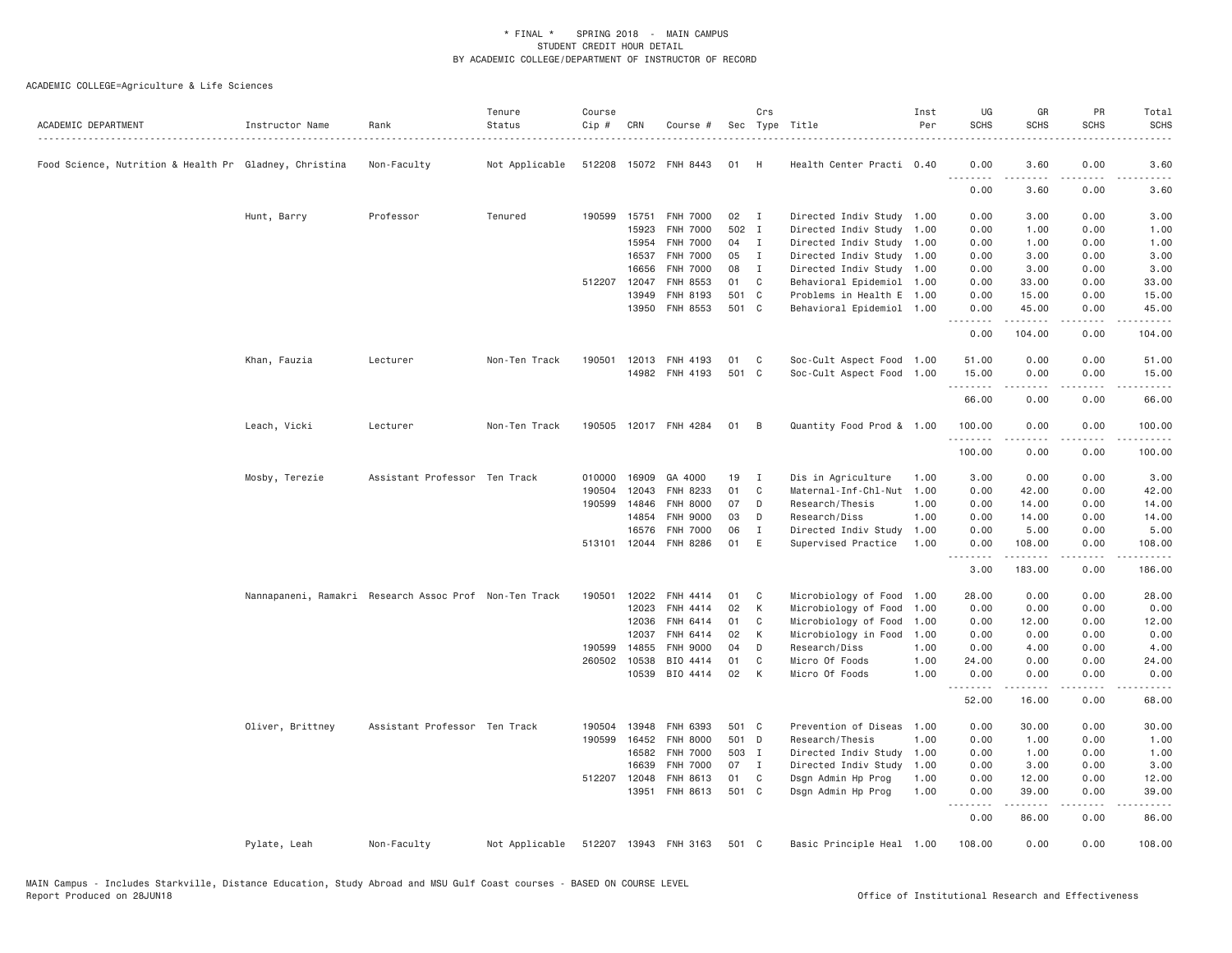ACADEMIC COLLEGE=Agriculture & Life Sciences

| ACADEMIC DEPARTMENT                                                         | Instructor Name                  | Rank        | Tenure<br>Status | Course<br>Cip # | CRN          | Course #              |       | Crs            | Sec Type Title            | Inst<br>Per | UG<br><b>SCHS</b>               | GR<br><b>SCHS</b>                                                                                                                                            | PR<br><b>SCHS</b> | Total<br><b>SCHS</b>                                                                                                                                                                                                                                                                                                                                                                                                                |
|-----------------------------------------------------------------------------|----------------------------------|-------------|------------------|-----------------|--------------|-----------------------|-------|----------------|---------------------------|-------------|---------------------------------|--------------------------------------------------------------------------------------------------------------------------------------------------------------|-------------------|-------------------------------------------------------------------------------------------------------------------------------------------------------------------------------------------------------------------------------------------------------------------------------------------------------------------------------------------------------------------------------------------------------------------------------------|
|                                                                             |                                  |             |                  |                 |              |                       |       |                |                           |             |                                 |                                                                                                                                                              |                   |                                                                                                                                                                                                                                                                                                                                                                                                                                     |
|                                                                             |                                  |             |                  |                 |              |                       |       |                |                           |             | 108.00                          | 0.00                                                                                                                                                         | 0.00              | 108.00                                                                                                                                                                                                                                                                                                                                                                                                                              |
| Food Science, Nutrition & Health Pr Schilling, Mark                         |                                  | Professor   | Tenured          |                 | 010904 10126 | ADS 4243              | 01    | $\mathbf{C}$   | Food Comp & Reaction 1.00 |             | 3.00                            | 0.00                                                                                                                                                         | 0.00              | 3.00                                                                                                                                                                                                                                                                                                                                                                                                                                |
|                                                                             |                                  |             |                  | 011001          | 12015        | FNH 4241              | 01    | L              | Applied Food Chemist 1.00 |             | 6.00                            | 0.00                                                                                                                                                         | 0.00              | 6.00                                                                                                                                                                                                                                                                                                                                                                                                                                |
|                                                                             |                                  |             |                  |                 | 12016        | FNH 4243              | 01    | $\mathsf{C}$   | Food Comp & Reaction 1.00 |             | 78.00                           | 0.00                                                                                                                                                         | 0.00              | 78.00                                                                                                                                                                                                                                                                                                                                                                                                                               |
|                                                                             |                                  |             |                  |                 | 12033        | FNH 6243              | 01    | C              | Food Comp & Reaction 1.00 |             | 0.00                            | 6.00                                                                                                                                                         | 0.00              | 6.00                                                                                                                                                                                                                                                                                                                                                                                                                                |
|                                                                             |                                  |             |                  | 120509          | 12014        | FNH 4200              | 01    | C              | Dual Enroll MUW Culi 1.00 |             | 77.00                           | 0.00                                                                                                                                                         | 0.00              | 77.00                                                                                                                                                                                                                                                                                                                                                                                                                               |
|                                                                             |                                  |             |                  | 190501          | 12024        | FNH 4480              | 01    | E              | Food Science Interns      | 1.00        | 9,00                            | 0.00                                                                                                                                                         | 0.00              | 9,00                                                                                                                                                                                                                                                                                                                                                                                                                                |
|                                                                             |                                  |             |                  | 190599          | 14849        | FNH 8000              | 10    | D              | Research/Thesis           | 1,00        | 0.00                            | 19.00                                                                                                                                                        | 0.00              | 19.00                                                                                                                                                                                                                                                                                                                                                                                                                               |
|                                                                             |                                  |             |                  |                 | 14856        | <b>FNH 9000</b>       | 05    | D              | Research/Diss             | 1,00        | 0.00<br>.                       | 15.00<br>$- - - - -$                                                                                                                                         | 0.00<br>.         | 15.00                                                                                                                                                                                                                                                                                                                                                                                                                               |
|                                                                             |                                  |             |                  |                 |              |                       |       |                |                           |             | 173.00                          | 40.00                                                                                                                                                        | 0.00              | 213.00                                                                                                                                                                                                                                                                                                                                                                                                                              |
|                                                                             | Siberio-Perez, Lurde Non-Faculty |             | Not Applicable   | 190501 14355    |              | FNH 8113              | 01    | $\mathbf{C}$   | Adv Food Microbiol        | 0.85        | 0.00<br>$ -$                    | 22.95                                                                                                                                                        | 0.00              | 22.95                                                                                                                                                                                                                                                                                                                                                                                                                               |
|                                                                             |                                  |             |                  |                 |              |                       |       |                |                           |             | 0.00                            | 22.95                                                                                                                                                        | 0.00              | 22.95                                                                                                                                                                                                                                                                                                                                                                                                                               |
|                                                                             | Silva, Juan                      | Professor   | Tenured          |                 | 190501 12040 | FNH 8121              | 01    | - S            | Food Sc Ntr & Health 1.00 |             | 0.00                            | 3.00                                                                                                                                                         | 0.00              | 3.00                                                                                                                                                                                                                                                                                                                                                                                                                                |
|                                                                             |                                  |             |                  |                 | 14355        | FNH 8113              | 01    | $\mathbf{C}$   | Adv Food Microbiol        | 0.15        | 0.00                            | 4.05                                                                                                                                                         | 0.00              | 4.05                                                                                                                                                                                                                                                                                                                                                                                                                                |
|                                                                             |                                  |             |                  | 190599          | 14850        | <b>FNH 8000</b>       | 11    | D              | Research/Thesis           | 1.00        | 0.00                            | 17.00                                                                                                                                                        | 0.00              | 17.00                                                                                                                                                                                                                                                                                                                                                                                                                               |
|                                                                             |                                  |             |                  |                 | 512207 12039 | FNH 8111              | 01    | -S             | Food Sc Nutr & Healt 1.00 |             | 0.00                            | 9.00                                                                                                                                                         | 0.00              | 9.00                                                                                                                                                                                                                                                                                                                                                                                                                                |
|                                                                             |                                  |             |                  |                 |              |                       |       |                |                           |             | <u> - - - - - - - -</u><br>0.00 | . <u>.</u><br>33.05                                                                                                                                          | .<br>0.00         | 33.05                                                                                                                                                                                                                                                                                                                                                                                                                               |
|                                                                             | Street, Susan                    | Lecturer    | Non-Ten Track    | 190504          | 13941        | <b>FNH 2283</b>       | 501 C |                | Child Health & Nutri 1.00 |             | 51.00                           | 0.00                                                                                                                                                         | 0.00              | 51.00                                                                                                                                                                                                                                                                                                                                                                                                                               |
|                                                                             |                                  |             |                  |                 | 13942        | FNH 2293              | 501 C |                | Indiv & Family Nutri 1.00 |             | 123.00                          | 0.00                                                                                                                                                         | 0.00              | 123.00                                                                                                                                                                                                                                                                                                                                                                                                                              |
|                                                                             |                                  |             |                  |                 | 14008        | HS 2283               | 501 C |                | Child Health & Nutri 1.00 |             | 21.00                           | 0.00                                                                                                                                                         | 0.00              | 21.00                                                                                                                                                                                                                                                                                                                                                                                                                               |
|                                                                             |                                  |             |                  |                 | 14009        | HS 2293               | 501 C |                | Indiv & Family Nutri 1.00 |             | 18.00<br>.                      | 0.00                                                                                                                                                         | 0.00              | 18.00                                                                                                                                                                                                                                                                                                                                                                                                                               |
|                                                                             |                                  |             |                  |                 |              |                       |       |                |                           |             | 213.00                          | 0.00                                                                                                                                                         | 0.00              | 213.00                                                                                                                                                                                                                                                                                                                                                                                                                              |
|                                                                             | Tidwell, Diane                   | Professor   | Tenured          | 190501          | 12001        | FNH 3111              | 01    | - S            | FNH Seminar               | 1.00        | 41.00                           | 0.00                                                                                                                                                         | 0.00              | 41.00                                                                                                                                                                                                                                                                                                                                                                                                                               |
|                                                                             |                                  |             |                  | 190504          | 12020        | FNH 4353              | 01    | C <sub>1</sub> | Nutrition/ Life Cycl      | 1.00        | 96.00                           | 0.00                                                                                                                                                         | 0.00              | 96.00                                                                                                                                                                                                                                                                                                                                                                                                                               |
|                                                                             |                                  |             |                  | 190599          | 14851        | <b>FNH 8000</b>       | 12    | D              | Research/Thesis           | 1.00        | 0.00                            | 1.00                                                                                                                                                         | 0.00              | 1.00                                                                                                                                                                                                                                                                                                                                                                                                                                |
|                                                                             |                                  |             |                  |                 | 14858        | <b>FNH 9000</b>       | 07    | D              | Research/Diss             | 1.00        | 0.00                            | 8.00                                                                                                                                                         | 0.00              | 8.00                                                                                                                                                                                                                                                                                                                                                                                                                                |
|                                                                             |                                  |             |                  |                 | 513102 12000 | FNH 3003              | 01    | E              | Nutr Field Experienc 1.00 |             | 57.00<br>.                      | 0.00<br>$\frac{1}{2} \left( \frac{1}{2} \right) \left( \frac{1}{2} \right) \left( \frac{1}{2} \right) \left( \frac{1}{2} \right) \left( \frac{1}{2} \right)$ | 0.00<br>د د د د   | 57.00<br>.                                                                                                                                                                                                                                                                                                                                                                                                                          |
|                                                                             |                                  |             |                  |                 |              |                       |       |                |                           |             | 194.00                          | 9.00                                                                                                                                                         | 0.00              | 203.00                                                                                                                                                                                                                                                                                                                                                                                                                              |
|                                                                             | White, Kelly                     | Non-Faculty | Not Applicable   | 190501          | 13947        | FNH 6223              | 501 C |                | Sports Nutrition          | 1.00        | 0.00                            | 9.00                                                                                                                                                         | 0.00              | 9.00                                                                                                                                                                                                                                                                                                                                                                                                                                |
|                                                                             |                                  |             |                  |                 | 15071        | FNH 6223              | 502 C |                | Sports Nutrition          | 1.00        | 0.00                            | 9.00                                                                                                                                                         | 0.00              | 9.00                                                                                                                                                                                                                                                                                                                                                                                                                                |
|                                                                             |                                  |             |                  | 190504          | 13944        | FNH 4223              | 501 C |                | Sports Nutrition          | 1.00        | 33.00                           | 0.00                                                                                                                                                         | 0.00              | 33.00                                                                                                                                                                                                                                                                                                                                                                                                                               |
|                                                                             |                                  |             |                  |                 | 15070        | FNH 4223              | 502 C |                | Sports Nutrition          | 1.00        | 15.00                           | 0.00                                                                                                                                                         | 0.00              | 15.00                                                                                                                                                                                                                                                                                                                                                                                                                               |
|                                                                             |                                  |             |                  |                 |              |                       |       |                |                           |             | .<br>48.00                      | .<br>18.00                                                                                                                                                   | 0.00              | 66.00                                                                                                                                                                                                                                                                                                                                                                                                                               |
|                                                                             | Wilson, Julie                    | Non-Faculty | Not Applicable   |                 |              | 011001 11994 FNH 2112 | 01    | $\overline{B}$ | Food Products Evalua 1.00 |             | 48.00                           | 0.00                                                                                                                                                         | 0.00              | 48.00                                                                                                                                                                                                                                                                                                                                                                                                                               |
|                                                                             |                                  |             |                  |                 |              |                       |       |                |                           |             | <u>.</u><br>48.00               | 0.00                                                                                                                                                         | 0.00              | 48.00                                                                                                                                                                                                                                                                                                                                                                                                                               |
| ------------------------------------<br>Food Science, Nutrition & Health Pr |                                  |             |                  |                 |              |                       |       |                |                           |             | ========<br>2711.00             | <b>EEEEEEE</b><br>615.00                                                                                                                                     | $=$<br>0.00       | 3326.00                                                                                                                                                                                                                                                                                                                                                                                                                             |
| ----------------------------------                                          |                                  |             |                  |                 |              |                       |       |                |                           |             | ========                        | <b>EEEEEEE</b>                                                                                                                                               |                   | $\begin{minipage}{0.9\linewidth} \hspace*{-0.2cm} \textbf{1} & \textbf{2} & \textbf{3} & \textbf{5} & \textbf{6} & \textbf{7} & \textbf{8} \\ \textbf{5} & \textbf{6} & \textbf{7} & \textbf{8} & \textbf{8} & \textbf{8} & \textbf{8} & \textbf{8} & \textbf{9} \\ \textbf{6} & \textbf{8} & \textbf{8} & \textbf{8} & \textbf{8} & \textbf{8} & \textbf{8} & \textbf{8} & \textbf{8} & \textbf{9} \\ \textbf{7} & \textbf{8} & \$ |

MAIN Campus - Includes Starkville, Distance Education, Study Abroad and MSU Gulf Coast courses - BASED ON COURSE LEVEL<br>Report Produced on 28JUN18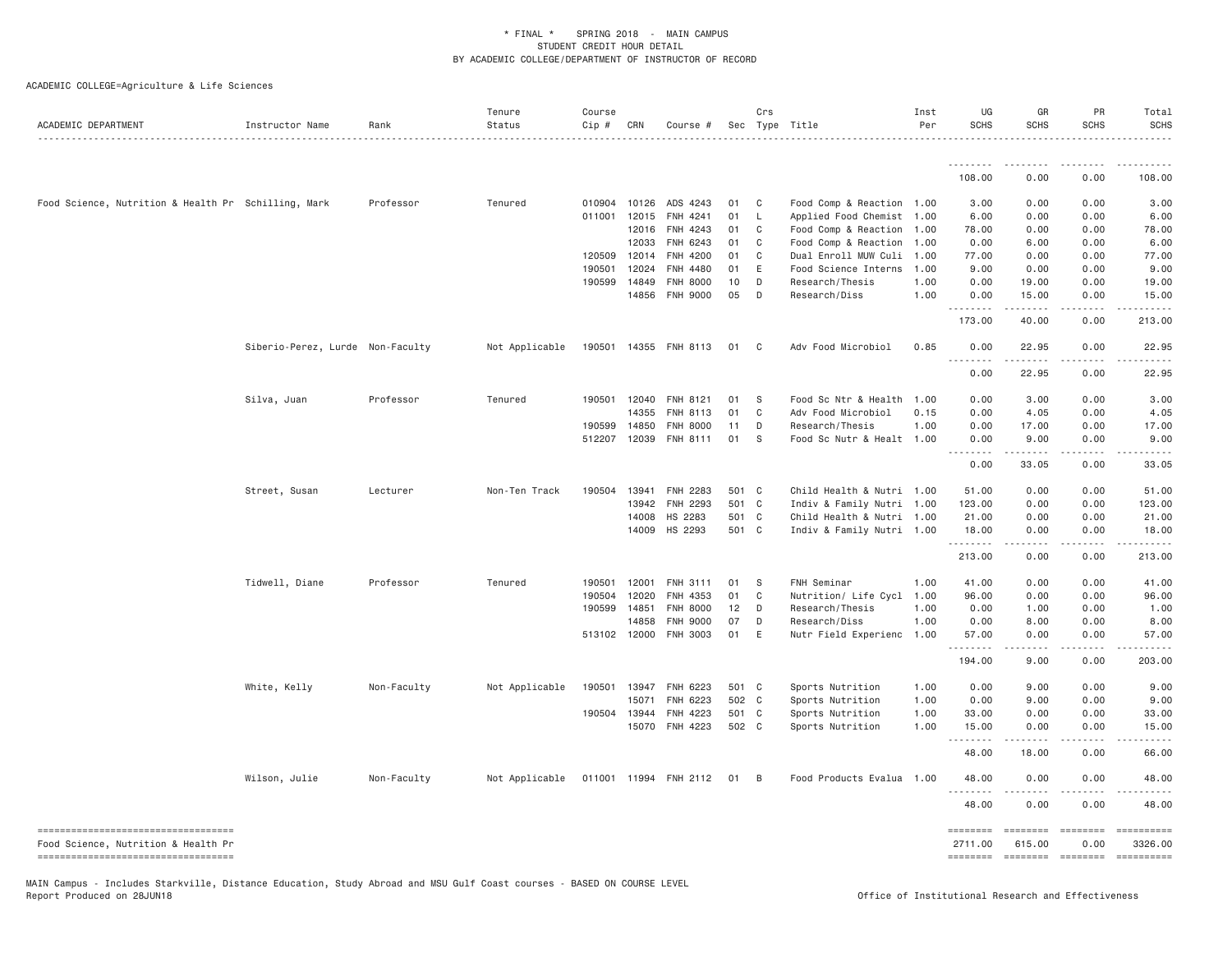| ACADEMIC DEPARTMENT    | Instructor Name                                  | Rank                        | Tenure<br>Status | Course<br>Cip # | CRN          | Course #             |                 | Crs            | Sec Type Title            | Inst<br>Per | UG<br><b>SCHS</b> | GR<br><b>SCHS</b>                                                                                                                                            | PR<br><b>SCHS</b>                   | Total<br><b>SCHS</b>                 |
|------------------------|--------------------------------------------------|-----------------------------|------------------|-----------------|--------------|----------------------|-----------------|----------------|---------------------------|-------------|-------------------|--------------------------------------------------------------------------------------------------------------------------------------------------------------|-------------------------------------|--------------------------------------|
| Landscape Architecture | Artunc, Sadik                                    | Professor                   | Tenured          |                 | 040601 12485 | LA 2644              | 01              | B              | Construction II: Gra 1.00 |             | 96.00             | 0.00                                                                                                                                                         | 0.00                                | 96.00                                |
|                        |                                                  |                             |                  |                 |              | 15496 LA 7000        | 01              | $\mathbf{I}$   | Directed Indiv Study 1.00 |             | 0.00<br>.         | 4.00                                                                                                                                                         | 0.00<br>$\sim$ $\sim$ $\sim$ $\sim$ | 4.00                                 |
|                        |                                                  |                             |                  |                 |              |                      |                 |                |                           |             | 96.00             | 4.00                                                                                                                                                         | 0.00                                | 100.00                               |
|                        | Brzuszek, Robert                                 | Professor                   | Tenured          | 040601          | 12489        | LA 3652              | 01              | $\mathsf{L}$   | LA Case Studies           | 1.00        | 30.00             | 0.00                                                                                                                                                         | 0.00                                | 30.00                                |
|                        |                                                  |                             |                  |                 | 12491        | LA 3654              | 01              | Q              | LA Design IV- Urban       | 0.50        | 32.00             | 0.00                                                                                                                                                         | 0.00                                | 32.00                                |
|                        |                                                  |                             |                  |                 |              | 16213 LA 4000        | 02              | $\mathbf{I}$   | Directed Indiv Study      | 1.00        | 4.00              | 0.00                                                                                                                                                         | 0.00                                | 4.00                                 |
|                        |                                                  |                             |                  |                 |              | 16214 LA 4000        | 03              | $\mathbf{I}$   | Directed Indiv Study      | 1.00        | 4.00              | 0.00                                                                                                                                                         | 0.00                                | 4.00                                 |
|                        |                                                  |                             |                  |                 | 16216        | LA 4000              | 04              | $\mathbf{I}$   | Directed Indiv Study      | 1.00        | 4.00              | 0.00                                                                                                                                                         | 0.00                                | 4.00                                 |
|                        |                                                  |                             |                  |                 |              | 16217 LA 4000        | 05              | $\mathbf{I}$   | Directed Indiv Study      | 1.00        | 4.00              | 0.00                                                                                                                                                         | 0.00                                | 4.00                                 |
|                        |                                                  |                             |                  |                 | 16220        | LA 7000              | $12$ I          |                | Directed Indiv Study 1.00 |             | 0.00              | 4.00                                                                                                                                                         | 0.00                                | 4.00                                 |
|                        |                                                  |                             |                  |                 | 16457        | LA 4000              | 08              | $\mathbf{I}$   | Directed Indiv Study 1.00 |             | 4.00              | 0.00                                                                                                                                                         | 0.00                                | 4.00                                 |
|                        |                                                  |                             |                  |                 | 16592        | LA 8000              | 01              | D              | Research / Thesis         | 1.00        | 0.00              | 1.00                                                                                                                                                         | 0.00                                | 1.00                                 |
|                        |                                                  |                             |                  |                 |              | 16717 LA 4000        | 10 <sub>1</sub> | $\blacksquare$ | Directed Indiv Study 1.00 |             | 2.00              | 0.00                                                                                                                                                         | 0.00                                | 2.00                                 |
|                        |                                                  |                             |                  |                 |              | 16948 LA 4000        | $11 \quad I$    |                | Directed Indiv Study 1.00 |             | 4.00<br>.         | 0.00<br>.                                                                                                                                                    | 0.00<br>الداعات                     | 4.00<br>$\cdots$                     |
|                        |                                                  |                             |                  |                 |              |                      |                 |                |                           |             | 88.00             | 5.00                                                                                                                                                         | 0.00                                | 93.00                                |
|                        | Gallo, Katarzyna                                 | Instructor                  | Non-Ten Track    | 130101          | 11784        | EPY 4033             | 01              | C              | Lear Theo Ed Rel Set 1.00 |             | 66.00             | 0.00                                                                                                                                                         | 0.00                                | 66.00                                |
|                        |                                                  |                             |                  | 231303          | 11781        | EPY 3513             | 01              | C              | Behavioral Sci Writi 1.00 |             | 54.00             | 0.00                                                                                                                                                         | 0.00                                | 54.00                                |
|                        |                                                  |                             |                  |                 |              | 11782 EPY 3513       | 02              | C              | Behavioral Sci Writi 1.00 |             | 60.00             | 0.00                                                                                                                                                         | 0.00                                | 60.00                                |
|                        |                                                  |                             |                  |                 |              |                      |                 |                |                           |             | .<br>180.00       | $\frac{1}{2} \left( \frac{1}{2} \right) \left( \frac{1}{2} \right) \left( \frac{1}{2} \right) \left( \frac{1}{2} \right) \left( \frac{1}{2} \right)$<br>0.00 | .<br>0.00                           | .<br>180.00                          |
|                        | Gallo, Warren                                    | Associate Professor Tenured |                  | 040601          | 12496        | LA 4443              | S01 Q           |                | Exterior Design/Buil 1.00 |             | 30.00             | 0.00                                                                                                                                                         | 0.00                                | 30.00                                |
|                        |                                                  |                             |                  |                 | 12500        | LA 4854              | 01              | <b>L</b>       | LA Capstone Studio        | 1,00        | 60.00             | 0.00                                                                                                                                                         | 0.00                                | 60.00                                |
|                        |                                                  |                             |                  |                 | 12501        | LA 6443              | 01              | Q              | Exterior Design/Buil 1.00 |             | 0.00              | 3.00                                                                                                                                                         | 0.00                                | 3.00                                 |
|                        |                                                  |                             |                  |                 | 15638        | LA 4000              | 01              | $\mathbf{I}$   | Directed Indiv Study 1.00 |             | 1.00              | 0.00<br>.                                                                                                                                                    | 0.00<br>.                           | 1.00<br>.                            |
|                        |                                                  |                             |                  |                 |              |                      |                 |                |                           |             | .<br>91.00        | 3.00                                                                                                                                                         | 0.00                                | 94.00                                |
|                        | Li, Chuo                                         | Associate Professor Tenured |                  | 040601          | 12491        | LA 3654              | 01              | Q              | LA Design IV- Urban       | 0.50        | 32.00             | 0.00                                                                                                                                                         | 0.00                                | 32.00                                |
|                        |                                                  |                             |                  |                 | 12503        | LA 8523              | 01              | Q              | LA Grad Design Studi      | 1.00        | 0.00              | 6.00                                                                                                                                                         | 0.00                                | 6.00                                 |
|                        |                                                  |                             |                  |                 |              | 12507 LA 8751        | 01              | -S             | LA Seminar IV- Cont.      | 1.00        | 0.00              | 3.00                                                                                                                                                         | 0.00                                | 3.00                                 |
|                        |                                                  |                             |                  |                 |              |                      |                 |                |                           |             | .<br>32.00        | .<br>9.00                                                                                                                                                    | .<br>0.00                           | $\sim$ $\sim$ $\sim$ $\sim$<br>41.00 |
|                        | Murdock, Jeremy                                  | Non-Faculty                 | Not Applicable   | 040601          |              | 12487 LA 2654        | 01              | Q              | Design II:Neighborho 0.50 |             | 24.00             | 0.00                                                                                                                                                         | 0.00                                | 24.00                                |
|                        |                                                  |                             |                  |                 |              | 15872 LA 2654        | 02              | Q              | Design II:Neighborho 0.50 |             | 20.00             | 0.00                                                                                                                                                         | 0.00                                | 20.00                                |
|                        |                                                  |                             |                  |                 |              |                      |                 |                |                           |             | .                 | $\frac{1}{2} \left( \frac{1}{2} \right) \left( \frac{1}{2} \right) \left( \frac{1}{2} \right) \left( \frac{1}{2} \right) \left( \frac{1}{2} \right)$         | .                                   | .                                    |
|                        |                                                  |                             |                  |                 |              |                      |                 |                |                           |             | 44.00             | 0.00                                                                                                                                                         | 0.00                                | 44.00                                |
|                        | Rood, Cynthia                                    | Lecturer                    | Non-Ten Track    |                 |              | 040601 12484 LA 1803 | 01              | C              | Land Arch Appre           | 1.00        | 309.00            | 0.00                                                                                                                                                         | 0.00                                | 309.00                               |
|                        |                                                  |                             |                  |                 |              | 14027 LA 1803        | 501 C           |                | Land Arch Appre           | 1.00        | 150.00<br>.       | 0.00<br>.                                                                                                                                                    | 0.00<br>.                           | 150.00<br>.                          |
|                        |                                                  |                             |                  |                 |              |                      |                 |                |                           |             | 459.00            | 0.00                                                                                                                                                         | 0.00                                | 459.00                               |
|                        | Schauwecker, Timothy Associate Professor Tenured |                             |                  |                 |              | 010605 12492 LA 3711 | 01              | E              | LC Internship III         | 1.00        | 1.00              | 0.00                                                                                                                                                         | 0.00                                | 1.00                                 |
|                        |                                                  |                             |                  |                 | 12493        | LA 3721              | 01              | C              | LC Field Trip I           | 0.50        | 5.00              | 0.00                                                                                                                                                         | 0.00                                | 5.00                                 |
|                        |                                                  |                             |                  |                 | 12497        | LA 4721              | 01              | C              | LC Field Trip II          | 0.50        | 2.50              | 0.00                                                                                                                                                         | 0.00                                | 2.50                                 |
|                        |                                                  |                             |                  |                 | 12498        | LA 4724              | 01              | B              | Landscape Contr II        | 1.00        | 60.00             | 0.00                                                                                                                                                         | 0.00                                | 60.00                                |
|                        |                                                  |                             |                  | 040601          |              | 12506 LA 8741        | 01              | $\mathbf C$    | Proposal Writing Sem      | 1.00        | 0.00              | 2.00                                                                                                                                                         | 0.00                                | 2.00                                 |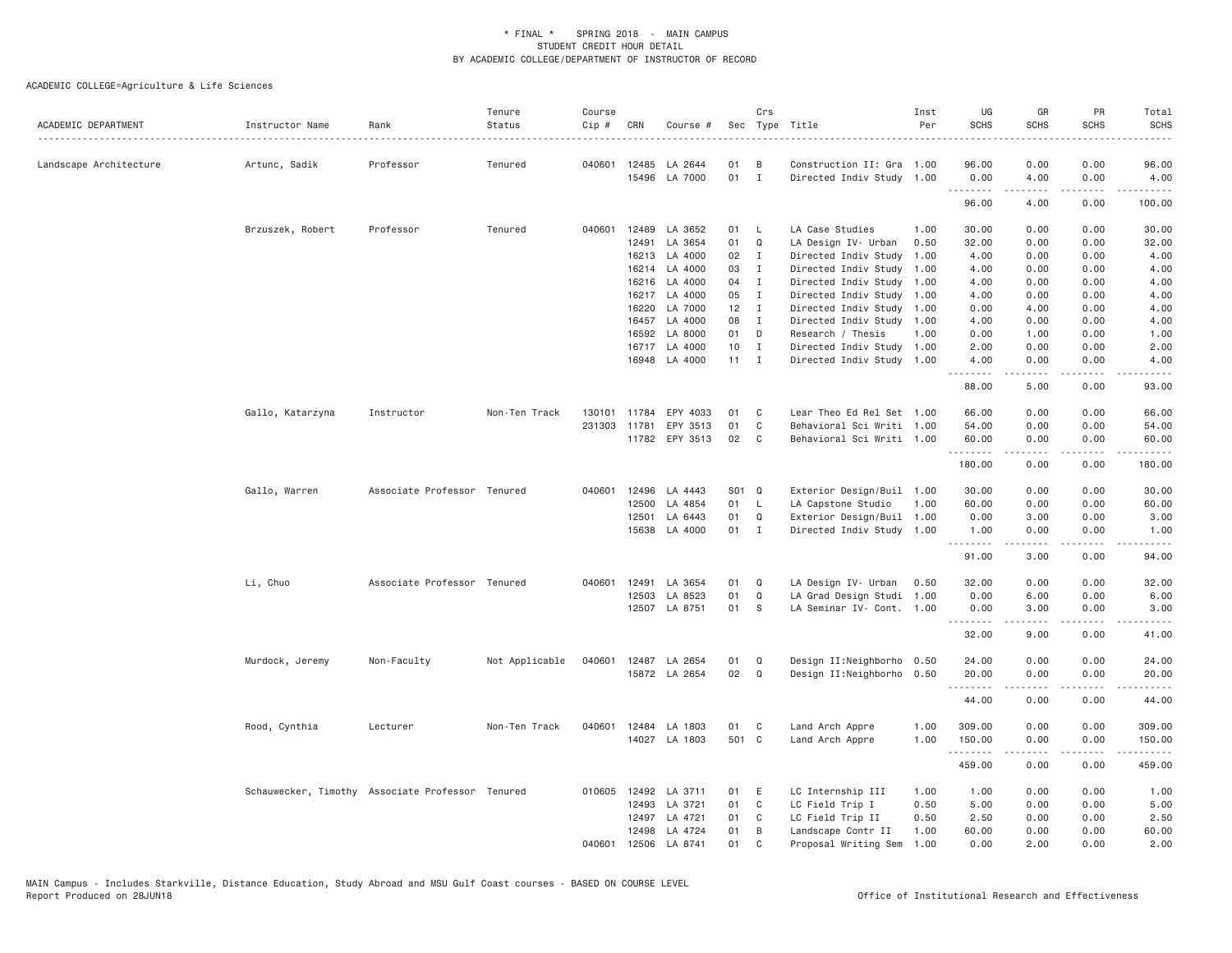| ACADEMIC DEPARTMENT                                          | Instructor Name  | Rank                          | Tenure<br>Status | Course<br>Cip # | CRN   | Course #             |              | Crs            | Sec Type Title            | Inst<br>Per | UG<br><b>SCHS</b>                    | GR<br><b>SCHS</b>                                                                                                                 | PR<br><b>SCHS</b>                                                                                                                 | Total<br><b>SCHS</b> |
|--------------------------------------------------------------|------------------|-------------------------------|------------------|-----------------|-------|----------------------|--------------|----------------|---------------------------|-------------|--------------------------------------|-----------------------------------------------------------------------------------------------------------------------------------|-----------------------------------------------------------------------------------------------------------------------------------|----------------------|
|                                                              |                  |                               |                  |                 |       |                      |              |                |                           |             |                                      |                                                                                                                                   |                                                                                                                                   |                      |
|                                                              |                  |                               |                  |                 |       |                      |              |                |                           |             | --------<br>68.50                    | ---------<br>2.00                                                                                                                 | 0.00                                                                                                                              | 70.50                |
| Landscape Architecture                                       | Seymour, Michael | Professor                     | Tenured          | 040601          | 12482 | LA 1423              | 01 C         |                | Hist of Land Arch         | 1.00        | 114.00                               | 0.00                                                                                                                              | 0.00                                                                                                                              | 114.00               |
|                                                              |                  |                               |                  |                 | 15081 | LA 3623              | 01 C         |                | Urban Planning            | 1.00        | 54.00                                | 0.00                                                                                                                              | 0.00                                                                                                                              | 54.00                |
|                                                              |                  |                               |                  |                 | 15881 | LA 7000              | 03           | $\blacksquare$ | Directed Indiv Study 1.00 |             | 0.00                                 | 3.00                                                                                                                              | 0.00                                                                                                                              | 3.00                 |
|                                                              |                  |                               |                  |                 |       |                      |              |                |                           |             | 168.00                               | $\cdots$<br>3.00                                                                                                                  | $\frac{1}{2} \left( \frac{1}{2} \right) \left( \frac{1}{2} \right) \left( \frac{1}{2} \right) \left( \frac{1}{2} \right)$<br>0.00 | 171.00               |
|                                                              | Summerlin, Peter | Assistant Professor Ten Track |                  | 040601          | 12480 | LA 1223              | 01           | $\overline{B}$ | Computers in Land Ar 1.00 |             | 75.00                                | 0.00                                                                                                                              | 0.00                                                                                                                              | 75.00                |
|                                                              |                  |                               |                  |                 |       | 12481 LA 1223        | 02           | B              | Computers in Land Ar 1.00 |             | 39.00                                | 0.00                                                                                                                              | 0.00                                                                                                                              | 39.00                |
|                                                              |                  |                               |                  |                 | 15880 | LA 7000              | 02           | $\blacksquare$ | Directed Indiv Study 1.00 |             | 0.00                                 | 3.00                                                                                                                              | 0.00                                                                                                                              | 3.00                 |
|                                                              |                  |                               |                  |                 | 15883 | LA 7000              | 05           | $\blacksquare$ | Directed Indiv Study 1.00 |             | 0.00                                 | 3.00                                                                                                                              | 0.00                                                                                                                              | 3.00                 |
|                                                              |                  |                               |                  |                 | 15890 | LA 7000              | 09           | $\blacksquare$ | Directed Indiv Study 1.00 |             | 0.00                                 | 3.00                                                                                                                              | 0.00                                                                                                                              | 3.00                 |
|                                                              |                  |                               |                  |                 | 16218 | LA 4000              | 06           | $\mathbf{I}$   | Directed Indiv Study 1.00 |             | 3.00                                 | 0.00                                                                                                                              | 0.00                                                                                                                              | 3.00                 |
|                                                              |                  |                               |                  |                 |       | 16219 LA 4000        | 07 I         |                | Directed Indiv Study 1.00 |             | 3.00                                 | 0.00                                                                                                                              | 0.00                                                                                                                              | 3.00                 |
|                                                              |                  |                               |                  |                 |       |                      |              |                |                           |             | .<br>120.00                          | $\frac{1}{2} \left( \frac{1}{2} \right) \left( \frac{1}{2} \right) \left( \frac{1}{2} \right) \left( \frac{1}{2} \right)$<br>9.00 | .<br>0.00                                                                                                                         | 129.00               |
|                                                              | Tofte, Elizabeth | Assistant Professor Ten Track |                  | 040601          | 15079 | LA 1153              | 01           | - L            | Intro to Land Arch        | 1,00        | 75.00                                | 0.00                                                                                                                              | 0.00                                                                                                                              | 75.00                |
|                                                              |                  |                               |                  |                 | 15080 | LA 1153              | 02           | - L            | Intro to Land Arch        | 1.00        | 30.00                                | 0.00                                                                                                                              | 0.00                                                                                                                              | 30.00                |
|                                                              |                  |                               |                  |                 |       | 303301 12499 LA 4844 | 01 B         |                | Sustainable Communit 1.00 |             | 40.00                                | 0.00                                                                                                                              | 0.00                                                                                                                              | 40.00                |
|                                                              |                  |                               |                  |                 |       |                      |              |                |                           |             | 145.00                               | 0.00                                                                                                                              | 0.00                                                                                                                              | 145.00               |
|                                                              | Walker, Jason    | Associate Professor Tenured   |                  | 010605          | 12493 | LA 3721              | 01 C         |                | LC Field Trip I           | 0.50        | 5.00                                 | 0.00                                                                                                                              | 0.00                                                                                                                              | 5.00                 |
|                                                              |                  |                               |                  |                 | 12497 | LA 4721              | 01           | $\mathbf{C}$   | LC Field Trip II          | 0.50        | 2.50                                 | 0.00                                                                                                                              | 0.00                                                                                                                              | 2.50                 |
|                                                              |                  |                               |                  | 040601 12487    |       | LA 2654              | 01 Q         |                | Design II:Neighborho      | 0.50        | 24.00                                | 0.00                                                                                                                              | 0.00                                                                                                                              | 24.00                |
|                                                              |                  |                               |                  |                 | 12495 | LA 4344              | 01 B         |                | Land Arch Constr IV       | 1.00        | 76.00                                | 0.00                                                                                                                              | 0.00                                                                                                                              | 76.00                |
|                                                              |                  |                               |                  |                 | 15872 | LA 2654              | 02           | Q              | Design II:Neighborho 0.50 |             | 20.00                                | 0.00                                                                                                                              | 0.00                                                                                                                              | 20.00                |
|                                                              |                  |                               |                  |                 |       | 15882 LA 7000        | 04 I         |                | Directed Indiv Study 1.00 |             | 0.00                                 | 3.00                                                                                                                              | 0.00                                                                                                                              | 3.00                 |
|                                                              |                  |                               |                  |                 | 15885 | LA 7000              | 07           | $\blacksquare$ | Directed Indiv Study 1.00 |             | 0.00                                 | 3.00                                                                                                                              | 0.00                                                                                                                              | 3.00                 |
|                                                              |                  |                               |                  |                 | 15887 | LA 7000              | 08 I         |                | Directed Indiv Study 1.00 |             | 0.00                                 | 3.00                                                                                                                              | 0.00                                                                                                                              | 3.00                 |
|                                                              |                  |                               |                  |                 | 15936 | LA 7000              | $11 \quad I$ |                | Directed Indiv Study 1.00 |             | 0.00                                 | 3.00                                                                                                                              | 0.00                                                                                                                              | 3.00                 |
|                                                              |                  |                               |                  |                 |       | 16640 LA 4000        | 09 I         |                | Directed Indiv Study 1.00 |             | 1.00<br><u>--------</u>              | 0.00                                                                                                                              | 0.00                                                                                                                              | 1.00                 |
|                                                              |                  |                               |                  |                 |       |                      |              |                |                           |             | 128.50                               | 12.00                                                                                                                             | 0.00                                                                                                                              | 140.50               |
| ----------------------------------<br>Landscape Architecture |                  |                               |                  |                 |       |                      |              |                |                           |             | -------- -------- -------<br>1620.00 | 47.00                                                                                                                             | 0.00                                                                                                                              | 1667.00              |
| -----------------------------------                          |                  |                               |                  |                 |       |                      |              |                |                           |             | ========                             |                                                                                                                                   | --------- --------                                                                                                                |                      |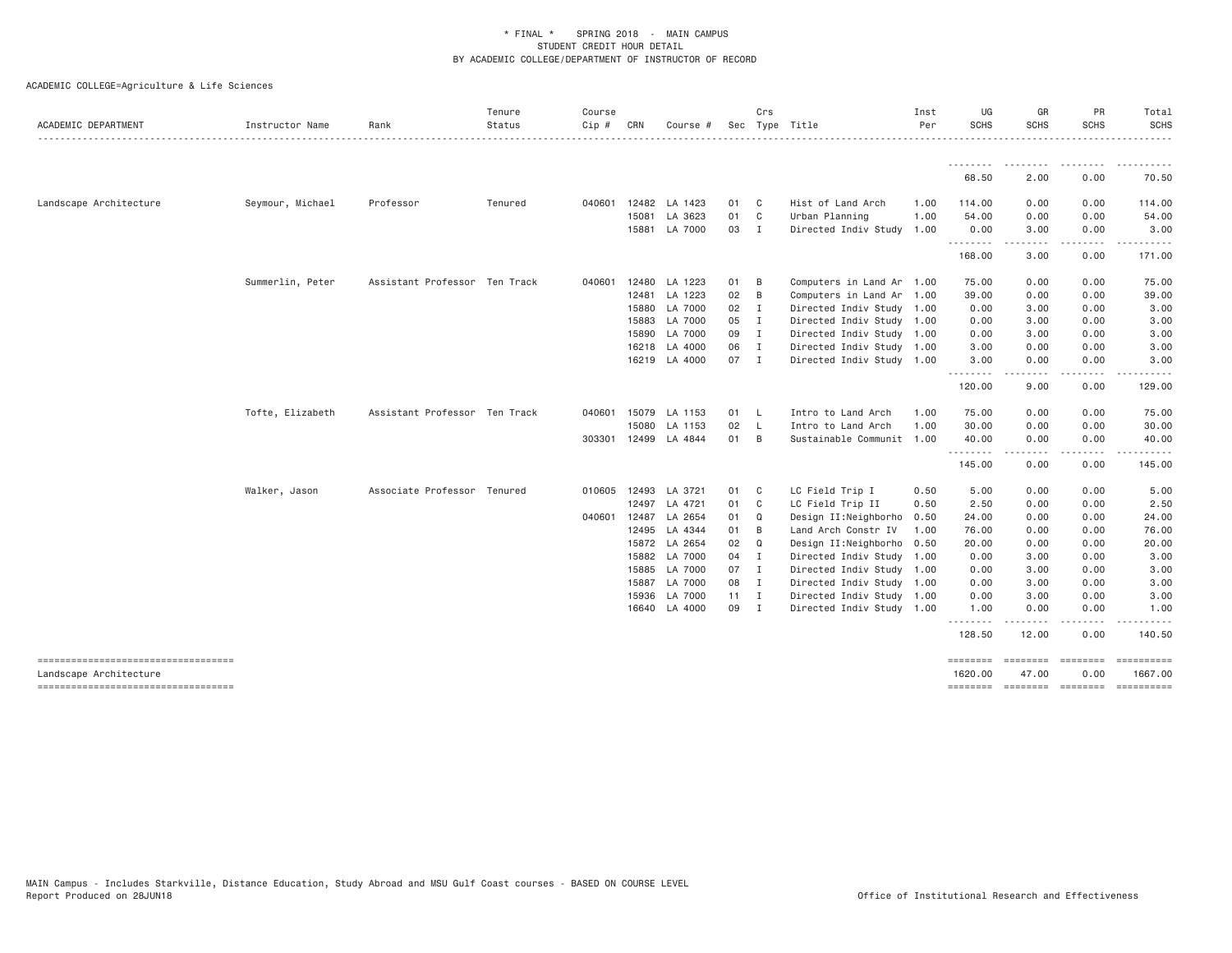| ACADEMIC DEPARTMENT   | Instructor Name   | Rank<br>.                         | Tenure<br>Status | Course<br>Cip # | CRN   | Course #              |    | Crs | Sec Type Title            | Inst<br>Per | UG<br><b>SCHS</b>                       | GR<br><b>SCHS</b>                                                                                                                                                                       | PR<br><b>SCHS</b>            | Total<br><b>SCHS</b>                |
|-----------------------|-------------------|-----------------------------------|------------------|-----------------|-------|-----------------------|----|-----|---------------------------|-------------|-----------------------------------------|-----------------------------------------------------------------------------------------------------------------------------------------------------------------------------------------|------------------------------|-------------------------------------|
| Plant & Soil Sciences | Baldwin, Brian    | Professor                         | Tenured          | 010304          | 15293 | PSS 8000              | 01 | D   | Research / Thesis         | 1.00        | 0.00                                    | 13.00                                                                                                                                                                                   | 0.00                         | 13.00                               |
|                       |                   |                                   |                  | 011101 15658    |       | PSS 9000              | 01 | D   | Research / Diss           | 1.00        | 0.00<br>د د د د<br>$\sim$ $\sim$ $\sim$ | 20.00<br>$\frac{1}{2} \left( \frac{1}{2} \right) \left( \frac{1}{2} \right) \left( \frac{1}{2} \right) \left( \frac{1}{2} \right) \left( \frac{1}{2} \right)$                           | 0.00<br>$\sim$ $\sim$ $\sim$ | 20.00                               |
|                       |                   |                                   |                  |                 |       |                       |    |     |                           |             | 0.00                                    | 33.00                                                                                                                                                                                   | 0.00                         | 33.00                               |
|                       | Bararpour, Taghi  | Extension Assist Pr Non-Ten Track |                  |                 |       | 010304 16904 PSS 8000 | 50 | D   | Research / Thesis         | 1.00        | 0.00<br>$- - -$                         | 3.00                                                                                                                                                                                    | 0.00                         | 3.00                                |
|                       |                   |                                   |                  |                 |       |                       |    |     |                           |             | د د د د<br>0.00                         | -----<br>3.00                                                                                                                                                                           | .<br>0.00                    | 3.00                                |
|                       | Barickman, Thomas | Extension Assist Pr Non-Ten Track |                  |                 |       | 010304 15294 PSS 8000 | 02 | D   | Research / Thesis         | 1.00        | 0.00                                    | 8.00<br>-----                                                                                                                                                                           | 0.00<br>.                    | 8.00<br>$\frac{1}{2}$               |
|                       |                   |                                   |                  |                 |       |                       |    |     |                           |             | د د د د<br>0.00                         | 8.00                                                                                                                                                                                    | 0.00                         | 8.00                                |
|                       | Bi, Guihong       | Research Professor                | Non-Ten Track    | 010601          | 13246 | PSS 2423              | 01 | C   | Plant Matl I              | 1.00        | 27.00                                   | 0.00                                                                                                                                                                                    | 0.00                         | 27.00                               |
|                       |                   |                                   |                  |                 | 13247 | PSS 2423              | 02 | K   | Plant Matl I              | 1.00        | 0.00                                    | 0.00                                                                                                                                                                                    | 0.00                         | 0.00                                |
|                       |                   |                                   |                  | 010605 13265    |       | PSS 3473              | 01 | B   | Plant Matl II             | 1.00        | 51.00                                   | 0.00                                                                                                                                                                                    | 0.00                         | 51.00                               |
|                       |                   |                                   |                  |                 | 13266 | PSS 3473              | 02 | B   | Plant Matl II             | 1.00        | 15.00                                   | 0.00                                                                                                                                                                                    | 0.00                         | 15.00                               |
|                       |                   |                                   |                  | 011101 15660    |       | PSS 9000              | 03 | D   | Research / Diss           | 1.00        | 0.00<br>.                               | 1.00<br>.                                                                                                                                                                               | 0.00<br>الأنابات             | 1.00<br>$\sim$ $\sim$ $\sim$ $\sim$ |
|                       |                   |                                   |                  |                 |       |                       |    |     |                           |             | 93.00                                   | 1.00                                                                                                                                                                                    | 0.00                         | 94.00                               |
|                       | Bond, Jason       | Extension Professor Non-Ten Track |                  | 010304          | 15297 | PSS 8000              | 05 | D   | Research / Thesis         | 1.00        | 0.00                                    | 3.00                                                                                                                                                                                    | 0.00                         | 3.00                                |
|                       |                   |                                   |                  | 011101          | 15662 | PSS 9000              | 05 | D   | Research / Diss           | 1.00        | 0.00                                    | 6.00                                                                                                                                                                                    | 0.00                         | 6.00                                |
|                       |                   |                                   |                  |                 |       |                       |    |     |                           |             | <u> - - - - - - - -</u><br>0.00         | 9.00                                                                                                                                                                                    | 0.00                         | 9.00                                |
|                       | Bradford, Timothy | Instructor                        | Non-Ten Track    | 010000          | 10015 | ABE 2543              | 01 | C   | Precision Agricultur 1.00 |             | 36.00                                   | 0.00                                                                                                                                                                                    | 0.00                         | 36.00                               |
|                       |                   |                                   |                  |                 | 10016 | ABE 2543              | 02 | К   | Precision Agricultur 1.00 |             | 0.00                                    | 0.00                                                                                                                                                                                    | 0.00                         | 0.00                                |
|                       |                   |                                   |                  |                 | 10017 | ABE 2543              | 03 | K   | Precision Agricultur 1.00 |             | 0.00                                    | 0.00                                                                                                                                                                                    | 0.00                         | 0.00                                |
|                       |                   |                                   |                  |                 | 10034 | ABE 4543              | 01 | C   | Precision Agricultur 1.00 |             | 6.00                                    | 0.00                                                                                                                                                                                    | 0.00                         | 6.00                                |
|                       |                   |                                   |                  |                 | 10035 | ABE 4543              | 02 | К   | Precision Agricultur 1.00 |             | 0.00                                    | 0.00                                                                                                                                                                                    | 0.00                         | 0.00                                |
|                       |                   |                                   |                  |                 | 13248 | PSS 2543              | 01 | C   | Precision Agricultur 1.00 |             | 72.00                                   | 0.00                                                                                                                                                                                    | 0.00                         | 72.00                               |
|                       |                   |                                   |                  |                 | 13249 | PSS 2543              | 02 | K   | Precision Agricultur 1.00 |             | 0.00                                    | 0.00                                                                                                                                                                                    | 0.00                         | 0.00                                |
|                       |                   |                                   |                  |                 | 13250 | PSS 2543              | 03 | К   | Precision Agricultur 1.00 |             | 0.00                                    | 0.00                                                                                                                                                                                    | 0.00                         | 0.00                                |
|                       |                   |                                   |                  |                 | 13286 | PSS 4543              | 01 | C   | Precision Agricultur 1.00 |             | 60.00                                   | 0.00                                                                                                                                                                                    | 0.00                         | 60.00                               |
|                       |                   |                                   |                  |                 | 13287 | PSS 4543              | 02 | K   | Precision Agricultur 1.00 |             | 0.00                                    | 0.00                                                                                                                                                                                    | 0.00                         | 0.00                                |
|                       |                   |                                   |                  |                 | 13288 | PSS 4543              | 03 | К   | Precision Agricultur 1.00 |             | 0.00                                    | 0.00                                                                                                                                                                                    | 0.00                         | 0.00                                |
|                       |                   |                                   |                  |                 | 13309 | PSS 6543              | 01 | C   | Precision Agricultur 1.00 |             | 0.00                                    | 18.00                                                                                                                                                                                   | 0.00                         | 18.00                               |
|                       |                   |                                   |                  |                 | 13310 | PSS 6543              | 02 | К   | Precision Agricultur 1.00 |             | 0.00                                    | 0.00                                                                                                                                                                                    | 0.00                         | 0.00                                |
|                       |                   |                                   |                  |                 |       | 13311 PSS 6543        | 03 | К   | Precision Agricultur 1.00 |             | 0.00<br>.                               | 0.00<br>$\frac{1}{2} \left( \frac{1}{2} \right) \left( \frac{1}{2} \right) \left( \frac{1}{2} \right) \left( \frac{1}{2} \right) \left( \frac{1}{2} \right) \left( \frac{1}{2} \right)$ | 0.00<br>.                    | 0.00<br>.                           |
|                       |                   |                                   |                  |                 |       |                       |    |     |                           |             | 174.00                                  | 18.00                                                                                                                                                                                   | 0.00                         | 192.00                              |
|                       | Broderick, Shaun  | Extension Assist Pr Non-Ten Track |                  | 010304          | 15298 | PSS 8000              | 06 | D   | Research / Thesis         | 1.00        | 0.00                                    | 5.00                                                                                                                                                                                    | 0.00                         | 5.00                                |
|                       |                   |                                   |                  | 011101          | 15663 | PSS 9000              | 06 | D   | Research / Diss           | 1.00        | 0.00                                    | 9.00                                                                                                                                                                                    | 0.00                         | 9.00                                |
|                       |                   |                                   |                  |                 |       |                       |    |     |                           |             | 0.00                                    | 14.00                                                                                                                                                                                   | 0.00                         | 14.00                               |
|                       | Byrd, John        | Extension Professor Non-Ten Track |                  | 010304 15300    |       | PSS 8000              | 08 | D   | Research / Thesis         | 1.00        | 0.00                                    | 10.00                                                                                                                                                                                   | 0.00                         | 10.00                               |
|                       |                   |                                   |                  | 011101 15665    |       | PSS 9000              | 08 | D   | Research / Diss           | 1.00        | 0.00                                    | 2.00                                                                                                                                                                                    | 0.00                         | 2.00                                |
|                       |                   |                                   |                  |                 |       |                       |    |     |                           |             | .<br>0.00                               | $\frac{1}{2} \left( \frac{1}{2} \right) \left( \frac{1}{2} \right) \left( \frac{1}{2} \right) \left( \frac{1}{2} \right) \left( \frac{1}{2} \right)$<br>12.00                           | .<br>0.00                    | $\cdots$<br>12.00                   |
|                       | Coker, Christine  | Extension Assoc Pro Non-Ten Track |                  |                 |       | 011101 15667 PSS 9000 | 10 | D   | Research / Diss           | 1.00        | 0.00                                    | 6.00                                                                                                                                                                                    | 0.00                         | 6.00                                |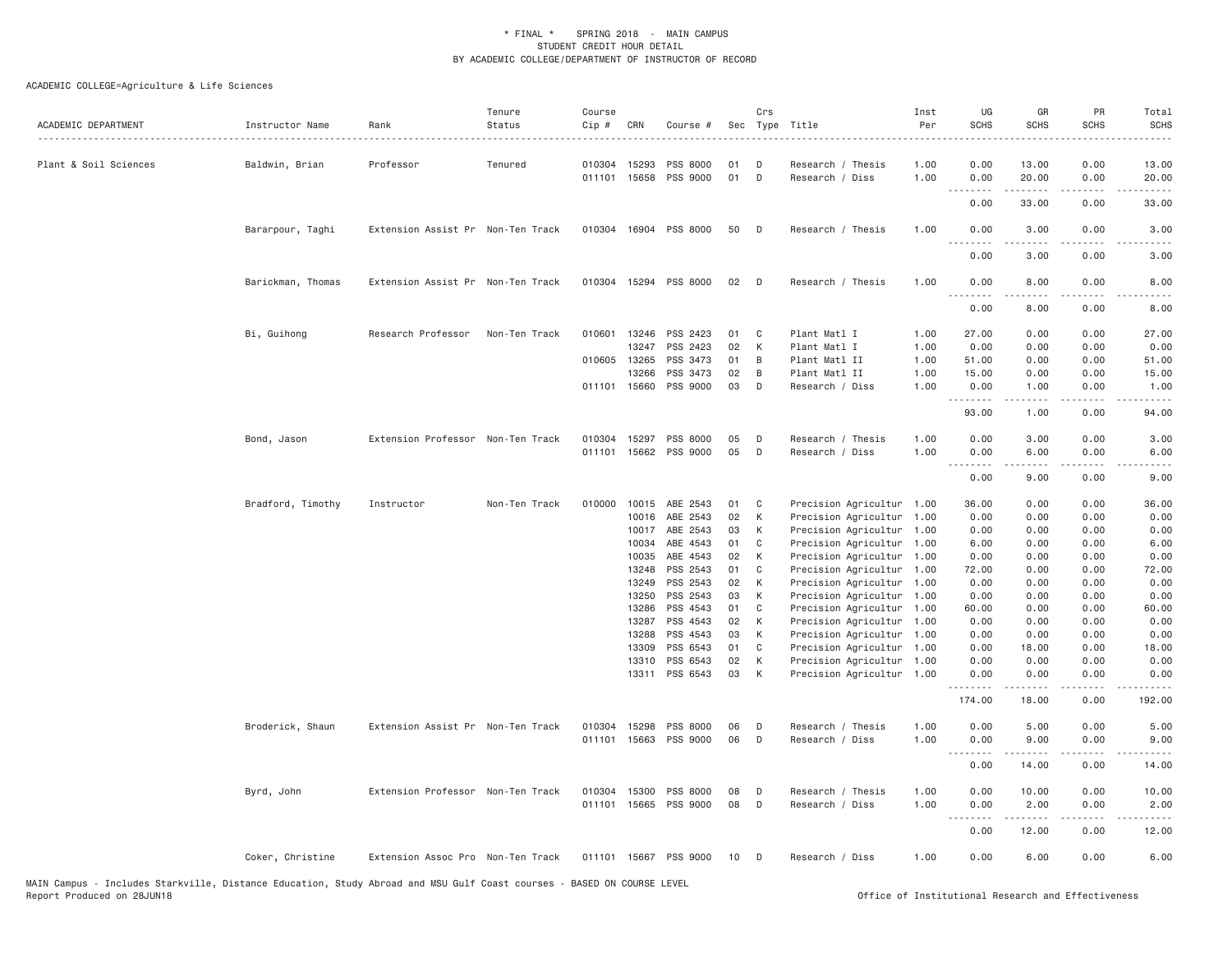| ACADEMIC DEPARTMENT   | Instructor Name    | Rank                              | Tenure<br>Status | Course<br>Cip # | CRN          | Course #              |    | Crs            | Sec Type Title            | Inst<br>Per | UG<br><b>SCHS</b>                 | GR<br><b>SCHS</b>                   | PR<br><b>SCHS</b>                   | Total<br><b>SCHS</b> |
|-----------------------|--------------------|-----------------------------------|------------------|-----------------|--------------|-----------------------|----|----------------|---------------------------|-------------|-----------------------------------|-------------------------------------|-------------------------------------|----------------------|
|                       |                    |                                   |                  |                 |              |                       |    |                |                           |             | .                                 |                                     |                                     |                      |
|                       |                    |                                   |                  |                 |              |                       |    |                |                           |             | 0.00                              | 6.00                                | 0.00                                | 6.00                 |
| Plant & Soil Sciences | Cox, Michael       | Professor                         | Tenured          |                 | 010304 15303 | PSS 8000              | 11 | D              | Research / Thesis         | 1.00        | 0.00                              | 1.00                                | 0.00                                | 1.00                 |
|                       |                    |                                   |                  |                 | 010605 13251 | PSS 3301              | 01 | $\mathsf{L}$   | Soils Laboratory          | 1.00        | 24.00                             | 0.00                                | 0.00                                | 24.00                |
|                       |                    |                                   |                  |                 | 13252        | PSS 3301              | 02 | $\mathsf{L}$   | Soils Laboratory          | 1.00        | 24.00                             | 0.00                                | 0.00                                | 24.00                |
|                       |                    |                                   |                  |                 | 13253        | PSS 3301              | 03 | $\mathsf{L}$   | Soils Laboratory          | 1.00        | 23.00                             | 0.00                                | 0.00                                | 23.00                |
|                       |                    |                                   |                  |                 | 13255        | PSS 3303              | 01 | C              | Soils                     | 1.00        | 372.00                            | 0.00                                | 0.00                                | 372.00               |
|                       |                    |                                   |                  |                 | 011101 15651 | PSS 4000              | 01 | $\mathbf{I}$   | Directed Indiv Study      | 1.00        | 3.00                              | 0.00                                | 0.00                                | 3.00                 |
|                       |                    |                                   |                  |                 | 15707        | PSS 4000              | 03 | $\mathbf{I}$   | Directed Indiv Study      | 1.00        | 3.00                              | 0.00                                | 0.00                                | 3.00                 |
|                       |                    |                                   |                  |                 | 16549        | PSS 4000              | 08 | $\mathbf{I}$   | Directed Indiv Study 1.00 |             | 3.00                              | 0.00<br>$\sim$ $\sim$ $\sim$ $\sim$ | 0.00<br>----                        | 3.00                 |
|                       |                    |                                   |                  |                 |              |                       |    |                |                           |             | 452.00                            | 1.00                                | 0.00                                | 453.00               |
|                       | Czarnecki, Joby    | Research Assist Pro Non-Ten Track |                  |                 |              | 010000 16939 GA 4000  | 21 | $\blacksquare$ | Dis in Agriculture        | 1.00        | 3.00<br><u>.</u>                  | 0.00<br>.                           | 0.00<br>.                           | 3.00                 |
|                       |                    |                                   |                  |                 |              |                       |    |                |                           |             | 3.00                              | 0.00                                | 0.00                                | 3.00                 |
|                       | Denny, Geoffrey    | Extension Assist Pr Non-Ten Track |                  |                 |              | 010304 15304 PSS 8000 | 12 | $\mathsf{D}$   | Research / Thesis         | 1.00        | 0.00<br>$- - - -$                 | 4.00<br>.                           | 0.00<br>$- - - -$                   | 4.00                 |
|                       |                    |                                   |                  |                 |              |                       |    |                |                           |             | 0.00                              | 4.00                                | 0.00                                | 4.00                 |
|                       | Dodds, Darrin      | Extension Assoc Pro Non-Ten Track |                  |                 | 010304 15305 | PSS 8000              | 13 | D              | Research / Thesis         | 1.00        | 0.00                              | 4.00                                | 0.00                                | 4.00                 |
|                       |                    |                                   |                  |                 |              | 011101 15670 PSS 9000 | 13 | D              | Research / Diss           | 1.00        | 0.00<br>$\sim$ $\sim$ $\sim$<br>. | 18.00<br>.                          | 0.00                                | 18.00                |
|                       |                    |                                   |                  |                 |              |                       |    |                |                           |             | 0.00                              | 22.00                               | 0.00                                | 22.00                |
|                       | Ebelhar, M. Wayne  | Research Professor                | Non-Ten Track    |                 |              | 011101 15671 PSS 9000 | 14 | D              | Research / Diss           | 1.00        | 0.00<br>$- - - -$                 | 6.00<br>.                           | 0.00<br>$\sim$ $\sim$ $\sim$ $\sim$ | 6.00                 |
|                       |                    |                                   |                  |                 |              |                       |    |                |                           |             | 0.00                              | 6.00                                | 0.00                                | 6.00                 |
|                       | Etheredge, Coleman | Assistant Professor Ten Track     |                  | 010605          | 13257        | PSS 3313              | 01 | C              | Int Plant Des & Mint 1.00 |             | 33.00                             | 0.00                                | 0.00                                | 33.00                |
|                       |                    |                                   |                  |                 | 13258        | PSS 3313              | 02 | K              | Int Plant Des & Mint 1.00 |             | 0.00                              | 0.00                                | 0.00                                | 0.00                 |
|                       |                    |                                   |                  |                 | 010608 13241 | PSS 2343              | 01 | C              | Floral Design             | 1.00        | 369.00                            | 0.00                                | 0.00                                | 369.00               |
|                       |                    |                                   |                  |                 | 13242        | PSS 2343              | 02 | K              | Floral Design             | 1.00        | 0.00                              | 0.00                                | 0.00                                | 0.00                 |
|                       |                    |                                   |                  |                 | 13243        | PSS 2343              | 03 | К              | Floral Design             | 1.00        | 0.00                              | 0.00                                | 0.00                                | 0.00                 |
|                       |                    |                                   |                  |                 | 13244        | PSS 2343              | 04 | K              | Floral Design             | 1.00        | 0.00                              | 0.00                                | 0.00                                | 0.00                 |
|                       |                    |                                   |                  |                 | 13245        | PSS 2343              | 05 | К              | Floral Design             | 1.00        | 0.00                              | 0.00                                | 0.00                                | 0.00                 |
|                       |                    |                                   |                  |                 | 13259        | PSS 3343              | 01 | C              | Wedding Floral Desig      | 1.00        | 33.00                             | 0.00                                | 0.00                                | 33.00                |
|                       |                    |                                   |                  |                 | 13260        | PSS 3343              | 02 | K              | Wedding Floral Desig      | 1.00        | 0.00<br>.                         | 0.00<br>.                           | 0.00                                | 0.00                 |
|                       |                    |                                   |                  |                 |              |                       |    |                |                           |             | 435.00                            | 0.00                                | 0.00                                | 435.00               |
|                       | Evans, William     | Non-Employee                      | Not Applicable   |                 |              | 011101 15673 PSS 9000 | 16 | $\Box$         | Research / Diss           | 1.00        | 0.00<br>.                         | 3.00                                | 0.00                                | 3.00                 |
|                       |                    |                                   |                  |                 |              |                       |    |                |                           |             | 0.00                              | 3.00                                | 0.00                                | 3.00                 |
|                       | Ferguson, Jason    | Assistant Professor Ten Track     |                  | 010304          | 15309        | PSS 8000              | 17 | D              | Research / Thesis         | 1.00        | 0.00                              | 5.00                                | 0.00                                | 5.00                 |
|                       |                    |                                   |                  | 011101          | 15674        | PSS 9000              | 17 | D              | Research / Diss           | 1,00        | 0.00                              | 3.00                                | 0.00                                | 3.00                 |
|                       |                    |                                   |                  |                 | 011105 13290 | PSS 4633              | 01 | C              | Weed Biology/Ecology      | 1.00        | 42.00                             | 0.00                                | 0.00                                | 42.00                |
|                       |                    |                                   |                  |                 | 13291        | PSS 4633              | 02 | K              | Weed Biology/Ecology      | 1.00        | 0.00                              | 0.00                                | 0.00                                | 0.00                 |
|                       |                    |                                   |                  |                 | 13313        | PSS 6633              | 01 | C              | Weed Biology/Ecology      | 1.00        | 0.00                              | 24.00                               | 0.00                                | 24.00                |
|                       |                    |                                   |                  |                 |              | 13314 PSS 6633        | 02 | K              | Weed Biology/Ecology 1.00 |             | 0.00                              | 0.00                                | 0.00                                | 0.00                 |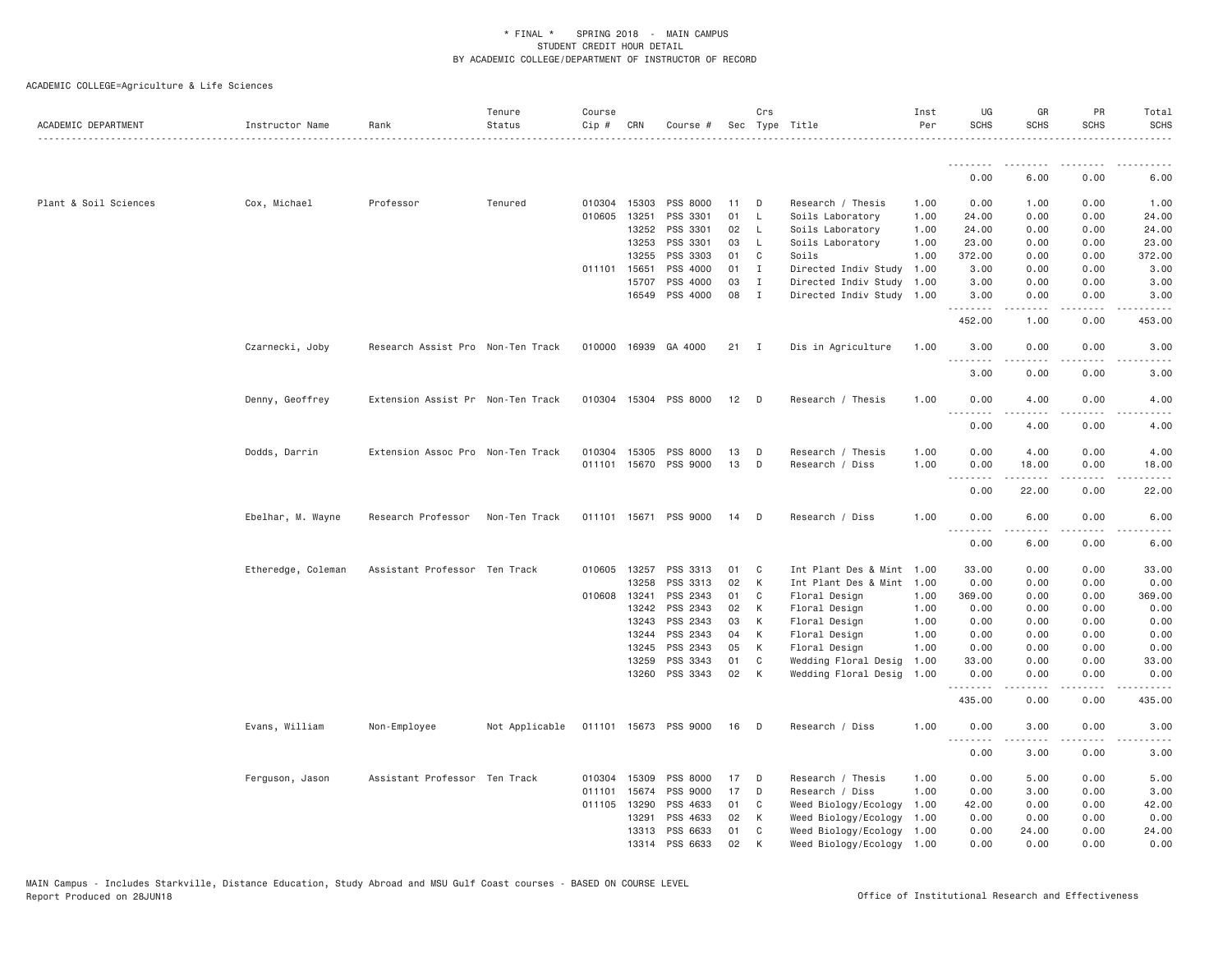| ACADEMIC DEPARTMENT   | Instructor Name  | Rank                              | Tenure<br>Status | Course<br>Cip # | CRN   | Course #              |    | Crs          | Sec Type Title            | Inst<br>Per | UG<br><b>SCHS</b>  | GR<br><b>SCHS</b>                                                                                                                                             | PR<br><b>SCHS</b>     | Total<br><b>SCHS</b>      |
|-----------------------|------------------|-----------------------------------|------------------|-----------------|-------|-----------------------|----|--------------|---------------------------|-------------|--------------------|---------------------------------------------------------------------------------------------------------------------------------------------------------------|-----------------------|---------------------------|
|                       |                  |                                   |                  |                 |       |                       |    |              |                           |             | .                  |                                                                                                                                                               |                       |                           |
|                       |                  |                                   |                  |                 |       |                       |    |              |                           |             | 42.00              | 32.00                                                                                                                                                         | 0.00                  | 74.00                     |
| Plant & Soil Sciences | Golden, Bobby    | Extension Assoc Pro Non-Ten Track |                  |                 |       | 011101 15675 PSS 9000 | 18 | D            | Research / Diss           | 1.00        | 0.00               | 6.00                                                                                                                                                          | 0.00                  | 6.00                      |
|                       |                  |                                   |                  |                 |       |                       |    |              |                           |             | 0.00               | 6.00                                                                                                                                                          | 0.00                  | 6.00                      |
|                       | Harkess, Richard | Professor                         | Tenured          | 010304 15311    |       | PSS 8000              | 19 | D            | Research / Thesis         | 1.00        | 0.00               | 6.00                                                                                                                                                          | 0.00                  | 6.00                      |
|                       |                  |                                   |                  | 010601          | 13264 | PSS 3433              | 01 | E            | Hort Internship           | 1.00        | 6.00               | 0.00                                                                                                                                                          | 0.00                  | 6.00                      |
|                       |                  |                                   |                  | 010606          | 15150 | PSS 4363              | 01 | C            | Sustain Nursery Prod      | 1.00        | 36.00              | 0.00                                                                                                                                                          | 0.00                  | 36.00                     |
|                       |                  |                                   |                  |                 | 15151 | PSS 6363              | 01 | C            | Sustain Nursey Prod       | 1.00        | 0.00               | 6.00                                                                                                                                                          | 0.00                  | 6.00                      |
|                       |                  |                                   |                  | 011101 15676    |       | PSS 9000              | 19 | D            | Research / Diss           | 1.00        | 0.00               | 9.00                                                                                                                                                          | 0.00                  | 9.00                      |
|                       |                  |                                   |                  |                 | 16053 | PSS 4000              | 04 | $\mathbf{I}$ | Directed Indiv Study      | 1.00        | 3.00               | 0.00                                                                                                                                                          | 0.00                  | 3.00                      |
|                       |                  |                                   |                  |                 | 16054 | PSS 4000              | 05 | Ι.           | Directed Indiv Study 1.00 |             | 3.00               | 0.00                                                                                                                                                          | 0.00                  | 3.00                      |
|                       |                  |                                   |                  |                 | 16146 | PSS 4000              | 06 | I            | Directed Indiv Study 1.00 |             | 3.00               | 0.00                                                                                                                                                          | 0.00                  | 3.00                      |
|                       |                  |                                   |                  | 011103 13273    |       | PSS 4113              | 01 | C            | Agricultural Crop Ph 1.00 |             | 180.00             | 0.00                                                                                                                                                          | 0.00                  | 180.00                    |
|                       |                  |                                   |                  |                 | 13296 | PSS 6113              | 01 | C            | Agricultural Crop Ph 1.00 |             | 0.00<br>. <b>.</b> | 9.00<br>-----                                                                                                                                                 | 0.00<br>.             | 9.00<br>.                 |
|                       |                  |                                   |                  |                 |       |                       |    |              |                           |             | 231.00             | 30.00                                                                                                                                                         | 0.00                  | 261.00                    |
|                       | Henry, William   | Professor                         | Ten Track        | 010304          | 15312 | PSS 8000              | 20 | D            | Research / Thesis         | 1,00        | 0.00               | 7.00                                                                                                                                                          | 0.00                  | 7.00                      |
|                       |                  |                                   |                  | 011101 15677    |       | PSS 9000              | 20 | D            | Research / Diss           | 1.00        | 0.00               | 3.00                                                                                                                                                          | 0.00                  | 3.00                      |
|                       |                  |                                   |                  |                 |       |                       |    |              |                           |             |                    |                                                                                                                                                               |                       |                           |
|                       |                  |                                   |                  | 240102 15897    |       | GRD 9010              | 01 | K            | Graduate Degree Comp      | 1.00        | 0.00<br>.          | 0.00<br>$\frac{1}{2}$                                                                                                                                         | 0.00<br>.             | 0.00<br>$\frac{1}{2}$     |
|                       |                  |                                   |                  |                 |       |                       |    |              |                           |             | 0.00               | 10.00                                                                                                                                                         | 0.00                  | 10.00                     |
|                       | Irby, Jon        | Extension Assist Pr Non-Ten Track |                  |                 |       | 010304 15313 PSS 8000 | 21 | D            | Research / Thesis         | 1.00        | 0.00<br>.          | 8.00                                                                                                                                                          | 0.00                  | 8.00                      |
|                       |                  |                                   |                  |                 |       |                       |    |              |                           |             | 0.00               | 8.00                                                                                                                                                          | 0.00                  | 8.00                      |
|                       | Jones, Keri      | Non-Faculty                       | Not Applicable   |                 |       | 030101 11697 ENS 2103 | 01 | C            | Intro Environ Sci         | 1.00        | 144.00             | 0.00                                                                                                                                                          | 0.00<br>.             | 144.00                    |
|                       |                  |                                   |                  |                 |       |                       |    |              |                           |             | .<br>144.00        | -----<br>0.00                                                                                                                                                 | 0.00                  | $- - - - - - -$<br>144.00 |
|                       | Kingery, William | Professor                         | Tenured          | 011101 15679    |       | PSS 9000              | 22 | D            | Research / Diss           | 1.00        | 0.00               | 1.00                                                                                                                                                          | 0.00                  | 1.00                      |
|                       |                  |                                   |                  |                 | 16548 | PSS 4000              | 07 | $\mathbf{I}$ | Directed Indiv Study 1.00 |             | 3.00               | 0.00                                                                                                                                                          | 0.00                  | 3.00                      |
|                       |                  |                                   |                  | 011203 13279    |       | PSS 4314              | 01 | C            | Micro and Ecology of 1.00 |             | 32.00              | 0.00                                                                                                                                                          | 0.00                  | 32.00                     |
|                       |                  |                                   |                  |                 | 13280 | PSS 4314              | 02 | K            | Micro and Ecology of 1.00 |             | 0.00               | 0.00                                                                                                                                                          | 0.00                  | 0.00                      |
|                       |                  |                                   |                  |                 | 13302 | PSS 6314              | 01 | C            | Microbiology & Ecolo 1.00 |             | 0.00               | 16.00                                                                                                                                                         | 0.00                  | 16.00                     |
|                       |                  |                                   |                  |                 | 13303 | PSS 6314              | 02 | K            | Microbiology & Ecolo 1.00 |             | 0.00               | 0.00                                                                                                                                                          | 0.00                  | 0.00                      |
|                       |                  |                                   |                  |                 |       |                       |    |              |                           |             | .<br>35.00         | $\frac{1}{2} \left( \frac{1}{2} \right) \left( \frac{1}{2} \right) \left( \frac{1}{2} \right) \left( \frac{1}{2} \right) \left( \frac{1}{2} \right)$<br>17.00 | $\frac{1}{2}$<br>0.00 | 52.00                     |
|                       | Krutz, Larry     | Non-Faculty                       | Not Applicable   | 010304          | 15315 | PSS 8000              | 23 | D            | Research / Thesis         | 1.00        | 0.00               | 1.00                                                                                                                                                          | 0.00                  | 1.00                      |
|                       |                  |                                   |                  |                 |       | 011101 15680 PSS 9000 | 23 | D            | Research / Diss           | 1.00        | 0.00               | 18.00                                                                                                                                                         | 0.00                  | 18.00                     |
|                       |                  |                                   |                  |                 |       |                       |    |              |                           |             | .                  |                                                                                                                                                               | $- - - -$             |                           |
|                       |                  |                                   |                  |                 |       |                       |    |              |                           |             | 0.00               | 19.00                                                                                                                                                         | 0.00                  | 19.00                     |
|                       | Lang, David      | Professor                         | Tenured          |                 |       | 010304 15316 PSS 8000 | 24 | D            | Research / Thesis         | 1.00        | 0.00<br>$  -$      | 2.00<br>$- - - - -$                                                                                                                                           | 0.00<br>.             | 2.00                      |
|                       |                  |                                   |                  |                 |       |                       |    |              |                           |             | 0.00               | 2.00                                                                                                                                                          | 0.00                  | 2.00                      |
|                       | Larson, Erick    | Extension Assoc Pro Non-Ten Track |                  |                 |       | 010304 15317 PSS 8000 | 25 | D            | Research / Thesis         | 1.00        | 0.00               | 1.00                                                                                                                                                          | 0.00                  | 1.00                      |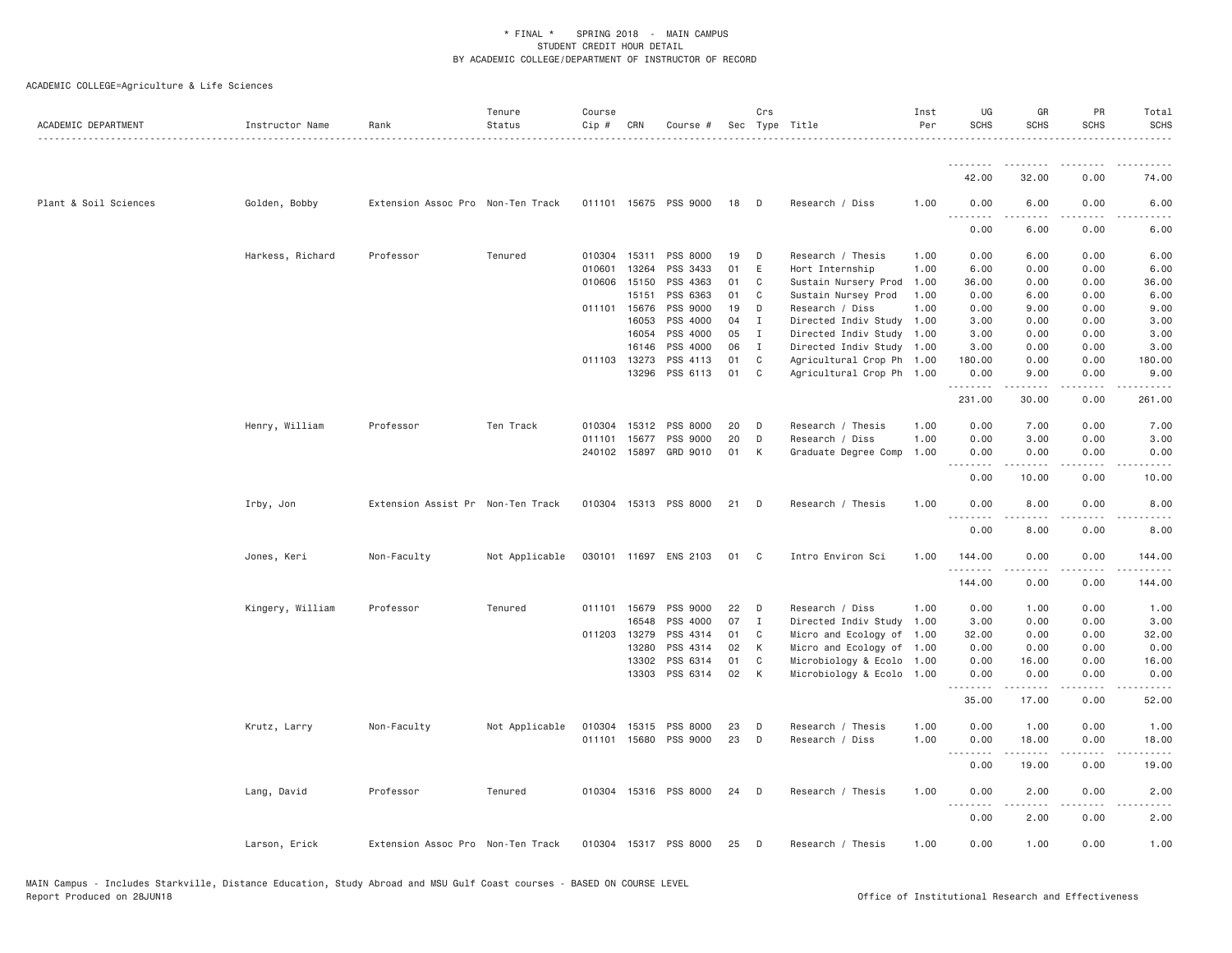| ACADEMIC DEPARTMENT   | Instructor Name    | Rank                              | Tenure<br>Status | Course<br>Cip # | CRN            | Course #              |          | Crs    | Sec Type Title                         | Inst<br>Per  | UG<br><b>SCHS</b> | GR<br><b>SCHS</b>                                                                                                                                                                       | PR<br><b>SCHS</b>     | Total<br><b>SCHS</b><br>. |
|-----------------------|--------------------|-----------------------------------|------------------|-----------------|----------------|-----------------------|----------|--------|----------------------------------------|--------------|-------------------|-----------------------------------------------------------------------------------------------------------------------------------------------------------------------------------------|-----------------------|---------------------------|
|                       |                    |                                   |                  |                 |                |                       |          |        |                                        |              | .                 | $- - - - -$                                                                                                                                                                             |                       |                           |
|                       |                    |                                   |                  |                 |                |                       |          |        |                                        |              | 0.00              | 1.00                                                                                                                                                                                    | 0.00                  | 1.00                      |
| Plant & Soil Sciences | Lemus, Rocky       | Extension Assoc Pro Non-Ten Track |                  | 011101 15683    |                | PSS 9000              | 26       | D      | Research / Diss                        | 1.00         | 0.00<br>.         | 1.00<br>.                                                                                                                                                                               | 0.00<br>$\frac{1}{2}$ | 1.00<br>$\frac{1}{2}$     |
|                       |                    |                                   |                  |                 |                |                       |          |        |                                        |              | 0.00              | 1.00                                                                                                                                                                                    | 0.00                  | 1.00                      |
|                       | Li, Tongyin        | Assistant Professor Ten Track     |                  | 010606          | 13268<br>13269 | PSS 3923<br>PSS 3923  | 01<br>02 | C<br>K | Plant Propagation<br>Plant Propagation | 1.00<br>1.00 | 60.00<br>0.00     | 0.00<br>0.00                                                                                                                                                                            | 0.00<br>0.00          | 60.00<br>0.00             |
|                       |                    |                                   |                  |                 |                |                       |          |        |                                        |              | .<br>60.00        | 0.00                                                                                                                                                                                    | 0.00                  | 60.00                     |
|                       | Macoon, Bisoondat  | Research Assoc Prof Non-Ten Track |                  |                 | 010304 15320   | PSS 8000              | 28       | D      | Research / Thesis                      | 1.00         | 0.00              | 2.00                                                                                                                                                                                    | 0.00                  | 2.00                      |
|                       |                    |                                   |                  |                 |                |                       |          |        |                                        |              | .<br>0.00         | .<br>2.00                                                                                                                                                                               | $- - - -$<br>0.00     | 2.00                      |
|                       | McCurdy, James     | Assistant Professor Ten Track     |                  |                 |                | 010304 15321 PSS 8000 | 29       | D      | Research / Thesis                      | 1.00         | 0.00              | 2.00                                                                                                                                                                                    | 0.00                  | 2.00                      |
|                       |                    |                                   |                  |                 |                |                       |          |        |                                        |              | <u>.</u><br>0.00  | $\frac{1}{2} \left( \frac{1}{2} \right) \left( \frac{1}{2} \right) \left( \frac{1}{2} \right) \left( \frac{1}{2} \right) \left( \frac{1}{2} \right) \left( \frac{1}{2} \right)$<br>2.00 | $- - - -$<br>0.00     | $\frac{1}{2}$<br>2.00     |
|                       | McDougald, Lynette | Instructor                        | Non-Ten Track    | 010608 13270    |                | PSS 4023              | 01       | C      | Floral Management                      | 1.00         | 48.00             | 0.00                                                                                                                                                                                    | 0.00                  | 48.00                     |
|                       |                    |                                   |                  |                 | 14338          | PSS 2343              | 06       | К      | Floral Design                          | 1.00         | 0.00              | 0.00                                                                                                                                                                                    | 0.00                  | 0.00                      |
|                       |                    |                                   |                  |                 | 14344          | PSS 2343              | 07       | К      | Floral Design                          | 1.00         | 0.00              | 0.00                                                                                                                                                                                    | 0.00                  | 0.00                      |
|                       |                    |                                   |                  |                 | 14346          | PSS 4073              | 01       | C      | Sympathy Floral Desi                   | 1.00         | 27.00             | 0.00                                                                                                                                                                                    | 0.00                  | 27.00                     |
|                       |                    |                                   |                  |                 | 14348          | PSS 4073              | 02       | К      | Sympathy Floral Desi                   | 1.00         | 0.00              | 0.00                                                                                                                                                                                    | 0.00                  | 0.00                      |
|                       |                    |                                   |                  |                 | 14350          | PSS 4093              | 01       | C      | Psthrvst Care Floral                   | 1.00         | 24.00             | 0.00                                                                                                                                                                                    | 0.00                  | 24.00                     |
|                       |                    |                                   |                  |                 | 14352          | PSS 4093              | 02       | K      | Psthrvst Care Floral                   | 1,00         | 0.00              | 0.00                                                                                                                                                                                    | 0.00                  | 0.00                      |
|                       |                    |                                   |                  |                 | 011101 13267   | PSS 3511              | 01       | S      | Seminar                                | 1.00         | 6.00<br>.         | 0.00<br>.                                                                                                                                                                               | 0.00                  | 6.00<br>.                 |
|                       |                    |                                   |                  |                 |                |                       |          |        |                                        |              | 105.00            | 0.00                                                                                                                                                                                    | 0.00                  | 105.00                    |
|                       | Morrison, Jesse    | Non-Faculty                       | Not Applicable   | 010304 13274    |                | PSS 4123              | 01       | C      | Grain Crops                            | 1.00         | 75.00             | 0.00                                                                                                                                                                                    | 0.00                  | 75.00                     |
|                       |                    |                                   |                  |                 | 13275          | PSS 4123              | 02       | К      | Grain Crops                            | 1.00         | 0.00              | 0.00                                                                                                                                                                                    | 0.00                  | 0.00                      |
|                       |                    |                                   |                  |                 | 13297          | PSS 6123              | 01       | C      | Grain Crops                            | 1.00         | 0.00              | 12.00                                                                                                                                                                                   | 0.00                  | 12.00                     |
|                       |                    |                                   |                  |                 | 13298          | PSS 6123              | 02       | K      | Grain Crops                            | 1.00         | 0.00<br>.         | 0.00                                                                                                                                                                                    | 0.00                  | 0.00                      |
|                       |                    |                                   |                  |                 |                |                       |          |        |                                        |              | 75.00             | 12.00                                                                                                                                                                                   | 0.00                  | 87.00                     |
|                       | Peterson, Daniel   | Professor                         | Tenured          |                 | 260202 16538   | <b>BCH 9000</b>       | 08       | D      | Research/Diss                          | 1.00         | 0.00<br>.         | 3.00                                                                                                                                                                                    | 0.00                  | 3.00                      |
|                       |                    |                                   |                  |                 |                |                       |          |        |                                        |              | 0.00              | 3.00                                                                                                                                                                                    | 0.00                  | 3.00                      |
|                       | Phillips, Jerry    | Professor                         | Tenured          |                 | 011101 13327   | PSS 8811              | 01       | S      | Seminar                                | 1.00         | 0.00              | 10.00                                                                                                                                                                                   | 0.00                  | 10.00                     |
|                       |                    |                                   |                  |                 | 13328          | PSS 8821              | 01       | S      | Seminar                                | 1.00         | 0.00              | 5.00                                                                                                                                                                                    | 0.00                  | 5.00                      |
|                       |                    |                                   |                  |                 | 13329          | PSS 8831              | 01       | S      | Seminar                                | 1.00         | 0.00              | 6.00                                                                                                                                                                                    | 0.00                  | 6.00                      |
|                       |                    |                                   |                  | 011102 14739    |                | PSS 4990              | 01       | C      | Special Topic In PSS                   | 1.00         | 102.00            | 0.00                                                                                                                                                                                    | 0.00                  | 102.00                    |
|                       |                    |                                   |                  |                 | 14740          | PSS 6990              | 01       | C      | Special Topic In PSS                   | 1.00         | 0.00              | 15.00                                                                                                                                                                                   | 0.00                  | 15.00                     |
|                       |                    |                                   |                  |                 | 15133          | PSS 4990              | 02       | C      | Special Topic In PSS                   | 1.00         | 30.00             | 0.00                                                                                                                                                                                    | 0.00                  | 30.00                     |
|                       |                    |                                   |                  |                 | 15134          | PSS 6990              | 02       | C      | Special Topic In PSS                   | 1.00         | 0.00              | 12.00                                                                                                                                                                                   | 0.00                  | 12.00                     |
|                       |                    |                                   |                  |                 | 030101 11699   | ENS 4102              | 01       | E      | Practicum                              | 1.00         | 2.00              | 0.00                                                                                                                                                                                    | 0.00                  | 2.00                      |
|                       |                    |                                   |                  |                 |                |                       |          |        |                                        |              | .<br>134.00       | $- - - - -$<br>48.00                                                                                                                                                                    | 0.00                  | .<br>182.00               |
|                       | Reasor, Eric       | Assistant Professor Ten Track     |                  |                 |                | 010607 13282 PSS 4423 | 01       | C.     | Golf Course Oper                       | 1.00         | 12.00             | 0.00                                                                                                                                                                                    | 0.00                  | 12.00                     |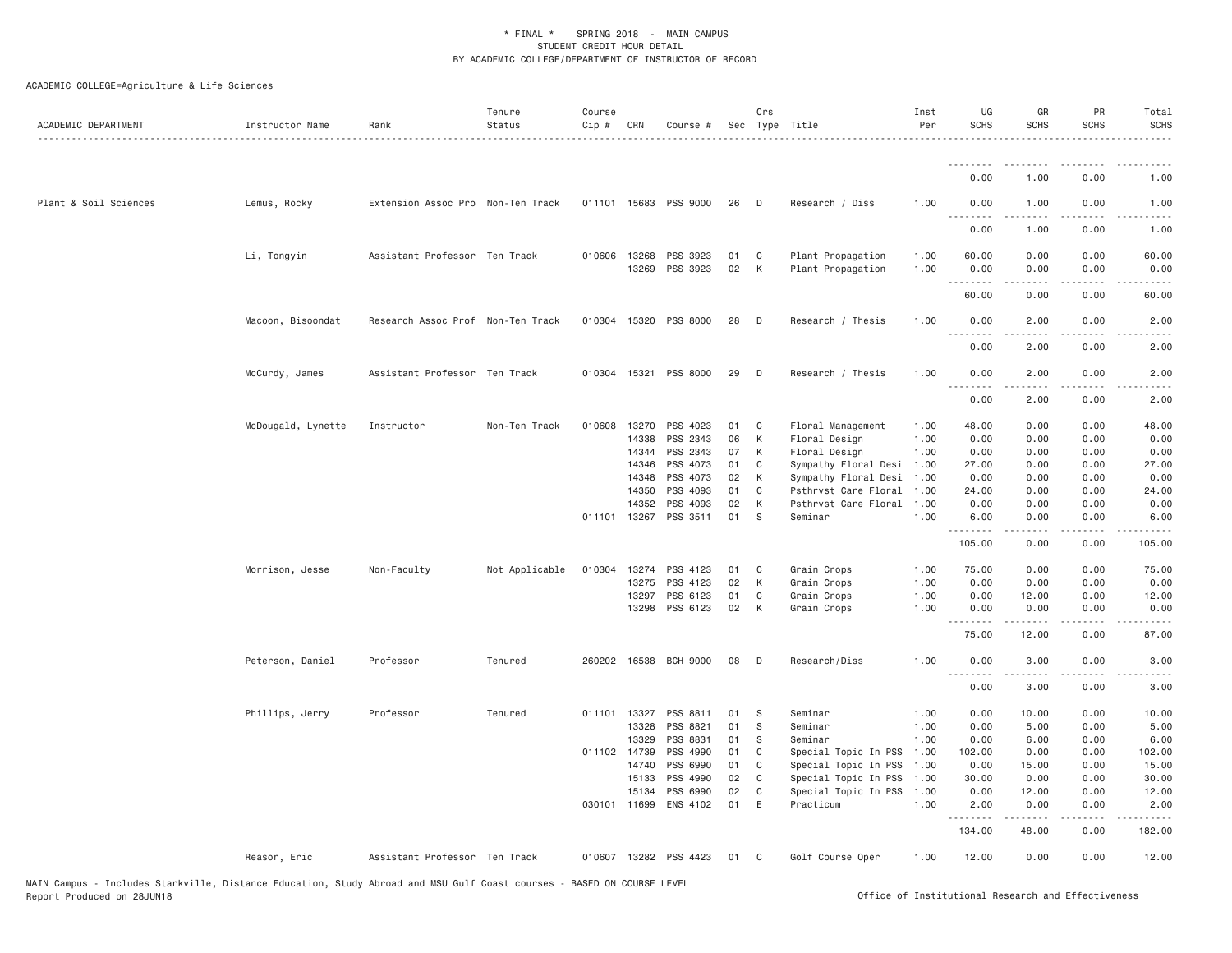| ACADEMIC DEPARTMENT   | Instructor Name  | Rank                              | Tenure<br>Status | Course<br>Cip #  | CRN            | Course #              |          | Crs            | Sec Type Title                      | Inst<br>Per  | UG<br><b>SCHS</b>      | GR<br><b>SCHS</b>    | PR<br><b>SCHS</b>     | Total<br><b>SCHS</b>  |
|-----------------------|------------------|-----------------------------------|------------------|------------------|----------------|-----------------------|----------|----------------|-------------------------------------|--------------|------------------------|----------------------|-----------------------|-----------------------|
|                       |                  |                                   |                  |                  |                |                       |          |                |                                     |              | .                      |                      |                       |                       |
|                       |                  |                                   |                  |                  |                |                       |          |                |                                     |              | 12.00                  | 0.00                 | 0.00                  | 12.00                 |
| Plant & Soil Sciences | Reddy, Kambham   | Research Professor                | Non-Ten Track    |                  | 010000 16043   | GA 4000               | 08       | $\blacksquare$ | Dis in Agriculture                  | 1.00         | 3.00                   | 0.00                 | 0.00                  | 3.00                  |
|                       |                  |                                   |                  |                  | 16046          | GA 4000               | 09       | $\mathbf{I}$   | Dis in Agriculture                  | 1.00         | 3.00                   | 0.00                 | 0.00                  | 3.00                  |
|                       |                  |                                   |                  |                  | 010304 15330   | PSS 8000              | 38       | D              | Research / Thesis                   | 1.00         | 0.00                   | 6.00                 | 0.00                  | 6.00                  |
|                       |                  |                                   |                  |                  | 16450          | PSS 7000              | 02       | $\mathbf{I}$   | Directed Indiv Study                | 1.00         | 0.00                   | 3.00                 | 0.00                  | 3.00                  |
|                       |                  |                                   |                  |                  | 011101 15695   | PSS 9000              | 38       | D              | Research / Diss                     | 1.00         | 0.00                   | 29.00                | 0.00                  | 29.00                 |
|                       |                  |                                   |                  |                  | 260307 13319   | PSS 8163              | 01       | $\mathbf{C}$   | Environment Plt Phys 1.00           |              | 0.00<br>.<br>$- - -$   | 24.00<br>$- - - - -$ | 0.00<br>.             | 24.00<br>. <u>.</u> . |
|                       |                  |                                   |                  |                  |                |                       |          |                |                                     |              | 6.00                   | 62.00                | 0.00                  | 68.00                 |
|                       | Reynolds, Daniel | Professor                         | Tenured          |                  | 010304 13292   | PSS 4813              | 01       | $\mathbf{C}$   | Herbicide Technology 1.00           |              | 66.00                  | 0.00                 | 0.00                  | 66.00                 |
|                       |                  |                                   |                  |                  | 13293          | PSS 4813              | 02       | К              | Herbicide Technology                | 1.00         | 0.00                   | 0.00                 | 0.00                  | 0.00                  |
|                       |                  |                                   |                  |                  | 13315          | PSS 6813              | 01       | C              | Herbicide Technology 1.00           |              | 0.00                   | 27.00                | 0.00                  | 27.00                 |
|                       |                  |                                   |                  |                  | 13316          | PSS 6813              | 02       | К              | Herbicide Technology                | 1.00         | 0.00                   | 0.00                 | 0.00                  | 0.00                  |
|                       |                  |                                   |                  |                  | 15331          | PSS 8000              | 39       | D              | Research / Thesis                   | 1.00         | 0.00                   | 12.00                | 0.00                  | 12.00                 |
|                       |                  |                                   |                  |                  | 011101 15696   | PSS 9000              | 39       | D              | Research / Diss                     | 1,00         | 0.00<br>.              | 6.00                 | 0.00                  | 6.00                  |
|                       |                  |                                   |                  |                  |                |                       |          |                |                                     |              | 66.00                  | 45.00                | 0.00                  | 111.00                |
|                       | Sarver, Jason    | Extension Assist Pr Non-Ten Track |                  | 010304           | 15333          | PSS 8000              | 41       | D              | Research / Thesis                   | 1.00         | 0.00                   | 6.00                 | 0.00                  | 6.00                  |
|                       |                  |                                   |                  |                  |                |                       |          |                |                                     |              | 0.00                   | 6.00                 | 0.00                  | 6.00                  |
|                       | Shaw, David      | Professor                         | Tenured          |                  |                | 011101 15700 PSS 9000 | 43       | $\Box$         | Research / Diss                     | 1.00         | 0.00                   | 1.00                 | 0.00                  | 1.00                  |
|                       |                  |                                   |                  |                  |                |                       |          |                |                                     |              | 0.00                   | 1.00                 | 0.00                  | 1.00                  |
|                       | Smith, Marshall  | Non-Faculty                       | Not Applicable   |                  |                | 521003 15075 FYE 1101 | F02 C    |                | Freshman Success Str 0.50           |              | 57.00                  | 0.00                 | 0.00                  | 57.00                 |
|                       |                  |                                   |                  |                  |                |                       |          |                |                                     |              | .<br>57.00             | .<br>0.00            | $\frac{1}{2}$<br>0.00 | 57.00                 |
|                       | Sneed, James     | Non-Faculty                       | Not Applicable   |                  |                | 010607 13283 PSS 4423 | 02       | K              | Golf Course Oper                    | 1.00         | 0.00                   | 0.00                 | 0.00                  | 0.00                  |
|                       |                  |                                   |                  |                  |                |                       |          |                |                                     |              | .<br>0.00              | 0.00                 | 0.00                  | 0.00                  |
|                       | Stewart, Barry   | Associate Professor Tenured       |                  |                  | 010304 15337   | PSS 8000              | 45       | D              | Research / Thesis                   | 1.00         | 0.00                   | 2.00                 | 0.00                  | 2.00                  |
|                       |                  |                                   |                  | 010607           | 13284          | PSS 4443              | 01       | C              | Athletic Field Mgt                  | 1.00         | 27.00                  | 0.00                 | 0.00                  | 27.00                 |
|                       |                  |                                   |                  |                  | 13285          | PSS 4443              | 02       | C              | Athletic Field Mgt-A                | 1.00         | 12.00                  | 0.00                 | 0.00                  | 12.00                 |
|                       |                  |                                   |                  |                  | 011103 13237   | PSS 1313              | 01       | C              | Plant Science                       | 1.00         | 171.00                 | 0.00                 | 0.00                  | 171.00                |
|                       |                  |                                   |                  |                  | 13238          | PSS 1313              | 02       | K              | Plant Science                       | 1.00         | 0.00                   | 0.00                 | 0.00                  | 0.00                  |
|                       |                  |                                   |                  |                  | 13239          | PSS 1313              | 03       | К              | Plant Science                       | 1.00         | 0.00                   | 0.00                 | 0.00                  | 0.00                  |
|                       |                  |                                   |                  |                  | 13240          | PSS 1313              | 04       | K              | Plant Science                       | 1.00         | 0.00                   | 0.00                 | 0.00                  | 0.00                  |
|                       |                  |                                   |                  |                  |                |                       |          |                |                                     |              | .<br>210.00            | -----<br>2.00        | 0.00                  | 212.00                |
|                       | Tseng, Te Ming   | Assistant Professor Ten Track     |                  | 010304           | 15339          | PSS 8000              | 47       | D              | Research / Thesis                   | 1.00         | 0.00                   | 6.00                 | 0.00                  | 6.00                  |
|                       |                  |                                   |                  | 011101           | 15704          | PSS 9000              | 47       | D              | Research / Diss                     | 1.00         | 0.00<br>$  -$<br>----- | 8.00<br>$- - - - -$  | 0.00<br>.             | 8.00                  |
|                       |                  |                                   |                  |                  |                |                       |          |                |                                     |              | 0.00                   | 14.00                | 0.00                  | 14.00                 |
|                       | Varco, Jac       | Professor                         | Tenured          | 010304<br>011201 | 15340<br>13278 | PSS 8000<br>PSS 4313  | 48<br>01 | D<br>C         | Research / Thesis<br>Soil Fertility | 1.00<br>1.00 | 0.00<br>111.00         | 3.00<br>0.00         | 0.00<br>0.00          | 3.00<br>111.00        |
|                       |                  |                                   |                  |                  |                |                       |          |                |                                     |              |                        |                      |                       |                       |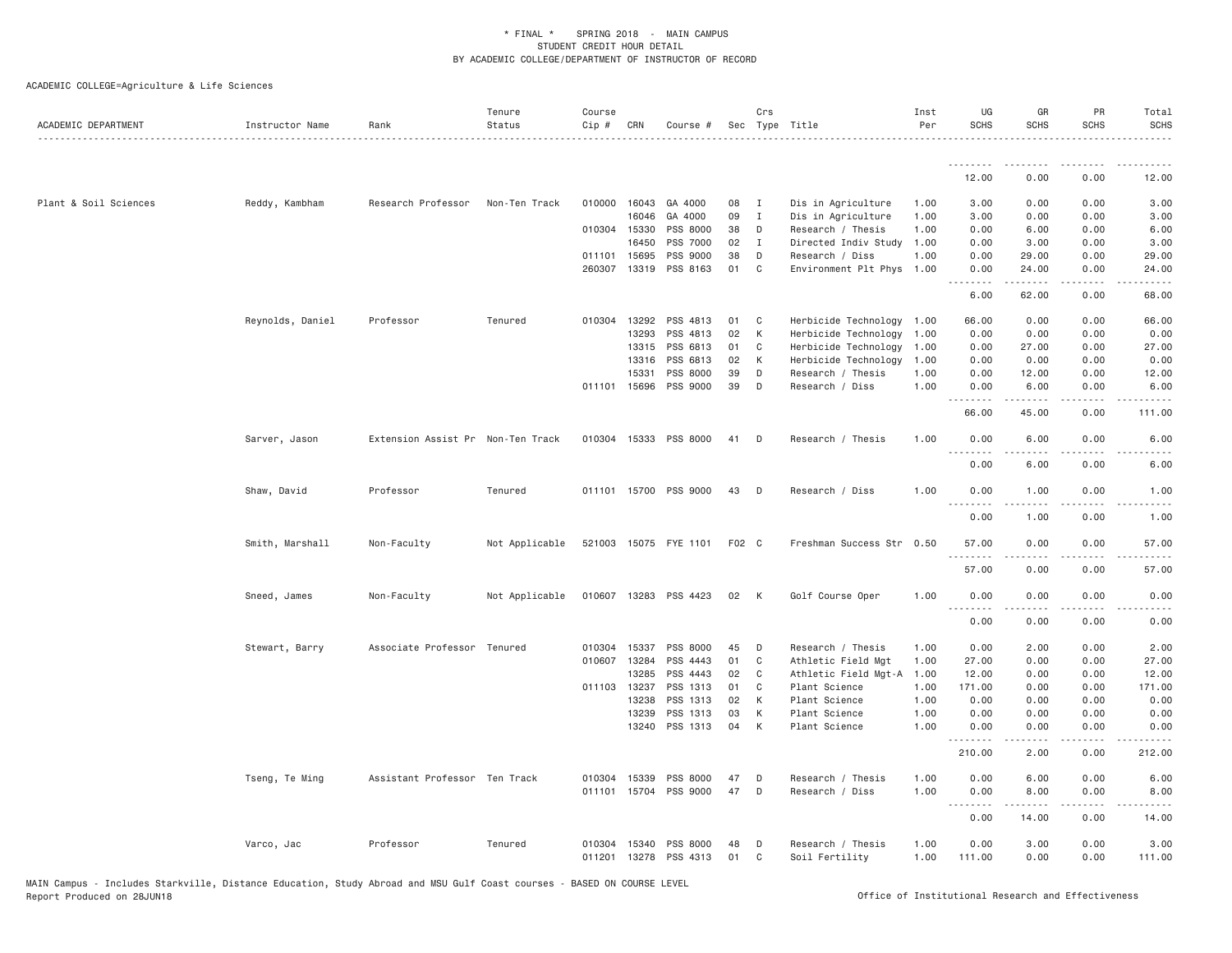| ACADEMIC DEPARTMENT                                          | Instructor Name | Rank                        | Tenure<br>Status | Course<br>Cip # | CRN   | Course #              | Sec | Crs | Type Title          | Inst<br>Per | UG<br><b>SCHS</b>  | GR<br><b>SCHS</b> | PR<br><b>SCHS</b> | Total<br>SCHS                      |
|--------------------------------------------------------------|-----------------|-----------------------------|------------------|-----------------|-------|-----------------------|-----|-----|---------------------|-------------|--------------------|-------------------|-------------------|------------------------------------|
| Plant & Soil Sciences                                        | Varco, Jac      | Professor                   | Tenured          | 011201          | 13301 | PSS 6313              | 01  | C.  | Soil Fertility      | 1.00        | 0.00               | 21.00             | 0.00              | 21.00                              |
|                                                              |                 |                             |                  |                 |       |                       |     |     |                     |             | --------<br>111.00 | --------<br>24.00 | .<br>0.00         | .<br>135.00                        |
|                                                              | Wallace, Teddy  | Associate Professor Tenured |                  | 010304          |       | 13276 PSS 4133        | 01  | C.  | Fiber&Oilseed Crops | 1.00        | 120.00             | 0.00              | 0.00              | 120.00                             |
|                                                              |                 |                             |                  |                 |       |                       |     |     |                     |             | --------<br>120.00 | 0.00              | 0.00              | 120.00                             |
|                                                              | White, Joshua   | Non-Faculty                 | Not Applicable   |                 |       | 010304 13272 PSS 4103 | 01  | - B | Forage Pasture      | 1.00        | 69.00              | 0.00              | 0.00              | 69.00                              |
|                                                              |                 |                             |                  |                 |       |                       |     |     |                     |             | --------<br>69.00  | 0.00              | <u>.</u><br>0.00  | 69.00                              |
|                                                              | Williams, W.    | Non-Employee                | Not Applicable   |                 |       | 011101 16484 PSS 9000 | 51  | D.  | Research / Diss     | 1.00        | 0.00               | 1.00              | 0.00              | 1,00                               |
|                                                              |                 |                             |                  |                 |       |                       |     |     |                     |             | --------<br>0.00   | 1.00              | 0.00              | 1,00                               |
| ;====================================                        |                 |                             |                  |                 |       |                       |     |     |                     |             | ========           | ========          | $= 22222222$      | $=$ = = = = = = = = =              |
| Plant & Soil Sciences<br>=================================== |                 |                             |                  |                 |       |                       |     |     |                     |             | 2634.00            | 488,00            | 0.00              | 3122.00<br>$=$ = = = = = = = = $=$ |
|                                                              |                 |                             |                  |                 |       |                       |     |     |                     |             |                    |                   |                   |                                    |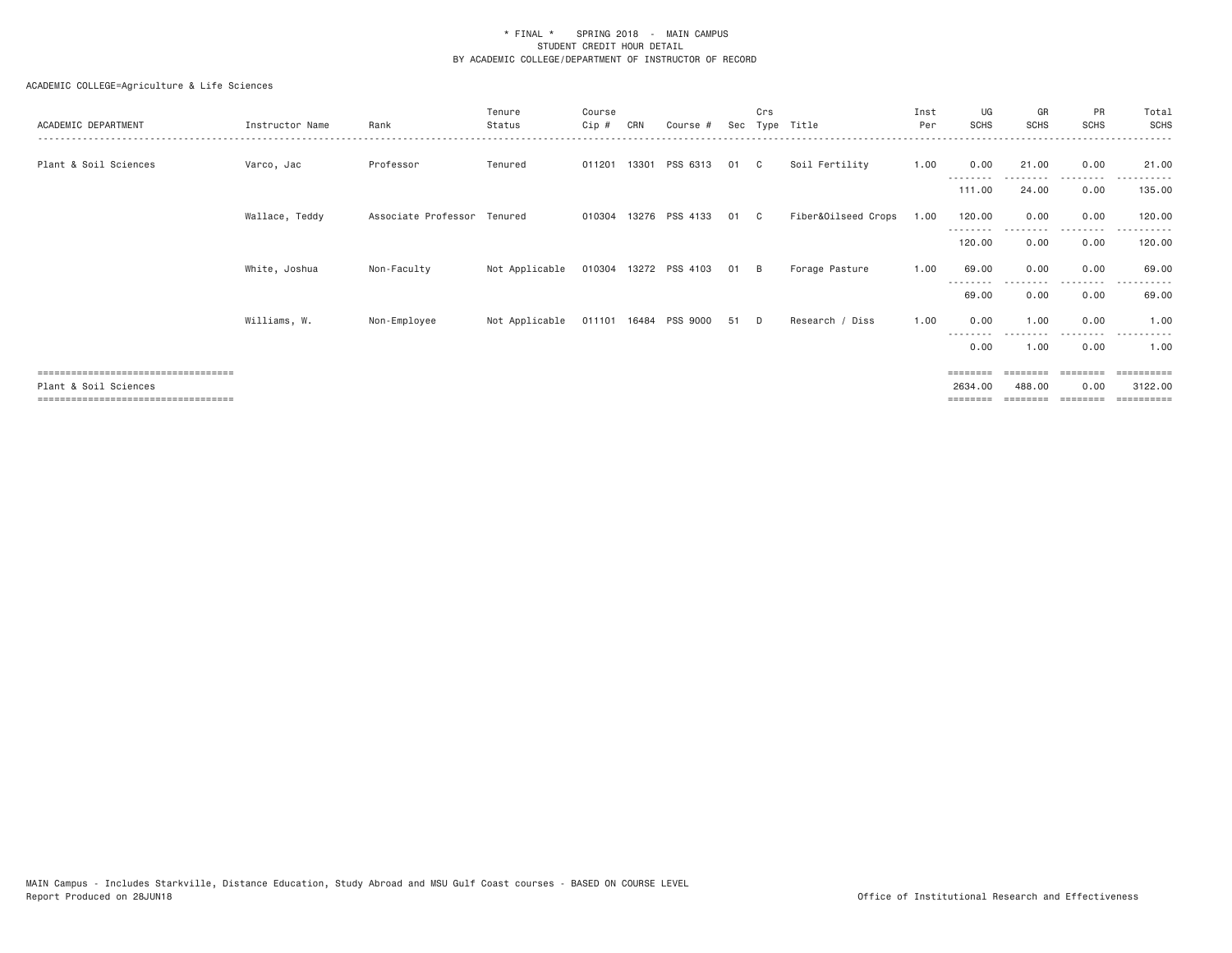| 010907 13180 P0 4313<br>Poultry Science<br>Acharya Adhikari, Pr Assistant Professor Ten Track<br>01<br>C                            | 0.10<br>9.00<br>0.00<br>0.00<br>Mgt Comm Layers<br>.<br>9.00<br>0.00<br>0.00<br>Graduate Seminar in<br>1.00<br>0.00<br>3.00<br>0.00<br>Adv Grad Poultry Sem 1.00<br>0.00<br>10.00<br>0.00<br>.<br>.<br>.<br>0.00<br>13.00<br>0.00 | 9.00<br>9.00          |
|-------------------------------------------------------------------------------------------------------------------------------------|-----------------------------------------------------------------------------------------------------------------------------------------------------------------------------------------------------------------------------------|-----------------------|
|                                                                                                                                     |                                                                                                                                                                                                                                   |                       |
|                                                                                                                                     |                                                                                                                                                                                                                                   |                       |
| Beck, Mary<br>Professor<br>Tenured<br>010907 13190 PO 8011<br>01<br>-S                                                              |                                                                                                                                                                                                                                   | 3.00                  |
| 15930 PO 8111<br>01<br>S                                                                                                            |                                                                                                                                                                                                                                   | 10.00<br>.            |
|                                                                                                                                     |                                                                                                                                                                                                                                   | 13.00                 |
| Associate Professor Tenured<br>010907 13183<br>PO 4844<br>Kiess, Aaron<br>01<br>C                                                   | Avian Anatomy & Phys 1.00<br>0.00<br>0.00<br>168.00                                                                                                                                                                               | 168.00                |
| 13184<br>P0 4844<br>02<br>K                                                                                                         | Avian Anatomy & Phys<br>1.00<br>0.00<br>0.00<br>0.00                                                                                                                                                                              | 0.00                  |
| 01<br>C<br>13188<br>PO 6844                                                                                                         | Avian Anatomy & Phys<br>1.00<br>0.00<br>4.00<br>0.00                                                                                                                                                                              | 4.00                  |
| 13189<br>PO 6844<br>02<br>K                                                                                                         | Avian Anatomy & Phys<br>1.00<br>0.00<br>0.00<br>0.00                                                                                                                                                                              | 0.00                  |
| P0 9000<br>06<br>D<br>16294                                                                                                         | Research / Diss<br>1.00<br>6.00<br>0.00<br>0.00<br>.<br>.<br>.                                                                                                                                                                    | 6.00<br>$- - - - - -$ |
|                                                                                                                                     | 168.00<br>10.00<br>0.00                                                                                                                                                                                                           | 178.00                |
| McDaniel, Christophe Professor<br>010907<br>13180<br>PO 4313<br>Tenured<br>01<br>C                                                  | Mgt Comm Layers<br>0.90<br>0.00<br>0.00<br>81.00                                                                                                                                                                                  | 81.00                 |
| 01<br>13185<br>PO 6313<br>C                                                                                                         | Mgt Comm Layers<br>1.00<br>0.00<br>0.00<br>3.00                                                                                                                                                                                   | 3.00                  |
| 16295 PO 9000<br>07<br>D                                                                                                            | Research / Diss<br>1.00<br>0.00<br>8.00<br>0.00<br>.<br>.<br>$\sim$ $\sim$ $\sim$                                                                                                                                                 | 8.00                  |
|                                                                                                                                     | 81.00<br>11.00<br>0.00                                                                                                                                                                                                            | 92.00                 |
| Professor<br>Tenured<br>16296<br>PO 9000<br>08<br>Peebles, Edgar<br>010907<br>D                                                     | Research / Diss<br>1.00<br>0.00<br>7.00<br>0.00                                                                                                                                                                                   | 7.00                  |
| 16066<br>HON 4000<br>04<br>$\mathbf{I}$<br>240101                                                                                   | Directed Individual<br>3.00<br>0.00<br>1.00<br>0.00                                                                                                                                                                               | 3.00                  |
| BIO 3103<br>01<br>260801<br>10507<br>C                                                                                              | 1.00<br>Genetics I<br>348.00<br>0.00<br>0.00                                                                                                                                                                                      | 348.00                |
| 02<br>10508<br>BIO 3103<br>К                                                                                                        | Genetics I<br>1.00<br>0.00<br>0.00<br>0.00                                                                                                                                                                                        | 0.00                  |
| 10509<br>BIO 3103<br>03<br>K                                                                                                        | 1.00<br>0.00<br>0.00<br>0.00<br>Genetics I                                                                                                                                                                                        | 0.00                  |
| 12187<br>GNS 3103<br>01<br>C                                                                                                        | Genetics I<br>1,00<br>18.00<br>0.00<br>0.00                                                                                                                                                                                       | 18.00                 |
| GNS 3103<br>02<br>K<br>12188                                                                                                        | Genetics I<br>1.00<br>0.00<br>0.00<br>0.00                                                                                                                                                                                        | 0.00                  |
| GNS 3103<br>03<br>К<br>12189                                                                                                        | 1.00<br>0.00<br>0.00<br>Genetics I<br>0.00                                                                                                                                                                                        | 0.00                  |
| 13173<br>PO 3103<br>01<br>C<br>K                                                                                                    | Genetics I<br>1.00<br>252.00<br>0.00<br>0.00                                                                                                                                                                                      | 252.00                |
| PO 3103<br>02<br>13174<br>13175 PO 3103<br>03<br>K                                                                                  | 1.00<br>0.00<br>0.00<br>0.00<br>Genetics I<br>1.00<br>0.00<br>Genetics I<br>0.00<br>0.00                                                                                                                                          | 0.00<br>0.00          |
|                                                                                                                                     | .<br>.<br>$\frac{1}{2}$<br>621.00<br>7.00<br>0.00                                                                                                                                                                                 | .<br>628.00           |
| Sadler, Clarence<br>Lecturer<br>Non-Ten Track<br>010907<br>12025 FNH 4512<br>01<br>C                                                | Poult. Prod. Safety<br>4.00<br>0.00<br>0.00<br>1.00                                                                                                                                                                               | 4.00                  |
| 12038<br>FNH 6512<br>01<br>C                                                                                                        | Poult. Prod. Safety<br>1.00<br>0.00<br>4.00<br>0.00                                                                                                                                                                               | 4.00                  |
| 13178<br>PO 4033<br>01<br>B                                                                                                         | Diseases of Poultry<br>1.00<br>105.00<br>0.00<br>0.00                                                                                                                                                                             | 105.00                |
| 13182 PO 4512<br>01<br>C                                                                                                            | Poult. Prod. Safety<br>0.00<br>1.00<br>26.00<br>0.00                                                                                                                                                                              | 26.00                 |
|                                                                                                                                     | .<br>$\frac{1}{2} \left( \frac{1}{2} \right) \left( \frac{1}{2} \right) \left( \frac{1}{2} \right) \left( \frac{1}{2} \right) \left( \frac{1}{2} \right)$<br>.<br>135.00<br>0.00<br>4.00                                          | .<br>139.00           |
| Wamsley, Kelley<br>Assistant Professor Ten Track<br>010000<br>16913<br>GA 4000<br>20<br>$\mathbf{I}$                                | Dis in Agriculture<br>1.00<br>3.00<br>0.00<br>0.00                                                                                                                                                                                | 3.00                  |
| 010904<br>13181<br>P0 4423<br>01<br>C                                                                                               | Feed Manufacturing<br>1,00<br>78.00<br>0.00<br>0.00                                                                                                                                                                               | 78.00                 |
| 010907<br>16225<br>P0 4000<br>01<br>$\mathbf{I}$                                                                                    | Directed Indiv Study<br>1.00<br>3.00<br>0.00<br>0.00                                                                                                                                                                              | 3.00                  |
| 16287<br>P0 8000<br>07<br>D                                                                                                         | Research / Thesis<br>1.00<br>0.00<br>1.00<br>0.00                                                                                                                                                                                 | 1.00                  |
| 16298 PO 9000<br>10<br>D                                                                                                            | Research / Diss<br>1.00<br>3.00<br>0.00<br>0.00                                                                                                                                                                                   | 3.00                  |
|                                                                                                                                     | .<br>$\frac{1}{2} \left( \frac{1}{2} \right) \left( \frac{1}{2} \right) \left( \frac{1}{2} \right) \left( \frac{1}{2} \right) \left( \frac{1}{2} \right)$<br>.<br>4.00<br>0.00<br>84.00                                           | $\cdots$<br>88.00     |
| Wells, Jessica<br>Extension Instructo Non-Ten Track<br>010000<br>10092<br>ADS 1013<br>01<br>C<br>13171 PO 1013<br>01<br>$\mathbb C$ | Animal Agriculture & 0.50<br>64.50<br>0.00<br>0.00<br>Animal Agriculture & 0.50<br>16.50<br>0.00<br>0.00                                                                                                                          | 64.50<br>16.50        |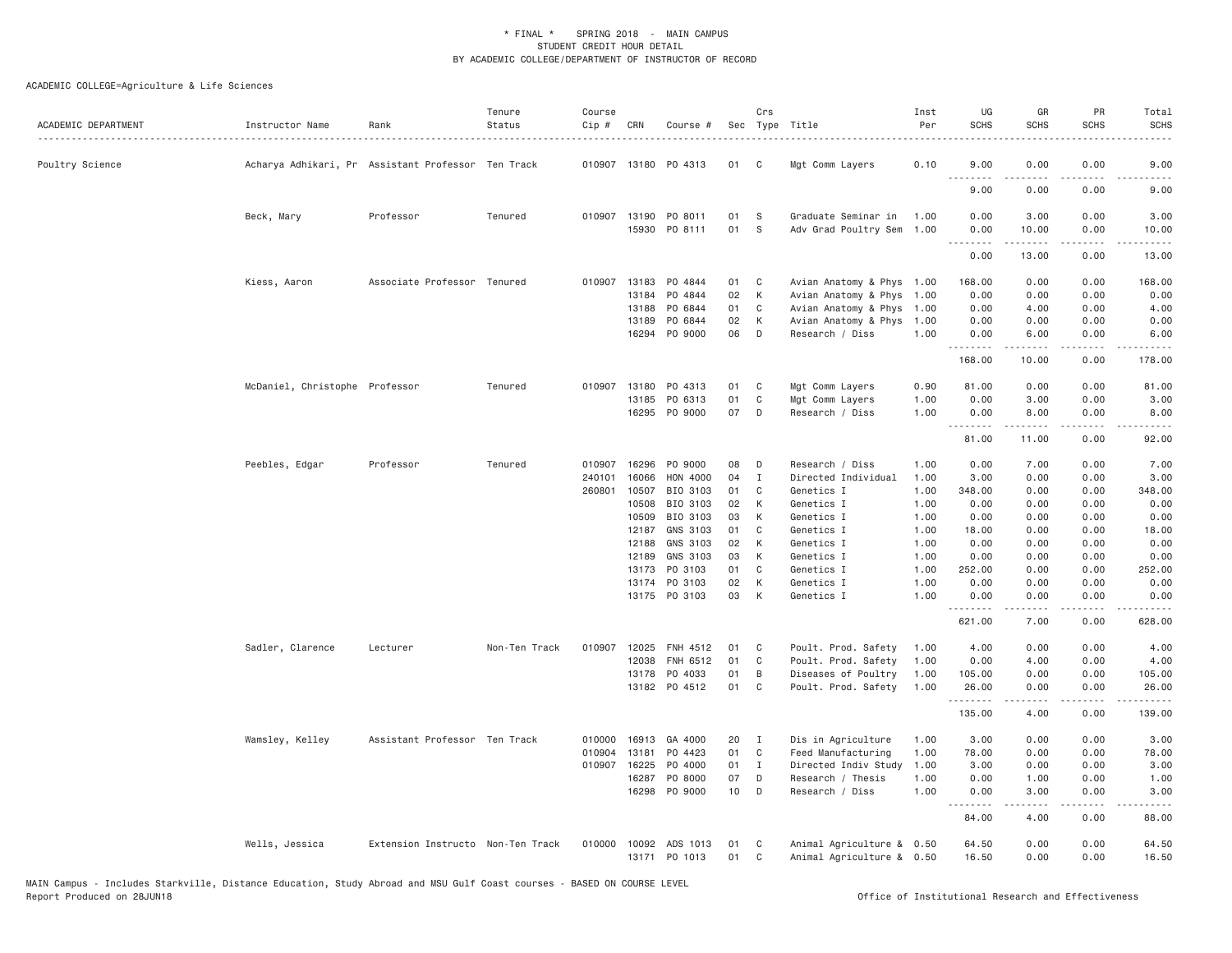| ACADEMIC DEPARTMENT                    | Instructor Name | Rank                              | Tenure<br>Status | Course<br>Cip # | CRN   | Course #      |      | Crs | Sec Type Title            | Inst<br>Per | UG<br><b>SCHS</b> | GR<br><b>SCHS</b> | <b>PR</b><br><b>SCHS</b> | Total<br>SCHS |
|----------------------------------------|-----------------|-----------------------------------|------------------|-----------------|-------|---------------|------|-----|---------------------------|-------------|-------------------|-------------------|--------------------------|---------------|
|                                        |                 |                                   |                  |                 |       | 13176 PO 3423 | 01 B |     |                           |             |                   |                   |                          |               |
| Poultry Science                        | Wells, Jessica  | Extension Instructo Non-Ten Track |                  | 010907          |       |               |      |     | Poultry Evaluation I 1.00 |             | 57.00             | 0.00              | 0.00                     | 57.00         |
|                                        |                 |                                   |                  |                 |       | 16556 PO 4000 | 03   | л   | Directed Indiv Study 1.00 |             | 3.00              | 0.00              | 0.00                     | 3.00          |
|                                        |                 |                                   |                  |                 |       | 16583 PO 4000 | 04 I |     | Directed Indiv Study 1.00 |             | 3.00              | 0.00              | 0.00                     | 3.00          |
|                                        |                 |                                   |                  |                 |       | 16917 PO 4000 | 05 I |     | Directed Indiv Study 1.00 |             | 3.00              | 0.00              | 0.00<br>. <b>.</b>       | 3.00          |
|                                        |                 |                                   |                  |                 |       |               |      |     |                           |             | 147.00            | 0.00              | 0.00                     | 147.00        |
|                                        | Zhai, Wei       | Assistant Professor Ten Track     |                  | 010907          |       | 13172 PO 3021 | 01 S |     | Seminar                   | 1.00        | 7.00              | 0.00              | 0.00                     | 7.00          |
|                                        |                 |                                   |                  |                 |       | 13177 PO 4031 | 01 S |     | Seminar                   | 1.00        | 13.00             | 0.00              | 0.00                     | 13.00         |
|                                        |                 |                                   |                  |                 |       | 13179 PO 4041 | 01 S |     | Seminar                   | 1.00        | 13.00             | 0.00              | 0.00                     | 13.00         |
|                                        |                 |                                   |                  |                 | 15939 | PO 3011       | 01 S |     | Seminar                   | 1.00        | 5.00              | 0.00              | 0.00                     | 5.00          |
|                                        |                 |                                   |                  |                 |       | 16288 PO 8000 | 08 D |     | Research / Thesis         | 1.00        | 0.00              | 5.00              | 0.00                     | 5.00          |
|                                        |                 |                                   |                  |                 |       | 16299 PO 9000 | 11 D |     | Research / Diss           | 1.00        | 0.00              | 1.00              | 0.00                     | 1.00          |
|                                        |                 |                                   |                  |                 |       |               |      |     |                           |             |                   |                   |                          |               |
|                                        |                 |                                   |                  |                 |       |               |      |     |                           |             | 38.00             | 6.00              | 0.00                     | 44.00         |
| ===================================    |                 |                                   |                  |                 |       |               |      |     |                           |             | ========          |                   | ========                 | ==========    |
| Poultry Science                        |                 |                                   |                  |                 |       |               |      |     |                           |             | 1283.00           | 55.00             | 0.00                     | 1338.00       |
| ====================================== |                 |                                   |                  |                 |       |               |      |     |                           |             | ========          | ========          | ---------                | ==========    |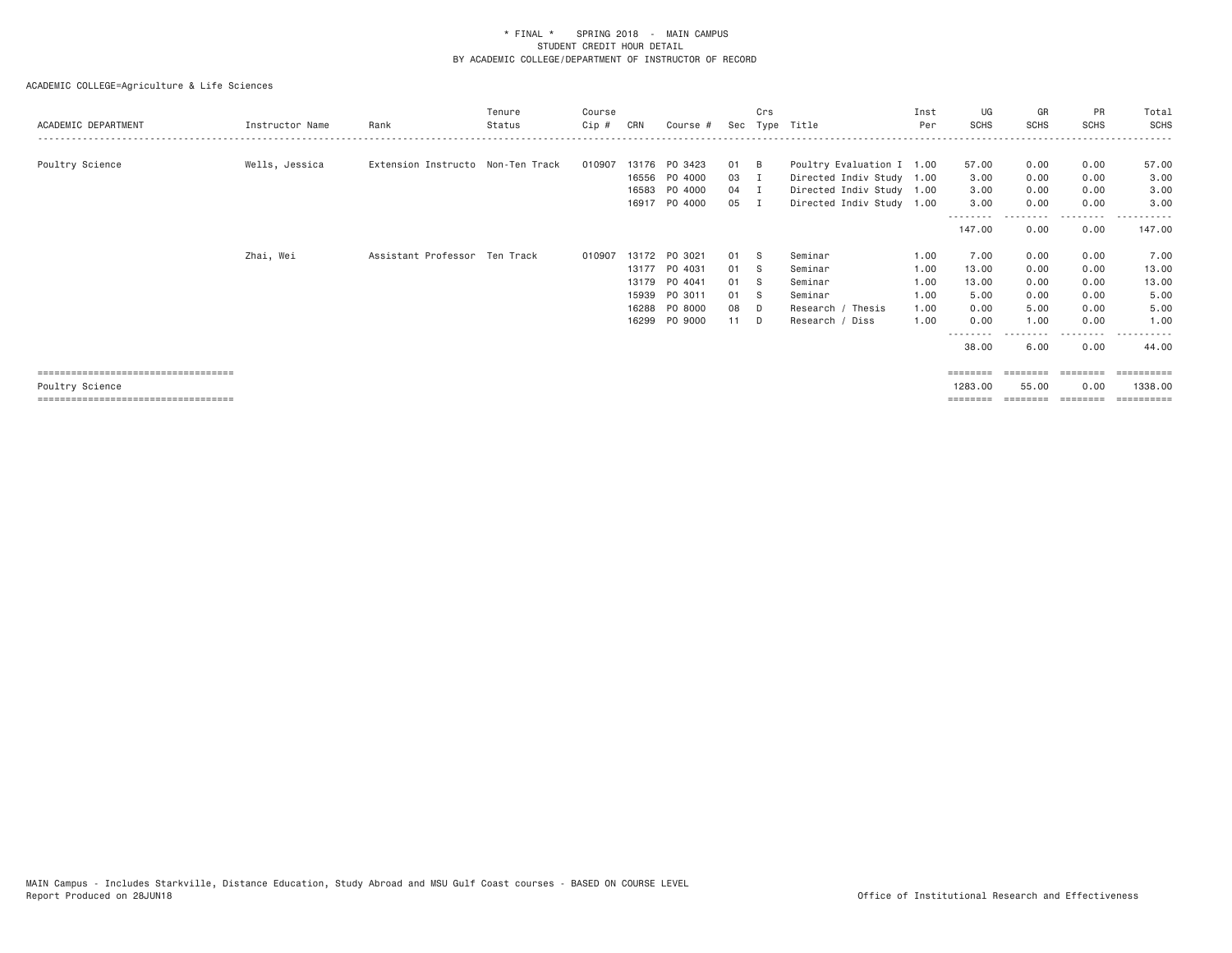| ACADEMIC DEPARTMENT      | Instructor Name     | Rank                              | Tenure<br>Status | Course<br>Cip # | CRN                   | Course #                         |          | Crs          | Sec Type Title                            | Inst<br>Per  | UG<br><b>SCHS</b> | GR<br><b>SCHS</b> | PR<br><b>SCHS</b>            | Total<br><b>SCHS</b>              |
|--------------------------|---------------------|-----------------------------------|------------------|-----------------|-----------------------|----------------------------------|----------|--------------|-------------------------------------------|--------------|-------------------|-------------------|------------------------------|-----------------------------------|
| School of Human Sciences | Black, Catherine    | Professor                         | Non-Ten Track    | 190101          | 14742                 | HS 4701                          | 02       | C            | Internship Placement 1.00                 |              | 37.00             | 0.00              | 0.00                         | .<br>37.00                        |
|                          |                     |                                   |                  | 190403          | 14700                 | FDM 4343                         | 01       | B            | Pattern Making and D                      | 1.00         | 42.00             | 0.00              | 0.00                         | 42.00                             |
|                          |                     |                                   |                  |                 | 14701                 | FDM 6343                         | 01       | B            | Pattern Making and D 1.00                 |              | 0.00              | 3.00              | 0.00                         | 3.00                              |
|                          |                     |                                   |                  |                 | 500407 14693          | FDM 1533                         | 01       | B            | Basic Apparel Constr 1.00                 |              | 54.00             | 0.00              | 0.00                         | 54.00                             |
|                          |                     |                                   |                  |                 | 15635                 | FDM 4000                         | 06       | I            | Directed Indiv Study 1.00                 |              | 3.00              | 0.00              | 0.00                         | 3.00                              |
|                          |                     |                                   |                  |                 | 15864                 | FDM 4000                         | 07       | $\mathbf{I}$ | Directed Indiv Study 1.00                 |              | 3.00              | 0.00              | 0.00                         | 3.00                              |
|                          |                     |                                   |                  |                 | 15948                 | FDM 4990                         | 03       | $\mathbf{C}$ | Special Topic In FDM                      | 1.00         | 30.00             | 0.00              | 0.00                         | 30.00                             |
|                          |                     |                                   |                  |                 | 15949                 | FDM 6990                         | 03       | C            | Special Topic In FDM                      | 1.00         | 0.00              | 3.00              | 0.00                         | 3.00                              |
|                          |                     |                                   |                  |                 | 16616                 | FDM 4000                         | 20       | $\mathbf{I}$ | Directed Indiv Study 1.00                 |              | 3.00              | 0.00              | 0.00                         | 3.00                              |
|                          |                     |                                   |                  |                 |                       | 16716 FDM 7000                   | 04       | Ι.           | Directed Indiv Study 1.00                 |              | 0.00<br>.         | 1.00<br>-----     | 0.00<br>.                    | 1.00<br>.                         |
|                          |                     |                                   |                  |                 |                       |                                  |          |              |                                           |              | 172.00            | 7.00              | 0.00                         | 179.00                            |
|                          | Boutwell, Angela    | Lecturer                          | Non-Ten Track    |                 |                       | 190706 14963 HDFS 2813 501 B     |          |              | Child Development                         | 1.00         | 60.00<br>.        | 0.00<br>-----     | 0.00<br>.                    | 60.00<br>.                        |
|                          |                     |                                   |                  |                 |                       |                                  |          |              |                                           |              | 60.00             | 0.00              | 0.00                         | 60.00                             |
|                          | Browning, Ned       | Lecturer                          | Non-Ten Track    |                 |                       | 090101 10897 CO 1013             | 07       | C            | Intro to Communicati 1.00                 |              | 102.00<br>.       | 0.00<br>.         | 0.00<br>$\frac{1}{2}$        | 102.00<br>$- - - - -$             |
|                          |                     |                                   |                  |                 |                       |                                  |          |              |                                           |              | 102.00            | 0.00              | 0.00                         | 102.00                            |
|                          | Denny, Marina       | Assistant Professor Ten Track     |                  |                 | 010801 14674          | AELC 4103 01                     |          | C            | Principles of Extens 1.00                 |              | 21.00             | 0.00              | 0.00                         | 21.00                             |
|                          |                     |                                   |                  |                 |                       | 15620 AELC 9000 01               |          | D            | Research/Dissertatio 1.00                 |              | 0.00              | 6.00              | 0.00                         | 6.00                              |
|                          |                     |                                   |                  |                 |                       |                                  |          |              |                                           |              | .<br>21.00        | <b>.</b><br>6.00  | .<br>0.00                    | .<br>27.00                        |
|                          | Downey, Laura       | Extension Assoc Pro Non-Ten Track |                  | 010801          | 15621                 | AELC 9000                        | 02       | D            | Research/Dissertatio 1.00                 |              | 0.00              | 2.00              | 0.00                         | 2.00                              |
|                          |                     |                                   |                  | 190701          |                       | 15270 HDFS 9000                  | 02       | D            | Research/Dissertatio 1.00                 |              | 0.00              | 3.00<br>2.2.2.2.2 | 0.00<br>.                    | 3.00<br>$\omega$ is $\omega$ in . |
|                          |                     |                                   |                  |                 |                       |                                  |          |              |                                           |              | 0.00              | 5.00              | 0.00                         | 5.00                              |
|                          | Elmore-Staton, Lori | Assistant Professor Ten Track     |                  | 190701          | 14210                 | <b>HDFS 3123</b>                 | 01       | C            | Global Child Advocac 0.50                 |              | 36.00             | 0.00              | 0.00                         | 36.00                             |
|                          |                     |                                   |                  |                 | 14658                 | <b>HDFS 8123</b>                 | 01       | $\mathbb C$  | Effects of Poverty                        | 1.00         | 0.00              | 18.00             | 0.00                         | 18.00                             |
|                          |                     |                                   |                  |                 | 15271                 | HDFS 9000 03                     |          | D            | Research/Dissertatio 1.00                 |              | 0.00<br>.         | 2.00              | 0.00                         | 2.00                              |
|                          |                     |                                   |                  |                 |                       |                                  |          |              |                                           |              | 36.00             | 20.00             | 0.00                         | 56.00                             |
|                          | Fason, Angel        | Instructor                        | Non-Ten Track    |                 |                       | 190101 12397 HS 4701             | 01       | C            | Internship Placement 1.00                 |              | 29.00             | 0.00              | 0.00                         | 29.00                             |
|                          |                     |                                   |                  |                 | 15212                 | <b>HDFS 4000</b>                 | 03       | I            | Directed Indiv Study 1.00                 |              | 1.00              | 0.00              | 0.00                         | 1.00                              |
|                          |                     |                                   |                  |                 | 15214                 | <b>HDFS 4000</b>                 | 04       | Ι.           | Directed Indiv Study 1.00                 |              | 1.00              | 0.00              | 0.00                         | 1.00                              |
|                          |                     |                                   |                  |                 | 16204                 | <b>HDFS 4000</b>                 | 11       | $\mathbf{I}$ | Directed Indiv Study 1.00                 |              | 2.00              | 0.00              | 0.00                         | 2.00                              |
|                          |                     |                                   |                  |                 | 16205                 | <b>HDFS 4000</b>                 | 12       | $\mathbf{I}$ | Directed Indiv Study 1.00                 |              | 2.00              | 0.00              | 0.00                         | 2.00                              |
|                          |                     |                                   |                  | 190701          | 14632                 | <b>HDFS 4740</b>                 | 01       | E            | PreK-K Teacher Cand                       | 1.00         | 60.00             | 0.00              | 0.00                         | 60.00                             |
|                          |                     |                                   |                  |                 | 14633                 | <b>HDFS 4760</b>                 | 01       | E            | Child Development In 1.00                 |              | 48.00             | 0.00              | 0.00                         | 48.00                             |
|                          |                     |                                   |                  |                 | 14647<br>14650        | <b>HDFS 4780</b>                 | 01<br>01 | E            | Youth Development In 1.00                 |              | 24.00             | 0.00              | 0.00                         | 24.00                             |
|                          |                     |                                   |                  |                 |                       | <b>HDFS 4790</b>                 |          | E            | Family Science Inter 1.00                 |              | 12.00             | 0.00              | 0.00                         | 12.00                             |
|                          |                     |                                   |                  |                 | 190706 14199<br>14201 | <b>HDFS 2803</b><br>HDFS 2813 01 | 01       | B<br>B       | Prenatal & Infant De<br>Child Development | 1.00<br>1.00 | 123.00<br>147.00  | 0.00<br>0.00      | 0.00<br>0.00                 | 123.00<br>147.00                  |
|                          |                     |                                   |                  |                 |                       |                                  |          |              |                                           |              | .<br>449.00       | 0.00              | $\sim$ $\sim$ $\sim$<br>0.00 | 449.00                            |
|                          | Freeman, Charles    | Assistant Professor Ten Track     |                  | 190101          | 12399                 | HS 4702                          | 01       | C            | HS Senior Seminar                         | 0.50         | 44.00             | 0.00              | 0.00                         | 44.00                             |
|                          |                     |                                   |                  | 190901          | 14681                 | FDM 2573                         | 01       | B            | Fashion Portfolio De                      | 1.00         | 75.00             | 0.00              | 0.00                         | 75.00                             |
|                          |                     |                                   |                  | 500407          | 14782                 | FDM 4990                         | 02       | C            | Special Topic In FDM                      | 1.00         | 141.00            | 0.00              | 0.00                         | 141.00                            |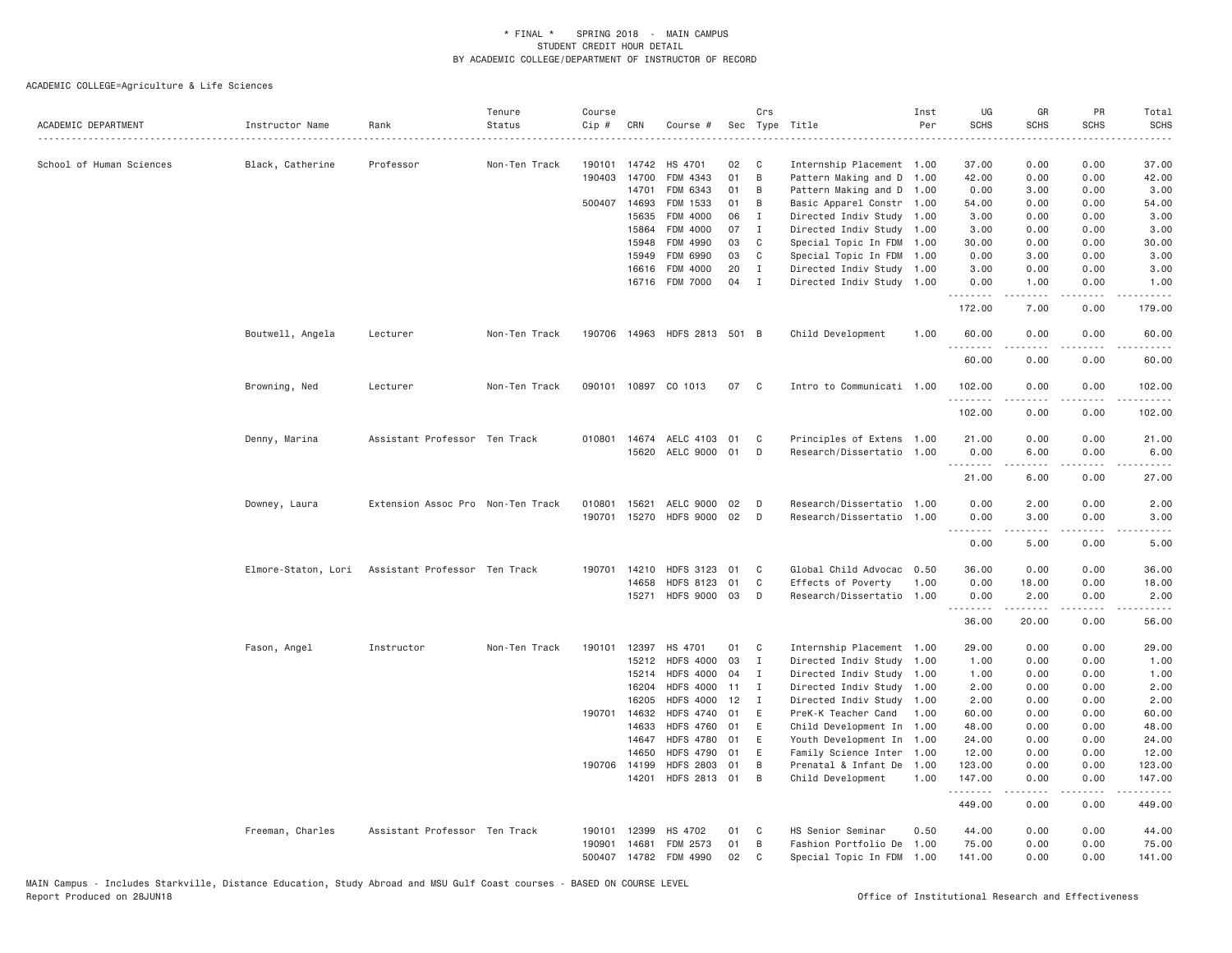| ACADEMIC DEPARTMENT      | Instructor Name  | Rank                              | Tenure<br>Status | Course<br>Cip # | CRN          | Course #                  |     | Crs               | Sec Type Title                                         | Inst<br>Per | UG<br><b>SCHS</b>    | GR<br><b>SCHS</b>                                                                                                                                            | PR<br><b>SCHS</b>                   | Total<br><b>SCHS</b>                                                                                                                                         |
|--------------------------|------------------|-----------------------------------|------------------|-----------------|--------------|---------------------------|-----|-------------------|--------------------------------------------------------|-------------|----------------------|--------------------------------------------------------------------------------------------------------------------------------------------------------------|-------------------------------------|--------------------------------------------------------------------------------------------------------------------------------------------------------------|
| School of Human Sciences |                  | Assistant Professor Ten Track     |                  |                 | 500407 15561 | FDM 4000                  | 01  |                   |                                                        |             |                      | 0.00                                                                                                                                                         | 0.00                                | 3.00                                                                                                                                                         |
|                          | Freeman, Charles |                                   |                  |                 | 15588        |                           | 02  | I<br>$\mathbf{I}$ | Directed Indiv Study 1.00                              |             | 3.00                 |                                                                                                                                                              |                                     |                                                                                                                                                              |
|                          |                  |                                   |                  |                 | 15589        | FDM 4000<br>FDM 4000      | 03  | $\mathbf{I}$      | Directed Indiv Study 1.00<br>Directed Indiv Study 1.00 |             | 3.00<br>3.00         | 0.00<br>0.00                                                                                                                                                 | 0.00<br>0.00                        | 3.00<br>3.00                                                                                                                                                 |
|                          |                  |                                   |                  |                 | 15609        | FDM 4000                  | 05  | $\mathbf{I}$      | Directed Indiv Study 1.00                              |             | 3.00                 | 0.00                                                                                                                                                         | 0.00                                | 3.00                                                                                                                                                         |
|                          |                  |                                   |                  |                 | 15963        | FDM 4000                  | 09  | I                 | Directed Indiv Study 1.00                              |             | 3.00                 | 0.00                                                                                                                                                         | 0.00                                | 3.00                                                                                                                                                         |
|                          |                  |                                   |                  |                 | 16631        | FDM 4000                  | 21  | $\mathbf I$       | Directed Indiv Study 1.00                              |             | 3.00                 | 0.00                                                                                                                                                         | 0.00                                | 3.00                                                                                                                                                         |
|                          |                  |                                   |                  |                 | 16699        | <b>FDM 7000</b>           | 02  | $\mathbf{I}$      |                                                        |             | 0.00                 | 3.00                                                                                                                                                         | 0.00                                |                                                                                                                                                              |
|                          |                  |                                   |                  |                 | 16718        | FDM 4000                  | 22  | $\mathbf{I}$      | Directed Indiv Study 1.00<br>Directed Indiv Study 1.00 |             | 3.00                 | 0.00                                                                                                                                                         | 0.00                                | 3.00<br>3.00                                                                                                                                                 |
|                          |                  |                                   |                  |                 |              |                           | 24  | $\mathbf{I}$      |                                                        |             | 3.00                 | 0.00                                                                                                                                                         | 0.00                                | 3.00                                                                                                                                                         |
|                          |                  |                                   |                  |                 |              | 16796 FDM 4000            |     |                   | Directed Indiv Study 1.00                              |             | <u>.</u>             | -----                                                                                                                                                        | .                                   | .                                                                                                                                                            |
|                          |                  |                                   |                  |                 |              |                           |     |                   |                                                        |             | 284.00               | 3.00                                                                                                                                                         | 0.00                                | 287.00                                                                                                                                                       |
|                          | Green, Tina      | Non-Faculty                       | Not Applicable   |                 |              | 010801 14673 AELC 4203 01 |     | B                 | App Compute Tech AEL 1.00                              |             | 90.00<br>2.2.2.2.2.2 | 0.00<br>.                                                                                                                                                    | 0.00<br>$\sim$ $\sim$ $\sim$ $\sim$ | 90.00                                                                                                                                                        |
|                          |                  |                                   |                  |                 |              |                           |     |                   |                                                        |             | 90.00                | 0.00                                                                                                                                                         | 0.00                                | 90.00                                                                                                                                                        |
|                          | Greenhaw, Laura  | Assistant Professor Ten Track     |                  | 010000          | 16709        | GA 4000                   | 16  | $\mathbf{I}$      | Dis in Agriculture                                     | 1.00        | 3.00                 | 0.00                                                                                                                                                         | 0.00                                | 3.00                                                                                                                                                         |
|                          |                  |                                   |                  |                 | 16977        | GA 4990                   | 01  | C                 | Special Topic In GA                                    | 1.00        | 0.00                 | 0.00                                                                                                                                                         | 0.00                                | 0.00                                                                                                                                                         |
|                          |                  |                                   |                  |                 | 010801 14672 | AELC 3813                 | S01 | C.                | Team Leadership AELC                                   | 1.00        | 84.00                | 0.00                                                                                                                                                         | 0.00                                | 84.00                                                                                                                                                        |
|                          |                  |                                   |                  |                 | 15242        | AELC 4803                 | 01  | C                 | Contemporary Issues                                    | 1.00        | 57.00                | 0.00                                                                                                                                                         | 0.00                                | 57.00                                                                                                                                                        |
|                          |                  |                                   |                  |                 | 15622        | AELC 9000                 | 03  | D                 | Research/Dissertatio                                   | 1.00        | 0.00                 | 6.00                                                                                                                                                         | 0.00                                | 6.00                                                                                                                                                         |
|                          |                  |                                   |                  |                 | 131301 10195 | AELC 3500                 | 01  | E                 | Internship Ag Leader                                   | 1.00        | 15.00                | 0.00                                                                                                                                                         | 0.00                                | 15.00                                                                                                                                                        |
|                          |                  |                                   |                  |                 | 15279        | AELC 8000                 | 03  | D                 | Research/Thesis in A 1.00                              |             | 0.00                 | 4.00                                                                                                                                                         | 0.00                                | 4.00                                                                                                                                                         |
|                          |                  |                                   |                  |                 | 15502        | AELC 4000                 | 02  | I                 | Directed Indiv Study 1.00                              |             | 3.00<br>.            | 0.00<br>$\frac{1}{2} \left( \frac{1}{2} \right) \left( \frac{1}{2} \right) \left( \frac{1}{2} \right) \left( \frac{1}{2} \right) \left( \frac{1}{2} \right)$ | 0.00<br>لأعامل                      | 3.00<br>$\frac{1}{2} \left( \frac{1}{2} \right) \left( \frac{1}{2} \right) \left( \frac{1}{2} \right) \left( \frac{1}{2} \right) \left( \frac{1}{2} \right)$ |
|                          |                  |                                   |                  |                 |              |                           |     |                   |                                                        |             | 162.00               | 10.00                                                                                                                                                        | 0.00                                | 172.00                                                                                                                                                       |
|                          | Hardman, Alisha  | Assistant Professor Ten Track     |                  | 190701          | 14210        | <b>HDFS 3123</b>          | 01  | C                 | Global Child Advocac 0.50                              |             | 36.00                | 0.00                                                                                                                                                         | 0.00                                | 36.00                                                                                                                                                        |
|                          |                  |                                   |                  |                 | 15244        | <b>HDFS 8000</b>          | 02  | D                 | Research/Thesis                                        | 1.00        | 0.00                 | 10.00                                                                                                                                                        | 0.00                                | 10.00                                                                                                                                                        |
|                          |                  |                                   |                  |                 |              | 15272 HDFS 9000 04        |     | D                 | Research/Dissertatio 1.00                              |             | 0.00<br>.            | 21.00<br>.                                                                                                                                                   | 0.00<br>.                           | 21.00<br>.                                                                                                                                                   |
|                          |                  |                                   |                  |                 |              |                           |     |                   |                                                        |             | 36.00                | 31.00                                                                                                                                                        | 0.00                                | 67.00                                                                                                                                                        |
|                          | Hendrix, Rachel  | Grad Research Assis Non-Ten Track |                  | 010801          |              | 14671 AELC 3333 01        |     | C.                | Present Ag and Life                                    | 0.75        | 45.00                | 0.00                                                                                                                                                         | 0.00                                | 45.00                                                                                                                                                        |
|                          |                  |                                   |                  |                 |              |                           |     |                   |                                                        |             | .<br>45.00           | $\frac{1}{2} \left( \frac{1}{2} \right) \left( \frac{1}{2} \right) \left( \frac{1}{2} \right) \left( \frac{1}{2} \right) \left( \frac{1}{2} \right)$<br>0.00 | لأعامل<br>0.00                      | .<br>45.00                                                                                                                                                   |
|                          | Jagger, Carla    | Assistant Professor Ten Track     |                  | 010801          | 10198        | AELC 4873 01              |     | C                 | Prof Seminar in Ag E 0.50                              |             | 9.00                 | 0.00                                                                                                                                                         | 0.00                                | 9.00                                                                                                                                                         |
|                          |                  |                                   |                  |                 | 14663        | AELC 4403                 | 01  | C                 | Dev of Youth Program 0.50                              |             | 43.50                | 0.00                                                                                                                                                         | 0.00                                | 43.50                                                                                                                                                        |
|                          |                  |                                   |                  |                 | 14664        | AELC 6403                 | 01  | C                 | Dev of Youth Program 0.50                              |             | 0.00                 | 1.50                                                                                                                                                         | 0.00                                | 1.50                                                                                                                                                         |
|                          |                  |                                   |                  |                 | 14705        | AELC 4990                 | 01  | B                 | Special Topics in AE                                   | 0.50        | 16.50                | 0.00                                                                                                                                                         | 0.00                                | 16.50                                                                                                                                                        |
|                          |                  |                                   |                  |                 | 15857        | AELC 6403                 | 02  | C                 | Dev of Youth Program                                   | 0.50        | 0.00                 | 1.50                                                                                                                                                         | 0.00                                | 1.50                                                                                                                                                         |
|                          |                  |                                   |                  |                 | 15873        | AELC 9000                 | 07  | D                 | Research/Dissertatio 1.00                              |             | 0.00                 | 9.00                                                                                                                                                         | 0.00                                | 9.00                                                                                                                                                         |
|                          |                  |                                   |                  |                 | 131301 10200 | AELC 4896                 | 01  | F                 | Stu Teach Ag Ed                                        | 1.00        | 36.00                | 0.00                                                                                                                                                         | 0.00                                | 36.00                                                                                                                                                        |
|                          |                  |                                   |                  |                 | 14213        | AELC 4424                 | 01  | C                 | Teach Meth in Ag & H 1.00                              |             | 72.00                | 0.00                                                                                                                                                         | 0.00                                | 72.00                                                                                                                                                        |
|                          |                  |                                   |                  |                 | 14216        | AELC 4424                 | 02  | К                 | Teach Meth in Ag & H 1.00                              |             | 0.00                 | 0.00                                                                                                                                                         | 0.00                                | 0.00                                                                                                                                                         |
|                          |                  |                                   |                  |                 | 14220        | AELC 4424                 | 03  | К                 | Teach Meth in Ag & H 1.00                              |             | 0.00                 | 0.00                                                                                                                                                         | 0.00                                | 0.00                                                                                                                                                         |
|                          |                  |                                   |                  |                 | 14223        | AELC 4424                 | 04  | К                 | Teach Meth in Ag & H 1.00                              |             | 0.00                 | 0.00                                                                                                                                                         | 0.00                                | 0.00                                                                                                                                                         |
|                          |                  |                                   |                  |                 | 14226        | AELC 4424                 | 05  | К                 | Teach Meth in Ag & H 1.00                              |             | 0.00                 | 0.00                                                                                                                                                         | 0.00                                | 0.00                                                                                                                                                         |
|                          |                  |                                   |                  |                 | 14229        | AELC 4424                 | 06  | К                 | Teach Meth in Ag & H 1.00                              |             | 0.00                 | 0.00                                                                                                                                                         | 0.00                                | 0.00                                                                                                                                                         |
|                          |                  |                                   |                  |                 | 14235        | AELC 4424 08              |     | К                 | Teach Meth in Ag & H 1.00                              |             | 0.00                 | 0.00                                                                                                                                                         | 0.00                                | 0.00                                                                                                                                                         |
|                          |                  |                                   |                  |                 | 15886        | AELC 4000                 | 03  | Ι.                | Directed Indiv Study 1.00                              |             | 1.00                 | 0.00                                                                                                                                                         | 0.00                                | 1.00                                                                                                                                                         |
|                          |                  |                                   |                  |                 | 15888        | AELC 4000 04              |     | Ι.                | Directed Indiv Study 1.00                              |             | 1.00                 | 0.00                                                                                                                                                         | 0.00                                | 1.00                                                                                                                                                         |
|                          |                  |                                   |                  |                 | 15889        | AELC 4000 05              |     | $\mathsf{T}$      | Directed Indiv Study 1.00                              |             | 3.00                 | 0.00                                                                                                                                                         | 0.00                                | 3,00                                                                                                                                                         |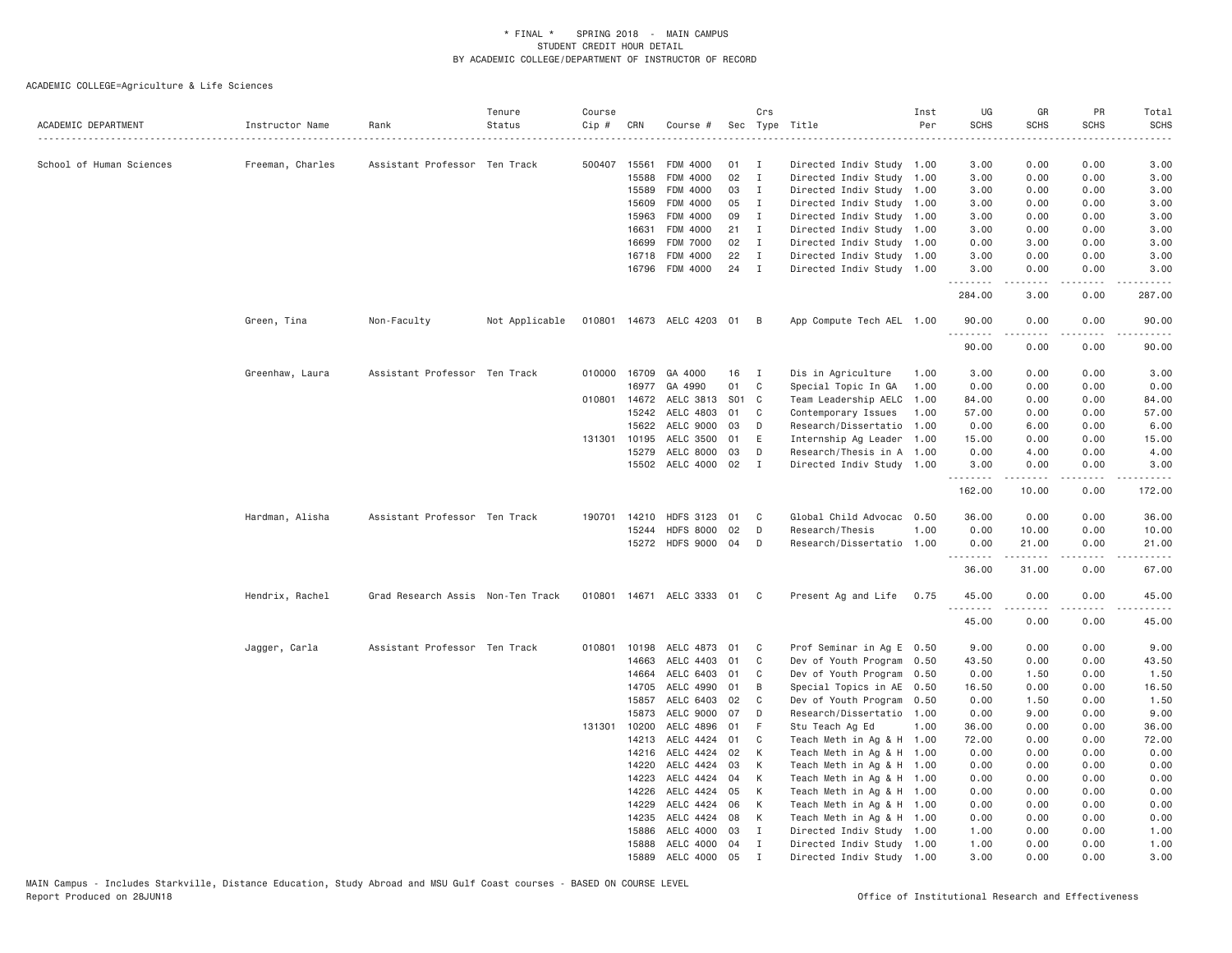| ACADEMIC DEPARTMENT      | Instructor Name  | Rank                              | Tenure<br>Status | Course<br>Cip # | CRN          | Course #                  |    | Crs            | Sec Type Title            | Inst<br>Per | UG<br><b>SCHS</b> | GR<br><b>SCHS</b> | PR<br><b>SCHS</b>     | Total<br><b>SCHS</b><br>. |
|--------------------------|------------------|-----------------------------------|------------------|-----------------|--------------|---------------------------|----|----------------|---------------------------|-------------|-------------------|-------------------|-----------------------|---------------------------|
| School of Human Sciences | Jagger, Carla    | Assistant Professor Ten Track     |                  | 131308          | 14211        | HDFS 4424 01              |    | C              | Teach Methods in Ag       | 1.00        | 148.00            | 0.00              | 0.00                  | 148.00                    |
|                          |                  |                                   |                  |                 | 14212        | <b>HDFS 6424</b>          | 01 | $\mathsf{C}$   | Teach Methods in Ag       | 1.00        | 0.00              | 4.00              | 0.00                  | 4.00                      |
|                          |                  |                                   |                  |                 | 14214        | HDFS 4424 02              |    | К              | Teach Methods in Ag       | 1.00        | 0.00              | 0.00              | 0.00                  | 0.00                      |
|                          |                  |                                   |                  |                 | 14218        | <b>HDFS 4424</b>          | 03 | К              | Teach Methods in Ag       | 1.00        | 0.00              | 0.00              | 0.00                  | 0.00                      |
|                          |                  |                                   |                  |                 | 14221        | <b>HDFS 4424</b>          | 04 | К              | Teach Methods in Ag       | 1.00        | 0.00              | 0.00              | 0.00                  | 0.00                      |
|                          |                  |                                   |                  |                 | 14224        | HDFS 4424 05              |    | К              | Teach Methods in Ag       | 1.00        | 0.00              | 0.00              | 0.00                  | 0.00                      |
|                          |                  |                                   |                  |                 | 14227        | <b>HDFS 4424</b>          | 06 | К              | Teach Methods in Ag       | 1.00        | 0.00              | 0.00              | 0.00                  | 0.00                      |
|                          |                  |                                   |                  |                 | 14233        | <b>HDFS 4424</b>          | 08 | К              | Teach Methods in Ag       | 1.00        | 0.00              | 0.00              | 0.00                  | 0.00                      |
|                          |                  |                                   |                  |                 | 14234        | HDFS 6424 08              |    | К              | Teach Methods in Ag       | 1.00        | 0.00<br>.         | 0.00<br>.         | 0.00<br>$\frac{1}{2}$ | 0.00<br>.                 |
|                          |                  |                                   |                  |                 |              |                           |    |                |                           |             | 330.00            | 16.00             | 0.00                  | 346.00                    |
|                          | Kobia, Caroline  | Assistant Professor Ten Track     |                  | 190901          | 14680        | FDM 2553                  | 01 | C              | Intro to Fashion Ind 1.00 |             | 162.00            | 0.00              | 0.00                  | 162.00                    |
|                          |                  |                                   |                  |                 | 14694        | FDM 3563                  | 01 | C              | Visual Merchandising      | 1.00        | 126.00            | 0.00              | 0.00                  | 126.00                    |
|                          |                  |                                   |                  |                 | 14695        | FDM 3563                  | 02 | К              | Visual Merchandising      | 1.00        | 0.00              | 0.00              | 0.00                  | 0.00                      |
|                          |                  |                                   |                  |                 | 14696        | FDM 3563                  | 03 | К              | Visual Merchandising 1.00 |             | 0.00              | 0.00              | 0.00                  | 0.00                      |
|                          |                  |                                   |                  |                 | 14702        | FDM 4533                  | 01 | C              | Merchandise Plan and      | 1.00        | 81.00             | 0.00              | 0.00                  | 81.00                     |
|                          |                  |                                   |                  | 500407          | 15591        | FDM 4000                  | 04 | <b>I</b>       | Directed Indiv Study      | 1.00        | 3.00              | 0.00              | 0.00                  | 3.00                      |
|                          |                  |                                   |                  |                 | 16318        | FDM 4000                  | 12 | $\mathbf I$    | Directed Indiv Study 1.00 |             | 3.00              | 0.00              | 0.00                  | 3.00                      |
|                          |                  |                                   |                  |                 | 16586        | FDM 8000                  | 01 | D              | Research/Thesis           | 1.00        | 0.00              | 3.00              | 0.00                  | 3.00                      |
|                          |                  |                                   |                  |                 | 16790        | FDM 4000                  | 23 | I              | Directed Indiv Study 1.00 |             | 3.00<br>.         | 0.00<br>.         | 0.00<br>د د د د       | 3.00<br>.                 |
|                          |                  |                                   |                  |                 |              |                           |    |                |                           |             | 378.00            | 3.00              | 0.00                  | 381.00                    |
|                          | Lee, JuYoung     | Assistant Professor Ten Track     |                  | 010000          | 16828        | GA 4000                   | 18 | Ι.             | Dis in Agriculture        | 1.00        | 3.00              | 0.00              | 0.00                  | 3.00                      |
|                          |                  |                                   |                  | 190901          | 14703        | FDM 4603                  | 01 | C              | Global Sourcing in t      | 1.00        | 69.00             | 0.00              | 0.00                  | 69.00                     |
|                          |                  |                                   |                  |                 | 14704        | FDM 4711                  | 01 | <b>L</b>       | FDM Senior Showcase       | 1.00        | 28.00             | 0.00              | 0.00                  | 28.00                     |
|                          |                  |                                   |                  |                 | 500407 14729 | FDM 4990                  | 01 | C              | Special Topic In FDM      | 1.00        | 117.00            | 0.00              | 0.00                  | 117.00                    |
|                          |                  |                                   |                  |                 | 15894        | FDM 4000                  | 08 | I              | Directed Indiv Study      | 1.00        | 1.00              | 0.00              | 0.00                  | 1.00                      |
|                          |                  |                                   |                  |                 | 16478        | FDM 4000                  | 16 | Ι.             | Directed Indiv Study      | 1.00        | 1.00              | 0.00              | 0.00                  | 1.00                      |
|                          |                  |                                   |                  |                 | 16584        | FDM 4000                  | 17 | I              | Directed Indiv Study 1.00 |             | 1.00              | 0.00              | 0.00                  | 1.00                      |
|                          |                  |                                   |                  |                 | 16585        | FDM 7000                  | 01 | Ι.             | Directed Indiv Study      | 1.00        | 0.00              | 3.00              | 0.00                  | 3.00                      |
|                          |                  |                                   |                  |                 | 16594        | FDM 4000                  | 18 | Ι.             | Directed Indiv Study 1.00 |             | 1.00              | 0.00              | 0.00                  | 1.00                      |
|                          |                  |                                   |                  |                 | 16606        | FDM 4000                  | 19 | Ι.             | Directed Indiv Study 1.00 |             | 1.00              | 0.00              | 0.00                  | 1.00                      |
|                          |                  |                                   |                  |                 | 16700        | FDM 7000                  | 03 | $\mathbf{I}$   | Directed Indiv Study 1.00 |             | 0.00              | 1.00              | 0.00                  | 1.00                      |
|                          |                  |                                   |                  |                 | 16777        | <b>FDM 7000</b>           | 05 | Ι.             | Directed Indiv Study 1.00 |             | 0.00              | 1.00              | 0.00                  | 1.00                      |
|                          |                  |                                   |                  |                 | 16841        | FDM 4000                  | 26 | Ι.             | Directed Indiv Study 1.00 |             | 1.00              | 0.00              | 0.00                  | 1.00                      |
|                          |                  |                                   |                  |                 |              | 16842 FDM 4000            | 27 | $\mathbf I$    | Directed Indiv Study 1.00 |             | 1.00<br>.         | 0.00<br>.         | 0.00<br>المتمالين     | 1.00<br>-----             |
|                          |                  |                                   |                  |                 |              |                           |    |                |                           |             | 224.00            | 5.00              | 0.00                  | 229.00                    |
|                          | Lloyd, Kayla     | Grad Research Assis Non-Ten Track |                  |                 |              | 190701 14237 HDFS 3813 01 |    | C <sub>1</sub> | Lifespan Theory           | 0.90        | 102.60<br>.       | 0.00<br>.         | 0.00<br>.             | 102.60<br>.               |
|                          |                  |                                   |                  |                 |              |                           |    |                |                           |             | 102.60            | 0.00              | 0.00                  | 102.60                    |
|                          | Long, Alice      | Grad Research Assis Non-Ten Track |                  | 190701          |              | 14209 HDFS 1813 01        |    | C <sub>1</sub> | Devel through Lifesp 1.00 |             | 156.00            | 0.00              | 0.00                  | 156.00                    |
|                          |                  |                                   |                  |                 |              |                           |    |                |                           |             | 156.00            | 0.00              | 0.00                  | 156.00                    |
|                          | Morrison, Carley | Visiting Assist Pro Non-Ten Track |                  |                 | 010801 14671 | AELC 3333 01              |    | C              | Present Ag and Life       | 0.25        | 15.00             | 0.00              | 0.00                  | 15.00                     |
|                          |                  |                                   |                  |                 | 14678        | AELC 8413                 | 01 | C              | Methods of Planned C 0.10 |             | 0.00              | 5.70              | 0.00                  | 5.70                      |
|                          |                  |                                   |                  |                 | 14728        | AELC 2990                 | 01 | C              | Special Topic in AEL      | 1.00        | 15.00             | 0.00              | 0.00                  | 15.00                     |
|                          |                  |                                   |                  | 010802          | 14665        | AELC 3203                 | 01 | C              | Prof Writing ANR Hum      | 1.00        | 72.00             | 0.00              | 0.00                  | 72.00                     |
|                          |                  |                                   |                  |                 |              | 14706 AELC 8203 01        |    | C              | Adv Communications i 1.00 |             | 0.00              | 21.00             | 0.00                  | 21.00                     |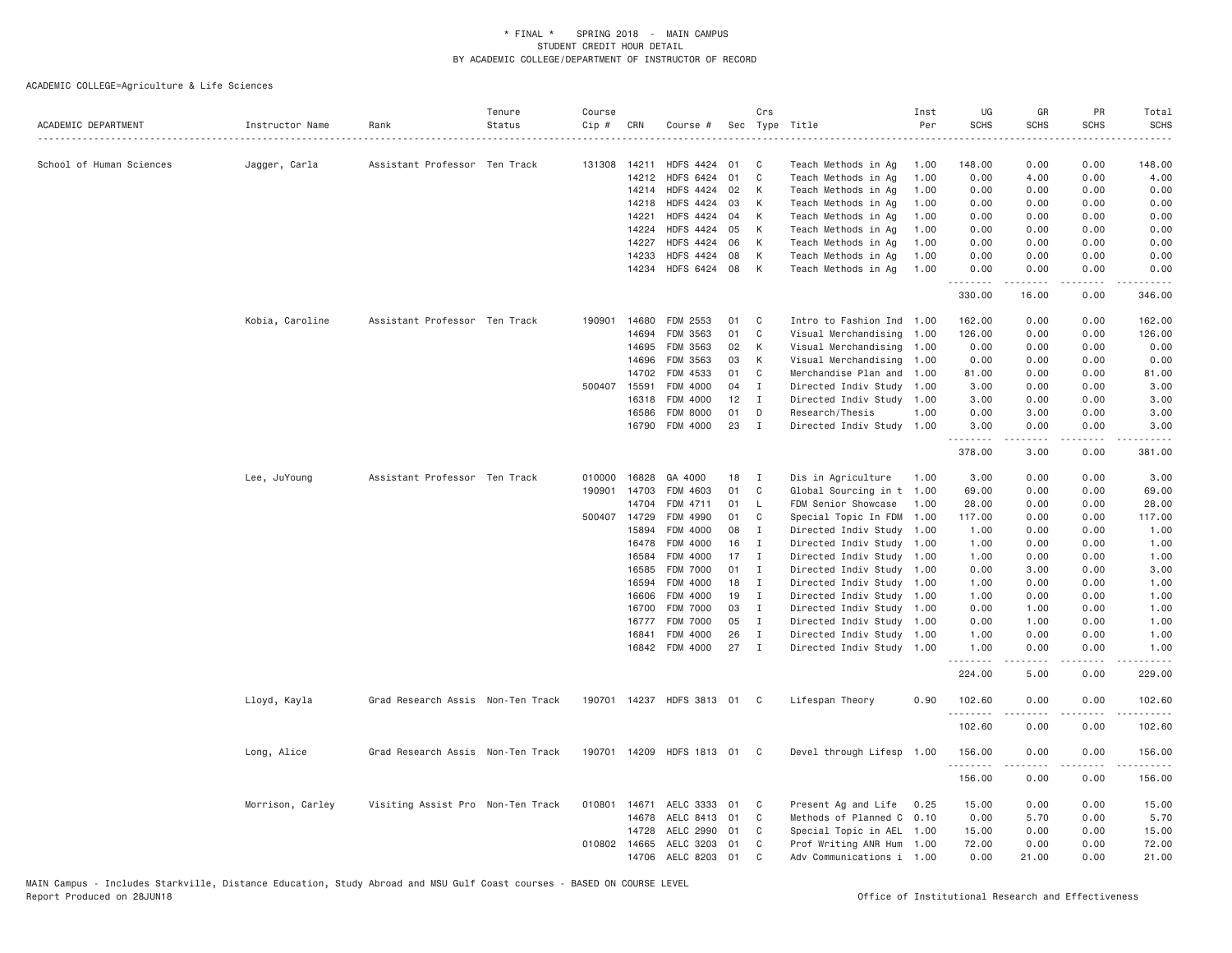| ACADEMIC DEPARTMENT      | Instructor Name  | Rank                              | Tenure<br>Status | Course<br>Cip # | CRN          | Course #                  | Sec   | Crs          | Type Title                | Inst<br>Per | UG<br><b>SCHS</b> | GR<br><b>SCHS</b>                                                                                                                                            | PR<br><b>SCHS</b>            | Total<br><b>SCHS</b>                |
|--------------------------|------------------|-----------------------------------|------------------|-----------------|--------------|---------------------------|-------|--------------|---------------------------|-------------|-------------------|--------------------------------------------------------------------------------------------------------------------------------------------------------------|------------------------------|-------------------------------------|
| School of Human Sciences | Morrison, Carley | Visiting Assist Pro Non-Ten Track |                  | 131301          | 14676        | AELC 3500                 | 02    | E            | Internship Ag Leader 1.00 |             | 6.00              | 0.00                                                                                                                                                         | 0.00                         | 6.00                                |
|                          |                  |                                   |                  |                 | 15347        | AELC 4000                 | S01 I |              | Directed Indiv Study 1.00 |             | 3.00              | 0.00                                                                                                                                                         | 0.00                         | 3.00                                |
|                          |                  |                                   |                  |                 | 15961        | AELC 4000 S06 I           |       |              | Directed Indiv Study 1.00 |             | 3.00              | 0.00                                                                                                                                                         | 0.00                         | 3.00                                |
|                          |                  |                                   |                  |                 |              |                           |       |              |                           |             | 114.00            | .<br>26.70                                                                                                                                                   | .<br>0.00                    | 2.2.2.2.2.<br>140.70                |
|                          | Newman, Michael  | Professor                         | Tenured          | 010801          | 15623        | AELC 9000                 | 04    | D            | Research/Dissertatio 1.00 |             | 0.00              | 10.00                                                                                                                                                        | 0.00                         | 10.00                               |
|                          |                  |                                   |                  | 131301          | 15281        | AELC 8000                 | 05    | D            | Research/Thesis in A 1.00 |             | 0.00              | 1.00                                                                                                                                                         | 0.00                         | 1.00                                |
|                          |                  |                                   |                  |                 |              | 190101 12385 HS 1701      | 01    | C            | Survey Of Human Sci 1.00  |             | 55.00<br>.        | 0.00<br>.                                                                                                                                                    | 0.00<br>.                    | 55.00<br>.                          |
|                          |                  |                                   |                  |                 |              |                           |       |              |                           |             | 55.00             | 11.00                                                                                                                                                        | 0.00                         | 66.00                               |
|                          | Owen, Sean       | Research Assoc Prof Non-Ten Track |                  |                 |              | 231302 11452 EDF 3413     | 05    | - C          | Writing For Thinking 1.00 |             | 72.00<br>.        | 0.00<br>$\frac{1}{2} \left( \frac{1}{2} \right) \left( \frac{1}{2} \right) \left( \frac{1}{2} \right) \left( \frac{1}{2} \right) \left( \frac{1}{2} \right)$ | 0.00<br>د د د د              | 72.00<br>.                          |
|                          |                  |                                   |                  |                 |              |                           |       |              |                           |             | 72.00             | 0.00                                                                                                                                                         | 0.00                         | 72.00                               |
|                          | Page, Lindley    | Non-Faculty                       | Not Applicable   |                 |              | 010802 14670 AELC 3203 06 |       | $\mathbf{C}$ | Prof Writing ANR Hum 1.00 |             | 75.00<br>.        | 0.00                                                                                                                                                         | 0.00                         | 75.00                               |
|                          |                  |                                   |                  |                 |              |                           |       |              |                           |             | 75.00             | 0.00                                                                                                                                                         | 0.00                         | 75.00                               |
|                          | Parker, Julie    | Assistant Professor Ten Track     |                  |                 | 190101 16316 | <b>HDFS 7000</b>          | 01    | I            | Directed Indiv Study 1.00 |             | 0.00              | 3.00                                                                                                                                                         | 0.00                         | 3.00                                |
|                          |                  |                                   |                  |                 | 16317        | <b>HDFS 7000</b>          | 02    | $\mathbf{I}$ | Directed Indiv Study 1.00 |             | 0.00              | 3.00                                                                                                                                                         | 0.00                         | 3.00                                |
|                          |                  |                                   |                  |                 | 190701 14654 | <b>HDFS 4831</b>          | 01    | C            | Child Life Foundatio      | 1.00        | 1.00              | 0.00                                                                                                                                                         | 0.00                         | 1.00                                |
|                          |                  |                                   |                  |                 | 14655        | HDFS 8113 01              |       | C            | Trends Infant Child       | 1.00        | 0.00              | 12.00                                                                                                                                                        | 0.00                         | 12.00                               |
|                          |                  |                                   |                  |                 | 15273        | <b>HDFS 9000</b>          | 05    | D            | Research/Dissertatio      | 1.00        | 0.00              | 10.00                                                                                                                                                        | 0.00                         | 10.00                               |
|                          |                  |                                   |                  |                 | 190706 16203 | <b>HDFS 4832</b>          | 01    | H            | Child Life Clinical       | 1,00        | 8.00              | 0.00                                                                                                                                                         | 0.00                         | 8.00                                |
|                          |                  |                                   |                  |                 |              | 190708 14652 HDFS 4823 01 |       | C            | Dev Child Serv Prog       | 1.00        | 93.00<br><u>.</u> | 0.00                                                                                                                                                         | 0.00<br>.                    | 93.00<br>.                          |
|                          |                  |                                   |                  |                 |              |                           |       |              |                           |             | 102.00            | 28.00                                                                                                                                                        | 0.00                         | 130.00                              |
|                          | Peterson, Donna  | Extension Assoc Pro Non-Ten Track |                  |                 |              | 010801 14677 AELC 8703    | 01    | C            | Eval of Ag & Ext Ed 1.00  |             | 0.00              | 36.00                                                                                                                                                        | 0.00                         | 36.00                               |
|                          |                  |                                   |                  |                 | 15624        | AELC 9000                 | 05    | D            | Research/Dissertatio      | 1.00        | 0.00              | 15.00                                                                                                                                                        | 0.00                         | 15.00                               |
|                          |                  |                                   |                  | 131301          | 15282        | AELC 8000                 | 06    | D            | Research/Thesis in A 1.00 |             | 0.00              | 3.00                                                                                                                                                         | 0.00                         | 3.00                                |
|                          |                  |                                   |                  |                 |              | 190701 15274 HDFS 9000 06 |       | D            | Research/Dissertatio 1.00 |             | 0.00<br>.         | 8.00<br>.                                                                                                                                                    | 0.00<br>.                    | 8.00<br>.                           |
|                          |                  |                                   |                  |                 |              |                           |       |              |                           |             | 0.00              | 62.00                                                                                                                                                        | 0.00                         | 62.00                               |
|                          | Phillips, Tommy  | Associate Professor Tenured       |                  | 190101          | 14236        | <b>HDFS 3000</b>          | 01    | E            | Field Experience          | 0.50        | 21.00             | 0.00                                                                                                                                                         | 0.00                         | 21.00                               |
|                          |                  |                                   |                  | 190701          | 14237        | <b>HDFS 3813</b>          | 01    | C            | Lifespan Theory           | 0.10        | 11.40             | 0.00                                                                                                                                                         | 0.00                         | 11.40                               |
|                          |                  |                                   |                  |                 | 14238        | <b>HDFS 4883</b>          | 01    | C            | Risk, Resilience & P      | 1.00        | 114.00            | 0.00                                                                                                                                                         | 0.00                         | 114.00                              |
|                          |                  |                                   |                  |                 |              | 14662 HDFS 8833 01        |       | C            | Foundations of HDFS       | 1.00        | 0.00<br>.         | 24.00<br>-----                                                                                                                                               | 0.00<br>$\sim$ $\sim$ $\sim$ | 24.00                               |
|                          |                  |                                   |                  |                 |              |                           |       |              |                           |             | 146.40            | 24.00                                                                                                                                                        | 0.00                         | 170.40                              |
|                          | Seal, Susan      | Assistant Professor Ten Track     |                  |                 |              | 010701 14725 AELC 4503 01 |       | C            | International Ag Ed       | 1.00        | 63.00             | 0.00                                                                                                                                                         | 0.00                         | 63.00                               |
|                          |                  |                                   |                  |                 | 14726        | AELC 6503                 | 01    | C            | International Ag Ed       | 1.00        | 0.00<br>.         | 3.00<br>-----                                                                                                                                                | 0.00<br>لأعامل               | 3.00<br>$\sim$ $\sim$ $\sim$ $\sim$ |
|                          |                  |                                   |                  |                 |              |                           |       |              |                           |             | 63.00             | 3.00                                                                                                                                                         | 0.00                         | 66.00                               |
|                          | Sexton, Julie    | Extension Professor Non-Ten Track |                  | 010801 14678    |              | AELC 8413                 | 01    | C            | Methods of Planned C 0.90 |             | 0.00              | 51.30                                                                                                                                                        | 0.00                         | 51.30                               |
|                          |                  |                                   |                  |                 |              | 16479 AELC 8100 01        |       | $\mathbf{I}$ | Creative Component A 1.00 |             | 0.00              | 1.00                                                                                                                                                         | 0.00                         | 1.00                                |
|                          |                  |                                   |                  |                 |              |                           |       |              |                           |             | 0.00              | .<br>52.30                                                                                                                                                   | .<br>0.00                    | .<br>52.30                          |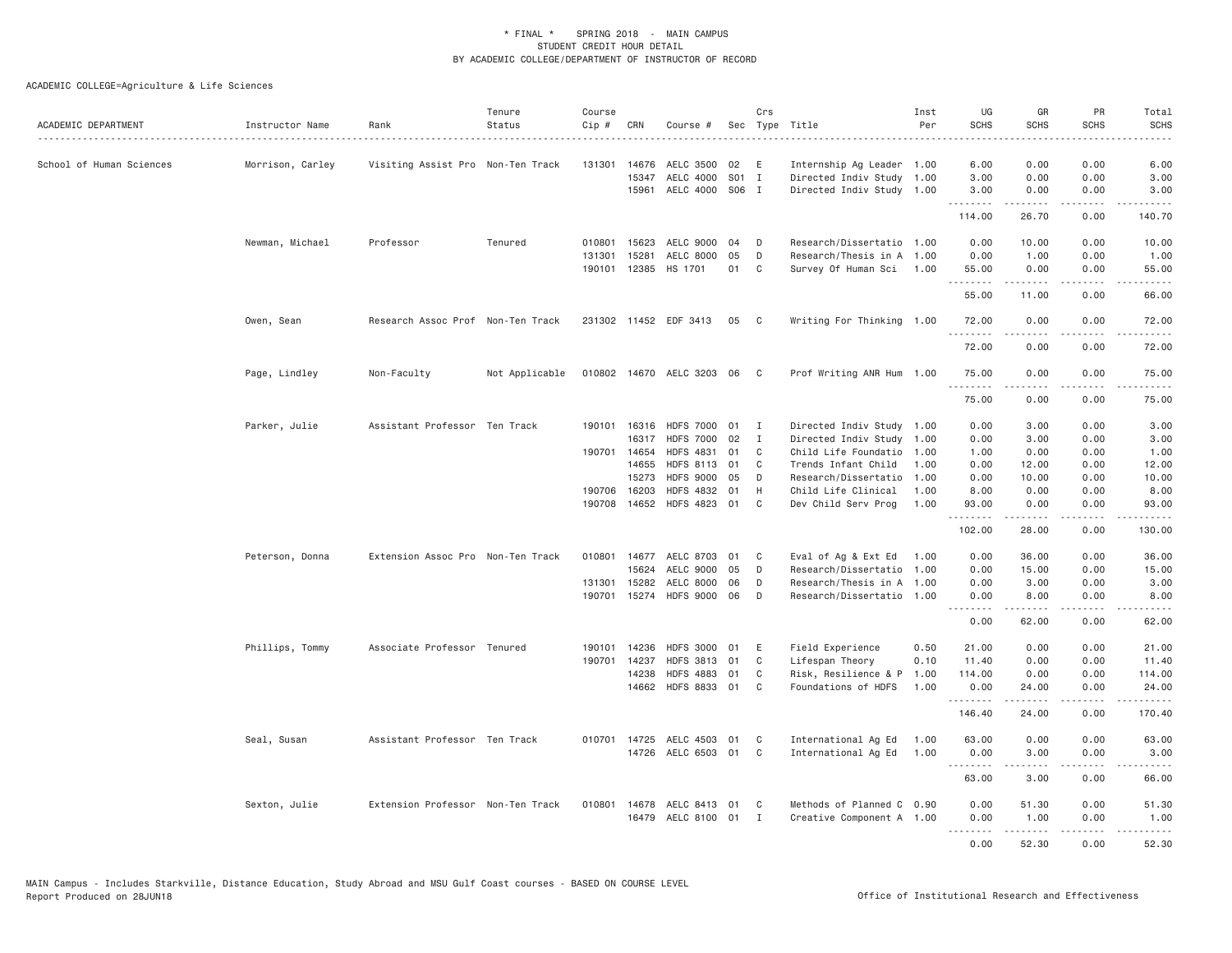| ACADEMIC DEPARTMENT                                             | Instructor Name                  | Rank                          | Tenure<br>Status | Course<br>Cip # | CRN          | Course #                    |       | Crs            | Sec Type Title            | Inst<br>Per | UG<br><b>SCHS</b>                | GR<br><b>SCHS</b>                                                                                                   | PR<br><b>SCHS</b>  | Total<br><b>SCHS</b>  |
|-----------------------------------------------------------------|----------------------------------|-------------------------------|------------------|-----------------|--------------|-----------------------------|-------|----------------|---------------------------|-------------|----------------------------------|---------------------------------------------------------------------------------------------------------------------|--------------------|-----------------------|
| School of Human Sciences                                        | Swann, Tamra                     | Non-Faculty                   | Not Applicable   |                 |              | 140101 15149 GE 6990        | 501 C |                | Special Topic In GE 0.10  |             | 0.00<br>$\sim$ $\sim$ $\sim$     | 0.60                                                                                                                | 0.00               | 0.60                  |
|                                                                 |                                  |                               |                  |                 |              |                             |       |                |                           |             | 0.00                             | 0.60                                                                                                                | 0.00               | 0.60                  |
|                                                                 | Swortzel, Kirk                   | Professor                     | Tenured          |                 |              | 010801 10194 AELC 3013      | 01    | E              | Field Experience in 1.00  |             | 12.00                            | 0.00                                                                                                                | 0.00               | 12.00                 |
|                                                                 |                                  |                               |                  |                 | 10198        | AELC 4873                   | 01    | C              | Prof Seminar in Ag E 0.50 |             | 9.00                             | 0.00                                                                                                                | 0.00               | 9.00                  |
|                                                                 |                                  |                               |                  |                 | 14663        | AELC 4403                   | 01    | C <sub>1</sub> | Dev of Youth Program 0.50 |             | 43.50                            | 0.00                                                                                                                | 0.00               | 43.50                 |
|                                                                 |                                  |                               |                  |                 | 14664        | AELC 6403                   | 01    | C              | Dev of Youth Program 0.50 |             | 0.00                             | 1.50                                                                                                                | 0.00               | 1.50                  |
|                                                                 |                                  |                               |                  |                 | 14705        | AELC 4990                   | 01    | B              | Special Topics in AE 0.50 |             | 16.50                            | 0.00                                                                                                                | 0.00               | 16.50                 |
|                                                                 |                                  |                               |                  |                 | 14922        | AELC 4990                   | 02    | $\overline{B}$ | Special Topics in AE 1.00 |             | 24.00                            | 0.00                                                                                                                | 0.00               | 24.00                 |
|                                                                 |                                  |                               |                  |                 | 15625        | AELC 9000                   | 06    | D              | Research/Dissertatio 1.00 |             | 0.00                             | 51.00                                                                                                               | 0.00               | 51.00                 |
|                                                                 |                                  |                               |                  |                 | 15857        | AELC 6403                   | 02    | C <sub>c</sub> | Dev of Youth Program 0.50 |             | 0.00                             | 1.50                                                                                                                | 0.00               | 1.50                  |
|                                                                 |                                  |                               |                  |                 | 16480        | AELC 8100                   | 02    | $\mathbf I$    | Creative Component A 1.00 |             | 0.00                             | 2.00                                                                                                                | 0.00               | 2.00                  |
|                                                                 |                                  |                               |                  |                 | 131301 10199 | AELC 4886                   | 01    | - F            | Stu Teach Ag Ed           | 1.00        | 36.00                            | 0.00                                                                                                                | 0.00               | 36.00                 |
|                                                                 |                                  |                               |                  |                 | 15860        | <b>AELC 7000</b>            | 01    | $\blacksquare$ | Directed Indiv Study 1.00 |             | 0.00                             | 3.00                                                                                                                | 0.00               | 3.00                  |
|                                                                 |                                  |                               |                  |                 |              | 16312 AELC 8000 07          |       | D              | Research/Thesis in A 1.00 |             | 0.00<br>.                        | 6.00<br>.                                                                                                           | 0.00<br>.          | 6.00<br>.             |
|                                                                 |                                  |                               |                  |                 |              |                             |       |                |                           |             | 141.00                           | 65.00                                                                                                               | 0.00               | 206.00                |
|                                                                 | Tenhet, Melissa                  | Instructor                    | Non-Ten Track    |                 |              | 190706 14629 HDFS 3823 01 B |       |                | Early Child Mthd/Mtr 1.00 |             | 120.00<br>.                      | 0.00                                                                                                                | 0.00               | 120.00                |
|                                                                 |                                  |                               |                  |                 |              |                             |       |                |                           |             | 120.00                           | 0.00                                                                                                                | 0.00               | 120.00                |
|                                                                 | Washington, Adrienne Non-Faculty |                               | Not Applicable   |                 |              | 190101 12386 HS 1711        | 01 C  |                | Profess Protocol          | 1.00        | 52.00<br><u> - - - - - - - -</u> | 0.00<br>.                                                                                                           | 0.00<br>.          | 52.00<br>.            |
|                                                                 |                                  |                               |                  |                 |              |                             |       |                |                           |             | 52.00                            | 0.00                                                                                                                | 0.00               | 52.00                 |
|                                                                 | Wheeler, Brandan                 | Assistant Professor Ten Track |                  |                 | 190101 15459 | <b>HDFS 4000</b>            | 05    | $\mathbf{I}$   | Directed Indiv Study 1.00 |             | 3.00                             | 0.00                                                                                                                | 0.00               | 3.00                  |
|                                                                 |                                  |                               |                  |                 | 15493        | <b>HDFS 4000</b>            | 06    | $\mathbf{I}$   | Directed Indiv Study 1.00 |             | 3.00                             | 0.00                                                                                                                | 0.00               | 3.00                  |
|                                                                 |                                  |                               |                  |                 | 190402 14628 | <b>HDFS 3303</b>            | 01    | $\mathbf{C}$   | Consumer Economics        | 1.00        | 96.00                            | 0.00                                                                                                                | 0.00               | 96.00                 |
|                                                                 |                                  |                               |                  | 190403          | 14240        | <b>HDFS 4333</b>            | 01    | C.             | Family Public Policy 1.00 |             | 99.00                            | 0.00                                                                                                                | 0.00               | 99.00                 |
|                                                                 |                                  |                               |                  | 190701 14661    |              | <b>HDFS 8423</b>            | 01    | $\mathbf{C}$   | Dev Intimate Relatio 1.00 |             | 0.00                             | 18.00                                                                                                               | 0.00               | 18.00                 |
|                                                                 |                                  |                               |                  |                 | 15269        | HDFS 9000 01                |       | $\Box$         | Research/Dissertatio 1.00 |             | 0.00                             | 3.00<br>$\begin{array}{cccccccccc} \bullet & \bullet & \bullet & \bullet & \bullet & \bullet & \bullet \end{array}$ | 0.00<br>.          | 3.00                  |
|                                                                 |                                  |                               |                  |                 |              |                             |       |                |                           |             | 201.00                           | 21.00                                                                                                               | 0.00               | 222.00                |
|                                                                 | Wilmoth, Joe                     | Associate Professor Tenured   |                  |                 | 190101 12399 | HS 4702                     | 01    | C <sub>1</sub> | HS Senior Seminar         | 0.50        | 44.00                            | 0.00                                                                                                                | 0.00               | 44.00                 |
|                                                                 |                                  |                               |                  |                 | 14236        | <b>HDFS 3000</b>            | 01    | E              | Field Experience          | 0.50        | 21.00                            | 0.00                                                                                                                | 0.00               | 21.00                 |
|                                                                 |                                  |                               |                  |                 | 15850        | <b>HDFS 4000</b>            | 07    | I              | Directed Indiv Study      | 1.00        | 3.00                             | 0.00                                                                                                                | 0.00               | 3.00                  |
|                                                                 |                                  |                               |                  |                 | 15852        | <b>HDFS 4000</b>            | 09    | I              | Directed Indiv Study 1.00 |             | 3.00                             | 0.00                                                                                                                | 0.00               | 3.00                  |
|                                                                 |                                  |                               |                  |                 | 15853        | <b>HDFS 4000</b>            | 10    | $\mathbf{I}$   | Directed Indiv Study 1.00 |             | 3.00                             | 0.00                                                                                                                | 0.00               | 3.00                  |
|                                                                 |                                  |                               |                  |                 | 190701 14660 | <b>HDFS 8413</b>            | 01    | C              | Issues in Family Stu 1.00 |             | 0.00                             | 9.00                                                                                                                | 0.00               | 9.00                  |
|                                                                 |                                  |                               |                  |                 | 15276        | <b>HDFS 9000</b>            | 08    | D              | Research/Dissertatio 1.00 |             | 0.00                             | 6.00                                                                                                                | 0.00               | 6.00                  |
|                                                                 |                                  |                               |                  |                 | 190702 14630 | <b>HDFS 4403</b>            | 01    | $\mathbf{C}$   | Intro To Gerontology 1.00 |             | 120.00                           | 0.00                                                                                                                | 0.00               | 120.00                |
|                                                                 |                                  |                               |                  |                 | 14631        | <b>HDFS 6403</b>            | 01    | $\mathbf{C}$   | Intro To Gerontology 1.00 |             | 0.00<br>.                        | 3.00                                                                                                                | 0.00               | 3.00                  |
|                                                                 |                                  |                               |                  |                 |              |                             |       |                |                           |             | 194.00                           | 18.00                                                                                                               | 0.00               | 212.00                |
| -----------------------------------<br>School of Human Sciences |                                  |                               |                  |                 |              |                             |       |                |                           |             | 3983.00                          | ========<br>417.60                                                                                                  | ========<br>0.00   | ==========<br>4400.60 |
| -----------------------------------                             |                                  |                               |                  |                 |              |                             |       |                |                           |             | ========                         |                                                                                                                     | ================== | ==========            |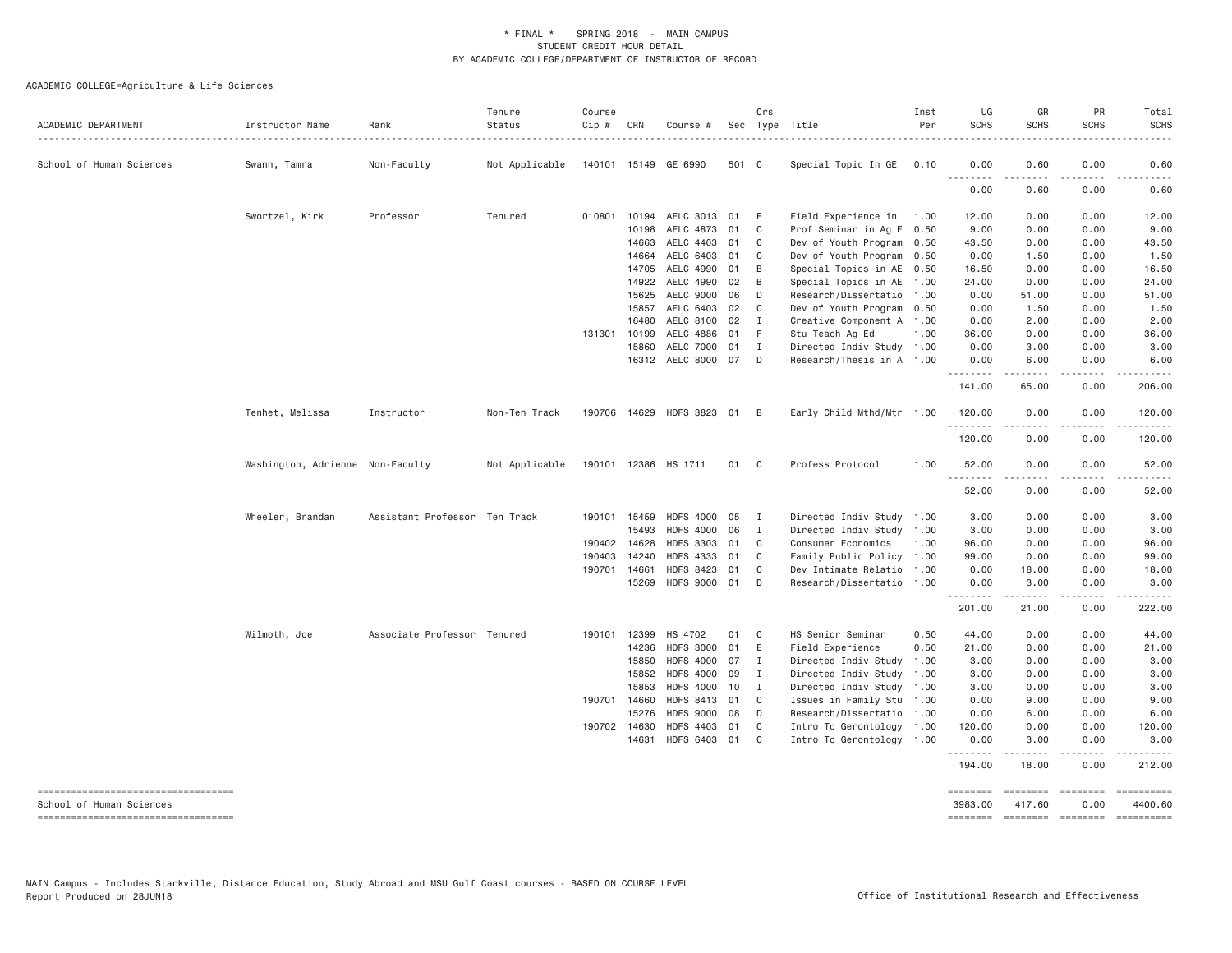| ACADEMIC DEPARTMENT | Instructor Name    | Rank                          | Tenure<br>Status | Course<br>Cip # | CRN            | Course #                   | Sec         | Crs              | Type Title                            | Inst<br>Per  | UG<br><b>SCHS</b> | GR<br><b>SCHS</b>                                                                                                                                                                       | PR<br><b>SCHS</b> | Total<br><b>SCHS</b> |
|---------------------|--------------------|-------------------------------|------------------|-----------------|----------------|----------------------------|-------------|------------------|---------------------------------------|--------------|-------------------|-----------------------------------------------------------------------------------------------------------------------------------------------------------------------------------------|-------------------|----------------------|
| Art AAD             | Altomonte, Jenna   | Assistant Professor Ten Track |                  | 500703          | 10335          | ART 3633                   | 01          | C                | History of Photograp 1.00             |              | 69.00             | 0.00                                                                                                                                                                                    | 0.00              | 69.00                |
|                     |                    |                               |                  | 500799          |                | 15218 ART 4990             | 02          | $\mathsf{C}$     | Special Topic In ART 1.00             |              | 48.00<br>.        | 0.00<br>$\frac{1}{2} \left( \frac{1}{2} \right) \left( \frac{1}{2} \right) \left( \frac{1}{2} \right) \left( \frac{1}{2} \right) \left( \frac{1}{2} \right) \left( \frac{1}{2} \right)$ | 0.00<br>المتمامين | 48.00<br>-----       |
|                     |                    |                               |                  |                 |                |                            |             |                  |                                       |              | 117.00            | 0.00                                                                                                                                                                                    | 0.00              | 117.00               |
|                     | Baham, Tracey      | Non-Faculty                   | Not Applicable   | 130401          | 14147          | HED 8563                   | 01          | C                | Assmt Strat SA/HE                     | 1,00         | 0.00              | 39.00                                                                                                                                                                                   | 0.00              | 39.00                |
|                     |                    |                               |                  | 300000          | 14098          | TKT 4433                   | 501         | C                | Dev of Veteran's Ben                  | 1.00         | 21.00             | 0.00                                                                                                                                                                                    | 0.00              | 21.00                |
|                     |                    |                               |                  |                 | 14104          | TKT 6433                   | 501 C       |                  | Dev of Veterans' Ben 1.00             |              | 0.00<br>.         | 27.00<br>$\frac{1}{2} \left( \frac{1}{2} \right) \left( \frac{1}{2} \right) \left( \frac{1}{2} \right) \left( \frac{1}{2} \right) \left( \frac{1}{2} \right)$                           | 0.00<br>.         | 27.00<br>.           |
|                     |                    |                               |                  |                 |                |                            |             |                  |                                       |              | 21.00             | 66.00                                                                                                                                                                                   | 0.00              | 87.00                |
|                     | Bostic, Alexander  | Associate Professor Tenured   |                  | 500708          | 10326          | ART 3043                   | 01          | Q                | Figurative Painting                   | 1.00         | 39.00             | 0.00                                                                                                                                                                                    | 0.00              | 39.00                |
|                     |                    |                               |                  | 500799          | 15412          | ART 4990                   | 05          | Q                | Special Topic In ART                  | 1.00         | 33.00             | 0.00                                                                                                                                                                                    | 0.00              | 33.00                |
|                     |                    |                               |                  |                 |                | 15413 ART 4990             | 06          | Q                | Special Topic In ART 1.00             |              | 45.00<br>.        | 0.00<br>-----                                                                                                                                                                           | 0.00<br>.         | 45.00                |
|                     |                    |                               |                  |                 |                |                            |             |                  |                                       |              | 117.00            | 0.00                                                                                                                                                                                    | 0.00              | 117.00               |
|                     | Campbell, Frank    | Associate Professor Tenured   |                  | 500701          | 15776          | ART 4000                   | 04          | $\mathbf{I}$     | Directed Indiv Study 1.00             |              | 3.00              | 0.00                                                                                                                                                                                    | 0.00              | 3.00                 |
|                     |                    |                               |                  |                 | 15877          | ART 4000                   | 05          | $\mathbf{I}$     | Directed Indiv Study                  | 1.00         | 3.00              | 0.00                                                                                                                                                                                    | 0.00              | 3.00                 |
|                     |                    |                               |                  |                 | 16037          | ART 4000                   | 07          | $\mathbf{I}$     | Directed Indiv Study                  | 1.00         | 3.00              | 0.00                                                                                                                                                                                    | 0.00              | 3.00                 |
|                     |                    |                               |                  | 500709          | 10320          | ART 2403                   | 01          | L                | Sculpture Survey                      | 1.00         | 45.00             | 0.00                                                                                                                                                                                    | 0.00              | 45.00                |
|                     |                    |                               |                  |                 |                | 14371 ART 4743             | 01          | $\Omega$         | Sculp Metal Fab                       | 1.00         | 36.00<br>.        | 0.00<br>.                                                                                                                                                                               | 0.00<br>.         | 36.00<br>.           |
|                     |                    |                               |                  |                 |                |                            |             |                  |                                       |              | 90.00             | 0.00                                                                                                                                                                                    | 0.00              | 90.00                |
|                     | Crook, Jacob       | Lecturer                      | Non-Ten Track    | 500401          | 10293          | ART 1123                   | 02          | - L              | Design I                              | 1.00         | 33.00             | 0.00                                                                                                                                                                                    | 0.00              | 33.00                |
|                     |                    |                               |                  |                 | 10294          | ART 1123                   | 04          | L                | Design I                              | 1.00         | 27.00             | 0.00                                                                                                                                                                                    | 0.00              | 27.00                |
|                     |                    |                               |                  | 500705 10308    |                | ART 1213                   | 04          | L.               | Drawing I                             | 1.00         | 48.00             | 0.00                                                                                                                                                                                    | 0.00              | 48.00                |
|                     |                    |                               |                  |                 |                | 10312 ART 1223             | 03          | L                | Drawing II                            | 1.00         | 36.00<br>.        | 0.00<br><u>.</u>                                                                                                                                                                        | 0.00<br>.         | 36.00<br>.           |
|                     |                    |                               |                  |                 |                |                            |             |                  |                                       |              | 144.00            | 0.00                                                                                                                                                                                    | 0.00              | 144.00               |
|                     | Funderburk, Thomas | Professor                     | Tenured          | 500101          | 10354          | ART 4693                   | 01          | L.               | Intern-Fine Art                       | 1.00         | 3.00              | 0.00                                                                                                                                                                                    | 0.00              | 3.00                 |
|                     |                    |                               |                  | 500701          | 15637          | ART 4000                   | 03          | $\mathbf{I}$     | Directed Indiv Study                  | 1.00         | 3.00              | 0.00                                                                                                                                                                                    | 0.00              | 3.00                 |
|                     |                    |                               |                  |                 | 16898          | ART 4000                   | 16          | I                | Directed Indiv Study                  | 1.00         | 3.00              | 0.00                                                                                                                                                                                    | 0.00              | 3.00                 |
|                     |                    |                               |                  | 500708 10314    |                | ART 2013                   | 01          | $\mathsf{L}$     | Painting Survey                       | 1.00         | 36.00             | 0.00                                                                                                                                                                                    | 0.00              | 36.00                |
|                     |                    |                               |                  |                 | 10339          | ART 4053                   | 01          | Q                | Watermedia Painting                   | 1.00         | 45.00             | 0.00                                                                                                                                                                                    | 0.00              | 45.00                |
|                     |                    |                               |                  | 500799          | 10340<br>15924 | ART 4093<br>ART 7000       | 01<br>01    | S<br>$\mathbf I$ | Senior Thesis<br>Directed Indiv Study | 1.00<br>1.00 | 48.00<br>0.00     | 0.00<br>1.00                                                                                                                                                                            | 0.00<br>0.00      | 48.00<br>1.00        |
|                     |                    |                               |                  |                 |                |                            |             |                  |                                       |              | .<br>138.00       | $\frac{1}{2} \left( \frac{1}{2} \right) \left( \frac{1}{2} \right) \left( \frac{1}{2} \right) \left( \frac{1}{2} \right) \left( \frac{1}{2} \right)$<br>1.00                            | .<br>0.00         | .<br>139.00          |
|                     | Gipson, Claire     | Assistant Professor Ten Track |                  | 500401          | 15383          | ART 4863                   | 01          | L.               | Adv Computer Studio                   | 1.00         | 30.00             | 0.00                                                                                                                                                                                    | 0.00              | 30.00                |
|                     |                    |                               |                  |                 |                |                            |             |                  |                                       |              | 30.00             | 0.00                                                                                                                                                                                    | 0.00              | 30.00                |
|                     |                    |                               |                  |                 |                |                            |             |                  |                                       |              |                   |                                                                                                                                                                                         |                   |                      |
|                     | Gootee, Marita     | Professor                     | Tenured          | 500605          | 10328          | ART 3223                   | 01          | Q                | Darkroom Basics                       | 1.00         | 33.00             | 0.00                                                                                                                                                                                    | 0.00              | 33.00                |
|                     |                    |                               |                  |                 |                | 10352 ART 4660             | 01          | $\mathsf{L}$     | Advanced Photography                  | 1.00         | 27.00<br>.        | 0.00<br>.                                                                                                                                                                               | 0.00<br>.         | 27.00                |
|                     |                    |                               |                  |                 |                |                            |             |                  |                                       |              | 60.00             | 0.00                                                                                                                                                                                    | 0.00              | 60.00                |
|                     | Gordon, Jeffery    | Non-Faculty                   | Not Applicable   | 500703          | 10290          | ART 1113<br>13797 ART 1113 | 01<br>501 C | C                | Art Appreciation<br>Art Appreciation  | 1.00<br>1.00 | 453.00<br>126.00  | 0.00<br>0.00                                                                                                                                                                            | 0.00<br>0.00      | 453.00<br>126.00     |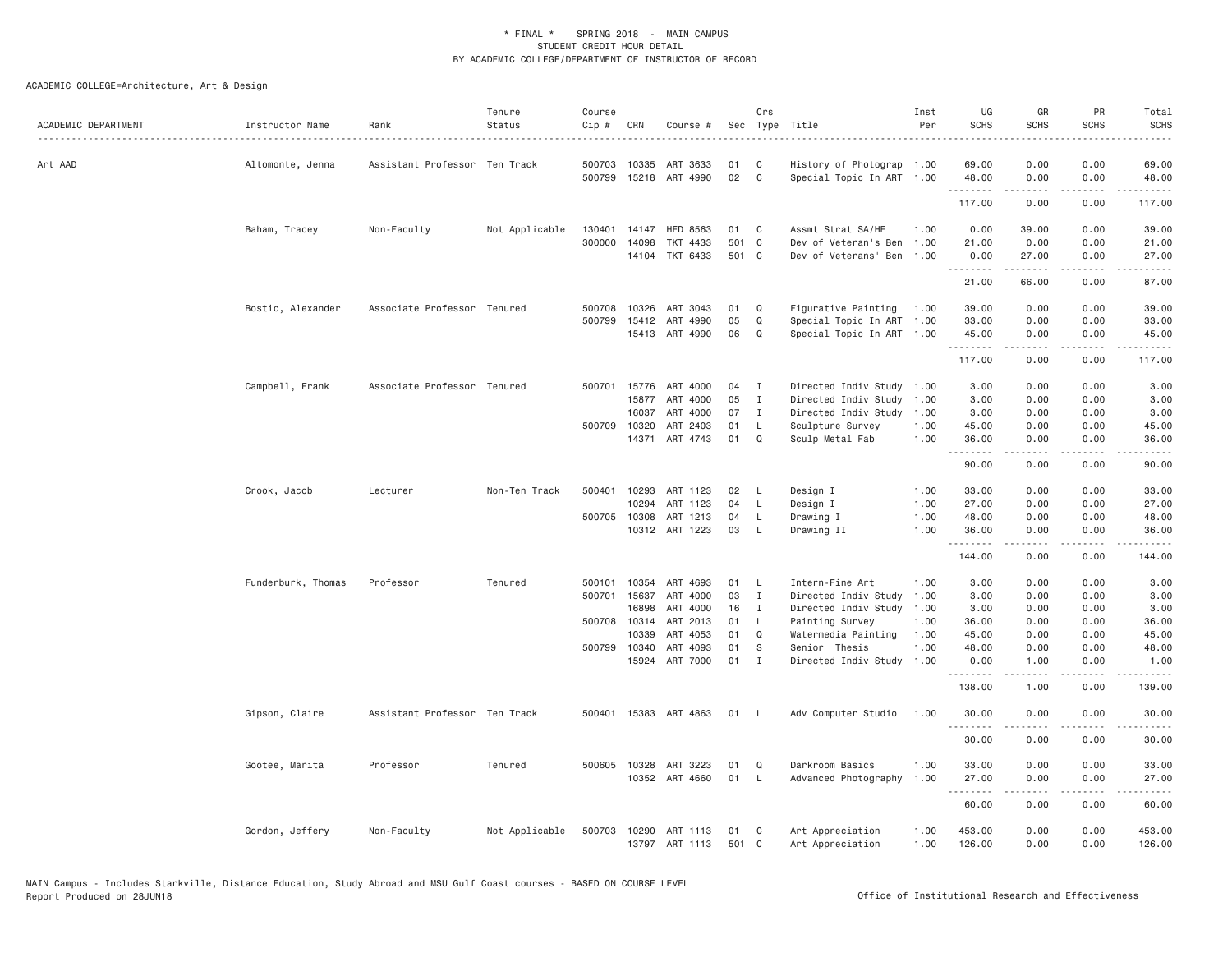| ACADEMIC DEPARTMENT | Instructor Name   | Rank                          | Tenure<br>Status | Course<br>Cip # | CRN          | Course #                   |          | Crs               | Sec Type Title                                         | Inst<br>Per | UG<br><b>SCHS</b> | GR<br><b>SCHS</b>   | <b>PR</b><br><b>SCHS</b>            | Total<br><b>SCHS</b>                                                                                                               |
|---------------------|-------------------|-------------------------------|------------------|-----------------|--------------|----------------------------|----------|-------------------|--------------------------------------------------------|-------------|-------------------|---------------------|-------------------------------------|------------------------------------------------------------------------------------------------------------------------------------|
|                     |                   |                               |                  |                 |              |                            |          |                   |                                                        |             | .                 | .                   | .                                   | .                                                                                                                                  |
|                     |                   |                               |                  |                 |              |                            |          |                   |                                                        |             | 579.00            | 0.00                | 0.00                                | 579.00                                                                                                                             |
| Art AAD             | Harvey, Benjamin  | Associate Professor Tenured   |                  |                 | 500701 15458 | ART 4000                   | 02       | $\mathbf{I}$      | Directed Indiv Study                                   | 1.00        | 3.00              | 0.00                | 0.00                                | 3.00                                                                                                                               |
|                     |                   |                               |                  |                 | 16250        | ART 4000                   | 09       | $\mathbf I$       | Directed Indiv Study                                   | 1.00        | 3.00              | 0.00                | 0.00                                | 3.00                                                                                                                               |
|                     |                   |                               |                  | 500703          | 10287        | ART 1023                   | 01       | C                 | History Of Art II                                      | 1.00        | 75.00             | 0.00                | 0.00                                | 75.00                                                                                                                              |
|                     |                   |                               |                  |                 | 10288        | ART 1023                   | 02       | C                 | History Of Art II                                      | 1.00        | 126.00            | 0.00                | 0.00                                | 126.00                                                                                                                             |
|                     |                   |                               |                  |                 | 10289        | ART 1023                   | H01 C    |                   | Honors History Of Ar                                   | 1.00        | 24.00             | 0.00                | 0.00                                | 24.00                                                                                                                              |
|                     |                   |                               |                  |                 | 14367        | ART 3613                   | 01       | C                 | Art and Film                                           | 1.00        | 63.00<br>.        | 0.00                | 0.00<br>$\sim$ $\sim$ $\sim$        | 63.00<br>.                                                                                                                         |
|                     |                   |                               |                  |                 |              |                            |          |                   |                                                        |             | 294.00            | 0.00                | 0.00                                | 294.00                                                                                                                             |
|                     | Haug, Rowan       | Lecturer                      | Non-Ten Track    | 500401          | 10303        | ART 1153                   | 01       | - L               | Three-Dimen Design                                     | 1.00        | 45.00             | 0.00                | 0.00                                | 45.00                                                                                                                              |
|                     |                   |                               |                  |                 | 10304        | ART 1153                   | 02       | L                 | Three-Dimen Design                                     | 1.00        | 39.00             | 0.00                | 0.00                                | 39.00                                                                                                                              |
|                     |                   |                               |                  |                 | 14366        | ART 1153                   | 03       | $\mathsf{L}$      | Three-Dimen Design                                     | 1.00        | 45.00<br>.        | 0.00<br>.           | 0.00<br>.                           | 45.00<br>.                                                                                                                         |
|                     |                   |                               |                  |                 |              |                            |          |                   |                                                        |             | 129.00            | 0.00                | 0.00                                | 129.00                                                                                                                             |
|                     | Hester, Cassie    | Assistant Professor Ten Track |                  | 500402          | 14368        | ART 4113                   | 01       | L                 | Typography II                                          | 1.00        | 33.00             | 0.00                | 0.00                                | 33.00                                                                                                                              |
|                     |                   |                               |                  |                 | 14369        | ART 4123                   | 01       | $\mathsf Q$       | Screen Printing for                                    | 1.00        | 24.00             | 0.00                | 0.00                                | 24.00                                                                                                                              |
|                     |                   |                               |                  |                 |              | 500703 10327 ART 3163      | 01       | C                 | History of Graphic D                                   | 1.00        | 57.00<br>.        | 0.00<br>$- - - - -$ | 0.00<br>.                           | 57.00<br><u>.</u>                                                                                                                  |
|                     |                   |                               |                  |                 |              |                            |          |                   |                                                        |             | 114.00            | 0.00                | 0.00                                | 114.00                                                                                                                             |
|                     | Hitt, Candace     | Lecturer                      | Non-Ten Track    | 500605          |              | 10315 ART 2103             | 01       | B                 | Photography Survey                                     | 1.00        | 39.00             | 0.00                | 0.00                                | 39.00                                                                                                                              |
|                     |                   |                               |                  |                 | 10316        | ART 2103                   | 02       | B                 | Photography Survey                                     | 1.00        | 36.00             | 0.00                | 0.00                                | 36.00                                                                                                                              |
|                     |                   |                               |                  |                 | 14370        | ART 4223                   | 01       | L                 | Alternative Photogra                                   | 1.00        | 27.00             | 0.00                | 0.00                                | 27.00                                                                                                                              |
|                     |                   |                               |                  |                 | 500702 10329 | ART 3233                   | 01       | $\Omega$          | Studio Lighting                                        | 1.00        | 27.00<br>.        | 0.00<br>-----       | 0.00<br>.                           | 27.00<br>$\begin{array}{cccccccccccccc} \bullet & \bullet & \bullet & \bullet & \bullet & \bullet & \bullet & \bullet \end{array}$ |
|                     |                   |                               |                  |                 |              |                            |          |                   |                                                        |             | 129.00            | 0.00                | 0.00                                | 129.00                                                                                                                             |
|                     | Hsu, Shih         | Assistant Professor Ten Track |                  | 500401          | 10324        | ART 2813                   | 02       | B                 | Intermed Comp for De                                   | 1.00        | 39.00             | 0.00                | 0.00                                | 39.00                                                                                                                              |
|                     |                   |                               |                  | 500409          | 10357        | ART 4883                   | 01       | B                 | Graphic Design for W                                   | 1.00        | 39.00             | 0.00                | 0.00                                | 39.00                                                                                                                              |
|                     |                   |                               |                  | 500701          | 16249        | ART 4000                   | 08       | $\mathbf I$       | Directed Indiv Study 1.00                              |             | 3.00              | 0.00                | 0.00                                | 3.00                                                                                                                               |
|                     |                   |                               |                  |                 | 16677        | ART 4000<br>16782 ART 4000 | 12<br>13 | I<br>$\mathbf{I}$ | Directed Indiv Study 1.00<br>Directed Indiv Study 1.00 |             | 3.00<br>3.00      | 0.00<br>0.00        | 0.00<br>0.00                        | 3.00<br>3.00                                                                                                                       |
|                     |                   |                               |                  |                 |              |                            |          |                   |                                                        |             | .<br>87.00        | .<br>0.00           | $- - - -$<br>0.00                   | .<br>87.00                                                                                                                         |
|                     | Koch, Zachary     | Lecturer                      | Non-Ten Track    | 500401          | 10299        | ART 1133                   | 03       | L                 | Design II                                              | 1.00        | 42.00             | 0.00                | 0.00                                | 42.00                                                                                                                              |
|                     |                   |                               |                  |                 | 10302        | ART 1133                   | 06       | L                 | Design II                                              | 1.00        | 27.00             | 0.00                | 0.00                                | 27.00                                                                                                                              |
|                     |                   |                               |                  |                 | 10323        | ART 2803                   | 01       | B                 | Intro to Computing A                                   | 1.00        | 30.00             | 0.00                | 0.00                                | 30.00                                                                                                                              |
|                     |                   |                               |                  |                 |              | 500705 10307 ART 1213      | 03       | <b>L</b>          | Drawing I                                              | 1.00        | 45.00             | 0.00                | 0.00                                | 45.00                                                                                                                              |
|                     |                   |                               |                  |                 |              |                            |          |                   |                                                        |             | .<br>144.00       | .<br>0.00           | $\sim$ $\sim$ $\sim$ $\sim$<br>0.00 | 144.00                                                                                                                             |
|                     | Kornreich, Jordan | Lecturer                      | Non-Ten Track    | 500401          | 10292        | ART 1123                   | 01       | - L               | Design I                                               | 1.00        | 36.00             | 0.00                | 0.00                                | 36.00                                                                                                                              |
|                     |                   |                               |                  |                 | 10295        | ART 1123                   | 05       | L.                | Design I                                               | 1.00        | 27.00             | 0.00                | 0.00                                | 27.00                                                                                                                              |
|                     |                   |                               |                  |                 | 10300        | ART 1133                   | 04       | L                 | Design II                                              | 1.00        | 24.00             | 0.00                | 0.00                                | 24.00                                                                                                                              |
|                     |                   |                               |                  |                 | 10301        | ART 1133                   | 05       | L                 | Design II                                              | 1.00        | 39.00             | 0.00                | 0.00                                | 39.00                                                                                                                              |
|                     |                   |                               |                  | 500705          | 10310        | ART 1223                   | 01       | $\mathsf{L}$      | Drawing II                                             | 1.00        | 42.00             | 0.00                | 0.00                                | 42.00                                                                                                                              |
|                     |                   |                               |                  |                 |              |                            |          |                   |                                                        |             | .<br>168,00       | .<br>0.00           | .<br>0.00                           | .<br>168.00                                                                                                                        |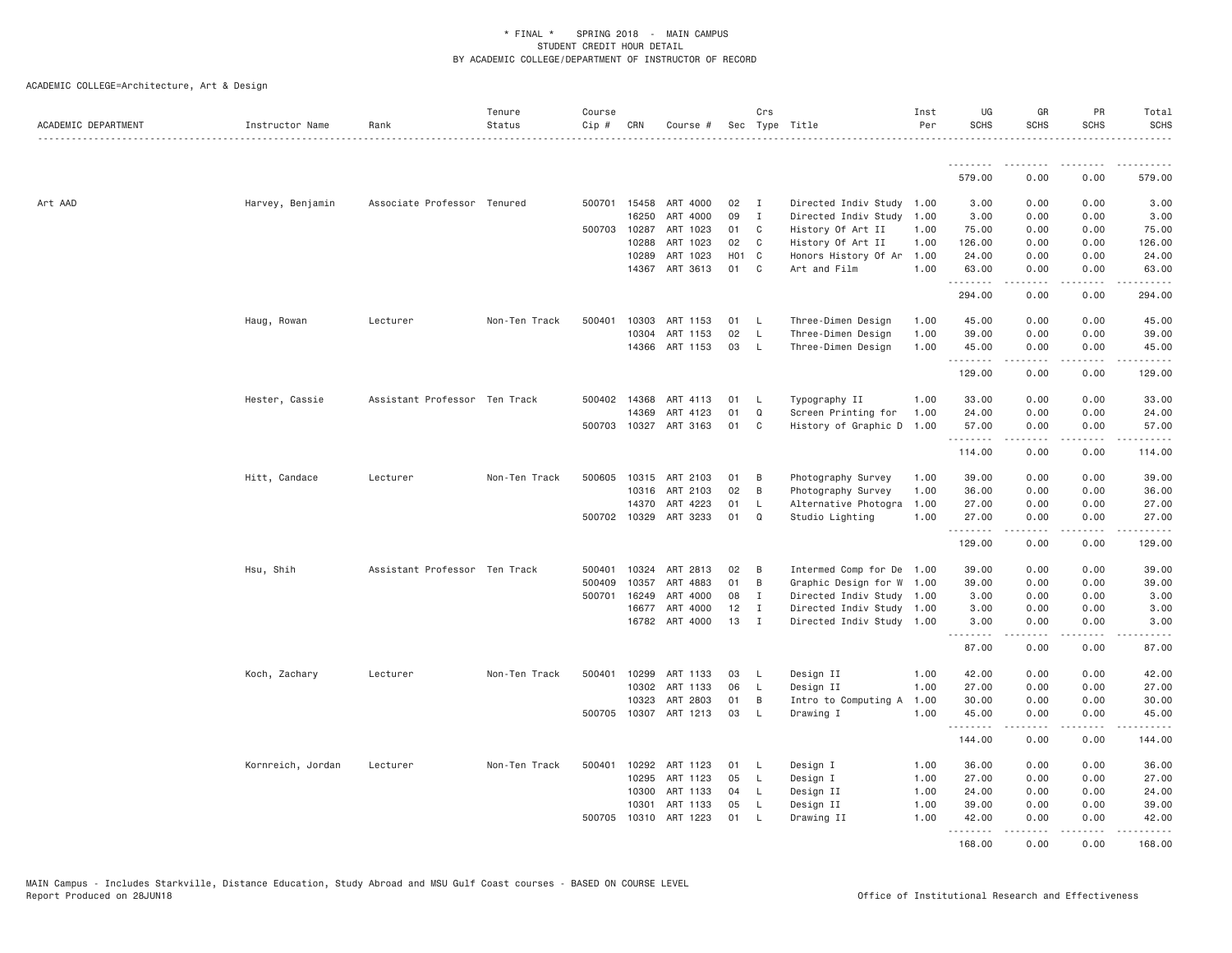| ACADEMIC DEPARTMENT | Instructor Name   | Rank                          | Tenure<br>Status | Course<br>Cip # | CRN          | Course #              |    | Crs          | Sec Type Title            | Inst<br>Per | UG<br><b>SCHS</b> | GR<br><b>SCHS</b>                                                                                                                                            | PR<br><b>SCHS</b>     | Total<br><b>SCHS</b><br>$\sim$ $\sim$ $\sim$ $\sim$ $\sim$                                                                                                     |
|---------------------|-------------------|-------------------------------|------------------|-----------------|--------------|-----------------------|----|--------------|---------------------------|-------------|-------------------|--------------------------------------------------------------------------------------------------------------------------------------------------------------|-----------------------|----------------------------------------------------------------------------------------------------------------------------------------------------------------|
| Art AAD             | Lippillo, Dominic | Associate Professor Tenured   |                  | 500605          | 10337        | ART 3873              | 01 | L.           | Digital Photography       | 1.00        | 24.00             | 0.00                                                                                                                                                         | 0.00                  | 24.00                                                                                                                                                          |
|                     |                   |                               |                  |                 | 10346        | ART 4583              | 01 | Q            | Photographic Portfol      | 1.00        | 18.00             | 0.00                                                                                                                                                         | 0.00                  | 18.00                                                                                                                                                          |
|                     |                   |                               |                  |                 | 500701 16442 | ART 4000              | 10 | $\mathbf I$  | Directed Indiv Study 1.00 |             | 3.00              | 0.00                                                                                                                                                         | 0.00                  | 3.00                                                                                                                                                           |
|                     |                   |                               |                  | 500799          | 15066        | ART 4990              | 01 | $\Omega$     | Special Topic In ART 1.00 |             | 27.00<br>.        | 0.00                                                                                                                                                         | 0.00                  | 27.00                                                                                                                                                          |
|                     |                   |                               |                  |                 |              |                       |    |              |                           |             | 72.00             | 0.00                                                                                                                                                         | 0.00                  | 72.00                                                                                                                                                          |
|                     | Long, Robert      | Professor                     | Tenured          | 500711          | 10321        | ART 2503              | 01 | L.           | Ceramic Art Survey        | 1.00        | 36.00             | 0.00                                                                                                                                                         | 0.00                  | 36.00                                                                                                                                                          |
|                     |                   |                               |                  |                 | 10322        | ART 2503              | 02 | $\mathsf{L}$ | Ceramic Art Survey        | 1.00        | 39.00             | 0.00                                                                                                                                                         | 0.00                  | 39.00                                                                                                                                                          |
|                     |                   |                               |                  |                 | 10351        | ART 4650              | 01 | $\mathsf L$  | Advanced Studio-Cera      | 1.00        | 60.00<br>.        | 0.00<br>$- - - - -$                                                                                                                                          | 0.00<br>.             | 60.00<br>.                                                                                                                                                     |
|                     |                   |                               |                  |                 |              |                       |    |              |                           |             | 135.00            | 0.00                                                                                                                                                         | 0.00                  | 135.00                                                                                                                                                         |
|                     | Martin, Gregory   | Assistant Professor Ten Track |                  | 500705          | 10305        | ART 1213              | 01 | L            | Drawing I                 | 1.00        | 39.00             | 0.00                                                                                                                                                         | 0.00                  | 39.00                                                                                                                                                          |
|                     |                   |                               |                  |                 | 10313        | ART 1223              | 04 | L            | Drawing II                | 1.00        | 39.00             | 0.00                                                                                                                                                         | 0.00                  | 39.00                                                                                                                                                          |
|                     |                   |                               |                  |                 |              | 10317 ART 2213        | 01 | L.           | Life Drawing I            | 1.00        | 36.00<br>.        | 0.00<br>$- - - - -$                                                                                                                                          | 0.00<br>.             | 36.00<br>$- - - - - - -$                                                                                                                                       |
|                     |                   |                               |                  |                 |              |                       |    |              |                           |             | 114.00            | 0.00                                                                                                                                                         | 0.00                  | 114.00                                                                                                                                                         |
|                     | McCourt, Timothy  | Professor                     | Tenured          | 500401          | 10297        | ART 1133              | 01 | L            | Design II                 | 1.00        | 30.00             | 0.00                                                                                                                                                         | 0.00                  | 30.00                                                                                                                                                          |
|                     |                   |                               |                  |                 | 10298        | ART 1133              | 02 | L            | Design II                 | 1.00        | 45.00             | 0.00                                                                                                                                                         | 0.00                  | 45.00                                                                                                                                                          |
|                     |                   |                               |                  |                 | 500799 15220 | ART 4990              | 04 | Q            | Special Topic In ART      | 1.00        | 36.00<br>.        | 0.00                                                                                                                                                         | 0.00<br>$   -$        | 36.00<br>-----                                                                                                                                                 |
|                     |                   |                               |                  |                 |              |                       |    |              |                           |             | 111.00            | 0.00                                                                                                                                                         | 0.00                  | 111.00                                                                                                                                                         |
|                     | McElfish, Aaron   | Non-Faculty                   | Not Applicable   | 500705          | 10306        | ART 1213              | 02 | L,           | Drawing I                 | 1.00        | 39.00             | 0.00                                                                                                                                                         | 0.00                  | 39.00                                                                                                                                                          |
|                     |                   |                               |                  | 500799          |              | 15219 ART 4990        | 03 | $\Omega$     | Special Topic In ART      | 1.00        | 36.00<br>.        | 0.00                                                                                                                                                         | 0.00<br>.             | 36.00                                                                                                                                                          |
|                     |                   |                               |                  |                 |              |                       |    |              |                           |             | 75.00             | 0.00                                                                                                                                                         | 0.00                  | 75.00                                                                                                                                                          |
|                     | Mixon, Jamie      | Professor                     | Tenured          | 500409          | 10330        | ART 3323              | 01 | L.           | Graphic Art Des II        | 1.00        | 42.00             | 0.00                                                                                                                                                         | 0.00                  | 42.00                                                                                                                                                          |
|                     |                   |                               |                  |                 | 10331        | ART 3323              | 02 | L            | Graphic Art Des II        | 1.00        | 33.00             | 0.00                                                                                                                                                         | 0.00                  | 33.00                                                                                                                                                          |
|                     |                   |                               |                  |                 | 10345        | ART 4523              | 01 | $\mathsf{L}$ | Graphic Art Intern        | 1.00        | 18.00<br>.        | 0.00                                                                                                                                                         | 0.00                  | 18.00                                                                                                                                                          |
|                     |                   |                               |                  |                 |              |                       |    |              |                           |             | 93.00             | 0.00                                                                                                                                                         | 0.00                  | 93.00                                                                                                                                                          |
|                     | Neuenfeldt, Lori  | Instructor                    | Non-Ten Track    | 500407          | 14697        | FDM 3573              | 01 | C            | Historic Costume          | 1.00        | 54.00             | 0.00                                                                                                                                                         | 0.00                  | 54.00                                                                                                                                                          |
|                     |                   |                               |                  |                 | 14698        | FDM 3573              | 02 | К            | Historic Costume          | 1.00        | 0.00              | 0.00                                                                                                                                                         | 0.00                  | 0.00                                                                                                                                                           |
|                     |                   |                               |                  |                 | 14699        | FDM 3573              | 03 | К            | Historic Costume          | 1.00        | 0.00              | 0.00                                                                                                                                                         | 0.00                  | 0.00                                                                                                                                                           |
|                     |                   |                               |                  | 500701          | 15408        | ART 4000              | 01 | $\mathbf{I}$ | Directed Indiv Study      | 1.00        | 3.00              | 0.00                                                                                                                                                         | 0.00                  | 3.00                                                                                                                                                           |
|                     |                   |                               |                  |                 | 16836        | ART 4000              | 15 | $\mathbf I$  | Directed Indiv Study      | 1.00        | 3.00              | 0.00                                                                                                                                                         | 0.00                  | 3.00                                                                                                                                                           |
|                     |                   |                               |                  |                 | 500703 10285 | ART 1013              | 01 | C            | History Of Art I          | 1.00        | 135.00<br>.       | 0.00<br>$\frac{1}{2} \left( \frac{1}{2} \right) \left( \frac{1}{2} \right) \left( \frac{1}{2} \right) \left( \frac{1}{2} \right) \left( \frac{1}{2} \right)$ | 0.00<br>.             | 135.00<br>$\frac{1}{2} \left( \frac{1}{2} \right) \left( \frac{1}{2} \right) \left( \frac{1}{2} \right) \left( \frac{1}{2} \right) \left( \frac{1}{2} \right)$ |
|                     |                   |                               |                  |                 |              |                       |    |              |                           |             | 195.00            | 0.00                                                                                                                                                         | 0.00                  | 195.00                                                                                                                                                         |
|                     | Ngoh, Soon        | Professor                     | Tenured          | 500701          | 10347        | ART 4620              | 01 | Q            | Advanced Studio - Fi 1.00 |             | 33.00             | 0.00                                                                                                                                                         | 0.00                  | 33.00                                                                                                                                                          |
|                     |                   |                               |                  |                 | 10348        | ART 4620              | 02 | Q            | Advanced Studio - Fi 0.50 |             | 16.50             | 0.00                                                                                                                                                         | 0.00                  | 16.50                                                                                                                                                          |
|                     |                   |                               |                  |                 |              | 500705 10311 ART 1223 | 02 | L.           | Drawing II                | 1.00        | 33.00<br>.        | 0.00<br>.                                                                                                                                                    | 0.00<br>$\frac{1}{2}$ | 33.00<br>$- - - -$                                                                                                                                             |
|                     |                   |                               |                  |                 |              |                       |    |              |                           |             | 82.50             | 0.00                                                                                                                                                         | 0.00                  | 82.50                                                                                                                                                          |
|                     | Powney, Jeralyn   | Assistant Professor Ten Track |                  | 500401          | 10325        | ART 2813              | 03 | B            | Intermed Comp for De      | 1.00        | 42.00             | 0.00                                                                                                                                                         | 0.00                  | 42.00                                                                                                                                                          |
|                     |                   |                               |                  | 500409          | 10341        | ART 4143              | 01 | Q            | Letterpress for Desi 1.00 |             | 36.00             | 0.00                                                                                                                                                         | 0.00                  | 36.00                                                                                                                                                          |
|                     |                   |                               |                  |                 | 10349        | ART 4640              | 01 | Q            | Adv Studio - Graphic 1.00 |             | 39.00             | 0.00                                                                                                                                                         | 0.00                  | 39.00                                                                                                                                                          |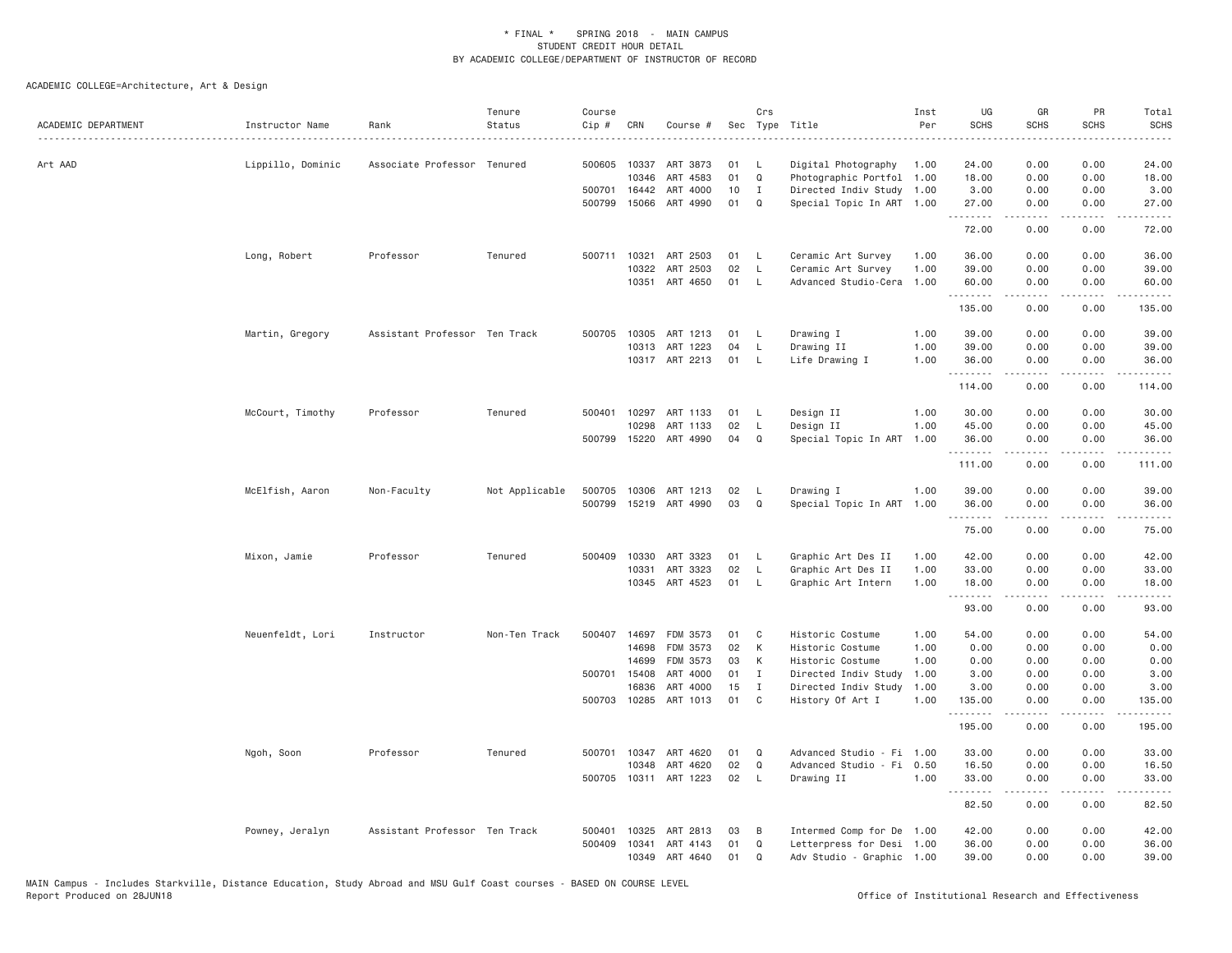| ACADEMIC DEPARTMENT                   | Instructor Name  | Rank                          | Tenure<br>Status | Course<br>Cip # | CRN   | Course #              |      | Crs | Sec Type Title            | Inst<br>Per | UG<br><b>SCHS</b>  | GR<br><b>SCHS</b> | PR<br><b>SCHS</b> | Total<br><b>SCHS</b>  |
|---------------------------------------|------------------|-------------------------------|------------------|-----------------|-------|-----------------------|------|-----|---------------------------|-------------|--------------------|-------------------|-------------------|-----------------------|
| Art AAD                               | Powney, Jeralyn  | Assistant Professor Ten Track |                  |                 |       | 500701 16536 ART 4000 | 11 I |     | Directed Indiv Study 1.00 |             | 3.00               | 0.00              | 0.00              | 3.00                  |
|                                       |                  |                               |                  |                 |       |                       |      |     |                           |             | --------<br>120,00 | .<br>0.00         | .<br>0.00         | -------<br>120,00     |
|                                       | Seckinger, Linda | Professor                     | Tenured          | 50070           | 10348 | 4620<br>ART           | 02   |     | Advanced Studio - Fi 0.50 |             | 16.50              | 0.00              | 0.00              | 16.50                 |
|                                       |                  |                               |                  | 500710          | 10318 | ART 2303              | 01   |     | Printmaking Survey        | 1.00        | 33.00              | 0.00              | 0.00              | 33.00                 |
|                                       |                  |                               |                  |                 | 10319 | ART 2303              | 03   | . L | Printmaking Survey        | 1.00        | 30.00              | 0.00              | 0.00              | 30.00                 |
|                                       |                  |                               |                  |                 |       |                       |      |     |                           |             | ---------          |                   |                   | -------               |
|                                       |                  |                               |                  |                 |       |                       |      |     |                           |             | 79.50              | 0.00              | 0.00              | 79.50                 |
|                                       |                  |                               |                  |                 |       |                       |      |     |                           |             |                    |                   |                   |                       |
| ===================================== |                  |                               |                  |                 |       |                       |      |     |                           |             | ========           | $=$ = = = = = = = | $=$               | $=$ = = = = = = = = = |
| Art AAD                               |                  |                               |                  |                 |       |                       |      |     |                           |             | 3438,00            | 67.00             | 0.00              | 3505,00               |
| ===================================== |                  |                               |                  |                 |       |                       |      |     |                           |             |                    | $=$ = = = = = = = | $=$ = = = = = = = |                       |
|                                       |                  |                               |                  |                 |       |                       |      |     |                           |             |                    |                   |                   |                       |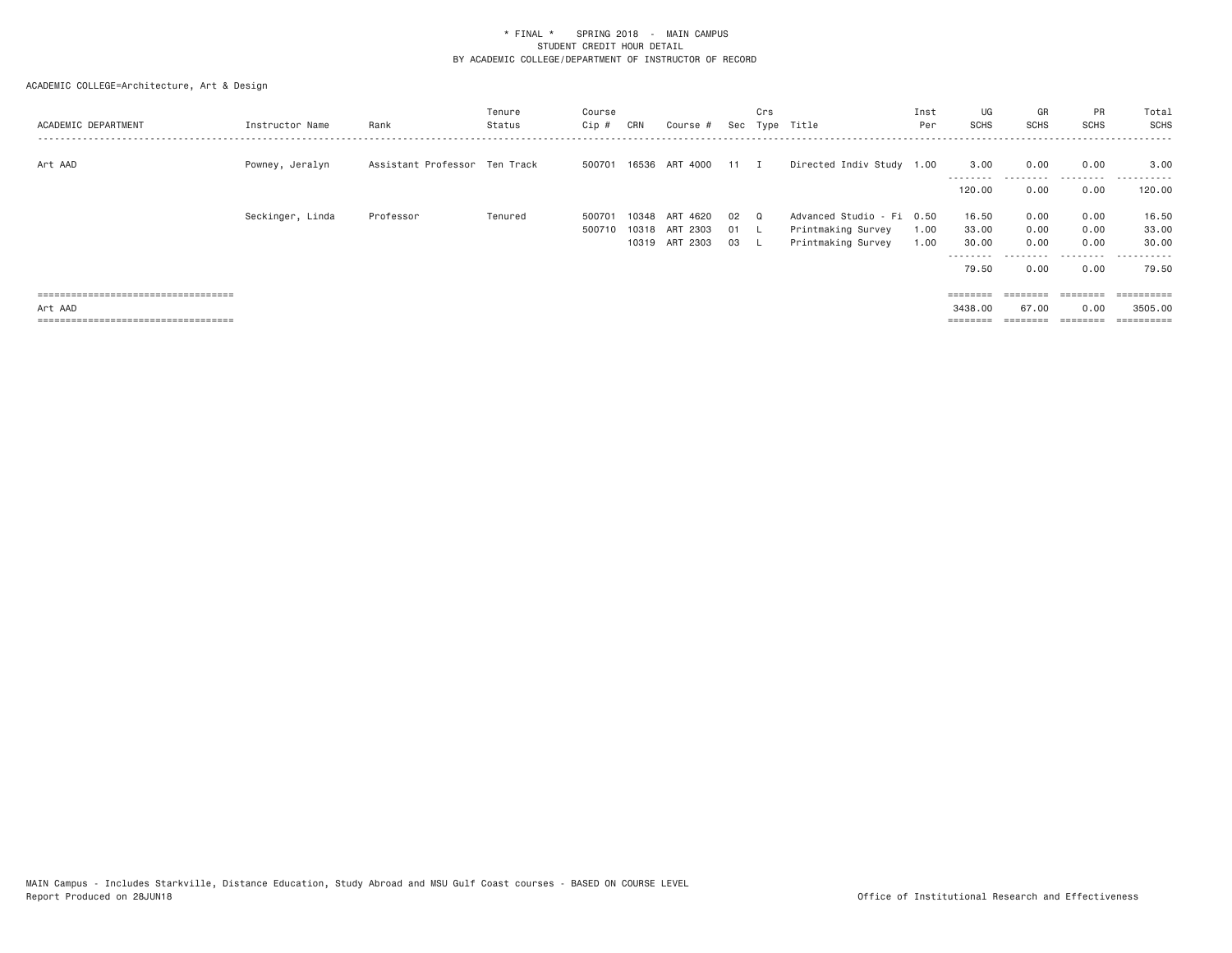| ACADEMIC DEPARTMENT                                                                                                                               | Instructor Name   | Rank                          | Tenure<br>Status | Course<br>$Cip \#$ | CRN            | Course #                 |            | Crs | Sec Type Title                                         | Inst<br>Per | UG<br>SCHS                            | GR<br>SCHS                    | PR<br><b>SCHS</b>         | Total<br>SCHS                                |
|---------------------------------------------------------------------------------------------------------------------------------------------------|-------------------|-------------------------------|------------------|--------------------|----------------|--------------------------|------------|-----|--------------------------------------------------------|-------------|---------------------------------------|-------------------------------|---------------------------|----------------------------------------------|
| Building Construction Science                                                                                                                     | Herrmann, Michele | Assistant Professor Ten Track |                  |                    |                | 522001 10424 BCS 4126 01 |            |     | Build Contruct Studi 1.00                              |             | 108,00<br>---------<br>108,00         | 0.00<br>---------<br>0.00     | 0.00<br>.<br>0.00         | 108,00<br>.<br>108,00                        |
|                                                                                                                                                   | Rokooei, Saeed    | Assistant Professor Ten Track |                  | 460412<br>522001   | 10418<br>10417 | BCS 3006<br>BCS 2226     | - 01<br>01 | റ   | Construction Interns 1.00<br>Build Construct Stud 0.50 |             | 12.00<br>96.00<br>---------<br>108,00 | 0.00<br>0.00<br>.<br>0.00     | 0.00<br>0.00<br>.<br>0.00 | 12.00<br>96.00<br>.<br>108,00                |
| -------------------------------------<br>-------------------------------------<br>Building Construction Science<br>;============================= |                   |                               |                  |                    |                |                          |            |     |                                                        |             | $=$ = = = = = = =<br>216,00           | ---------<br>--------<br>0.00 | ========<br>0.00          | $=$ = = = = = = = = =<br>216,00<br>========= |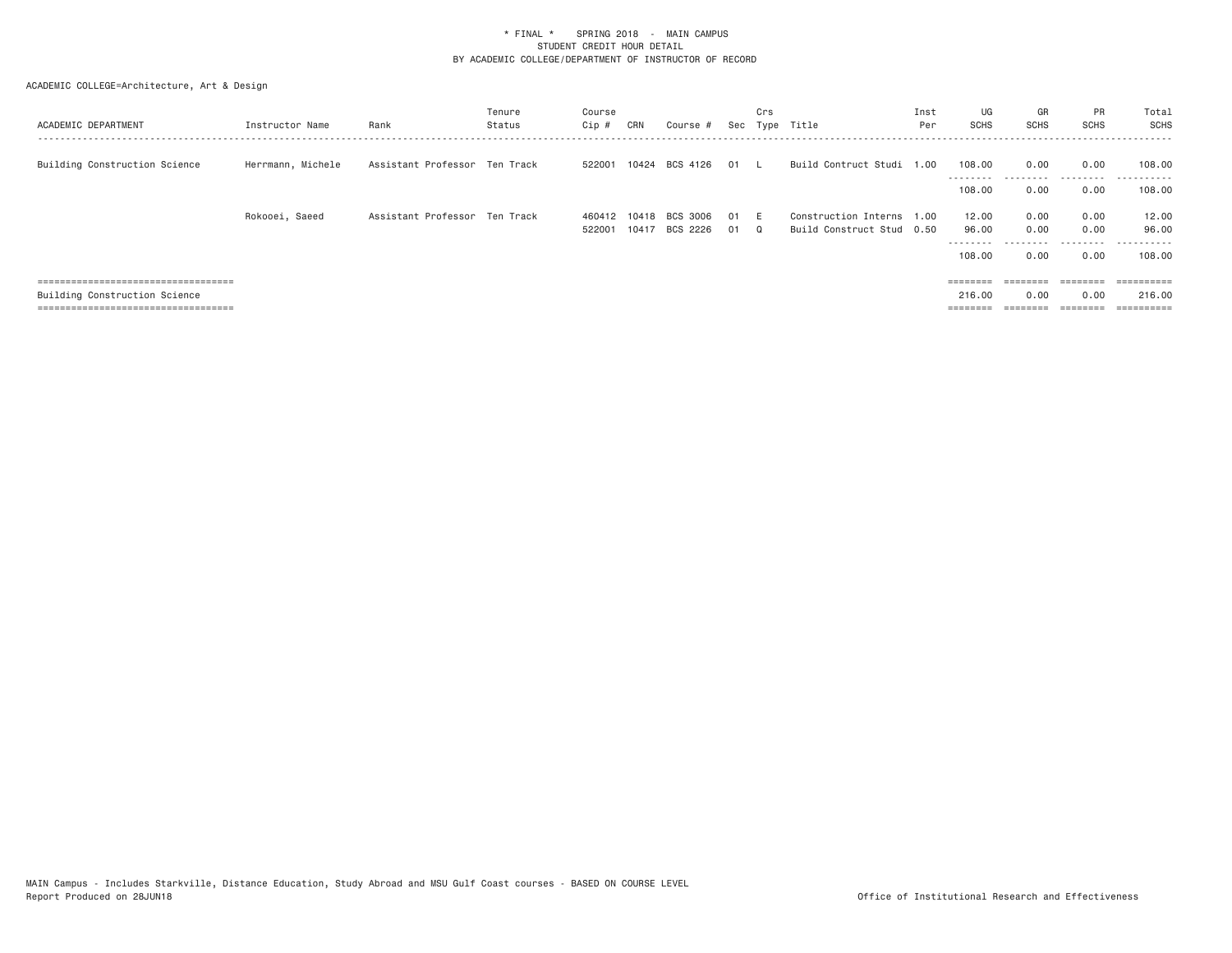| ACADEMIC DEPARTMENT | Instructor Name | Rank                                                   | Tenure<br>Status | Course<br>Cip # | CRN          | Course #             |       | Crs          | Sec Type Title            | Inst<br>Per | UG<br><b>SCHS</b> | GR<br><b>SCHS</b>                                                                                                                    | <b>PR</b><br><b>SCHS</b>                                                                                                          | Total<br><b>SCHS</b><br>$\frac{1}{2}$ |
|---------------------|-----------------|--------------------------------------------------------|------------------|-----------------|--------------|----------------------|-------|--------------|---------------------------|-------------|-------------------|--------------------------------------------------------------------------------------------------------------------------------------|-----------------------------------------------------------------------------------------------------------------------------------|---------------------------------------|
| Interior Design     | Carroll, Robin  | Instructor                                             | Non-Ten Track    | 040501          | 12427        | ID 4673              | 01    | C            | Integrated Lighting       | 1.00        | 30.00             | 0.00                                                                                                                                 | 0.00                                                                                                                              | 30.00                                 |
|                     |                 |                                                        |                  |                 | 190601 12413 | ID 2603              | 01    | C            | Interior Design Fund      | 1.00        | 45.00             | 0.00                                                                                                                                 | 0.00                                                                                                                              | 45.00                                 |
|                     |                 |                                                        |                  |                 | 14011        | ID 2603              | 501 C |              | Interior Design Fund      | 1.00        | 33.00             | 0.00                                                                                                                                 | 0.00                                                                                                                              | 33.00                                 |
|                     |                 |                                                        |                  | 190699          | 15657        | ID 4000              | 01    | $\mathbf{I}$ | Directed Individual       | 1.00        | 1.00              | 0.00                                                                                                                                 | 0.00                                                                                                                              | 1.00                                  |
|                     |                 |                                                        |                  | 500408 12391    |              | HS 2603              | 01    | C            | Inter Design Fundame      | 1.00        | 60.00             | 0.00                                                                                                                                 | 0.00                                                                                                                              | 60.00                                 |
|                     |                 |                                                        |                  |                 |              | 12417 ID 3603        | 01    | C            | Digital Design for I 1.00 |             | 57.00<br>.        | 0.00<br><b>.</b> .                                                                                                                   | 0.00<br>.                                                                                                                         | 57.00<br>.                            |
|                     |                 |                                                        |                  |                 |              |                      |       |              |                           |             | 226.00            | 0.00                                                                                                                                 | 0.00                                                                                                                              | 226.00                                |
|                     | Chaney, Anna    | Lecturer                                               | Non-Ten Track    | 190601          |              | 12428 ID 4693        | 01    | B            | Furniture Design          | 1.00        | 42.00<br>.        | 0.00                                                                                                                                 | 0.00                                                                                                                              | 42.00                                 |
|                     |                 |                                                        |                  |                 |              |                      |       |              |                           |             | 42.00             | 0.00                                                                                                                                 | 0.00                                                                                                                              | 42.00                                 |
|                     | Crumpton, Amy   | Associate Professor Tenured                            |                  | 040501          | 14356        | ID 4662              | 01    | C            | Professional Practic      | 1.00        | 50.00             | 0.00                                                                                                                                 | 0.00                                                                                                                              | 50.00                                 |
|                     |                 |                                                        |                  |                 | 500408 12419 | ID 3624              | 01    | B            | Interior Design Stud      | 1.00        | 88.00             | 0.00                                                                                                                                 | 0.00                                                                                                                              | 88.00                                 |
|                     |                 |                                                        |                  |                 | 12423        | ID 4611              | 01    | C            | Principles of LEED        | 1.00        | 34.00             | 0.00                                                                                                                                 | 0.00                                                                                                                              | 34.00                                 |
|                     |                 |                                                        |                  |                 |              |                      |       |              |                           |             | .                 | $\mathcal{L}^{\mathcal{A}}\left( \mathcal{A}^{\mathcal{A}}\right) =\mathcal{L}^{\mathcal{A}}\left( \mathcal{A}^{\mathcal{A}}\right)$ | .                                                                                                                                 | .                                     |
|                     |                 |                                                        |                  |                 |              |                      |       |              |                           |             | 172.00            | 0.00                                                                                                                                 | 0.00                                                                                                                              | 172.00                                |
|                     | Fulton, Glen    | Assistant Professor Ten Track                          |                  | 040501          | 12406        | ID 1694              | 01    | B            | Interior Design I         | 1.00        | 64,00             | 0.00                                                                                                                                 | 0.00                                                                                                                              | 64,00                                 |
|                     |                 |                                                        |                  |                 | 12407        | ID 1694              | 02    | B            | Interior Design I         | 1.00        | 76.00             | 0.00                                                                                                                                 | 0.00                                                                                                                              | 76.00                                 |
|                     |                 |                                                        |                  |                 |              | 12422 ID 3653        | 01    | $\mathsf{C}$ | History of Interiors 1.00 |             | 111.00<br>.       | 0.00<br>$- - - - -$                                                                                                                  | 0.00<br>.                                                                                                                         | 111.00<br>.                           |
|                     |                 |                                                        |                  |                 |              |                      |       |              |                           |             | 251.00            | 0.00                                                                                                                                 | 0.00                                                                                                                              | 251.00                                |
|                     | Miller, Beth    | Professor                                              | Tenured          | 040501          | 12424        | ID 4651              | 01    | C            | ID Internship Placem      | 1.00        | 25.00             | 0.00                                                                                                                                 | 0.00                                                                                                                              | 25.00                                 |
|                     |                 |                                                        |                  | 190699          | 16404        | ID 4000              | 02    | $\mathbf{I}$ | Directed Individual       | 1.00        | 1.00              | 0.00                                                                                                                                 | 0.00                                                                                                                              | 1.00                                  |
|                     |                 |                                                        |                  |                 | 16405        | ID 4000              | 03    | Ι.           | Directed Individual       | 1.00        | 1.00              | 0.00                                                                                                                                 | 0.00                                                                                                                              | 1.00                                  |
|                     |                 |                                                        |                  |                 | 16574        | ID 4000              | 04    | $\mathbf{I}$ | Directed Individual       | 1.00        | 1.00              | 0.00                                                                                                                                 | 0.00                                                                                                                              | 1.00                                  |
|                     |                 |                                                        |                  |                 | 16741        | ID 4000              | 07    | I            | Directed Individual       | 1.00        | 1.00              | 0.00                                                                                                                                 | 0.00                                                                                                                              | 1.00                                  |
|                     |                 |                                                        |                  |                 | 500408 12418 | ID 3611              | 01    | C            | Career and Portfolio      | 1.00        | 31.00             | 0.00                                                                                                                                 | 0.00                                                                                                                              | 31.00                                 |
|                     |                 |                                                        |                  | 500410 12411    |              | ID 2203              | 01    | Q            | Rendering                 | 1.00        | 54.00             | 0.00                                                                                                                                 | 0.00                                                                                                                              | 54.00                                 |
|                     |                 |                                                        |                  |                 |              | 12412 ID 2203        | 02    | Q            | Rendering                 | 1.00        | 57.00<br>.        | 0.00<br>.                                                                                                                            | 0.00<br>لأعامل                                                                                                                    | 57.00<br>.                            |
|                     |                 |                                                        |                  |                 |              |                      |       |              |                           |             | 171.00            | 0.00                                                                                                                                 | 0.00                                                                                                                              | 171.00                                |
|                     | Miller, Lyndsey | Assistant Professor Ten Track                          |                  |                 | 151303 12409 | ID 2103              | 01    | B            | CAD for Interior Des 1.00 |             | 51.00             | 0.00                                                                                                                                 | 0.00                                                                                                                              | 51.00                                 |
|                     |                 |                                                        |                  |                 | 12410        | ID 2103              | 02    | B            | CAD for Interior Des      | 1.00        | 60.00             | 0.00                                                                                                                                 | 0.00                                                                                                                              | 60.00                                 |
|                     |                 |                                                        |                  |                 | 12414        | ID 3363              | 01    | B            | 3/D & CAD Modeling i 1.00 |             | 66.00             | 0.00                                                                                                                                 | 0.00                                                                                                                              | 66.00                                 |
|                     |                 |                                                        |                  |                 | 190699 16712 | ID 4000              | 05    | $\mathbf{I}$ | Directed Individual       | 1.00        | 1.00              | 0.00                                                                                                                                 | 0.00                                                                                                                              | 1.00                                  |
|                     |                 |                                                        |                  |                 |              | 16714 ID 4000        | 06    | $\mathbf{I}$ | Directed Individual       | 1.00        | 1.00<br>.         | 0.00                                                                                                                                 | 0.00                                                                                                                              | 1.00                                  |
|                     |                 |                                                        |                  |                 |              |                      |       |              |                           |             | 179.00            | .<br>0.00                                                                                                                            | $\sim$ $\sim$ $\sim$<br>0.00                                                                                                      | 179.00                                |
|                     |                 | Studdard Hughes, Lau Visiting Assist Pro Non-Ten Track |                  | 040501          | 12421        | ID 3633              | 01    | C            | ID Detail & Constr D 1.00 |             | 75.00             | 0.00                                                                                                                                 | 0.00                                                                                                                              | 75.00                                 |
|                     |                 |                                                        |                  | 190601          | 12425        | ID 4654              | 01    | C            | Interior Design Stud 1.00 |             | 104.00<br>.       | 0.00                                                                                                                                 | 0.00<br>بالمحام                                                                                                                   | 104.00<br>-----                       |
|                     |                 |                                                        |                  |                 |              |                      |       |              |                           |             | 179.00            | 0.00                                                                                                                                 | 0.00                                                                                                                              | 179.00                                |
|                     | Weekly, Ashley  | Non-Employee                                           | Not Applicable   |                 |              | 151303 12415 ID 3363 | 02    | B            | 3/D & CAD Modeling i 1.00 |             | 60.00             | 0.00                                                                                                                                 | 0.00                                                                                                                              | 60.00                                 |
|                     |                 |                                                        |                  |                 |              | 12416 ID 3363        | 03    | C            | 3/D & CAD Modeling i 1.00 |             | 54.00             | 0.00                                                                                                                                 | 0.00                                                                                                                              | 54.00                                 |
|                     |                 |                                                        |                  |                 |              |                      |       |              |                           |             | .<br>114,00       | 0.00                                                                                                                                 | $\frac{1}{2} \left( \frac{1}{2} \right) \left( \frac{1}{2} \right) \left( \frac{1}{2} \right) \left( \frac{1}{2} \right)$<br>0.00 | 114.00                                |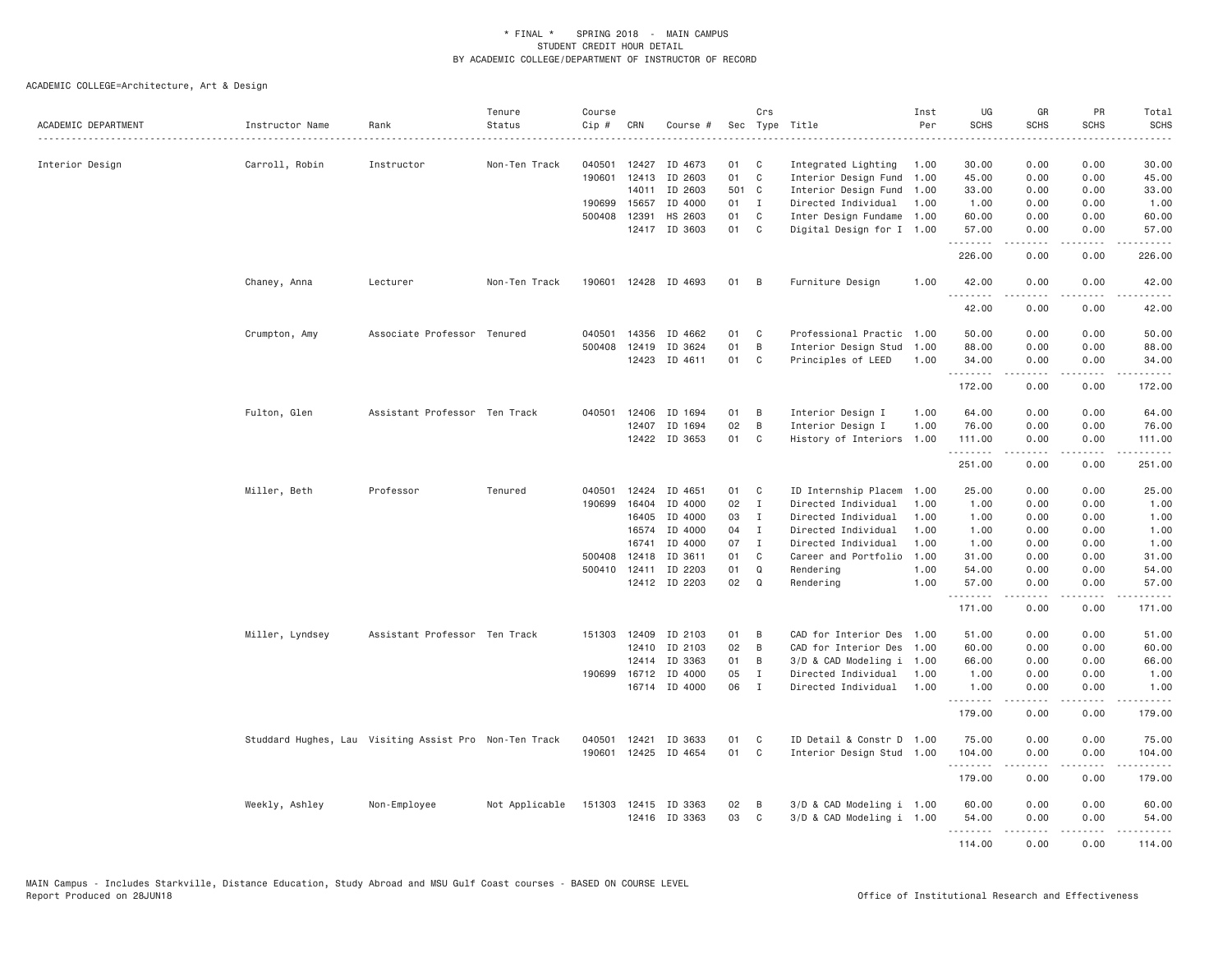# ACADEMIC COLLEGE=Architecture, Art & Design

|                     |                 |      | Tenure | Course                                           | ur: | Inst | UG   | GR          |             | Total       |
|---------------------|-----------------|------|--------|--------------------------------------------------|-----|------|------|-------------|-------------|-------------|
| ACADEMIC DEPARTMENT | Instructor Name | Rank | Status | <b>CRN</b><br>Course # Sec Type Title<br>$Cip$ # |     | Per  | SCHS | <b>SCHS</b> | <b>SCHS</b> | <b>SCHS</b> |

 =================================== ======== ======== ======== ========== Interior Design 1334.00 0.00 0.00 1334.00 =================================== ======== ======== ======== ==========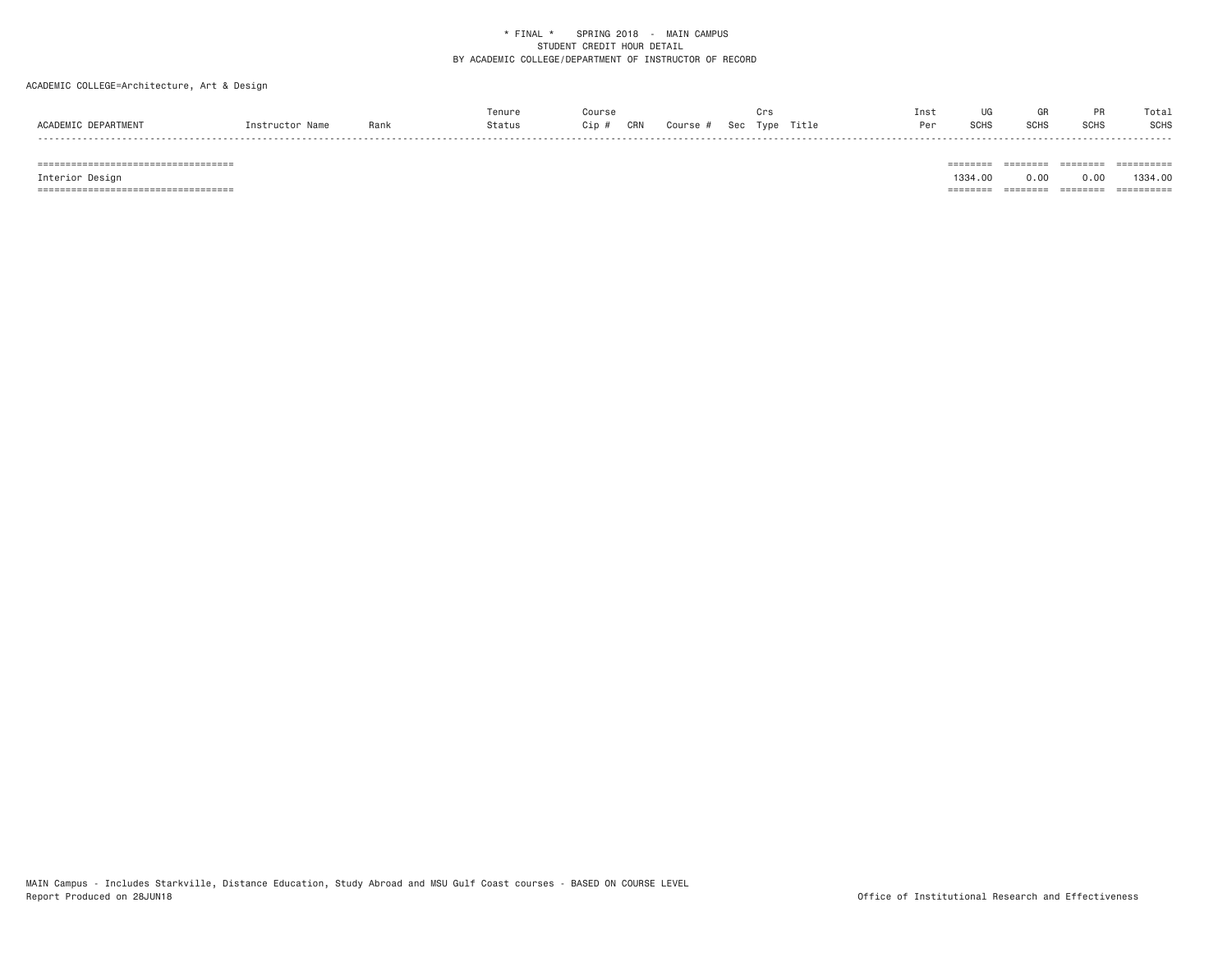| ACADEMIC DEPARTMENT    | Instructor Name     | Rank                              | Tenure<br>Status | Course<br>Cip # | CRN            | Course #              |             | Crs                         | Sec Type Title                                         | Inst<br>Per  | UG<br><b>SCHS</b> | GR<br><b>SCHS</b>                     | PR<br><b>SCHS</b>            | Total<br><b>SCHS</b><br>.                                                                                                                                                                 |
|------------------------|---------------------|-----------------------------------|------------------|-----------------|----------------|-----------------------|-------------|-----------------------------|--------------------------------------------------------|--------------|-------------------|---------------------------------------|------------------------------|-------------------------------------------------------------------------------------------------------------------------------------------------------------------------------------------|
| School of Architecture | Ammon, Theodore     | Non-Employee                      | Not Applicable   |                 |                | 040201 10276 ARC 5353 | 01          | $\mathbf{C}$                | Philosophy Of Arch                                     | 1.00         | 75.00<br>.        | 0.00<br>.                             | 0.00<br>.                    | 75.00<br>.                                                                                                                                                                                |
|                        |                     |                                   |                  |                 |                |                       |             |                             |                                                        |              | 75.00             | 0.00                                  | 0.00                         | 75.00                                                                                                                                                                                     |
|                        | Berk, Michael       | Professor                         | Tenured          |                 |                | 040201 10266 ARC 3573 | 01          | $\mathbf{C}$                | Portfolio Packaging                                    | 1.00         | 30.00<br>.        | 0.00<br>.                             | 0.00<br>.                    | 30.00<br>.                                                                                                                                                                                |
|                        |                     |                                   |                  |                 |                |                       |             |                             |                                                        |              | 30.00             | 0.00                                  | 0.00                         | 30.00                                                                                                                                                                                     |
|                        | Callender, Jassen   | Associate Professor Tenured       |                  |                 |                | 040201 10278 ARC 5589 | 01 B        |                             | Arch Design V-B                                        | 1.00         | 144.00<br>.       | 0.00                                  | 0.00<br>.                    | 144.00<br>.                                                                                                                                                                               |
|                        |                     |                                   |                  |                 |                |                       |             |                             |                                                        |              | 144.00            | 0.00                                  | 0.00                         | 144.00                                                                                                                                                                                    |
|                        | Carson, Foster      | Clinical Assist Pro Non-Ten Track |                  |                 |                | 522001 10416 BCS 1126 | 01          | Q                           | Build Construct Stud 0.50                              |              | 84.00             | 0.00                                  | 0.00                         | 84.00                                                                                                                                                                                     |
|                        |                     |                                   |                  |                 |                | 10421 BCS 3323        | 01          | C                           | High Perform Constru 1.00                              |              | 48.00             | 0.00                                  | 0.00                         | 48.00                                                                                                                                                                                     |
|                        |                     |                                   |                  |                 |                |                       |             |                             |                                                        |              | .<br>132.00       | -----<br>0.00                         | .<br>0.00                    | .<br>132.00                                                                                                                                                                               |
|                        | Esenwein, Frederick | Assistant Professor Ten Track     |                  | 040201          | 10257          | ARC 2313              | 01          | C                           | History Of Arch I                                      | 1.00         | 264.00            | 0.00                                  | 0.00                         | 264.00                                                                                                                                                                                    |
|                        |                     |                                   |                  |                 |                | 10264 ARC 3546        | 02          | B                           | Arch Design III-B                                      | 0.99         | 59.40             | 0.00                                  | 0.00                         | 59.40                                                                                                                                                                                     |
|                        |                     |                                   |                  |                 |                |                       |             |                             |                                                        |              | .<br>323.40       | .<br>0.00                             | .<br>0.00                    | .<br>323.40                                                                                                                                                                               |
|                        | Gines, Jacob        | Assistant Professor Ten Track     |                  | 040201          | 10261          | ARC 2723              | 01          | C                           | Materials                                              | 1.00         | 123.00            | 0.00                                  | 0.00                         | 123.00                                                                                                                                                                                    |
|                        |                     |                                   |                  |                 | 10271          | ARC 4546              | 01          | B                           | Arch Design IV-B                                       | 0.01         | 1.02              | 0.00                                  | 0.00                         | 1.02                                                                                                                                                                                      |
|                        |                     |                                   |                  |                 | 10272          | ARC 4546              | 02          | B                           | Arch Design IV-B                                       | 1.00         | 108.00            | 0.00                                  | 0.00                         | 108.00                                                                                                                                                                                    |
|                        |                     |                                   |                  |                 | 16784          | ARC 4000              | 14          | Ι.                          | Directed Indiv Study                                   | 1.00         | 3.00              | 0.00                                  | 0.00                         | 3.00                                                                                                                                                                                      |
|                        |                     |                                   |                  |                 | 16785<br>16786 | ARC 4000<br>ARC 4000  | 15<br>16    | Ι.<br>I                     | Directed Indiv Study<br>Directed Indiv Study           | 1.00<br>1.00 | 3.00<br>3.00      | 0.00<br>0.00                          | 0.00<br>0.00                 | 3.00<br>3.00                                                                                                                                                                              |
|                        |                     |                                   |                  |                 |                |                       |             |                             |                                                        |              | .<br>241.02       | <b><i><u><u>.</u></u></i></b><br>0.00 | .<br>0.00                    | $\frac{1}{2} \left( \frac{1}{2} \right) \left( \frac{1}{2} \right) \left( \frac{1}{2} \right) \left( \frac{1}{2} \right) \left( \frac{1}{2} \right) \left( \frac{1}{2} \right)$<br>241.02 |
|                        | Gregory, Alexis     | Associate Professor Tenured       |                  | 040201          | 10265          | ARC 3546              | 03          | B                           | Arch Design III-B                                      | 0.99         | 59.40             | 0.00                                  | 0.00                         | 59.40                                                                                                                                                                                     |
|                        |                     |                                   |                  |                 | 15964          | ARC 4000              | 01          | Ι.                          | Directed Indiv Study                                   | 1.00         | 3.00              | 0.00                                  | 0.00                         | 3.00                                                                                                                                                                                      |
|                        |                     |                                   |                  |                 | 15965          | ARC 4000              | 02          | $\mathbf I$                 | Directed Indiv Study                                   | 1.00         | 3.00              | 0.00                                  | 0.00                         | 3.00                                                                                                                                                                                      |
|                        |                     |                                   |                  |                 | 15966          | ARC 4000              | 03          | $\mathbf I$                 | Directed Indiv Study                                   | 1.00         | 3.00              | 0.00                                  | 0.00                         | 3.00                                                                                                                                                                                      |
|                        |                     |                                   |                  |                 | 16331          | ARC 4000              | 04          | I                           | Directed Indiv Study                                   | 1.00         | 3.00              | 0.00                                  | 0.00                         | 3.00                                                                                                                                                                                      |
|                        |                     |                                   |                  |                 | 16332          | ARC 4000              | 05          | I                           | Directed Indiv Study 1.00                              |              | 3.00              | 0.00                                  | 0.00                         | 3.00                                                                                                                                                                                      |
|                        |                     |                                   |                  | 240101          | 16333          | ARC 4000              | 06<br>H01 I | $\mathbf{I}$                | Directed Indiv Study                                   | 1.00         | 3.00              | 0.00<br>0.00                          | 0.00                         | 3.00                                                                                                                                                                                      |
|                        |                     |                                   |                  |                 | 12351<br>12352 | HON 2003<br>HON 2003  | H02 I       |                             | Oxbridge Tutorial<br>Oxbridge Tutorial                 | 1.00<br>0.50 | 3.00<br>1.50      | 0.00                                  | 0.00<br>0.00                 | 3.00<br>1.50                                                                                                                                                                              |
|                        |                     |                                   |                  |                 | 12361          | HON 4003              | H03 I       |                             | Oxbridge Tutorial                                      | 1.00         | 3.00              | 0.00                                  | 0.00                         | 3.00                                                                                                                                                                                      |
|                        |                     |                                   |                  |                 |                |                       |             |                             |                                                        |              | .<br>84.90        | .<br>0.00                             | $\sim$ $\sim$ $\sim$<br>0.00 | 84.90                                                                                                                                                                                     |
|                        | Hall, Gregory       | Professor                         | Tenured          |                 |                | 522001 10417 BCS 2226 | 01 Q        |                             | Build Construct Stud 0.50                              |              | 96.00<br><u>.</u> | 0.00<br>-----                         | 0.00<br>.                    | 96.00<br>.                                                                                                                                                                                |
|                        |                     |                                   |                  |                 |                |                       |             |                             |                                                        |              | 96.00             | 0.00                                  | 0.00                         | 96.00                                                                                                                                                                                     |
|                        | Hankins, Francesca  | Visiting Assist Pro Non-Ten Track |                  | 040201          |                | 10255 ARC 1546        | 03          | B                           | Arch Design I-B                                        | 0.99         | 95.04             | 0.00                                  | 0.00                         | 95.04                                                                                                                                                                                     |
|                        |                     |                                   |                  |                 | 10262          | ARC 3323              | 01          | C                           | History Of Arch III                                    | 1.00         | 108.00            | 0.00                                  | 0.00                         | 108.00                                                                                                                                                                                    |
|                        |                     |                                   |                  |                 | 16804          | ARC 4000              | 17          | Ι.                          | Directed Indiv Study                                   | 1.00         | 3.00              | 0.00                                  | 0.00                         | 3.00                                                                                                                                                                                      |
|                        |                     |                                   |                  |                 | 16805          | ARC 4000              | 18          | Ι.                          | Directed Indiv Study 1.00                              |              | 3.00              | 0.00                                  | 0.00                         | 3.00                                                                                                                                                                                      |
|                        |                     |                                   |                  |                 | 16806<br>16809 | ARC 4000<br>ARC 4000  | 19<br>22    | $\mathbf{I}$<br>$\mathbf I$ | Directed Indiv Study 1.00<br>Directed Indiv Study 1.00 |              | 1.00<br>1.00      | 0.00<br>0.00                          | 0.00<br>0.00                 | 1.00<br>1.00                                                                                                                                                                              |
|                        |                     |                                   |                  |                 |                |                       |             |                             |                                                        |              |                   |                                       |                              |                                                                                                                                                                                           |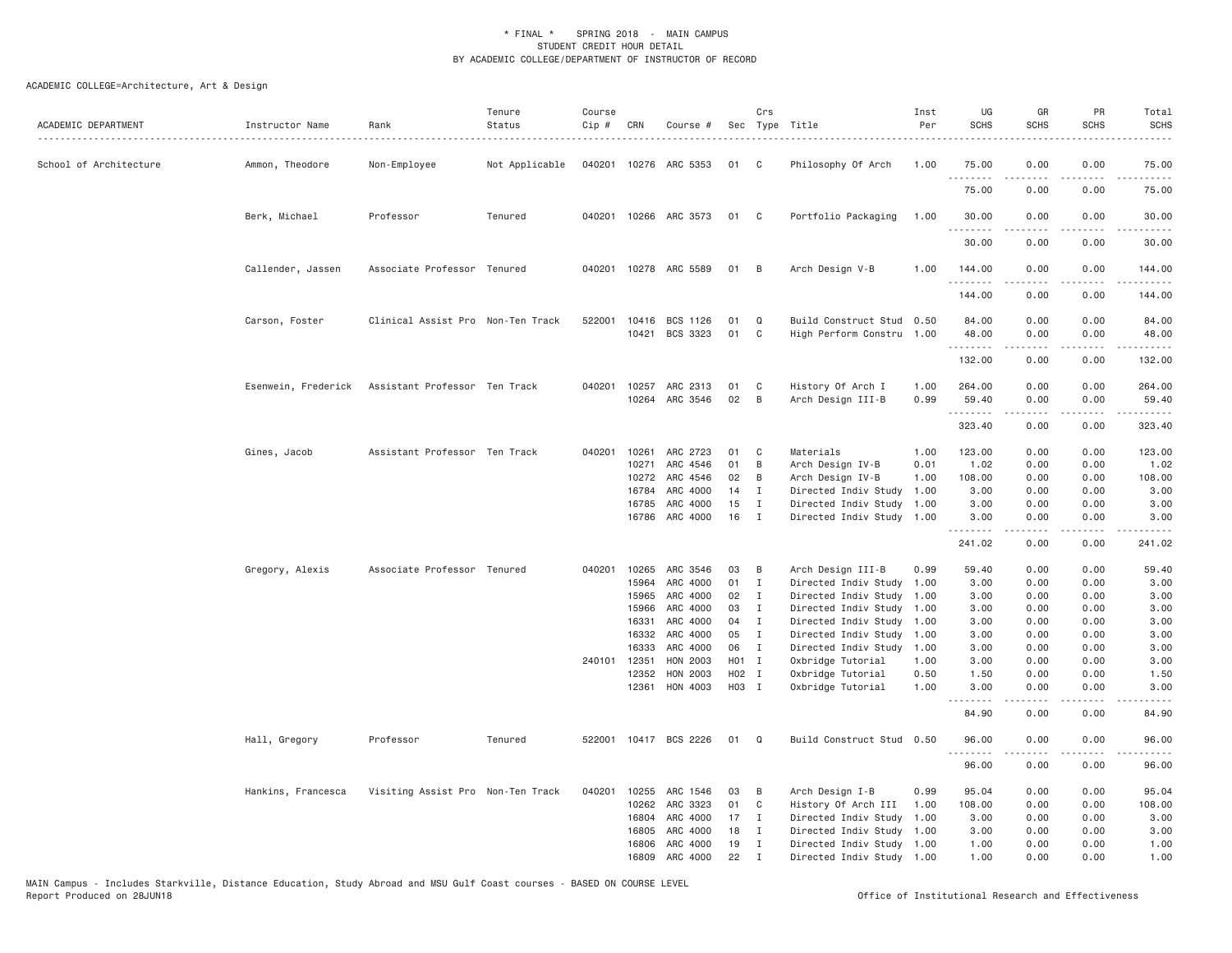| ACADEMIC DEPARTMENT    | Instructor Name                   | Rank                              | Tenure<br>Status | Course<br>Cip # | CRN   | Course #       |         | Crs          | Sec Type Title            | Inst<br>Per | UG<br><b>SCHS</b>   | GR<br><b>SCHS</b> | PR<br><b>SCHS</b> | Total<br><b>SCHS</b>   |
|------------------------|-----------------------------------|-----------------------------------|------------------|-----------------|-------|----------------|---------|--------------|---------------------------|-------------|---------------------|-------------------|-------------------|------------------------|
| School of Architecture | Hankins, Francesca                | Visiting Assist Pro Non-Ten Track |                  | 040201          | 16811 | ARC 4000       | 24      | $\mathbf{I}$ | Directed Indiv Study 1.00 |             | 1.00                | 0.00              | 0.00              | 1.00                   |
|                        |                                   |                                   |                  |                 | 16812 | ARC 4000       | 25      | Ι.           | Directed Indiv Study      | 1.00        | 1.00                | 0.00              | 0.00              | 1.00                   |
|                        |                                   |                                   |                  |                 | 16813 | ARC 4000       | 26      | $\mathbf{I}$ | Directed Indiv Study      | 1.00        | 1.00                | 0.00              | 0.00              | 1.00                   |
|                        |                                   |                                   |                  |                 | 16814 | ARC 4000       | 27      | I            | Directed Indiv Study      | 1.00        | 1.00                | 0.00              | 0.00              | 1.00                   |
|                        |                                   |                                   |                  |                 | 16815 | ARC 4000       | 28      | $\mathbf{I}$ | Directed Indiv Study 1.00 |             | 1.00                | 0.00              | 0.00              | 1.00                   |
|                        |                                   |                                   |                  |                 | 16817 | ARC 4000       | 30      | $\mathbf{I}$ | Directed Indiv Study      | 1.00        | 1.00                | 0.00              | 0.00              | 1.00                   |
|                        |                                   |                                   |                  |                 | 16818 | ARC 4000       | 31      | $\mathbf{I}$ | Directed Indiv Study 1.00 |             | 1.00<br>.           | 0.00<br>.         | 0.00<br>.         | 1.00<br>.              |
|                        |                                   |                                   |                  |                 |       |                |         |              |                           |             | 218.04              | 0.00              | 0.00              | 218.04                 |
|                        | Herrmann, Hans                    | Associate Professor Tenured       |                  | 040201          | 10253 | ARC 1546       | 01      | B            | Arch Design I-B           | 1.00        | 42.00               | 0.00              | 0.00              | 42.00                  |
|                        |                                   |                                   |                  |                 | 10254 | ARC 1546       | 02      | B            | Arch Design I-B           | 0.01        | 0.96                | 0.00              | 0.00              | 0.96                   |
|                        |                                   |                                   |                  |                 | 10255 | ARC 1546       | 03      | B            | Arch Design I-B           | 0.01        | 0.96                | 0.00              | 0.00              | 0.96                   |
|                        |                                   |                                   |                  |                 | 10256 | ARC 1546       | H01     | B            | Arch Design I-B Hono      | 1.00        | 54.00               | 0.00              | 0.00              | 54.00                  |
|                        |                                   |                                   |                  |                 | 10275 | ARC 4733       | 01      | C            | Site Planning             | 1.00        | 84.00               | 0.00              | 0.00              | 84.00                  |
|                        |                                   |                                   |                  |                 | 16374 | ARC 4000       | 07      | $\mathbf{I}$ | Directed Indiv Study      | 1.00        | 3.00                | 0.00              | 0.00              | 3.00                   |
|                        |                                   |                                   |                  |                 | 16375 | ARC 4000       | 08      | $\mathbf{I}$ | Directed Indiv Study      | 1.00        | 3.00                | 0.00              | 0.00              | 3.00                   |
|                        |                                   |                                   |                  |                 | 16376 | ARC 4000       | 09      | $\mathbf{I}$ | Directed Indiv Study      | 1.00        | 3.00                | 0.00              | 0.00              | 3.00                   |
|                        |                                   |                                   |                  |                 | 16377 | ARC 4000       | 10      | $\mathbf{I}$ | Directed Indiv Study      | 1.00        | 3.00                | 0.00              | 0.00              | 3.00                   |
|                        |                                   |                                   |                  |                 | 16378 | ARC 4000       | 11      | $\mathbf{I}$ | Directed Indiv Study 1.00 |             | 3.00                | 0.00              | 0.00              | 3.00                   |
|                        |                                   |                                   |                  |                 | 16379 | ARC 4000       | 12      | Ι.           | Directed Indiv Study      | 1.00        | 3.00                | 0.00              | 0.00              | 3.00                   |
|                        |                                   |                                   |                  |                 | 16855 | ARC 4000       | 32      | $\mathbf{I}$ | Directed Indiv Study 1.00 |             | 3,00<br>.           | 0.00<br>.         | 0.00<br>.         | 3.00<br>.              |
|                        |                                   |                                   |                  |                 |       |                |         |              |                           |             | 202.92              | 0.00              | 0.00              | 202.92                 |
|                        | Jones, William                    | Lecturer                          | Non-Ten Track    | 040201          | 10250 | ARC 1013       | 01      | C            | Arch Appreciation         | 1.00        | 492.00              | 0.00              | 0.00              | 492.00                 |
|                        |                                   |                                   |                  |                 | 10414 | BCS 1013       | 01      | C            | Architecture Appreci      | 1.00        | 18.00               | 0.00              | 0.00              | 18.00                  |
|                        |                                   |                                   |                  | 522001          |       | 10419 BCS 3126 | 01      | <b>L</b>     | Build Construct Stud      | 0.50        | 87.00<br><u>.</u>   | 0.00<br>.         | 0.00<br>.         | 87.00<br>$- - - - - -$ |
|                        |                                   |                                   |                  |                 |       |                |         |              |                           |             | 597.00              | 0.00              | 0.00              | 597.00                 |
|                        | Kemp, Leah                        | Non-Faculty                       | Not Applicable   | 040201          |       | 13796 ARC 1013 | 501 C   |              | Arch Appreciation         | 1.00        | 42.00<br>.          | 0.00<br>.         | 0.00<br>$- - - -$ | 42.00<br>.             |
|                        |                                   |                                   |                  |                 |       |                |         |              |                           |             | 42.00               | 0.00              | 0.00              | 42.00                  |
|                        | Latham, Angela                    | Instructor                        | Non-Ten Track    | 500799          | 13571 | TKI 2413       | 01      | C            | Hi & Appr Artcrafts       | 1.00        | 75.00               | 0.00              | 0.00              | 75.00                  |
|                        |                                   |                                   |                  |                 | 13572 | TKI 2413       | 02      | C            | Hi & Appr Artcrafts       | 1.00        | 72.00               | 0.00              | 0.00              | 72.00                  |
|                        |                                   |                                   |                  |                 | 13573 | TKI 2413       | 03      | C            | Hi & Appr Artcrafts       | 1.00        | 69.00               | 0.00              | 0.00              | 69.00                  |
|                        |                                   |                                   |                  |                 |       | 13574 TKI 2413 | $H04$ C |              | Honors Hi & Appr Art 1.00 |             | 72.00<br>.          | 0.00              | 0.00<br>.         | 72.00<br>.             |
|                        |                                   |                                   |                  |                 |       |                |         |              |                           |             | 288.00              | 0.00              | 0.00              | 288.00                 |
|                        | Lopez Barrera, Maria Non-Employee |                                   | Not Applicable   | 040201          |       | 10254 ARC 1546 | 02      | B            | Arch Design I-B           | 0.99        | 95.04               | 0.00              | 0.00              | 95.04                  |
|                        |                                   |                                   |                  |                 |       | 10273 ARC 4613 | S01 S   |              | CREATE Common Ground      | 1,00        | 9.00                | 0.00              | 0.00              | 9.00                   |
|                        |                                   |                                   |                  |                 |       |                |         |              |                           |             | .<br>104.04         | .<br>0.00         | .<br>0.00         | <u>.</u><br>104.04     |
|                        |                                   |                                   |                  |                 |       |                |         |              |                           |             |                     |                   |                   |                        |
|                        | Martin, George                    | Visiting Assoc Prof Non-Ten Track |                  | 040201          | 10251 | ARC 1013       | 02      | C            | Arch Appreciation         | 1.00        | 447.00              | 0.00              | 0.00              | 447.00                 |
|                        |                                   |                                   |                  |                 | 10415 | BCS 1013       | 02      | C            | Architecture Appreci 1.00 |             | 9.00                | 0.00              | 0.00              | 9.00                   |
|                        |                                   |                                   |                  | 522001          | 10419 | BCS 3126       | 01      | $\mathsf{L}$ | Build Construct Stud      | 0.50        | 87.00<br>. <b>.</b> | 0.00              | 0.00<br>د د د د   | 87.00<br>.             |
|                        |                                   |                                   |                  |                 |       |                |         |              |                           |             | 543.00              | 0.00              | 0.00              | 543.00                 |
|                        | Mockbee, David                    | Non-Employee                      | Not Applicable   | 040201          |       | 10277 ARC 5383 | 01      | C            | Legal Aspects Arch        | 1.00        | 72.00               | 0.00              | 0.00              | 72.00                  |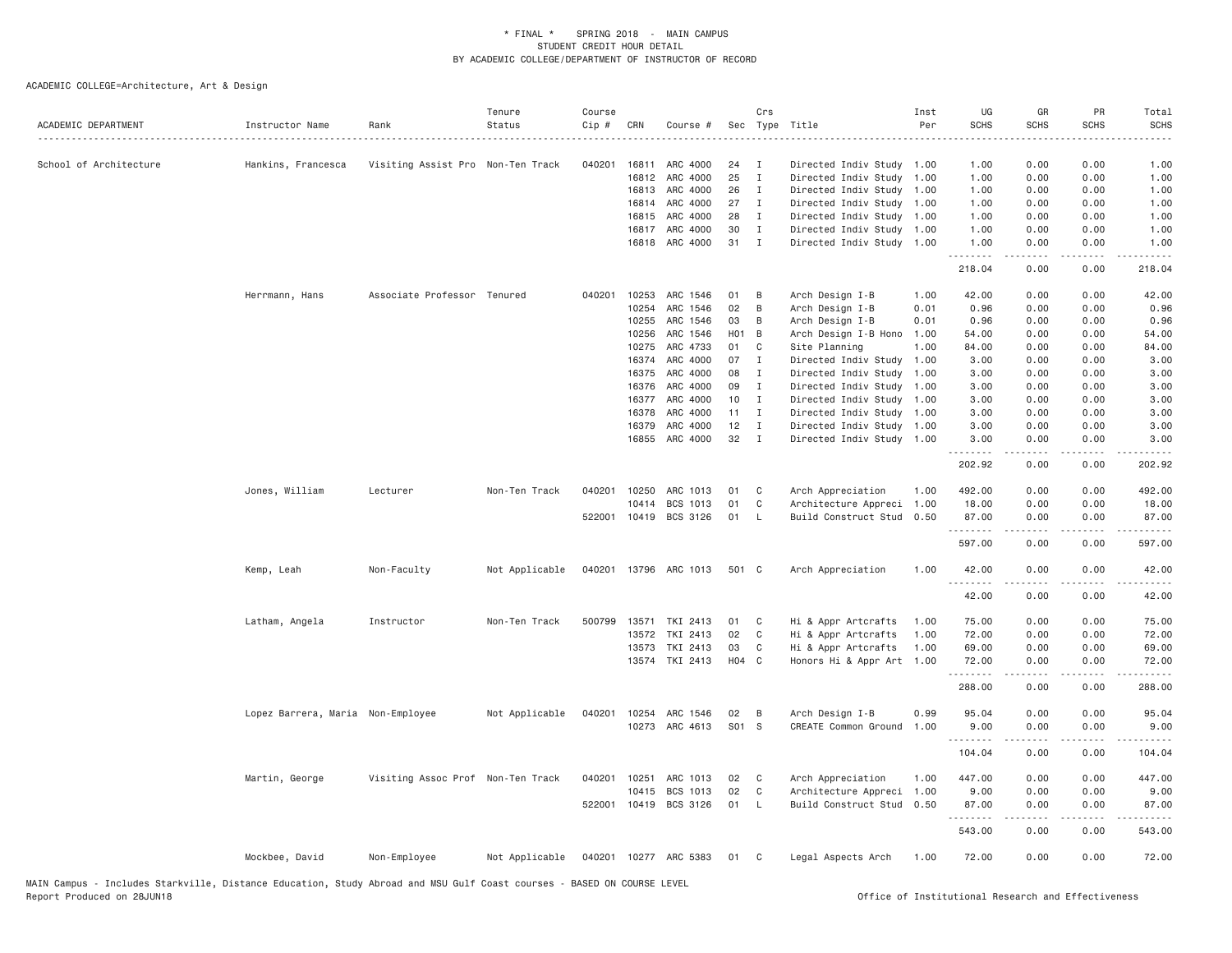| ACADEMIC DEPARTMENT    | Instructor Name | Rank                              | Tenure<br>Status | Course<br>Cip # | CRN   | Course #              |       | Crs            | Sec Type Title            | Inst<br>Per | UG<br>SCHS                                                                                                                         | GR<br><b>SCHS</b>                                                                                                                 | PR<br><b>SCHS</b>       | Total<br><b>SCHS</b><br>. |
|------------------------|-----------------|-----------------------------------|------------------|-----------------|-------|-----------------------|-------|----------------|---------------------------|-------------|------------------------------------------------------------------------------------------------------------------------------------|-----------------------------------------------------------------------------------------------------------------------------------|-------------------------|---------------------------|
|                        |                 |                                   |                  |                 |       |                       |       |                |                           |             | --------<br>72.00                                                                                                                  | --------<br>0.00                                                                                                                  | - - - - - - - -<br>0.00 | ----------<br>72.00       |
|                        |                 |                                   |                  |                 |       |                       |       |                |                           |             |                                                                                                                                    |                                                                                                                                   |                         |                           |
| School of Architecture | Norwood, Bryan  | Visiting Assist Pro Non-Ten Track |                  | 040201          | 10259 | ARC 2546              | 02    | $\overline{B}$ | Arch Design II-B          | 0.99        | 118.80                                                                                                                             | 0.00                                                                                                                              | 0.00                    | 118.80                    |
|                        |                 |                                   |                  |                 | 10267 | ARC 3723              | 01    | $\mathbf{C}$   | Active Bldg Systems       | 1.00        | 102.00                                                                                                                             | 0.00                                                                                                                              | 0.00                    | 102.00                    |
|                        |                 |                                   |                  |                 |       | 10422 BCS 3723        | 01 C  |                | Active Building Syst 1.00 |             | 75.00<br><u>.</u>                                                                                                                  | 0.00                                                                                                                              | 0.00                    | 75.00                     |
|                        |                 |                                   |                  |                 |       |                       |       |                |                           |             | 295.80                                                                                                                             | .<br>0.00                                                                                                                         | .<br>0.00               | 295.80                    |
|                        | Poros, John     | Professor                         | Tenured          | 040201 10263    |       | ARC 3546              | 01 B  |                | Arch Design III-B         | 1.00        | 72.00                                                                                                                              | 0.00                                                                                                                              | 0.00                    | 72.00                     |
|                        |                 |                                   |                  |                 | 10264 | ARC 3546              | 02    | B              | Arch Design III-B         | 0.01        | 0.60                                                                                                                               | 0.00                                                                                                                              | 0.00                    | 0.60                      |
|                        |                 |                                   |                  |                 | 10265 | ARC 3546              | 03    | B              | Arch Design III-B         | 0.01        | 0.60                                                                                                                               | 0.00                                                                                                                              | 0.00                    | 0.60                      |
|                        |                 |                                   |                  |                 | 10268 | ARC 3914              | 01    | $\mathbb{C}$   | Structures II             | 1.00        | 144.00                                                                                                                             | 0.00                                                                                                                              | 0.00                    | 144.00                    |
|                        |                 |                                   |                  |                 | 10423 | BCS 3914              | 01 C  |                | Structures II             | 1.00        | 72.00                                                                                                                              | 0.00                                                                                                                              | 0.00                    | 72.00                     |
|                        |                 |                                   |                  |                 |       | 240101 12352 HON 2003 | H02 I |                | Oxbridge Tutorial         | 0.50        | 1.50                                                                                                                               | 0.00                                                                                                                              | 0.00                    | 1.50                      |
|                        |                 |                                   |                  |                 |       |                       |       |                |                           |             | 290.70                                                                                                                             | ----<br>0.00                                                                                                                      | $\cdots$<br>0.00        | 290.70                    |
|                        | Taylor, Justin  | Clinical Assist Pro Non-Ten Track |                  | 040201          | 10258 | ARC 2546              | 01    | $\overline{B}$ | Arch Design II-B          | 1.00        | 132.00                                                                                                                             | 0.00                                                                                                                              | 0.00                    | 132.00                    |
|                        |                 |                                   |                  |                 | 10259 | ARC 2546              | 02    | $\overline{B}$ | Arch Design II-B          | 0.01        | 1.20                                                                                                                               | 0.00                                                                                                                              | 0.00                    | 1.20                      |
|                        |                 |                                   |                  |                 | 16783 | ARC 4000              | 13    | $\mathbf{I}$   | Directed Indiv Study 1.00 |             | 3.00                                                                                                                               | 0.00                                                                                                                              | 0.00                    | 3.00                      |
|                        |                 |                                   |                  |                 |       |                       |       |                |                           |             | .<br>136.20                                                                                                                        | $\frac{1}{2} \left( \frac{1}{2} \right) \left( \frac{1}{2} \right) \left( \frac{1}{2} \right) \left( \frac{1}{2} \right)$<br>0.00 | .<br>0.00               | 136.20                    |
|                        | Tripp, Andrew   | Assistant Professor Ten Track     |                  |                 |       | 040201 10271 ARC 4546 | 01 B  |                | Arch Design IV-B          | 0.99        | 100.98                                                                                                                             | 0.00                                                                                                                              | 0.00                    | 100.98                    |
|                        |                 |                                   |                  |                 |       |                       |       |                |                           |             | 100.98                                                                                                                             | 0.00                                                                                                                              | 0.00                    | 100.98                    |
|                        | Vaughan, Mark   | Lecturer                          | Non-Ten Track    |                 |       | 040201 10279 ARC 5589 | 02    | — В            | Arch Design V-B           | 1.00        | 63.00                                                                                                                              | 0.00                                                                                                                              | 0.00                    | 63.00                     |
|                        |                 |                                   |                  |                 |       |                       |       |                |                           |             | $\frac{1}{2} \left( \frac{1}{2} \right) \left( \frac{1}{2} \right) \left( \frac{1}{2} \right) \left( \frac{1}{2} \right)$<br>63.00 | 0.00                                                                                                                              | 0.00                    | 63.00                     |
|                        |                 |                                   |                  |                 |       |                       |       |                |                           |             |                                                                                                                                    |                                                                                                                                   |                         |                           |
|                        | West, James     | Professor                         | Tenured          |                 |       | 522001 10416 BCS 1126 | 01 Q  |                | Build Construct Stud 0.50 |             | 84.00<br>--------                                                                                                                  | 0.00                                                                                                                              | 0.00                    | 84.00                     |
|                        |                 |                                   |                  |                 |       |                       |       |                |                           |             | 84.00                                                                                                                              | 0.00                                                                                                                              | 0.00                    | 84.00                     |
| School of Architecture |                 |                                   |                  |                 |       |                       |       |                |                           |             | ========<br>4164.00                                                                                                                | ========<br>0.00                                                                                                                  | ========<br>0.00        | 4164.00                   |
|                        |                 |                                   |                  |                 |       |                       |       |                |                           |             | ========                                                                                                                           |                                                                                                                                   | --------- --------      | $=$ ==========            |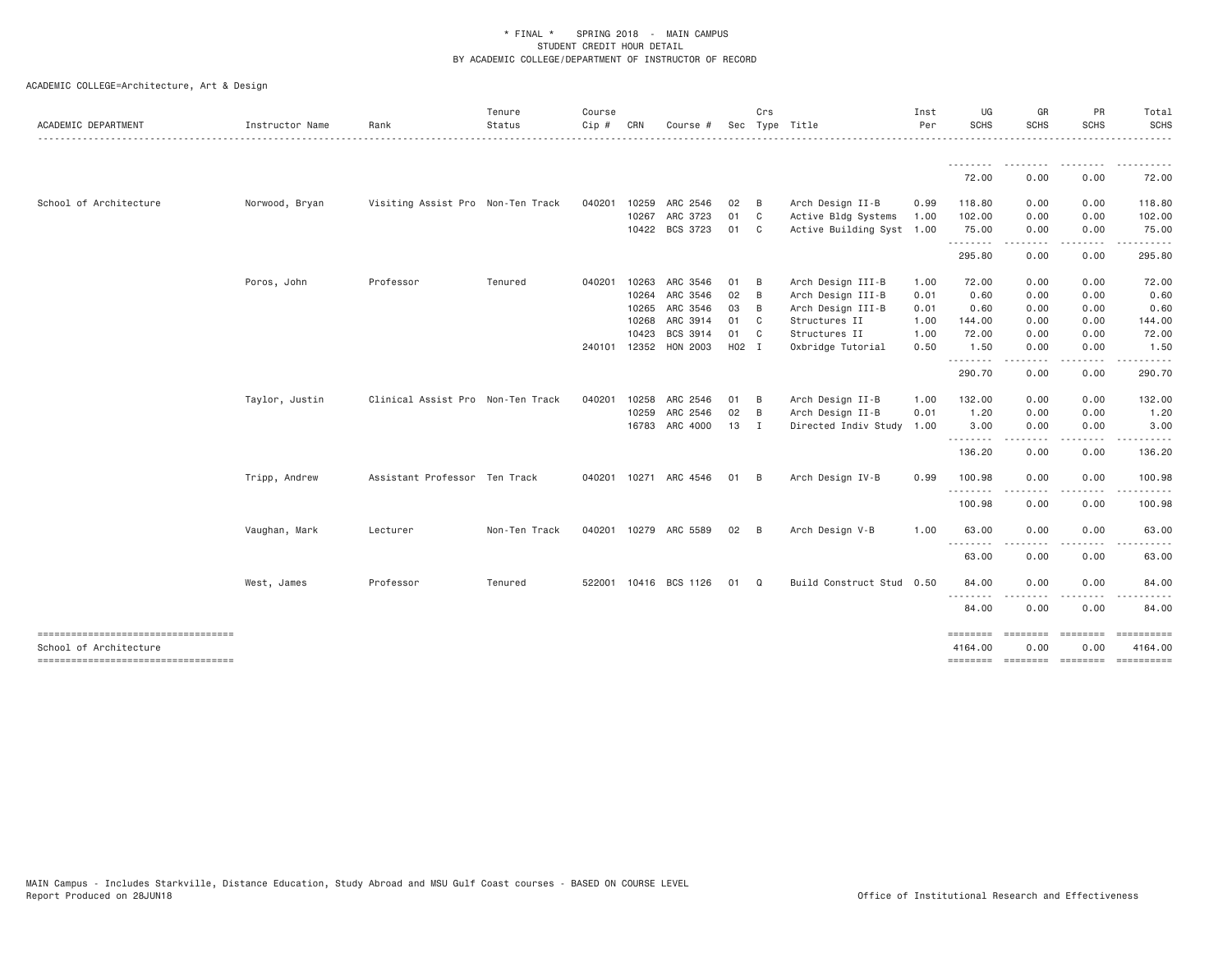| ACADEMIC DEPARTMENT                                                           | Instructor Name | Rank         | Tenure<br>Status | Course<br>Cip #  | CRN            | Course #                                                              | Sec                           | Crs<br>Type            | Title                                                                                                                                          | Inst<br>Per | UG<br><b>SCHS</b>                                   | GR<br><b>SCHS</b>                         | PR<br><b>SCHS</b>                         | Total<br>SCHS                               |
|-------------------------------------------------------------------------------|-----------------|--------------|------------------|------------------|----------------|-----------------------------------------------------------------------|-------------------------------|------------------------|------------------------------------------------------------------------------------------------------------------------------------------------|-------------|-----------------------------------------------------|-------------------------------------------|-------------------------------------------|---------------------------------------------|
| Aerospace Studies                                                             | Cassidy, Joseph | Non-Employee | Not Applicable   | 280101<br>290201 | 10365<br>15395 | AS 4023<br>14509 AS 2022<br>AS 4000<br>15420 AS 4000<br>15925 AS 4000 | 01<br>02<br>501 I<br>02<br>03 | <b>B</b><br>- B<br>- 1 | NSE/Prep for Act Dut 1.00<br>Air & Space Power - I 1.00<br>Directed Indiv Study 1.00<br>Directed Indiv Study 1.00<br>Directed Indiv Study 1.00 |             | 54.00<br>44.00<br>3.00<br>3,00<br>3,00<br>--------- | 0.00<br>0.00<br>0.00<br>0.00<br>0.00<br>. | 0.00<br>0.00<br>0.00<br>0.00<br>0.00<br>. | 54.00<br>44.00<br>3.00<br>3.00<br>3.00<br>. |
|                                                                               |                 |              |                  |                  |                |                                                                       |                               |                        |                                                                                                                                                |             | 107.00                                              | 0.00                                      | 0.00                                      | 107.00                                      |
| =====================================                                         |                 |              |                  |                  |                |                                                                       |                               |                        |                                                                                                                                                |             |                                                     |                                           |                                           | $=$ = = = = = = = = =                       |
| Aerospace Studies                                                             |                 |              |                  |                  |                |                                                                       |                               |                        |                                                                                                                                                |             | 107,00                                              | 0.00                                      | 0.00                                      | 107,00                                      |
| -------------------------------------<br>------------------------------------ |                 |              |                  |                  |                |                                                                       |                               |                        |                                                                                                                                                |             | --------<br>--------                                | ________                                  | ________                                  | ----------<br>--------                      |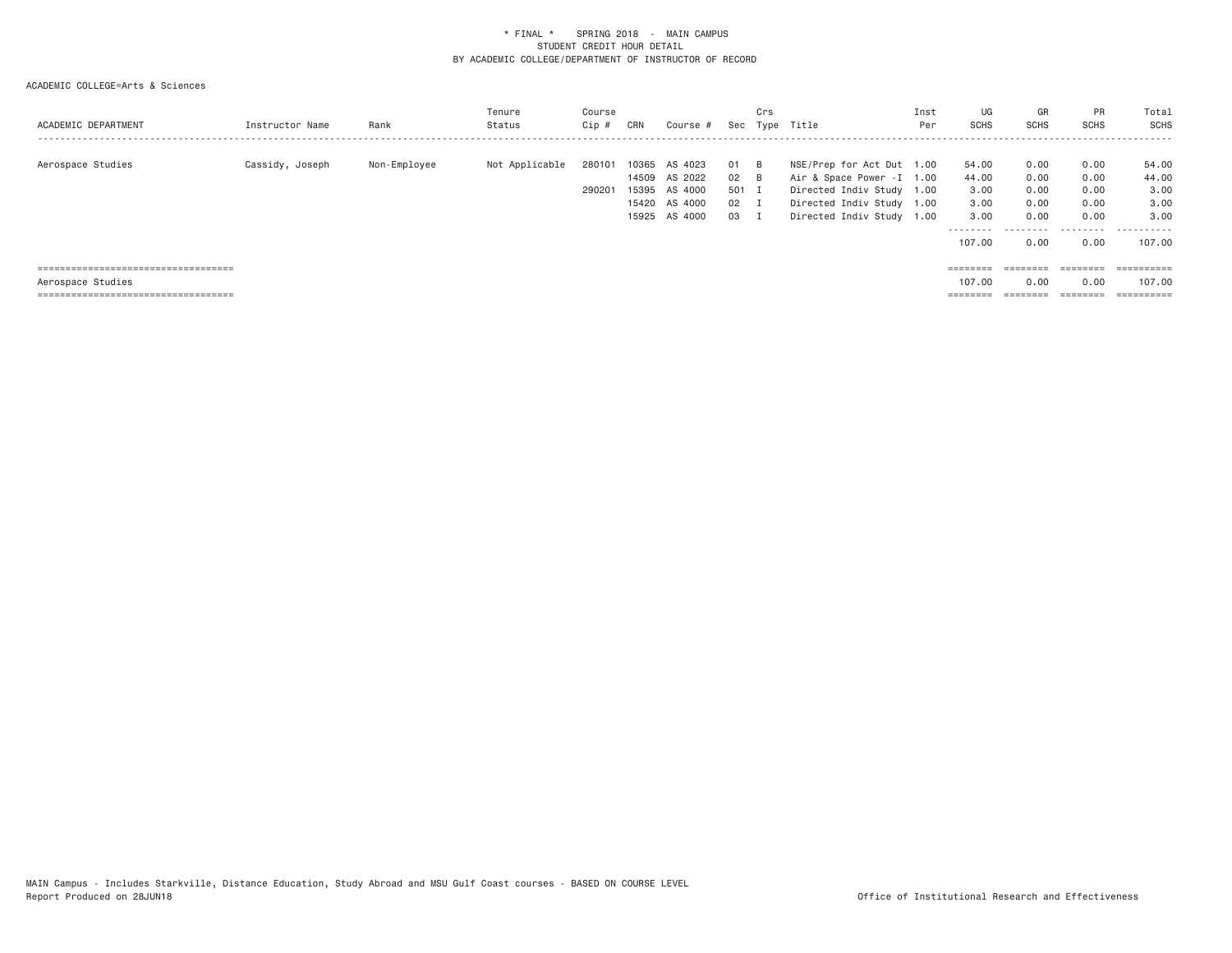| 0.00<br>450201<br>10205<br>02<br>1.00<br>135.00<br>0.00<br>135.00<br>Anthropology & Middle Eastern Cultu Banks, Petra<br>Lecturer<br>Non-Ten Track<br>AN 1103<br>C.<br>Intro To Anthro<br>03<br>$\mathbb C$<br>0.00<br>10206<br>AN 1103<br>Intro To Anthro<br>1.00<br>129.00<br>0.00<br>129.00<br>04<br>C<br>14406<br>AN 1103<br>Intro To Anthro<br>1.00<br>129.00<br>0.00<br>0.00<br>129.00<br>.<br>2.2.2.2.2<br>.<br>.<br>393.00<br>0.00<br>0.00<br>393.00<br>MEC 2233<br>Hardin, James<br>Associate Professor Tenured<br>380203<br>14430<br>01<br>C<br>Intro Old Test Archl 1.00<br>12.00<br>0.00<br>0.00<br>12.00<br>450201<br>10204<br>01<br>C<br>Intro To Anthro<br>1,00<br>135.00<br>0.00<br>0.00<br>135.00<br>AN 1103<br>15241<br>AN 4000<br>01<br>3.00<br>Ι.<br>Directed Indiv Study<br>1.00<br>3.00<br>0.00<br>0.00<br>AN 7000<br>15249<br>01<br>$\mathbf{I}$<br>Directed Indiv Study<br>1.00<br>0.00<br>3.00<br>0.00<br>3.00<br>15256<br>AN 4000<br>02<br>$\mathbf I$<br>Directed Indiv Study<br>1.00<br>3.00<br>0.00<br>0.00<br>3.00<br>AN 7000<br>15410<br>02<br>I<br>Directed Indiv Study 1.00<br>0.00<br>3.00<br>0.00<br>3.00<br>15436<br>AN 8000<br>01<br>D<br>Thesis Research<br>1.00<br>0.00<br>1.00<br>0.00<br>1.00<br>AN 4000<br>03<br>$\mathbf{I}$<br>Directed Indiv Study 1.00<br>3.00<br>0.00<br>0.00<br>3.00<br>16243<br>AN 4000<br>04<br>Directed Indiv Study 1.00<br>3.00<br>0.00<br>3.00<br>16313<br>$\mathbf{I}$<br>0.00<br>16768<br>AN 7000<br>03<br>I<br>Directed Indiv Study 1.00<br>0.00<br>3.00<br>0.00<br>3.00<br>16974<br>AN 4000<br>08<br>$\mathbf I$<br>Directed Indiv Study 1.00<br>4.00<br>0.00<br>0.00<br>4.00<br>16994<br>AN 4000<br>12<br>$\mathbf I$<br>Directed Indiv Study 1.00<br>4.00<br>0.00<br>0.00<br>4.00<br>01<br>450301<br>14431<br>REL 2233<br>C<br>Int Old Test Archlgy 1.00<br>75.00<br>0.00<br>0.00<br>75.00<br>.<br>.<br>$- - - - - -$<br>$- - - - -$<br>242.00<br>0.00<br>252.00<br>10.00<br>0.00<br>Hoffman, David<br>Associate Professor Tenured<br>450201<br>10238<br>AN 8215<br>01<br>E<br>Internship in Applie 1.00<br>5.00<br>0.00<br>5.00<br>15437<br>AN 8000<br>02<br>D<br>Thesis Research<br>1.00<br>0.00<br>11.00<br>0.00<br>11.00<br>450301<br>14436<br>AN 4163<br>01<br>C<br>Anth Internatl Dev<br>1.00<br>33.00<br>0.00<br>33.00<br>0.00<br>14437 AN 6163<br>01<br>C<br>Anth Internatl Dev<br>1.00<br>0.00<br>12.00<br>0.00<br>12.00<br>1.1.1.1.1.1.1<br>$- - - - -$<br>.<br>.<br>33.00<br>28.00<br>0.00<br>61.00<br>Kennett, Curtis<br>05<br>132.00<br>Lecturer<br>Non-Ten Track<br>450201 14407 AN 1103<br>C.<br>Intro To Anthro<br>1.00<br>0.00<br>0.00<br>132.00<br>.<br>132.00<br>0.00<br>132.00<br>0.00<br>MEC 3473<br>Islam<br>1.00<br>9.00<br>9.00<br>McClellan, Laura<br>Assistant Professor Ten Track<br>380201<br>14432<br>01<br>C<br>0.00<br>0.00<br>380205<br>14433<br>REL 3473<br>01<br>C<br>Islam<br>1.00<br>33.00<br>0.00<br>0.00<br>33.00<br>450201<br>14887<br>AN 4990<br>01<br>1.00<br>30.00<br>0.00<br>30.00<br>C<br>Special Topic In AN<br>0.00<br>14888<br>AN 6990<br>01<br>C<br>1.00<br>0.00<br>Special Topic In AN<br>6.00<br>0.00<br>6.00<br>AN 8000<br>03<br>D<br>15438<br>Thesis Research<br>1.00<br>0.00<br>10.00<br>0.00<br>10.00<br>.<br>$\omega$ is a set<br>د د د د<br>.<br>72.00<br>16.00<br>0.00<br>88.00<br>Quantitative Methods<br>0.00<br>Miller, Darcy<br>Assistant Professor Ten Track<br>450201<br>14438<br>AN 8013<br>01<br>C<br>1.00<br>57.00<br>0.00<br>57.00<br>04<br>D<br>1.00<br>0.00<br>0.00<br>15439<br>AN 8000<br>Thesis Research<br>14.00<br>14.00<br>05<br>16722<br>AN 4000<br>Ι.<br>Directed Indiv Study 1.00<br>3.00<br>0.00<br>0.00<br>3.00<br>16976<br>AN 4000<br>10<br>$\mathbf{I}$<br>Directed Indiv Study 1.00<br>3.00<br>0.00<br>0.00<br>3.00<br>450301<br>10218<br>AN 1543<br>01<br>C<br>Intro To Archaeology 1.00<br>75.00<br>0.00<br>75.00<br>0.00<br>10219<br>AN 1543<br>02<br>C<br>Intro To Archaeology 1.00<br>75.00<br>0.00<br>75.00<br>0.00<br>10220 AN 1543<br>03<br>C<br>Intro To Archaeology 1.00<br>45.00<br>0.00<br>0.00<br>45.00<br>.<br>.<br>.<br>.<br>201.00<br>71.00<br>0.00<br>272.00<br>Osterholtz, Anna<br>Assistant Professor Ten Track<br>10215<br>AN 1344<br>01<br>Intro to Biol Anthro<br>112.00<br>0.00<br>0.00<br>112.00<br>450201<br>C<br>1.00<br>AN 1344<br>02<br>Intro to Biol Anthro<br>0.00<br>0.00<br>0.00<br>0.00<br>10216<br>К<br>1.00<br>10217 AN 1344<br>03<br>K<br>Intro to Biol Anthro 1.00<br>0.00<br>0.00<br>0.00 | ACADEMIC DEPARTMENT | Instructor Name | Rank | Tenure<br>Status | Course<br>Cip # | CRN | Course # | Crs | Sec Type Title | Inst<br>Per | UG<br><b>SCHS</b> | GR<br><b>SCHS</b> | <b>PR</b><br><b>SCHS</b> | Total<br><b>SCHS</b><br>$\cdots$ |
|----------------------------------------------------------------------------------------------------------------------------------------------------------------------------------------------------------------------------------------------------------------------------------------------------------------------------------------------------------------------------------------------------------------------------------------------------------------------------------------------------------------------------------------------------------------------------------------------------------------------------------------------------------------------------------------------------------------------------------------------------------------------------------------------------------------------------------------------------------------------------------------------------------------------------------------------------------------------------------------------------------------------------------------------------------------------------------------------------------------------------------------------------------------------------------------------------------------------------------------------------------------------------------------------------------------------------------------------------------------------------------------------------------------------------------------------------------------------------------------------------------------------------------------------------------------------------------------------------------------------------------------------------------------------------------------------------------------------------------------------------------------------------------------------------------------------------------------------------------------------------------------------------------------------------------------------------------------------------------------------------------------------------------------------------------------------------------------------------------------------------------------------------------------------------------------------------------------------------------------------------------------------------------------------------------------------------------------------------------------------------------------------------------------------------------------------------------------------------------------------------------------------------------------------------------------------------------------------------------------------------------------------------------------------------------------------------------------------------------------------------------------------------------------------------------------------------------------------------------------------------------------------------------------------------------------------------------------------------------------------------------------------------------------------------------------------------------------------------------------------------------------------------------------------------------------------------------------------------------------------------------------------------------------------------------------------------------------------------------------------------------------------------------------------------------------------------------------------------------------------------------------------------------------------------------------------------------------------------------------------------------------------------------------------------------------------------------------------------------------------------------------------------------------------------------------------------------------------------------------------------------------------------------------------------------------------------------------------------------------------------------------------------------------------------------------------------------------------------------------------------------------------------------------------------------------------------------------------------------------------------------------------------------------------------------------------------------------------------------------------------------------------------------------------------------------------------------------------------------------------|---------------------|-----------------|------|------------------|-----------------|-----|----------|-----|----------------|-------------|-------------------|-------------------|--------------------------|----------------------------------|
|                                                                                                                                                                                                                                                                                                                                                                                                                                                                                                                                                                                                                                                                                                                                                                                                                                                                                                                                                                                                                                                                                                                                                                                                                                                                                                                                                                                                                                                                                                                                                                                                                                                                                                                                                                                                                                                                                                                                                                                                                                                                                                                                                                                                                                                                                                                                                                                                                                                                                                                                                                                                                                                                                                                                                                                                                                                                                                                                                                                                                                                                                                                                                                                                                                                                                                                                                                                                                                                                                                                                                                                                                                                                                                                                                                                                                                                                                                                                                                                                                                                                                                                                                                                                                                                                                                                                                                                                                                                                                              |                     |                 |      |                  |                 |     |          |     |                |             |                   |                   |                          |                                  |
|                                                                                                                                                                                                                                                                                                                                                                                                                                                                                                                                                                                                                                                                                                                                                                                                                                                                                                                                                                                                                                                                                                                                                                                                                                                                                                                                                                                                                                                                                                                                                                                                                                                                                                                                                                                                                                                                                                                                                                                                                                                                                                                                                                                                                                                                                                                                                                                                                                                                                                                                                                                                                                                                                                                                                                                                                                                                                                                                                                                                                                                                                                                                                                                                                                                                                                                                                                                                                                                                                                                                                                                                                                                                                                                                                                                                                                                                                                                                                                                                                                                                                                                                                                                                                                                                                                                                                                                                                                                                                              |                     |                 |      |                  |                 |     |          |     |                |             |                   |                   |                          |                                  |
|                                                                                                                                                                                                                                                                                                                                                                                                                                                                                                                                                                                                                                                                                                                                                                                                                                                                                                                                                                                                                                                                                                                                                                                                                                                                                                                                                                                                                                                                                                                                                                                                                                                                                                                                                                                                                                                                                                                                                                                                                                                                                                                                                                                                                                                                                                                                                                                                                                                                                                                                                                                                                                                                                                                                                                                                                                                                                                                                                                                                                                                                                                                                                                                                                                                                                                                                                                                                                                                                                                                                                                                                                                                                                                                                                                                                                                                                                                                                                                                                                                                                                                                                                                                                                                                                                                                                                                                                                                                                                              |                     |                 |      |                  |                 |     |          |     |                |             |                   |                   |                          |                                  |
|                                                                                                                                                                                                                                                                                                                                                                                                                                                                                                                                                                                                                                                                                                                                                                                                                                                                                                                                                                                                                                                                                                                                                                                                                                                                                                                                                                                                                                                                                                                                                                                                                                                                                                                                                                                                                                                                                                                                                                                                                                                                                                                                                                                                                                                                                                                                                                                                                                                                                                                                                                                                                                                                                                                                                                                                                                                                                                                                                                                                                                                                                                                                                                                                                                                                                                                                                                                                                                                                                                                                                                                                                                                                                                                                                                                                                                                                                                                                                                                                                                                                                                                                                                                                                                                                                                                                                                                                                                                                                              |                     |                 |      |                  |                 |     |          |     |                |             |                   |                   |                          |                                  |
|                                                                                                                                                                                                                                                                                                                                                                                                                                                                                                                                                                                                                                                                                                                                                                                                                                                                                                                                                                                                                                                                                                                                                                                                                                                                                                                                                                                                                                                                                                                                                                                                                                                                                                                                                                                                                                                                                                                                                                                                                                                                                                                                                                                                                                                                                                                                                                                                                                                                                                                                                                                                                                                                                                                                                                                                                                                                                                                                                                                                                                                                                                                                                                                                                                                                                                                                                                                                                                                                                                                                                                                                                                                                                                                                                                                                                                                                                                                                                                                                                                                                                                                                                                                                                                                                                                                                                                                                                                                                                              |                     |                 |      |                  |                 |     |          |     |                |             |                   |                   |                          |                                  |
|                                                                                                                                                                                                                                                                                                                                                                                                                                                                                                                                                                                                                                                                                                                                                                                                                                                                                                                                                                                                                                                                                                                                                                                                                                                                                                                                                                                                                                                                                                                                                                                                                                                                                                                                                                                                                                                                                                                                                                                                                                                                                                                                                                                                                                                                                                                                                                                                                                                                                                                                                                                                                                                                                                                                                                                                                                                                                                                                                                                                                                                                                                                                                                                                                                                                                                                                                                                                                                                                                                                                                                                                                                                                                                                                                                                                                                                                                                                                                                                                                                                                                                                                                                                                                                                                                                                                                                                                                                                                                              |                     |                 |      |                  |                 |     |          |     |                |             |                   |                   |                          |                                  |
|                                                                                                                                                                                                                                                                                                                                                                                                                                                                                                                                                                                                                                                                                                                                                                                                                                                                                                                                                                                                                                                                                                                                                                                                                                                                                                                                                                                                                                                                                                                                                                                                                                                                                                                                                                                                                                                                                                                                                                                                                                                                                                                                                                                                                                                                                                                                                                                                                                                                                                                                                                                                                                                                                                                                                                                                                                                                                                                                                                                                                                                                                                                                                                                                                                                                                                                                                                                                                                                                                                                                                                                                                                                                                                                                                                                                                                                                                                                                                                                                                                                                                                                                                                                                                                                                                                                                                                                                                                                                                              |                     |                 |      |                  |                 |     |          |     |                |             |                   |                   |                          |                                  |
|                                                                                                                                                                                                                                                                                                                                                                                                                                                                                                                                                                                                                                                                                                                                                                                                                                                                                                                                                                                                                                                                                                                                                                                                                                                                                                                                                                                                                                                                                                                                                                                                                                                                                                                                                                                                                                                                                                                                                                                                                                                                                                                                                                                                                                                                                                                                                                                                                                                                                                                                                                                                                                                                                                                                                                                                                                                                                                                                                                                                                                                                                                                                                                                                                                                                                                                                                                                                                                                                                                                                                                                                                                                                                                                                                                                                                                                                                                                                                                                                                                                                                                                                                                                                                                                                                                                                                                                                                                                                                              |                     |                 |      |                  |                 |     |          |     |                |             |                   |                   |                          |                                  |
|                                                                                                                                                                                                                                                                                                                                                                                                                                                                                                                                                                                                                                                                                                                                                                                                                                                                                                                                                                                                                                                                                                                                                                                                                                                                                                                                                                                                                                                                                                                                                                                                                                                                                                                                                                                                                                                                                                                                                                                                                                                                                                                                                                                                                                                                                                                                                                                                                                                                                                                                                                                                                                                                                                                                                                                                                                                                                                                                                                                                                                                                                                                                                                                                                                                                                                                                                                                                                                                                                                                                                                                                                                                                                                                                                                                                                                                                                                                                                                                                                                                                                                                                                                                                                                                                                                                                                                                                                                                                                              |                     |                 |      |                  |                 |     |          |     |                |             |                   |                   |                          |                                  |
|                                                                                                                                                                                                                                                                                                                                                                                                                                                                                                                                                                                                                                                                                                                                                                                                                                                                                                                                                                                                                                                                                                                                                                                                                                                                                                                                                                                                                                                                                                                                                                                                                                                                                                                                                                                                                                                                                                                                                                                                                                                                                                                                                                                                                                                                                                                                                                                                                                                                                                                                                                                                                                                                                                                                                                                                                                                                                                                                                                                                                                                                                                                                                                                                                                                                                                                                                                                                                                                                                                                                                                                                                                                                                                                                                                                                                                                                                                                                                                                                                                                                                                                                                                                                                                                                                                                                                                                                                                                                                              |                     |                 |      |                  |                 |     |          |     |                |             |                   |                   |                          |                                  |
|                                                                                                                                                                                                                                                                                                                                                                                                                                                                                                                                                                                                                                                                                                                                                                                                                                                                                                                                                                                                                                                                                                                                                                                                                                                                                                                                                                                                                                                                                                                                                                                                                                                                                                                                                                                                                                                                                                                                                                                                                                                                                                                                                                                                                                                                                                                                                                                                                                                                                                                                                                                                                                                                                                                                                                                                                                                                                                                                                                                                                                                                                                                                                                                                                                                                                                                                                                                                                                                                                                                                                                                                                                                                                                                                                                                                                                                                                                                                                                                                                                                                                                                                                                                                                                                                                                                                                                                                                                                                                              |                     |                 |      |                  |                 |     |          |     |                |             |                   |                   |                          |                                  |
|                                                                                                                                                                                                                                                                                                                                                                                                                                                                                                                                                                                                                                                                                                                                                                                                                                                                                                                                                                                                                                                                                                                                                                                                                                                                                                                                                                                                                                                                                                                                                                                                                                                                                                                                                                                                                                                                                                                                                                                                                                                                                                                                                                                                                                                                                                                                                                                                                                                                                                                                                                                                                                                                                                                                                                                                                                                                                                                                                                                                                                                                                                                                                                                                                                                                                                                                                                                                                                                                                                                                                                                                                                                                                                                                                                                                                                                                                                                                                                                                                                                                                                                                                                                                                                                                                                                                                                                                                                                                                              |                     |                 |      |                  |                 |     |          |     |                |             |                   |                   |                          |                                  |
|                                                                                                                                                                                                                                                                                                                                                                                                                                                                                                                                                                                                                                                                                                                                                                                                                                                                                                                                                                                                                                                                                                                                                                                                                                                                                                                                                                                                                                                                                                                                                                                                                                                                                                                                                                                                                                                                                                                                                                                                                                                                                                                                                                                                                                                                                                                                                                                                                                                                                                                                                                                                                                                                                                                                                                                                                                                                                                                                                                                                                                                                                                                                                                                                                                                                                                                                                                                                                                                                                                                                                                                                                                                                                                                                                                                                                                                                                                                                                                                                                                                                                                                                                                                                                                                                                                                                                                                                                                                                                              |                     |                 |      |                  |                 |     |          |     |                |             |                   |                   |                          |                                  |
|                                                                                                                                                                                                                                                                                                                                                                                                                                                                                                                                                                                                                                                                                                                                                                                                                                                                                                                                                                                                                                                                                                                                                                                                                                                                                                                                                                                                                                                                                                                                                                                                                                                                                                                                                                                                                                                                                                                                                                                                                                                                                                                                                                                                                                                                                                                                                                                                                                                                                                                                                                                                                                                                                                                                                                                                                                                                                                                                                                                                                                                                                                                                                                                                                                                                                                                                                                                                                                                                                                                                                                                                                                                                                                                                                                                                                                                                                                                                                                                                                                                                                                                                                                                                                                                                                                                                                                                                                                                                                              |                     |                 |      |                  |                 |     |          |     |                |             |                   |                   |                          |                                  |
|                                                                                                                                                                                                                                                                                                                                                                                                                                                                                                                                                                                                                                                                                                                                                                                                                                                                                                                                                                                                                                                                                                                                                                                                                                                                                                                                                                                                                                                                                                                                                                                                                                                                                                                                                                                                                                                                                                                                                                                                                                                                                                                                                                                                                                                                                                                                                                                                                                                                                                                                                                                                                                                                                                                                                                                                                                                                                                                                                                                                                                                                                                                                                                                                                                                                                                                                                                                                                                                                                                                                                                                                                                                                                                                                                                                                                                                                                                                                                                                                                                                                                                                                                                                                                                                                                                                                                                                                                                                                                              |                     |                 |      |                  |                 |     |          |     |                |             |                   |                   |                          |                                  |
|                                                                                                                                                                                                                                                                                                                                                                                                                                                                                                                                                                                                                                                                                                                                                                                                                                                                                                                                                                                                                                                                                                                                                                                                                                                                                                                                                                                                                                                                                                                                                                                                                                                                                                                                                                                                                                                                                                                                                                                                                                                                                                                                                                                                                                                                                                                                                                                                                                                                                                                                                                                                                                                                                                                                                                                                                                                                                                                                                                                                                                                                                                                                                                                                                                                                                                                                                                                                                                                                                                                                                                                                                                                                                                                                                                                                                                                                                                                                                                                                                                                                                                                                                                                                                                                                                                                                                                                                                                                                                              |                     |                 |      |                  |                 |     |          |     |                |             |                   |                   |                          |                                  |
|                                                                                                                                                                                                                                                                                                                                                                                                                                                                                                                                                                                                                                                                                                                                                                                                                                                                                                                                                                                                                                                                                                                                                                                                                                                                                                                                                                                                                                                                                                                                                                                                                                                                                                                                                                                                                                                                                                                                                                                                                                                                                                                                                                                                                                                                                                                                                                                                                                                                                                                                                                                                                                                                                                                                                                                                                                                                                                                                                                                                                                                                                                                                                                                                                                                                                                                                                                                                                                                                                                                                                                                                                                                                                                                                                                                                                                                                                                                                                                                                                                                                                                                                                                                                                                                                                                                                                                                                                                                                                              |                     |                 |      |                  |                 |     |          |     |                |             |                   |                   |                          |                                  |
|                                                                                                                                                                                                                                                                                                                                                                                                                                                                                                                                                                                                                                                                                                                                                                                                                                                                                                                                                                                                                                                                                                                                                                                                                                                                                                                                                                                                                                                                                                                                                                                                                                                                                                                                                                                                                                                                                                                                                                                                                                                                                                                                                                                                                                                                                                                                                                                                                                                                                                                                                                                                                                                                                                                                                                                                                                                                                                                                                                                                                                                                                                                                                                                                                                                                                                                                                                                                                                                                                                                                                                                                                                                                                                                                                                                                                                                                                                                                                                                                                                                                                                                                                                                                                                                                                                                                                                                                                                                                                              |                     |                 |      |                  |                 |     |          |     |                |             |                   |                   |                          |                                  |
|                                                                                                                                                                                                                                                                                                                                                                                                                                                                                                                                                                                                                                                                                                                                                                                                                                                                                                                                                                                                                                                                                                                                                                                                                                                                                                                                                                                                                                                                                                                                                                                                                                                                                                                                                                                                                                                                                                                                                                                                                                                                                                                                                                                                                                                                                                                                                                                                                                                                                                                                                                                                                                                                                                                                                                                                                                                                                                                                                                                                                                                                                                                                                                                                                                                                                                                                                                                                                                                                                                                                                                                                                                                                                                                                                                                                                                                                                                                                                                                                                                                                                                                                                                                                                                                                                                                                                                                                                                                                                              |                     |                 |      |                  |                 |     |          |     |                |             |                   |                   |                          |                                  |
|                                                                                                                                                                                                                                                                                                                                                                                                                                                                                                                                                                                                                                                                                                                                                                                                                                                                                                                                                                                                                                                                                                                                                                                                                                                                                                                                                                                                                                                                                                                                                                                                                                                                                                                                                                                                                                                                                                                                                                                                                                                                                                                                                                                                                                                                                                                                                                                                                                                                                                                                                                                                                                                                                                                                                                                                                                                                                                                                                                                                                                                                                                                                                                                                                                                                                                                                                                                                                                                                                                                                                                                                                                                                                                                                                                                                                                                                                                                                                                                                                                                                                                                                                                                                                                                                                                                                                                                                                                                                                              |                     |                 |      |                  |                 |     |          |     |                |             |                   |                   |                          |                                  |
|                                                                                                                                                                                                                                                                                                                                                                                                                                                                                                                                                                                                                                                                                                                                                                                                                                                                                                                                                                                                                                                                                                                                                                                                                                                                                                                                                                                                                                                                                                                                                                                                                                                                                                                                                                                                                                                                                                                                                                                                                                                                                                                                                                                                                                                                                                                                                                                                                                                                                                                                                                                                                                                                                                                                                                                                                                                                                                                                                                                                                                                                                                                                                                                                                                                                                                                                                                                                                                                                                                                                                                                                                                                                                                                                                                                                                                                                                                                                                                                                                                                                                                                                                                                                                                                                                                                                                                                                                                                                                              |                     |                 |      |                  |                 |     |          |     |                |             |                   |                   |                          |                                  |
|                                                                                                                                                                                                                                                                                                                                                                                                                                                                                                                                                                                                                                                                                                                                                                                                                                                                                                                                                                                                                                                                                                                                                                                                                                                                                                                                                                                                                                                                                                                                                                                                                                                                                                                                                                                                                                                                                                                                                                                                                                                                                                                                                                                                                                                                                                                                                                                                                                                                                                                                                                                                                                                                                                                                                                                                                                                                                                                                                                                                                                                                                                                                                                                                                                                                                                                                                                                                                                                                                                                                                                                                                                                                                                                                                                                                                                                                                                                                                                                                                                                                                                                                                                                                                                                                                                                                                                                                                                                                                              |                     |                 |      |                  |                 |     |          |     |                |             |                   |                   |                          |                                  |
|                                                                                                                                                                                                                                                                                                                                                                                                                                                                                                                                                                                                                                                                                                                                                                                                                                                                                                                                                                                                                                                                                                                                                                                                                                                                                                                                                                                                                                                                                                                                                                                                                                                                                                                                                                                                                                                                                                                                                                                                                                                                                                                                                                                                                                                                                                                                                                                                                                                                                                                                                                                                                                                                                                                                                                                                                                                                                                                                                                                                                                                                                                                                                                                                                                                                                                                                                                                                                                                                                                                                                                                                                                                                                                                                                                                                                                                                                                                                                                                                                                                                                                                                                                                                                                                                                                                                                                                                                                                                                              |                     |                 |      |                  |                 |     |          |     |                |             |                   |                   |                          |                                  |
|                                                                                                                                                                                                                                                                                                                                                                                                                                                                                                                                                                                                                                                                                                                                                                                                                                                                                                                                                                                                                                                                                                                                                                                                                                                                                                                                                                                                                                                                                                                                                                                                                                                                                                                                                                                                                                                                                                                                                                                                                                                                                                                                                                                                                                                                                                                                                                                                                                                                                                                                                                                                                                                                                                                                                                                                                                                                                                                                                                                                                                                                                                                                                                                                                                                                                                                                                                                                                                                                                                                                                                                                                                                                                                                                                                                                                                                                                                                                                                                                                                                                                                                                                                                                                                                                                                                                                                                                                                                                                              |                     |                 |      |                  |                 |     |          |     |                |             |                   |                   |                          |                                  |
|                                                                                                                                                                                                                                                                                                                                                                                                                                                                                                                                                                                                                                                                                                                                                                                                                                                                                                                                                                                                                                                                                                                                                                                                                                                                                                                                                                                                                                                                                                                                                                                                                                                                                                                                                                                                                                                                                                                                                                                                                                                                                                                                                                                                                                                                                                                                                                                                                                                                                                                                                                                                                                                                                                                                                                                                                                                                                                                                                                                                                                                                                                                                                                                                                                                                                                                                                                                                                                                                                                                                                                                                                                                                                                                                                                                                                                                                                                                                                                                                                                                                                                                                                                                                                                                                                                                                                                                                                                                                                              |                     |                 |      |                  |                 |     |          |     |                |             |                   |                   |                          |                                  |
|                                                                                                                                                                                                                                                                                                                                                                                                                                                                                                                                                                                                                                                                                                                                                                                                                                                                                                                                                                                                                                                                                                                                                                                                                                                                                                                                                                                                                                                                                                                                                                                                                                                                                                                                                                                                                                                                                                                                                                                                                                                                                                                                                                                                                                                                                                                                                                                                                                                                                                                                                                                                                                                                                                                                                                                                                                                                                                                                                                                                                                                                                                                                                                                                                                                                                                                                                                                                                                                                                                                                                                                                                                                                                                                                                                                                                                                                                                                                                                                                                                                                                                                                                                                                                                                                                                                                                                                                                                                                                              |                     |                 |      |                  |                 |     |          |     |                |             |                   |                   |                          |                                  |
|                                                                                                                                                                                                                                                                                                                                                                                                                                                                                                                                                                                                                                                                                                                                                                                                                                                                                                                                                                                                                                                                                                                                                                                                                                                                                                                                                                                                                                                                                                                                                                                                                                                                                                                                                                                                                                                                                                                                                                                                                                                                                                                                                                                                                                                                                                                                                                                                                                                                                                                                                                                                                                                                                                                                                                                                                                                                                                                                                                                                                                                                                                                                                                                                                                                                                                                                                                                                                                                                                                                                                                                                                                                                                                                                                                                                                                                                                                                                                                                                                                                                                                                                                                                                                                                                                                                                                                                                                                                                                              |                     |                 |      |                  |                 |     |          |     |                |             |                   |                   |                          |                                  |
|                                                                                                                                                                                                                                                                                                                                                                                                                                                                                                                                                                                                                                                                                                                                                                                                                                                                                                                                                                                                                                                                                                                                                                                                                                                                                                                                                                                                                                                                                                                                                                                                                                                                                                                                                                                                                                                                                                                                                                                                                                                                                                                                                                                                                                                                                                                                                                                                                                                                                                                                                                                                                                                                                                                                                                                                                                                                                                                                                                                                                                                                                                                                                                                                                                                                                                                                                                                                                                                                                                                                                                                                                                                                                                                                                                                                                                                                                                                                                                                                                                                                                                                                                                                                                                                                                                                                                                                                                                                                                              |                     |                 |      |                  |                 |     |          |     |                |             |                   |                   |                          |                                  |
|                                                                                                                                                                                                                                                                                                                                                                                                                                                                                                                                                                                                                                                                                                                                                                                                                                                                                                                                                                                                                                                                                                                                                                                                                                                                                                                                                                                                                                                                                                                                                                                                                                                                                                                                                                                                                                                                                                                                                                                                                                                                                                                                                                                                                                                                                                                                                                                                                                                                                                                                                                                                                                                                                                                                                                                                                                                                                                                                                                                                                                                                                                                                                                                                                                                                                                                                                                                                                                                                                                                                                                                                                                                                                                                                                                                                                                                                                                                                                                                                                                                                                                                                                                                                                                                                                                                                                                                                                                                                                              |                     |                 |      |                  |                 |     |          |     |                |             |                   |                   |                          |                                  |
|                                                                                                                                                                                                                                                                                                                                                                                                                                                                                                                                                                                                                                                                                                                                                                                                                                                                                                                                                                                                                                                                                                                                                                                                                                                                                                                                                                                                                                                                                                                                                                                                                                                                                                                                                                                                                                                                                                                                                                                                                                                                                                                                                                                                                                                                                                                                                                                                                                                                                                                                                                                                                                                                                                                                                                                                                                                                                                                                                                                                                                                                                                                                                                                                                                                                                                                                                                                                                                                                                                                                                                                                                                                                                                                                                                                                                                                                                                                                                                                                                                                                                                                                                                                                                                                                                                                                                                                                                                                                                              |                     |                 |      |                  |                 |     |          |     |                |             |                   |                   |                          |                                  |
|                                                                                                                                                                                                                                                                                                                                                                                                                                                                                                                                                                                                                                                                                                                                                                                                                                                                                                                                                                                                                                                                                                                                                                                                                                                                                                                                                                                                                                                                                                                                                                                                                                                                                                                                                                                                                                                                                                                                                                                                                                                                                                                                                                                                                                                                                                                                                                                                                                                                                                                                                                                                                                                                                                                                                                                                                                                                                                                                                                                                                                                                                                                                                                                                                                                                                                                                                                                                                                                                                                                                                                                                                                                                                                                                                                                                                                                                                                                                                                                                                                                                                                                                                                                                                                                                                                                                                                                                                                                                                              |                     |                 |      |                  |                 |     |          |     |                |             |                   |                   |                          |                                  |
|                                                                                                                                                                                                                                                                                                                                                                                                                                                                                                                                                                                                                                                                                                                                                                                                                                                                                                                                                                                                                                                                                                                                                                                                                                                                                                                                                                                                                                                                                                                                                                                                                                                                                                                                                                                                                                                                                                                                                                                                                                                                                                                                                                                                                                                                                                                                                                                                                                                                                                                                                                                                                                                                                                                                                                                                                                                                                                                                                                                                                                                                                                                                                                                                                                                                                                                                                                                                                                                                                                                                                                                                                                                                                                                                                                                                                                                                                                                                                                                                                                                                                                                                                                                                                                                                                                                                                                                                                                                                                              |                     |                 |      |                  |                 |     |          |     |                |             |                   |                   |                          |                                  |
|                                                                                                                                                                                                                                                                                                                                                                                                                                                                                                                                                                                                                                                                                                                                                                                                                                                                                                                                                                                                                                                                                                                                                                                                                                                                                                                                                                                                                                                                                                                                                                                                                                                                                                                                                                                                                                                                                                                                                                                                                                                                                                                                                                                                                                                                                                                                                                                                                                                                                                                                                                                                                                                                                                                                                                                                                                                                                                                                                                                                                                                                                                                                                                                                                                                                                                                                                                                                                                                                                                                                                                                                                                                                                                                                                                                                                                                                                                                                                                                                                                                                                                                                                                                                                                                                                                                                                                                                                                                                                              |                     |                 |      |                  |                 |     |          |     |                |             |                   |                   |                          |                                  |
|                                                                                                                                                                                                                                                                                                                                                                                                                                                                                                                                                                                                                                                                                                                                                                                                                                                                                                                                                                                                                                                                                                                                                                                                                                                                                                                                                                                                                                                                                                                                                                                                                                                                                                                                                                                                                                                                                                                                                                                                                                                                                                                                                                                                                                                                                                                                                                                                                                                                                                                                                                                                                                                                                                                                                                                                                                                                                                                                                                                                                                                                                                                                                                                                                                                                                                                                                                                                                                                                                                                                                                                                                                                                                                                                                                                                                                                                                                                                                                                                                                                                                                                                                                                                                                                                                                                                                                                                                                                                                              |                     |                 |      |                  |                 |     |          |     |                |             |                   |                   |                          |                                  |
|                                                                                                                                                                                                                                                                                                                                                                                                                                                                                                                                                                                                                                                                                                                                                                                                                                                                                                                                                                                                                                                                                                                                                                                                                                                                                                                                                                                                                                                                                                                                                                                                                                                                                                                                                                                                                                                                                                                                                                                                                                                                                                                                                                                                                                                                                                                                                                                                                                                                                                                                                                                                                                                                                                                                                                                                                                                                                                                                                                                                                                                                                                                                                                                                                                                                                                                                                                                                                                                                                                                                                                                                                                                                                                                                                                                                                                                                                                                                                                                                                                                                                                                                                                                                                                                                                                                                                                                                                                                                                              |                     |                 |      |                  |                 |     |          |     |                |             |                   |                   |                          |                                  |
|                                                                                                                                                                                                                                                                                                                                                                                                                                                                                                                                                                                                                                                                                                                                                                                                                                                                                                                                                                                                                                                                                                                                                                                                                                                                                                                                                                                                                                                                                                                                                                                                                                                                                                                                                                                                                                                                                                                                                                                                                                                                                                                                                                                                                                                                                                                                                                                                                                                                                                                                                                                                                                                                                                                                                                                                                                                                                                                                                                                                                                                                                                                                                                                                                                                                                                                                                                                                                                                                                                                                                                                                                                                                                                                                                                                                                                                                                                                                                                                                                                                                                                                                                                                                                                                                                                                                                                                                                                                                                              |                     |                 |      |                  |                 |     |          |     |                |             |                   |                   |                          |                                  |
|                                                                                                                                                                                                                                                                                                                                                                                                                                                                                                                                                                                                                                                                                                                                                                                                                                                                                                                                                                                                                                                                                                                                                                                                                                                                                                                                                                                                                                                                                                                                                                                                                                                                                                                                                                                                                                                                                                                                                                                                                                                                                                                                                                                                                                                                                                                                                                                                                                                                                                                                                                                                                                                                                                                                                                                                                                                                                                                                                                                                                                                                                                                                                                                                                                                                                                                                                                                                                                                                                                                                                                                                                                                                                                                                                                                                                                                                                                                                                                                                                                                                                                                                                                                                                                                                                                                                                                                                                                                                                              |                     |                 |      |                  |                 |     |          |     |                |             |                   |                   |                          |                                  |
|                                                                                                                                                                                                                                                                                                                                                                                                                                                                                                                                                                                                                                                                                                                                                                                                                                                                                                                                                                                                                                                                                                                                                                                                                                                                                                                                                                                                                                                                                                                                                                                                                                                                                                                                                                                                                                                                                                                                                                                                                                                                                                                                                                                                                                                                                                                                                                                                                                                                                                                                                                                                                                                                                                                                                                                                                                                                                                                                                                                                                                                                                                                                                                                                                                                                                                                                                                                                                                                                                                                                                                                                                                                                                                                                                                                                                                                                                                                                                                                                                                                                                                                                                                                                                                                                                                                                                                                                                                                                                              |                     |                 |      |                  |                 |     |          |     |                |             |                   |                   |                          |                                  |
|                                                                                                                                                                                                                                                                                                                                                                                                                                                                                                                                                                                                                                                                                                                                                                                                                                                                                                                                                                                                                                                                                                                                                                                                                                                                                                                                                                                                                                                                                                                                                                                                                                                                                                                                                                                                                                                                                                                                                                                                                                                                                                                                                                                                                                                                                                                                                                                                                                                                                                                                                                                                                                                                                                                                                                                                                                                                                                                                                                                                                                                                                                                                                                                                                                                                                                                                                                                                                                                                                                                                                                                                                                                                                                                                                                                                                                                                                                                                                                                                                                                                                                                                                                                                                                                                                                                                                                                                                                                                                              |                     |                 |      |                  |                 |     |          |     |                |             |                   |                   |                          |                                  |
|                                                                                                                                                                                                                                                                                                                                                                                                                                                                                                                                                                                                                                                                                                                                                                                                                                                                                                                                                                                                                                                                                                                                                                                                                                                                                                                                                                                                                                                                                                                                                                                                                                                                                                                                                                                                                                                                                                                                                                                                                                                                                                                                                                                                                                                                                                                                                                                                                                                                                                                                                                                                                                                                                                                                                                                                                                                                                                                                                                                                                                                                                                                                                                                                                                                                                                                                                                                                                                                                                                                                                                                                                                                                                                                                                                                                                                                                                                                                                                                                                                                                                                                                                                                                                                                                                                                                                                                                                                                                                              |                     |                 |      |                  |                 |     |          |     |                |             |                   |                   |                          |                                  |
|                                                                                                                                                                                                                                                                                                                                                                                                                                                                                                                                                                                                                                                                                                                                                                                                                                                                                                                                                                                                                                                                                                                                                                                                                                                                                                                                                                                                                                                                                                                                                                                                                                                                                                                                                                                                                                                                                                                                                                                                                                                                                                                                                                                                                                                                                                                                                                                                                                                                                                                                                                                                                                                                                                                                                                                                                                                                                                                                                                                                                                                                                                                                                                                                                                                                                                                                                                                                                                                                                                                                                                                                                                                                                                                                                                                                                                                                                                                                                                                                                                                                                                                                                                                                                                                                                                                                                                                                                                                                                              |                     |                 |      |                  |                 |     |          |     |                |             |                   |                   |                          | 0.00                             |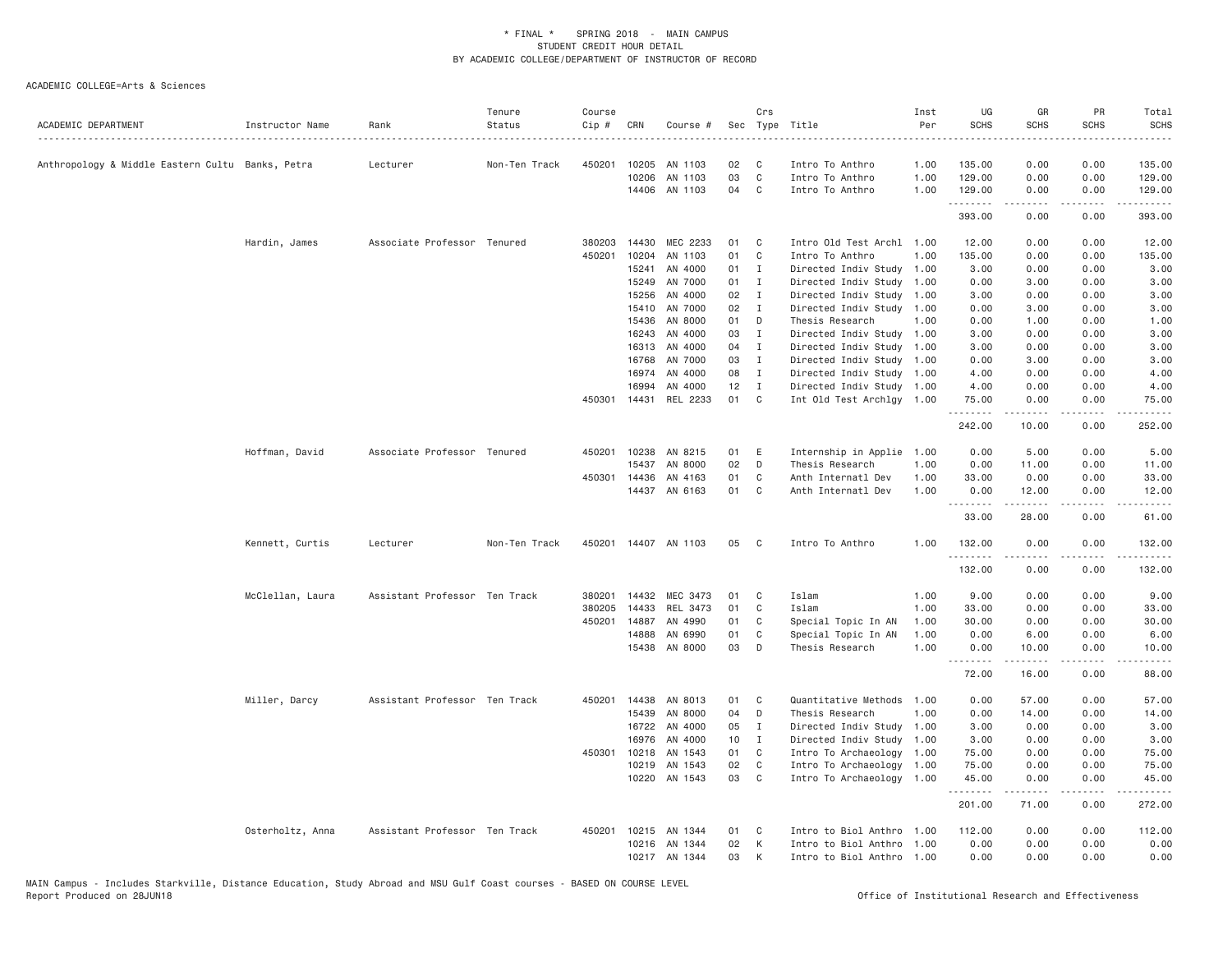| ACADEMIC DEPARTMENT                                  | Instructor Name    | Rank                          | Tenure<br>Status | Course<br>$Cip \#$ | CRN   | Course #       |       | Crs            | Sec Type Title            | Inst<br>Per | UG<br><b>SCHS</b>   | GR<br><b>SCHS</b>                                                                                                                                            | PR<br><b>SCHS</b>                                                                                                                 | Total<br><b>SCHS</b> |
|------------------------------------------------------|--------------------|-------------------------------|------------------|--------------------|-------|----------------|-------|----------------|---------------------------|-------------|---------------------|--------------------------------------------------------------------------------------------------------------------------------------------------------------|-----------------------------------------------------------------------------------------------------------------------------------|----------------------|
|                                                      |                    |                               |                  |                    |       |                |       |                |                           |             |                     | . <u>.</u>                                                                                                                                                   | .                                                                                                                                 | .                    |
| Anthropology & Middle Eastern Cultu Osterholtz, Anna |                    | Assistant Professor Ten Track |                  | 450201             |       | 14409 AN 1344  | 04    | C              | Intro to Biol Anthro 1.00 |             | 44.00               | 0.00                                                                                                                                                         | 0.00                                                                                                                              | 44.00                |
|                                                      |                    |                               |                  |                    | 14960 | AN 4990        | 02    | C              | Special Topic In AN       | 1.00        | 69.00               | 0.00                                                                                                                                                         | 0.00                                                                                                                              | 69,00                |
|                                                      |                    |                               |                  |                    | 14961 | AN 6990        | 02    | C              | Special Topic In AN       | 1.00        | 0.00                | 18.00                                                                                                                                                        | 0.00                                                                                                                              | 18.00                |
|                                                      |                    |                               |                  |                    |       |                |       |                |                           |             | .<br>225.00         | .<br>18.00                                                                                                                                                   | .<br>0.00                                                                                                                         | .<br>243.00          |
|                                                      | Ostrowski, Caitlin | Grad Teach Assist             | Non-Ten Track    | 050207             |       | 10214 AN 1173  | 02    | C              | Intro Gender Studies 1.00 |             | 12.00               | 0.00                                                                                                                                                         | 0.00                                                                                                                              | 12.00                |
|                                                      |                    |                               |                  |                    | 12260 | GS 1173        | 02    | C <sub>1</sub> | Introduction to Gend 1.00 |             | 72.00               | 0.00                                                                                                                                                         | 0.00                                                                                                                              | 72.00                |
|                                                      |                    |                               |                  |                    |       | 13481 SO 1173  | 02    | $\mathbf{C}$   | Intro Gender Studies 1.00 |             | 36.00               | 0.00                                                                                                                                                         | 0.00                                                                                                                              | 36.00                |
|                                                      |                    |                               |                  |                    |       |                |       |                |                           |             | .<br>120.00         | $\frac{1}{2} \left( \frac{1}{2} \right) \left( \frac{1}{2} \right) \left( \frac{1}{2} \right) \left( \frac{1}{2} \right) \left( \frac{1}{2} \right)$<br>0.00 | .<br>0.00                                                                                                                         | .<br>120.00          |
|                                                      | Peacock, Claude    | Professor                     | Tenured          | 450201             | 10228 | AN 3513        | 01    | C              | Artifact Analysis         | 1.00        | 42.00               | 0.00                                                                                                                                                         | 0.00                                                                                                                              | 42.00                |
|                                                      |                    |                               |                  |                    |       | 10229 AN 3513  | 02    | K              | Artifact Analysis         | 1.00        | 0.00                | 0.00                                                                                                                                                         | 0.00                                                                                                                              | 0.00                 |
|                                                      |                    |                               |                  |                    | 14435 | AN 6523        | 01    | C.             | Public Archaeology        | 1.00        | 0.00                | 39,00                                                                                                                                                        | 0.00                                                                                                                              | 39.00                |
|                                                      |                    |                               |                  |                    | 15441 | AN 8000        | 06    | D              | Thesis Research           | 1.00        | 0.00                | 29.00                                                                                                                                                        | 0.00                                                                                                                              | 29.00                |
|                                                      |                    |                               |                  | 450301             |       | 14434 AN 4523  | 01    | C.             | Public Archaeology        | 1.00        | 18.00               | 0.00                                                                                                                                                         | 0.00                                                                                                                              | 18.00                |
|                                                      |                    |                               |                  |                    |       |                |       |                |                           |             | .<br>60.00          | .<br>68.00                                                                                                                                                   | $- - - -$<br>0.00                                                                                                                 | .<br>128.00          |
|                                                      | Williams, Karen    | Assistant Professor Ten Track |                  | 050201             |       | 14540 AAS 2203 | 04    | C <sub>c</sub> | Racial Minorities         | 1.00        | 57.00               | 0.00                                                                                                                                                         | 0.00                                                                                                                              | 57.00                |
|                                                      |                    |                               |                  | 450201             |       | 14429 AN 2203  | 04    | C              | Racial Minorities         | 1.00        | 6.00                | 0.00                                                                                                                                                         | 0.00                                                                                                                              | 6.00                 |
|                                                      |                    |                               |                  |                    | 14543 | SO 2203        | 04    | C              | Racial Minorities         | 1.00        | 39.00               | 0.00                                                                                                                                                         | 0.00                                                                                                                              | 39.00                |
|                                                      |                    |                               |                  | 450204             | 10207 | AN 1143        | 01    | C.             | Cultural Anthro           | 1.00        | 45.00               | 0.00                                                                                                                                                         | 0.00                                                                                                                              | 45.00                |
|                                                      |                    |                               |                  |                    | 10208 | AN 1143        | 02    | C <sub>1</sub> | Cultural Anthro           | 1.00        | 78.00               | 0.00                                                                                                                                                         | 0.00                                                                                                                              | 78.00                |
|                                                      |                    |                               |                  |                    | 10209 | AN 1143        | 03    | C.             | Cultural Anthro           | 1.00        | 57.00               | 0.00                                                                                                                                                         | 0.00                                                                                                                              | 57.00                |
|                                                      |                    |                               |                  |                    |       | 10210 AN 1143  | 04    | C.             | Cultural Anthro           | 1.00        | 24.00               | 0.00                                                                                                                                                         | 0.00                                                                                                                              | 24.00                |
|                                                      |                    |                               |                  |                    |       | 10212 AN 1143  | H01 C |                | Cultural Anthro           | 1.00        | 45.00               | 0.00                                                                                                                                                         | 0.00                                                                                                                              | 45.00                |
|                                                      |                    |                               |                  |                    |       |                |       |                |                           |             | --------<br>351.00  | --------<br>0.00                                                                                                                                             | .<br>0.00                                                                                                                         | ------<br>351.00     |
|                                                      | Zuckerman, Molly   | Associate Professor Tenured   |                  | 450201             |       | 14408 AN 1103  | H01 C |                | Intro To Anthro           | 1.00        | 30.00               | 0.00                                                                                                                                                         | 0.00                                                                                                                              | 30.00                |
|                                                      |                    |                               |                  |                    |       | 14410 AN 2103  | 01    | C              | Nutritional Anthropo      | 1.00        | 45.00               | 0.00                                                                                                                                                         | 0.00                                                                                                                              | 45.00                |
|                                                      |                    |                               |                  |                    |       | 15443 AN 8000  | 08    | D              | Thesis Research           | 1.00        | 0.00                | 3.00                                                                                                                                                         | 0.00                                                                                                                              | 3.00                 |
|                                                      |                    |                               |                  |                    | 16624 | AN 1103        | 06    | $\mathbf{C}$   | Intro To Anthro           | 1.00        | 60.00               | 0.00                                                                                                                                                         | 0.00                                                                                                                              | 60.00                |
|                                                      |                    |                               |                  |                    |       | 16995 AN 4000  | 13    | $\mathbf I$    | Directed Indiv Study      | 1.00        | 3.00                | 0.00                                                                                                                                                         | 0.00                                                                                                                              | 3,00                 |
|                                                      |                    |                               |                  |                    |       |                |       |                |                           |             | ---------<br>138.00 | .<br>3.00                                                                                                                                                    | $\frac{1}{2} \left( \frac{1}{2} \right) \left( \frac{1}{2} \right) \left( \frac{1}{2} \right) \left( \frac{1}{2} \right)$<br>0.00 | .<br>141.00          |
| Anthropology & Middle Eastern Cultu                  |                    |                               |                  |                    |       |                |       |                |                           |             | ========<br>1967.00 | ---------<br>214.00                                                                                                                                          | essesses<br>0.00                                                                                                                  | 2181.00              |
| -----------------------------------                  |                    |                               |                  |                    |       |                |       |                |                           |             | ========            | -------- -------                                                                                                                                             |                                                                                                                                   |                      |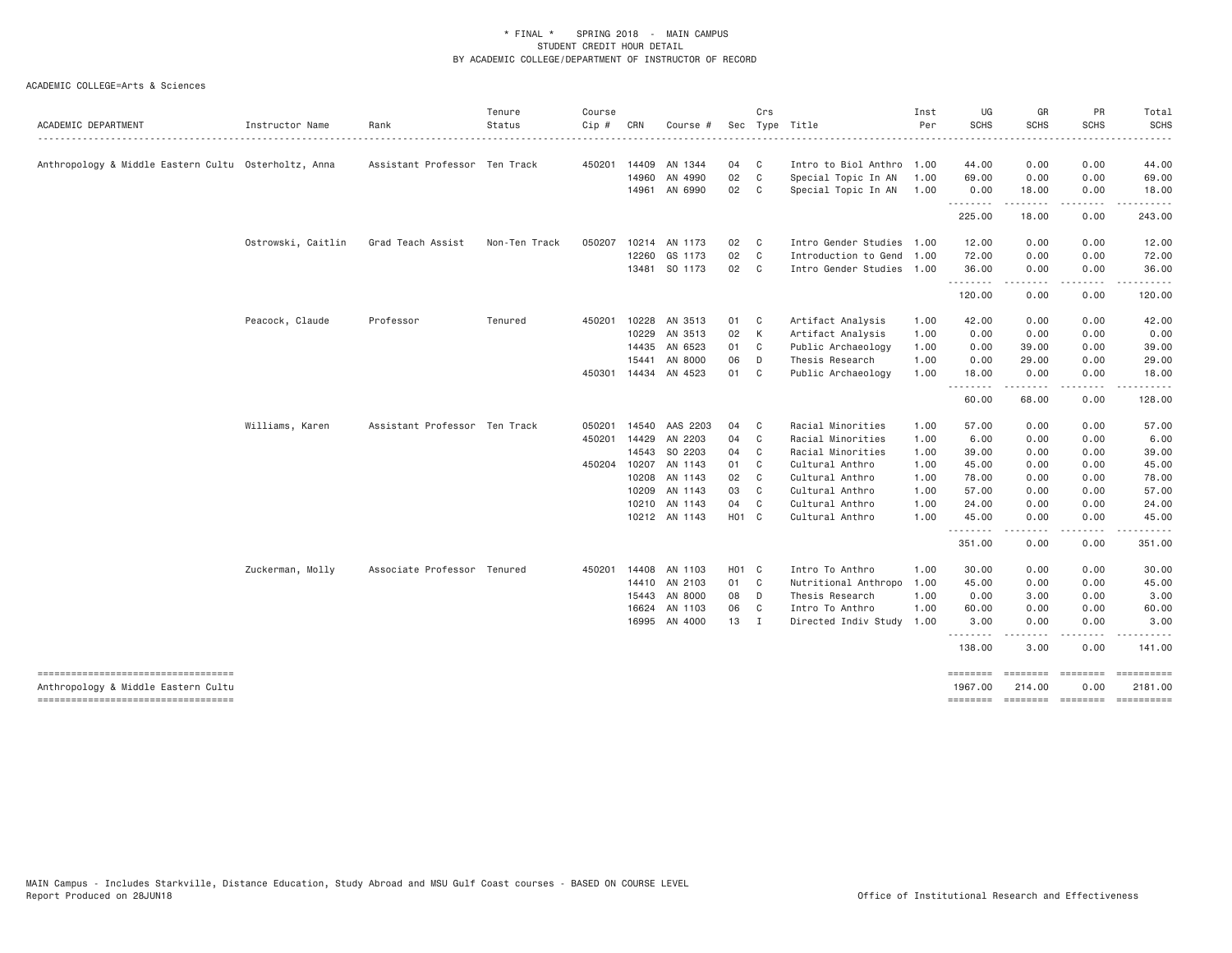| ACADEMIC DEPARTMENT | Instructor Name     | Rank                          | Tenure<br>Status | Course<br>Cip # | CRN            | Course #              |          | Crs                        | Sec Type Title                                         | Inst<br>Per | UG<br><b>SCHS</b> | GR<br><b>SCHS</b>                                                                                                                                                                        | <b>PR</b><br><b>SCHS</b>     | Total<br><b>SCHS</b><br>$\frac{1}{2}$ |
|---------------------|---------------------|-------------------------------|------------------|-----------------|----------------|-----------------------|----------|----------------------------|--------------------------------------------------------|-------------|-------------------|------------------------------------------------------------------------------------------------------------------------------------------------------------------------------------------|------------------------------|---------------------------------------|
| Biological Sciences | Barrett, Amanda     | Non-Employee                  | Not Applicable   |                 | 280101 10359   | AS 1022               | 01       | - B                        | Foundations of USAF- 1.00                              |             | 72.00             | 0.00                                                                                                                                                                                     | 0.00                         | 72.00                                 |
|                     |                     |                               |                  |                 | 10363          | AS 3023               | 01       | C                          | Af Leadership Stud I 1.00                              |             | 30.00<br>.        | 0.00<br>$- - - - -$                                                                                                                                                                      | 0.00<br>لأعامل               | 30.00<br>.                            |
|                     |                     |                               |                  |                 |                |                       |          |                            |                                                        |             | 102.00            | 0.00                                                                                                                                                                                     | 0.00                         | 102.00                                |
|                     | Barton, Brandon     | Assistant Professor Ten Track |                  | 260101          | 10583          | BIO 8021              | 01       | S                          | Seminar II                                             | 1.00        | 0.00              | 9.00                                                                                                                                                                                     | 0.00                         | 9.00                                  |
|                     |                     |                               |                  | 260204          | 14183          | BIO 8113              | 01       | C                          | Biogeography                                           | 1.00        | 0.00              | 36.00                                                                                                                                                                                    | 0.00                         | 36.00                                 |
|                     |                     |                               |                  | 269999          | 10582          | BIO 8011              | 01       | S                          | Seminar I                                              | 1.00        | 0.00              | 39.00                                                                                                                                                                                    | 0.00                         | 39.00                                 |
|                     |                     |                               |                  |                 | 15460          | BIO 8000              | 01       | D                          | Research/Thesis                                        | 1.00        | 0.00              | 23.00                                                                                                                                                                                    | 0.00                         | 23.00                                 |
|                     |                     |                               |                  |                 | 15476          | BIO 9000              | 01       | D                          | Research / Diss                                        | 1.00        | 0.00              | 8.00                                                                                                                                                                                     | 0.00                         | 8.00                                  |
|                     |                     |                               |                  |                 | 16644          | BIO 4000              | 17       | Ι.                         | Directed Indiv Study                                   | 1.00        | 1.00              | 0.00                                                                                                                                                                                     | 0.00                         | 1.00                                  |
|                     |                     |                               |                  |                 | 16645          | BIO 4000              | 18<br>30 | $\mathbf I$<br>$\mathbf I$ | Directed Indiv Study                                   | 1.00        | 1.00              | 0.00                                                                                                                                                                                     | 0.00                         | 1.00                                  |
|                     |                     |                               |                  |                 | 16789<br>17011 | BIO 4000<br>BIO 4000  | 36       | $\mathbf{I}$               | Directed Indiv Study 1.00<br>Directed Indiv Study 1.00 |             | 3.00<br>2.00      | 0.00<br>0.00                                                                                                                                                                             | 0.00<br>0.00                 | 3.00<br>2.00                          |
|                     |                     |                               |                  |                 |                |                       |          |                            |                                                        |             | .                 | .                                                                                                                                                                                        | د د د د                      | .                                     |
|                     |                     |                               |                  |                 |                |                       |          |                            |                                                        |             | 7.00              | 115.00                                                                                                                                                                                   | 0.00                         | 122.00                                |
|                     | Brooks, Christopher | Associate Professor Tenured   |                  | 261301          | 10584          | BIO 8103              | 01       | B                          | Advanced Ecology                                       | 1.00        | 0.00              | 33.00                                                                                                                                                                                    | 0.00                         | 33.00                                 |
|                     |                     |                               |                  | 269999          | 16791          | BIO 4000              | 31       | $\mathbf{I}$               | Directed Indiv Study                                   | 1.00        | 2.00<br>.         | 0.00<br>.                                                                                                                                                                                | 0.00<br>.                    | 2.00<br>.                             |
|                     |                     |                               |                  |                 |                |                       |          |                            |                                                        |             | 2.00              | 33.00                                                                                                                                                                                    | 0.00                         | 35.00                                 |
|                     | Brown, Matthew      | Assistant Professor Ten Track |                  |                 | 260502 10540   | BIO 4424              | 01       | B                          | Eukaryotic Microbiol                                   | 1.00        | 12.00             | 0.00                                                                                                                                                                                     | 0.00                         | 12.00                                 |
|                     |                     |                               |                  |                 | 10573          | BIO 6424              | 01       | B                          | Eukaryotic Microbiol                                   | 1.00        | 0.00              | 8.00                                                                                                                                                                                     | 0.00                         | 8.00                                  |
|                     |                     |                               |                  | 269999          | 15462          | BIO 8000              | 03       | D                          | Research/Thesis                                        | 1.00        | 0.00              | 8.00                                                                                                                                                                                     | 0.00                         | 8.00                                  |
|                     |                     |                               |                  |                 | 15478          | BIO 9000              | 03       | D                          | Research / Diss                                        | 1.00        | 0.00              | 16.00                                                                                                                                                                                    | 0.00                         | 16.00                                 |
|                     |                     |                               |                  |                 |                |                       |          |                            |                                                        |             | 12.00             | 32.00                                                                                                                                                                                    | 0.00                         | 44.00                                 |
|                     | Chevalier, David    | Lecturer                      | Non-Ten Track    | 260301          |                | 13803 BIO 8063        | 501 C    |                            | Comp Study of Plants 1.00                              |             | 0.00<br>.         | 36.00<br>.                                                                                                                                                                               | 0.00<br>لأعامل               | 36.00<br>.                            |
|                     |                     |                               |                  |                 |                |                       |          |                            |                                                        |             | 0.00              | 36.00                                                                                                                                                                                    | 0.00                         | 36.00                                 |
|                     | Counterman, Brian   | Associate Professor Tenured   |                  | 269999          | 15387          | BIO 4990              | 03       | B                          | Special Topic in BIO                                   | 1.00        | 6.00              | 0.00                                                                                                                                                                                     | 0.00                         | 6.00                                  |
|                     |                     |                               |                  |                 | 15388          | BIO 6990              | 03       | B                          | Special Topic in BIO                                   | 1,00        | 0.00              | 18.00                                                                                                                                                                                    | 0.00                         | 18.00                                 |
|                     |                     |                               |                  |                 | 15463          | BIO 8000              | 04       | D                          | Research/Thesis                                        | 1.00        | 0.00              | 15.00                                                                                                                                                                                    | 0.00                         | 15.00                                 |
|                     |                     |                               |                  |                 | 15479          | BIO 9000              | 04       | D                          | Research / Diss                                        | 1.00        | 0.00              | 17.00                                                                                                                                                                                    | 0.00                         | 17.00                                 |
|                     |                     |                               |                  |                 | 16646          | BIO 4000              | 19       | I                          | Directed Indiv Study 1.00                              |             | 2.00              | 0.00                                                                                                                                                                                     | 0.00                         | 2.00                                  |
|                     |                     |                               |                  |                 | 16647          | BIO 4000              | 20       | I                          | Directed Indiv Study                                   | 1.00        | 1.00              | 0.00                                                                                                                                                                                     | 0.00                         | 1.00                                  |
|                     |                     |                               |                  |                 | 16648          | BIO 4000              | 21       | Ι                          | Directed Indiv Study 1.00                              |             | 2.00<br>.         | 0.00<br>$- - - - -$                                                                                                                                                                      | 0.00<br>. <u>.</u> .         | 2.00<br>.                             |
|                     |                     |                               |                  |                 |                |                       |          |                            |                                                        |             | 11.00             | 50.00                                                                                                                                                                                    | 0.00                         | 61.00                                 |
|                     | Dawe, Angus         | Professor                     | Tenured          |                 |                | 269999 15480 BIO 9000 | 05       | D                          | Research / Diss                                        | 1.00        | 0.00<br>.         | 12.00<br>$\frac{1}{2} \left( \frac{1}{2} \right) \left( \frac{1}{2} \right) \left( \frac{1}{2} \right) \left( \frac{1}{2} \right) \left( \frac{1}{2} \right) \left( \frac{1}{2} \right)$ | 0.00<br>$\sim$ $\sim$ $\sim$ | 12.00<br>.                            |
|                     |                     |                               |                  |                 |                |                       |          |                            |                                                        |             | 0.00              | 12.00                                                                                                                                                                                    | 0.00                         | 12.00                                 |
|                     | Echols, Jeffrey     | Instructor                    | Non-Ten Track    | 260502          | 10513          | BIO 3304              | 03       | К                          | General Microbiology 1.00                              |             | 0.00              | 0.00                                                                                                                                                                                     | 0.00                         | 0.00                                  |
|                     |                     |                               |                  |                 | 10514          | BIO 3304              | 04       | К                          | General Microbiology                                   | 1.00        | 0.00              | 0.00                                                                                                                                                                                     | 0.00                         | 0.00                                  |
|                     |                     |                               |                  |                 | 10515          | BIO 3304              | 05       | К                          | General Microbiology                                   | 1.00        | 0.00              | 0.00                                                                                                                                                                                     | 0.00                         | 0.00                                  |
|                     |                     |                               |                  |                 | 10517          | BIO 3304              | 07       | К                          | General Microbiology 1.00                              |             | 0.00              | 0.00                                                                                                                                                                                     | 0.00                         | 0.00                                  |
|                     |                     |                               |                  |                 | 10518          | BIO 3304              | 08       | К                          | General Microbiology 1.00                              |             | 0.00              | 0.00                                                                                                                                                                                     | 0.00                         | 0.00                                  |
|                     |                     |                               |                  |                 | 10519          | BIO 3304              | 09       | К                          | General Microbiology 1.00                              |             | 0.00              | 0.00                                                                                                                                                                                     | 0.00                         | 0.00                                  |
|                     |                     |                               |                  |                 | 10520          | BIO 3304              | 10       | К                          | General Microbiology 1.00                              |             | 0.00              | 0.00                                                                                                                                                                                     | 0.00                         | 0.00                                  |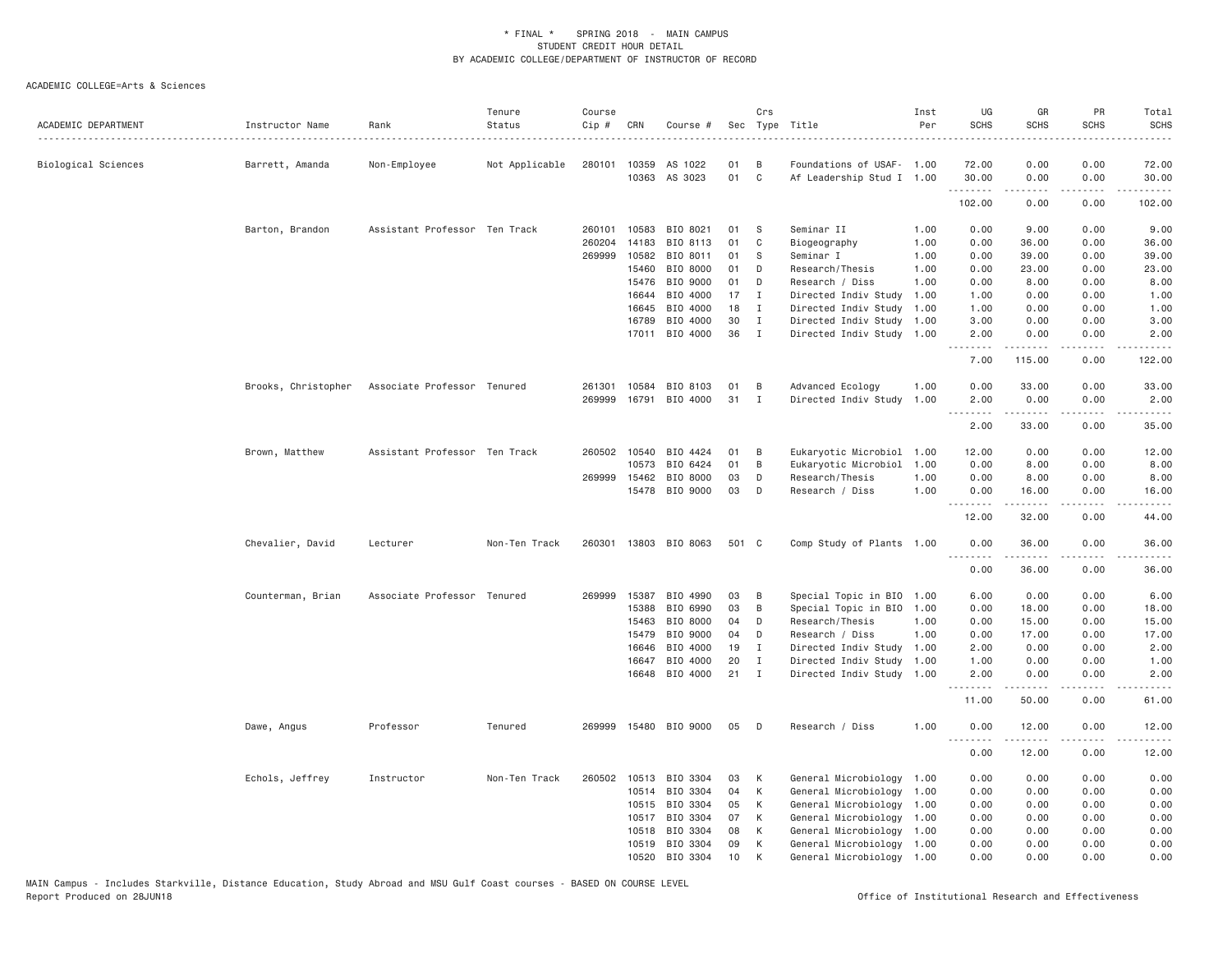| ACADEMIC DEPARTMENT | Instructor Name | Rank                        | Tenure<br>Status | Course<br>$Cip$ # | CRN            | Course #                 |          | Crs          | Sec Type Title             | Inst<br>Per  | UG<br><b>SCHS</b> | GR<br><b>SCHS</b> | PR<br><b>SCHS</b>                   | Total<br><b>SCHS</b><br>$- - - -$ |
|---------------------|-----------------|-----------------------------|------------------|-------------------|----------------|--------------------------|----------|--------------|----------------------------|--------------|-------------------|-------------------|-------------------------------------|-----------------------------------|
| Biological Sciences | Echols, Jeffrey | Instructor                  | Non-Ten Track    | 260502            | 14168          | BIO 3304                 | 11       | К            | General Microbiology 1.00  |              | 0.00              | 0.00              | 0.00                                | 0.00                              |
|                     |                 |                             |                  | 260701            | 10425          | BIO 1004                 | 01       | $\mathbb C$  | Anatomy & Physiology       | 1.00         | 784.00            | 0.00              | 0.00                                | 784.00                            |
|                     |                 |                             |                  |                   | 10426          | BIO 1004                 | 02       | K            | Anatomy & Physiology       | 1.00         | 0.00              | 0.00              | 0.00                                | 0.00                              |
|                     |                 |                             |                  |                   | 10427          | BIO 1004                 | 03       | К            | Anatomy & Physiology       | 1.00         | 0.00              | 0.00              | 0.00                                | 0.00                              |
|                     |                 |                             |                  |                   | 10428          | BIO 1004                 | 04       | К            | Anatomy & Physiology       | 1.00         | 0.00              | 0.00              | 0.00                                | 0.00                              |
|                     |                 |                             |                  |                   | 10429          | BIO 1004                 | 05       | К            | Anatomy & Physiology       | 1.00         | 0.00              | 0.00              | 0.00                                | 0.00                              |
|                     |                 |                             |                  |                   | 10430          | BIO 1004                 | 06       | K            | Anatomy & Physiology       | 1.00         | 0.00              | 0.00              | 0.00                                | 0.00                              |
|                     |                 |                             |                  |                   | 10431          | BIO 1004                 | 07       | K            | Anatomy & Physiology       | 1.00         | 0.00              | 0.00              | 0.00                                | 0.00                              |
|                     |                 |                             |                  |                   | 10433          | BIO 1004                 | 09       | K            | Anatomy & Physiology 1.00  |              | 0.00<br>.         | 0.00              | 0.00                                | 0.00                              |
|                     |                 |                             |                  |                   |                |                          |          |              |                            |              | 784.00            | 0.00              | 0.00                                | 784.00                            |
|                     | Ervin, Gary     | Professor                   | Tenured          |                   | 261305 10535   | BIO 4233                 | 01       | C            | Living w Global Chan 1.00  |              | 135.00            | 0.00              | 0.00                                | 135.00                            |
|                     |                 |                             |                  | 269999            | 15465          | BIO 8000                 | 06       | D            | Research/Thesis            | 1.00         | 0.00              | 14.00             | 0.00                                | 14.00                             |
|                     |                 |                             |                  |                   | 15481          | BIO 9000                 | 06       | D            | Research / Diss            | 1.00         | 0.00<br>.         | 22.00             | 0.00                                | 22.00                             |
|                     |                 |                             |                  |                   |                |                          |          |              |                            |              | 135.00            | 36.00             | 0.00                                | 171.00                            |
|                     | Gordon, Donna   | Associate Professor Tenured |                  | 260101            | 13805          | BIO 8191                 | 501 S    |              | Seminar in General B 1.00  |              | 0.00              | 1.00              | 0.00                                | 1.00                              |
|                     |                 |                             |                  | 260401            | 13802          | BIO 8033                 | 501 C    |              | Adv. Cell Biology          | 1.00         | 0.00              | 39.00             | 0.00                                | 39.00                             |
|                     |                 |                             |                  | 260706            | 14182          | BIO 6114                 | 01       | B            | Cellular Physiology        | 1.00         | 0.00              | 12.00             | 0.00                                | 12.00                             |
|                     |                 |                             |                  |                   | 260903 14179   | BIO 4114                 | 01       | B            | Cellular Physiology        | 1.00         | 16.00             | 0.00              | 0.00                                | 16.00                             |
|                     |                 |                             |                  |                   | 14180          | BIO 4114                 | H01      | B            | Cellular Physiology        | 1.00         | 8.00              | 0.00              | 0.00                                | 8.00                              |
|                     |                 |                             |                  | 269999 15466      |                | BIO 8000                 | 07       | D            | Research/Thesis            | 1.00         | 0.00              | 3.00              | 0.00                                | 3.00                              |
|                     |                 |                             |                  |                   | 16486          | BIO 4000                 | 15       | $\mathbf{I}$ | Directed Indiv Study       | 1.00         | 1.00              | 0.00              | 0.00                                | 1.00                              |
|                     |                 |                             |                  |                   | 16490          | BIO 4000                 | 16       | $\mathbf{I}$ | Directed Indiv Study       | 1.00         | 1.00              | 0.00              | 0.00                                | 1.00                              |
|                     |                 |                             |                  |                   | 16653          | BIO 4000                 | 26       | $\mathbf{I}$ | Directed Indiv Study 1.00  |              | 2.00              | 0.00              | 0.00                                | 2.00                              |
|                     |                 |                             |                  |                   | 16788          | BIO 4000                 | 29       | $\mathbf{I}$ | Directed Indiv Study 1.00  |              | 2.00<br>.         | 0.00<br><u>.</u>  | 0.00<br>$\sim$ $\sim$ $\sim$ $\sim$ | 2.00                              |
|                     |                 |                             |                  |                   |                |                          |          |              |                            |              | 30.00             | 55.00             | 0.00                                | 85.00                             |
|                     | Graham, Tonya   | Non-Faculty                 | Not Applicable   |                   |                | 510808 11168 CVM 3212 01 |          | $\mathbf{C}$ | Anesthesiology: Vet T 0.50 |              | 27.00             | 0.00              | 0.00                                | 27.00                             |
|                     |                 |                             |                  |                   |                |                          |          |              |                            |              | 27.00             | 0.00              | 0.00                                | 27.00                             |
|                     | Holder, Thomas  | Instructor                  | Non-Ten Track    | 260101            | 10471          | BIO 1144                 | 01       | C            | Biology II-SI              | 1.00         | 444.00            | 0.00              | 0.00                                | 444.00                            |
|                     |                 |                             |                  |                   | 10473          | BIO 1144                 | 03       | $\mathbb C$  | Biology II- SI             | 1.00         | 728.00            | 0.00              | 0.00                                | 728.00                            |
|                     |                 |                             |                  |                   | 10475          | BIO 1144                 | 05       | К            | Biology II                 | 0.50         | 0.00              | 0.00              | 0.00                                | 0.00                              |
|                     |                 |                             |                  |                   | 10476          | BIO 1144                 | 06       | K            | Biology II                 | 0.50         | 0.00              | 0.00              | 0.00                                | 0.00                              |
|                     |                 |                             |                  |                   | 10477          | BIO 1144                 | 07       | К            | Biology II                 | 0.50         | 0.00              | 0.00              | 0.00                                | 0.00                              |
|                     |                 |                             |                  |                   | 10478          | BIO 1144                 | 08       | K            | Biology II                 | 0.50         | 0.00              | 0.00              | 0.00                                | 0.00                              |
|                     |                 |                             |                  |                   | 10479          | BIO 1144                 | 09       | K            | Biology II                 | 0.50         | 0.00              | 0.00              | 0.00                                | 0.00                              |
|                     |                 |                             |                  |                   | 10480          | BIO 1144                 | 10       | K            | Biology II                 | 0.50         | 0.00              | 0.00              | 0.00                                | 0.00                              |
|                     |                 |                             |                  |                   | 10481          | BIO 1144                 | 11       | К            | Biology II                 | 0.50         | 0.00              | 0.00              | 0.00                                | 0.00                              |
|                     |                 |                             |                  |                   | 10482          | BIO 1144                 | 12       | К            | Biology II                 | 0.50         | 0.00              | 0.00              | 0.00                                | 0.00                              |
|                     |                 |                             |                  |                   | 10483          | BIO 1144                 | 13       | К            | Biology II                 | 0.50         | 0.00              | 0.00              | 0.00                                | 0.00                              |
|                     |                 |                             |                  |                   | 10484<br>10485 | BIO 1144<br>BIO 1144     | 14<br>15 | К<br>K       | Biology II                 | 0.50         | 0.00<br>0.00      | 0.00<br>0.00      | 0.00<br>0.00                        | 0.00                              |
|                     |                 |                             |                  |                   | 10486          | BIO 1144                 | 16       | K            | Biology II                 | 0.50<br>0.50 | 0.00              | 0.00              | 0.00                                | 0.00                              |
|                     |                 |                             |                  |                   | 10487          | BIO 1144                 | 17       | K            | Biology II<br>Biology II   | 0.50         | 0.00              | 0.00              | 0.00                                | 0.00<br>0.00                      |
|                     |                 |                             |                  |                   | 10488          | BIO 1144                 | 18       | К            | Biology II                 | 0.50         | 0.00              | 0.00              | 0.00                                | 0.00                              |
|                     |                 |                             |                  |                   | 10489          | BIO 1144                 | 19       | К            | Biology II                 | 0.50         | 0.00              | 0.00              | 0.00                                | 0.00                              |
|                     |                 |                             |                  |                   | 10490          | BIO 1144                 | 20       | К            | Biology II                 | 0.50         | 0.00              | 0.00              | 0.00                                | 0.00                              |
|                     |                 |                             |                  | 260301            | 10493          | BIO 2213                 | 01       | $\mathsf{C}$ | Survey Plant Kingdom       | 1.00         | 81,00             | 0.00              | 0.00                                | 81.00                             |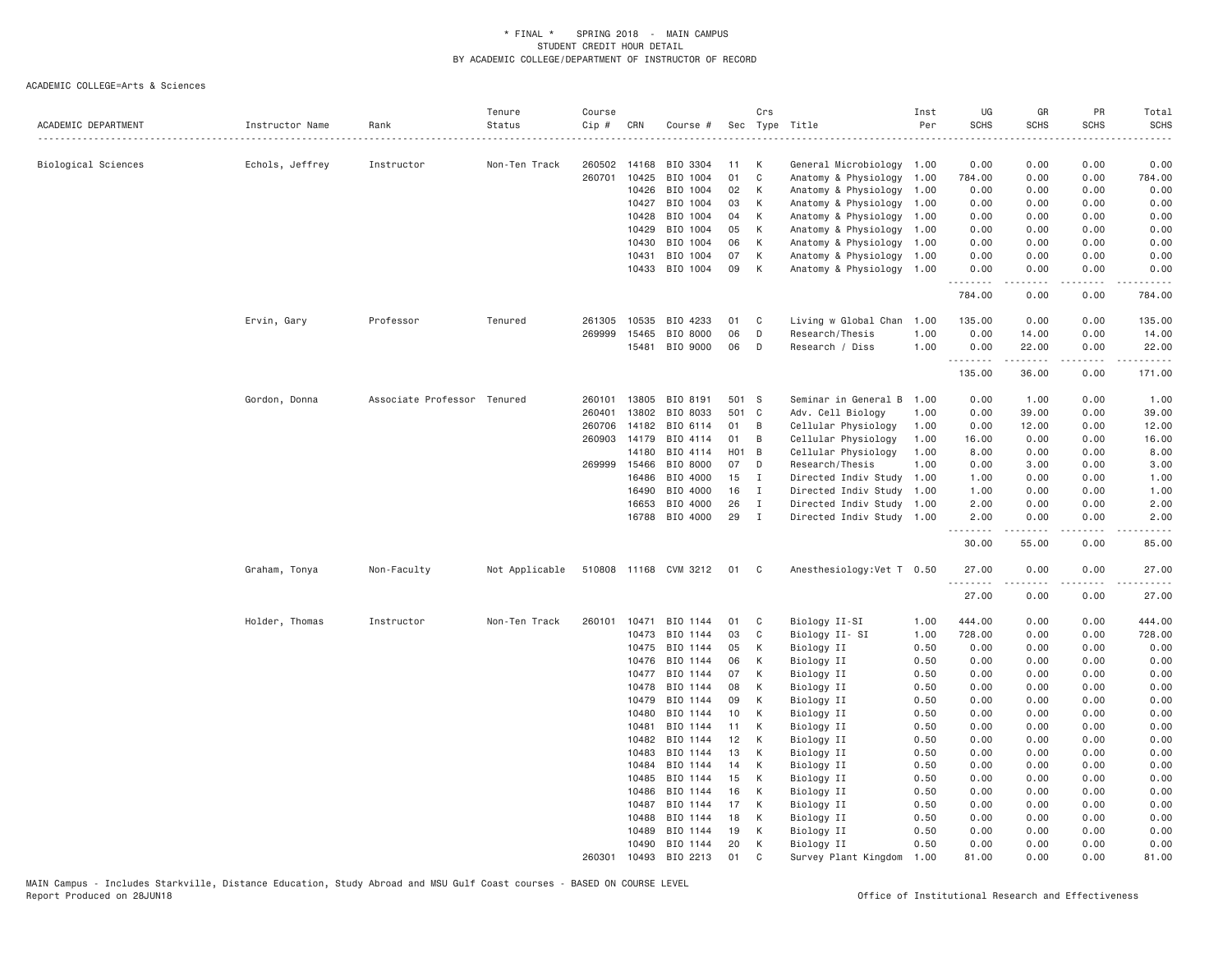| ACADEMIC DEPARTMENT | Instructor Name | Rank                              | Tenure<br>Status | Course<br>Cip # | CRN            | Course #              |          | Crs                         | Sec Type Title                                         | Inst<br>Per | UG<br><b>SCHS</b> | GR<br><b>SCHS</b>                                                                                                                                             | PR<br><b>SCHS</b>     | Total<br><b>SCHS</b><br>. |
|---------------------|-----------------|-----------------------------------|------------------|-----------------|----------------|-----------------------|----------|-----------------------------|--------------------------------------------------------|-------------|-------------------|---------------------------------------------------------------------------------------------------------------------------------------------------------------|-----------------------|---------------------------|
| Biological Sciences | Holder, Thomas  | Instructor                        | Non-Ten Track    | 260301          | 10494          | BIO 2213              | 02       | К                           | Survey Plant Kingdom                                   | 1.00        | 0.00              | 0.00                                                                                                                                                          | 0.00                  | 0.00                      |
|                     |                 |                                   |                  |                 | 14170          | BIO 2113              | 02       | К                           | Plant Biology                                          | 1.00        | 0.00              | 0.00                                                                                                                                                          | 0.00                  | 0.00                      |
|                     |                 |                                   |                  |                 | 14171          | BIO 2113              | 03       | К                           | Plant Biology                                          | 1.00        | 0.00              | 0.00                                                                                                                                                          | 0.00                  | 0.00                      |
|                     |                 |                                   |                  | 260701          | 10522          | BIO 3524              | 01       | C                           | Biol Of Vertebrates                                    | 1.00        | 212.00            | 0.00                                                                                                                                                          | 0.00                  | 212.00                    |
|                     |                 |                                   |                  |                 | 10523          | BIO 3524              | 02       | К                           | Biol Of Vertebrates                                    | 1.00        | 0.00              | 0.00                                                                                                                                                          | 0.00                  | 0.00                      |
|                     |                 |                                   |                  |                 |                | 10524 BIO 3524        | 03       | K                           | Biol Of Vertebrates                                    | 1.00        | 0.00<br>.         | 0.00<br>-----                                                                                                                                                 | 0.00<br>.             | 0.00<br>. <u>.</u> .      |
|                     |                 |                                   |                  |                 |                |                       |          |                             |                                                        |             | 1465.00           | 0.00                                                                                                                                                          | 0.00                  | 1465.00                   |
|                     | Jolley, Rachel  | Non-Employee                      | Not Applicable   |                 |                | 261102 13804 BIO 8093 | 501 C    |                             | Experm Bio & Biostat 1.00                              |             | 0.00<br>.         | 45.00<br>.                                                                                                                                                    | 0.00<br>.             | 45.00<br>.                |
|                     |                 |                                   |                  |                 |                |                       |          |                             |                                                        |             | 0.00              | 45.00                                                                                                                                                         | 0.00                  | 45.00                     |
|                     | Jordan, Heather | Assistant Professor Ten Track     |                  | 269999          | 15389          | BIO 4990              | 02       | C                           | Special Topic in BIO                                   | 1.00        | 24.00             | 0.00                                                                                                                                                          | 0.00                  | 24.00                     |
|                     |                 |                                   |                  |                 | 15390          | BIO 6990              | 02       | C                           | Special Topic in BIO                                   | 1.00        | 0.00              | 9.00                                                                                                                                                          | 0.00                  | 9.00                      |
|                     |                 |                                   |                  |                 | 15467          | BIO 8000              | 08       | D                           | Research/Thesis                                        | 1.00        | 0.00              | 2.00                                                                                                                                                          | 0.00                  | 2.00                      |
|                     |                 |                                   |                  |                 | 15483          | BIO 9000              | 08       | D                           | Research / Diss                                        | 1.00        | 0.00<br>.         | 28.00<br>.                                                                                                                                                    | 0.00<br>.             | 28.00<br>.                |
|                     |                 |                                   |                  |                 |                |                       |          |                             |                                                        |             | 24.00             | 39.00                                                                                                                                                         | 0.00                  | 63.00                     |
|                     | Kaplan, Evan    | Instructor                        | Non-Ten Track    | 260101          | 10456          | BIO 1134              | 01       | C                           | Biology I-SI                                           | 1.00        | 820.00            | 0.00                                                                                                                                                          | 0.00                  | 820.00                    |
|                     |                 |                                   |                  | 260401          | 10492          | BIO 2103              | 01       | C                           | Cell Biology                                           | 1.00        | 648.00            | 0.00                                                                                                                                                          | 0.00                  | 648.00                    |
|                     |                 |                                   |                  |                 |                | 511005 10536 BIO 4303 | 01       | B                           | Bioinstrumentation                                     | 1.00        | 60.00             | 0.00                                                                                                                                                          | 0.00                  | 60.00                     |
|                     |                 |                                   |                  |                 |                |                       |          |                             |                                                        |             | .<br>1528.00      | .<br>0.00                                                                                                                                                     | $\frac{1}{2}$<br>0.00 | .<br>1528.00              |
|                     | Klink, Vincent  | Associate Professor Tenured       |                  |                 | 260307 10533   | BIO 4214              | 01       | C                           | Gen Plant Physiology                                   | 1.00        | 84.00             | 0.00                                                                                                                                                          | 0.00                  | 84.00                     |
|                     |                 |                                   |                  |                 | 10534          | BIO 4214              | 02       | К                           | Gen Plant Physiology                                   | 1.00        | 0.00              | 0.00                                                                                                                                                          | 0.00                  | 0.00                      |
|                     |                 |                                   |                  |                 | 10567          | BIO 6214              | 01       | C                           | Gen Plant Physiology                                   | 1.00        | 0.00              | 8.00                                                                                                                                                          | 0.00                  | 8.00                      |
|                     |                 |                                   |                  |                 | 10568          | BIO 6214              | 02       | К                           | Gen Plant Physiology                                   | 1.00        | 0.00              | 0.00                                                                                                                                                          | 0.00                  | 0.00                      |
|                     |                 |                                   |                  |                 | 269999 15484   | BIO 9000              | 09       | D                           | Research / Diss                                        | 1.00        | 0.00              | 34.00                                                                                                                                                         | 0.00                  | 34.00                     |
|                     |                 |                                   |                  |                 | 16338          | BIO 4000              | 03       | Ι                           | Directed Indiv Study                                   | 1.00        | 2.00              | 0.00                                                                                                                                                          | 0.00                  | 2.00                      |
|                     |                 |                                   |                  |                 | 16339          | BIO 4000              | 04       | I                           | Directed Indiv Study                                   | 1.00        | 2.00              | 0.00                                                                                                                                                          | 0.00                  | 2.00                      |
|                     |                 |                                   |                  |                 | 16343          | BIO 4000              | 07       | I                           | Directed Indiv Study                                   | 1.00        | 3.00              | 0.00                                                                                                                                                          | 0.00                  | 3.00                      |
|                     |                 |                                   |                  |                 | 16344          | BIO 4000              | 08       | I                           | Directed Indiv Study                                   | 1.00        | 2.00              | 0.00                                                                                                                                                          | 0.00                  | 2.00                      |
|                     |                 |                                   |                  |                 | 16447          | BIO 4000              | 12       | $\mathbf{I}$                | Directed Indiv Study                                   | 1.00        | 1.00              | 0.00                                                                                                                                                          | 0.00                  | 1.00                      |
|                     |                 |                                   |                  |                 | 16448          | BIO 4000              | 13       | $\mathbf{I}$                | Directed Indiv Study 1.00                              |             | 1.00              | 0.00                                                                                                                                                          | 0.00                  | 1.00                      |
|                     |                 |                                   |                  |                 | 16449          | BIO 4000              | 14       | $\mathbf{I}$                | Directed Indiv Study 1.00                              |             | 2.00              | 0.00                                                                                                                                                          | 0.00                  | 2.00                      |
|                     |                 |                                   |                  |                 | 16650<br>16651 | BIO 4000<br>BIO 4000  | 23<br>24 | $\mathbf I$<br>$\mathbf{I}$ | Directed Indiv Study 1.00<br>Directed Indiv Study 1.00 |             | 1.00<br>3.00      | 0.00<br>0.00                                                                                                                                                  | 0.00<br>0.00          | 1.00<br>3.00              |
|                     |                 |                                   |                  |                 |                |                       |          |                             |                                                        |             | 101.00            | 42.00                                                                                                                                                         | 0.00                  | 143.00                    |
|                     | Li, Ling        | Assistant Professor Ten Track     |                  | 269999          |                | 15485 BIO 9000        | 10       | D                           | Research / Diss                                        | 1.00        | 0.00              | 15.00                                                                                                                                                         | 0.00                  | 15.00                     |
|                     |                 |                                   |                  |                 |                |                       |          |                             |                                                        |             | .<br>0.00         | $\frac{1}{2} \left( \frac{1}{2} \right) \left( \frac{1}{2} \right) \left( \frac{1}{2} \right) \left( \frac{1}{2} \right) \left( \frac{1}{2} \right)$<br>15.00 | 0.00                  | .<br>15.00                |
|                     | Liu, Bin        | Research Assist Pro Non-Ten Track |                  | 260701          | 10495          | BIO 3014              | 01       | C                           | Human Physiology                                       | 1.00        | 1436.00           | 0.00                                                                                                                                                          | 0.00                  | 1436.00                   |
|                     |                 |                                   |                  |                 | 10497          | BIO 3014              | 03       | К                           | Human Physiology                                       | 1.00        | 0.00              | 0.00                                                                                                                                                          | 0.00                  | 0.00                      |
|                     |                 |                                   |                  |                 | 10498          | BIO 3014              | 04       | К                           | Human Physiology                                       | 1.00        | 0.00              | 0.00                                                                                                                                                          | 0.00                  | 0.00                      |
|                     |                 |                                   |                  |                 | 10499          | BIO 3014              | 05       | К                           | Human Physiology                                       | 1.00        | 0.00              | 0.00                                                                                                                                                          | 0.00                  | 0.00                      |
|                     |                 |                                   |                  |                 | 10500          | BIO 3014              | 06       | К                           | Human Physiology                                       | 1.00        | 0.00              | 0.00                                                                                                                                                          | 0.00                  | 0.00                      |
|                     |                 |                                   |                  |                 | 10501          | BIO 3014              | 07       | К                           | Human Physiology                                       | 1.00        | 0.00              | 0.00                                                                                                                                                          | 0.00                  | 0.00                      |
|                     |                 |                                   |                  |                 | 10502          | BIO 3014              | 08       | K                           | Human Physiology                                       | 1.00        | 0.00              | 0.00                                                                                                                                                          | 0.00                  | 0.00                      |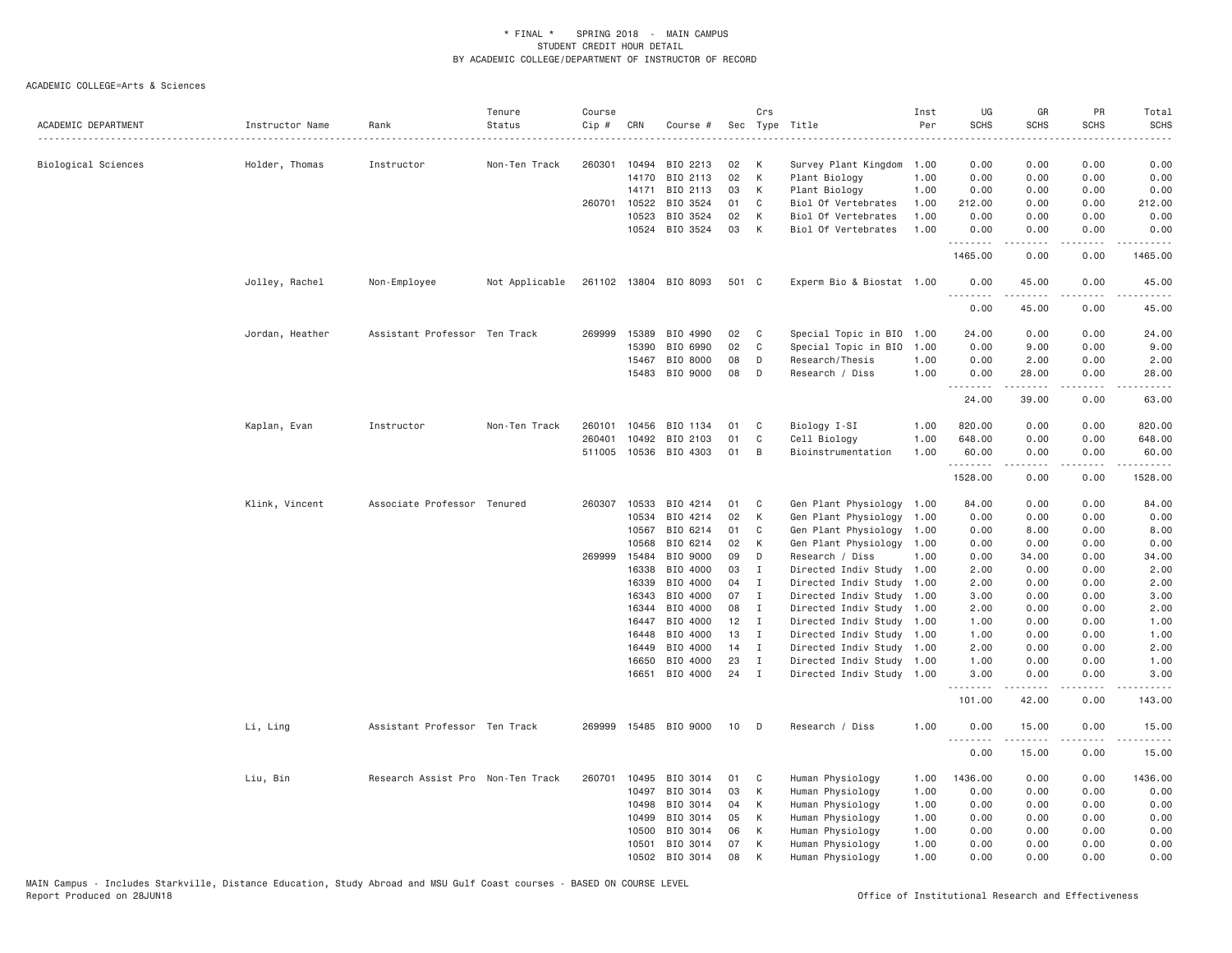| ACADEMIC DEPARTMENT | Instructor Name   | Rank                              | Tenure<br>Status | Course<br>Cip # | CRN            | Course #             |          | Crs          | Sec Type Title                       | Inst<br>Per  | UG<br><b>SCHS</b> | GR<br><b>SCHS</b> | PR<br><b>SCHS</b>                   | Total<br><b>SCHS</b> |
|---------------------|-------------------|-----------------------------------|------------------|-----------------|----------------|----------------------|----------|--------------|--------------------------------------|--------------|-------------------|-------------------|-------------------------------------|----------------------|
|                     |                   |                                   |                  |                 |                |                      |          |              |                                      | . <b>.</b>   | ----              |                   |                                     |                      |
| Biological Sciences | Liu, Bin          | Research Assist Pro Non-Ten Track |                  | 260701          | 10503          | BIO 3014             | 09<br>10 | К<br>K       | Human Physiology                     | 1.00         | 0.00              | 0.00              | 0.00                                | 0.00                 |
|                     |                   |                                   |                  |                 | 10504<br>10506 | BIO 3014<br>BIO 3014 | 12       | K            | Human Physiology<br>Human Physiology | 1.00<br>1.00 | 0.00<br>0.00      | 0.00<br>0.00      | 0.00<br>0.00                        | 0.00<br>0.00         |
|                     |                   |                                   |                  |                 | 14174          | BIO 3014             | 13       | К            | Human Physiology                     | 1.00         | 0.00              | 0.00              | 0.00                                | 0.00                 |
|                     |                   |                                   |                  |                 |                | 14175 BIO 3014       | 14       | K            | Human Physiology                     | 1.00         | 0.00              | 0.00              | 0.00                                | 0.00                 |
|                     |                   |                                   |                  |                 |                |                      |          |              |                                      |              | .<br>1436.00      | .<br>0.00         | $\sim$ $\sim$ $\sim$ $\sim$<br>0.00 | 1436.00              |
|                     | McCurdy, Victoria | Instructor                        | Non-Ten Track    | 260101          | 10457          | BIO 1134             | 02       | C            | Biology I-SI                         | 1.00         | 812.00            | 0.00              | 0.00                                | 812.00               |
|                     |                   |                                   |                  |                 | 10458          | BIO 1134             | 03       | К            | Biology I                            | 0.50         | 0.00              | 0.00              | 0.00                                | 0.00                 |
|                     |                   |                                   |                  |                 | 10459          | BIO 1134             | 04       | К            | Biology I                            | 0.50         | 0.00              | 0.00              | 0.00                                | 0.00                 |
|                     |                   |                                   |                  |                 | 10460          | BIO 1134             | 05       | К            | Biology I                            | 0.50         | 0.00              | 0.00              | 0.00                                | 0.00                 |
|                     |                   |                                   |                  |                 | 10461          | BIO 1134             | 06       | К            | Biology I                            | 0.50         | 0.00              | 0.00              | 0.00                                | 0.00                 |
|                     |                   |                                   |                  |                 | 10462          | BIO 1134             | 07       | K            | Biology I                            | 0.50         | 0.00              | 0.00              | 0.00                                | 0.00                 |
|                     |                   |                                   |                  |                 | 10463          | BIO 1134             | 08       | K            | Biology I                            | 0.50         | 0.00              | 0.00              | 0.00                                | 0.00                 |
|                     |                   |                                   |                  |                 | 10464          | BIO 1134             | 09       | К            | Biology I                            | 0.50         | 0.00              | 0.00              | 0.00                                | 0.00                 |
|                     |                   |                                   |                  |                 | 10465          | BIO 1134             | 10       | К            | Biology I                            | 0.50         | 0.00              | 0.00              | 0.00                                | 0.00                 |
|                     |                   |                                   |                  |                 | 10466          | BIO 1134             | 11       | К            | Biology I                            | 0.50         | 0.00              | 0.00              | 0.00                                | 0.00                 |
|                     |                   |                                   |                  |                 | 14163          | BIO 1134             | 15       | К            | Biology I                            | 0.50         | 0.00              | 0.00              | 0.00                                | 0.00                 |
|                     |                   |                                   |                  |                 | 14164          | BIO 1134             | 16       | K            | Biology I                            | 0.50         | 0.00              | 0.00              | 0.00                                | 0.00                 |
|                     |                   |                                   |                  |                 | 14165          | BIO 1134             | 17       | К            | Biology I                            | 0.50         | 0.00              | 0.00              | 0.00                                | 0.00                 |
|                     |                   |                                   |                  |                 | 14167          | BIO 1134             | 19       | К            | Biology I                            | 0.50         | 0.00              | 0.00              | 0.00                                | 0.00                 |
|                     |                   |                                   |                  | 260507          | 10537          | BIO 4413             | 01       | C            | Immunology                           | 0.50         | 312.00            | 0.00              | 0.00                                | 312.00               |
|                     |                   |                                   |                  |                 | 10570          | BIO 6413             | 01       | C            | Immunology                           | 0.50         | 0.00              | 7.50              | 0.00                                | 7.50                 |
|                     |                   |                                   |                  | 260804 12191    |                | GNS 6133             | 01       | C            | Human Genetics                       | 0.50         | 0.00              | 1.50              | 0.00                                | 1.50                 |
|                     |                   |                                   |                  | 260806          | 10528          | BIO 4133             | 01       | C            | Human Genetics                       | 1.00         | 579.00            | 0.00              | 0.00                                | 579.00               |
|                     |                   |                                   |                  |                 | 10563          | BIO 6133             | 01       | $\mathbb C$  | Human Genetics                       | 1.00         | 0.00              | 6.00              | 0.00                                | 6.00                 |
|                     |                   |                                   |                  |                 | 12190          | GNS 4133             | 01       | C            | Human Genetics                       | 0.50         | 24.00<br>.        | 0.00              | 0.00<br>$\sim$ $\sim$ $\sim$ $\sim$ | 24.00                |
|                     |                   |                                   |                  |                 |                |                      |          |              |                                      |              | 1727.00           | 15.00             | 0.00                                | 1742.00              |
|                     | Outlaw, Diana     | Associate Professor Tenured       |                  | 260706          | 10547          | BIO 4514             | 01       | C            | Animal Physiology                    | 1.00         | 420.00            | 0.00              | 0.00                                | 420.00               |
|                     |                   |                                   |                  |                 | 10578          | BIO 6514             | 01       | C            | Animal Physiology                    | 1.00         | 0.00              | 48.00             | 0.00                                | 48.00                |
|                     |                   |                                   |                  |                 | 10579          | BIO 6514             | 02       | К            | Animal Physiology                    | 0.50         | 0.00              | 0.00              | 0.00                                | 0.00                 |
|                     |                   |                                   |                  |                 | 10580          | BIO 6514             | 03       | К            | Animal Physiology                    | 0.50         | 0.00              | 0.00              | 0.00                                | 0.00                 |
|                     |                   |                                   |                  |                 | 10581          | BIO 6514             | 04       | К            | Animal Physiology                    | 0.50         | 0.00              | 0.00              | 0.00                                | 0.00                 |
|                     |                   |                                   |                  | 260804          | 12191          | GNS 6133             | 01       | $\mathsf{C}$ | Human Genetics                       | 0.50         | 0.00              | 1.50              | 0.00                                | 1.50                 |
|                     |                   |                                   |                  | 260806          | 12190          | GNS 4133             | 01       | C            | Human Genetics                       | 0.50         | 24.00             | 0.00              | 0.00                                | 24.00                |
|                     |                   |                                   |                  | 269999          | 15470          | BIO 8000             | 11       | D            | Research/Thesis                      | 1.00         | 0.00              | 4.00              | 0.00                                | 4.00                 |
|                     |                   |                                   |                  |                 | 15486          | BIO 9000             | 11       | D            | Research / Diss                      | 1.00         | 0.00              | 2.00              | 0.00                                | 2.00                 |
|                     |                   |                                   |                  |                 | 16649          | BIO 4000             | 22       | $\mathbf I$  | Directed Indiv Study                 | 1.00         | 4.00              | 0.00              | 0.00                                | 4.00                 |
|                     |                   |                                   |                  |                 | 16706          | BIO 4000             | 27       | $\mathbf I$  | Directed Indiv Study                 | 1.00         | 2.00              | 0.00              | 0.00                                | 2.00                 |
|                     |                   |                                   |                  |                 | 16792          | BIO 4000             | 32       | $\mathbf{I}$ | Directed Indiv Study                 | 1.00         | 4.00<br>.         | 0.00              | 0.00<br>$\sim$ $\sim$ $\sim$ $\sim$ | 4.00                 |
|                     |                   |                                   |                  |                 |                |                      |          |              |                                      |              | 454.00            | 55.50             | 0.00                                | 509.50               |
|                     | Outlaw, Robert    | Instructor                        | Non-Ten Track    | 260701          | 10434          | BIO 1023             | 01       | C            | Plants & Humans                      | 1.00         | 603.00            | 0.00              | 0.00                                | 603.00               |
|                     |                   |                                   |                  |                 | 10435          | BIO 1023             | 02       | C            | Plants & Humans                      | 1.00         | 618.00            | 0.00              | 0.00                                | 618.00               |
|                     |                   |                                   |                  |                 | 10436          | BIO 1023             | 03       | K            | Plants & Humans                      | 1.00         | 0.00              | 0.00              | 0.00                                | 0.00                 |
|                     |                   |                                   |                  |                 | 10437          | BIO 1023             | 04       | K            | Plants & Humans                      | 1.00         | 0.00              | 0.00              | 0.00                                | 0.00                 |
|                     |                   |                                   |                  |                 | 10438          | BIO 1023             | 05       | K            | Plants & Humans                      | 1.00         | 0.00              | 0.00              | 0.00                                | 0.00                 |
|                     |                   |                                   |                  |                 | 10439          | BIO 1023             | 06       | К            | Plants & Humans                      | 1.00         | 0.00              | 0.00              | 0.00                                | 0.00                 |
|                     |                   |                                   |                  |                 | 10440          | BIO 1023             | 07       | К            | Plants & Humans                      | 1.00         | 0.00              | 0.00              | 0.00                                | 0.00                 |
|                     |                   |                                   |                  |                 | 10441          | BIO 1023             | 08       | K            | Plants & Humans                      | 1.00         | 0.00              | 0.00              | 0.00                                | 0.00                 |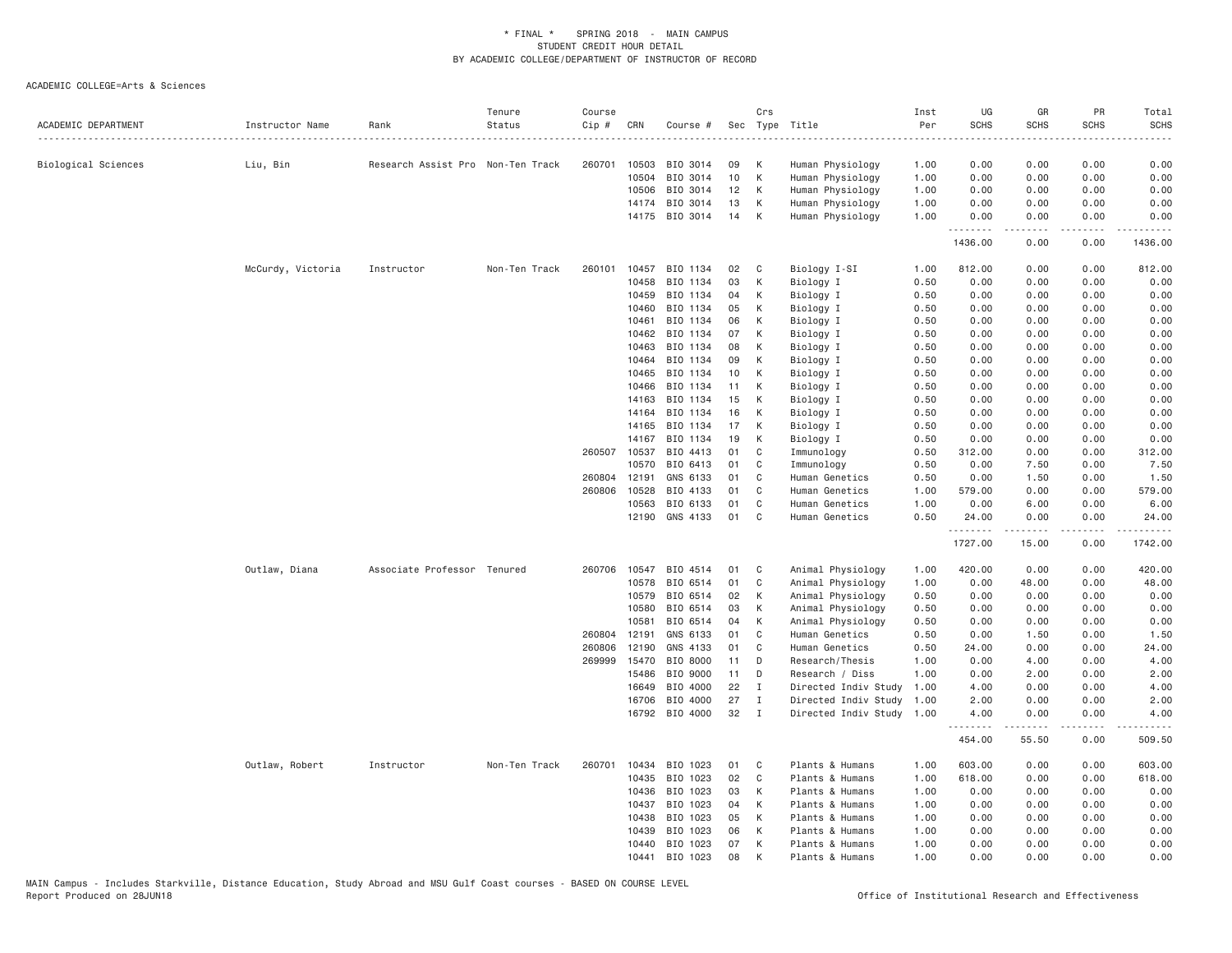| ACADEMIC DEPARTMENT | Instructor Name  | Rank                              | Tenure<br>Status | Course<br>$Cip$ # | CRN          | Course #       |       | Crs          | Sec Type Title            | Inst<br>Per | UG<br><b>SCHS</b>   | GR<br><b>SCHS</b>                                                                                                                                                                        | PR<br><b>SCHS</b>     | Total<br><b>SCHS</b>                                                                                                               |
|---------------------|------------------|-----------------------------------|------------------|-------------------|--------------|----------------|-------|--------------|---------------------------|-------------|---------------------|------------------------------------------------------------------------------------------------------------------------------------------------------------------------------------------|-----------------------|------------------------------------------------------------------------------------------------------------------------------------|
|                     |                  |                                   |                  |                   |              |                |       |              |                           |             | $- - - -$           |                                                                                                                                                                                          |                       |                                                                                                                                    |
| Biological Sciences | Outlaw, Robert   | Instructor                        | Non-Ten Track    | 260701            | 10442        | BIO 1023       | 09    | K            | Plants & Humans           | 1.00        | 0.00                | 0.00                                                                                                                                                                                     | 0.00                  | 0.00                                                                                                                               |
|                     |                  |                                   |                  |                   | 10443        | BIO 1023       | 10    | K            | Plants & Humans           | 1.00        | 0.00                | 0.00                                                                                                                                                                                     | 0.00                  | 0.00                                                                                                                               |
|                     |                  |                                   |                  | 260706            | 10548        | BIO 4514       | 02    | К            | Animal Physiology         | 1.00        | 0.00                | 0.00                                                                                                                                                                                     | 0.00                  | 0.00                                                                                                                               |
|                     |                  |                                   |                  |                   | 10549        | BIO 4514       | 03    | К            | Animal Physiology         | 1.00        | 0.00                | 0.00                                                                                                                                                                                     | 0.00                  | 0.00                                                                                                                               |
|                     |                  |                                   |                  |                   | 10550        | BIO 4514       | 04    | К            | Animal Physiology         | 1.00        | 0.00                | 0.00                                                                                                                                                                                     | 0.00                  | 0.00                                                                                                                               |
|                     |                  |                                   |                  |                   | 10579        | BIO 6514       | 02    | К            | Animal Physiology         | 0.50        | 0.00                | 0.00                                                                                                                                                                                     | 0.00                  | 0.00                                                                                                                               |
|                     |                  |                                   |                  |                   | 10580        | BIO 6514       | 03    | К            | Animal Physiology         | 0.50        | 0.00                | 0.00                                                                                                                                                                                     | 0.00                  | 0.00                                                                                                                               |
|                     |                  |                                   |                  |                   | 10581        | BIO 6514       | 04    | K            | Animal Physiology         | 0.50        | 0.00                | 0.00                                                                                                                                                                                     | 0.00                  | 0.00                                                                                                                               |
|                     |                  |                                   |                  |                   |              |                |       |              |                           |             | <u>.</u><br>1221.00 | -----<br>0.00                                                                                                                                                                            | .<br>0.00             | .<br>1221.00                                                                                                                       |
|                     | Range, Ryan      | Assistant Professor Ten Track     |                  | 269999            | 15487        | BIO 9000       | 12    | D            | Research / Diss           | 1.00        | 0.00                | 11.00                                                                                                                                                                                    | 0.00                  | 11.00                                                                                                                              |
|                     |                  |                                   |                  |                   |              |                |       |              |                           |             | .<br>0.00           | $- - - - -$<br>11.00                                                                                                                                                                     | $\frac{1}{2}$<br>0.00 | .<br>11.00                                                                                                                         |
|                     | Reese, Mary      | Clinical Assist Pro Non-Ten Track |                  | 269999            | 16927        | BIO 4000       | 33    | I            | Directed Indiv Study      | 1.00        | 2.00                | 0.00                                                                                                                                                                                     | 0.00                  | 2.00                                                                                                                               |
|                     |                  |                                   |                  |                   | 16928        | BIO 4000       | 34    | I            | Directed Indiv Study      | 1.00        | 2.00                | 0.00                                                                                                                                                                                     | 0.00                  | 2.00                                                                                                                               |
|                     |                  |                                   |                  |                   | 511005 10526 | BIO 4100       | B01 H |              | Med Tech Clinicals        | 1.00        | 48.00               | 0.00                                                                                                                                                                                     | 0.00                  | 48.00                                                                                                                              |
|                     |                  |                                   |                  |                   |              |                |       |              |                           |             | .<br>52.00          | .<br>0.00                                                                                                                                                                                | .<br>0.00             | $\frac{1}{2} \left( \frac{1}{2} \right) \left( \frac{1}{2} \right) \left( \frac{1}{2} \right) \left( \frac{1}{2} \right)$<br>52.00 |
|                     | Reichert, Nancy  | Professor                         | Tenured          | 269999            | 14192        | BIO 4990       | 01    | C            | Special Topic in BIO      | 1.00        | 12.00               | 0.00                                                                                                                                                                                     | 0.00                  | 12.00                                                                                                                              |
|                     |                  |                                   |                  |                   | 14193        | BIO 6990       | 01    | C            | Special Topic in BIO      | 1.00        | 0.00                | 6.00                                                                                                                                                                                     | 0.00                  | 6.00                                                                                                                               |
|                     |                  |                                   |                  |                   | 15488        | BIO 9000       | 13    | D            | Research / Diss           | 1.00        | 0.00                | 5.00                                                                                                                                                                                     | 0.00                  | 5.00                                                                                                                               |
|                     |                  |                                   |                  |                   | 16206        | BIO 8000       | 17    | D            | Research/Thesis           | 1.00        | 0.00                | 8.00                                                                                                                                                                                     | 0.00                  | 8.00                                                                                                                               |
|                     |                  |                                   |                  |                   |              |                |       |              |                           |             | . <b>.</b><br>12.00 | 19.00                                                                                                                                                                                    | 0.00                  | 31.00                                                                                                                              |
|                     | Roberts, Brandy  | Lecturer                          | Non-Ten Track    |                   | 260502 10511 | BIO 3304       | 01    | C            | General Microbiology      | 1.00        | 820.00              | 0.00                                                                                                                                                                                     | 0.00                  | 820.00                                                                                                                             |
|                     |                  |                                   |                  |                   | 10512        | BIO 3304       | 02    | C            | General Microbiology      | 1.00        | 680.00              | 0.00                                                                                                                                                                                     | 0.00                  | 680.00                                                                                                                             |
|                     |                  |                                   |                  | 260503            | 10541        | BIO 4433       | 01    | C            | Prin Of Virology          | 1.00        | 186.00              | 0.00                                                                                                                                                                                     | 0.00                  | 186.00                                                                                                                             |
|                     |                  |                                   |                  |                   | 10574        | BIO 6433       | 01    | C            | Prin Of Virology          | 1.00        | 0.00                | 6.00                                                                                                                                                                                     | 0.00                  | 6.00                                                                                                                               |
|                     |                  |                                   |                  |                   | 260505 14176 | BIO 3303       | 01    | C            | Parasitology              | 1.00        | 204.00              | 0.00                                                                                                                                                                                     | 0.00                  | 204.00                                                                                                                             |
|                     |                  |                                   |                  |                   | 14177        | BIO 3303       | 02    | K            | Parasitology              | 1.00        | 0.00                | 0.00                                                                                                                                                                                     | 0.00                  | 0.00                                                                                                                               |
|                     |                  |                                   |                  |                   |              | 14178 BIO 3303 | 03    | K            | Parasitology              | 1.00        | 0.00                | 0.00                                                                                                                                                                                     | 0.00                  | 0.00                                                                                                                               |
|                     |                  |                                   |                  |                   |              |                |       |              |                           |             | .<br>1890.00        | .<br>6.00                                                                                                                                                                                | $\frac{1}{2}$<br>0.00 | 1896.00                                                                                                                            |
|                     | Thornton, Justin | Assistant Professor Tenured       |                  | 260503            | 10543        | BIO 4443       | 01    | C            | Bacterial Genetics        | 1.00        | 168.00              | 0.00                                                                                                                                                                                     | 0.00                  | 168.00                                                                                                                             |
|                     |                  |                                   |                  |                   | 10575        | BIO 6443       | 01    | C            | Bacterial Genetics        | 1.00        | 0.00                | 12.00                                                                                                                                                                                    | 0.00                  | 12.00                                                                                                                              |
|                     |                  |                                   |                  |                   | 260507 10537 | BIO 4413       | 01    | C            | Immunology                | 0.50        | 312.00              | 0.00                                                                                                                                                                                     | 0.00                  | 312.00                                                                                                                             |
|                     |                  |                                   |                  |                   | 10570        | BIO 6413       | 01    | C            | Immunology                | 0.50        | 0.00                | 7.50                                                                                                                                                                                     | 0.00                  | 7.50                                                                                                                               |
|                     |                  |                                   |                  | 269999            | 15472        | BIO 8000       | 13    | D            | Research/Thesis           | 1.00        | 0.00                | 3.00                                                                                                                                                                                     | 0.00                  | 3.00                                                                                                                               |
|                     |                  |                                   |                  |                   | 15489        | BIO 9000       | 14    | D            | Research / Diss           | 1.00        | 0.00                | 15.00                                                                                                                                                                                    | 0.00                  | 15.00                                                                                                                              |
|                     |                  |                                   |                  |                   | 16197        | BIO 4000       | 02    | $\mathbf{I}$ | Directed Indiv Study      | 1.00        | 3.00                | 0.00                                                                                                                                                                                     | 0.00                  | 3.00                                                                                                                               |
|                     |                  |                                   |                  |                   | 16444        | BIO 4000       | 09    | $\mathbf I$  | Directed Indiv Study      | 1.00        | 3.00                | 0.00                                                                                                                                                                                     | 0.00                  | 3.00                                                                                                                               |
|                     |                  |                                   |                  |                   | 16446        | BIO 4000       | 11    | I            | Directed Indiv Study      | 1.00        | 3.00                | 0.00                                                                                                                                                                                     | 0.00                  | 3.00                                                                                                                               |
|                     |                  |                                   |                  |                   | 16707        | BIO 4000       | 28    | $\mathbf I$  | Directed Indiv Study 1.00 |             | 3.00                | 0.00                                                                                                                                                                                     | 0.00                  | 3.00                                                                                                                               |
|                     |                  |                                   |                  |                   |              |                |       |              |                           |             | .<br>492.00         | $\frac{1}{2} \left( \frac{1}{2} \right) \left( \frac{1}{2} \right) \left( \frac{1}{2} \right) \left( \frac{1}{2} \right) \left( \frac{1}{2} \right) \left( \frac{1}{2} \right)$<br>37.50 | .<br>0.00             | .<br>529.50                                                                                                                        |
|                     |                  |                                   |                  |                   |              |                |       |              |                           |             |                     |                                                                                                                                                                                          |                       |                                                                                                                                    |
|                     | Wallace, Lisa    | Non-Employee                      | Not Applicable   | 269999            | 15490        | BIO 9000       | 15    | D            | Research / Diss           | 1.00        | 0.00                | 9.00                                                                                                                                                                                     | 0.00                  | 9.00                                                                                                                               |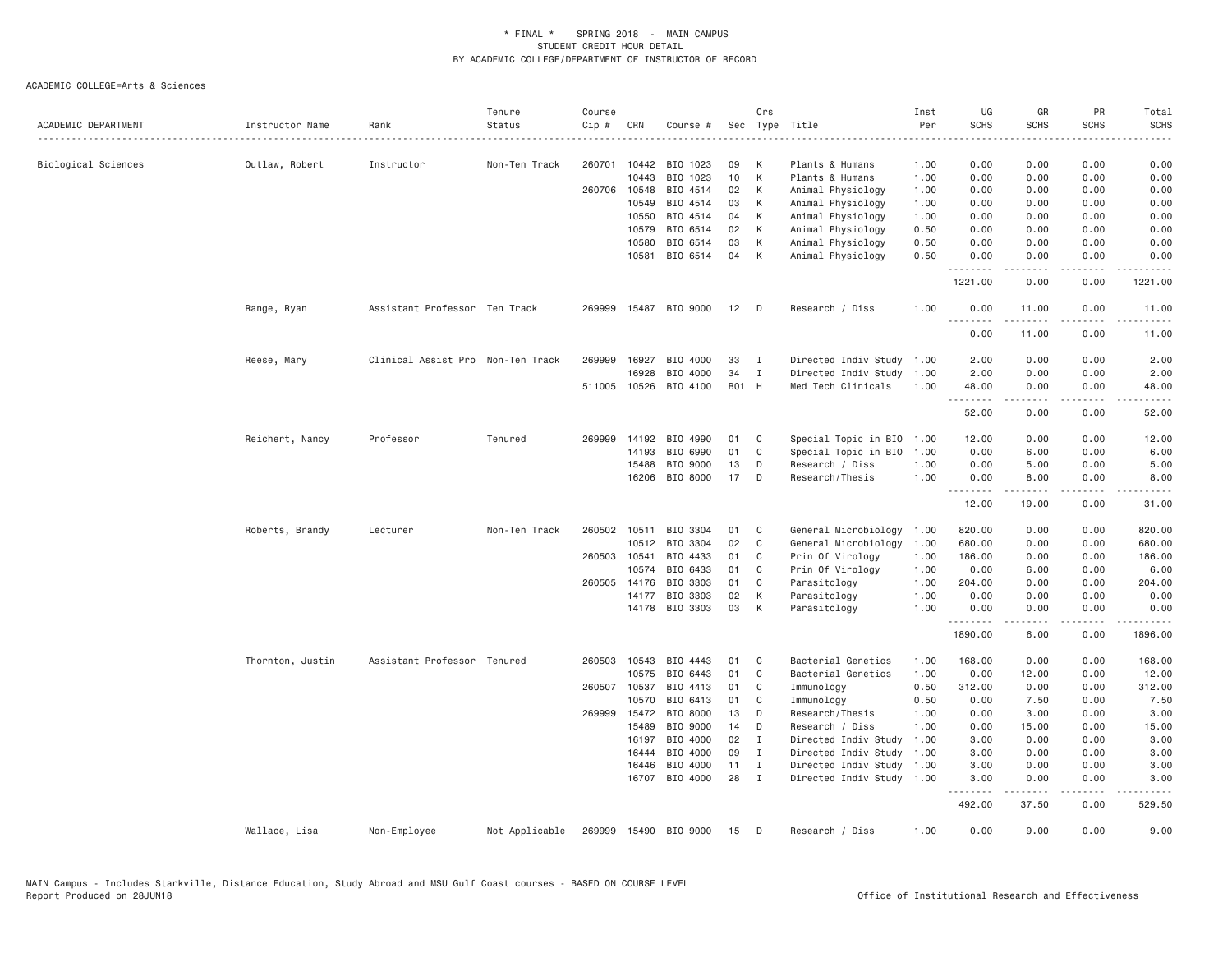| ACADEMIC DEPARTMENT                                        | Instructor Name   | Rank                        | Tenure<br>Status | Course<br>Cip # | CRN            | Course #                   |          | Crs<br>Sec Type Title |                                  | Inst<br>Per  | UG<br><b>SCHS</b>    | GR<br><b>SCHS</b>                                             | PR<br><b>SCHS</b>    | Total<br><b>SCHS</b>                                                                                                                                                                                               |
|------------------------------------------------------------|-------------------|-----------------------------|------------------|-----------------|----------------|----------------------------|----------|-----------------------|----------------------------------|--------------|----------------------|---------------------------------------------------------------|----------------------|--------------------------------------------------------------------------------------------------------------------------------------------------------------------------------------------------------------------|
|                                                            |                   |                             |                  |                 |                |                            |          |                       |                                  |              | --------             | ---------                                                     | ---------            | . <b>.</b>                                                                                                                                                                                                         |
|                                                            |                   |                             |                  |                 |                |                            |          |                       |                                  |              | 0.00                 | 9.00                                                          | 0.00                 | 9.00                                                                                                                                                                                                               |
| Biological Sciences                                        | Welch, Mark       | Associate Professor Tenured |                  |                 |                | 261310 10527 BIO 4113      | 01       | $\mathbf{C}$          | Evolution                        | 1.00         | 111.00               | 0.00                                                          | 0.00                 | 111.00                                                                                                                                                                                                             |
|                                                            |                   |                             |                  |                 | 13801          | BIO 6023                   | 501 C    |                       | Prin Evolutionary Bi             | 1.00         | 0.00                 | 51.00                                                         | 0.00                 | 51.00                                                                                                                                                                                                              |
|                                                            |                   |                             |                  |                 |                | 269999 15475 BIO 8000      | 16 D     |                       | Research/Thesis                  | 1.00         | 0.00                 | 4.00                                                          | 0.00                 | 4.00                                                                                                                                                                                                               |
|                                                            |                   |                             |                  |                 | 15492          | BIO 9000                   | 17 D     |                       | Research / Diss                  | 1.00         | 0.00                 | 24.00                                                         | 0.00                 | 24.00                                                                                                                                                                                                              |
|                                                            |                   |                             |                  |                 |                | 16652 BIO 4000             | 25       | $\blacksquare$        | Directed Indiv Study             | 1.00         | 3.00<br><u>.</u>     | 0.00<br>.                                                     | 0.00<br>.            | 3.00<br>$\frac{1}{2} \left( \frac{1}{2} \right) \left( \frac{1}{2} \right) \left( \frac{1}{2} \right) \left( \frac{1}{2} \right) \left( \frac{1}{2} \right) \left( \frac{1}{2} \right) \left( \frac{1}{2} \right)$ |
|                                                            |                   |                             |                  |                 |                |                            |          |                       |                                  |              | 114.00               | 79.00                                                         | 0.00                 | 193.00                                                                                                                                                                                                             |
|                                                            | Williamson, Emily | Instructor                  | Non-Ten Track    | 260101          |                | 10472 BIO 1144             | 02       | $\mathbf{C}$          | Biology II-SI                    | 1.00         | 760.00               | 0.00                                                          | 0.00                 | 760.00                                                                                                                                                                                                             |
|                                                            |                   |                             |                  |                 |                | 10475 BIO 1144             | 05       | K                     | Biology II                       | 0.50         | 0.00                 | 0.00                                                          | 0.00                 | 0.00                                                                                                                                                                                                               |
|                                                            |                   |                             |                  |                 |                | 10476 BIO 1144             | 06       | K                     | Biology II                       | 0.50         | 0.00                 | 0.00                                                          | 0.00                 | 0.00                                                                                                                                                                                                               |
|                                                            |                   |                             |                  |                 |                | 10477 BIO 1144             | 07       | K                     | Biology II                       | 0.50         | 0.00                 | 0.00                                                          | 0.00                 | 0.00                                                                                                                                                                                                               |
|                                                            |                   |                             |                  |                 |                | 10478 BIO 1144             | 08       | K                     | Biology II                       | 0.50         | 0.00                 | 0.00                                                          | 0.00                 | 0.00                                                                                                                                                                                                               |
|                                                            |                   |                             |                  |                 |                | 10479 BIO 1144             | 09       | K                     | Biology II                       | 0.50         | 0.00                 | 0.00                                                          | 0.00                 | 0.00                                                                                                                                                                                                               |
|                                                            |                   |                             |                  |                 | 10480          | BIO 1144                   | 10       | K                     | Biology II                       | 0.50         | 0.00                 | 0.00                                                          | 0.00                 | 0.00                                                                                                                                                                                                               |
|                                                            |                   |                             |                  |                 | 10481          | BIO 1144<br>10482 BIO 1144 | 11<br>12 | K<br>K                | Biology II<br>Biology II         | 0.50<br>0.50 | 0.00<br>0.00         | 0.00<br>0.00                                                  | 0.00<br>0.00         | 0.00<br>0.00                                                                                                                                                                                                       |
|                                                            |                   |                             |                  |                 | 10483          | BIO 1144                   | 13       | K                     | Biology II                       | 0.50         | 0.00                 | 0.00                                                          | 0.00                 | 0.00                                                                                                                                                                                                               |
|                                                            |                   |                             |                  |                 | 10484          | BIO 1144                   | 14       | K                     | Biology II                       | 0.50         | 0.00                 | 0.00                                                          | 0.00                 | 0.00                                                                                                                                                                                                               |
|                                                            |                   |                             |                  |                 | 10485          | BIO 1144                   | 15       | K                     | Biology II                       | 0.50         | 0.00                 | 0.00                                                          | 0.00                 | 0.00                                                                                                                                                                                                               |
|                                                            |                   |                             |                  |                 | 10486          | BIO 1144                   | 16       | K                     | Biology II                       | 0.50         | 0.00                 | 0.00                                                          | 0.00                 | 0.00                                                                                                                                                                                                               |
|                                                            |                   |                             |                  |                 | 10487          | BIO 1144                   | 17       | $\mathsf{K}$          | Biology II                       | 0.50         | 0.00                 | 0.00                                                          | 0.00                 | 0.00                                                                                                                                                                                                               |
|                                                            |                   |                             |                  |                 | 10488          | BIO 1144                   | 18       | K                     | Biology II                       | 0.50         | 0.00                 | 0.00                                                          | 0.00                 | 0.00                                                                                                                                                                                                               |
|                                                            |                   |                             |                  |                 | 10489          | BIO 1144                   | 19       | K                     | Biology II                       | 0.50         | 0.00                 | 0.00                                                          | 0.00                 | 0.00                                                                                                                                                                                                               |
|                                                            |                   |                             |                  |                 | 10490          | BIO 1144                   | 20       | K                     | Biology II                       | 0.50         | 0.00                 | 0.00                                                          | 0.00                 | 0.00                                                                                                                                                                                                               |
|                                                            |                   |                             |                  | 260701          | 10445          | BIO 1123                   | 01       | C <sub>c</sub>        | Animal Biology-SI                | 1.00         | 603.00               | 0.00                                                          | 0.00                 | 603.00                                                                                                                                                                                                             |
|                                                            |                   |                             |                  |                 | 10446          | BIO 1123                   | 02       | $\mathbb C$           | Animal Biology-SI                | 1.00         | 588.00               | 0.00                                                          | 0.00                 | 588.00                                                                                                                                                                                                             |
|                                                            |                   |                             |                  |                 |                | 10447 BIO 1123             | 03       | K                     | Animal Biology                   | 1.00         | 0.00                 | 0.00                                                          | 0.00                 | 0.00                                                                                                                                                                                                               |
|                                                            |                   |                             |                  |                 | 10448<br>10449 | BIO 1123<br>BIO 1123       | 04<br>05 | K<br><b>K</b>         | Animal Biology<br>Animal Biology | 1.00<br>1.00 | 0.00<br>0.00         | 0.00<br>0.00                                                  | 0.00<br>0.00         | 0.00<br>0.00                                                                                                                                                                                                       |
|                                                            |                   |                             |                  |                 | 10450          | BIO 1123                   | 06       | K                     | Animal Biology                   | 1.00         | 0.00                 | 0.00                                                          | 0.00                 | 0.00                                                                                                                                                                                                               |
|                                                            |                   |                             |                  |                 | 10451          | BIO 1123                   | 07       | K                     | Animal Biology                   | 1.00         | 0.00                 | 0.00                                                          | 0.00                 | 0.00                                                                                                                                                                                                               |
|                                                            |                   |                             |                  |                 |                | 10452 BIO 1123             | 08       | K                     | Animal Biology                   | 1.00         | 0.00                 | 0.00                                                          | 0.00                 | 0.00                                                                                                                                                                                                               |
|                                                            |                   |                             |                  |                 | 10453          | BIO 1123                   | 09       | K                     | Animal Biology                   | 1.00         | 0.00                 | 0.00                                                          | 0.00                 | 0.00                                                                                                                                                                                                               |
|                                                            |                   |                             |                  |                 |                | 10454 BIO 1123             | 10       | <b>K</b>              | Animal Biology                   | 1.00         | 0.00                 | 0.00                                                          | 0.00                 | 0.00                                                                                                                                                                                                               |
|                                                            |                   |                             |                  |                 |                |                            |          |                       |                                  |              | .<br>1951.00         | -----<br>0.00                                                 | .<br>0.00            | .<br>1951.00                                                                                                                                                                                                       |
| -----------------------------------<br>Biological Sciences |                   |                             |                  |                 |                |                            |          |                       |                                  |              | ========<br>13577.00 | $=$ ========<br>742.00<br>-------- ------- -------- --------- | $=$ ========<br>0.00 | ==========<br>14319.00                                                                                                                                                                                             |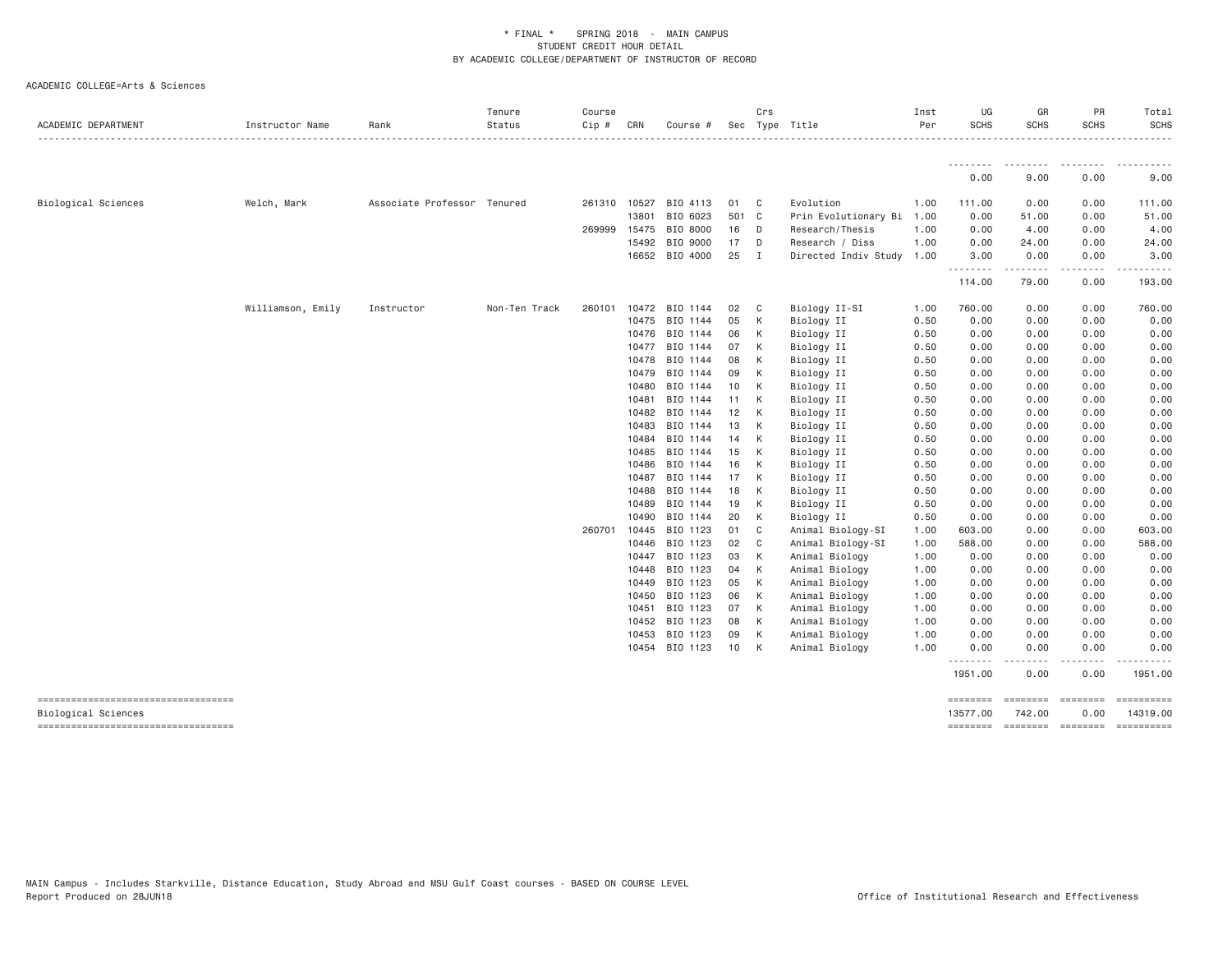| ACADEMIC DEPARTMENT | Instructor Name | Rank     | Tenure<br>Status | Course<br>Cip # | CRN            | Course #                 |                 | Crs                          | Sec Type Title                           | Inst<br>Per  | UG<br><b>SCHS</b><br><u>.</u> | GR<br><b>SCHS</b> | PR<br><b>SCHS</b> | Total<br><b>SCHS</b><br>. |
|---------------------|-----------------|----------|------------------|-----------------|----------------|--------------------------|-----------------|------------------------------|------------------------------------------|--------------|-------------------------------|-------------------|-------------------|---------------------------|
| Chemistry           | Burk, Griffin   | Lecturer | Non-Ten Track    |                 |                | 400501 10699 CH 1211     | 01 L            |                              | Invst In Chemistry I 0.25                |              | 5.50                          | 0.00              | 0.00              | 5.50                      |
|                     |                 |          |                  |                 | 10700          | CH 1211                  | 03              | $-L$                         | Invst In Chemistry I 0.25                |              | 6.00                          | 0.00              | 0.00              | 6.00                      |
|                     |                 |          |                  |                 |                | 10702 CH 1211            | 05 L            |                              | Invst In Chemistry I 0.25                |              | 5.50                          | 0.00              | 0.00              | 5.50                      |
|                     |                 |          |                  |                 | 10703          | CH 1211                  | 06              | $\mathsf{L}$                 | Invst In Chemistry I 0.25                |              | 5.75                          | 0.00              | 0.00              | 5.75                      |
|                     |                 |          |                  |                 |                | 10704 CH 1211            | 07 L            |                              | Invst In Chemistry I 0.25                |              | 5.25                          | 0.00              | 0.00              | 5.25                      |
|                     |                 |          |                  |                 |                | 10706 CH 1211            | 11 L            |                              | Invst In Chemistry I 0.25                |              | 6.00                          | 0.00              | 0.00              | 6.00                      |
|                     |                 |          |                  |                 | 10707          | CH 1211                  | 13              | $\mathsf{L}$                 | Invst In Chemistry I 0.25                |              | 4.75                          | 0.00              | 0.00              | 4.75                      |
|                     |                 |          |                  |                 | 10708          | CH 1211                  | 14              | $\mathsf{L}$                 | Invst In Chemistry I 0.25                |              | 5.00                          | 0.00              | 0.00              | 5.00                      |
|                     |                 |          |                  |                 | 10709          | CH 1211                  | 15 L            |                              | Invst In Chemistry I 0.25                |              | 5.25                          | 0.00              | 0.00              | 5.25                      |
|                     |                 |          |                  |                 | 10710          | CH 1211                  | 16              | $\mathsf{L}$                 | Invst In Chemistry I 0.25                |              | 5.25                          | 0.00              | 0.00              | 5.25                      |
|                     |                 |          |                  |                 |                | 10713 CH 1211            | 22              | $\mathsf{L}$                 | Invst In Chemistry I 0.25                |              | 5.00                          | 0.00              | 0.00              | 5.00                      |
|                     |                 |          |                  |                 |                | 10714 CH 1211            | 24              | $\mathsf{L}$                 | Invst In Chemistry I 0.25                |              | 6.00                          | 0.00              | 0.00              | 6.00                      |
|                     |                 |          |                  |                 |                | 10715 CH 1211            | 26 L            |                              | Invst In Chemistry I 0.25                |              | 5.25                          | 0.00              | 0.00              | 5.25                      |
|                     |                 |          |                  |                 |                | 10716 CH 1211            | 28              | $\mathsf{L}$                 | Invst In Chemistry I 0.25                |              | 6.00                          | 0.00              | 0.00              | 6.00                      |
|                     |                 |          |                  |                 |                | 10717 CH 1211            | 32              | $\mathsf{L}$                 | Invst In Chemistry I 0.25                |              | 5.00                          | 0.00              | 0.00              | 5.00                      |
|                     |                 |          |                  |                 |                | 10718 CH 1211            | 34              | $\mathsf{L}$                 | Invst In Chemistry I 0.25                |              | 5.75                          | 0.00              | 0.00              | 5.75                      |
|                     |                 |          |                  |                 |                | 10719 CH 1211            | 35              | $\mathsf{L}$                 | Invst In Chemistry I 0.25                |              | 6.00                          | 0.00              | 0.00              | 6.00                      |
|                     |                 |          |                  |                 |                | 10720 CH 1211            | 36              | $\mathsf{L}$                 | Invst In Chemistry I 0.25                |              | 6.25                          | 0.00              | 0.00              | 6.25                      |
|                     |                 |          |                  |                 | 10721          | CH 1211                  | 37              | $\mathsf{L}$                 | Invst In Chemistry I 0.25                |              | 5.50                          | 0.00              | 0.00              | 5.50                      |
|                     |                 |          |                  |                 | 10723          | CH 1211                  | 43              | $\mathsf{L}$                 | Invst In Chemistry I 0.25                |              | 2.75                          | 0.00              | 0.00              | 2.75                      |
|                     |                 |          |                  |                 | 10724          | CH 1213                  | 01              | C                            | Chemistry I                              | 1.00         | 114.00                        | 0.00              | 0.00              | 114.00                    |
|                     |                 |          |                  |                 | 10725          | CH 1213                  | 02              | C                            | Chemistry I                              | 1.00         | 105.00                        | 0.00              | 0.00              | 105.00                    |
|                     |                 |          |                  |                 | 10726          | CH 1213                  | 03              | C                            | Chemistry I                              | 1.00         | 105.00                        | 0.00              | 0.00              | 105.00                    |
|                     |                 |          |                  |                 |                | 10727 CH 1213            | 04              | C                            | Chemistry I                              | 1.00         | 48.00                         | 0.00              | 0.00              | 48.00                     |
|                     |                 |          |                  |                 | 10728          | CH 1213                  | 05              | C                            | Chemistry I                              | 1.00         | 96.00                         | 0.00              | 0.00              | 96.00                     |
|                     |                 |          |                  |                 | 10729          | CH 1213                  | 06              | C                            | Chemistry I                              | 1.00         | 93.00                         | 0.00              | 0.00              | 93.00                     |
|                     |                 |          |                  |                 | 10730          | CH 1213                  | 07              | C                            | Chemistry I                              | 1.00         | 90.00                         | 0.00              | 0.00              | 90.00                     |
|                     |                 |          |                  |                 | 10731          | CH 1213                  | 08              | C                            | Chemistry I                              | 1.00         | 66.00                         | 0.00              | 0.00              | 66.00                     |
|                     |                 |          |                  |                 | 10732          | CH 1213                  | 09              | C                            | Chemistry I                              | 1.00         | 105.00                        | 0.00              | 0.00              | 105.00                    |
|                     |                 |          |                  |                 | 10733          | CH 1213                  | 10 <sup>1</sup> | C                            | Chemistry I                              | 1.00         | 78.00                         | 0.00              | 0.00              | 78.00                     |
|                     |                 |          |                  |                 | 10734          | CH 1213                  | 11 C            |                              | Chemistry I                              | 1.00         | 99.00                         | 0.00              | 0.00              | 99.00                     |
|                     |                 |          |                  |                 | 10736          | CH 1213                  | 14              | C                            | Chemistry I                              | 1.00         | 90.00                         | 0.00              | 0.00              | 90.00                     |
|                     |                 |          |                  |                 | 10737          | CH 1213                  | 15              | C                            | Chemistry I                              | 1.00         | 102.00                        | 0.00              | 0.00              | 102.00                    |
|                     |                 |          |                  |                 | 10739          | CH 1213                  | 17              | C                            | Chemistry I                              | 1.00         | 96.00                         | 0.00              | 0.00              | 96.00                     |
|                     |                 |          |                  |                 | 10740          | CH 1213                  | 18              | C                            | Chemistry I                              | 1.00         | 96.00                         | 0.00              | 0.00              | 96.00                     |
|                     |                 |          |                  |                 |                | 10742 CH 1221            | 01              | - L<br>$\mathsf{L}$          | Invst Chemistry II                       | 0.25         | 5.50                          | 0.00              | 0.00              | 5.50                      |
|                     |                 |          |                  |                 | 10743          | CH 1221                  | 03              |                              | Invst Chemistry II                       | 0.25         | 5.00                          | 0.00              | 0.00              | 5.00                      |
|                     |                 |          |                  |                 |                | 10744 CH 1221<br>CH 1221 | 04              | $\mathsf{L}$<br>$\mathsf{L}$ | Invst Chemistry II                       | 0.25<br>0.25 | 5.50                          | 0.00              | 0.00<br>0.00      | 5.50                      |
|                     |                 |          |                  |                 | 10745<br>10747 | CH 1221                  | 05<br>07        | $\mathsf{L}$                 | Invst Chemistry II<br>Invst Chemistry II | 0.25         | 5.75<br>6.00                  | 0.00<br>0.00      | 0.00              | 5.75<br>6.00              |
|                     |                 |          |                  |                 | 10748          | CH 1221                  | 08              | $\mathsf{L}$                 | Invst Chemistry II                       | 0.25         | 5.25                          | 0.00              | 0.00              | 5.25                      |
|                     |                 |          |                  |                 | 10749          | CH 1221                  | 10 L            |                              | Invst Chemistry II                       | 0.25         | 4.25                          | 0.00              | 0.00              | 4.25                      |
|                     |                 |          |                  |                 | 10750          | CH 1221                  | 11 L            |                              | Invst Chemistry II                       | 0.25         | 5.75                          | 0.00              | 0.00              | 5.75                      |
|                     |                 |          |                  |                 | 10751          | CH 1221                  | 13 L            |                              | Invst Chemistry II                       | 0.25         | 6.00                          | 0.00              | 0.00              | 6.00                      |
|                     |                 |          |                  |                 | 10753          | CH 1221                  | 15 L            |                              | Invst Chemistry II                       | 0.25         | 5.75                          | 0.00              | 0.00              | 5.75                      |
|                     |                 |          |                  |                 | 10755          | CH 1221                  | 17 L            |                              | Invst Chemistry II                       | 0.25         | 5.50                          | 0.00              | 0.00              | 5.50                      |
|                     |                 |          |                  |                 | 10757          | CH 1221                  | 19              | $\mathsf{L}$                 | Invst Chemistry II                       | 0.25         | 3.75                          | 0.00              | 0.00              | 3.75                      |
|                     |                 |          |                  |                 | 10758          | CH 1221                  | $21 \quad L$    |                              | Invst Chemistry II                       | 0.25         | 5.25                          | 0.00              | 0.00              | 5.25                      |
|                     |                 |          |                  |                 | 10759          | CH 1221                  | 23              | $\mathsf{L}$                 | Invst Chemistry II                       | 0.25         | 5.25                          | 0.00              | 0.00              | 5.25                      |
|                     |                 |          |                  |                 | 10760          | CH 1221                  | 24 L            |                              | Invst Chemistry II                       | 0.25         | 4.75                          | 0.00              | 0.00              | 4.75                      |
|                     |                 |          |                  |                 |                | 10761 CH 1221            | 25 L            |                              | Invst Chemistry II                       | 0.25         | 6.00                          | 0.00              | 0.00              | 6.00                      |
|                     |                 |          |                  |                 | 10762          | CH 1221                  | 26              | - L                          | Invst Chemistry II                       | 0.25         | 6.00                          | 0.00              | 0.00              | 6.00                      |
|                     |                 |          |                  |                 |                | 10763 CH 1221            | 27              | $\mathsf{L}$                 | Invst Chemistry II                       | 0.25         | 4.50                          | 0.00              | 0.00              | 4.50                      |
|                     |                 |          |                  |                 |                | 10764 CH 1221            | 28              | L                            | Invst Chemistry II                       | 0.25         | 4.50                          | 0.00              | 0.00              | 4.50                      |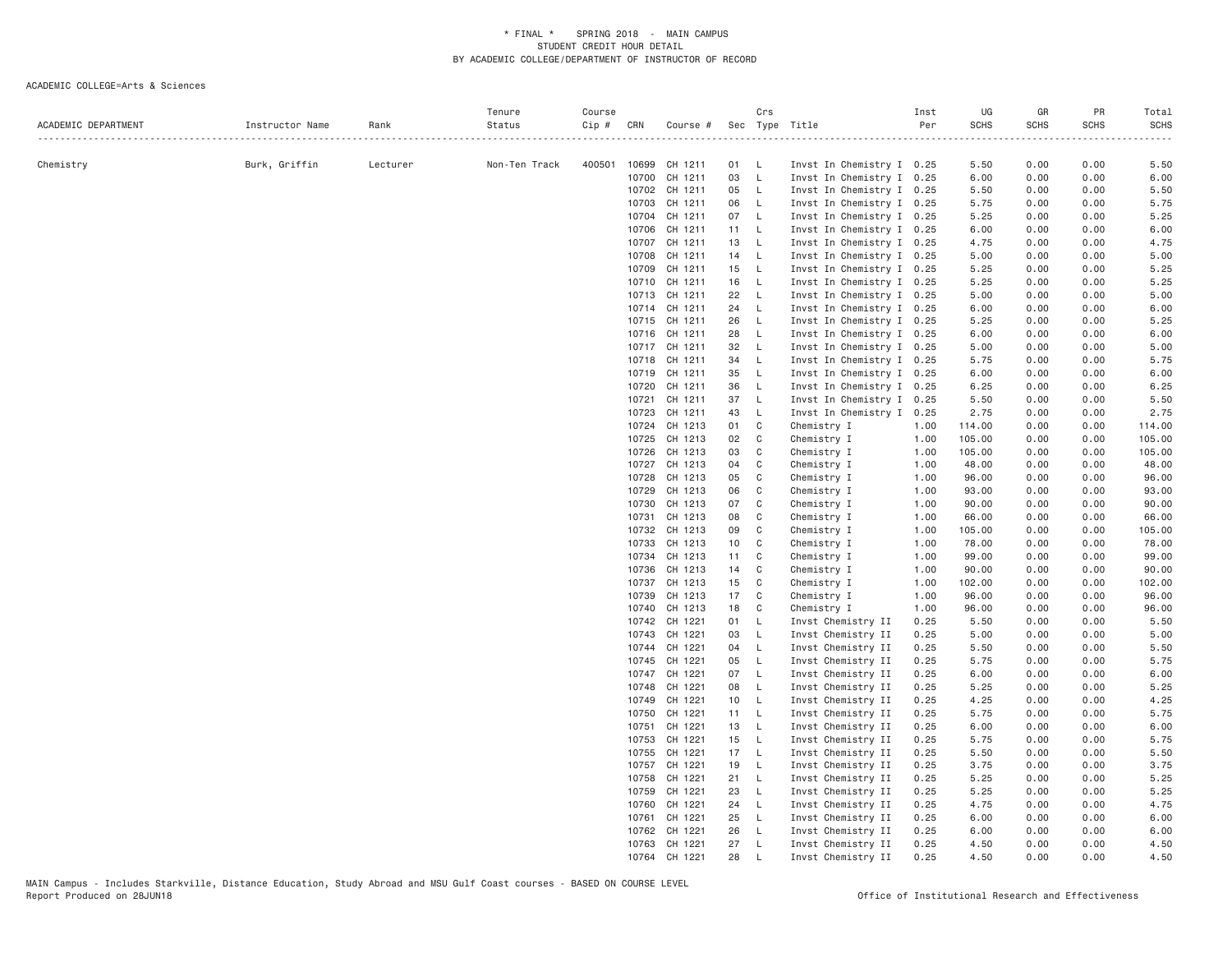| ACADEMIC DEPARTMENT | Instructor Name  | Rank                          | Tenure<br>Status | Course<br>Cip # | CRN            | Course #           |                 | Crs                | Sec Type Title                     | Inst<br>Per<br>. | UG<br><b>SCHS</b> | GR<br><b>SCHS</b>                                                                                                                                            | PR<br><b>SCHS</b>                   | Total<br><b>SCHS</b><br>$- - - -$                                                                                                                              |
|---------------------|------------------|-------------------------------|------------------|-----------------|----------------|--------------------|-----------------|--------------------|------------------------------------|------------------|-------------------|--------------------------------------------------------------------------------------------------------------------------------------------------------------|-------------------------------------|----------------------------------------------------------------------------------------------------------------------------------------------------------------|
| Chemistry           | Burk, Griffin    | Lecturer                      | Non-Ten Track    | 400501          | 10765          | CH 1221            | 29              | - L                | Invst Chemistry II                 | 0.25             | 5.50              | 0.00                                                                                                                                                         | 0.00                                | 5.50                                                                                                                                                           |
|                     |                  |                               |                  |                 | 10767          | CH 1221            | 31              | $\mathsf{L}$       | Invst Chemistry II                 | 0.25             | 5.00              | 0.00                                                                                                                                                         | 0.00                                | 5.00                                                                                                                                                           |
|                     |                  |                               |                  |                 | 10768          | CH 1221            | 32              | $\mathsf{L}$       | Invst Chemistry II                 | 0.25             | 5.75              | 0.00                                                                                                                                                         | 0.00                                | 5.75                                                                                                                                                           |
|                     |                  |                               |                  |                 | 10769          | CH 1221            | 33              | - L                | Invst Chemistry II                 | 0.25             | 5.25              | 0.00                                                                                                                                                         | 0.00                                | 5.25                                                                                                                                                           |
|                     |                  |                               |                  |                 | 10771          | CH 1221            | 35              | $\mathsf{L}$       | Invst Chemistry II                 | 0.25             | 2.75              | 0.00                                                                                                                                                         | 0.00                                | 2.75                                                                                                                                                           |
|                     |                  |                               |                  |                 | 10772          | CH 1221            | 39              | $\mathsf{L}$       | Invst Chemistry II                 | 0.25             | 3.75              | 0.00                                                                                                                                                         | 0.00                                | 3.75                                                                                                                                                           |
|                     |                  |                               |                  |                 | 14613          | CH 1213            | 13              | C                  | Chemistry I                        | 1.00             | 105.00            | 0.00                                                                                                                                                         | 0.00                                | 105.00                                                                                                                                                         |
|                     |                  |                               |                  |                 |                | 14618 CH 1221      | 37              | $\mathsf{L}$       | Invst Chemistry II                 | 0.25             | 3.75<br>.         | 0.00<br>$\frac{1}{2} \left( \frac{1}{2} \right) \left( \frac{1}{2} \right) \left( \frac{1}{2} \right) \left( \frac{1}{2} \right) \left( \frac{1}{2} \right)$ | 0.00<br>.                           | 3.75<br>.                                                                                                                                                      |
|                     |                  |                               |                  |                 |                |                    |                 |                    |                                    |                  | 1727.75           | 0.00                                                                                                                                                         | 0.00                                | 1727.75                                                                                                                                                        |
|                     | Cui, Xin         | Assistant Professor Ten Track |                  | 400501          | 10828          | CH 4603            | 01              | - L                | Undergraduate Resear 1.00          |                  | 3.00              | 0.00                                                                                                                                                         | 0.00                                | 3.00                                                                                                                                                           |
|                     |                  |                               |                  |                 | 16425          | CH 9000            | 02              | D                  | Research / Diss                    | 1.00             | 0.00              | 21.00                                                                                                                                                        | 0.00                                | 21.00                                                                                                                                                          |
|                     |                  |                               |                  |                 | 16893          | CH 8000            | 06              | D                  | Research / Thesis                  | 1.00             | 0.00              | 10.00                                                                                                                                                        | 0.00                                | 10.00                                                                                                                                                          |
|                     |                  |                               |                  | 400504          | 14615          | CH 4523            | 05              | C                  | Organic Chemistry II 1.00          |                  | 111.00            | 0.00                                                                                                                                                         | 0.00                                | 111.00                                                                                                                                                         |
|                     |                  |                               |                  |                 |                | 14616 CH 4523      | 06              | C                  | Organic Chemistry II 1.00          |                  | 132.00<br>.       | 0.00<br>$\frac{1}{2} \left( \frac{1}{2} \right) \left( \frac{1}{2} \right) \left( \frac{1}{2} \right) \left( \frac{1}{2} \right) \left( \frac{1}{2} \right)$ | 0.00<br>.                           | 132.00<br>2.2.2.2.2                                                                                                                                            |
|                     |                  |                               |                  |                 |                |                    |                 |                    |                                    |                  | 246.00            | 31.00                                                                                                                                                        | 0.00                                | 277.00                                                                                                                                                         |
|                     | Donnadieu, Bruno | Instructor                    | Non-Ten Track    | 400504          | 10801          | CH 4511            | 01              | - L                | Org Chem Lab I                     | 1.00             | 19.00             | 0.00                                                                                                                                                         | 0.00                                | 19.00                                                                                                                                                          |
|                     |                  |                               |                  |                 | 10802          | CH 4511            | 03              | L.                 | Org Chem Lab I                     | 1.00             | 21.00             | 0.00                                                                                                                                                         | 0.00                                | 21.00                                                                                                                                                          |
|                     |                  |                               |                  |                 | 10803          | CH 4511            | 04              | - L                | Org Chem Lab I                     | 1.00             | 23.00             | 0.00                                                                                                                                                         | 0.00                                | 23.00                                                                                                                                                          |
|                     |                  |                               |                  |                 | 10804          | CH 4511            | 05              | L                  | Org Chem Lab I                     | 1.00             | 20.00             | 0.00                                                                                                                                                         | 0.00                                | 20.00                                                                                                                                                          |
|                     |                  |                               |                  |                 | 10805          | CH 4511            | 06              | L                  | Org Chem Lab I                     | 1.00             | 21.00             | 0.00                                                                                                                                                         | 0.00                                | 21.00                                                                                                                                                          |
|                     |                  |                               |                  |                 | 10806          | CH 4511            | 07              | - L                | Org Chem Lab I                     | 1.00             | 14.00             | 0.00                                                                                                                                                         | 0.00                                | 14.00                                                                                                                                                          |
|                     |                  |                               |                  |                 | 10807          | CH 4511            | 08              | L                  | Org Chem Lab I                     | 1.00             | 12.00             | 0.00                                                                                                                                                         | 0.00                                | 12.00                                                                                                                                                          |
|                     |                  |                               |                  |                 | 10811          | CH 4521            | 02              | - L                | Org Chem Lab II                    | 1.00             | 15.00             | 0.00                                                                                                                                                         | 0.00                                | 15.00                                                                                                                                                          |
|                     |                  |                               |                  |                 | 10812          | CH 4521            | 03              | $\mathsf{L}$       | Org Chem Lab II                    | 1.00             | 16.00             | 0.00                                                                                                                                                         | 0.00                                | 16.00                                                                                                                                                          |
|                     |                  |                               |                  |                 | 10813          | CH 4521            | 04              | - L                | Org Chem Lab II                    | 1.00             | 14.00             | 0.00                                                                                                                                                         | 0.00                                | 14.00                                                                                                                                                          |
|                     |                  |                               |                  |                 | 10814<br>10815 | CH 4521<br>CH 4521 | 05<br>06        | L.<br>$\mathsf{L}$ | Org Chem Lab II                    | 1.00<br>1.00     | 16.00<br>16.00    | 0.00<br>0.00                                                                                                                                                 | 0.00<br>0.00                        | 16.00<br>16.00                                                                                                                                                 |
|                     |                  |                               |                  |                 | 10816          | CH 4521            | 07              | <b>L</b>           | Org Chem Lab II<br>Org Chem Lab II | 1.00             | 14.00             | 0.00                                                                                                                                                         | 0.00                                | 14.00                                                                                                                                                          |
|                     |                  |                               |                  |                 | 10817          | CH 4521            | 09              | - L                | Org Chem Lab II                    | 1.00             | 14.00             | 0.00                                                                                                                                                         | 0.00                                | 14.00                                                                                                                                                          |
|                     |                  |                               |                  |                 | 10818          | CH 4521            | 10 <sub>1</sub> | $\mathsf{L}$       | Org Chem Lab II                    | 1.00             | 14.00             | 0.00                                                                                                                                                         | 0.00                                | 14.00                                                                                                                                                          |
|                     |                  |                               |                  |                 | 10819          | CH 4521            | 11              | $\mathsf{L}$       | Org Chem Lab II                    | 1.00             | 16.00             | 0.00                                                                                                                                                         | 0.00                                | 16.00                                                                                                                                                          |
|                     |                  |                               |                  |                 | 10820          | CH 4521            | 12              | $\mathsf{L}$       | Org Chem Lab II                    | 1.00             | 15.00             | 0.00                                                                                                                                                         | 0.00                                | 15.00                                                                                                                                                          |
|                     |                  |                               |                  |                 | 14624          | CH 4521            | 13              | - L                | Org Chem Lab II                    | 1.00             | 8.00              | 0.00                                                                                                                                                         | 0.00                                | 8.00                                                                                                                                                           |
|                     |                  |                               |                  |                 | 14625          | CH 4521            | 14              | - L                | Org Chem Lab II                    | 1.00             | 21.00             | 0.00                                                                                                                                                         | 0.00                                | 21.00                                                                                                                                                          |
|                     |                  |                               |                  |                 | 14626          | CH 4521            | 16              | - L                | Org Chem Lab II                    | 1.00             | 17.00             | 0.00                                                                                                                                                         | 0.00                                | 17.00                                                                                                                                                          |
|                     |                  |                               |                  |                 | 15223          | CH 4521            | 08              | L                  | Org Chem Lab II                    | 1.00             | 8.00              | 0.00                                                                                                                                                         | 0.00                                | 8.00                                                                                                                                                           |
|                     |                  |                               |                  |                 |                | 15224 CH 4521      | 17              | - L                | Org Chem Lab II                    | 1.00             | 16.00<br>.        | 0.00<br>.                                                                                                                                                    | 0.00<br>.                           | 16.00<br>.                                                                                                                                                     |
|                     |                  |                               |                  |                 |                |                    |                 |                    |                                    |                  | 350.00            | 0.00                                                                                                                                                         | 0.00                                | 350.00                                                                                                                                                         |
|                     | Dornshuld, Eric  | Lecturer                      | Non-Ten Track    | 400501          | 14620          | CH 1223            | 05              | C                  | Chemistry II-SI                    | 1.00             | 360.00            | 0.00                                                                                                                                                         | 0.00                                | 360.00                                                                                                                                                         |
|                     |                  |                               |                  |                 | 14621          | CH 1223            | 06              | C                  | Chemistry II-SI                    | 1.00             | 291.00            | 0.00                                                                                                                                                         | 0.00                                | 291.00                                                                                                                                                         |
|                     |                  |                               |                  |                 | 14622          | CH 1223            | 07              | C                  | Chemistry II-SI                    | 1.00             | 363.00            | 0.00                                                                                                                                                         | 0.00                                | 363.00                                                                                                                                                         |
|                     |                  |                               |                  |                 |                | 14623 CH 1223      | 08              | C                  | Chemistry II-SI                    | 1.00             | 213.00<br>.       | 0.00                                                                                                                                                         | 0.00<br>$\sim$ $\sim$ $\sim$ $\sim$ | 213.00<br>$\frac{1}{2} \left( \frac{1}{2} \right) \left( \frac{1}{2} \right) \left( \frac{1}{2} \right) \left( \frac{1}{2} \right) \left( \frac{1}{2} \right)$ |
|                     |                  |                               |                  |                 |                |                    |                 |                    |                                    |                  | 1227.00           | 0.00                                                                                                                                                         | 0.00                                | 1227.00                                                                                                                                                        |
|                     | Emerson, Joseph  | Associate Professor Tenured   |                  | 400501          | 10835          | CH 4603            | 09              | - L                | Undergraduate Resear               | 1.00             | 3.00              | 0.00                                                                                                                                                         | 0.00                                | 3.00                                                                                                                                                           |
|                     |                  |                               |                  |                 | 15730          | CH 4000            | 04              | $\mathbf I$        | Directed Indiv Study               | 1.00             | 1.00              | 0.00                                                                                                                                                         | 0.00                                | 1.00                                                                                                                                                           |
|                     |                  |                               |                  |                 | 16426          | CH 9000            | 03              | D                  | Research / Diss                    | 1.00             | 0.00              | 60.00                                                                                                                                                        | 0.00                                | 60.00                                                                                                                                                          |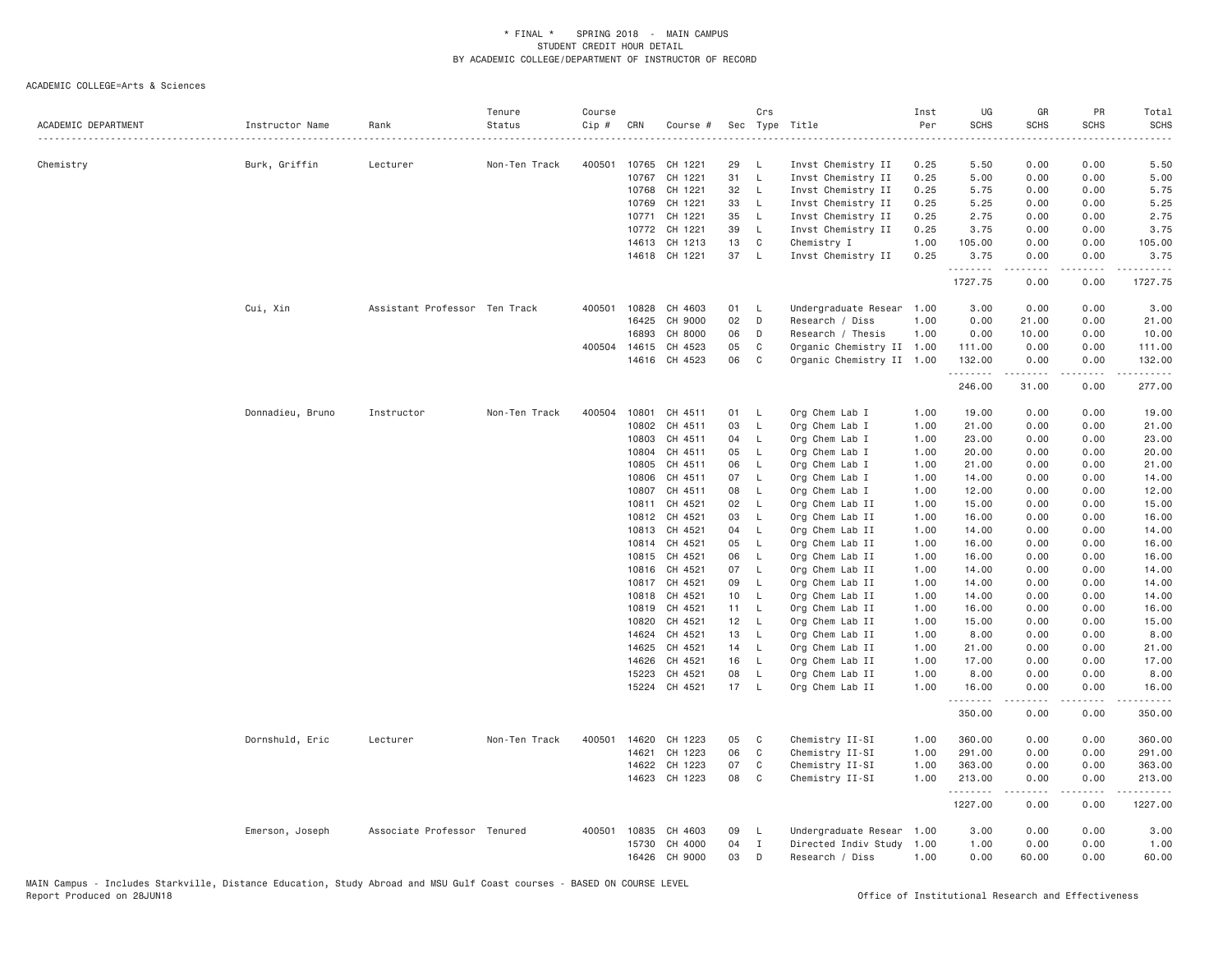| ACADEMIC DEPARTMENT | Instructor Name   | Rank                          | Tenure<br>Status | Course<br>Cip # | CRN            | Course #           |          | Crs               | Sec Type Title                          | Inst<br>Per  | UG<br><b>SCHS</b> | GR<br><b>SCHS</b>                                                                                                                                                                       | PR<br><b>SCHS</b> | Total<br><b>SCHS</b><br>-----                                                                                                                                                             |
|---------------------|-------------------|-------------------------------|------------------|-----------------|----------------|--------------------|----------|-------------------|-----------------------------------------|--------------|-------------------|-----------------------------------------------------------------------------------------------------------------------------------------------------------------------------------------|-------------------|-------------------------------------------------------------------------------------------------------------------------------------------------------------------------------------------|
| Chemistry           | Emerson, Joseph   | Associate Professor Tenured   |                  | 400501          |                | 16617 CH 7000      | 02       | Ι.                | Directed Indiv Study 1.00               |              | 0.00              | 3.00                                                                                                                                                                                    | 0.00              | 3.00                                                                                                                                                                                      |
|                     |                   |                               |                  |                 | 16627          | CH 4000            | 13       | $\mathbf I$       | Directed Indiv Study                    | 1.00         | 1.00              | 0.00                                                                                                                                                                                    | 0.00              | 1.00                                                                                                                                                                                      |
|                     |                   |                               |                  |                 | 16719          | CH 4000            | 16       | $\mathbf{I}$      | Directed Indiv Study                    | 1.00         | 1.00              | 0.00                                                                                                                                                                                    | 0.00              | 1.00                                                                                                                                                                                      |
|                     |                   |                               |                  |                 | 16819          | CH 4000            | 20       | $\mathbf I$       | Directed Indiv Study                    | 1.00         | 2.00              | 0.00                                                                                                                                                                                    | 0.00              | 2.00                                                                                                                                                                                      |
|                     |                   |                               |                  |                 | 16883          | CH 8000            | 05       | D                 | Research / Thesis                       | 1.00         | 0.00              | 6.00                                                                                                                                                                                    | 0.00              | 6.00                                                                                                                                                                                      |
|                     |                   |                               |                  | 400503          |                | 10791 CH 3213      | 01 C     |                   | Inorg Chem                              | 1.00         | 108.00<br>.       | 0.00<br>$\frac{1}{2} \left( \frac{1}{2} \right) \left( \frac{1}{2} \right) \left( \frac{1}{2} \right) \left( \frac{1}{2} \right) \left( \frac{1}{2} \right) \left( \frac{1}{2} \right)$ | 0.00<br>.         | 108.00<br>$\frac{1}{2} \left( \frac{1}{2} \right) \left( \frac{1}{2} \right) \left( \frac{1}{2} \right) \left( \frac{1}{2} \right) \left( \frac{1}{2} \right) \left( \frac{1}{2} \right)$ |
|                     |                   |                               |                  |                 |                |                    |          |                   |                                         |              | 116.00            | 69.00                                                                                                                                                                                   | 0.00              | 185.00                                                                                                                                                                                    |
|                     | Fitzkee, Nicholas | Associate Professor Tenured   |                  | 400501          | 10784          | CH 2141            | 01       | C                 | Prof Chem: Tools                        | 1.00         | 41.00             | 0.00                                                                                                                                                                                    | 0.00              | 41.00                                                                                                                                                                                     |
|                     |                   |                               |                  |                 | 15446          | CH 4000            | 02       | $\mathbf{I}$      | Directed Indiv Study                    | 1.00         | 2.00              | 0.00                                                                                                                                                                                    | 0.00              | 2.00                                                                                                                                                                                      |
|                     |                   |                               |                  |                 | 16212          | CH 4000            | 10       | I                 | Directed Indiv Study                    | 1.00         | 3.00              | 0.00                                                                                                                                                                                    | 0.00              | 3.00                                                                                                                                                                                      |
|                     |                   |                               |                  |                 | 16224          | CH 4000            | 11       | $\mathbf{I}$      | Directed Indiv Study                    | 1.00         | 3.00              | 0.00                                                                                                                                                                                    | 0.00              | 3.00                                                                                                                                                                                      |
|                     |                   |                               |                  |                 | 16427<br>16660 | CH 9000<br>CH 4000 | 04<br>14 | D<br>$\mathbf{I}$ | Research / Diss<br>Directed Indiv Study | 1.00<br>1.00 | 0.00<br>2.00      | 37.00<br>0.00                                                                                                                                                                           | 0.00<br>0.00      | 37.00<br>2.00                                                                                                                                                                             |
|                     |                   |                               |                  |                 |                |                    |          |                   |                                         |              | 51.00             | $\frac{1}{2} \left( \frac{1}{2} \right) \left( \frac{1}{2} \right) \left( \frac{1}{2} \right) \left( \frac{1}{2} \right) \left( \frac{1}{2} \right)$<br>37.00                           | .<br>0.00         | .<br>88.00                                                                                                                                                                                |
|                     | Gwaltney, Steven  | Professor                     | Tenured          | 400501          | 16428          | CH 9000            | 05       | D                 | Research / Diss                         | 1.00         | 0.00              | 40.00                                                                                                                                                                                   | 0.00              | 40.00                                                                                                                                                                                     |
|                     |                   |                               |                  | 400506          |                | 10800 CH 4423      | 01       | C                 | Quantum Mech & Spect 1.00               |              | 66.00             | 0.00                                                                                                                                                                                    | 0.00              | 66.00                                                                                                                                                                                     |
|                     |                   |                               |                  |                 |                |                    |          |                   |                                         |              | --------<br>66.00 | .<br>40.00                                                                                                                                                                              | .<br>0.00         | .<br>106.00                                                                                                                                                                               |
|                     | Hollis, Thedford  | Associate Professor Tenured   |                  |                 | 400501 15753   | CH 4000            | 05       | $\mathbf{I}$      | Directed Indiv Study 1.00               |              | 3.00              | 0.00                                                                                                                                                                                    | 0.00              | 3.00                                                                                                                                                                                      |
|                     |                   |                               |                  |                 | 16195          | CH 4000            | 09       | Ι.                | Directed Indiv Study                    | 1.00         | 1.00              | 0.00                                                                                                                                                                                    | 0.00              | 1.00                                                                                                                                                                                      |
|                     |                   |                               |                  |                 | 16429          | CH 9000            | 06       | D                 | Research / Diss                         | 1.00         | 0.00              | 7.00                                                                                                                                                                                    | 0.00              | 7.00                                                                                                                                                                                      |
|                     |                   |                               |                  | 400504 10821    |                | CH 4523            | 01       | C                 | Organic Chemistry II 1.00               |              | 174.00            | 0.00                                                                                                                                                                                    | 0.00              | 174.00                                                                                                                                                                                    |
|                     |                   |                               |                  |                 | 10822          | CH 4523            | 02       | $\mathbf{C}$      | Organic Chemistry II 1.00               |              | 180.00            | 0.00                                                                                                                                                                                    | 0.00              | 180.00                                                                                                                                                                                    |
|                     |                   |                               |                  |                 | 10823          | CH 4523            | 03       | C                 | Organic Chemistry II 1.00               |              | 147.00            | 0.00                                                                                                                                                                                    | 0.00              | 147.00                                                                                                                                                                                    |
|                     |                   |                               |                  |                 |                | 14614 CH 4523      | 04       | C                 | Organic Chemistry II 1.00               |              | 135.00<br>.       | 0.00<br><b>.</b> .                                                                                                                                                                      | 0.00<br>.         | 135.00<br>. <u>.</u>                                                                                                                                                                      |
|                     |                   |                               |                  |                 |                |                    |          |                   |                                         |              | 640.00            | 7.00                                                                                                                                                                                    | 0.00              | 647.00                                                                                                                                                                                    |
|                     | Lewis, Edwin      | Professor                     | Tenured          | 260202          | 16061          | BCH 4613           | 02       | C                 | Gen Biochem II                          | 1.00         | 30.00             | 0.00                                                                                                                                                                                    | 0.00              | 30.00                                                                                                                                                                                     |
|                     |                   |                               |                  | 400501          | 10830          | CH 4603            | 03       | $\mathsf{L}$      | Undergraduate Resear                    | 1,00         | 3.00              | 0.00                                                                                                                                                                                    | 0.00              | 3.00                                                                                                                                                                                      |
|                     |                   |                               |                  |                 | 16403          | CH 7000            | 01       | $\mathbf{I}$      | Directed Indiv Study                    | 1.00         | 0.00              | 6.00                                                                                                                                                                                    | 0.00              | 6.00                                                                                                                                                                                      |
|                     |                   |                               |                  |                 | 16761          | CH 4000            | 18       | $\mathbf{I}$      | Directed Indiv Study 1.00               |              | 1.00              | 0.00                                                                                                                                                                                    | 0.00              | 1.00                                                                                                                                                                                      |
|                     |                   |                               |                  |                 | 16801          | CH 4000            | 19       | $\mathbf{I}$      | Directed Indiv Study 1.00               |              | 1.00              | 0.00                                                                                                                                                                                    | 0.00              | 1.00                                                                                                                                                                                      |
|                     |                   |                               |                  |                 | 16938          | CH 4000            | 24       | $\mathbf{I}$      | Directed Indiv Study 1.00               |              | 2.00<br>.         | 0.00<br>.                                                                                                                                                                               | 0.00<br>.         | 2.00<br>$    -$                                                                                                                                                                           |
|                     |                   |                               |                  |                 |                |                    |          |                   |                                         |              | 37.00             | 6.00                                                                                                                                                                                    | 0.00              | 43.00                                                                                                                                                                                     |
|                     | Mlsna, Debra      | Assistant Professor Ten Track |                  | 400501          |                | 16431 CH 9000      | 08       | D                 | Research / Diss                         | 1.00         | 0.00<br><u>.</u>  | 41.00                                                                                                                                                                                   | 0.00              | 41.00<br>.                                                                                                                                                                                |
|                     |                   |                               |                  |                 |                |                    |          |                   |                                         |              | 0.00              | 41.00                                                                                                                                                                                   | 0.00              | 41.00                                                                                                                                                                                     |
|                     | Mlsna, Todd       | Associate Professor Tenured   |                  | 400501          | 10836          | CH 4603            | 10       | L.                | Undergraduate Resear 1.00               |              | 3.00              | 0.00                                                                                                                                                                                    | 0.00              | 3.00                                                                                                                                                                                      |
|                     |                   |                               |                  |                 | 15262          | CH 4000            | 01       | I                 | Directed Indiv Study                    | 1.00         | 3.00              | 0.00                                                                                                                                                                                    | 0.00              | 3.00                                                                                                                                                                                      |
|                     |                   |                               |                  |                 | 15940          | CH 4000            | 06       | $\mathbf I$       | Directed Indiv Study                    | 1.00         | 2.00              | 0.00                                                                                                                                                                                    | 0.00              | 2.00                                                                                                                                                                                      |
|                     |                   |                               |                  |                 | 15941          | CH 4000            | 07       | $\mathbf{I}$      | Directed Indiv Study                    | 1.00         | 2.00              | 0.00                                                                                                                                                                                    | 0.00              | 2.00                                                                                                                                                                                      |
|                     |                   |                               |                  |                 | 16356          | CH 4000            | 12       | $\mathbf I$       | Directed Indiv Study 1.00               |              | 2.00              | 0.00                                                                                                                                                                                    | 0.00              | 2.00                                                                                                                                                                                      |
|                     |                   |                               |                  |                 | 16432          | CH 9000            | 09       | D                 | Research / Diss                         | 1.00         | 0.00              | 85.00                                                                                                                                                                                   | 0.00              | 85.00                                                                                                                                                                                     |
|                     |                   |                               |                  |                 | 16438<br>16686 | CH 8000<br>CH 4000 | 01<br>15 | D                 | Research / Thesis                       | 1.00         | 0.00<br>2.00      | 19.00<br>0.00                                                                                                                                                                           | 0.00<br>0.00      | 19.00<br>2.00                                                                                                                                                                             |
|                     |                   |                               |                  |                 |                |                    |          | I                 | Directed Indiv Study 1.00               |              |                   |                                                                                                                                                                                         |                   |                                                                                                                                                                                           |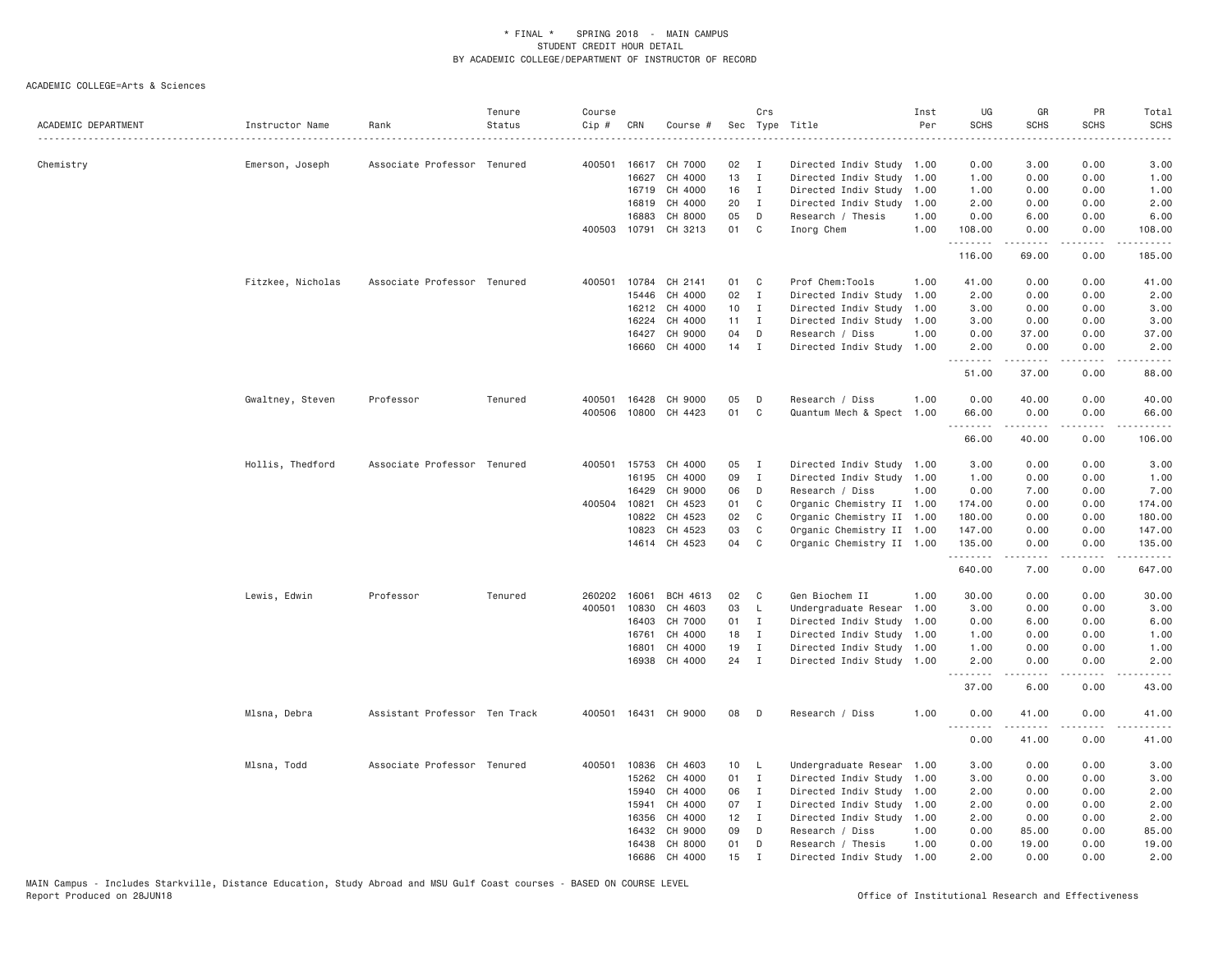| ACADEMIC DEPARTMENT | Instructor Name  | Rank                        | Tenure<br>Status | Course<br>Cip # | CRN            | Course #             |          | Crs                          | Sec Type Title                                         | Inst<br>Per  | UG<br><b>SCHS</b> | GR<br><b>SCHS</b> | PR<br><b>SCHS</b> | Total<br><b>SCHS</b><br>. |
|---------------------|------------------|-----------------------------|------------------|-----------------|----------------|----------------------|----------|------------------------------|--------------------------------------------------------|--------------|-------------------|-------------------|-------------------|---------------------------|
| Chemistry           | Mlsna, Todd      | Associate Professor Tenured |                  |                 |                | 400509 10794 CH 4303 | 01 C     |                              | Environmental Chem                                     | 1.00         | 201.00            | 0.00              | 0.00              | 201.00                    |
|                     |                  |                             |                  |                 |                | 400599 16310 CH 8990 | 01 C     |                              | Special Topic In CH                                    | 1.00         | 0.00              | 33.00             | 0.00              | 33.00                     |
|                     |                  |                             |                  |                 |                |                      |          |                              |                                                        |              | .<br>215.00       | .<br>137.00       | .<br>0.00         | .<br>352.00               |
|                     | Nettles, Whitnee | Instructor                  | Non-Ten Track    | 400501          | 10699          | CH 1211              | 01 L     |                              | Invst In Chemistry I 0.75                              |              | 16.50             | 0.00              | 0.00              | 16.50                     |
|                     |                  |                             |                  |                 | 10700          | CH 1211              | 03       | $\mathsf{L}$                 | Invst In Chemistry I 0.75                              |              | 18.00             | 0.00              | 0.00              | 18.00                     |
|                     |                  |                             |                  |                 |                | 10702 CH 1211        | 05       | $\mathsf{L}$                 | Invst In Chemistry I 0.75                              |              | 16.50             | 0.00              | 0.00              | 16.50                     |
|                     |                  |                             |                  |                 | 10703          | CH 1211              | 06       | $\mathsf{L}$                 | Invst In Chemistry I 0.75                              |              | 17.25             | 0.00              | 0.00              | 17.25                     |
|                     |                  |                             |                  |                 | 10704          | CH 1211              | 07 L     |                              | Invst In Chemistry I 0.75                              |              | 15.75             | 0.00              | 0.00              | 15.75                     |
|                     |                  |                             |                  |                 | 10706          | CH 1211              | 11 L     |                              | Invst In Chemistry I 0.75                              |              | 18.00             | 0.00              | 0.00              | 18.00                     |
|                     |                  |                             |                  |                 | 10707          | CH 1211              | 13       | $\mathsf{L}$                 | Invst In Chemistry I 0.75                              |              | 14.25             | 0.00              | 0.00              | 14.25                     |
|                     |                  |                             |                  |                 | 10708          | CH 1211              | 14 L     |                              | Invst In Chemistry I 0.75                              |              | 15.00             | 0.00              | 0.00              | 15.00                     |
|                     |                  |                             |                  |                 | 10709          | CH 1211              | 15       | $\mathsf{L}$                 | Invst In Chemistry I 0.75                              |              | 15.75             | 0.00              | 0.00              | 15.75                     |
|                     |                  |                             |                  |                 | 10710          | CH 1211              | 16       | $\mathsf{L}$                 | Invst In Chemistry I 0.75                              |              | 15.75             | 0.00              | 0.00              | 15.75                     |
|                     |                  |                             |                  |                 |                | 10713 CH 1211        | 22       | $\mathsf{L}$                 | Invst In Chemistry I 0.75                              |              | 15.00             | 0.00              | 0.00              | 15.00                     |
|                     |                  |                             |                  |                 |                | 10714 CH 1211        | 24 L     |                              | Invst In Chemistry I 0.75                              |              | 18.00             | 0.00              | 0.00              | 18.00                     |
|                     |                  |                             |                  |                 |                | 10715 CH 1211        | 26       | $-L$                         | Invst In Chemistry I 0.75                              |              | 15.75             | 0.00              | 0.00              | 15.75                     |
|                     |                  |                             |                  |                 |                | 10716 CH 1211        | 28       | $\mathsf{L}$                 | Invst In Chemistry I 0.75                              |              | 18.00             | 0.00              | 0.00              | 18.00                     |
|                     |                  |                             |                  |                 |                | 10717 CH 1211        | 32       | $\mathsf{L}$                 | Invst In Chemistry I 0.75                              |              | 15.00             | 0.00              | 0.00              | 15.00                     |
|                     |                  |                             |                  |                 |                | 10718 CH 1211        | 34       | $-L$                         | Invst In Chemistry I 0.75                              |              | 17.25             | 0.00              | 0.00              | 17.25                     |
|                     |                  |                             |                  |                 | 10719          | CH 1211              | 35       | $\mathsf{L}$<br>$\mathsf{L}$ | Invst In Chemistry I 0.75                              |              | 18.00             | 0.00<br>0.00      | 0.00<br>0.00      | 18.00                     |
|                     |                  |                             |                  |                 | 10720<br>10721 | CH 1211<br>CH 1211   | 36<br>37 | $\mathsf{L}$                 | Invst In Chemistry I 0.75<br>Invst In Chemistry I 0.75 |              | 18.75<br>16.50    | 0.00              | 0.00              | 18.75<br>16.50            |
|                     |                  |                             |                  |                 | 10723          | CH 1211              | 43       | $\mathsf{L}$                 | Invst In Chemistry I 0.75                              |              | 8.25              | 0.00              | 0.00              | 8.25                      |
|                     |                  |                             |                  |                 | 10742          | CH 1221              | 01 L     |                              | Invst Chemistry II                                     | 0.75         | 16.50             | 0.00              | 0.00              | 16.50                     |
|                     |                  |                             |                  |                 | 10743          | CH 1221              | 03 L     |                              | Invst Chemistry II                                     | 0.75         | 15.00             | 0.00              | 0.00              | 15.00                     |
|                     |                  |                             |                  |                 |                | 10744 CH 1221        | 04 L     |                              | Invst Chemistry II                                     | 0.75         | 16.50             | 0.00              | 0.00              | 16.50                     |
|                     |                  |                             |                  |                 | 10745          | CH 1221              | 05       | $\overline{L}$               | Invst Chemistry II                                     | 0.75         | 17.25             | 0.00              | 0.00              | 17.25                     |
|                     |                  |                             |                  |                 | 10747          | CH 1221              | 07 L     |                              | Invst Chemistry II                                     | 0.75         | 18.00             | 0.00              | 0.00              | 18.00                     |
|                     |                  |                             |                  |                 | 10748          | CH 1221              | 08 L     |                              | Invst Chemistry II                                     | 0.75         | 15.75             | 0.00              | 0.00              | 15.75                     |
|                     |                  |                             |                  |                 | 10749          | CH 1221              | 10 L     |                              | Invst Chemistry II                                     | 0.75         | 12.75             | 0.00              | 0.00              | 12.75                     |
|                     |                  |                             |                  |                 | 10750          | CH 1221              | 11 L     |                              | Invst Chemistry II                                     | 0.75         | 17.25             | 0.00              | 0.00              | 17.25                     |
|                     |                  |                             |                  |                 | 10751          | CH 1221              | 13 L     |                              | Invst Chemistry II                                     | 0.75         | 18.00             | 0.00              | 0.00              | 18.00                     |
|                     |                  |                             |                  |                 | 10753          | CH 1221              | 15       | $\mathsf{L}$                 | Invst Chemistry II                                     | 0.75         | 17.25             | 0.00              | 0.00              | 17.25                     |
|                     |                  |                             |                  |                 | 10755          | CH 1221              | 17 L     |                              | Invst Chemistry II                                     | 0.75         | 16.50             | 0.00              | 0.00              | 16.50                     |
|                     |                  |                             |                  |                 | 10757          | CH 1221              | 19 L     |                              | Invst Chemistry II                                     | 0.75         | 11.25             | 0.00              | 0.00              | 11.25                     |
|                     |                  |                             |                  |                 | 10758          | CH 1221              | 21 L     |                              | Invst Chemistry II                                     | 0.75         | 15.75             | 0.00              | 0.00              | 15.75                     |
|                     |                  |                             |                  |                 | 10759          | CH 1221              | 23       | $\mathsf{L}$                 | Invst Chemistry II                                     | 0.75         | 15.75             | 0.00              | 0.00              | 15.75                     |
|                     |                  |                             |                  |                 | 10760          | CH 1221<br>CH 1221   | 24<br>25 | $\mathsf{L}$<br>$\mathsf{L}$ | Invst Chemistry II                                     | 0.75<br>0.75 | 14.25<br>18.00    | 0.00<br>0.00      | 0.00<br>0.00      | 14.25<br>18.00            |
|                     |                  |                             |                  |                 | 10761<br>10762 | CH 1221              | 26       | $-L$                         | Invst Chemistry II<br>Invst Chemistry II               | 0.75         | 18.00             | 0.00              | 0.00              | 18.00                     |
|                     |                  |                             |                  |                 | 10763          | CH 1221              | 27       | $\mathsf{L}$                 | Invst Chemistry II                                     | 0.75         | 13.50             | 0.00              | 0.00              | 13.50                     |
|                     |                  |                             |                  |                 | 10764          | CH 1221              | 28       | $\mathsf{L}$                 | Invst Chemistry II                                     | 0.75         | 13.50             | 0.00              | 0.00              | 13.50                     |
|                     |                  |                             |                  |                 | 10765          | CH 1221              | 29       | $\mathsf{L}$                 | Invst Chemistry II                                     | 0.75         | 16.50             | 0.00              | 0.00              | 16.50                     |
|                     |                  |                             |                  |                 | 10767          | CH 1221              | 31       | $\mathsf{L}$                 | Invst Chemistry II                                     | 0.75         | 15.00             | 0.00              | 0.00              | 15.00                     |
|                     |                  |                             |                  |                 | 10768          | CH 1221              | 32       | $\mathsf{L}$                 | Invst Chemistry II                                     | 0.75         | 17.25             | 0.00              | 0.00              | 17.25                     |
|                     |                  |                             |                  |                 | 10769          | CH 1221              | 33       | $\mathsf{L}$                 | Invst Chemistry II                                     | 0.75         | 15.75             | 0.00              | 0.00              | 15.75                     |
|                     |                  |                             |                  |                 | 10771          | CH 1221              | 35       | $\mathsf{L}$                 | Invst Chemistry II                                     | 0.75         | 8.25              | 0.00              | 0.00              | 8.25                      |
|                     |                  |                             |                  |                 | 10772          | CH 1221              | 39       | $\mathsf{L}$                 | Invst Chemistry II                                     | 0.75         | 11.25             | 0.00              | 0.00              | 11.25                     |
|                     |                  |                             |                  |                 |                | 10774 CH 1223        | 01 C     |                              | Chemistry II-SI                                        | 1.00         | 222.00            | 0.00              | 0.00              | 222.00                    |
|                     |                  |                             |                  |                 | 10775          | CH 1223              | 02       | $\overline{C}$               | Chemistry II-SI                                        | 1.00         | 219.00            | 0.00              | 0.00              | 219.00                    |
|                     |                  |                             |                  |                 |                | 10776 CH 1223        | 03       | C                            | Chemistry II-SI                                        | 1.00         | 192.00            | 0.00              | 0.00              | 192.00                    |
|                     |                  |                             |                  |                 |                | 10777 CH 1223        | 04       | $\mathbf C$                  | Chemistry II-SI                                        | 1.00         | 162.00            | 0.00              | 0.00              | 162.00                    |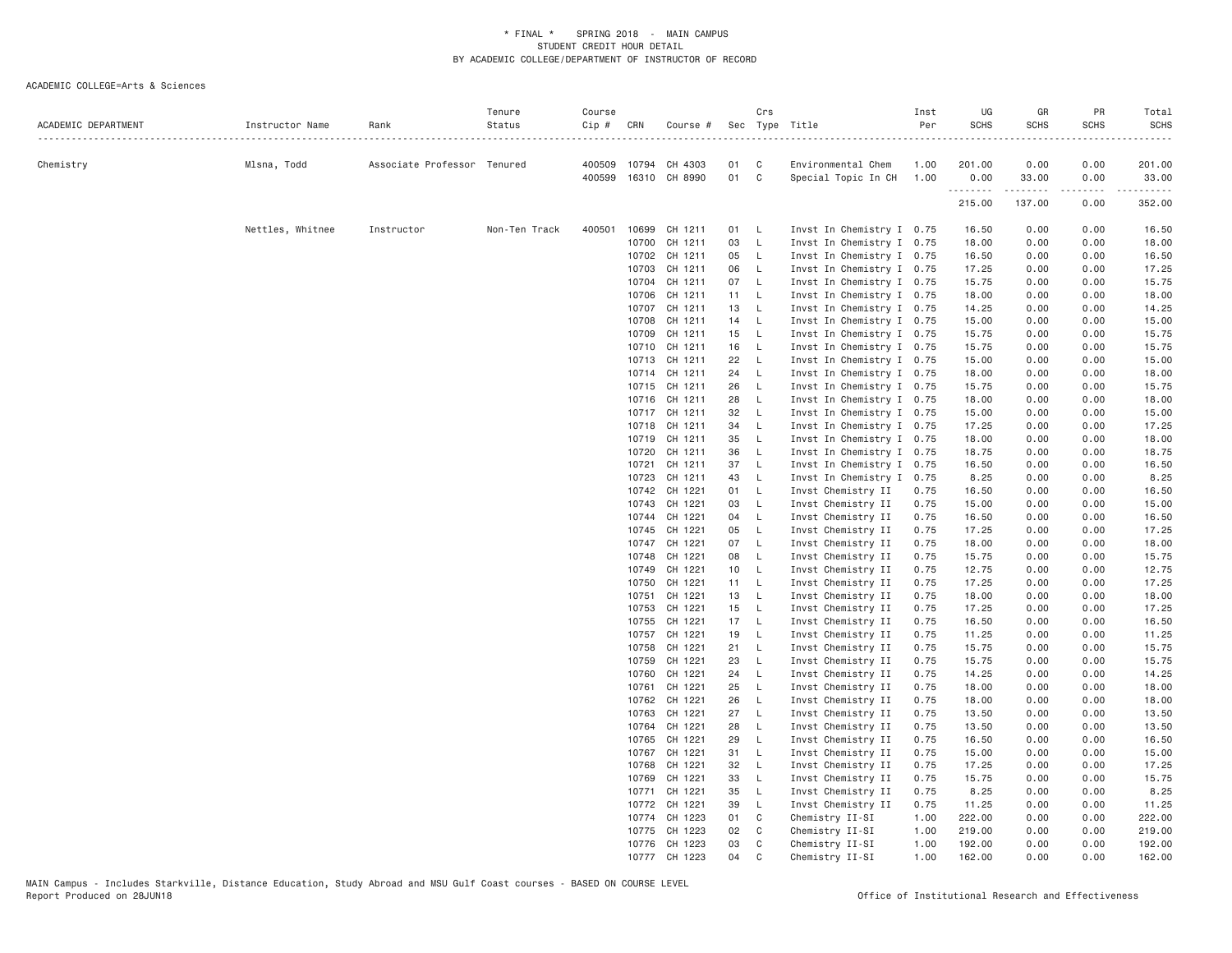| ACADEMIC DEPARTMENT | Instructor Name  | Rank<br>.                     | Tenure<br>Status | Course<br>Cip # | CRN          | Course #             |            | Crs            | Sec Type Title            | Inst<br>Per | UG<br><b>SCHS</b>  | GR<br><b>SCHS</b>                                                                                                                                             | PR<br><b>SCHS</b> | Total<br><b>SCHS</b>                 |
|---------------------|------------------|-------------------------------|------------------|-----------------|--------------|----------------------|------------|----------------|---------------------------|-------------|--------------------|---------------------------------------------------------------------------------------------------------------------------------------------------------------|-------------------|--------------------------------------|
| Chemistry           | Nettles, Whitnee | Instructor                    | Non-Ten Track    |                 |              | 400501 14618 CH 1221 | 37         | - L            | Invst Chemistry II        | 0.75        | 11.25<br>.         | 0.00<br>.                                                                                                                                                     | 0.00              | 11.25<br>.                           |
|                     |                  |                               |                  |                 |              |                      |            |                |                           |             | 1514.25            | 0.00                                                                                                                                                          | ----<br>0.00      | 1514.25                              |
|                     | Scott, Colleen   | Assistant Professor Ten Track |                  |                 | 400501 15639 | CH 4000              | 03 I       |                | Directed Indiv Study      | 1.00        | 2.00               | 0.00                                                                                                                                                          | 0.00              | 2.00                                 |
|                     |                  |                               |                  |                 | 16147        | CH 4000              | 08         | I              | Directed Indiv Study      | 1.00        | 2.00               | 0.00                                                                                                                                                          | 0.00              | 2.00                                 |
|                     |                  |                               |                  |                 | 16433        | CH 9000              | 10         | D              | Research / Diss           | 1.00        | 0.00               | 51.00                                                                                                                                                         | 0.00              | 51.00                                |
|                     |                  |                               |                  |                 |              | 400504 16474 CH 8513 | 01         | C              | Synthetic Org Chem        | 1.00        | 0.00<br>.          | 39.00<br>المتمامين                                                                                                                                            | 0.00<br>الأعامات  | 39.00<br>$\sim$ $\sim$ $\sim$ $\sim$ |
|                     |                  |                               |                  |                 |              |                      |            |                |                           |             | 4.00               | 90.00                                                                                                                                                         | 0.00              | 94.00                                |
|                     | Smith, Dennis    | Professor                     | Tenured          | 400501          | 16434        | CH 9000              | 11         | D              | Research / Diss           | 1.00        | 0.00               | 17.00                                                                                                                                                         | 0.00              | 17.00                                |
|                     |                  |                               |                  | 400599          |              | 16573 CH 8990        | 02         | C              | Special Topic In CH       | 1.00        | 0.00<br>. <b>.</b> | 54.00<br>$\frac{1}{2} \left( \frac{1}{2} \right) \left( \frac{1}{2} \right) \left( \frac{1}{2} \right) \left( \frac{1}{2} \right) \left( \frac{1}{2} \right)$ | 0.00<br>$- - - -$ | 54.00<br>$- - - - -$                 |
|                     |                  |                               |                  |                 |              |                      |            |                |                           |             | 0.00               | 71.00                                                                                                                                                         | 0.00              | 71.00                                |
|                     | Smith, Laura     | Instructor                    | Non-Ten Track    | 400501          | 10696        | CH 1043              | 01         | C <sub>1</sub> | Survey of Chemistry       | 1.00        | 861.00             | 0.00                                                                                                                                                          | 0.00              | 861.00                               |
|                     |                  |                               |                  |                 | 10697        | CH 1051              | 01         | <b>L</b>       | Experimental Chem         | 1.00        | 127.00             | 0.00                                                                                                                                                          | 0.00              | 127.00                               |
|                     |                  |                               |                  |                 | 10698        | CH 1053              | 01         | C              | Survey of Chemistry       | 1.00        | 363.00             | 0.00                                                                                                                                                          | 0.00              | 363.00                               |
|                     |                  |                               |                  |                 | 13831        | CH 1043              | 501 C      |                | Survey of Chemistry       | 1.00        | 63.00              | 0.00                                                                                                                                                          | 0.00              | 63.00                                |
|                     |                  |                               |                  |                 | 13832        | CH 1051              | 501 L      |                | Experimental Chem         | 1.00        | 16.00              | 0.00                                                                                                                                                          | 0.00              | 16.00                                |
|                     |                  |                               |                  |                 | 15222        | CH 1053              | 501 C      |                | Survey of Chemistry       | 1.00        | 9.00               | 0.00                                                                                                                                                          | 0.00              | 9.00                                 |
|                     |                  |                               |                  |                 | 400502 10795 | CH 4351              | 02         | - L            | Analytical Chem Lab       | 1.00        | 12.00              | 0.00                                                                                                                                                          | 0.00              | 12.00                                |
|                     |                  |                               |                  |                 | 10796        | CH 4351              | 03         | <b>L</b>       | Analytical Chem Lab       | 1.00        | 14.00              | 0.00                                                                                                                                                          | 0.00              | 14.00                                |
|                     |                  |                               |                  | 400503          | 10793        | CH 4212              | 01         | L.             | Adv Inorganic Lab         | 1.00        | 16.00              | 0.00                                                                                                                                                          | 0.00              | 16.00                                |
|                     |                  |                               |                  | 400506          |              | 10799 CH 4421        | 01         | $\mathsf{L}$   | Physical Chem-Lab II 1.00 |             | 3.00               | 0.00<br>.                                                                                                                                                     | 0.00<br>الأعامات  | 3.00<br>.                            |
|                     |                  |                               |                  |                 |              |                      |            |                |                           |             | 1484.00            | 0.00                                                                                                                                                          | 0.00              | 1484.00                              |
|                     | Stokes, Sean     | Instructor                    | Non-Ten Track    | 400504          | 10785        | CH 2501              | 01         | <b>L</b>       | Elem Org Chem-Lab         | 1.00        | 6.00               | 0.00                                                                                                                                                          | 0.00              | 6.00                                 |
|                     |                  |                               |                  |                 | 10786        | CH 2501              | 02         | L.             | Elem Org Chem-Lab         | 1.00        | 21.00              | 0.00                                                                                                                                                          | 0.00              | 21.00                                |
|                     |                  |                               |                  |                 | 10787        | CH 2501              | 03         | <b>L</b>       | Elem Org Chem-Lab         | 1.00        | 21,00              | 0.00                                                                                                                                                          | 0.00              | 21.00                                |
|                     |                  |                               |                  |                 | 10788        | CH 2501              | 04         | <b>L</b>       | Elem Org Chem-Lab         | 1.00        | 20.00              | 0.00                                                                                                                                                          | 0.00              | 20.00                                |
|                     |                  |                               |                  |                 | 10789        | CH 2501              | 05         | $\mathsf{L}$   | Elem Org Chem-Lab         | 1.00        | 14.00              | 0.00                                                                                                                                                          | 0.00              | 14.00                                |
|                     |                  |                               |                  |                 | 10790        | CH 2503              | 01         | C              | Elem Organic Chem         | 1.00        | 279,00             | 0.00                                                                                                                                                          | 0.00              | 279.00                               |
|                     |                  |                               |                  |                 | 10824        | CH 4564              | 01         | C <sub>1</sub> | Integrated Organic I 1.00 |             | 72.00              | 0.00                                                                                                                                                          | 0.00              | 72.00                                |
|                     |                  |                               |                  |                 | 10825        | CH 4564              | 02         | K              | Integrated Organic I 1.00 |             | 0.00               | 0.00                                                                                                                                                          | 0.00              | 0.00                                 |
|                     |                  |                               |                  |                 | 10826        | CH 4564              | 03         | K              | Integrated Organic I 1.00 |             | 0.00               | 0.00                                                                                                                                                          | 0.00              | 0.00                                 |
|                     |                  |                               |                  |                 |              | 10827 CH 4564        | H01 C      |                | Integrated Organic I 1.00 |             | 12.00              | 0.00                                                                                                                                                          | 0.00              | 12.00                                |
|                     |                  |                               |                  |                 |              |                      |            |                |                           |             | .<br>445.00        | .<br>0.00                                                                                                                                                     | .<br>0.00         | .<br>445.00                          |
|                     | Sygula, Andrzej  | Professor                     | Tenured          | 400504          | 14609        | CH 4513              | 03         | C              | Organic Chemistry I 1.00  |             | 87.00              | 0.00                                                                                                                                                          | 0.00              | 87.00                                |
|                     |                  |                               |                  |                 |              | 14610 CH 4513        | 04         | C              | Organic Chemistry I       | 1.00        | 75.00<br>.         | 0.00<br>.                                                                                                                                                     | 0.00<br>.         | 75.00<br>.                           |
|                     |                  |                               |                  |                 |              |                      |            |                |                           |             | 162.00             | 0.00                                                                                                                                                          | 0.00              | 162.00                               |
|                     | Webster, Charles | Professor                     | Tenured          | 400501          | 16436        | CH 9000              | 13         | D              | Research / Diss           | 1.00        | 0.00               | 46.00                                                                                                                                                         | 0.00              | 46.00                                |
|                     |                  |                               |                  | 400504          | 10779        | CH 1244              | 01         | C              | Integrated Chem II        | 1.00        | 96.00              | 0.00                                                                                                                                                          | 0.00              | 96.00                                |
|                     |                  |                               |                  |                 | 10780        | CH 1244              | 02         | K              | Integrated Chem II        | 1.00        | 0.00               | 0.00                                                                                                                                                          | 0.00              | 0.00                                 |
|                     |                  |                               |                  |                 | 10781        | CH 1244              | 03         | К              | Integrated Chem II        | 1.00        | 0.00               | 0.00                                                                                                                                                          | 0.00              | 0.00                                 |
|                     |                  |                               |                  |                 | 10783        | CH 1244              | <b>HO1</b> | C              | Integrated Chem II        | 1,00        | 24,00              | 0.00                                                                                                                                                          | 0.00              | 24,00                                |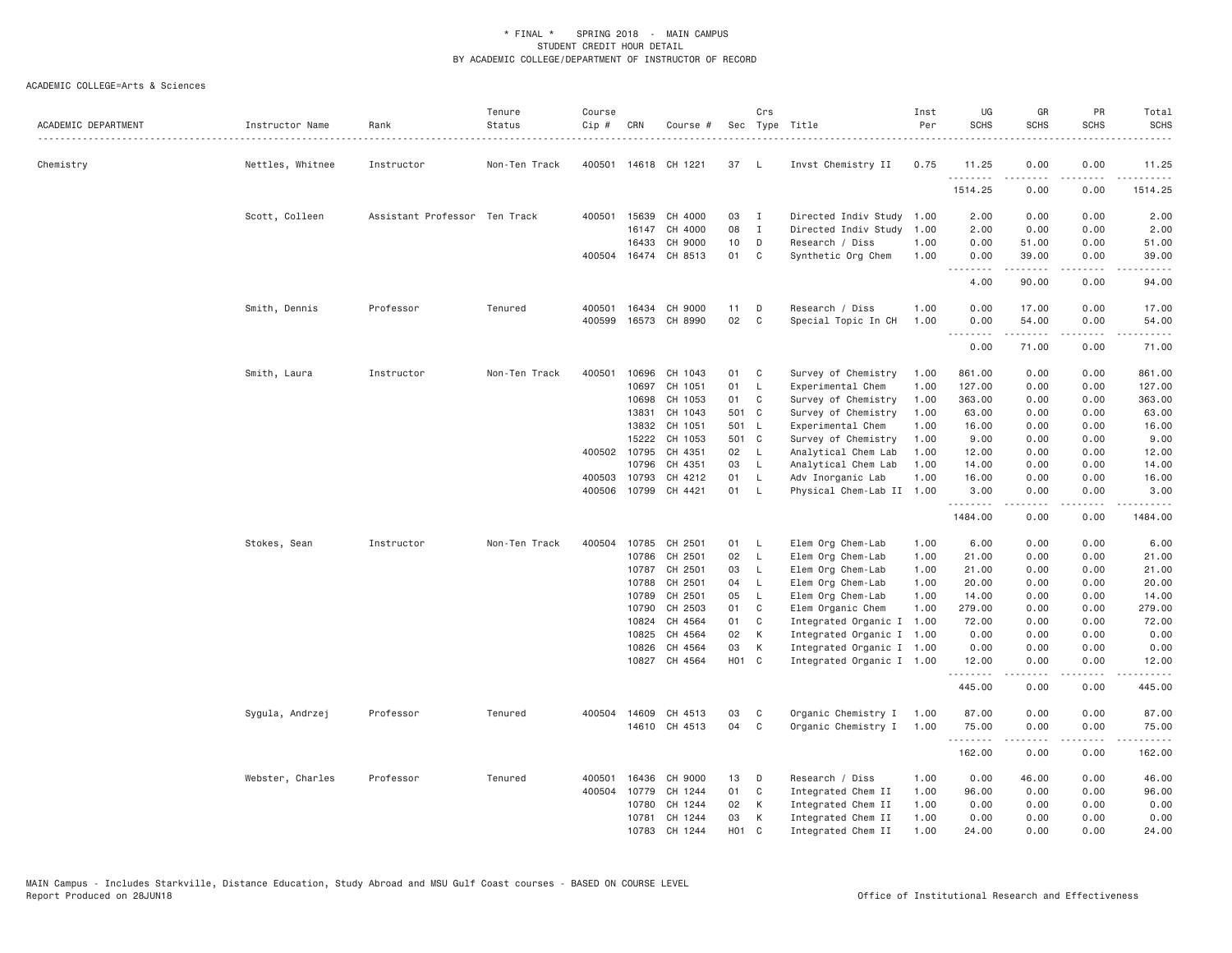| ACADEMIC DEPARTMENT                   | Instructor Name | Rank                              | Tenure<br>Status | Course<br>Cip # | CRN   | Course #             |      | Crs            | Sec Type Title      | Inst<br>Per | UG<br><b>SCHS</b>                | GR<br><b>SCHS</b>  | PR<br><b>SCHS</b>    | Total<br><b>SCHS</b><br>. |
|---------------------------------------|-----------------|-----------------------------------|------------------|-----------------|-------|----------------------|------|----------------|---------------------|-------------|----------------------------------|--------------------|----------------------|---------------------------|
|                                       |                 |                                   |                  |                 |       |                      |      |                |                     |             | ---------                        | .                  | .                    | ----------                |
|                                       |                 |                                   |                  |                 |       |                      |      |                |                     |             | 120.00                           | 46.00              | 0.00                 | 166.00                    |
| Chemistry                             | Wipf, David     | Professor                         | Tenured          | 400501          |       | 10792 CH 4141        | 01 C |                | Prof Chem: Research | 1.00        | 20.00                            | 0.00               | 0.00                 | 20.00                     |
|                                       |                 |                                   |                  |                 |       | 10841 CH 4711        | 01 C |                | Senior Seminar      | 1.00        | 13.00                            | 0.00               | 0.00                 | 13.00                     |
|                                       |                 |                                   |                  |                 | 10847 | CH 8711              | 01 S |                | Seminar             | 1.00        | 0.00                             | 12.00              | 0.00                 | 12.00                     |
|                                       |                 |                                   |                  |                 | 10848 | CH 8721              | 01 S |                | Seminar             | 1.00        | 0.00                             | 8.00               | 0.00                 | 8.00                      |
|                                       |                 |                                   |                  |                 | 10849 | CH 8731              | 01 S |                | Seminar             | 1.00        | 0.00                             | 4.00               | 0.00                 | 4.00                      |
|                                       |                 |                                   |                  |                 | 15728 | CH 9000              | 01 D |                | Research / Diss     | 1.00        | 0.00                             | 57.00              | 0.00                 | 57.00                     |
|                                       |                 |                                   |                  |                 | 16580 | CH 8000              | 03   | D              | Research / Thesis   | 1.00        | 0.00                             | 9.00               | 0.00                 | 9.00                      |
|                                       |                 |                                   |                  |                 |       | 400502 16475 CH 8343 | 01   | C <sub>c</sub> | Electroanal Chem    | 1.00        | 0.00                             | 21.00              | 0.00                 | 21.00                     |
|                                       |                 |                                   |                  |                 |       |                      |      |                |                     |             | <u> - - - - - - - -</u><br>33.00 | 111.00             | . <b>.</b> .<br>0.00 | 144.00                    |
|                                       | Xu, Xue         | Clinical Assist Pro Non-Ten Track |                  | 400504          |       | 10809 CH 4513        | 01 C |                | Organic Chemistry I | 1.00        | 96.00                            | 0.00               | 0.00                 | 96.00                     |
|                                       |                 |                                   |                  |                 |       | 10810 CH 4513        | 02 C |                | Organic Chemistry I | 1.00        | 57.00                            | 0.00               | 0.00                 | 57.00                     |
|                                       |                 |                                   |                  |                 |       | 14611 CH 4513        | 05 C |                | Organic Chemistry I | 1.00        | 90.00                            | 0.00               | 0.00                 | 90.00                     |
|                                       |                 |                                   |                  |                 |       | 14612 CH 4513        | 06   | $\mathbf{C}$   | Organic Chemistry I | 1.00        | 99.00                            | 0.00               | 0.00                 | 99.00                     |
|                                       |                 |                                   |                  |                 |       |                      |      |                |                     |             | --------<br>342.00               | .<br>0.00          | -----<br>0.00        | 342.00                    |
|                                       | Zhang, Dongmao  | Associate Professor Tenured       |                  | 400501          | 16437 | CH 9000              | 14 D |                | Research / Diss     | 1.00        | 0.00                             | 48.00              | 0.00                 | 48.00                     |
|                                       |                 |                                   |                  |                 | 16581 | CH 8000              | 04 D |                | Research / Thesis   | 1,00        | 0.00                             | 14.00              | 0.00                 | 14.00                     |
|                                       |                 |                                   |                  |                 |       | 400502 10798 CH 4353 | 01 C |                | Analytical Chem II  | 1.00        | 78.00                            | 0.00               | 0.00                 | 78.00                     |
|                                       |                 |                                   |                  |                 |       |                      |      |                |                     |             | --------<br>78.00                | 62.00              | 0.00                 | 140.00                    |
| ===================================== |                 |                                   |                  |                 |       |                      |      |                |                     |             | ========                         | =======            | ========             | $=$ = = = = = = = = =     |
| Chemistry                             |                 |                                   |                  |                 |       |                      |      |                |                     |             | 8858.00                          | 748,00             | 0.00                 | 9606,00                   |
| ===================================== |                 |                                   |                  |                 |       |                      |      |                |                     |             | ========                         | ========= ======== |                      |                           |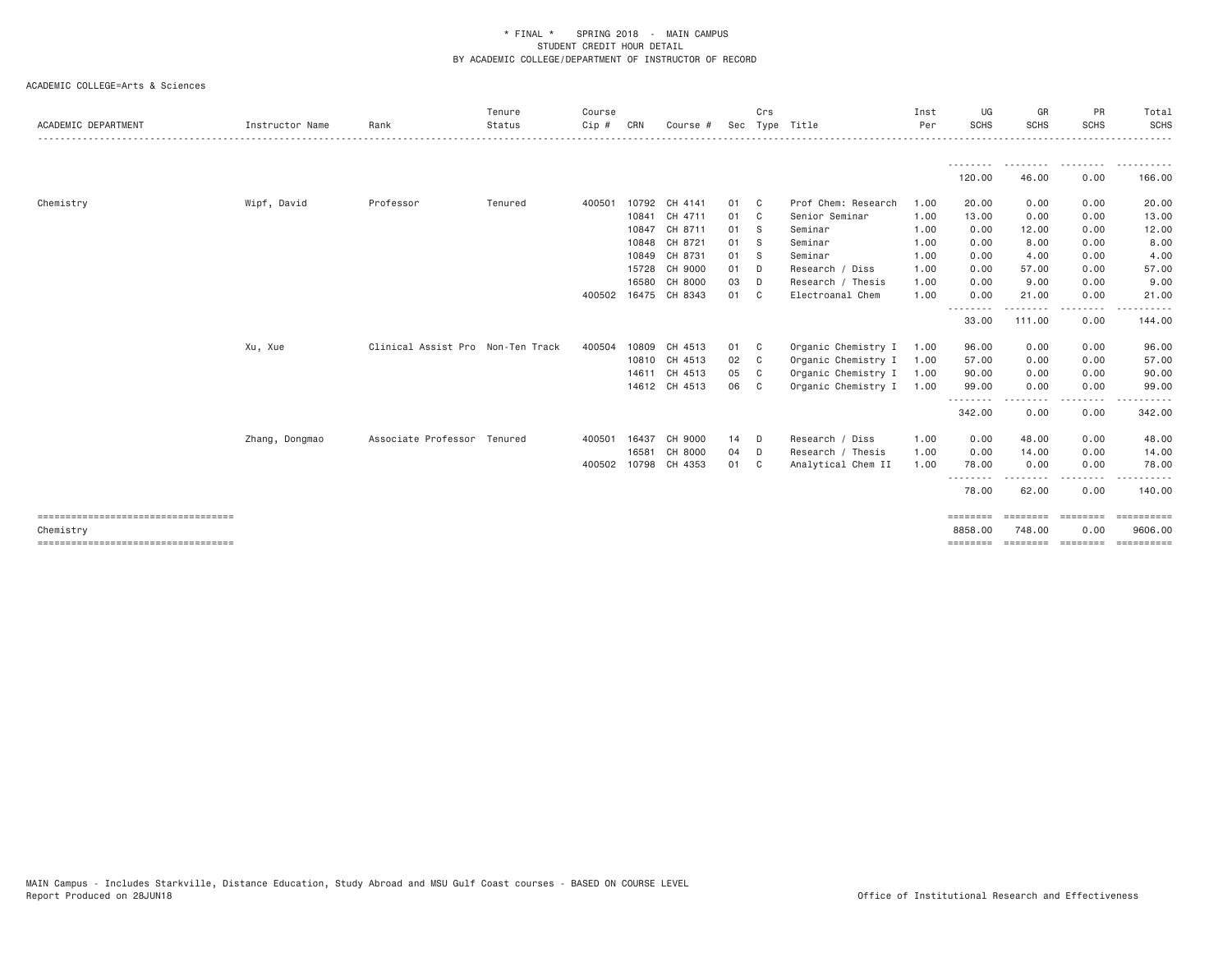| ACADEMIC DEPARTMENT                                | Instructor Name  | Rank                              | Tenure<br>Status | Course<br>Cip # | CRN   | Course #                                |                  | Crs            | Sec Type Title                          | Inst<br>Per | UG<br><b>SCHS</b> | GR<br><b>SCHS</b>  | PR<br><b>SCHS</b> | Total<br><b>SCHS</b><br>$    -$      |
|----------------------------------------------------|------------------|-----------------------------------|------------------|-----------------|-------|-----------------------------------------|------------------|----------------|-----------------------------------------|-------------|-------------------|--------------------|-------------------|--------------------------------------|
| Classical & Modern Languages & Lite Arroyo, Silvia |                  | Assistant Professor Ten Track     |                  |                 |       | 160905 11974 FLS 2143<br>14525 FLS 4843 | 01<br>01         | C<br>C         | Spanish IV<br>Lit Masterpieces His 1.00 | 1.00        | 75.00<br>42.00    | 0.00<br>0.00       | 0.00<br>0.00      | 75.00<br>42.00                       |
|                                                    |                  |                                   |                  |                 |       |                                         |                  |                |                                         |             | .<br>117.00       | -----<br>0.00      | .<br>0.00         | .<br>117.00                          |
|                                                    | Boufous, Nadine  | Grad Teach Assist                 | Non-Ten Track    |                 |       | 141101 11525 EM 3313                    | 05               | $\mathbf{C}$   | Fluid Mechanics                         | 1.00        | 138.00            | 0.00               | 0.00              | 138.00                               |
|                                                    |                  |                                   |                  |                 |       |                                         |                  |                |                                         |             | .<br>138.00       | 0.00               | 0.00              | .<br>138.00                          |
|                                                    | Bunz, Morgane    | Lecturer                          | Non-Ten Track    |                 |       | 160901 13931 FLF 1123                   | 501 C            |                | French II                               | 1.00        | 33.00<br>.        | 0.00<br>.          | 0.00<br>لأعامل    | 33.00<br>المالم عامات                |
|                                                    |                  |                                   |                  |                 |       |                                         |                  |                |                                         |             | 33.00             | 0.00               | 0.00              | 33.00                                |
|                                                    | Clark, Mark      | Associate Professor Tenured       |                  | 161202 11909    |       | FLH 1123                                | 01               | C              | Greek II                                | 1.00        | 27.00             | 0.00               | 0.00              | 27.00                                |
|                                                    |                  |                                   |                  |                 | 11910 | FLH 2143                                | H <sub>0</sub> 1 | $\mathbf{C}$   | Greek IV                                | 1.00        | 6.00              | 0.00               | 0.00              | 6.00                                 |
|                                                    |                  |                                   |                  | 161203          | 11919 | <b>FLL 1113</b>                         | 01               | C              | Latin I                                 | 1.00        | 54.00             | 0.00               | 0.00              | 54.00                                |
|                                                    |                  |                                   |                  |                 | 11924 | FLL 1123                                | 02               | C              | Latin II                                | 1.00        | 60.00             | 0.00               | 0.00              | 60.00                                |
|                                                    |                  |                                   |                  |                 | 14528 | FLL 4443                                | 01               | C              | Caesar                                  | 1.00        | 3.00              | 0.00               | 0.00              | 3.00                                 |
|                                                    |                  |                                   |                  |                 |       | 240101 12374 HON 4093                   | H05 E            |                | Honors Thesis                           | 1,00        | 3.00<br>.         | 0.00               | 0.00              | 3.00                                 |
|                                                    |                  |                                   |                  |                 |       |                                         |                  |                |                                         |             | 153.00            | 0.00               | 0.00              | 153.00                               |
|                                                    | Corrigan, Peter  | Professor                         | Tenured          |                 |       | 161203 15291 FLL 4000                   | $01$ I           |                | Directed Indiv Study 1.00               |             | 3.00<br>.         | 0.00               | 0.00              | 3.00<br>$- - - - -$                  |
|                                                    |                  |                                   |                  |                 |       |                                         |                  |                |                                         |             | 3.00              | 0.00               | 0.00              | 3.00                                 |
|                                                    | Davisson, Brian  | Assistant Professor Ten Track     |                  |                 |       | 160101 14527 FL 6023                    | 01               | C              | Intro to Lit Critici 1.00               |             | 0.00              | 24.00              | 0.00              | 24.00                                |
|                                                    |                  |                                   |                  |                 |       | 240101 12348 HON 1173                   | H01 S            |                | The Quest II                            | 1.00        | 45.00             | 0.00               | 0.00              | 45.00                                |
|                                                    |                  |                                   |                  |                 |       |                                         |                  |                |                                         |             | .<br>45.00        | د د د د د<br>24.00 | لأعامل<br>0.00    | $\sim$ $\sim$ $\sim$ $\sim$<br>69.00 |
|                                                    | Debicka, Anna    | Instructor                        | Non-Ten Track    |                 |       | 160905 11935 FLS 1113                   | 01               | $\mathbf{C}$   | Spanish I                               | 0.75        | 58.50             | 0.00               | 0.00              | 58.50                                |
|                                                    |                  |                                   |                  |                 | 11936 | <b>FLS 1113</b>                         | 02               | C              | Spanish I                               | 0.75        | 60.75             | 0.00               | 0.00              | 60.75                                |
|                                                    |                  |                                   |                  |                 |       | 11937 FLS 1113                          | 03               | C              | Spanish I                               | 0.75        | 63.00<br>.        | 0.00               | 0.00              | 63.00<br>.                           |
|                                                    |                  |                                   |                  |                 |       |                                         |                  |                |                                         |             | 182.25            | 0.00               | 0.00              | 182.25                               |
|                                                    | DiGiulio, Scott  | Visiting Assist Pro Non-Ten Track |                  |                 |       | 160101 11871 FL 4143                    | 02               | C <sub>1</sub> | Classical Mythology                     | 1.00        | 96.00             | 0.00               | 0.00              | 96.00                                |
|                                                    |                  |                                   |                  |                 |       | 11873 FL 6143                           | 02               | C              | Classical Mythology                     | 1.00        | 0.00              | 3.00               | 0.00              | 3.00                                 |
|                                                    |                  |                                   |                  | 161203          | 11925 | FLL 1123                                | 03               | C              | Latin II                                | 1.00        | 33.00             | 0.00               | 0.00              | 33.00                                |
|                                                    |                  |                                   |                  | 169999          | 14925 | FL 4990                                 | 01               | C              | Special Topic In FL                     | 1.00        | 12.00             | 0.00               | 0.00              | 12.00                                |
|                                                    |                  |                                   |                  | 380201          | 13444 | REL 4143                                | 02               | C              | Classical Mythology                     | 1.00        | 48.00             | 0.00               | 0.00              | 48.00                                |
|                                                    |                  |                                   |                  |                 |       | 540101 14927 HI 4990                    | 01               | $\mathsf{C}$   | Special Topic In HI                     | 1.00        | 42.00<br><u>.</u> | 0.00<br>.          | 0.00<br>.         | 42.00<br>.                           |
|                                                    |                  |                                   |                  |                 |       |                                         |                  |                |                                         |             | 231.00            | 3.00               | 0.00              | 234.00                               |
|                                                    | Dunlap, Monika   | Instructor                        | Non-Ten Track    | 160901          |       | 11881 FLF 1123                          | 01               | C              | French II                               | 0.75        | 60.75             | 0.00               | 0.00              | 60.75                                |
|                                                    |                  |                                   |                  |                 | 11882 | FLF 1123                                | 02               | C              | French II                               | 0.75        | 58.50             | 0.00               | 0.00              | 58.50                                |
|                                                    |                  |                                   |                  |                 | 11883 | FLF 1123                                | 03               | C              | French II                               | 0.75        | 60.75             | 0.00               | 0.00              | 60.75                                |
|                                                    |                  |                                   |                  |                 |       | 11892 FLF 3124                          | 01               | $\mathbf{C}$   | Advanced French Conv                    | 1.00        | 56.00             | 0.00               | 0.00              | 56.00                                |
|                                                    |                  |                                   |                  |                 |       |                                         |                  |                |                                         |             | 236.00            | 0.00               | 0.00              | 236.00                               |
|                                                    | Fabel, Ekaterina | Lecturer                          | Non-Ten Track    |                 |       | 160402 11932 FLR 1123                   | 01               | $\mathbf{C}$   | Russian II                              | 1.00        | 45.00             | 0.00               | 0.00              | 45.00                                |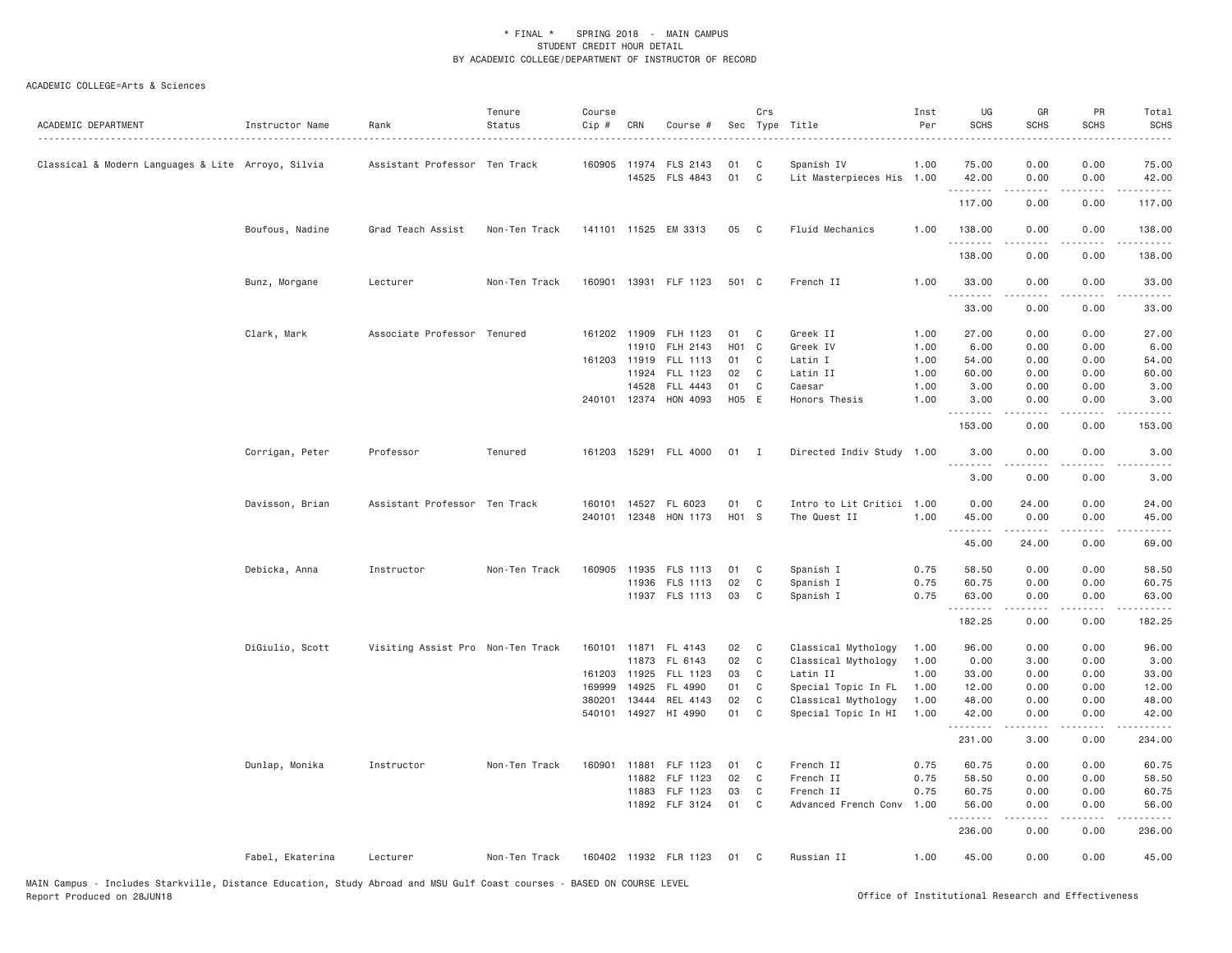| ACADEMIC DEPARTMENT                                  | Instructor Name   | Rank                          | Tenure<br>Status | Course<br>$Cip$ # | CRN          | Course #              | Sec | Crs            | Type Title                | Inst<br>Per | UG<br><b>SCHS</b> | GR<br><b>SCHS</b>                                                                                                                            | PR<br><b>SCHS</b>                                                                                                                 | Total<br><b>SCHS</b>                                                                                                                                                                     |
|------------------------------------------------------|-------------------|-------------------------------|------------------|-------------------|--------------|-----------------------|-----|----------------|---------------------------|-------------|-------------------|----------------------------------------------------------------------------------------------------------------------------------------------|-----------------------------------------------------------------------------------------------------------------------------------|------------------------------------------------------------------------------------------------------------------------------------------------------------------------------------------|
| Classical & Modern Languages & Lite Fabel, Ekaterina |                   | Lecturer                      | Non-Ten Track    | 160402            | 11934        | FLR 2143              | 01  | C              | Russian IV                | 1.00        | 18.00             | 0.00                                                                                                                                         | 0.00                                                                                                                              | 18.00                                                                                                                                                                                    |
|                                                      |                   |                               |                  |                   |              | 15397 FLR 4990        | 01  | B              | Special Topic In Flr 1.00 |             | 15.00<br>.        | 0.00<br>$\mathcal{L}^{\mathcal{A}}\left( \mathcal{A}^{\mathcal{A}}\right) =\mathcal{L}^{\mathcal{A}}\left( \mathcal{A}^{\mathcal{A}}\right)$ | 0.00<br>.                                                                                                                         | 15.00<br>.                                                                                                                                                                               |
|                                                      |                   |                               |                  |                   |              |                       |     |                |                           |             | 78.00             | 0.00                                                                                                                                         | 0.00                                                                                                                              | 78.00                                                                                                                                                                                    |
|                                                      | Fondren, Chevy    | Lecturer                      | Non-Ten Track    | 160501            | 11894        | FLG 1113              | 01  | C              | German I                  | 1.00        | 75.00             | 0.00                                                                                                                                         | 0.00                                                                                                                              | 75.00                                                                                                                                                                                    |
|                                                      |                   |                               |                  |                   | 11897        | FLG 1123              | 01  | C              | German II                 | 0.75        | 20.25             | 0.00                                                                                                                                         | 0.00                                                                                                                              | 20.25                                                                                                                                                                                    |
|                                                      |                   |                               |                  |                   | 11898        | FLG 1123              | 02  | C              | German II                 | 0.75        | 47.25             | 0.00                                                                                                                                         | 0.00                                                                                                                              | 47.25                                                                                                                                                                                    |
|                                                      |                   |                               |                  |                   |              | 11899 FLG 1123        | 03  | C              | German II                 | 0.75        | 60.75<br>.        | 0.00<br>.                                                                                                                                    | 0.00<br>.                                                                                                                         | 60.75<br><u>.</u>                                                                                                                                                                        |
|                                                      |                   |                               |                  |                   |              |                       |     |                |                           |             | 203.25            | 0.00                                                                                                                                         | 0.00                                                                                                                              | 203.25                                                                                                                                                                                   |
|                                                      | Frerot, Stephanie | Grad Teach Assist             | Non-Ten Track    |                   |              | 160901 11877 FLF 1113 | 02  | $\mathbf{C}$   | French I                  | 0.25        | 20.25<br>.        | 0.00<br>.                                                                                                                                    | 0.00<br>$\frac{1}{2} \left( \frac{1}{2} \right) \left( \frac{1}{2} \right) \left( \frac{1}{2} \right) \left( \frac{1}{2} \right)$ | 20.25                                                                                                                                                                                    |
|                                                      |                   |                               |                  |                   |              |                       |     |                |                           |             | 20.25             | 0.00                                                                                                                                         | 0.00                                                                                                                              | 20.25                                                                                                                                                                                    |
|                                                      | Gray, Sally       | Associate Professor Tenured   |                  |                   | 160501 11895 | FLG 1113              | 02  | C              | German I                  | 1.00        | 57.00             | 0.00                                                                                                                                         | 0.00                                                                                                                              | 57.00                                                                                                                                                                                    |
|                                                      |                   |                               |                  |                   | 14930        | FLG 4990              | 01  | C              | Special Topic In FLG      | 1.00        | 27.00             | 0.00                                                                                                                                         | 0.00                                                                                                                              | 27.00                                                                                                                                                                                    |
|                                                      |                   |                               |                  |                   |              |                       |     |                |                           |             | .<br>84.00        | 0.00                                                                                                                                         | 0.00                                                                                                                              | 84.00                                                                                                                                                                                    |
|                                                      | Hainsey, Arianne  | Lecturer                      | Non-Ten Track    | 160501            |              | 11897 FLG 1123        | 01  | C <sub>1</sub> | German II                 | 0.25        | 6.75              | 0.00                                                                                                                                         | 0.00                                                                                                                              | 6.75                                                                                                                                                                                     |
|                                                      |                   |                               |                  |                   | 11898        | FLG 1123              | 02  | C              | German II                 | 0.25        | 15.75             | 0.00                                                                                                                                         | 0.00                                                                                                                              | 15.75                                                                                                                                                                                    |
|                                                      |                   |                               |                  |                   | 11899        | FLG 1123              | 03  | C              | German II                 | 0.25        | 20.25             | 0.00                                                                                                                                         | 0.00                                                                                                                              | 20.25                                                                                                                                                                                    |
|                                                      |                   |                               |                  |                   | 13932        | FLG 1113              | 501 | C              | German I                  | 1.00        | 18.00             | 0.00                                                                                                                                         | 0.00                                                                                                                              | 18.00                                                                                                                                                                                    |
|                                                      |                   |                               |                  | 160905            | 11938        | FLS 1113              | 04  | C              | Spanish I                 | 0.75        | 60.75             | 0.00                                                                                                                                         | 0.00                                                                                                                              | 60.75                                                                                                                                                                                    |
|                                                      |                   |                               |                  |                   |              | 11939 FLS 1113        | 06  | C              | Spanish I                 | 0.75        | 54.00             | 0.00                                                                                                                                         | 0.00                                                                                                                              | 54.00                                                                                                                                                                                    |
|                                                      |                   |                               |                  |                   |              |                       |     |                |                           |             | .<br>175.50       | .<br>0.00                                                                                                                                    | لأعامل<br>0.00                                                                                                                    | المالم عامات<br>175.50                                                                                                                                                                   |
|                                                      | Harland, Robert   | Associate Professor Tenured   |                  | 160905            |              | 11975 FLS 2143        | 02  | C              | Spanish IV                | 1.00        | 81.00             | 0.00                                                                                                                                         | 0.00                                                                                                                              | 81.00                                                                                                                                                                                    |
|                                                      |                   |                               |                  | 169999            | 14920        | FLS 4990              | 01  | C              | Special Topic In FLS 1.00 |             | 54.00             | 0.00                                                                                                                                         | 0.00                                                                                                                              | 54.00                                                                                                                                                                                    |
|                                                      |                   |                               |                  |                   |              | 14921 FLS 6990        | 01  | C              | Special Topic In FLS 1.00 |             | 0.00              | 18.00<br>$\sim$ $\sim$ $\sim$ $\sim$                                                                                                         | 0.00<br>.                                                                                                                         | 18.00<br>$\frac{1}{2} \left( \frac{1}{2} \right) \left( \frac{1}{2} \right) \left( \frac{1}{2} \right) \left( \frac{1}{2} \right) \left( \frac{1}{2} \right) \left( \frac{1}{2} \right)$ |
|                                                      |                   |                               |                  |                   |              |                       |     |                |                           |             | 135.00            | 18.00                                                                                                                                        | 0.00                                                                                                                              | 153.00                                                                                                                                                                                   |
|                                                      | Hernandez, Magda  | Lecturer                      | Non-Ten Track    | 160905            |              | 11944 FLS 1113        | 11  | C              | Spanish I                 | 0.75        | 60.75             | 0.00                                                                                                                                         | 0.00                                                                                                                              | 60.75                                                                                                                                                                                    |
|                                                      |                   |                               |                  |                   |              | 11952 FLS 1123        | 04  | C              | Spanish II                | 1.00        | 78.00             | 0.00                                                                                                                                         | 0.00                                                                                                                              | 78.00                                                                                                                                                                                    |
|                                                      |                   |                               |                  |                   | 11957        | FLS 1123              | 09  | C              | Spanish II                | 1.00        | 84.00             | 0.00                                                                                                                                         | 0.00                                                                                                                              | 84.00                                                                                                                                                                                    |
|                                                      |                   |                               |                  |                   | 11958        | FLS 1123              | 10  | C              | Spanish II                | 1.00        | 90.00             | 0.00                                                                                                                                         | 0.00                                                                                                                              | 90.00                                                                                                                                                                                    |
|                                                      |                   |                               |                  |                   |              | 11964 FLS 1123        | 19  | C              | Spanish II                | 1.00        | 78.00<br>.        | 0.00<br>.                                                                                                                                    | 0.00<br>د د د د                                                                                                                   | 78.00<br>.                                                                                                                                                                               |
|                                                      |                   |                               |                  |                   |              |                       |     |                |                           |             | 390.75            | 0.00                                                                                                                                         | 0.00                                                                                                                              | 390.75                                                                                                                                                                                   |
|                                                      | Huang, Shu Yu     | Lecturer                      | Non-Ten Track    | 160101            |              | 11874 FLC 1123        | 01  | B              | Chinese II                | 1.00        | 12.00             | 0.00                                                                                                                                         | 0.00                                                                                                                              | 12.00                                                                                                                                                                                    |
|                                                      |                   |                               |                  |                   | 11875        | FLC 2143              | 01  | C              | Chinese IV                | 1.00        | 18.00             | 0.00                                                                                                                                         | 0.00                                                                                                                              | 18.00                                                                                                                                                                                    |
|                                                      |                   |                               |                  |                   | 14529        | FLC 1113              | 01  | B              | Chinese I                 | 1.00        | 18.00             | 0.00                                                                                                                                         | 0.00                                                                                                                              | 18.00                                                                                                                                                                                    |
|                                                      |                   |                               |                  |                   | 14530        | FLC 1123              | 02  | B              | Chinese II                | 1.00        | 15.00             | 0.00                                                                                                                                         | 0.00                                                                                                                              | 15.00                                                                                                                                                                                    |
|                                                      |                   |                               |                  | 169999            | 15587        | FLC 4000              | 01  | Ι.             | Directed Indiv Study      | 1.00        | 4.00<br>.         | 0.00<br>.                                                                                                                                    | 0.00<br>الأنابات                                                                                                                  | 4.00<br>.                                                                                                                                                                                |
|                                                      |                   |                               |                  |                   |              |                       |     |                |                           |             | 67.00             | 0.00                                                                                                                                         | 0.00                                                                                                                              | 67.00                                                                                                                                                                                    |
|                                                      | Joo, Fumiko       | Assistant Professor Ten Track |                  | 160302            |              | 14929 FLJ 4990        | 01  | C              | Special Topic In FLJ 1.00 |             | 27.00             | 0.00                                                                                                                                         | 0.00                                                                                                                              | 27.00                                                                                                                                                                                    |
|                                                      |                   |                               |                  |                   |              | 16352 FLJ 4000        | 01  | $\mathbf I$    | Directed Indiv Study 1.00 |             | 3,00              | 0.00                                                                                                                                         | 0.00                                                                                                                              | 3.00                                                                                                                                                                                     |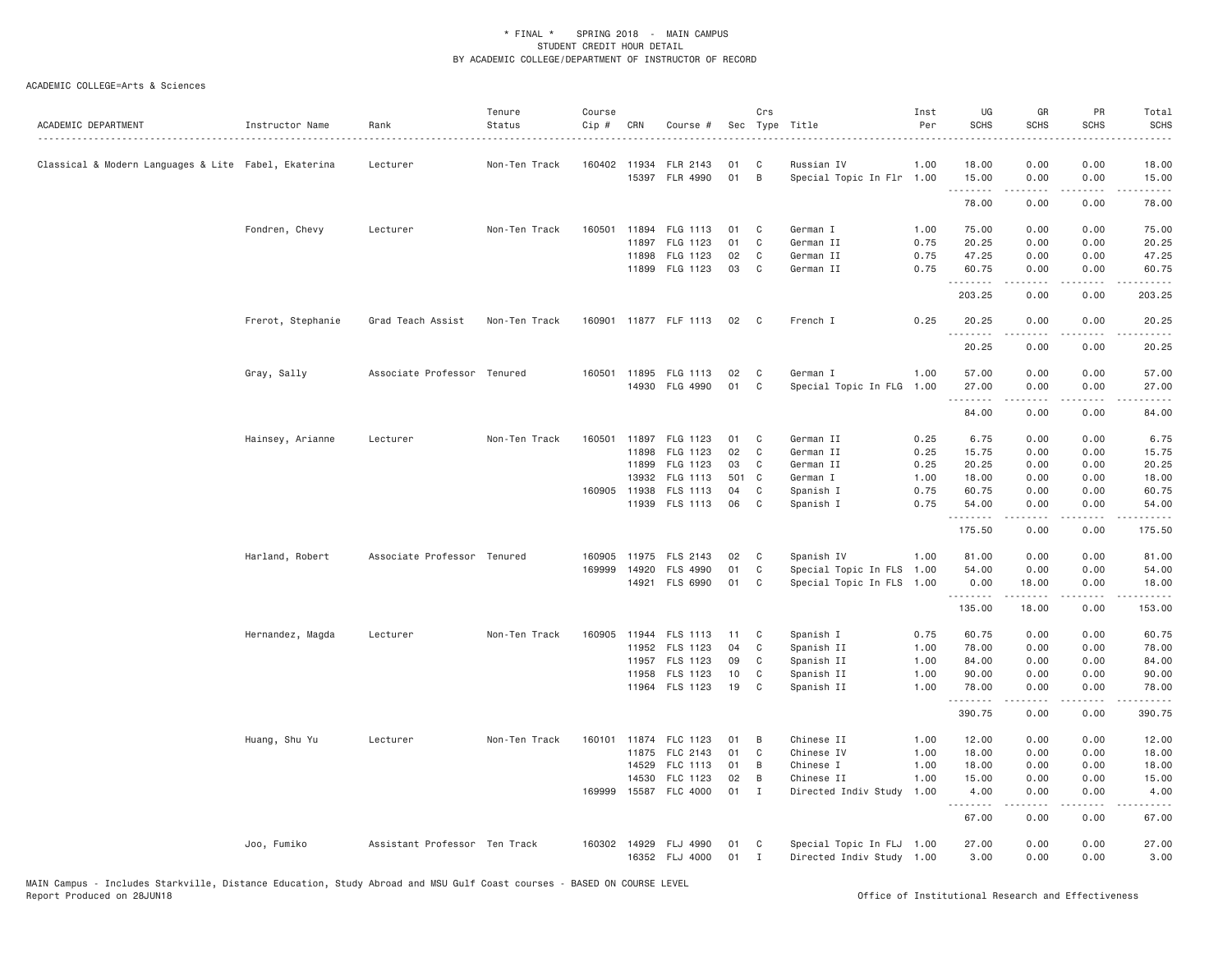| ACADEMIC DEPARTMENT                             | Instructor Name     | Rank                          | Tenure<br>Status | Course<br>Cip # | CRN   | Course #             |       | Crs          | Sec Type Title            | Inst<br>Per | UG<br><b>SCHS</b><br>. | GR<br><b>SCHS</b>                                                                                                                                            | PR<br><b>SCHS</b>                   | Total<br><b>SCHS</b><br>$\sim$ $\sim$ $\sim$ $\sim$                                                                                |
|-------------------------------------------------|---------------------|-------------------------------|------------------|-----------------|-------|----------------------|-------|--------------|---------------------------|-------------|------------------------|--------------------------------------------------------------------------------------------------------------------------------------------------------------|-------------------------------------|------------------------------------------------------------------------------------------------------------------------------------|
| Classical & Modern Languages & Lite Joo, Fumiko |                     | Assistant Professor Ten Track |                  | 160302 16353    |       | FLJ 4000             | 02    | $\mathbf{I}$ | Directed Indiv Study 1.00 |             | 3.00                   | 0.00                                                                                                                                                         | 0.00                                | 3.00                                                                                                                               |
|                                                 |                     |                               |                  |                 | 16613 | <b>FLJ 4000</b>      | 03    | $\mathbf{I}$ | Directed Indiv Study 1.00 |             | 3.00                   | 0.00                                                                                                                                                         | 0.00                                | 3.00                                                                                                                               |
|                                                 |                     |                               |                  |                 |       | 169999 14928 FL 4990 | 02    | $\mathsf{C}$ | Special Topic In FL       | 1.00        | 30.00<br>.             | 0.00<br>$- - - - -$                                                                                                                                          | 0.00<br>.                           | 30.00<br>$\sim$ $\sim$ $\sim$ $\sim$                                                                                               |
|                                                 |                     |                               |                  |                 |       |                      |       |              |                           |             | 66.00                  | 0.00                                                                                                                                                         | 0.00                                | 66.00                                                                                                                              |
|                                                 | King, Lydia         | Instructor                    | Non-Ten Track    | 160901          |       | 11876 FLF 1113       | 01    | C            | French I                  | 0.75        | 65.25                  | 0.00                                                                                                                                                         | 0.00                                | 65.25                                                                                                                              |
|                                                 |                     |                               |                  |                 |       | 11877 FLF 1113       | 02    | C            | French I                  | 0.75        | 60.75                  | 0.00                                                                                                                                                         | 0.00                                | 60.75                                                                                                                              |
|                                                 |                     |                               |                  |                 |       | 11878 FLF 1113       | 03    | $\mathbf C$  | French I                  | 1.00        | 81.00                  | 0.00                                                                                                                                                         | 0.00                                | 81.00                                                                                                                              |
|                                                 |                     |                               |                  |                 |       | 11879 FLF 1113       | 04    | $\mathsf{C}$ | French I                  | 1.00        | 81.00<br>.             | 0.00<br>.                                                                                                                                                    | 0.00<br>.                           | 81.00<br>.                                                                                                                         |
|                                                 |                     |                               |                  |                 |       |                      |       |              |                           |             | 288.00                 | 0.00                                                                                                                                                         | 0.00                                | 288.00                                                                                                                             |
|                                                 | Kraker, Julia       | Lecturer                      | Non-Ten Track    | 160905          | 11949 | FLS 1123             | 01    | C            | Spanish II                | 0.75        | 63.00                  | 0.00                                                                                                                                                         | 0.00                                | 63.00                                                                                                                              |
|                                                 |                     |                               |                  |                 | 11950 | FLS 1123             | 02    | C            | Spanish II                | 0.75        | 58.50                  | 0.00                                                                                                                                                         | 0.00                                | 58.50                                                                                                                              |
|                                                 |                     |                               |                  |                 | 11956 | FLS 1123             | 08    | C            | Spanish II                | 0.75        | 54.00                  | 0.00                                                                                                                                                         | 0.00                                | 54.00                                                                                                                              |
|                                                 |                     |                               |                  |                 | 13936 | FLS 1123             | 501 C |              | Spanish II                | 1.00        | 66.00                  | 0.00                                                                                                                                                         | 0.00                                | 66.00                                                                                                                              |
|                                                 |                     |                               |                  |                 | 13937 | FLS 1123             | 503   | $\mathbf{C}$ | Spanish II                | 1.00        | 57.00<br>.             | 0.00<br>.                                                                                                                                                    | 0.00<br>$\omega$ is a $\omega$      | 57.00<br>$\frac{1}{2} \left( \frac{1}{2} \right) \left( \frac{1}{2} \right) \left( \frac{1}{2} \right) \left( \frac{1}{2} \right)$ |
|                                                 |                     |                               |                  |                 |       |                      |       |              |                           |             | 298.50                 | 0.00                                                                                                                                                         | 0.00                                | 298.50                                                                                                                             |
|                                                 | Little, Christopher | Non-Employee                  | Not Applicable   | 160905          | 13933 | FLS 1113             | 501 C |              | Spanish I                 | 1.00        | 48.00                  | 0.00                                                                                                                                                         | 0.00                                | 48.00                                                                                                                              |
|                                                 |                     |                               |                  |                 |       | 13934 FLS 1113       | 502 C |              | Spanish I                 | 1.00        | 51.00                  | 0.00                                                                                                                                                         | 0.00                                | 51.00                                                                                                                              |
|                                                 |                     |                               |                  |                 |       | 13935 FLS 1113       | 503 C |              | Spanish I                 | 1.00        | 36.00                  | 0.00                                                                                                                                                         | 0.00                                | 36.00                                                                                                                              |
|                                                 |                     |                               |                  |                 |       |                      |       |              |                           |             | .<br>135.00            | $\frac{1}{2} \left( \frac{1}{2} \right) \left( \frac{1}{2} \right) \left( \frac{1}{2} \right) \left( \frac{1}{2} \right) \left( \frac{1}{2} \right)$<br>0.00 | .<br>0.00                           | .<br>135.00                                                                                                                        |
|                                                 | Massey, Brittany    | Grad Teach Assist             | Non-Ten Track    | 160901          |       | 13930 FLF 1113       | 501 C |              | French I                  | 1.00        | 21.00                  | 0.00                                                                                                                                                         | 0.00                                | 21.00                                                                                                                              |
|                                                 |                     |                               |                  |                 |       |                      |       |              |                           |             | .<br>21.00             | <b>.</b><br>0.00                                                                                                                                             | .<br>0.00                           | .<br>21.00                                                                                                                         |
|                                                 | McFadden, Michael   | Lecturer                      | Non-Ten Track    | 160905          |       | 11941 FLS 1113       | 08    | C            | Spanish I                 | 0.75        | 56.25                  | 0.00                                                                                                                                                         | 0.00                                | 56.25                                                                                                                              |
|                                                 |                     |                               |                  |                 | 11946 | FLS 1113             | 13    | C            | Spanish I                 | 0.75        | 58.50                  | 0.00                                                                                                                                                         | 0.00                                | 58.50                                                                                                                              |
|                                                 |                     |                               |                  |                 | 11951 | FLS 1123             | 03    | C            | Spanish II                | 0.75        | 63.00                  | 0.00                                                                                                                                                         | 0.00                                | 63.00                                                                                                                              |
|                                                 |                     |                               |                  |                 |       | 11960 FLS 1123       | 12    | C            | Spanish II                | 0.75        | 65.25                  | 0.00                                                                                                                                                         | 0.00                                | 65.25                                                                                                                              |
|                                                 |                     |                               |                  |                 |       |                      |       |              |                           |             | .<br>243.00            | .<br>0.00                                                                                                                                                    | .<br>0.00                           | .<br>243.00                                                                                                                        |
|                                                 | Moser, Keith        | Associate Professor Tenured   |                  | 160901          | 11885 | FLF 2133             | 01    | C            | French III                | 1.00        | 54.00                  | 0.00                                                                                                                                                         | 0.00                                | 54.00                                                                                                                              |
|                                                 |                     |                               |                  |                 | 14535 | FLF 4273             | 01    | C            | The Human Condition       | 1.00        | 33.00                  | 0.00                                                                                                                                                         | 0.00                                | 33.00                                                                                                                              |
|                                                 |                     |                               |                  |                 | 14536 | FLF 6273             | 01    | C            | The Human Condition       | 1.00        | 0.00                   | 9.00                                                                                                                                                         | 0.00                                | 9.00                                                                                                                               |
|                                                 |                     |                               |                  |                 | 14541 | FLF 4193             | 01    | C            | 18th Century French       | 1.00        | 57.00                  | 0.00                                                                                                                                                         | 0.00                                | 57.00                                                                                                                              |
|                                                 |                     |                               |                  |                 | 14542 | FLF 6193             | 01    | C            | 18th Century French       | 1.00        | 0.00                   | 3.00                                                                                                                                                         | 0.00                                | 3.00                                                                                                                               |
|                                                 |                     |                               |                  |                 | 16680 | <b>FLF 7000</b>      | 02    | $\mathbf{I}$ | Directed Indiv Study      | 1.00        | 0.00                   | 3.00                                                                                                                                                         | 0.00                                | 3.00                                                                                                                               |
|                                                 |                     |                               |                  |                 | 16681 | <b>FLF 7000</b>      | 03    | $\mathbf I$  | Directed Indiv Study 1.00 |             | 0.00                   | 3.00                                                                                                                                                         | 0.00                                | 3.00                                                                                                                               |
|                                                 |                     |                               |                  |                 | 16682 | <b>FLF 7000</b>      | 04    | $\mathbf{I}$ | Directed Indiv Study 1.00 |             | 0.00<br>.              | 3.00<br>$\frac{1}{2} \left( \frac{1}{2} \right) \left( \frac{1}{2} \right) \left( \frac{1}{2} \right) \left( \frac{1}{2} \right) \left( \frac{1}{2} \right)$ | 0.00<br>$\sim$ $\sim$ $\sim$ $\sim$ | 3.00<br>.                                                                                                                          |
|                                                 |                     |                               |                  |                 |       |                      |       |              |                           |             | 144.00                 | 21.00                                                                                                                                                        | 0.00                                | 165.00                                                                                                                             |
|                                                 | Moya, Arleana       | Instructor                    | Non-Ten Track    | 160905          |       | 11955 FLS 1123       | 07    | C            | Spanish II                | 1.00        | 81.00                  | 0.00                                                                                                                                                         | 0.00                                | 81.00                                                                                                                              |
|                                                 |                     |                               |                  |                 | 11959 | FLS 1123             | 11    | C            | Spanish II                | 0.75        | 65.25                  | 0.00                                                                                                                                                         | 0.00                                | 65.25                                                                                                                              |
|                                                 |                     |                               |                  |                 | 11966 | FLS 1123             | H01 C |              | Spanish II-Honors         | 1.00        | 48.00                  | 0.00                                                                                                                                                         | 0.00                                | 48.00                                                                                                                              |
|                                                 |                     |                               |                  |                 |       | 11967 FLS 2133       | 01    | C            | Spanish III               | 1.00        | 84.00                  | 0.00                                                                                                                                                         | 0.00                                | 84.00                                                                                                                              |
|                                                 |                     |                               |                  |                 |       | 13938 FLS 1123       | 504 C |              | Spanish II                | 1.00        | 63.00                  | 0.00                                                                                                                                                         | 0.00                                | 63.00                                                                                                                              |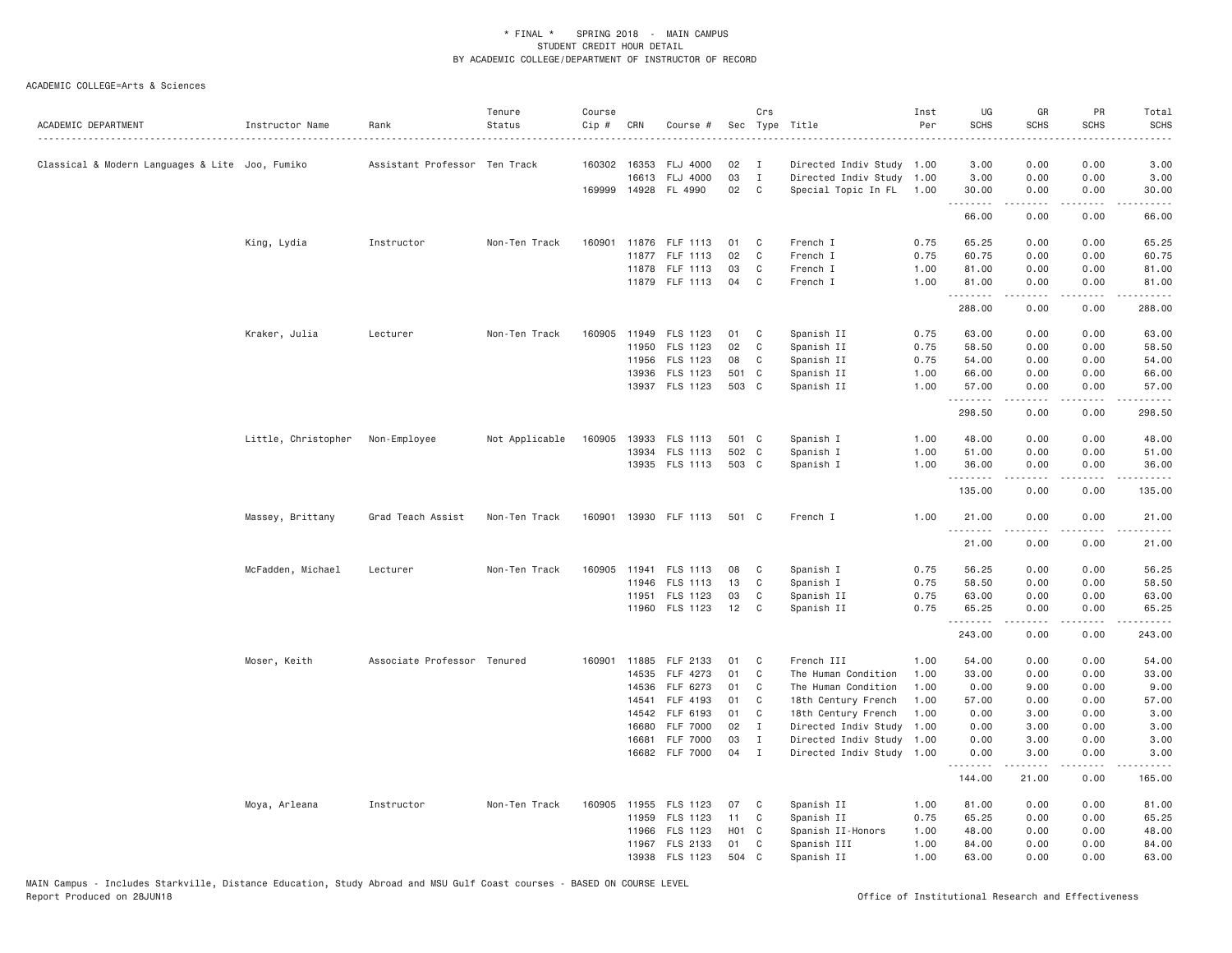| ACADEMIC DEPARTMENT                             | Instructor Name   | Rank                          | Tenure<br>Status | Course<br>Cip # | CRN   | Course #              |    | Crs<br>Sec Type Title |                           | Inst<br>Per | UG<br><b>SCHS</b> | GR<br><b>SCHS</b> | PR<br><b>SCHS</b> | Total<br><b>SCHS</b><br>. |
|-------------------------------------------------|-------------------|-------------------------------|------------------|-----------------|-------|-----------------------|----|-----------------------|---------------------------|-------------|-------------------|-------------------|-------------------|---------------------------|
|                                                 |                   |                               |                  |                 |       |                       |    |                       |                           |             | .                 | .                 | $\frac{1}{2}$     | .                         |
|                                                 |                   |                               |                  |                 |       |                       |    |                       |                           |             | 341.25            | 0.00              | 0.00              | 341.25                    |
| Classical & Modern Languages & Lite Munn, David |                   | Lecturer                      | Non-Ten Track    |                 |       | 160905 11940 FLS 1113 | 07 | C                     | Spanish I                 | 0.75        | 60.75             | 0.00              | 0.00              | 60.75                     |
|                                                 |                   |                               |                  |                 |       | 11942 FLS 1113        | 09 | C                     | Spanish I                 | 0.75        | 60.75             | 0.00              | 0.00              | 60.75                     |
|                                                 |                   |                               |                  |                 |       | 11943 FLS 1113        | 10 | C                     | Spanish I                 | 0.75        | 56.25             | 0.00              | 0.00              | 56.25                     |
|                                                 |                   |                               |                  |                 | 11968 | FLS 2133              | 02 | C                     | Spanish III               | 1.00        | 75.00             | 0.00              | 0.00              | 75.00                     |
|                                                 |                   |                               |                  |                 |       | 11971 FLS 2133        | 06 | C                     | Spanish III               | 1.00        | 78.00<br>.        | 0.00              | 0.00<br>.         | 78.00<br>.                |
|                                                 |                   |                               |                  |                 |       |                       |    |                       |                           |             | 330.75            | 0.00              | 0.00              | 330.75                    |
|                                                 | Nigro, Rosa       | Lecturer                      | Non-Ten Track    |                 |       | 160902 11911 FLI 1113 | 01 | C                     | Italian I                 | 1.00        | 81.00             | 0.00              | 0.00              | 81.00                     |
|                                                 |                   |                               |                  |                 |       | 11912 FLI 1123        | 01 | C                     | Italian II                | 1.00        | 48.00             | 0.00              | 0.00              | 48.00                     |
|                                                 |                   |                               |                  |                 |       | 11913 FLI 2133        | 01 | C                     | Italian III               | 1.00        | 27.00<br>.        | 0.00<br>.         | 0.00<br>د د د د   | 27.00<br>.                |
|                                                 |                   |                               |                  |                 |       |                       |    |                       |                           |             | 156.00            | 0.00              | 0.00              | 156.00                    |
|                                                 | Okorie, Chinwe    | Grad Teach Assist             | Non-Ten Track    | 160901          |       | 11881 FLF 1123        | 01 | C                     | French II                 | 0.25        | 20.25             | 0.00              | 0.00              | 20.25                     |
|                                                 |                   |                               |                  |                 |       | 11883 FLF 1123        | 03 | C                     | French II                 | 0.25        | 20.25             | 0.00              | 0.00              | 20.25                     |
|                                                 |                   |                               |                  |                 |       |                       |    |                       |                           |             | <b></b><br>40.50  | .<br>0.00         | .<br>0.00         | .<br>40.50                |
|                                                 | Pelaez, Sol       | Assistant Professor Ten Track |                  | 160905          |       | 11976 FLS 2143        | 03 | C                     | Spanish IV                | 1.00        | 51.00             | 0.00              | 0.00              | 51.00                     |
|                                                 |                   |                               |                  |                 | 11979 | FLS 3113              | 01 | C                     | Advanced Spanish Com 1.00 |             | 60.00             | 0.00              | 0.00              | 60.00                     |
|                                                 |                   |                               |                  |                 | 16564 | FLS 4000              | 03 | $\mathbf{I}$          | Directed Indiv Study 1.00 |             | 3.00              | 0.00              | 0.00              | 3.00                      |
|                                                 |                   |                               |                  |                 |       | 16600 FLS 7000        | 01 | $\mathbf{I}$          | Directed Indiv Study 1.00 |             | 0.00<br><b></b>   | 3.00<br><u>.</u>  | 0.00<br>.         | 3.00<br><u>.</u>          |
|                                                 |                   |                               |                  |                 |       |                       |    |                       |                           |             | 114.00            | 3.00              | 0.00              | 117.00                    |
|                                                 | Popovic, Monika   | Grad Teach Assist             | Non-Ten Track    | 160905          |       | 11935 FLS 1113        | 01 | C                     | Spanish I                 | 0.25        | 19.50             | 0.00              | 0.00              | 19.50                     |
|                                                 |                   |                               |                  |                 |       | 11936 FLS 1113        | 02 | C                     | Spanish I                 | 0.25        | 20.25             | 0.00              | 0.00              | 20.25                     |
|                                                 |                   |                               |                  |                 |       | 11937 FLS 1113        | 03 | C                     | Spanish I                 | 0.25        | 21.00             | 0.00              | 0.00              | 21.00                     |
|                                                 |                   |                               |                  |                 |       | 11938 FLS 1113        | 04 | C                     | Spanish I                 | 0.25        | 20.25             | 0.00              | 0.00              | 20.25                     |
|                                                 |                   |                               |                  |                 |       | 11946 FLS 1113        | 13 | C                     | Spanish I                 | 0.25        | 19.50             | 0.00              | 0.00              | 19.50                     |
|                                                 |                   |                               |                  |                 | 11981 | FLS 3121              | 01 | L                     | Advan Spanish Conv P      | 1.00        | 10.00<br>.        | 0.00<br>.         | 0.00<br>$   -$    | 10.00<br>.                |
|                                                 |                   |                               |                  |                 |       |                       |    |                       |                           |             | 110.50            | 0.00              | 0.00              | 110.50                    |
|                                                 | Potter, Edward    | Associate Professor Tenured   |                  | 160501          | 11901 | FLG 2133              | 01 | C                     | German III                | 1.00        | 39.00             | 0.00              | 0.00              | 39.00                     |
|                                                 |                   |                               |                  |                 | 11903 | FLG 2143              | 01 | C                     | German IV                 | 1.00        | 42.00             | 0.00              | 0.00              | 42.00                     |
|                                                 |                   |                               |                  |                 |       | 14531 FLG 4463        | 01 | C                     | 20th Cen Ger Drama        | 1.00        | 27.00<br>.        | 0.00<br>.         | 0.00<br>.         | 27.00<br>.                |
|                                                 |                   |                               |                  |                 |       |                       |    |                       |                           |             | 108.00            | 0.00              | 0.00              | 108.00                    |
|                                                 | Roskelley, Martha | Grad Teach Assist             | Non-Ten Track    | 160905          |       | 11942 FLS 1113        | 09 | C                     | Spanish I                 | 0.25        | 20.25             | 0.00              | 0.00              | 20.25                     |
|                                                 |                   |                               |                  |                 | 11944 | <b>FLS 1113</b>       | 11 | C                     | Spanish I                 | 0.25        | 20.25             | 0.00              | 0.00              | 20.25                     |
|                                                 |                   |                               |                  |                 |       | 11945 FLS 1113        | 12 | C                     | Spanish I                 | 0.50        | 37.50             | 0.00              | 0.00              | 37.50                     |
|                                                 |                   |                               |                  |                 |       | 11950 FLS 1123        | 02 | C                     | Spanish II                | 0.25        | 19.50<br>.        | 0.00<br><b>.</b>  | 0.00<br>.         | 19.50<br>.                |
|                                                 |                   |                               |                  |                 |       |                       |    |                       |                           |             | 97.50             | 0.00              | 0.00              | 97.50                     |
|                                                 | Russell, Amie     | Instructor                    | Non-Ten Track    | 160905          | 11961 | FLS 1123              | 15 | C                     | Spanish II                | 0.75        | 60.75             | 0.00              | 0.00              | 60.75                     |
|                                                 |                   |                               |                  |                 |       | 11962 FLS 1123        | 16 | C                     | Spanish II                | 0.75        | 63.00             | 0.00              | 0.00              | 63.00                     |
|                                                 |                   |                               |                  |                 |       | 11963 FLS 1123        | 17 | C                     | Spanish II                | 0.75        | 60.75             | 0.00              | 0.00              | 60.75                     |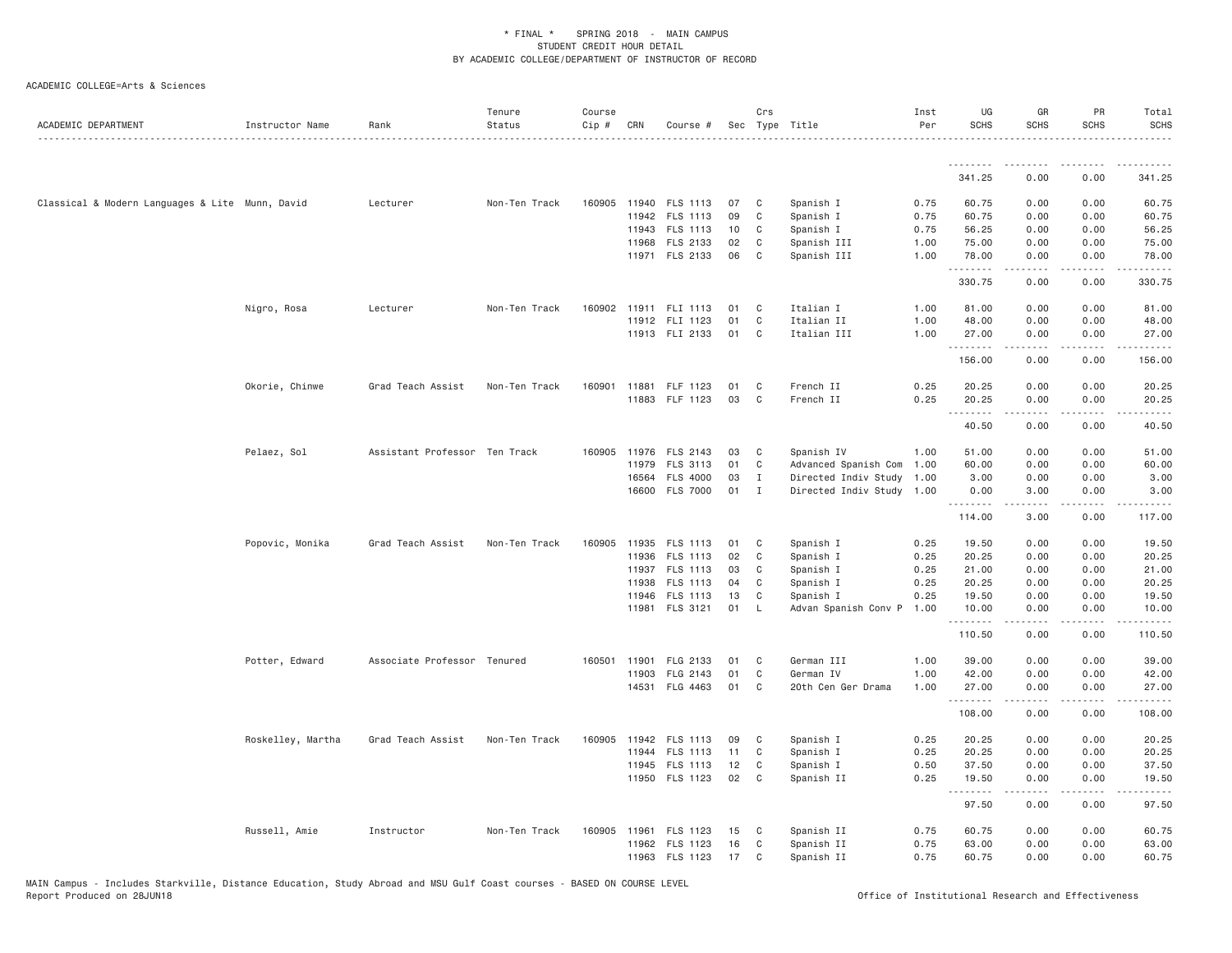| ACADEMIC DEPARTMENT                                                        | Instructor Name                        | Rank                          | Tenure<br>Status | Course<br>Cip # | CRN          | Course #              |       | Crs          | Sec Type Title       | Inst<br>Per | UG<br><b>SCHS</b> | GR<br><b>SCHS</b>                                                                                                                                            | PR<br><b>SCHS</b>                   | Total<br><b>SCHS</b> |
|----------------------------------------------------------------------------|----------------------------------------|-------------------------------|------------------|-----------------|--------------|-----------------------|-------|--------------|----------------------|-------------|-------------------|--------------------------------------------------------------------------------------------------------------------------------------------------------------|-------------------------------------|----------------------|
|                                                                            |                                        |                               |                  |                 |              |                       |       |              |                      |             | .                 | . <u>.</u>                                                                                                                                                   |                                     |                      |
|                                                                            |                                        |                               |                  |                 |              |                       |       |              |                      |             | 184.50            | 0.00                                                                                                                                                         | 0.00                                | 184.50               |
| Classical & Modern Languages & Lite Ruz, Gerardo De Jesu Grad Teach Assist |                                        |                               | Non-Ten Track    |                 |              | 160905 11943 FLS 1113 | 10    | C            | Spanish I            | 0.25        | 18.75             | 0.00                                                                                                                                                         | 0.00                                | 18.75                |
|                                                                            |                                        |                               |                  |                 |              | 11945 FLS 1113        | 12    | $\mathsf{C}$ | Spanish I            | 0.50        | 37.50             | 0.00                                                                                                                                                         | 0.00                                | 37.50                |
|                                                                            |                                        |                               |                  |                 |              | 11978 FLS 3111        | 01    | L            | Adv Spanish Lab I    | 1.00        | 17.00<br>.        | 0.00<br>.                                                                                                                                                    | 0.00<br>.                           | 17.00<br>.           |
|                                                                            |                                        |                               |                  |                 |              |                       |       |              |                      |             | 73.25             | 0.00                                                                                                                                                         | 0.00                                | 73.25                |
|                                                                            | Simpore, Karim                         | Assistant Professor Ten Track |                  |                 | 160901 11888 | FLF 2143              | 01    | C            | French IV            | 1.00        | 51.00             | 0.00                                                                                                                                                         | 0.00                                | 51.00                |
|                                                                            |                                        |                               |                  |                 | 14533        | FLF 4163              | 01    | $\mathsf{C}$ | Francophone Lit      | 1.00        | 15.00             | 0.00                                                                                                                                                         | 0.00                                | 15.00                |
|                                                                            |                                        |                               |                  |                 | 14534        | FLF 6163              | 01    | C            | Francophone Lit      | 1.00        | 0.00              | 12.00                                                                                                                                                        | 0.00                                | 12.00                |
|                                                                            |                                        |                               |                  |                 |              | 15433 FLF 7000        | 01    | I            | Directed Indiv Study | 1.00        | 0.00<br>.         | 3.00                                                                                                                                                         | 0.00                                | 3.00                 |
|                                                                            |                                        |                               |                  |                 |              |                       |       |              |                      |             | 66.00             | 15.00                                                                                                                                                        | 0.00                                | 81.00                |
|                                                                            | Sykes, Savannah                        | Grad Teach Assist             | Non-Ten Track    | 160905          | 11949        | FLS 1123              | 01    | C            | Spanish II           | 0.25        | 21.00             | 0.00                                                                                                                                                         | 0.00                                | 21.00                |
|                                                                            |                                        |                               |                  |                 | 11951        | FLS 1123              | 03    | C            | Spanish II           | 0.25        | 21.00             | 0.00                                                                                                                                                         | 0.00                                | 21.00                |
|                                                                            |                                        |                               |                  |                 | 11956        | FLS 1123              | 08    | C            | Spanish II           | 0.25        | 18.00             | 0.00                                                                                                                                                         | 0.00                                | 18.00                |
|                                                                            |                                        |                               |                  |                 | 11959        | FLS 1123              | 11    | C            | Spanish II           | 0.25        | 21.75             | 0.00                                                                                                                                                         | 0.00                                | 21.75                |
|                                                                            |                                        |                               |                  |                 |              | 11960 FLS 1123        | 12    | C            | Spanish II           | 0.25        | 21.75<br>.        | 0.00<br>.                                                                                                                                                    | 0.00<br>$\omega$ is a $\omega$      | 21.75<br>.           |
|                                                                            |                                        |                               |                  |                 |              |                       |       |              |                      |             | 103.50            | 0.00                                                                                                                                                         | 0.00                                | 103.50               |
|                                                                            | Truesdale, Scott                       | Grad Teach Assist             | Non-Ten Track    |                 |              | 160901 11876 FLF 1113 | 01    | C            | French I             | 0.25        | 21.75             | 0.00                                                                                                                                                         | 0.00                                | 21.75                |
|                                                                            |                                        |                               |                  |                 |              | 11882 FLF 1123        | 02    | C            | French II            | 0.25        | 19.50             | 0.00                                                                                                                                                         | 0.00                                | 19.50                |
|                                                                            |                                        |                               |                  |                 |              |                       |       |              |                      |             | .<br>41.25        | $- - - - -$<br>0.00                                                                                                                                          | .<br>0.00                           | .<br>41.25           |
|                                                                            | Vozzo, Rosa                            | Instructor                    | Non-Ten Track    | 160905          | 11969        | FLS 2133              | 04    | C            | Spanish III          | 1.00        | 27.00             | 0.00                                                                                                                                                         | 0.00                                | 27.00                |
|                                                                            |                                        |                               |                  |                 | 11970        | FLS 2133              | 05    | C            | Spanish III          | 1.00        | 75.00             | 0.00                                                                                                                                                         | 0.00                                | 75.00                |
|                                                                            |                                        |                               |                  |                 | 11982        | FLS 3233              | 01    | C            | Adv Spanish Conversa | 1.00        | 57.00             | 0.00                                                                                                                                                         | 0.00                                | 57.00                |
|                                                                            |                                        |                               |                  |                 | 11983        | FLS 3323              | 01    | C            | Entrprs Span-Speak W | 1.00        | 78.00             | 0.00                                                                                                                                                         | 0.00                                | 78.00                |
|                                                                            |                                        |                               |                  |                 |              | 13939 FLS 2133        | 501 C |              | Spanish III          | 1.00        | 54.00             | 0.00                                                                                                                                                         | 0.00                                | 54.00                |
|                                                                            |                                        |                               |                  |                 |              |                       |       |              |                      |             | .<br>291.00       | .<br>0.00                                                                                                                                                    | $\sim$ $\sim$ $\sim$ $\sim$<br>0.00 | 291.00               |
|                                                                            | Wadlington, Francesc Grad Teach Assist |                               | Non-Ten Track    | 160905          | 11939        | FLS 1113              | 06    | C            | Spanish I            | 0.25        | 18.00             | 0.00                                                                                                                                                         | 0.00                                | 18.00                |
|                                                                            |                                        |                               |                  |                 | 11940        | FLS 1113              | 07    | C            | Spanish I            | 0.25        | 20.25             | 0.00                                                                                                                                                         | 0.00                                | 20.25                |
|                                                                            |                                        |                               |                  |                 | 11941        | FLS 1113              | 08    | C            | Spanish I            | 0.25        | 18.75             | 0.00                                                                                                                                                         | 0.00                                | 18.75                |
|                                                                            |                                        |                               |                  |                 | 11961        | FLS 1123              | 15    | C            | Spanish II           | 0.25        | 20.25             | 0.00                                                                                                                                                         | 0.00                                | 20.25                |
|                                                                            |                                        |                               |                  |                 | 11962        | FLS 1123              | 16    | C            | Spanish II           | 0.25        | 21.00             | 0.00                                                                                                                                                         | 0.00                                | 21.00                |
|                                                                            |                                        |                               |                  |                 |              | 11963 FLS 1123        | 17    | C            | Spanish II           | 0.25        | 20.25<br>.        | 0.00<br>$\frac{1}{2} \left( \frac{1}{2} \right) \left( \frac{1}{2} \right) \left( \frac{1}{2} \right) \left( \frac{1}{2} \right) \left( \frac{1}{2} \right)$ | 0.00<br>.                           | 20.25                |
|                                                                            |                                        |                               |                  |                 |              |                       |       |              |                      |             | 118.50            | 0.00                                                                                                                                                         | 0.00                                | 118.50               |
|                                                                            | Wolverton, Robert                      | Professor                     | Tenured          |                 | 160101 11870 | FL 4143               | 01    | C            | Classical Mythology  | 1.00        | 126.00            | 0.00                                                                                                                                                         | 0.00                                | 126.00               |
|                                                                            |                                        |                               |                  |                 | 11872        | FL 6143               | 01    | C            | Classical Mythology  | 1.00        | 0.00              | 3.00                                                                                                                                                         | 0.00                                | 3.00                 |
|                                                                            |                                        |                               |                  |                 | 161203 11923 | FLL 1123              | 01    | C            | Latin II             | 1.00        | 93.00             | 0.00                                                                                                                                                         | 0.00                                | 93.00                |
|                                                                            |                                        |                               |                  |                 | 11930        | FLL 2143              | 01    | C            | Latin IV             | 1.00        | 30.00             | 0.00                                                                                                                                                         | 0.00                                | 30.00                |
|                                                                            |                                        |                               |                  |                 |              | 380201 13443 REL 4143 | 01    | C            | Classical Mythology  | 1.00        | 78.00<br>.        | 0.00<br>.                                                                                                                                                    | 0.00<br>.                           | 78.00<br>.           |
|                                                                            |                                        |                               |                  |                 |              |                       |       |              |                      |             | 327.00            | 3,00                                                                                                                                                         | 0.00                                | 330.00               |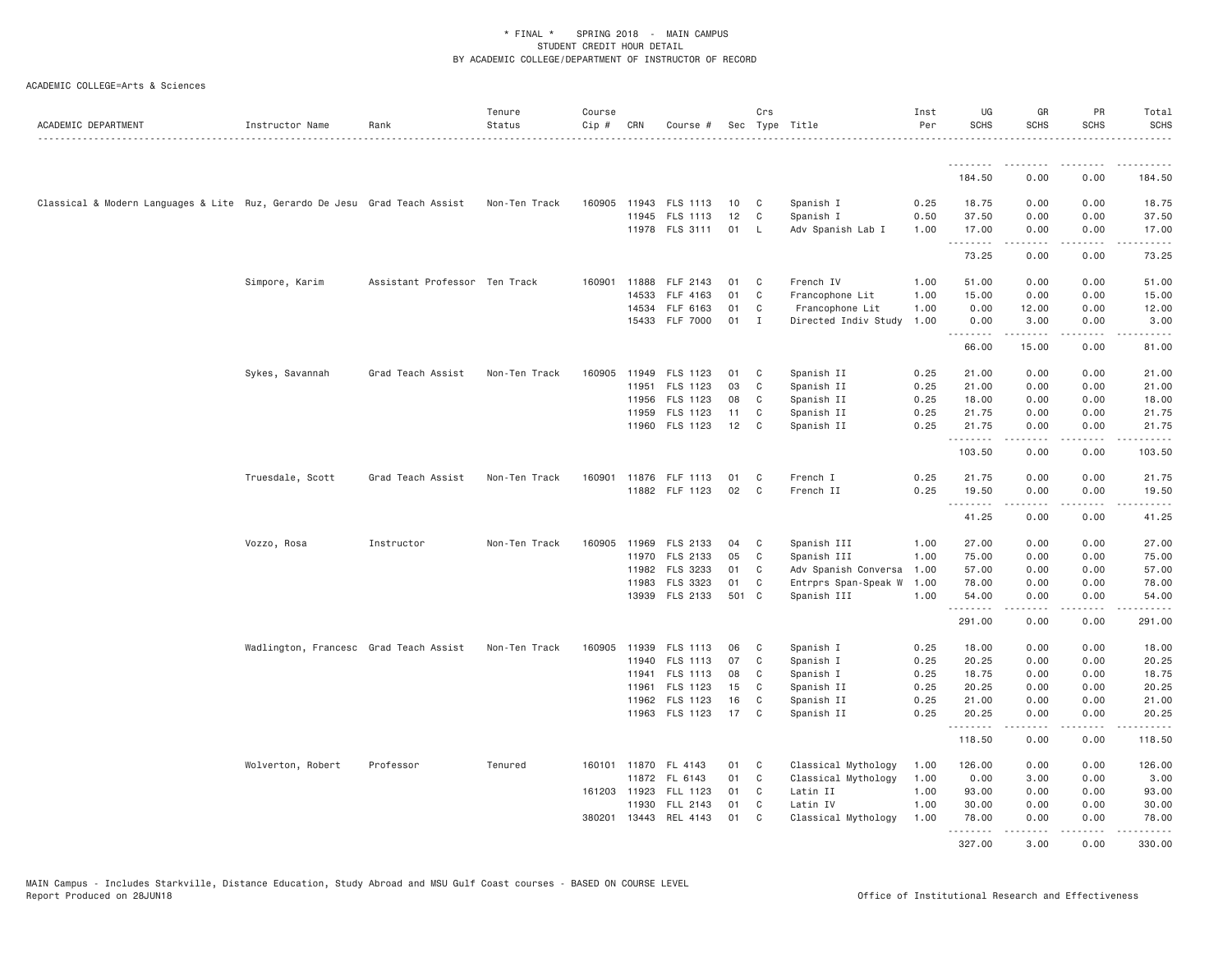| ACADEMIC DEPARTMENT                                                                                                  | Instructor Name | Rank                          | Tenure<br>Status | Course<br>Cip # | CRN       | Course #                                 | Sec                | Crs                         | Type Title                                             | Inst<br>Per          | UG<br><b>SCHS</b>                        | GR<br><b>SCHS</b>    | PR<br><b>SCHS</b>                 | Total<br>SCHS                      |
|----------------------------------------------------------------------------------------------------------------------|-----------------|-------------------------------|------------------|-----------------|-----------|------------------------------------------|--------------------|-----------------------------|--------------------------------------------------------|----------------------|------------------------------------------|----------------------|-----------------------------------|------------------------------------|
| Classical & Modern Languages & Lite Yamamoto, Tsumugi                                                                |                 | Lecturer                      | Non-Ten Track    | 160302          | 11915 FLJ | 1123<br>11916 FLJ 1123<br>11918 FLJ 2143 | 01<br>02<br>01     | - C<br>$\overline{c}$<br>C. | Japanese II<br>Japanese II<br>Japanese IV              | 1.00<br>1.00<br>1.00 | 75.00<br>12.00<br>33.00<br>--------      | 0.00<br>0.00<br>0.00 | 0.00<br>0.00<br>0.00<br>--------- | 75.00<br>12.00<br>33.00<br>.       |
|                                                                                                                      |                 |                               |                  |                 |           |                                          |                    |                             |                                                        |                      | 120.00                                   | 0.00                 | 0.00                              | 120.00                             |
|                                                                                                                      | Zelaya, Karina  | Assistant Professor Ten Track |                  | 160905          |           | 15450 FLS 4000<br>15451 FLS 4000         | 01<br>$02 \quad I$ | - 1                         | Directed Indiv Study 1.00<br>Directed Indiv Study 1.00 |                      | 3.00<br>3.00<br>---------<br>6.00        | 0.00<br>0.00<br>0.00 | 0.00<br>0.00<br>0.00              | 3.00<br>3,00<br>6.00               |
| :===================================<br>Classical & Modern Languages & Lite<br>===================================== |                 |                               |                  |                 |           |                                          |                    |                             |                                                        |                      | $=$ = = = = = = =<br>6117,00<br>======== | 87.00                | ========<br>0.00<br>========      | =========<br>6204.00<br>========== |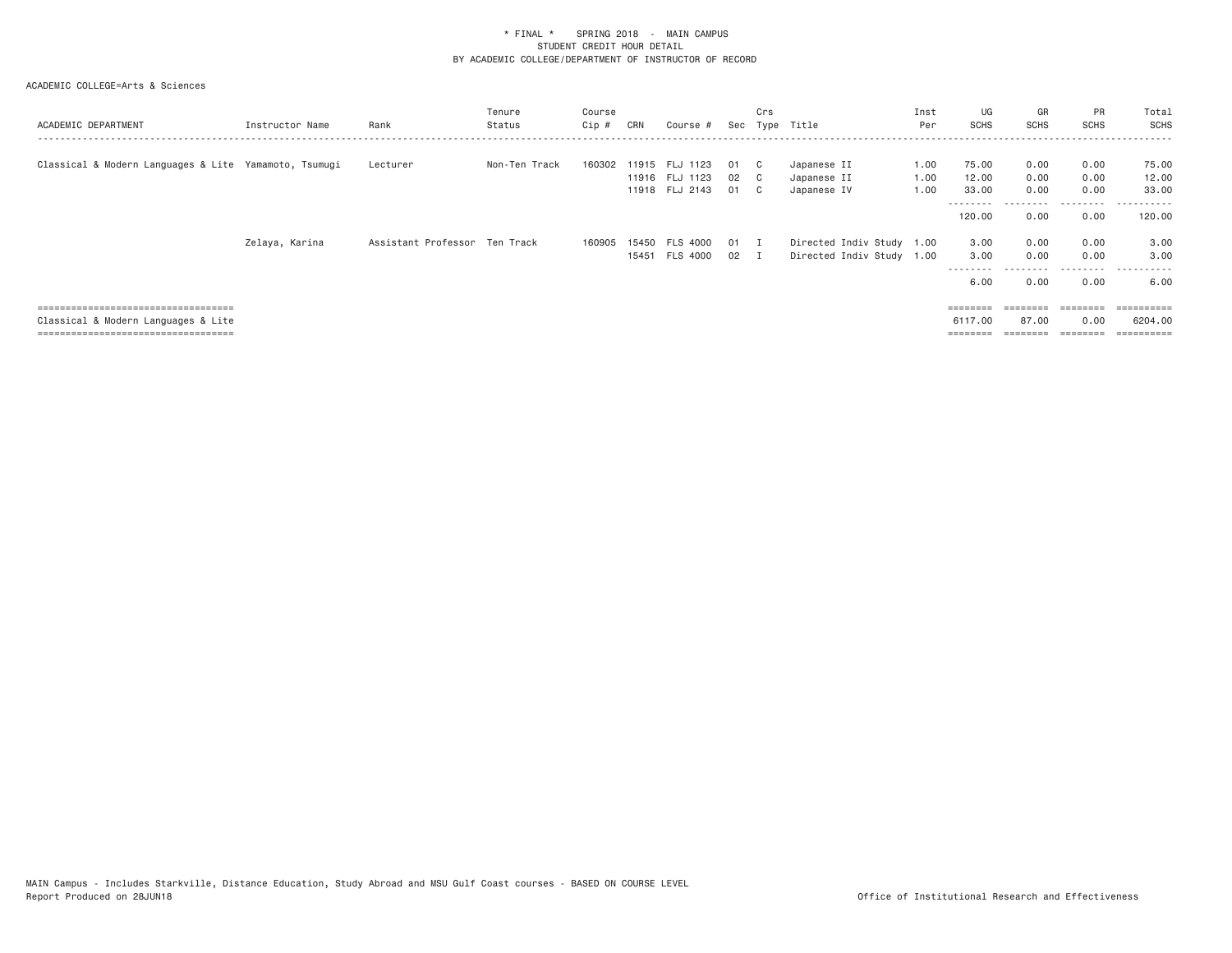| ACADEMIC DEPARTMENT | Instructor Name    | Rank        | Tenure<br>Status | Course<br>Cip # | CRN          | Course #             |                 | Crs          | Sec Type Title            | Inst<br>Per | UG<br><b>SCHS</b> | GR<br><b>SCHS</b>     | PR<br><b>SCHS</b>            | Total<br><b>SCHS</b>                                                                                                                                                                                                                                                                                                                                                                                                                                                                |
|---------------------|--------------------|-------------|------------------|-----------------|--------------|----------------------|-----------------|--------------|---------------------------|-------------|-------------------|-----------------------|------------------------------|-------------------------------------------------------------------------------------------------------------------------------------------------------------------------------------------------------------------------------------------------------------------------------------------------------------------------------------------------------------------------------------------------------------------------------------------------------------------------------------|
| Communication       | Anthony, Kelli     | Instructor  | Non-Ten Track    | 090101          | 13835        | CO 1223              | 501 C           |              | Intro Comm Theory         | 1.00        | 126.00            | 0.00                  | 0.00                         | 126.00                                                                                                                                                                                                                                                                                                                                                                                                                                                                              |
|                     |                    |             |                  |                 | 13839        | CO 3833              | 501 C           |              | Interviewing              | 1.00        | 81.00             | 0.00                  | 0.00                         | 81.00                                                                                                                                                                                                                                                                                                                                                                                                                                                                               |
|                     |                    |             |                  | 090401          | 13836        | CO 1403              | 501 C           |              | Intro Mass Media          | 1.00        | 135.00            | 0.00                  | 0.00                         | 135.00                                                                                                                                                                                                                                                                                                                                                                                                                                                                              |
|                     |                    |             |                  | 090900          | 13838        | CO 3813              | 501 C           |              | PR Case Problems          | 1.00        | 48.00<br>.        | 0.00                  | 0.00<br>$\sim$ $\sim$ $\sim$ | 48.00<br>.                                                                                                                                                                                                                                                                                                                                                                                                                                                                          |
|                     |                    |             |                  |                 |              |                      |                 |              |                           |             | 390.00            | 0.00                  | 0.00                         | 390.00                                                                                                                                                                                                                                                                                                                                                                                                                                                                              |
|                     | Blount, Anna       | Lecturer    | Non-Ten Track    | 090101          | 10902        | CO 1013              | 12 <sub>2</sub> | C            | Intro to Communicati      | 1.00        | 96.00             | 0.00                  | 0.00                         | 96.00                                                                                                                                                                                                                                                                                                                                                                                                                                                                               |
|                     |                    |             |                  | 090900          | 10960        | CO 3863              | 01              | B            | PR Production             | 1.00        | 42.00             | 0.00                  | 0.00                         | 42.00                                                                                                                                                                                                                                                                                                                                                                                                                                                                               |
|                     |                    |             |                  |                 | 10961        | CO 3863              | 02              | B            | PR Production             | 1.00        | 27.00             | 0.00                  | 0.00                         | 27.00                                                                                                                                                                                                                                                                                                                                                                                                                                                                               |
|                     |                    |             |                  |                 | 14480        | CO 3863              | 04              | B            | PR Production             | 1.00        | 42.00<br>.        | 0.00<br>.             | 0.00<br>الأنابات             | 42.00<br>.                                                                                                                                                                                                                                                                                                                                                                                                                                                                          |
|                     |                    |             |                  |                 |              |                      |                 |              |                           |             | 207.00            | 0.00                  | 0.00                         | 207.00                                                                                                                                                                                                                                                                                                                                                                                                                                                                              |
|                     | Bogue, Patty       | Instructor  | Non-Ten Track    | 090101          | 14450        | CO 1013              | 23              | C            | Intro to Communicati      | 1.00        | 99.00             | 0.00                  | 0.00                         | 99.00                                                                                                                                                                                                                                                                                                                                                                                                                                                                               |
|                     |                    |             |                  | 520201          | 12727        | MGT 3213             | 01              | C            | Org Communications        | 1.00        | 210.00            | 0.00                  | 0.00                         | 210.00                                                                                                                                                                                                                                                                                                                                                                                                                                                                              |
|                     |                    |             |                  |                 | 12728        | MGT 3213             | 02              | C            | Org Communications        | 1.00        | 204.00            | 0.00                  | 0.00                         | 204.00                                                                                                                                                                                                                                                                                                                                                                                                                                                                              |
|                     |                    |             |                  |                 | 12729        | MGT 3213             | 03              | C            | Org Communications        | 1.00        | 147.00            | 0.00                  | 0.00                         | 147.00                                                                                                                                                                                                                                                                                                                                                                                                                                                                              |
|                     |                    |             |                  |                 | 12730        | MGT 3213             | 04              | C            | Org Communications        | 1.00        | 150.00<br>.       | 0.00<br>$\frac{1}{2}$ | 0.00<br>$\frac{1}{2}$        | 150.00<br>.                                                                                                                                                                                                                                                                                                                                                                                                                                                                         |
|                     |                    |             |                  |                 |              |                      |                 |              |                           |             | 810.00            | 0.00                  | 0.00                         | 810.00                                                                                                                                                                                                                                                                                                                                                                                                                                                                              |
|                     | Brown, Karyn       | Instructor  | Non-Ten Track    |                 |              | 090900 10985 CO 4813 | 03              | C            | PR Organizations          | 1.00        | 57.00             | 0.00                  | 0.00                         | 57.00                                                                                                                                                                                                                                                                                                                                                                                                                                                                               |
|                     |                    |             |                  |                 |              |                      |                 |              |                           |             | 57.00             | 0.00                  | 0.00                         | 57.00                                                                                                                                                                                                                                                                                                                                                                                                                                                                               |
|                     | Cain, Emily        | Instructor  | Non-Ten Track    | 090900          |              | 10962 CO 3863        | 03              | B            | PR Production             | 1.00        | 48.00             | 0.00                  | 0.00                         | 48.00                                                                                                                                                                                                                                                                                                                                                                                                                                                                               |
|                     |                    |             |                  |                 |              |                      |                 |              |                           |             | .<br>48.00        | 0.00                  | 0.00                         | 48.00                                                                                                                                                                                                                                                                                                                                                                                                                                                                               |
|                     | Carskadon, Leslie  | Non-Faculty | Not Applicable   |                 |              | 090701 10932 CO 2423 | 01              | C            | News Edit-Typo-Mkup       | 1.00        | 30.00             | 0.00                  | 0.00                         | 30.00                                                                                                                                                                                                                                                                                                                                                                                                                                                                               |
|                     |                    |             |                  |                 |              |                      |                 |              |                           |             | .<br>30.00        | 0.00                  | 0.00                         | $\frac{1}{2} \left( \frac{1}{2} \right) \left( \frac{1}{2} \right) \left( \frac{1}{2} \right) \left( \frac{1}{2} \right) \left( \frac{1}{2} \right) \left( \frac{1}{2} \right) \left( \frac{1}{2} \right) \left( \frac{1}{2} \right) \left( \frac{1}{2} \right) \left( \frac{1}{2} \right) \left( \frac{1}{2} \right) \left( \frac{1}{2} \right) \left( \frac{1}{2} \right) \left( \frac{1}{2} \right) \left( \frac{1}{2} \right) \left( \frac{1}{2} \right) \left( \frac$<br>30.00 |
|                     | Chambers, Cheryl   | Instructor  | Non-Ten Track    |                 |              | 090101 10895 CO 1013 | 05              | $\mathbf{C}$ | Intro to Communicati 1.00 |             | 105.00            | 0.00                  | 0.00                         | 105.00                                                                                                                                                                                                                                                                                                                                                                                                                                                                              |
|                     |                    |             |                  |                 | 10896        | CO 1013              | 06              | C            | Intro to Communicati 1.00 |             | 105.00            | 0.00                  | 0.00                         | 105.00                                                                                                                                                                                                                                                                                                                                                                                                                                                                              |
|                     |                    |             |                  |                 | 10910        | CO 1013              | 20              | C            | Intro to Communicati 1.00 |             | 99.00             | 0.00                  | 0.00                         | 99.00                                                                                                                                                                                                                                                                                                                                                                                                                                                                               |
|                     |                    |             |                  |                 | 231304 10884 | CO 1003              | 08              | C            | Fund Of Public Speak 1.00 |             | 75.00             | 0.00                  | 0.00                         | 75.00                                                                                                                                                                                                                                                                                                                                                                                                                                                                               |
|                     |                    |             |                  |                 | 10890        | CO 1003              | 14              | C            | Fund Of Public Speak 1.00 |             | 75.00             | 0.00                  | 0.00                         | 75.00                                                                                                                                                                                                                                                                                                                                                                                                                                                                               |
|                     |                    |             |                  |                 |              |                      |                 |              |                           |             | 459.00            | 0.00                  | 0.00                         | 459.00                                                                                                                                                                                                                                                                                                                                                                                                                                                                              |
|                     | Clevinger, Donna   | Professor   | Tenured          | 500501          | 14451        | CO 1503              | H01 C           |              | Intro To Theatre-Hon 1.00 |             | 45.00             | 0.00                  | 0.00                         | 45.00                                                                                                                                                                                                                                                                                                                                                                                                                                                                               |
|                     |                    |             |                  | 500506          |              | 12356 HON 3173       | H01 S           |              | Honors Seminar in Fi 1.00 |             | 30.00             | 0.00                  | 0.00                         | 30.00                                                                                                                                                                                                                                                                                                                                                                                                                                                                               |
|                     |                    |             |                  |                 |              |                      |                 |              |                           |             | .<br>75.00        | .<br>0.00             | .<br>0.00                    | .<br>75.00                                                                                                                                                                                                                                                                                                                                                                                                                                                                          |
|                     | Edmonds, Khristina | Instructor  | Non-Ten Track    | 090101          | 10954        | CO 3833              | 01              | C            | Interviewing              | 1.00        | 60.00             | 0.00                  | 0.00                         | 60.00                                                                                                                                                                                                                                                                                                                                                                                                                                                                               |
|                     |                    |             |                  |                 | 10955        | CO 3833              | 02              | C            | Interviewing              | 1.00        | 66.00             | 0.00                  | 0.00                         | 66.00                                                                                                                                                                                                                                                                                                                                                                                                                                                                               |
|                     |                    |             |                  |                 | 10956        | CO 3833              | 03              | C            | Interviewing              | 1.00        | 66.00             | 0.00                  | 0.00                         | 66.00                                                                                                                                                                                                                                                                                                                                                                                                                                                                               |
|                     |                    |             |                  | 231304 10881    |              | CO 1003              | 05              | C            | Fund Of Public Speak      | 1.00        | 75.00             | 0.00                  | 0.00                         | 75.00                                                                                                                                                                                                                                                                                                                                                                                                                                                                               |
|                     |                    |             |                  |                 | 10885        | CO 1003              | 09              | $\mathsf{C}$ | Fund Of Public Speak 1.00 |             | 72.00             | 0.00                  | 0.00                         | 72.00                                                                                                                                                                                                                                                                                                                                                                                                                                                                               |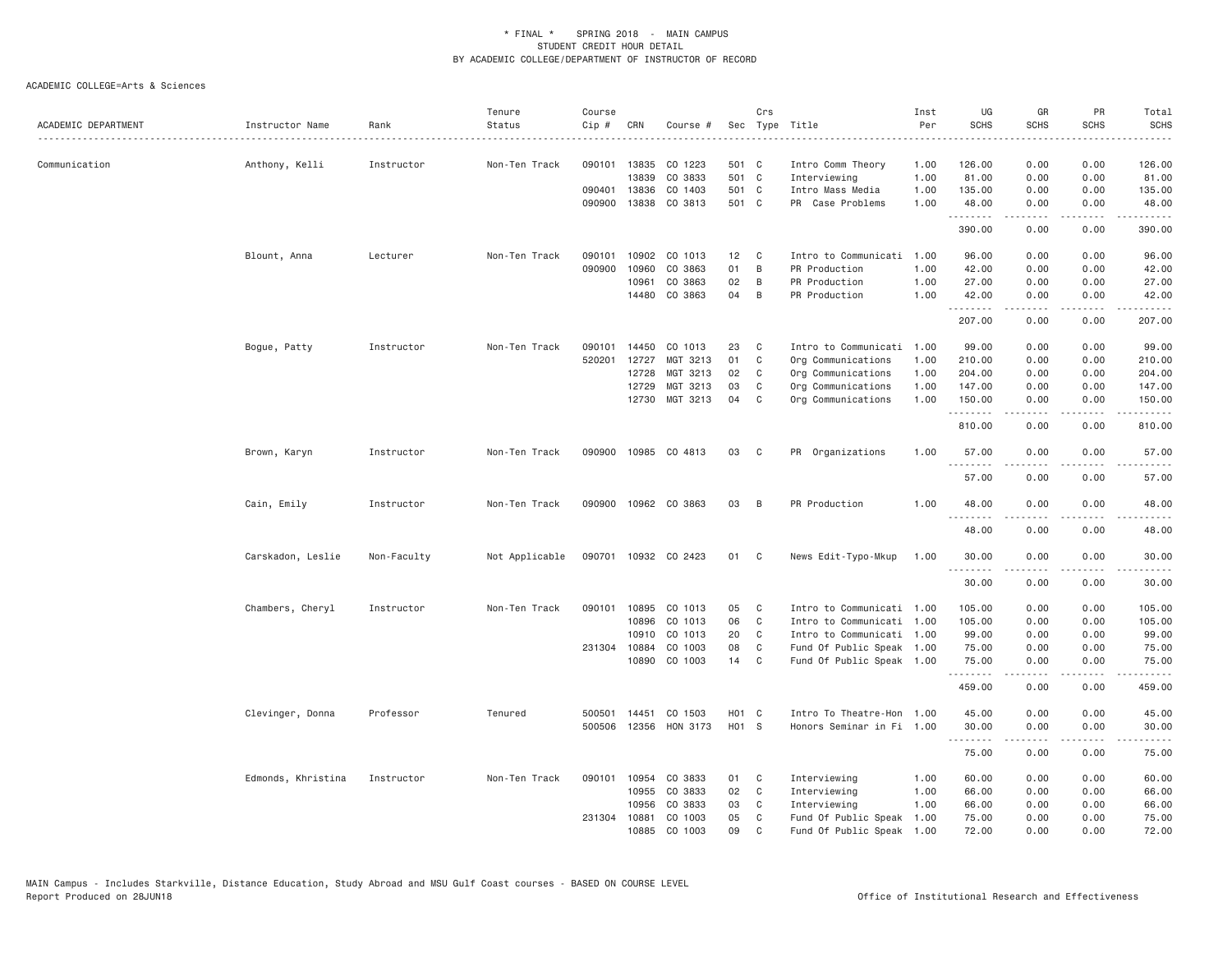| ACADEMIC DEPARTMENT | Instructor Name | Rank                          | Tenure<br>Status | Course<br>Cip # | CRN          | Course #             |       | Crs          | Sec Type Title            | Inst<br>Per | UG<br><b>SCHS</b> | GR<br><b>SCHS</b>                                                                                                                                            | PR<br><b>SCHS</b>            | Total<br><b>SCHS</b> |
|---------------------|-----------------|-------------------------------|------------------|-----------------|--------------|----------------------|-------|--------------|---------------------------|-------------|-------------------|--------------------------------------------------------------------------------------------------------------------------------------------------------------|------------------------------|----------------------|
|                     |                 |                               |                  |                 |              |                      |       |              |                           |             | .                 |                                                                                                                                                              |                              |                      |
|                     |                 |                               |                  |                 |              |                      |       |              |                           |             | 339.00            | 0.00                                                                                                                                                         | 0.00                         | 339.00               |
| Communication       | Fisher, Melody  | Assistant Professor Ten Track |                  | 090900          | 10951        | CO 3813              | 01    | C            | PR Case Problems          | 1.00        | 66.00             | 0.00                                                                                                                                                         | 0.00                         | 66.00                |
|                     |                 |                               |                  |                 | 10953        | CO 3813              | 03    | $\mathbb C$  | PR<br>Case Problems       | 1.00        | 54.00             | 0.00                                                                                                                                                         | 0.00                         | 54.00                |
|                     |                 |                               |                  |                 |              | 10983 CO 4813        | 01    | C            | PR Organizations          | 1.00        | 75.00<br>.        | 0.00<br>$\frac{1}{2} \left( \frac{1}{2} \right) \left( \frac{1}{2} \right) \left( \frac{1}{2} \right) \left( \frac{1}{2} \right) \left( \frac{1}{2} \right)$ | 0.00<br>.                    | 75.00<br>.           |
|                     |                 |                               |                  |                 |              |                      |       |              |                           |             | 195.00            | 0.00                                                                                                                                                         | 0.00                         | 195.00               |
|                     | Forde, John     | Professor                     | Tenured          |                 | 090900 10950 | CO 3803              | 01    | C            | Prin Public Relation 1.00 |             | 360.00            | 0.00                                                                                                                                                         | 0.00                         | 360.00               |
|                     |                 |                               |                  |                 | 13837        | CO 3803              | 501 C |              | Prin Public Relation 1.00 |             | 75.00<br>.        | 0.00<br><b>.</b>                                                                                                                                             | 0.00<br>.                    | 75.00<br><u>.</u>    |
|                     |                 |                               |                  |                 |              |                      |       |              |                           |             | 435.00            | 0.00                                                                                                                                                         | 0.00                         | 435.00               |
|                     | Fountain, Amy   | Instructor                    | Non-Ten Track    | 090101          | 13833        | CO 1013              | 501 C |              | Intro to Communicati 1.00 |             | 93.00             | 0.00                                                                                                                                                         | 0.00                         | 93.00                |
|                     |                 |                               |                  | 090401          | 10963        | CO 4053              | 01    | E            | Internship Comm           | 1.00        | 60.00             | 0.00                                                                                                                                                         | 0.00                         | 60.00                |
|                     |                 |                               |                  | 231304          | 10880        | CO 1003              | 04    | C            | Fund Of Public Speak 1.00 |             | 75.00             | 0.00                                                                                                                                                         | 0.00                         | 75.00                |
|                     |                 |                               |                  |                 | 10882        | CO 1003              | 06    | C            | Fund Of Public Speak      | 1.00        | 75.00             | 0.00                                                                                                                                                         | 0.00                         | 75.00                |
|                     |                 |                               |                  |                 | 10883        | CO 1003              | 07    | $\mathbf{C}$ | Fund Of Public Speak 1.00 |             | 75.00             | 0.00                                                                                                                                                         | 0.00<br>$\sim$ $\sim$ $\sim$ | 75.00<br>.           |
|                     |                 |                               |                  |                 |              |                      |       |              |                           |             | 378.00            | 0.00                                                                                                                                                         | 0.00                         | 378.00               |
|                     | Fulton, Joyce   | Lecturer                      | Non-Ten Track    | 231304          | 10879        | CO 1003              | 03    | C            | Fund Of Public Speak 1.00 |             | 72.00             | 0.00                                                                                                                                                         | 0.00                         | 72.00                |
|                     |                 |                               |                  |                 | 10886        | CO 1003              | 10    | $\mathbb C$  | Fund Of Public Speak 1.00 |             | 69.00             | 0.00                                                                                                                                                         | 0.00                         | 69.00                |
|                     |                 |                               |                  |                 |              |                      |       |              |                           |             | .<br>141.00       | .<br>0.00                                                                                                                                                    | 0.00                         | .<br>141.00          |
|                     | Gardner, Daniel | Lecturer                      | Non-Ten Track    | 231304          | 10888        | CO 1003              | 12    | C            | Fund Of Public Speak 1.00 |             | 75.00             | 0.00                                                                                                                                                         | 0.00                         | 75.00                |
|                     |                 |                               |                  |                 |              | 10889 CO 1003        | 13    | $\mathbb C$  | Fund Of Public Speak 1.00 |             | 72.00             | 0.00                                                                                                                                                         | 0.00                         | 72.00                |
|                     |                 |                               |                  |                 |              |                      |       |              |                           |             | .<br>147.00       | -----<br>0.00                                                                                                                                                | .<br>0.00                    | .<br>147.00          |
|                     | Goodman, Mark   | Professor                     | Tenured          |                 |              | 090404 10942 CO 3403 | 02    | B            | Photographic Communi 1.00 |             | 45.00             | 0.00                                                                                                                                                         | 0.00                         | 45.00                |
|                     |                 |                               |                  |                 | 10943        | CO 3403              | 03    | B            | Photographic Communi      | 1.00        | 45.00             | 0.00                                                                                                                                                         | 0.00                         | 45.00                |
|                     |                 |                               |                  | 090701          | 13842        | CO 4433              | 501 C |              | Television Criticism      | 1.00        | 48.00             | 0.00                                                                                                                                                         | 0.00                         | 48.00                |
|                     |                 |                               |                  |                 | 090702 13845 | CO 6433              | 501 C |              | Television Criticism      | 1.00        | 0.00<br>.         | 3.00<br>.                                                                                                                                                    | 0.00<br>.                    | 3.00<br>.            |
|                     |                 |                               |                  |                 |              |                      |       |              |                           |             | 138.00            | 3.00                                                                                                                                                         | 0.00                         | 141.00               |
|                     | Gordon, Meaghan | Instructor                    | Non-Ten Track    | 090900          | 10957        | CO 3853              | 01    | C            | Public Relations Wri 1.00 |             | 42.00             | 0.00                                                                                                                                                         | 0.00                         | 42.00                |
|                     |                 |                               |                  |                 | 10958        | CO 3853              | 02    | C            | Public Relations Wri      | 1.00        | 45.00             | 0.00                                                                                                                                                         | 0.00                         | 45.00                |
|                     |                 |                               |                  |                 | 10959        | CO 3853              | 03    | C            | Public Relations Wri      | 1.00        | 42.00             | 0.00                                                                                                                                                         | 0.00                         | 42.00                |
|                     |                 |                               |                  |                 | 10984        | CO 4813              | 02    | C            | PR Organizations          | 1.00        | 63.00<br>.        | 0.00                                                                                                                                                         | 0.00<br>.                    | 63.00                |
|                     |                 |                               |                  |                 |              |                      |       |              |                           |             | 192.00            | .<br>0.00                                                                                                                                                    | 0.00                         | .<br>192.00          |
|                     | Harmon, Nicole  | Lecturer                      | Non-Ten Track    | 090101          | 10894        | CO 1013              | 04    | C            | Intro to Communicati 1.00 |             | 99.00             | 0.00                                                                                                                                                         | 0.00                         | 99.00                |
|                     |                 |                               |                  |                 | 10901        | CO 1013              | 11    | $\mathbb C$  | Intro to Communicati 1.00 |             | 99.00             | 0.00                                                                                                                                                         | 0.00                         | 99.00                |
|                     |                 |                               |                  |                 | 10903        | CO 1013              | 13    | C            | Intro to Communicati 1.00 |             | 102.00            | 0.00                                                                                                                                                         | 0.00                         | 102.00               |
|                     |                 |                               |                  |                 | 10905        | CO 1013              | 15    | C            | Intro to Communicati 1.00 |             | 102.00<br>.       | 0.00                                                                                                                                                         | 0.00                         | 102.00               |
|                     |                 |                               |                  |                 |              |                      |       |              |                           |             | 402.00            | 0.00                                                                                                                                                         | 0.00                         | 402.00               |
|                     | Harris, Melanie | Instructor                    | Non-Ten Track    | 500501          |              | 14544 CO 2544        | 01    | B            | Makeup And Costuming 1.00 |             | 64.00             | 0.00                                                                                                                                                         | 0.00                         | 64.00                |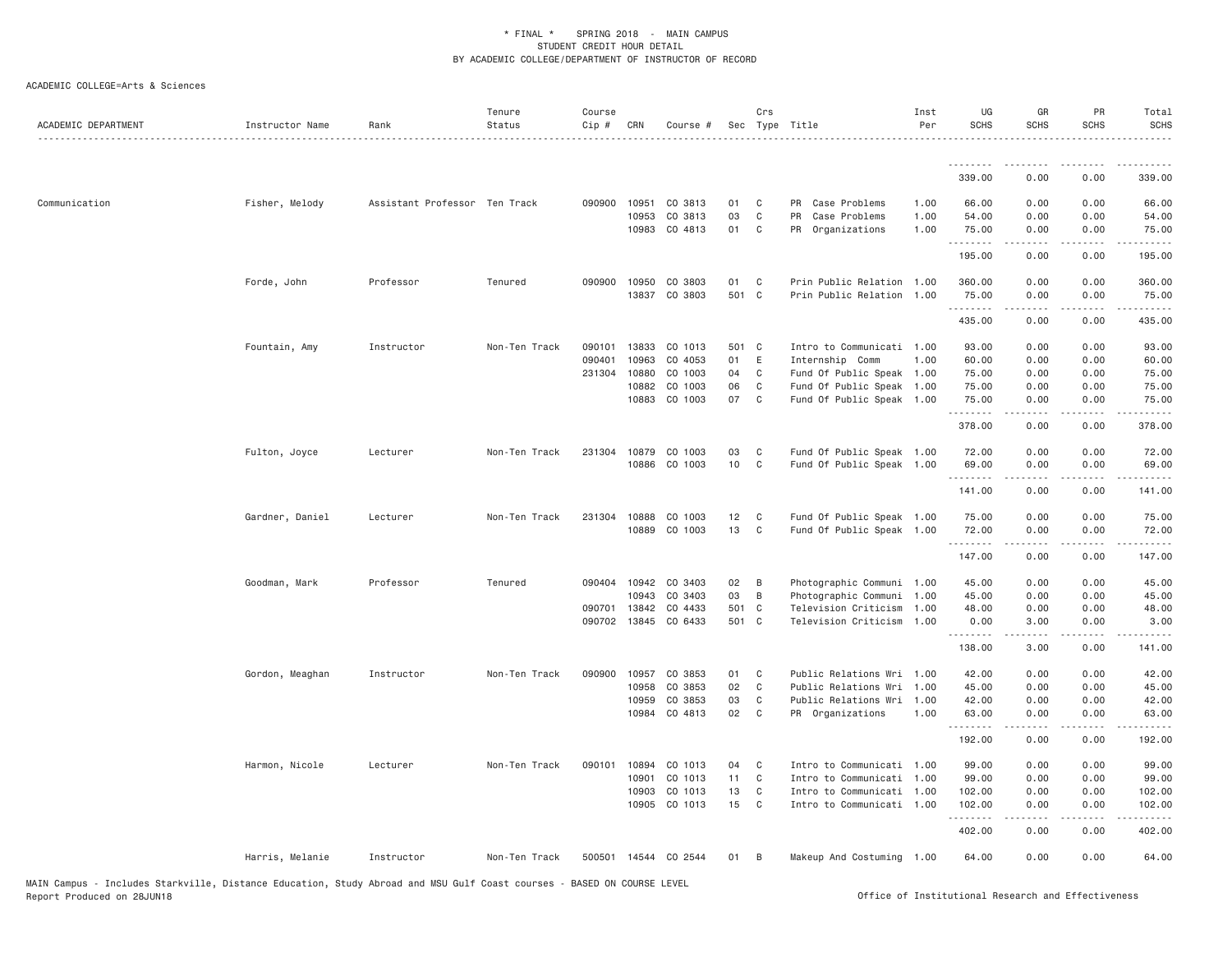| ACADEMIC DEPARTMENT | Instructor Name   | Rank                          | Tenure<br>Status | Course<br>Cip # | CRN            | Course #              |                | Crs            | Sec Type Title                        | Inst<br>Per  | UG<br><b>SCHS</b> | GR<br><b>SCHS</b>                                                                                                                                            | PR<br><b>SCHS</b> | Total<br><b>SCHS</b>                                                                                                                                          |
|---------------------|-------------------|-------------------------------|------------------|-----------------|----------------|-----------------------|----------------|----------------|---------------------------------------|--------------|-------------------|--------------------------------------------------------------------------------------------------------------------------------------------------------------|-------------------|---------------------------------------------------------------------------------------------------------------------------------------------------------------|
|                     |                   |                               |                  |                 |                |                       |                |                |                                       |              |                   |                                                                                                                                                              |                   |                                                                                                                                                               |
|                     |                   |                               |                  |                 |                |                       |                |                |                                       |              | 64.00             | 0.00                                                                                                                                                         | 0.00              | 64.00                                                                                                                                                         |
| Communication       | Hibbs, Jason      | Non-Employee                  | Not Applicable   | 090701          | 10937          | CO 3333               | 01             | B              | Adv Television Prd                    | 1.00         | 45.00             | 0.00                                                                                                                                                         | 0.00              | 45.00                                                                                                                                                         |
|                     |                   |                               |                  |                 | 10938          | CO 3333               | 02             | B              | Adv Television Prd                    | 1.00         | 45.00             | 0.00                                                                                                                                                         | 0.00              | 45.00                                                                                                                                                         |
|                     |                   |                               |                  |                 |                | 10973 CO 4373         | 01             | B              | Prac In Tv News                       | 1.00         | 39.00<br>.        | 0.00<br>$\frac{1}{2} \left( \frac{1}{2} \right) \left( \frac{1}{2} \right) \left( \frac{1}{2} \right) \left( \frac{1}{2} \right) \left( \frac{1}{2} \right)$ | 0.00<br>.         | 39.00<br>$\frac{1}{2} \left( \frac{1}{2} \right) \left( \frac{1}{2} \right) \left( \frac{1}{2} \right) \left( \frac{1}{2} \right) \left( \frac{1}{2} \right)$ |
|                     |                   |                               |                  |                 |                |                       |                |                |                                       |              | 129.00            | 0.00                                                                                                                                                         | 0.00              | 129.00                                                                                                                                                        |
|                     | Knight, Amy       | Instructor                    | Non-Ten Track    | 090101          | 10893          | CO 1013               | 03             | C              | Intro to Communicati 1.00             |              | 99.00             | 0.00                                                                                                                                                         | 0.00              | 99.00                                                                                                                                                         |
|                     |                   |                               |                  |                 | 10909          | CO 1013               | 19             | C              | Intro to Communicati                  | 1.00         | 96.00             | 0.00                                                                                                                                                         | 0.00              | 96.00                                                                                                                                                         |
|                     |                   |                               |                  |                 | 10933          | CO 3213               | 01             | C              | Small Group Coummuni 1.00             |              | 75.00             | 0.00                                                                                                                                                         | 0.00              | 75.00                                                                                                                                                         |
|                     |                   |                               |                  |                 | 10934          | CO 3213               | 02             | C              | Small Group Coummuni 1.00             |              | 75.00             | 0.00                                                                                                                                                         | 0.00              | 75.00                                                                                                                                                         |
|                     |                   |                               |                  |                 | 13834          | CO 1013               | 502 C          |                | Intro to Communicati 1.00             |              | 51.00<br>.        | 0.00<br>.                                                                                                                                                    | 0.00<br>د د د د   | 51.00<br>.                                                                                                                                                    |
|                     |                   |                               |                  |                 |                |                       |                |                |                                       |              | 396.00            | 0.00                                                                                                                                                         | 0.00              | 396.00                                                                                                                                                        |
|                     | Lassetter, Susan  | Non-Faculty                   | Not Applicable   |                 |                | 090401 10946 CO 3423  | 01             | C <sub>1</sub> | Feature Writing                       | 1.00         | 51.00<br>.        | 0.00                                                                                                                                                         | 0.00              | 51.00                                                                                                                                                         |
|                     |                   |                               |                  |                 |                |                       |                |                |                                       |              | 51.00             | 0.00                                                                                                                                                         | 0.00              | 51.00                                                                                                                                                         |
|                     | Lindley, William  | Lecturer                      | Non-Ten Track    |                 |                | 231304 10917 CO 2253  | 01             | $\mathbf{C}$   | Fund Interprsn Comm                   | 1.00         | 57.00<br>.        | 0.00                                                                                                                                                         | 0.00<br>.         | 57.00<br>.                                                                                                                                                    |
|                     |                   |                               |                  |                 |                |                       |                |                |                                       |              | 57.00             | -----<br>0.00                                                                                                                                                | 0.00              | 57.00                                                                                                                                                         |
|                     | Lionberger, Amy   | Lecturer                      | Non-Ten Track    | 090101          | 10891          | CO 1013               | 01             | C              | Intro to Communicati 1.00             |              | 105.00            | 0.00                                                                                                                                                         | 0.00              | 105.00                                                                                                                                                        |
|                     |                   |                               |                  |                 | 10898          | CO 1013               | 08             | C              | Intro to Communicati 1.00             |              | 93.00             | 0.00                                                                                                                                                         | 0.00              | 93.00                                                                                                                                                         |
|                     |                   |                               |                  |                 | 10899          | CO 1013               | 09             | C              | Intro to Communicati 1.00             |              | 96.00             | 0.00                                                                                                                                                         | 0.00              | 96.00                                                                                                                                                         |
|                     |                   |                               |                  |                 | 10900          | CO 1013               | 10             | C              | Intro to Communicati 1.00             |              | 99.00             | 0.00                                                                                                                                                         | 0.00              | 99.00                                                                                                                                                         |
|                     |                   |                               |                  |                 |                | 231304 10878 CO 1003  | 02             | C <sub>1</sub> | Fund Of Public Speak 1.00             |              | 75.00<br>.        | 0.00<br>$\frac{1}{2} \left( \frac{1}{2} \right) \left( \frac{1}{2} \right) \left( \frac{1}{2} \right) \left( \frac{1}{2} \right) \left( \frac{1}{2} \right)$ | 0.00<br>.         | 75.00<br>.                                                                                                                                                    |
|                     |                   |                               |                  |                 |                |                       |                |                |                                       |              | 468.00            | 0.00                                                                                                                                                         | 0.00              | 468.00                                                                                                                                                        |
|                     | Loehwing, Melanie | Assistant Professor Ten Track |                  | 090101          | 14473          | CO 3203               | 01             | C              | Comm & Group Leader                   | 1.00         | 66.00             | 0.00                                                                                                                                                         | 0.00              | 66.00                                                                                                                                                         |
|                     |                   |                               |                  |                 | 17003          | CO 4000               | 10             | $\mathbf{I}$   | Directed Indiv Study                  | 1.00         | 2.00              | 0.00                                                                                                                                                         | 0.00              | 2.00                                                                                                                                                          |
|                     |                   |                               |                  | 231304          | 10965          | CO 4253               | 01             | C              | Elements Of Persuasn                  | 1.00         | 72.00             | 0.00                                                                                                                                                         | 0.00              | 72.00                                                                                                                                                         |
|                     |                   |                               |                  |                 | 10988          | CO 6253               | 01             | C              | Elements Of Persuasn                  | 1,00         | 0.00              | 6.00                                                                                                                                                         | 0.00              | 6.00                                                                                                                                                          |
|                     |                   |                               |                  |                 | 13840<br>13843 | CO 4253<br>CO 6253    | 501 C          |                | Elements Of Persuasn                  | 1,00<br>1.00 | 27.00             | 0.00                                                                                                                                                         | 0.00              | 27.00                                                                                                                                                         |
|                     |                   |                               |                  |                 |                | 240101 12377 HON 4093 | 501 C<br>H08 S |                | Elements Of Persuasn<br>Honors Thesis | 1.00         | 0.00<br>3.00      | 6.00<br>0.00                                                                                                                                                 | 0.00<br>0.00      | 6.00<br>3.00                                                                                                                                                  |
|                     |                   |                               |                  |                 |                |                       |                |                |                                       |              | .<br>170.00       | -----<br>12.00                                                                                                                                               | لأعامل<br>0.00    | .<br>182.00                                                                                                                                                   |
|                     | Mabry, Paula      | Lecturer                      | Non-Ten Track    | 231304          | 10916          | CO 2013               | 01             | C              | Voice & Articulation 1.00             |              | 54.00             | 0.00                                                                                                                                                         | 0.00              | 54.00                                                                                                                                                         |
|                     |                   |                               |                  |                 |                | 500506 14453 CO 2503  | 02             | $\mathbb C$    | Acting                                | 1.00         | 48.00<br>.        | 0.00<br>$\frac{1}{2} \left( \frac{1}{2} \right) \left( \frac{1}{2} \right) \left( \frac{1}{2} \right) \left( \frac{1}{2} \right) \left( \frac{1}{2} \right)$ | 0.00<br>.         | 48.00<br>$\frac{1}{2} \left( \frac{1}{2} \right) \left( \frac{1}{2} \right) \left( \frac{1}{2} \right) \left( \frac{1}{2} \right) \left( \frac{1}{2} \right)$ |
|                     |                   |                               |                  |                 |                |                       |                |                |                                       |              | 102.00            | 0.00                                                                                                                                                         | 0.00              | 102.00                                                                                                                                                        |
|                     | Matheny, James    | Assistant Professor Ten Track |                  |                 | 090101 15211   | CO 4000               | $01$ I         |                | Directed Indiv Study 1.00             |              | 4.00              | 0.00                                                                                                                                                         | 0.00              | 4.00                                                                                                                                                          |
|                     |                   |                               |                  |                 | 15955          | CO 4000               | 02             | $\mathbf{I}$   | Directed Indiv Study 1.00             |              | 3.00              | 0.00                                                                                                                                                         | 0.00              | 3.00                                                                                                                                                          |
|                     |                   |                               |                  |                 | 099999 15260   | CO 4990               | 01             | C              | Special Topic In CO                   | 1.00         | 39.00             | 0.00                                                                                                                                                         | 0.00              | 39.00                                                                                                                                                         |
|                     |                   |                               |                  | 500506          | 14452          | CO 2503               | 01             | C              | Acting                                | 1,00         | 45.00             | 0.00                                                                                                                                                         | 0.00              | 45.00                                                                                                                                                         |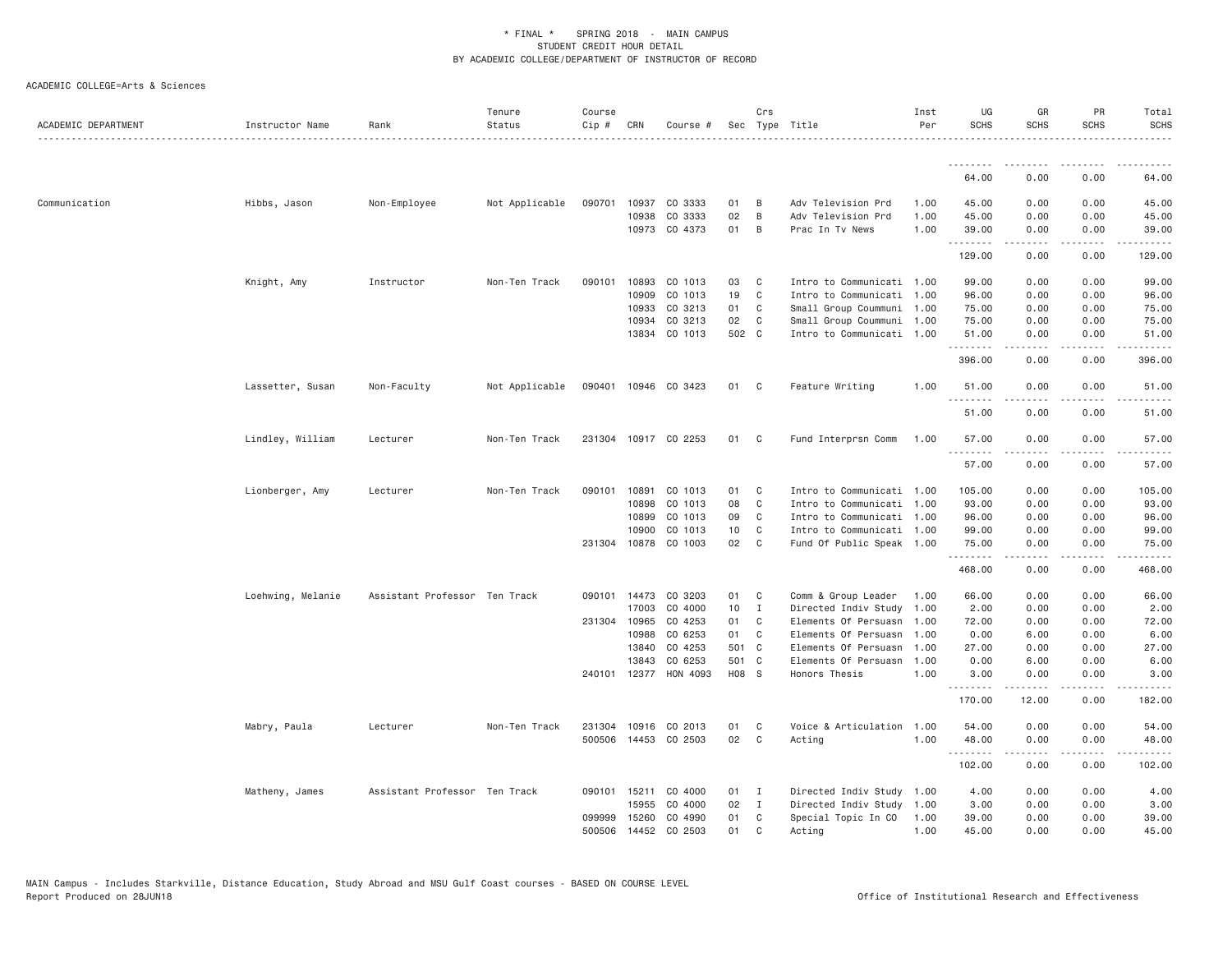| ACADEMIC DEPARTMENT | Instructor Name  | Rank                          | Tenure<br>Status | Course<br>Cip #  | CRN                            | Course #                              |                | Crs                   | Sec Type Title                                                                 | Inst<br>Per          | UG<br><b>SCHS</b>          | GR<br><b>SCHS</b>           | PR<br><b>SCHS</b>             | Total<br><b>SCHS</b>    |
|---------------------|------------------|-------------------------------|------------------|------------------|--------------------------------|---------------------------------------|----------------|-----------------------|--------------------------------------------------------------------------------|----------------------|----------------------------|-----------------------------|-------------------------------|-------------------------|
|                     |                  |                               |                  |                  |                                |                                       |                |                       |                                                                                |                      | .                          |                             |                               |                         |
|                     |                  |                               |                  |                  |                                |                                       |                |                       |                                                                                |                      | 91.00                      | 0.00                        | 0.00                          | 91.00                   |
| Communication       | McDavid, Frances | Instructor                    | Non-Ten Track    | 090401           |                                | 10947 CO 3443<br>10976 CO 4403        | 01<br>01       | C<br>$\mathsf{C}$     | Adv News Writ-Report 1.00<br>Journalism Ethics                                 | 1.00                 | 45.00<br>45.00             | 0.00<br>0.00                | 0.00<br>0.00                  | 45.00<br>45.00          |
|                     |                  |                               |                  |                  |                                |                                       |                |                       |                                                                                |                      | .<br>90.00                 | $- - - - -$<br>0.00         | .<br>0.00                     | .<br>90.00              |
|                     | Nicholson, John  | Associate Professor Tenured   |                  | 090101           | 10912<br>10964                 | CO 1223<br>CO 4223                    | 01<br>01       | C<br>C                | Intro Comm Theory<br>Adv Comm Theory                                           | 1.00<br>1.00         | 468.00<br>66.00            | 0.00<br>0.00                | 0.00<br>0.00                  | 468.00<br>66.00         |
|                     |                  |                               |                  |                  |                                |                                       |                |                       |                                                                                |                      | .<br>534.00                | .<br>0.00                   | .<br>0.00                     | .<br>534.00             |
|                     | Poe, Lindsey     | Instructor                    | Non-Ten Track    | 400404           | 12222<br>12223<br>12225        | GR 4512<br>GR 4512<br>GR 4532         | 01<br>02<br>01 | C<br>К<br>C           | Practicum Bd Met II<br>Practicum Bd Meth II<br>Practicum Bd Met IV             | 1.00<br>1.00<br>1.00 | 20.00<br>0.00<br>32.00     | 0.00<br>0.00<br>0.00        | 0.00<br>0.00<br>0.00          | 20.00<br>0.00<br>32.00  |
|                     |                  |                               |                  |                  | 12226<br>12227<br>12230        | GR 4532<br>GR 4532<br>GR 4640         | 02<br>03<br>01 | K<br>К<br>C           | Practicum Bd Met IV<br>Practicum Bd Met IV<br>Met Internship                   | 1.00<br>1.00<br>1.00 | 0.00<br>0.00<br>16.00      | 0.00<br>0.00<br>0.00        | 0.00<br>0.00<br>0.00          | 0.00<br>0.00<br>16.00   |
|                     |                  |                               |                  |                  | 450701 12243<br>12244<br>12246 | GR 6512<br>GR 6512<br>GR 6532         | 01<br>02<br>01 | $\mathbb C$<br>K<br>C | Practicum Bd Met II<br>Practicum Bd Meth II<br>Practicum Bd Met IV             | 1.00<br>1.00<br>1,00 | 0.00<br>0.00<br>0.00       | 8.00<br>0.00<br>8.00        | 0.00<br>0.00<br>0.00          | 8.00<br>0.00<br>8.00    |
|                     |                  |                               |                  |                  | 12247<br>12248                 | GR 6532<br>GR 6532                    | 02<br>03       | К<br>K                | Practicum Bd Met IV<br>Practicum Bd Met IV                                     | 1.00<br>1.00         | 0.00<br>0.00               | 0.00<br>0.00                | 0.00<br>0.00                  | 0.00<br>0.00            |
|                     |                  |                               |                  |                  | 12251<br>16952                 | GR 6640<br>GR 4000                    | 01<br>02       | C<br>$\mathbf{I}$     | Met Internship<br>Directed Indiv Study                                         | 1.00<br>1.00         | 0.00<br>3.00<br>.          | 3.00<br>0.00<br>$- - - - -$ | 0.00<br>0.00<br>$\frac{1}{2}$ | 3.00<br>3.00<br>$   -$  |
|                     |                  |                               |                  |                  |                                |                                       |                |                       |                                                                                |                      | 71.00                      | 19.00                       | 0.00                          | 90.00                   |
|                     | Poe, Philip      | Assistant Professor Ten Track |                  | 090701           | 10918<br>10919                 | CO 2333<br>CO 2333                    | 01<br>02       | C<br>K                | Tv Production<br>Tv Production                                                 | 1.00<br>1.00         | 174.00<br>0.00             | 0.00<br>0.00                | 0.00<br>0.00                  | 174.00<br>0.00          |
|                     |                  |                               |                  |                  | 10920<br>10921<br>10922        | CO 2333<br>CO 2333<br>CO 2333         | 03<br>04<br>05 | К<br>К<br>К           | Tv Production<br>Tv Production<br>Tv Production                                | 1.00<br>1.00<br>1.00 | 0.00<br>0.00<br>0.00       | 0.00<br>0.00<br>0.00        | 0.00<br>0.00<br>0.00          | 0.00<br>0.00<br>0.00    |
|                     |                  |                               |                  |                  | 10923<br>10924                 | CO 2333<br>CO 2333                    | 06<br>07       | К<br>K                | Tv Production<br>Tv Production                                                 | 1.00<br>1.00         | 0.00<br>0.00               | 0.00<br>0.00                | 0.00<br>0.00                  | 0.00<br>0.00            |
|                     |                  |                               |                  |                  | 10925<br>10926<br>10927        | CO 2413<br>CO 2413<br>CO 2413         | 01<br>02<br>03 | C<br>K<br>K           | Intro News Writ-Repo<br>Intro News Writ-Repo<br>Intro News Writ-Repo           | 1.00<br>1.00<br>1.00 | 246.00<br>0.00<br>0.00     | 0.00<br>0.00<br>0.00        | 0.00<br>0.00<br>0.00          | 246.00<br>0.00<br>0.00  |
|                     |                  |                               |                  |                  | 10928<br>10929<br>10930        | CO 2413<br>CO 2413<br>CO 2413         | 04<br>05<br>06 | K<br>K<br>K           | Intro News Writ-Repo<br>Intro News Writ-Repo 1.00<br>Intro News Writ-Repo 1.00 | 1.00                 | 0.00<br>0.00<br>0.00       | 0.00<br>0.00<br>0.00        | 0.00<br>0.00<br>0.00          | 0.00<br>0.00<br>0.00    |
|                     |                  |                               |                  |                  | 10931                          | CO 2413                               | 07             | К                     | Intro News Writ-Repo 1.00                                                      |                      | 0.00                       | 0.00                        | 0.00                          | 0.00                    |
|                     |                  |                               |                  |                  |                                |                                       |                |                       |                                                                                |                      | 420.00                     | 0.00                        | 0.00                          | 420.00                  |
|                     | Price, Anthony   | Non-Employee                  | Not Applicable   |                  |                                | 090701 10974 CO 4373<br>10975 CO 4393 | 02<br>01       | B<br>C                | Prac In Tv News<br>Broadcast Performanc                                        | 1.00<br>1.00         | 33.00<br>30.00<br><u>.</u> | 0.00<br>0.00<br>$- - - - -$ | 0.00<br>0.00<br><u>.</u>      | 33.00<br>30.00<br>.     |
|                     |                  |                               |                  |                  |                                |                                       |                |                       |                                                                                |                      | 63.00                      | 0.00                        | 0.00                          | 63.00                   |
|                     | Roussin, Wendy   | Associate Professor Tenured   |                  | 090404<br>090702 | 10944<br>10977<br>10949        | CO 3403<br>CO 4423<br>CO 3713         | 04<br>01<br>02 | C<br>B<br>C           | Photographic Communi<br>Adv Photo Communicat 1.00<br>Digital Communicatio 1.00 | 1.00                 | 42.00<br>24.00<br>48.00    | 0.00<br>0.00<br>0.00        | 0.00<br>0.00<br>0.00          | 42.00<br>24.00<br>48.00 |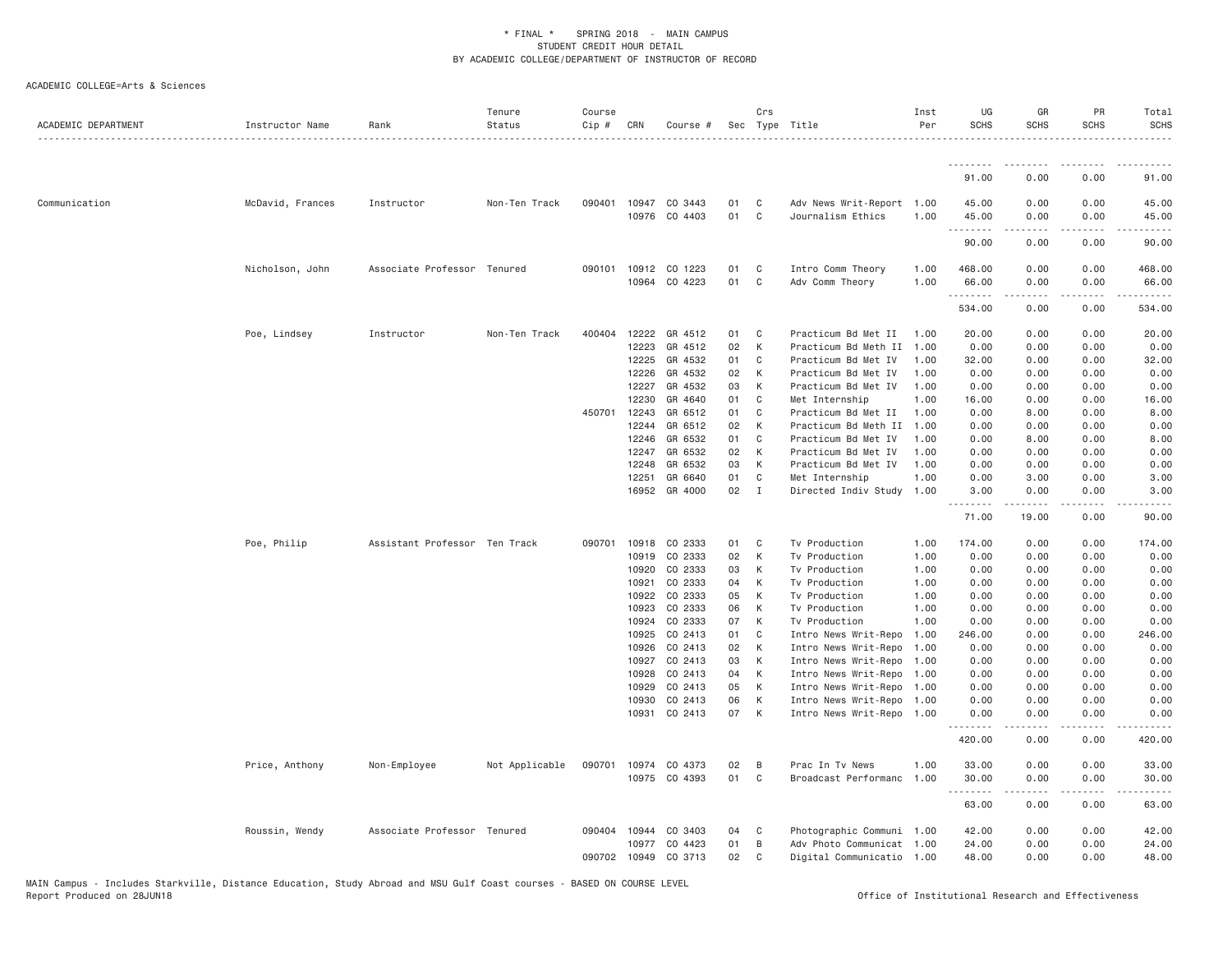| ACADEMIC DEPARTMENT | Instructor Name     | Rank                          | Tenure<br>Status | Course<br>Cip # | CRN          | Course #                        |          | Crs                          | Sec Type Title                                         | Inst<br>Per | UG<br><b>SCHS</b>        | GR<br><b>SCHS</b> | <b>PR</b><br><b>SCHS</b>                                                                                                          | Total<br><b>SCHS</b> |
|---------------------|---------------------|-------------------------------|------------------|-----------------|--------------|---------------------------------|----------|------------------------------|--------------------------------------------------------|-------------|--------------------------|-------------------|-----------------------------------------------------------------------------------------------------------------------------------|----------------------|
|                     |                     |                               |                  |                 |              |                                 |          |                              |                                                        |             | .<br>114.00              | .<br>0.00         | $\frac{1}{2} \left( \frac{1}{2} \right) \left( \frac{1}{2} \right) \left( \frac{1}{2} \right) \left( \frac{1}{2} \right)$<br>0.00 | 114.00               |
|                     |                     |                               |                  |                 |              |                                 |          |                              |                                                        |             |                          |                   |                                                                                                                                   |                      |
| Communication       | Seitz, Holli        | Assistant Professor Ten Track |                  | 090101          | 16270        | CO 4000                         | 03       | $\mathbf I$                  | Directed Indiv Study 1.00                              |             | 3.00                     | 0.00              | 0.00                                                                                                                              | 3.00                 |
|                     |                     |                               |                  |                 | 16320        | CO 4000<br>231304 10966 CO 4253 | 04<br>02 | $\mathbf{I}$<br>$\mathbf{C}$ | Directed Indiv Study 1.00<br>Elements Of Persuasn 1.00 |             | 3.00<br>87.00            | 0.00<br>0.00      | 0.00<br>0.00                                                                                                                      | 3.00<br>87.00        |
|                     |                     |                               |                  |                 |              |                                 |          |                              |                                                        |             | .                        |                   | $\sim$ $\sim$ $\sim$ $\sim$                                                                                                       |                      |
|                     |                     |                               |                  |                 |              |                                 |          |                              |                                                        |             | 93.00                    | 0.00              | 0.00                                                                                                                              | 93.00                |
|                     | Smith, Glenn        | Associate Professor Tenured   |                  | 090101          | 16387        | CO 7000                         | 501 I    |                              | Directed Indiv Study                                   | 1.00        | 0.00                     | 3.00              | 0.00                                                                                                                              | 3.00                 |
|                     |                     |                               |                  | 090102          | 10970        | CO 4323                         | 01       | C                            | Mass Media-Society                                     | 1.00        | 99.00                    | 0.00              | 0.00                                                                                                                              | 99.00                |
|                     |                     |                               |                  | 090401          | 10913        | CO 1403                         | 01       | C                            | Intro Mass Media                                       | 1.00        | 453.00                   | 0.00              | 0.00                                                                                                                              | 453.00               |
|                     |                     |                               |                  | 090701          | 10940        | CO 3343                         | 02       | $\mathbf{C}$                 | Writing for the Medi                                   | 1.00        | 48.00<br>.               | 0.00<br><u>.</u>  | 0.00<br>.                                                                                                                         | 48.00<br>.           |
|                     |                     |                               |                  |                 |              |                                 |          |                              |                                                        |             | 600.00                   | 3.00              | 0.00                                                                                                                              | 603.00               |
|                     | Stockstill, William | Assistant Professor Ten Track |                  | 090101          | 16351        | CO 4000                         | 05       | I                            | Directed Indiv Study 1.00                              |             | 4.00                     | 0.00              | 0.00                                                                                                                              | 4.00                 |
|                     |                     |                               |                  |                 | 16901        | CO 4000                         | 06       | $\mathbf{I}$                 | Directed Indiv Study 1.00                              |             | 3.00                     | 0.00              | 0.00                                                                                                                              | 3.00                 |
|                     |                     |                               |                  |                 | 500501 14448 | CO 1543                         | 01       | E                            | Theatre Practicum #4 1.00                              |             | 57.00<br>$- - - - - - -$ | 0.00              | 0.00                                                                                                                              | 57.00                |
|                     |                     |                               |                  |                 |              |                                 |          |                              |                                                        |             | 64.00                    | 0.00              | 0.00                                                                                                                              | 64.00                |
|                     | Strout, Lawrence    | Associate Professor Tenured   |                  | 090102          | 10969        | CO 4313                         | 01       | C                            | Mass Media Law                                         | 1.00        | 108.00                   | 0.00              | 0.00                                                                                                                              | 108.00               |
|                     |                     |                               |                  | 090401          | 10935        | CO 3313                         | 01       | $\mathbb C$                  | News Write for Elec                                    | 1.00        | 48.00                    | 0.00              | 0.00                                                                                                                              | 48.00                |
|                     |                     |                               |                  |                 | 090701 10939 | CO 3343                         | 01       | C                            | Writing for the Medi                                   | 1.00        | 48.00                    | 0.00              | 0.00                                                                                                                              | 48.00                |
|                     |                     |                               |                  |                 |              |                                 |          |                              |                                                        |             | .<br>204.00              | -----<br>0.00     | .<br>0.00                                                                                                                         | .<br>204.00          |
|                     | Thompson, Thomas    | Non-Faculty                   | Not Applicable   |                 |              | 090404 10941 CO 3403            | 01       | - C                          | Photographic Communi 1.00                              |             | 45.00                    | 0.00              | 0.00                                                                                                                              | 45.00                |
|                     |                     |                               |                  |                 |              |                                 |          |                              |                                                        |             | .<br>45.00               | 0.00              | 0.00                                                                                                                              | 45.00                |
|                     | Walton, Laura       | Lecturer                      | Non-Ten Track    | 090900          | 10952        | CO 3813                         | 02       | $\mathbf{C}$                 | PR Case Problems                                       | 1.00        | 60.00                    | 0.00              | 0.00                                                                                                                              | 60.00                |
|                     |                     |                               |                  |                 | 10981        | CO 4803                         | S01 C    |                              | Research in PR & Adv                                   | 1.00        | 84.00                    | 0.00              | 0.00                                                                                                                              | 84.00                |
|                     |                     |                               |                  |                 | 10982        | CO 4803                         | S02 C    |                              | Research in PR & Adv                                   | 1.00        | 84.00                    | 0.00              | 0.00                                                                                                                              | 84.00                |
|                     |                     |                               |                  |                 | 10994        | CO 6803                         | 01       | C                            | Research in PR & Adv                                   | 1.00        | 0.00                     | 3.00              | 0.00                                                                                                                              | 3.00                 |
|                     |                     |                               |                  |                 |              | 14475 CO 3813                   | 04       | C                            | PR Case Problems                                       | 1.00        | 33.00                    | 0.00              | 0.00                                                                                                                              | 33.00                |
|                     |                     |                               |                  |                 |              |                                 |          |                              |                                                        |             | .<br>261.00              | .<br>3.00         | لأعامل<br>0.00                                                                                                                    | .<br>264.00          |
|                     | Watson, Olivia      | Lecturer                      | Non-Ten Track    |                 |              | 090101 10908 CO 1013            | 18       | $\mathbf{C}$                 | Intro to Communicati 1.00                              |             | 93.00                    | 0.00              | 0.00                                                                                                                              | 93.00                |
|                     |                     |                               |                  |                 |              |                                 |          |                              |                                                        |             | .<br>93.00               | -----<br>0.00     | .<br>0.00                                                                                                                         | .<br>93.00           |
|                     | Williams, Kevin     | Associate Professor Tenured   |                  | 090102 10971    |              | CO 4323                         | 02       | C.                           | Mass Media-Society                                     | 1.00        | 102.00                   | 0.00              | 0.00                                                                                                                              | 102.00               |
|                     |                     |                               |                  |                 | 13841        | CO 4323                         | 501 C    |                              | Mass Media-Society                                     | 1.00        | 72.00                    | 0.00              | 0.00                                                                                                                              | 72.00                |
|                     |                     |                               |                  | 090401 10993    |              | CO 6323                         | 02       | $\mathbb{C}$                 | Mass Media-Society                                     | 1.00        | 0.00                     | 3.00              | 0.00                                                                                                                              | 3.00                 |
|                     |                     |                               |                  |                 | 13844        | CO 6323                         | 501 C    |                              | Mass Media-Society                                     | 1.00        | 0.00                     | 15.00             | 0.00                                                                                                                              | 15.00                |
|                     |                     |                               |                  |                 |              | 090702 10948 CO 3713            | 01 C     |                              | Digital Communicatio                                   | 1.00        | 48.00                    | 0.00              | 0.00                                                                                                                              | 48.00                |
|                     |                     |                               |                  |                 |              |                                 |          |                              |                                                        |             | . <u>.</u><br>222.00     | 18.00             | $\frac{1}{2}$<br>0.00                                                                                                             | 240.00               |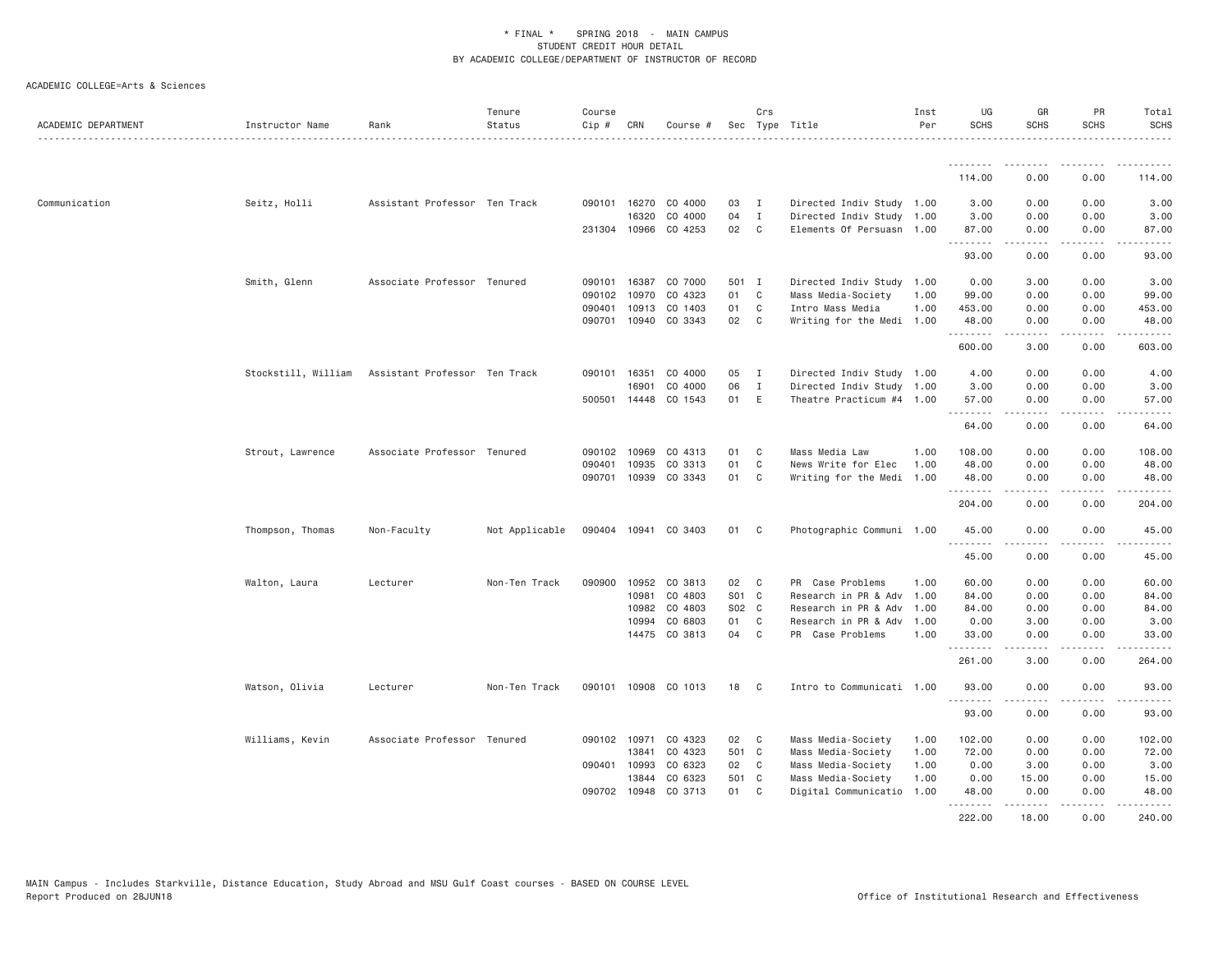#### ACADEMIC COLLEGE=Arts & Sciences

|                                                               | Tenure |                    |                      | ınsτ |      |              |              | Tota.       |
|---------------------------------------------------------------|--------|--------------------|----------------------|------|------|--------------|--------------|-------------|
| <b>DEPARTMENT</b><br>ACADEMIC.<br>Rank<br>nstruc <sup>-</sup> | Status | CRN<br>∴ourse<br>, | Title<br>Sec<br>Type | י ה  | ว∪⊓ง | COLL<br>ווטט | י ימ<br>ווטט | <b>SCHS</b> |

 =================================== ======== ======== ======== ========== Communication 8845.00 58.00 0.00 8903.00 =================================== ======== ======== ======== ==========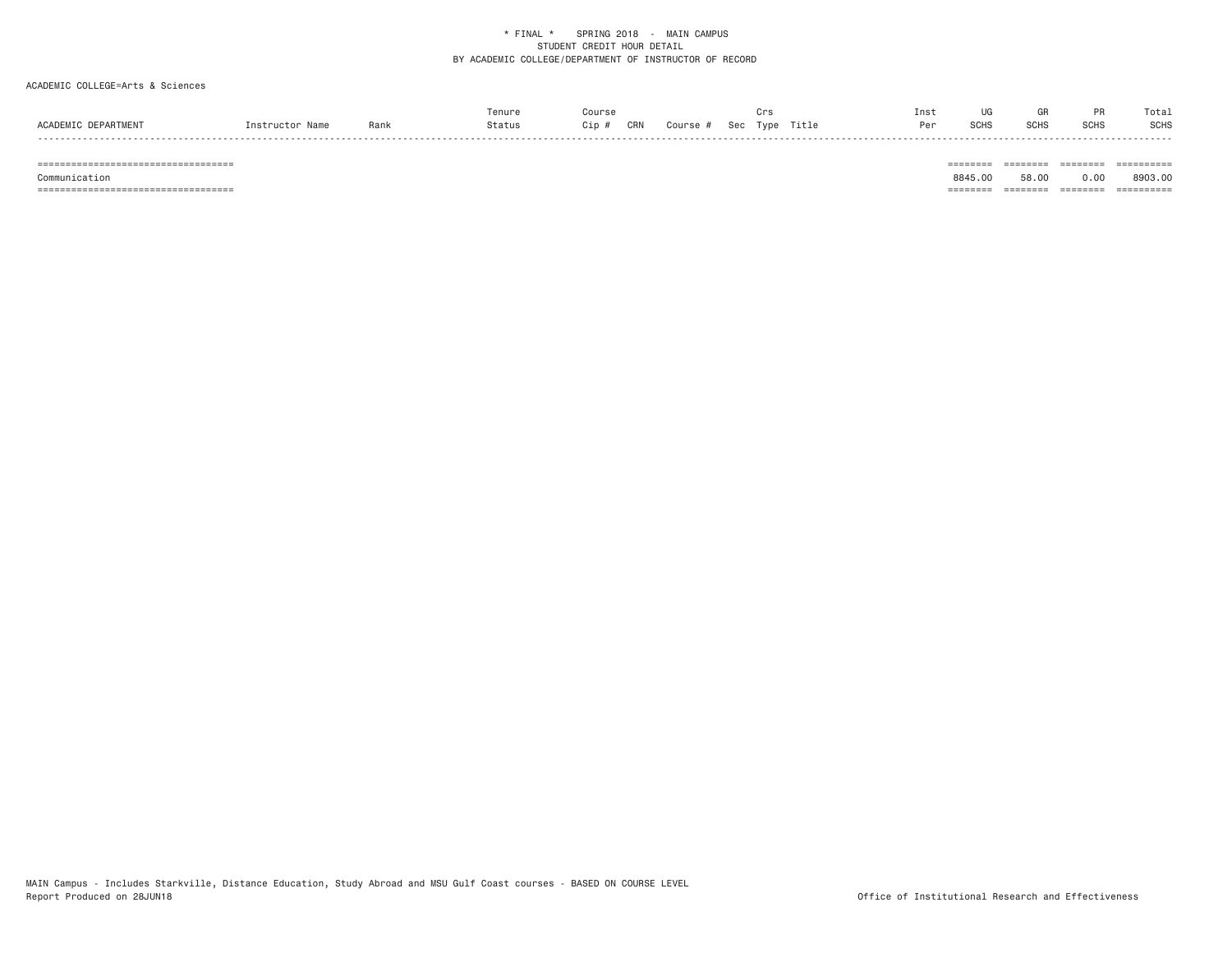| ACADEMIC DEPARTMENT | Instructor Name                        | Rank                        | Tenure<br>Status | Course<br>$Cip \#$ | CRN          | Course #             |       | Crs          | Sec Type Title            | Inst<br>Per | UG<br><b>SCHS</b> | GR<br><b>SCHS</b>                                                                                                                                            | PR<br><b>SCHS</b> | Total<br><b>SCHS</b>                                                                                                                                                                                                                                                                                                                                                                                  |
|---------------------|----------------------------------------|-----------------------------|------------------|--------------------|--------------|----------------------|-------|--------------|---------------------------|-------------|-------------------|--------------------------------------------------------------------------------------------------------------------------------------------------------------|-------------------|-------------------------------------------------------------------------------------------------------------------------------------------------------------------------------------------------------------------------------------------------------------------------------------------------------------------------------------------------------------------------------------------------------|
| English             | Agee, Kelly                            | Instructor                  | Non-Ten Track    |                    |              | 231303 12110 GE 3513 | 02    | $\mathbf{C}$ | Technical Writing         | 1.00        | 66.00             | 0.00                                                                                                                                                         | 0.00              | 66.00                                                                                                                                                                                                                                                                                                                                                                                                 |
|                     |                                        |                             |                  |                    | 12116        | GE 3513              | 08    | $\mathbb C$  | Technical Writing         | 1.00        | 30.00             | 0.00                                                                                                                                                         | 0.00              | 30.00                                                                                                                                                                                                                                                                                                                                                                                                 |
|                     |                                        |                             |                  |                    |              | 12118 GE 3513        | 10    | C            | Technical Writing         | 1.00        | 54.00             | 0.00                                                                                                                                                         | 0.00              | 54.00                                                                                                                                                                                                                                                                                                                                                                                                 |
|                     |                                        |                             |                  |                    |              | 12122 GE 3513        | H01 C |              | Honors - Technical W      | 1.00        | 27.00<br>.        | 0.00<br>.                                                                                                                                                    | 0.00<br>.         | 27.00<br>.                                                                                                                                                                                                                                                                                                                                                                                            |
|                     |                                        |                             |                  |                    |              |                      |       |              |                           |             | 177.00            | 0.00                                                                                                                                                         | 0.00              | 177.00                                                                                                                                                                                                                                                                                                                                                                                                |
|                     | Anderson, Thomas                       | Professor                   | Tenured          |                    |              | 239999 15744 EN 4000 | 02    | $\mathbf{I}$ | Directed Indiv Study 1.00 |             | 4.00              | 0.00                                                                                                                                                         | 0.00              | 4.00                                                                                                                                                                                                                                                                                                                                                                                                  |
|                     |                                        |                             |                  |                    |              | 15745 EN 4000        | 03    | $\mathbf{I}$ | Directed Indiv Study 1.00 |             | 4.00              | 0.00<br>$\frac{1}{2} \left( \frac{1}{2} \right) \left( \frac{1}{2} \right) \left( \frac{1}{2} \right) \left( \frac{1}{2} \right) \left( \frac{1}{2} \right)$ | 0.00<br>.         | 4.00<br>$\frac{1}{2} \left( \frac{1}{2} \right) \left( \frac{1}{2} \right) \left( \frac{1}{2} \right) \left( \frac{1}{2} \right)$                                                                                                                                                                                                                                                                     |
|                     |                                        |                             |                  |                    |              |                      |       |              |                           |             | 8.00              | 0.00                                                                                                                                                         | 0.00              | 8.00                                                                                                                                                                                                                                                                                                                                                                                                  |
|                     | Atkinson, Theodore                     | Associate Professor Tenured |                  |                    | 231402 11639 | EN 2253              | 05    | C            | American Lit After 1 1.00 |             | 87.00             | 0.00                                                                                                                                                         | 0.00              | 87.00                                                                                                                                                                                                                                                                                                                                                                                                 |
|                     |                                        |                             |                  |                    | 15049        | EN 6923              | 01    | C            | American Novel 1900       | 1.00        | 0.00              | 9.00                                                                                                                                                         | 0.00              | 9.00                                                                                                                                                                                                                                                                                                                                                                                                  |
|                     |                                        |                             |                  |                    |              | 231404 15050 EN 4923 | 01    | C            | American Novel Since 1.00 |             | 57.00             | 0.00<br>.                                                                                                                                                    | 0.00<br>لأعامل    | 57.00<br>$\frac{1}{2} \frac{1}{2} \frac{1}{2} \frac{1}{2} \frac{1}{2} \frac{1}{2} \frac{1}{2} \frac{1}{2} \frac{1}{2} \frac{1}{2} \frac{1}{2} \frac{1}{2} \frac{1}{2} \frac{1}{2} \frac{1}{2} \frac{1}{2} \frac{1}{2} \frac{1}{2} \frac{1}{2} \frac{1}{2} \frac{1}{2} \frac{1}{2} \frac{1}{2} \frac{1}{2} \frac{1}{2} \frac{1}{2} \frac{1}{2} \frac{1}{2} \frac{1}{2} \frac{1}{2} \frac{1}{2} \frac{$ |
|                     |                                        |                             |                  |                    |              |                      |       |              |                           |             | 144.00            | 9.00                                                                                                                                                         | 0.00              | 153.00                                                                                                                                                                                                                                                                                                                                                                                                |
|                     | Austin, Daniel                         | Instructor                  | Non-Ten Track    |                    |              | 231301 11590 EN 1113 | 43    | C            | En Composition II         | 1.00        | 57.00             | 0.00                                                                                                                                                         | 0.00              | 57.00                                                                                                                                                                                                                                                                                                                                                                                                 |
|                     |                                        |                             |                  |                    | 11603        | EN 1113              | 57    | C            | En Composition II         | 1.00        | 69.00             | 0.00                                                                                                                                                         | 0.00              | 69.00                                                                                                                                                                                                                                                                                                                                                                                                 |
|                     |                                        |                             |                  |                    |              | 231404 11627 EN 2213 | 03    | C            | English Lit Before 1      | 1.00        | 48.00             | 0.00<br><b>.</b>                                                                                                                                             | 0.00<br>.         | 48.00<br>$- - - - - -$                                                                                                                                                                                                                                                                                                                                                                                |
|                     |                                        |                             |                  |                    |              |                      |       |              |                           |             | 174.00            | 0.00                                                                                                                                                         | 0.00              | 174.00                                                                                                                                                                                                                                                                                                                                                                                                |
|                     | Barton, Amy                            | Instructor                  | Non-Ten Track    |                    |              | 231303 12109 GE 3513 | 01    | C.           | Technical Writing         | 1.00        | 63.00             | 0.00                                                                                                                                                         | 0.00              | 63.00                                                                                                                                                                                                                                                                                                                                                                                                 |
|                     |                                        |                             |                  |                    |              | 12112 GE 3513        | 04    | C            | Technical Writing         | 1.00        | 63.00             | 0.00                                                                                                                                                         | 0.00              | 63.00                                                                                                                                                                                                                                                                                                                                                                                                 |
|                     |                                        |                             |                  |                    |              | 12113 GE 3513        | 05    | C            | Technical Writing         | 1.00        | 63.00<br>.        | 0.00<br>-----                                                                                                                                                | 0.00              | 63.00<br>.                                                                                                                                                                                                                                                                                                                                                                                            |
|                     |                                        |                             |                  |                    |              |                      |       |              |                           |             | 189.00            | 0.00                                                                                                                                                         | 0.00              | 189.00                                                                                                                                                                                                                                                                                                                                                                                                |
|                     | Baumgartner, Casandr Grad Teach Assist |                             | Non-Ten Track    |                    |              | 231301 11572 EN 1113 | 24    | C            | En Composition II         | 1.00        | 66.00             | 0.00                                                                                                                                                         | 0.00              | 66.00                                                                                                                                                                                                                                                                                                                                                                                                 |
|                     |                                        |                             |                  |                    |              |                      |       |              |                           |             | 66.00             | 0.00                                                                                                                                                         | 0.00              | 66.00                                                                                                                                                                                                                                                                                                                                                                                                 |
|                     | Bentley, Gregory                       | Associate Professor Tenured |                  |                    | 231404 11626 | EN 2213              | 02    | $\mathbf{C}$ | English Lit Before 1      | 1.00        | 39.00             | 0.00                                                                                                                                                         | 0.00              | 39.00                                                                                                                                                                                                                                                                                                                                                                                                 |
|                     |                                        |                             |                  |                    | 11671        | EN 4513              | 01    | C            | Shakespeare               | 1.00        | 51.00             | 0.00                                                                                                                                                         | 0.00              | 51.00                                                                                                                                                                                                                                                                                                                                                                                                 |
|                     |                                        |                             |                  |                    |              | 11687 EN 6513        | 01    | C            | Shakespeare               | 1.00        | 0.00              | 9.00<br>$\frac{1}{2} \left( \frac{1}{2} \right) \left( \frac{1}{2} \right) \left( \frac{1}{2} \right) \left( \frac{1}{2} \right) \left( \frac{1}{2} \right)$ | 0.00<br>.         | 9.00<br>.                                                                                                                                                                                                                                                                                                                                                                                             |
|                     |                                        |                             |                  |                    |              |                      |       |              |                           |             | 90.00             | 9.00                                                                                                                                                         | 0.00              | 99.00                                                                                                                                                                                                                                                                                                                                                                                                 |
|                     | Bogard, LaToya                         | Instructor                  | Non-Ten Track    |                    |              | 231301 11579 EN 1113 | 32    | C            | En Composition II         | 1.00        | 69.00             | 0.00                                                                                                                                                         | 0.00              | 69.00                                                                                                                                                                                                                                                                                                                                                                                                 |
|                     |                                        |                             |                  |                    | 14578        | EN 1173              | 02    | $\mathbb C$  | Accelerated Comp II       | 1.00        | 39.00             | 0.00                                                                                                                                                         | 0.00              | 39.00                                                                                                                                                                                                                                                                                                                                                                                                 |
|                     |                                        |                             |                  |                    | 231401 14585 | EN 2203              | 17    | C            | Intro To Literature       | 1.00        | 90.00             | 0.00                                                                                                                                                         | 0.00              | 90.00                                                                                                                                                                                                                                                                                                                                                                                                 |
|                     |                                        |                             |                  |                    |              | 14586 EN 2203        | 18    | C            | Intro To Literature       | 1.00        | 90.00<br>.        | 0.00                                                                                                                                                         | 0.00              | 90.00                                                                                                                                                                                                                                                                                                                                                                                                 |
|                     |                                        |                             |                  |                    |              |                      |       |              |                           |             | 288.00            | 0.00                                                                                                                                                         | 0.00              | 288.00                                                                                                                                                                                                                                                                                                                                                                                                |
|                     | Brandon, Stephen                       | Lecturer                    | Non-Ten Track    |                    |              | 231301 11537 EN 1103 | 04    | C            | En Composition I          | 1.00        | 72.00             | 0.00                                                                                                                                                         | 0.00              | 72.00                                                                                                                                                                                                                                                                                                                                                                                                 |
|                     |                                        |                             |                  |                    | 11541        | EN 1103              | 08    | C            | En Composition I          | 1.00        | 69.00             | 0.00                                                                                                                                                         | 0.00              | 69.00                                                                                                                                                                                                                                                                                                                                                                                                 |
|                     |                                        |                             |                  |                    | 11571        | EN 1113              | 23    | C            | En Composition II         | 1.00        | 63.00             | 0.00                                                                                                                                                         | 0.00              | 63.00                                                                                                                                                                                                                                                                                                                                                                                                 |
|                     |                                        |                             |                  |                    |              | 11576 EN 1113        | 29    | C            | En Composition II         | 1.00        | 66.00<br>.        | 0.00<br>.                                                                                                                                                    | 0.00<br>-----     | 66.00<br>$- - - - - -$                                                                                                                                                                                                                                                                                                                                                                                |
|                     |                                        |                             |                  |                    |              |                      |       |              |                           |             | 270.00            | 0.00                                                                                                                                                         | 0.00              | 270.00                                                                                                                                                                                                                                                                                                                                                                                                |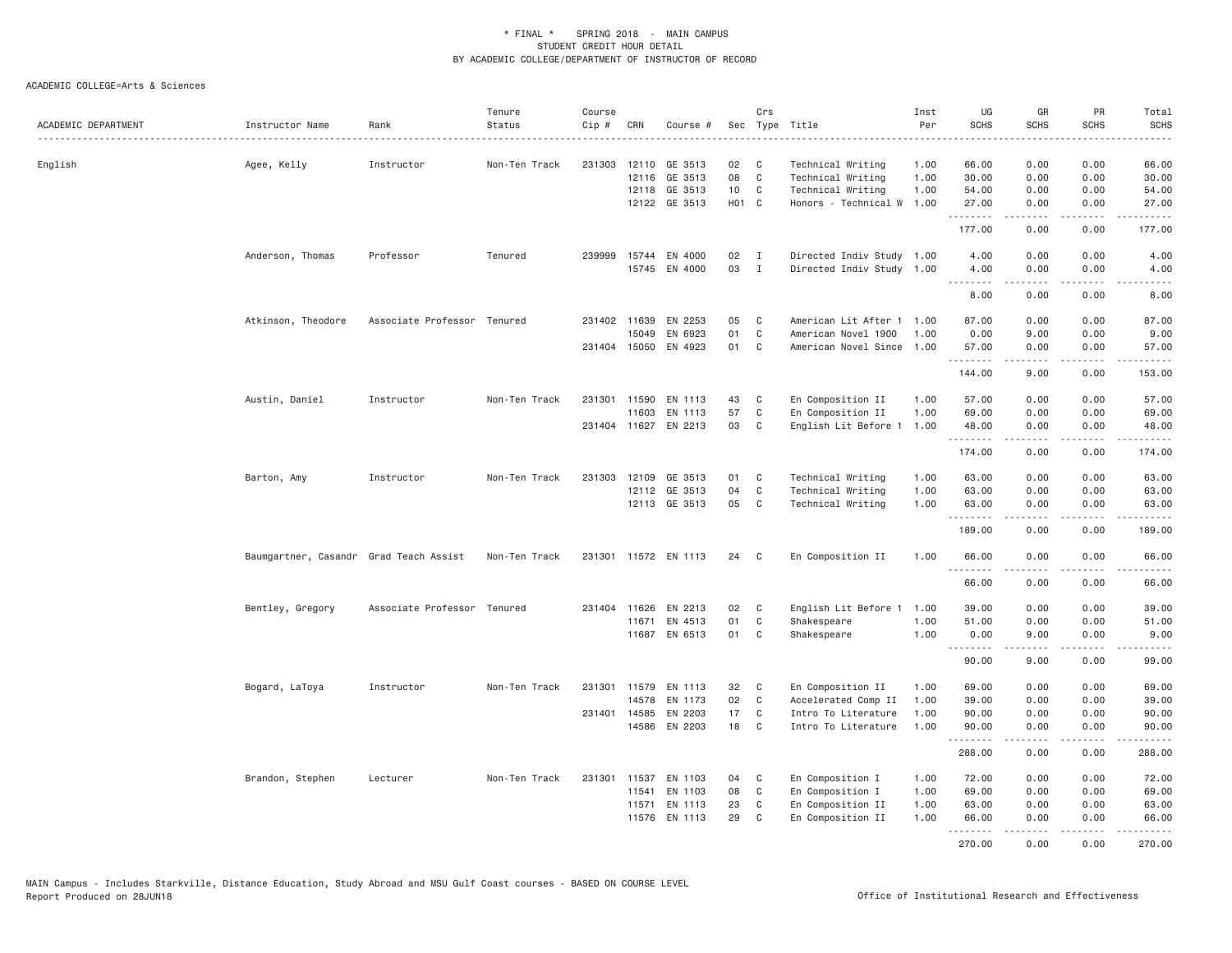| ACADEMIC DEPARTMENT | Instructor Name    | Rank<br>.                   | Tenure<br>Status | Course<br>$Cip$ # | CRN          | Course #             |       | Crs            | Sec Type Title<br>.       | Inst<br>Per<br>$- - - - -$ | UG<br><b>SCHS</b>   | GR<br><b>SCHS</b>                                                                                                                                            | PR<br><b>SCHS</b><br>. | Total<br><b>SCHS</b><br>. |
|---------------------|--------------------|-----------------------------|------------------|-------------------|--------------|----------------------|-------|----------------|---------------------------|----------------------------|---------------------|--------------------------------------------------------------------------------------------------------------------------------------------------------------|------------------------|---------------------------|
| English             | Brocato, John      | Instructor                  | Non-Ten Track    | 231303            | 12111        | GE 3513              | 03    | C              | Technical Writing         | 1.00                       | 63.00               | 0.00                                                                                                                                                         | 0.00                   | 63.00                     |
|                     |                    |                             |                  |                   |              | 12114 GE 3513        | 06    | $\mathbf{C}$   | Technical Writing         | 1.00                       | 105.00<br>.         | 0.00<br>.                                                                                                                                                    | 0.00<br>.              | 105.00<br><u>.</u>        |
|                     |                    |                             |                  |                   |              |                      |       |                |                           |                            | 168.00              | 0.00                                                                                                                                                         | 0.00                   | 168.00                    |
|                     | Childs, Jennifer   | Lecturer                    | Non-Ten Track    | 231301            | 11551        | EN 1113              | 03    | C              | En Composition II         | 1.00                       | 72.00               | 0.00                                                                                                                                                         | 0.00                   | 72.00                     |
|                     |                    |                             |                  |                   |              | 11559 EN 1113        | 11    | $\mathbf{C}$   | En Composition II         | 1.00                       | 72.00<br>.          | 0.00                                                                                                                                                         | 0.00<br>.              | 72.00<br><u>.</u>         |
|                     |                    |                             |                  |                   |              |                      |       |                |                           |                            | 144.00              | 0.00                                                                                                                                                         | 0.00                   | 144.00                    |
|                     | Claggett, Shalyn   | Associate Professor Tenured |                  |                   | 231404 11631 | EN 2223              | 04    | C              | English Lit After 18 1.00 |                            | 78.00               | 0.00                                                                                                                                                         | 0.00                   | 78.00                     |
|                     |                    |                             |                  |                   | 14554        | EN 4653              | 01    | $\mathbf c$    | 19th C British Novel      | 1,00                       | 48.00               | 0.00                                                                                                                                                         | 0.00                   | 48.00                     |
|                     |                    |                             |                  |                   | 14555        | EN 6653              | 01    | C              | 19th C British Novel      | 1.00                       | 0.00                | 12.00                                                                                                                                                        | 0.00                   | 12.00                     |
|                     |                    |                             |                  | 239999            | 15421        | EN 8000              | 01    | D              | Research / Thesis         | 1,00                       | 0.00<br>.           | 3.00<br>.                                                                                                                                                    | 0.00<br>.              | 3.00<br>. <u>.</u> .      |
|                     |                    |                             |                  |                   |              |                      |       |                |                           |                            | 126.00              | 15.00                                                                                                                                                        | 0.00                   | 141.00                    |
|                     | Couch, Jeffrey     | Non-Faculty                 | Not Applicable   | 131401            |              | 11815 ESL 5120       | 04    | C              | American Lang & Cul       | 1.00                       | 27.00               | 0.00                                                                                                                                                         | 0.00                   | 27.00                     |
|                     |                    |                             |                  |                   | 11817        | ESL 5313             | 02    | $\mathbf c$    | Classroom Comm & Pre      | 1.00                       | 3.00                | 0.00                                                                                                                                                         | 0.00                   | 3.00                      |
|                     |                    |                             |                  |                   | 11821        | ESL 5323             | 02    | C              | Academic Research an 1.00 |                            | 3.00                | 0.00                                                                                                                                                         | 0.00                   | 3.00                      |
|                     |                    |                             |                  |                   | 11823        | ESL 5323             | 04    | C              | Academic Research an 1.00 |                            | 36.00               | 0.00                                                                                                                                                         | 0.00                   | 36.00                     |
|                     |                    |                             |                  |                   | 11825        | ESL 5333             | 02    | $\mathsf{C}$   | Critical Reading          | 1.00                       | 3.00<br>.           | 0.00<br>.                                                                                                                                                    | 0.00<br>د د د د        | 3.00<br>.                 |
|                     |                    |                             |                  |                   |              |                      |       |                |                           |                            | 72.00               | 0.00                                                                                                                                                         | 0.00                   | 72.00                     |
|                     | Craig, Heather     | Lecturer                    | Non-Ten Track    | 231301            | 11567        | EN 1113              | 19    | C              | En Composition II         | 1.00                       | 69.00               | 0.00                                                                                                                                                         | 0.00                   | 69.00                     |
|                     |                    |                             |                  |                   |              | 11568 EN 1113        | 20    | C              | En Composition II         | 1.00                       | 69.00               | 0.00<br>.                                                                                                                                                    | 0.00<br>.              | 69.00<br>.                |
|                     |                    |                             |                  |                   |              |                      |       |                |                           |                            | 138.00              | 0.00                                                                                                                                                         | 0.00                   | 138.00                    |
|                     | Creevy, Patrick    | Non-Employee                | Not Applicable   |                   | 231404 11629 | EN 2223              | 02    | C              | English Lit After 18 1.00 |                            | 75.00               | 0.00                                                                                                                                                         | 0.00                   | 75.00                     |
|                     |                    |                             |                  |                   | 11630        | EN 2223              | 03    | C              | English Lit After 18 1.00 |                            | 81.00               | 0.00                                                                                                                                                         | 0.00                   | 81.00                     |
|                     |                    |                             |                  |                   |              |                      |       |                |                           |                            | .<br>156.00         | <b>.</b><br>0.00                                                                                                                                             | .<br>0.00              | .<br>156.00               |
|                     | Crescenzo, Michele | Lecturer                    | Non-Ten Track    | 231301            | 14577        | EN 1113              | H01 C |                | En Composition II         | 1.00                       | 42.00               | 0.00                                                                                                                                                         | 0.00                   | 42.00                     |
|                     |                    |                             |                  |                   | 231402 11633 | EN 2243              | 02    | C              | American Lit Before       | 1.00                       | 84.00               | 0.00                                                                                                                                                         | 0.00                   | 84.00                     |
|                     |                    |                             |                  |                   | 11637        | EN 2253              | 02    | C              | American Lit After 1 1.00 |                            | 90.00               | 0.00                                                                                                                                                         | 0.00                   | 90.00                     |
|                     |                    |                             |                  |                   |              | 11638 EN 2253        | 04    | C <sub>1</sub> | American Lit After 1 1.00 |                            | 60.00<br>. <b>.</b> | 0.00                                                                                                                                                         | 0.00                   | 60.00                     |
|                     |                    |                             |                  |                   |              |                      |       |                |                           |                            | 276.00              | 0.00                                                                                                                                                         | 0.00                   | .<br>276.00               |
|                     | Davis, Hannah      | Lecturer                    | Non-Ten Track    |                   |              | 231301 11597 EN 1113 | 51    | C              | En Composition II         | 1.00                       | 69.00               | 0.00                                                                                                                                                         | 0.00                   | 69.00                     |
|                     |                    |                             |                  |                   | 11608        | EN 1113              | 63    | C              | En Composition II         | 1.00                       | 72.00               | 0.00                                                                                                                                                         | 0.00                   | 72.00                     |
|                     |                    |                             |                  | 231303            | 14309        | GE 3513              | 14    | C              | Technical Writing         | 1.00                       | 60.00               | 0.00                                                                                                                                                         | 0.00                   | 60.00                     |
|                     |                    |                             |                  |                   |              | 16264 GE 3513        | 15    | C              | Technical Writing         | 1.00                       | 63.00<br>.          | 0.00<br>.                                                                                                                                                    | 0.00<br>.              | 63.00                     |
|                     |                    |                             |                  |                   |              |                      |       |                |                           |                            | 264.00              | 0.00                                                                                                                                                         | 0.00                   | 264.00                    |
|                     | De Gabriele, Peter | Associate Professor Tenured |                  |                   | 231404 11628 | EN 2213              | 04    | C              | English Lit Before 1 1.00 |                            | 33.00               | 0.00                                                                                                                                                         | 0.00                   | 33.00                     |
|                     |                    |                             |                  |                   | 14559        | EN 4733              | 01    | C              | Brit Lit/Cult 18th C 1.00 |                            | 39,00               | 0.00                                                                                                                                                         | 0.00                   | 39,00                     |
|                     |                    |                             |                  |                   |              |                      |       |                |                           |                            | 72.00               | $\frac{1}{2} \left( \frac{1}{2} \right) \left( \frac{1}{2} \right) \left( \frac{1}{2} \right) \left( \frac{1}{2} \right) \left( \frac{1}{2} \right)$<br>0.00 | .<br>0.00              | .<br>72.00                |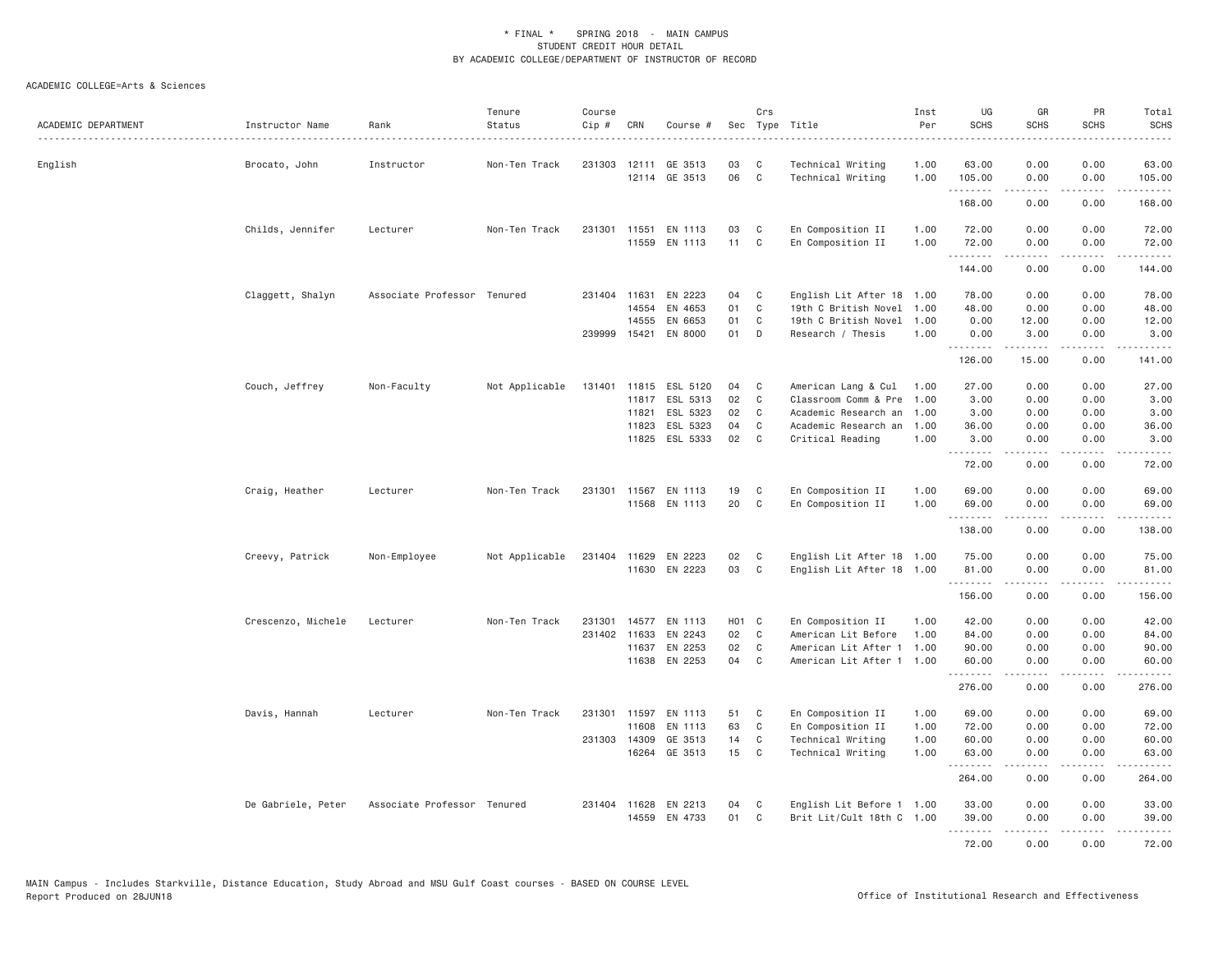| ACADEMIC DEPARTMENT | Instructor Name    | Rank                          | Tenure<br>Status | Course<br>Cip # | CRN          | Course #             |       | Crs          | Sec Type Title            | Inst<br>Per | UG<br><b>SCHS</b> | GR<br><b>SCHS</b>                                                                                                                                                                                                                                                                                                                            | PR<br><b>SCHS</b>                   | Total<br><b>SCHS</b>                                                                                                               |
|---------------------|--------------------|-------------------------------|------------------|-----------------|--------------|----------------------|-------|--------------|---------------------------|-------------|-------------------|----------------------------------------------------------------------------------------------------------------------------------------------------------------------------------------------------------------------------------------------------------------------------------------------------------------------------------------------|-------------------------------------|------------------------------------------------------------------------------------------------------------------------------------|
| English             | Dechert, Francis   | Non-Faculty                   | Not Applicable   |                 |              | 231303 12121 GE 3513 | 13    | C.           | Technical Writing         | 1.00        | 63,00<br>.        | 0.00                                                                                                                                                                                                                                                                                                                                         | 0.00                                | 63.00                                                                                                                              |
|                     |                    |                               |                  |                 |              |                      |       |              |                           |             | 63.00             | 0.00                                                                                                                                                                                                                                                                                                                                         | 0.00                                | 63.00                                                                                                                              |
|                     | Dodds, Lara        | Professor                     | Tenured          |                 | 231401 11646 | EN 2443              | 01    | C            | Intro To Sci Fiction      | 1.00        | 48.00             | 0.00                                                                                                                                                                                                                                                                                                                                         | 0.00                                | 48.00                                                                                                                              |
|                     |                    |                               |                  | 231404          | 14561        | EN 4713              | 01    | C            | 17th Cent Eng Lit         | 1.00        | 45.00             | 0.00                                                                                                                                                                                                                                                                                                                                         | 0.00                                | 45.00                                                                                                                              |
|                     |                    |                               |                  |                 | 14562        | EN 6713              | 01    | C            | 17th Cent Eng Lit         | 1.00        | 0.00              | 12.00                                                                                                                                                                                                                                                                                                                                        | 0.00                                | 12.00                                                                                                                              |
|                     |                    |                               |                  |                 |              | 239999 15422 EN 8000 | 02    | $\Box$       | Research / Thesis         | 1.00        | 0.00<br>.         | 3.00<br>$\frac{1}{2} \left( \frac{1}{2} \right) \left( \frac{1}{2} \right) \left( \frac{1}{2} \right) \left( \frac{1}{2} \right) \left( \frac{1}{2} \right)$                                                                                                                                                                                 | 0.00<br>.                           | 3.00<br>.                                                                                                                          |
|                     |                    |                               |                  |                 |              |                      |       |              |                           |             | 93.00             | 15.00                                                                                                                                                                                                                                                                                                                                        | 0.00                                | 108.00                                                                                                                             |
|                     | Doughty, Catherine | Instructor                    | Non-Ten Track    | 230101          | 11647        | EN 2503              | 01    | C            | Teaching Grammar          | 1.00        | 162.00            | 0.00                                                                                                                                                                                                                                                                                                                                         | 0.00                                | 162.00                                                                                                                             |
|                     |                    |                               |                  |                 | 231301 11611 | EN 1173              | 01    | C            | Accelerated Comp II       | 1.00        | 18.00             | 0.00                                                                                                                                                                                                                                                                                                                                         | 0.00                                | 18.00                                                                                                                              |
|                     |                    |                               |                  |                 |              | 14579 EN 1173        | 03    | C            | Accelerated Comp II       | 1.00        | 39.00<br>.        | 0.00<br>. <b>.</b>                                                                                                                                                                                                                                                                                                                           | 0.00<br>.                           | 39.00<br>.                                                                                                                         |
|                     |                    |                               |                  |                 |              |                      |       |              |                           |             | 219.00            | 0.00                                                                                                                                                                                                                                                                                                                                         | 0.00                                | 219.00                                                                                                                             |
|                     | Dueitt, Courtney   | Instructor                    | Non-Ten Track    |                 | 231301 11584 | EN 1113              | 37    | C            | En Composition II         | 1.00        | 69.00             | 0.00                                                                                                                                                                                                                                                                                                                                         | 0.00                                | 69.00                                                                                                                              |
|                     |                    |                               |                  |                 |              | 231401 11617 EN 2203 | 06    | C            | Intro To Literature       | 1.00        | 90.00<br>.        | 0.00<br>$\frac{1}{2} \left( \begin{array}{ccc} 1 & 0 & 0 & 0 \\ 0 & 0 & 0 & 0 \\ 0 & 0 & 0 & 0 \\ 0 & 0 & 0 & 0 \\ 0 & 0 & 0 & 0 \\ 0 & 0 & 0 & 0 \\ 0 & 0 & 0 & 0 \\ 0 & 0 & 0 & 0 \\ 0 & 0 & 0 & 0 \\ 0 & 0 & 0 & 0 \\ 0 & 0 & 0 & 0 & 0 \\ 0 & 0 & 0 & 0 & 0 \\ 0 & 0 & 0 & 0 & 0 \\ 0 & 0 & 0 & 0 & 0 \\ 0 & 0 & 0 & 0 & 0 \\ 0 & 0 & 0$ | 0.00<br>$\sim$ $\sim$ $\sim$ $\sim$ | 90.00<br>.                                                                                                                         |
|                     |                    |                               |                  |                 |              |                      |       |              |                           |             | 159.00            | 0.00                                                                                                                                                                                                                                                                                                                                         | 0.00                                | 159.00                                                                                                                             |
|                     | Few, Kayleigh      | Instructor                    | Non-Ten Track    |                 |              | 231303 11655 EN 3313 | 01    | $\mathbf{C}$ | Writing for the Work 1.00 |             | 60.00             | 0.00                                                                                                                                                                                                                                                                                                                                         | 0.00                                | 60.00                                                                                                                              |
|                     |                    |                               |                  |                 |              |                      |       |              |                           |             | .<br>60.00        | .<br>0.00                                                                                                                                                                                                                                                                                                                                    | $- - - -$<br>0.00                   | $\frac{1}{2} \left( \frac{1}{2} \right) \left( \frac{1}{2} \right) \left( \frac{1}{2} \right) \left( \frac{1}{2} \right)$<br>60.00 |
|                     | Flowers, Jessica   | Lecturer                      | Non-Ten Track    |                 |              | 231301 11540 EN 1103 | 07    | C            | En Composition I          | 1.00        | 72.00             | 0.00                                                                                                                                                                                                                                                                                                                                         | 0.00                                | 72.00                                                                                                                              |
|                     |                    |                               |                  |                 | 11598        | EN 1113              | 52    | C            | En Composition II         | 1.00        | 66.00<br>.        | 0.00<br>$\frac{1}{2} \left( \frac{1}{2} \right) \left( \frac{1}{2} \right) \left( \frac{1}{2} \right) \left( \frac{1}{2} \right) \left( \frac{1}{2} \right) \left( \frac{1}{2} \right)$                                                                                                                                                      | 0.00<br>.                           | 66.00<br>.                                                                                                                         |
|                     |                    |                               |                  |                 |              |                      |       |              |                           |             | 138.00            | 0.00                                                                                                                                                                                                                                                                                                                                         | 0.00                                | 138.00                                                                                                                             |
|                     | Flowers, Katherine | Assistant Professor Ten Track |                  | 239999          | 15186        | EN 4990              | S01 C |              | Special Topic In EN       | 1.00        | 21.00             | 0.00                                                                                                                                                                                                                                                                                                                                         | 0.00                                | 21.00                                                                                                                              |
|                     |                    |                               |                  |                 |              | 15193 EN 6990        | S01 C |              | Special Topic In EN       | 1.00        | 0.00              | 21.00                                                                                                                                                                                                                                                                                                                                        | 0.00                                | 21.00                                                                                                                              |
|                     |                    |                               |                  |                 |              |                      |       |              |                           |             | .<br>21.00        | المتمامين<br>21.00                                                                                                                                                                                                                                                                                                                           | .<br>0.00                           | .<br>42.00                                                                                                                         |
|                     | Furby, Althea      | Lecturer                      | Non-Ten Track    |                 | 231301 11582 | EN 1113              | 35    | C            | En Composition II         | 1.00        | 72.00             | 0.00                                                                                                                                                                                                                                                                                                                                         | 0.00                                | 72.00                                                                                                                              |
|                     |                    |                               |                  |                 |              | 14570 EN 1113        | 48    | $\mathsf{C}$ | En Composition II         | 1.00        | 72.00             | 0.00                                                                                                                                                                                                                                                                                                                                         | 0.00                                | 72.00                                                                                                                              |
|                     |                    |                               |                  |                 |              |                      |       |              |                           |             | .<br>144.00       | $\sim$ $\sim$ $\sim$ $\sim$ $\sim$<br>0.00                                                                                                                                                                                                                                                                                                   | .<br>0.00                           | .<br>144.00                                                                                                                        |
|                     | Garner, William    | Instructor                    | Non-Ten Track    | 231301          | 11581        | EN 1113              | 34    | C            | En Composition II         | 1.00        | 69.00             | 0.00                                                                                                                                                                                                                                                                                                                                         | 0.00                                | 69.00                                                                                                                              |
|                     |                    |                               |                  | 231303          | 14551        | EN 3313              | 02    | C            | Writing for the Work      | 1.00        | 60.00             | 0.00                                                                                                                                                                                                                                                                                                                                         | 0.00                                | 60.00                                                                                                                              |
|                     |                    |                               |                  |                 |              | 231401 11624 EN 2203 | 13    | C            | Intro To Literature       | 1.00        | 84.00<br>.        | 0.00<br>-----                                                                                                                                                                                                                                                                                                                                | 0.00<br>$\sim$ $\sim$ $\sim$        | 84.00<br>.                                                                                                                         |
|                     |                    |                               |                  |                 |              |                      |       |              |                           |             | 213.00            | 0.00                                                                                                                                                                                                                                                                                                                                         | 0.00                                | 213.00                                                                                                                             |
|                     | Gentry, Craig      | Grad Teach Assist             | Non-Ten Track    |                 |              | 231301 11560 EN 1113 | 12    | $\mathbf{C}$ | En Composition II         | 1.00        | 66,00             | 0.00                                                                                                                                                                                                                                                                                                                                         | 0.00                                | 66.00                                                                                                                              |
|                     |                    |                               |                  |                 |              |                      |       |              |                           |             | .<br>66.00        | $\frac{1}{2} \left( \frac{1}{2} \right) \left( \frac{1}{2} \right) \left( \frac{1}{2} \right) \left( \frac{1}{2} \right) \left( \frac{1}{2} \right) \left( \frac{1}{2} \right)$<br>0.00                                                                                                                                                      | .<br>0.00                           | .<br>66.00                                                                                                                         |
|                     | Gibson, Marie      | Lecturer                      | Non-Ten Track    |                 | 231301 11538 | EN 1103              | 05    | C            | En Composition I          | 1.00        | 54.00             | 0.00                                                                                                                                                                                                                                                                                                                                         | 0.00                                | 54.00                                                                                                                              |
|                     |                    |                               |                  |                 | 11558        | EN 1113              | 10    | C            | En Composition II         | 1.00        | 66.00             | 0.00                                                                                                                                                                                                                                                                                                                                         | 0.00                                | 66.00                                                                                                                              |
|                     |                    |                               |                  |                 | 11569        | EN 1113              | 21    | C            | En Composition II         | 1.00        | 69.00             | 0.00                                                                                                                                                                                                                                                                                                                                         | 0.00                                | 69.00                                                                                                                              |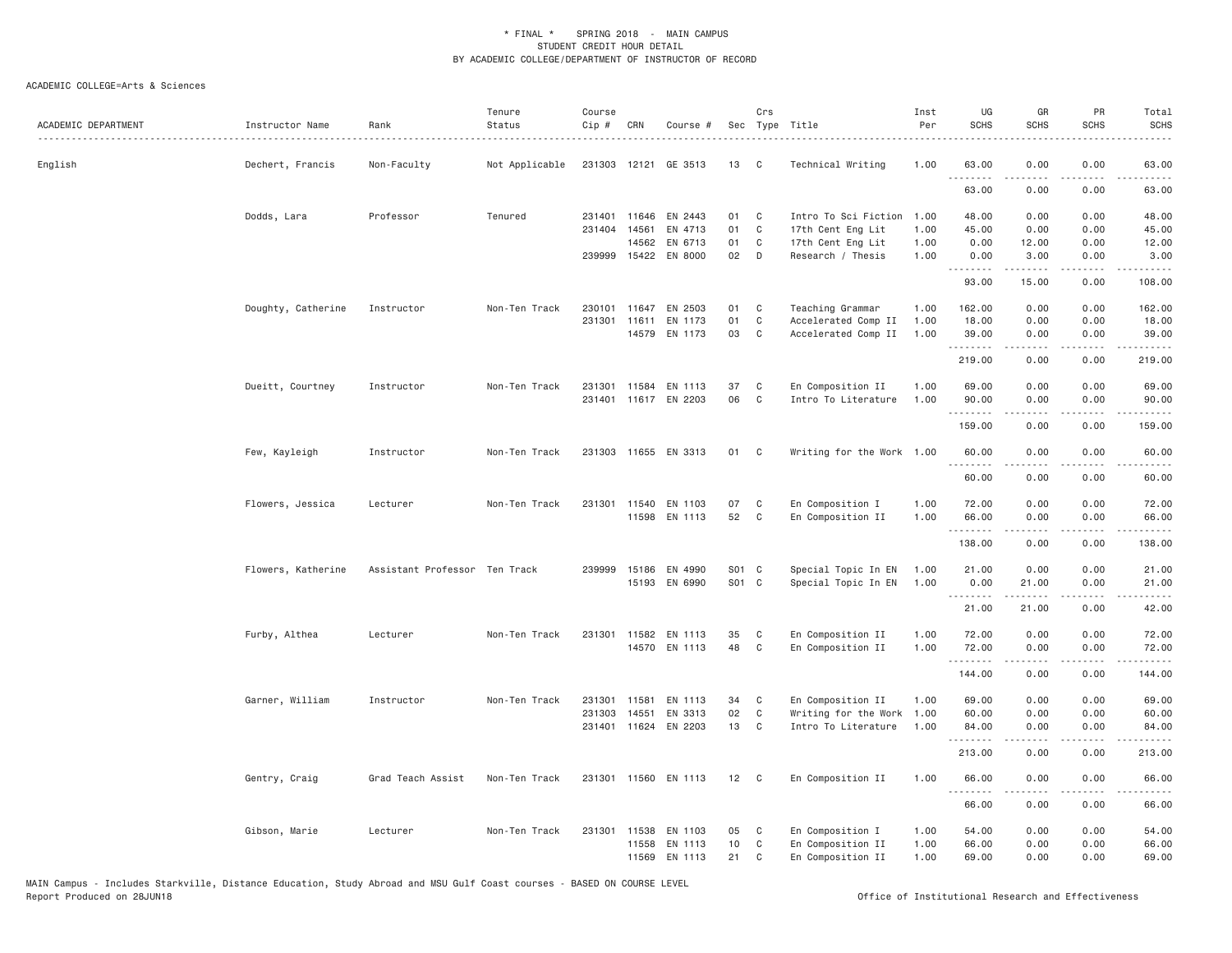| ACADEMIC DEPARTMENT | Instructor Name    | Rank<br>.                   | Tenure<br>Status | Course<br>Cip # | CRN          | Course #                                     |          | Crs            | Sec Type Title<br>.                      | Inst<br>Per  | UG<br><b>SCHS</b> | GR<br><b>SCHS</b>                                                                                                                                            | PR<br><b>SCHS</b>            | Total<br><b>SCHS</b> |
|---------------------|--------------------|-----------------------------|------------------|-----------------|--------------|----------------------------------------------|----------|----------------|------------------------------------------|--------------|-------------------|--------------------------------------------------------------------------------------------------------------------------------------------------------------|------------------------------|----------------------|
| English             | Gibson, Marie      | Lecturer                    | Non-Ten Track    |                 |              | 231301 11602 EN 1113                         | 56       | C              | En Composition II                        | 1.00         | 75.00             | 0.00                                                                                                                                                         | 0.00                         | 75.00                |
|                     |                    |                             |                  |                 |              |                                              |          |                |                                          |              | .<br>264.00       | $\frac{1}{2} \left( \frac{1}{2} \right) \left( \frac{1}{2} \right) \left( \frac{1}{2} \right) \left( \frac{1}{2} \right) \left( \frac{1}{2} \right)$<br>0.00 | $\sim$ $\sim$ $\sim$<br>0.00 | .<br>264.00          |
|                     | Grimes, John Aaron | Lecturer                    | Non-Ten Track    |                 |              | 231301 11542 EN 1103<br>231303 14553 EN 3313 | 09<br>03 | C<br>C         | En Composition I<br>Writing for the Work | 1.00<br>1.00 | 33.00<br>57.00    | 0.00<br>0.00                                                                                                                                                 | 0.00<br>0.00                 | 33.00<br>57.00       |
|                     |                    |                             |                  |                 |              |                                              |          |                |                                          |              | .<br>90.00        | $\frac{1}{2} \left( \frac{1}{2} \right) \left( \frac{1}{2} \right) \left( \frac{1}{2} \right) \left( \frac{1}{2} \right) \left( \frac{1}{2} \right)$<br>0.00 | .<br>0.00                    | .<br>90.00           |
|                     | Hagenston, Becky   | Associate Professor Tenured |                  |                 |              | 231302 11652 EN 3303                         | 05       | C              | Creative Writing                         | 1.00         | 45.00             | 0.00                                                                                                                                                         | 0.00                         | 45.00                |
|                     |                    |                             |                  |                 |              | 11653 EN 3303                                | 06       | $\mathbb C$    | Creative Writing                         | 1.00         | 42.00<br>.        | 0.00<br>$- - - - -$                                                                                                                                          | 0.00<br>د د د د              | 42.00<br>.           |
|                     |                    |                             |                  |                 |              |                                              |          |                |                                          |              | 87.00             | 0.00                                                                                                                                                         | 0.00                         | 87.00                |
|                     | Hampton, Hayley    | Grad Teach Assist           | Non-Ten Track    |                 |              | 231301 11580 EN 1113                         | 33       | $\mathbf{C}$   | En Composition II                        | 1.00         | 69,00<br>.        | 0.00                                                                                                                                                         | 0.00                         | 69.00                |
|                     |                    |                             |                  |                 |              |                                              |          |                |                                          |              | 69.00             | 0.00                                                                                                                                                         | 0.00                         | 69.00                |
|                     | Hayden, Antoinette | Lecturer                    | Non-Ten Track    |                 | 231301 11552 | EN 1113                                      | 04       | C              | En Composition II                        | 1.00         | 66.00             | 0.00                                                                                                                                                         | 0.00                         | 66.00                |
|                     |                    |                             |                  |                 | 11553        | EN 1113                                      | 05       | C              | En Composition II                        | 1.00         | 63.00             | 0.00                                                                                                                                                         | 0.00                         | 63.00                |
|                     |                    |                             |                  |                 |              | 11557 EN 1113                                | 09       | C              | En Composition II                        | 1,00         | 69.00<br><u>.</u> | 0.00<br>-----                                                                                                                                                | 0.00<br>.                    | 69.00<br>.           |
|                     |                    |                             |                  |                 |              |                                              |          |                |                                          |              | 198.00            | 0.00                                                                                                                                                         | 0.00                         | 198.00               |
|                     | Herd, Wendy        | Associate Professor Tenured |                  |                 | 160102 10223 | AN 2403                                      | 01       | C              | Intro to Study of La 1.00                |              | 18.00             | 0.00                                                                                                                                                         | 0.00                         | 18.00                |
|                     |                    |                             |                  |                 | 11643        | EN 2403                                      | 01       | C              | Intro to Study of La 1.00                |              | 42.00             | 0.00                                                                                                                                                         | 0.00                         | 42.00                |
|                     |                    |                             |                  |                 | 11668        | EN 4433                                      | 01       | $\mathbf{C}$   | Approaches to TESOL 1.00                 |              | 42.00             | 0.00                                                                                                                                                         | 0.00                         | 42.00                |
|                     |                    |                             |                  |                 |              | 239999 15411 EN 4000                         | 01 I     |                | Directed Indiv Study 1.00                |              | 3.00<br>.         | 0.00                                                                                                                                                         | 0.00<br>$  -$                | 3.00                 |
|                     |                    |                             |                  |                 |              |                                              |          |                |                                          |              | 105.00            | 0.00                                                                                                                                                         | 0.00                         | 105.00               |
|                     | Johnson, Holly     | Professor                   | Tenured          |                 |              | 231401 14565 EN 8513                         | 01       | S              | Stu En Lit To 1485                       | 1.00         | 0.00              | 33.00                                                                                                                                                        | 0.00                         | 33.00                |
|                     |                    |                             |                  |                 |              | 231404 11625 EN 2213                         | 01       | $\mathbf{C}$   | English Lit Before 1 1.00                |              | 69.00<br>.        | 0.00<br>$   -$                                                                                                                                               | 0.00<br>.                    | 69.00<br>.           |
|                     |                    |                             |                  |                 |              |                                              |          |                |                                          |              | 69.00             | 33.00                                                                                                                                                        | 0.00                         | 102.00               |
|                     | Johnson, Logan     | Grad Teach Assist           | Non-Ten Track    |                 |              | 231301 11555 EN 1113                         | 07       | C <sub>c</sub> | En Composition II                        | 1.00         | 69.00             | 0.00                                                                                                                                                         | 0.00                         | 69.00                |
|                     |                    |                             |                  |                 |              |                                              |          |                |                                          |              | 69.00             | 0.00                                                                                                                                                         | 0.00                         | 69.00                |
|                     | Kardos, Michael    | Associate Professor Tenured |                  |                 | 231302 15258 | EN 3303                                      | 08       | C              | Creative Writing                         | 1.00         | 45.00             | 0.00                                                                                                                                                         | 0.00                         | 45.00                |
|                     |                    |                             |                  |                 | 231401 11662 | EN 4313                                      | 01       | C              | Craft Of Fiction                         | 1.00         | 24.00             | 0.00                                                                                                                                                         | 0.00                         | 24.00                |
|                     |                    |                             |                  |                 | 11681        | EN 6313                                      | 01       | C              | Craft Of Fiction                         | 1.00         | 0.00              | 9.00                                                                                                                                                         | 0.00                         | 9.00                 |
|                     |                    |                             |                  |                 | 239999 15423 | EN 8000                                      | 03       | D              | Research / Thesis                        | 1.00         | 0.00              | 7.00                                                                                                                                                         | 0.00                         | 7.00                 |
|                     |                    |                             |                  |                 |              | 15586 EN 7000                                | 01 I     |                | Directed Indiv Study                     | 1.00         | 0.00<br><u>.</u>  | 3.00<br>$- - - - -$                                                                                                                                          | 0.00<br>.                    | 3.00<br>.            |
|                     |                    |                             |                  |                 |              |                                              |          |                |                                          |              | 69.00             | 19.00                                                                                                                                                        | 0.00                         | 88.00                |
|                     | Kolev, Sava        | Lecturer                    | Non-Ten Track    |                 | 160102 10224 | AN 2403                                      | 02       | C              | Intro to Study of La 1.00                |              | 33.00             | 0.00                                                                                                                                                         | 0.00                         | 33.00                |
|                     |                    |                             |                  |                 | 11644        | EN 2403                                      | 02       | $\mathbf{C}$   | Intro to Study of La 1.00                |              | 27.00             | 0.00                                                                                                                                                         | 0.00                         | 27.00                |
|                     |                    |                             |                  |                 | 14439        | AN 2403                                      | 03       | C              | Intro to Study of La 1.00                |              | 18.00             | 0.00                                                                                                                                                         | 0.00                         | 18.00                |
|                     |                    |                             |                  |                 |              | 14440 EN 2403                                | 03       | C              | Intro to Study of La 1.00                |              | 39,00             | 0.00                                                                                                                                                         | 0.00                         | 39.00                |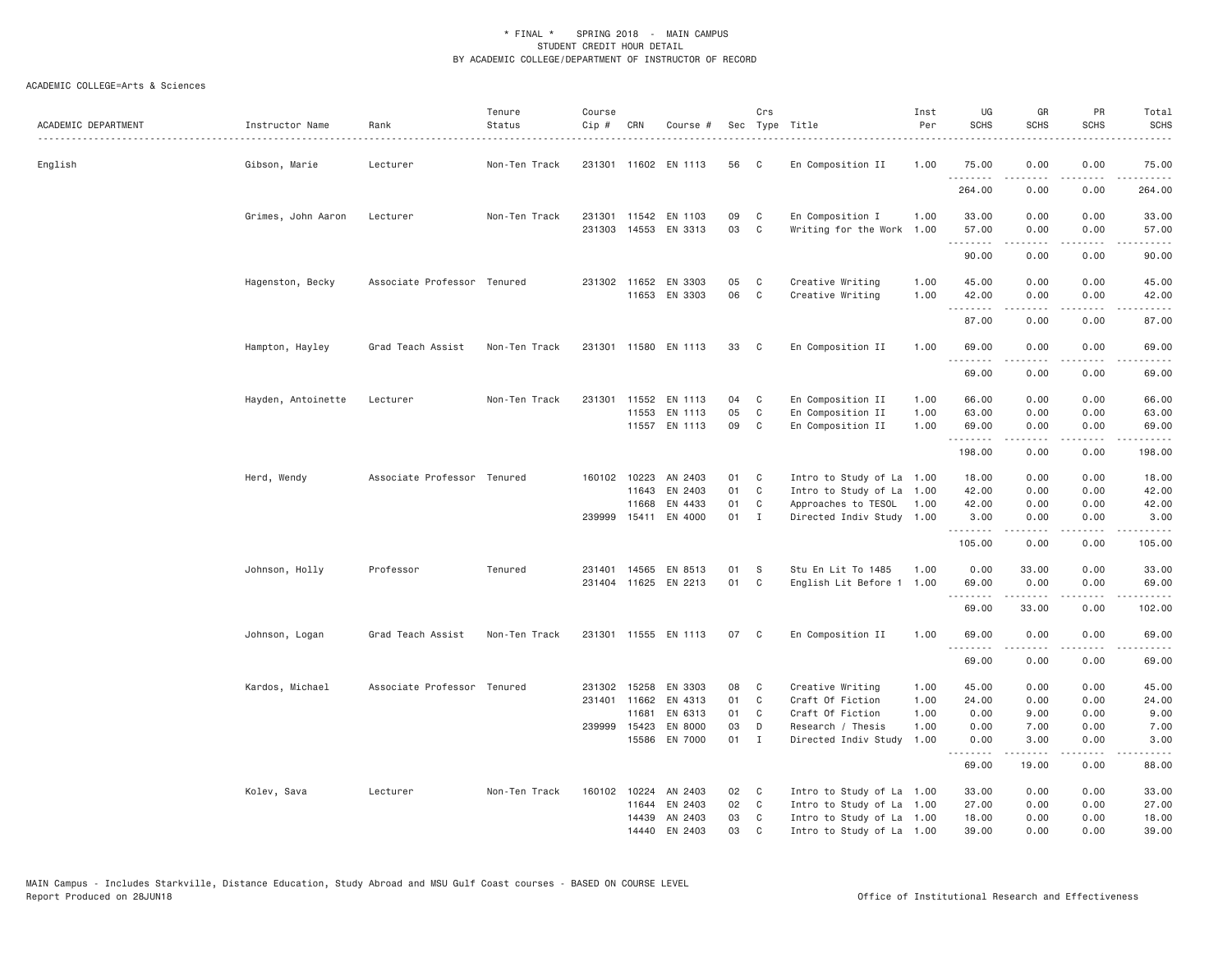| ACADEMIC DEPARTMENT | Instructor Name | Rank                        | Tenure<br>Status | Course<br>Cip # | CRN          | Course #             |    | Crs            | Sec Type Title            | Inst<br>Per | UG<br><b>SCHS</b>       | GR<br><b>SCHS</b>     | PR<br><b>SCHS</b> | Total<br><b>SCHS</b>   |
|---------------------|-----------------|-----------------------------|------------------|-----------------|--------------|----------------------|----|----------------|---------------------------|-------------|-------------------------|-----------------------|-------------------|------------------------|
|                     |                 |                             |                  |                 |              |                      |    |                |                           |             | <u> - - - - - - - -</u> |                       |                   |                        |
|                     |                 |                             |                  |                 |              |                      |    |                |                           |             | 117.00                  | 0.00                  | 0.00              | 117.00                 |
| English             | Lafleur, Amy    | Grad Teach Assist           | Non-Ten Track    |                 |              | 231301 14574 EN 1113 | 67 | $\mathbf{C}$   | En Composition II         | 1.00        | 69.00<br>. <b>.</b>     | 0.00<br>.             | 0.00<br>.         | 69.00<br>$\frac{1}{2}$ |
|                     |                 |                             |                  |                 |              |                      |    |                |                           |             | 69.00                   | 0.00                  | 0.00              | 69.00                  |
|                     | Lammert, Thomas | Lecturer                    | Non-Ten Track    |                 | 231301 11539 | EN 1103              | 06 | C <sub>1</sub> | En Composition I          | 1.00        | 66.00                   | 0.00                  | 0.00              | 66.00                  |
|                     |                 |                             |                  |                 | 11565        | EN 1113              | 17 | $\mathbf{C}$   | En Composition II         | 1.00        | 72.00                   | 0.00                  | 0.00              | 72.00                  |
|                     |                 |                             |                  |                 | 14569        | EN 1113              | 28 | $\mathbf{C}$   | En Composition II         | 1.00        | 60.00<br>.              | 0.00                  | 0.00              | 60.00                  |
|                     |                 |                             |                  |                 |              |                      |    |                |                           |             | 198.00                  | 0.00                  | 0.00              | 198.00                 |
|                     | Leonard, Ashley | Instructor                  | Non-Ten Track    |                 | 231301 11587 | EN 1113              | 40 | $\mathbf{C}$   | En Composition II         | 1.00        | 72.00                   | 0.00                  | 0.00              | 72.00                  |
|                     |                 |                             |                  |                 | 231401 11616 | EN 2203              | 05 | $\mathbf{C}$   | Intro To Literature       | 1.00        | 90.00                   | 0.00                  | 0.00              | 90.00                  |
|                     |                 |                             |                  |                 | 11620        | EN 2203              | 09 | $\mathbf C$    | Intro To Literature       | 1.00        | 87.00                   | 0.00                  | 0.00              | 87.00                  |
|                     |                 |                             |                  |                 |              | 14583 EN 2203        | 15 | $\mathbf{C}$   | Intro To Literature       | 1.00        | 78.00<br>.              | 0.00<br>.             | 0.00<br>.         | 78.00                  |
|                     |                 |                             |                  |                 |              |                      |    |                |                           |             | 327.00                  | 0.00                  | 0.00              | 327.00                 |
|                     | Little, Matthew | Associate Professor Tenured |                  | 231303 11661    |              | EN 4223              | 01 | C              | Prin Legal Writing        | 1.00        | 33.00                   | 0.00                  | 0.00              | 33.00                  |
|                     |                 |                             |                  |                 | 231402 11636 | EN 2253              | 01 | $\mathbf C$    | American Lit After 1 1.00 |             | 45.00<br>.              | 0.00<br>-----         | 0.00<br>.         | 45.00<br>.             |
|                     |                 |                             |                  |                 |              |                      |    |                |                           |             | 78.00                   | 0.00                  | 0.00              | 78.00                  |
|                     | Lockhart, Cory  | Lecturer                    | Non-Ten Track    | 231301          | 11554        | EN 1113              | 06 | $\mathbf{C}$   | En Composition II         | 1.00        | 69.00                   | 0.00                  | 0.00              | 69.00                  |
|                     |                 |                             |                  |                 | 11589        | EN 1113              | 42 | $\mathbf{C}$   | En Composition II         | 1.00        | 69.00                   | 0.00                  | 0.00              | 69.00                  |
|                     |                 |                             |                  |                 | 11592        | EN 1113              | 45 | C              | En Composition II         | 1.00        | 69.00                   | 0.00                  | 0.00              | 69.00                  |
|                     |                 |                             |                  |                 |              | 11606 EN 1113        | 61 | $\mathbf{C}$   | En Composition II         | 1.00        | 60.00<br>.              | 0.00<br>2.2.2.2.2     | 0.00<br>.         | 60.00<br>.             |
|                     |                 |                             |                  |                 |              |                      |    |                |                           |             | 267.00                  | 0.00                  | 0.00              | 267.00                 |
|                     | Long, Jeffrey   | Lecturer                    | Non-Ten Track    | 231301          | 11546        | EN 1103              | 13 | C              | En Composition I          | 1.00        | 72.00                   | 0.00                  | 0.00              | 72.00                  |
|                     |                 |                             |                  |                 | 11583        | EN 1113              | 36 | C              | En Composition II         | 1.00        | 66.00                   | 0.00                  | 0.00              | 66.00                  |
|                     |                 |                             |                  |                 | 11588        | EN 1113              | 41 | $\mathbf{C}$   | En Composition II         | 1.00        | 66.00                   | 0.00                  | 0.00              | 66.00                  |
|                     |                 |                             |                  |                 | 11600        | EN 1113              | 54 | $\mathbf{C}$   | En Composition II         | 1.00        | 63.00<br>.              | 0.00<br>----          | 0.00<br>.         | 63.00<br>.             |
|                     |                 |                             |                  |                 |              |                      |    |                |                           |             | 267.00                  | 0.00                  | 0.00              | 267.00                 |
|                     | Long, Loreeda   | Lecturer                    | Non-Ten Track    |                 |              | 231301 11604 EN 1113 | 59 | C              | En Composition II         | 1.00        | 57.00                   | 0.00                  | 0.00              | 57.00                  |
|                     |                 |                             |                  |                 |              | 14571 EN 1113        | 58 | $\mathbf{C}$   | En Composition II         | 1.00        | 66.00                   | 0.00                  | 0.00              | 66.00                  |
|                     |                 |                             |                  |                 |              |                      |    |                |                           |             | .<br>123.00             | $  -$<br>0.00         | .<br>0.00         | 123.00                 |
|                     | Lyons, Richard  | Professor                   | Tenured          |                 | 231302 11648 | EN 3303              | 01 | $\mathbf{C}$   | Creative Writing          | 1.00        | 33.00                   | 0.00                  | 0.00              | 33.00                  |
|                     |                 |                             |                  |                 | 11649        | EN 3303              | 02 | $\mathbf{C}$   | Creative Writing          | 1.00        | 42.00                   | 0.00                  | 0.00              | 42.00                  |
|                     |                 |                             |                  |                 | 11654        | EN 3303              | 07 | $\mathbf{C}$   | Creative Writing          | 1.00        | 42.00<br>--------       | 0.00                  | 0.00              | 42.00                  |
|                     |                 |                             |                  |                 |              |                      |    |                |                           |             | 117.00                  | 0.00                  | 0.00              | 117.00                 |
|                     | Mahadin, Tamara | Grad Teach Assist           | Non-Ten Track    |                 |              | 231301 14575 EN 1113 | 68 | $\mathbf{C}$   | En Composition II         | 1.00        | 66.00<br>.              | 0.00<br>$\frac{1}{2}$ | 0.00<br>.         | 66.00                  |
|                     |                 |                             |                  |                 |              |                      |    |                |                           |             | 66.00                   | 0.00                  | 0.00              | 66.00                  |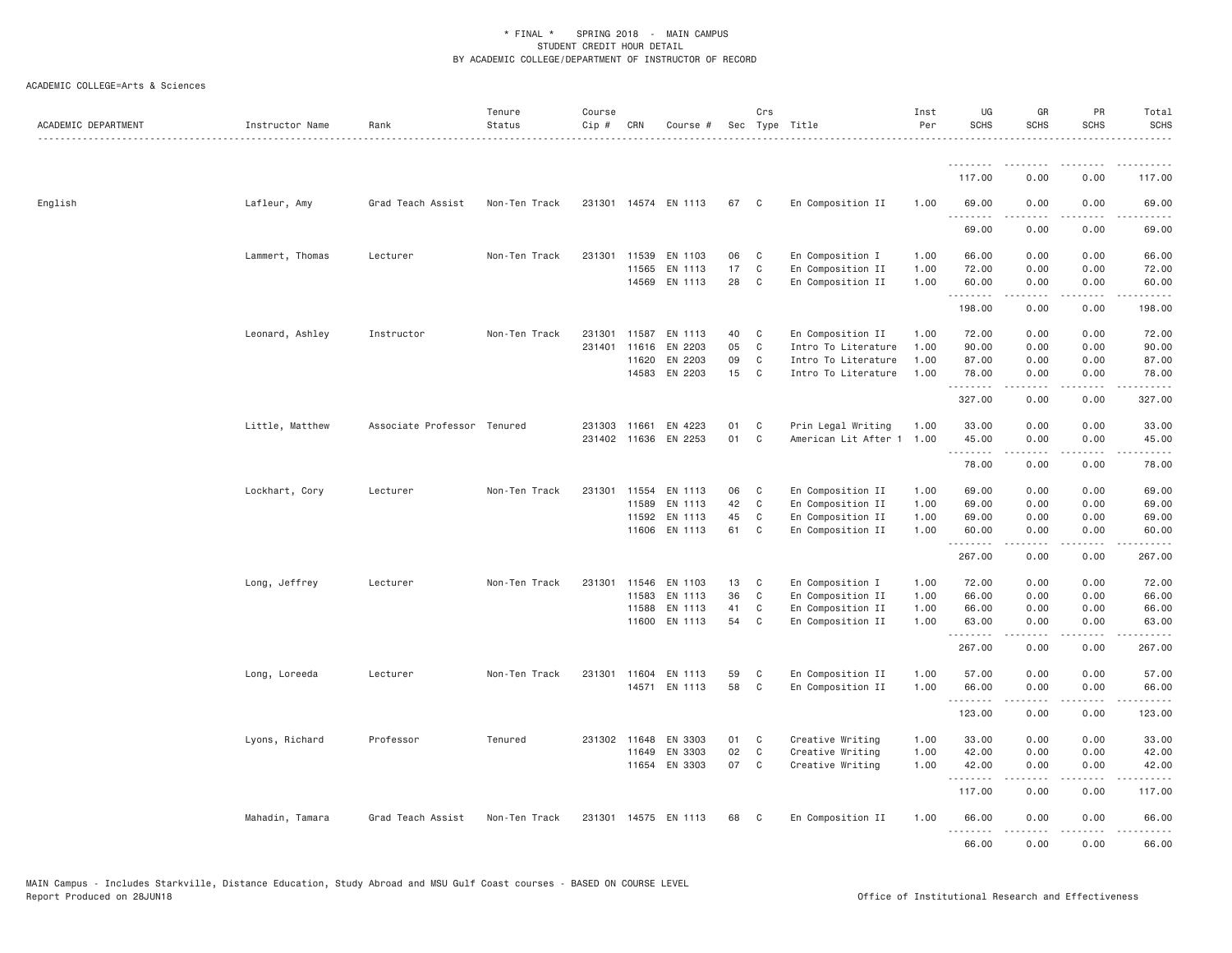| ACADEMIC DEPARTMENT | Instructor Name   | Rank                          | Tenure<br>Status | Course<br>Cip #  | CRN                            | Course #                            | Sec             | Crs               | Type Title                                                           | Inst<br>Per<br>.     | UG<br><b>SCHS</b>       | GR<br><b>SCHS</b>                                                                                                                                            | PR<br><b>SCHS</b>    | Total<br><b>SCHS</b>    |
|---------------------|-------------------|-------------------------------|------------------|------------------|--------------------------------|-------------------------------------|-----------------|-------------------|----------------------------------------------------------------------|----------------------|-------------------------|--------------------------------------------------------------------------------------------------------------------------------------------------------------|----------------------|-------------------------|
| English             | Marcus, Gregory   | Lecturer                      | Non-Ten Track    | 231301           | 11556<br>11566                 | EN 1113<br>EN 1113<br>11599 EN 1113 | 08<br>18<br>53  | C<br>C<br>C       | En Composition II<br>En Composition II<br>En Composition II          | 1.00<br>1.00<br>1.00 | 69.00<br>66.00<br>63.00 | 0.00<br>0.00<br>0.00                                                                                                                                         | 0.00<br>0.00<br>0.00 | 69.00<br>66.00<br>63.00 |
|                     |                   |                               |                  |                  |                                |                                     |                 |                   |                                                                      |                      | .<br>198.00             | $\frac{1}{2} \left( \frac{1}{2} \right) \left( \frac{1}{2} \right) \left( \frac{1}{2} \right) \left( \frac{1}{2} \right) \left( \frac{1}{2} \right)$<br>0.00 | .<br>0.00            | .<br>198.00             |
|                     | Marsh, Kelly      | Professor                     | Tenured          |                  |                                | 231401 11658 EN 3513                | 01              | C                 | Women and Literature 1.00                                            |                      | 45.00<br>.              | 0.00<br>.                                                                                                                                                    | 0.00<br>.            | 45.00<br>.              |
|                     |                   |                               |                  |                  |                                |                                     |                 |                   |                                                                      |                      | 45.00                   | 0.00                                                                                                                                                         | 0.00                 | 45.00                   |
|                     | Mattison, Suzanne | Lecturer                      | Non-Ten Track    |                  | 010802 14666<br>14667<br>14668 | AELC 3203<br>AELC 3203<br>AELC 3203 | 02<br>03<br>04  | C.<br>C<br>C      | Prof Writing ANR Hum<br>Prof Writing ANR Hum<br>Prof Writing ANR Hum | 1.00<br>1.00<br>1.00 | 72.00<br>78.00<br>75.00 | 0.00<br>0.00<br>0.00                                                                                                                                         | 0.00<br>0.00<br>0.00 | 72.00<br>78.00<br>75.00 |
|                     |                   |                               |                  |                  | 14669                          | AELC 3203 05                        |                 | C                 | Prof Writing ANR Hum 1.00                                            |                      | 72.00<br>.              | 0.00<br>.                                                                                                                                                    | 0.00<br>.            | 72.00<br>.              |
|                     | Miller, Elizabeth | Assistant Professor Ten Track |                  |                  |                                | 231301 11578 EN 1113                | 31              | C                 | En Composition II                                                    | 1.00                 | 297.00<br>72.00         | 0.00<br>0.00                                                                                                                                                 | 0.00<br>0.00         | 297.00<br>72.00         |
|                     |                   |                               |                  |                  | 11593                          | EN 1113                             | 46              | C                 | En Composition II                                                    | 1.00                 | 72.00<br>.              | 0.00<br>$- - - - - -$                                                                                                                                        | 0.00<br>.            | 72.00<br>.              |
|                     |                   |                               |                  |                  |                                |                                     |                 |                   |                                                                      |                      | 144.00                  | 0.00                                                                                                                                                         | 0.00                 | 144.00                  |
|                     | Moseley, Jessica  | Instructor                    | Non-Ten Track    | 231301<br>231401 | 11563                          | EN 1113<br>11614 EN 2203            | 15<br>03        | C<br>C            | En Composition II<br>Intro To Literature                             | 1.00<br>1.00         | 69.00<br>90.00          | 0.00<br>0.00                                                                                                                                                 | 0.00<br>0.00         | 69.00<br>90.00          |
|                     |                   |                               |                  |                  |                                | 11622 EN 2203                       | 11 C            |                   | Intro To Literature                                                  | 1.00                 | 93.00<br>.              | 0.00                                                                                                                                                         | 0.00                 | 93.00                   |
|                     |                   |                               |                  |                  |                                |                                     |                 |                   |                                                                      |                      | 252.00                  | 0.00                                                                                                                                                         | 0.00                 | 252.00                  |
|                     | O'Neill, Bonnie   | Associate Professor Tenured   |                  | 239999           | 15424                          | 231404 14567 EN 8553<br>EN 8000     | 01<br>04        | <sub>S</sub><br>D | Amer Lit Civil War<br>Research / Thesis                              | 1.00<br>1.00         | 0.00<br>0.00<br>.       | 9.00<br>3.00<br>.                                                                                                                                            | 0.00<br>0.00<br>.    | 9.00<br>3.00<br>.       |
|                     |                   |                               |                  |                  |                                |                                     |                 |                   |                                                                      |                      | 0.00                    | 12.00                                                                                                                                                        | 0.00                 | 12.00                   |
|                     | Olson, Peter      | Lecturer                      | Non-Ten Track    | 231301           | 13917                          | EN 1113                             | 501 C           |                   | En Composition II                                                    | 1.00                 | 48.00                   | 0.00                                                                                                                                                         | 0.00                 | 48.00                   |
|                     |                   |                               |                  | 231303           | 15394<br>13921                 | EN 1113<br>EN 3313                  | 502 C<br>501 C  |                   | En Composition II<br>Writing for the Work                            | 1.00<br>1.00         | 42.00<br>54.00          | 0.00<br>0.00                                                                                                                                                 | 0.00<br>0.00         | 42.00<br>54.00          |
|                     |                   |                               |                  | 231404           |                                | 13919 EN 2223                       | 502 C           |                   | English Lit After 18                                                 | 1.00                 | 39.00<br>.              | 0.00<br>$\frac{1}{2} \left( \frac{1}{2} \right) \left( \frac{1}{2} \right) \left( \frac{1}{2} \right) \left( \frac{1}{2} \right) \left( \frac{1}{2} \right)$ | 0.00<br>.            | 39.00<br>.              |
|                     |                   |                               |                  |                  |                                |                                     |                 |                   |                                                                      |                      | 183.00                  | 0.00                                                                                                                                                         | 0.00                 | 183.00                  |
|                     | Pevey, Leslie     | Lecturer                      | Non-Ten Track    | 231301           |                                | 11543 EN 1103                       | 10 <sub>1</sub> | C                 | En Composition I                                                     | 1.00                 | 63.00                   | 0.00                                                                                                                                                         | 0.00                 | 63.00                   |
|                     |                   |                               |                  |                  | 11544                          | EN 1103                             | 11              | C                 | En Composition I                                                     | 1.00                 | 69.00                   | 0.00                                                                                                                                                         | 0.00                 | 69.00                   |
|                     |                   |                               |                  |                  |                                | 11575 EN 1113                       | 27              | C                 | En Composition II                                                    | 1.00                 | 72.00                   | 0.00                                                                                                                                                         | 0.00                 | 72.00                   |
|                     |                   |                               |                  |                  |                                | 14572 EN 1113                       | 65              | $\mathbb C$       | En Composition II                                                    | 1.00                 | 75.00<br>.              | 0.00<br>$- - - - -$                                                                                                                                          | 0.00<br>.            | 75.00<br>.              |
|                     |                   |                               |                  |                  |                                |                                     |                 |                   |                                                                      |                      | 279.00                  | 0.00                                                                                                                                                         | 0.00                 | 279.00                  |
|                     | Pierce, Catherine | Associate Professor Tenured   |                  |                  | 231302 11650                   | EN 3303                             | 03              | C                 | Creative Writing                                                     | 1.00                 | 42.00                   | 0.00                                                                                                                                                         | 0.00                 | 42.00                   |
|                     |                   |                               |                  |                  | 11651                          | EN 3303<br>16071 EN 3303            | 04<br>09        | C<br>C            | Creative Writing<br>Creative Writing                                 | 1.00<br>1.00         | 42.00<br>39.00<br>.     | 0.00<br>0.00                                                                                                                                                 | 0.00<br>0.00         | 42.00<br>39.00          |
|                     |                   |                               |                  |                  |                                |                                     |                 |                   |                                                                      |                      | 123.00                  | 0.00                                                                                                                                                         | 0.00                 | 123.00                  |
|                     | Pizer, Ginger     | Associate Professor Tenured   |                  |                  |                                | 160102 11665 EN 4413                | 01              | $\mathbf{C}$      | Hist Of The Eng Lang 1.00                                            |                      | 45.00                   | 0.00                                                                                                                                                         | 0.00                 | 45.00                   |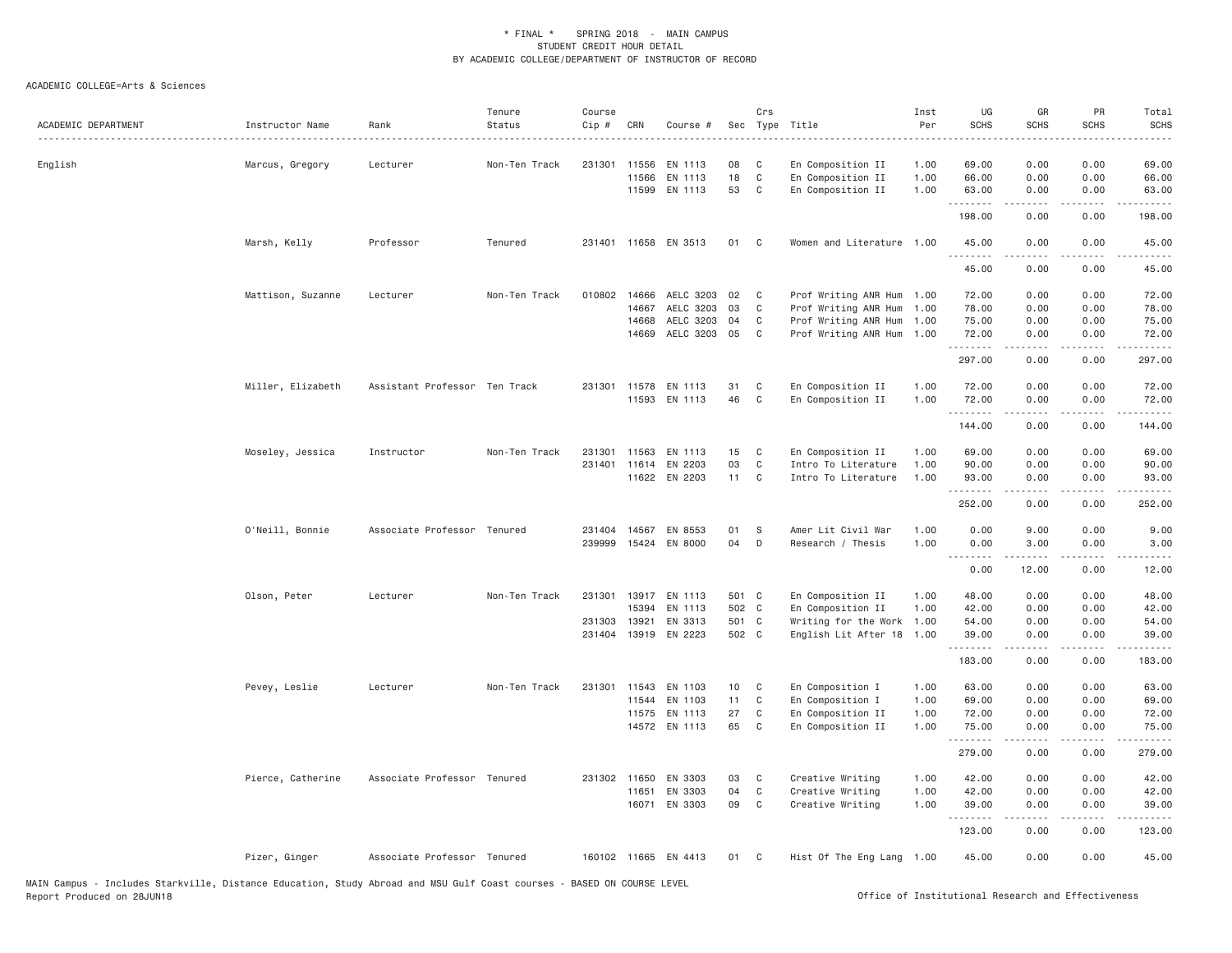| ACADEMIC DEPARTMENT | Instructor Name               | Rank                          | Tenure<br>Status | Course<br>Cip # | CRN          | Course #             |       | Crs          | Sec Type Title            | Inst<br>Per | UG<br><b>SCHS</b> | GR<br><b>SCHS</b>                                                                                                                                            | PR<br><b>SCHS</b>            | Total<br><b>SCHS</b><br>$- - - -$ |
|---------------------|-------------------------------|-------------------------------|------------------|-----------------|--------------|----------------------|-------|--------------|---------------------------|-------------|-------------------|--------------------------------------------------------------------------------------------------------------------------------------------------------------|------------------------------|-----------------------------------|
| English             | Pizer, Ginger                 | Associate Professor Tenured   |                  |                 | 160102 11673 | EN 4633              | 01    | C            | Language & Society        | 1.00        | 30.00             | 0.00                                                                                                                                                         | 0.00                         | 30.00                             |
|                     |                               |                               |                  |                 | 11684        | EN 6413              | 01    | C            | Hist Of The Eng Lang      | 1.00        | 0.00              | 6.00                                                                                                                                                         | 0.00                         | 6.00                              |
|                     |                               |                               |                  |                 | 239999 15746 | EN 4000              | 04    | $\mathbf{I}$ | Directed Indiv Study      | 1.00        | 3.00              | 0.00                                                                                                                                                         | 0.00                         | 3.00                              |
|                     |                               |                               |                  | 451101          | 10233        | AN 4633              | 01    | C            | Language & Society        | 1.00        | 12.00             | 0.00                                                                                                                                                         | 0.00                         | 12.00                             |
|                     |                               |                               |                  |                 | 11689        | EN 6633              | 01    | C            | Language & Society        | 1.00        | 0.00              | 12.00                                                                                                                                                        | 0.00                         | 12.00                             |
|                     |                               |                               |                  |                 |              | 13496 SO 4633        | 01    | C            | Language & Society        | 1.00        | 12.00<br>.        | 0.00<br>.                                                                                                                                                    | 0.00<br>.                    | 12.00<br>.                        |
|                     |                               |                               |                  |                 |              |                      |       |              |                           |             | 102.00            | 18.00                                                                                                                                                        | 0.00                         | 120.00                            |
|                     | Price, Marty                  | Instructor                    | Non-Ten Track    | 231401          |              | 14587 EN 3533        | 01    | C            | Selected Authors          | 1.00        | 21.00             | 0.00                                                                                                                                                         | 0.00                         | 21.00                             |
|                     |                               |                               |                  | 231402          | 11632        | EN 2243              | 01    | C            | American Lit Before       | 1.00        | 69.00             | 0.00                                                                                                                                                         | 0.00                         | 69.00                             |
|                     |                               |                               |                  |                 |              | 11634 EN 2243        | 03    | C            | American Lit Before       | 1.00        | 66.00<br>.        | 0.00<br>.                                                                                                                                                    | 0.00                         | 66.00<br>.                        |
|                     |                               |                               |                  |                 |              |                      |       |              |                           |             | 156.00            | 0.00                                                                                                                                                         | 0.00                         | 156.00                            |
|                     | Purl, Laura                   | Lecturer                      | Non-Ten Track    | 231301 11561    |              | EN 1113              | 13    | C            | En Composition II         | 1.00        | 60.00             | 0.00                                                                                                                                                         | 0.00                         | 60.00                             |
|                     |                               |                               |                  |                 | 11601        | EN 1113              | 55    | C            | En Composition II         | 1.00        | 51.00<br>.        | 0.00<br>$- - - - -$                                                                                                                                          | 0.00<br>.                    | 51.00<br>.                        |
|                     |                               |                               |                  |                 |              |                      |       |              |                           |             | 111.00            | 0.00                                                                                                                                                         | 0.00                         | 111.00                            |
|                     | Redd, James                   | Lecturer                      | Non-Ten Track    | 231401          |              | 11640 EN 2273        | 01    | C            | World Literature Bef 1.00 |             | 63.00             | 0.00                                                                                                                                                         | 0.00                         | 63.00                             |
|                     |                               |                               |                  |                 | 11642        | EN 2283              | 01    | C            | World Literature Aft 1.00 |             | 60.00             | 0.00                                                                                                                                                         | 0.00                         | 60.00                             |
|                     |                               |                               |                  |                 | 231404 13918 | EN 2223              | 501 C |              | English Lit After 18 1.00 |             | 36.00             | 0.00                                                                                                                                                         | 0.00                         | 36.00                             |
|                     |                               |                               |                  |                 | 13920        | EN 2223              | 503 C |              | English Lit After 18 1.00 |             | 36.00<br>.        | 0.00<br>$\frac{1}{2} \left( \frac{1}{2} \right) \left( \frac{1}{2} \right) \left( \frac{1}{2} \right) \left( \frac{1}{2} \right) \left( \frac{1}{2} \right)$ | 0.00<br>.                    | 36.00<br>.                        |
|                     |                               |                               |                  |                 |              |                      |       |              |                           |             | 195.00            | 0.00                                                                                                                                                         | 0.00                         | 195.00                            |
|                     | Robinson, Kristopher Lecturer |                               | Non-Ten Track    | 231301          | 11607        | EN 1113              | 62    | C            | En Composition II         | 1.00        | 72.00             | 0.00                                                                                                                                                         | 0.00                         | 72.00                             |
|                     |                               |                               |                  |                 |              | 11609 EN 1113        | 64    | C            | En Composition II         | 1.00        | 69.00             | 0.00                                                                                                                                                         | 0.00                         | 69.00                             |
|                     |                               |                               |                  |                 |              |                      |       |              |                           |             | .<br>141.00       | 0.00                                                                                                                                                         | 0.00                         | .<br>141.00                       |
|                     | Rodolfich, Suzanne            | Lecturer                      | Non-Ten Track    |                 |              | 231303 14335 GE 3513 | 601 C |              | Technical Writing         | 1.00        | 63.00             | 0.00                                                                                                                                                         | 0.00                         | 63.00                             |
|                     |                               |                               |                  |                 |              |                      |       |              |                           |             | .                 | .                                                                                                                                                            |                              | $\sim$ $\sim$ $\sim$ $\sim$       |
|                     |                               |                               |                  |                 |              |                      |       |              |                           |             | 63.00             | 0.00                                                                                                                                                         | 0.00                         | 63.00                             |
|                     | Sanders, Shelly               | Instructor                    | Non-Ten Track    |                 | 231303 12115 | GE 3513              | 07    | C            | Technical Writing         | 1.00        | 60.00             | 0.00                                                                                                                                                         | 0.00                         | 60.00                             |
|                     |                               |                               |                  |                 |              | 12117 GE 3513        | 09    | $\mathbb C$  | Technical Writing         | 1.00        | 69.00             | 0.00                                                                                                                                                         | 0.00                         | 69.00                             |
|                     |                               |                               |                  |                 |              | 12120 GE 3513        | 12    | C            | Technical Writing         | 1.00        | 63.00<br>.        | 0.00                                                                                                                                                         | 0.00<br>$\sim$ $\sim$ $\sim$ | 63.00<br>والمناصبات               |
|                     |                               |                               |                  |                 |              |                      |       |              |                           |             | 192.00            | 0.00                                                                                                                                                         | 0.00                         | 192.00                            |
|                     | Sheperis, Claire              | Instructor                    | Non-Ten Track    | 231301          | 11573        | EN 1113              | 25    | C            | En Composition II         | 1.00        | 63.00             | 0.00                                                                                                                                                         | 0.00                         | 63.00                             |
|                     |                               |                               |                  |                 | 11585        | EN 1113              | 38    | $\mathbb C$  | En Composition II         | 1.00        | 69.00             | 0.00                                                                                                                                                         | 0.00                         | 69.00                             |
|                     |                               |                               |                  |                 | 231401 11618 | EN 2203              | 07    | C            | Intro To Literature       | 1.00        | 87.00             | 0.00                                                                                                                                                         | 0.00                         | 87.00                             |
|                     |                               |                               |                  |                 |              | 14582 EN 2203        | 14    | C            | Intro To Literature       | 1.00        | 78.00<br>.        | 0.00                                                                                                                                                         | 0.00                         | 78.00                             |
|                     |                               |                               |                  |                 |              |                      |       |              |                           |             | 297.00            | 0.00                                                                                                                                                         | 0.00                         | 297.00                            |
|                     | Smith, Megan                  | Assistant Professor Ten Track |                  |                 | 160102 10232 | AN 4403              | 01    | C            | Intro To Linguistics 1.00 |             | 15.00             | 0.00                                                                                                                                                         | 0.00                         | 15.00                             |
|                     |                               |                               |                  |                 | 11664        | EN 4403              | 01    | C            | Intro To Linguistics 1.00 |             | 39.00             | 0.00                                                                                                                                                         | 0.00                         | 39.00                             |
|                     |                               |                               |                  |                 | 11669        | EN 4443              | 01    | C            | English Syntax            | 1.00        | 42.00             | 0.00                                                                                                                                                         | 0.00                         | 42.00                             |
|                     |                               |                               |                  |                 | 11686        | EN 6443              | 01    | C            | English Syntax            | 1.00        | 0.00              | 18.00                                                                                                                                                        | 0.00                         | 18.00                             |
|                     |                               |                               |                  | 239999          | 15425        | EN 8000              | 05    | D            | Research / Thesis         | 1.00        | 0.00              | 3,00                                                                                                                                                         | 0.00                         | 3.00                              |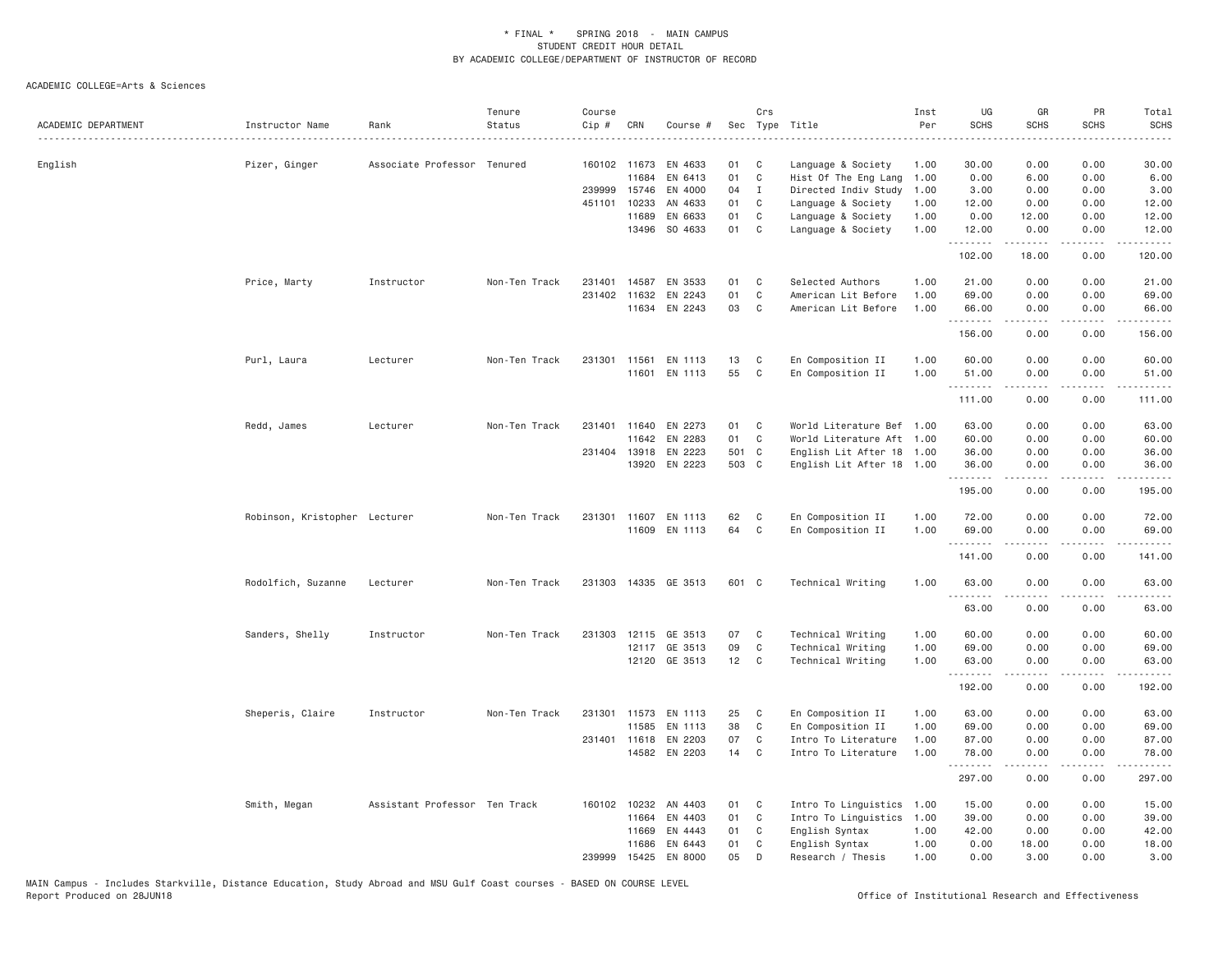| ACADEMIC DEPARTMENT | Instructor Name | Rank                          | Tenure<br>Status | Course<br>$Cip$ # | CRN                   | Course #             |                | Crs          | Sec Type Title                        | Inst<br>Per  | UG<br><b>SCHS</b> | GR<br><b>SCHS</b>                                                                                                                                            | PR<br><b>SCHS</b>                   | Total<br><b>SCHS</b> |
|---------------------|-----------------|-------------------------------|------------------|-------------------|-----------------------|----------------------|----------------|--------------|---------------------------------------|--------------|-------------------|--------------------------------------------------------------------------------------------------------------------------------------------------------------|-------------------------------------|----------------------|
|                     |                 |                               |                  |                   |                       |                      |                |              |                                       |              | .<br>96.00        | 21.00                                                                                                                                                        | 0.00                                | 117.00               |
|                     |                 |                               |                  |                   |                       |                      |                |              |                                       |              |                   |                                                                                                                                                              |                                     |                      |
| English             | Spain, Andrea   | Assistant Professor Tenured   |                  | 231401            | 14568                 | EN 8593              | 01             | C            | Stu Postcolonial Lit 1.00             |              | 0.00              | 18.00                                                                                                                                                        | 0.00                                | 18.00                |
|                     |                 |                               |                  | 239999            | 15426                 | EN 8000              | 06             | D            | Research / Thesis                     | 1.00         | 0.00              | 3.00                                                                                                                                                         | 0.00                                | 3.00                 |
|                     |                 |                               |                  |                   | 16460                 | EN 4000              | 05             | I            | Directed Indiv Study                  | 1.00         | 4.00              | 0.00                                                                                                                                                         | 0.00                                | 4.00                 |
|                     |                 |                               |                  |                   | 240101 12357<br>12373 | HON 3183<br>HON 4093 | H01 S<br>H04 E |              | Honors Seminar - Hum<br>Honors Thesis | 1.00<br>1.00 | 18.00<br>3.00     | 0.00<br>0.00                                                                                                                                                 | 0.00<br>0.00                        | 18.00<br>3.00        |
|                     |                 |                               |                  |                   | 16733                 | HON 4000             | 16             | I            | Directed Individual                   | 1.00         | 1.00              | 0.00                                                                                                                                                         | 0.00                                | 1.00                 |
|                     |                 |                               |                  |                   | 16734                 | HON 4000             | 17             | $\mathbf I$  | Directed Individual                   | 1.00         | 1.00              | 0.00                                                                                                                                                         | 0.00                                | 1.00                 |
|                     |                 |                               |                  |                   | 16736                 | HON 4000             | 19             | I            | Directed Individual                   | 1.00         | 1.00              | 0.00                                                                                                                                                         | 0.00                                | 1.00                 |
|                     |                 |                               |                  |                   | 16737                 | HON 4000             | 20             | I            | Directed Individual                   | 1.00         | 1.00              | 0.00                                                                                                                                                         | 0.00                                | 1.00                 |
|                     |                 |                               |                  |                   | 16738                 | HON 4000             | 21             | I            | Directed Individual                   | 1.00         | 1.00              | 0.00                                                                                                                                                         | 0.00                                | 1.00                 |
|                     |                 |                               |                  |                   | 16739                 | HON 4000             | 22             | $\mathbf I$  | Directed Individual                   | 1,00         | 1.00              | 0.00                                                                                                                                                         | 0.00                                | 1.00                 |
|                     |                 |                               |                  |                   |                       |                      |                |              |                                       |              | .                 | $- - - - -$                                                                                                                                                  | د د د د                             | $- - -$              |
|                     |                 |                               |                  |                   |                       |                      |                |              |                                       |              | 31.00             | 21.00                                                                                                                                                        | 0.00                                | 52.00                |
|                     | Spurlock, Ann   | Instructor                    | Non-Ten Track    | 231301            |                       | 11679 EN 6013        | 01             | E            | Tchng Col Writing                     | 1.00         | 0.00              | 39.00                                                                                                                                                        | 0.00                                | 39.00                |
|                     |                 |                               |                  |                   |                       |                      |                |              |                                       |              | .<br>0.00         | $\omega$ is a set of<br>39.00                                                                                                                                | 0.00                                | 39.00                |
|                     |                 |                               |                  |                   |                       |                      |                |              |                                       |              |                   |                                                                                                                                                              |                                     |                      |
|                     | Stamps, Alison  | Instructor                    | Non-Ten Track    | 130301            | 12524                 | LSK 1141             | 01             | C            | College Success II                    | 1.00         | 26.00             | 0.00                                                                                                                                                         | 0.00                                | 26.00                |
|                     |                 |                               |                  |                   | 12525                 | LSK 1141             | 02             | C            | College Success II                    | 1.00         | 32.00             | 0.00                                                                                                                                                         | 0.00                                | 32.00                |
|                     |                 |                               |                  |                   | 131315 12514          | LSK 1023             | 02             | C            | Col Read/Study Skill                  | 1.00         | 99.00             | 0.00                                                                                                                                                         | 0.00                                | 99.00                |
|                     |                 |                               |                  |                   |                       | 12517 LSK 1023       | 05             | C            | Col Read/Study Skill 1.00             |              | 63.00<br>.        | 0.00<br><u>.</u>                                                                                                                                             | 0.00<br>.                           | 63.00<br>.           |
|                     |                 |                               |                  |                   |                       |                      |                |              |                                       |              | 220.00            | 0.00                                                                                                                                                         | 0.00                                | 220.00               |
|                     | Stinson, Emily  | Instructor                    | Non-Ten Track    | 231301            |                       | 11577 EN 1113        | 30             | C            | En Composition II                     | 1.00         | 66.00             | 0.00                                                                                                                                                         | 0.00                                | 66.00                |
|                     |                 |                               |                  | 231401            | 11621                 | EN 2203              | 10             | $\mathbb C$  | Intro To Literature                   | 1.00         | 87.00             | 0.00                                                                                                                                                         | 0.00                                | 87.00                |
|                     |                 |                               |                  |                   | 14584                 | EN 2203              | 16             | $\mathbf{C}$ | Intro To Literature                   | 1.00         | 87.00             | 0.00                                                                                                                                                         | 0.00                                | 87.00                |
|                     |                 |                               |                  |                   |                       |                      |                |              |                                       |              | .                 |                                                                                                                                                              |                                     |                      |
|                     |                 |                               |                  |                   |                       |                      |                |              |                                       |              | 240.00            | 0.00                                                                                                                                                         | 0.00                                | 240.00               |
|                     | Street, Alisha  | Lecturer                      | Non-Ten Track    | 231301            | 11534                 | EN 1103              | 01             | C            | En Composition I                      | 1.00         | 69.00             | 0.00                                                                                                                                                         | 0.00                                | 69.00                |
|                     |                 |                               |                  |                   | 11549                 | EN 1113              | 01             | C            | En Composition II                     | 1.00         | 72.00             | 0.00                                                                                                                                                         | 0.00                                | 72.00                |
|                     |                 |                               |                  |                   |                       | 11562 EN 1113        | 14             | C            | En Composition II                     | 1.00         | 75.00             | 0.00                                                                                                                                                         | 0.00                                | 75.00                |
|                     |                 |                               |                  |                   |                       |                      |                |              |                                       |              | .<br>216.00       | $\frac{1}{2} \left( \frac{1}{2} \right) \left( \frac{1}{2} \right) \left( \frac{1}{2} \right) \left( \frac{1}{2} \right) \left( \frac{1}{2} \right)$<br>0.00 | .<br>0.00                           | .<br>216.00          |
|                     |                 |                               |                  |                   |                       |                      |                |              |                                       |              |                   |                                                                                                                                                              |                                     |                      |
|                     | Torrence, Devan | Lecturer                      | Non-Ten Track    | 230101            | 11533                 | EN 0103              | 01             | C            | Basic English                         | 1.00         | 42.00             | 0.00                                                                                                                                                         | 0.00                                | 42.00                |
|                     |                 |                               |                  | 231301            | 11605                 | EN 1113              | 60             | C            | En Composition II                     | 1.00         | 66.00             | 0.00                                                                                                                                                         | 0.00                                | 66.00                |
|                     |                 |                               |                  |                   |                       | 14576 EN 1113        | 69             | C            | En Composition II                     | 1.00         | 72.00<br>.        | 0.00<br>$\frac{1}{2} \left( \frac{1}{2} \right) \left( \frac{1}{2} \right) \left( \frac{1}{2} \right) \left( \frac{1}{2} \right) \left( \frac{1}{2} \right)$ | 0.00<br>$\sim$ $\sim$ $\sim$ $\sim$ | 72.00<br>.           |
|                     |                 |                               |                  |                   |                       |                      |                |              |                                       |              | 180.00            | 0.00                                                                                                                                                         | 0.00                                | 180.00               |
|                     | Trimm, James    | Lecturer                      | Non-Ten Track    | 231301            | 11591                 | EN 1113              | 44             | C            | En Composition II                     | 1.00         | 72.00             | 0.00                                                                                                                                                         | 0.00                                | 72.00                |
|                     |                 |                               |                  | 231401            |                       | 11615 EN 2203        | 04             | $\mathbf C$  | Intro To Literature                   | 1.00         | 90.00             | 0.00                                                                                                                                                         | 0.00                                | 90.00                |
|                     |                 |                               |                  |                   | 11619                 | EN 2203              | 08             | C            | Intro To Literature                   | 1.00         | 87.00             | 0.00                                                                                                                                                         | 0.00                                | 87.00                |
|                     |                 |                               |                  |                   | 11623                 | EN 2203              | 12             | $\mathbf{C}$ | Intro To Literature                   | 1.00         | 87.00<br>.        | 0.00                                                                                                                                                         | 0.00                                | 87.00<br>.           |
|                     |                 |                               |                  |                   |                       |                      |                |              |                                       |              | 336.00            | 0.00                                                                                                                                                         | 0.00                                | 336.00               |
|                     | Vivier, Eric    | Assistant Professor Ten Track |                  |                   |                       | 231301 11656 EN 3414 | 01             | C            | Crit Writ/Resrch Lit 1.00             |              | 64.00             | 0.00                                                                                                                                                         | 0.00                                | 64.00                |
|                     |                 |                               |                  |                   |                       |                      |                |              |                                       |              |                   |                                                                                                                                                              |                                     |                      |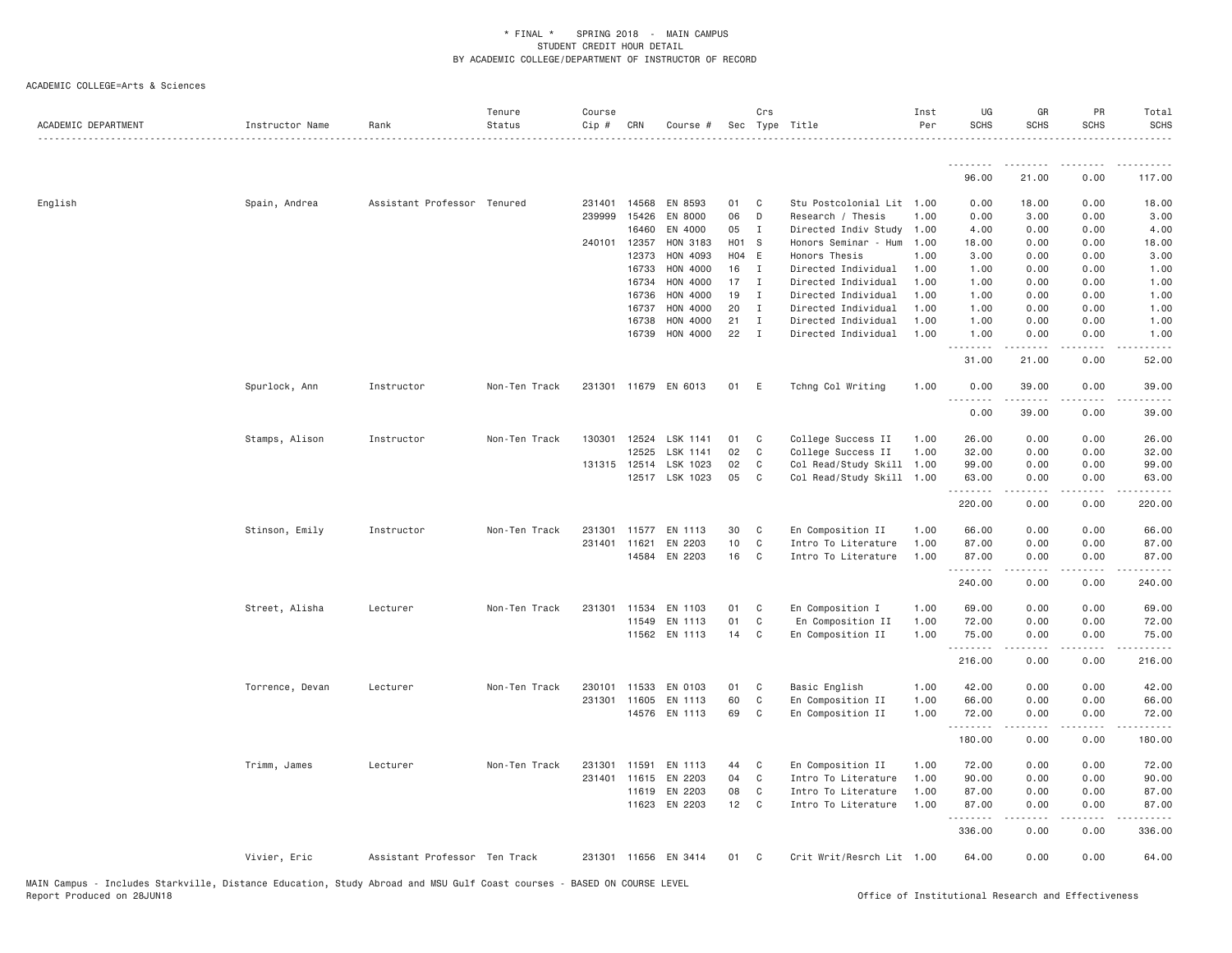| ACADEMIC DEPARTMENT                             | Instructor Name    | Rank                          | Tenure<br>Status | Course<br>Cip# | CRN   | Course #             | Sec  | Crs            | Type Title                | Inst<br>Per | UG<br>SCHS           | GR<br><b>SCHS</b>           | PR<br><b>SCHS</b>     | Total<br><b>SCHS</b>    |
|-------------------------------------------------|--------------------|-------------------------------|------------------|----------------|-------|----------------------|------|----------------|---------------------------|-------------|----------------------|-----------------------------|-----------------------|-------------------------|
| English                                         | Vivier, Eric       | Assistant Professor Ten Track |                  |                |       | 231301 11657 EN 3414 | 02   | C <sub>c</sub> | Crit Writ/Resrch Lit 1.00 |             | 52.00                | 0.00                        | 0.00                  | 52.00                   |
|                                                 |                    |                               |                  |                |       |                      |      |                |                           |             | .<br>116.00          | 0.00                        | 0.00                  | 116.00                  |
|                                                 | Voller, Leslie     | Instructor                    | Non-Ten Track    | 231301         |       | 14580 EN 1173        | 04   | C <sub>1</sub> | Accelerated Comp II       | 1.00        | 51.00                | 0.00                        | 0.00                  | 51.00                   |
|                                                 |                    |                               |                  | 231401         |       | 11612 EN 2203        | 01   | C.             | Intro To Literature       | 1.00        | 87.00                | 0.00                        | 0.00                  | 87.00                   |
|                                                 |                    |                               |                  |                |       | 11613 EN 2203        | 02   | C.             | Intro To Literature       | 1.00        | 87.00                | 0.00<br>.                   | 0.00<br>$\frac{1}{2}$ | 87.00<br>.              |
|                                                 |                    |                               |                  |                |       |                      |      |                |                           |             | 225.00               | 0.00                        | 0.00                  | 225.00                  |
|                                                 | West, Robert       | Associate Professor Tenured   |                  | 050201         | 10007 | AAS 4343             | 01   | $\mathbf{C}$   | African American Lit 1.00 |             | 12.00                | 0.00                        | 0.00                  | 12.00                   |
|                                                 |                    |                               |                  |                | 15455 | EN 4343              | 01   | - C            | African American Lit 1.00 |             | 51.00                | 0.00                        | 0.00                  | 51.00                   |
|                                                 |                    |                               |                  | 231401         | 11678 | EN 4953              | 01   | C <sub>1</sub> | Form & Theory Poetry 1.00 |             | 39.00                | 0.00                        | 0.00                  | 39.00                   |
|                                                 |                    |                               |                  | 231402         | 15456 | EN 6343              | 01   | C <sub>c</sub> | African American Lit 1.00 |             | 0.00                 | 3.00                        | 0.00                  | 3.00                    |
|                                                 |                    |                               |                  |                |       | 239999 11694 EN 6953 | 01 C |                | Form & Theory Poetry 1.00 |             | 0.00<br><u>.</u>     | 3.00                        | 0.00<br>$\frac{1}{2}$ | 3.00                    |
|                                                 |                    |                               |                  |                |       |                      |      |                |                           |             | 102.00               | 6.00                        | 0.00                  | 108.00                  |
|                                                 | White, Rebekah     | Lecturer                      | Non-Ten Track    | 231301         |       | 11574 EN 1113        | 26   | C              | En Composition II         | 1.00        | 57.00                | 0.00                        | 0.00                  | 57.00                   |
|                                                 |                    |                               |                  |                |       | 11586 EN 1113        | 39   | - C            | En Composition II         | 1.00        | 69.00                | 0.00                        | 0.00                  | 69.00                   |
|                                                 |                    |                               |                  |                |       | 14573 EN 1113        | 66   | C.             | En Composition II         | 1.00        | 72.00<br>.           | 0.00                        | 0.00                  | 72.00                   |
|                                                 |                    |                               |                  |                |       |                      |      |                |                           |             | 198.00               | 0.00                        | 0.00                  | 198.00                  |
|                                                 | Wiltshire, Allison | Grad Teach Assist             | Non-Ten Track    | 231301         | 11550 | EN 1113              | 02   | $\mathbf{C}$   | En Composition II         | 1.00        | 69.00                | 0.00                        | 0.00                  | 69.00                   |
|                                                 |                    |                               |                  |                |       | 11564 EN 1113        | 16   | C <sub>c</sub> | En Composition II         | 1.00        | 69.00                | 0.00                        | 0.00                  | 69.00                   |
|                                                 |                    |                               |                  |                |       |                      |      |                |                           |             | --------<br>138.00   | 0.00                        | $- - - -$<br>0.00     | 138.00                  |
| ====================================            |                    |                               |                  |                |       |                      |      |                |                           |             | ========             | ========                    | <b>ESSESSE</b>        | $=$ = = = = = = = = = = |
| English<br>==================================== |                    |                               |                  |                |       |                      |      |                |                           |             | 11523.00<br>======== | 238.00<br>steeders concerne | 0.00                  | 11761.00                |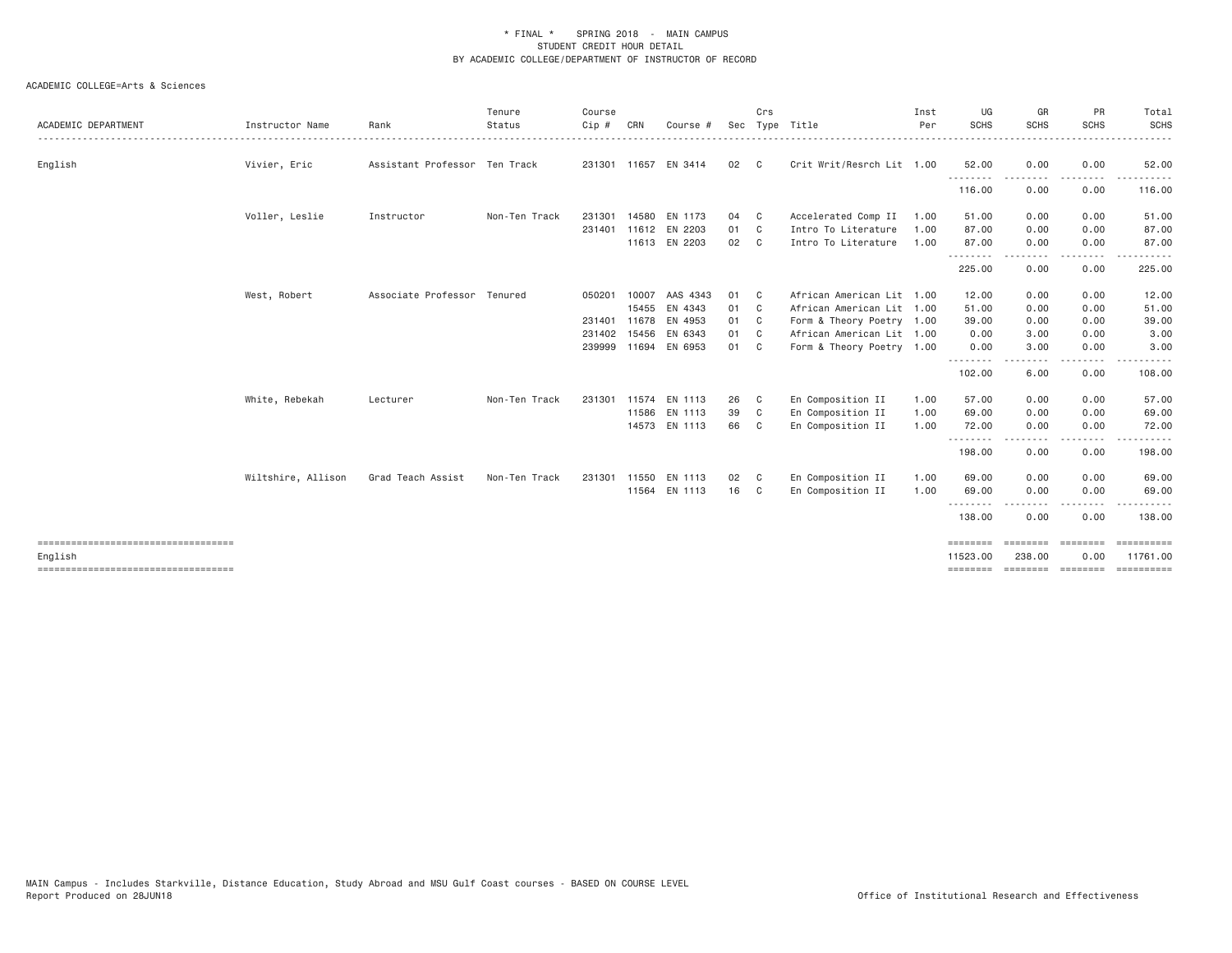| ACADEMIC DEPARTMENT | Instructor Name                                  | Rank                          | Tenure<br>Status | Course<br>Cip # | CRN            | Course #             |                 | Crs          | Sec Type Title                         | Inst<br>Per  | UG<br><b>SCHS</b>            | GR<br><b>SCHS</b>                                                                                                                                            | PR<br><b>SCHS</b>            | Total<br><b>SCHS</b>   |
|---------------------|--------------------------------------------------|-------------------------------|------------------|-----------------|----------------|----------------------|-----------------|--------------|----------------------------------------|--------------|------------------------------|--------------------------------------------------------------------------------------------------------------------------------------------------------------|------------------------------|------------------------|
| Geosciences         |                                                  |                               |                  | 450701          | 12235          | GR 6303              | 01              | C            | Principles of GIS                      | 1.00         | 0.00                         | 27.00                                                                                                                                                        | 0.00                         | 27.00                  |
|                     | Ambinakudige, Shrini Associate Professor Tenured |                               |                  |                 |                |                      |                 |              |                                        |              |                              |                                                                                                                                                              |                              |                        |
|                     |                                                  |                               |                  |                 | 12236<br>12237 | GR 6303<br>GR 6303   | 02<br>03        | K<br>К       | Principles of GIS<br>Principles of GIS | 0.80<br>0.80 | 0.00<br>0.00                 | 0.00<br>0.00                                                                                                                                                 | 0.00<br>0.00                 | 0.00<br>0.00           |
|                     |                                                  |                               |                  |                 | 12239          | GR 6303              | 05              | К            |                                        | 0.80         | 0.00                         | 0.00                                                                                                                                                         | 0.00                         | 0.00                   |
|                     |                                                  |                               |                  |                 | 15361          | GR 8000              | 02              | D            | Principles of GIS<br>Research / Thesis | 1.00         | 0.00                         | 1.00                                                                                                                                                         | 0.00                         | 1.00                   |
|                     |                                                  |                               |                  |                 | 15369          | GR 9000              | 02              | D            | Research/Dissertatio                   | 1.00         | 0.00                         | 10.00                                                                                                                                                        | 0.00                         | 10.00                  |
|                     |                                                  |                               |                  | 450702          | 12213          | GR 4303              | 01              | C            | Principles of GIS                      | 1.00         | 261.00                       | 0.00                                                                                                                                                         | 0.00                         | 261.00                 |
|                     |                                                  |                               |                  |                 | 12214          | GR 4303              | 02              | К            | Principles of GIS                      | 0.80         | 0.00                         | 0.00                                                                                                                                                         | 0.00                         | 0.00                   |
|                     |                                                  |                               |                  |                 | 12215          | GR 4303              | 03              | K            | Principles of GIS                      | 0.80         | 0.00                         | 0.00                                                                                                                                                         | 0.00                         | 0.00                   |
|                     |                                                  |                               |                  |                 | 12216          | GR 4303              | 04              | K            | Principles of GIS                      | 0.80         | 0.00                         | 0.00                                                                                                                                                         | 0.00                         | 0.00                   |
|                     |                                                  |                               |                  |                 |                | 12217 GR 4303        | 05              | K            |                                        | 0.80         | 0.00                         | 0.00                                                                                                                                                         | 0.00                         |                        |
|                     |                                                  |                               |                  |                 |                |                      |                 |              | Principles of GIS                      |              | .                            | .                                                                                                                                                            | $- - - -$                    | 0.00                   |
|                     |                                                  |                               |                  |                 |                |                      |                 |              |                                        |              | 261.00                       | 38.00                                                                                                                                                        | 0.00                         | 299.00                 |
|                     | Bray, Mason                                      | Grad Teach Assist             | Non-Ten Track    | 450701          |                | 12192 GR 1114        | 01              | $\mathbf{C}$ | Physical Geography                     | 1.00         | 124.00                       | 0.00                                                                                                                                                         | 0.00                         | 124.00                 |
|                     |                                                  |                               |                  |                 | 12193          | GR 1114              | 02              | K            | Physical Geography                     | 1.00         | 0.00                         | 0.00                                                                                                                                                         | 0.00                         | 0.00                   |
|                     |                                                  |                               |                  |                 | 12194          | GR 1114              | 03              | К            | Physical Geography                     | 1.00         | 0.00                         | 0.00                                                                                                                                                         | 0.00                         | 0.00                   |
|                     |                                                  |                               |                  |                 | 14386          | GR 1114              | 07              | C            | Physical Geography                     | 1.00         | 232.00                       | 0.00                                                                                                                                                         | 0.00                         | 232.00                 |
|                     |                                                  |                               |                  |                 | 14388          | GR 1114              | 09              | K            | Physical Geography                     | 1.00         | 0.00<br>.                    | 0.00<br>.                                                                                                                                                    | 0.00<br>د د د د              | 0.00<br>.              |
|                     |                                                  |                               |                  |                 |                |                      |                 |              |                                        |              | 356.00                       | 0.00                                                                                                                                                         | 0.00                         | 356.00                 |
|                     | Brown, Michael E.                                | Professor                     | Tenured          | 400404          | 12233          | GR 4963              | 01              | C            | Mesoscale Meteorolog                   | 1.00         | 78.00                        | 0.00                                                                                                                                                         | 0.00                         | 78.00                  |
|                     |                                                  |                               |                  | 400699          | 12257          | GR 8843              | 01              | S            | Adv Mesoscale Meteor                   | 1.00         | 0.00                         | 21.00                                                                                                                                                        | 0.00                         | 21.00                  |
|                     |                                                  |                               |                  | 450701          |                | 15362 GR 8000        | 03              | D            | Research / Thesis                      | 1.00         | 0.00                         | 12.00<br>.                                                                                                                                                   | 0.00<br>$\sim$ - - -         | 12.00<br>.             |
|                     |                                                  |                               |                  |                 |                |                      |                 |              |                                        |              | 78.00                        | 33.00                                                                                                                                                        | 0.00                         | 111.00                 |
|                     | Cho, Youngwoo                                    | Grad Teach Assist             | Non-Ten Track    | 400601          | 12137          | GG 1113              | 01              | C            | Survey Earth Sci I                     | 0.90         | 113.40                       | 0.00                                                                                                                                                         | 0.00                         | 113.40                 |
|                     |                                                  |                               |                  |                 |                | 12149 GG 1133        | 01              | C            | Planetary Geology                      | 1,00         | 84.00                        | 0.00                                                                                                                                                         | 0.00                         | 84,00                  |
|                     |                                                  |                               |                  |                 |                |                      |                 |              |                                        |              | 197.40                       | .<br>0.00                                                                                                                                                    | $\sim$ $\sim$ $\sim$<br>0.00 | .<br>197.40            |
|                     | Clary, Renee                                     | Associate Professor Tenured   |                  | 400601          | 14720          | GG 8313              | 501 C           |              | History of Life                        | 1.00         | 0.00                         | 21.00                                                                                                                                                        | 0.00                         | 21,00                  |
|                     |                                                  |                               |                  |                 | 15349          | GG 8000              | 01              | D            | Research / Thesis                      | 1.00         | 0.00                         | 15.00                                                                                                                                                        | 0.00                         | 15.00                  |
|                     |                                                  |                               |                  |                 | 15351          | GG 9000              | 01              | D            | Research/Dissertatio                   | 1.00         | 0.00                         | 19.00                                                                                                                                                        | 0.00                         | 19.00                  |
|                     |                                                  |                               |                  |                 |                | 16726 GG 8000        | 501 D           |              | Research / Thesis                      | 1.00         | 0.00                         | 1.00                                                                                                                                                         | 0.00                         | 1.00                   |
|                     |                                                  |                               |                  |                 |                |                      |                 |              |                                        |              | $\sim$ $\sim$ $\sim$<br>0.00 | -----<br>56.00                                                                                                                                               | .<br>0.00                    | $\frac{1}{2}$<br>56.00 |
|                     | Cooke, William                                   | Professor                     | Tenured          | 450701          | 13986          | GR 6313              | 501 B           |              | Advanced GIS                           | 0.10         | 0.00                         | 3.90                                                                                                                                                         | 0.00                         | 3.90                   |
|                     |                                                  |                               |                  |                 |                | 15377 GR 9000        | 10 <sub>1</sub> | D            | Research/Dissertatio                   | 1.00         | 0.00                         | 6.00                                                                                                                                                         | 0.00                         | 6.00                   |
|                     |                                                  |                               |                  |                 |                |                      |                 |              |                                        |              |                              |                                                                                                                                                              |                              |                        |
|                     |                                                  |                               |                  |                 |                |                      |                 |              |                                        |              | 0.00                         | 9.90                                                                                                                                                         | 0.00                         | 9.90                   |
|                     | Dash, Padmanava                                  | Assistant Professor Ten Track |                  | 400601          | 12150          | GG 3133              | 01              | C            | Intro Environ Geol                     | 0.50         | 42.00                        | 0.00                                                                                                                                                         | 0.00                         | 42.00                  |
|                     |                                                  |                               |                  |                 | 15708          | GG 8990              | 01              | B            | Special Topic In GG                    | 0.50         | 0.00                         | 7.50                                                                                                                                                         | 0.00                         | 7.50                   |
|                     |                                                  |                               |                  | 450701          | 12240          | GR 6343              | 01              | B            | Adv Remot Sensing/Ge                   | 1.00         | 0.00                         | 12.00                                                                                                                                                        | 0.00                         | 12.00                  |
|                     |                                                  |                               |                  |                 | 15363          | GR 8000              | 04              | D            | Research / Thesis                      | 1.00         | 0.00                         | 13.00                                                                                                                                                        | 0.00                         | 13.00                  |
|                     |                                                  |                               |                  |                 | 15371          | GR 9000              | 04              | D            | Research/Dissertatio 1.00              |              | 0.00                         | 18.00                                                                                                                                                        | 0.00                         | 18.00                  |
|                     |                                                  |                               |                  |                 |                | 450702 12218 GR 4343 | 01              | B            | Adv Remot Sensing/Ge 1.00              |              | 33.00<br>.                   | 0.00<br>$\frac{1}{2} \left( \frac{1}{2} \right) \left( \frac{1}{2} \right) \left( \frac{1}{2} \right) \left( \frac{1}{2} \right) \left( \frac{1}{2} \right)$ | 0.00<br>د د د د              | 33.00<br>.             |
|                     |                                                  |                               |                  |                 |                |                      |                 |              |                                        |              | 75.00                        | 50.50                                                                                                                                                        | 0.00                         | 125.50                 |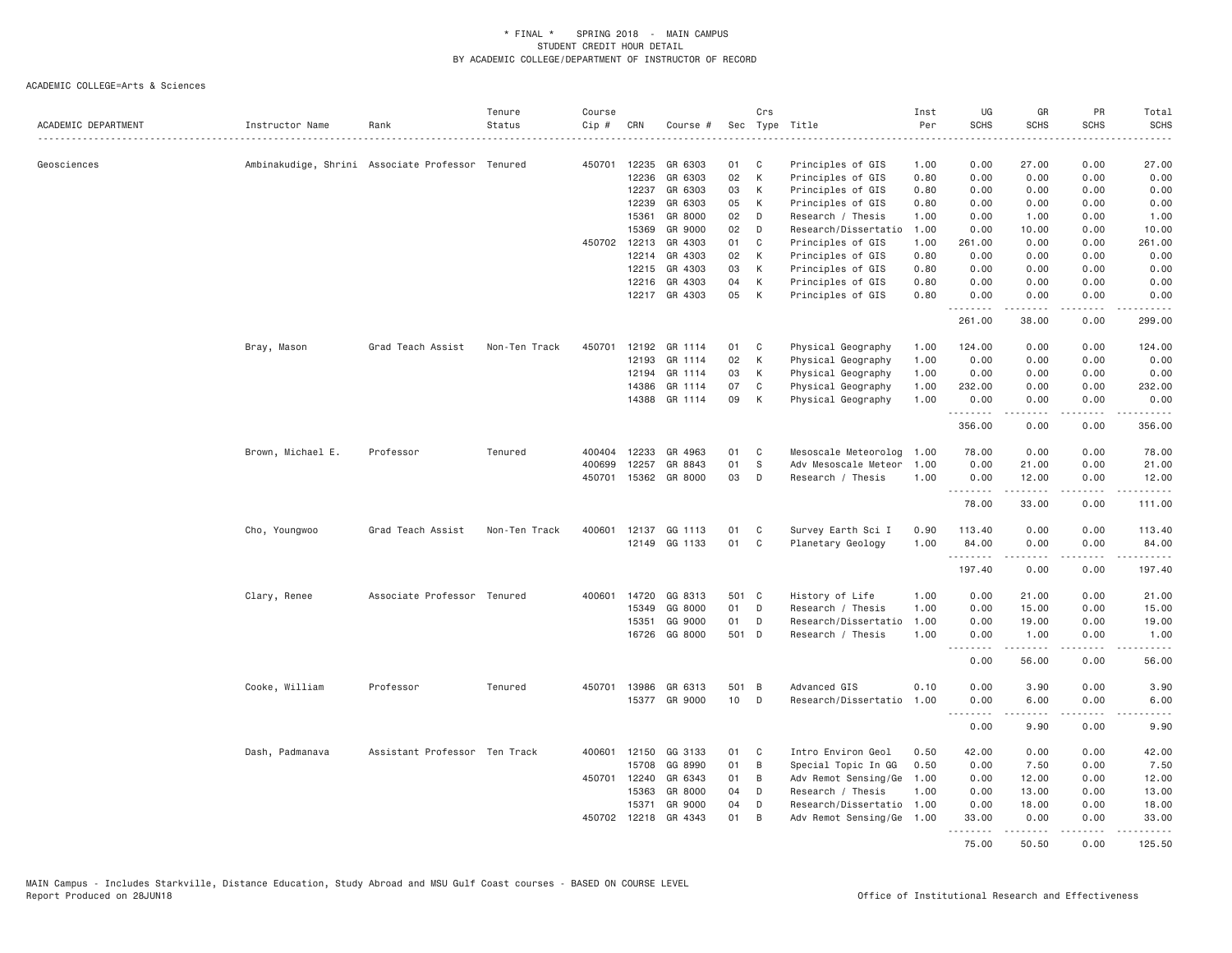| ACADEMIC DEPARTMENT | Instructor Name                                    | Rank                              | Tenure<br>Status | Course<br>Cip # | CRN          | Course #             | Sec   | Crs          | Type Title                | Inst<br>Per | UG<br><b>SCHS</b>    | GR<br><b>SCHS</b>     | PR<br><b>SCHS</b>                   | Total<br><b>SCHS</b>                                                                                                                                                                    |
|---------------------|----------------------------------------------------|-----------------------------------|------------------|-----------------|--------------|----------------------|-------|--------------|---------------------------|-------------|----------------------|-----------------------|-------------------------------------|-----------------------------------------------------------------------------------------------------------------------------------------------------------------------------------------|
|                     |                                                    | .                                 |                  |                 |              |                      |       |              | .                         |             |                      |                       |                                     |                                                                                                                                                                                         |
| Geosciences         | Dyer, Jamie                                        | Professor                         | Tenured          |                 | 400404 12232 | GR 4933              | 01    | C            | Dynamic Meteorology       | 1.00        | 69.00                | 0.00                  | 0.00                                | 69,00                                                                                                                                                                                   |
|                     |                                                    |                                   |                  |                 | 12256        | GR 8613              | 01    | $\mathsf{C}$ | Hydrometeorology          | 1.00        | 0.00                 | 24.00                 | 0.00                                | 24.00                                                                                                                                                                                   |
|                     |                                                    |                                   |                  |                 | 450701 12253 | GR 6933              | 01    | C            | Dynamic Meteorology       | 1.00        | 0.00                 | 9.00                  | 0.00                                | 9.00                                                                                                                                                                                    |
|                     |                                                    |                                   |                  |                 | 15364        | GR 8000              | 05    | D            | Research / Thesis         | 1.00        | 0.00<br>.            | 13.00                 | 0.00                                | 13.00                                                                                                                                                                                   |
|                     |                                                    |                                   |                  |                 |              |                      |       |              |                           |             | 69.00                | 46.00                 | 0.00                                | 115.00                                                                                                                                                                                  |
|                     | Dykes, Richard                                     | Grad Teach Assist                 | Non-Ten Track    | 400601          | 12138        | GG 1113              | 02    | C            | Survey Earth Sci I        | 0.90        | 118.80               | 0.00                  | 0.00                                | 118.80                                                                                                                                                                                  |
|                     |                                                    |                                   |                  |                 |              | 12142 GG 1113        | 06    | C            | Survey Earth Sci I        | 0.90        | 118.80<br>.          | 0.00<br>$- - - - -$   | 0.00<br>.                           | 118.80<br>.                                                                                                                                                                             |
|                     |                                                    |                                   |                  |                 |              |                      |       |              |                           |             | 237.60               | 0.00                  | 0.00                                | 237.60                                                                                                                                                                                  |
|                     | Elcik, Christopher                                 | Grad Teach Assist                 | Non-Ten Track    | 400404          | 12204        | GR 1603              | 01    | C            | Intro To Meteorology      | 1.00        | 129.00               | 0.00                  | 0.00                                | 129.00                                                                                                                                                                                  |
|                     |                                                    |                                   |                  | 450701          | 12195        | GR 1114              | 04    | C            | Physical Geography        | 1.00        | 168.00               | 0.00                  | 0.00                                | 168.00                                                                                                                                                                                  |
|                     |                                                    |                                   |                  |                 | 12196        | GR 1114              | 05    | К            | Physical Geography        | 1.00        | 0.00                 | 0.00                  | 0.00                                | 0.00                                                                                                                                                                                    |
|                     |                                                    |                                   |                  |                 |              | 12197 GR 1114        | 06    | К            | Physical Geography        | 1.00        | 0.00<br>.            | 0.00<br>-----         | 0.00<br>$\sim$ $\sim$ $\sim$ $\sim$ | 0.00<br>$\frac{1}{2} \left( \frac{1}{2} \right) \left( \frac{1}{2} \right) \left( \frac{1}{2} \right) \left( \frac{1}{2} \right) \left( \frac{1}{2} \right) \left( \frac{1}{2} \right)$ |
|                     |                                                    |                                   |                  |                 |              |                      |       |              |                           |             | 297.00               | 0.00                  | 0.00                                | 297.00                                                                                                                                                                                  |
|                     | Ezell, John                                        | Non-Employee                      | Not Applicable   |                 |              | 400601 14721 GG 8133 | 501 C |              | Rocks and Minerals        | 1.00        | 0.00<br><u>.</u>     | 90.00                 | 0.00                                | 90.00                                                                                                                                                                                   |
|                     |                                                    |                                   |                  |                 |              |                      |       |              |                           |             | 0.00                 | 90.00                 | 0.00                                | 90.00                                                                                                                                                                                   |
|                     | Flickinger, Devon                                  | Grad Teach Assist                 | Non-Ten Track    | 450701          | 12198        | GR 1123              | 01    | C            | Intro World Geog          | 0.90        | 264.60               | 0.00                  | 0.00                                | 264.60                                                                                                                                                                                  |
|                     |                                                    |                                   |                  |                 |              | 12200 GR 1123        | 03    | C            | Intro World Geog          | 0.90        | 253.80<br>. <b>.</b> | 0.00<br><u>.</u>      | 0.00<br>.                           | 253.80<br>$\frac{1}{2}$                                                                                                                                                                 |
|                     |                                                    |                                   |                  |                 |              |                      |       |              |                           |             | 518.40               | 0.00                  | 0.00                                | 518.40                                                                                                                                                                                  |
|                     | Fox, Amelia                                        | Instructor                        | Non-Ten Track    | 010304          |              | 15132 PSS 7000       | 01    | $\mathbf{I}$ | Directed Indiv Study 1.00 |             | 0.00<br>.            | 3.00<br>.             | 0.00<br>$- - - -$                   | 3.00<br>$- - - -$                                                                                                                                                                       |
|                     |                                                    |                                   |                  |                 |              |                      |       |              |                           |             | 0.00                 | 3.00                  | 0.00                                | 3.00                                                                                                                                                                                    |
|                     | Fraza, Erik                                        | Clinical Assist Pro Non-Ten Track |                  | 400404          | 13978        | GR 4753              | 501 C |              | Satellite & Radar Me      | 1.00        | 114.00               | 0.00                  | 0.00                                | 114.00                                                                                                                                                                                  |
|                     |                                                    |                                   |                  |                 | 13979        | GR 4753              | 502 C |              | Satellite & Radar Me      | 1.00        | 117.00               | 0.00                  | 0.00                                | 117.00                                                                                                                                                                                  |
|                     |                                                    |                                   |                  |                 | 13983        | GR 4823              | 501 C |              | Dynamic Meteorology       | 1.00        | 21.00                | 0.00                  | 0.00                                | 21.00                                                                                                                                                                                   |
|                     |                                                    |                                   |                  | 450701          | 13988        | GR 6753              | 501 C |              | Satellite & Radar Me      | 1.00        | 0.00                 | 96.00                 | 0.00                                | 96.00                                                                                                                                                                                   |
|                     |                                                    |                                   |                  |                 | 13989        | GR 6823              | 501 C |              | Dynamic Meteorolgy I 1.00 |             | 0.00<br>.            | 27.00<br>.            | 0.00<br>$\cdots$                    | 27.00<br>.                                                                                                                                                                              |
|                     |                                                    |                                   |                  |                 |              |                      |       |              |                           |             | 252.00               | 123.00                | 0.00                                | 375.00                                                                                                                                                                                  |
|                     | Fuhrmann, Christophe Assistant Professor Ten Track |                                   |                  | 400401          | 12228        | GR 4613              | 01    | B            | Applied Climatology       | 1.00        | 63.00                | 0.00                  | 0.00                                | 63.00                                                                                                                                                                                   |
|                     |                                                    |                                   |                  | 450701          | 12249        | GR 6613              | 01    | B            | Applied Climatology       | 1.00        | 0.00                 | 3.00                  | 0.00                                | 3.00                                                                                                                                                                                    |
|                     |                                                    |                                   |                  |                 | 14892        | GR 4990              | 02    | C            | Special Topic In GR       | 1.00        | 12.00                | 0.00                  | 0.00                                | 12.00                                                                                                                                                                                   |
|                     |                                                    |                                   |                  |                 | 15365        | GR 8000              | 06    | D            | Research / Thesis         | 1.00        | 0.00                 | 6.00                  | 0.00                                | 6.00                                                                                                                                                                                    |
|                     |                                                    |                                   |                  |                 | 15373        | GR 9000              | 06    | D            | Research/Dissertatio      | 1.00        | 0.00<br>.            | 6.00<br>$- - - - - -$ | 0.00<br>$\cdots$                    | 6.00<br>.                                                                                                                                                                               |
|                     |                                                    |                                   |                  |                 |              |                      |       |              |                           |             | 75.00                | 15.00                 | 0.00                                | 90.00                                                                                                                                                                                   |
|                     | Gabitov, Rinat                                     | Assistant Professor Ten Track     |                  |                 | 400601 12153 | GG 4123              | 01    | C            | Petrology                 | 1.00        | 24.00                | 0.00                  | 0.00                                | 24.00                                                                                                                                                                                   |
|                     |                                                    |                                   |                  |                 | 12154        | GG 4123              | 02    | К            | Petrology                 | 1.00        | 0.00                 | 0.00                  | 0.00                                | 0.00                                                                                                                                                                                    |
|                     |                                                    |                                   |                  |                 | 15353        | GG 8000              | 03    | D            | Research / Thesis         | 1.00        | 0.00<br>.            | 9.00<br>-----         | 0.00<br>$\omega$ is a $\omega$      | 9.00<br>$\sim$ $\sim$ $\sim$ $\sim$                                                                                                                                                     |
|                     |                                                    |                                   |                  |                 |              |                      |       |              |                           |             | 24.00                | 9.00                  | 0.00                                | 33.00                                                                                                                                                                                   |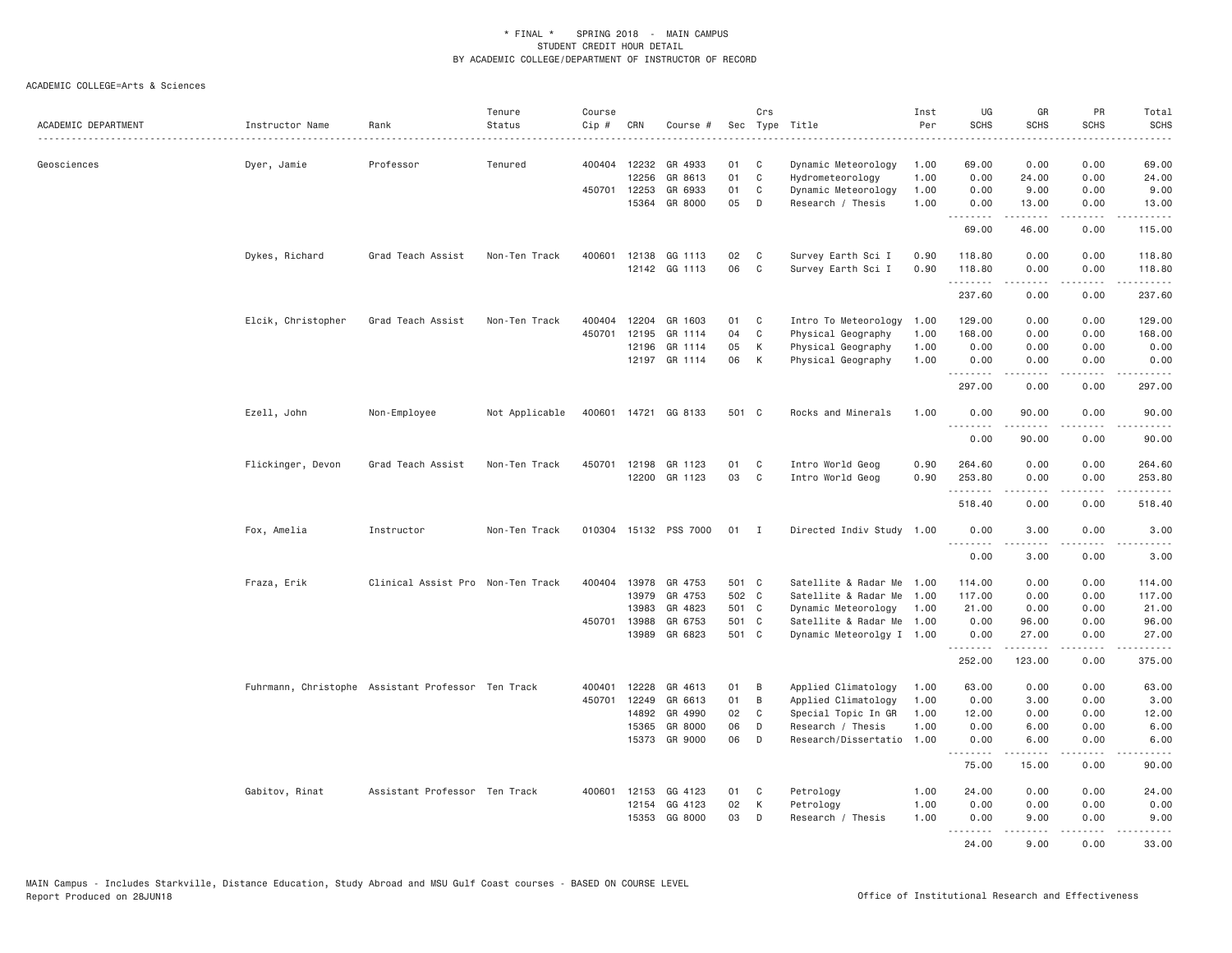| ACADEMIC DEPARTMENT | Instructor Name    | Rank                              | Tenure<br>Status | Course<br>Cip # | CRN            | Course #             |                         | Crs                         | Sec Type Title                                    | Inst<br>Per  | UG<br><b>SCHS</b><br>.          | GR<br><b>SCHS</b>                                                                                                                                                                        | PR<br><b>SCHS</b> | Total<br><b>SCHS</b><br>. |
|---------------------|--------------------|-----------------------------------|------------------|-----------------|----------------|----------------------|-------------------------|-----------------------------|---------------------------------------------------|--------------|---------------------------------|------------------------------------------------------------------------------------------------------------------------------------------------------------------------------------------|-------------------|---------------------------|
| Geosciences         | Gabriel, Nathaniel | Assistant Professor Ten Track     |                  | 400699          | 12258          | GR 8913              | 01                      | C                           | Phil & Ethics in Ge                               | 1.00         | 0.00                            | 18.00                                                                                                                                                                                    | 0.00              | 18.00                     |
|                     |                    |                                   |                  |                 |                | 450701 15257 GR 8990 | 01                      | B                           | Special Topic In GR                               | 1.00         | 0.00                            | 12.00                                                                                                                                                                                    | 0.00              | 12.00                     |
|                     |                    |                                   |                  |                 |                |                      |                         |                             |                                                   |              | د د د د<br>0.00                 | .<br>30.00                                                                                                                                                                               | .<br>0.00         | .<br>30.00                |
|                     | Grala, Katarzyna   | Non-Faculty                       | Not Applicable   | 450701          | 13986          | GR 6313              | 501 B                   |                             | Advanced GIS                                      | 0.90         | 0.00                            | 35.10                                                                                                                                                                                    | 0.00              | 35.10                     |
|                     |                    |                                   |                  |                 |                | 13987 GR 6353        | 501 C                   |                             | Geodatabase Design                                | 0.90         | 0.00<br><u> - - - - - - - -</u> | 16.20                                                                                                                                                                                    | 0.00              | 16.20                     |
|                     |                    |                                   |                  |                 |                |                      |                         |                             |                                                   |              | 0.00                            | 51.30                                                                                                                                                                                    | 0.00              | 51.30                     |
|                     | Gutter, Barrett    | Clinical Assist Pro Non-Ten Track |                  | 400404          | 13984          | GR 4923              | 501 C                   |                             | Severe Weather                                    | 1.00         | 120.00                          | 0.00                                                                                                                                                                                     | 0.00              | 120.00                    |
|                     |                    |                                   |                  |                 | 13985          | GR 4923              | 502 C                   |                             | Severe Weather                                    | 1.00         | 51.00                           | 0.00                                                                                                                                                                                     | 0.00              | 51.00                     |
|                     |                    |                                   |                  |                 | 13990          | GR 8123              | 501 C                   |                             | Met II: Fore and St                               | 1.00         | 0.00                            | 60.00                                                                                                                                                                                    | 0.00              | 60.00                     |
|                     |                    |                                   |                  |                 | 13991          | GR 8133              | 501 C                   |                             | Foundations Forecast 1.00                         |              | 0.00<br>.                       | 81.00<br>.                                                                                                                                                                               | 0.00<br>.         | 81.00<br>.                |
|                     |                    |                                   |                  |                 |                |                      |                         |                             |                                                   |              | 171.00                          | 141.00                                                                                                                                                                                   | 0.00              | 312.00                    |
|                     | Haney, Christa     | Instructor                        | Non-Ten Track    | 400601          | 13964          | GG 3613              | 501 C                   |                             | Water Resources                                   | 1.00         | 120.00                          | 0.00                                                                                                                                                                                     | 0.00              | 120.00                    |
|                     |                    |                                   |                  |                 | 13965          | GG 3613              | 502 C                   |                             | Water Resources                                   | 1.00         | 111.00                          | 0.00                                                                                                                                                                                     | 0.00              | 111.00                    |
|                     |                    |                                   |                  | 450701          | 13994          | GR 8553              | 501 S                   |                             | Research Methods in                               | 1.00         | 0.00                            | 60.00                                                                                                                                                                                    | 0.00              | 60.00                     |
|                     |                    |                                   |                  |                 | 13995          | GR 8553              | 502 S                   |                             | Research Methods in                               | 1.00         | 0.00                            | 54.00                                                                                                                                                                                    | 0.00              | 54.00                     |
|                     |                    |                                   |                  |                 | 16951          | GR 4000              | 01                      | $\mathbf{I}$                | Directed Indiv Study                              | 1.00         | 1.00                            | 0.00                                                                                                                                                                                     | 0.00              | 1.00                      |
|                     |                    |                                   |                  |                 | 16961          | GR 4000              | 03                      | $\blacksquare$              | Directed Indiv Study                              | 1.00         | 1.00<br>.                       | 0.00<br>.                                                                                                                                                                                | 0.00<br>.         | 1.00<br>$- - - - - - -$   |
|                     |                    |                                   |                  |                 |                |                      |                         |                             |                                                   |              | 233.00                          | 114.00                                                                                                                                                                                   | 0.00              | 347.00                    |
|                     | Kirkland, Brenda   | Professor                         | Tenured          | 400601          | 12137          | GG 1113              | 01                      | C                           | Survey Earth Sci I                                | 0.10         | 12.60                           | 0.00                                                                                                                                                                                     | 0.00              | 12.60                     |
|                     |                    |                                   |                  |                 | 12138          | GG 1113              | 02                      | C                           | Survey Earth Sci I                                | 0.10         | 13.20                           | 0.00                                                                                                                                                                                     | 0.00              | 13.20                     |
|                     |                    |                                   |                  |                 | 12139          | GG 1113              | 03                      | C                           | Survey Earth Sci I                                | 0.10         | 27.60                           | 0.00                                                                                                                                                                                     | 0.00              | 27.60                     |
|                     |                    |                                   |                  |                 | 12140          | GG 1113              | 04                      | C                           | Survey Earth Sci I                                | 0.10         | 26.40                           | 0.00                                                                                                                                                                                     | 0.00              | 26.40                     |
|                     |                    |                                   |                  |                 | 12142          | GG 1113              | 06                      | C                           | Survey Earth Sci I                                | 0.10<br>0.10 | 13.20                           | 0.00                                                                                                                                                                                     | 0.00              | 13.20                     |
|                     |                    |                                   |                  |                 | 12144<br>12145 | GG 1113<br>GG 1121   | H <sub>01</sub> C<br>01 | $\mathsf{L}$                | Honors Earth Sci I<br>Earth Science II Lab        | 0.10         | 2.40<br>1.20                    | 0.00<br>0.00                                                                                                                                                                             | 0.00<br>0.00      | 2.40<br>1.20              |
|                     |                    |                                   |                  |                 | 12146          | GG 1121              | H01 L                   |                             | Earth Science II Lab                              | 0.10         | 0.10                            | 0.00                                                                                                                                                                                     | 0.00              | 0.10                      |
|                     |                    |                                   |                  |                 | 12147          | GG 1123              | 01                      | C                           | Survey Earth Sci II                               | 0.10         | 6.30                            | 0.00                                                                                                                                                                                     | 0.00              | 6.30                      |
|                     |                    |                                   |                  |                 | 12148          | GG 1123              | H01 C                   |                             | Hon Survey Earth Sci                              | 0.10         | 0.30                            | 0.00                                                                                                                                                                                     | 0.00              | 0.30                      |
|                     |                    |                                   |                  |                 | 12162          | GG 4413              | 01                      | C                           | Structural Geology                                | 1.00         | 36.00                           | 0.00                                                                                                                                                                                     | 0.00              | 36.00                     |
|                     |                    |                                   |                  |                 | 12163          | GG 4413              | 02                      | K                           | Structural Geology                                | 1.00         | 0.00                            | 0.00                                                                                                                                                                                     | 0.00              | 0.00                      |
|                     |                    |                                   |                  |                 | 13966          | GG 6103              | 501 C                   |                             | GeologyI Processes &                              | 0.10         | 0.00                            | 8.40                                                                                                                                                                                     | 0.00              | 8.40                      |
|                     |                    |                                   |                  |                 | 15354          | GG 8000              | 04                      | D                           | Research / Thesis                                 | 1.00         | 0.00                            | 24.00                                                                                                                                                                                    | 0.00              | 24.00                     |
|                     |                    |                                   |                  |                 | 15358          | GG 9000              | 04                      | D                           | Research/Dissertatio 1.00                         |              | 0.00                            | 2.00                                                                                                                                                                                     | 0.00              | 2.00                      |
|                     |                    |                                   |                  |                 | 16304          | GG 4000              | 01                      | $\mathbf{I}$                | Directed Indiv Study                              | 1.00         | 1.00                            | 0.00                                                                                                                                                                                     | 0.00              | 1.00                      |
|                     |                    |                                   |                  |                 | 16384<br>16385 | GG 4000<br>GG 4000   | 02<br>03                | $\mathbf{I}$<br>$\mathbf I$ | Directed Indiv Study 1.00                         |              | 3.00<br>3.00                    | 0.00<br>0.00                                                                                                                                                                             | 0.00<br>0.00      | 3.00<br>3.00              |
|                     |                    |                                   |                  |                 | 16386          | GG 4000              | 04                      | $\mathbf{I}$                | Directed Indiv Study 1.00<br>Directed Indiv Study | 1.00         | 3.00                            | 0.00                                                                                                                                                                                     | 0.00              | 3.00                      |
|                     |                    |                                   |                  |                 | 16858          | GG 4000              | 05                      | $\mathbf{I}$                | Directed Indiv Study 1.00                         |              | 1.00                            | 0.00                                                                                                                                                                                     | 0.00              | 1.00                      |
|                     |                    |                                   |                  |                 |                |                      |                         |                             |                                                   |              | .<br>150.30                     | $\frac{1}{2} \left( \frac{1}{2} \right) \left( \frac{1}{2} \right) \left( \frac{1}{2} \right) \left( \frac{1}{2} \right) \left( \frac{1}{2} \right) \left( \frac{1}{2} \right)$<br>34.40 | .<br>0.00         | .<br>184.70               |
|                     | Lalk, Sarah        | Instructor                        | Non-Ten Track    | 231303          | 12161          | GG 4333              | 01                      | C                           | Geowriting                                        | 1.00         | 75.00                           | 0.00                                                                                                                                                                                     | 0.00              | 75.00                     |
|                     |                    |                                   |                  | 450701          | 13969          | GR 1123              | 501 C                   |                             | Intro World Geog                                  | 1.00         | 108.00                          | 0.00                                                                                                                                                                                     | 0.00              | 108.00                    |
|                     |                    |                                   |                  |                 | 13970          | GR 1123              | 502 C                   |                             | Intro World Geog                                  | 1.00         | 72.00                           | 0.00                                                                                                                                                                                     | 0.00              | 72.00                     |
|                     |                    |                                   |                  |                 | 14390          | GR 4253              | 01                      | $\mathsf{C}$                | Geog Of Africa                                    | 1.00         | 90.00                           | 0.00                                                                                                                                                                                     | 0.00              | 90.00                     |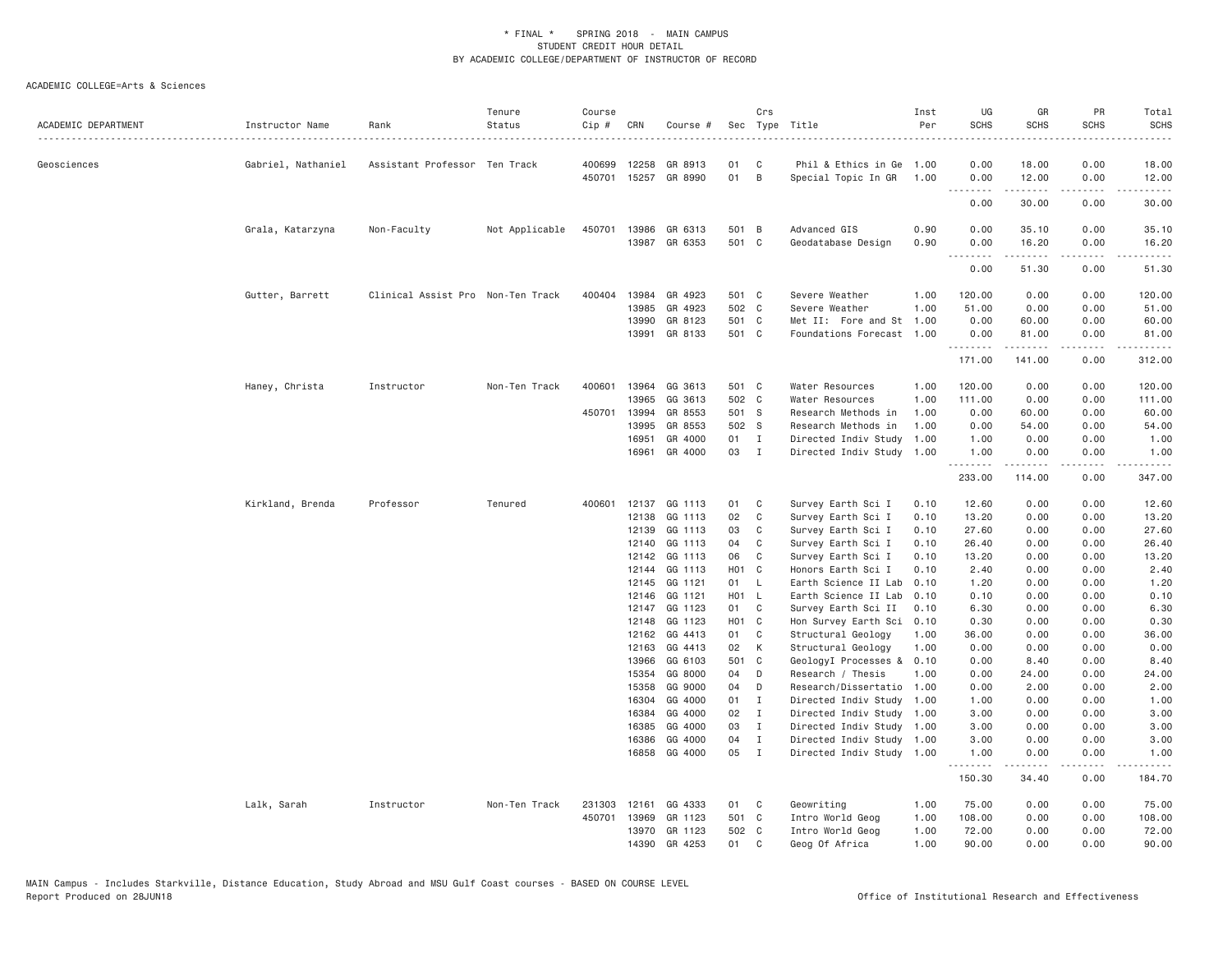| ACADEMIC DEPARTMENT | Instructor Name                        | Rank                          | Tenure<br>Status | Course<br>Cip # | CRN            | Course #           |                   | Crs                 | Sec Type Title                             | Inst<br>Per  | UG<br><b>SCHS</b>                                                                                                                                                                                                                                              | GR<br><b>SCHS</b> | PR<br><b>SCHS</b> | Total<br><b>SCHS</b> |
|---------------------|----------------------------------------|-------------------------------|------------------|-----------------|----------------|--------------------|-------------------|---------------------|--------------------------------------------|--------------|----------------------------------------------------------------------------------------------------------------------------------------------------------------------------------------------------------------------------------------------------------------|-------------------|-------------------|----------------------|
|                     |                                        |                               |                  |                 |                |                    |                   |                     |                                            |              |                                                                                                                                                                                                                                                                |                   |                   |                      |
|                     |                                        |                               |                  |                 |                |                    |                   |                     |                                            |              | 345.00                                                                                                                                                                                                                                                         | 0.00              | 0.00              | 345.00               |
| Geosciences         | Manalilkada Sasidhar Grad Teach Assist |                               | Non-Ten Track    |                 | 400601 12145   | GG 1121            | 01                | - L                 | Earth Science II Lab 0.90                  |              | 10.80                                                                                                                                                                                                                                                          | 0.00              | 0.00              | 10.80                |
|                     |                                        |                               |                  |                 | 12146          | GG 1121            | H01 L             |                     | Earth Science II Lab                       | 0.90         | 0.90                                                                                                                                                                                                                                                           | 0.00              | 0.00              | 0.90                 |
|                     |                                        |                               |                  |                 | 12147          | GG 1123            | 01                | C                   | Survey Earth Sci II                        | 0.90         | 56.70                                                                                                                                                                                                                                                          | 0.00              | 0.00              | 56.70                |
|                     |                                        |                               |                  |                 | 12148          | GG 1123            | H01 C             |                     | Hon Survey Earth Sci 0.90                  |              | 2.70<br>.                                                                                                                                                                                                                                                      | 0.00              | 0.00              | 2.70                 |
|                     |                                        |                               |                  |                 |                |                    |                   |                     |                                            |              | 71.10                                                                                                                                                                                                                                                          | 0.00              | 0.00              | 71.10                |
|                     | Meng, Qingmin                          | Assistant Professor Ten Track |                  | 450701          | 12219          | GR 4353            | 01                | C                   | Geodatabase Design                         | 1.00         | 39.00                                                                                                                                                                                                                                                          | 0.00              | 0.00              | 39.00                |
|                     |                                        |                               |                  |                 | 12241          | GR 6353            | 01                | C                   | Geodatabase Design                         | 1.00         | 0.00                                                                                                                                                                                                                                                           | 15.00             | 0.00              | 15.00                |
|                     |                                        |                               |                  |                 | 12242          | GR 6363            | 01                | В                   | GIS Programming                            | 1.00         | 0.00                                                                                                                                                                                                                                                           | 21.00             | 0.00              | 21.00                |
|                     |                                        |                               |                  |                 | 13987          | GR 6353            | 501 C             |                     | Geodatabase Design                         | 0.10         | 0.00                                                                                                                                                                                                                                                           | 1.80              | 0.00              | 1.80                 |
|                     |                                        |                               |                  |                 | 16241          | GR 8000            | 11                | D                   | Research / Thesis                          | 1.00         | 0.00                                                                                                                                                                                                                                                           | 9.00              | 0.00              | 9.00                 |
|                     |                                        |                               |                  |                 | 450702 12220   | GR 4363            | 01                | B                   | GIS Programming                            | 1.00         | 24.00<br>$- - - - -$                                                                                                                                                                                                                                           | 0.00<br>.         | 0.00<br>.         | 24.00                |
|                     |                                        |                               |                  |                 |                |                    |                   |                     |                                            |              | 63.00                                                                                                                                                                                                                                                          | 46.80             | 0.00              | 109.80               |
|                     | Mercer, Andrew                         | Associate Professor Tenured   |                  | 400401          | 12255          | GR 8453            | 01                | C                   | Quant Analysis Climo 1.00                  |              | 0.00                                                                                                                                                                                                                                                           | 30.00             | 0.00              | 30.00                |
|                     |                                        |                               |                  | 400404          | 12229          | GR 4623            | 01                | C                   | Physical Meteorology 1.00                  |              | 54.00                                                                                                                                                                                                                                                          | 0.00              | 0.00              | 54.00                |
|                     |                                        |                               |                  | 450701          | 12250          | GR 6623            | 01                | C                   | Physical Meteorology 1.00                  |              | 0.00                                                                                                                                                                                                                                                           | 15.00             | 0.00              | 15.00                |
|                     |                                        |                               |                  |                 | 15254          | GR 8000            | 01                | D                   | Research / Thesis                          | 1.00         | 0.00                                                                                                                                                                                                                                                           | 18.00             | 0.00              | 18.00                |
|                     |                                        |                               |                  |                 | 15255          | GR 9000            | 01                | D                   | Research/Dissertatio 1.00                  |              | 0.00<br>$\frac{1}{2} \left( \frac{1}{2} \right) \left( \frac{1}{2} \right) \left( \frac{1}{2} \right) \left( \frac{1}{2} \right) \left( \frac{1}{2} \right)$<br>$\frac{1}{2} \left( \frac{1}{2} \right) \left( \frac{1}{2} \right) \left( \frac{1}{2} \right)$ | 9.00<br>.         | 0.00<br>.         | 9.00<br>.            |
|                     |                                        |                               |                  |                 |                |                    |                   |                     |                                            |              | 54.00                                                                                                                                                                                                                                                          | 72.00             | 0.00              | 126.00               |
|                     | Millard, Craig                         | Grad Teach Assist             | Non-Ten Track    | 400601          | 12139          | GG 1113            | 03                | C                   | Survey Earth Sci I                         | 0.90         | 248.40                                                                                                                                                                                                                                                         | 0.00              | 0.00              | 248.40               |
|                     |                                        |                               |                  |                 | 12140          | GG 1113            | 04                | $\mathbf{C}$        | Survey Earth Sci I                         | 0.90         | 237.60                                                                                                                                                                                                                                                         | 0.00              | 0.00              | 237.60               |
|                     |                                        |                               |                  |                 |                | 12144 GG 1113      | H <sub>01</sub> C |                     | Honors Earth Sci I                         | 0.90         | 21.60<br>.                                                                                                                                                                                                                                                     | 0.00<br>.         | 0.00<br>.         | 21.60<br>.           |
|                     |                                        |                               |                  |                 |                |                    |                   |                     |                                            |              | 507.60                                                                                                                                                                                                                                                         | 0.00              | 0.00              | 507.60               |
|                     | Moe Hoffman, Amy                       | Instructor                    | Non-Ten Track    | 400601          | 12124          | GG 1111            | 01                | $\mathsf{L}$        | Earth Science I Lab                        | 1.00         | 31.00                                                                                                                                                                                                                                                          | 0.00              | 0.00              | 31.00                |
|                     |                                        |                               |                  |                 | 12125          | GG 1111            | 02                | - L                 | Earth Science I Lab                        | 1.00         | 33.00                                                                                                                                                                                                                                                          | 0.00              | 0.00              | 33.00                |
|                     |                                        |                               |                  |                 | 12126          | GG 1111            | 03                | <b>L</b>            | Earth Science I Lab                        | 1.00         | 24.00                                                                                                                                                                                                                                                          | 0.00              | 0.00              | 24.00                |
|                     |                                        |                               |                  |                 | 12127          | GG 1111            | 04                | L.                  | Earth Science I Lab                        | 1.00         | 9.00                                                                                                                                                                                                                                                           | 0.00              | 0.00              | 9.00                 |
|                     |                                        |                               |                  |                 | 12128          | GG 1111            | 05                | $\mathsf{L}$        | Earth Science I Lab                        | 1.00         | 31.00                                                                                                                                                                                                                                                          | 0.00              | 0.00              | 31.00                |
|                     |                                        |                               |                  |                 | 12129          | GG 1111            | 06                | L.                  | Earth Science I Lab                        | 1.00         | 30.00                                                                                                                                                                                                                                                          | 0.00              | 0.00              | 30.00                |
|                     |                                        |                               |                  |                 | 12130          | GG 1111            | 07                | - L<br>$\mathsf{L}$ | Earth Science I Lab                        | 1.00         | 31.00                                                                                                                                                                                                                                                          | 0.00              | 0.00              | 31.00                |
|                     |                                        |                               |                  |                 | 12132<br>12133 | GG 1111<br>GG 1111 | 09<br>10          | $\mathsf{L}$        | Earth Science I Lab<br>Earth Science I Lab | 1.00<br>1.00 | 34.00<br>28.00                                                                                                                                                                                                                                                 | 0.00<br>0.00      | 0.00<br>0.00      | 34.00<br>28.00       |
|                     |                                        |                               |                  |                 | 12134          | GG 1111            | 11                | $\mathsf{L}$        | Earth Science I Lab                        | 1,00         | 17.00                                                                                                                                                                                                                                                          | 0.00              | 0.00              | 17.00                |
|                     |                                        |                               |                  |                 | 12135          | GG 1111            | 12                | $\mathsf{L}$        | Earth Science I Lab                        | 1,00         | 20.00                                                                                                                                                                                                                                                          | 0.00              | 0.00              | 20.00                |
|                     |                                        |                               |                  |                 | 12136          | GG 1111            | H01 L             |                     | Honors Earth Science                       | 1.00         | 1.00                                                                                                                                                                                                                                                           | 0.00              | 0.00              | 1.00                 |
|                     |                                        |                               |                  |                 | 13961          | GG 1111            | 501 L             |                     | Earth Science I Lab                        | 1.00         | 20.00                                                                                                                                                                                                                                                          | 0.00              | 0.00              | 20.00                |
|                     |                                        |                               |                  |                 |                | 13962 GG 1113      | 501 C             |                     | Survey Earth Sci I                         | 1.00         | 87.00<br>.                                                                                                                                                                                                                                                     | 0.00              | 0.00              | 87.00                |
|                     |                                        |                               |                  |                 |                |                    |                   |                     |                                            |              | 396.00                                                                                                                                                                                                                                                         | 0.00              | 0.00              | 396.00               |
|                     | Morris, John                           | Instructor                    | Non-Ten Track    | 450701          | 12236          | GR 6303            | 02                | К                   | Principles of GIS                          | 0.20         | 0.00                                                                                                                                                                                                                                                           | 0.00              | 0.00              | 0.00                 |
|                     |                                        |                               |                  |                 | 12237          | GR 6303            | 03                | К                   | Principles of GIS                          | 0.20         | 0.00                                                                                                                                                                                                                                                           | 0.00              | 0.00              | 0.00                 |
|                     |                                        |                               |                  |                 | 12239          | GR 6303            | 05                | К                   | Principles of GIS                          | 0.20         | 0.00                                                                                                                                                                                                                                                           | 0.00              | 0.00              | 0.00                 |
|                     |                                        |                               |                  | 450702          | 12214          | GR 4303            | 02                | К                   | Principles of GIS                          | 0.20         | 0.00                                                                                                                                                                                                                                                           | 0.00              | 0.00              | 0.00                 |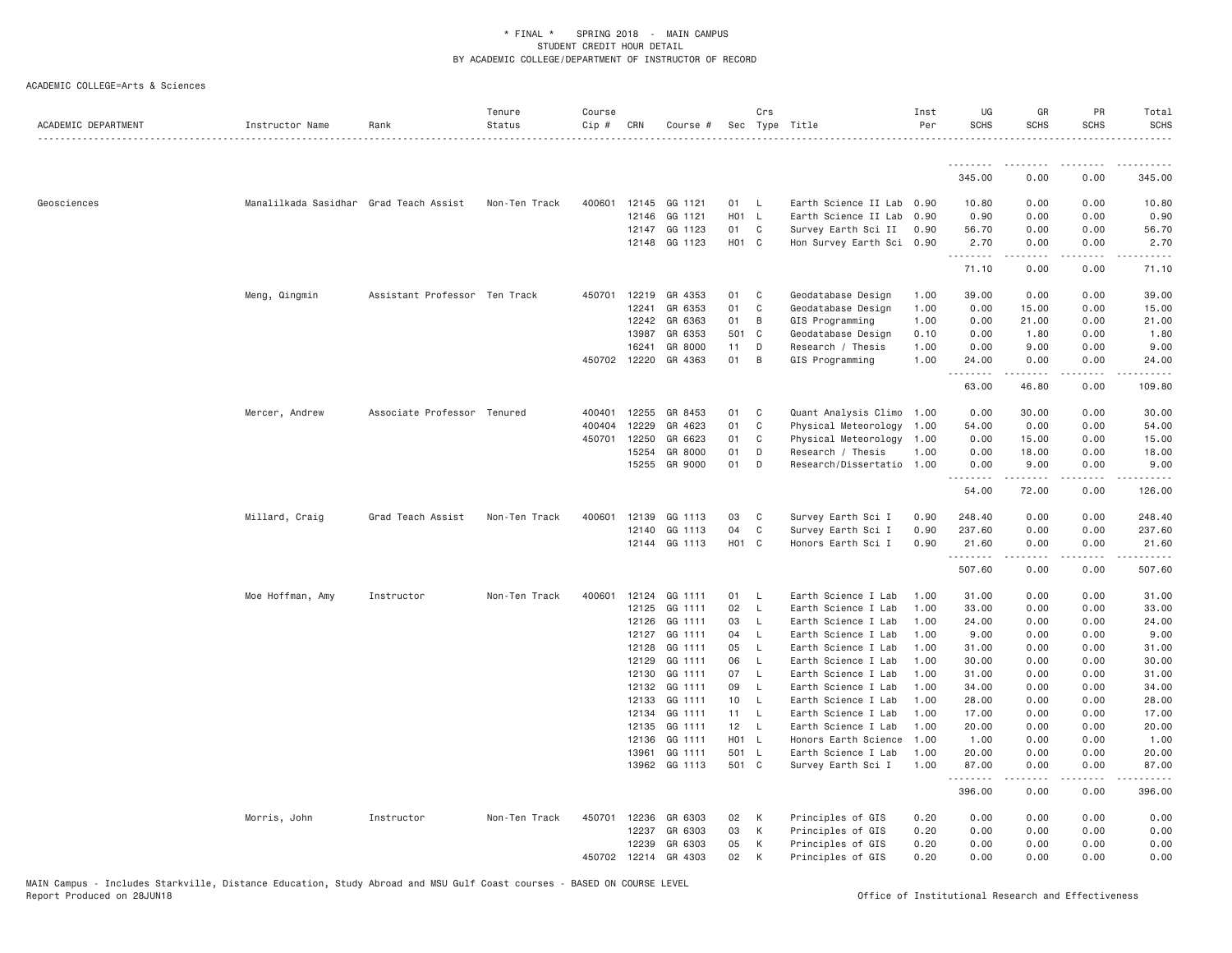| ACADEMIC DEPARTMENT | Instructor Name     | Rank                              | Tenure<br>Status | Course<br>Cip # | CRN   | Course #                 |          | Crs          | Sec Type Title<br>. <u>.</u> .              | Inst<br>Per<br>$- - - - - -$ | UG<br><b>SCHS</b>    | GR<br><b>SCHS</b>                                                                                                                                                                       | PR<br><b>SCHS</b>     | Total<br><b>SCHS</b> |
|---------------------|---------------------|-----------------------------------|------------------|-----------------|-------|--------------------------|----------|--------------|---------------------------------------------|------------------------------|----------------------|-----------------------------------------------------------------------------------------------------------------------------------------------------------------------------------------|-----------------------|----------------------|
| Geosciences         | Morris, John        | Instructor                        | Non-Ten Track    |                 |       | 450702 12215 GR 4303     | 03       | K            | Principles of GIS                           | 0.20                         | 0.00                 | 0.00                                                                                                                                                                                    | 0.00                  | 0.00                 |
|                     |                     |                                   |                  |                 | 12216 | GR 4303                  | 04       | K            | Principles of GIS                           | 0.20                         | 0.00                 | 0.00                                                                                                                                                                                    | 0.00                  | 0.00                 |
|                     |                     |                                   |                  |                 |       | 12217 GR 4303            | 05       | K            | Principles of GIS                           | 0.20                         | 0.00<br>.            | 0.00<br>2.2.2.2.2                                                                                                                                                                       | 0.00<br>.             | 0.00<br>.            |
|                     |                     |                                   |                  |                 |       |                          |          |              |                                             |                              | 0.00                 | 0.00                                                                                                                                                                                    | 0.00                  | 0.00                 |
|                     | Muir, Jennifer      | Lecturer                          | Non-Ten Track    | 400601          |       | 13963 GG 1113            | 502 C    |              | Survey Earth Sci I                          | 1.00                         | 66.00<br>-----       | 0.00<br>.                                                                                                                                                                               | 0.00                  | 66.00                |
|                     |                     |                                   |                  |                 |       |                          |          |              |                                             |                              | 66.00                | 0.00                                                                                                                                                                                    | 0.00                  | 66.00                |
|                     | Nagel, Athena       | Clinical Assist Pro Non-Ten Track |                  | 400601          | 13966 | GG 6103                  | 501 C    |              | GeologyI Processes &                        | 0.90                         | 0.00                 | 75.60                                                                                                                                                                                   | 0.00                  | 75.60                |
|                     |                     |                                   |                  | 450701          | 13980 | GR 4813                  | 501 C    |              | Natural Hazards                             | 0.90                         | 75.60                | 0.00                                                                                                                                                                                    | 0.00                  | 75.60                |
|                     |                     |                                   |                  |                 | 13981 | GR 4813                  | 502 C    |              | Natural Hazards                             | 0.90                         | 78.30                | 0.00                                                                                                                                                                                    | 0.00                  | 78.30                |
|                     |                     |                                   |                  |                 | 13982 | GR 4813                  | 503 C    |              | Natural Hazards                             | 0.90                         | 70.20<br>.           | 0.00<br>.                                                                                                                                                                               | 0.00<br>.             | 70.20<br>.           |
|                     |                     |                                   |                  |                 |       |                          |          |              |                                             |                              | 224.10               | 75.60                                                                                                                                                                                   | 0.00                  | 299.70               |
|                     | Nordstrom, Gregory  | Instructor                        | Non-Ten Track    | 400404          | 12221 | GR 4432                  | 01       | B            | Wx Forecasting II                           | 1.00                         | 64.00                | 0.00                                                                                                                                                                                    | 0.00                  | 64.00                |
|                     |                     |                                   |                  |                 | 13971 | GR 1603                  | 501 C    |              | Intro To Meteorology                        | 1.00                         | 120.00               | 0.00                                                                                                                                                                                    | 0.00                  | 120.00               |
|                     |                     |                                   |                  |                 | 13972 | GR 1603                  | 502 C    |              | Intro To Meteorology 1.00                   |                              | 114.00               | 0.00                                                                                                                                                                                    | 0.00                  | 114.00               |
|                     |                     |                                   |                  |                 | 13975 | GR 4443                  | 501 C    |              | Weather Prediction I 1.00                   |                              | 117.00               | 0.00                                                                                                                                                                                    | 0.00                  | 117.00               |
|                     |                     |                                   |                  |                 |       | 13976 GR 4443            | 502 C    |              | Weather Prediction I 1.00                   |                              | 69.00<br>.           | 0.00<br>$\frac{1}{2} \left( \frac{1}{2} \right) \left( \frac{1}{2} \right) \left( \frac{1}{2} \right) \left( \frac{1}{2} \right) \left( \frac{1}{2} \right) \left( \frac{1}{2} \right)$ | 0.00<br>.             | 69.00<br>.           |
|                     |                     |                                   |                  |                 |       |                          |          |              |                                             |                              | 484.00               | 0.00                                                                                                                                                                                    | 0.00                  | 484.00               |
|                     | Nunley, Christopher | Grad Teach Assist                 | Non-Ten Track    | 450701          | 12202 | GR 1123                  | 05       | C            | Intro World Geog                            | 0.90                         | 270.00               | 0.00                                                                                                                                                                                    | 0.00                  | 270.00               |
|                     |                     |                                   |                  |                 |       | 12203 GR 1123            | 06       | C            | Intro World Geog                            | 0.90                         | 270.00<br>. <u>.</u> | 0.00<br>-----                                                                                                                                                                           | 0.00<br>.             | 270.00               |
|                     |                     |                                   |                  |                 |       |                          |          |              |                                             |                              | 540.00               | 0.00                                                                                                                                                                                    | 0.00                  | 540.00               |
|                     | Paul, Varun         | Assistant Professor Ten Track     |                  | 400601          | 12150 | GG 3133                  | 01 C     |              | Intro Environ Geol                          | 0.50                         | 42.00                | 0.00                                                                                                                                                                                    | 0.00                  | 42.00                |
|                     |                     |                                   |                  |                 | 12156 | GG 4153                  | 01       | C            | Engineering Geology                         | 1.00                         | 132.00               | 0.00                                                                                                                                                                                    | 0.00                  | 132.00               |
|                     |                     |                                   |                  |                 | 12157 | GG 4153                  | 02       | K            | Engineering Geology                         | 1.00                         | 0.00                 | 0.00                                                                                                                                                                                    | 0.00                  | 0.00                 |
|                     |                     |                                   |                  |                 | 12158 | GG 4153                  | 03       | K            | Engineering Geology                         | 1.00                         | 0.00                 | 0.00                                                                                                                                                                                    | 0.00                  | 0.00                 |
|                     |                     |                                   |                  |                 | 12159 | GG 4153                  | 04       | K            | Engineering Geology                         | 1.00                         | 0.00                 | 0.00                                                                                                                                                                                    | 0.00                  | 0.00                 |
|                     |                     |                                   |                  |                 | 12172 | GG 6153                  | 01       | C            | Engineering Geology                         | 1.00                         | 0.00                 | 6.00                                                                                                                                                                                    | 0.00                  | 6.00                 |
|                     |                     |                                   |                  |                 | 12174 | GG 6153                  | 03       | K            | Engineering Geology                         | 1.00                         | 0.00                 | 0.00                                                                                                                                                                                    | 0.00                  | 0.00                 |
|                     |                     |                                   |                  |                 | 15355 | GG 8000                  | 05       | D            | Research / Thesis                           | 1.00                         | 0.00                 | 1.00                                                                                                                                                                                    | 0.00                  | 1.00                 |
|                     |                     |                                   |                  |                 | 15708 | GG 8990<br>16936 GG 4000 | 01<br>06 | B<br>I       | Special Topic In GG<br>Directed Indiv Study | 0.50<br>1.00                 | 0.00<br>1.00         | 7.50<br>0.00                                                                                                                                                                            | 0.00<br>0.00          | 7.50<br>1.00         |
|                     |                     |                                   |                  |                 |       |                          |          |              |                                             |                              | .<br>175.00          | $- - - - -$<br>14.50                                                                                                                                                                    | $\frac{1}{2}$<br>0.00 | .<br>189.50          |
|                     | Rodgers, John       | Professor                         | Tenured          | 450701          | 12198 | GR 1123                  | 01       | $\mathbf{C}$ | Intro World Geog                            | 0.10                         | 29.40                | 0.00                                                                                                                                                                                    | 0.00                  | 29.40                |
|                     |                     |                                   |                  |                 | 12199 | GR 1123                  | 02       | $\mathbf{C}$ | Intro World Geog                            | 0.10                         | 28.80                | 0.00                                                                                                                                                                                    | 0.00                  | 28.80                |
|                     |                     |                                   |                  |                 | 12200 | GR 1123                  | 03       | C            | Intro World Geog                            | 0.10                         | 28.20                | 0.00                                                                                                                                                                                    | 0.00                  | 28.20                |
|                     |                     |                                   |                  |                 | 12201 | GR 1123                  | 04       | C            | Intro World Geog                            | 0.10                         | 29.40                | 0.00                                                                                                                                                                                    | 0.00                  | 29.40                |
|                     |                     |                                   |                  |                 | 12202 | GR 1123                  | 05       | $\mathbb{C}$ | Intro World Geog                            | 0.10                         | 30.00                | 0.00                                                                                                                                                                                    | 0.00                  | 30.00                |
|                     |                     |                                   |                  |                 | 12203 | GR 1123                  | 06       | $\mathbf{C}$ | Intro World Geog                            | 0.10                         | 30.00                | 0.00                                                                                                                                                                                    | 0.00                  | 30.00                |
|                     |                     |                                   |                  |                 | 12231 | GR 4813                  | 01       | C            | Natural Hazards                             | 1.00                         | 144.00               | 0.00                                                                                                                                                                                    | 0.00                  | 144.00               |
|                     |                     |                                   |                  |                 | 12252 | GR 6813                  | 01       | C            | Natural Hazards                             | 1.00                         | 0.00                 | 6.00                                                                                                                                                                                    | 0.00                  | 6.00                 |
|                     |                     |                                   |                  |                 | 14889 | GR 4990                  | 01       | C            | Special Topic In GR                         | 1,00                         | 123.00               | 0.00                                                                                                                                                                                    | 0.00                  | 123.00               |
|                     |                     |                                   |                  |                 | 14890 | GR 6990                  | 01       | C            | Special Topic In GR                         | 1.00                         | 0.00                 | 6.00                                                                                                                                                                                    | 0.00                  | 6.00                 |
|                     |                     |                                   |                  |                 | 15366 | GR 8000                  | 07       | D            | Research / Thesis                           | 1.00                         | 0.00                 | 9,00                                                                                                                                                                                    | 0.00                  | 9.00                 |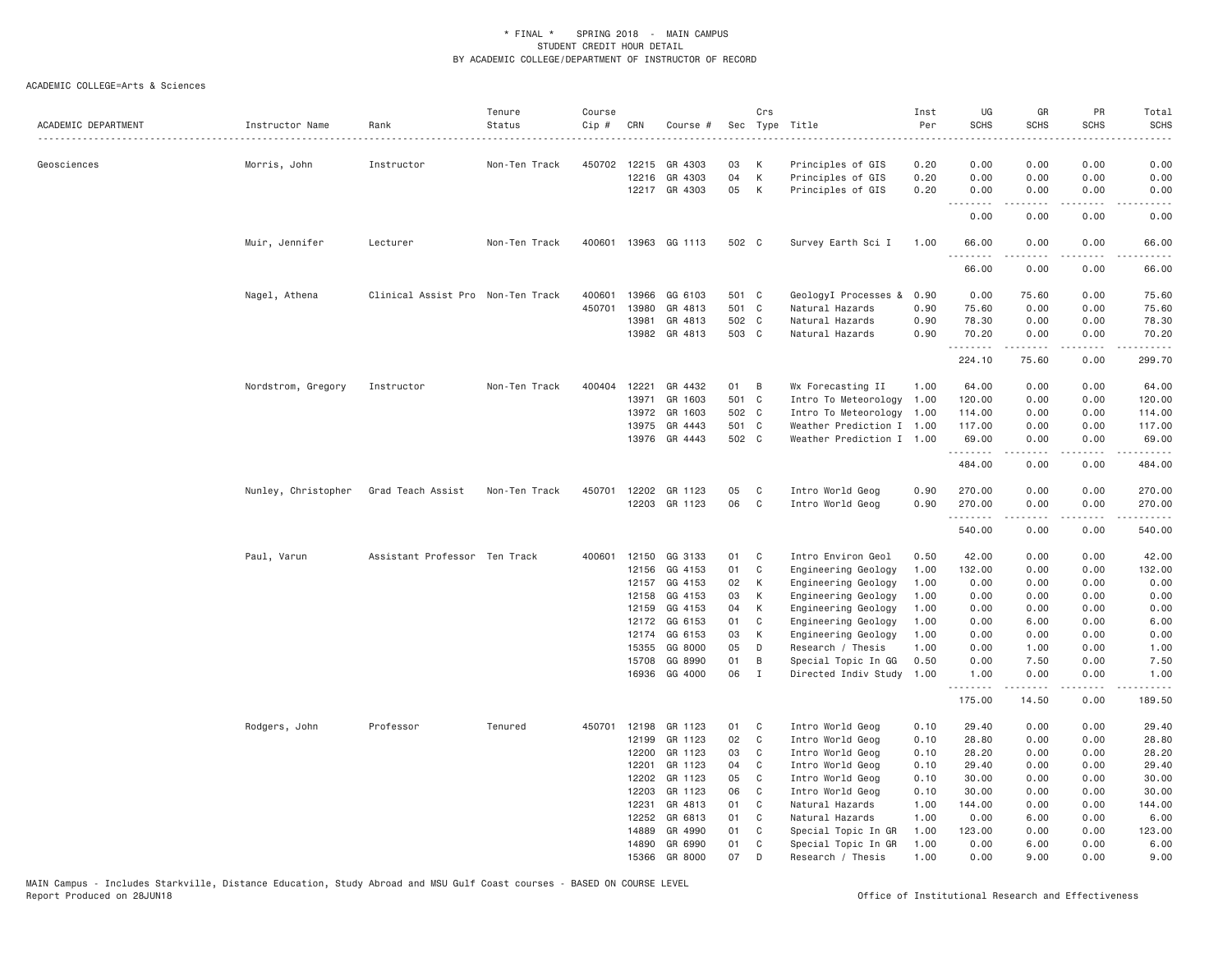| ACADEMIC DEPARTMENT | Instructor Name                                  | Rank                          | Tenure<br>Status | Course<br>Cip # | CRN            | Course #                 | Sec          | Crs    | Type Title                                             | Inst<br>Per  | UG<br><b>SCHS</b>  | GR<br><b>SCHS</b>                                                                                                                            | PR<br><b>SCHS</b> | Total<br><b>SCHS</b>   |
|---------------------|--------------------------------------------------|-------------------------------|------------------|-----------------|----------------|--------------------------|--------------|--------|--------------------------------------------------------|--------------|--------------------|----------------------------------------------------------------------------------------------------------------------------------------------|-------------------|------------------------|
|                     |                                                  |                               |                  |                 |                |                          |              |        |                                                        |              |                    |                                                                                                                                              |                   | -----                  |
| Geosciences         | Rodgers, John                                    | Professor                     | Tenured          | 450701 15374    |                | GR 9000<br>16546 GR 7000 | 07<br>$01$ I | D      | Research/Dissertatio 1.00<br>Directed Indiv Study 1.00 |              | 0.00<br>0.00       | 6.00<br>1.00                                                                                                                                 | 0.00<br>0.00      | 6.00<br>1.00           |
|                     |                                                  |                               |                  |                 |                |                          |              |        |                                                        |              | --------<br>442.80 | .<br>28.00                                                                                                                                   | .<br>0.00         | . <u>.</u> .<br>470.80 |
|                     | Schmitz, Darrel                                  | Professor                     | Tenured          | 400601          | 12152          | GG 4063                  | 01           | C      | Dev of Fossil Fuel R 1.00                              |              | 75.00              | 0.00                                                                                                                                         | 0.00              | 75.00                  |
|                     |                                                  |                               |                  |                 | 15350          | GG 8000                  | 02           | D      | Research / Thesis                                      | 1.00         | 0.00               | 7.00                                                                                                                                         | 0.00              | 7.00                   |
|                     |                                                  |                               |                  |                 |                | 15352 GG 9000            | 02           | D      | Research/Dissertatio 1.00                              |              | 0.00               | 15.00                                                                                                                                        | 0.00              | 15.00                  |
|                     |                                                  |                               |                  |                 |                |                          |              |        |                                                        |              | .<br>75.00         | .<br>22.00                                                                                                                                   | .<br>0.00         | .<br>97.00             |
|                     | Shelton, John                                    | Assistant Professor Ten Track |                  | 450701          | 12206          | GR 2013                  | 01           | C      | Cultural Geography                                     | 1.00         | 90.00              | 0.00                                                                                                                                         | 0.00              | 90.00                  |
|                     |                                                  |                               |                  |                 | 14896          | GR 4990                  | 04           | C      | Special Topic In GR                                    | 1.00         | 30.00              | 0.00                                                                                                                                         | 0.00              | 30.00                  |
|                     |                                                  |                               |                  |                 |                | 15191 GR 6990            | 04           | C      | Special Topic In GR                                    | 1.00         | 0.00<br><u>.</u>   | 6.00<br>.                                                                                                                                    | 0.00<br>.         | 6.00<br>.              |
|                     |                                                  |                               |                  |                 |                |                          |              |        |                                                        |              | 120.00             | 6.00                                                                                                                                         | 0.00              | 126.00                 |
|                     | Sherman-Morris, Kath Associate Professor Tenured |                               |                  | 400401          | 13996          | GR 8833                  | 501 C        |        | Weather & Society                                      | 1.00         | 0.00               | 81.00                                                                                                                                        | 0.00              | 81.00                  |
|                     |                                                  |                               |                  |                 | 13997          | GR 8833                  | 502 C        |        | Weather & Society                                      | 1.00         | 0.00               | 72.00                                                                                                                                        | 0.00              | 72.00                  |
|                     |                                                  |                               |                  | 400404          | 13977          | GR 4640                  | 501 E        |        | Met Internship                                         | 1.00         | 5.00               | 0.00                                                                                                                                         | 0.00              | 5.00                   |
|                     |                                                  |                               |                  | 400601          | 13993          | GR 8191                  | 501 S        |        | Geoscience Review                                      | 1.00         | 0.00               | 4.00                                                                                                                                         | 0.00              | 4.00                   |
|                     |                                                  |                               |                  | 450701          | 15367          | GR 8000                  | 08           | D      | Research / Thesis                                      | 1.00         | 0.00               | 7.00                                                                                                                                         | 0.00              | 7.00                   |
|                     |                                                  |                               |                  |                 | 15375          | GR 9000                  | 08           | D      | Research/Dissertatio                                   | 1.00         | 0.00               | 10.00                                                                                                                                        | 0.00              | 10.00                  |
|                     |                                                  |                               |                  |                 |                | 16476 GR 4000            | 501 I        |        | Directed Indiv Study                                   | 1.00         | 2.00<br><u>.</u>   | 0.00<br>. <u>.</u>                                                                                                                           | 0.00<br>.         | 2.00<br>.              |
|                     |                                                  |                               |                  |                 |                |                          |              |        |                                                        |              | 7.00               | 174.00                                                                                                                                       | 0.00              | 181.00                 |
|                     | Singh, Shatrughan                                | Lecturer                      | Non-Ten Track    | 400601          | 12141          | GG 1113                  | 05           | C      | Survey Earth Sci I                                     | 1.00         | 258.00             | 0.00                                                                                                                                         | 0.00              | 258.00                 |
|                     |                                                  |                               |                  | 450701          | 12199          | GR 1123                  | 02           | C      | Intro World Geog                                       | 0.90         | 259.20             | 0.00                                                                                                                                         | 0.00              | 259.20                 |
|                     |                                                  |                               |                  |                 | 12201          | GR 1123                  | 04           | C      | Intro World Geog                                       | 0.90         | 264.60<br>.        | 0.00<br>$\mathcal{L}^{\mathcal{A}}\left( \mathcal{A}^{\mathcal{A}}\right) =\mathcal{L}^{\mathcal{A}}\left( \mathcal{A}^{\mathcal{A}}\right)$ | 0.00<br>.         | 264.60<br>.            |
|                     |                                                  |                               |                  |                 |                |                          |              |        |                                                        |              | 781.80             | 0.00                                                                                                                                         | 0.00              | 781.80                 |
|                     | Skarke, Adam                                     | Assistant Professor Ten Track |                  | 240101          | 16062          | HON 4000                 | 01           | I      | Directed Individual                                    | 1.00         | 3.00               | 0.00                                                                                                                                         | 0.00              | 3.00                   |
|                     |                                                  |                               |                  | 400601          | 12165          | GG 4443                  | 01           | C      | Prin Sed Dep II                                        | 1.00         | 18.00              | 0.00                                                                                                                                         | 0.00              | 18.00                  |
|                     |                                                  |                               |                  |                 | 12180          | GG 6443                  | 01           | C      | Prin Sed Dep II                                        | 1.00         | 0.00               | 3.00                                                                                                                                         | 0.00              | 3.00                   |
|                     |                                                  |                               |                  |                 | 12184          | GG 8561                  | 02           | - S    | Geoscience Seminar                                     | 1.00         | 0.00               | 7.00                                                                                                                                         | 0.00              | 7.00                   |
|                     |                                                  |                               |                  |                 | 12185          | GG 8572                  | 01           | S      | Geologic Lit                                           | 1.00         | 0.00               | 14.00                                                                                                                                        | 0.00              | 14.00                  |
|                     |                                                  |                               |                  |                 | 15356<br>15360 | GG 8000<br>GG 9000       | 06<br>06     | D<br>D | Research / Thesis<br>Research/Dissertatio              | 1.00<br>1.00 | 0.00<br>0.00       | 9.00<br>9.00                                                                                                                                 | 0.00<br>0.00      | 9.00<br>9.00           |
|                     |                                                  |                               |                  |                 |                |                          |              |        |                                                        |              | 21.00              | .<br>42.00                                                                                                                                   | 0.00              | $    -$<br>63.00       |
|                     |                                                  |                               |                  |                 |                |                          |              |        |                                                        |              |                    |                                                                                                                                              |                   |                        |
|                     | Threatt, Patrick                                 | Lecturer                      | Non-Ten Track    | 450701          | 13980          | GR 4813                  | 501 C        |        | Natural Hazards                                        | 0.10         | 8.40               | 0.00                                                                                                                                         | 0.00              | 8.40                   |
|                     |                                                  |                               |                  |                 | 13981          | GR 4813                  | 502 C        |        | Natural Hazards                                        | 0.10         | 8.70               | 0.00                                                                                                                                         | 0.00              | 8.70                   |
|                     |                                                  |                               |                  |                 |                | 13982 GR 4813            | 503 C        |        | Natural Hazards                                        | 0.10         | 7.80               | 0.00<br>.                                                                                                                                    | 0.00<br>.         | 7.80<br>.              |
|                     |                                                  |                               |                  |                 |                |                          |              |        |                                                        |              | 24.90              | 0.00                                                                                                                                         | 0.00              | 24.90                  |
|                     | Tiwari, Sweta                                    | Grad Teach Assist             | Non-Ten Track    | 450702          | 12209          | GR 2313                  | 01           | C      | Maps Remote                                            | 1.00         | 87.00              | 0.00                                                                                                                                         | 0.00              | 87.00                  |
|                     |                                                  |                               |                  |                 | 12210          | GR 2313                  | 02           | К      | Maps Remote                                            | 1.00         | 0.00               | 0.00                                                                                                                                         | 0.00              | 0.00                   |
|                     |                                                  |                               |                  |                 |                | 12211 GR 2313            | 03           | К      | Maps Remote                                            | 1.00         | 0.00               | 0.00                                                                                                                                         | 0.00              | 0.00                   |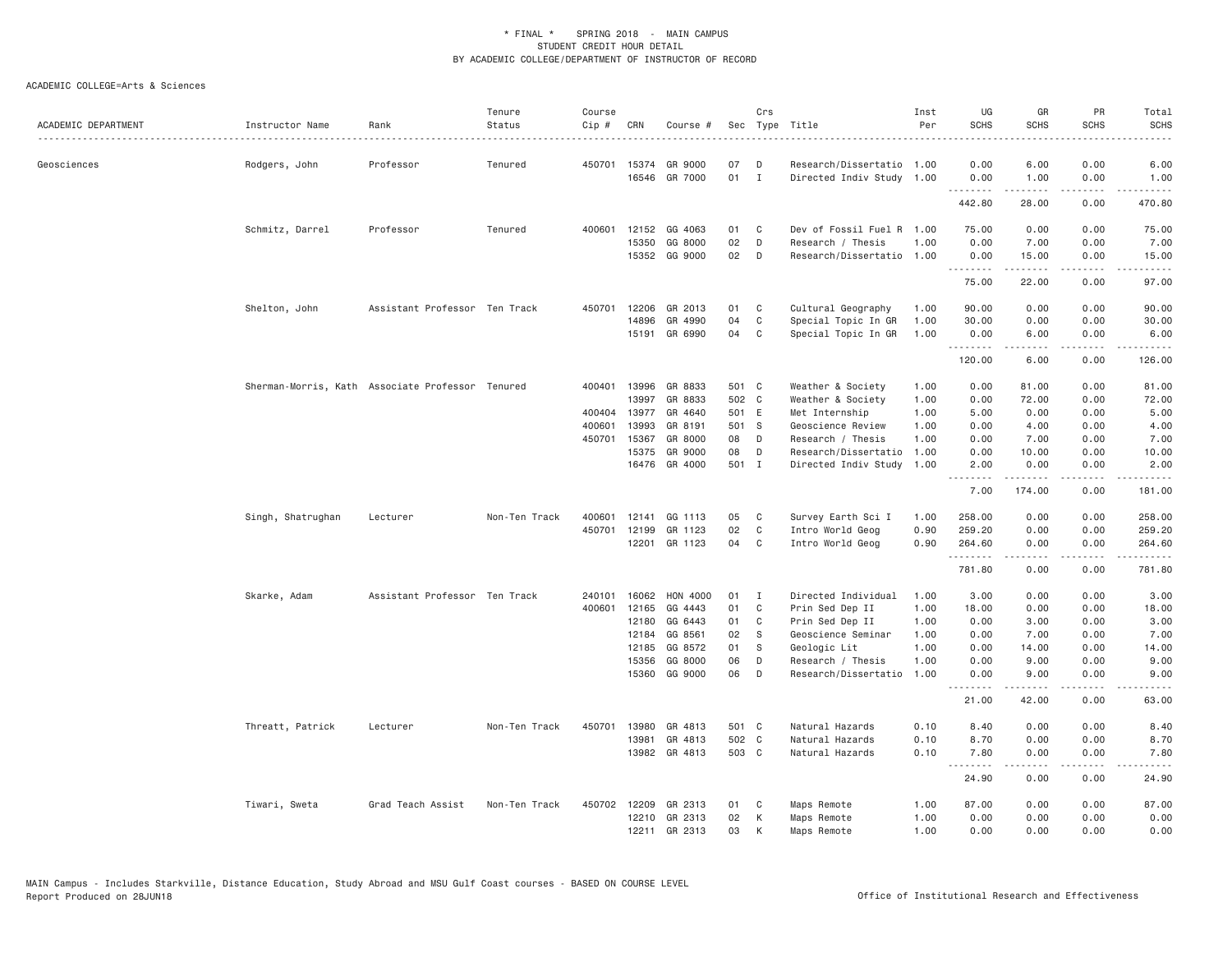| ACADEMIC DEPARTMENT                                  | Instructor Name | Rank                             | Tenure<br>Status                    | Course<br>Cip # | CRN                     | Course #                                                        |                            | Crs                                    | Sec Type Title                                                                                                 | Inst<br>Per                          | UG<br><b>SCHS</b>                     | GR<br><b>SCHS</b>                      | <b>PR</b><br><b>SCHS</b>                      | Total<br>SCHS                                |
|------------------------------------------------------|-----------------|----------------------------------|-------------------------------------|-----------------|-------------------------|-----------------------------------------------------------------|----------------------------|----------------------------------------|----------------------------------------------------------------------------------------------------------------|--------------------------------------|---------------------------------------|----------------------------------------|-----------------------------------------------|----------------------------------------------|
|                                                      |                 |                                  |                                     |                 |                         |                                                                 |                            |                                        |                                                                                                                |                                      | 87.00                                 | 0.00                                   | 0.00                                          | 87.00                                        |
| Geosciences                                          | Wood, Kimberly  | Assistant Professor Ten Track    |                                     | 450701          | 15368<br>15453<br>15454 | GR 8000<br>15376 GR 9000<br>15452 GR 4990<br>GR 6990<br>GR 8990 | 09<br>09<br>03<br>03<br>02 | D.<br>D.<br>- B<br>- B<br>$\mathbf{C}$ | Research / Thesis<br>Research/Dissertatio<br>Special Topic In GR<br>Special Topic In GR<br>Special Topic In GR | 1.00<br>1.00<br>1.00<br>1.00<br>1.00 | 0.00<br>0.00<br>42.00<br>0.00<br>0.00 | 3.00<br>9.00<br>0.00<br>15.00<br>12.00 | 0.00<br>0.00<br>0.00<br>0.00<br>0.00          | 3.00<br>9.00<br>42.00<br>15.00<br>12.00      |
|                                                      |                 | Zarzar, Christopher Non-Employee | Not Applicable 400404 14722 GR 8613 |                 |                         |                                                                 | 501 C                      |                                        | Hydrometeorology                                                                                               | 1.00                                 | 42.00<br>0.00<br>----<br>0.00         | 39.00<br>84.00<br>84.00                | -----<br>0.00<br>0.00<br>. <u>.</u> .<br>0.00 | - - - - - -<br>81.00<br>84.00<br>84.00       |
| =====================================<br>Geosciences |                 |                                  |                                     |                 |                         |                                                                 |                            |                                        |                                                                                                                |                                      | ========<br>7522.00                   | 1448,00                                | ========<br>0.00                              | $=$ = = = = = = = = =<br>8970.00<br>======== |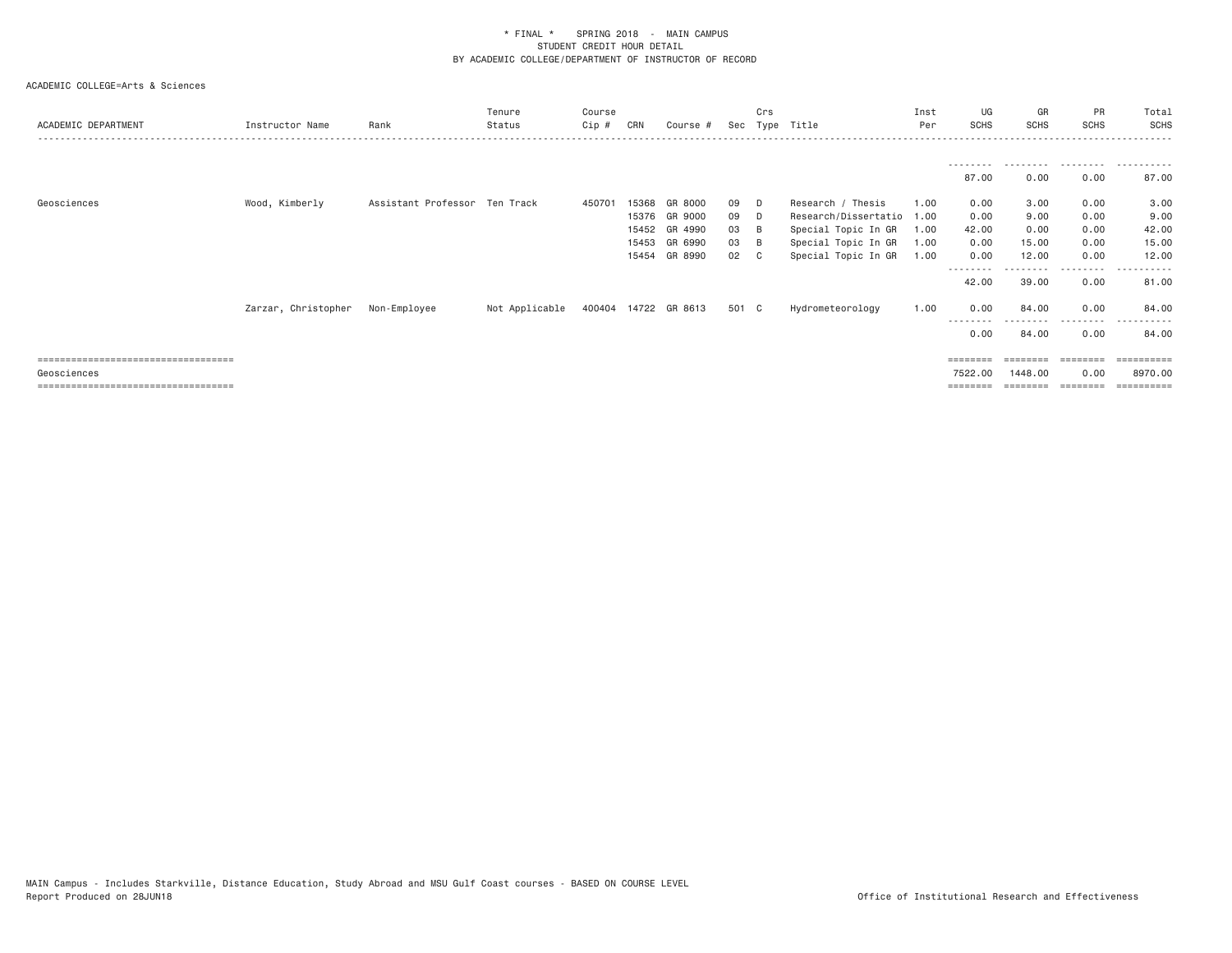| ACADEMIC DEPARTMENT | Instructor Name    | Rank                        | Tenure<br>Status | Course<br>$Cip$ # | CRN   | Course #                        |          | Crs<br>Sec Type Title        |                                                        | Inst<br>Per  | UG<br><b>SCHS</b> | GR<br><b>SCHS</b>                                                                                                                                            | PR<br><b>SCHS</b> | Total<br><b>SCHS</b> |
|---------------------|--------------------|-----------------------------|------------------|-------------------|-------|---------------------------------|----------|------------------------------|--------------------------------------------------------|--------------|-------------------|--------------------------------------------------------------------------------------------------------------------------------------------------------------|-------------------|----------------------|
| History             | Adams, Michael     | Grad Teach Assist           | Non-Ten Track    | 050114 12315      |       | HI 1223<br>14462 HI 1223        | 05<br>07 | C<br>$\mathbf{C}$            | Modern Western World 0.25<br>Modern Western World 0.25 |              | 12.75<br>18.00    | 0.00<br>0.00                                                                                                                                                 | 0.00<br>0.00      | 12.75<br>18.00       |
|                     |                    |                             |                  |                   |       |                                 |          |                              |                                                        |              | .<br>30.75        | $\frac{1}{2} \left( \frac{1}{2} \right) \left( \frac{1}{2} \right) \left( \frac{1}{2} \right) \left( \frac{1}{2} \right) \left( \frac{1}{2} \right)$<br>0.00 | .<br>0.00         | .<br>30.75           |
|                     |                    |                             |                  |                   |       |                                 |          |                              |                                                        |              |                   |                                                                                                                                                              |                   |                      |
|                     | Bader, Joshua      | Grad Teach Assist           | Non-Ten Track    | 540102            |       | 12276 HI 1063                   | 15       | C                            | Early U S History                                      | 0.25         | 18.00             | 0.00                                                                                                                                                         | 0.00              | 18.00                |
|                     |                    |                             |                  |                   |       | 12278 HI 1063                   | 17 C     |                              | Early U S History                                      | 0.25         | 17.25<br>-------- | 0.00<br>.                                                                                                                                                    | 0.00<br>.         | 17.25<br>.           |
|                     |                    |                             |                  |                   |       |                                 |          |                              |                                                        |              | 35.25             | 0.00                                                                                                                                                         | 0.00              | 35.25                |
|                     | Banks, Rachel      | Grad Teach Assist           | Non-Ten Track    |                   |       | 540102 12281 HI 1073            | 02       | C                            | Modern U S History                                     | 0.25         | 17.25             | 0.00                                                                                                                                                         | 0.00              | 17.25                |
|                     |                    |                             |                  |                   |       | 12287 HI 1073                   | 09       | C                            | Modern U S History                                     | 0.25         | 12.00             | 0.00<br>$- - - - -$                                                                                                                                          | 0.00<br>.         | 12.00<br>.           |
|                     |                    |                             |                  |                   |       |                                 |          |                              |                                                        |              | 29.25             | 0.00                                                                                                                                                         | 0.00              | 29.25                |
|                     | Barbier, Mary      | Associate Professor Tenured |                  | 240101 12376      |       | HON 4093                        | H07 S    |                              | Honors Thesis                                          | 1.00         | 3.00              | 0.00                                                                                                                                                         | 0.00              | 3.00                 |
|                     |                    |                             |                  | 450902            | 12343 | HI 8893                         | 01       | - S                          | History of ISIS                                        | 1.00         | 0.00              | 12.00                                                                                                                                                        | 0.00              | 12.00                |
|                     |                    |                             |                  | 540101            | 14761 | HI 9000                         | 01       | D                            | Research / Diss                                        | 1.00         | 0.00              | 15.00                                                                                                                                                        | 0.00              | 15.00                |
|                     |                    |                             |                  | 540108            | 12327 | HI 4233                         | 01       | C                            | American Military Hi 1.00                              |              | 69.00<br>.        | 0.00<br>$- - - - -$                                                                                                                                          | 0.00<br>.         | 69.00<br>د د د د د   |
|                     |                    |                             |                  |                   |       |                                 |          |                              |                                                        |              | 72.00             | 27.00                                                                                                                                                        | 0.00              | 99.00                |
|                     | Benek, Ali         | Grad Teach Assist           | Non-Ten Track    | 540102            | 12295 | HI 1073                         | 19       | C                            | Modern U S History-S 0.25                              |              | 18.00             | 0.00                                                                                                                                                         | 0.00              | 18.00                |
|                     |                    |                             |                  |                   |       | 12300 HI 1073                   | 24       | C                            | Modern U S History-S 0.25                              |              | 18.00             | 0.00<br>.                                                                                                                                                    | 0.00<br>.         | 18.00                |
|                     |                    |                             |                  |                   |       |                                 |          |                              |                                                        |              | .<br>36.00        | 0.00                                                                                                                                                         | 0.00              | .<br>36.00           |
|                     | Brain, Stephen     | Associate Professor Tenured |                  |                   |       | 050114 12311 HI 1223            | 01       | $\mathbf{C}$                 | Modern Western World 0.75                              |              | 38.25             | 0.00                                                                                                                                                         | 0.00              | 38.25                |
|                     |                    |                             |                  |                   |       | 12312 HI 1223                   | 02       | C                            | Modern Western World 0.75                              |              | 54.00             | 0.00                                                                                                                                                         | 0.00              | 54.00                |
|                     |                    |                             |                  |                   |       | 12313 HI 1223                   | 03       | C                            | Modern Western World 0.75                              |              | 24.75             | 0.00                                                                                                                                                         | 0.00              | 24.75                |
|                     |                    |                             |                  |                   | 12314 | HI 1223                         | 04       | C                            | Modern Western World 0.75                              |              | 40.50             | 0.00                                                                                                                                                         | 0.00              | 40.50                |
|                     |                    |                             |                  |                   | 12315 | HI 1223                         | 05       | C                            | Modern Western World 0.75                              |              | 38.25             | 0.00                                                                                                                                                         | 0.00              | 38.25                |
|                     |                    |                             |                  |                   | 12316 | HI 1223                         | 06       | C                            | Modern Western World                                   | 0.75         | 33.75             | 0.00                                                                                                                                                         | 0.00              | 33.75                |
|                     |                    |                             |                  |                   | 14462 | HI 1223                         | 07       | C                            | Modern Western World 0.75                              |              | 54.00             | 0.00                                                                                                                                                         | 0.00              | 54.00                |
|                     |                    |                             |                  |                   | 14463 | HI 1223                         | 08       | $\mathbb C$                  | Modern Western World 0.75                              |              | 51.75             | 0.00                                                                                                                                                         | 0.00              | 51.75                |
|                     |                    |                             |                  | 050299            | 14476 | HI 4613                         | 01       | C                            | History of the Sovie                                   | 1.00         | 75.00             | 0.00                                                                                                                                                         | 0.00              | 75.00                |
|                     |                    |                             |                  | 540101            | 14762 | HI 9000<br>540102 14744 HI 8000 | 02<br>02 | D<br>D                       | Research / Diss<br>Research / Thesis                   | 1.00<br>1,00 | 0.00<br>0.00      | 20.00<br>8,00                                                                                                                                                | 0.00<br>0.00      | 20.00<br>8.00        |
|                     |                    |                             |                  |                   |       |                                 |          |                              |                                                        |              | .<br>410.25       | $- - - - -$<br>28.00                                                                                                                                         | .<br>0.00         | .<br>438.25          |
|                     |                    |                             |                  |                   |       |                                 |          |                              |                                                        |              |                   |                                                                                                                                                              |                   |                      |
|                     | Bucklew, Alexander | Non-Employee                | Not Applicable   |                   |       | 050114 12312 HI 1223            | 02<br>03 | $\mathbf{C}$<br>$\mathbf{C}$ | Modern Western World 0.25                              |              | 18.00<br>8.25     | 0.00<br>0.00                                                                                                                                                 | 0.00<br>0.00      | 18.00                |
|                     |                    |                             |                  |                   |       | 12313 HI 1223                   |          |                              | Modern Western World 0.25                              |              | .                 | -----                                                                                                                                                        | .                 | 8.25<br>.            |
|                     |                    |                             |                  |                   |       |                                 |          |                              |                                                        |              | 26.25             | 0.00                                                                                                                                                         | 0.00              | 26.25                |
|                     | Burford, David     | Grad Teach Assist           | Non-Ten Track    |                   |       | 050114 12316 HI 1223            | 06       | C                            | Modern Western World 0.25                              |              | 11.25             | 0.00                                                                                                                                                         | 0.00              | 11.25                |
|                     |                    |                             |                  |                   |       | 14463 HI 1223                   | 08       | C                            | Modern Western World 0.25                              |              | 17.25<br>.        | 0.00<br>.                                                                                                                                                    | 0.00<br>.         | 17.25<br>.           |
|                     |                    |                             |                  |                   |       |                                 |          |                              |                                                        |              | 28.50             | 0.00                                                                                                                                                         | 0.00              | 28.50                |
|                     | Burrow, John       | Grad Teach Assist           | Non-Ten Track    | 540102            |       | 12269 HI 1063<br>12270 HI 1063  | 06<br>07 | C<br>C                       | Early U S History<br>Early U S History                 | 0.25<br>0.25 | 16.50<br>18.75    | 0.00<br>0.00                                                                                                                                                 | 0.00<br>0.00      | 16.50<br>18.75       |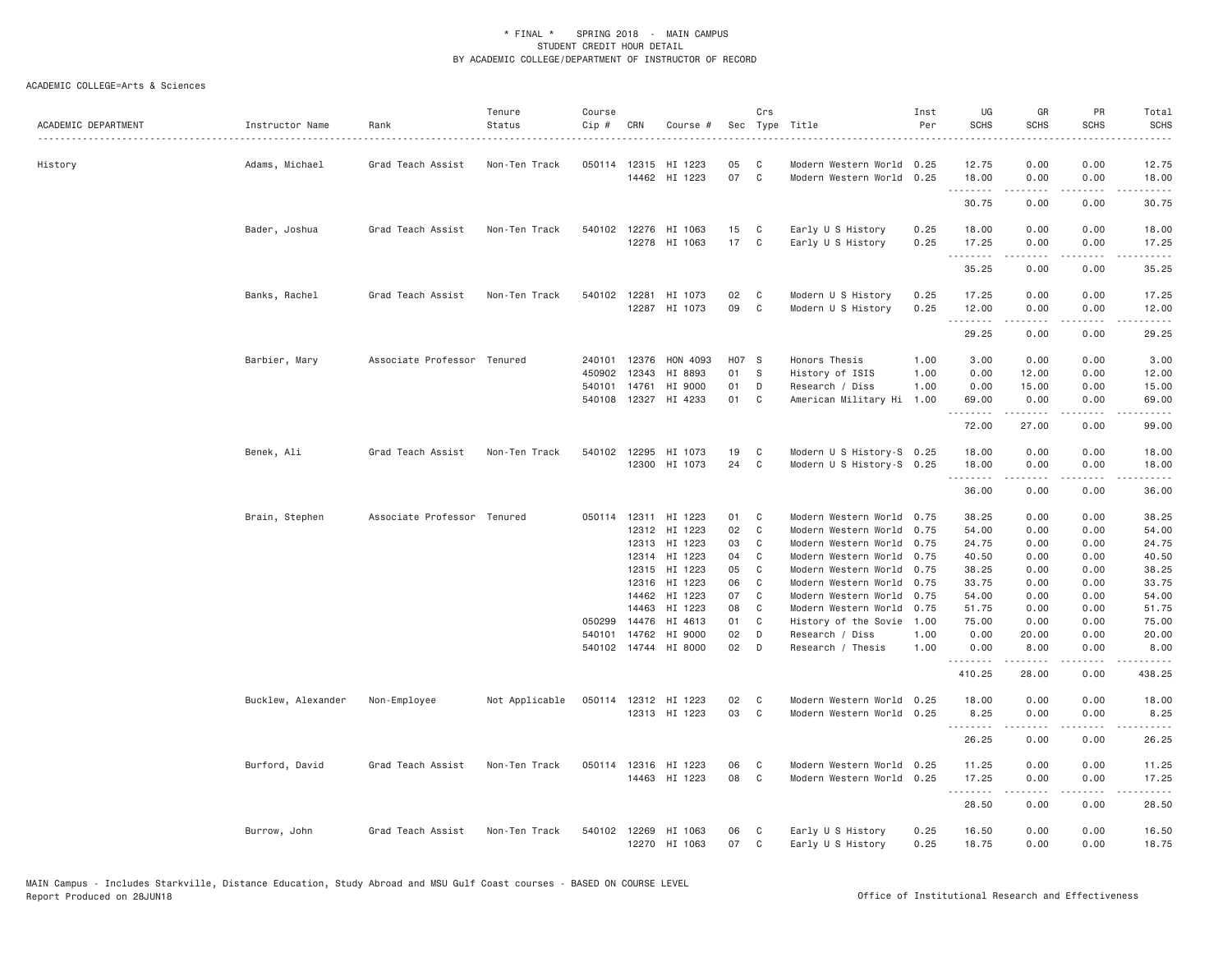| ACADEMIC DEPARTMENT | Instructor Name    | Rank                          | Tenure<br>Status | Course<br>Cip # | CRN            | Course #             |          | Crs               | Sec Type Title                                    | Inst<br>Per  | UG<br><b>SCHS</b> | GR<br><b>SCHS</b>                                                                                                                                                                        | PR<br><b>SCHS</b>            | Total<br><b>SCHS</b>                                                                                                               |
|---------------------|--------------------|-------------------------------|------------------|-----------------|----------------|----------------------|----------|-------------------|---------------------------------------------------|--------------|-------------------|------------------------------------------------------------------------------------------------------------------------------------------------------------------------------------------|------------------------------|------------------------------------------------------------------------------------------------------------------------------------|
|                     |                    |                               |                  |                 |                |                      |          |                   |                                                   |              | <u>.</u>          |                                                                                                                                                                                          |                              |                                                                                                                                    |
|                     |                    |                               |                  |                 |                |                      |          |                   |                                                   |              | 35.25             | 0.00                                                                                                                                                                                     | 0.00                         | 35.25                                                                                                                              |
| History             | Cagle, Alexander   | Grad Teach Assist             | Non-Ten Track    | 540101          | 12306          | HI 1173              | 04       | C                 | Wld Hist After 1500                               | 0.25         | 7.50              | 0.00                                                                                                                                                                                     | 0.00                         | 7.50                                                                                                                               |
|                     |                    |                               |                  |                 | 12307<br>12308 | HI 1173<br>HI 1173   | 05<br>06 | $\mathbb C$<br>C  | Wld Hist After 1500<br>Wld Hist After 1500        | 0.25<br>0.25 | 12.75<br>18.00    | 0.00<br>0.00                                                                                                                                                                             | 0.00<br>0.00                 | 12.75<br>18.00                                                                                                                     |
|                     |                    |                               |                  |                 |                |                      |          |                   |                                                   |              | .                 | .                                                                                                                                                                                        | $\sim$ $\sim$ $\sim$         | $    -$                                                                                                                            |
|                     |                    |                               |                  |                 |                |                      |          |                   |                                                   |              | 38.25             | 0.00                                                                                                                                                                                     | 0.00                         | 38.25                                                                                                                              |
|                     | Campbell, Colin    | Grad Teach Assist             | Non-Ten Track    | 540102 12266    |                | HI 1063              | 03       | C                 | Early U S History                                 | 0.25         | 18.75             | 0.00                                                                                                                                                                                     | 0.00                         | 18.75                                                                                                                              |
|                     |                    |                               |                  |                 |                | 12267 HI 1063        | 04       | $\mathbf{C}$      | Early U S History                                 | 0.25         | 18.00<br>-------- | 0.00<br>.                                                                                                                                                                                | 0.00<br>.                    | 18.00<br>.                                                                                                                         |
|                     |                    |                               |                  |                 |                |                      |          |                   |                                                   |              | 36.75             | 0.00                                                                                                                                                                                     | 0.00                         | 36.75                                                                                                                              |
|                     | Cox, Adam          | Grad Teach Assist             | Non-Ten Track    | 540102          |                | 14458 HI 1073        | 11       | $\mathbf{C}$      | Modern U S History                                | 0.25         | 15.00             | 0.00                                                                                                                                                                                     | 0.00                         | 15.00                                                                                                                              |
|                     |                    |                               |                  |                 |                |                      |          |                   |                                                   |              | .<br>15.00        | .<br>0.00                                                                                                                                                                                | $\sim$ $\sim$ $\sim$<br>0.00 | $\sim$ $\sim$ $\sim$ $\sim$<br>15.00                                                                                               |
|                     | Damms, Richard     | Associate Professor Tenured   |                  |                 |                | 540101 14763 HI 9000 | 03       | D                 | Research / Diss                                   | 1.00         | 0.00              | 33.00                                                                                                                                                                                    | 0.00                         | 33.00                                                                                                                              |
|                     |                    |                               |                  |                 |                |                      |          |                   |                                                   |              | .                 |                                                                                                                                                                                          | $\sim$ $\sim$ $\sim$ $\sim$  | المالم عامات                                                                                                                       |
|                     |                    |                               |                  |                 |                |                      |          |                   |                                                   |              | 0.00              | 33.00                                                                                                                                                                                    | 0.00                         | 33.00                                                                                                                              |
|                     | Davenport, Christy | Grad Teach Assist             | Non-Ten Track    |                 |                | 540101 12320 HI 3333 | 01       | C                 | Mississippi History                               | 0.25         | 18.75             | 0.00                                                                                                                                                                                     | 0.00                         | 18.75                                                                                                                              |
|                     |                    |                               |                  |                 |                | 12321 HI 3333        | 02       | $\mathbf{C}$      | Mississippi History                               | 0.25         | 18.75             | 0.00<br>.                                                                                                                                                                                | 0.00<br>لأعامل               | 18.75<br>المتمام                                                                                                                   |
|                     |                    |                               |                  |                 |                |                      |          |                   |                                                   |              | 37.50             | 0.00                                                                                                                                                                                     | 0.00                         | 37.50                                                                                                                              |
|                     | Davis, Henry       | Grad Teach Assist             | Non-Ten Track    |                 |                | 540102 12282 HI 1073 | 03       | C                 | Modern U S History                                | 0.25         | 18.75             | 0.00                                                                                                                                                                                     | 0.00                         | 18.75                                                                                                                              |
|                     |                    |                               |                  |                 |                | 12283 HI 1073        | 04       | $\mathbf{C}$      | Modern U S History                                | 0.25         | 17.25             | 0.00                                                                                                                                                                                     | 0.00                         | 17.25                                                                                                                              |
|                     |                    |                               |                  |                 |                |                      |          |                   |                                                   |              | .<br>36.00        | -----<br>0.00                                                                                                                                                                            | .<br>0.00                    | .<br>36.00                                                                                                                         |
|                     | Estefan, Elizabeth | Grad Teach Assist             | Non-Ten Track    | 540102          | 12265          | HI 1063              | 02       | C                 | Early U S History                                 | 0.25         | 18.00             | 0.00                                                                                                                                                                                     | 0.00                         | 18.00                                                                                                                              |
|                     |                    |                               |                  |                 |                | 14455 HI 1063        | 14       | $\mathbf{C}$      | Early U S History                                 | 0.25         | 12.75             | 0.00                                                                                                                                                                                     | 0.00                         | 12.75                                                                                                                              |
|                     |                    |                               |                  |                 |                |                      |          |                   |                                                   |              | <u>.</u><br>30.75 | .<br>0.00                                                                                                                                                                                | .<br>0.00                    | .<br>30.75                                                                                                                         |
|                     |                    |                               |                  |                 |                |                      |          |                   |                                                   |              |                   |                                                                                                                                                                                          |                              |                                                                                                                                    |
|                     | Finley, Alexandra  | Assistant Professor Ten Track |                  | 050201          | 14466<br>15393 | HI 3013<br>AAS 3013  | 01<br>01 | $\mathbf{C}$<br>C | AfAm History to 1865 1.00<br>AfAm History to 1865 | 1.00         | 63.00<br>75.00    | 0.00<br>0.00                                                                                                                                                                             | 0.00<br>0.00                 | 63.00<br>75.00                                                                                                                     |
|                     |                    |                               |                  |                 |                | 540101 12338 HI 8803 | 02       | C                 | Graduate Colloquium                               | 1.00         | 0.00              | 24.00                                                                                                                                                                                    | 0.00                         | 24.00                                                                                                                              |
|                     |                    |                               |                  |                 |                |                      |          |                   |                                                   |              | 138.00            | $\frac{1}{2} \left( \frac{1}{2} \right) \left( \frac{1}{2} \right) \left( \frac{1}{2} \right) \left( \frac{1}{2} \right) \left( \frac{1}{2} \right) \left( \frac{1}{2} \right)$<br>24.00 | .<br>0.00                    | .<br>162.00                                                                                                                        |
|                     | Giesen, James      | Associate Professor Tenured   |                  | 540101          | 14765          | HI 9000              | 05       | D                 | Research / Diss                                   | 1.00         | 0.00              | 13.00                                                                                                                                                                                    | 0.00                         | 13.00                                                                                                                              |
|                     |                    |                               |                  | 540102          |                | 14746 HI 8000        | 04       | D                 | Research / Thesis                                 | 1.00         | 0.00              | 27.00                                                                                                                                                                                    | 0.00                         | 27.00                                                                                                                              |
|                     |                    |                               |                  |                 |                |                      |          |                   |                                                   |              | .<br>0.00         | .<br>40.00                                                                                                                                                                               | ----<br>0.00                 | $\frac{1}{2} \left( \frac{1}{2} \right) \left( \frac{1}{2} \right) \left( \frac{1}{2} \right) \left( \frac{1}{2} \right)$<br>40.00 |
|                     |                    |                               |                  |                 |                |                      |          |                   |                                                   |              |                   |                                                                                                                                                                                          |                              |                                                                                                                                    |
|                     | Green, Samuel      | Grad Teach Assist             | Non-Ten Track    | 540101          | 12305          | HI 1173              | 03       | C                 | Wld Hist After 1500                               | 0.25         | 15.75             | 0.00                                                                                                                                                                                     | 0.00                         | 15.75                                                                                                                              |
|                     |                    |                               |                  |                 |                |                      |          |                   |                                                   |              |                   |                                                                                                                                                                                          |                              |                                                                                                                                    |
|                     |                    |                               |                  |                 | 14460<br>14461 | HI 1173<br>HI 1173   | 07<br>08 | C<br>C            | Wld Hist After 1500<br>Wld Hist After 1500        | 0.25<br>0.25 | 15.75<br>18.75    | 0.00<br>0.00                                                                                                                                                                             | 0.00<br>0.00                 | 15.75<br>18.75                                                                                                                     |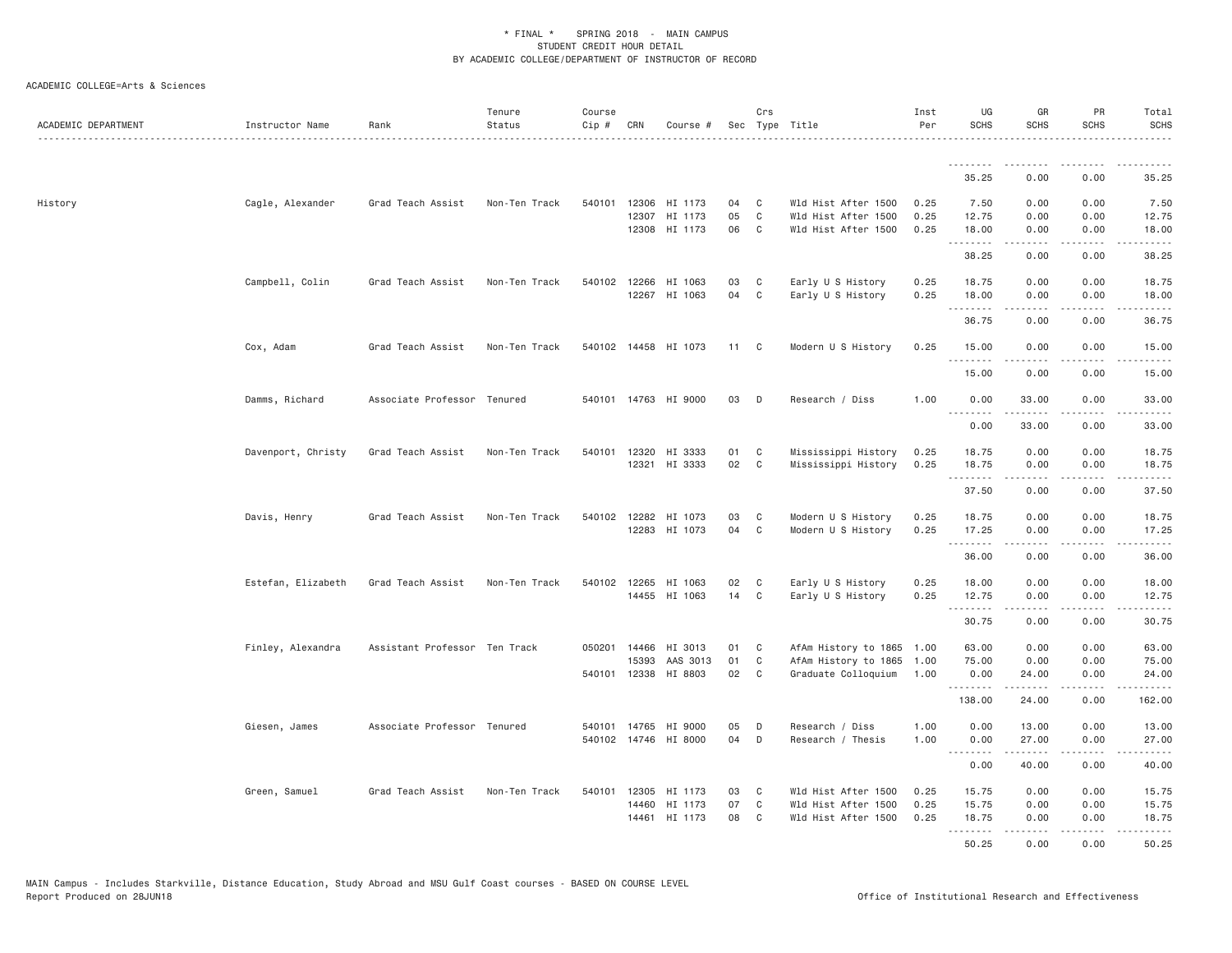| ACADEMIC DEPARTMENT | Instructor Name    | Rank                        | Tenure<br>Status | Course<br>Cip # | CRN            | Course #                       |                 | Crs                        | Sec Type Title                            | Inst<br>Per  | UG<br><b>SCHS</b> | GR<br><b>SCHS</b>                                                                                                                                            | PR<br><b>SCHS</b> | Total<br><b>SCHS</b><br>. |
|---------------------|--------------------|-----------------------------|------------------|-----------------|----------------|--------------------------------|-----------------|----------------------------|-------------------------------------------|--------------|-------------------|--------------------------------------------------------------------------------------------------------------------------------------------------------------|-------------------|---------------------------|
| History             | Greene, Alison     | Associate Professor Tenured |                  |                 | 540101 12340   | HI 8803                        | 04 C            |                            | Graduate Colloquium                       | 1.00         | 0.00              | 24.00                                                                                                                                                        | 0.00              | 24.00                     |
|                     |                    |                             |                  |                 | 14766          | HI 9000                        | 06              | D                          | Research / Diss                           | 1.00         | 0.00              | 21.00                                                                                                                                                        | 0.00              | 21.00                     |
|                     |                    |                             |                  |                 | 540102 14467   | HI 4253                        | 01              | C                          | History of Religion                       | 1.00         | 57.00             | 0.00                                                                                                                                                         | 0.00              | 57.00                     |
|                     |                    |                             |                  |                 |                | 14747 HI 8000                  | 05              | $\Box$                     | Research / Thesis                         | 1.00         | 0.00<br>.         | 7.00<br>-----                                                                                                                                                | 0.00<br>.         | 7.00<br>.                 |
|                     |                    |                             |                  |                 |                |                                |                 |                            |                                           |              | 57.00             | 52.00                                                                                                                                                        | 0.00              | 109.00                    |
|                     | Gullett, Ashleigh  | Grad Teach Assist           | Non-Ten Track    |                 |                | 540102 12284 HI 1073           | 05              | $\mathbf{C}$               | Modern U S History                        | 0.25         | 12.75             | 0.00                                                                                                                                                         | 0.00              | 12.75                     |
|                     |                    |                             |                  |                 |                | 12286 HI 1073                  | 08              | $\mathbf{C}$               | Modern U S History                        | 0.25         | 17.25             | 0.00                                                                                                                                                         | 0.00              | 17.25                     |
|                     |                    |                             |                  |                 |                |                                |                 |                            |                                           |              | .<br>30.00        | $\frac{1}{2} \left( \frac{1}{2} \right) \left( \frac{1}{2} \right) \left( \frac{1}{2} \right) \left( \frac{1}{2} \right) \left( \frac{1}{2} \right)$<br>0.00 | .<br>0.00         | .<br>30.00                |
|                     | Gusella, Christina | Grad Teach Assist           | Non-Ten Track    |                 | 540102 12298   | HI 1073                        | 22              | C                          | Modern U S History-S 0.25                 |              | 18.75             | 0.00                                                                                                                                                         | 0.00              | 18.75                     |
|                     |                    |                             |                  |                 | 12299          | HI 1073                        | 23              | C <sub>1</sub>             | Modern U S History-S 0.25                 |              | 18.75             | 0.00                                                                                                                                                         | 0.00              | 18.75                     |
|                     |                    |                             |                  |                 |                |                                |                 |                            |                                           |              | .                 | <b>.</b>                                                                                                                                                     | .                 | .                         |
|                     |                    |                             |                  |                 |                |                                |                 |                            |                                           |              | 37.50             | 0.00                                                                                                                                                         | 0.00              | 37.50                     |
|                     | Harris, Damarius   | Grad Teach Assist           | Non-Ten Track    |                 | 540102 12264   | HI 1063                        | 01              | C                          | Early U S History                         | 0.25         | 18.00             | 0.00                                                                                                                                                         | 0.00              | 18.00                     |
|                     |                    |                             |                  |                 |                | 12272 HI 1063                  | 09              | $\mathbf{C}$               | Early U S History                         | 0.25         | 18.00             | 0.00<br>.                                                                                                                                                    | 0.00<br>.         | 18.00<br>.                |
|                     |                    |                             |                  |                 |                |                                |                 |                            |                                           |              | .<br>36.00        | 0.00                                                                                                                                                         | 0.00              | 36.00                     |
|                     | Hauser, Jason      | Lecturer                    | Non-Ten Track    |                 | 540102 13999   | HI 1073                        | 501 C           |                            | Modern U S History                        | 0.75         | 65.25             | 0.00                                                                                                                                                         | 0.00              | 65.25                     |
|                     |                    |                             |                  |                 |                | 14003 HI 4193                  | 501 C           |                            | US Environmental His                      | 0.75         | 27.00             | 0.00                                                                                                                                                         | 0.00              | 27.00                     |
|                     |                    |                             |                  |                 |                |                                |                 |                            |                                           |              | .<br>92.25        | 0.00                                                                                                                                                         | 0.00              | 92.25                     |
|                     | Hersey, Mark       | Associate Professor Tenured |                  |                 |                | 540101 12324 HI 3903           | 01 C            |                            | Hist & Hist Meth                          | 1.00         | 39.00             | 0.00                                                                                                                                                         | 0.00              | 39.00                     |
|                     |                    |                             |                  |                 | 14767          | HI 9000                        | 07              | D                          | Research / Diss                           | 1.00         | 0.00              | 14.00                                                                                                                                                        | 0.00              | 14.00                     |
|                     |                    |                             |                  |                 |                | 540102 14482 HI 8943           | 01              | C                          | U.S. History, 1787-1                      | 1.00         | 0.00<br>.         | 27.00<br>.                                                                                                                                                   | 0.00<br>-----     | 27.00<br>.                |
|                     |                    |                             |                  |                 |                |                                |                 |                            |                                           |              | 39.00             | 41.00                                                                                                                                                        | 0.00              | 80.00                     |
|                     | Hill, James        | Lecturer                    | Non-Ten Track    |                 |                | 540102 12264 HI 1063           | 01 C            |                            | Early U S History                         | 0.75         | 54.00             | 0.00                                                                                                                                                         | 0.00              | 54.00                     |
|                     |                    |                             |                  |                 | 12265          | HI 1063                        | 02              | $\mathbf{C}$               | Early U S History                         | 0.75         | 54.00             | 0.00                                                                                                                                                         | 0.00              | 54.00                     |
|                     |                    |                             |                  |                 | 12266          | HI 1063                        | 03              | C                          | Early U S History                         | 0.75         | 56.25             | 0.00                                                                                                                                                         | 0.00              | 56.25                     |
|                     |                    |                             |                  |                 | 12267          | HI 1063                        | 04              | C                          | Early U S History                         | 0.75         | 54.00             | 0.00                                                                                                                                                         | 0.00              | 54.00                     |
|                     |                    |                             |                  |                 | 12268          | HI 1063                        | 05              | $\mathbf{C}$               | Early U S History                         | 0.75         | 49.50             | 0.00                                                                                                                                                         | 0.00              | 49.50                     |
|                     |                    |                             |                  |                 | 12269          | HI 1063<br>HI 1063             | 06<br>07        | C<br>C                     | Early U S History                         | 0.75         | 49.50             | 0.00                                                                                                                                                         | 0.00              | 49.50<br>56.25            |
|                     |                    |                             |                  |                 | 12270<br>12271 | HI 1063                        | 08              | $\overline{\phantom{a}}$ C | Early U S History<br>Early U S History    | 0.75<br>0.75 | 56.25<br>54.00    | 0.00<br>0.00                                                                                                                                                 | 0.00<br>0.00      | 54.00                     |
|                     |                    |                             |                  |                 | 12272          | HI 1063                        | 09              | C.                         | Early U S History                         | 0.75         | 54.00             | 0.00                                                                                                                                                         | 0.00              | 54.00                     |
|                     |                    |                             |                  |                 | 12273          | HI 1063                        | 10 <sub>1</sub> | C                          | Early U S History                         | 0.75         | 42.75             | 0.00                                                                                                                                                         | 0.00              | 42.75                     |
|                     |                    |                             |                  |                 | 12274          | HI 1063                        | 11 C            |                            | Early U S History                         | 0.75         | 49.50             | 0.00                                                                                                                                                         | 0.00              | 49.50                     |
|                     |                    |                             |                  |                 | 12275          | HI 1063                        | 12              | $\mathbf{C}$               | Early U S History                         | 0.75         | 40.50             | 0.00                                                                                                                                                         | 0.00              | 40.50                     |
|                     |                    |                             |                  |                 | 12276          | HI 1063                        | 15              | $\mathbf{C}$               | Early U S History                         | 0.75         | 54.00             | 0.00                                                                                                                                                         | 0.00              | 54.00                     |
|                     |                    |                             |                  |                 | 12277          | HI 1063                        | 16 C            |                            | Early U S History                         | 0.75         | 54.00             | 0.00                                                                                                                                                         | 0.00              | 54.00                     |
|                     |                    |                             |                  |                 | 12278          | HI 1063                        | 17              | $\mathbf{C}$               | Early U S History                         | 0.75         | 51.75             | 0.00                                                                                                                                                         | 0.00              | 51.75                     |
|                     |                    |                             |                  |                 | 12326          | HI 4143                        | 01              | C <sub>c</sub>             | Revolutionary Amer                        | 1.00         | 75.00             | 0.00                                                                                                                                                         | 0.00              | 75.00                     |
|                     |                    |                             |                  |                 | 14454          | HI 1063                        | 13 C            |                            | Early U S History                         | 0.75         | 33.75             | 0.00                                                                                                                                                         | 0.00              | 33.75                     |
|                     |                    |                             |                  |                 | 14455          | HI 1063                        | 14              | $\mathbf{C}$               | Early U S History                         | 0.75         | 38.25             | 0.00                                                                                                                                                         | 0.00              | 38.25                     |
|                     |                    |                             |                  |                 |                | 14456 HI 1063<br>14470 HI 4333 | 18<br>01        | C<br>C                     | Early U S History<br>Native Amer His to 1 | 0.75<br>1.00 | 54.00<br>69,00    | 0.00<br>0.00                                                                                                                                                 | 0.00<br>0.00      | 54.00<br>69,00            |
|                     |                    |                             |                  |                 |                |                                |                 |                            |                                           |              |                   |                                                                                                                                                              |                   |                           |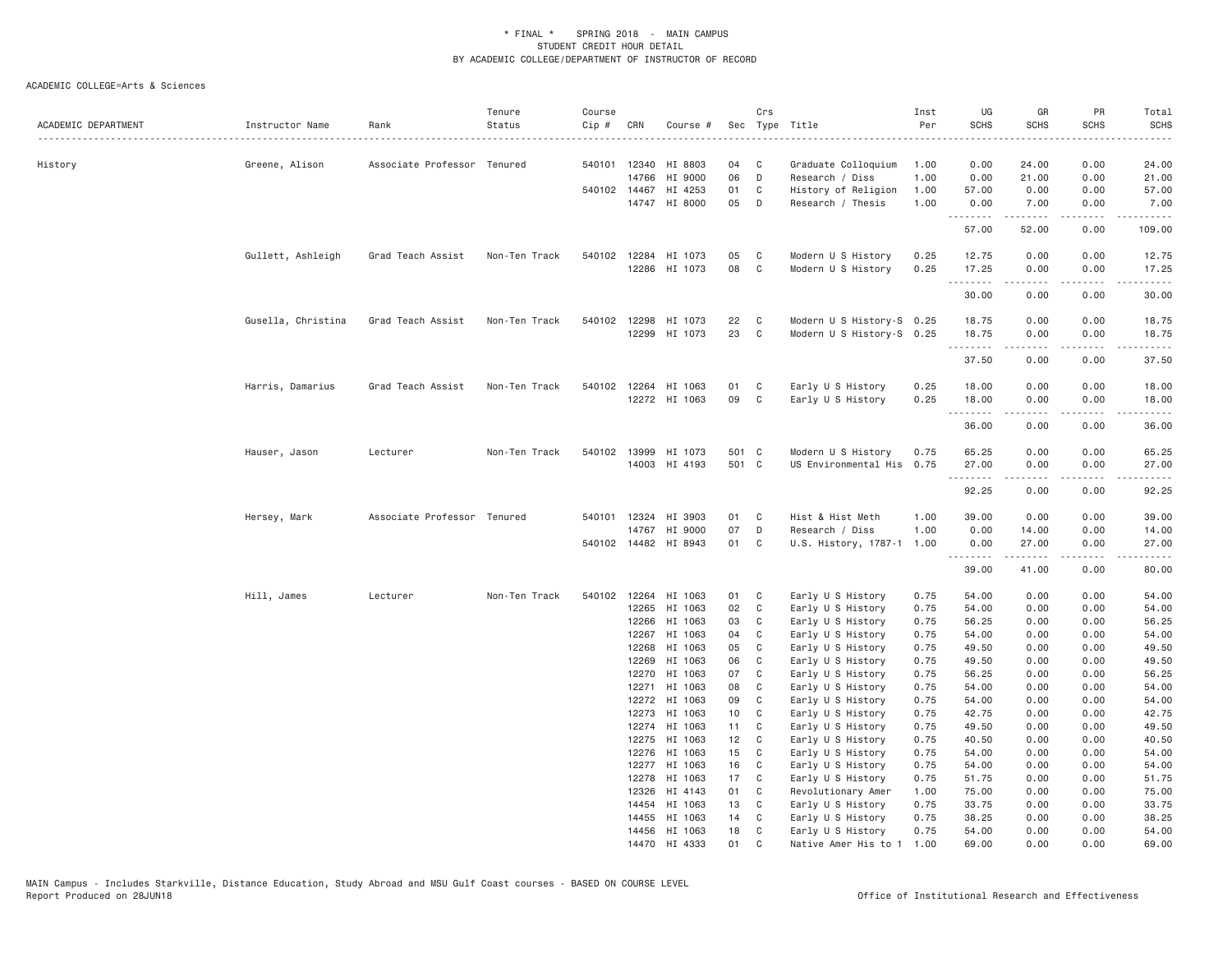| ACADEMIC DEPARTMENT | Instructor Name    | Rank                          | Tenure<br>Status | Course<br>Cip # | CRN            | Course #                 |                 | Crs            | Sec Type Title                           | Inst<br>Per  | UG<br><b>SCHS</b> | GR<br><b>SCHS</b>                                                                                                                                            | PR<br><b>SCHS</b>     | Total<br><b>SCHS</b>                                                                                                               |
|---------------------|--------------------|-------------------------------|------------------|-----------------|----------------|--------------------------|-----------------|----------------|------------------------------------------|--------------|-------------------|--------------------------------------------------------------------------------------------------------------------------------------------------------------|-----------------------|------------------------------------------------------------------------------------------------------------------------------------|
|                     |                    |                               |                  |                 |                |                          |                 |                |                                          |              | .                 | -----                                                                                                                                                        |                       |                                                                                                                                    |
|                     |                    |                               |                  |                 |                |                          |                 |                |                                          |              | 1044.00           | 0.00                                                                                                                                                         | 0.00                  | 1044.00                                                                                                                            |
| History             | Himel, Matthew     | Grad Teach Assist             | Non-Ten Track    | 540102 12280    |                | HI 1073                  | 01              | C              | Modern U S History                       | 1.00         | 69.00             | 0.00                                                                                                                                                         | 0.00                  | 69.00                                                                                                                              |
|                     |                    |                               |                  |                 | 12281          | HI 1073                  | 02              | C              | Modern U S History                       | 0.75         | 51.75             | 0.00                                                                                                                                                         | 0.00                  | 51.75                                                                                                                              |
|                     |                    |                               |                  |                 | 12282          | HI 1073                  | 03              | C              | Modern U S History                       | 0.75         | 56.25             | 0.00                                                                                                                                                         | 0.00                  | 56.25                                                                                                                              |
|                     |                    |                               |                  |                 | 12283          | HI 1073                  | 04              | C              | Modern U S History                       | 0.75         | 51.75             | 0.00                                                                                                                                                         | 0.00                  | 51.75                                                                                                                              |
|                     |                    |                               |                  |                 | 12284          | HI 1073                  | 05              | C              | Modern U S History                       | 0.75         | 38.25             | 0.00                                                                                                                                                         | 0.00                  | 38.25                                                                                                                              |
|                     |                    |                               |                  |                 | 12285          | HI 1073                  | 07              | C              | Modern U S History                       | 0.75         | 20.25             | 0.00                                                                                                                                                         | 0.00                  | 20.25                                                                                                                              |
|                     |                    |                               |                  |                 | 12286          | HI 1073                  | 08<br>09        | C              | Modern U S History                       | 0.75         | 51.75             | 0.00                                                                                                                                                         | 0.00                  | 51.75                                                                                                                              |
|                     |                    |                               |                  |                 | 12287<br>12288 | HI 1073<br>HI 1073       | 10 <sub>1</sub> | C<br>C         | Modern U S History<br>Modern U S History | 0.75<br>0.75 | 36.00<br>18.00    | 0.00<br>0.00                                                                                                                                                 | 0.00<br>0.00          | 36.00<br>18.00                                                                                                                     |
|                     |                    |                               |                  |                 | 14457          | HI 1073                  | 06              | C              | Modern U S History                       | 0.75         | 33.75             | 0.00                                                                                                                                                         | 0.00                  | 33.75                                                                                                                              |
|                     |                    |                               |                  |                 | 14458          | HI 1073                  | 11              | C              | Modern U S History                       | 0.75         | 45.00             | 0.00                                                                                                                                                         | 0.00                  | 45.00                                                                                                                              |
|                     |                    |                               |                  |                 |                |                          |                 |                |                                          |              | .<br>471.75       | $\frac{1}{2} \left( \frac{1}{2} \right) \left( \frac{1}{2} \right) \left( \frac{1}{2} \right) \left( \frac{1}{2} \right) \left( \frac{1}{2} \right)$<br>0.00 | .<br>0.00             | .<br>471.75                                                                                                                        |
|                     |                    |                               |                  | 540101          |                |                          |                 | D              |                                          |              |                   |                                                                                                                                                              | 0.00                  |                                                                                                                                    |
|                     | Hui, Alexandra     | Associate Professor Tenured   |                  | 540103          | 14768          | HI 9000<br>12342 HI 8863 | 08<br>01        | S              | Research / Diss<br>Sem Eur Since 1789    | 1.00<br>1.00 | 0.00<br>0.00      | 30.00<br>21.00                                                                                                                                               | 0.00                  | 30.00<br>21.00                                                                                                                     |
|                     |                    |                               |                  |                 |                |                          |                 |                |                                          |              | <b></b><br>0.00   | $- - - - -$<br>51.00                                                                                                                                         | $\frac{1}{2}$<br>0.00 | $\frac{1}{2} \left( \frac{1}{2} \right) \left( \frac{1}{2} \right) \left( \frac{1}{2} \right) \left( \frac{1}{2} \right)$<br>51.00 |
|                     |                    |                               |                  |                 |                |                          |                 |                |                                          |              |                   |                                                                                                                                                              |                       |                                                                                                                                    |
|                     | Knapp, Steven      | Grad Teach Assist             | Non-Ten Track    |                 | 540102 12296   | HI 1073                  | 20              | C              | Modern U S History-S 0.25                |              | 15.75             | 0.00                                                                                                                                                         | 0.00                  | 15.75                                                                                                                              |
|                     |                    |                               |                  |                 | 12297          | HI 1073                  | 21              | C              | Modern U S History-S 0.25                |              | 18.00             | 0.00                                                                                                                                                         | 0.00                  | 18.00                                                                                                                              |
|                     |                    |                               |                  |                 |                |                          |                 |                |                                          |              | .<br>33.75        | 0.00                                                                                                                                                         | 0.00                  | 33.75                                                                                                                              |
|                     | Lang, Andrew       | Assistant Professor Ten Track |                  | 540101          | 12339          | HI 8803                  | 03              | C              | Graduate Colloquium                      | 1.00         | 0.00              | 27.00                                                                                                                                                        | 0.00                  | 27.00                                                                                                                              |
|                     |                    |                               |                  |                 | 14769          | HI 9000                  | 09              | D              | Research / Diss                          | 1.00         | 0.00              | 18.00                                                                                                                                                        | 0.00                  | 18.00                                                                                                                              |
|                     |                    |                               |                  |                 | 540102 12325   | HI 4133                  | 01              | C              | Civil War 1850-1877                      | 1.00         | 72.00             | 0.00                                                                                                                                                         | 0.00                  | 72.00                                                                                                                              |
|                     |                    |                               |                  |                 |                | 14750 HI 8000            | 08              | D              | Research / Thesis                        | 1.00         | 0.00              | 5.00                                                                                                                                                         | 0.00                  | 5.00                                                                                                                               |
|                     |                    |                               |                  |                 |                |                          |                 |                |                                          |              | .<br>72.00        | -----<br>50.00                                                                                                                                               | 0.00                  | .<br>122.00                                                                                                                        |
|                     | Lavine, Matthew    | Associate Professor Tenured   |                  | 540101 14481    |                | HI 8803                  | 06              | C              | Graduate Colloquium                      | 1.00         | 0.00              | 24.00                                                                                                                                                        | 0.00                  | 24.00                                                                                                                              |
|                     |                    |                               |                  |                 | 14771          | HI 9000                  | 11              | D              | Research / Diss                          | 1.00         | 0.00              | 4.00                                                                                                                                                         | 0.00                  | 4.00                                                                                                                               |
|                     |                    |                               |                  |                 |                | 540104 14471 HI 4553     | 01              | C              | Sci & Tech to Newton                     | 1.00         | 30.00             | 0.00                                                                                                                                                         | 0.00                  | 30.00                                                                                                                              |
|                     |                    |                               |                  |                 |                |                          |                 |                |                                          |              | .<br>30.00        | 28.00                                                                                                                                                        | 0.00                  | 58.00                                                                                                                              |
|                     | Lewin, Sarah       | Grad Teach Assist             | Non-Ten Track    |                 |                | 050207 14004 HI 4273     | 501 C           |                | Women In Am History                      | 0.75         | 38.25             | 0.00                                                                                                                                                         | 0.00                  | 38.25                                                                                                                              |
|                     |                    |                               |                  |                 |                | 540101 14714 HI 8773     | 501 C           |                | Issues in Women's Hi 0.25                |              | 0.00              | 3.75                                                                                                                                                         | 0.00                  | 3.75                                                                                                                               |
|                     |                    |                               |                  |                 |                |                          |                 |                |                                          |              | .                 | $\frac{1}{2} \left( \frac{1}{2} \right) \left( \frac{1}{2} \right) \left( \frac{1}{2} \right) \left( \frac{1}{2} \right) \left( \frac{1}{2} \right)$         | .                     | .                                                                                                                                  |
|                     |                    |                               |                  |                 |                |                          |                 |                |                                          |              | 38.25             | 3.75                                                                                                                                                         | 0.00                  | 42.00                                                                                                                              |
|                     | Livingston, Edward | Grad Teach Assist             | Non-Ten Track    | 540102          | 12273          | HI 1063                  | 10              | C              | Early U S History                        | 0.25         | 14.25             | 0.00                                                                                                                                                         | 0.00                  | 14.25                                                                                                                              |
|                     |                    |                               |                  |                 |                | 12274 HI 1063            | 11              | C <sub>1</sub> | Early U S History                        | 0.25         | 16.50<br>.        | 0.00<br>المتمالين                                                                                                                                            | 0.00<br>.             | 16.50<br>.                                                                                                                         |
|                     |                    |                               |                  |                 |                |                          |                 |                |                                          |              | 30.75             | 0.00                                                                                                                                                         | 0.00                  | 30.75                                                                                                                              |
|                     | Marcus, Alan       | Professor                     | Tenured          | 540101          |                | 14773 HI 9000            | 13              | D              | Research / Diss                          | 1.00         | 0.00              | 22.00                                                                                                                                                        | 0.00                  | 22.00                                                                                                                              |
|                     |                    |                               |                  | 540102          | 16728          | HI 7000                  | 01              | $\mathbf{I}$   | Directed Indiv Study 1.00                |              | 0.00              | 3.00                                                                                                                                                         | 0.00                  | 3.00                                                                                                                               |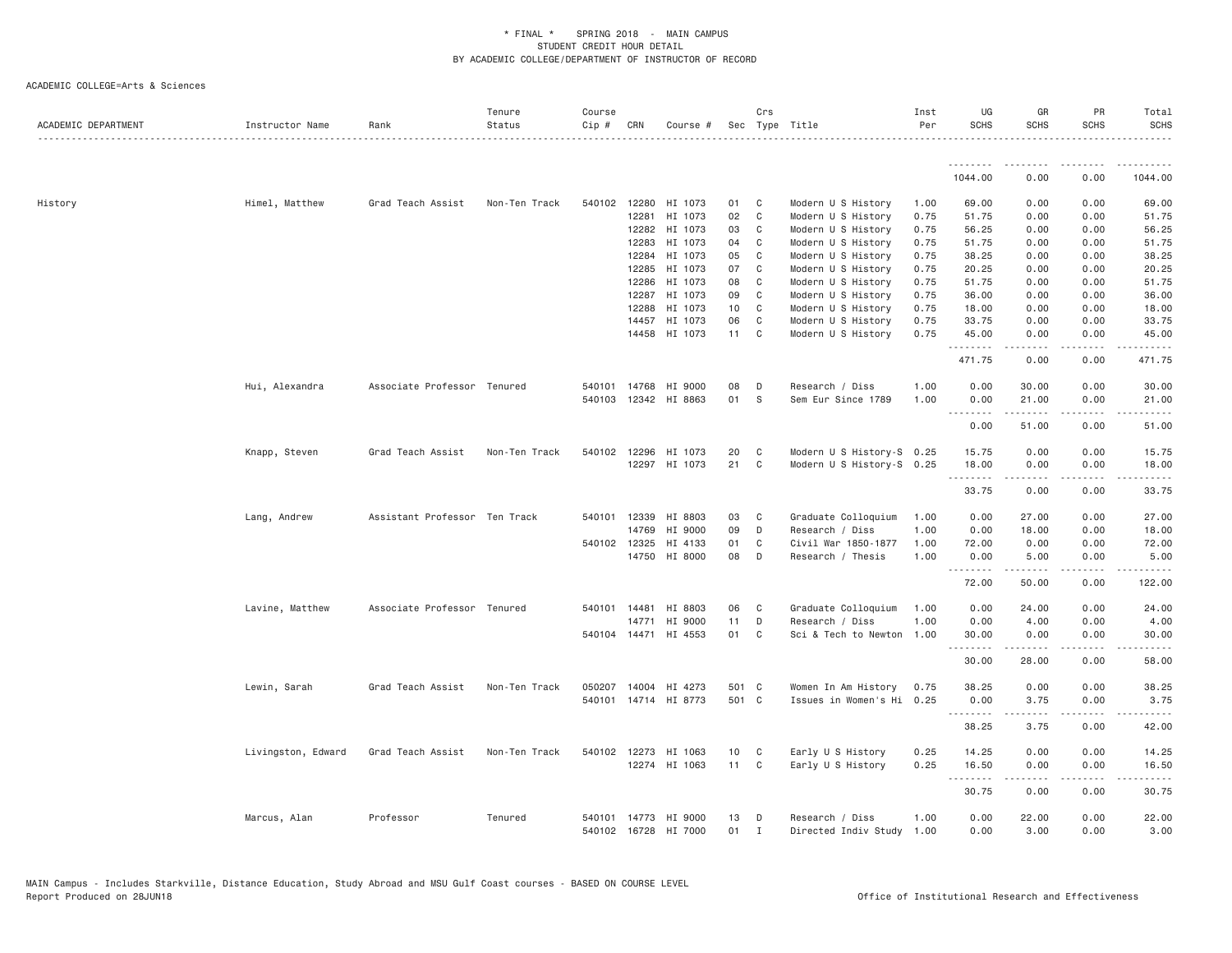| ACADEMIC DEPARTMENT | Instructor Name    | Rank                          | Tenure<br>Status | Course<br>Cip # | CRN            | Course #             |             | Crs          | Sec Type Title                          | Inst<br>Per  | UG<br><b>SCHS</b> | GR<br><b>SCHS</b>                                                                                                                                                               | <b>PR</b><br><b>SCHS</b> | Total<br><b>SCHS</b> |
|---------------------|--------------------|-------------------------------|------------------|-----------------|----------------|----------------------|-------------|--------------|-----------------------------------------|--------------|-------------------|---------------------------------------------------------------------------------------------------------------------------------------------------------------------------------|--------------------------|----------------------|
|                     |                    |                               |                  |                 |                |                      |             |              |                                         |              | .                 |                                                                                                                                                                                 |                          |                      |
|                     |                    |                               |                  |                 |                |                      |             |              |                                         |              | 0.00              | 25.00                                                                                                                                                                           | 0.00                     | 25.00                |
| History             | Marshall, Anne     | Associate Professor Tenured   |                  |                 | 050114 14000   | HI 1213              | 501 C       |              | Early Western World                     | 0.25         | 4.50              | 0.00                                                                                                                                                                            | 0.00                     | 4.50                 |
|                     |                    |                               |                  |                 | 14001          | HI 1223              | 501 C       |              | Modern Western World                    | 0.25         | 3.75              | 0.00                                                                                                                                                                            | 0.00                     | 3.75                 |
|                     |                    |                               |                  |                 | 050207 14004   | HI 4273              | 501 C       |              | Women In Am History                     | 0.25         | 12.75             | 0.00                                                                                                                                                                            | 0.00                     | 12.75                |
|                     |                    |                               |                  |                 | 14468          | HI 4283              | 01          | C            | Hist Southern Women                     | 1.00         | 75.00             | 0.00                                                                                                                                                                            | 0.00                     | 75.00                |
|                     |                    |                               |                  | 260801          | 12344          | HI 8923              | 01          | - S          | Historiog & His Meth                    | 1.00         | 0.00              | 15.00                                                                                                                                                                           | 0.00                     | 15.00                |
|                     |                    |                               |                  | 540101          | 14714<br>14774 | HI 8773<br>HI 9000   | 501 C<br>14 | D            | Issues in Women's Hi<br>Research / Diss | 0.75<br>1.00 | 0.00<br>0.00      | 11.25<br>8.00                                                                                                                                                                   | 0.00<br>0.00             | 11.25<br>8.00        |
|                     |                    |                               |                  |                 | 540102 13998   | HI 1063              | 501 C       |              | Early U S History                       | 0.25         | 19.50             | 0.00                                                                                                                                                                            | 0.00                     | 19.50                |
|                     |                    |                               |                  |                 | 13999          | HI 1073              | 501 C       |              | Modern U S History                      | 0.25         | 21.75             | 0.00                                                                                                                                                                            | 0.00                     | 21.75                |
|                     |                    |                               |                  |                 | 14003          | HI 4193              | 501 C       |              | US Environmental His                    | 0.25         | 9.00              | 0.00                                                                                                                                                                            | 0.00                     | 9.00                 |
|                     |                    |                               |                  |                 | 14005          | HI 4303              | 501 C       |              | The Old South                           | 0.25         | 10.50             | 0.00                                                                                                                                                                            | 0.00                     | 10.50                |
|                     |                    |                               |                  |                 | 14754          | HI 8000              | $12$ D      |              | Research / Thesis                       | 1.00         | 0.00              | 1.00                                                                                                                                                                            | 0.00                     | 1.00                 |
|                     |                    |                               |                  |                 |                |                      |             |              |                                         |              | .                 | .                                                                                                                                                                               | .                        | .                    |
|                     |                    |                               |                  |                 |                |                      |             |              |                                         |              | 156.75            | 35.25                                                                                                                                                                           | 0.00                     | 192.00               |
|                     | Mcclellan, Kayla   | Grad Teach Assist             | Non-Ten Track    | 050114          |                | 12311 HI 1223        | 01          | C            | Modern Western World 0.25               |              | 12.75             | 0.00                                                                                                                                                                            | 0.00                     | 12.75                |
|                     |                    |                               |                  |                 |                | 12314 HI 1223        | 04          | C            | Modern Western World 0.25               |              | 13.50             | 0.00                                                                                                                                                                            | 0.00                     | 13.50                |
|                     |                    |                               |                  |                 |                |                      |             |              |                                         |              | .                 | $\frac{1}{2} \left( \frac{1}{2} \right) \left( \frac{1}{2} \right) \left( \frac{1}{2} \right) \left( \frac{1}{2} \right) \left( \frac{1}{2} \right) \left( \frac{1}{2} \right)$ | .                        | .                    |
|                     |                    |                               |                  |                 |                |                      |             |              |                                         |              | 26.25             | 0.00                                                                                                                                                                            | 0.00                     | 26.25                |
|                     | Montgomery, Jeremy | Grad Teach Assist             | Non-Ten Track    | 540101          | 12303          | HI 1173              | 01          | C            | Wld Hist After 1500                     | 0.25         | 12.00             | 0.00                                                                                                                                                                            | 0.00                     | 12.00                |
|                     |                    |                               |                  |                 |                | 12304 HI 1173        | 02          | $\mathsf{C}$ | Wld Hist After 1500                     | 0.25         | 16.50             | 0.00                                                                                                                                                                            | 0.00                     | 16.50                |
|                     |                    |                               |                  |                 |                |                      |             |              |                                         |              | .                 | $\frac{1}{2} \left( \frac{1}{2} \right) \left( \frac{1}{2} \right) \left( \frac{1}{2} \right) \left( \frac{1}{2} \right) \left( \frac{1}{2} \right)$                            | .                        | .                    |
|                     |                    |                               |                  |                 |                |                      |             |              |                                         |              | 28.50             | 0.00                                                                                                                                                                            | 0.00                     | 28.50                |
|                     | Moses, Emily       | Grad Teach Assist             | Non-Ten Track    | 540102          | 12289          | HI 1073              | 13          | C            | Modern U S History-S 0.25               |              | 18.00             | 0.00                                                                                                                                                                            | 0.00                     | 18.00                |
|                     |                    |                               |                  |                 |                | 12290 HI 1073        | 14          | C            | Modern U S History-S 0.25               |              | 18.00             | 0.00                                                                                                                                                                            | 0.00                     | 18.00                |
|                     |                    |                               |                  |                 |                |                      |             |              |                                         |              | .                 | $\frac{1}{2} \left( \frac{1}{2} \right) \left( \frac{1}{2} \right) \left( \frac{1}{2} \right) \left( \frac{1}{2} \right) \left( \frac{1}{2} \right)$                            | .                        | .                    |
|                     |                    |                               |                  |                 |                |                      |             |              |                                         |              | 36.00             | 0.00                                                                                                                                                                            | 0.00                     | 36.00                |
|                     |                    |                               |                  |                 |                |                      |             |              |                                         |              |                   |                                                                                                                                                                                 |                          |                      |
|                     | Murphy, Michael    | Grad Teach Assist             | Non-Ten Track    |                 |                | 540102 12271 HI 1063 | 08          | C            | Early U S History                       | 0.25         | 18.00             | 0.00                                                                                                                                                                            | 0.00                     | 18.00                |
|                     |                    |                               |                  |                 |                | 12277 HI 1063        | 16          | C            | Early U S History                       | 0.25         | 18.00<br>.        | 0.00<br>$- - - - -$                                                                                                                                                             | 0.00<br>.                | 18.00<br>.           |
|                     |                    |                               |                  |                 |                |                      |             |              |                                         |              | 36.00             | 0.00                                                                                                                                                                            | 0.00                     | 36.00                |
|                     |                    |                               |                  |                 |                |                      |             |              |                                         |              |                   |                                                                                                                                                                                 |                          |                      |
|                     | Neal, Kimberly     | Grad Teach Assist             | Non-Ten Track    | 540102          | 12293          | HI 1073              | 17          | C            | Modern U S History-S 0.25               |              | 18.00             | 0.00                                                                                                                                                                            | 0.00                     | 18.00                |
|                     |                    |                               |                  |                 |                | 12294 HI 1073        | 18          | C            | Modern U S History-S 0.25               |              | 16.50             | 0.00                                                                                                                                                                            | 0.00                     | 16.50                |
|                     |                    |                               |                  |                 |                |                      |             |              |                                         |              | .                 | .                                                                                                                                                                               | .                        | .                    |
|                     |                    |                               |                  |                 |                |                      |             |              |                                         |              | 34.50             | 0.00                                                                                                                                                                            | 0.00                     | 34.50                |
|                     | Nelson, Kelli      | Grad Teach Assist             | Non-Ten Track    |                 | 540102 12275   | HI 1063              | 12          | C            | Early U S History                       | 0.25         | 13.50             | 0.00                                                                                                                                                                            | 0.00                     | 13.50                |
|                     |                    |                               |                  |                 | 14456          | HI 1063              | 18          | C            | Early U S History                       | 0.25         | 18.00             | 0.00                                                                                                                                                                            | 0.00                     | 18.00                |
|                     |                    |                               |                  |                 |                |                      |             |              |                                         |              | .                 | $- - - - -$                                                                                                                                                                     | .                        | .                    |
|                     |                    |                               |                  |                 |                |                      |             |              |                                         |              | 31.50             | 0.00                                                                                                                                                                            | 0.00                     | 31.50                |
|                     | Orsini, Davide     | Assistant Professor Ten Track |                  | 240101          | 12358          | HON 3183             | H02 S       |              | Honors Seminar - Hum                    | 1.00         | 33.00             | 0.00                                                                                                                                                                            | 0.00                     | 33.00                |
|                     |                    |                               |                  |                 | 16720          | HON 4000             | 14          | I            | Directed Individual                     | 1.00         | 1.00              | 0.00                                                                                                                                                                            | 0.00                     | 1.00                 |
|                     |                    |                               |                  |                 |                | 540101 12337 HI 8803 | 01          | C            | Graduate Colloquium                     | 1.00         | 0.00              | 30.00                                                                                                                                                                           | 0.00                     | 30.00                |
|                     |                    |                               |                  |                 |                |                      |             |              |                                         |              | .                 | .                                                                                                                                                                               | .                        | .                    |
|                     |                    |                               |                  |                 |                |                      |             |              |                                         |              | 34.00             | 30.00                                                                                                                                                                           | 0.00                     | 64.00                |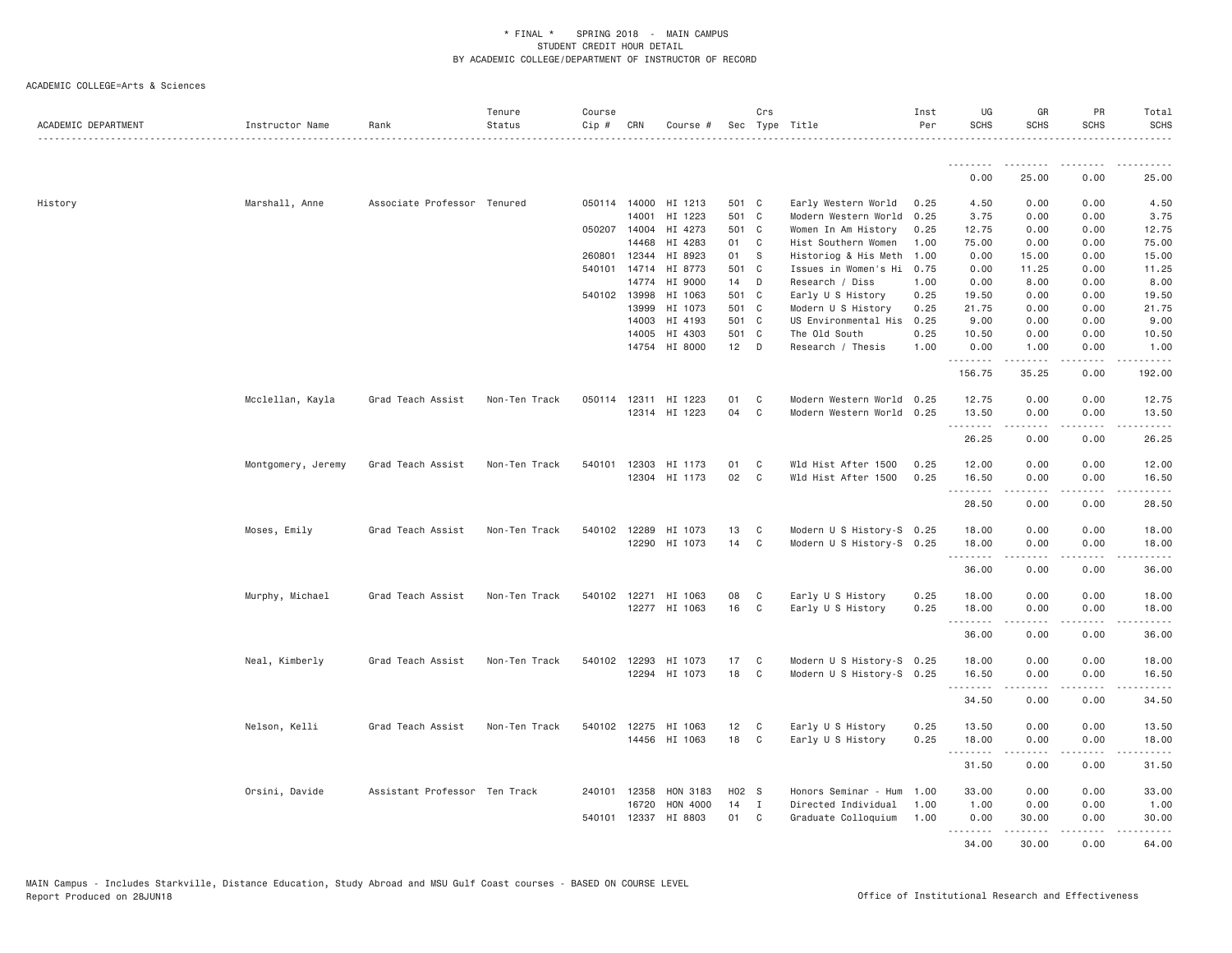| ACADEMIC DEPARTMENT | Instructor Name                        | Rank                        | Tenure<br>Status | Course<br>Cip # | CRN   | Course #              |       | Crs            | Sec Type Title            | Inst<br>Per | UG<br><b>SCHS</b> | GR<br><b>SCHS</b>                                                                                                                                            | PR<br><b>SCHS</b>                                                                                                                 | Total<br><b>SCHS</b><br>$\frac{1}{2} \left( \frac{1}{2} \right) \left( \frac{1}{2} \right) \left( \frac{1}{2} \right) \left( \frac{1}{2} \right) \left( \frac{1}{2} \right) \left( \frac{1}{2} \right) \left( \frac{1}{2} \right) \left( \frac{1}{2} \right) \left( \frac{1}{2} \right) \left( \frac{1}{2} \right) \left( \frac{1}{2} \right) \left( \frac{1}{2} \right) \left( \frac{1}{2} \right) \left( \frac{1}{2} \right) \left( \frac{1}{2} \right) \left( \frac{1}{2} \right) \left( \frac$ |
|---------------------|----------------------------------------|-----------------------------|------------------|-----------------|-------|-----------------------|-------|----------------|---------------------------|-------------|-------------------|--------------------------------------------------------------------------------------------------------------------------------------------------------------|-----------------------------------------------------------------------------------------------------------------------------------|----------------------------------------------------------------------------------------------------------------------------------------------------------------------------------------------------------------------------------------------------------------------------------------------------------------------------------------------------------------------------------------------------------------------------------------------------------------------------------------------------|
| History             | Osman, Julia                           | Associate Professor Tenured |                  | 540101          | 12303 | HI 1173               | 01    | C              | Wld Hist After 1500       | 0.75        | 36.00             | 0.00                                                                                                                                                         | 0.00                                                                                                                              | 36.00                                                                                                                                                                                                                                                                                                                                                                                                                                                                                              |
|                     |                                        |                             |                  |                 | 12304 | HI 1173               | 02    | $\mathsf{C}$   | Wld Hist After 1500       | 0.75        | 49.50             | 0.00                                                                                                                                                         | 0.00                                                                                                                              | 49.50                                                                                                                                                                                                                                                                                                                                                                                                                                                                                              |
|                     |                                        |                             |                  |                 | 12305 | HI 1173               | 03    | C              | Wld Hist After 1500       | 0.75        | 47.25             | 0.00                                                                                                                                                         | 0.00                                                                                                                              | 47.25                                                                                                                                                                                                                                                                                                                                                                                                                                                                                              |
|                     |                                        |                             |                  |                 | 12306 | HI 1173               | 04    | C              | Wld Hist After 1500       | 0.75        | 22.50             | 0.00                                                                                                                                                         | 0.00                                                                                                                              | 22.50                                                                                                                                                                                                                                                                                                                                                                                                                                                                                              |
|                     |                                        |                             |                  |                 | 12307 | HI 1173               | 05    | C              | Wld Hist After 1500       | 0.75        | 38.25             | 0.00                                                                                                                                                         | 0.00                                                                                                                              | 38.25                                                                                                                                                                                                                                                                                                                                                                                                                                                                                              |
|                     |                                        |                             |                  |                 | 12308 | HI 1173               | 06    | C              | Wld Hist After 1500       | 0.75        | 54.00             | 0.00                                                                                                                                                         | 0.00                                                                                                                              | 54.00                                                                                                                                                                                                                                                                                                                                                                                                                                                                                              |
|                     |                                        |                             |                  |                 | 14460 | HI 1173               | 07    | C              | Wld Hist After 1500       | 0.75        | 47.25             | 0.00                                                                                                                                                         | 0.00                                                                                                                              | 47.25                                                                                                                                                                                                                                                                                                                                                                                                                                                                                              |
|                     |                                        |                             |                  |                 | 14461 | HI 1173               | 08    | C              | Wld Hist After 1500       | 0.75        | 56.25             | 0.00                                                                                                                                                         | 0.00                                                                                                                              | 56.25                                                                                                                                                                                                                                                                                                                                                                                                                                                                                              |
|                     |                                        |                             |                  |                 | 14776 | HI 9000               | 16    | D              | Research / Diss           | 1.00        | 0.00              | 14.00                                                                                                                                                        | 0.00                                                                                                                              | 14.00                                                                                                                                                                                                                                                                                                                                                                                                                                                                                              |
|                     |                                        |                             |                  |                 |       | 540104 14477 HI 4773  | 01    | C              | His Mod France            | 1.00        | 75.00<br>.        | 0.00<br>$\frac{1}{2} \left( \frac{1}{2} \right) \left( \frac{1}{2} \right) \left( \frac{1}{2} \right) \left( \frac{1}{2} \right) \left( \frac{1}{2} \right)$ | 0.00<br>$\omega$ is a $\omega$                                                                                                    | 75.00<br>.                                                                                                                                                                                                                                                                                                                                                                                                                                                                                         |
|                     |                                        |                             |                  |                 |       |                       |       |                |                           |             | 426.00            | 14.00                                                                                                                                                        | 0.00                                                                                                                              | 440.00                                                                                                                                                                                                                                                                                                                                                                                                                                                                                             |
|                     | Powell, Stephen                        | Grad Teach Assist           | Non-Ten Track    | 540102 12289    |       | HI 1073               | 13    | C              | Modern U S History-S 0.75 |             | 54.00             | 0.00                                                                                                                                                         | 0.00                                                                                                                              | 54.00                                                                                                                                                                                                                                                                                                                                                                                                                                                                                              |
|                     |                                        |                             |                  |                 | 12290 | HI 1073               | 14    | C              | Modern U S History-S 0.75 |             | 54.00             | 0.00                                                                                                                                                         | 0.00                                                                                                                              | 54.00                                                                                                                                                                                                                                                                                                                                                                                                                                                                                              |
|                     |                                        |                             |                  |                 | 12291 | HI 1073               | 15    | C              | Modern U S History-S 0.75 |             | 56.25             | 0.00                                                                                                                                                         | 0.00                                                                                                                              | 56.25                                                                                                                                                                                                                                                                                                                                                                                                                                                                                              |
|                     |                                        |                             |                  |                 | 12292 | HI 1073               | 16    | C              | Modern U S History-S 0.75 |             | 51.75             | 0.00                                                                                                                                                         | 0.00                                                                                                                              | 51.75                                                                                                                                                                                                                                                                                                                                                                                                                                                                                              |
|                     |                                        |                             |                  |                 | 12293 | HI 1073               | 17    | C              | Modern U S History-S 0.75 |             | 54.00             | 0.00                                                                                                                                                         | 0.00                                                                                                                              | 54.00                                                                                                                                                                                                                                                                                                                                                                                                                                                                                              |
|                     |                                        |                             |                  |                 | 12294 | HI 1073               | 18    | C              | Modern U S History-S 0.75 |             | 49.50             | 0.00                                                                                                                                                         | 0.00                                                                                                                              | 49.50                                                                                                                                                                                                                                                                                                                                                                                                                                                                                              |
|                     |                                        |                             |                  |                 | 12295 | HI 1073               | 19    | C              | Modern U S History-S 0.75 |             | 54.00             | 0.00                                                                                                                                                         | 0.00                                                                                                                              | 54.00                                                                                                                                                                                                                                                                                                                                                                                                                                                                                              |
|                     |                                        |                             |                  |                 | 12296 | HI 1073               | 20    | C              | Modern U S History-S 0.75 |             | 47.25             | 0.00                                                                                                                                                         | 0.00                                                                                                                              | 47.25                                                                                                                                                                                                                                                                                                                                                                                                                                                                                              |
|                     |                                        |                             |                  |                 | 12297 | HI 1073               | 21    | C              | Modern U S History-S 0.75 |             | 54.00             | 0.00                                                                                                                                                         | 0.00                                                                                                                              | 54.00                                                                                                                                                                                                                                                                                                                                                                                                                                                                                              |
|                     |                                        |                             |                  |                 | 12298 | HI 1073               | 22    | C              | Modern U S History-S 0.75 |             | 56.25             | 0.00                                                                                                                                                         | 0.00                                                                                                                              | 56.25                                                                                                                                                                                                                                                                                                                                                                                                                                                                                              |
|                     |                                        |                             |                  |                 | 12299 | HI 1073               | 23    | C              | Modern U S History-S 0.75 |             | 56.25             | 0.00                                                                                                                                                         | 0.00                                                                                                                              | 56.25                                                                                                                                                                                                                                                                                                                                                                                                                                                                                              |
|                     |                                        |                             |                  |                 | 12300 | HI 1073               | 24    | C              | Modern U S History-S 0.75 |             | 54.00<br>.        | 0.00<br>.                                                                                                                                                    | 0.00<br>$\frac{1}{2} \left( \frac{1}{2} \right) \left( \frac{1}{2} \right) \left( \frac{1}{2} \right) \left( \frac{1}{2} \right)$ | 54.00                                                                                                                                                                                                                                                                                                                                                                                                                                                                                              |
|                     |                                        |                             |                  |                 |       |                       |       |                |                           |             | 641.25            | 0.00                                                                                                                                                         | 0.00                                                                                                                              | 641.25                                                                                                                                                                                                                                                                                                                                                                                                                                                                                             |
|                     | Rangel, Eduardo                        | Grad Teach Assist           | Non-Ten Track    | 540101          | 12320 | HI 3333               | 01    | C              | Mississippi History       | 0.75        | 56.25             | 0.00                                                                                                                                                         | 0.00                                                                                                                              | 56.25                                                                                                                                                                                                                                                                                                                                                                                                                                                                                              |
|                     |                                        |                             |                  |                 | 12321 | HI 3333               | 02    | C              | Mississippi History       | 0.75        | 56.25             | 0.00                                                                                                                                                         | 0.00                                                                                                                              | 56.25                                                                                                                                                                                                                                                                                                                                                                                                                                                                                              |
|                     |                                        |                             |                  |                 |       |                       |       |                |                           |             | .                 | .                                                                                                                                                            | .                                                                                                                                 |                                                                                                                                                                                                                                                                                                                                                                                                                                                                                                    |
|                     |                                        |                             |                  |                 |       |                       |       |                |                           |             | 112.50            | 0.00                                                                                                                                                         | 0.00                                                                                                                              | 112.50                                                                                                                                                                                                                                                                                                                                                                                                                                                                                             |
|                     | Schmidt, Samantha                      | Grad Teach Assist           | Non-Ten Track    | 540102 12285    |       | HI 1073               | 07    | C              | Modern U S History        | 0.25        | 6.75              | 0.00                                                                                                                                                         | 0.00                                                                                                                              | 6.75                                                                                                                                                                                                                                                                                                                                                                                                                                                                                               |
|                     |                                        |                             |                  |                 |       | 14457 HI 1073         | 06    | C              | Modern U S History        | 0.25        | 11.25             | 0.00                                                                                                                                                         | 0.00                                                                                                                              | 11.25                                                                                                                                                                                                                                                                                                                                                                                                                                                                                              |
|                     |                                        |                             |                  |                 |       |                       |       |                |                           |             | .<br>18.00        | .<br>0.00                                                                                                                                                    | .<br>0.00                                                                                                                         | $\sim$ $\sim$ $\sim$ $\sim$<br>18.00                                                                                                                                                                                                                                                                                                                                                                                                                                                               |
|                     |                                        |                             |                  |                 |       |                       |       |                |                           |             |                   |                                                                                                                                                              |                                                                                                                                   |                                                                                                                                                                                                                                                                                                                                                                                                                                                                                                    |
|                     | Scott, John                            | Grad Teach Assist           | Non-Ten Track    | 540102 12291    |       | HI 1073               | 15    | C              | Modern U S History-S 0.25 |             | 18.75             | 0.00                                                                                                                                                         | 0.00                                                                                                                              | 18.75                                                                                                                                                                                                                                                                                                                                                                                                                                                                                              |
|                     |                                        |                             |                  |                 |       | 12292 HI 1073         | 16    | $\mathbf{C}$   | Modern U S History-S 0.25 |             | 17.25<br>.        | 0.00                                                                                                                                                         | 0.00<br>.                                                                                                                         | 17.25                                                                                                                                                                                                                                                                                                                                                                                                                                                                                              |
|                     |                                        |                             |                  |                 |       |                       |       |                |                           |             | 36.00             | 0.00                                                                                                                                                         | 0.00                                                                                                                              | 36.00                                                                                                                                                                                                                                                                                                                                                                                                                                                                                              |
|                     | Sniezek, Christopher Grad Teach Assist |                             | Non-Ten Track    | 540102 12268    |       | HI 1063               | 05    | C              | Early U S History         | 0.25        | 16.50             | 0.00                                                                                                                                                         | 0.00                                                                                                                              | 16.50                                                                                                                                                                                                                                                                                                                                                                                                                                                                                              |
|                     |                                        |                             |                  |                 |       | 14454 HI 1063         | 13    | C <sub>1</sub> | Early U S History         | 0.25        | 11.25             | 0.00                                                                                                                                                         | 0.00                                                                                                                              | 11.25                                                                                                                                                                                                                                                                                                                                                                                                                                                                                              |
|                     |                                        |                             |                  |                 |       |                       |       |                |                           |             | .                 | .                                                                                                                                                            | .                                                                                                                                 | .                                                                                                                                                                                                                                                                                                                                                                                                                                                                                                  |
|                     |                                        |                             |                  |                 |       |                       |       |                |                           |             | 27.75             | 0.00                                                                                                                                                         | 0.00                                                                                                                              | 27.75                                                                                                                                                                                                                                                                                                                                                                                                                                                                                              |
|                     | Snyder, Christopher                    | Professor                   | Tenured          |                 |       | 240101 14967 HON 1173 | H03 S |                | The Quest II              | 1.00        | 33,00             | 0.00                                                                                                                                                         | 0.00                                                                                                                              | 33.00                                                                                                                                                                                                                                                                                                                                                                                                                                                                                              |
|                     |                                        |                             |                  |                 |       |                       |       |                |                           |             | .                 | .                                                                                                                                                            | .                                                                                                                                 | .                                                                                                                                                                                                                                                                                                                                                                                                                                                                                                  |
|                     |                                        |                             |                  |                 |       |                       |       |                |                           |             | 33.00             | 0.00                                                                                                                                                         | 0.00                                                                                                                              | 33.00                                                                                                                                                                                                                                                                                                                                                                                                                                                                                              |
|                     | Sullivan, Kathleen                     | Grad Teach Assist           | Non-Ten Track    |                 |       | 050114 14001 HI 1223  | 501 C |                | Modern Western World 0.75 |             | 11.25             | 0.00                                                                                                                                                         | 0.00                                                                                                                              | 11.25                                                                                                                                                                                                                                                                                                                                                                                                                                                                                              |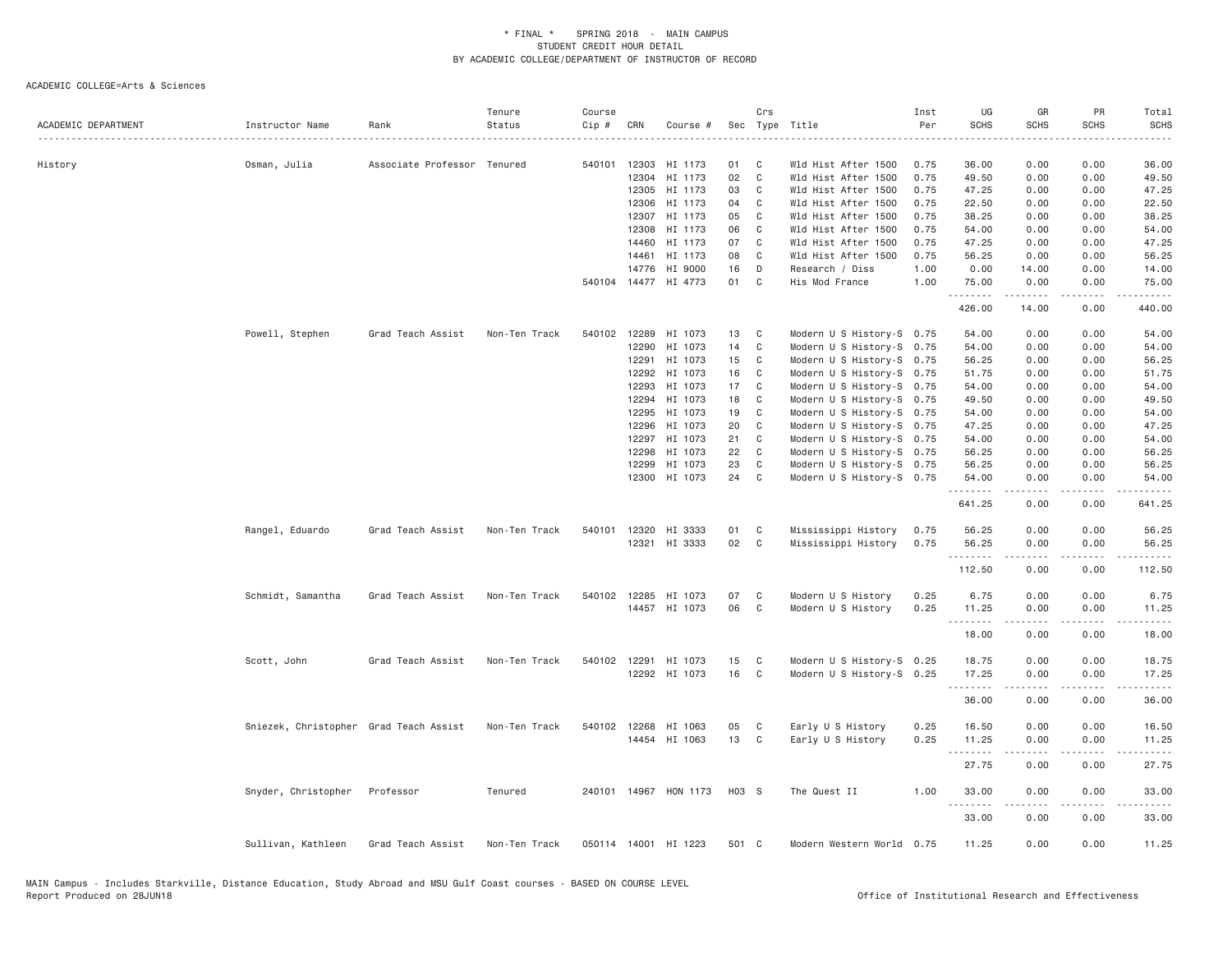| ACADEMIC DEPARTMENT                  | Instructor Name     | Rank                          | Tenure<br>Status | Course<br>Cip # | CRN | Course #             |       | Crs          | Sec Type Title            | Inst<br>Per | UG<br><b>SCHS</b>   | GR<br><b>SCHS</b>  | PR<br><b>SCHS</b> | Total<br>SCHS<br>$\frac{1}{2}$           |
|--------------------------------------|---------------------|-------------------------------|------------------|-----------------|-----|----------------------|-------|--------------|---------------------------|-------------|---------------------|--------------------|-------------------|------------------------------------------|
|                                      |                     |                               |                  |                 |     |                      |       |              |                           |             | 11.25               | . <b>.</b><br>0.00 | 0.00              | 11.25                                    |
| History                              | Thomas, Tommy       | Grad Teach Assist             | Non-Ten Track    |                 |     | 050114 14000 HI 1213 | 501 C |              | Early Western World 0.75  |             | 13.50<br>.          | 0.00               | 0.00<br>$- - - -$ | 13.50<br>.                               |
|                                      |                     |                               |                  |                 |     |                      |       |              |                           |             | 13.50               | 0.00               | 0.00              | 13.50                                    |
|                                      | Thompson, Courtney  | Assistant Professor Ten Track |                  |                 |     | 050102 14478 HI 4883 | 01    | $\mathbf{C}$ | US History of Medici 1.00 |             | 33.00               | 0.00               | 0.00              | 33.00                                    |
|                                      |                     |                               |                  |                 |     | 050207 14469 HI 4293 | 01    | C            | Hist of Gender & Sci 1.00 |             | 24.00<br>.          | 0.00               | 0.00              | 24.00                                    |
|                                      |                     |                               |                  |                 |     |                      |       |              |                           |             | 57.00               | 0.00               | 0.00              | 57.00                                    |
|                                      | Timmerman, Nicholas | Lecturer                      | Non-Ten Track    | 540102 13998    |     | HI 1063              | 501 C |              | Early U S History         | 0.75        | 58.50               | 0.00               | 0.00              | 58.50                                    |
|                                      |                     |                               |                  |                 |     | 14005 HI 4303        | 501 C |              | The Old South             | 0.75        | 31.50               | 0.00               | 0.00              | 31.50<br>$\cdots$                        |
|                                      |                     |                               |                  |                 |     |                      |       |              |                           |             | .<br>90.00          | -----<br>0.00      | .<br>0.00         | 90.00                                    |
|                                      | Ward, Jason         | Professor                     | Tenured          |                 |     | 540101 14779 HI 9000 | 19    | D            | Research / Diss           | 1.00        | 0.00                | 17.00              | 0.00              | 17.00                                    |
|                                      |                     |                               |                  | 540102 12322    |     | HI 3343              | S01 B |              | Delta History Servic 1.00 |             | 27.00               | 0.00               | 0.00              | 27.00                                    |
|                                      |                     |                               |                  |                 |     | 12346 HI 8963        | 01 C  |              | U.S. History since 1 1.00 |             | 0.00<br>.           | 27.00<br>.         | 0.00              | 27.00                                    |
|                                      |                     |                               |                  |                 |     |                      |       |              |                           |             | 27.00               | 44.00              | 0.00              | 71.00                                    |
|                                      | Wooley, Scott       | Grad Teach Assist             | Non-Ten Track    |                 |     | 540102 12288 HI 1073 | 10 C  |              | Modern U S History        | 0.25        | 6.00                | 0.00               | 0.00              | 6.00                                     |
|                                      |                     |                               |                  |                 |     |                      |       |              |                           |             | <u>.</u><br>6.00    | $\cdots$<br>0.00   | 0.00              | 6.00                                     |
|                                      | Wu, Shu-hui         | Professor                     | Tenured          |                 |     | 050104 14465 HI 1323 | 01    | $\mathbf{C}$ | East Asian Civ II         | 1.00        | 81.00               | 0.00               | 0.00              | 81.00                                    |
|                                      |                     |                               |                  |                 |     | 540104 14472 HI 4583 | 01    | $\mathbf{C}$ | China Since 1800          | 1.00        | 12.00               | 0.00               | 0.00              | 12.00                                    |
|                                      |                     |                               |                  |                 |     | 14474 HI 6583        | 01 C  |              | China Since 1800          | 1.00        | 0.00                | 3.00               | 0.00              | 3.00                                     |
|                                      |                     |                               |                  |                 |     |                      |       |              |                           |             | <u>.</u><br>93.00   | -----<br>3.00      | .<br>0.00         | .<br>96.00                               |
| ==================================== |                     |                               |                  |                 |     |                      |       |              |                           |             | ========            | ---------          | ---------         |                                          |
| History                              |                     |                               |                  |                 |     |                      |       |              |                           |             | 5074.00<br>======== | 529.00             | 0.00              | 5603.00<br>--------- -------- ---------- |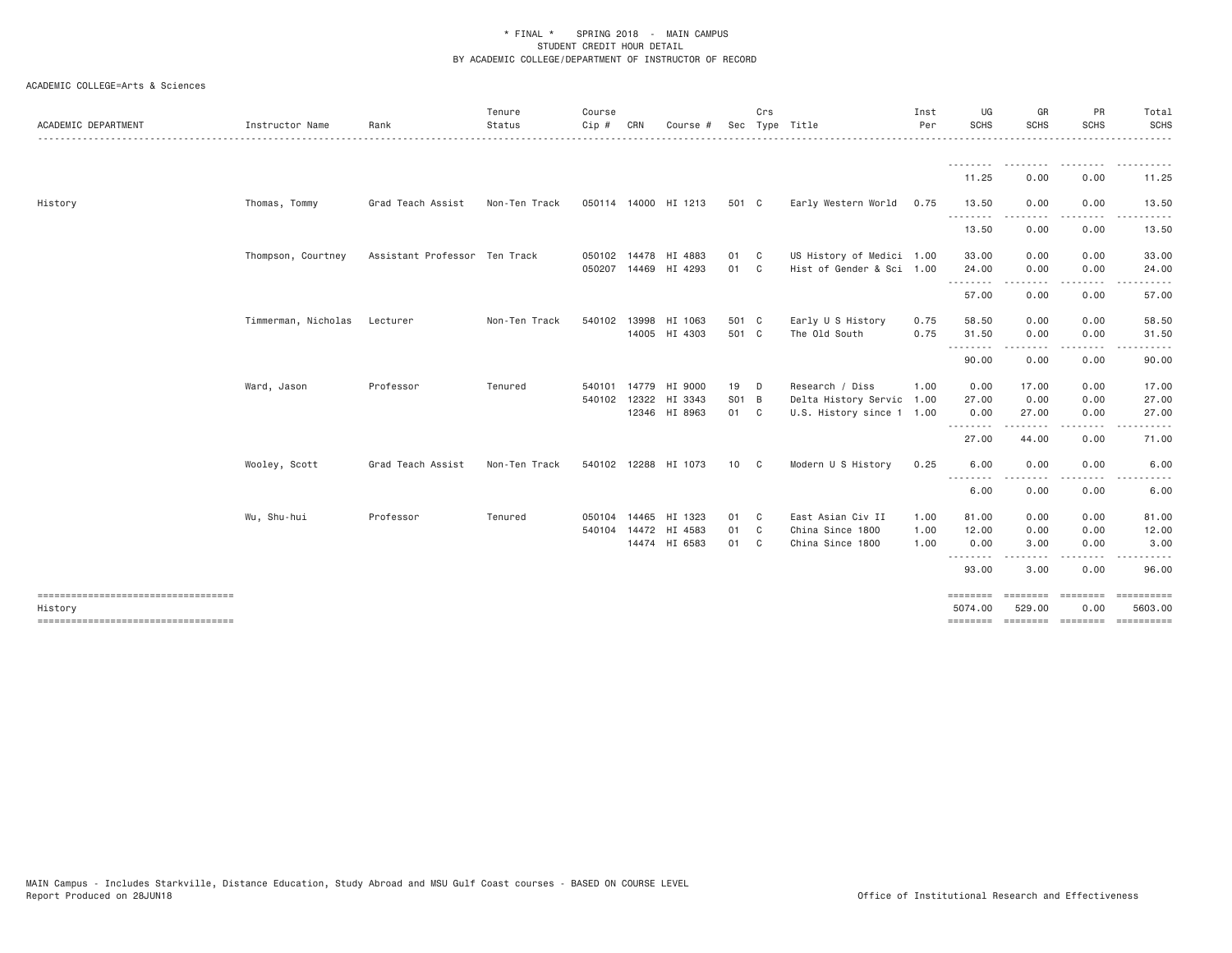| ACADEMIC DEPARTMENT      | Instructor Name   | Rank                                                   | Tenure<br>Status | Course<br>Cip # | CRN          | Course #      |       | Crs | Sec Type Title            | Inst<br>Per | UG<br><b>SCHS</b> | GR<br><b>SCHS</b>                                                                                                                                            | PR<br><b>SCHS</b>                   | Total<br><b>SCHS</b>                                                                                                                                           |
|--------------------------|-------------------|--------------------------------------------------------|------------------|-----------------|--------------|---------------|-------|-----|---------------------------|-------------|-------------------|--------------------------------------------------------------------------------------------------------------------------------------------------------------|-------------------------------------|----------------------------------------------------------------------------------------------------------------------------------------------------------------|
| Mathematics & Statistics |                   | Ballamoole, Snehalat Clinical Assist Pro Non-Ten Track |                  |                 | 270102 12642 | MA 3113       | 01    | C   | Intro Linear Algebra 1.00 |             | 135.00            | 0.00                                                                                                                                                         | 0.00                                | 135.00                                                                                                                                                         |
|                          |                   |                                                        |                  |                 | 12643        | MA 3113       | 02    | C   | Intro Linear Algebra      | 1.00        | 60.00             | 0.00                                                                                                                                                         | 0.00                                | 60.00                                                                                                                                                          |
|                          |                   |                                                        |                  |                 | 12644        | MA 3113       | 03    | C   | Intro Linear Algebra      | 1.00        | 189.00            | 0.00                                                                                                                                                         | 0.00                                | 189.00                                                                                                                                                         |
|                          |                   |                                                        |                  |                 | 12645        | MA 3113       | 04    | C   | Intro Linear Algebra 1.00 |             | 75.00             | 0.00                                                                                                                                                         | 0.00                                | 75.00                                                                                                                                                          |
|                          |                   |                                                        |                  |                 |              |               |       |     |                           |             | .<br>459.00       | .<br>0.00                                                                                                                                                    | $\sim$ $\sim$ $\sim$ $\sim$<br>0.00 | 459.00                                                                                                                                                         |
|                          | Banik, Robert     | Instructor                                             | Non-Ten Track    | 270101          | 12602        | MA 1723       | 04    | C   | Calculus II-SI            | 1.00        | 357.00            | 0.00                                                                                                                                                         | 0.00                                | 357.00                                                                                                                                                         |
|                          |                   |                                                        |                  |                 | 12603        | MA 1723       | 05    | C   | Calculus II-SI            | 1.00        | 354.00            | 0.00                                                                                                                                                         | 0.00                                | 354.00                                                                                                                                                         |
|                          |                   |                                                        |                  |                 | 12654        | MA 3253       | 01    | C   | Diff Equations            | 1.00        | 174.00            | 0.00                                                                                                                                                         | 0.00                                | 174.00                                                                                                                                                         |
|                          |                   |                                                        |                  |                 | 12656        | MA 3253       | 03    | C   | Diff Equations            | 1.00        | 165.00            | 0.00                                                                                                                                                         | 0.00                                | 165.00                                                                                                                                                         |
|                          |                   |                                                        |                  |                 |              |               |       |     |                           |             | .<br>1050.00      | .<br>0.00                                                                                                                                                    | .<br>0.00                           | .<br>1050.00                                                                                                                                                   |
|                          | Barber, Rachel    | Grad Teach Assist                                      | Non-Ten Track    | 270101          |              | 12587 MA 1613 | 06    | C   | Cal Bus & Life Sc I       | 0.95        | 105.45<br>.       | 0.00                                                                                                                                                         | 0.00                                | 105.45                                                                                                                                                         |
|                          |                   |                                                        |                  |                 |              |               |       |     |                           |             | 105.45            | 0.00                                                                                                                                                         | 0.00                                | 105.45                                                                                                                                                         |
|                          | Beckman, Jennifer | Instructor                                             | Non-Ten Track    | 270501          | 12650        | MA 3123       | 01    | B   | Intro to Stat. Inf        | 1.00        | 45.00             | 0.00                                                                                                                                                         | 0.00                                | 45.00                                                                                                                                                          |
|                          |                   |                                                        |                  |                 | 12651        | MA 3123       | 02    | B   | Intro to Stat. Inf        | 1.00        | 48.00             | 0.00                                                                                                                                                         | 0.00                                | 48.00                                                                                                                                                          |
|                          |                   |                                                        |                  |                 | 12652        | MA 3123       | 03    | B   | Intro to Stat. Inf        | 1.00        | 78.00             | 0.00                                                                                                                                                         | 0.00                                | 78.00                                                                                                                                                          |
|                          |                   |                                                        |                  |                 | 13533        | ST 3123       | 01    | B   | Intro to Stat. Inf.       | 1.00        | 90.00             | 0.00                                                                                                                                                         | 0.00                                | 90.00                                                                                                                                                          |
|                          |                   |                                                        |                  |                 | 13534        | ST 3123       | 02    | B   | Intro to Stat. Inf.       | 1.00        | 87.00             | 0.00                                                                                                                                                         | 0.00                                | 87.00                                                                                                                                                          |
|                          |                   |                                                        |                  |                 | 13535        | ST 3123       | 03    | B   | Intro to Stat. Inf.       | 1,00        | 69.00             | 0.00                                                                                                                                                         | 0.00                                | 69.00                                                                                                                                                          |
|                          |                   |                                                        |                  |                 | 14715        | ST 3123       | 501 B |     | Intro to Stat. Inf.       | 1.00        | 33.00             | 0.00                                                                                                                                                         | 0.00                                | 33.00                                                                                                                                                          |
|                          |                   |                                                        |                  |                 | 14716        | MA 3123       | 501 B |     | Intro to Stat. Inf        | 1.00        | 27.00             | 0.00                                                                                                                                                         | 0.00                                | 27.00                                                                                                                                                          |
|                          |                   |                                                        |                  |                 | 14869        | MA 3123       | 04    | B   | Intro to Stat. Inf        | 1.00        | 57.00             | 0.00                                                                                                                                                         | 0.00                                | 57.00                                                                                                                                                          |
|                          |                   |                                                        |                  |                 |              | 14870 ST 3123 | 04    | B   | Intro to Stat. Inf.       | 1.00        | 66.00<br>.        | 0.00<br>.                                                                                                                                                    | 0.00<br>$\frac{1}{2}$               | 66.00<br>.                                                                                                                                                     |
|                          |                   |                                                        |                  |                 |              |               |       |     |                           |             | 600.00            | 0.00                                                                                                                                                         | 0.00                                | 600.00                                                                                                                                                         |
|                          | Calvert, Velinda  | Clinical Assist Pro Non-Ten Track                      |                  | 270102 12646    |              | MA 3113       | 05    | C   | Intro Linear Algebra 1.00 |             | 138.00            | 0.00                                                                                                                                                         | 0.00                                | 138.00                                                                                                                                                         |
|                          |                   |                                                        |                  |                 | 12647        | MA 3113       | 06    | C   | Intro Linear Algebra      | 1.00        | 105.00            | 0.00                                                                                                                                                         | 0.00                                | 105.00                                                                                                                                                         |
|                          |                   |                                                        |                  |                 | 14737        | MA 3113       | 07    | C   | Intro Linear Algebra 1.00 |             | 144.00            | 0.00                                                                                                                                                         | 0.00                                | 144.00                                                                                                                                                         |
|                          |                   |                                                        |                  |                 |              | 14738 MA 3113 | 08    | C   | Intro Linear Algebra 1.00 |             | 195.00<br>.       | 0.00<br>$\frac{1}{2} \left( \frac{1}{2} \right) \left( \frac{1}{2} \right) \left( \frac{1}{2} \right) \left( \frac{1}{2} \right) \left( \frac{1}{2} \right)$ | 0.00<br>.                           | 195.00<br>$\frac{1}{2} \left( \frac{1}{2} \right) \left( \frac{1}{2} \right) \left( \frac{1}{2} \right) \left( \frac{1}{2} \right) \left( \frac{1}{2} \right)$ |
|                          |                   |                                                        |                  |                 |              |               |       |     |                           |             | 582.00            | 0.00                                                                                                                                                         | 0.00                                | 582.00                                                                                                                                                         |
|                          | Chumnaul, Jularat | Grad Teach Assist                                      | Non-Ten Track    | 270501          | 12610        | MA 2113       | 01    | В   | Intro to Stats            | 0.05        | 0.60              | 0.00                                                                                                                                                         | 0.00                                | 0.60                                                                                                                                                           |
|                          |                   |                                                        |                  |                 | 12613        | MA 2113       | 04    | B   | Intro to Stats            | 0.05        | 1.35              | 0.00                                                                                                                                                         | 0.00                                | 1.35                                                                                                                                                           |
|                          |                   |                                                        |                  |                 |              | 12614 MA 2113 | 05    | B   | Intro to Stats-credi      | 0.05        | 1.80              | 0.00                                                                                                                                                         | 0.00                                | 1.80                                                                                                                                                           |
|                          |                   |                                                        |                  |                 | 12615        | MA 2113       | 06    | B   | Intro to Stats            | 0.05        | 1.20              | 0.00                                                                                                                                                         | 0.00                                | 1.20                                                                                                                                                           |
|                          |                   |                                                        |                  |                 | 13515        | ST 2113       | 01    | B   | Intro to Stats            | 0.05        | 3.75              | 0.00                                                                                                                                                         | 0.00                                | 3.75                                                                                                                                                           |
|                          |                   |                                                        |                  |                 |              | 13518 ST 2113 | 04    | B   | Intro to Stats            | 0.05        | 3.15              | 0.00                                                                                                                                                         | 0.00                                | 3.15                                                                                                                                                           |
|                          |                   |                                                        |                  |                 | 13519        | ST 2113       | 05    | B   | Intro to Stats cred       | 0.05        | 2.70              | 0.00                                                                                                                                                         | 0.00                                | 2.70                                                                                                                                                           |
|                          |                   |                                                        |                  |                 |              | 13520 ST 2113 | 06    | B   | Intro to Stats            | 0.05        | 3.30<br>.         | 0.00<br>.                                                                                                                                                    | 0.00<br>.                           | 3.30<br>$\frac{1}{2} \left( \frac{1}{2} \right) \left( \frac{1}{2} \right) \left( \frac{1}{2} \right) \left( \frac{1}{2} \right)$                              |
|                          |                   |                                                        |                  |                 |              |               |       |     |                           |             | 17.85             | 0.00                                                                                                                                                         | 0.00                                | 17.85                                                                                                                                                          |
|                          | Dang, Hai         | Professor                                              | Tenured          |                 | 270101 12660 | MA 3253       | 07    | C   | Diff Equations            | 1.00        | 138.00            | 0.00                                                                                                                                                         | 0.00                                | 138.00                                                                                                                                                         |
|                          |                   |                                                        |                  |                 | 12662        | MA 3253       | HO1 C |     | Honors Diff Equation      | 1.00        | 84.00             | 0.00                                                                                                                                                         | 0.00                                | 84.00                                                                                                                                                          |
|                          |                   |                                                        |                  |                 |              | 15427 MA 9000 | 01    | D   | Research / Diss           | 1.00        | 0.00              | 3,00                                                                                                                                                         | 0.00                                | 3.00                                                                                                                                                           |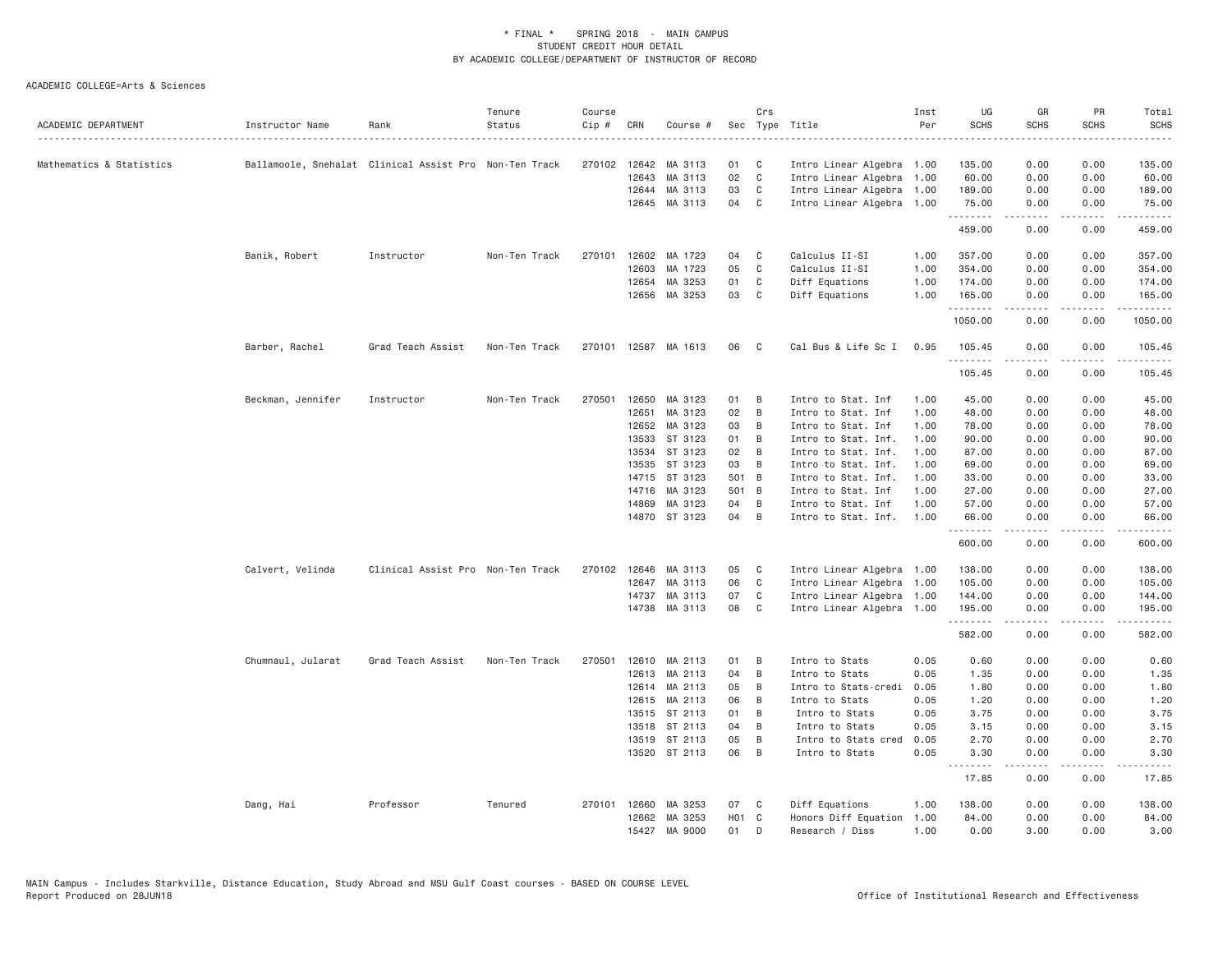| ACADEMIC DEPARTMENT      | Instructor Name | Rank                        | Tenure<br>Status | Course<br>$Cip$ # | CRN            | Course #              |          | Crs            | Sec Type Title                   | Inst<br>Per  | UG<br><b>SCHS</b> | GR<br><b>SCHS</b>   | PR<br><b>SCHS</b> | Total<br><b>SCHS</b><br>. |
|--------------------------|-----------------|-----------------------------|------------------|-------------------|----------------|-----------------------|----------|----------------|----------------------------------|--------------|-------------------|---------------------|-------------------|---------------------------|
|                          |                 |                             |                  |                   |                |                       |          |                |                                  |              | .                 |                     |                   |                           |
|                          |                 |                             |                  |                   |                |                       |          |                |                                  |              | 222.00            | 3.00                | 0.00              | 225.00                    |
| Mathematics & Statistics | Daniels, Diane  | Non-Faculty                 | Not Applicable   |                   |                | 131099 12508 LSK 0023 | 01 L     |                | Dev Studies Lab                  | 1.00         | 3.00<br>.         | 0.00<br>$- - - - -$ | 0.00<br>.         | 3.00<br>$- - - - -$       |
|                          |                 |                             |                  |                   |                |                       |          |                |                                  |              | 3.00              | 0.00                | 0.00              | 3.00                      |
|                          | Dobson, Edward  | Professor                   | Tenured          |                   | 270101 12665   | MA 4143               | 01       | C              | Graph Theory                     | 1.00         | 51.00             | 0.00                | 0.00              | 51.00                     |
|                          |                 |                             |                  |                   | 14871          | MA 6143               | 01       | C              | Graph Theory                     | 1.00         | 0.00              | 3.00                | 0.00              | 3.00                      |
|                          |                 |                             |                  |                   | 16148          | MA 4000               | 04       | I              | Directed Indiv Study             | 1.00         | 3.00              | 0.00                | 0.00              | 3.00                      |
|                          |                 |                             |                  |                   | 270102 14879   | MA 8123               | 01       | C              | Mod High Algebra II              | 1.00         | 0.00<br>.         | 9.00                | 0.00<br>.         | 9.00<br>.                 |
|                          |                 |                             |                  |                   |                |                       |          |                |                                  |              | 54.00             | 12.00               | 0.00              | 66.00                     |
|                          | DuBien, Janice  | Associate Professor Tenured |                  |                   | 270501 13537   | ST 6211               | 01       | E              | Stat Consulting                  | 1.00         | 0.00              | 6.00                | 0.00              | 6.00                      |
|                          |                 |                             |                  |                   | 13541          | ST 8114               | 02       | $\overline{B}$ | Statistical Methods              | 1.00         | 0.00              | 132.00              | 0.00              | 132.00                    |
|                          |                 |                             |                  |                   | 13542          | ST 8214               | 01       | B              | Desn & Anal Of Exp               | 1.00         | 0.00              | 80.00               | 0.00              | 80.00                     |
|                          |                 |                             |                  |                   | 13545          | ST 8863               | 01       | C              | Adv Design Of Exp II 1.00        |              | 0.00              | 24.00               | 0.00              | 24.00                     |
|                          |                 |                             |                  |                   |                | 15974 ST 7000         | 02       | $\mathbf{I}$   | Directed Indiv Study 1.00        |              | 0.00<br>.         | 3.00<br>.           | 0.00<br>-----     | 3.00<br>.                 |
|                          |                 |                             |                  |                   |                |                       |          |                |                                  |              | 0.00              | 245.00              | 0.00              | 245.00                    |
|                          | Eaton, Jonathan | Instructor                  | Non-Ten Track    | 270101            | 12534          | MA 0103               | 01       | $\mathbf{C}$   | Intermediate Algebra 1.00        |              | 579.00            | 0.00                | 0.00              | 579.00                    |
|                          |                 |                             |                  |                   | 12535          | MA 0103               | 02       | $\mathbf{C}$   | Intermediate Algebra 1.00        |              | 270.00            | 0.00                | 0.00              | 270.00                    |
|                          |                 |                             |                  |                   | 12537          | MA 0103               | 04       | К              | Intermediate Algebra 1.00        |              | 0.00              | 0.00                | 0.00              | 0.00                      |
|                          |                 |                             |                  |                   | 12538          | MA 0103               | 05       | К              | Intermediate Algebra 1.00        |              | 0.00              | 0.00                | 0.00              | 0.00                      |
|                          |                 |                             |                  |                   | 12539          | MA 0103               | 06       | K              | Intermediate Algebra 1.00        |              | 0.00              | 0.00                | 0.00              | 0.00                      |
|                          |                 |                             |                  |                   | 12540          | MA 0103               | 07       | К              | Intermediate Algebra 1.00        |              | 0.00              | 0.00                | 0.00              | 0.00                      |
|                          |                 |                             |                  |                   | 12541          | MA 0103               | 08       | К              | Intermediate Algebra 1.00        |              | 0.00              | 0.00                | 0.00              | 0.00                      |
|                          |                 |                             |                  |                   | 12542          | MA 0103               | 09       | $\mathsf{K}$   | Intermediate Algebra             | 1.00         | 0.00              | 0.00                | 0.00              | 0.00                      |
|                          |                 |                             |                  | 270501            | 12544<br>12610 | MA 0103               | 11<br>01 | K<br>B         | Intermediate Algebra             | 1.00         | 0.00              | 0.00                | 0.00              | 0.00                      |
|                          |                 |                             |                  |                   | 12611          | MA 2113<br>MA 2113    | 02       | $\overline{B}$ | Intro to Stats<br>Intro to Stats | 0.95<br>0.95 | 11.40<br>25.65    | 0.00<br>0.00        | 0.00<br>0.00      | 11.40<br>25.65            |
|                          |                 |                             |                  |                   | 12612          | MA 2113               | 03       | B              | Intro to Stats                   | 0.95         | 37.05             | 0.00                | 0.00              | 37.05                     |
|                          |                 |                             |                  |                   | 12613          | MA 2113               | 04       | B              | Intro to Stats                   | 0.95         | 25.65             | 0.00                | 0.00              | 25.65                     |
|                          |                 |                             |                  |                   | 12614          | MA 2113               | 05       | B              | Intro to Stats-credi             | 0.95         | 34.20             | 0.00                | 0.00              | 34.20                     |
|                          |                 |                             |                  |                   | 12615          | MA 2113               | 06       | $\overline{B}$ | Intro to Stats                   | 0.95         | 22.80             | 0.00                | 0.00              | 22.80                     |
|                          |                 |                             |                  |                   | 12616          | MA 2113               | 07       | B              | Intro to Stats                   | 0.95         | 39.90             | 0.00                | 0.00              | 39.90                     |
|                          |                 |                             |                  |                   | 12617          | MA 2113               | 08       | B              | Intro to Stats                   | 0.95         | 14.25             | 0.00                | 0.00              | 14.25                     |
|                          |                 |                             |                  |                   | 12618          | MA 2113               | 09       | B              | Intro to Stats                   | 0.95         | 19.95             | 0.00                | 0.00              | 19.95                     |
|                          |                 |                             |                  |                   | 12619          | MA 2113               | 10       | $\overline{B}$ | Intro to Stats                   | 0.95         | 37.05             | 0.00                | 0.00              | 37.05                     |
|                          |                 |                             |                  |                   | 12620          | MA 2113               | 11       | B              | Intro to Stats                   | 0.95         | 48.45             | 0.00                | 0.00              | 48.45                     |
|                          |                 |                             |                  |                   | 12621          | MA 2113               | 12       | B              | Intro to Stats                   | 0.95         | 25.65             | 0.00                | 0.00              | 25.65                     |
|                          |                 |                             |                  |                   | 12622          | MA 2113               | 13       | $\overline{B}$ | Intro to Stats                   | 0.95         | 34.20             | 0.00                | 0.00              | 34.20                     |
|                          |                 |                             |                  |                   | 12623          | MA 2113               | 14       | B              | Intro to Stats                   | 0.95         | 31.35             | 0.00                | 0.00              | 31.35                     |
|                          |                 |                             |                  |                   | 12624          | MA 2113               | 15       | B              | Intro to Stats                   | 0.05         | 1.05              | 0.00                | 0.00              | 1.05                      |
|                          |                 |                             |                  |                   | 12625          | MA 2113               | 16       | B              | Intro to Stats                   | 0.05         | 1.95              | 0.00                | 0.00              | 1.95                      |
|                          |                 |                             |                  |                   | 13515          | ST 2113               | 01       | B              | Intro to Stats                   | 0.95         | 71.25             | 0.00                | 0.00              | 71.25                     |
|                          |                 |                             |                  |                   | 13516          | ST 2113               | 02       | B              | Intro to Stats                   | 0.95         | 59.85             | 0.00                | 0.00              | 59.85                     |
|                          |                 |                             |                  |                   | 13517          | ST 2113               | 03       | B              | Intro to Stats                   | 0.95         | 45.60             | 0.00                | 0.00              | 45.60                     |
|                          |                 |                             |                  |                   | 13518          | ST 2113               | 04       | B              | Intro to Stats                   | 0.95         | 59.85             | 0.00                | 0.00              | 59.85                     |
|                          |                 |                             |                  |                   | 13519          | ST 2113               | 05       | B              | Intro to Stats cred              | 0.95         | 51.30             | 0.00                | 0.00              | 51.30                     |
|                          |                 |                             |                  |                   |                | 13520 ST 2113         | 06       | B              | Intro to Stats                   | 0.95         | 62.70             | 0.00                | 0.00              | 62.70                     |
|                          |                 |                             |                  |                   |                | 13521 ST 2113         | 07       | B              | Intro to Stats                   | 0.95         | 51.30             | 0.00                | 0.00              | 51.30                     |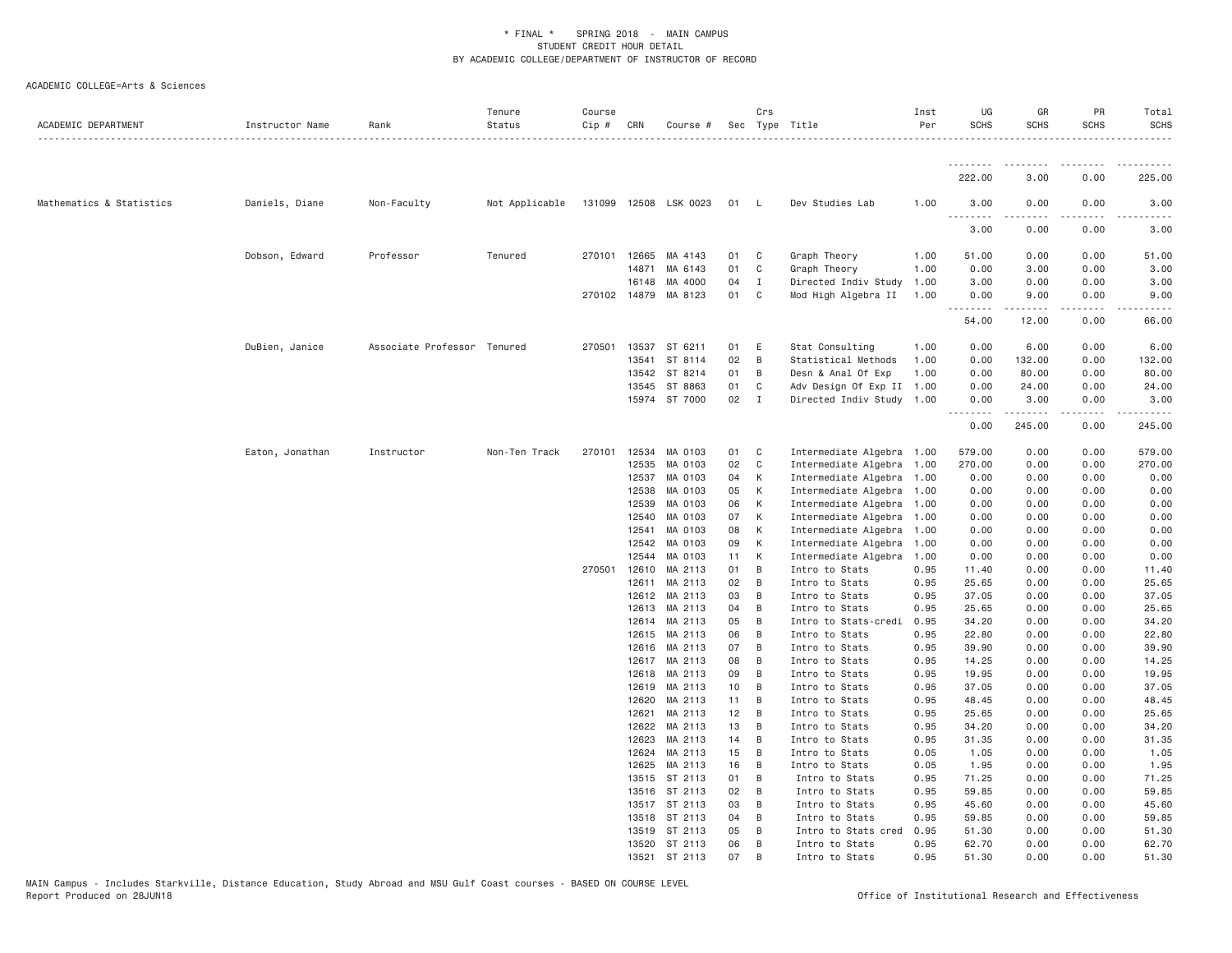| ACADEMIC DEPARTMENT      | Instructor Name                        | Rank                        | Tenure<br>Status | Course<br>Cip # | CRN          | Course #             |       | Crs            | Sec Type Title            | Inst<br>Per | UG<br><b>SCHS</b>      | GR<br><b>SCHS</b> | PR<br><b>SCHS</b> | Total<br><b>SCHS</b> |
|--------------------------|----------------------------------------|-----------------------------|------------------|-----------------|--------------|----------------------|-------|----------------|---------------------------|-------------|------------------------|-------------------|-------------------|----------------------|
|                          |                                        |                             |                  |                 |              |                      |       |                |                           |             |                        |                   |                   |                      |
| Mathematics & Statistics | Eaton, Jonathan                        | Instructor                  | Non-Ten Track    | 270501          | 13522        | ST 2113              | 08    | B              | Intro to Stats            | 0.95        | 76.95                  | 0.00              | 0.00              | 76.95                |
|                          |                                        |                             |                  |                 | 13523        | ST 2113              | 09    | B              | Intro to Stats            | 0.95        | 65.55                  | 0.00              | 0.00              | 65.55                |
|                          |                                        |                             |                  |                 | 13524        | ST 2113              | 10    | B              | Intro to Stats            | 0.95        | 48.45                  | 0.00              | 0.00              | 48.45                |
|                          |                                        |                             |                  |                 | 13525        | ST 2113              | 11    | B              | Intro to Stats            | 0.95        | 37.05                  | 0.00              | 0.00              | 37.05                |
|                          |                                        |                             |                  |                 | 13526        | ST 2113              | 12    | B              | Intro to Stats            | 0.95        | 59.85                  | 0.00              | 0.00              | 59.85                |
|                          |                                        |                             |                  |                 | 13527        | ST 2113              | 13    | B              | Intro to Stats            | 0.95        | 51.30                  | 0.00              | 0.00              | 51.30                |
|                          |                                        |                             |                  |                 | 13528        | ST 2113              | 14    | B              | Intro to Stats            | 0.95        | 48.45                  | 0.00              | 0.00              | 48.45                |
|                          |                                        |                             |                  |                 | 13529        | ST 2113              | 15    | B              | Intro to Stats            | 0.05        | 3.45                   | 0.00              | 0.00              | 3.45                 |
|                          |                                        |                             |                  |                 | 13530        | ST 2113              | 16    | B              | Intro to Stats            | 0.05        | 2.40                   | 0.00              | 0.00              | 2.40                 |
|                          |                                        |                             |                  |                 | 13531        | ST 2113              | 17    | C              | Intro to Stats            | 0.05        | 2.55                   | 0.00              | 0.00              | 2.55                 |
|                          |                                        |                             |                  |                 | 14036        | MA 2113              | 501 C |                | Intro to Stats            | 1.00        | 36.00                  | 0.00              | 0.00              | 36.00                |
|                          |                                        |                             |                  |                 | 14084        | ST 2113              | 501 C |                | Intro to Stats            | 1.00        | 27.00                  | 0.00              | 0.00              | 27.00                |
|                          |                                        |                             |                  |                 | 14731        | MA 2113              | 17    | B              | Intro to Stats            | 0.05        | 1.95                   | 0.00              | 0.00              | 1.95                 |
|                          |                                        |                             |                  |                 | 14732        | MA 2113              | 18    | B              | Intro to Stats            | 0.05        | 1.95                   | 0.00              | 0.00              | 1.95                 |
|                          |                                        |                             |                  |                 | 14733        | ST 2113              | 18    | B              | Intro to Stats            | 0.05        | 2.55                   | 0.00              | 0.00              | 2.55                 |
|                          |                                        |                             |                  |                 | 14734        | MA 2113              | 19    | B              | Intro to Stats            | 0.05        | 1.20                   | 0.00              | 0.00              | 1.20                 |
|                          |                                        |                             |                  |                 |              | 14735 ST 2113        | 19    | B              | Intro to Stats            | 0.05        | 3.30<br>.              | 0.00<br>.         | 0.00<br>.         | 3.30<br>.            |
|                          |                                        |                             |                  |                 |              |                      |       |                |                           |             | 2131.35                | 0.00              | 0.00              | 2131.35              |
|                          | Fabel, Andrew                          | Associate Professor Tenured |                  | 270101          | 12664        | MA 3513              | 01    | C              | History Of Math           | 1.00        | 93.00                  | 0.00              | 0.00              | 93.00                |
|                          |                                        |                             |                  |                 | 14885        | MA 8913              | 01    | C              | Intro To Topology I       | 1.00        | 0.00                   | 21.00             | 0.00              | 21.00                |
|                          |                                        |                             |                  |                 |              | 16136 MA 4000        | 03    | I              | Directed Indiv Study      | 1.00        | 3.00                   | 0.00              | 0.00              | 3.00                 |
|                          |                                        |                             |                  |                 |              |                      |       |                |                           |             | --------<br>96.00      | .<br>21.00        | .<br>0.00         | -----<br>117.00      |
|                          | Fang, Zhou                             | Grad Teach Assist           | Non-Ten Track    | 270501          |              | 12617 MA 2113        | 08    | B              | Intro to Stats            | 0.05        | 0.75                   | 0.00              | 0.00              | 0.75                 |
|                          |                                        |                             |                  |                 | 12618        | MA 2113              | 09    | B              | Intro to Stats            | 0.05        | 1.05                   | 0.00              | 0.00              | 1.05                 |
|                          |                                        |                             |                  |                 | 12619        | MA 2113              | 10    | B              | Intro to Stats            | 0.05        | 1.95                   | 0.00              | 0.00              | 1.95                 |
|                          |                                        |                             |                  |                 | 12623        | MA 2113              | 14    | B              | Intro to Stats            | 0.05        | 1.65                   | 0.00              | 0.00              | 1.65                 |
|                          |                                        |                             |                  |                 | 13522        | ST 2113              | 08    | B              | Intro to Stats            | 0.05        | 4.05                   | 0.00              | 0.00              | 4.05                 |
|                          |                                        |                             |                  |                 | 13523        | ST 2113              | 09    | B              | Intro to Stats            | 0.05        | 3.45                   | 0.00              | 0.00              | 3.45                 |
|                          |                                        |                             |                  |                 | 13524        | ST 2113              | 10    | B              | Intro to Stats            | 0.05        | 2.55                   | 0.00              | 0.00              | 2.55                 |
|                          |                                        |                             |                  |                 |              | 13528 ST 2113        | 14    | B              | Intro to Stats            | 0.05        | 2.55                   | 0.00              | 0.00              | 2.55                 |
|                          |                                        |                             |                  |                 |              |                      |       |                |                           |             | 18.00                  | 0.00              | 0.00              | 18.00                |
|                          | Good, Abigail                          | Grad Teach Assist           | Non-Ten Track    |                 |              | 270101 12565 MA 1323 | 03    | $\mathbf{C}$   | Trigonometry-SI           | 0.95        | 114.00                 | 0.00              | 0.00              | 114.00               |
|                          |                                        |                             |                  |                 |              |                      |       |                |                           |             | . <b>.</b> .<br>114.00 | 0.00              | - - - -<br>0.00   | .<br>114.00          |
|                          | Johnson, Corlis                        | Associate Professor Tenured |                  |                 | 270101 12641 | MA 3053              | 01    | C              | Found Of Math I           | 1.00        | 66.00                  | 0.00              | 0.00              | 66.00                |
|                          |                                        |                             |                  |                 | 16401        | MA 4000              | 05    | $\mathbf I$    | Directed Indiv Study      | 1.00        | 3.00                   | 0.00              | 0.00              | 3.00                 |
|                          |                                        |                             |                  |                 |              | 270102 12653 MA 3163 | 01    | C <sub>c</sub> | Intro To Mod Algebra 1.00 |             | 54.00                  | 0.00              | 0.00              | 54.00                |
|                          |                                        |                             |                  |                 |              |                      |       |                |                           |             | .<br>123.00            | .<br>0.00         | .<br>0.00         | .<br>123.00          |
|                          | Jones, Chartese                        | Grad Teach Assist           | Non-Ten Track    |                 |              | 270101 12573 MA 1323 | 11 C  |                | Trigonometry-SI           | 0.95        | 102.60                 | 0.00              | 0.00              | 102.60               |
|                          |                                        |                             |                  |                 |              |                      |       |                |                           |             | .<br>102.60            | .<br>0.00         | .<br>0.00         | .<br>102.60          |
|                          | Katterjohn, Kristoph Grad Teach Assist |                             | Non-Ten Track    |                 |              | 270101 12582 MA 1613 | 01    | C              | Cal Bus & Life Sc I       | 0.95        | 102.60                 | 0.00              | 0.00              | 102.60               |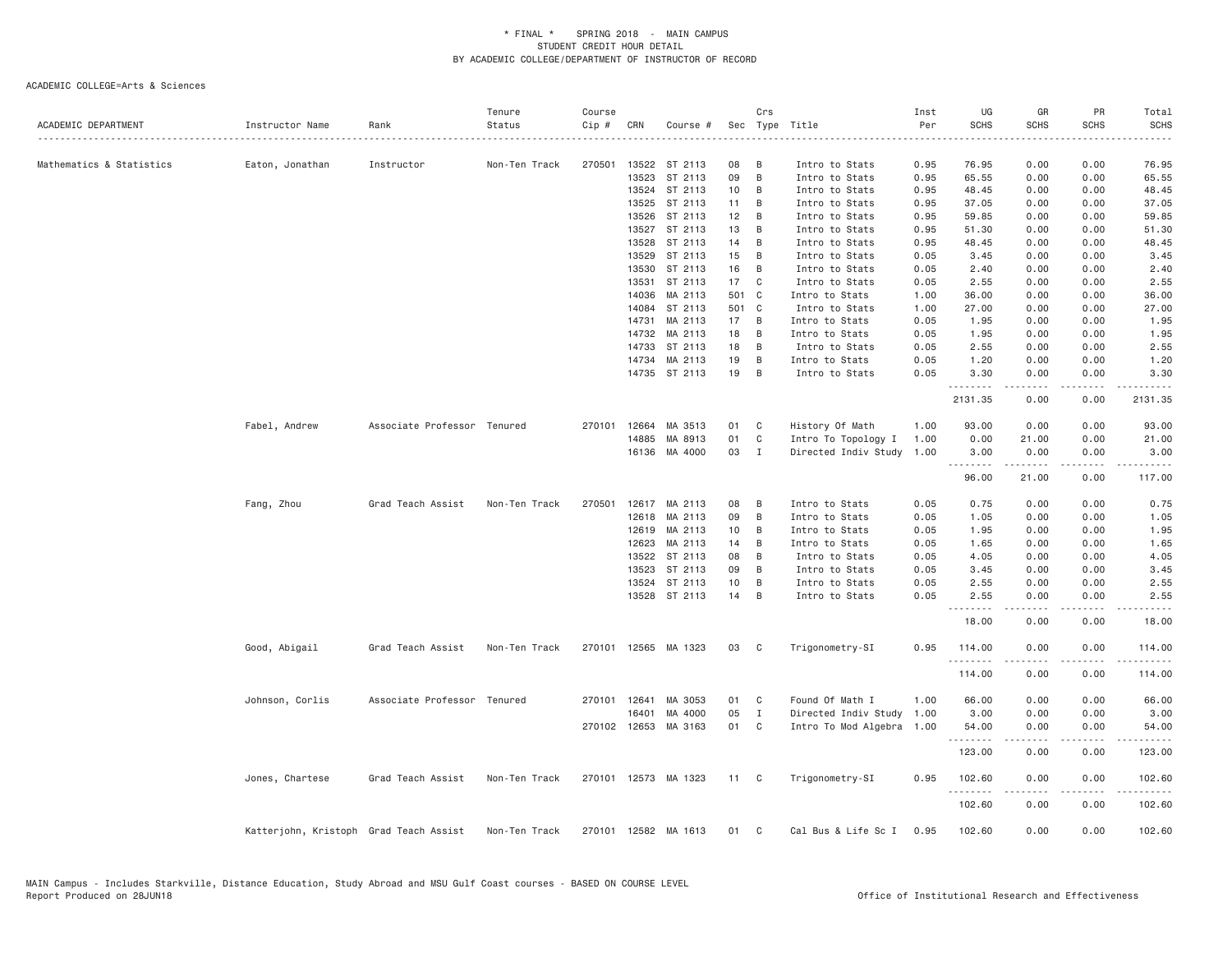| ACADEMIC DEPARTMENT      | Instructor Name     | Rank                          | Tenure<br>Status | Course<br>Cip # | CRN   | Course #             |    | Crs<br>Sec Type Title |                           | Inst<br>Per | UG<br><b>SCHS</b> | GR<br><b>SCHS</b> | PR<br><b>SCHS</b> | Total<br><b>SCHS</b> |
|--------------------------|---------------------|-------------------------------|------------------|-----------------|-------|----------------------|----|-----------------------|---------------------------|-------------|-------------------|-------------------|-------------------|----------------------|
|                          |                     |                               |                  |                 |       |                      |    |                       |                           |             | --------          |                   |                   |                      |
|                          |                     |                               |                  |                 |       |                      |    |                       |                           |             | 102.60            | 0.00              | 0.00              | 102.60               |
| Mathematics & Statistics | Kilpatrick, Matthew | Lecturer                      | Non-Ten Track    | 270102          | 12549 | MA 1313              | 04 | C                     | College Algebra-SI        | 0.95        | 202.35            | 0.00              | 0.00              | 202.35               |
|                          |                     |                               |                  | 270501          | 12624 | MA 2113              | 15 | B                     | Intro to Stats            | 0.95        | 19.95             | 0.00              | 0.00              | 19.95                |
|                          |                     |                               |                  |                 | 12625 | MA 2113              | 16 | $\overline{B}$        | Intro to Stats            | 0.95        | 37.05             | 0.00              | 0.00              | 37.05                |
|                          |                     |                               |                  |                 | 13529 | ST 2113              | 15 | $\overline{B}$        | Intro to Stats            | 0.95        | 65.55             | 0.00              | 0.00              | 65.55                |
|                          |                     |                               |                  |                 | 13530 | ST 2113              | 16 | $\overline{B}$        | Intro to Stats            | 0.95        | 45.60             | 0.00              | 0.00              | 45.60                |
|                          |                     |                               |                  |                 | 13531 | ST 2113              | 17 | $\mathbf{C}$          | Intro to Stats            | 0.95        | 48.45             | 0.00              | 0.00              | 48.45                |
|                          |                     |                               |                  |                 | 14731 | MA 2113              | 17 | B                     | Intro to Stats            | 0.95        | 37.05             | 0.00              | 0.00              | 37.05                |
|                          |                     |                               |                  |                 | 14732 | MA 2113              | 18 | B                     | Intro to Stats            | 0.95        | 37.05             | 0.00              | 0.00              | 37.05                |
|                          |                     |                               |                  |                 |       | 14733 ST 2113        | 18 | $\overline{B}$        | Intro to Stats            | 0.95        | 48.45<br>.        | 0.00              | 0.00<br>.         | 48.45<br>.           |
|                          |                     |                               |                  |                 |       |                      |    |                       |                           |             | 541.50            | 0.00              | 0.00              | 541.50               |
|                          | Kim, Hwamog         | Grad Teach Assist             | Non-Ten Track    |                 |       | 270101 12583 MA 1613 | 02 | $\mathbf{C}$          | Cal Bus & Life Sc I       | 0.95        | 99.75<br>.        | 0.00<br>-----     | 0.00<br>.         | 99.75<br>.           |
|                          |                     |                               |                  |                 |       |                      |    |                       |                           |             | 99.75             | 0.00              | 0.00              | 99.75                |
|                          | Kim, Seongjai       | Professor                     | Tenured          | 270101          | 12638 | MA 2743              | 08 | C                     | Calculus IV               | 1.00        | 183.00            | 0.00              | 0.00              | 183.00               |
|                          |                     |                               |                  |                 | 14882 | MA 8453              | 01 | C                     | Num Soln PDE II           | 1.00        | 0.00              | 9.00              | 0.00              | 9.00                 |
|                          |                     |                               |                  |                 | 15428 | MA 9000              | 02 | D                     | Research / Diss           | 1.00        | 0.00              | 12.00             | 0.00              | 12.00                |
|                          |                     |                               |                  |                 |       |                      |    |                       |                           |             | .<br>183.00       | 21.00             | 0.00              | .<br>204.00          |
|                          | King, Nancy         | Instructor                    | Non-Ten Track    | 270101          | 12580 | MA 1433              | 01 | C                     | Informal Geom & Meas      | 1.00        | 117.00            | 0.00              | 0.00              | 117.00               |
|                          |                     |                               |                  |                 | 12582 | MA 1613              | 01 | $\mathbf{C}$          | Cal Bus & Life Sc I       | 0.05        | 5.40              | 0.00              | 0.00              | 5.40                 |
|                          |                     |                               |                  |                 | 12583 | MA 1613              | 02 | C                     | Cal Bus & Life Sc I       | 0.05        | 5.25              | 0.00              | 0.00              | 5.25                 |
|                          |                     |                               |                  |                 | 12584 | MA 1613              | 03 | C                     | Cal Bus & Life Sc I       | 1.00        | 123.00            | 0.00              | 0.00              | 123.00               |
|                          |                     |                               |                  |                 | 12585 | MA 1613              | 04 | C                     | Cal Bus & Life Sc I       | 1.00        | 117.00            | 0.00              | 0.00              | 117.00               |
|                          |                     |                               |                  |                 | 12586 | MA 1613              | 05 | C                     | Cal Bus & Life Sc I       | 1.00        | 132.00            | 0.00              | 0.00              | 132.00               |
|                          |                     |                               |                  |                 | 12587 | MA 1613              | 06 | $\mathbf{C}$          | Cal Bus & Life Sc I       | 0.05        | 5.55<br>.         | 0.00              | 0.00              | 5.55                 |
|                          |                     |                               |                  |                 |       |                      |    |                       |                           |             | 505.20            | 0.00              | 0.00              | 505.20               |
|                          | Lim, Hyeona         | Associate Professor Tenured   |                  | 240101          | 16068 | HON 4000             | 06 | $\mathbf{I}$          | Directed Individual       | 1.00        | 3.00              | 0.00              | 0.00              | 3.00                 |
|                          |                     |                               |                  | 270101          | 12632 | MA 2743              | 02 | $\mathbf{C}$          | Calculus IV               | 1.00        | 141.00            | 0.00              | 0.00              | 141.00               |
|                          |                     |                               |                  |                 | 15429 | MA 9000              | 03 | D                     | Research / Diss           | 1.00        | 0.00<br>.         | 3.00<br>.         | 0.00<br>.         | 3.00<br>.            |
|                          |                     |                               |                  |                 |       |                      |    |                       |                           |             | 144.00            | 3.00              | 0.00              | 147.00               |
|                          | Lindsey, Jabbar     | Grad Teach Assist             | Non-Ten Track    |                 |       | 270101 12572 MA 1323 | 10 | $\mathbf{C}$          | Trigonometry-SI           | 0.95        | 108.30<br>.       | 0.00<br>.         | 0.00<br>.         | 108.30<br>.          |
|                          |                     |                               |                  |                 |       |                      |    |                       |                           |             | 108.30            | 0.00              | 0.00              | 108.30               |
|                          | Liu, Yuan           | Assistant Professor Ten Track |                  | 270101          | 12633 | MA 2743              | 03 | C <sub>1</sub>        | Calculus IV               | 1.00        | 138.00            | 0.00              | 0.00              | 138.00               |
|                          |                     |                               |                  |                 | 12668 | MA 4323              | 01 | $\mathbf{C}$          | Numerical Anal II         | 1.00        | 81.00             | 0.00              | 0.00              | 81.00                |
|                          |                     |                               |                  |                 |       | 14876 MA 6323        | 01 | C                     | Numerical Anal II         | 1.00        | 0.00              | 12.00             | 0.00              | 12.00                |
|                          |                     |                               |                  |                 |       |                      |    |                       |                           |             | 219.00            | 12.00             | 0.00              | 231.00               |
|                          | McBride, Matthew    | Assistant Professor Ten Track |                  | 270101 12678    |       | MA 6943              | 01 | $\mathbf{C}$          | Math Analysis II          | 1.00        | 0.00              | 21.00             | 0.00              | 21.00                |
|                          |                     |                               |                  |                 | 14883 | MA 8643              | 01 | C                     | Real Analysis II          | 1.00        | 0.00              | 18.00             | 0.00              | 18.00                |
|                          |                     |                               |                  |                 | 15409 | MA 4000              | 01 | $\mathbf{I}$          | Directed Indiv Study 1.00 |             | 3.00              | 0.00              | 0.00              | 3.00                 |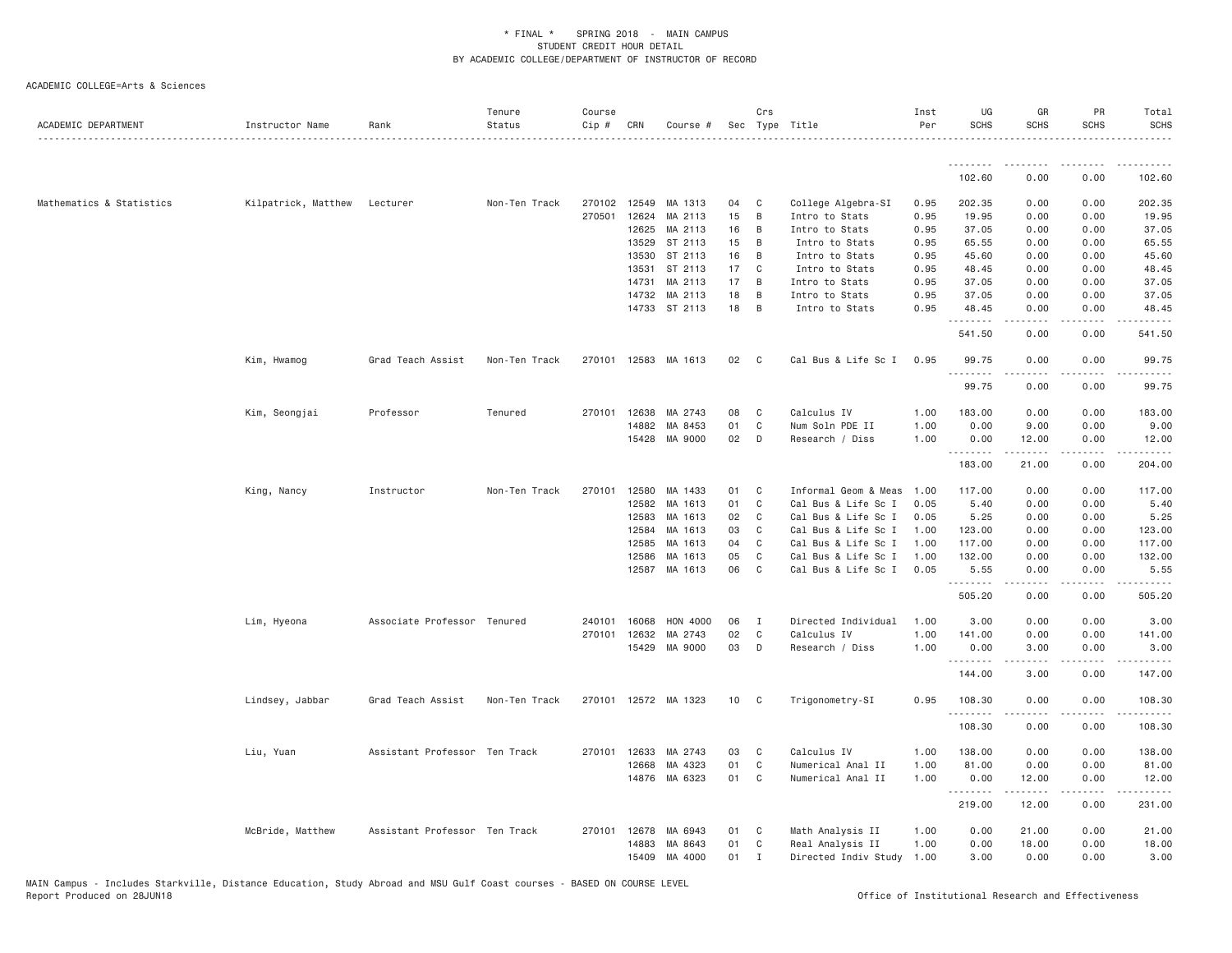| ACADEMIC DEPARTMENT      | Instructor Name   | Rank                          | Tenure<br>Status | Course<br>Cip # | CRN            | Course #             |          | Crs                          | Sec Type Title                                         | Inst<br>Per  | UG<br><b>SCHS</b>  | GR<br><b>SCHS</b>                                                                                                                                            | PR<br><b>SCHS</b> | Total<br><b>SCHS</b>                                                                                                                                           |
|--------------------------|-------------------|-------------------------------|------------------|-----------------|----------------|----------------------|----------|------------------------------|--------------------------------------------------------|--------------|--------------------|--------------------------------------------------------------------------------------------------------------------------------------------------------------|-------------------|----------------------------------------------------------------------------------------------------------------------------------------------------------------|
| Mathematics & Statistics | McBride, Matthew  | Assistant Professor Ten Track |                  | 270101          | 15457          | MA 7000              | 02<br>02 | $\mathbf I$                  | Directed Indiv Study 1.00                              |              | 0.00               | 3.00                                                                                                                                                         | 0.00              | 3.00                                                                                                                                                           |
|                          |                   |                               |                  |                 | 15841<br>16063 | MA 4000<br>MA 7000   | 05       | $\mathbf{I}$<br>$\mathbf{I}$ | Directed Indiv Study 1.00<br>Directed Indiv Study 1.00 |              | 3.00<br>0.00       | 0.00<br>3.00                                                                                                                                                 | 0.00<br>0.00      | 3.00<br>3.00                                                                                                                                                   |
|                          |                   |                               |                  |                 |                |                      |          |                              |                                                        |              | . <b>.</b><br>6.00 | -----<br>45.00                                                                                                                                               | $  -$<br>0.00     | 51.00                                                                                                                                                          |
|                          | Miller, Thomas L. | Professor                     | Tenured          |                 | 270101 12636   | MA 2743              | 06       | C                            | Calculus IV                                            | 1.00         | 132.00             | 0.00                                                                                                                                                         | 0.00              | 132.00                                                                                                                                                         |
|                          |                   |                               |                  |                 | 12671          | MA 4643              | 01       | C                            | Adv Calculus II                                        | 1.00         | 57.00              | 0.00                                                                                                                                                         | 0.00              | 57.00                                                                                                                                                          |
|                          |                   |                               |                  |                 | 12676          | MA 6643              | 01       | C                            | Adv Calculus II                                        | 1.00         | 0.00               | 6.00                                                                                                                                                         | 0.00              | 6.00                                                                                                                                                           |
|                          |                   |                               |                  |                 | 15261          | MA 7000              | 01       | $\mathbf{I}$                 | Directed Indiv Study                                   | 1.00         | 0.00<br>.          | 3.00<br>$\frac{1}{2} \left( \frac{1}{2} \right) \left( \frac{1}{2} \right) \left( \frac{1}{2} \right) \left( \frac{1}{2} \right) \left( \frac{1}{2} \right)$ | 0.00<br>.         | 3.00<br>.                                                                                                                                                      |
|                          |                   |                               |                  |                 |                |                      |          |                              |                                                        |              | 189.00             | 9.00                                                                                                                                                         | 0.00              | 198.00                                                                                                                                                         |
|                          | Miller, Vivien    | Professor                     | Tenured          | 270101          | 12634          | MA 2743              | 04       | C                            | Calculus IV                                            | 1.00         | 141.00             | 0.00                                                                                                                                                         | 0.00              | 141.00                                                                                                                                                         |
|                          |                   |                               |                  |                 | 12635          | MA 2743              | 05       | $\mathsf{C}$                 | Calculus IV                                            | 1.00         | 138.00             | 0.00<br>-----                                                                                                                                                | 0.00<br>.         | 138.00<br>$\frac{1}{2} \left( \frac{1}{2} \right) \left( \frac{1}{2} \right) \left( \frac{1}{2} \right) \left( \frac{1}{2} \right) \left( \frac{1}{2} \right)$ |
|                          |                   |                               |                  |                 |                |                      |          |                              |                                                        |              | 279.00             | 0.00                                                                                                                                                         | 0.00              | 279.00                                                                                                                                                         |
|                          | Nation, Julie     | Instructor                    | Non-Ten Track    | 270101          | 12563          | MA 1323              | 01       | C                            | Trigonometry-SI                                        | 1.00         | 201.00             | 0.00                                                                                                                                                         | 0.00              | 201.00                                                                                                                                                         |
|                          |                   |                               |                  |                 | 12567          | MA 1323              | 05       | C                            | Trigonometry-SI                                        | 1.00         | 396.00             | 0.00                                                                                                                                                         | 0.00              | 396.00                                                                                                                                                         |
|                          |                   |                               |                  |                 | 12578          | MA 1423              | 01       | C                            | Problem Solving Real                                   | 1.00         | 102.00             | 0.00                                                                                                                                                         | 0.00              | 102.00                                                                                                                                                         |
|                          |                   |                               |                  |                 | 12579          | MA 1423              | 02       | $\mathsf{C}$                 | Problem Solving Real                                   | 1.00         | 93.00              | 0.00                                                                                                                                                         | 0.00              | 93.00                                                                                                                                                          |
|                          |                   |                               |                  |                 | 270102 12546   | MA 1313              | 01       | $\mathsf{C}$                 | College Algebra-SI                                     | 0.95         | 401.85<br>.        | 0.00<br>.                                                                                                                                                    | 0.00<br>$  -$     | 401.85<br>$\frac{1}{2} \left( \frac{1}{2} \right) \left( \frac{1}{2} \right) \left( \frac{1}{2} \right) \left( \frac{1}{2} \right) \left( \frac{1}{2} \right)$ |
|                          |                   |                               |                  |                 |                |                      |          |                              |                                                        |              | 1193.85            | 0.00                                                                                                                                                         | 0.00              | 1193.85                                                                                                                                                        |
|                          | Neumann, Michael  | Professor                     | Tenured          | 270101          | 12640          | MA 2743              | H01 C    |                              | Honors Calculus IV                                     | 1.00         | 66.00              | 0.00                                                                                                                                                         | 0.00              | 66.00                                                                                                                                                          |
|                          |                   |                               |                  |                 |                | 12667 MA 4213        | 01       | S                            | Senior Seminar in Ma                                   | 1.00         | 51.00<br>.         | 0.00<br>.                                                                                                                                                    | 0.00              | 51.00<br>$\mathbf{1} \cdot \mathbf{1} \cdot \mathbf{1} \cdot \mathbf{1} \cdot \mathbf{1}$                                                                      |
|                          |                   |                               |                  |                 |                |                      |          |                              |                                                        |              | 117.00             | 0.00                                                                                                                                                         | 0.00              | 117.00                                                                                                                                                         |
|                          | Oppenheimer, Seth | Professor                     | Tenured          |                 | 240101 12354   | HON 2091             | H01 S    |                              | Honors Forum IV                                        | 1.00         | 14.00              | 0.00                                                                                                                                                         | 0.00              | 14.00                                                                                                                                                          |
|                          |                   |                               |                  |                 |                | 270104 12663 MA 3463 | 01       | $\mathbf{C}$                 | Found Of Geometry                                      | 1.00         | 72.00              | 0.00                                                                                                                                                         | 0.00              | 72.00                                                                                                                                                          |
|                          |                   |                               |                  |                 |                |                      |          |                              |                                                        |              | .<br>86.00         | $- - - - -$<br>0.00                                                                                                                                          | .<br>0.00         | .<br>86.00                                                                                                                                                     |
|                          | Patel, Jatinkumar | Grad Teach Assist             | Non-Ten Track    |                 |                | 270101 12569 MA 1323 | 07       | C                            | Trigonometry-SI                                        | 0.95         | 108.30             | 0.00                                                                                                                                                         | 0.00              | 108.30                                                                                                                                                         |
|                          |                   |                               |                  |                 |                |                      |          |                              |                                                        |              | .<br>108.30        | $\frac{1}{2} \left( \frac{1}{2} \right) \left( \frac{1}{2} \right) \left( \frac{1}{2} \right) \left( \frac{1}{2} \right) \left( \frac{1}{2} \right)$<br>0.00 | .<br>0.00         | $\frac{1}{2}$<br>108.30                                                                                                                                        |
|                          |                   |                               |                  |                 |                |                      |          |                              |                                                        |              |                    |                                                                                                                                                              |                   |                                                                                                                                                                |
|                          | Patil, Prakash    | Associate Professor Ten Track |                  | 270501          | 13539          | ST 6573              | 01       | C                            | Intro Math Stat II                                     | 1.00         | 0.00               | 30.00                                                                                                                                                        | 0.00              | 30.00                                                                                                                                                          |
|                          |                   |                               |                  |                 | 13543          | ST 8253              | 01<br>01 | C                            | Regression Analysis                                    | 1.00<br>1.00 | 0.00               | 57.00                                                                                                                                                        | 0.00<br>0.00      | 57.00                                                                                                                                                          |
|                          |                   |                               |                  |                 |                | 15431 ST 9000        |          | D                            | Research / Diss                                        |              | 0.00<br>.          | 18.00<br>.                                                                                                                                                   | .                 | 18.00                                                                                                                                                          |
|                          |                   |                               |                  |                 |                |                      |          |                              |                                                        |              | 0.00               | 105.00                                                                                                                                                       | 0.00              | 105.00                                                                                                                                                         |
|                          | Qian, Chuanxi     | Professor                     | Tenured          | 270101          | 12655          | MA 3253              | 02       | C                            | Diff Equations                                         | 1.00         | 129.00             | 0.00                                                                                                                                                         | 0.00              | 129.00                                                                                                                                                         |
|                          |                   |                               |                  |                 | 12657          | MA 3253              | 04       | C                            | Diff Equations                                         | 1.00         | 105.00             | 0.00                                                                                                                                                         | 0.00              | 105.00                                                                                                                                                         |
|                          |                   |                               |                  |                 | 15430<br>15560 | MA 9000<br>MA 7000   | 04<br>03 | D<br>$\mathbf{I}$            | Research / Diss<br>Directed Indiv Study                | 1.00<br>1.00 | 0.00<br>0.00       | 9.00<br>3.00                                                                                                                                                 | 0.00<br>0.00      | 9.00<br>3.00                                                                                                                                                   |
|                          |                   |                               |                  |                 |                |                      |          |                              |                                                        |              | .                  |                                                                                                                                                              |                   |                                                                                                                                                                |
|                          |                   |                               |                  |                 |                |                      |          |                              |                                                        |              | 234.00             | 12.00                                                                                                                                                        | 0.00              | 246.00                                                                                                                                                         |
|                          | Riahi, Sheida     | Grad Teach Assist             | Non-Ten Track    |                 |                | 270501 12616 MA 2113 | 07       | B                            | Intro to Stats                                         | 0.05         | 2.10               | 0.00                                                                                                                                                         | 0.00              | 2.10                                                                                                                                                           |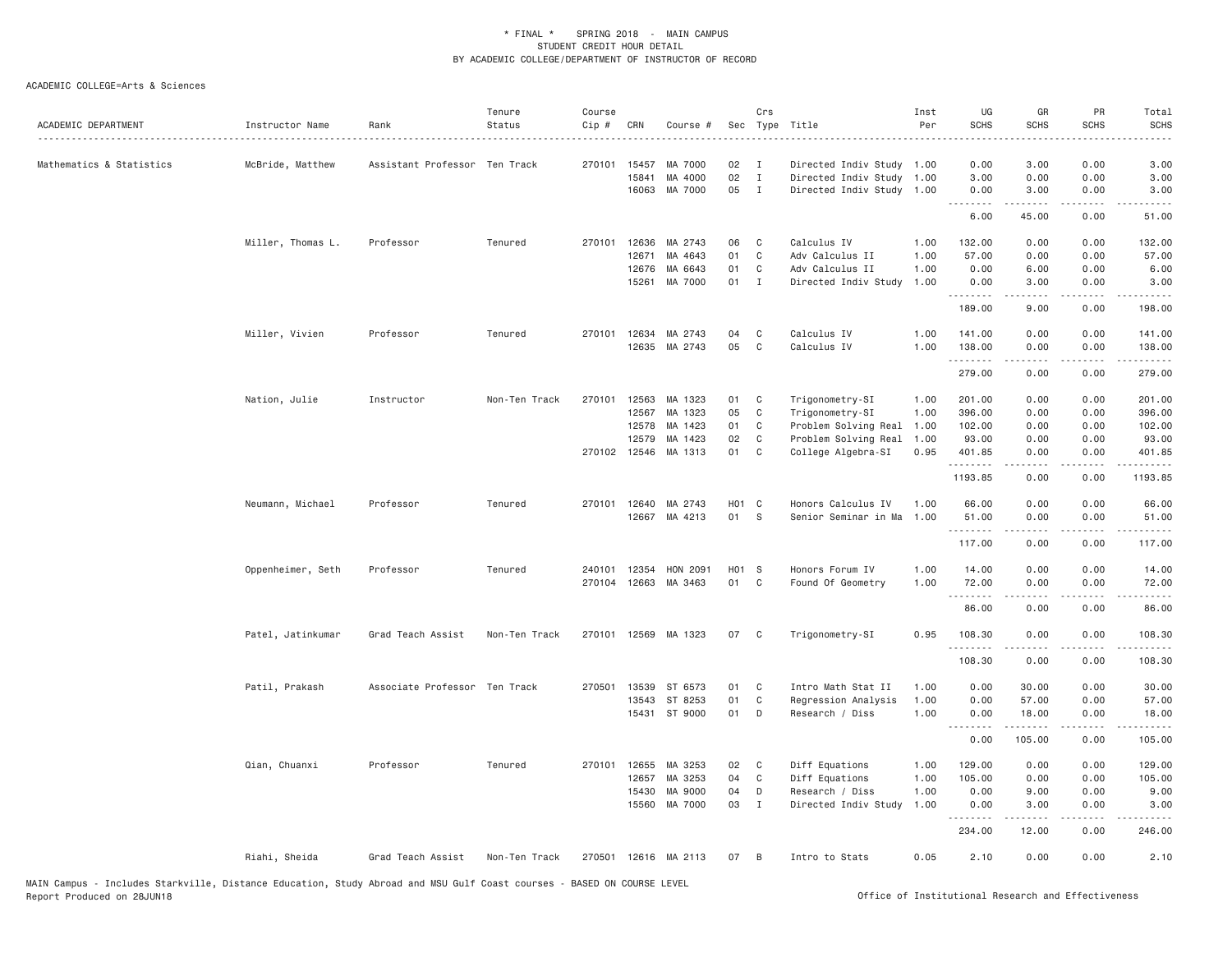| 270501<br>07<br>0.05<br>2.70<br>0.00<br>0.00<br>2.70<br>Mathematics & Statistics<br>Riahi, Sheida<br>Grad Teach Assist<br>Non-Ten Track<br>13521<br>ST 2113<br>B<br>Intro to Stats<br>19<br>14734<br>MA 2113<br>B<br>0.95<br>22.80<br>0.00<br>0.00<br>22.80<br>Intro to Stats<br>19<br>14735<br>ST 2113<br>B<br>0.95<br>62.70<br>0.00<br>0.00<br>62.70<br>Intro to Stats<br>521302 14288<br>BQA 2113<br>03<br>C<br>Bus Stat Methods I<br>1.00<br>243.00<br>0.00<br>0.00<br>243.00<br>.<br>333.30<br>0.00<br>0.00<br>333.30<br>Non-Ten Track<br>270101<br>12571<br>MA 1323<br>09<br>Trigonometry-SI<br>1.00<br>120.00<br>0.00<br>120.00<br>Robinson, Amber<br>Lecturer<br>C<br>0.00<br>01<br>C<br>Calculus II<br>195.00<br>12599<br>MA 1723<br>1.00<br>195.00<br>0.00<br>0.00<br>02<br>C<br>Calculus II-SI<br>0.00<br>0.00<br>12600<br>MA 1723<br>1.00<br>198.00<br>198.00<br>12601<br>MA 1723<br>03<br>C<br>Calculus II-SI<br>1.00<br>66.00<br>0.00<br>0.00<br>66.00<br>H01 C<br>12609<br>MA 1723<br>Honors Calculus II<br>1.00<br>63.00<br>0.00<br>0.00<br>63.00<br>.<br>.<br>$\sim$ $\sim$ $\sim$ $\sim$<br>642.00<br>0.00<br>0.00<br>642.00<br>Sepehrifar, Mohammad Associate Professor Tenured<br>270501<br>13536<br>ST 4213<br>01<br>C<br>Nonparametric Meth<br>1.00<br>12.00<br>0.00<br>0.00<br>12.00<br>13538<br>ST 6213<br>01<br>C<br>1.00<br>0.00<br>0.00<br>Nonparametric Meth<br>21.00<br>21.00<br>ST 8114<br>13540<br>01<br>B<br>Statistical Methods<br>1.00<br>0.00<br>96.00<br>0.00<br>96.00<br>16307<br>ST 7000<br>04<br>I<br>Directed Indiv Study<br>1.00<br>0.00<br>3.00<br>0.00<br>3.00<br>16388<br>ST 7000<br>05<br>Ι.<br>Directed Indiv Study 1.00<br>0.00<br>3.00<br>0.00<br>3.00<br>ST 7000<br>06<br>$\mathbf I$<br>Directed Indiv Study 1.00<br>0.00<br>1.00<br>0.00<br>1.00<br>16399<br>ST 7000<br>07<br>16400<br>$\mathbf{I}$<br>Directed Indiv Study 1.00<br>0.00<br>3.00<br>0.00<br>3.00<br>.<br>12.00<br>127.00<br>139.00<br>0.00<br>12626<br>Calculus III<br>204.00<br>0.00<br>Shaw, Patricia<br>Instructor<br>Non-Ten Track<br>270101<br>MA 2733<br>01<br>C<br>1.00<br>0.00<br>204.00<br>MA 2733<br>02<br>C<br>Calculus III<br>12627<br>1.00<br>96.00<br>0.00<br>0.00<br>96.00<br>12628<br>MA 2733<br>03<br>C<br>Calculus III<br>1.00<br>129.00<br>0.00<br>0.00<br>129.00<br>MA 2733<br>04<br>1.00<br>135.00<br>12629<br>C<br>Calculus III<br>135.00<br>0.00<br>0.00<br>H01 C<br>12630<br>MA 2733<br>Calculus III-Honors<br>1.00<br>48.00<br>0.00<br>0.00<br>48.00<br>.<br><u>.</u><br>.<br>المتمامين<br>612.00<br>0.00<br>0.00<br>612.00<br>C<br>Calculus I<br>192.00<br>Smith, Jaclyn<br>Lecturer<br>Non-Ten Track<br>270101<br>12590<br>MA 1713<br>01<br>1.00<br>0.00<br>0.00<br>192.00<br>02<br>C<br>Calculus I-SI<br>12591<br>MA 1713<br>1.00<br>288.00<br>0.00<br>0.00<br>288.00<br>12593<br>MA 1713<br>04<br>C<br>Calculus I<br>1.00<br>129.00<br>0.00<br>0.00<br>129.00<br>MA 1713<br>05<br>C<br>Calculus I-SI<br>168.00<br>12594<br>1.00<br>168.00<br>0.00<br>0.00<br>MA 1713<br>06<br>$\mathbb C$<br>12595<br>Calculus I-SI<br>1.00<br>129.00<br>0.00<br>0.00<br>129.00<br>. <b>.</b> .<br>-----<br>.<br>.<br>906.00<br>0.00<br>0.00<br>906.00<br>0.95<br>Smith, Justin<br>Grad Teach Assist<br>Non-Ten Track<br>270101<br>12570 MA 1323<br>08<br>C<br>Trigonometry-SI<br>102.60<br>0.00<br>0.00<br>102.60<br>.<br>$\frac{1}{2} \left( \frac{1}{2} \right) \left( \frac{1}{2} \right) \left( \frac{1}{2} \right) \left( \frac{1}{2} \right) \left( \frac{1}{2} \right)$<br>.<br>$\frac{1}{2} \left( \begin{array}{ccc} 1 & 0 & 0 & 0 \\ 0 & 0 & 0 & 0 \\ 0 & 0 & 0 & 0 \\ 0 & 0 & 0 & 0 \\ 0 & 0 & 0 & 0 \\ 0 & 0 & 0 & 0 \\ 0 & 0 & 0 & 0 \\ 0 & 0 & 0 & 0 \\ 0 & 0 & 0 & 0 \\ 0 & 0 & 0 & 0 \\ 0 & 0 & 0 & 0 & 0 \\ 0 & 0 & 0 & 0 & 0 \\ 0 & 0 & 0 & 0 & 0 \\ 0 & 0 & 0 & 0 & 0 \\ 0 & 0 & 0 & 0 & 0 \\ 0 & 0 & 0$<br>102.60<br>0.00<br>0.00<br>102.60<br>Calculus IV<br>Smith, Robert<br>Associate Professor Tenured<br>270101<br>12631<br>MA 2743<br>01<br>C<br>1.00<br>159.00<br>0.00<br>0.00<br>159.00<br>07<br>$\mathbb C$<br>Calculus IV<br>1.00<br>0.00<br>138.00<br>12637<br>MA 2743<br>138.00<br>0.00<br>12682<br>MA 8981<br>01<br>C<br>1.00<br>0.00<br>12.00<br>0.00<br>12.00<br>Teaching Seminar<br>.<br>$\frac{1}{2}$<br>$\frac{1}{2}$<br>.<br>297.00<br>12.00<br>0.00<br>309.00<br>Tschume, William<br>02<br>Trigonometry-SI<br>579.00<br>Instructor<br>Non-Ten Track<br>270101<br>12564<br>MA 1323<br>C.<br>1.00<br>0.00<br>0.00<br>579.00<br>MA 1323<br>03<br>6.00<br>12565<br>C<br>Trigonometry-SI<br>0.05<br>0.00<br>0.00<br>6.00<br>12566<br>MA 1323<br>04<br>C<br>1.00<br>111.00<br>0.00<br>0.00<br>111.00<br>Trigonometry-SI | ACADEMIC DEPARTMENT | Instructor Name | Rank | Tenure<br>Status | Course<br>Cip # | CRN | Course # | Sec | Crs | Type Title | Inst<br>Per | UG<br><b>SCHS</b> | GR<br><b>SCHS</b> | PR<br><b>SCHS</b> | Total<br><b>SCHS</b><br>$- - - -$ |
|--------------------------------------------------------------------------------------------------------------------------------------------------------------------------------------------------------------------------------------------------------------------------------------------------------------------------------------------------------------------------------------------------------------------------------------------------------------------------------------------------------------------------------------------------------------------------------------------------------------------------------------------------------------------------------------------------------------------------------------------------------------------------------------------------------------------------------------------------------------------------------------------------------------------------------------------------------------------------------------------------------------------------------------------------------------------------------------------------------------------------------------------------------------------------------------------------------------------------------------------------------------------------------------------------------------------------------------------------------------------------------------------------------------------------------------------------------------------------------------------------------------------------------------------------------------------------------------------------------------------------------------------------------------------------------------------------------------------------------------------------------------------------------------------------------------------------------------------------------------------------------------------------------------------------------------------------------------------------------------------------------------------------------------------------------------------------------------------------------------------------------------------------------------------------------------------------------------------------------------------------------------------------------------------------------------------------------------------------------------------------------------------------------------------------------------------------------------------------------------------------------------------------------------------------------------------------------------------------------------------------------------------------------------------------------------------------------------------------------------------------------------------------------------------------------------------------------------------------------------------------------------------------------------------------------------------------------------------------------------------------------------------------------------------------------------------------------------------------------------------------------------------------------------------------------------------------------------------------------------------------------------------------------------------------------------------------------------------------------------------------------------------------------------------------------------------------------------------------------------------------------------------------------------------------------------------------------------------------------------------------------------------------------------------------------------------------------------------------------------------------------------------------------------------------------------------------------------------------------------------------------------------------------------------------------------------------------------------------------------------------------------------------------------------------------------------------------------------------------------------------------------------------------------------------------------------------------------------------------------------------------------------------------------------------------------------------------------------------------------------------------------------------------------------------------------------------------------------------------------------------------------------------------------------------------------------------------------------------------------------------------------------------------------------------------------------|---------------------|-----------------|------|------------------|-----------------|-----|----------|-----|-----|------------|-------------|-------------------|-------------------|-------------------|-----------------------------------|
|                                                                                                                                                                                                                                                                                                                                                                                                                                                                                                                                                                                                                                                                                                                                                                                                                                                                                                                                                                                                                                                                                                                                                                                                                                                                                                                                                                                                                                                                                                                                                                                                                                                                                                                                                                                                                                                                                                                                                                                                                                                                                                                                                                                                                                                                                                                                                                                                                                                                                                                                                                                                                                                                                                                                                                                                                                                                                                                                                                                                                                                                                                                                                                                                                                                                                                                                                                                                                                                                                                                                                                                                                                                                                                                                                                                                                                                                                                                                                                                                                                                                                                                                                                                                                                                                                                                                                                                                                                                                                                                                                                                                                                                                                            |                     |                 |      |                  |                 |     |          |     |     |            |             |                   |                   |                   |                                   |
|                                                                                                                                                                                                                                                                                                                                                                                                                                                                                                                                                                                                                                                                                                                                                                                                                                                                                                                                                                                                                                                                                                                                                                                                                                                                                                                                                                                                                                                                                                                                                                                                                                                                                                                                                                                                                                                                                                                                                                                                                                                                                                                                                                                                                                                                                                                                                                                                                                                                                                                                                                                                                                                                                                                                                                                                                                                                                                                                                                                                                                                                                                                                                                                                                                                                                                                                                                                                                                                                                                                                                                                                                                                                                                                                                                                                                                                                                                                                                                                                                                                                                                                                                                                                                                                                                                                                                                                                                                                                                                                                                                                                                                                                                            |                     |                 |      |                  |                 |     |          |     |     |            |             |                   |                   |                   |                                   |
|                                                                                                                                                                                                                                                                                                                                                                                                                                                                                                                                                                                                                                                                                                                                                                                                                                                                                                                                                                                                                                                                                                                                                                                                                                                                                                                                                                                                                                                                                                                                                                                                                                                                                                                                                                                                                                                                                                                                                                                                                                                                                                                                                                                                                                                                                                                                                                                                                                                                                                                                                                                                                                                                                                                                                                                                                                                                                                                                                                                                                                                                                                                                                                                                                                                                                                                                                                                                                                                                                                                                                                                                                                                                                                                                                                                                                                                                                                                                                                                                                                                                                                                                                                                                                                                                                                                                                                                                                                                                                                                                                                                                                                                                                            |                     |                 |      |                  |                 |     |          |     |     |            |             |                   |                   |                   |                                   |
|                                                                                                                                                                                                                                                                                                                                                                                                                                                                                                                                                                                                                                                                                                                                                                                                                                                                                                                                                                                                                                                                                                                                                                                                                                                                                                                                                                                                                                                                                                                                                                                                                                                                                                                                                                                                                                                                                                                                                                                                                                                                                                                                                                                                                                                                                                                                                                                                                                                                                                                                                                                                                                                                                                                                                                                                                                                                                                                                                                                                                                                                                                                                                                                                                                                                                                                                                                                                                                                                                                                                                                                                                                                                                                                                                                                                                                                                                                                                                                                                                                                                                                                                                                                                                                                                                                                                                                                                                                                                                                                                                                                                                                                                                            |                     |                 |      |                  |                 |     |          |     |     |            |             |                   |                   |                   |                                   |
|                                                                                                                                                                                                                                                                                                                                                                                                                                                                                                                                                                                                                                                                                                                                                                                                                                                                                                                                                                                                                                                                                                                                                                                                                                                                                                                                                                                                                                                                                                                                                                                                                                                                                                                                                                                                                                                                                                                                                                                                                                                                                                                                                                                                                                                                                                                                                                                                                                                                                                                                                                                                                                                                                                                                                                                                                                                                                                                                                                                                                                                                                                                                                                                                                                                                                                                                                                                                                                                                                                                                                                                                                                                                                                                                                                                                                                                                                                                                                                                                                                                                                                                                                                                                                                                                                                                                                                                                                                                                                                                                                                                                                                                                                            |                     |                 |      |                  |                 |     |          |     |     |            |             |                   |                   |                   |                                   |
|                                                                                                                                                                                                                                                                                                                                                                                                                                                                                                                                                                                                                                                                                                                                                                                                                                                                                                                                                                                                                                                                                                                                                                                                                                                                                                                                                                                                                                                                                                                                                                                                                                                                                                                                                                                                                                                                                                                                                                                                                                                                                                                                                                                                                                                                                                                                                                                                                                                                                                                                                                                                                                                                                                                                                                                                                                                                                                                                                                                                                                                                                                                                                                                                                                                                                                                                                                                                                                                                                                                                                                                                                                                                                                                                                                                                                                                                                                                                                                                                                                                                                                                                                                                                                                                                                                                                                                                                                                                                                                                                                                                                                                                                                            |                     |                 |      |                  |                 |     |          |     |     |            |             |                   |                   |                   |                                   |
|                                                                                                                                                                                                                                                                                                                                                                                                                                                                                                                                                                                                                                                                                                                                                                                                                                                                                                                                                                                                                                                                                                                                                                                                                                                                                                                                                                                                                                                                                                                                                                                                                                                                                                                                                                                                                                                                                                                                                                                                                                                                                                                                                                                                                                                                                                                                                                                                                                                                                                                                                                                                                                                                                                                                                                                                                                                                                                                                                                                                                                                                                                                                                                                                                                                                                                                                                                                                                                                                                                                                                                                                                                                                                                                                                                                                                                                                                                                                                                                                                                                                                                                                                                                                                                                                                                                                                                                                                                                                                                                                                                                                                                                                                            |                     |                 |      |                  |                 |     |          |     |     |            |             |                   |                   |                   |                                   |
|                                                                                                                                                                                                                                                                                                                                                                                                                                                                                                                                                                                                                                                                                                                                                                                                                                                                                                                                                                                                                                                                                                                                                                                                                                                                                                                                                                                                                                                                                                                                                                                                                                                                                                                                                                                                                                                                                                                                                                                                                                                                                                                                                                                                                                                                                                                                                                                                                                                                                                                                                                                                                                                                                                                                                                                                                                                                                                                                                                                                                                                                                                                                                                                                                                                                                                                                                                                                                                                                                                                                                                                                                                                                                                                                                                                                                                                                                                                                                                                                                                                                                                                                                                                                                                                                                                                                                                                                                                                                                                                                                                                                                                                                                            |                     |                 |      |                  |                 |     |          |     |     |            |             |                   |                   |                   |                                   |
|                                                                                                                                                                                                                                                                                                                                                                                                                                                                                                                                                                                                                                                                                                                                                                                                                                                                                                                                                                                                                                                                                                                                                                                                                                                                                                                                                                                                                                                                                                                                                                                                                                                                                                                                                                                                                                                                                                                                                                                                                                                                                                                                                                                                                                                                                                                                                                                                                                                                                                                                                                                                                                                                                                                                                                                                                                                                                                                                                                                                                                                                                                                                                                                                                                                                                                                                                                                                                                                                                                                                                                                                                                                                                                                                                                                                                                                                                                                                                                                                                                                                                                                                                                                                                                                                                                                                                                                                                                                                                                                                                                                                                                                                                            |                     |                 |      |                  |                 |     |          |     |     |            |             |                   |                   |                   |                                   |
|                                                                                                                                                                                                                                                                                                                                                                                                                                                                                                                                                                                                                                                                                                                                                                                                                                                                                                                                                                                                                                                                                                                                                                                                                                                                                                                                                                                                                                                                                                                                                                                                                                                                                                                                                                                                                                                                                                                                                                                                                                                                                                                                                                                                                                                                                                                                                                                                                                                                                                                                                                                                                                                                                                                                                                                                                                                                                                                                                                                                                                                                                                                                                                                                                                                                                                                                                                                                                                                                                                                                                                                                                                                                                                                                                                                                                                                                                                                                                                                                                                                                                                                                                                                                                                                                                                                                                                                                                                                                                                                                                                                                                                                                                            |                     |                 |      |                  |                 |     |          |     |     |            |             |                   |                   |                   |                                   |
|                                                                                                                                                                                                                                                                                                                                                                                                                                                                                                                                                                                                                                                                                                                                                                                                                                                                                                                                                                                                                                                                                                                                                                                                                                                                                                                                                                                                                                                                                                                                                                                                                                                                                                                                                                                                                                                                                                                                                                                                                                                                                                                                                                                                                                                                                                                                                                                                                                                                                                                                                                                                                                                                                                                                                                                                                                                                                                                                                                                                                                                                                                                                                                                                                                                                                                                                                                                                                                                                                                                                                                                                                                                                                                                                                                                                                                                                                                                                                                                                                                                                                                                                                                                                                                                                                                                                                                                                                                                                                                                                                                                                                                                                                            |                     |                 |      |                  |                 |     |          |     |     |            |             |                   |                   |                   |                                   |
|                                                                                                                                                                                                                                                                                                                                                                                                                                                                                                                                                                                                                                                                                                                                                                                                                                                                                                                                                                                                                                                                                                                                                                                                                                                                                                                                                                                                                                                                                                                                                                                                                                                                                                                                                                                                                                                                                                                                                                                                                                                                                                                                                                                                                                                                                                                                                                                                                                                                                                                                                                                                                                                                                                                                                                                                                                                                                                                                                                                                                                                                                                                                                                                                                                                                                                                                                                                                                                                                                                                                                                                                                                                                                                                                                                                                                                                                                                                                                                                                                                                                                                                                                                                                                                                                                                                                                                                                                                                                                                                                                                                                                                                                                            |                     |                 |      |                  |                 |     |          |     |     |            |             |                   |                   |                   |                                   |
|                                                                                                                                                                                                                                                                                                                                                                                                                                                                                                                                                                                                                                                                                                                                                                                                                                                                                                                                                                                                                                                                                                                                                                                                                                                                                                                                                                                                                                                                                                                                                                                                                                                                                                                                                                                                                                                                                                                                                                                                                                                                                                                                                                                                                                                                                                                                                                                                                                                                                                                                                                                                                                                                                                                                                                                                                                                                                                                                                                                                                                                                                                                                                                                                                                                                                                                                                                                                                                                                                                                                                                                                                                                                                                                                                                                                                                                                                                                                                                                                                                                                                                                                                                                                                                                                                                                                                                                                                                                                                                                                                                                                                                                                                            |                     |                 |      |                  |                 |     |          |     |     |            |             |                   |                   |                   |                                   |
|                                                                                                                                                                                                                                                                                                                                                                                                                                                                                                                                                                                                                                                                                                                                                                                                                                                                                                                                                                                                                                                                                                                                                                                                                                                                                                                                                                                                                                                                                                                                                                                                                                                                                                                                                                                                                                                                                                                                                                                                                                                                                                                                                                                                                                                                                                                                                                                                                                                                                                                                                                                                                                                                                                                                                                                                                                                                                                                                                                                                                                                                                                                                                                                                                                                                                                                                                                                                                                                                                                                                                                                                                                                                                                                                                                                                                                                                                                                                                                                                                                                                                                                                                                                                                                                                                                                                                                                                                                                                                                                                                                                                                                                                                            |                     |                 |      |                  |                 |     |          |     |     |            |             |                   |                   |                   |                                   |
|                                                                                                                                                                                                                                                                                                                                                                                                                                                                                                                                                                                                                                                                                                                                                                                                                                                                                                                                                                                                                                                                                                                                                                                                                                                                                                                                                                                                                                                                                                                                                                                                                                                                                                                                                                                                                                                                                                                                                                                                                                                                                                                                                                                                                                                                                                                                                                                                                                                                                                                                                                                                                                                                                                                                                                                                                                                                                                                                                                                                                                                                                                                                                                                                                                                                                                                                                                                                                                                                                                                                                                                                                                                                                                                                                                                                                                                                                                                                                                                                                                                                                                                                                                                                                                                                                                                                                                                                                                                                                                                                                                                                                                                                                            |                     |                 |      |                  |                 |     |          |     |     |            |             |                   |                   |                   |                                   |
|                                                                                                                                                                                                                                                                                                                                                                                                                                                                                                                                                                                                                                                                                                                                                                                                                                                                                                                                                                                                                                                                                                                                                                                                                                                                                                                                                                                                                                                                                                                                                                                                                                                                                                                                                                                                                                                                                                                                                                                                                                                                                                                                                                                                                                                                                                                                                                                                                                                                                                                                                                                                                                                                                                                                                                                                                                                                                                                                                                                                                                                                                                                                                                                                                                                                                                                                                                                                                                                                                                                                                                                                                                                                                                                                                                                                                                                                                                                                                                                                                                                                                                                                                                                                                                                                                                                                                                                                                                                                                                                                                                                                                                                                                            |                     |                 |      |                  |                 |     |          |     |     |            |             |                   |                   |                   |                                   |
|                                                                                                                                                                                                                                                                                                                                                                                                                                                                                                                                                                                                                                                                                                                                                                                                                                                                                                                                                                                                                                                                                                                                                                                                                                                                                                                                                                                                                                                                                                                                                                                                                                                                                                                                                                                                                                                                                                                                                                                                                                                                                                                                                                                                                                                                                                                                                                                                                                                                                                                                                                                                                                                                                                                                                                                                                                                                                                                                                                                                                                                                                                                                                                                                                                                                                                                                                                                                                                                                                                                                                                                                                                                                                                                                                                                                                                                                                                                                                                                                                                                                                                                                                                                                                                                                                                                                                                                                                                                                                                                                                                                                                                                                                            |                     |                 |      |                  |                 |     |          |     |     |            |             |                   |                   |                   |                                   |
|                                                                                                                                                                                                                                                                                                                                                                                                                                                                                                                                                                                                                                                                                                                                                                                                                                                                                                                                                                                                                                                                                                                                                                                                                                                                                                                                                                                                                                                                                                                                                                                                                                                                                                                                                                                                                                                                                                                                                                                                                                                                                                                                                                                                                                                                                                                                                                                                                                                                                                                                                                                                                                                                                                                                                                                                                                                                                                                                                                                                                                                                                                                                                                                                                                                                                                                                                                                                                                                                                                                                                                                                                                                                                                                                                                                                                                                                                                                                                                                                                                                                                                                                                                                                                                                                                                                                                                                                                                                                                                                                                                                                                                                                                            |                     |                 |      |                  |                 |     |          |     |     |            |             |                   |                   |                   |                                   |
|                                                                                                                                                                                                                                                                                                                                                                                                                                                                                                                                                                                                                                                                                                                                                                                                                                                                                                                                                                                                                                                                                                                                                                                                                                                                                                                                                                                                                                                                                                                                                                                                                                                                                                                                                                                                                                                                                                                                                                                                                                                                                                                                                                                                                                                                                                                                                                                                                                                                                                                                                                                                                                                                                                                                                                                                                                                                                                                                                                                                                                                                                                                                                                                                                                                                                                                                                                                                                                                                                                                                                                                                                                                                                                                                                                                                                                                                                                                                                                                                                                                                                                                                                                                                                                                                                                                                                                                                                                                                                                                                                                                                                                                                                            |                     |                 |      |                  |                 |     |          |     |     |            |             |                   |                   |                   |                                   |
|                                                                                                                                                                                                                                                                                                                                                                                                                                                                                                                                                                                                                                                                                                                                                                                                                                                                                                                                                                                                                                                                                                                                                                                                                                                                                                                                                                                                                                                                                                                                                                                                                                                                                                                                                                                                                                                                                                                                                                                                                                                                                                                                                                                                                                                                                                                                                                                                                                                                                                                                                                                                                                                                                                                                                                                                                                                                                                                                                                                                                                                                                                                                                                                                                                                                                                                                                                                                                                                                                                                                                                                                                                                                                                                                                                                                                                                                                                                                                                                                                                                                                                                                                                                                                                                                                                                                                                                                                                                                                                                                                                                                                                                                                            |                     |                 |      |                  |                 |     |          |     |     |            |             |                   |                   |                   |                                   |
|                                                                                                                                                                                                                                                                                                                                                                                                                                                                                                                                                                                                                                                                                                                                                                                                                                                                                                                                                                                                                                                                                                                                                                                                                                                                                                                                                                                                                                                                                                                                                                                                                                                                                                                                                                                                                                                                                                                                                                                                                                                                                                                                                                                                                                                                                                                                                                                                                                                                                                                                                                                                                                                                                                                                                                                                                                                                                                                                                                                                                                                                                                                                                                                                                                                                                                                                                                                                                                                                                                                                                                                                                                                                                                                                                                                                                                                                                                                                                                                                                                                                                                                                                                                                                                                                                                                                                                                                                                                                                                                                                                                                                                                                                            |                     |                 |      |                  |                 |     |          |     |     |            |             |                   |                   |                   |                                   |
|                                                                                                                                                                                                                                                                                                                                                                                                                                                                                                                                                                                                                                                                                                                                                                                                                                                                                                                                                                                                                                                                                                                                                                                                                                                                                                                                                                                                                                                                                                                                                                                                                                                                                                                                                                                                                                                                                                                                                                                                                                                                                                                                                                                                                                                                                                                                                                                                                                                                                                                                                                                                                                                                                                                                                                                                                                                                                                                                                                                                                                                                                                                                                                                                                                                                                                                                                                                                                                                                                                                                                                                                                                                                                                                                                                                                                                                                                                                                                                                                                                                                                                                                                                                                                                                                                                                                                                                                                                                                                                                                                                                                                                                                                            |                     |                 |      |                  |                 |     |          |     |     |            |             |                   |                   |                   |                                   |
|                                                                                                                                                                                                                                                                                                                                                                                                                                                                                                                                                                                                                                                                                                                                                                                                                                                                                                                                                                                                                                                                                                                                                                                                                                                                                                                                                                                                                                                                                                                                                                                                                                                                                                                                                                                                                                                                                                                                                                                                                                                                                                                                                                                                                                                                                                                                                                                                                                                                                                                                                                                                                                                                                                                                                                                                                                                                                                                                                                                                                                                                                                                                                                                                                                                                                                                                                                                                                                                                                                                                                                                                                                                                                                                                                                                                                                                                                                                                                                                                                                                                                                                                                                                                                                                                                                                                                                                                                                                                                                                                                                                                                                                                                            |                     |                 |      |                  |                 |     |          |     |     |            |             |                   |                   |                   |                                   |
|                                                                                                                                                                                                                                                                                                                                                                                                                                                                                                                                                                                                                                                                                                                                                                                                                                                                                                                                                                                                                                                                                                                                                                                                                                                                                                                                                                                                                                                                                                                                                                                                                                                                                                                                                                                                                                                                                                                                                                                                                                                                                                                                                                                                                                                                                                                                                                                                                                                                                                                                                                                                                                                                                                                                                                                                                                                                                                                                                                                                                                                                                                                                                                                                                                                                                                                                                                                                                                                                                                                                                                                                                                                                                                                                                                                                                                                                                                                                                                                                                                                                                                                                                                                                                                                                                                                                                                                                                                                                                                                                                                                                                                                                                            |                     |                 |      |                  |                 |     |          |     |     |            |             |                   |                   |                   |                                   |
|                                                                                                                                                                                                                                                                                                                                                                                                                                                                                                                                                                                                                                                                                                                                                                                                                                                                                                                                                                                                                                                                                                                                                                                                                                                                                                                                                                                                                                                                                                                                                                                                                                                                                                                                                                                                                                                                                                                                                                                                                                                                                                                                                                                                                                                                                                                                                                                                                                                                                                                                                                                                                                                                                                                                                                                                                                                                                                                                                                                                                                                                                                                                                                                                                                                                                                                                                                                                                                                                                                                                                                                                                                                                                                                                                                                                                                                                                                                                                                                                                                                                                                                                                                                                                                                                                                                                                                                                                                                                                                                                                                                                                                                                                            |                     |                 |      |                  |                 |     |          |     |     |            |             |                   |                   |                   |                                   |
|                                                                                                                                                                                                                                                                                                                                                                                                                                                                                                                                                                                                                                                                                                                                                                                                                                                                                                                                                                                                                                                                                                                                                                                                                                                                                                                                                                                                                                                                                                                                                                                                                                                                                                                                                                                                                                                                                                                                                                                                                                                                                                                                                                                                                                                                                                                                                                                                                                                                                                                                                                                                                                                                                                                                                                                                                                                                                                                                                                                                                                                                                                                                                                                                                                                                                                                                                                                                                                                                                                                                                                                                                                                                                                                                                                                                                                                                                                                                                                                                                                                                                                                                                                                                                                                                                                                                                                                                                                                                                                                                                                                                                                                                                            |                     |                 |      |                  |                 |     |          |     |     |            |             |                   |                   |                   |                                   |
|                                                                                                                                                                                                                                                                                                                                                                                                                                                                                                                                                                                                                                                                                                                                                                                                                                                                                                                                                                                                                                                                                                                                                                                                                                                                                                                                                                                                                                                                                                                                                                                                                                                                                                                                                                                                                                                                                                                                                                                                                                                                                                                                                                                                                                                                                                                                                                                                                                                                                                                                                                                                                                                                                                                                                                                                                                                                                                                                                                                                                                                                                                                                                                                                                                                                                                                                                                                                                                                                                                                                                                                                                                                                                                                                                                                                                                                                                                                                                                                                                                                                                                                                                                                                                                                                                                                                                                                                                                                                                                                                                                                                                                                                                            |                     |                 |      |                  |                 |     |          |     |     |            |             |                   |                   |                   |                                   |
|                                                                                                                                                                                                                                                                                                                                                                                                                                                                                                                                                                                                                                                                                                                                                                                                                                                                                                                                                                                                                                                                                                                                                                                                                                                                                                                                                                                                                                                                                                                                                                                                                                                                                                                                                                                                                                                                                                                                                                                                                                                                                                                                                                                                                                                                                                                                                                                                                                                                                                                                                                                                                                                                                                                                                                                                                                                                                                                                                                                                                                                                                                                                                                                                                                                                                                                                                                                                                                                                                                                                                                                                                                                                                                                                                                                                                                                                                                                                                                                                                                                                                                                                                                                                                                                                                                                                                                                                                                                                                                                                                                                                                                                                                            |                     |                 |      |                  |                 |     |          |     |     |            |             |                   |                   |                   |                                   |
|                                                                                                                                                                                                                                                                                                                                                                                                                                                                                                                                                                                                                                                                                                                                                                                                                                                                                                                                                                                                                                                                                                                                                                                                                                                                                                                                                                                                                                                                                                                                                                                                                                                                                                                                                                                                                                                                                                                                                                                                                                                                                                                                                                                                                                                                                                                                                                                                                                                                                                                                                                                                                                                                                                                                                                                                                                                                                                                                                                                                                                                                                                                                                                                                                                                                                                                                                                                                                                                                                                                                                                                                                                                                                                                                                                                                                                                                                                                                                                                                                                                                                                                                                                                                                                                                                                                                                                                                                                                                                                                                                                                                                                                                                            |                     |                 |      |                  |                 |     |          |     |     |            |             |                   |                   |                   |                                   |
|                                                                                                                                                                                                                                                                                                                                                                                                                                                                                                                                                                                                                                                                                                                                                                                                                                                                                                                                                                                                                                                                                                                                                                                                                                                                                                                                                                                                                                                                                                                                                                                                                                                                                                                                                                                                                                                                                                                                                                                                                                                                                                                                                                                                                                                                                                                                                                                                                                                                                                                                                                                                                                                                                                                                                                                                                                                                                                                                                                                                                                                                                                                                                                                                                                                                                                                                                                                                                                                                                                                                                                                                                                                                                                                                                                                                                                                                                                                                                                                                                                                                                                                                                                                                                                                                                                                                                                                                                                                                                                                                                                                                                                                                                            |                     |                 |      |                  |                 |     |          |     |     |            |             |                   |                   |                   |                                   |
|                                                                                                                                                                                                                                                                                                                                                                                                                                                                                                                                                                                                                                                                                                                                                                                                                                                                                                                                                                                                                                                                                                                                                                                                                                                                                                                                                                                                                                                                                                                                                                                                                                                                                                                                                                                                                                                                                                                                                                                                                                                                                                                                                                                                                                                                                                                                                                                                                                                                                                                                                                                                                                                                                                                                                                                                                                                                                                                                                                                                                                                                                                                                                                                                                                                                                                                                                                                                                                                                                                                                                                                                                                                                                                                                                                                                                                                                                                                                                                                                                                                                                                                                                                                                                                                                                                                                                                                                                                                                                                                                                                                                                                                                                            |                     |                 |      |                  |                 |     |          |     |     |            |             |                   |                   |                   |                                   |
|                                                                                                                                                                                                                                                                                                                                                                                                                                                                                                                                                                                                                                                                                                                                                                                                                                                                                                                                                                                                                                                                                                                                                                                                                                                                                                                                                                                                                                                                                                                                                                                                                                                                                                                                                                                                                                                                                                                                                                                                                                                                                                                                                                                                                                                                                                                                                                                                                                                                                                                                                                                                                                                                                                                                                                                                                                                                                                                                                                                                                                                                                                                                                                                                                                                                                                                                                                                                                                                                                                                                                                                                                                                                                                                                                                                                                                                                                                                                                                                                                                                                                                                                                                                                                                                                                                                                                                                                                                                                                                                                                                                                                                                                                            |                     |                 |      |                  |                 |     |          |     |     |            |             |                   |                   |                   |                                   |
|                                                                                                                                                                                                                                                                                                                                                                                                                                                                                                                                                                                                                                                                                                                                                                                                                                                                                                                                                                                                                                                                                                                                                                                                                                                                                                                                                                                                                                                                                                                                                                                                                                                                                                                                                                                                                                                                                                                                                                                                                                                                                                                                                                                                                                                                                                                                                                                                                                                                                                                                                                                                                                                                                                                                                                                                                                                                                                                                                                                                                                                                                                                                                                                                                                                                                                                                                                                                                                                                                                                                                                                                                                                                                                                                                                                                                                                                                                                                                                                                                                                                                                                                                                                                                                                                                                                                                                                                                                                                                                                                                                                                                                                                                            |                     |                 |      |                  |                 |     |          |     |     |            |             |                   |                   |                   |                                   |
|                                                                                                                                                                                                                                                                                                                                                                                                                                                                                                                                                                                                                                                                                                                                                                                                                                                                                                                                                                                                                                                                                                                                                                                                                                                                                                                                                                                                                                                                                                                                                                                                                                                                                                                                                                                                                                                                                                                                                                                                                                                                                                                                                                                                                                                                                                                                                                                                                                                                                                                                                                                                                                                                                                                                                                                                                                                                                                                                                                                                                                                                                                                                                                                                                                                                                                                                                                                                                                                                                                                                                                                                                                                                                                                                                                                                                                                                                                                                                                                                                                                                                                                                                                                                                                                                                                                                                                                                                                                                                                                                                                                                                                                                                            |                     |                 |      |                  |                 |     |          |     |     |            |             |                   |                   |                   |                                   |
|                                                                                                                                                                                                                                                                                                                                                                                                                                                                                                                                                                                                                                                                                                                                                                                                                                                                                                                                                                                                                                                                                                                                                                                                                                                                                                                                                                                                                                                                                                                                                                                                                                                                                                                                                                                                                                                                                                                                                                                                                                                                                                                                                                                                                                                                                                                                                                                                                                                                                                                                                                                                                                                                                                                                                                                                                                                                                                                                                                                                                                                                                                                                                                                                                                                                                                                                                                                                                                                                                                                                                                                                                                                                                                                                                                                                                                                                                                                                                                                                                                                                                                                                                                                                                                                                                                                                                                                                                                                                                                                                                                                                                                                                                            |                     |                 |      |                  |                 |     |          |     |     |            |             |                   |                   |                   |                                   |
|                                                                                                                                                                                                                                                                                                                                                                                                                                                                                                                                                                                                                                                                                                                                                                                                                                                                                                                                                                                                                                                                                                                                                                                                                                                                                                                                                                                                                                                                                                                                                                                                                                                                                                                                                                                                                                                                                                                                                                                                                                                                                                                                                                                                                                                                                                                                                                                                                                                                                                                                                                                                                                                                                                                                                                                                                                                                                                                                                                                                                                                                                                                                                                                                                                                                                                                                                                                                                                                                                                                                                                                                                                                                                                                                                                                                                                                                                                                                                                                                                                                                                                                                                                                                                                                                                                                                                                                                                                                                                                                                                                                                                                                                                            |                     |                 |      |                  |                 |     |          |     |     |            |             |                   |                   |                   |                                   |
|                                                                                                                                                                                                                                                                                                                                                                                                                                                                                                                                                                                                                                                                                                                                                                                                                                                                                                                                                                                                                                                                                                                                                                                                                                                                                                                                                                                                                                                                                                                                                                                                                                                                                                                                                                                                                                                                                                                                                                                                                                                                                                                                                                                                                                                                                                                                                                                                                                                                                                                                                                                                                                                                                                                                                                                                                                                                                                                                                                                                                                                                                                                                                                                                                                                                                                                                                                                                                                                                                                                                                                                                                                                                                                                                                                                                                                                                                                                                                                                                                                                                                                                                                                                                                                                                                                                                                                                                                                                                                                                                                                                                                                                                                            |                     |                 |      |                  |                 |     |          |     |     |            |             |                   |                   |                   |                                   |
|                                                                                                                                                                                                                                                                                                                                                                                                                                                                                                                                                                                                                                                                                                                                                                                                                                                                                                                                                                                                                                                                                                                                                                                                                                                                                                                                                                                                                                                                                                                                                                                                                                                                                                                                                                                                                                                                                                                                                                                                                                                                                                                                                                                                                                                                                                                                                                                                                                                                                                                                                                                                                                                                                                                                                                                                                                                                                                                                                                                                                                                                                                                                                                                                                                                                                                                                                                                                                                                                                                                                                                                                                                                                                                                                                                                                                                                                                                                                                                                                                                                                                                                                                                                                                                                                                                                                                                                                                                                                                                                                                                                                                                                                                            |                     |                 |      |                  |                 |     |          |     |     |            |             |                   |                   |                   |                                   |
|                                                                                                                                                                                                                                                                                                                                                                                                                                                                                                                                                                                                                                                                                                                                                                                                                                                                                                                                                                                                                                                                                                                                                                                                                                                                                                                                                                                                                                                                                                                                                                                                                                                                                                                                                                                                                                                                                                                                                                                                                                                                                                                                                                                                                                                                                                                                                                                                                                                                                                                                                                                                                                                                                                                                                                                                                                                                                                                                                                                                                                                                                                                                                                                                                                                                                                                                                                                                                                                                                                                                                                                                                                                                                                                                                                                                                                                                                                                                                                                                                                                                                                                                                                                                                                                                                                                                                                                                                                                                                                                                                                                                                                                                                            |                     |                 |      |                  |                 |     |          |     |     |            |             |                   |                   |                   |                                   |
|                                                                                                                                                                                                                                                                                                                                                                                                                                                                                                                                                                                                                                                                                                                                                                                                                                                                                                                                                                                                                                                                                                                                                                                                                                                                                                                                                                                                                                                                                                                                                                                                                                                                                                                                                                                                                                                                                                                                                                                                                                                                                                                                                                                                                                                                                                                                                                                                                                                                                                                                                                                                                                                                                                                                                                                                                                                                                                                                                                                                                                                                                                                                                                                                                                                                                                                                                                                                                                                                                                                                                                                                                                                                                                                                                                                                                                                                                                                                                                                                                                                                                                                                                                                                                                                                                                                                                                                                                                                                                                                                                                                                                                                                                            |                     |                 |      |                  |                 |     |          |     |     |            |             |                   |                   |                   |                                   |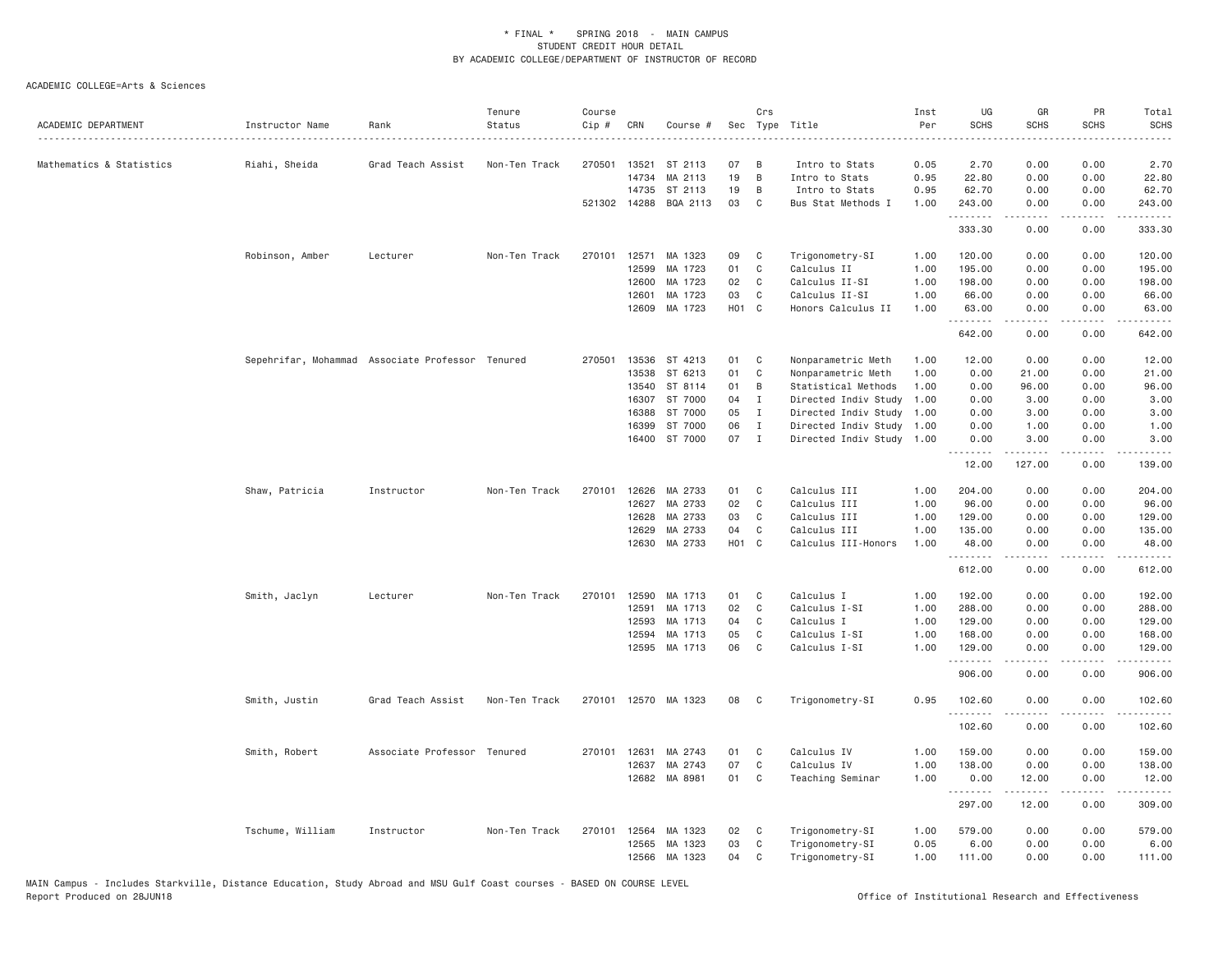| ACADEMIC DEPARTMENT      | Instructor Name                        | Rank                          | Tenure<br>Status<br>. | Course<br>$Cip$ # | CRN   | Course #             |       | Crs            | Sec Type Title            | Inst<br>Per | UG<br><b>SCHS</b>     | GR<br><b>SCHS</b> | PR<br><b>SCHS</b>                   | Total<br><b>SCHS</b><br>$- - - - -$  |
|--------------------------|----------------------------------------|-------------------------------|-----------------------|-------------------|-------|----------------------|-------|----------------|---------------------------|-------------|-----------------------|-------------------|-------------------------------------|--------------------------------------|
| Mathematics & Statistics | Tschume, William                       | Instructor                    | Non-Ten Track         | 270101            | 12568 | MA 1323              | 06    | C              | Trigonometry-SI           | 0.05        | 4.80                  | 0.00              | 0.00                                | 4.80                                 |
|                          |                                        |                               |                       |                   | 12569 | MA 1323              | 07    | $\mathbb C$    | Trigonometry-SI           | 0.05        | 5.70                  | 0.00              | 0.00                                | 5.70                                 |
|                          |                                        |                               |                       |                   | 12570 | MA 1323              | 08    | C              | Trigonometry-SI           | 0.05        | 5.40                  | 0.00              | 0.00                                | 5.40                                 |
|                          |                                        |                               |                       |                   | 12572 | MA 1323              | 10    | C              | Trigonometry-SI           | 0.05        | 5.70                  | 0.00              | 0.00                                | 5.70                                 |
|                          |                                        |                               |                       |                   | 12573 | MA 1323              | 11    | C              | Trigonometry-SI           | 0.05        | 5.40                  | 0.00              | 0.00                                | 5.40                                 |
|                          |                                        |                               |                       |                   | 12604 | MA 1723              | 06    | C              | Calculus II-SI            | 1.00        | 210.00                | 0.00              | 0.00                                | 210.00                               |
|                          |                                        |                               |                       |                   | 12606 | MA 1723              | 08    | C              | Calculus II-SI            | 1.00        | 81.00                 | 0.00              | 0.00                                | 81.00                                |
|                          |                                        |                               |                       |                   | 14736 | MA 2733              | 05    | C              | Calculus III              | 1.00        | 216.00<br>.           | 0.00              | 0.00                                | 216.00                               |
|                          |                                        |                               |                       |                   |       |                      |       |                |                           |             | 1230.00               | 0.00              | 0.00                                | 1230.00                              |
|                          | Vital, Ralph Antoine Grad Teach Assist |                               | Non-Ten Track         | 270501            |       | 12620 MA 2113        | 11    | B              | Intro to Stats            | 0.05        | 2.55                  | 0.00              | 0.00                                | 2.55                                 |
|                          |                                        |                               |                       |                   |       | 13525 ST 2113        | 11    | B              | Intro to Stats            | 0.05        | 1.95                  | 0.00              | 0.00                                | 1.95                                 |
|                          |                                        |                               |                       |                   |       |                      |       |                |                           |             | .                     | .                 | .                                   | $\frac{1}{2}$                        |
|                          |                                        |                               |                       |                   |       |                      |       |                |                           |             | 4.50                  | 0.00              | 0.00                                | 4.50                                 |
|                          | Walters, Kimberly                      | Instructor                    | Non-Ten Track         | 270101            | 12576 | MA 1413              | 01    | C              | Structure Real Numbe      | 1.00        | 60.00                 | 0.00              | 0.00                                | 60.00                                |
|                          |                                        |                               |                       | 270102            | 12546 | MA 1313              | 01    | C              | College Algebra-SI        | 0.05        | 21.15                 | 0.00              | 0.00                                | 21.15                                |
|                          |                                        |                               |                       |                   | 12548 | MA 1313              | 03    | C              | College Algebra-SI        | 1.00        | 528.00                | 0.00              | 0.00                                | 528.00                               |
|                          |                                        |                               |                       |                   | 12549 | MA 1313              | 04    | C              | College Algebra-SI        | 0.05        | 10.65                 | 0.00              | 0.00                                | 10.65                                |
|                          |                                        |                               |                       |                   | 12550 | MA 1313              | 05    | К              | College Algebra           | 1.00        | 0.00                  | 0.00              | 0.00                                | 0.00                                 |
|                          |                                        |                               |                       |                   | 12551 | MA 1313              | 06    | К              | College Algebra           | 1.00        | 0.00                  | 0.00              | 0.00                                | 0.00                                 |
|                          |                                        |                               |                       |                   | 12552 | MA 1313              | 07    | К              | College Algebra           | 1.00        | 0.00                  | 0.00              | 0.00                                | 0.00                                 |
|                          |                                        |                               |                       |                   | 12553 | MA 1313              | 08    | К              | College Algebra           | 1.00        | 0.00                  | 0.00              | 0.00                                | 0.00                                 |
|                          |                                        |                               |                       |                   | 12554 | MA 1313              | 09    | К              | College Algebra           | 1.00        | 0.00                  | 0.00              | 0.00                                | 0.00                                 |
|                          |                                        |                               |                       |                   | 12555 | MA 1313              | 11    | К              | College Algebra           | 1.00        | 0.00                  | 0.00              | 0.00                                | 0.00                                 |
|                          |                                        |                               |                       |                   | 12556 | MA 1313              | 12    | К              | College Algebra           | 1.00        | 0.00                  | 0.00              | 0.00                                | 0.00                                 |
|                          |                                        |                               |                       |                   | 12557 | MA 1313              | 13    | К              | College Algebra           | 1.00        | 0.00                  | 0.00              | 0.00                                | 0.00                                 |
|                          |                                        |                               |                       |                   | 12558 | MA 1313              | 14    | К              | College Algebra           | 1.00        | 0.00                  | 0.00              | 0.00                                | 0.00                                 |
|                          |                                        |                               |                       |                   | 12559 | MA 1313              | 15    | К              | College Algebra           | 1.00        | 0.00                  | 0.00              | 0.00                                | 0.00                                 |
|                          |                                        |                               |                       |                   | 12561 | MA 1313              | 10    | К              | College Algebra           | 1.00        | 0.00                  | 0.00              | 0.00                                | 0.00                                 |
|                          |                                        |                               |                       |                   |       | 14031 MA 1313        | 501 C |                | College Algebra           | 1.00        | 84.00<br>.            | 0.00              | 0.00<br>$- - -$                     | 84.00<br>$\sim$ $\sim$ $\sim$ $\sim$ |
|                          |                                        |                               |                       |                   |       |                      |       |                |                           |             | 703.80                | 0.00              | 0.00                                | 703.80                               |
|                          | Williams, Tyler                        | Grad Teach Assist             | Non-Ten Track         |                   |       | 270101 12568 MA 1323 | 06    | $\mathbf{C}$   | Trigonometry-SI           | 0.95        | 91.20<br><u>.</u>     | 0.00<br>.         | 0.00<br>.                           | 91.20<br>.                           |
|                          |                                        |                               |                       |                   |       |                      |       |                |                           |             | 91.20                 | 0.00              | 0.00                                | 91.20                                |
|                          | Woodard, Kelly                         | Lecturer                      | Non-Ten Track         |                   |       | 270101 14030 MA 0103 | 501 C |                | Intermediate Algebra 1.00 |             | 42.00                 | 0.00              | 0.00                                | 42.00                                |
|                          |                                        |                               |                       |                   | 14032 | MA 1323              | 501 C |                | Trigonometry              | 1.00        | 63.00                 | 0.00              | 0.00                                | 63.00                                |
|                          |                                        |                               |                       |                   | 14033 | MA 1413              | 501 C |                | Structure Real Numbe      | 1.00        | 51.00                 | 0.00              | 0.00                                | 51.00                                |
|                          |                                        |                               |                       |                   | 14034 | MA 1423              | 501 C |                | Problem Solving Real      | 1.00        | 63.00                 | 0.00              | 0.00                                | 63.00                                |
|                          |                                        |                               |                       |                   |       | 14035 MA 1433        | 501 C |                | Informal Geom & Meas      | 1.00        | 45.00<br>.            | 0.00<br>-----     | 0.00<br>.                           | 45.00<br>.                           |
|                          |                                        |                               |                       |                   |       |                      |       |                |                           |             | 264.00                | 0.00              | 0.00                                | 264.00                               |
|                          | Woody, Jonathan                        | Assistant Professor Tenured   |                       | 270501            | 13544 | ST 8533              | 01    | C              | Applied Probability       | 1.00        | 0.00                  | 27.00             | 0.00                                | 27.00                                |
|                          |                                        |                               |                       |                   | 15432 | ST 9000              | 02    | D              | Research / Diss           | 1.00        | 0.00                  | 9.00              | 0.00                                | 9.00                                 |
|                          |                                        |                               |                       |                   |       | 16137 ST 8000        | 01    | D              | Research / Thesis         | 1.00        | 0.00<br>1.1.1.1.1.1.1 | 6.00<br>.         | 0.00<br>$\sim$ $\sim$ $\sim$ $\sim$ | 6.00<br>والمناصبات                   |
|                          |                                        |                               |                       |                   |       |                      |       |                |                           |             | 0.00                  | 42.00             | 0.00                                | 42.00                                |
|                          | Wu, Tung-Lung                          | Assistant Professor Ten Track |                       |                   |       | 270501 14873 ST 4253 | 01    | C <sub>1</sub> | Data Analysis II          | 1.00        | 3.00                  | 0.00              | 0.00                                | 3.00                                 |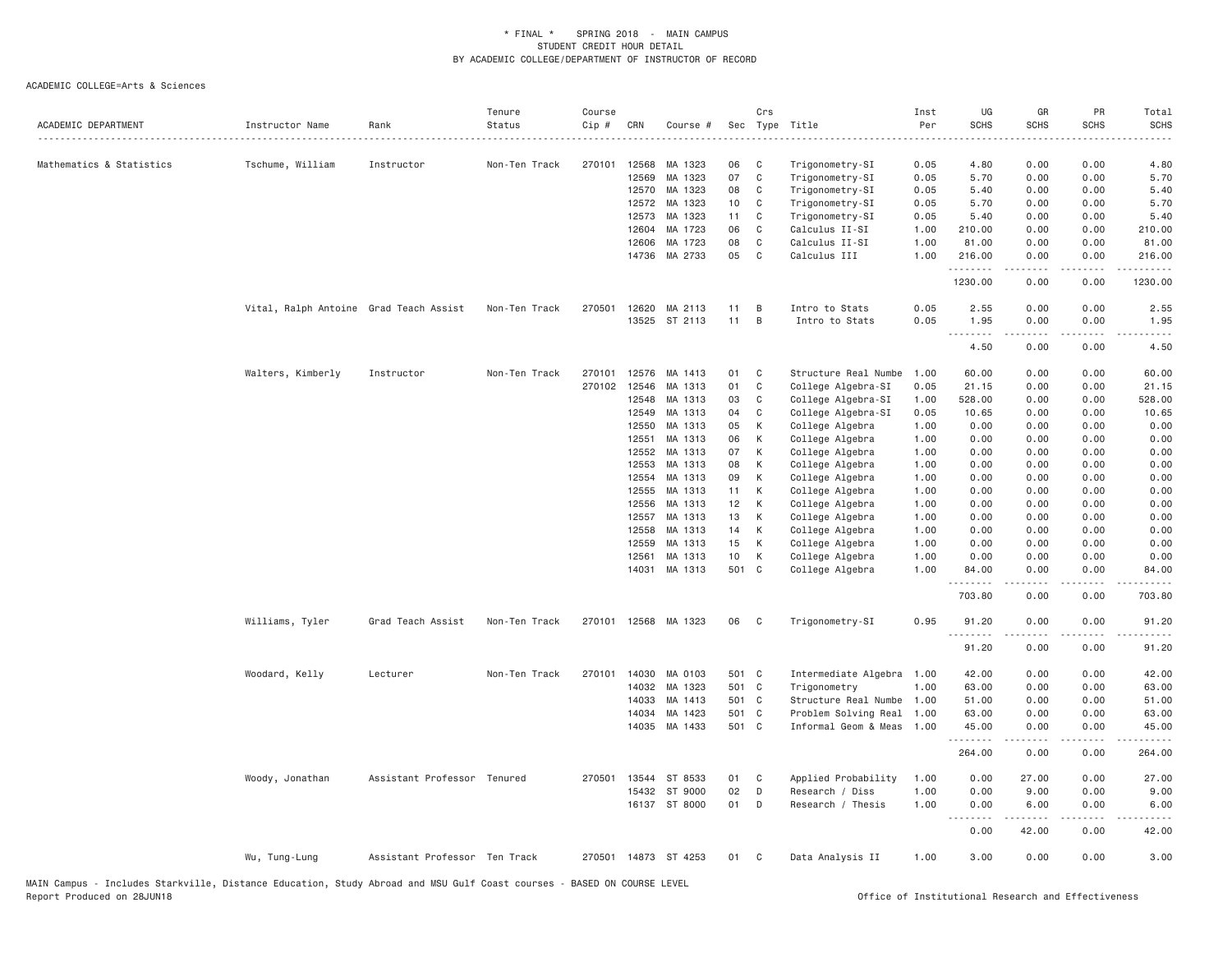| ACADEMIC DEPARTMENT                                            | Instructor Name                                  | Rank                          | Tenure<br>Status | Course<br>Cip # | CRN          | Course #             |                 | Crs            | Sec Type Title            | Inst<br>Per | UG<br><b>SCHS</b>               | GR<br><b>SCHS</b>                                                                                                                                                                       | PR<br><b>SCHS</b> | Total<br><b>SCHS</b> |
|----------------------------------------------------------------|--------------------------------------------------|-------------------------------|------------------|-----------------|--------------|----------------------|-----------------|----------------|---------------------------|-------------|---------------------------------|-----------------------------------------------------------------------------------------------------------------------------------------------------------------------------------------|-------------------|----------------------|
| Mathematics & Statistics                                       | Wu, Tung-Lung                                    | Assistant Professor Ten Track |                  |                 |              | 270501 14874 MA 6253 | 01              | $\mathbf{C}$   | Data Analysis II          | 1.00        | 0.00                            | 6.00                                                                                                                                                                                    | 0.00              | 6.00                 |
|                                                                |                                                  |                               |                  |                 |              | 14875 ST 6253        | 01              | C              | Data Analysis II          | 1.00        | 0.00                            | 21.00                                                                                                                                                                                   | 0.00              | 21.00                |
|                                                                |                                                  |                               |                  |                 |              | 16266 ST 7000        | 03 I            |                | Directed Indiv Study 1.00 |             | 0.00                            | 3.00                                                                                                                                                                                    | 0.00              | 3.00                 |
|                                                                |                                                  |                               |                  |                 |              |                      |                 |                |                           |             | 3.00                            | . <b>.</b><br>30.00                                                                                                                                                                     | .<br>0.00         | $- - - - -$<br>33.00 |
|                                                                | Xu, Xiangsheng                                   | Professor                     | Tenured          |                 | 270101 12659 | MA 3253              | 06              | $\mathbf{C}$   | Diff Equations            | 1.00        | 132.00                          | 0.00                                                                                                                                                                                    | 0.00              | 132.00               |
|                                                                |                                                  |                               |                  |                 |              | 12661 MA 3253        | 08              | $\mathbf{C}$   | Diff Equations            | 1.00        | 135.00                          | 0.00                                                                                                                                                                                    | 0.00              | 135.00               |
|                                                                |                                                  |                               |                  |                 |              |                      |                 |                |                           |             | .<br>267.00                     | $\frac{1}{2} \left( \frac{1}{2} \right) \left( \frac{1}{2} \right) \left( \frac{1}{2} \right) \left( \frac{1}{2} \right) \left( \frac{1}{2} \right) \left( \frac{1}{2} \right)$<br>0.00 | .<br>0.00         | 267.00               |
|                                                                | Yarahmadian, Shantia Associate Professor Tenured |                               |                  |                 | 240101 12375 | HON 4093             | H06 S           |                | Honors Thesis             | 1.00        | 3.00                            | 0.00                                                                                                                                                                                    | 0.00              | 3.00                 |
|                                                                |                                                  |                               |                  |                 | 270101 14881 | MA 8343              | 01 C            |                | Partial Diff Eqn II       | 1.00        | 0.00                            | 18.00                                                                                                                                                                                   | 0.00              | 18.00                |
|                                                                |                                                  |                               |                  |                 | 15938        | MA 7000              | 04 I            |                | Directed Indiv Study      | 1.00        | 0.00                            | 3.00                                                                                                                                                                                    | 0.00              | 3.00                 |
|                                                                |                                                  |                               |                  |                 | 270301 14717 | MA 8213              | 501 C           |                | Appl Math II              | 1.00        | 0.00                            | 9.00                                                                                                                                                                                    | 0.00              | 9.00                 |
|                                                                |                                                  |                               |                  |                 |              | 14880 MA 8213        | 01              | C <sub>c</sub> | Appl Math II              | 1.00        | 0.00                            | 21.00                                                                                                                                                                                   | 0.00              | 21.00                |
|                                                                |                                                  |                               |                  |                 |              |                      |                 |                |                           |             | .<br>3.00                       | $\sim$ $\sim$ $\sim$ $\sim$ $\sim$<br>51.00                                                                                                                                             | .<br>0.00         | .<br>54.00           |
|                                                                | Young, Danielle                                  | Lecturer                      | Non-Ten Track    |                 |              | 270101 12577 MA 1413 | 02              | $\mathbf{C}$   | Structure Real Numbe 1.00 |             | 129.00                          | 0.00                                                                                                                                                                                    | 0.00              | 129.00               |
|                                                                |                                                  |                               |                  |                 | 12588        | MA 1613              | 07              | $\mathbf{C}$   | Cal Bus & Life Sc I- 1.00 |             | 573.00                          | 0.00                                                                                                                                                                                    | 0.00              | 573.00               |
|                                                                |                                                  |                               |                  |                 | 12592        | MA 1713              | 03              | C              | Calculus I                | 1.00        | 138.00                          | 0.00                                                                                                                                                                                    | 0.00              | 138.00               |
|                                                                |                                                  |                               |                  |                 | 12605        | MA 1723              | 07              | $\mathbf{C}$   | Calculus II-SI            | 1.00        | 204.00                          | 0.00                                                                                                                                                                                    | 0.00              | 204.00               |
|                                                                |                                                  |                               |                  |                 |              | 12607 MA 1723        | 09              | C              | Calculus II-SI            | 1.00        | 132.00                          | 0.00                                                                                                                                                                                    | 0.00              | 132.00<br>.          |
|                                                                |                                                  |                               |                  |                 |              |                      |                 |                |                           |             | .<br>1176.00                    | .<br>0.00                                                                                                                                                                               | .<br>0.00         | 1176.00              |
|                                                                | Zhang, Xiao                                      | Grad Teach Assist             | Non-Ten Track    |                 |              | 270501 12611 MA 2113 | 02              | B              | Intro to Stats            | 0.05        | 1.35                            | 0.00                                                                                                                                                                                    | 0.00              | 1.35                 |
|                                                                |                                                  |                               |                  |                 |              | 12612 MA 2113        | 03              | B              | Intro to Stats            | 0.05        | 1.95                            | 0.00                                                                                                                                                                                    | 0.00              | 1.95                 |
|                                                                |                                                  |                               |                  |                 | 12621        | MA 2113              | 12 <sup>2</sup> | B              | Intro to Stats            | 0.05        | 1.35                            | 0.00                                                                                                                                                                                    | 0.00              | 1.35                 |
|                                                                |                                                  |                               |                  |                 | 12622        | MA 2113              | 13              | B              | Intro to Stats            | 0.05        | 1.80                            | 0.00                                                                                                                                                                                    | 0.00              | 1.80                 |
|                                                                |                                                  |                               |                  |                 |              | 13516 ST 2113        | 02              | B              | Intro to Stats            | 0.05        | 3.15                            | 0.00                                                                                                                                                                                    | 0.00              | 3.15                 |
|                                                                |                                                  |                               |                  |                 |              | 13517 ST 2113        | 03              | B              | Intro to Stats            | 0.05        | 2.40                            | 0.00                                                                                                                                                                                    | 0.00              | 2.40                 |
|                                                                |                                                  |                               |                  |                 | 13526        | ST 2113              | 12              | B              | Intro to Stats            | 0.05        | 3.15                            | 0.00                                                                                                                                                                                    | 0.00              | 3.15                 |
|                                                                |                                                  |                               |                  |                 |              | 13527 ST 2113        | 13              | $\overline{B}$ | Intro to Stats            | 0.05        | 2.70                            | 0.00<br>----                                                                                                                                                                            | 0.00              | 2.70                 |
|                                                                |                                                  |                               |                  |                 |              |                      |                 |                |                           |             | 17.85                           | 0.00                                                                                                                                                                                    | 0.00              | 17.85                |
|                                                                | Zhang, Xu                                        | Assistant Professor Ten Track |                  |                 | 270101 12658 | MA 3253              | 05              | C              | Diff Equations            | 1.00        | 135.00                          | 0.00                                                                                                                                                                                    | 0.00              | 135.00               |
|                                                                |                                                  |                               |                  |                 |              | 15987 MA 9000        | 05              | D              | Research / Diss           | 1.00        | 0.00<br><u>.</u>                | 6.00<br>.                                                                                                                                                                               | 0.00<br>.         | 6.00                 |
|                                                                |                                                  |                               |                  |                 |              |                      |                 |                |                           |             | 135.00                          | 6.00                                                                                                                                                                                    | 0.00              | 141.00               |
| ----------------------------------                             |                                                  |                               |                  |                 |              |                      |                 |                |                           |             | <b>EBBEDEE</b>                  | <b>EEEEEEE</b>                                                                                                                                                                          | $=$ =======       | ==========           |
| Mathematics & Statistics<br>---------------------------------- |                                                  |                               |                  |                 |              |                      |                 |                |                           |             | 16595.00<br>$= = = = = = = = =$ | 756.00                                                                                                                                                                                  | 0.00              | 17351.00             |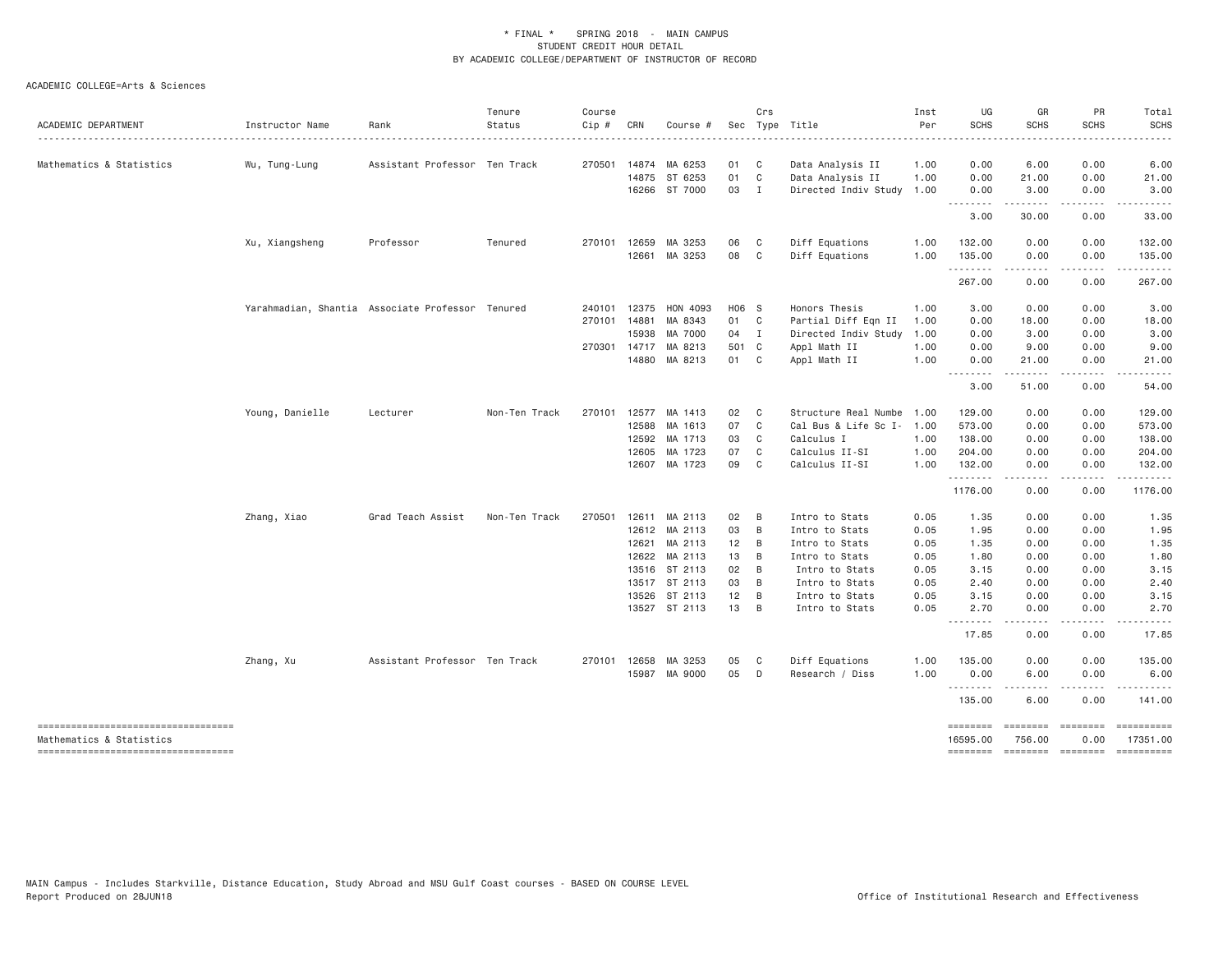| ACADEMIC DEPARTMENT                                      | Instructor Name   | Rank         | Tenure<br>Status | Course<br>Cip # | CRN   | Course #             | Sec    | Crs            | Type Title                | Inst<br>Per | UG<br><b>SCHS</b>  | GR<br><b>SCHS</b>  | PR<br><b>SCHS</b>                                                                                                                 | Total<br>SCHS                                                                                                                                                |
|----------------------------------------------------------|-------------------|--------------|------------------|-----------------|-------|----------------------|--------|----------------|---------------------------|-------------|--------------------|--------------------|-----------------------------------------------------------------------------------------------------------------------------------|--------------------------------------------------------------------------------------------------------------------------------------------------------------|
| Military Science                                         | Collins, Jennifer | Non-Employee | Not Applicable   | 280503          |       | 12796 MS 4124        | 01     | B              | Transition to Lieute 0.25 |             | 14.00              | 0.00               | 0.00                                                                                                                              | 14.00                                                                                                                                                        |
|                                                          |                   |              |                  |                 |       | 12797 MS 4124        | 02     | B              | Transition to Lieute 0.25 |             | 8.00               | 0.00               | 0.00                                                                                                                              | 8.00                                                                                                                                                         |
|                                                          |                   |              |                  |                 |       |                      |        |                |                           |             | --------<br>22.00  | . <u>.</u><br>0.00 | $\frac{1}{2} \left( \frac{1}{2} \right) \left( \frac{1}{2} \right) \left( \frac{1}{2} \right) \left( \frac{1}{2} \right)$<br>0.00 | $\cdots$<br>22.00                                                                                                                                            |
|                                                          |                   |              |                  |                 |       |                      |        |                |                           |             |                    |                    |                                                                                                                                   |                                                                                                                                                              |
|                                                          | Frantz, Mark      | Non-Employee | Not Applicable   |                 |       | 131314 12994 PE 3111 | 01     | <b>L</b>       | Adv Mil Phy Fit           | 1.00        | 58.00              | 0.00               | 0.00                                                                                                                              | 58.00                                                                                                                                                        |
|                                                          |                   |              |                  | 280503          | 12794 | MS 3123              | 04     | C              | Adv Mil Skills II         | 0.50        | 24.00              | 0.00               | 0.00                                                                                                                              | 24.00                                                                                                                                                        |
|                                                          |                   |              |                  |                 |       | 12795 MS 3123        | 05     | C              | Adv Mil Skills II         | 1.00        | 39.00<br>.         | 0.00               | 0.00<br>.                                                                                                                         | 39.00                                                                                                                                                        |
|                                                          |                   |              |                  |                 |       |                      |        |                |                           |             | 121.00             | 0.00               | 0.00                                                                                                                              | 121.00                                                                                                                                                       |
|                                                          | McNutt, Shawn     | Non-Employee | Not Applicable   |                 |       | 280503 12794 MS 3123 | 04     | C.             | Adv Mil Skills II         | 0.50        | 24.00              | 0.00               | 0.00                                                                                                                              | 24.00                                                                                                                                                        |
|                                                          |                   |              |                  |                 |       |                      |        |                |                           |             | --------<br>24.00  | 0.00               | $- - - -$<br>0.00                                                                                                                 | 24.00                                                                                                                                                        |
|                                                          | Mock, Aaron       | Non-Employee | Not Applicable   | 280503          |       | 12796 MS 4124        | 01     | B              | Transition to Lieute 0.75 |             | 42.00              | 0.00               | 0.00                                                                                                                              | 42.00                                                                                                                                                        |
|                                                          |                   |              |                  |                 |       | 12797 MS 4124        | 02     | B              | Transition to Lieute      | 0.75        | 24.00              | 0.00               | 0.00                                                                                                                              | 24.00                                                                                                                                                        |
|                                                          |                   |              |                  |                 | 16599 | MS 4000              | 01 I   |                | Dir Indiv Study           | 1.00        | 1.00               | 0.00               | 0.00                                                                                                                              | 1.00                                                                                                                                                         |
|                                                          |                   |              |                  |                 | 16601 | MS 4000              | $02$ I |                | Dir Indiv Study           | 1.00        | 1.00               | 0.00               | 0.00                                                                                                                              | 1.00                                                                                                                                                         |
|                                                          |                   |              |                  |                 |       | 16602 MS 4000        | 03 I   |                | Dir Indiv Study           | 1.00        | 1.00               | 0.00               | 0.00                                                                                                                              | 1.00                                                                                                                                                         |
|                                                          |                   |              |                  |                 |       | 16612 MS 4000        | 05 I   |                | Dir Indiv Study           | 1.00        | 1.00               | 0.00               | 0.00                                                                                                                              | 1.00                                                                                                                                                         |
|                                                          |                   |              |                  |                 |       | 16678 MS 4000        | 06 I   |                | Dir Indiv Study           | 1.00        | 1.00               | 0.00               | 0.00                                                                                                                              | 1.00                                                                                                                                                         |
|                                                          |                   |              |                  |                 |       | 16679 MS 4000        | 07     | $\blacksquare$ | Dir Indiv Study           | 1.00        | 1.00               | 0.00               | 0.00                                                                                                                              | 1.00                                                                                                                                                         |
|                                                          |                   |              |                  |                 |       | 16799 MS 4000        | 08     | I              | Dir Indiv Study           | 1.00        | 3.00<br>.          | 0.00<br>-----      | 0.00<br>.                                                                                                                         | 3.00<br>$\frac{1}{2} \left( \frac{1}{2} \right) \left( \frac{1}{2} \right) \left( \frac{1}{2} \right) \left( \frac{1}{2} \right) \left( \frac{1}{2} \right)$ |
|                                                          |                   |              |                  |                 |       |                      |        |                |                           |             | 75.00              | 0.00               | 0.00                                                                                                                              | 75.00                                                                                                                                                        |
|                                                          | Vazquez, Luis     | Non-Employee | Not Applicable   | 280503          |       | 12792 MS 2123        | 01     | C              | Tactics & Officershi 1.00 |             | 24.00              | 0.00               | 0.00                                                                                                                              | 24.00                                                                                                                                                        |
|                                                          |                   |              |                  |                 |       | 12793 MS 2123        | 02     | C              | Tactics & Officershi 1.00 |             | 39.00              | 0.00               | 0.00                                                                                                                              | 39.00                                                                                                                                                        |
|                                                          |                   |              |                  |                 |       |                      |        |                |                           |             | --------<br>63.00  | 0.00               | 0.00                                                                                                                              | 63.00                                                                                                                                                        |
| ====================================                     |                   |              |                  |                 |       |                      |        |                |                           |             | $=$ =======        | eeeeeee            | <b>EBBERED</b>                                                                                                                    |                                                                                                                                                              |
| Military Science<br>------------------------------------ |                   |              |                  |                 |       |                      |        |                |                           |             | 305.00<br>======== | 0.00<br>========   | 0.00<br>========                                                                                                                  | 305.00<br><b>ESSESSESS</b>                                                                                                                                   |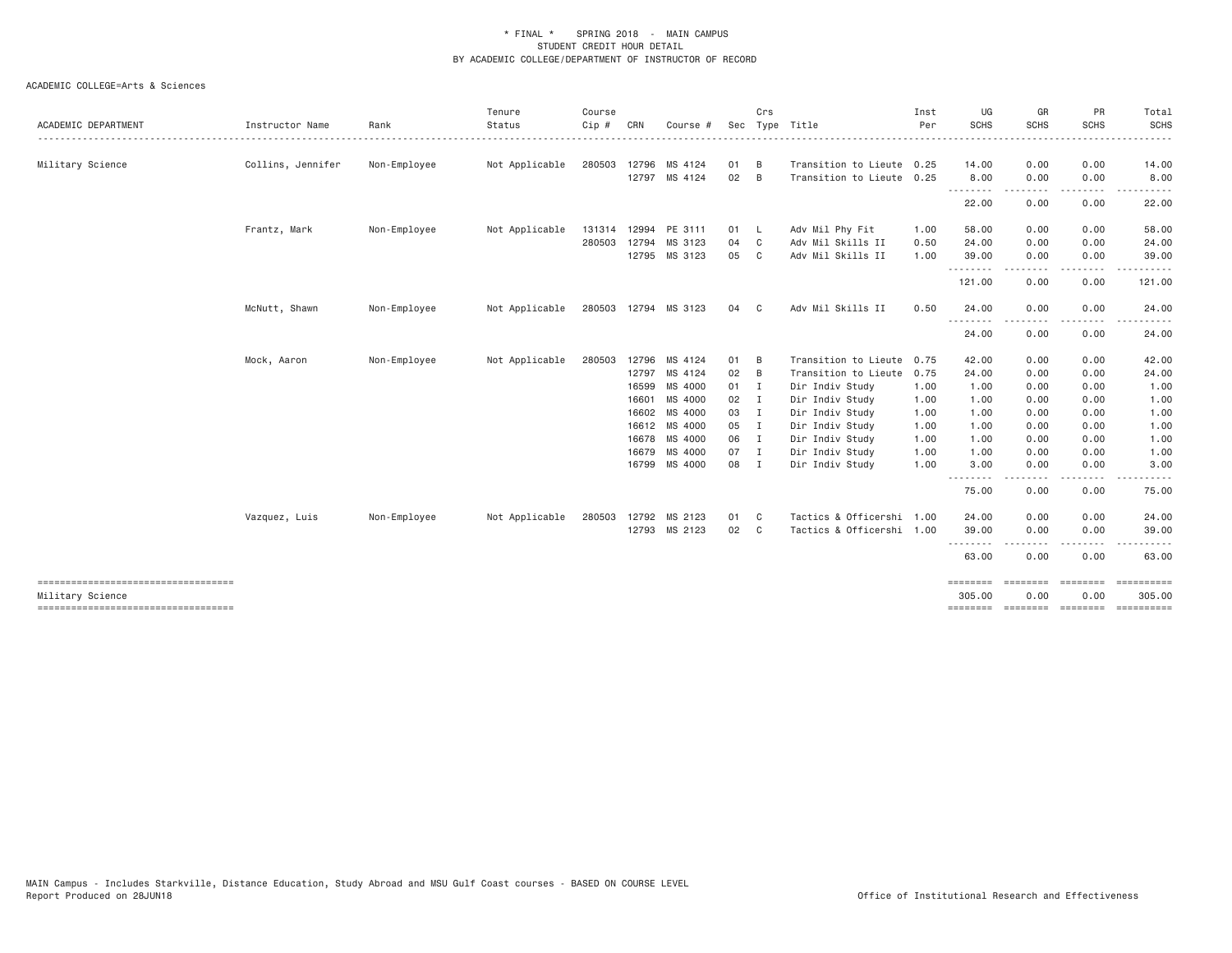| ACADEMIC DEPARTMENT   | Instructor Name               | Rank                          | Tenure<br>Status | Course<br>Cip # | CRN            | Course #              |          | Crs               | Sec Type Title                           | Inst<br>Per  | UG<br><b>SCHS</b>     | GR<br><b>SCHS</b>                                                                                                                                                                       | PR<br><b>SCHS</b> | Total<br><b>SCHS</b>                                                                                                                                           |
|-----------------------|-------------------------------|-------------------------------|------------------|-----------------|----------------|-----------------------|----------|-------------------|------------------------------------------|--------------|-----------------------|-----------------------------------------------------------------------------------------------------------------------------------------------------------------------------------------|-------------------|----------------------------------------------------------------------------------------------------------------------------------------------------------------|
| Philosophy & Religion | Bickle, John                  | Professor                     | Tenured          |                 |                | 240101 12363 HON 4003 | H05 I    |                   | Oxbridge Tutorial                        | 1.00         | 3.00<br>1.1.1.1.1.1.1 | 0.00                                                                                                                                                                                    | 0.00              | 3.00                                                                                                                                                           |
|                       |                               |                               |                  |                 |                |                       |          |                   |                                          |              | 3.00                  | 0.00                                                                                                                                                                                    | 0.00              | 3.00                                                                                                                                                           |
|                       | Bisson, Albert                | Instructor                    | Non-Ten Track    | 380103          | 14524          | REL 3483              | 01       | C                 | Judeo-Christian Ethi 1.00                |              | 120.00                | 0.00                                                                                                                                                                                    | 0.00              | 120.00                                                                                                                                                         |
|                       |                               |                               |                  | 380201          | 13435          | REL 1103              | H01 C    |                   | Honors Intro To Reli                     | 1.00         | 75.00                 | 0.00                                                                                                                                                                                    | 0.00              | 75.00                                                                                                                                                          |
|                       |                               |                               |                  |                 | 13440<br>16820 | REL 3223              | 01       | C<br>$\mathbf{I}$ | World Religions II                       | 1,00         | 105.00                | 0.00                                                                                                                                                                                    | 0.00              | 105.00                                                                                                                                                         |
|                       |                               |                               |                  |                 | 380203 13436   | REL 4000<br>REL 1223  | 03<br>01 | $\mathbf{C}$      | Directed Indiv Study<br>Intr To New Test | 1.00<br>1.00 | 2.00<br>135.00        | 0.00<br>0.00                                                                                                                                                                            | 0.00<br>0.00      | 2.00<br>135.00                                                                                                                                                 |
|                       |                               |                               |                  |                 |                |                       |          |                   |                                          |              | .<br>437.00           | $\frac{1}{2} \left( \frac{1}{2} \right) \left( \frac{1}{2} \right) \left( \frac{1}{2} \right) \left( \frac{1}{2} \right) \left( \frac{1}{2} \right)$<br>0.00                            | .<br>0.00         | $\mathcal{L}^{\mathcal{A}}\left( \mathcal{A}^{\mathcal{A}}\right) =\mathcal{L}^{\mathcal{A}}\left( \mathcal{A}^{\mathcal{A}}\right)$<br>437.00                 |
|                       | Boyce, Kristin                | Assistant Professor Ten Track |                  | 240101          | 14383          | HON 1163              | H01 S    |                   | The Quest I                              | 1.00         | 42.00                 | 0.00                                                                                                                                                                                    | 0.00              | 42.00                                                                                                                                                          |
|                       |                               |                               |                  |                 | 380102 13140   | PHI 1113              | 05       | C                 | Intro To Logic                           | 1.00         | 147.00                | 0.00                                                                                                                                                                                    | 0.00              | 147.00                                                                                                                                                         |
|                       |                               |                               |                  |                 |                | 13141 PHI 1113        | 06       | C                 | Intro To Logic                           | 1.00         | 144.00<br>.           | 0.00                                                                                                                                                                                    | 0.00<br>بالمحام   | 144.00<br>$\frac{1}{2} \left( \frac{1}{2} \right) \left( \frac{1}{2} \right) \left( \frac{1}{2} \right) \left( \frac{1}{2} \right) \left( \frac{1}{2} \right)$ |
|                       |                               |                               |                  |                 |                |                       |          |                   |                                          |              | 333.00                | .<br>0.00                                                                                                                                                                               | 0.00              | 333.00                                                                                                                                                         |
|                       | Bruno, Michael                | Assistant Professor Ten Track |                  | 380101          |                | 14512 PHI 3413        | 01       | C                 | Epistemology                             | 1.00         | 30.00                 | 0.00                                                                                                                                                                                    | 0.00              | 30.00                                                                                                                                                          |
|                       |                               |                               |                  | 380103          | 13144          | PHI 1123              | 03       | C                 | Intro To Ethics                          | 1.00         | 132.00                | 0.00                                                                                                                                                                                    | 0.00              | 132.00                                                                                                                                                         |
|                       |                               |                               |                  |                 |                | 13145 PHI 1123        | 04       | C                 | Intro To Ethics                          | 1.00         | 135.00<br>.           | 0.00<br><b>.</b>                                                                                                                                                                        | 0.00<br>.         | 135.00<br>.                                                                                                                                                    |
|                       |                               |                               |                  |                 |                |                       |          |                   |                                          |              | 297.00                | 0.00                                                                                                                                                                                    | 0.00              | 297.00                                                                                                                                                         |
|                       | Clifford, Michael             | Professor                     | Tenured          |                 |                | 380101 13133 PHI 1103 | 05       | C                 | Intro To Philosophy                      | 1.00         | 129.00                | 0.00                                                                                                                                                                                    | 0.00              | 129.00                                                                                                                                                         |
|                       |                               |                               |                  |                 | 14510          | PHI 3043              | 01       | C                 | Philosophy of Histor                     | 1.00         | 36.00                 | 0.00                                                                                                                                                                                    | 0.00              | 36.00                                                                                                                                                          |
|                       |                               |                               |                  |                 | 380103 14059   | PHI 3013              | 501 C    |                   | <b>Business Ethics</b>                   | 1.00         | 96.00<br>.            | 0.00<br>.                                                                                                                                                                               | 0.00              | 96.00                                                                                                                                                          |
|                       |                               |                               |                  |                 |                |                       |          |                   |                                          |              | 261.00                | 0.00                                                                                                                                                                                    | 0.00              | 261.00                                                                                                                                                         |
|                       | Codling, James                | Lecturer                      | Non-Ten Track    |                 |                | 380201 14719 REL 1103 | 501 C    |                   | Intro To Religion                        | 1.00         | 84.00                 | 0.00                                                                                                                                                                                    | 0.00              | 84.00                                                                                                                                                          |
|                       |                               |                               |                  |                 |                |                       |          |                   |                                          |              | 84.00                 | 0.00                                                                                                                                                                                    | 0.00              | 84.00                                                                                                                                                          |
|                       | Davis, Jordan                 | Lecturer                      | Non-Ten Track    | 380101          | 13129          | PHI 1103              | 01       | C                 | Intro To Philosophy                      | 1.00         | 132.00                | 0.00                                                                                                                                                                                    | 0.00              | 132.00                                                                                                                                                         |
|                       |                               |                               |                  | 380102          | 13136          | PHI 1113              | 01       | C                 | Intro To Logic                           | 1.00         | 147.00                | 0.00                                                                                                                                                                                    | 0.00              | 147.00                                                                                                                                                         |
|                       |                               |                               |                  |                 | 380103 13143   | PHI 1123              | 02       | C                 | Intro To Ethics                          | 1.00         | 135.00                | 0.00                                                                                                                                                                                    | 0.00              | 135.00                                                                                                                                                         |
|                       |                               |                               |                  |                 |                | 13151 PHI 3013        | 01       | C                 | <b>Business Ethics</b>                   | 1.00         | 99.00<br>.            | 0.00<br>$\frac{1}{2} \left( \frac{1}{2} \right) \left( \frac{1}{2} \right) \left( \frac{1}{2} \right) \left( \frac{1}{2} \right) \left( \frac{1}{2} \right) \left( \frac{1}{2} \right)$ | 0.00<br>.         | 99.00<br>$\mathcal{L}^{\mathcal{A}}\left( \mathcal{A}^{\mathcal{A}}\right) =\mathcal{L}^{\mathcal{A}}\left( \mathcal{A}^{\mathcal{A}}\right)$                  |
|                       |                               |                               |                  |                 |                |                       |          |                   |                                          |              | 513.00                | 0.00                                                                                                                                                                                    | 0.00              | 513.00                                                                                                                                                         |
|                       | Derby, Timothy                | Lecturer                      | Non-Ten Track    | 380201          | 13427          | REL 1103              | 02       | C                 | Intro To Religion                        | 1.00         | 135.00                | 0.00                                                                                                                                                                                    | 0.00              | 135.00                                                                                                                                                         |
|                       |                               |                               |                  |                 |                | 13428 REL 1103        | 03       | C                 | Intro To Religion                        | 1.00         | 138.00<br>.           | 0.00<br>$\omega$ is a set of                                                                                                                                                            | 0.00<br>.         | 138.00<br>د د د د د د                                                                                                                                          |
|                       |                               |                               |                  |                 |                |                       |          |                   |                                          |              | 273.00                | 0.00                                                                                                                                                                                    | 0.00              | 273.00                                                                                                                                                         |
|                       | Hall, Alicia                  | Assistant Professor Ten Track |                  |                 | 380102 13137   | PHI 1113              | 02       | C                 | Intro To Logic                           | 1.00         | 147.00                | 0.00                                                                                                                                                                                    | 0.00              | 147.00                                                                                                                                                         |
|                       |                               |                               |                  |                 |                | 13138 PHI 1113        | 03       | C                 | Intro To Logic                           | 1.00         | 141.00<br>.           | 0.00<br>$\frac{1}{2} \left( \frac{1}{2} \right) \left( \frac{1}{2} \right) \left( \frac{1}{2} \right) \left( \frac{1}{2} \right) \left( \frac{1}{2} \right)$                            | 0.00<br>.         | 141.00<br>المتمامين                                                                                                                                            |
|                       |                               |                               |                  |                 |                |                       |          |                   |                                          |              | 288.00                | 0.00                                                                                                                                                                                    | 0.00              | 288.00                                                                                                                                                         |
|                       | Hammons, Christopher Lecturer |                               | Non-Ten Track    | 380102          | 14057          | PHI 1113              | 501      | - C               | Intro To Logic                           | 1.00         | 24.00                 | 0.00                                                                                                                                                                                    | 0.00              | 24.00                                                                                                                                                          |
|                       |                               |                               |                  |                 |                | 380103 14058 PHI 1123 | 501 C    |                   | Intro To Ethics                          | 1.00         | 69.00                 | 0.00                                                                                                                                                                                    | 0.00              | 69.00                                                                                                                                                          |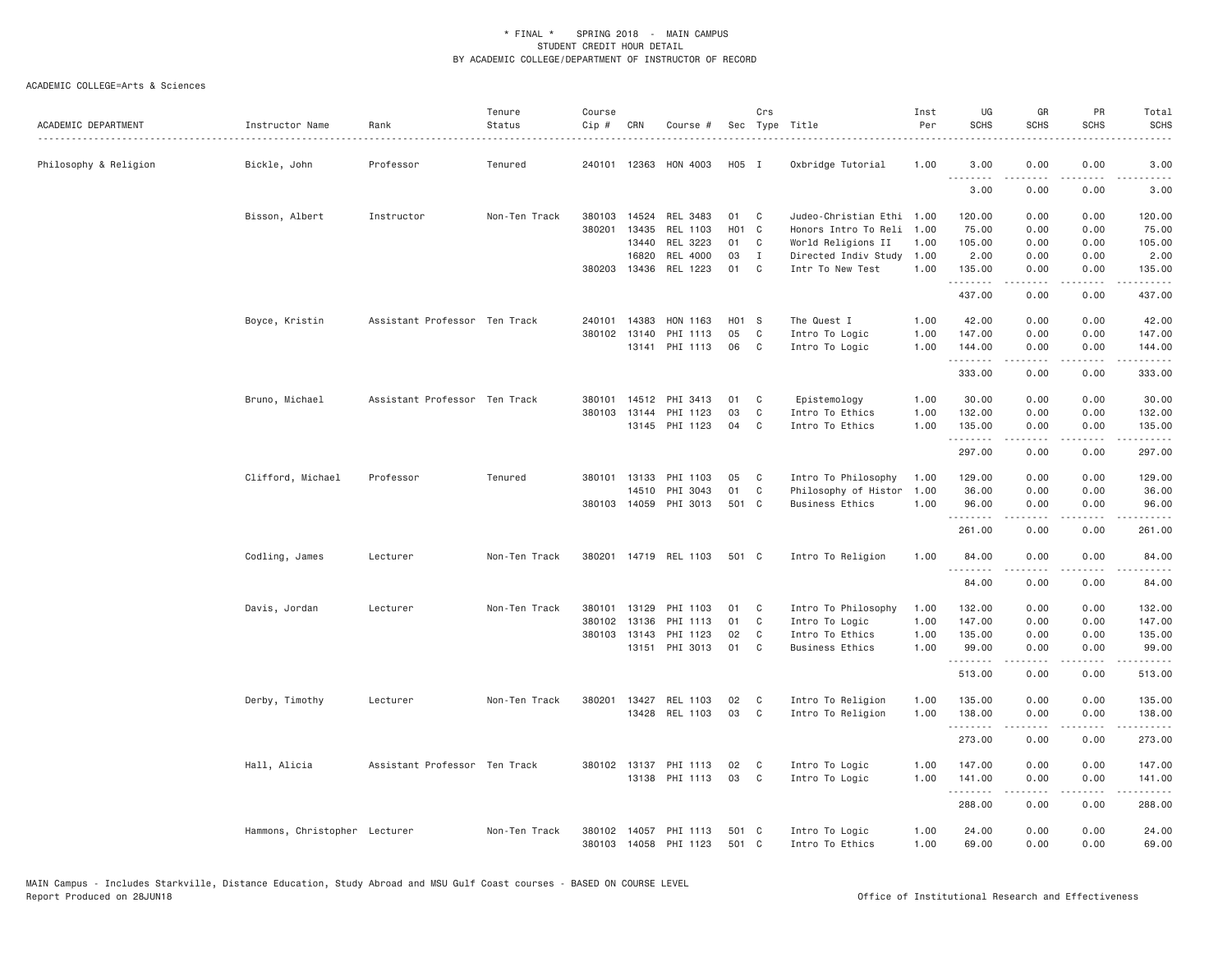| ACADEMIC DEPARTMENT   | Instructor Name                  | Rank                          | Tenure<br>Status | Course<br>Cip # | CRN          | Course #                          |            | Crs            | Sec Type Title                           | Inst<br>Per  | UG<br><b>SCHS</b>    | GR<br><b>SCHS</b>                        | PR<br><b>SCHS</b> | Total<br><b>SCHS</b>      |
|-----------------------|----------------------------------|-------------------------------|------------------|-----------------|--------------|-----------------------------------|------------|----------------|------------------------------------------|--------------|----------------------|------------------------------------------|-------------------|---------------------------|
|                       |                                  |                               |                  |                 |              |                                   |            |                |                                          |              | .                    | --------                                 |                   |                           |
|                       |                                  |                               |                  |                 |              |                                   |            |                |                                          |              | 93.00                | 0.00                                     | 0.00              | 93.00                     |
| Philosophy & Religion | Holt, Dale                       | Professor                     | Tenured          |                 | 240101 14384 | HON 1163                          | H02 S      |                | The Quest I                              | 1.00         | 39.00                | 0.00                                     | 0.00              | 39.00                     |
|                       |                                  |                               |                  | 380101          | 13153        | PHI 3033                          | 01         | C              | Hi West Phil: Part I 1.00                |              | 99.00                | 0.00                                     | 0.00              | 99.00                     |
|                       |                                  |                               |                  |                 |              | 380103 13146 PHI 1123             | 05         | $\overline{C}$ | Intro To Ethics                          | 1.00         | 141.00<br>.          | 0.00<br>$\omega$ is $\omega$ in $\omega$ | 0.00<br>.         | 141.00<br>.               |
|                       |                                  |                               |                  |                 |              |                                   |            |                |                                          |              | 279.00               | 0.00                                     | 0.00              | 279.00                    |
|                       | Johnson, Gregory                 | Instructor                    | Non-Ten Track    |                 |              | 380101 13134 PHI 1103             | 06         | $\mathbf{C}$   | Intro To Philosophy                      | 1.00         | 120.00               | 0.00                                     | 0.00              | 120.00                    |
|                       |                                  |                               |                  |                 |              | 13135 PHI 1103                    | 07         | $\mathbf{C}$   | Intro To Philosophy                      | 1.00         | 105.00<br>.          | 0.00<br>$- - - - -$                      | 0.00<br>.         | 105.00<br><b></b>         |
|                       |                                  |                               |                  |                 |              |                                   |            |                |                                          |              | 225.00               | 0.00                                     | 0.00              | 225.00                    |
|                       | Kallfelz, William                | Instructor                    | Non-Ten Track    | 240101          | 12362        | HON 4003                          | $H04$ I    |                | Oxbridge Tutorial                        | 1.00         | 3.00                 | 0.00                                     | 0.00              | 3.00                      |
|                       |                                  |                               |                  | 380103          | 13142        | PHI 1123                          | 01         | $\mathbf{C}$   | Intro To Ethics                          | 1.00         | 135.00               | 0.00                                     | 0.00              | 135.00                    |
|                       |                                  |                               |                  | 380201          | 13426        | REL 1103                          | 01         | $\mathbf{C}$   | Intro To Religion                        | 1.00         | 129.00               | 0.00                                     | 0.00              | 129.00                    |
|                       |                                  |                               |                  |                 | 13430        | REL 1103<br>380204 13441 REL 3453 | 05<br>01 C | C              | Intro To Religion<br>Hinduism & Buddhism | 1.00<br>1.00 | 138.00<br>24.00      | 0.00<br>0.00                             | 0.00<br>0.00      | 138.00<br>24.00           |
|                       |                                  |                               |                  |                 |              |                                   |            |                |                                          |              | .                    | $- - - - -$                              | .                 | .                         |
|                       |                                  |                               |                  |                 |              |                                   |            |                |                                          |              | 429.00               | 0.00                                     | 0.00              | 429.00                    |
|                       | Kanzelmeyer, Jonatha Non-Faculty |                               | Not Applicable   |                 |              | 380102 13139 PHI 1113             | 04         | $\mathbf{C}$   | Intro To Logic                           | 1.00         | 123.00<br>. <b>.</b> | 0.00                                     | 0.00              | 123.00                    |
|                       |                                  |                               |                  |                 |              |                                   |            |                |                                          |              | 123.00               | 0.00                                     | 0.00              | 123.00                    |
|                       | Moffatt, Barton                  | Associate Professor Tenured   |                  |                 | 380101 13156 | PHI 3323                          | 01         | $\mathbf{C}$   | Medical Ethics                           | 1.00         | 99.00                | 0.00                                     | 0.00              | 99.00                     |
|                       |                                  |                               |                  |                 | 13157        | PHI 3323                          | 02         | $\mathbf{C}$   | Medical Ethics                           | 1.00         | 96.00                | 0.00                                     | 0.00              | 96.00                     |
|                       |                                  |                               |                  |                 | 380103 13150 | PHI 1123                          | H01 C      |                | Intro To Ethics - Ho                     | 1.00         | 78.00<br>.           | 0.00                                     | 0.00              | 78.00<br>.                |
|                       |                                  |                               |                  |                 |              |                                   |            |                |                                          |              | 273.00               | 0.00                                     | 0.00              | 273.00                    |
|                       | Montgomery, Robert               | Lecturer                      | Non-Ten Track    | 380201          | 13429        | REL 1103                          | 04         | $\mathbf{C}$   | Intro To Religion                        | 1.00         | 135.00               | 0.00                                     | 0.00              | 135.00                    |
|                       |                                  |                               |                  |                 | 13431        | REL 1103                          | 06         | C              | Intro To Religion                        | 1.00         | 138.00               | 0.00                                     | 0.00              | 138.00                    |
|                       |                                  |                               |                  |                 | 451101 13484 | SO 1203                           | 03         | C              | Sociology of Familie 1.00                |              | 234.00               | 0.00                                     | 0.00              | 234.00                    |
|                       |                                  |                               |                  |                 | 14709        | SO 1203                           | 501 C      |                | Sociology of Familie 1.00                |              | 60.00<br>.           | 0.00<br>-----                            | 0.00<br>.         | 60.00<br>.                |
|                       |                                  |                               |                  |                 |              |                                   |            |                |                                          |              | 567.00               | 0.00                                     | 0.00              | 567.00                    |
|                       | Neal, Anthony                    | Assistant Professor Ten Track |                  |                 | 050201 10002 | AAS 1063                          | 01         | $\mathbf{C}$   | Intro to African Ame 1.00                |              | 153.00               | 0.00                                     | 0.00              | 153.00                    |
|                       |                                  |                               |                  | 240101          | 12349        | HON 1173                          | H02 S      |                | The Quest II                             | 1.00         | 36.00                | 0.00                                     | 0.00              | 36.00                     |
|                       |                                  |                               |                  | 380101          | 16835        | PHI 4000                          | $02$ I     |                | Directed Indiv Study 1.00                |              | 2.00                 | 0.00                                     | 0.00              | 2.00                      |
|                       |                                  |                               |                  | 380103          | 13147        | PHI 1123                          | 06         | C              | Intro To Ethics                          | 1.00         | 114.00               | 0.00                                     | 0.00              | 114.00                    |
|                       |                                  |                               |                  |                 |              | 380201 16188 REL 4000             | 02         | $\blacksquare$ | Directed Indiv Study 1.00                |              | 3.00<br>.            | 0.00<br>$\omega$ is $\omega$ in $\omega$ | 0.00<br>.         | 3.00<br>.                 |
|                       |                                  |                               |                  |                 |              |                                   |            |                |                                          |              | 308.00               | 0.00                                     | 0.00              | 308.00                    |
|                       | Roche, Michael                   | Lecturer                      | Non-Ten Track    | 380101          | 13131        | PHI 1103                          | 03         | C              | Intro To Philosophy                      | 1.00         | 132.00               | 0.00                                     | 0.00              | 132.00                    |
|                       |                                  |                               |                  |                 |              | 13132 PHI 1103                    | 04         | $\mathbf{C}$   | Intro To Philosophy                      | 1.00         | 132.00<br>.          | 0.00<br>$- - - - -$                      | 0.00<br>.         | 132.00<br>$- - - - - - -$ |
|                       |                                  |                               |                  |                 |              |                                   |            |                |                                          |              | 264.00               | 0.00                                     | 0.00              | 264.00                    |
|                       | Witt, Joseph                     | Assistant Professor Tenured   |                  | 380201          |              | 13437 REL 3113                    | 01         | C              | Religions & Environm 1.00                |              | 93.00                | 0.00                                     | 0.00              | 93.00                     |
|                       |                                  |                               |                  |                 |              | 14513 REL 3033                    | 01         | C              | Theory & Method in R 1.00                |              | 30.00                | 0.00                                     | 0.00              | 30.00                     |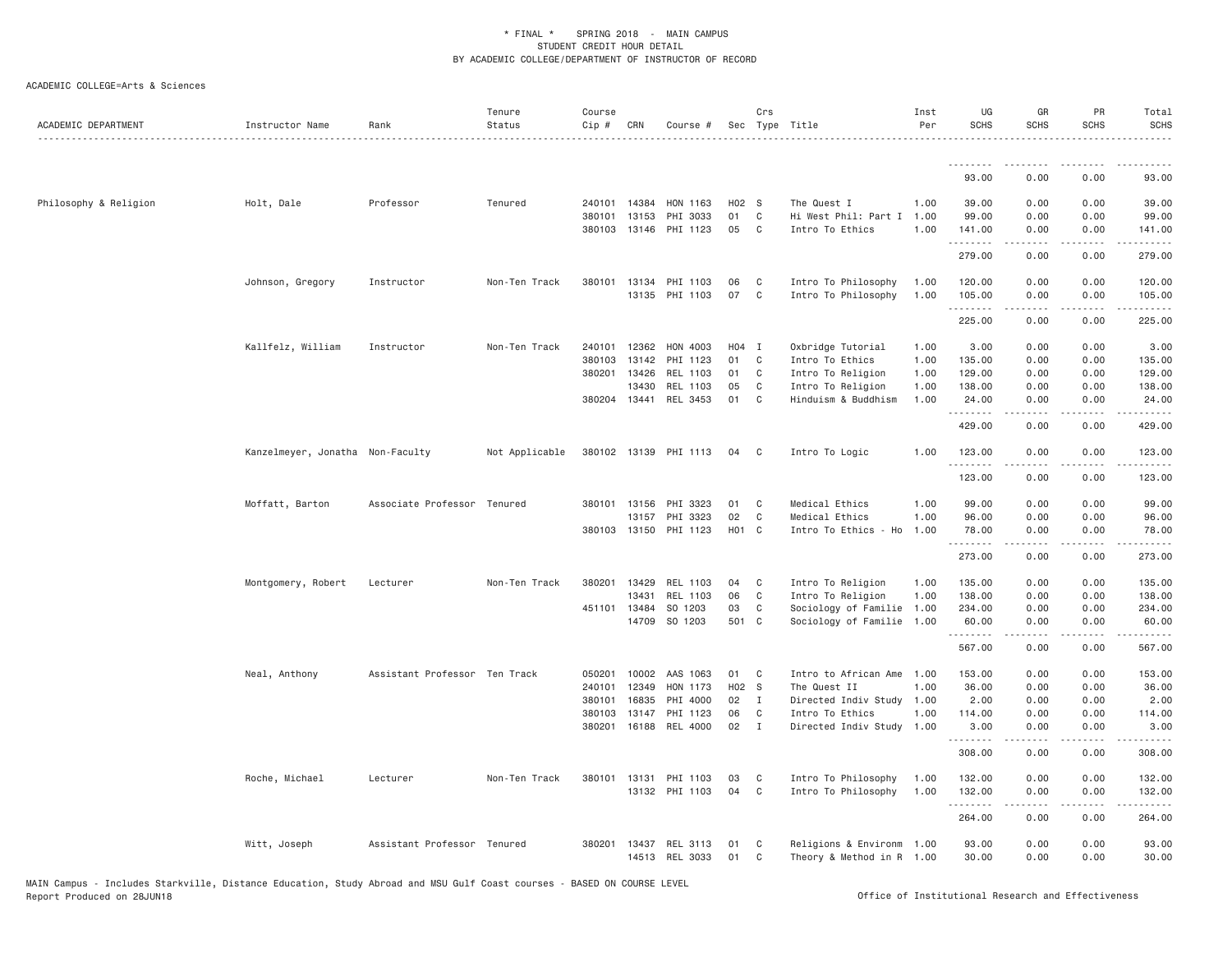| ACADEMIC DEPARTMENT                   | Instructor Name | Rank                          | Tenure<br>Status | Course<br>Cip # | CRN   | Course #                   |              | Crs | Sec Type Title                                   | Inst<br>Per | UG<br><b>SCHS</b>   | GR<br><b>SCHS</b> | <b>PR</b><br><b>SCHS</b> | Total<br>SCHS   |
|---------------------------------------|-----------------|-------------------------------|------------------|-----------------|-------|----------------------------|--------------|-----|--------------------------------------------------|-------------|---------------------|-------------------|--------------------------|-----------------|
| Philosophy & Religion                 | Witt, Joseph    | Assistant Professor Tenured   |                  | 380201          | 16084 | REL 4000 01 I              |              |     | Directed Indiv Study 1.00                        |             | 3.00                | 0.00              | 0.00<br>---------        | 3.00<br>------  |
|                                       |                 |                               |                  |                 |       |                            |              |     |                                                  |             | 126,00              | 0.00              | 0.00                     | 126.00          |
|                                       | Wylie, Danielle | Assistant Professor Ten Track |                  | 380101          | 14511 | 13130 PHI 1103<br>PHI 3173 | 02 C<br>01 C |     | Intro To Philosophy<br>Soc. and Pol. Philos 1.00 | 1.00        | 135.00<br>93.00     | 0.00<br>0.00      | 0.00<br>0.00             | 135.00<br>93.00 |
|                                       |                 |                               |                  |                 |       |                            |              |     |                                                  |             | ---------<br>228,00 | ---------<br>0.00 | .<br>0.00                | .<br>228.00     |
| ------------------------------------  |                 |                               |                  |                 |       |                            |              |     |                                                  |             | $=$ = = = = = = =   | ========          | $=$ = = = = = = =        |                 |
| Philosophy & Religion                 |                 |                               |                  |                 |       |                            |              |     |                                                  |             | 5404.00             | 0.00              | 0.00                     | 5404.00         |
| ===================================== |                 |                               |                  |                 |       |                            |              |     |                                                  |             |                     |                   |                          |                 |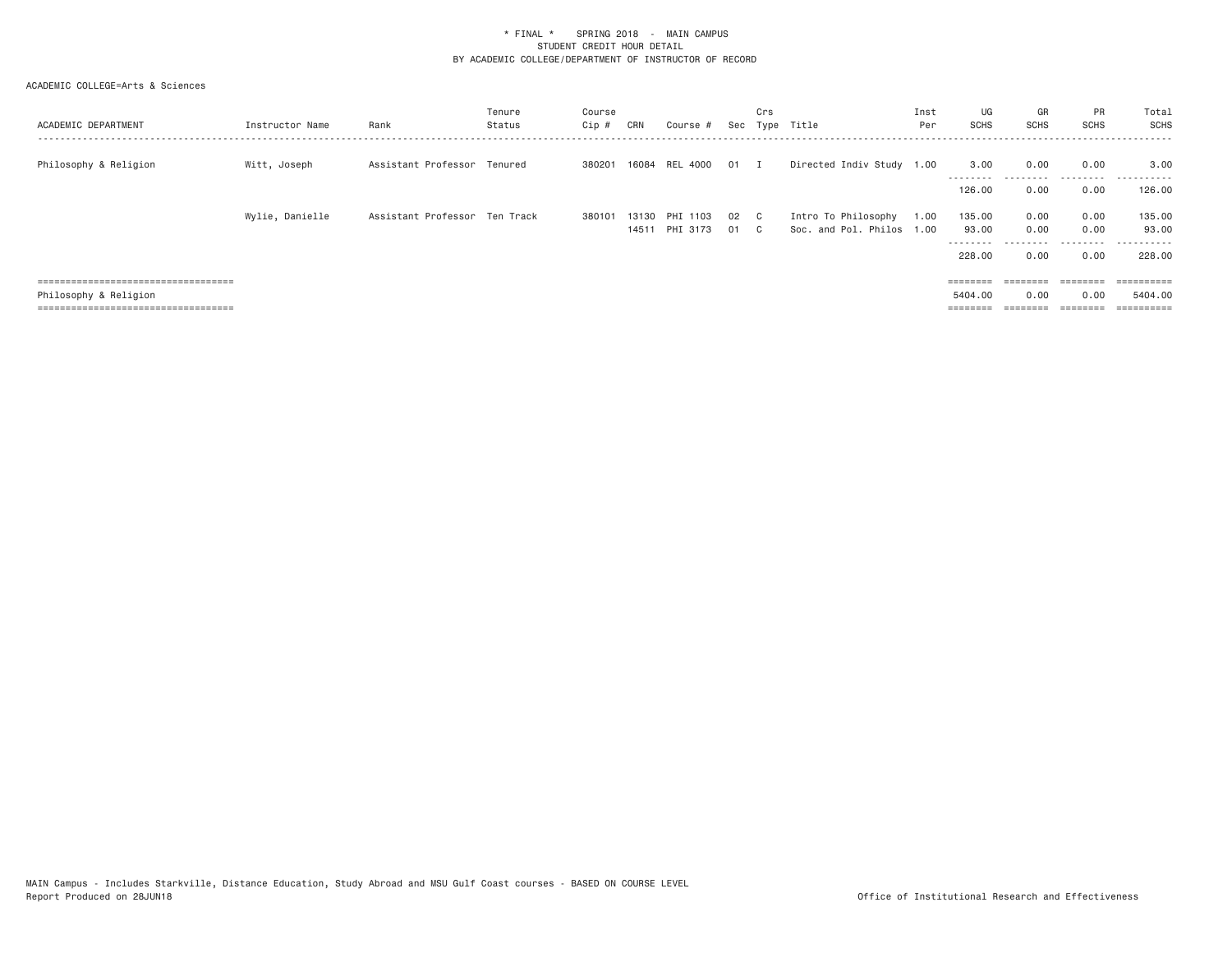| ACADEMIC DEPARTMENT | Instructor Name    | Rank                          | Tenure<br>Status | Course<br>$Cip$ # | CRN                     | Course #                        |                 | Crs              | Sec Type Title                                                    | Inst<br>Per  | UG<br><b>SCHS</b>    | GR<br><b>SCHS</b>                                                                                                                                            | PR<br><b>SCHS</b>                   | Total<br><b>SCHS</b><br>$\omega$ is a set |
|---------------------|--------------------|-------------------------------|------------------|-------------------|-------------------------|---------------------------------|-----------------|------------------|-------------------------------------------------------------------|--------------|----------------------|--------------------------------------------------------------------------------------------------------------------------------------------------------------|-------------------------------------|-------------------------------------------|
| Physics & Astronomy | Afanasjev, Anatoli | Professor                     | Tenured          | 400801            | 14487<br>15842<br>15865 | PH 6333<br>PH 9000<br>PH 8000   | 01<br>04<br>04  | C<br>D<br>D      | Electromag Fields II 1.00<br>Research / Diss<br>Research / Thesis | 1.00<br>1.00 | 0.00<br>0.00<br>0.00 | 18.00<br>12.00<br>9.00                                                                                                                                       | 0.00<br>0.00<br>0.00                | 18.00<br>12.00<br>9.00                    |
|                     |                    |                               |                  |                   | 16337                   | PH 7000<br>400805 14486 PH 4333 | 01<br>01        | $\mathbf I$<br>C | Directed Indiv Study 1.00<br>Electromag Fields II 1.00            |              | 0.00<br>9.00<br>.    | 3.00<br>0.00<br>د د د د د                                                                                                                                    | 0.00<br>0.00                        | 3.00<br>9.00<br>والمناصبات                |
|                     |                    |                               |                  |                   |                         |                                 |                 |                  |                                                                   |              | 9.00                 | 42.00                                                                                                                                                        | 0.00                                | 51.00                                     |
|                     | Arnoldus, Henk     | Professor                     | Tenured          | 400801            | 13075                   | PH 2213                         | 07              | C                | Physics I                                                         | 1.00         | 120.00               | 0.00                                                                                                                                                         | 0.00                                | 120.00                                    |
|                     |                    |                               |                  |                   | 15858                   | PH 9000                         | 11              | D                | Research / Diss                                                   | 1.00         | 0.00                 | 4.00                                                                                                                                                         | 0.00                                | 4.00                                      |
|                     |                    |                               |                  |                   |                         | 400810 13127 PH 8243            | 01              | C                | Meth Theoret Ph II                                                | 1.00         | 0.00<br>.            | 18.00<br>.                                                                                                                                                   | 0.00<br>$\sim$ $\sim$ $\sim$ $\sim$ | 18.00<br>$\sim$ $\sim$ $\sim$ $\sim$      |
|                     |                    |                               |                  |                   |                         |                                 |                 |                  |                                                                   |              | 120.00               | 22.00                                                                                                                                                        | 0.00                                | 142.00                                    |
|                     | Berg, Matthew      | Non-Employee                  | Not Applicable   |                   |                         | 400801 15862 PH 9000            | 12 <sup>2</sup> | $\mathsf{D}$     | Research / Diss                                                   | 1.00         | 0.00<br>.            | 9.00                                                                                                                                                         | 0.00                                | 9.00                                      |
|                     |                    |                               |                  |                   |                         |                                 |                 |                  |                                                                   |              | 0.00                 | 9.00                                                                                                                                                         | 0.00                                | 9.00                                      |
|                     | Clark, Shane       | Non-Faculty                   | Not Applicable   | 400801            | 13023                   | PH 1021                         | 01              | - L              | Physical Science Lab 1.00                                         |              | 16.00                | 0.00                                                                                                                                                         | 0.00                                | 16.00                                     |
|                     |                    |                               |                  |                   | 13024                   | PH 1021                         | 02              | $\mathsf{L}$     | Physical Science Lab                                              | 1.00         | 15.00                | 0.00                                                                                                                                                         | 0.00                                | 15.00                                     |
|                     |                    |                               |                  |                   | 13067                   | PH 1133                         | 02              | K                | Gen Physics III                                                   | 1.00         | 0.00                 | 0.00                                                                                                                                                         | 0.00                                | 0.00                                      |
|                     |                    |                               |                  |                   | 13068                   | PH 1133                         | 03              | К                | Gen Physics III                                                   | 1.00         | 0.00                 | 0.00                                                                                                                                                         | 0.00                                | 0.00                                      |
|                     |                    |                               |                  |                   |                         | 14055 PH 1021                   | 501 L           |                  | Physical Science Lab                                              | 1.00         | 21.00                | 0.00                                                                                                                                                         | 0.00                                | 21.00                                     |
|                     |                    |                               |                  |                   |                         |                                 |                 |                  |                                                                   |              | .<br>52.00           | .<br>0.00                                                                                                                                                    | د د د د<br>0.00                     | والمناصبات<br>52.00                       |
|                     | Clay, Rudolf       | Professor                     | Tenured          |                   | 400801 13070            | PH 2213                         | 02              | C                | Physics I                                                         | 1.00         | 171.00               | 0.00                                                                                                                                                         | 0.00                                | 171.00                                    |
|                     |                    |                               |                  |                   |                         | 15843 PH 9000                   | 05              | D                | Research / Diss                                                   | 1.00         | 0.00<br>.            | 9.00<br>$- - - - -$                                                                                                                                          | 0.00<br>د د د د                     | 9.00<br>2.2.2.2.2                         |
|                     |                    |                               |                  |                   |                         |                                 |                 |                  |                                                                   |              | 171.00               | 9.00                                                                                                                                                         | 0.00                                | 180.00                                    |
|                     | Crider, Benjamin   | Assistant Professor Ten Track |                  | 400801            | 13066                   | PH 1133                         | 01              | C                | Gen Physics III                                                   | 1.00         | 93.00                | 0.00                                                                                                                                                         | 0.00                                | 93.00                                     |
|                     |                    |                               |                  |                   |                         | 15911 PH 4000                   | 01              | $\mathbf{I}$     | Directed Indiv Study                                              | 1.00         | 1.00                 | 0.00                                                                                                                                                         | 0.00<br>.                           | 1.00                                      |
|                     |                    |                               |                  |                   |                         |                                 |                 |                  |                                                                   |              | .<br>94.00           | $\omega$ is a set of<br>0.00                                                                                                                                 | 0.00                                | .<br>94.00                                |
|                     | Cuicchi, Paul      | Lecturer                      | Non-Ten Track    | 400801            | 13021                   | PH 1013                         | 03              | C                | Physical Sci Survey                                               | 1.00         | 192.00               | 0.00                                                                                                                                                         | 0.00                                | 192.00                                    |
|                     |                    |                               |                  |                   |                         | 13022 PH 1013                   | 04              | C                | Physical Sci Survey                                               | 1.00         | 192.00<br>.          | 0.00<br>$\frac{1}{2} \left( \frac{1}{2} \right) \left( \frac{1}{2} \right) \left( \frac{1}{2} \right) \left( \frac{1}{2} \right) \left( \frac{1}{2} \right)$ | 0.00<br>.                           | 192.00<br>.                               |
|                     |                    |                               |                  |                   |                         |                                 |                 |                  |                                                                   |              | 384.00               | 0.00                                                                                                                                                         | 0.00                                | 384.00                                    |
|                     | Dunne, James       | Professor                     | Tenured          | 400801            | 13082                   | PH 2213                         | H01 C           |                  | Physics I-Honors                                                  | 1.00         | 108.00               | 0.00                                                                                                                                                         | 0.00                                | 108.00                                    |
|                     |                    |                               |                  |                   | 15844                   | PH 9000                         | 06              | D                | Research / Diss                                                   | 1.00         | 0.00<br>.            | 9.00                                                                                                                                                         | 0.00                                | 9.00                                      |
|                     |                    |                               |                  |                   |                         |                                 |                 |                  |                                                                   |              | 108.00               | 9.00                                                                                                                                                         | 0.00                                | 117.00                                    |
|                     | Dutta, Dipangkar   | Professor                     | Tenured          |                   |                         | 400801 15845 PH 9000            | 07              | D                | Research / Diss                                                   | 1,00         | 0.00<br><u>.</u>     | 37.00                                                                                                                                                        | 0.00                                | 37.00                                     |
|                     |                    |                               |                  |                   |                         |                                 |                 |                  |                                                                   |              | 0.00                 | 37.00                                                                                                                                                        | 0.00                                | 37.00                                     |
|                     | El Fassi, Lamiaa   | Assistant Professor Ten Track |                  | 400801            |                         | 13117 PH 4223                   | 01              | C                | Intermediate Mechani                                              | 1.00         | 12.00                | 0.00                                                                                                                                                         | 0.00                                | 12.00                                     |
|                     |                    |                               |                  |                   | 13122                   | PH 6223                         | 01              | C                | Inter Mechanics                                                   | 1.00         | 0.00                 | 9.00                                                                                                                                                         | 0.00                                | 9.00                                      |
|                     |                    |                               |                  |                   | 15951                   | PH 8000                         | 05              | D                | Research / Thesis                                                 | 1.00         | 0.00                 | 9.00                                                                                                                                                         | 0.00                                | 9.00                                      |
|                     |                    |                               |                  |                   |                         | 15952 PH 9000                   | 14              | D                | Research / Diss                                                   | 1.00         | 0.00                 | 3.00                                                                                                                                                         | 0.00                                | 3.00                                      |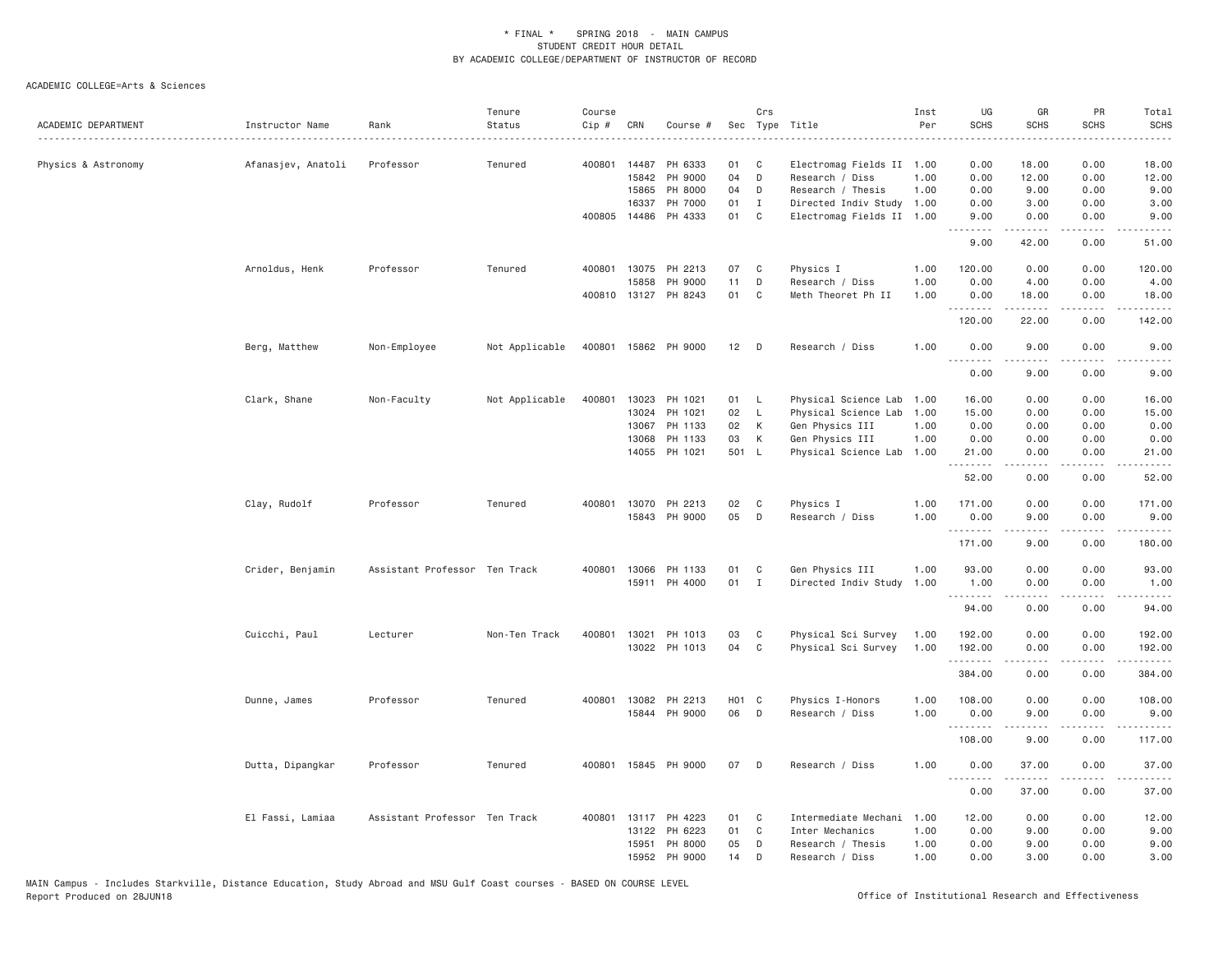| ACADEMIC DEPARTMENT | Instructor Name     | Rank                          | Tenure<br>Status | Course<br>$Cip$ # | CRN            | Course #                              |                       | Crs          | Sec Type Title                 | Inst<br>Per  | UG<br><b>SCHS</b>     | GR<br><b>SCHS</b>                                                                                                                                                                       | PR<br><b>SCHS</b> | Total<br><b>SCHS</b>                                                                                                                                                                                                                                                                                                                                                                                                                                                                           |
|---------------------|---------------------|-------------------------------|------------------|-------------------|----------------|---------------------------------------|-----------------------|--------------|--------------------------------|--------------|-----------------------|-----------------------------------------------------------------------------------------------------------------------------------------------------------------------------------------|-------------------|------------------------------------------------------------------------------------------------------------------------------------------------------------------------------------------------------------------------------------------------------------------------------------------------------------------------------------------------------------------------------------------------------------------------------------------------------------------------------------------------|
|                     |                     |                               |                  |                   |                |                                       |                       |              |                                |              | .<br>12.00            | 21.00                                                                                                                                                                                   | 0.00              | 33.00                                                                                                                                                                                                                                                                                                                                                                                                                                                                                          |
|                     |                     |                               |                  |                   |                |                                       |                       |              |                                |              |                       |                                                                                                                                                                                         |                   |                                                                                                                                                                                                                                                                                                                                                                                                                                                                                                |
| Physics & Astronomy | Fox, Daniel         | Lecturer                      | Non-Ten Track    |                   |                | 400801 13076 PH 2213<br>13077 PH 2213 | 08<br>09              | C<br>C       | Physics I<br>Physics I         | 1.00<br>1.00 | 165.00<br>168.00<br>. | 0.00<br>0.00<br>.                                                                                                                                                                       | 0.00<br>0.00<br>. | 165.00<br>168.00<br><b>.</b>                                                                                                                                                                                                                                                                                                                                                                                                                                                                   |
|                     |                     |                               |                  |                   |                |                                       |                       |              |                                |              | 333.00                | 0.00                                                                                                                                                                                    | 0.00              | 333.00                                                                                                                                                                                                                                                                                                                                                                                                                                                                                         |
|                     | Gombojav, Ariunbold | Assistant Professor Ten Track |                  | 400801            | 13101          | PH 2233                               | 01                    | C            | Physics III                    | 1.00         | 141.00                | 0.00                                                                                                                                                                                    | 0.00              | 141.00                                                                                                                                                                                                                                                                                                                                                                                                                                                                                         |
|                     |                     |                               |                  |                   | 15846          | PH 9000                               | 08                    | D            | Research / Diss                | 1.00         | 0.00                  | 18.00                                                                                                                                                                                   | 0.00              | 18.00                                                                                                                                                                                                                                                                                                                                                                                                                                                                                          |
|                     |                     |                               |                  |                   |                | 16603 PH 8000                         | 06                    | D            | Research / Thesis              | 1.00         | 0.00<br>.             | 3.00<br>$\frac{1}{2} \left( \frac{1}{2} \right) \left( \frac{1}{2} \right) \left( \frac{1}{2} \right) \left( \frac{1}{2} \right) \left( \frac{1}{2} \right) \left( \frac{1}{2} \right)$ | 0.00<br>.         | 3.00<br>$\begin{array}{cccccccccccccc} \multicolumn{2}{c}{} & \multicolumn{2}{c}{} & \multicolumn{2}{c}{} & \multicolumn{2}{c}{} & \multicolumn{2}{c}{} & \multicolumn{2}{c}{} & \multicolumn{2}{c}{} & \multicolumn{2}{c}{} & \multicolumn{2}{c}{} & \multicolumn{2}{c}{} & \multicolumn{2}{c}{} & \multicolumn{2}{c}{} & \multicolumn{2}{c}{} & \multicolumn{2}{c}{} & \multicolumn{2}{c}{} & \multicolumn{2}{c}{} & \multicolumn{2}{c}{} & \multicolumn{2}{c}{} & \multicolumn{2}{c}{} & \$ |
|                     |                     |                               |                  |                   |                |                                       |                       |              |                                |              | 141.00                | 21.00                                                                                                                                                                                   | 0.00              | 162.00                                                                                                                                                                                                                                                                                                                                                                                                                                                                                         |
|                     | Hashemi Shabestari, | Lecturer                      | Non-Ten Track    | 400801            | 13083          | PH 2223                               | 01                    | C            | Physics II                     | 1.00         | 195.00                | 0.00                                                                                                                                                                                    | 0.00              | 195.00                                                                                                                                                                                                                                                                                                                                                                                                                                                                                         |
|                     |                     |                               |                  |                   | 13104          | PH 2233                               | 04                    | К            | Physics III                    | 1.00         | 0.00                  | 0.00                                                                                                                                                                                    | 0.00              | 0.00                                                                                                                                                                                                                                                                                                                                                                                                                                                                                           |
|                     |                     |                               |                  |                   | 13105          | PH 2233                               | 05                    | К            | Physics III                    | 1.00         | 0.00                  | 0.00                                                                                                                                                                                    | 0.00              | 0.00                                                                                                                                                                                                                                                                                                                                                                                                                                                                                           |
|                     |                     |                               |                  |                   | 13106          | PH 2233                               | 06                    | K            | Physics III                    | 1.00         | 0.00                  | 0.00                                                                                                                                                                                    | 0.00              | 0.00                                                                                                                                                                                                                                                                                                                                                                                                                                                                                           |
|                     |                     |                               |                  |                   | 13108          | PH 2233                               | 08                    | К            | Physics III                    | 1.00         | 0.00                  | 0.00                                                                                                                                                                                    | 0.00              | 0.00                                                                                                                                                                                                                                                                                                                                                                                                                                                                                           |
|                     |                     |                               |                  |                   | 13109          | PH 2233                               | 09                    | К            | Physics III                    | 1.00         | 0.00                  | 0.00                                                                                                                                                                                    | 0.00<br>0.00      | 0.00                                                                                                                                                                                                                                                                                                                                                                                                                                                                                           |
|                     |                     |                               |                  |                   | 13110<br>13111 | PH 2233<br>PH 2233                    | 10 <sub>1</sub><br>11 | K<br>К       | Physics III<br>Physics III     | 1.00<br>1.00 | 0.00<br>0.00          | 0.00<br>0.00                                                                                                                                                                            | 0.00              | 0.00<br>0.00                                                                                                                                                                                                                                                                                                                                                                                                                                                                                   |
|                     |                     |                               |                  |                   |                | 13112 PH 2233                         | 12                    | К            | Physics III                    | 1.00         | 0.00                  | 0.00                                                                                                                                                                                    | 0.00              | 0.00                                                                                                                                                                                                                                                                                                                                                                                                                                                                                           |
|                     |                     |                               |                  |                   |                | 14505 PH 2233                         | 13                    | K            | Physics III                    | 1.00         | 0.00                  | 0.00                                                                                                                                                                                    | 0.00              | 0.00                                                                                                                                                                                                                                                                                                                                                                                                                                                                                           |
|                     |                     |                               |                  |                   |                |                                       |                       |              |                                |              | .<br>195.00           | .<br>0.00                                                                                                                                                                               | .<br>0.00         | .<br>195.00                                                                                                                                                                                                                                                                                                                                                                                                                                                                                    |
|                     | Inkoom, Godfred     | Grad Teach Assist             | Non-Ten Track    | 400801            | 13030          | PH 1113                               | 02                    | C            | Gen Physics I                  | 1.00         | 180.00                | 0.00                                                                                                                                                                                    | 0.00              | 180.00                                                                                                                                                                                                                                                                                                                                                                                                                                                                                         |
|                     |                     |                               |                  |                   | 13033          | PH 1113                               | 05                    | К            | Gen Physics I                  | 1.00         | 0.00                  | 0.00                                                                                                                                                                                    | 0.00              | 0.00                                                                                                                                                                                                                                                                                                                                                                                                                                                                                           |
|                     |                     |                               |                  |                   | 13034          | PH 1113                               | 06                    | К            | Gen Physics I                  | 1.00         | 0.00                  | 0.00                                                                                                                                                                                    | 0.00              | 0.00                                                                                                                                                                                                                                                                                                                                                                                                                                                                                           |
|                     |                     |                               |                  |                   | 13035          | PH 1113                               | 07                    | K            | Gen Physics I                  | 1.00         | 0.00                  | 0.00                                                                                                                                                                                    | 0.00              | 0.00                                                                                                                                                                                                                                                                                                                                                                                                                                                                                           |
|                     |                     |                               |                  |                   | 13038          | PH 1113                               | 10                    | К            | Gen Physics I                  | 1.00         | 0.00                  | 0.00                                                                                                                                                                                    | 0.00              | 0.00                                                                                                                                                                                                                                                                                                                                                                                                                                                                                           |
|                     |                     |                               |                  |                   | 13039          | PH 1113                               | 11                    | К            | Gen Physics I                  | 1.00         | 0.00                  | 0.00                                                                                                                                                                                    | 0.00              | 0.00                                                                                                                                                                                                                                                                                                                                                                                                                                                                                           |
|                     |                     |                               |                  |                   | 13040          | PH 1113                               | 12                    | K            | Gen Physics I                  | 1.00         | 0.00                  | 0.00                                                                                                                                                                                    | 0.00              | 0.00                                                                                                                                                                                                                                                                                                                                                                                                                                                                                           |
|                     |                     |                               |                  |                   | 13042          | PH 1113                               | 14                    | K            | Gen Physics I                  | 1.00         | 0.00                  | 0.00                                                                                                                                                                                    | 0.00              | 0.00                                                                                                                                                                                                                                                                                                                                                                                                                                                                                           |
|                     |                     |                               |                  |                   | 13043          | PH 1113                               | 15                    | K            | Gen Physics I                  | 1.00         | 0.00                  | 0.00                                                                                                                                                                                    | 0.00              | 0.00                                                                                                                                                                                                                                                                                                                                                                                                                                                                                           |
|                     |                     |                               |                  |                   | 13044          | PH 1113                               | 16                    | K            | Gen Physics I                  | 1.00         | 0.00                  | 0.00                                                                                                                                                                                    | 0.00              | 0.00                                                                                                                                                                                                                                                                                                                                                                                                                                                                                           |
|                     |                     |                               |                  |                   | 14496          | PH 1113<br>14497 PH 1113              | 18<br>19              | K<br>K       | Gen Physics I<br>Gen Physics I | 1.00<br>1.00 | 0.00<br>0.00          | 0.00<br>0.00                                                                                                                                                                            | 0.00<br>0.00      | 0.00<br>0.00                                                                                                                                                                                                                                                                                                                                                                                                                                                                                   |
|                     |                     |                               |                  |                   |                |                                       |                       |              |                                |              | <u>.</u><br>180.00    | .<br>0.00                                                                                                                                                                               | .<br>0.00         | 180.00                                                                                                                                                                                                                                                                                                                                                                                                                                                                                         |
|                     |                     |                               |                  |                   |                |                                       |                       |              |                                |              |                       |                                                                                                                                                                                         |                   |                                                                                                                                                                                                                                                                                                                                                                                                                                                                                                |
|                     | Kim, Seong-Gon      | Professor                     | Tenured          | 400801            |                | 16358 PH 9000                         | 15                    | D            | Research / Diss                | 1.00         | 0.00<br>.             | 15.00                                                                                                                                                                                   | 0.00              | 15.00                                                                                                                                                                                                                                                                                                                                                                                                                                                                                          |
|                     |                     |                               |                  |                   |                |                                       |                       |              |                                |              | 0.00                  | 15.00                                                                                                                                                                                   | 0.00              | 15.00                                                                                                                                                                                                                                                                                                                                                                                                                                                                                          |
|                     | Lung, Florin        | Instructor                    | Non-Ten Track    | 400801            | 13009          | PH 1011                               | 02                    | - L          | Physical Science Lab 1.00      |              | 17.00                 | 0.00                                                                                                                                                                                    | 0.00              | 17.00                                                                                                                                                                                                                                                                                                                                                                                                                                                                                          |
|                     |                     |                               |                  |                   |                | 13010 PH 1011                         | 03                    | L.           | Physical Science Lab 1.00      |              | 16.00                 | 0.00                                                                                                                                                                                    | 0.00              | 16.00                                                                                                                                                                                                                                                                                                                                                                                                                                                                                          |
|                     |                     |                               |                  |                   | 13011          | PH 1011                               | 04                    | L.           | Physical Science Lab 1.00      |              | 15.00                 | 0.00                                                                                                                                                                                    | 0.00              | 15.00                                                                                                                                                                                                                                                                                                                                                                                                                                                                                          |
|                     |                     |                               |                  |                   | 13013          | PH 1011                               | 06                    | $\mathsf{L}$ | Physical Science Lab 1.00      |              | 17.00                 | 0.00                                                                                                                                                                                    | 0.00              | 17.00                                                                                                                                                                                                                                                                                                                                                                                                                                                                                          |
|                     |                     |                               |                  |                   | 13014          | PH 1011                               | 07                    | L            | Physical Science Lab 1.00      |              | 16.00                 | 0.00                                                                                                                                                                                    | 0.00              | 16.00                                                                                                                                                                                                                                                                                                                                                                                                                                                                                          |
|                     |                     |                               |                  |                   | 13015          | PH 1011                               | 08                    | L            | Physical Science Lab 1.00      |              | 18.00                 | 0.00                                                                                                                                                                                    | 0.00              | 18.00                                                                                                                                                                                                                                                                                                                                                                                                                                                                                          |
|                     |                     |                               |                  |                   |                | 13017 PH 1011                         | 10                    | L.           | Physical Science Lab 1.00      |              | 16.00                 | 0.00                                                                                                                                                                                    | 0.00              | 16.00                                                                                                                                                                                                                                                                                                                                                                                                                                                                                          |
|                     |                     |                               |                  |                   |                | 13018 PH 1011                         | 11                    | L            | Physical Science Lab 1.00      |              | 13,00                 | 0.00                                                                                                                                                                                    | 0.00              | 13.00                                                                                                                                                                                                                                                                                                                                                                                                                                                                                          |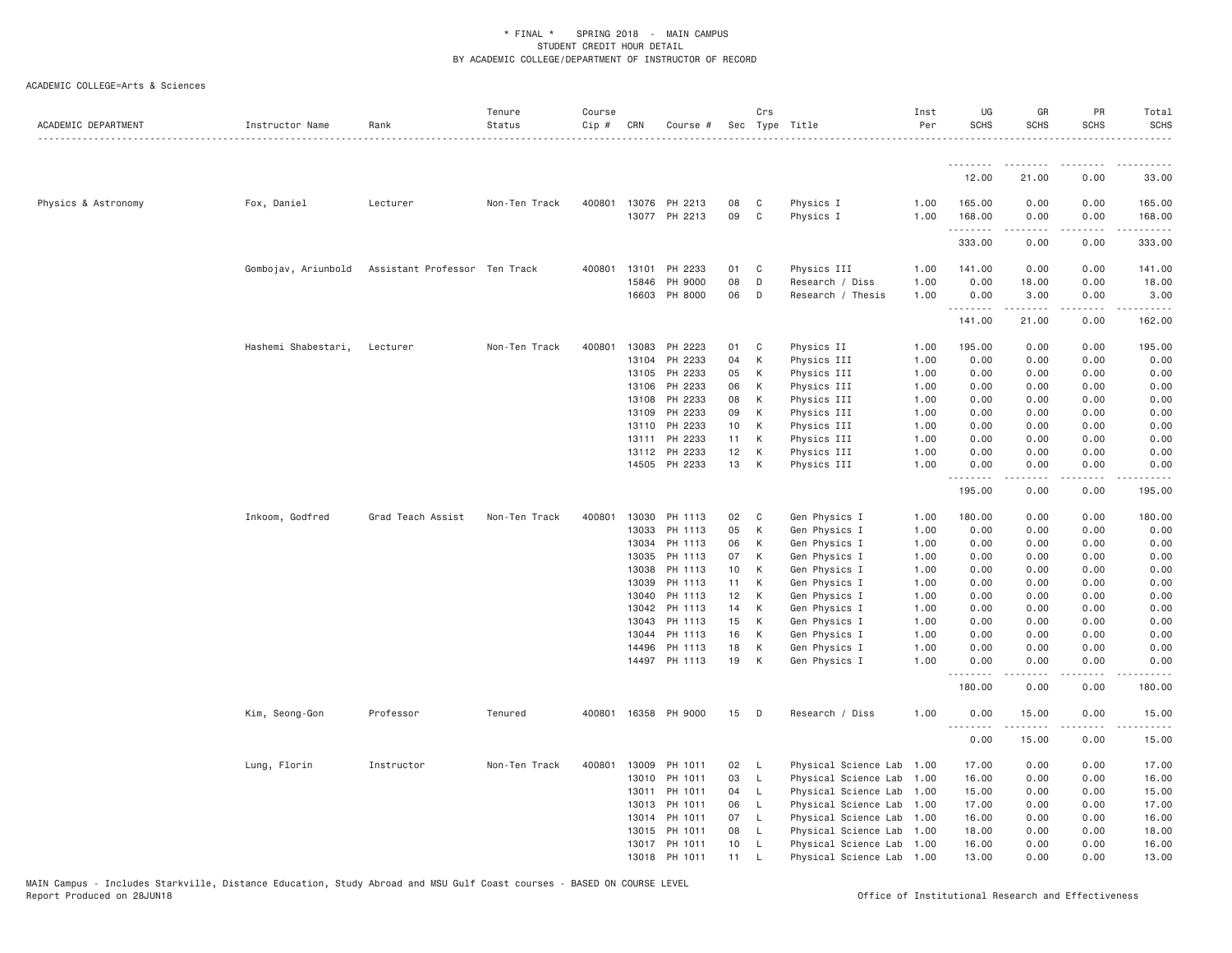| ACADEMIC DEPARTMENT | Instructor Name  | Rank                                             | Tenure<br>Status | Course<br>Cip # | CRN            | Course #             |          | Crs               | Sec Type Title                   | Inst<br>Per  | UG<br><b>SCHS</b> | GR<br><b>SCHS</b>                                                                                                                                             | PR<br><b>SCHS</b>                   | Total<br><b>SCHS</b>                 |
|---------------------|------------------|--------------------------------------------------|------------------|-----------------|----------------|----------------------|----------|-------------------|----------------------------------|--------------|-------------------|---------------------------------------------------------------------------------------------------------------------------------------------------------------|-------------------------------------|--------------------------------------|
|                     |                  |                                                  |                  |                 |                |                      |          |                   |                                  |              |                   |                                                                                                                                                               |                                     |                                      |
| Physics & Astronomy | Lung, Florin     | Instructor                                       | Non-Ten Track    | 400801          | 13047<br>13048 | PH 1123<br>PH 1123   | 01<br>02 | C<br>$\mathbf{C}$ | Gen Physics II<br>Gen Physics II | 1.00<br>1.00 | 156.00<br>105.00  | 0.00<br>0.00                                                                                                                                                  | 0.00<br>0.00                        | 156.00<br>105.00                     |
|                     |                  |                                                  |                  |                 |                | 13073 PH 2213        | 05       | C                 | Physics I                        | 1.00         | 159.00            | 0.00                                                                                                                                                          | 0.00                                | 159.00                               |
|                     |                  |                                                  |                  |                 | 13074          | PH 2213              | 06       | C                 | Physics I                        | 1.00         | 111.00            | 0.00                                                                                                                                                          | 0.00                                | 111.00                               |
|                     |                  |                                                  |                  |                 | 14483          | PH 1011              | 12       | $\mathsf{L}$      | Physical Science Lab             | 1.00         | 15.00             | 0.00                                                                                                                                                          | 0.00                                | 15.00                                |
|                     |                  |                                                  |                  |                 |                |                      |          |                   |                                  |              | .<br>674.00       | -----<br>0.00                                                                                                                                                 | .<br>0.00                           | .<br>674.00                          |
|                     | Moody, Judith    | Lecturer                                         | Non-Ten Track    | 400801          | 13025          | PH 1023              | 01       | $\mathbf{C}$      | Physical Sci Survey              | 1.00         | 108.00            | 0.00                                                                                                                                                          | 0.00                                | 108.00                               |
|                     |                  |                                                  |                  |                 |                | 14056 PH 1023        | 501 C    |                   | Physical Sci Survey              | 1.00         | 66.00             | 0.00                                                                                                                                                          | 0.00                                | 66.00                                |
|                     |                  |                                                  |                  |                 |                |                      |          |                   |                                  |              | .<br>174.00       | 0.00                                                                                                                                                          | $\sim$ $\sim$ $\sim$ $\sim$<br>0.00 | 174.00                               |
|                     | Novotny, Mark    | Professor                                        | Tenured          | 400801          | 14491          | PH 6723              | 01       | C                 | App Of Quantum Mech              | 1.00         | 0.00              | 27.00                                                                                                                                                         | 0.00                                | 27.00                                |
|                     |                  |                                                  |                  |                 | 15830          | PH 8000              | 02       | D                 | Research / Thesis                | 1.00         | 0.00              | 3.00                                                                                                                                                          | 0.00                                | 3.00                                 |
|                     |                  |                                                  |                  |                 | 15901          | PH 9000              | 13       | D                 | Research / Diss                  | 1.00         | 0.00              | 9.00                                                                                                                                                          | 0.00                                | 9.00                                 |
|                     |                  |                                                  |                  |                 | 400804 14490   | PH 4723              | 01       | C                 | App Of Quantum Mech              | 1.00         | 9.00              | 0.00                                                                                                                                                          | 0.00                                | 9.00                                 |
|                     |                  |                                                  |                  |                 |                |                      |          |                   |                                  |              | .<br>9.00         | $\frac{1}{2} \left( \frac{1}{2} \right) \left( \frac{1}{2} \right) \left( \frac{1}{2} \right) \left( \frac{1}{2} \right) \left( \frac{1}{2} \right)$<br>39.00 | د د د د<br>0.00                     | $\sim$ $\sim$ $\sim$ $\sim$<br>48.00 |
|                     | Pierce, Donna    | Associate Professor Tenured                      |                  | 400801          | 13080          | PH 2213              | 12       | $\mathbf{C}$      | Physics I                        | 1.00         | 177.00            | 0.00                                                                                                                                                          | 0.00                                | 177.00                               |
|                     |                  |                                                  |                  |                 | 14488          | PH 4513              | 01       | C                 | Optics                           | 1.00         | 48.00             | 0.00                                                                                                                                                          | 0.00                                | 48.00                                |
|                     |                  |                                                  |                  |                 | 14489          | PH 6513              | 01       | C                 | Optics                           | 1.00         | 0.00              | 15.00                                                                                                                                                         | 0.00                                | 15.00                                |
|                     |                  |                                                  |                  |                 |                | 15787 PH 8000        | 01       | D                 | Research / Thesis                | 1.00         | 0.00              | 6.00                                                                                                                                                          | 0.00                                | 6.00                                 |
|                     |                  |                                                  |                  |                 |                |                      |          |                   |                                  |              | .<br>225.00       | $\frac{1}{2} \left( \frac{1}{2} \right) \left( \frac{1}{2} \right) \left( \frac{1}{2} \right) \left( \frac{1}{2} \right) \left( \frac{1}{2} \right)$<br>21.00 | 0.00                                | 246.00                               |
|                     |                  | Rupak Lan Tai Moong, Associate Professor Tenured |                  | 400801          | 13102          | PH 2233              | 02       | C                 | Physics III                      | 1.00         | 147.00            | 0.00                                                                                                                                                          | 0.00                                | 147.00                               |
|                     |                  |                                                  |                  |                 |                | 15847 PH 9000        | 09       | D                 | Research / Diss                  | 1.00         | 0.00              | 13.00                                                                                                                                                         | 0.00                                | 13.00                                |
|                     |                  |                                                  |                  |                 |                |                      |          |                   |                                  |              | .<br>147.00       | $- - - - -$<br>13.00                                                                                                                                          | .<br>0.00                           | $- - - - - -$<br>160.00              |
|                     | Singh, Jagdish   | Non-Employee                                     | Not Applicable   |                 |                | 400801 16643 PH 9000 | 18       | D                 | Research / Diss                  | 1.00         | 0.00              | 10.00                                                                                                                                                         | 0.00                                | 10.00                                |
|                     |                  |                                                  |                  |                 |                |                      |          |                   |                                  |              | .<br>0.00         | .<br>10.00                                                                                                                                                    | 0.00                                | .<br>10.00                           |
|                     | Solomon, Lazarus | Instructor                                       | Non-Ten Track    | 400801          | 13031          | PH 1113              | 03       | C                 | Gen Physics I                    | 1.00         | 192.00            | 0.00                                                                                                                                                          | 0.00                                | 192.00                               |
|                     |                  |                                                  |                  |                 | 13032          | PH 1113              | 04       | C                 | Gen Physics I                    | 1.00         | 192.00            | 0.00                                                                                                                                                          | 0.00                                | 192.00                               |
|                     |                  |                                                  |                  |                 | 13084          | PH 2223              | 02       | C                 | Physics II                       | 1.00         | 162.00            | 0.00                                                                                                                                                          | 0.00                                | 162.00                               |
|                     |                  |                                                  |                  |                 | 13085          | PH 2223              | 03       | C                 | Physics II                       | 1.00         | 192.00            | 0.00                                                                                                                                                          | 0.00                                | 192.00                               |
|                     |                  |                                                  |                  |                 | 13088          | PH 2223              | 06       | К                 | Physics II                       | 1.00         | 0.00              | 0.00                                                                                                                                                          | 0.00                                | 0.00                                 |
|                     |                  |                                                  |                  |                 | 13089          | PH 2223              | 07       | К                 | Physics II                       | 1.00         | 0.00              | 0.00                                                                                                                                                          | 0.00                                | 0.00                                 |
|                     |                  |                                                  |                  |                 | 13090          | PH 2223              | 08       | К                 | Physics II                       | 1.00         | 0.00              | 0.00                                                                                                                                                          | 0.00                                | 0.00                                 |
|                     |                  |                                                  |                  |                 | 13091          | PH 2223              | 09       | К                 | Physics II                       | 1.00         | 0.00              | 0.00                                                                                                                                                          | 0.00                                | 0.00                                 |
|                     |                  |                                                  |                  |                 | 13092          | PH 2223              | 10       | К                 | Physics II                       | 1.00         | 0.00              | 0.00                                                                                                                                                          | 0.00                                | 0.00                                 |
|                     |                  |                                                  |                  |                 | 13094          | PH 2223              | 12       | К                 | Physics II                       | 1.00         | 0.00              | 0.00                                                                                                                                                          | 0.00                                | 0.00                                 |
|                     |                  |                                                  |                  |                 | 13095          | PH 2223<br>PH 2223   | 13<br>14 | K                 | Physics II                       | 1.00         | 0.00              | 0.00                                                                                                                                                          | 0.00                                | 0.00                                 |
|                     |                  |                                                  |                  |                 | 13096<br>13099 | PH 2223              | 17       | К<br>К            | Physics II<br>Physics II         | 1.00<br>1.00 | 0.00<br>0.00      | 0.00<br>0.00                                                                                                                                                  | 0.00<br>0.00                        | 0.00<br>0.00                         |
|                     |                  |                                                  |                  |                 | 14503          | PH 2223              | 18       | К                 | Physics II                       | 1.00         | 0.00              | 0.00                                                                                                                                                          | 0.00                                | 0.00                                 |
|                     |                  |                                                  |                  |                 |                | 14504 PH 2223        | 19       | К                 | Physics II                       | 1.00         | 0.00              | 0.00                                                                                                                                                          | 0.00                                | 0.00                                 |
|                     |                  |                                                  |                  |                 |                | 14507 PH 2223        | 20       | K                 | Physics II                       | 1.00         | 0.00              | 0.00                                                                                                                                                          | 0.00                                | 0.00                                 |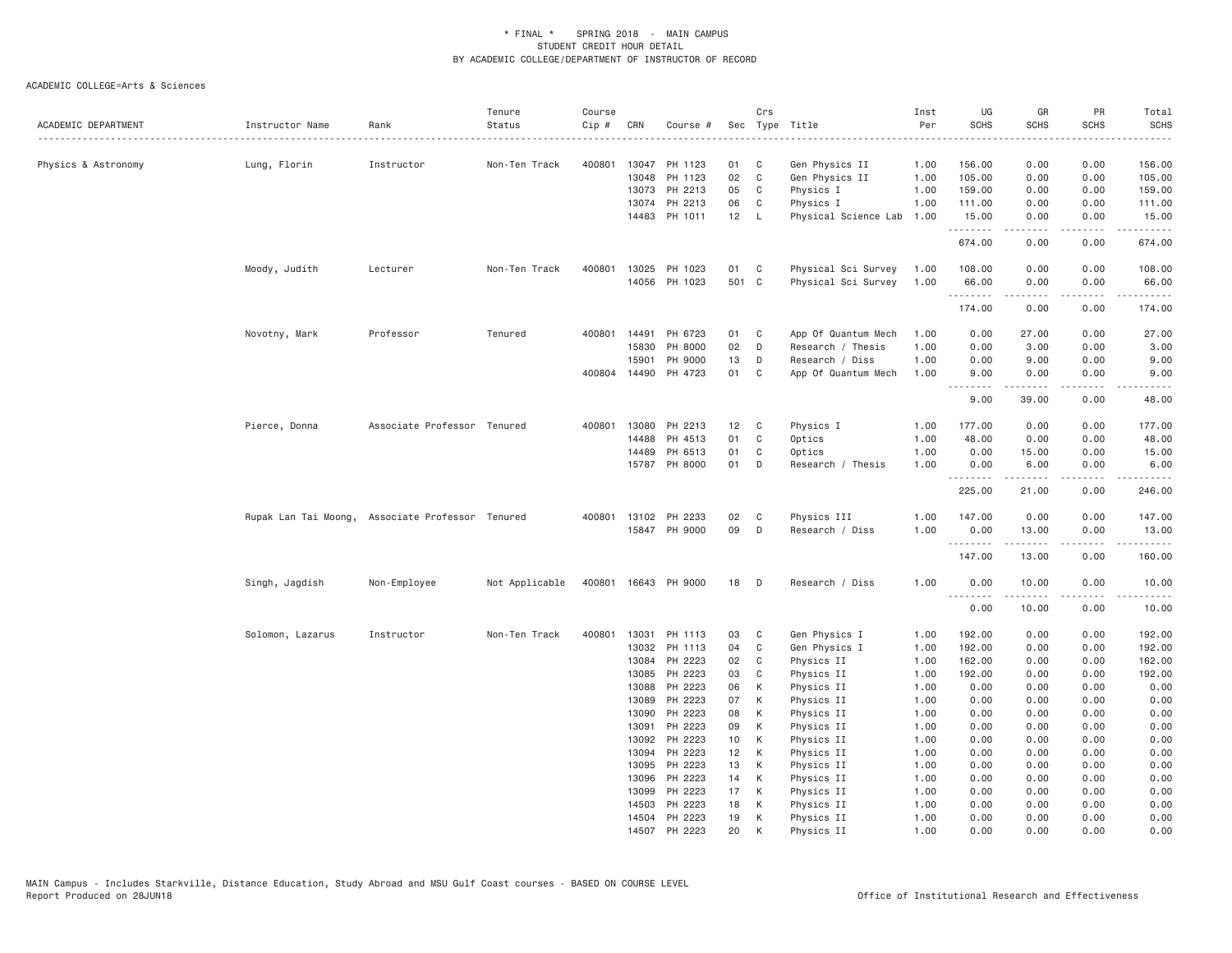| ACADEMIC DEPARTMENT | Instructor Name | Rank                        | Tenure<br>Status | Course<br>Cip # | CRN            | Course #             |                       | Crs          | Sec Type Title                   | Inst<br>Per  | UG<br><b>SCHS</b> | GR<br><b>SCHS</b>                                                                                                                                                                        | PR<br><b>SCHS</b> | Total<br><b>SCHS</b><br>.                                                                                                                                      |
|---------------------|-----------------|-----------------------------|------------------|-----------------|----------------|----------------------|-----------------------|--------------|----------------------------------|--------------|-------------------|------------------------------------------------------------------------------------------------------------------------------------------------------------------------------------------|-------------------|----------------------------------------------------------------------------------------------------------------------------------------------------------------|
|                     |                 |                             |                  |                 |                |                      |                       |              |                                  |              | <u>.</u>          | .                                                                                                                                                                                        |                   |                                                                                                                                                                |
|                     |                 |                             |                  |                 |                |                      |                       |              |                                  |              | 738.00            | 0.00                                                                                                                                                                                     | 0.00              | 738.00                                                                                                                                                         |
| Physics & Astronomy | Su, Chun        | Lecturer                    | Non-Ten Track    |                 |                | 400801 13079 PH 2213 | 11 C                  |              | Physics I                        | 1.00         | 171.00<br>.       | 0.00<br>$- - - - -$                                                                                                                                                                      | 0.00<br>$\cdots$  | 171.00<br>. <u>.</u>                                                                                                                                           |
|                     |                 |                             |                  |                 |                |                      |                       |              |                                  |              | 171.00            | 0.00                                                                                                                                                                                     | 0.00              | 171.00                                                                                                                                                         |
|                     | Subedi, Nava    | Lecturer                    | Non-Ten Track    |                 |                | 400801 13019 PH 1013 | 01                    | C            | Physical Sci Survey              | 1.00         | 174.00            | 0.00                                                                                                                                                                                     | 0.00              | 174.00                                                                                                                                                         |
|                     |                 |                             |                  |                 |                | 13103 PH 2233        | 03                    | C            | Physics III                      | 1.00         | 120.00<br>.       | 0.00<br>$\cdots \cdots \cdots$                                                                                                                                                           | 0.00<br>.         | 120.00<br>.                                                                                                                                                    |
|                     |                 |                             |                  |                 |                |                      |                       |              |                                  |              | 294.00            | 0.00                                                                                                                                                                                     | 0.00              | 294.00                                                                                                                                                         |
|                     | Tanner, Angelle | Assistant Professor Tenured |                  | 400202          | 13026          | PH 1063              | 01                    | C            | Descrip Astronomy                | 1.00         | 222.00            | 0.00                                                                                                                                                                                     | 0.00              | 222.00                                                                                                                                                         |
|                     |                 |                             |                  | 400801          | 15849          | PH 8000              | 03                    | D            | Research / Thesis                | 1.00         | 0.00<br>.         | 10.00<br>.                                                                                                                                                                               | 0.00<br>.         | 10.00<br>.                                                                                                                                                     |
|                     |                 |                             |                  |                 |                |                      |                       |              |                                  |              | 222.00            | 10.00                                                                                                                                                                                    | 0.00              | 232.00                                                                                                                                                         |
|                     | Wang, Chuji     | Professor                   | Tenured          | 400801          | 13126          | PH 8213              | 01                    | C            | Mechanics                        | 1.00         | 0.00              | 24.00                                                                                                                                                                                    | 0.00              | 24.00                                                                                                                                                          |
|                     |                 |                             |                  |                 | 15831          | PH 9000              | 01                    | D            | Research / Diss                  | 1.00         | 0.00              | 40.00                                                                                                                                                                                    | 0.00              | 40.00                                                                                                                                                          |
|                     |                 |                             |                  |                 | 16921          | PH 8000              | 07                    | D            | Research / Thesis                | 1.00         | 0.00<br>.         | 1.00<br>.                                                                                                                                                                                | 0.00<br>.         | 1.00<br>.                                                                                                                                                      |
|                     |                 |                             |                  |                 |                |                      |                       |              |                                  |              | 0.00              | 65.00                                                                                                                                                                                    | 0.00              | 65.00                                                                                                                                                          |
|                     | Winger, Jeffry  | Professor                   | Tenured          | 400801          | 13115          | PH 4143              | 01                    | - L          | Inter Laboratory                 | 1.00         | 15.00             | 0.00                                                                                                                                                                                     | 0.00              | 15.00                                                                                                                                                          |
|                     |                 |                             |                  |                 | 13116          | PH 4152              | 01                    | $\mathsf{L}$ | Mod Physics Lab                  | 1.00         | 6.00              | 0.00                                                                                                                                                                                     | 0.00              | 6.00                                                                                                                                                           |
|                     |                 |                             |                  |                 | 13121          | PH 6143              | 01                    | $\mathsf{L}$ | Inter Laboratory                 | 1.00         | 0.00              | 6.00                                                                                                                                                                                     | 0.00              | 6.00                                                                                                                                                           |
|                     |                 |                             |                  |                 | 15833          | PH 9000              | 03                    | D            | Research / Diss                  | 1.00         | 0.00<br>.         | 13.00<br>$\frac{1}{2} \left( \frac{1}{2} \right) \left( \frac{1}{2} \right) \left( \frac{1}{2} \right) \left( \frac{1}{2} \right) \left( \frac{1}{2} \right) \left( \frac{1}{2} \right)$ | 0.00<br>$   -$    | 13.00                                                                                                                                                          |
|                     |                 |                             |                  |                 |                |                      |                       |              |                                  |              | 21.00             | 19.00                                                                                                                                                                                    | 0.00              | 40.00                                                                                                                                                          |
|                     | Worthy, Mark    | Instructor                  | Non-Ten Track    | 400801          | 13049          | PH 1123              | 03                    | C            | Gen Physics II                   | 1.00         | 171.00            | 0.00                                                                                                                                                                                     | 0.00              | 171.00                                                                                                                                                         |
|                     |                 |                             |                  |                 | 13050          | PH 1123              | 04                    | C            | Gen Physics II                   | 1.00         | 174.00            | 0.00                                                                                                                                                                                     | 0.00              | 174.00                                                                                                                                                         |
|                     |                 |                             |                  |                 | 13051          | PH 1123              | 05                    | К            | Gen Physics II                   | 1.00         | 0.00              | 0.00                                                                                                                                                                                     | 0.00              | 0.00                                                                                                                                                           |
|                     |                 |                             |                  |                 | 13052          | PH 1123              | 06                    | К            | Gen Physics II                   | 1.00         | 0.00              | 0.00                                                                                                                                                                                     | 0.00              | 0.00                                                                                                                                                           |
|                     |                 |                             |                  |                 | 13053          | PH 1123              | 07                    | К            | Gen Physics II                   | 1.00         | 0.00              | 0.00                                                                                                                                                                                     | 0.00              | 0.00                                                                                                                                                           |
|                     |                 |                             |                  |                 | 13054          | PH 1123              | 08                    | К            | Gen Physics II                   | 1.00         | 0.00              | 0.00                                                                                                                                                                                     | 0.00              | 0.00                                                                                                                                                           |
|                     |                 |                             |                  |                 | 13055<br>13056 | PH 1123<br>PH 1123   | 09<br>10 <sub>1</sub> | К<br>К       | Gen Physics II<br>Gen Physics II | 1.00<br>1.00 | 0.00<br>0.00      | 0.00<br>0.00                                                                                                                                                                             | 0.00<br>0.00      | 0.00<br>0.00                                                                                                                                                   |
|                     |                 |                             |                  |                 | 13057          | PH 1123              | 11                    | К            | Gen Physics II                   | 1.00         | 0.00              | 0.00                                                                                                                                                                                     | 0.00              | 0.00                                                                                                                                                           |
|                     |                 |                             |                  |                 | 13058          | PH 1123              | 12                    | К            | Gen Physics II                   | 1.00         | 0.00              | 0.00                                                                                                                                                                                     | 0.00              | 0.00                                                                                                                                                           |
|                     |                 |                             |                  |                 | 13059          | PH 1123              | 13                    | К            | Gen Physics II                   | 1.00         | 0.00              | 0.00                                                                                                                                                                                     | 0.00              | 0.00                                                                                                                                                           |
|                     |                 |                             |                  |                 | 13062          | PH 1123              | 16                    | К            | Gen Physics II                   | 1.00         | 0.00              | 0.00                                                                                                                                                                                     | 0.00              | 0.00                                                                                                                                                           |
|                     |                 |                             |                  |                 | 13063          | PH 1123              | 17                    | К            | Gen Physics II                   | 1.00         | 0.00              | 0.00                                                                                                                                                                                     | 0.00              | 0.00                                                                                                                                                           |
|                     |                 |                             |                  |                 | 13071          | PH 2213              | 03                    | C            | Physics I                        | 1.00         | 174.00            | 0.00                                                                                                                                                                                     | 0.00              | 174.00                                                                                                                                                         |
|                     |                 |                             |                  |                 | 13072          | PH 2213              | 04                    | C            | Physics I                        | 1.00         | 159.00            | 0.00                                                                                                                                                                                     | 0.00              | 159.00                                                                                                                                                         |
|                     |                 |                             |                  |                 | 14499          | PH 1123              | 18                    | К            | Gen Physics II                   | 1.00         | 0.00              | 0.00                                                                                                                                                                                     | 0.00              | 0.00                                                                                                                                                           |
|                     |                 |                             |                  |                 |                | 14500 PH 1123        | 19                    | К            | Gen Physics II                   | 1.00         | 0.00              | 0.00                                                                                                                                                                                     | 0.00              | 0.00                                                                                                                                                           |
|                     |                 |                             |                  |                 |                |                      |                       |              |                                  |              | .<br>678.00       | $\frac{1}{2} \left( \frac{1}{2} \right) \left( \frac{1}{2} \right) \left( \frac{1}{2} \right) \left( \frac{1}{2} \right) \left( \frac{1}{2} \right)$<br>0.00                             | .<br>0.00         | $\frac{1}{2} \left( \frac{1}{2} \right) \left( \frac{1}{2} \right) \left( \frac{1}{2} \right) \left( \frac{1}{2} \right) \left( \frac{1}{2} \right)$<br>678.00 |
|                     | Ye, Jinwu       | Associate Professor Tenured |                  | 400801          | 16383          | PH 9000              | 16                    | D            | Research / Diss                  | 1.00         | 0.00              | 15.00                                                                                                                                                                                    | 0.00              | 15.00                                                                                                                                                          |
|                     |                 |                             |                  | 400804          |                | 13128 PH 8753        | 01                    | C            | Quantum Mechanics II 1.00        |              | 0.00              | 18,00                                                                                                                                                                                    | 0.00              | 18.00                                                                                                                                                          |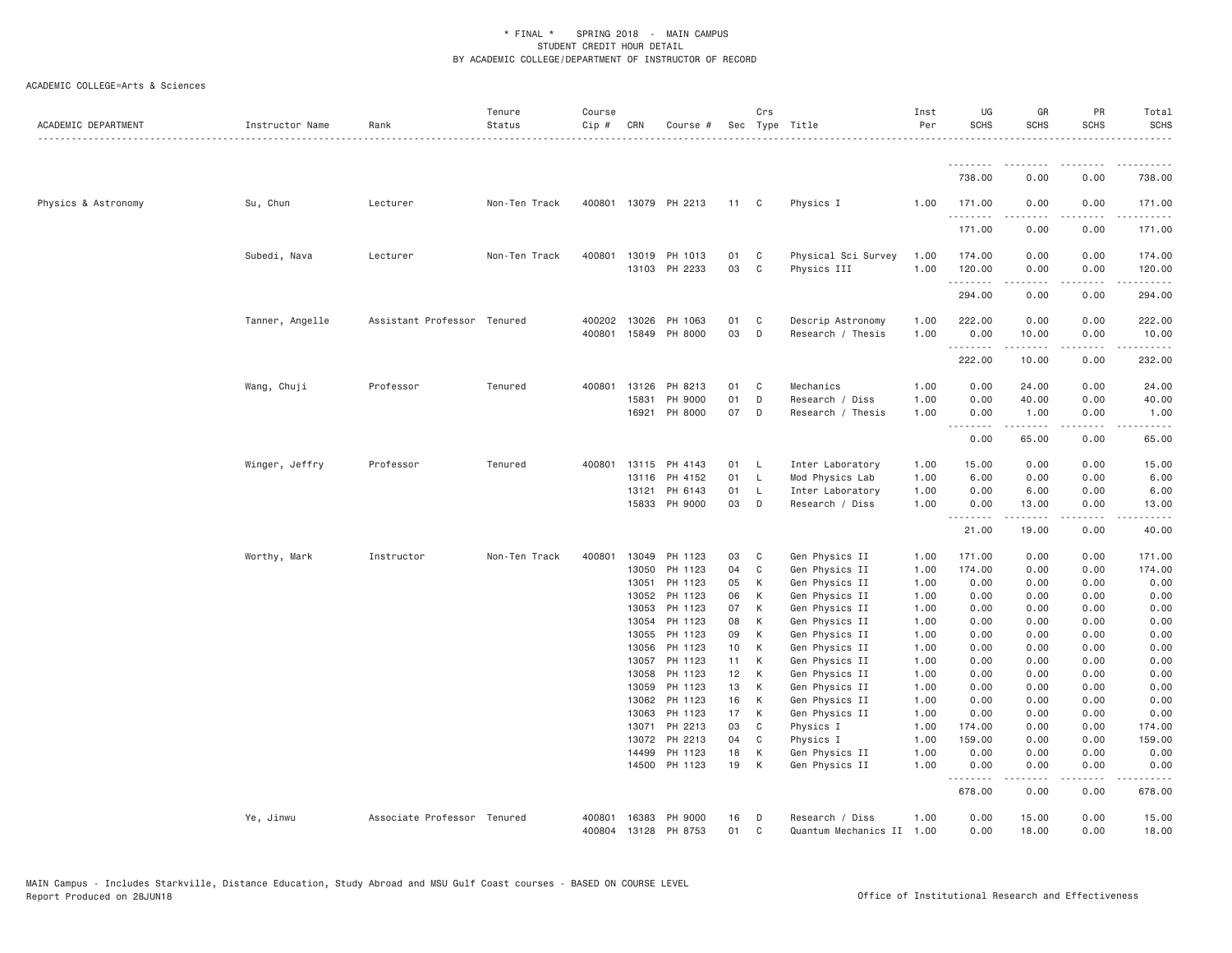# ACADEMIC COLLEGE=Arts & Sciences

|                 |      |     |     |        |     |      |       | Inst  | u          |             |       | Total       |
|-----------------|------|-----|-----|--------|-----|------|-------|-------|------------|-------------|-------|-------------|
| <b>SCADEMTC</b> | Ran. | )ip | CRN | Course | Sec | Tvne | Title | ີ - - | <b>OUH</b> | <b>SCHS</b> | יווטנ | <b>SCHS</b> |
| .               |      |     |     |        |     |      |       |       |            |             |       | -----       |

|                                        | 0.00     | 33,00  | 0.00    | 33.00      |
|----------------------------------------|----------|--------|---------|------------|
|                                        |          |        |         |            |
| ====================================== | ======== | ====== | ======= | ========== |
| Physics & Astronomy                    | 5152.00  | 395.00 | 0.00    | 5547.00    |
|                                        |          |        |         |            |

MAIN Campus - Includes Starkville, Distance Education, Study Abroad and MSU Gulf Coast courses - BASED ON COURSE LEVEL<br>Report Produced on 28JUN18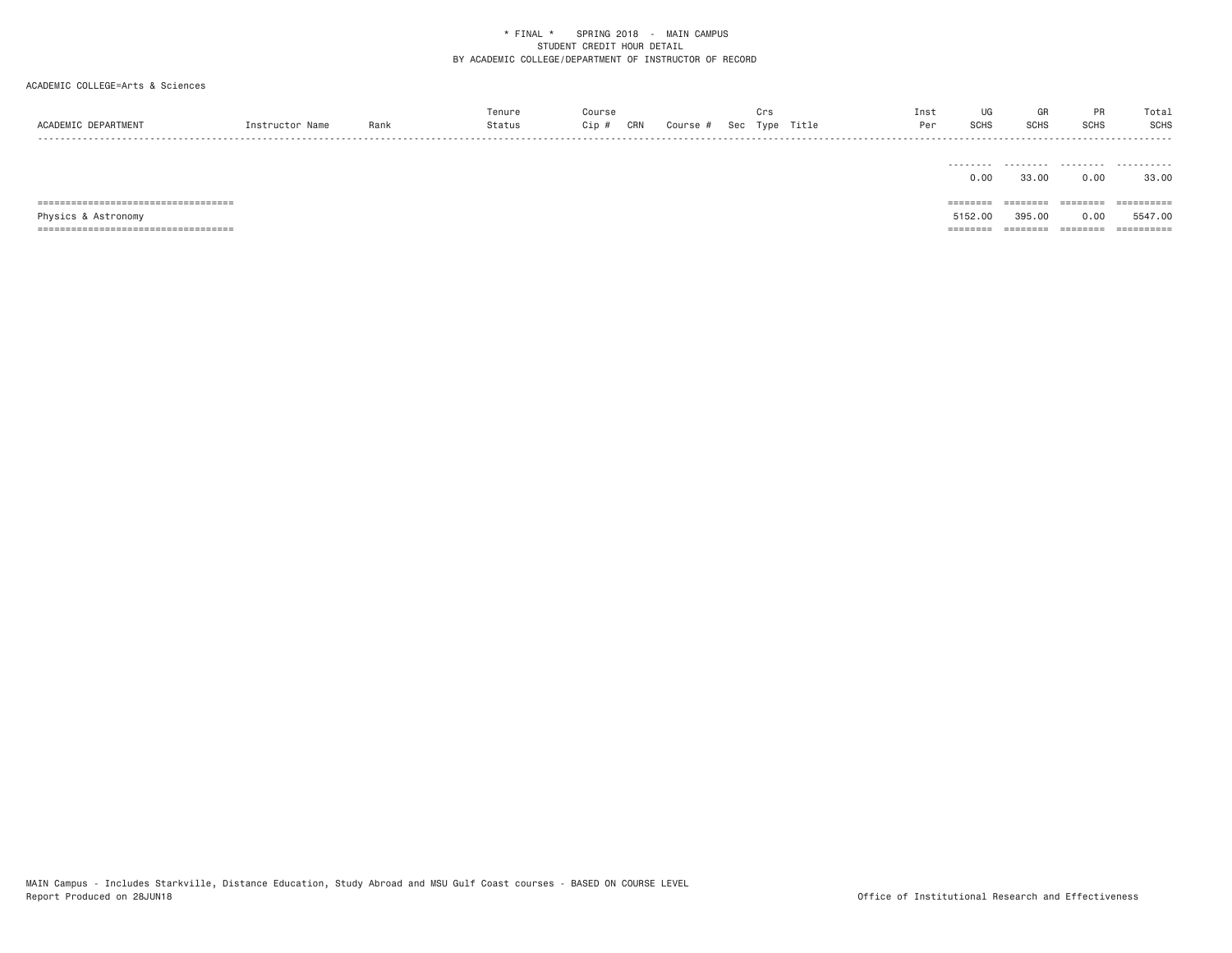| ACADEMIC DEPARTMENT                                     | Instructor Name                                    | Rank                              | Tenure<br>Status | Course<br>Cip # | CRN   | Course #              | Sec   | Crs          | Type Title                | Inst<br>Per | UG<br><b>SCHS</b>                                                                                                                   | GR<br><b>SCHS</b>                                                                                                                                            | PR<br><b>SCHS</b>            | Total<br><b>SCHS</b> |
|---------------------------------------------------------|----------------------------------------------------|-----------------------------------|------------------|-----------------|-------|-----------------------|-------|--------------|---------------------------|-------------|-------------------------------------------------------------------------------------------------------------------------------------|--------------------------------------------------------------------------------------------------------------------------------------------------------------|------------------------------|----------------------|
| Political Science & Public Administ Abutabenjeh, Sawsan |                                                    | Assistant Professor Ten Track     |                  | 451001 14558    |       | PS 4464               | 02    | B            | Political Analysis        | 1.00        | 68.00                                                                                                                               | 0.00                                                                                                                                                         | 0.00                         | 68.00                |
|                                                         |                                                    |                                   |                  |                 | 14596 | PPA 9813              | 01    | $\mathsf{C}$ | Adv.Quant Anal for P 1.00 |             | 0.00<br>.                                                                                                                           | 9.00<br>$\frac{1}{2} \left( \frac{1}{2} \right) \left( \frac{1}{2} \right) \left( \frac{1}{2} \right) \left( \frac{1}{2} \right) \left( \frac{1}{2} \right)$ | 0.00<br>.                    | 9.00<br>.            |
|                                                         |                                                    |                                   |                  |                 |       |                       |       |              |                           |             | 68.00                                                                                                                               | 9.00                                                                                                                                                         | 0.00                         | 77.00                |
|                                                         | Baker, Leslie                                      | Instructor                        | Non-Ten Track    | 451001          | 14603 | PS 8553               | 01    | $\mathbf{I}$ | Rdgs In Int Relat         | 1.00        | 0.00                                                                                                                                | 3.00                                                                                                                                                         | 0.00                         | 3.00                 |
|                                                         |                                                    |                                   |                  |                 | 16885 | PS 4000               | 03    | $\mathbf{I}$ | Directed Indiv Study 1.00 |             | 3.00                                                                                                                                | 0.00                                                                                                                                                         | 0.00                         | 3.00                 |
|                                                         |                                                    |                                   |                  |                 |       | 16914 PS 4000         | 05    | $\mathbf{I}$ | Directed Indiv Study      | 1.00        | 3.00                                                                                                                                | 0.00                                                                                                                                                         | 0.00                         | 3.00                 |
|                                                         |                                                    |                                   |                  |                 | 16937 | PS 4000               | 06    | $\mathbf{I}$ | Directed Indiv Study 1.00 |             | 3.00                                                                                                                                | 0.00                                                                                                                                                         | 0.00                         | 3.00                 |
|                                                         |                                                    |                                   |                  |                 | 16957 | PS 4000               | 08    | $\mathbf{I}$ | Directed Indiv Study 1.00 |             | 3.00                                                                                                                                | 0.00                                                                                                                                                         | 0.00                         | 3.00                 |
|                                                         |                                                    |                                   |                  |                 | 16969 | PS 4000               | 09    | $\mathbf{I}$ | Directed Indiv Study 1.00 |             | 3.00                                                                                                                                | 0.00                                                                                                                                                         | 0.00                         | 3.00                 |
|                                                         |                                                    |                                   |                  | 451002 13201    |       | PS 1113               | 02    | C            | American Government- 1.00 |             | 291.00                                                                                                                              | 0.00                                                                                                                                                         | 0.00                         | 291.00               |
|                                                         |                                                    |                                   |                  |                 | 13202 | PS 1113               | 03    | C            | American Government- 1.00 |             | 570.00<br>$\begin{array}{cccccccccccccc} \bullet & \bullet & \bullet & \bullet & \bullet & \bullet & \bullet & \bullet \end{array}$ | 0.00                                                                                                                                                         | 0.00<br>$\sim$ $\sim$ $\sim$ | 570.00               |
|                                                         |                                                    |                                   |                  |                 |       |                       |       |              |                           |             | 876.00                                                                                                                              | 3.00                                                                                                                                                         | 0.00                         | 879.00               |
|                                                         | Banerjee, Vasabjit                                 | Assistant Professor Ten Track     |                  | 240101          | 12378 | HON 4093              | H09 S |              | Honors Thesis             | 1.00        | 3.00                                                                                                                                | 0.00                                                                                                                                                         | 0.00                         | 3.00                 |
|                                                         |                                                    |                                   |                  | 451001          | 13208 | PS 1313               | 01    | C            | Intro Intnat'l Relat 1.00 |             | 216.00                                                                                                                              | 0.00                                                                                                                                                         | 0.00                         | 216.00               |
|                                                         |                                                    |                                   |                  |                 | 13209 | PS 1321               | 01    | E            | Mmsc International I      | 1.00        | 4.00                                                                                                                                | 0.00                                                                                                                                                         | 0.00                         | 4.00                 |
|                                                         |                                                    |                                   |                  |                 | 13210 | PS 1341               | 01    | E            | Mmsc Internship II        | 1.00        | 6.00                                                                                                                                | 0.00                                                                                                                                                         | 0.00                         | 6.00                 |
|                                                         |                                                    |                                   |                  |                 | 13211 | PS 1361               | 01    | E            | Mmsc Internship III       | 1.00        | 3.00                                                                                                                                | 0.00                                                                                                                                                         | 0.00                         | 3.00                 |
|                                                         |                                                    |                                   |                  |                 | 13212 | PS 1381               | 01    | E            | Mmsc Internship IV        | 1.00        | 3.00                                                                                                                                | 0.00                                                                                                                                                         | 0.00                         | 3.00                 |
|                                                         |                                                    |                                   |                  |                 |       | 13226 PS 4593         | 01    | C            | Latin American Po         | 1,00        | 51.00<br>.                                                                                                                          | 0.00<br>.                                                                                                                                                    | 0.00<br>.                    | 51.00<br>.           |
|                                                         |                                                    |                                   |                  |                 |       |                       |       |              |                           |             | 286.00                                                                                                                              | 0.00                                                                                                                                                         | 0.00                         | 286.00               |
|                                                         | Breen, Joseph                                      | Research Assist Pro Non-Ten Track |                  | 440401          | 13195 | PPA 8983              | 01    | H            | Integrative Capstone 1.00 |             | 0.00                                                                                                                                | 36.00                                                                                                                                                        | 0.00                         | 36.00                |
|                                                         |                                                    |                                   |                  |                 |       | 16028 PPA 7000        | 01    | I            | Directed Indiv Study 1.00 |             | 0.00<br>.                                                                                                                           | 3.00<br>.                                                                                                                                                    | 0.00<br>.                    | 3.00<br>.            |
|                                                         |                                                    |                                   |                  |                 |       |                       |       |              |                           |             | 0.00                                                                                                                                | 39.00                                                                                                                                                        | 0.00                         | 39.00                |
|                                                         | Chamberlain, James                                 | Assistant Professor Ten Track     |                  | 451001          | 14566 | PS 4423               | 01    | C            | 20th Cen Pol Thought 1.00 |             | 81.00                                                                                                                               | 0.00                                                                                                                                                         | 0.00                         | 81.00                |
|                                                         |                                                    |                                   |                  |                 | 14590 | PS 6423               | 01    | C            | 20th Cen Pol Thought 1.00 |             | 0.00                                                                                                                                | 6.00                                                                                                                                                         | 0.00                         | 6.00                 |
|                                                         |                                                    |                                   |                  |                 |       | 15124 PS 4990         | 01    | C            | Special Topic In PS 1.00  |             | 33.00<br>.                                                                                                                          | 0.00<br>.                                                                                                                                                    | 0.00<br>$- - - -$            | 33.00<br>$   -$      |
|                                                         |                                                    |                                   |                  |                 |       |                       |       |              |                           |             | 114.00                                                                                                                              | 6.00                                                                                                                                                         | 0.00                         | 120.00               |
|                                                         | Dimitrijevska Markos Assistant Professor Ten Track |                                   |                  |                 |       | 440401 13194 PPA 8733 | 01    | <sub>S</sub> | Public Program Eval       | 1.00        | 0.00                                                                                                                                | 39.00                                                                                                                                                        | 0.00                         | 39.00                |
|                                                         |                                                    |                                   |                  |                 |       | 440501 13216 PS 2703  | 01    | C            | Intro Public Policy       | 1.00        | 141.00                                                                                                                              | 0.00                                                                                                                                                         | 0.00                         | 141.00               |
|                                                         |                                                    |                                   |                  |                 |       |                       |       |              |                           |             | .<br>141.00                                                                                                                         | .<br>39.00                                                                                                                                                   | .<br>0.00                    | 180.00               |
|                                                         | French, Philip                                     | Professor                         | Tenured          | 440401          | 13192 | PPA 8400              | 01    | Ε            | Public Ad Intern          | 1.00        | 0.00                                                                                                                                | 3.00                                                                                                                                                         | 0.00                         | 3.00                 |
|                                                         |                                                    |                                   |                  |                 | 15039 | PPA 9000              | 05    | D            | Research / Diss           | 1.00        | 0.00                                                                                                                                | 25.00                                                                                                                                                        | 0.00                         | 25.00                |
|                                                         |                                                    |                                   |                  |                 |       | 451001 14599 PS 8523  | 01    | $\mathbf{I}$ | Rdgs In St Gov-Pol        | 0.50        | 0.00<br>.                                                                                                                           | 3.00<br>$\frac{1}{2} \left( \frac{1}{2} \right) \left( \frac{1}{2} \right) \left( \frac{1}{2} \right) \left( \frac{1}{2} \right) \left( \frac{1}{2} \right)$ | 0.00<br>.                    | 3.00                 |
|                                                         |                                                    |                                   |                  |                 |       |                       |       |              |                           |             | 0.00                                                                                                                                | 31.00                                                                                                                                                        | 0.00                         | 31.00                |
|                                                         | Harris, Courtney                                   | Grad Teach Assist                 | Non-Ten Track    |                 |       | 451002 13204 PS 1113  | 05    | C            | American Government       | 1.00        | 240.00                                                                                                                              | 0.00                                                                                                                                                         | 0.00                         | 240.00               |
|                                                         |                                                    |                                   |                  |                 |       |                       |       |              |                           |             | .<br>240.00                                                                                                                         | -----<br>0.00                                                                                                                                                | .<br>0.00                    | <b>.</b><br>240.00   |
|                                                         | Holmes, Carolyn                                    | Assistant Professor Ten Track     |                  |                 |       | 451001 13213 PS 1513  | 01    | C            | Comparative Govt          | 1.00        | 246.00                                                                                                                              | 0.00                                                                                                                                                         | 0.00                         | 246.00               |
|                                                         |                                                    |                                   |                  |                 |       | 13227 PS 4623         | 01    | C            | Politic Of 3rd World      | 1.00        | 75.00                                                                                                                               | 0.00                                                                                                                                                         | 0.00                         | 75.00                |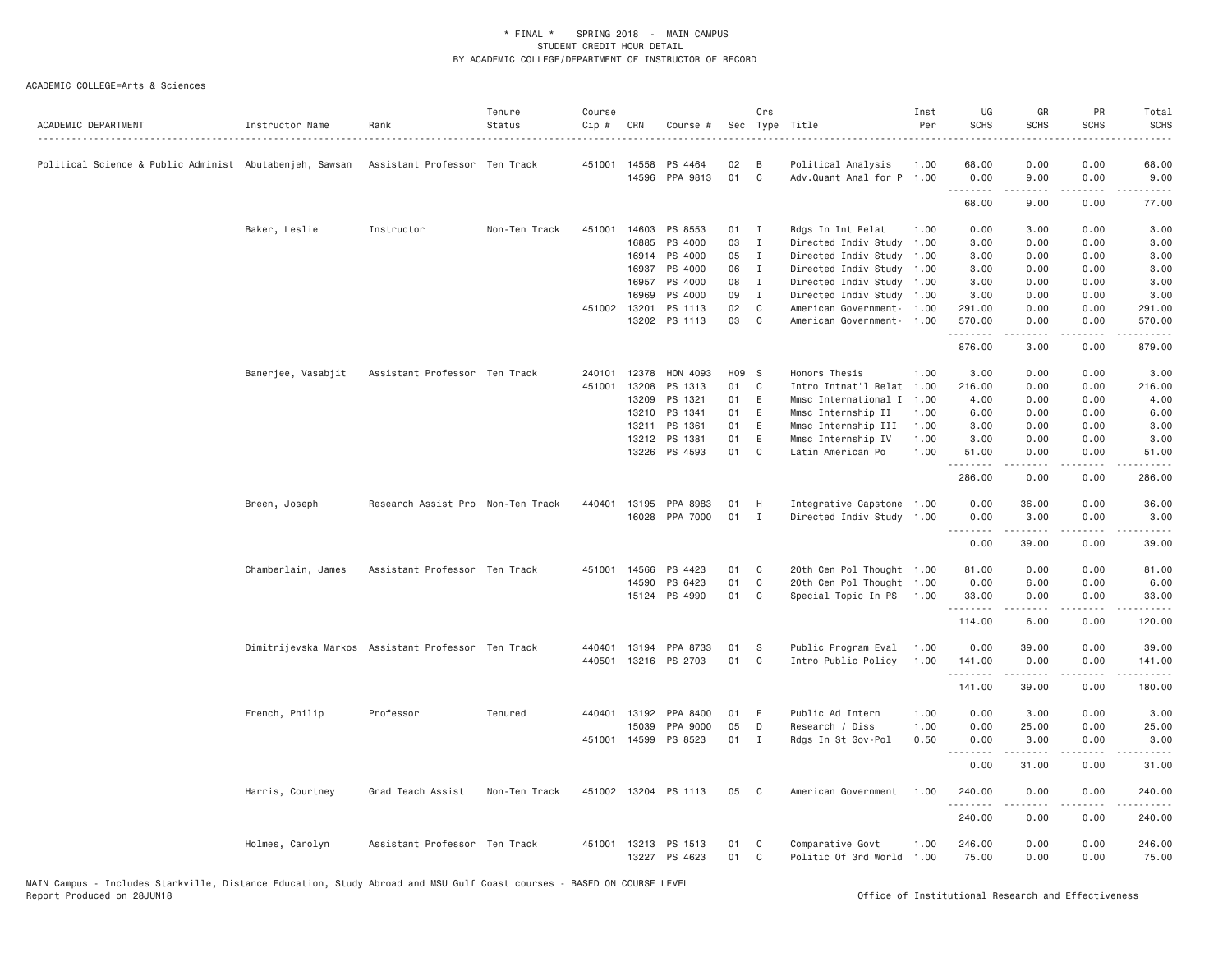| ACADEMIC DEPARTMENT                                                                   | Instructor Name     | Rank                          | Tenure<br>Status<br>. | Course<br>Cip # | CRN          | Course #              |       | Crs            | Sec Type Title       | Inst<br>Per | UG<br><b>SCHS</b> | GR<br><b>SCHS</b>                                                                                                                                            | PR<br><b>SCHS</b> | Total<br><b>SCHS</b>  |
|---------------------------------------------------------------------------------------|---------------------|-------------------------------|-----------------------|-----------------|--------------|-----------------------|-------|----------------|----------------------|-------------|-------------------|--------------------------------------------------------------------------------------------------------------------------------------------------------------|-------------------|-----------------------|
|                                                                                       |                     |                               |                       |                 |              |                       |       |                |                      |             | .                 | .                                                                                                                                                            | .                 |                       |
|                                                                                       |                     |                               |                       |                 |              |                       |       |                |                      |             | 321.00            | 0.00                                                                                                                                                         | 0.00              | 321.00                |
| Political Science & Public Administ Merivaki, Thessalia Assistant Professor Ten Track |                     |                               |                       |                 | 451001 14550 | PS 4163               | 01    | C              | Chief Executive      | 1.00        | 81.00             | 0.00                                                                                                                                                         | 0.00              | 81.00                 |
|                                                                                       |                     |                               |                       |                 | 14552        | PS 6163               | 01    | C              | Chief Executive      | 1.00        | 0.00              | 3.00                                                                                                                                                         | 0.00              | 3.00                  |
|                                                                                       |                     |                               |                       |                 | 14599        | PS 8523               | 01    | I              | Rdgs In St Gov-Pol   | 0.50        | 0.00              | 3.00                                                                                                                                                         | 0.00              | 3.00                  |
|                                                                                       |                     |                               |                       |                 | 15126        | PS 4990               | 02    | C              | Special Topic In PS  | 1.00        | 69.00             | 0.00                                                                                                                                                         | 0.00              | 69.00                 |
|                                                                                       |                     |                               |                       |                 |              | 15127 PS 6990         | 02    | C              | Special Topic In PS  | 1.00        | 0.00<br>.         | 3.00<br>$\frac{1}{2} \left( \frac{1}{2} \right) \left( \frac{1}{2} \right) \left( \frac{1}{2} \right) \left( \frac{1}{2} \right) \left( \frac{1}{2} \right)$ | 0.00<br>.         | 3.00<br>.             |
|                                                                                       |                     |                               |                       |                 |              |                       |       |                |                      |             | 150.00            | 9.00                                                                                                                                                         | 0.00              | 159.00                |
|                                                                                       | Nukpezah, Julius    | Assistant Professor Ten Track |                       | 440401          | 14593        | PPA 8703              | 01    | S              | Gov Org&Adm Theory   | 1.00        | 0.00              | 42.00                                                                                                                                                        | 0.00              | 42.00                 |
|                                                                                       |                     |                               |                       |                 | 14598        | PPA 9703              | 01    | S              | Org Behavior Pub Sec | 1.00        | 0.00              | 15.00                                                                                                                                                        | 0.00<br>.         | 15.00                 |
|                                                                                       |                     |                               |                       |                 |              |                       |       |                |                      |             | 0.00              | .<br>57.00                                                                                                                                                   | 0.00              | .<br>57.00            |
|                                                                                       | Potter, Michael     | Assistant Professor Ten Track |                       |                 | 440401 14591 | PPA 8133              | 01    | S              | Sem City&County Mgt  | 1.00        | 0.00              | 18.00                                                                                                                                                        | 0.00              | 18.00                 |
|                                                                                       |                     |                               |                       |                 |              | 15041 PPA 9000        | 07    | D              | Research / Diss      | 1.00        | 0.00              | 12.00                                                                                                                                                        | 0.00              | 12.00                 |
|                                                                                       |                     |                               |                       |                 |              |                       |       |                |                      |             | .<br>0.00         | .<br>30.00                                                                                                                                                   | .<br>0.00         | .<br>30.00            |
|                                                                                       | Rico Mendez, Gina   | Non-Faculty                   | Not Applicable        |                 |              | 010000 16076 GA 4710  | 801 A |                | Study Tour           | 1.00        | 9.00              | 0.00                                                                                                                                                         | 0.00              | 9.00                  |
|                                                                                       |                     |                               |                       |                 |              |                       |       |                |                      |             | .<br>9.00         | $\frac{1}{2} \left( \frac{1}{2} \right) \left( \frac{1}{2} \right) \left( \frac{1}{2} \right) \left( \frac{1}{2} \right) \left( \frac{1}{2} \right)$<br>0.00 | .<br>0.00         | $- - - - -$<br>9.00   |
|                                                                                       | Rush, Christine     | Associate Professor Tenured   |                       | 440401          | 13193        | PPA 8713              | 01    | -S             | Pub Personnel Mgt    | 1.00        | 0.00              | 48.00                                                                                                                                                        | 0.00              | 48.00                 |
|                                                                                       |                     |                               |                       |                 | 15042        | PPA 9000              | 08    | D              | Research / Diss      | 1.00        | 0.00              | 40.00                                                                                                                                                        | 0.00              | 40.00                 |
|                                                                                       |                     |                               |                       |                 | 451001 13228 | PS 4703               | 01    | C              | Prin Pub Adm         | 1.00        | 84.00             | 0.00                                                                                                                                                         | 0.00              | 84.00                 |
|                                                                                       |                     |                               |                       |                 | 13236        | PS 6703               | 01    | C              | Prin Pub Adm         | 1.00        | 0.00<br>.         | 6.00<br>.                                                                                                                                                    | 0.00<br>.         | 6.00<br>.             |
|                                                                                       |                     |                               |                       |                 |              |                       |       |                |                      |             | 84.00             | 94.00                                                                                                                                                        | 0.00              | 178.00                |
|                                                                                       | Shaffer, Stephen    | Professor                     | Tenured               | 440401          | 15043        | PPA 9000              | 09    | D              | Research / Diss      | 1.00        | 0.00              | 9.00                                                                                                                                                         | 0.00              | 9.00                  |
|                                                                                       |                     |                               |                       | 451001          | 13225        | PS 4464               | 01    | B              | Political Analysis   | 1.00        | 92.00             | 0.00                                                                                                                                                         | 0.00              | 92.00                 |
|                                                                                       |                     |                               |                       |                 | 14548        | PS 4293               | 01    | C              | Political Behavior   | 1.00        | 87.00             | 0.00                                                                                                                                                         | 0.00              | 87.00                 |
|                                                                                       |                     |                               |                       |                 | 14549        | PS 6293               | 01    | C              | Political Behavior   | 1.00        | 0.00              | 3.00                                                                                                                                                         | 0.00              | 3.00                  |
|                                                                                       |                     |                               |                       |                 | 15030        | PS 8000               | 06    | D              | Research / Thesis    | 1.00        | 0.00              | 9.00                                                                                                                                                         | 0.00              | 9.00                  |
|                                                                                       |                     |                               |                       |                 |              | 16941 PS 4000         | 07    | $\mathbf{I}$   | Directed Indiv Study | 1.00        | 3.00<br>.         | 0.00<br>.                                                                                                                                                    | 0.00<br>.         | 3.00<br>$- - - - - -$ |
|                                                                                       |                     |                               |                       |                 |              |                       |       |                |                      |             | 182.00            | 21.00                                                                                                                                                        | 0.00              | 203.00                |
|                                                                                       | Shoup, Brian        | Associate Professor Tenured   |                       | 440401          |              | 15044 PPA 9000        | 10    | D              | Research / Diss      | 1.00        | 0.00              | 11.00                                                                                                                                                        | 0.00              | 11.00                 |
|                                                                                       |                     |                               |                       |                 |              | 451001 16143 PS 4000  | 02    | $\blacksquare$ | Directed Indiv Study | 1.00        | 3.00              | 0.00                                                                                                                                                         | 0.00              | 3.00                  |
|                                                                                       |                     |                               |                       |                 |              |                       |       |                |                      |             | <u>.</u><br>3.00  | .<br>11.00                                                                                                                                                   | .<br>0.00         | .<br>14.00            |
|                                                                                       | Stanisevski, Dragan | Associate Professor Tenured   |                       |                 |              | 440401 14597 PPA 9723 | 01    | - S            | Pub Bud Proc & Imp   | 1.00        | 0.00              | 15.00                                                                                                                                                        | 0.00              | 15.00                 |
|                                                                                       |                     |                               |                       |                 |              |                       |       |                |                      |             | .<br>0.00         | 15.00                                                                                                                                                        | 0.00              | 15.00                 |
|                                                                                       | Travis, Rickey      | Professor                     | Tenured               |                 |              | 240101 12186 GLA 4001 | 01    | C              | Senior Project       | 1.00        | 2.00<br>.         | 0.00                                                                                                                                                         | 0.00              | 2.00                  |
|                                                                                       |                     |                               |                       |                 |              |                       |       |                |                      |             | 2.00              | 0.00                                                                                                                                                         | 0.00              | 2.00                  |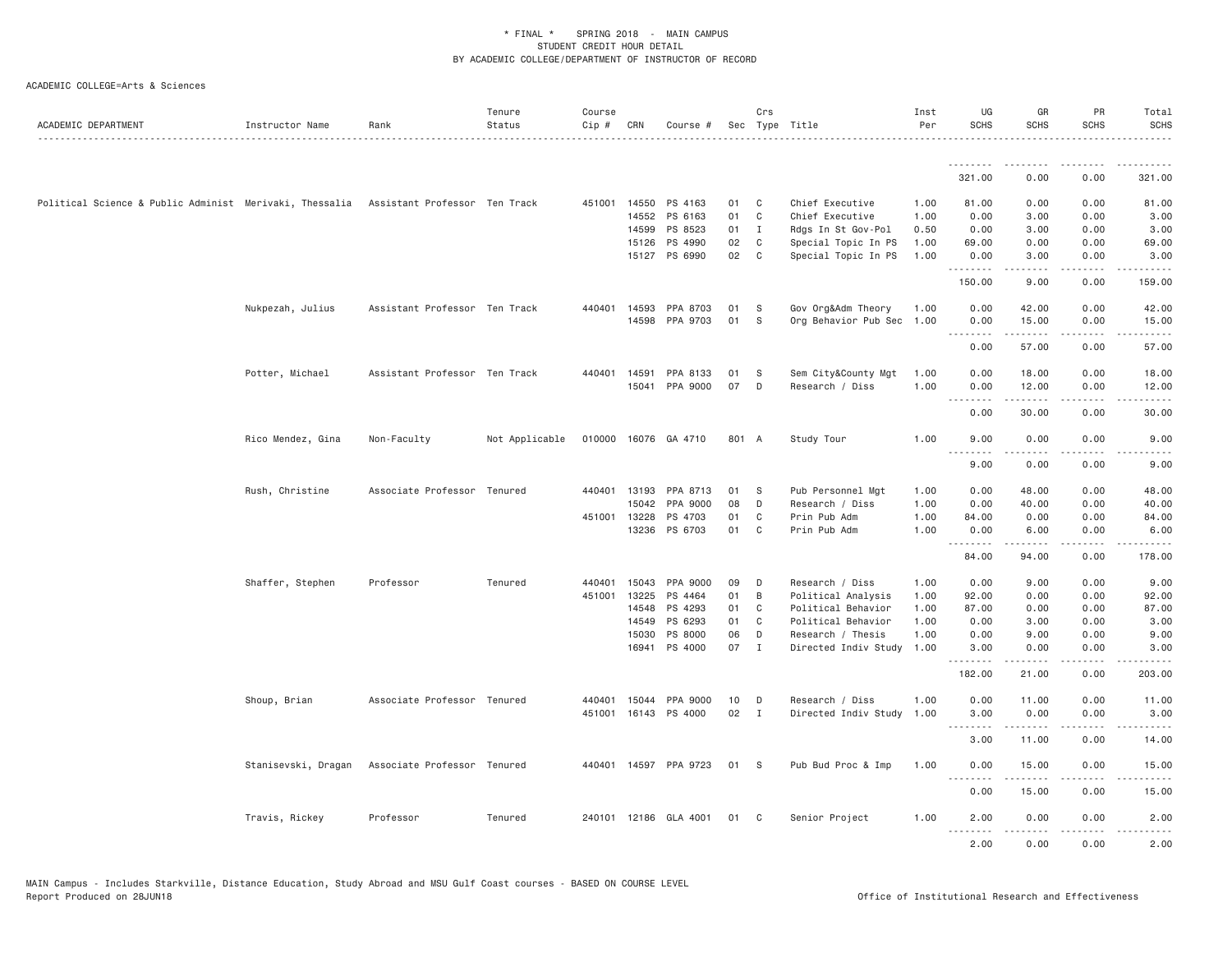| ACADEMIC DEPARTMENT                                | Instructor Name  | Rank                              | Tenure<br>Status | Course<br>$Cip$ # | CRN   | Course #             | Sec    | Crs          | Type Title                | Inst<br>Per | UG<br><b>SCHS</b>               | GR<br><b>SCHS</b>    | PR<br><b>SCHS</b> | Total<br><b>SCHS</b>    |
|----------------------------------------------------|------------------|-----------------------------------|------------------|-------------------|-------|----------------------|--------|--------------|---------------------------|-------------|---------------------------------|----------------------|-------------------|-------------------------|
| Political Science & Public Administ Vowell, Krista |                  | Non-Employee                      | Not Applicable   |                   |       | 451002 14062 PS 1113 | 502 C  |              | American Government       | 1.00        | 42.00                           | 0.00                 | 0.00              | 42.00                   |
|                                                    |                  |                                   |                  |                   |       |                      |        |              |                           |             | --------<br>42.00               | 0.00                 | 0.00              | 42.00                   |
|                                                    | Waide, David     | Clinical Assist Pro Non-Ten Track |                  | 220101            | 13207 | PS 1192              | 01     | $\mathbf{C}$ | Introduction to Law       | 1.00        | 138.00                          | 0.00                 | 0.00              | 138.00                  |
|                                                    |                  |                                   |                  |                   |       | 451001 13218 PS 3073 | 01 C   |              | Civil Liberties           | 1.00        | 135.00                          | 0.00                 | 0.00              | 135.00                  |
|                                                    |                  |                                   |                  |                   |       | 15726 PS 4000        | $01$ I |              | Directed Indiv Study 1.00 |             | 3.00                            | 0.00                 | 0.00              | 3.00                    |
|                                                    |                  |                                   |                  |                   | 16910 | PS 4000              | 04 I   |              | Directed Indiv Study 1.00 |             | 3.00                            | 0.00                 | 0.00              | 3.00                    |
|                                                    |                  |                                   |                  |                   |       | 451002 13200 PS 1113 | 01 C   |              | American Government 1.00  |             | 678.00                          | 0.00                 | 0.00              | 678.00                  |
|                                                    |                  |                                   |                  |                   |       |                      |        |              |                           |             | .<br>957.00                     | -----<br>0.00        | $\cdots$<br>0.00  | $\frac{1}{2}$<br>957.00 |
|                                                    | Wall, Diane      | Lecturer                          | Non-Ten Track    | 451002            | 14061 | PS 1113              | 501 C  |              | American Government       | 1.00        | 51.00                           | 0.00                 | 0.00              | 51.00                   |
|                                                    |                  |                                   |                  |                   |       |                      |        |              |                           |             | --------<br>51.00               | . <u>.</u> .<br>0.00 | 0.00              | 51.00                   |
|                                                    | Williams, Linda  | Grad Teach Assist                 | Non-Ten Track    | 090101            | 10904 | CO 1013              | 14 C   |              | Intro to Communicati 1.00 |             | 102.00                          | 0.00                 | 0.00              | 102.00                  |
|                                                    |                  |                                   |                  |                   | 10906 | CO 1013              | 16     | $\mathbf{C}$ | Intro to Communicati 1.00 |             | 102.00                          | 0.00                 | 0.00              | 102.00                  |
|                                                    |                  |                                   |                  |                   |       | 451002 13203 PS 1113 | 04 C   |              | American Government       | 1.00        | 240.00                          | 0.00                 | 0.00              | 240.00                  |
|                                                    |                  |                                   |                  |                   |       |                      |        |              |                           |             | --------<br>444.00              | ----<br>0.00         | ----<br>0.00      | 444.00                  |
|                                                    | Wiseman, William | Lecturer                          | Non-Ten Track    | 440401            | 15047 | PPA 9000             | 13     | D.           | Research / Diss           | 1.00        | 0.00                            | 1.00                 | 0.00              | 1.00                    |
|                                                    |                  |                                   |                  |                   |       |                      |        |              |                           |             | <u> - - - - - - - -</u><br>0.00 | 1.00                 | 0.00              | 1.00                    |
|                                                    | Woods, Arnelle   | Grad Service Assist Non-Ten Track |                  | 131101 10999      |       | COE 1323             | 04     | $\mathbf{C}$ | Career Planning           | 0.50        | 30.00                           | 0.00                 | 0.00              | 30.00                   |
|                                                    |                  |                                   |                  |                   |       |                      |        |              |                           |             | .<br>30.00                      | 0.00                 | 0.00              | 30.00                   |
| Political Science & Public Administ                |                  |                                   |                  |                   |       |                      |        |              |                           |             | ========<br>4000.00             | ========<br>365,00   | ========<br>0.00  | ==========<br>4365.00   |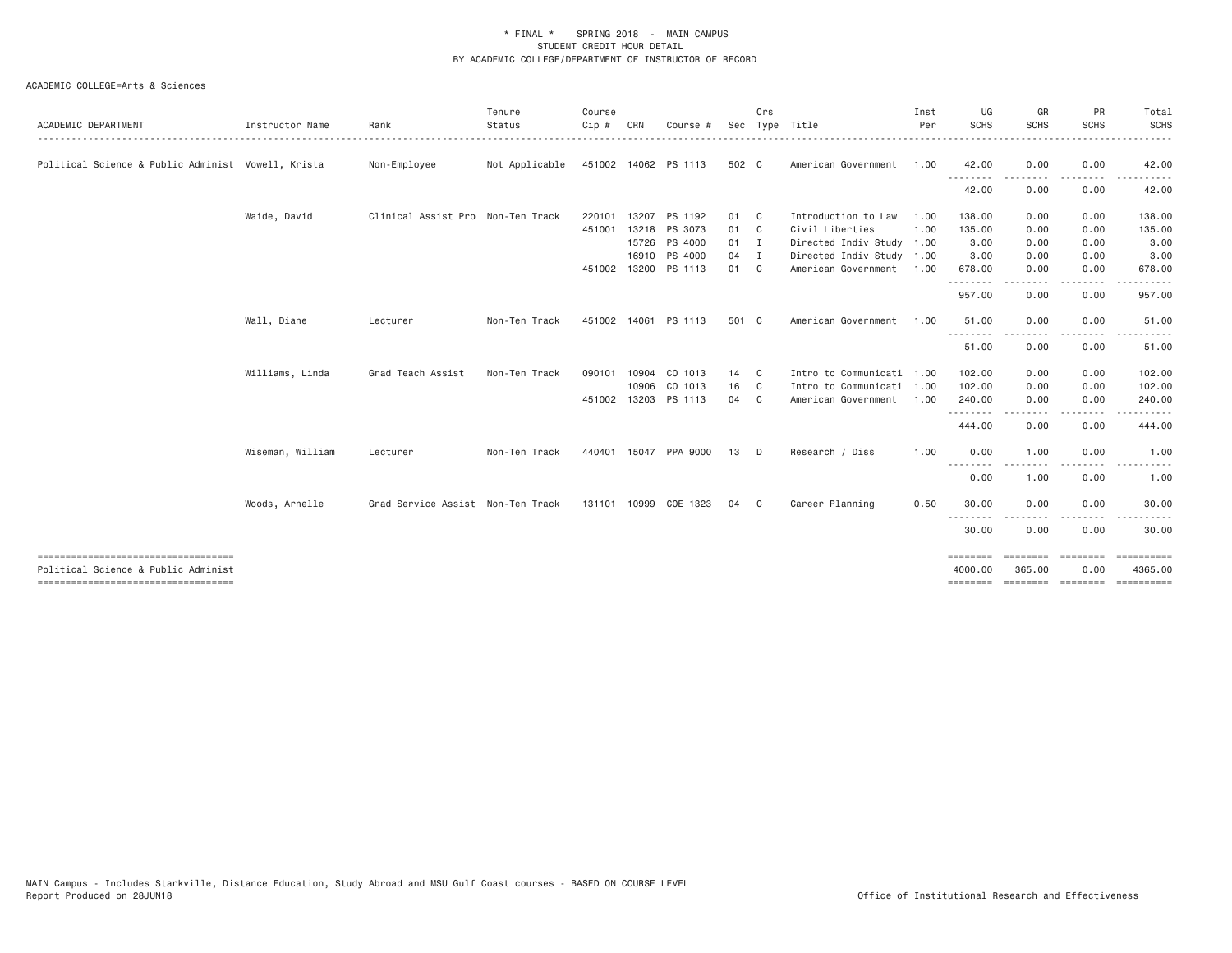| ACADEMIC DEPARTMENT | Instructor Name                                  | Rank                          | Tenure<br>Status | Course<br>Cip # | CRN            | Course #              |          | Crs          | Sec Type Title                           | Inst<br>Per  | UG<br><b>SCHS</b><br>.            | GR<br><b>SCHS</b>                                                                                                                                                                       | PR<br><b>SCHS</b>            | Total<br><b>SCHS</b><br>$\frac{1}{2}$                                                                                                                        |
|---------------------|--------------------------------------------------|-------------------------------|------------------|-----------------|----------------|-----------------------|----------|--------------|------------------------------------------|--------------|-----------------------------------|-----------------------------------------------------------------------------------------------------------------------------------------------------------------------------------------|------------------------------|--------------------------------------------------------------------------------------------------------------------------------------------------------------|
| Psychology          | Adams-Price, Carolyn Associate Professor Tenured |                               |                  |                 | 420101 15717   | PSY 4000              | 10       | Ι            | Directed Indiv Study 1.00                |              | 3.00                              | 0.00                                                                                                                                                                                    | 0.00                         | 3.00                                                                                                                                                         |
|                     |                                                  |                               |                  |                 | 16607          | PSY 4000              | 45       | $\mathbf{I}$ | Directed Indiv Study 1.00                |              | 3.00                              | 0.00                                                                                                                                                                                    | 0.00                         | 3.00                                                                                                                                                         |
|                     |                                                  |                               |                  |                 | 16729          | PSY 4000              | 66       | $\mathbf{I}$ | Directed Indiv Study                     | 1.00         | 3.00                              | 0.00                                                                                                                                                                                    | 0.00                         | 3.00                                                                                                                                                         |
|                     |                                                  |                               |                  | 422707          | 13398          | PSY 8613              | 01       | C            | Adv Social Psyc                          | 1,00         | 0.00                              | 48.00                                                                                                                                                                                   | 0.00                         | 48.00                                                                                                                                                        |
|                     |                                                  |                               |                  | 422809          | 13384          | PSY 4983              | 01       | C            | Psychology Of Aging                      | 1.00         | 120.00                            | 0.00                                                                                                                                                                                    | 0.00                         | 120.00                                                                                                                                                       |
|                     |                                                  |                               |                  |                 | 422813 16006   | PSY 9000              | 01       | D            | Research/Diss                            | 1.00         | 0.00<br>.                         | 3.00<br>$\frac{1}{2} \left( \frac{1}{2} \right) \left( \frac{1}{2} \right) \left( \frac{1}{2} \right) \left( \frac{1}{2} \right) \left( \frac{1}{2} \right) \left( \frac{1}{2} \right)$ | 0.00<br>.                    | 3.00<br>$\frac{1}{2} \left( \frac{1}{2} \right) \left( \frac{1}{2} \right) \left( \frac{1}{2} \right) \left( \frac{1}{2} \right) \left( \frac{1}{2} \right)$ |
|                     |                                                  |                               |                  |                 |                |                       |          |              |                                          |              | 129.00                            | 51.00                                                                                                                                                                                   | 0.00                         | 180.00                                                                                                                                                       |
|                     | Allen, Laura                                     | Assistant Professor Ten Track |                  | 420101          | 14398          | PSY 4713              | 01       | C            | Language & Thought                       | 1.00         | 33.00                             | 0.00                                                                                                                                                                                    | 0.00                         | 33.00                                                                                                                                                        |
|                     |                                                  |                               |                  |                 | 14399          | PSY 6713              | 01       | C            | Language & Thought                       | 1.00         | 0.00<br>.                         | 18.00<br>$\frac{1}{2} \left( \frac{1}{2} \right) \left( \frac{1}{2} \right) \left( \frac{1}{2} \right) \left( \frac{1}{2} \right) \left( \frac{1}{2} \right)$                           | 0.00<br>د د د د              | 18.00<br>.                                                                                                                                                   |
|                     |                                                  |                               |                  |                 |                |                       |          |              |                                          |              | 33.00                             | 18.00                                                                                                                                                                                   | 0.00                         | 51.00                                                                                                                                                        |
|                     | Amadi, Suzanne                                   | Grad Teach Assist             | Non-Ten Track    |                 | 240102 12429   | IDS 4111              | 01       | C.           | Professional Seminar 1.00                |              | 20.00                             | 0.00                                                                                                                                                                                    | 0.00                         | 20.00                                                                                                                                                        |
|                     |                                                  |                               |                  |                 | 12430          | IDS 4111              | 02       | C            | Professional Seminar                     | 1.00         | 25.00                             | 0.00                                                                                                                                                                                    | 0.00                         | 25.00                                                                                                                                                        |
|                     |                                                  |                               |                  |                 | 14608          | IDS 4111              | 03       | C            | Professional Seminar                     | 1.00         | 25.00<br>.                        | 0.00<br><b>.</b> .                                                                                                                                                                      | 0.00<br>.                    | 25.00<br>.                                                                                                                                                   |
|                     |                                                  |                               |                  |                 |                |                       |          |              |                                          |              | 70.00                             | 0.00                                                                                                                                                                                    | 0.00                         | 70.00                                                                                                                                                        |
|                     | Armstrong, Kevin                                 | Associate Professor Tenured   |                  |                 | 420101 15720   | PSY 4000              | 13       | $\mathbf I$  | Directed Indiv Study 1.00                |              | 3.00                              | 0.00                                                                                                                                                                                    | 0.00                         | 3.00                                                                                                                                                         |
|                     |                                                  |                               |                  |                 | 15991          | PSY 8000              | 03       | D            | Research / Thesis                        | 1.00         | 0.00                              | 3.00                                                                                                                                                                                    | 0.00                         | 3.00                                                                                                                                                         |
|                     |                                                  |                               |                  |                 | 16848          | PSY 4000              | 71       | $\mathbf{I}$ | Directed Indiv Study                     | 1.00         | 3.00                              | 0.00                                                                                                                                                                                    | 0.00                         | 3.00                                                                                                                                                         |
|                     |                                                  |                               |                  |                 | 422707 13360   | PSY 3363              | 01       | C            | Behav Modification                       | 1.00         | 237.00                            | 0.00                                                                                                                                                                                    | 0.00                         | 237.00                                                                                                                                                       |
|                     |                                                  |                               |                  |                 | 422813 16008   | PSY 9000              | 03       | D            | Research/Diss                            | 1.00         | 0.00<br>.                         | 5.00<br>.                                                                                                                                                                               | 0.00<br>$\sim$ $\sim$ $\sim$ | 5.00<br>.                                                                                                                                                    |
|                     |                                                  |                               |                  |                 |                |                       |          |              |                                          |              | 243.00                            | 8.00                                                                                                                                                                                    | 0.00                         | 251.00                                                                                                                                                       |
|                     | Armstrong, Rebecca                               | Instructor                    | Non-Ten Track    | 420101          | 13333          | PSY 1013              | 04       | C            | Gen Psychology-SI                        | 1.00         | 366.00                            | 0.00                                                                                                                                                                                    | 0.00                         | 366.00                                                                                                                                                       |
|                     |                                                  |                               |                  |                 | 13339          | PSY 1021              | 01       | C            | Career in Psychology                     | 1.00         | 213.00                            | 0.00                                                                                                                                                                                    | 0.00                         | 213.00                                                                                                                                                       |
|                     |                                                  |                               |                  |                 | 422703 13369   | PSY 3803              | 01       | C            | Int Dev Psychology                       | 1.00         | 180.00                            | 0.00                                                                                                                                                                                    | 0.00                         | 180.00                                                                                                                                                       |
|                     |                                                  |                               |                  |                 | 13370          | PSY 3803              | 02       | C            | Int Dev Psychology                       | 1.00         | 198.00<br>.                       | 0.00<br>-----                                                                                                                                                                           | 0.00<br>المتمامين            | 198.00<br>.                                                                                                                                                  |
|                     |                                                  |                               |                  |                 |                |                       |          |              |                                          |              | 957.00                            | 0.00                                                                                                                                                                                    | 0.00                         | 957.00                                                                                                                                                       |
|                     | Berman, Mitchell                                 | Professor                     | Ten Track        | 420101          | 15992          | PSY 8000              | 04       | D            | Research / Thesis                        | 1.00         | 0.00                              | 5.00                                                                                                                                                                                    | 0.00                         | 5.00                                                                                                                                                         |
|                     |                                                  |                               |                  |                 |                | 422813 16009 PSY 9000 | 04       | D            | Research/Diss                            | 1.00         | 0.00<br>$\sim$ $\sim$ $\sim$<br>. | 6.00<br>$\frac{1}{2} \left( \frac{1}{2} \right) \left( \frac{1}{2} \right) \left( \frac{1}{2} \right) \left( \frac{1}{2} \right) \left( \frac{1}{2} \right) \left( \frac{1}{2} \right)$ | 0.00<br>بالمحام              | 6.00                                                                                                                                                         |
|                     |                                                  |                               |                  |                 |                |                       |          |              |                                          |              | 0.00                              | 11.00                                                                                                                                                                                   | 0.00                         | 11.00                                                                                                                                                        |
|                     | Bradshaw, Gary                                   | Professor                     | Tenured          |                 | 420101 15391   | PSY 4000              | 02       | I            | Directed Indiv Study                     | 1.00         | 3.00                              | 0.00                                                                                                                                                                                    | 0.00                         | 3.00                                                                                                                                                         |
|                     |                                                  |                               |                  |                 | 15501          | PSY 4000              | 07       | $\mathbf{I}$ | Directed Indiv Study 1.00                |              | 3.00                              | 0.00                                                                                                                                                                                    | 0.00                         | 3.00                                                                                                                                                         |
|                     |                                                  |                               |                  |                 | 15783          | PSY 4000              | 21       | $\mathbf{I}$ | Directed Indiv Study                     | 1.00         | 3.00                              | 0.00                                                                                                                                                                                    | 0.00                         | 3.00                                                                                                                                                         |
|                     |                                                  |                               |                  |                 | 15993          | PSY 8000              | 05       | D            | Research / Thesis                        | 1.00         | 0.00                              | 6.00                                                                                                                                                                                    | 0.00                         | 6.00                                                                                                                                                         |
|                     |                                                  |                               |                  |                 | 422704 13351   | PSY 3314              | 01       | C            | Experimental Psych                       | 1.00         | 308.00                            | 0.00                                                                                                                                                                                    | 0.00                         | 308.00                                                                                                                                                       |
|                     |                                                  |                               |                  |                 | 13352          | PSY 3314              | 02       | К            | Experimental Psych                       | 1.00         | 0.00                              | 0.00                                                                                                                                                                                    | 0.00                         | 0.00                                                                                                                                                         |
|                     |                                                  |                               |                  |                 | 13353<br>13354 | PSY 3314<br>PSY 3314  | 03<br>04 | К<br>К       | Experimental Psych<br>Experimental Psych | 1.00<br>1.00 | 0.00<br>0.00                      | 0.00<br>0.00                                                                                                                                                                            | 0.00<br>0.00                 | 0.00<br>0.00                                                                                                                                                 |
|                     |                                                  |                               |                  |                 | 13355          | PSY 3314              | 05       | К            | Experimental Psych                       | 1.00         | 0.00                              | 0.00                                                                                                                                                                                    | 0.00                         | 0.00                                                                                                                                                         |
|                     |                                                  |                               |                  |                 | 13356          | PSY 3314              | 06       | К            | Experimental Psych                       | 1.00         | 0.00                              | 0.00                                                                                                                                                                                    | 0.00                         | 0.00                                                                                                                                                         |
|                     |                                                  |                               |                  |                 | 422813 13358   | PSY 3343              | 02       | C            | Psych Of Learning                        | 1.00         | 141.00                            | 0.00                                                                                                                                                                                    | 0.00                         | 141.00                                                                                                                                                       |
|                     |                                                  |                               |                  |                 | 16010          | PSY 9000              | 05       | D            | Research/Diss                            | 1.00         | 0.00                              | 20,00                                                                                                                                                                                   | 0.00                         | 20,00                                                                                                                                                        |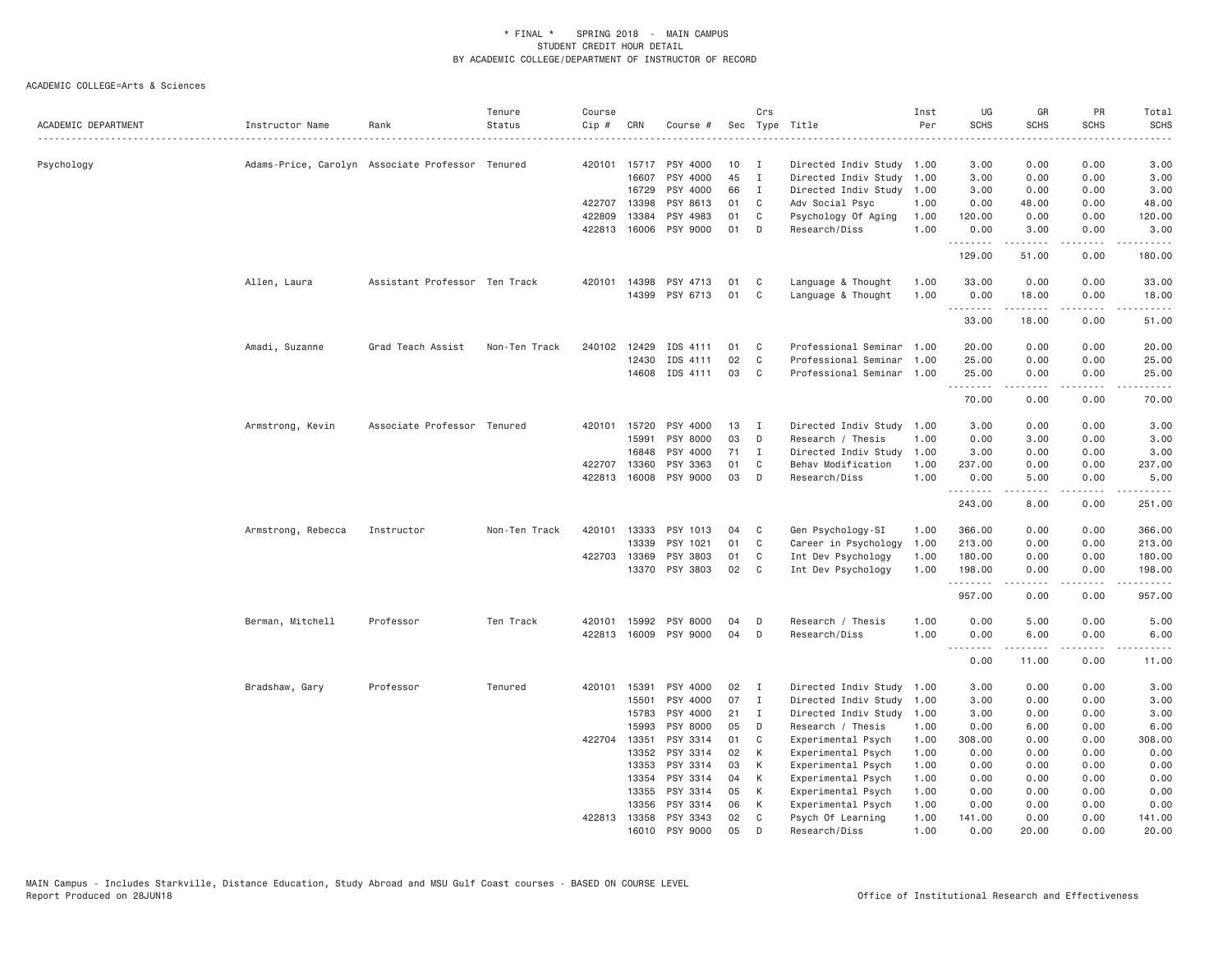| ACADEMIC DEPARTMENT | Instructor Name   | Rank                          | Tenure<br>Status | Course<br>$Cip$ # | CRN            | Course #                   |             | Crs            | Sec Type Title                                         | Inst<br>Per  | UG<br><b>SCHS</b> | GR<br><b>SCHS</b>                                                                                                                 | PR<br><b>SCHS</b> | Total<br><b>SCHS</b> |
|---------------------|-------------------|-------------------------------|------------------|-------------------|----------------|----------------------------|-------------|----------------|--------------------------------------------------------|--------------|-------------------|-----------------------------------------------------------------------------------------------------------------------------------|-------------------|----------------------|
|                     |                   |                               |                  |                   |                |                            |             |                |                                                        |              | .                 |                                                                                                                                   |                   |                      |
|                     |                   |                               |                  |                   |                |                            |             |                |                                                        |              | 458.00            | 26.00                                                                                                                             | 0.00              | 484.00               |
| Psychology          | Brandon, Russell  | Lecturer                      | Non-Ten Track    | 422701            | 14066          | PSY 3713<br>14394 PSY 3713 | 501 C<br>03 | $\mathbf{C}$   | Cognitive Psychology 1.00<br>Cognitive Psychology 1.00 |              | 105.00<br>99.00   | 0.00<br>0.00                                                                                                                      | 0.00<br>0.00      | 105.00<br>99.00      |
|                     |                   |                               |                  |                   |                |                            |             |                |                                                        |              | 204.00            | 0.00                                                                                                                              | 0.00              | 204.00               |
|                     | Brown, Kimberly   | Lecturer                      | Non-Ten Track    | 422707            | 13365          | PSY 3623                   | 02          | $\mathbf{C}$   | Social Psychology                                      | 1.00         | 225.00            | 0.00                                                                                                                              | 0.00              | 225.00               |
|                     |                   |                               |                  |                   | 14393          | PSY 3623                   | 03          | C              | Social Psychology                                      | 1.00         | 243.00            | 0.00                                                                                                                              | 0.00              | 243.00               |
|                     |                   |                               |                  | 440401            | 13340          | PSY 3073                   | 01          | C              | Psy Interper Relat                                     | 1.00         | 189.00            | 0.00                                                                                                                              | 0.00              | 189.00               |
|                     |                   |                               |                  |                   | 13341          | PSY 3073                   | 02          | $\mathbf{C}$   | Psy Interper Relat                                     | 1.00         | 168.00<br>.       | 0.00                                                                                                                              | 0.00              | 168.00               |
|                     |                   |                               |                  |                   |                |                            |             |                |                                                        |              | 825.00            | 0.00                                                                                                                              | 0.00              | 825.00               |
|                     | Campbell, Kristen | Lecturer                      | Non-Ten Track    |                   | 420101 14063   | PSY 3213                   | 501 C       |                | Psych Of Ab Behavior 1.00                              |              | 75.00             | 0.00                                                                                                                              | 0.00              | 75.00                |
|                     |                   |                               |                  |                   | 16178          | PSY 4000                   | 34          | $\mathbf{I}$   | Directed Indiv Study 1.00                              |              | 3.00              | 0.00                                                                                                                              | 0.00              | 3.00                 |
|                     |                   |                               |                  |                   | 16179          | PSY 4000                   | 35          | I              | Directed Indiv Study 1.00                              |              | 3.00              | 0.00                                                                                                                              | 0.00              | 3.00                 |
|                     |                   |                               |                  |                   | 16661          | PSY 4000                   | 51          | Ι.             | Directed Indiv Study 1.00                              |              | 3.00              | 0.00                                                                                                                              | 0.00              | 3.00                 |
|                     |                   |                               |                  |                   | 16662          | PSY 4000                   | 52          | I              | Directed Indiv Study 1.00                              |              | 3.00              | 0.00                                                                                                                              | 0.00              | 3.00                 |
|                     |                   |                               |                  |                   | 16663          | PSY 4000                   | 53          | Ι.             | Directed Indiv Study                                   | 1.00         | 3.00              | 0.00                                                                                                                              | 0.00              | 3.00                 |
|                     |                   |                               |                  |                   | 16664          | PSY 4000                   | 54          | $\mathbf{I}$   | Directed Indiv Study 1.00                              |              | 3.00              | 0.00                                                                                                                              | 0.00              | 3.00                 |
|                     |                   |                               |                  |                   | 16666          | PSY 4000                   | 55          | I              | Directed Indiv Study 1.00                              |              | 3.00              | 0.00                                                                                                                              | 0.00              | 3.00                 |
|                     |                   |                               |                  |                   | 16667          | PSY 4000                   | 56          | $\mathbf{I}$   | Directed Indiv Study 1.00                              |              | 3.00              | 0.00                                                                                                                              | 0.00              | 3.00                 |
|                     |                   |                               |                  |                   | 16668          | PSY 4000                   | 57          | $\mathbf{I}$   | Directed Indiv Study 1.00                              |              | 3.00              | 0.00                                                                                                                              | 0.00              | 3.00                 |
|                     |                   |                               |                  |                   | 16669          | PSY 4000                   | 58          | $\mathbf{I}$   | Directed Indiv Study 1.00                              |              | 3.00              | 0.00                                                                                                                              | 0.00              | 3.00                 |
|                     |                   |                               |                  |                   | 16670          | PSY 4000                   | 59          | I              | Directed Indiv Study 1.00                              |              | 3.00              | 0.00                                                                                                                              | 0.00              | 3.00                 |
|                     |                   |                               |                  |                   | 16671          | PSY 4000                   | 60          | Ι.             | Directed Indiv Study 1.00                              |              | 3.00              | 0.00                                                                                                                              | 0.00              | 3.00                 |
|                     |                   |                               |                  |                   | 16705          | PSY 4000                   | 63          | I              | Directed Indiv Study 1.00                              |              | 3.00              | 0.00                                                                                                                              | 0.00              | 3.00                 |
|                     |                   |                               |                  |                   | 422708 13342   | PSY 3104                   | 01          | C              | Introductory Psychol 1.00                              |              | 348.00            | 0.00                                                                                                                              | 0.00              | 348.00               |
|                     |                   |                               |                  |                   | 13343          | PSY 3104                   | 02          | K              | Introductory Psychol 1.00                              |              | 0.00              | 0.00                                                                                                                              | 0.00              | 0.00                 |
|                     |                   |                               |                  |                   | 13344          | PSY 3104                   | 03          | К              | Introductory Psychol 1.00                              |              | 0.00              | 0.00                                                                                                                              | 0.00              | 0.00                 |
|                     |                   |                               |                  |                   | 13345          | PSY 3104                   | 04          | К              | Introductory Psychol 1.00                              |              | 0.00              | 0.00                                                                                                                              | 0.00              | 0.00                 |
|                     |                   |                               |                  |                   | 13346<br>13347 | PSY 3104<br>PSY 3104       | 05<br>06    | K<br>К         | Introductory Psychol 1.00                              |              | 0.00              | 0.00<br>0.00                                                                                                                      | 0.00              | 0.00<br>0.00         |
|                     |                   |                               |                  | 422801            | 14395          | PSY 4333                   | 01          | C              | Introductory Psychol<br>Intro Clinical Psych           | 1.00<br>1.00 | 0.00<br>72.00     | 0.00                                                                                                                              | 0.00<br>0.00      | 72.00                |
|                     |                   |                               |                  | 422803            | 13374          | PSY 4223                   | 01          | C              | Drug Use And Abuse                                     | 1.00         | 138.00            | 0.00                                                                                                                              | 0.00              | 138.00               |
|                     |                   |                               |                  |                   | 13375          | PSY 4223                   | 02          | C <sub>1</sub> | Drug Use And Abuse                                     | 1.00         | 144.00            | 0.00                                                                                                                              | 0.00              | 144.00               |
|                     |                   |                               |                  |                   |                |                            |             |                |                                                        |              | .<br>816.00       | $\frac{1}{2} \left( \frac{1}{2} \right) \left( \frac{1}{2} \right) \left( \frac{1}{2} \right) \left( \frac{1}{2} \right)$<br>0.00 | .<br>0.00         | .<br>816.00          |
|                     | Carskadon, Thomas | Professor                     | Tenured          | 420101            | 16727          | PSY 4000                   | 65          | I              | Directed Indiv Study                                   | 1.00         | 4.00              | 0.00                                                                                                                              | 0.00              | 4.00                 |
|                     |                   |                               |                  | 422707            |                | 13364 PSY 3623             | 01          | C              | Social Psychology                                      | 1.00         | 225.00<br>.       | 0.00                                                                                                                              | 0.00              | 225.00<br>.          |
|                     |                   |                               |                  |                   |                |                            |             |                |                                                        |              | 229.00            | 0.00                                                                                                                              | 0.00              | 229.00               |
|                     | Craig, Sarah      | Grad Teach Assist             | Non-Ten Track    |                   |                | 420101 13336 PSY 1013      | 07          | $\mathbf{C}$   | Gen Psychology                                         | 1.00         | 222.00<br>.       | 0.00<br>$\frac{1}{2} \left( \frac{1}{2} \right) \left( \frac{1}{2} \right) \left( \frac{1}{2} \right) \left( \frac{1}{2} \right)$ | 0.00<br>.         | 222.00<br>------     |
|                     |                   |                               |                  |                   |                |                            |             |                |                                                        |              | 222.00            | 0.00                                                                                                                              | 0.00              | 222.00               |
|                     | DeShong, Hilary   | Assistant Professor Ten Track |                  |                   | 420101 15228   | PSY 4000                   | 01          | I              | Directed Indiv Study 1.00                              |              | 3.00              | 0.00                                                                                                                              | 0.00              | 3.00                 |
|                     |                   |                               |                  |                   | 15500          | PSY 4000                   | 06          | $\mathbf{I}$   | Directed Indiv Study 1.00                              |              | 3.00              | 0.00                                                                                                                              | 0.00              | 3.00                 |
|                     |                   |                               |                  |                   | 15714          | PSY 4000                   | 08          | Ι.             | Directed Indiv Study 1.00                              |              | 3.00              | 0.00                                                                                                                              | 0.00              | 3.00                 |
|                     |                   |                               |                  |                   | 15718          | PSY 4000                   | 11          | $\mathsf{T}$   | Directed Indiv Study 1.00                              |              | 3.00              | 0.00                                                                                                                              | 0.00              | 3.00                 |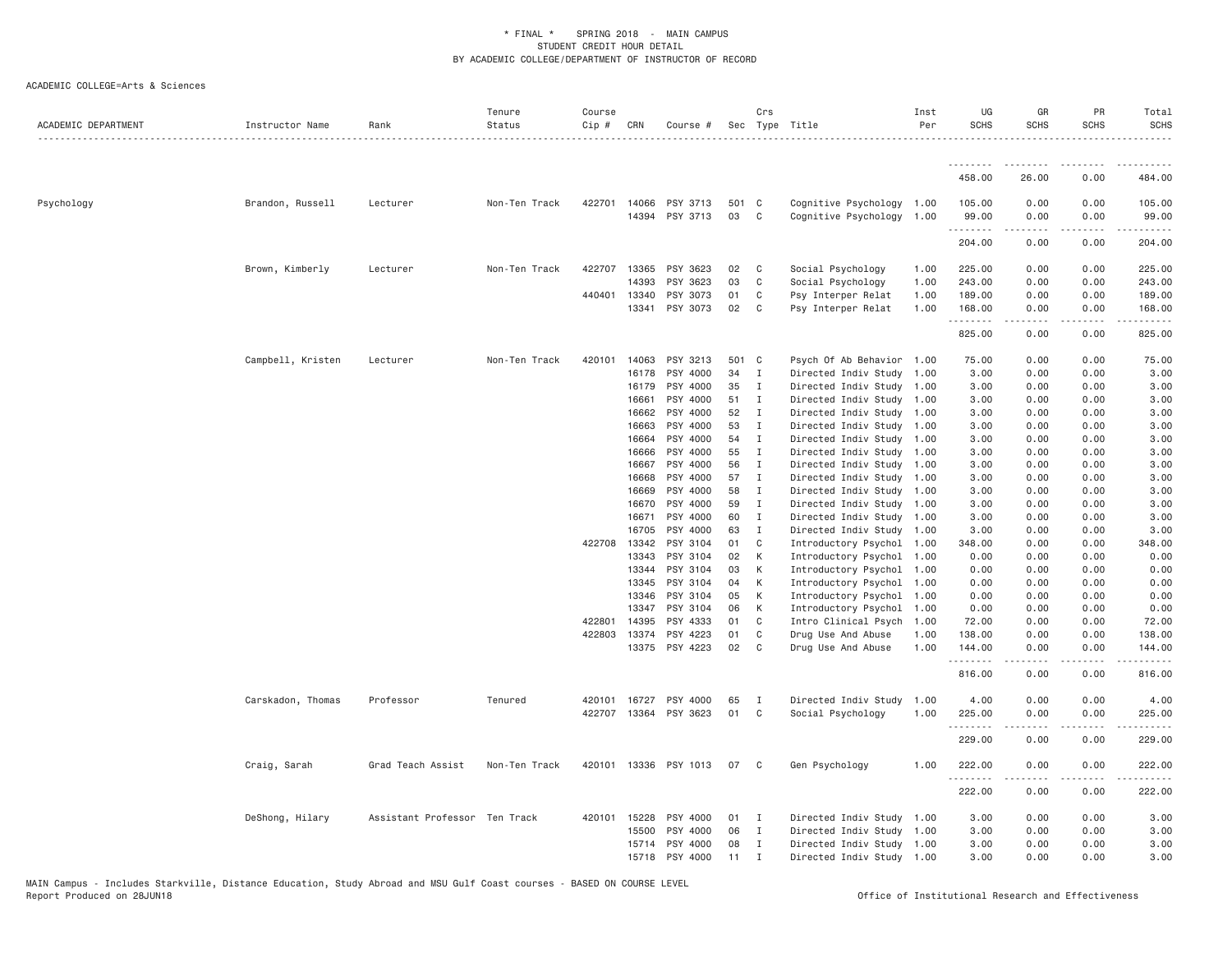| ACADEMIC DEPARTMENT | Instructor Name   | Rank                          | Tenure<br>Status | Course<br>Cip # | CRN          | Course #              |       | Crs            | Sec Type Title            | Inst<br>Per | UG<br><b>SCHS</b>  | GR<br><b>SCHS</b>                                                                                                                                            | PR<br><b>SCHS</b>                   | Total<br><b>SCHS</b>   |
|---------------------|-------------------|-------------------------------|------------------|-----------------|--------------|-----------------------|-------|----------------|---------------------------|-------------|--------------------|--------------------------------------------------------------------------------------------------------------------------------------------------------------|-------------------------------------|------------------------|
| Psychology          | DeShong, Hilary   | Assistant Professor Ten Track |                  | 420101          | 15781        | PSY 4000              | 19    | I              | Directed Indiv Study      | 1.00        | 3.00               | 0.00                                                                                                                                                         | 0.00                                | 3.00                   |
|                     |                   |                               |                  |                 |              | 422705 14405 PSY 8364 | 01    | $\overline{B}$ | Personality Appr          | 1.00        | 0.00<br>.          | 24.00<br>.                                                                                                                                                   | 0.00<br>.                           | 24.00<br>.             |
|                     |                   |                               |                  |                 |              |                       |       |                |                           |             | 15.00              | 24.00                                                                                                                                                        | 0.00                                | 39.00                  |
|                     | Dorr, Morgan      | Grad Teach Assist             | Non-Ten Track    | 420101          |              | 13331 PSY 1013        | 02    | $\mathbf{C}$   | Gen Psychology            | 1.00        | 222.00<br>.        | 0.00<br>$\frac{1}{2} \left( \frac{1}{2} \right) \left( \frac{1}{2} \right) \left( \frac{1}{2} \right) \left( \frac{1}{2} \right) \left( \frac{1}{2} \right)$ | 0.00<br>.                           | 222.00                 |
|                     |                   |                               |                  |                 |              |                       |       |                |                           |             | 222.00             | 0.00                                                                                                                                                         | 0.00                                | 222.00                 |
|                     | Dumessa, Lediya   | Grad Teach Assist             | Non-Ten Track    |                 |              | 420101 13335 PSY 1013 | 06    | $\mathbf{C}$   | Gen Psychology            | 1.00        | 228.00<br><u>.</u> | 0.00<br>.                                                                                                                                                    | 0.00<br>$\sim$ $\sim$ $\sim$ $\sim$ | 228.00                 |
|                     |                   |                               |                  |                 |              |                       |       |                |                           |             | 228.00             | 0.00                                                                                                                                                         | 0.00                                | 228.00                 |
|                     | Durriseau, Jaymes | Grad Teach Assist             | Non-Ten Track    | 422701          |              | 13366 PSY 3713        | 01    | $\mathbf{C}$   | Cognitive Psychology 1.00 |             | 171,00<br>.        | 0.00                                                                                                                                                         | 0.00                                | 171.00                 |
|                     |                   |                               |                  |                 |              |                       |       |                |                           |             | 171.00             | 0.00                                                                                                                                                         | 0.00                                | 171.00                 |
|                     | Eakin, Deborah    | Associate Professor Tenured   |                  | 240101          | 16065        | HON 4000              | 03    | I              | Directed Individual       | 1.00        | 3.00               | 0.00                                                                                                                                                         | 0.00                                | 3.00                   |
|                     |                   |                               |                  | 420101          | 15494        | PSY 4000              | 03    | $\mathbf I$    | Directed Indiv Study      | 1.00        | 3.00               | 0.00                                                                                                                                                         | 0.00                                | 3.00                   |
|                     |                   |                               |                  |                 | 15497        | PSY 4000              | 04    | $\mathbf I$    | Directed Indiv Study 1.00 |             | 3.00               | 0.00                                                                                                                                                         | 0.00                                | 3.00                   |
|                     |                   |                               |                  |                 | 15498        | PSY 4000              | 05    | $\mathbf{I}$   | Directed Indiv Study 1.00 |             | 3.00               | 0.00                                                                                                                                                         | 0.00                                | 3.00                   |
|                     |                   |                               |                  |                 | 15719        | PSY 4000              | 12    | $\mathbf{I}$   | Directed Indiv Study 1.00 |             | 3.00               | 0.00                                                                                                                                                         | 0.00                                | 3.00                   |
|                     |                   |                               |                  |                 | 15721        | PSY 4000              | 14    | $\mathbf{I}$   | Directed Indiv Study 1.00 |             | 3.00               | 0.00                                                                                                                                                         | 0.00                                | 3.00                   |
|                     |                   |                               |                  |                 | 15723        | PSY 4000              | 16    | $\blacksquare$ | Directed Indiv Study 1.00 |             | 3.00               | 0.00                                                                                                                                                         | 0.00                                | 3.00                   |
|                     |                   |                               |                  |                 | 15786        | PSY 4000              | 23    | I              | Directed Indiv Study 1.00 |             | 3.00               | 0.00                                                                                                                                                         | 0.00                                | 3.00                   |
|                     |                   |                               |                  |                 | 15859        | PSY 4000              | 24    | I              | Directed Indiv Study 1.00 |             | 3.00               | 0.00                                                                                                                                                         | 0.00                                | 3.00                   |
|                     |                   |                               |                  |                 | 16049        | PSY 4000              | 26    | $\mathbf{I}$   | Directed Indiv Study 1.00 |             | 3.00               | 0.00                                                                                                                                                         | 0.00                                | 3.00                   |
|                     |                   |                               |                  |                 | 16173        | PSY 4000              | 31    | $\mathbf{I}$   | Directed Indiv Study 1.00 |             | 3.00               | 0.00                                                                                                                                                         | 0.00                                | 3.00                   |
|                     |                   |                               |                  |                 | 16211        | PSY 4000              | 37    | $\mathbf I$    | Directed Indiv Study 1.00 |             | 3.00               | 0.00                                                                                                                                                         | 0.00                                | 3.00                   |
|                     |                   |                               |                  |                 | 16605        | PSY 4000              | 44    | $\mathbf{I}$   | Directed Indiv Study 1.00 |             | 3.00               | 0.00                                                                                                                                                         | 0.00                                | 3.00                   |
|                     |                   |                               |                  |                 | 16655        | PSY 4000              | 47    | $\mathbf{I}$   | Directed Indiv Study 1.00 |             | 3.00               | 0.00                                                                                                                                                         | 0.00                                | 3.00                   |
|                     |                   |                               |                  | 422701          | 13401        | PSY 8731              | 01    | C              | Appl Cognitive Resea 1.00 |             | 0.00               | 6.00                                                                                                                                                         | 0.00                                | 6.00                   |
|                     |                   |                               |                  |                 | 14403        | PSY 8693              | 01    | C              | Adv Cog Sci Research 1.00 |             | 0.00               | 15.00                                                                                                                                                        | 0.00                                | 15.00                  |
|                     |                   |                               |                  |                 |              | 422813 16012 PSY 9000 | 07    | D              | Research/Diss             | 1.00        | 0.00               | 11.00                                                                                                                                                        | 0.00                                | 11.00                  |
|                     |                   |                               |                  |                 |              |                       |       |                |                           |             | .<br>42.00         | المتمامين<br>32.00                                                                                                                                           | .<br>0.00                           | .<br>74.00             |
|                     | Gresham, Courtney | Non-Faculty                   | Not Applicable   |                 |              | 422707 14067 PSY 4353 | 501 C |                | Psychology and the L 1.00 |             | 63.00<br>.         | 0.00                                                                                                                                                         | 0.00                                | 63.00                  |
|                     |                   |                               |                  |                 |              |                       |       |                |                           |             | 63.00              | 0.00                                                                                                                                                         | 0.00                                | 63.00                  |
|                     | Hubbard, Marlena  | Lecturer                      | Non-Ten Track    | 422701          | 13383        | PSY 4733              | 01    | $\mathbf{C}$   | Memory                    | 1.00        | 45.00              | 0.00                                                                                                                                                         | 0.00                                | 45.00                  |
|                     |                   |                               |                  | 422803          | 13376        | PSY 4223              | 03    | C              | Drug Use And Abuse        | 1.00        | 222.00             | 0.00                                                                                                                                                         | 0.00                                | 222.00                 |
|                     |                   |                               |                  | 422809          | 14400        | PSY 4983              | 02    | C              | Psychology Of Aging       | 1.00        | 189.00             | 0.00                                                                                                                                                         | 0.00                                | 189.00                 |
|                     |                   |                               |                  |                 | 422813 14064 | PSY 3343              | 501 C |                | Psych Of Learning         | 1.00        | 87.00<br>.         | 0.00<br>$\frac{1}{2} \left( \frac{1}{2} \right) \left( \frac{1}{2} \right) \left( \frac{1}{2} \right) \left( \frac{1}{2} \right) \left( \frac{1}{2} \right)$ | 0.00<br>.                           | 87.00<br>$- - - - - -$ |
|                     |                   |                               |                  |                 |              |                       |       |                |                           |             | 543.00             | 0.00                                                                                                                                                         | 0.00                                | 543.00                 |
|                     | Jarosz, Andrew    | Assistant Professor Ten Track |                  | 240101          | 12371        | HON 4093              | H02 E |                | Honors Thesis             | 1.00        | 3.00               | 0.00                                                                                                                                                         | 0.00                                | 3.00                   |
|                     |                   |                               |                  |                 | 420101 15996 | PSY 8000              | 08    | D              | Research / Thesis         | 1.00        | 0.00               | 10.00                                                                                                                                                        | 0.00                                | 10.00                  |
|                     |                   |                               |                  |                 | 16175        | PSY 4000              | 33    | $\blacksquare$ | Directed Indiv Study      | 1.00        | 1.00               | 0.00                                                                                                                                                         | 0.00                                | 1.00                   |
|                     |                   |                               |                  |                 | 16654        | PSY 4000              | 46    | I              | Directed Indiv Study      | 1.00        | 1.00               | 0.00                                                                                                                                                         | 0.00                                | 1.00                   |
|                     |                   |                               |                  | 422701          | 13367        | PSY 3713              | 02    | C              | Cognitive Psychology 1.00 |             | 183.00             | 0.00                                                                                                                                                         | 0.00                                | 183.00                 |
|                     |                   |                               |                  |                 | 13400        | PSY 8713              | 01    | C              | Issues Cognitive Psy 1.00 |             | 0.00               | 42.00                                                                                                                                                        | 0.00                                | 42.00                  |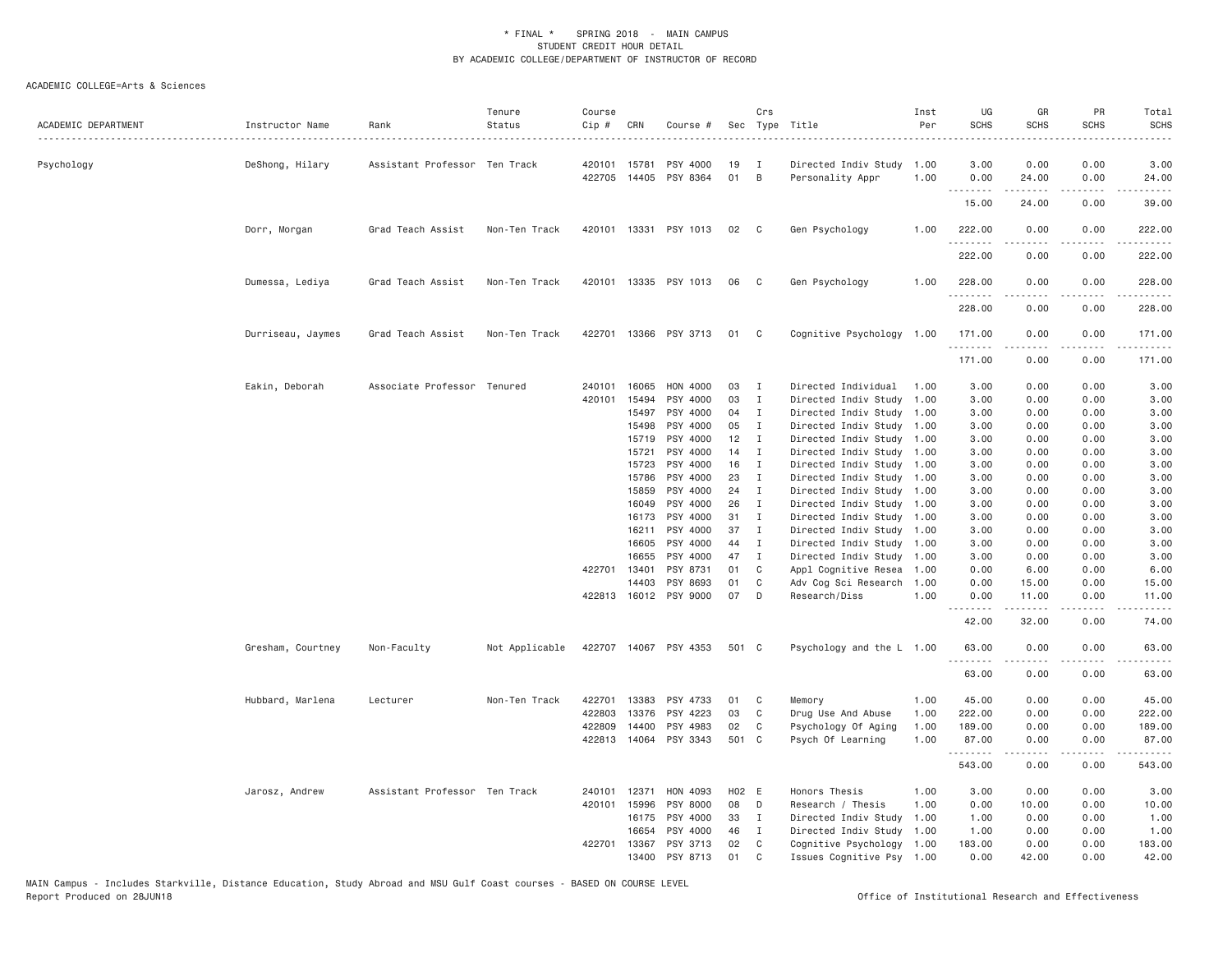| ACADEMIC DEPARTMENT | Instructor Name    | Rank                          | Tenure<br>Status | Course<br>$Cip$ # | CRN            | Course #              |          | Crs                         | Sec Type Title                                         | Inst<br>Per | UG<br><b>SCHS</b>  | GR<br><b>SCHS</b> | PR<br><b>SCHS</b> | Total<br><b>SCHS</b> |
|---------------------|--------------------|-------------------------------|------------------|-------------------|----------------|-----------------------|----------|-----------------------------|--------------------------------------------------------|-------------|--------------------|-------------------|-------------------|----------------------|
|                     |                    |                               |                  |                   |                |                       |          |                             |                                                        |             | <u>.</u>           | .                 | .                 | <u>.</u>             |
|                     |                    |                               |                  |                   |                |                       |          |                             |                                                        |             | 188.00             | 52.00             | 0.00              | 240.00               |
| Psychology          | Johnson, Mallory   | Non-Employee                  | Not Applicable   |                   |                | 422707 14152 PSY 3363 | 501 C    |                             | Behav Modification                                     | 1.00        | 126.00<br>.        | 0.00              | 0.00              | 126.00               |
|                     |                    |                               |                  |                   |                |                       |          |                             |                                                        |             | 126.00             | 0.00              | 0.00              | 126.00               |
|                     | Jones, Torri       | Assistant Professor Ten Track |                  |                   |                | 420101 13334 PSY 1013 | 05       | $\mathbf{C}$                | Gen Psychology                                         | 0.75        | 132.75<br>.        | 0.00              | 0.00              | 132.75               |
|                     |                    |                               |                  |                   |                |                       |          |                             |                                                        |             | 132.75             | 0.00              | 0.00              | 132.75               |
|                     | Klein, Stephen     | Professor                     | Tenured          | 420101 13387      |                | PSY 6403              | 01       | $\mathbf{C}$                | Biological Psycholog 1.00                              |             | 0.00               | 3.00              | 0.00              | 3.00                 |
|                     |                    |                               |                  | 422706            | 13379          | PSY 4403              | 01       | C                           | Biological Psycholog                                   | 1.00        | 117.00             | 0.00              | 0.00              | 117.00               |
|                     |                    |                               |                  |                   | 13380          | PSY 4403              | 02       | C <sub>1</sub>              | Biological Psycholog                                   | 1.00        | 153.00             | 0.00              | 0.00              | 153.00               |
|                     |                    |                               |                  | 422813 13357      |                | PSY 3343              | 01       | $\mathbf{C}$                | Psych Of Learning                                      | 1.00        | 174.00<br>.        | 0.00<br>.         | 0.00<br>.         | 174.00<br><b>.</b>   |
|                     |                    |                               |                  |                   |                |                       |          |                             |                                                        |             | 444.00             | 3.00              | 0.00              | 447.00               |
|                     | Lantz, Ethan       | Grad Teach Assist             | Non-Ten Track    | 420101            | 13337          | PSY 1013              | 08       | $\mathbf{C}$                | Gen Psychology                                         | 1.00        | 240.00<br>.        | 0.00<br>.         | 0.00<br>.         | 240.00<br>.          |
|                     |                    |                               |                  |                   |                |                       |          |                             |                                                        |             | 240.00             | 0.00              | 0.00              | 240.00               |
|                     | McKinney, Clifford | Associate Professor Tenured   |                  | 240101            | 16261          | HON 4000              | 10       | I                           | Directed Individual                                    | 1.00        | 3.00               | 0.00              | 0.00              | 3.00                 |
|                     |                    |                               |                  | 420101            | 13350          | PSY 3213              | 03       | C.                          | Psych Of Ab Behavior 1.00                              |             | 174.00             | 0.00              | 0.00              | 174.00               |
|                     |                    |                               |                  |                   | 13394          | PSY 8450              | 02       | E                           | Applied Clin Practic 1.00                              |             | 0.00               | 11.00             | 0.00              | 11.00                |
|                     |                    |                               |                  |                   | 16309          | PSY 4000              | 38       | $\mathbf{I}$                | Directed Indiv Study 1.00                              |             | 3.00               | 0.00              | 0.00              | 3.00                 |
|                     |                    |                               |                  |                   | 16702          | PSY 4000              | 61       | $\mathbf{I}$                | Directed Indiv Study                                   | 1.00        | 3.00               | 0.00              | 0.00              | 3.00                 |
|                     |                    |                               |                  | 422813 16015      |                | PSY 9000              | 10       | D                           | Research/Diss                                          | 1.00        | 0.00<br>.          | 10.00             | 0.00              | 10.00                |
|                     |                    |                               |                  |                   |                |                       |          |                             |                                                        |             | 183.00             | 21.00             | 0.00              | 204.00               |
|                     | McMillen, David    | Research Professor            | Non-Ten Track    | 420101            | 16862          | PSY 4000              | 72       | $\mathbf{I}$                | Directed Indiv Study 0.50                              |             | 0.50               | 0.00              | 0.00              | 0.50                 |
|                     |                    |                               |                  |                   | 16864          | PSY 4000              | 73       | $\mathbf{I}$                | Directed Indiv Study 0.50                              |             | 1.00               | 0.00              | 0.00              | 1.00                 |
|                     |                    |                               |                  |                   | 16865          | PSY 4000              | 74       | $\mathbf{I}$                | Directed Indiv Study 0.50                              |             | 1.50               | 0.00              | 0.00              | 1.50                 |
|                     |                    |                               |                  |                   | 16866          | PSY 4000              | 75       | I                           | Directed Indiv Study 0.50                              |             | 1.50               | 0.00              | 0.00              | 1.50                 |
|                     |                    |                               |                  |                   | 16867          | PSY 4000              | 76       | $\mathbf{I}$                | Directed Indiv Study 0.50                              |             | 0.50               | 0.00              | 0.00              | 0.50                 |
|                     |                    |                               |                  |                   | 16870          | PSY 4000              | 79       | $\mathbf{I}$                | Directed Indiv Study 0.50                              |             | 0.50               | 0.00              | 0.00              | 0.50                 |
|                     |                    |                               |                  |                   | 16872          | PSY 4000              | 81       | $\mathbf{I}$                | Directed Indiv Study                                   | 0.50        | 1.50               | 0.00              | 0.00              | 1.50                 |
|                     |                    |                               |                  |                   | 16873          | PSY 4000              | 82       | $\blacksquare$              | Directed Indiv Study 0.50                              |             | 0.50               | 0.00              | 0.00              | 0.50                 |
|                     |                    |                               |                  |                   | 16874          | PSY 4000              | 83       | $\mathbf{I}$                | Directed Indiv Study                                   | 0.50        | 1.00               | 0.00              | 0.00              | 1.00                 |
|                     |                    |                               |                  |                   | 16875<br>16886 | PSY 4000<br>PSY 4000  | 84<br>85 | $\mathbf I$<br>$\mathbf{I}$ | Directed Indiv Study 0.50<br>Directed Indiv Study 0.50 |             | 1.00<br>0.50       | 0.00<br>0.00      | 0.00<br>0.00      | 1.00<br>0.50         |
|                     |                    |                               |                  |                   |                |                       |          |                             |                                                        |             | $- - - -$<br>10.00 | 0.00              | 0.00              | 10.00                |
|                     | McMillen, Robert   | Professor                     | Tenured          |                   |                | 422810 13363 PSY 3503 | 01 C     |                             | Health Psychology                                      | 1.00        | 66.00              | 0.00              | 0.00              | 66.00                |
|                     |                    |                               |                  |                   |                |                       |          |                             |                                                        |             | 66.00              | 0.00              | 0.00              | 66.00                |
|                     | Mckay, Ian         | Grad Teach Assist             | Non-Ten Track    | 420101            | 13330          | PSY 1013              | 01       | $\mathbf{C}$                | Gen Psychology                                         | 1.00        | 228.00             | 0.00              | 0.00              | 228.00               |
|                     |                    |                               |                  |                   |                |                       |          |                             |                                                        |             | 228.00             | 0.00              | 0.00              | 228.00               |
|                     | Moss, Robert       | Associate Professor Tenured   |                  |                   |                | 240101 16610 HON 4000 | 13       | $\mathbf{I}$                | Directed Individual                                    | 1.00        | 3.00               | 0.00              | 0.00              | 3.00                 |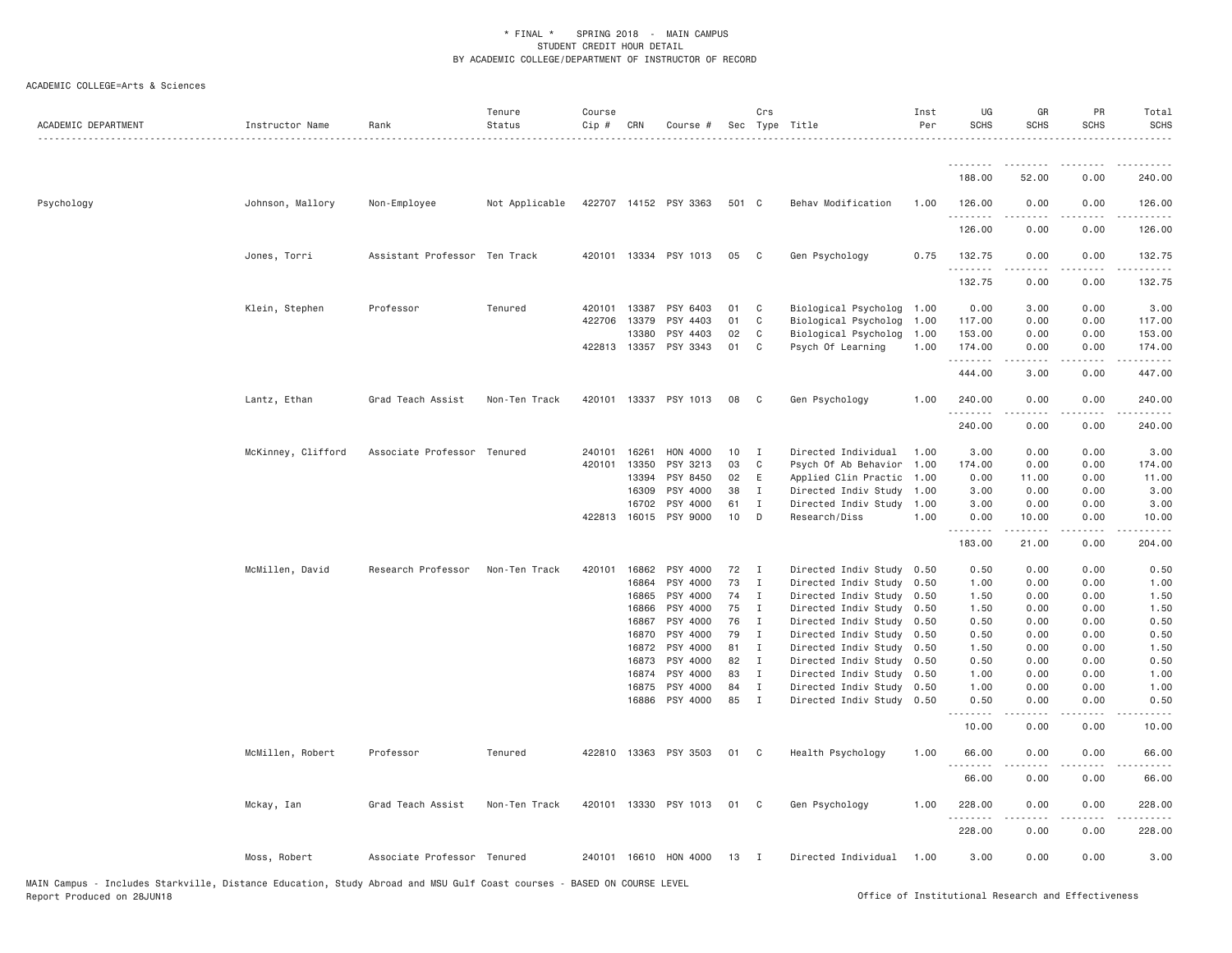| ACADEMIC DEPARTMENT | Instructor Name   | Rank                          | Tenure<br>Status | Course<br>Cip # | CRN          | Course #              |       | Crs            | Sec Type Title            | Inst<br>Per | UG<br><b>SCHS</b> | GR<br><b>SCHS</b>                                                                                                                                                                        | PR<br><b>SCHS</b>            | Total<br><b>SCHS</b><br>.                                                                                                                                    |
|---------------------|-------------------|-------------------------------|------------------|-----------------|--------------|-----------------------|-------|----------------|---------------------------|-------------|-------------------|------------------------------------------------------------------------------------------------------------------------------------------------------------------------------------------|------------------------------|--------------------------------------------------------------------------------------------------------------------------------------------------------------|
| Psychology          | Moss, Robert      | Associate Professor Tenured   |                  | 420101          | 15998        | PSY 8000              | 10    | D              | Research / Thesis         | 1.00        | 0.00              | 3.00                                                                                                                                                                                     | 0.00                         | 3.00                                                                                                                                                         |
|                     |                   |                               |                  |                 | 16155        | PSY 4000              | 30    | $\mathbf I$    | Directed Indiv Study      | 1.00        | 3.00              | 0.00                                                                                                                                                                                     | 0.00                         | 3.00                                                                                                                                                         |
|                     |                   |                               |                  |                 | 16325        | PSY 4000              | 40    | Ι.             | Directed Indiv Study      | 1.00        | 2.00              | 0.00                                                                                                                                                                                     | 0.00                         | 2.00                                                                                                                                                         |
|                     |                   |                               |                  |                 | 16604        | PSY 4000              | 43    | Ι.             | Directed Indiv Study      | 1.00        | 3.00              | 0.00                                                                                                                                                                                     | 0.00                         | 3.00                                                                                                                                                         |
|                     |                   |                               |                  |                 | 16658        | PSY 4000              | 49    | Ι.             | Directed Indiv Study 1.00 |             | 3.00              | 0.00                                                                                                                                                                                     | 0.00                         | 3.00                                                                                                                                                         |
|                     |                   |                               |                  |                 | 16704        | PSY 4000              | 62    | Ι.             | Directed Indiv Study 1.00 |             | 2.00              | 0.00                                                                                                                                                                                     | 0.00                         | 2.00                                                                                                                                                         |
|                     |                   |                               |                  |                 | 16847        | PSY 4000              | 70    | $\mathbf{I}$   | Directed Indiv Study 1.00 |             | 3.00              | 0.00                                                                                                                                                                                     | 0.00                         | 3.00                                                                                                                                                         |
|                     |                   |                               |                  | 422701          | 13368        | PSY 3723              | 01    | C              | Cognitive Neuroscien 1.00 |             | 45.00             | 0.00                                                                                                                                                                                     | 0.00                         | 45.00                                                                                                                                                        |
|                     |                   |                               |                  |                 | 14404        | PSY 8773              | 01    | C              | Distr Rep in Cognit 1.00  |             | 0.00              | 15.00                                                                                                                                                                                    | 0.00                         | 15.00                                                                                                                                                        |
|                     |                   |                               |                  | 422813          |              | 16016 PSY 9000        | 11    | D              | Research/Diss             | 1.00        | 0.00<br>.         | 24.00<br>$\frac{1}{2} \left( \frac{1}{2} \right) \left( \frac{1}{2} \right) \left( \frac{1}{2} \right) \left( \frac{1}{2} \right) \left( \frac{1}{2} \right)$                            | 0.00<br>د د د د              | 24.00<br>.                                                                                                                                                   |
|                     |                   |                               |                  |                 |              |                       |       |                |                           |             | 64.00             | 42.00                                                                                                                                                                                    | 0.00                         | 106.00                                                                                                                                                       |
|                     | Nadorff, Danielle | Assistant Professor Ten Track |                  | 420101          | 15724        | PSY 4000              | 17    | I              | Directed Indiv Study      | 1.00        | 2.00              | 0.00                                                                                                                                                                                     | 0.00                         | 2.00                                                                                                                                                         |
|                     |                   |                               |                  |                 | 15725        | PSY 4000              | 18    | Ι.             | Directed Indiv Study      | 1.00        | 2.00              | 0.00                                                                                                                                                                                     | 0.00                         | 2.00                                                                                                                                                         |
|                     |                   |                               |                  |                 | 15784        | PSY 4000              | 22    | Ι.             | Directed Indiv Study      | 1.00        | 2.00              | 0.00                                                                                                                                                                                     | 0.00                         | 2.00                                                                                                                                                         |
|                     |                   |                               |                  |                 | 15999        | PSY 8000              | 11    | D              | Research / Thesis         | 1.00        | 0.00              | 4.00                                                                                                                                                                                     | 0.00                         | 4.00                                                                                                                                                         |
|                     |                   |                               |                  |                 | 16050        | PSY 4000              | 27    | I              | Directed Indiv Study      | 1.00        | 2.00              | 0.00                                                                                                                                                                                     | 0.00                         | 2.00                                                                                                                                                         |
|                     |                   |                               |                  |                 | 16657        | PSY 4000              | 48    | $\mathbf I$    | Directed Indiv Study      | 1.00        | 2.00              | 0.00                                                                                                                                                                                     | 0.00                         | 2.00                                                                                                                                                         |
|                     |                   |                               |                  |                 |              | 422813 16022 PSY 9000 | 17    | D              | Research/Diss             | 1.00        | 0.00<br>.         | 6.00<br>$\begin{array}{cccccccccccccc} \bullet & \bullet & \bullet & \bullet & \bullet & \bullet & \bullet \end{array}$                                                                  | 0.00<br>.                    | 6.00<br>$\frac{1}{2} \left( \frac{1}{2} \right) \left( \frac{1}{2} \right) \left( \frac{1}{2} \right) \left( \frac{1}{2} \right) \left( \frac{1}{2} \right)$ |
|                     |                   |                               |                  |                 |              |                       |       |                |                           |             | 10.00             | 10.00                                                                                                                                                                                    | 0.00                         | 20.00                                                                                                                                                        |
|                     | Nadorff, Michael  | Assistant Professor Ten Track |                  | 420101          | 13396        | PSY 8460              | 01    | E              | App Ext Clinical Pra      | 1.00        | 0.00              | 32.00                                                                                                                                                                                    | 0.00                         | 32.00                                                                                                                                                        |
|                     |                   |                               |                  |                 | 16000        | PSY 8000              | 12    | D              | Research / Thesis         | 1,00        | 0.00              | 3.00                                                                                                                                                                                     | 0.00                         | 3.00                                                                                                                                                         |
|                     |                   |                               |                  |                 | 16770        | PSY 4000              | 68    | Ι.             | Directed Indiv Study      | 1.00        | 2.00              | 0.00                                                                                                                                                                                     | 0.00                         | 2.00                                                                                                                                                         |
|                     |                   |                               |                  |                 | 422813 13403 | PSY 9730              | 01    | E              | Doc Internship Clin       | 1.00        | 0.00              | 1.00                                                                                                                                                                                     | 0.00                         | 1.00                                                                                                                                                         |
|                     |                   |                               |                  |                 | 14139        | PSY 9730              | 801 E |                | Doc Internship Clin       | 1.00        | 0.00              | 5.00                                                                                                                                                                                     | 0.00                         | 5.00                                                                                                                                                         |
|                     |                   |                               |                  |                 | 16017        | PSY 9000              | 12    | D              | Research/Diss             | 1.00        | 0.00              | 17.00                                                                                                                                                                                    | 0.00                         | 17.00                                                                                                                                                        |
|                     |                   |                               |                  | 429999          | 14894        | PSY 8990              | 01    | C              | Special Topic In PSY 1.00 |             | 0.00              | 39.00<br>$\frac{1}{2} \left( \frac{1}{2} \right) \left( \frac{1}{2} \right) \left( \frac{1}{2} \right) \left( \frac{1}{2} \right) \left( \frac{1}{2} \right) \left( \frac{1}{2} \right)$ | 0.00<br>$\sim$ $\sim$ $\sim$ | 39.00<br>والمناصبات                                                                                                                                          |
|                     |                   |                               |                  |                 |              |                       |       |                |                           |             | 2.00              | 97.00                                                                                                                                                                                    | 0.00                         | 99.00                                                                                                                                                        |
|                     | Oliveros, Arazais | Assistant Professor Ten Track |                  | 420101          | 13397        | PSY 8533              | 01    | C              | Clinic Pract In Psy       | 1.00        | 0.00              | 15.00                                                                                                                                                                                    | 0.00                         | 15.00                                                                                                                                                        |
|                     |                   |                               |                  |                 | 16001        | PSY 8000              | 13    | D              | Research / Thesis         | 1.00        | 0.00              | 8.00                                                                                                                                                                                     | 0.00                         | 8.00                                                                                                                                                         |
|                     |                   |                               |                  |                 | 16052        | PSY 4000              | 29    | Ι.             | Directed Indiv Study      | 1.00        | 3.00              | 0.00                                                                                                                                                                                     | 0.00                         | 3.00                                                                                                                                                         |
|                     |                   |                               |                  |                 | 16208        | PSY 4000              | 36    | Ι.             | Directed Indiv Study      | 1.00        | 3.00              | 0.00                                                                                                                                                                                     | 0.00                         | 3.00                                                                                                                                                         |
|                     |                   |                               |                  |                 | 16350        | PSY 4000              | 42    | I              | Directed Indiv Study 1.00 |             | 3.00              | 0.00                                                                                                                                                                                     | 0.00                         | 3.00                                                                                                                                                         |
|                     |                   |                               |                  |                 | 16748        | PSY 4000              | 67    | I              | Directed Indiv Study 1.00 |             | 3.00              | 0.00                                                                                                                                                                                     | 0.00                         | 3.00                                                                                                                                                         |
|                     |                   |                               |                  | 422703          |              | 13377 PSY 4343        | 01    | $\mathbb C$    | Clinical Child Psych 1.00 |             | 51.00             | 0.00<br>.                                                                                                                                                                                | 0.00<br>.                    | 51.00<br>.                                                                                                                                                   |
|                     |                   |                               |                  |                 |              |                       |       |                |                           |             | 63.00             | 23.00                                                                                                                                                                                    | 0.00                         | 86.00                                                                                                                                                        |
|                     | Pratte, Michael   | Assistant Professor Ten Track |                  |                 | 420101 15722 | PSY 4000              | 15    | Ι.             | Directed Indiv Study      | 1.00        | 3.00              | 0.00                                                                                                                                                                                     | 0.00                         | 3.00                                                                                                                                                         |
|                     |                   |                               |                  |                 | 16002        | PSY 8000              | 14    | D              | Research / Thesis         | 1.00        | 0.00              | 10.00                                                                                                                                                                                    | 0.00                         | 10.00                                                                                                                                                        |
|                     |                   |                               |                  |                 | 16174        | PSY 4000              | 32    | Ι.             | Directed Indiv Study      | 1.00        | 3.00              | 0.00                                                                                                                                                                                     | 0.00                         | 3.00                                                                                                                                                         |
|                     |                   |                               |                  | 422706          | 14396        | PSY 4423              | 01    | C              | Sensation/Perception      | 1.00        | 99.00             | 0.00                                                                                                                                                                                     | 0.00                         | 99.00                                                                                                                                                        |
|                     |                   |                               |                  | 422708          |              | 13402 PSY 8803        | 01    | C <sub>1</sub> | Adv Quant I/O & Gen       | 1.00        | 0.00<br>.         | 30.00<br>.                                                                                                                                                                               | 0.00<br>.                    | 30.00<br>.                                                                                                                                                   |
|                     |                   |                               |                  |                 |              |                       |       |                |                           |             | 105.00            | 40.00                                                                                                                                                                                    | 0.00                         | 145.00                                                                                                                                                       |
|                     | Sinclair, Hillary | Associate Professor Tenured   |                  | 420101          | 15871        | PSY 4000              | 25    | I              | Directed Indiv Study 1.00 |             | 3,00              | 0.00                                                                                                                                                                                     | 0.00                         | 3.00                                                                                                                                                         |
|                     |                   |                               |                  |                 | 16345        | PSY 4000              | 41    | Ι.             | Directed Indiv Study 1.00 |             | 3.00              | 0.00                                                                                                                                                                                     | 0.00                         | 3.00                                                                                                                                                         |
|                     |                   |                               |                  |                 | 16771        | PSY 4000              | 69    | $\mathbf{I}$   | Directed Indiv Study 1.00 |             | 3,00              | 0.00                                                                                                                                                                                     | 0.00                         | 3.00                                                                                                                                                         |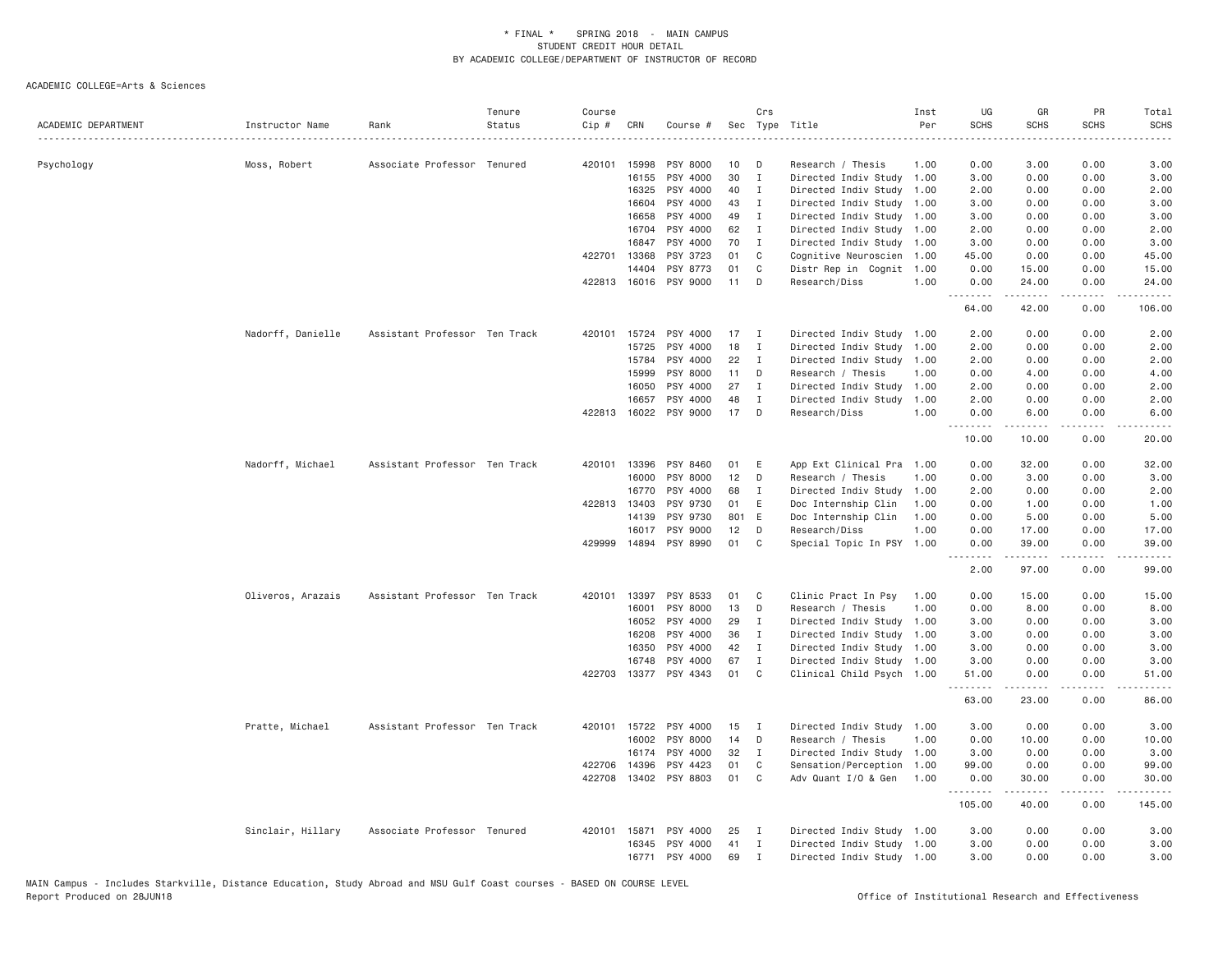|                                                  |                    |                               | Tenure         | Course       |       |                       |       | Crs            |                           | Inst | UG                  | GR                                                                                                                                | PR                    | Total                                  |
|--------------------------------------------------|--------------------|-------------------------------|----------------|--------------|-------|-----------------------|-------|----------------|---------------------------|------|---------------------|-----------------------------------------------------------------------------------------------------------------------------------|-----------------------|----------------------------------------|
| ACADEMIC DEPARTMENT                              | Instructor Name    | Rank                          | Status         | Cip #        | CRN   | Course #              |       |                | Sec Type Title            | Per  | <b>SCHS</b>         | <b>SCHS</b>                                                                                                                       | <b>SCHS</b>           | <b>SCHS</b><br>.                       |
| Psychology                                       | Sinclair, Hillary  | Associate Professor Tenured   |                |              |       | 422707 14397 PSY 4353 | 02    | C              | Psychology and the L 1.00 |      | 54.00               | 0.00                                                                                                                              | 0.00                  | 54.00                                  |
|                                                  |                    |                               |                |              |       |                       |       |                |                           |      | 63.00               | .<br>0.00                                                                                                                         | .<br>0.00             | .<br>63.00                             |
|                                                  | Stafford, Ty       | Non-Faculty                   | Not Applicable |              |       | 420101 13395 PSY 8450 | 03 E  |                | Applied Clin Practic 1.00 |      | 0.00<br>.           | 15.00<br>$\begin{array}{cccccccccccccc} \bullet & \bullet & \bullet & \bullet & \bullet & \bullet & \bullet \end{array}$          | 0.00<br>.             | 15.00<br>.                             |
|                                                  |                    |                               |                |              |       |                       |       |                |                           |      | 0.00                | 15.00                                                                                                                             | 0.00                  | 15.00                                  |
|                                                  | Stearns, Melanie   | Grad Teach Assist             | Non-Ten Track  |              |       | 422707 13348 PSY 3203 | 01 C  |                | Gender Differences        | 1.00 | 234.00<br>.         | 0.00                                                                                                                              | 0.00                  | 234.00                                 |
|                                                  |                    |                               |                |              |       |                       |       |                |                           |      | 234.00              | 0.00                                                                                                                              | 0.00                  | 234.00                                 |
|                                                  | Steele, Ellen      | Grad Teach Assist             | Non-Ten Track  |              |       | 420101 13334 PSY 1013 | 05 C  |                | Gen Psychology            | 0.25 | 44.25<br>.          | 0.00<br>$\frac{1}{2} \left( \frac{1}{2} \right) \left( \frac{1}{2} \right) \left( \frac{1}{2} \right) \left( \frac{1}{2} \right)$ | 0.00<br>.             | 44.25                                  |
|                                                  |                    |                               |                |              |       |                       |       |                |                           |      | 44.25               | 0.00                                                                                                                              | 0.00                  | 44.25                                  |
|                                                  | Thomas, Anisha     | Grad Teach Assist             | Non-Ten Track  |              |       | 420101 13332 PSY 1013 | 03    | $\mathbf{C}$   | Gen Psychology            | 1.00 | 225.00<br>.         | 0.00<br>.                                                                                                                         | 0.00<br>$\frac{1}{2}$ | 225.00<br>$- - - - - - -$              |
|                                                  |                    |                               |                |              |       |                       |       |                |                           |      | 225.00              | 0.00                                                                                                                              | 0.00                  | 225.00                                 |
|                                                  | Valentine, Michael | Instructor                    | Non-Ten Track  | 420101       | 13361 | PSY 3413              | 01    | C <sub>c</sub> | Human Sexual Behavio 1.00 |      | 237.00              | 0.00                                                                                                                              | 0.00                  | 237.00                                 |
|                                                  |                    |                               |                |              | 13362 | PSY 3413              | 02    | $\mathbf{C}$   | Human Sexual Behavio 1.00 |      | 234.00              | 0.00                                                                                                                              | 0.00                  | 234.00                                 |
|                                                  |                    |                               |                | 422707       | 13359 | PSY 3353              | 01 C  |                | Motivation                | 1.00 | 234.00              | 0.00                                                                                                                              | 0.00                  | 234.00                                 |
|                                                  |                    |                               |                |              |       | 13378 PSY 4353        | 01 C  |                | Psychology and the L 1.00 |      | 114.00              | 0.00                                                                                                                              | 0.00                  | 114.00                                 |
|                                                  |                    |                               |                |              |       | 14065 PSY 3353        | 501 C |                | Motivation                | 1.00 | 111.00<br>--------  | 0.00<br>$- - - - -$                                                                                                               | 0.00<br>.             | 111.00<br>.                            |
|                                                  |                    |                               |                |              |       |                       |       |                |                           |      | 930.00              | 0.00                                                                                                                              | 0.00                  | 930.00                                 |
|                                                  | Winer, Eric        | Assistant Professor Ten Track |                | 420101 15716 |       | PSY 4000              | 09    | $\mathbf{I}$   | Directed Indiv Study      | 1.00 | 3.00                | 0.00                                                                                                                              | 0.00                  | 3.00                                   |
|                                                  |                    |                               |                |              | 15782 | PSY 4000              | 20    | $\blacksquare$ | Directed Indiv Study 1.00 |      | 3.00                | 0.00                                                                                                                              | 0.00                  | 3.00                                   |
|                                                  |                    |                               |                |              | 16004 | PSY 8000              | 16    | $\Box$         | Research / Thesis         | 1.00 | 0.00                | 3.00                                                                                                                              | 0.00                  | 3.00                                   |
|                                                  |                    |                               |                | 422810       | 14402 | PSY 8323              | 01    | C <sub>1</sub> | Psychopathology           | 1.00 | 0.00                | 18.00                                                                                                                             | 0.00                  | 18.00                                  |
|                                                  |                    |                               |                | 422813       | 16021 | PSY 9000              | 16    | D              | Research/Diss             | 1.00 | 0.00<br>$  -$       | 9.00<br>.                                                                                                                         | 0.00<br>.             | 9.00                                   |
|                                                  |                    |                               |                |              |       |                       |       |                |                           |      | 6.00                | 30.00                                                                                                                             | 0.00                  | 36.00                                  |
|                                                  |                    |                               |                |              |       |                       |       |                |                           |      |                     | ========                                                                                                                          | essesses              |                                        |
| Psychology<br>---------------------------------- |                    |                               |                |              |       |                       |       |                |                           |      | 8834.00<br>======== | 503.00                                                                                                                            | 0.00                  | 9337.00<br>-------- -------- --------- |
|                                                  |                    |                               |                |              |       |                       |       |                |                           |      |                     |                                                                                                                                   |                       |                                        |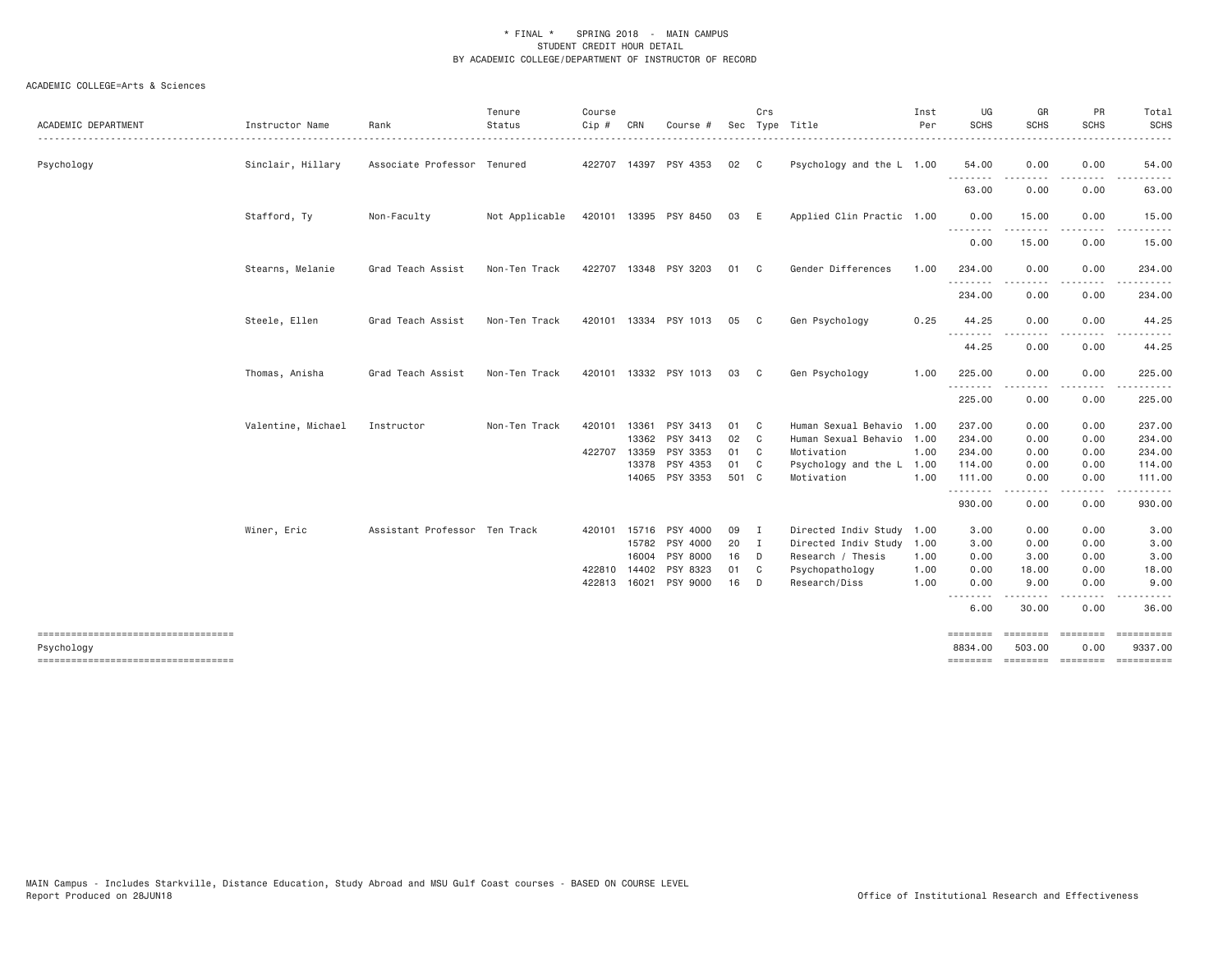| ACADEMIC DEPARTMENT | Instructor Name   | Rank                          | Tenure<br>Status | Course<br>Cip # | CRN                     | Course #                       |                 | Crs                    | Sec Type Title                                                  | Inst<br>Per          | UG<br><b>SCHS</b>     | GR<br><b>SCHS</b>      | PR<br><b>SCHS</b>    | Total<br><b>SCHS</b>    |
|---------------------|-------------------|-------------------------------|------------------|-----------------|-------------------------|--------------------------------|-----------------|------------------------|-----------------------------------------------------------------|----------------------|-----------------------|------------------------|----------------------|-------------------------|
| Sociology           | Allison, Rachel   | Assistant Professor Ten Track |                  | 451101          | 13488<br>13499<br>16481 | SO 3213<br>SO 8233<br>SO 8000  | 01<br>01<br>04  | C<br>$\mathsf{C}$<br>D | Intr To Social Res<br>Qualitative Analysis<br>Research / Thesis | 1.00<br>1.00<br>1.00 | 63.00<br>0.00<br>0.00 | 0.00<br>12.00<br>11.00 | 0.00<br>0.00<br>0.00 | 63.00<br>12.00<br>11.00 |
|                     |                   |                               |                  |                 | 16558                   | SO 9000                        | 10 <sub>1</sub> | D                      | Research / Diss                                                 | 1.00                 | 0.00<br>.             | 10.00                  | 0.00                 | 10.00                   |
|                     |                   |                               |                  |                 |                         |                                |                 |                        |                                                                 |                      | 63.00                 | 33.00                  | 0.00                 | 96.00                   |
|                     | Barranco, Raymond | Assistant Professor Ten Track |                  |                 | 450401 14641<br>14642   | SO 4523<br>CRM 4523            | 01<br>01        | C<br>C                 | Law and Society<br>Law and Society                              | 1.00<br>1.00         | 48.00<br>105.00       | 0.00<br>0.00           | 0.00<br>0.00         | 48.00<br>105.00         |
|                     |                   |                               |                  | 451101          | 15414                   | SO 9000                        | 01              | D                      | Research / Diss                                                 | 1.00                 | 0.00                  | 9.00                   | 0.00                 | 9.00                    |
|                     |                   |                               |                  |                 |                         | 15415 SO 8000                  | 01              | D                      | Research / Thesis                                               | 1.00                 | 0.00<br>.             | 10.00<br>.             | 0.00<br>.            | 10.00                   |
|                     |                   |                               |                  |                 |                         |                                |                 |                        |                                                                 |                      | 153.00                | 19.00                  | 0.00                 | 172.00                  |
|                     | Boyd, Robert      | Professor                     | Tenured          | 451101          | 13462                   | SO 1003                        | 01              | C                      | Intro To Sociology                                              | 1.00                 | 222.00                | 0.00                   | 0.00                 | 222.00                  |
|                     |                   |                               |                  |                 | 14644                   | SO 6303                        | 01              | C                      | Urban Sociology                                                 | 1.00                 | 0.00                  | 3.00                   | 0.00                 | 3.00                    |
|                     |                   |                               |                  |                 |                         | 15879 SO 9000                  | 02              | $\mathsf{D}$           | Research / Diss                                                 | 1.00                 | 0.00<br><u>.</u>      | 6.00                   | 0.00                 | 6.00                    |
|                     |                   |                               |                  |                 |                         |                                |                 |                        |                                                                 |                      | 222.00                | 9.00                   | 0.00                 | 231.00                  |
|                     | Brown, Dustin     | Assistant Professor Ten Track |                  | 451101          | 13489                   | SO 3213                        | 02              | C                      | Intr To Social Res                                              | 1,00                 | 78.00                 | 0.00                   | 0.00                 | 78.00                   |
|                     |                   |                               |                  |                 |                         | 16540 SO 9000                  | 09              | D                      | Research / Diss                                                 | 1.00                 | 0.00                  | 3.00                   | 0.00                 | 3.00                    |
|                     |                   |                               |                  |                 |                         |                                |                 |                        |                                                                 |                      | .<br>78.00            | .<br>3.00              | .<br>0.00            | .<br>81.00              |
|                     | Bryant, Natalie   | Lecturer                      | Non-Ten Track    | 440701          |                         | 14087 SW 3013                  | 501 C           |                        | Hum Beh Soc Envir I                                             | 0.95                 | 62.70<br>.            | 0.00<br>.              | 0.00<br>.            | 62.70<br>.              |
|                     |                   |                               |                  |                 |                         |                                |                 |                        |                                                                 |                      | 62.70                 | 0.00                   | 0.00                 | 62.70                   |
|                     | Carruth, Jennifer | Non-Faculty                   | Not Applicable   |                 |                         | 450201 14710 SO 4173           | 501 C           |                        | Environment-Society                                             | 1.00                 | 57.00                 | 0.00                   | 0.00                 | 57.00                   |
|                     |                   |                               |                  |                 |                         |                                |                 |                        |                                                                 |                      | 57.00                 | 0.00                   | 0.00                 | 57.00                   |
|                     | Castaneda, Alissa | Non-Employee                  | Not Applicable   | 440701          | 13551                   | SW 3513                        | 01              | C                      | Social Work Pract I                                             | 1.00                 | 57.00                 | 0.00                   | 0.00                 | 57.00                   |
|                     |                   |                               |                  |                 | 13553                   | SW 3523                        | 01              | C                      | Social Work Pract II 0.90                                       |                      | 64.80                 | 0.00                   | 0.00                 | 64.80                   |
|                     |                   |                               |                  |                 | 14657                   | SW 3003                        | 01              | C                      | Populations at-risk                                             | 0.90                 | 67.50<br>.            | 0.00<br>.              | 0.00<br>الداعات بال  | 67.50<br>.              |
|                     |                   |                               |                  |                 |                         |                                |                 |                        |                                                                 |                      | 189.30                | 0.00                   | 0.00                 | 189.30                  |
|                     | Cheek, Jennifer   | Lecturer                      | Non-Ten Track    | 450401          | 13849                   | CRM 4233                       | 501 C           |                        | Juvenile Delinquency 1.00                                       |                      | 36.00                 | 0.00                   | 0.00                 | 36.00                   |
|                     |                   |                               |                  | 451101          | 14080                   | SO 1003                        | 501 C           |                        | Intro To Sociology                                              | 1.00                 | 60.00                 | 0.00                   | 0.00                 | 60.00                   |
|                     |                   |                               |                  |                 | 14083                   | SO 4403                        | 501 C           |                        | Soc of Gender & Sexu 1.00                                       |                      | 36.00<br>.            | 0.00<br>.              | 0.00<br>.            | 36.00<br>.              |
|                     |                   |                               |                  |                 |                         |                                |                 |                        |                                                                 |                      | 132.00                | 0.00                   | 0.00                 | 132.00                  |
|                     | Cistrunk, Kenya   | Assistant Professor Ten Track |                  | 440701          | 13547                   | SW 2313                        | 01              | C                      | Int Soc Work/Soc Wel                                            | 1.00                 | 69.00                 | 0.00                   | 0.00                 | 69.00                   |
|                     |                   |                               |                  |                 | 13554                   | SW 3533                        | 01              | C                      | Soc Work w/Commun &                                             | 1.00                 | 63.00                 | 0.00                   | 0.00                 | 63.00                   |
|                     |                   |                               |                  |                 |                         | 13556 SW 4613                  | 01              | C                      | Child Welf Services                                             | 1.00                 | 96.00<br>.            | 0.00<br>-----          | 0.00<br>.            | 96.00<br>.              |
|                     |                   |                               |                  |                 |                         |                                |                 |                        |                                                                 |                      | 228.00                | 0.00                   | 0.00                 | 228.00                  |
|                     | Cooper, Melissa   | Lecturer                      | Non-Ten Track    | 440701          |                         | 14713 SW 4533<br>15709 SW 3033 | 501 C<br>501 S  |                        | Sub Abuse in SW Svcs 1.00<br>Seminar in Resilienc 1.00          |                      | 78.00<br>33.00        | 0.00<br>0.00           | 0.00<br>0.00         | 78.00<br>33.00          |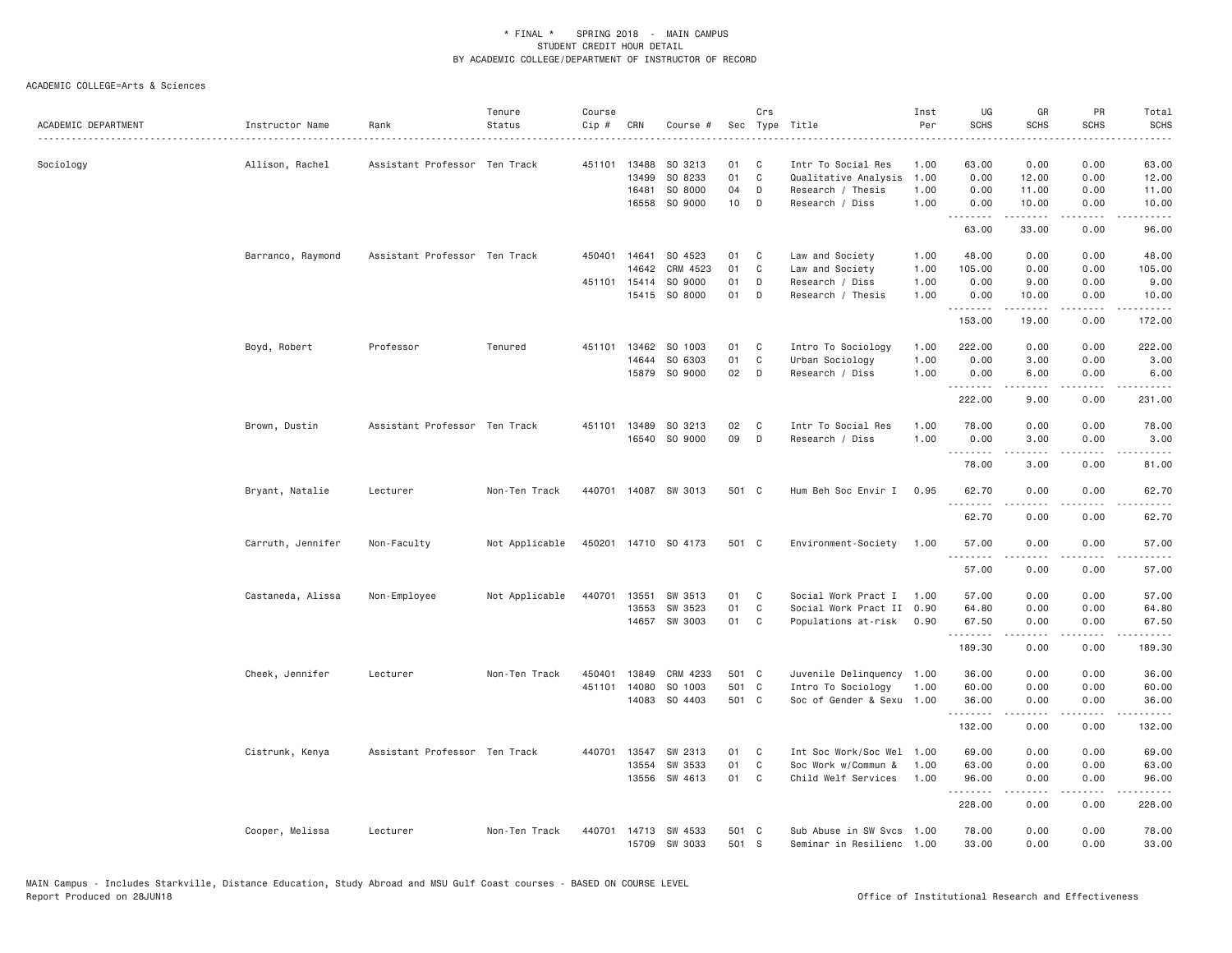| ACADEMIC DEPARTMENT | Instructor Name    | Rank                          | Tenure<br>Status | Course<br>Cip # | CRN   | Course #             |     | Crs          | Sec Type Title            | Inst<br>Per | UG<br><b>SCHS</b>               | GR<br><b>SCHS</b>                                                                                                                                    | PR<br><b>SCHS</b>            | Total<br><b>SCHS</b>  |
|---------------------|--------------------|-------------------------------|------------------|-----------------|-------|----------------------|-----|--------------|---------------------------|-------------|---------------------------------|------------------------------------------------------------------------------------------------------------------------------------------------------|------------------------------|-----------------------|
|                     |                    |                               |                  |                 |       |                      |     |              |                           |             | <u>.</u>                        |                                                                                                                                                      | $- - - -$                    | .                     |
|                     |                    |                               |                  |                 |       |                      |     |              |                           |             | 111.00                          | 0.00                                                                                                                                                 | 0.00                         | 111.00                |
| Sociology           | Davis, Adriene     | Grad Teach Assist             | Non-Ten Track    | 050201          | 14443 | AAS 2203             | 03  | C            | Racial Minorities         | 1.00        | 42.00                           | 0.00                                                                                                                                                 | 0.00                         | 42.00                 |
|                     |                    |                               |                  | 450201          | 14441 | AN 2203              | 03  | $\mathbf C$  | Racial Minorities         | 1.00        | 15.00                           | 0.00                                                                                                                                                 | 0.00                         | 15.00                 |
|                     |                    |                               |                  |                 | 14442 | SO 2203              | 03  | C            | Racial Minorities         | 1.00        | 66.00                           | 0.00                                                                                                                                                 | 0.00                         | 66.00                 |
|                     |                    |                               |                  |                 |       | 451101 14637 SO 3003 | 01  | C            | Social Inequality         | 1.00        | 120.00<br>.                     | 0.00<br>.                                                                                                                                            | 0.00<br>.                    | 120.00<br><u>.</u>    |
|                     |                    |                               |                  |                 |       |                      |     |              |                           |             | 243.00                          | 0.00                                                                                                                                                 | 0.00                         | 243.00                |
|                     | Evans, David       | Lecturer                      | Non-Ten Track    | 450401          | 14711 | CRM 1003             | 501 | $\mathbf{C}$ | Crime & Justice in A      | 1.00        | 78.00                           | 0.00                                                                                                                                                 | 0.00                         | 78.00                 |
|                     |                    |                               |                  | 451101          | 11048 | CRM 3313             | 01  | $\mathbf C$  | Deviant Behavior          | 1.00        | 111.00                          | 0.00                                                                                                                                                 | 0.00                         | 111.00                |
|                     |                    |                               |                  |                 | 13490 | SO 3313              | 01  | C            | Deviant Behavior          | 1.00        | 60.00<br>.                      | 0.00                                                                                                                                                 | 0.00<br>$\sim$ $\sim$ $\sim$ | 60.00<br>.            |
|                     |                    |                               |                  |                 |       |                      |     |              |                           |             | 249.00                          | 0.00                                                                                                                                                 | 0.00                         | 249.00                |
|                     | Hagerman, Margaret | Assistant Professor Ten Track |                  | 050201          | 10005 | AAS 2203             | 01  | C            | Racial Minorities         | 1.00        | 51.00                           | 0.00                                                                                                                                                 | 0.00                         | 51.00                 |
|                     |                    |                               |                  | 450201          | 10221 | AN 2203              | 01  | $\mathbf C$  | Racial Minorities         | 1.00        | 21.00                           | 0.00                                                                                                                                                 | 0.00                         | 21.00                 |
|                     |                    |                               |                  |                 | 13486 | SO 2203              | 01  | C            | Racial Minorities         | 1.00        | 45.00                           | 0.00                                                                                                                                                 | 0.00                         | 45.00                 |
|                     |                    |                               |                  | 451101          | 13494 | SO 4273              | 01  | C            | Soc of Education          | 1.00        | 57.00                           | 0.00                                                                                                                                                 | 0.00                         | 57.00                 |
|                     |                    |                               |                  |                 | 15775 | SO 8000              | 02  | D            | Research / Thesis         | 1.00        | 0.00                            | 2.00                                                                                                                                                 | 0.00                         | 2.00                  |
|                     |                    |                               |                  |                 | 16302 | SO 9000              | 06  | D            | Research / Diss           | 1.00        | 0.00<br><u> - - - - - - - -</u> | 6.00<br>$\frac{1}{2}$                                                                                                                                | 0.00<br>$- - - -$            | 6.00<br>$\frac{1}{2}$ |
|                     |                    |                               |                  |                 |       |                      |     |              |                           |             | 174.00                          | 8.00                                                                                                                                                 | 0.00                         | 182.00                |
|                     | Haynes, Stacy      | Associate Professor Tenured   |                  | 450401          | 14651 | CRM 4323             | 01  | C            | Victimology               | 1.00        | 123.00                          | 0.00                                                                                                                                                 | 0.00                         | 123.00                |
|                     |                    |                               |                  | 451101          | 16560 | SO 8000              | 05  | D            | Research / Thesis         | 1.00        | 0.00                            | 9.00                                                                                                                                                 | 0.00                         | 9.00                  |
|                     |                    |                               |                  |                 |       |                      |     |              |                           |             | .<br>123.00                     | 9.00                                                                                                                                                 | $  -$<br>0.00                | .<br>132.00           |
|                     | Hinton, Madison    | Lecturer                      | Non-Ten Track    | 451101          |       | 13467 SO 1003        | 06  | C            | Intro To Sociology        | 1.00        | 240.00                          | 0.00                                                                                                                                                 | 0.00                         | 240.00                |
|                     |                    |                               |                  |                 | 13468 | SO 1003              | 07  | C            | Intro To Sociology        | 1.00        | 240.00                          | 0.00                                                                                                                                                 | 0.00                         | 240.00                |
|                     |                    |                               |                  |                 |       |                      |     |              |                           |             | .                               | .                                                                                                                                                    | .                            |                       |
|                     |                    |                               |                  |                 |       |                      |     |              |                           |             | 480.00                          | 0.00                                                                                                                                                 | 0.00                         | 480.00                |
|                     | Hossfeld, Leslie   | Professor                     | Tenured          | 451101          | 16398 | SO 9000              | 07  | D            | Research / Diss           | 1.00        | 0.00                            | 12.00                                                                                                                                                | 0.00                         | 12.00                 |
|                     |                    |                               |                  |                 |       | 16570 SO 8000        | 06  | D            | Research / Thesis         | 1.00        | 0.00                            | 12.00                                                                                                                                                | 0.00                         | 12.00                 |
|                     |                    |                               |                  |                 |       |                      |     |              |                           |             | .<br>0.00                       | .<br>24.00                                                                                                                                           | .<br>0.00                    | .<br>24.00            |
|                     | Johnson, Jada      | Instructor                    | Non-Ten Track    | 440701          | 13557 | SW 4713              | 01  | -S           | Sen Sem Social Work       | 1.00        | 51.00                           | 0.00                                                                                                                                                 | 0.00                         | 51.00                 |
|                     |                    |                               |                  |                 | 13558 | SW 4916              | 01  | Ε            | Sw Fld Prac/Sem I         | 1.00        | 78.00                           | 0.00                                                                                                                                                 | 0.00                         | 78.00                 |
|                     |                    |                               |                  |                 | 13559 | SW 4926              | 01  | Е            | Sw Fld Prac/Sem II        | 1.00        | 78.00                           | 0.00                                                                                                                                                 | 0.00                         | 78.00                 |
|                     |                    |                               |                  |                 | 14659 | SW 4633              | 01  | $\mathbb C$  | Sw Health Care            | 1.00        | 57.00                           | 0.00                                                                                                                                                 | 0.00                         | 57.00                 |
|                     |                    |                               |                  |                 | 16555 | SW 4000              | 03  | $\mathbf{I}$ | Directed Indiv Study      | 1.00        | 1.00                            | 0.00                                                                                                                                                 | 0.00                         | 1.00<br>.             |
|                     |                    |                               |                  |                 |       |                      |     |              |                           |             | 265.00                          | 0.00                                                                                                                                                 | 0.00                         | 265.00                |
|                     | Johnson, Kecia     | Assistant Professor Ten Track |                  | 450401          | 11054 | CRM 4803             | 01  | C            | Senior Sem in Crimin 1.00 |             | 102.00                          | 0.00                                                                                                                                                 | 0.00                         | 102.00                |
|                     |                    |                               |                  |                 | 14648 | CRM 3123             | 01  | C            | Policing and Society      | 1.00        | 147.00                          | 0.00                                                                                                                                                 | 0.00                         | 147.00                |
|                     |                    |                               |                  | 451101          | 16153 | SO 8000              | 03  | D            | Research / Thesis         | 1.00        | 0.00                            | 12.00                                                                                                                                                | 0.00                         | 12.00                 |
|                     |                    |                               |                  |                 |       |                      |     |              |                           |             | .                               | $\frac{1}{2} \left( \frac{1}{2} \right) \left( \frac{1}{2} \right) \left( \frac{1}{2} \right) \left( \frac{1}{2} \right) \left( \frac{1}{2} \right)$ | .                            | .                     |
|                     |                    |                               |                  |                 |       |                      |     |              |                           |             | 249.00                          | 12.00                                                                                                                                                | 0.00                         | 261.00                |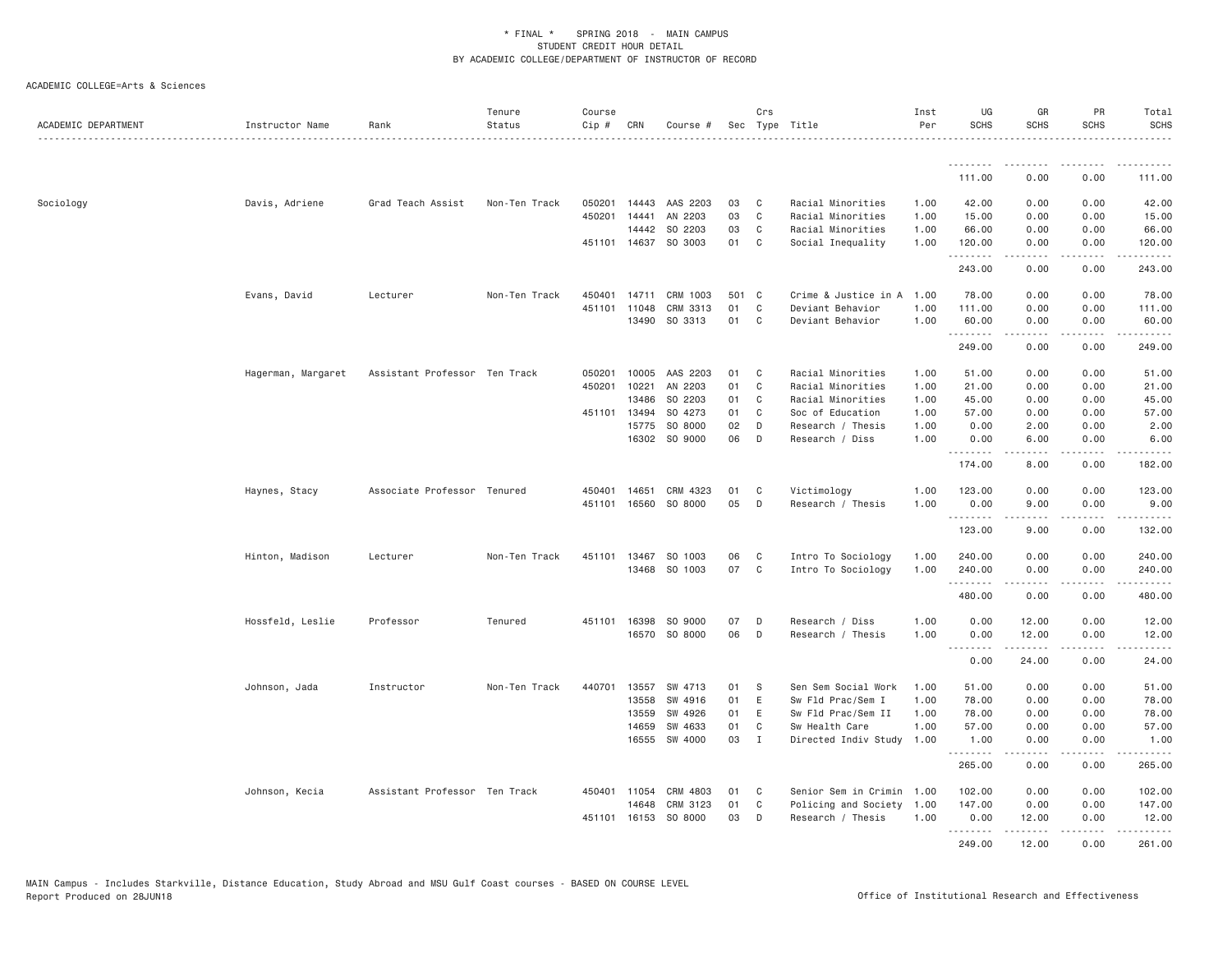| ACADEMIC DEPARTMENT | Instructor Name   | Rank                          | Tenure<br>Status | Course<br>Cip # | CRN          | Course #                 |                   | Crs          | Sec Type Title                          | Inst<br>Per  | UG<br><b>SCHS</b>  | GR<br><b>SCHS</b>                                                                                                                                            | PR<br><b>SCHS</b>                   | Total<br><b>SCHS</b> |
|---------------------|-------------------|-------------------------------|------------------|-----------------|--------------|--------------------------|-------------------|--------------|-----------------------------------------|--------------|--------------------|--------------------------------------------------------------------------------------------------------------------------------------------------------------|-------------------------------------|----------------------|
| Sociology           | Kelly, Kimberly   | Associate Professor Tenured   |                  |                 | 451101 14645 | SO 6403<br>16215 SO 9000 | 01<br>03          | C<br>D       | Soc of Gender & Sexu<br>Research / Diss | 1.00<br>1.00 | 0.00<br>0.00       | 33.00<br>17.00                                                                                                                                               | 0.00<br>0.00                        | 33.00<br>17.00       |
|                     |                   |                               |                  |                 |              |                          |                   |              |                                         |              | .<br>0.00          | 50.00                                                                                                                                                        | $\sim$ $\sim$ $\sim$ $\sim$<br>0.00 | المتمامين<br>50.00   |
|                     | Kerr, Laura       | Lecturer                      | Non-Ten Track    | 451101          |              | 13477 SO 1103            | 05                | C            | Contemp Social Prob                     | 1.00         | 222.00             | 0.00                                                                                                                                                         | 0.00                                | 222.00               |
|                     |                   |                               |                  |                 | 13478        | SO 1103                  | 06                | C            | Contemp Social Prob                     | 1.00         | 117.00<br>.        | 0.00                                                                                                                                                         | 0.00<br>$\cdots$                    | 117.00<br><u>.</u>   |
|                     |                   |                               |                  |                 |              |                          |                   |              |                                         |              | 339.00             | 0.00                                                                                                                                                         | 0.00                                | 339.00               |
|                     | Knowles, Veronica | Instructor                    | Non-Ten Track    | 440701          |              | 14085 SW 2303            | 501 C             |              | Welfare Policy I                        | 0.95         | 25.65<br>.         | 0.00<br>.                                                                                                                                                    | 0.00<br>$- - - -$                   | 25.65<br>.           |
|                     |                   |                               |                  |                 |              |                          |                   |              |                                         |              | 25.65              | 0.00                                                                                                                                                         | 0.00                                | 25.65                |
|                     | Leap, Braden      | Assistant Professor Ten Track |                  | 450201          | 14638        | SO 4173                  | 01                | C            | Environment-Society                     | 1.00         | 39.00              | 0.00                                                                                                                                                         | 0.00                                | 39.00                |
|                     |                   |                               |                  |                 | 14639        | AN 4173                  | 01                | C            | Environment-Society                     | 1.00         | 18.00              | 0.00                                                                                                                                                         | 0.00                                | 18.00                |
|                     |                   |                               |                  |                 |              | 451101 13463 SO 1003     | 02                | C            | Intro To Sociology                      | 1.00         | 228.00<br>.        | 0.00<br><u>.</u>                                                                                                                                             | 0.00<br>.                           | 228.00<br>.          |
|                     |                   |                               |                  |                 |              |                          |                   |              |                                         |              | 285.00             | 0.00                                                                                                                                                         | 0.00                                | 285.00               |
|                     | May, David        | Professor                     | Tenured          |                 | 451101 11052 | CRM 4153                 | S01 E             |              | Mentoring for At-Ris                    | 1.00         | 21.00              | 0.00                                                                                                                                                         | 0.00                                | 21.00                |
|                     |                   |                               |                  |                 | 13492        | SO 4153                  | S01 E             |              | Mentoring for At-Ris                    | 1.00         | 6.00               | 0.00                                                                                                                                                         | 0.00                                | 6.00                 |
|                     |                   |                               |                  |                 | 15856        | SO 4000                  | 01 I              |              | Directed Indiv Study                    | 1.00         | 3.00               | 0.00                                                                                                                                                         | 0.00                                | 3.00                 |
|                     |                   |                               |                  |                 | 15920        | SO 4000                  | 02                | $\mathbf{I}$ | Directed Indiv Study 1.00               |              | 21.00              | 0.00                                                                                                                                                         | 0.00                                | 21.00                |
|                     |                   |                               |                  |                 | 16230        | SO 4000                  | 03                | $\mathbf{I}$ | Directed Indiv Study                    | 1.00         | 3.00               | 0.00                                                                                                                                                         | 0.00                                | 3.00                 |
|                     |                   |                               |                  |                 | 16267        | SO 9000                  | 04                | D            | Research / Diss                         | 1.00         | 0.00               | 24.00                                                                                                                                                        | 0.00                                | 24.00                |
|                     |                   |                               |                  |                 | 16853        | SO 4000                  | 05                | I            | Directed Indiv Study                    | 1.00         | 3.00<br><u>.</u>   | 0.00<br>$\frac{1}{2} \left( \frac{1}{2} \right) \left( \frac{1}{2} \right) \left( \frac{1}{2} \right) \left( \frac{1}{2} \right) \left( \frac{1}{2} \right)$ | 0.00<br>$\sim$ $\sim$ $\sim$ $\sim$ | 3.00<br>المتمام      |
|                     |                   |                               |                  |                 |              |                          |                   |              |                                         |              | 57.00              | 24.00                                                                                                                                                        | 0.00                                | 81.00                |
|                     | Netadj, Mehrzad   | Instructor                    | Non-Ten Track    | 451101          | 13464        | SO 1003                  | 03                | C            | Intro To Sociology                      | 1.00         | 231.00             | 0.00                                                                                                                                                         | 0.00                                | 231.00               |
|                     |                   |                               |                  |                 | 13465        | SO 1003                  | 04                | C            | Intro To Sociology                      | 1.00         | 210.00             | 0.00                                                                                                                                                         | 0.00                                | 210.00               |
|                     |                   |                               |                  |                 | 13474        | SO 1103                  | 01                | C            | Contemp Social Prob                     | 1.00         | 126.00             | 0.00                                                                                                                                                         | 0.00                                | 126.00               |
|                     |                   |                               |                  |                 |              | 13476 SO 1103            | 03                | C            | Contemp Social Prob                     | 1.00         | 171.00<br>.        | 0.00                                                                                                                                                         | 0.00                                | 171.00<br>-----      |
|                     |                   |                               |                  |                 |              |                          |                   |              |                                         |              | 738.00             | 0.00                                                                                                                                                         | 0.00                                | 738.00               |
|                     | Nolen, Amelia     | Lecturer                      | Non-Ten Track    | 440701          | 13549        | SW 3023                  | 01                | C            | Hum Beh Soc Envir II                    | 1.00         | 105.00             | 0.00                                                                                                                                                         | 0.00                                | 105.00               |
|                     |                   |                               |                  |                 | 14086        | SW 3003                  | 501 C             |              | Populations at-risk                     | 1.00         | 51.00              | 0.00                                                                                                                                                         | 0.00                                | 51,00                |
|                     |                   |                               |                  |                 |              | 14656 SW 2303            | 01                | C            | Welfare Policy I                        | 1.00         | 111.00<br><u>.</u> | 0.00<br>-----                                                                                                                                                | 0.00<br>.                           | 111.00<br>.          |
|                     |                   |                               |                  |                 |              |                          |                   |              |                                         |              | 267.00             | 0.00                                                                                                                                                         | 0.00                                | 267.00               |
|                     | Perry, Ashley     | Instructor                    | Non-Ten Track    | 450401          | 11046        | CRM 2003                 | 02                | C            | Crime Justice Inequa 1.00               |              | 132.00             | 0.00                                                                                                                                                         | 0.00                                | 132.00               |
|                     |                   |                               |                  |                 | 11051        | CRM 3603                 | 01                | C            | Criminological Theor                    | 1.00         | 72.00              | 0.00                                                                                                                                                         | 0.00                                | 72.00                |
|                     |                   |                               |                  |                 | 11053        | CRM 4243                 | 01                | C            | Drugs, Crime and Con 1.00               |              | 108.00             | 0.00                                                                                                                                                         | 0.00                                | 108.00               |
|                     |                   |                               |                  |                 | 13493        | SO 4243                  | 01                | C            | Drugs, Crime and Con 1.00               |              | 39.00<br>.         | 0.00                                                                                                                                                         | 0.00<br>$\sim$ $\sim$ $\sim$        | 39.00<br>.           |
|                     |                   |                               |                  |                 |              |                          |                   |              |                                         |              | 351.00             | 0.00                                                                                                                                                         | 0.00                                | 351.00               |
|                     | Peterson, Lindsey | Assistant Professor Ten Track |                  | 451101          | 13497        | SO 4803                  | 01                | C            | Social Research Prac 1.00               |              | 75.00              | 0.00                                                                                                                                                         | 0.00                                | 75.00                |
|                     |                   |                               |                  |                 | 14635        | SO 1003                  | H <sub>01</sub> C |              | Intro To Sociology-H 1.00               |              | 60.00              | 0.00                                                                                                                                                         | 0.00                                | 60.00                |
|                     |                   |                               |                  |                 |              | 16415 SO 9000            | 08                | D            | Research / Diss                         | 1.00         | 0.00               | 18,00                                                                                                                                                        | 0.00                                | 18.00                |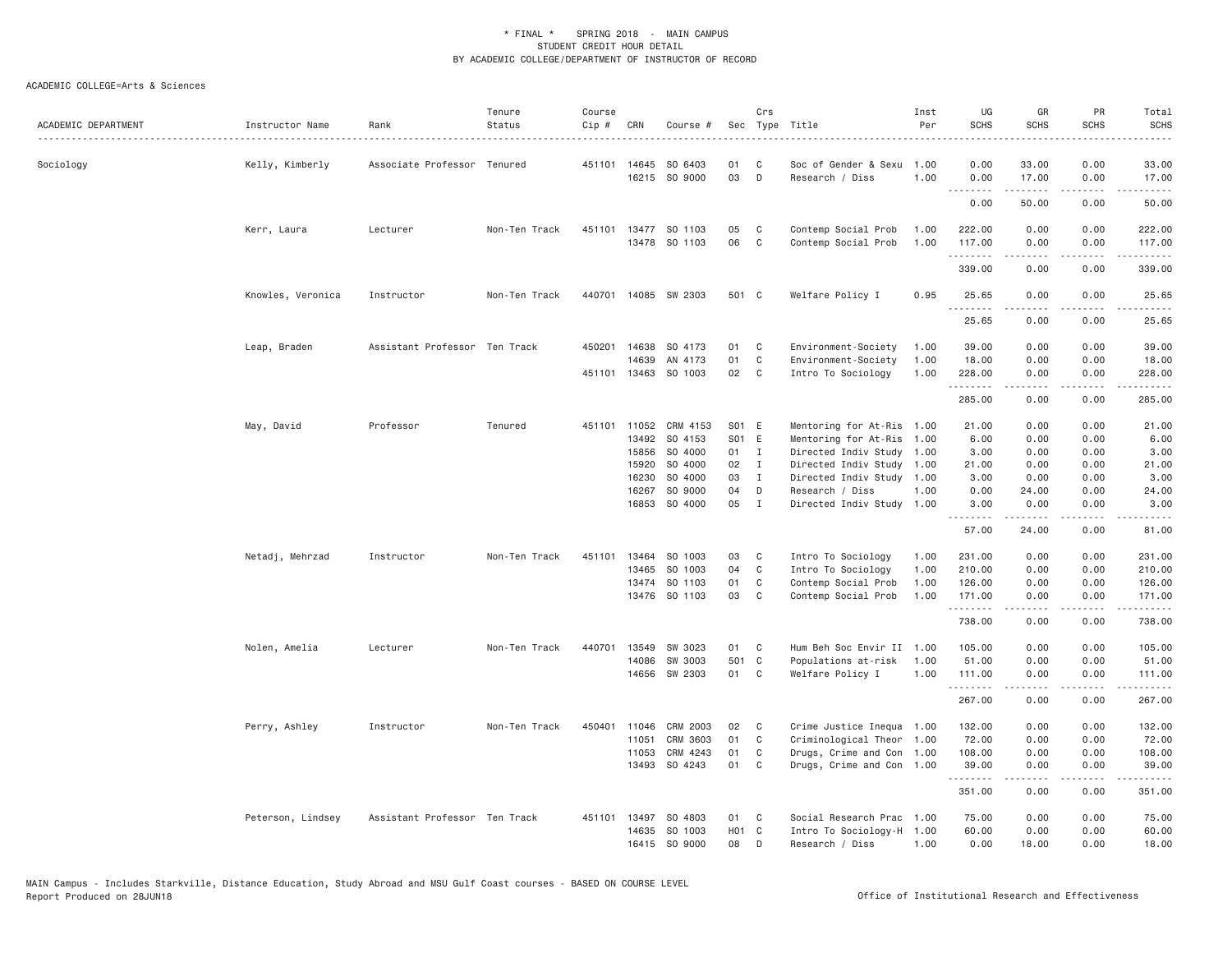| 0.00<br>153.00<br>135.00<br>18.00<br>Pilkinton, Melinda<br>440701 13550<br>SW 3213<br>01 C<br>Research Meth in SW<br>57.00<br>Sociology<br>Associate Professor Tenured<br>1.00<br>57.00<br>0.00<br>0.00<br>13553<br>SW 3523<br>01<br>$\mathbf{C}$<br>Social Work Pract II 0.10<br>7.20<br>7.20<br>0.00<br>0.00<br>501 C<br>14085<br>SW 2303<br>Welfare Policy I<br>0.05<br>1.35<br>0.00<br>0.00<br>1.35<br>3.30<br>14087<br>SW 3013<br>501 C<br>Hum Beh Soc Envir I<br>0.05<br>3.30<br>0.00<br>0.00<br>01 C<br>0.10<br>7.50<br>14657<br>SW 3003<br>Populations at-risk<br>7.50<br>0.00<br>0.00<br>01 I<br>3.00<br>15731<br>SW 4000<br>Directed Indiv Study 1.00<br>3.00<br>0.00<br>0.00<br>.<br>79.35<br>0.00<br>0.00<br>79.35<br>451101 16271 SO 9000<br>05<br>0.00<br>Rader, Nicole<br>Professor<br>Tenured<br>$\Box$<br>Research / Diss<br>1.00<br>0.00<br>2.00<br>2.00<br>$\frac{1}{2}$<br>.<br>0.00<br>2.00<br>0.00<br>2.00<br>1.00<br>Ralston, Margaret<br>Assistant Professor Ten Track<br>13500<br>SO 8284<br>01<br>B<br>Grad Soc Stat II<br>0.00<br>20.00<br>0.00<br>20.00<br>451101<br>SO 4803<br>02<br>14643<br>$\mathbf{C}$<br>Social Research Prac<br>1.00<br>0.00<br>66.00<br>66.00<br>0.00<br>.<br>66.00<br>20.00<br>0.00<br>86.00<br>Richardson, Megan<br>Non-Faculty<br>Not Applicable<br>450401 14646 CRM 1003<br>03<br>$\mathbf{C}$<br>Crime & Justice in A 1.00<br>180.00<br>0.00<br>0.00<br>180.00<br>180.00<br>0.00<br>0.00<br>180.00<br>99.00<br>Stives, Kristen<br>Grad Research Assis Non-Ten Track<br>450401 11045 CRM 2003<br>01<br>$\mathbb{C}$<br>Crime Justice Inequa 1.00<br>99.00<br>0.00<br>0.00<br>0.00<br>99.00<br>99.00<br>0.00<br>Swan, Courtney<br>Lecturer<br>Non-Ten Track<br>440701 13548 SW 2323<br>01<br>$\mathbf{C}$<br>Social Welfare Polic 1.00<br>96.00<br>0.00<br>0.00<br>96.00<br>.<br>96.00<br>0.00<br>0.00<br>96.00<br>08<br>Thompson Bello, Dieg Assistant Professor Ten Track<br>451101 13469<br>SO 1003<br>C<br>Intro To Sociology<br>1.00<br>234.00<br>0.00<br>0.00<br>234.00<br>SO 4990<br>01<br>$\mathbf{C}$<br>15221<br>Special Topic In SO<br>1.00<br>33.00<br>0.00<br>0.00<br>33.00<br>.<br>.<br>.<br>.<br>0.00<br>267.00<br>267.00<br>0.00<br>Trinh, Mariathuy<br>Lecturer<br>Non-Ten Track<br>450401<br>11044<br>CRM 1003<br>01<br>C <sub>1</sub><br>Crime & Justice in A 1.00<br>162.00<br>0.00<br>0.00<br>162.00<br>05<br>451101<br>13466<br>SO 1003<br>C <sub>1</sub><br>Intro To Sociology<br>1.00<br>231.00<br>0.00<br>0.00<br>231.00<br>393.00<br>0.00<br>0.00<br>393.00<br>Vancil-Leap, Ashley<br>Instructor<br>050207 10213<br>01<br>$\overline{C}$<br>Intro Gender Studies 1.00<br>0.00<br>0.00<br>21.00<br>Non-Ten Track<br>AN 1173<br>21.00<br>01<br>12259<br>GS 1173<br>$\mathbf{C}$<br>Introduction to Gend 1.00<br>57.00<br>0.00<br>0.00<br>57.00<br>13480<br>SO 1173<br>01 C<br>48.00<br>0.00<br>0.00<br>48.00<br>Intro Gender Studies 1.00<br>451101 13475<br>SO 1103<br>02<br>Contemp Social Prob<br>0.00<br>234.00<br>$\mathbf{C}$<br>1.00<br>234.00<br>0.00<br>SO 1203<br>01<br>C<br>234.00<br>0.00<br>234.00<br>13482<br>Sociology of Familie 1.00<br>0.00<br>13485 SO 1203<br>04<br>C <sub>1</sub><br>Sociology of Familie 1.00<br>237.00<br>0.00<br>0.00<br>237.00<br>.<br>د د د د<br>831.00<br>0.00<br>0.00<br>831.00<br>Wells, Makeela<br>Lecturer<br>Non-Ten Track<br>450401 11049<br>CRM 3343<br>01<br>$\mathbf{C}$<br>Gender, Crime & Justi 1.00<br>126.00<br>0.00<br>0.00<br>126.00<br>CRM 3603<br>02<br>78.00<br>14649<br>C<br>Criminological Theor 1.00<br>78.00<br>0.00<br>0.00 | ACADEMIC DEPARTMENT | Instructor Name | Rank | Tenure<br>Status | Course<br>Cip # | CRN | Course # | Crs | Sec Type Title | Inst<br>Per | UG<br><b>SCHS</b> | GR<br><b>SCHS</b> | PR<br><b>SCHS</b> | Total<br><b>SCHS</b> |
|------------------------------------------------------------------------------------------------------------------------------------------------------------------------------------------------------------------------------------------------------------------------------------------------------------------------------------------------------------------------------------------------------------------------------------------------------------------------------------------------------------------------------------------------------------------------------------------------------------------------------------------------------------------------------------------------------------------------------------------------------------------------------------------------------------------------------------------------------------------------------------------------------------------------------------------------------------------------------------------------------------------------------------------------------------------------------------------------------------------------------------------------------------------------------------------------------------------------------------------------------------------------------------------------------------------------------------------------------------------------------------------------------------------------------------------------------------------------------------------------------------------------------------------------------------------------------------------------------------------------------------------------------------------------------------------------------------------------------------------------------------------------------------------------------------------------------------------------------------------------------------------------------------------------------------------------------------------------------------------------------------------------------------------------------------------------------------------------------------------------------------------------------------------------------------------------------------------------------------------------------------------------------------------------------------------------------------------------------------------------------------------------------------------------------------------------------------------------------------------------------------------------------------------------------------------------------------------------------------------------------------------------------------------------------------------------------------------------------------------------------------------------------------------------------------------------------------------------------------------------------------------------------------------------------------------------------------------------------------------------------------------------------------------------------------------------------------------------------------------------------------------------------------------------------------------------------------------------------------------------------------------------------------------------------------------------------------------------------------------------------------------------------------------------------------------------------------------------------------------------------------------------------------------------------------------------------|---------------------|-----------------|------|------------------|-----------------|-----|----------|-----|----------------|-------------|-------------------|-------------------|-------------------|----------------------|
|                                                                                                                                                                                                                                                                                                                                                                                                                                                                                                                                                                                                                                                                                                                                                                                                                                                                                                                                                                                                                                                                                                                                                                                                                                                                                                                                                                                                                                                                                                                                                                                                                                                                                                                                                                                                                                                                                                                                                                                                                                                                                                                                                                                                                                                                                                                                                                                                                                                                                                                                                                                                                                                                                                                                                                                                                                                                                                                                                                                                                                                                                                                                                                                                                                                                                                                                                                                                                                                                                                                                                                              |                     |                 |      |                  |                 |     |          |     |                |             |                   |                   |                   |                      |
|                                                                                                                                                                                                                                                                                                                                                                                                                                                                                                                                                                                                                                                                                                                                                                                                                                                                                                                                                                                                                                                                                                                                                                                                                                                                                                                                                                                                                                                                                                                                                                                                                                                                                                                                                                                                                                                                                                                                                                                                                                                                                                                                                                                                                                                                                                                                                                                                                                                                                                                                                                                                                                                                                                                                                                                                                                                                                                                                                                                                                                                                                                                                                                                                                                                                                                                                                                                                                                                                                                                                                                              |                     |                 |      |                  |                 |     |          |     |                |             |                   |                   |                   |                      |
|                                                                                                                                                                                                                                                                                                                                                                                                                                                                                                                                                                                                                                                                                                                                                                                                                                                                                                                                                                                                                                                                                                                                                                                                                                                                                                                                                                                                                                                                                                                                                                                                                                                                                                                                                                                                                                                                                                                                                                                                                                                                                                                                                                                                                                                                                                                                                                                                                                                                                                                                                                                                                                                                                                                                                                                                                                                                                                                                                                                                                                                                                                                                                                                                                                                                                                                                                                                                                                                                                                                                                                              |                     |                 |      |                  |                 |     |          |     |                |             |                   |                   |                   |                      |
|                                                                                                                                                                                                                                                                                                                                                                                                                                                                                                                                                                                                                                                                                                                                                                                                                                                                                                                                                                                                                                                                                                                                                                                                                                                                                                                                                                                                                                                                                                                                                                                                                                                                                                                                                                                                                                                                                                                                                                                                                                                                                                                                                                                                                                                                                                                                                                                                                                                                                                                                                                                                                                                                                                                                                                                                                                                                                                                                                                                                                                                                                                                                                                                                                                                                                                                                                                                                                                                                                                                                                                              |                     |                 |      |                  |                 |     |          |     |                |             |                   |                   |                   |                      |
|                                                                                                                                                                                                                                                                                                                                                                                                                                                                                                                                                                                                                                                                                                                                                                                                                                                                                                                                                                                                                                                                                                                                                                                                                                                                                                                                                                                                                                                                                                                                                                                                                                                                                                                                                                                                                                                                                                                                                                                                                                                                                                                                                                                                                                                                                                                                                                                                                                                                                                                                                                                                                                                                                                                                                                                                                                                                                                                                                                                                                                                                                                                                                                                                                                                                                                                                                                                                                                                                                                                                                                              |                     |                 |      |                  |                 |     |          |     |                |             |                   |                   |                   |                      |
|                                                                                                                                                                                                                                                                                                                                                                                                                                                                                                                                                                                                                                                                                                                                                                                                                                                                                                                                                                                                                                                                                                                                                                                                                                                                                                                                                                                                                                                                                                                                                                                                                                                                                                                                                                                                                                                                                                                                                                                                                                                                                                                                                                                                                                                                                                                                                                                                                                                                                                                                                                                                                                                                                                                                                                                                                                                                                                                                                                                                                                                                                                                                                                                                                                                                                                                                                                                                                                                                                                                                                                              |                     |                 |      |                  |                 |     |          |     |                |             |                   |                   |                   |                      |
|                                                                                                                                                                                                                                                                                                                                                                                                                                                                                                                                                                                                                                                                                                                                                                                                                                                                                                                                                                                                                                                                                                                                                                                                                                                                                                                                                                                                                                                                                                                                                                                                                                                                                                                                                                                                                                                                                                                                                                                                                                                                                                                                                                                                                                                                                                                                                                                                                                                                                                                                                                                                                                                                                                                                                                                                                                                                                                                                                                                                                                                                                                                                                                                                                                                                                                                                                                                                                                                                                                                                                                              |                     |                 |      |                  |                 |     |          |     |                |             |                   |                   |                   |                      |
|                                                                                                                                                                                                                                                                                                                                                                                                                                                                                                                                                                                                                                                                                                                                                                                                                                                                                                                                                                                                                                                                                                                                                                                                                                                                                                                                                                                                                                                                                                                                                                                                                                                                                                                                                                                                                                                                                                                                                                                                                                                                                                                                                                                                                                                                                                                                                                                                                                                                                                                                                                                                                                                                                                                                                                                                                                                                                                                                                                                                                                                                                                                                                                                                                                                                                                                                                                                                                                                                                                                                                                              |                     |                 |      |                  |                 |     |          |     |                |             |                   |                   |                   |                      |
|                                                                                                                                                                                                                                                                                                                                                                                                                                                                                                                                                                                                                                                                                                                                                                                                                                                                                                                                                                                                                                                                                                                                                                                                                                                                                                                                                                                                                                                                                                                                                                                                                                                                                                                                                                                                                                                                                                                                                                                                                                                                                                                                                                                                                                                                                                                                                                                                                                                                                                                                                                                                                                                                                                                                                                                                                                                                                                                                                                                                                                                                                                                                                                                                                                                                                                                                                                                                                                                                                                                                                                              |                     |                 |      |                  |                 |     |          |     |                |             |                   |                   |                   |                      |
|                                                                                                                                                                                                                                                                                                                                                                                                                                                                                                                                                                                                                                                                                                                                                                                                                                                                                                                                                                                                                                                                                                                                                                                                                                                                                                                                                                                                                                                                                                                                                                                                                                                                                                                                                                                                                                                                                                                                                                                                                                                                                                                                                                                                                                                                                                                                                                                                                                                                                                                                                                                                                                                                                                                                                                                                                                                                                                                                                                                                                                                                                                                                                                                                                                                                                                                                                                                                                                                                                                                                                                              |                     |                 |      |                  |                 |     |          |     |                |             |                   |                   |                   |                      |
|                                                                                                                                                                                                                                                                                                                                                                                                                                                                                                                                                                                                                                                                                                                                                                                                                                                                                                                                                                                                                                                                                                                                                                                                                                                                                                                                                                                                                                                                                                                                                                                                                                                                                                                                                                                                                                                                                                                                                                                                                                                                                                                                                                                                                                                                                                                                                                                                                                                                                                                                                                                                                                                                                                                                                                                                                                                                                                                                                                                                                                                                                                                                                                                                                                                                                                                                                                                                                                                                                                                                                                              |                     |                 |      |                  |                 |     |          |     |                |             |                   |                   |                   |                      |
|                                                                                                                                                                                                                                                                                                                                                                                                                                                                                                                                                                                                                                                                                                                                                                                                                                                                                                                                                                                                                                                                                                                                                                                                                                                                                                                                                                                                                                                                                                                                                                                                                                                                                                                                                                                                                                                                                                                                                                                                                                                                                                                                                                                                                                                                                                                                                                                                                                                                                                                                                                                                                                                                                                                                                                                                                                                                                                                                                                                                                                                                                                                                                                                                                                                                                                                                                                                                                                                                                                                                                                              |                     |                 |      |                  |                 |     |          |     |                |             |                   |                   |                   |                      |
|                                                                                                                                                                                                                                                                                                                                                                                                                                                                                                                                                                                                                                                                                                                                                                                                                                                                                                                                                                                                                                                                                                                                                                                                                                                                                                                                                                                                                                                                                                                                                                                                                                                                                                                                                                                                                                                                                                                                                                                                                                                                                                                                                                                                                                                                                                                                                                                                                                                                                                                                                                                                                                                                                                                                                                                                                                                                                                                                                                                                                                                                                                                                                                                                                                                                                                                                                                                                                                                                                                                                                                              |                     |                 |      |                  |                 |     |          |     |                |             |                   |                   |                   |                      |
|                                                                                                                                                                                                                                                                                                                                                                                                                                                                                                                                                                                                                                                                                                                                                                                                                                                                                                                                                                                                                                                                                                                                                                                                                                                                                                                                                                                                                                                                                                                                                                                                                                                                                                                                                                                                                                                                                                                                                                                                                                                                                                                                                                                                                                                                                                                                                                                                                                                                                                                                                                                                                                                                                                                                                                                                                                                                                                                                                                                                                                                                                                                                                                                                                                                                                                                                                                                                                                                                                                                                                                              |                     |                 |      |                  |                 |     |          |     |                |             |                   |                   |                   |                      |
|                                                                                                                                                                                                                                                                                                                                                                                                                                                                                                                                                                                                                                                                                                                                                                                                                                                                                                                                                                                                                                                                                                                                                                                                                                                                                                                                                                                                                                                                                                                                                                                                                                                                                                                                                                                                                                                                                                                                                                                                                                                                                                                                                                                                                                                                                                                                                                                                                                                                                                                                                                                                                                                                                                                                                                                                                                                                                                                                                                                                                                                                                                                                                                                                                                                                                                                                                                                                                                                                                                                                                                              |                     |                 |      |                  |                 |     |          |     |                |             |                   |                   |                   |                      |
|                                                                                                                                                                                                                                                                                                                                                                                                                                                                                                                                                                                                                                                                                                                                                                                                                                                                                                                                                                                                                                                                                                                                                                                                                                                                                                                                                                                                                                                                                                                                                                                                                                                                                                                                                                                                                                                                                                                                                                                                                                                                                                                                                                                                                                                                                                                                                                                                                                                                                                                                                                                                                                                                                                                                                                                                                                                                                                                                                                                                                                                                                                                                                                                                                                                                                                                                                                                                                                                                                                                                                                              |                     |                 |      |                  |                 |     |          |     |                |             |                   |                   |                   |                      |
|                                                                                                                                                                                                                                                                                                                                                                                                                                                                                                                                                                                                                                                                                                                                                                                                                                                                                                                                                                                                                                                                                                                                                                                                                                                                                                                                                                                                                                                                                                                                                                                                                                                                                                                                                                                                                                                                                                                                                                                                                                                                                                                                                                                                                                                                                                                                                                                                                                                                                                                                                                                                                                                                                                                                                                                                                                                                                                                                                                                                                                                                                                                                                                                                                                                                                                                                                                                                                                                                                                                                                                              |                     |                 |      |                  |                 |     |          |     |                |             |                   |                   |                   |                      |
|                                                                                                                                                                                                                                                                                                                                                                                                                                                                                                                                                                                                                                                                                                                                                                                                                                                                                                                                                                                                                                                                                                                                                                                                                                                                                                                                                                                                                                                                                                                                                                                                                                                                                                                                                                                                                                                                                                                                                                                                                                                                                                                                                                                                                                                                                                                                                                                                                                                                                                                                                                                                                                                                                                                                                                                                                                                                                                                                                                                                                                                                                                                                                                                                                                                                                                                                                                                                                                                                                                                                                                              |                     |                 |      |                  |                 |     |          |     |                |             |                   |                   |                   |                      |
|                                                                                                                                                                                                                                                                                                                                                                                                                                                                                                                                                                                                                                                                                                                                                                                                                                                                                                                                                                                                                                                                                                                                                                                                                                                                                                                                                                                                                                                                                                                                                                                                                                                                                                                                                                                                                                                                                                                                                                                                                                                                                                                                                                                                                                                                                                                                                                                                                                                                                                                                                                                                                                                                                                                                                                                                                                                                                                                                                                                                                                                                                                                                                                                                                                                                                                                                                                                                                                                                                                                                                                              |                     |                 |      |                  |                 |     |          |     |                |             |                   |                   |                   |                      |
|                                                                                                                                                                                                                                                                                                                                                                                                                                                                                                                                                                                                                                                                                                                                                                                                                                                                                                                                                                                                                                                                                                                                                                                                                                                                                                                                                                                                                                                                                                                                                                                                                                                                                                                                                                                                                                                                                                                                                                                                                                                                                                                                                                                                                                                                                                                                                                                                                                                                                                                                                                                                                                                                                                                                                                                                                                                                                                                                                                                                                                                                                                                                                                                                                                                                                                                                                                                                                                                                                                                                                                              |                     |                 |      |                  |                 |     |          |     |                |             |                   |                   |                   |                      |
|                                                                                                                                                                                                                                                                                                                                                                                                                                                                                                                                                                                                                                                                                                                                                                                                                                                                                                                                                                                                                                                                                                                                                                                                                                                                                                                                                                                                                                                                                                                                                                                                                                                                                                                                                                                                                                                                                                                                                                                                                                                                                                                                                                                                                                                                                                                                                                                                                                                                                                                                                                                                                                                                                                                                                                                                                                                                                                                                                                                                                                                                                                                                                                                                                                                                                                                                                                                                                                                                                                                                                                              |                     |                 |      |                  |                 |     |          |     |                |             |                   |                   |                   |                      |
|                                                                                                                                                                                                                                                                                                                                                                                                                                                                                                                                                                                                                                                                                                                                                                                                                                                                                                                                                                                                                                                                                                                                                                                                                                                                                                                                                                                                                                                                                                                                                                                                                                                                                                                                                                                                                                                                                                                                                                                                                                                                                                                                                                                                                                                                                                                                                                                                                                                                                                                                                                                                                                                                                                                                                                                                                                                                                                                                                                                                                                                                                                                                                                                                                                                                                                                                                                                                                                                                                                                                                                              |                     |                 |      |                  |                 |     |          |     |                |             |                   |                   |                   |                      |
|                                                                                                                                                                                                                                                                                                                                                                                                                                                                                                                                                                                                                                                                                                                                                                                                                                                                                                                                                                                                                                                                                                                                                                                                                                                                                                                                                                                                                                                                                                                                                                                                                                                                                                                                                                                                                                                                                                                                                                                                                                                                                                                                                                                                                                                                                                                                                                                                                                                                                                                                                                                                                                                                                                                                                                                                                                                                                                                                                                                                                                                                                                                                                                                                                                                                                                                                                                                                                                                                                                                                                                              |                     |                 |      |                  |                 |     |          |     |                |             |                   |                   |                   |                      |
|                                                                                                                                                                                                                                                                                                                                                                                                                                                                                                                                                                                                                                                                                                                                                                                                                                                                                                                                                                                                                                                                                                                                                                                                                                                                                                                                                                                                                                                                                                                                                                                                                                                                                                                                                                                                                                                                                                                                                                                                                                                                                                                                                                                                                                                                                                                                                                                                                                                                                                                                                                                                                                                                                                                                                                                                                                                                                                                                                                                                                                                                                                                                                                                                                                                                                                                                                                                                                                                                                                                                                                              |                     |                 |      |                  |                 |     |          |     |                |             |                   |                   |                   |                      |
|                                                                                                                                                                                                                                                                                                                                                                                                                                                                                                                                                                                                                                                                                                                                                                                                                                                                                                                                                                                                                                                                                                                                                                                                                                                                                                                                                                                                                                                                                                                                                                                                                                                                                                                                                                                                                                                                                                                                                                                                                                                                                                                                                                                                                                                                                                                                                                                                                                                                                                                                                                                                                                                                                                                                                                                                                                                                                                                                                                                                                                                                                                                                                                                                                                                                                                                                                                                                                                                                                                                                                                              |                     |                 |      |                  |                 |     |          |     |                |             |                   |                   |                   |                      |
|                                                                                                                                                                                                                                                                                                                                                                                                                                                                                                                                                                                                                                                                                                                                                                                                                                                                                                                                                                                                                                                                                                                                                                                                                                                                                                                                                                                                                                                                                                                                                                                                                                                                                                                                                                                                                                                                                                                                                                                                                                                                                                                                                                                                                                                                                                                                                                                                                                                                                                                                                                                                                                                                                                                                                                                                                                                                                                                                                                                                                                                                                                                                                                                                                                                                                                                                                                                                                                                                                                                                                                              |                     |                 |      |                  |                 |     |          |     |                |             |                   |                   |                   |                      |
|                                                                                                                                                                                                                                                                                                                                                                                                                                                                                                                                                                                                                                                                                                                                                                                                                                                                                                                                                                                                                                                                                                                                                                                                                                                                                                                                                                                                                                                                                                                                                                                                                                                                                                                                                                                                                                                                                                                                                                                                                                                                                                                                                                                                                                                                                                                                                                                                                                                                                                                                                                                                                                                                                                                                                                                                                                                                                                                                                                                                                                                                                                                                                                                                                                                                                                                                                                                                                                                                                                                                                                              |                     |                 |      |                  |                 |     |          |     |                |             |                   |                   |                   |                      |
|                                                                                                                                                                                                                                                                                                                                                                                                                                                                                                                                                                                                                                                                                                                                                                                                                                                                                                                                                                                                                                                                                                                                                                                                                                                                                                                                                                                                                                                                                                                                                                                                                                                                                                                                                                                                                                                                                                                                                                                                                                                                                                                                                                                                                                                                                                                                                                                                                                                                                                                                                                                                                                                                                                                                                                                                                                                                                                                                                                                                                                                                                                                                                                                                                                                                                                                                                                                                                                                                                                                                                                              |                     |                 |      |                  |                 |     |          |     |                |             |                   |                   |                   |                      |
|                                                                                                                                                                                                                                                                                                                                                                                                                                                                                                                                                                                                                                                                                                                                                                                                                                                                                                                                                                                                                                                                                                                                                                                                                                                                                                                                                                                                                                                                                                                                                                                                                                                                                                                                                                                                                                                                                                                                                                                                                                                                                                                                                                                                                                                                                                                                                                                                                                                                                                                                                                                                                                                                                                                                                                                                                                                                                                                                                                                                                                                                                                                                                                                                                                                                                                                                                                                                                                                                                                                                                                              |                     |                 |      |                  |                 |     |          |     |                |             |                   |                   |                   |                      |
|                                                                                                                                                                                                                                                                                                                                                                                                                                                                                                                                                                                                                                                                                                                                                                                                                                                                                                                                                                                                                                                                                                                                                                                                                                                                                                                                                                                                                                                                                                                                                                                                                                                                                                                                                                                                                                                                                                                                                                                                                                                                                                                                                                                                                                                                                                                                                                                                                                                                                                                                                                                                                                                                                                                                                                                                                                                                                                                                                                                                                                                                                                                                                                                                                                                                                                                                                                                                                                                                                                                                                                              |                     |                 |      |                  |                 |     |          |     |                |             |                   |                   |                   |                      |
|                                                                                                                                                                                                                                                                                                                                                                                                                                                                                                                                                                                                                                                                                                                                                                                                                                                                                                                                                                                                                                                                                                                                                                                                                                                                                                                                                                                                                                                                                                                                                                                                                                                                                                                                                                                                                                                                                                                                                                                                                                                                                                                                                                                                                                                                                                                                                                                                                                                                                                                                                                                                                                                                                                                                                                                                                                                                                                                                                                                                                                                                                                                                                                                                                                                                                                                                                                                                                                                                                                                                                                              |                     |                 |      |                  |                 |     |          |     |                |             |                   |                   |                   |                      |
|                                                                                                                                                                                                                                                                                                                                                                                                                                                                                                                                                                                                                                                                                                                                                                                                                                                                                                                                                                                                                                                                                                                                                                                                                                                                                                                                                                                                                                                                                                                                                                                                                                                                                                                                                                                                                                                                                                                                                                                                                                                                                                                                                                                                                                                                                                                                                                                                                                                                                                                                                                                                                                                                                                                                                                                                                                                                                                                                                                                                                                                                                                                                                                                                                                                                                                                                                                                                                                                                                                                                                                              |                     |                 |      |                  |                 |     |          |     |                |             |                   |                   |                   |                      |
|                                                                                                                                                                                                                                                                                                                                                                                                                                                                                                                                                                                                                                                                                                                                                                                                                                                                                                                                                                                                                                                                                                                                                                                                                                                                                                                                                                                                                                                                                                                                                                                                                                                                                                                                                                                                                                                                                                                                                                                                                                                                                                                                                                                                                                                                                                                                                                                                                                                                                                                                                                                                                                                                                                                                                                                                                                                                                                                                                                                                                                                                                                                                                                                                                                                                                                                                                                                                                                                                                                                                                                              |                     |                 |      |                  |                 |     |          |     |                |             |                   |                   |                   |                      |
|                                                                                                                                                                                                                                                                                                                                                                                                                                                                                                                                                                                                                                                                                                                                                                                                                                                                                                                                                                                                                                                                                                                                                                                                                                                                                                                                                                                                                                                                                                                                                                                                                                                                                                                                                                                                                                                                                                                                                                                                                                                                                                                                                                                                                                                                                                                                                                                                                                                                                                                                                                                                                                                                                                                                                                                                                                                                                                                                                                                                                                                                                                                                                                                                                                                                                                                                                                                                                                                                                                                                                                              |                     |                 |      |                  |                 |     |          |     |                |             |                   |                   |                   |                      |
|                                                                                                                                                                                                                                                                                                                                                                                                                                                                                                                                                                                                                                                                                                                                                                                                                                                                                                                                                                                                                                                                                                                                                                                                                                                                                                                                                                                                                                                                                                                                                                                                                                                                                                                                                                                                                                                                                                                                                                                                                                                                                                                                                                                                                                                                                                                                                                                                                                                                                                                                                                                                                                                                                                                                                                                                                                                                                                                                                                                                                                                                                                                                                                                                                                                                                                                                                                                                                                                                                                                                                                              |                     |                 |      |                  |                 |     |          |     |                |             |                   |                   |                   |                      |
|                                                                                                                                                                                                                                                                                                                                                                                                                                                                                                                                                                                                                                                                                                                                                                                                                                                                                                                                                                                                                                                                                                                                                                                                                                                                                                                                                                                                                                                                                                                                                                                                                                                                                                                                                                                                                                                                                                                                                                                                                                                                                                                                                                                                                                                                                                                                                                                                                                                                                                                                                                                                                                                                                                                                                                                                                                                                                                                                                                                                                                                                                                                                                                                                                                                                                                                                                                                                                                                                                                                                                                              |                     |                 |      |                  |                 |     |          |     |                |             |                   |                   |                   |                      |
|                                                                                                                                                                                                                                                                                                                                                                                                                                                                                                                                                                                                                                                                                                                                                                                                                                                                                                                                                                                                                                                                                                                                                                                                                                                                                                                                                                                                                                                                                                                                                                                                                                                                                                                                                                                                                                                                                                                                                                                                                                                                                                                                                                                                                                                                                                                                                                                                                                                                                                                                                                                                                                                                                                                                                                                                                                                                                                                                                                                                                                                                                                                                                                                                                                                                                                                                                                                                                                                                                                                                                                              |                     |                 |      |                  |                 |     |          |     |                |             |                   |                   |                   |                      |
|                                                                                                                                                                                                                                                                                                                                                                                                                                                                                                                                                                                                                                                                                                                                                                                                                                                                                                                                                                                                                                                                                                                                                                                                                                                                                                                                                                                                                                                                                                                                                                                                                                                                                                                                                                                                                                                                                                                                                                                                                                                                                                                                                                                                                                                                                                                                                                                                                                                                                                                                                                                                                                                                                                                                                                                                                                                                                                                                                                                                                                                                                                                                                                                                                                                                                                                                                                                                                                                                                                                                                                              |                     |                 |      |                  |                 |     |          |     |                |             |                   |                   |                   |                      |
|                                                                                                                                                                                                                                                                                                                                                                                                                                                                                                                                                                                                                                                                                                                                                                                                                                                                                                                                                                                                                                                                                                                                                                                                                                                                                                                                                                                                                                                                                                                                                                                                                                                                                                                                                                                                                                                                                                                                                                                                                                                                                                                                                                                                                                                                                                                                                                                                                                                                                                                                                                                                                                                                                                                                                                                                                                                                                                                                                                                                                                                                                                                                                                                                                                                                                                                                                                                                                                                                                                                                                                              |                     |                 |      |                  |                 |     |          |     |                |             |                   |                   |                   |                      |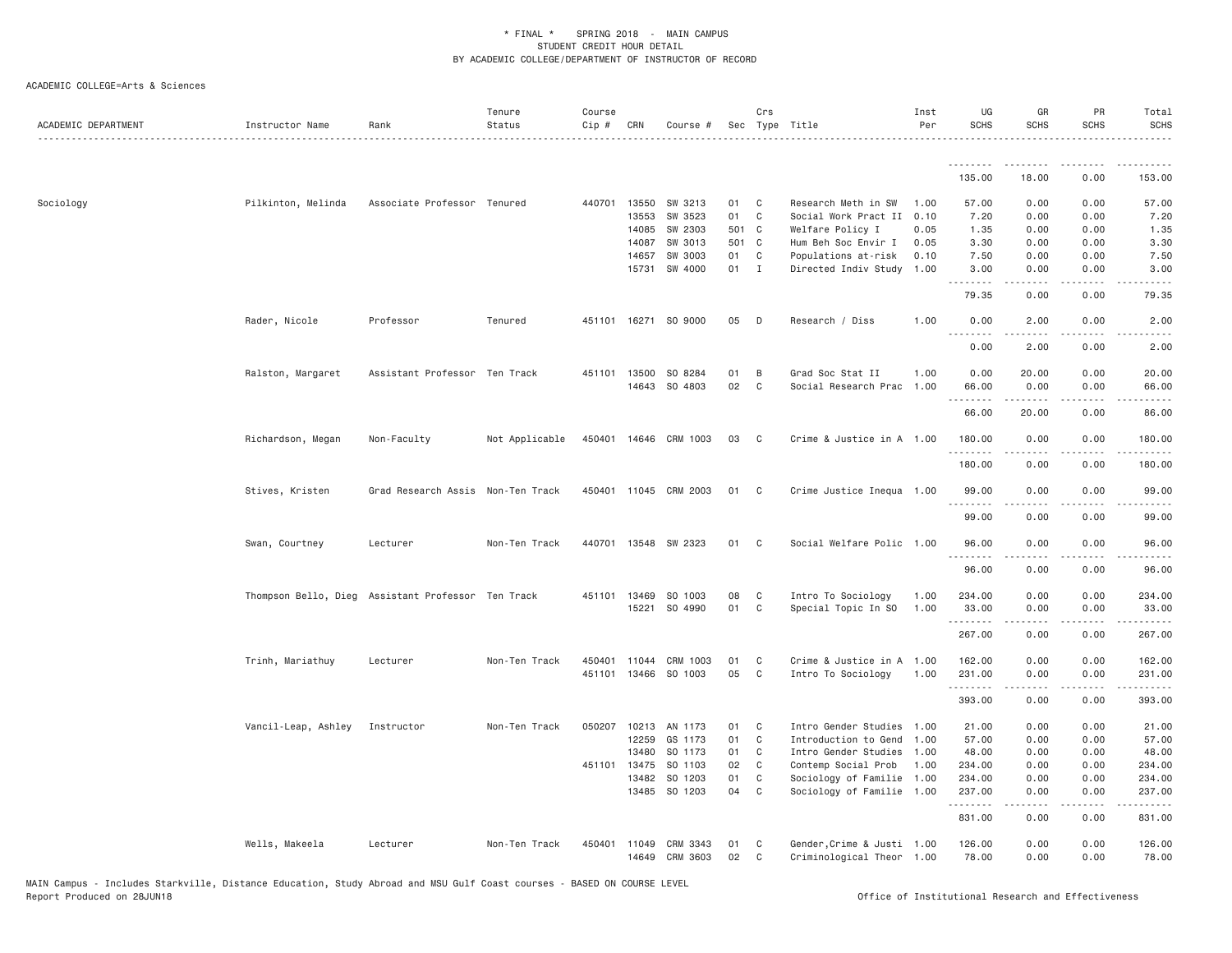| ACADEMIC DEPARTMENT                               | Instructor Name | Rank     | Tenure<br>Status | Course<br>Cip #  | CRN            | Course #                             |                   | Crs       | Sec Type Title                                                                | Inst<br>Per | UG<br><b>SCHS</b>                               | GR<br><b>SCHS</b>                          | PR<br><b>SCHS</b>            | Total<br>SCHS                          |
|---------------------------------------------------|-----------------|----------|------------------|------------------|----------------|--------------------------------------|-------------------|-----------|-------------------------------------------------------------------------------|-------------|-------------------------------------------------|--------------------------------------------|------------------------------|----------------------------------------|
| Sociology                                         | Wells, Makeela  | Lecturer | Non-Ten Track    | 450401<br>451101 | 14712<br>13491 | CRM 3103<br>SO 3343<br>14636 SO 1103 | 501 C<br>01<br>04 | - C<br>C. | Contemp Issues in CJ 1.00<br>Gender, Crime & Just 1.00<br>Contemp Social Prob | 1.00        | 30.00<br>24.00<br>237,00<br>---------<br>495,00 | 0.00<br>0.00<br>0.00<br>----------<br>0.00 | 0.00<br>0.00<br>0.00<br>0.00 | 30.00<br>24,00<br>237,00<br><br>495,00 |
| =====================================             |                 |          |                  |                  |                |                                      |                   |           |                                                                               |             | ========                                        | ========                                   | ========                     | ==========                             |
| Sociology<br>------------------------------------ |                 |          |                  |                  |                |                                      |                   |           |                                                                               |             | 7783.00<br>--------                             | 231,00<br>---------                        | 0.00<br>---------            | 8014.00<br>----------                  |
| -----------------------------------               |                 |          |                  |                  |                |                                      |                   |           |                                                                               |             | --------                                        | --------                                   | --------                     | ----------                             |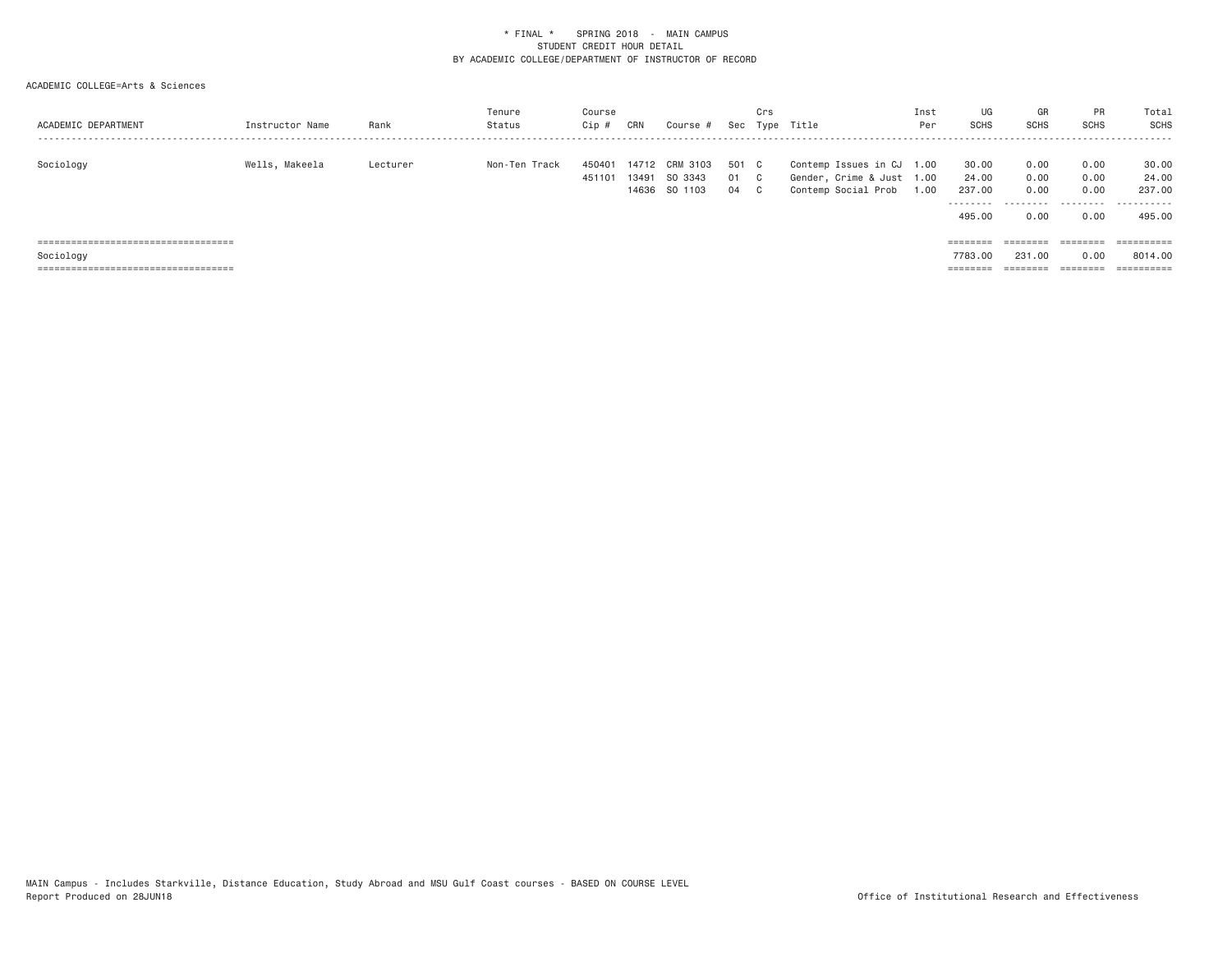| ACADEMIC DEPARTMENT | Instructor Name   | Rank                                                   | Tenure<br>Status | Course<br>Cip #  | CRN                   | Course #                                                        |                      | Crs                                          | Sec Type Title                                                           | Inst<br>Per                  | UG<br><b>SCHS</b>                           | GR<br><b>SCHS</b>                                     | PR<br><b>SCHS</b>                                    | Total<br>SCHS                                                                                                                                                                             |
|---------------------|-------------------|--------------------------------------------------------|------------------|------------------|-----------------------|-----------------------------------------------------------------|----------------------|----------------------------------------------|--------------------------------------------------------------------------|------------------------------|---------------------------------------------|-------------------------------------------------------|------------------------------------------------------|-------------------------------------------------------------------------------------------------------------------------------------------------------------------------------------------|
| Finance & Economics | Anderson, Stephen | Lecturer                                               | Non-Ten Track    | 520801<br>520804 | 13926<br>14024        | FIN 2003<br>INS 2003                                            | 506 C<br>506 C       |                                              | Personal Money Mgt<br>Personal Money Manag 1.00                          | 1.00                         | 48.00<br>24.00                              | 0.00<br>0.00                                          | 0.00<br>0.00                                         | 48.00<br>24.00                                                                                                                                                                            |
|                     |                   |                                                        |                  |                  |                       |                                                                 |                      |                                              |                                                                          |                              | .<br>72.00                                  | .<br>0.00                                             | $\frac{1}{2}$<br>0.00                                | .<br>72.00                                                                                                                                                                                |
|                     | Blank, Douglas    | Assistant Professor Ten Track                          |                  |                  | 520801 11844          | FIN 3123<br>520806 11854 FIN 4223                               | 01<br>01             | $\mathbf{C}$<br>C                            | Financial Management 1.00<br>Intermediate Financi 1.00                   |                              | 231.00<br>156.00<br>.                       | 0.00<br>0.00<br>-----                                 | 0.00<br>0.00<br>$\sim$ $\sim$ $\sim$ $\sim$          | 231.00<br>156.00<br>$\frac{1}{2} \left( \frac{1}{2} \right) \left( \frac{1}{2} \right) \left( \frac{1}{2} \right) \left( \frac{1}{2} \right) \left( \frac{1}{2} \right)$                  |
|                     |                   |                                                        |                  |                  |                       |                                                                 |                      |                                              |                                                                          |                              | 387.00                                      | 0.00                                                  | 0.00                                                 | 387.00                                                                                                                                                                                    |
|                     | Bolen, James      | Grad Teach Assist                                      | Non-Ten Track    |                  |                       | 450601 11300 EC 2113                                            | 04                   | C                                            | Prin Of Macroecon                                                        | 1.00                         | 213.00<br>.                                 | 0.00<br>.                                             | 0.00<br>.                                            | 213.00<br>.                                                                                                                                                                               |
|                     |                   |                                                        |                  |                  |                       |                                                                 |                      |                                              |                                                                          |                              | 213.00                                      | 0.00                                                  | 0.00                                                 | 213.00                                                                                                                                                                                    |
|                     | Byrd, Charles     | Lecturer                                               | Non-Ten Track    | 521501           | 13424                 | REF 3333<br>14447 REF 4153                                      | 01<br>01             | $\mathbf{C}$<br>$\mathbf{C}$                 | Principles of Real E 1.00<br>Real Estate Investme 1.00                   |                              | 150.00<br>108.00<br>.                       | 0.00<br>0.00<br>.                                     | 0.00<br>0.00<br>$\frac{1}{2}$                        | 150.00<br>108.00<br>.                                                                                                                                                                     |
|                     |                   |                                                        |                  |                  |                       |                                                                 |                      |                                              |                                                                          |                              | 258.00                                      | 0.00                                                  | 0.00                                                 | 258.00                                                                                                                                                                                    |
|                     | Campbell, Randall | Professor                                              | Tenured          |                  | 14200                 | 450603 11317 EC 4643<br>EC 8133<br>520601 11320 EC 6643         | 01 C<br>01<br>01 C   | C                                            | Econ Forecasting & A 1.00<br>Econometrics I<br>Econ Forecasting & A 1.00 | 1.00                         | 42.00<br>0.00<br>0.00                       | 0.00<br>18.00<br>3.00                                 | 0.00<br>0.00<br>0.00                                 | 42.00<br>18.00<br>3.00                                                                                                                                                                    |
|                     |                   |                                                        |                  |                  |                       |                                                                 |                      |                                              |                                                                          |                              | . <b>.</b><br>42.00                         | .<br>21.00                                            | .<br>0.00                                            | .<br>63.00                                                                                                                                                                                |
|                     | Cline, Brandon    | Associate Professor Tenured                            |                  | 520801           | 14208<br>520807 11853 | 520201 16487 FIN 9000<br>FIN 9223<br>FIN 4112<br>11865 FIN 6112 | 02<br>01<br>01<br>01 | $\Box$<br>- S<br>C<br>C                      | Research / Diss<br>Sem in Corp Fin Theo<br>TVA Panel II<br>TVA Panel II  | 1.00<br>1.00<br>1.00<br>1.00 | 0.00<br>0.00<br>14.00<br>0.00<br>.<br>14.00 | 18.00<br>9.00<br>0.00<br>2.00<br>$- - - - -$<br>29.00 | 0.00<br>0.00<br>0.00<br>0.00<br>.<br>0.00            | 18.00<br>9.00<br>14.00<br>2.00<br>.<br>43.00                                                                                                                                              |
|                     | Coffey, Michael   | Lecturer                                               | Non-Ten Track    |                  |                       | 450601 11309 EC 2123                                            | 04 C                 |                                              | Prin Of Microecon                                                        | 1.00                         | 210.00                                      | 0.00                                                  | 0.00                                                 | 210.00                                                                                                                                                                                    |
|                     |                   |                                                        |                  |                  |                       |                                                                 |                      |                                              |                                                                          |                              | .<br>210.00                                 | .<br>0.00                                             | $\frac{1}{2}$<br>0.00                                | .<br>210.00                                                                                                                                                                               |
|                     | Daniels, John     | Non-Faculty                                            | Not Applicable   |                  |                       | 521003 15715 FYE 1001                                           | F06 C                |                                              | First Year Experienc 1.00                                                |                              | 21.00                                       | 0.00                                                  | 0.00                                                 | 21.00                                                                                                                                                                                     |
|                     |                   |                                                        |                  |                  |                       |                                                                 |                      |                                              |                                                                          |                              | .<br>21.00                                  | 0.00                                                  | 0.00                                                 | 21.00                                                                                                                                                                                     |
|                     | Gao, Wenqing      | Grad Teach Assist                                      | Non-Ten Track    |                  |                       | 520801 11845 FIN 3123                                           | 02                   | $\overline{\phantom{a}}$ C                   | Financial Management 1.00                                                |                              | 111.00                                      | 0.00                                                  | 0.00                                                 | 111.00                                                                                                                                                                                    |
|                     |                   |                                                        |                  |                  |                       |                                                                 |                      |                                              |                                                                          |                              | .<br>111.00                                 | -----<br>0.00                                         | .<br>0.00                                            | $\frac{1}{2} \left( \frac{1}{2} \right) \left( \frac{1}{2} \right) \left( \frac{1}{2} \right) \left( \frac{1}{2} \right) \left( \frac{1}{2} \right) \left( \frac{1}{2} \right)$<br>111.00 |
|                     |                   | Gonzalez Lozano, Her Clinical Assist Pro Non-Ten Track |                  | 450601           | 11298                 | 11297 EC 2113<br>EC 2113<br>11299 EC 2113                       | 01<br>02<br>03       | $\mathbf{C}$<br>$\mathbf{C}$<br>$\mathbf{C}$ | Prin Of Macroecon<br>Prin Of Macroecon<br>Prin Of Macroecon              | 1.00<br>1.00<br>1.00         | 171.00<br>576.00<br>579.00<br>.<br>1326.00  | 0.00<br>0.00<br>0.00<br>.<br>0.00                     | 0.00<br>0.00<br>0.00<br>$\sim$ $\sim$ $\sim$<br>0.00 | 171.00<br>576.00<br>579.00<br>.<br>1326.00                                                                                                                                                |
|                     | He, Wei           | Instructor                                             | Non-Ten Track    | 520801           |                       | 11842 FIN 3113<br>520899 11858 FIN 4323                         | 01<br>01             | C <sub>c</sub><br>C                          | Financial Systems<br>Entrepreneurial Fina 1.00                           | 1.00                         | 696.00<br>30.00                             | 0.00<br>0.00                                          | 0.00<br>0.00                                         | 696.00<br>30.00                                                                                                                                                                           |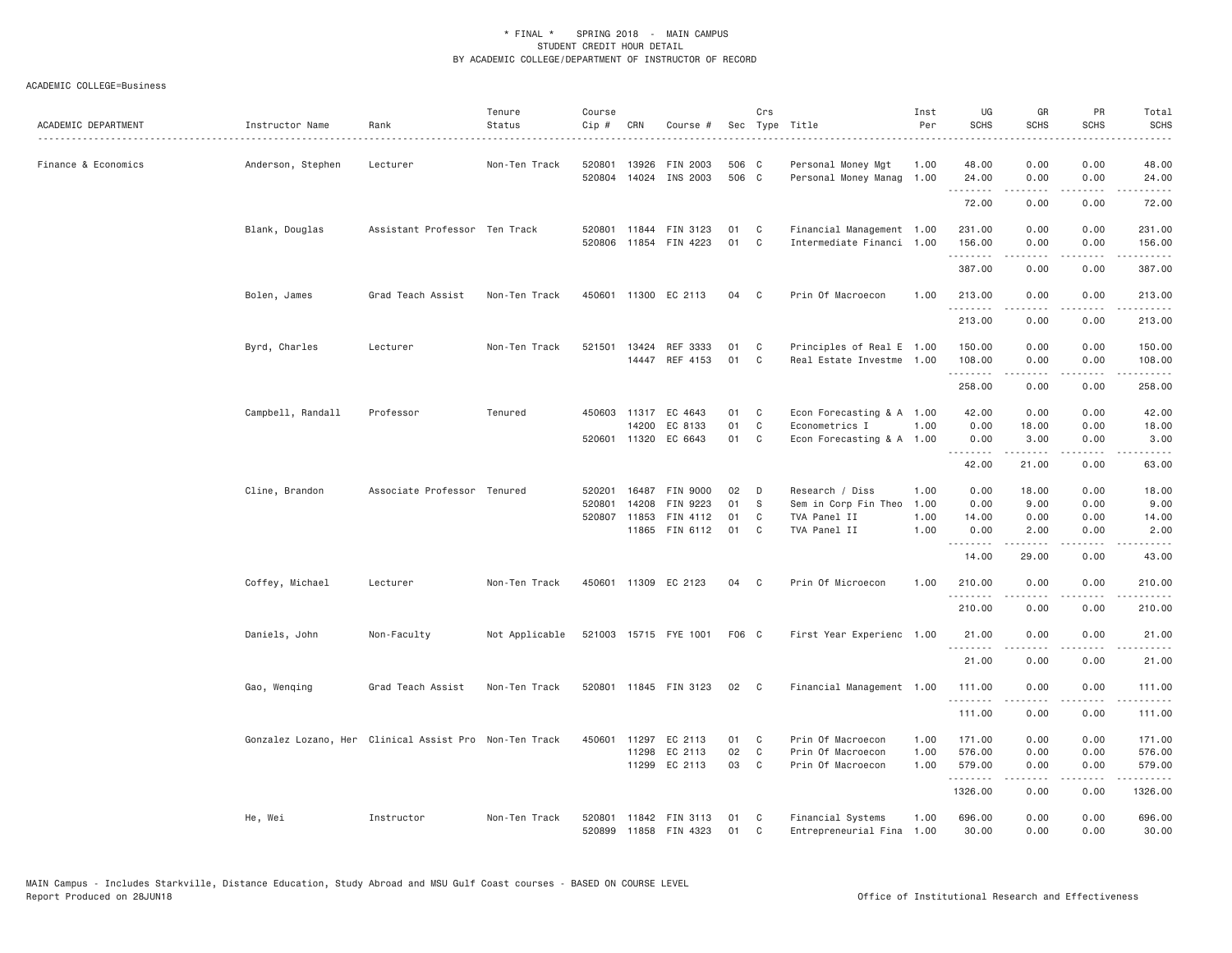| ACADEMIC DEPARTMENT | Instructor Name    | Rank                          | Tenure<br>Status | Course<br>Cip #  | CRN            | Course #                              |                | Crs          | Sec Type Title                             | Inst<br>Per  | UG<br><b>SCHS</b>   | GR<br><b>SCHS</b> | PR<br><b>SCHS</b>                                                                                                                 | Total<br><b>SCHS</b>                                                                                                                                           |
|---------------------|--------------------|-------------------------------|------------------|------------------|----------------|---------------------------------------|----------------|--------------|--------------------------------------------|--------------|---------------------|-------------------|-----------------------------------------------------------------------------------------------------------------------------------|----------------------------------------------------------------------------------------------------------------------------------------------------------------|
|                     |                    |                               |                  |                  |                |                                       |                |              |                                            |              |                     |                   |                                                                                                                                   |                                                                                                                                                                |
|                     |                    |                               |                  |                  |                |                                       |                |              |                                            |              | 726.00              | 0.00              | 0.00                                                                                                                              | 726.00                                                                                                                                                         |
| Finance & Economics | Henry, Thomas      | Lecturer                      | Non-Ten Track    |                  |                | 450601 13852 EC 2113<br>13853 EC 2123 | 504 C<br>504 C |              | Prin Of Macroecon<br>Prin Of Microecon     | 1.00<br>1.00 | 75.00<br>78.00<br>. | 0.00<br>0.00<br>. | 0.00<br>0.00<br>$\frac{1}{2}$                                                                                                     | 75.00<br>78.00<br>.                                                                                                                                            |
|                     |                    |                               |                  |                  |                |                                       |                |              |                                            |              | 153.00              | 0.00              | 0.00                                                                                                                              | 153.00                                                                                                                                                         |
|                     | Highfield, Michael | Professor                     | Tenured          | 520201           |                | 16277 FIN 4000                        | 01             | $\mathbf{I}$ | Directed Indiv Study                       | 1.00         | 3.00                | 0.00              | 0.00                                                                                                                              | 3.00                                                                                                                                                           |
|                     |                    |                               |                  | 520801 11868     | 16935          | FIN 4000                              | 02             | $\mathbf{I}$ | Directed Indiv Study                       | 1.00         | 2.00                | 0.00              | 0.00                                                                                                                              | 2.00                                                                                                                                                           |
|                     |                    |                               |                  |                  | 15631          | FIN 8113<br>FIN 4733                  | 01<br>01       | C<br>C       | Corporate Finance<br>Advanced Bank Mgt     | 1.00<br>1.00 | 0.00<br>12.00       | 78.00<br>0.00     | 0.00<br>0.00                                                                                                                      | 78.00<br>12.00                                                                                                                                                 |
|                     |                    |                               |                  |                  |                |                                       |                |              |                                            |              |                     | $- - - - -$       | .                                                                                                                                 | .                                                                                                                                                              |
|                     |                    |                               |                  |                  |                |                                       |                |              |                                            |              | 17.00               | 78.00             | 0.00                                                                                                                              | 95.00                                                                                                                                                          |
|                     | Houston, Caleb     | Grad Teach Assist             | Non-Ten Track    |                  |                | 520801 11846 FIN 3123                 | 03             | C.           | Financial Management 1.00                  |              | 228.00<br>.         | 0.00              | 0.00<br>$\sim$ $\sim$ $\sim$ $\sim$                                                                                               | 228.00<br>.                                                                                                                                                    |
|                     |                    |                               |                  |                  |                |                                       |                |              |                                            |              | 228.00              | 0.00              | 0.00                                                                                                                              | 228.00                                                                                                                                                         |
|                     | Jia, Shaomeng      | Grad Teach Assist             | Non-Ten Track    | 450601           |                | 14196 EC 2123                         | 05             | C            | Prin Of Microecon                          | 1.00         | 219.00              | 0.00              | 0.00                                                                                                                              | 219.00                                                                                                                                                         |
|                     |                    |                               |                  |                  |                | 14197 EC 2123                         | 06             | C            | Prin Of Microecon                          | 1.00         | 246.00<br>.         | 0.00<br>.         | 0.00<br>$\sim$ $\sim$ $\sim$                                                                                                      | 246.00<br>$\mathcal{L}^{\mathcal{A}}\left( \mathcal{A}^{\mathcal{A}}\right) =\mathcal{L}^{\mathcal{A}}\left( \mathcal{A}^{\mathcal{A}}\right)$                 |
|                     |                    |                               |                  |                  |                |                                       |                |              |                                            |              | 465.00              | 0.00              | 0.00                                                                                                                              | 465.00                                                                                                                                                         |
|                     | Johnson, Allison   | Lecturer                      | Non-Ten Track    | 520301           | 10076          | ACC 3203                              | 01             | C            | Fin Statement Anal                         | 1.00         | 39.00               | 0.00              | 0.00                                                                                                                              | 39.00                                                                                                                                                          |
|                     |                    |                               |                  |                  | 10077          | ACC 3203                              | 02             | C            | Fin Statement Anal                         | 1.00         | 12.00               | 0.00              | 0.00                                                                                                                              | 12.00                                                                                                                                                          |
|                     |                    |                               |                  |                  | 520804 11849   | FIN 3203<br>FIN 3203                  | 01<br>02       | C            | Financial Statemnt A 1.00                  |              | 105.00              | 0.00              | 0.00                                                                                                                              | 105.00                                                                                                                                                         |
|                     |                    |                               |                  |                  | 11850          |                                       |                | C            | Financial Statemnt A 1.00                  |              | 78.00<br>.          | 0.00<br>.         | 0.00<br>.                                                                                                                         | 78.00<br>.                                                                                                                                                     |
|                     |                    |                               |                  |                  |                |                                       |                |              |                                            |              | 234.00              | 0.00              | 0.00                                                                                                                              | 234.00                                                                                                                                                         |
|                     | King, Priscilla    | Non-Employee                  | Not Applicable   | 521701           |                | 12460 INS 3203                        | 01             | C.           | Prop and Cas Ins                           | 1.00         | 171.00<br>.         | 0.00              | 0.00                                                                                                                              | 171.00                                                                                                                                                         |
|                     |                    |                               |                  |                  |                |                                       |                |              |                                            |              | 171.00              | 0.00              | 0.00                                                                                                                              | 171.00                                                                                                                                                         |
|                     | Li, Cheng          | Assistant Professor Ten Track |                  |                  |                | 450601 11311 EC 3113                  | 01             | C            | Interm Macroeconomic                       | 1.00         | 123.00              | 0.00              | 0.00                                                                                                                              | 123.00                                                                                                                                                         |
|                     |                    |                               |                  |                  |                | 14195 EC 2113                         | H05 C          |              | Prin Of Macroecon                          | 1.00         | 63.00               | 0.00              | 0.00                                                                                                                              | 63.00                                                                                                                                                          |
|                     |                    |                               |                  |                  |                |                                       |                |              |                                            |              | .<br>186.00         | .<br>0.00         | $\frac{1}{2} \left( \frac{1}{2} \right) \left( \frac{1}{2} \right) \left( \frac{1}{2} \right) \left( \frac{1}{2} \right)$<br>0.00 | .<br>186.00                                                                                                                                                    |
|                     | Liano, Kartono     | Professor                     | Tenured          |                  |                | 520807 11859 FIN 4423                 | 01             | $\mathbf{C}$ | Investments                                | 1.00         | 141.00              | 0.00              | 0.00                                                                                                                              | 141.00                                                                                                                                                         |
|                     |                    |                               |                  |                  |                |                                       |                |              |                                            |              | 141.00              | 0.00              | 0.00                                                                                                                              | 141.00                                                                                                                                                         |
|                     | Mallory, Lewis     | Lecturer                      | Non-Ten Track    |                  |                | 520803 14207 FIN 4723                 | 01 C           |              | Bank Management                            | 1.00         | 45.00               | 0.00              | 0.00                                                                                                                              | 45.00                                                                                                                                                          |
|                     |                    |                               |                  |                  |                |                                       |                |              |                                            |              | 45.00               | .<br>0.00         | .<br>0.00                                                                                                                         | .<br>45.00                                                                                                                                                     |
|                     | McAfee, Matthew    | Non-Employee                  | Not Applicable   |                  |                | 521701 12462 INS 3303                 | 01             | C            | Life Insurance                             | 1.00         | 210.00              | 0.00              | 0.00                                                                                                                              | 210.00                                                                                                                                                         |
|                     |                    |                               |                  |                  |                |                                       |                |              |                                            |              | .<br>210.00         | 0.00              | بالمحام<br>0.00                                                                                                                   | $\frac{1}{2} \left( \frac{1}{2} \right) \left( \frac{1}{2} \right) \left( \frac{1}{2} \right) \left( \frac{1}{2} \right) \left( \frac{1}{2} \right)$<br>210.00 |
|                     | Metz, Tammi        | Instructor                    | Non-Ten Track    | 520801<br>520804 | 11841<br>12458 | FIN 2003<br>INS 2003                  | 01<br>01       | C<br>C       | Personal Money Mgt<br>Personal Money Manag | 1.00<br>1.00 | 99.00<br>45.00      | 0.00<br>0.00      | 0.00<br>0.00                                                                                                                      | 99.00<br>45.00                                                                                                                                                 |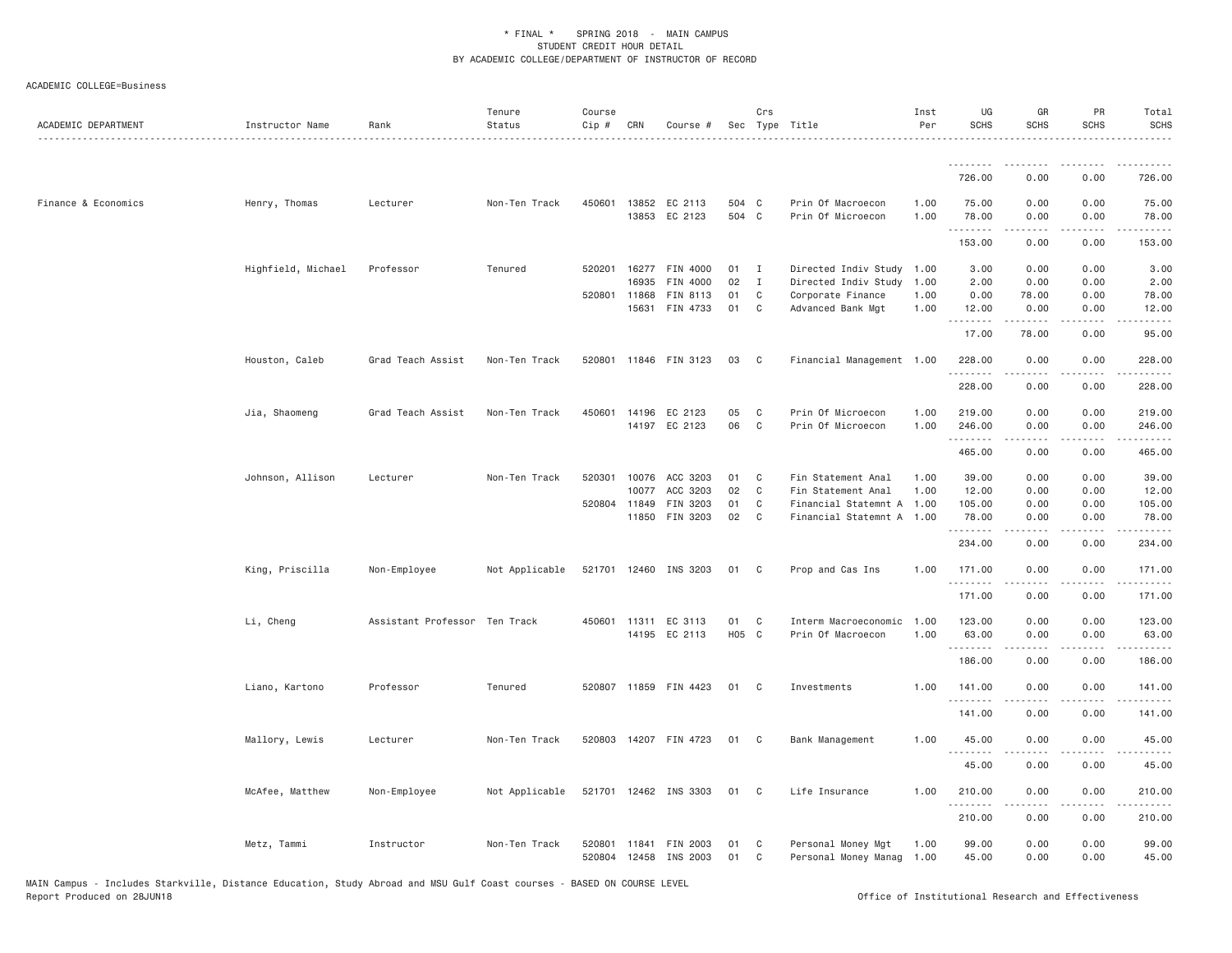| ACADEMIC DEPARTMENT | Instructor Name     | Rank                                               | Tenure<br>Status | Course<br>$Cip$ # | CRN                   | Course #                                                |                         | Crs         | Sec Type Title                                                    | Inst<br>Per          | UG<br><b>SCHS</b>        | GR<br><b>SCHS</b>                                                                                                                                             | <b>PR</b><br><b>SCHS</b>            | Total<br><b>SCHS</b>                                                                                                                                                                      |
|---------------------|---------------------|----------------------------------------------------|------------------|-------------------|-----------------------|---------------------------------------------------------|-------------------------|-------------|-------------------------------------------------------------------|----------------------|--------------------------|---------------------------------------------------------------------------------------------------------------------------------------------------------------|-------------------------------------|-------------------------------------------------------------------------------------------------------------------------------------------------------------------------------------------|
| Finance & Economics | Metz, Tammi         | Instructor                                         | Non-Ten Track    | 520804<br>521701  | 14026<br>14025        | INS 3503<br>INS 3103                                    | 506 C<br>506 C          |             | Employee Benefits<br>Prin Of Insurance                            | 1.00<br>1.00         | 168.00<br>153.00         | 0.00<br>0.00                                                                                                                                                  | 0.00<br>0.00                        | 168.00<br>153.00                                                                                                                                                                          |
|                     |                     |                                                    |                  |                   |                       |                                                         |                         |             |                                                                   |                      | .<br>465.00              | -----<br>0.00                                                                                                                                                 | لأعاجب<br>0.00                      | $\frac{1}{2} \left( \frac{1}{2} \right) \left( \frac{1}{2} \right) \left( \frac{1}{2} \right) \left( \frac{1}{2} \right) \left( \frac{1}{2} \right) \left( \frac{1}{2} \right)$<br>465.00 |
|                     | Miller, Thomas W.   | Professor                                          | Tenured          | 520201            |                       | 16456 FIN 9000                                          | 01                      | D           | Research / Diss                                                   | 1.00                 | 0.00                     | 9.00                                                                                                                                                          | 0.00                                | 9.00                                                                                                                                                                                      |
|                     |                     |                                                    |                  |                   |                       |                                                         |                         |             |                                                                   |                      | .<br>0.00                | 9.00                                                                                                                                                          | 0.00                                | 9.00                                                                                                                                                                                      |
|                     |                     | Orozco Aleman, Sandr Assistant Professor Ten Track |                  |                   | 16632                 | 450601 11313 EC 3123<br>EC 9000<br>520601 14198 EC 4233 | 01<br>02<br>01          | C<br>D<br>C | Interm Micro<br>Research / Diss<br>Labor Economics                | 1.00<br>1.00<br>1.00 | 93.00<br>0.00<br>54.00   | 0.00<br>6.00<br>0.00                                                                                                                                          | 0.00<br>0.00<br>0.00                | 93.00<br>6.00<br>54.00                                                                                                                                                                    |
|                     |                     |                                                    |                  |                   |                       |                                                         |                         |             |                                                                   |                      | .<br>147.00              | $\frac{1}{2} \left( \frac{1}{2} \right) \left( \frac{1}{2} \right) \left( \frac{1}{2} \right) \left( \frac{1}{2} \right) \left( \frac{1}{2} \right)$<br>6.00  | .<br>0.00                           | .<br>153.00                                                                                                                                                                               |
|                     | Parisian, Daniel    | Assistant Professor Ten Track                      |                  | 450601            | 11308                 | EC 2123<br>14202 EC 8163                                | 03<br>01                | C<br>C      | Prin Of Microecon<br>Microeconomics I                             | 1.00<br>1.00         | 210.00<br>0.00           | 0.00<br>18.00                                                                                                                                                 | 0.00<br>0.00                        | 210.00<br>18.00                                                                                                                                                                           |
|                     |                     |                                                    |                  |                   |                       |                                                         |                         |             |                                                                   |                      | .<br>210.00              | $\frac{1}{2} \left( \frac{1}{2} \right) \left( \frac{1}{2} \right) \left( \frac{1}{2} \right) \left( \frac{1}{2} \right) \left( \frac{1}{2} \right)$<br>18.00 | د د د د<br>0.00                     | .<br>228.00                                                                                                                                                                               |
|                     | Posylnaya, Valeriya | Grad Teach Assist                                  | Non-Ten Track    | 520801            |                       | 11847 FIN 3123<br>14204 FIN 3123                        | 04<br>05                | C<br>C      | Financial Management 1.00<br>Financial Management 1.00            |                      | 213.00<br>210.00         | 0.00<br>0.00                                                                                                                                                  | 0.00<br>0.00                        | 213.00<br>210.00                                                                                                                                                                          |
|                     |                     |                                                    |                  |                   |                       |                                                         |                         |             |                                                                   |                      | 423.00                   | .<br>0.00                                                                                                                                                     | المتماما<br>0.00                    | 423.00                                                                                                                                                                                    |
|                     | Pounds, Seth        | Instructor                                         | Non-Ten Track    | 520804<br>521701  | 12463<br>12459        | INS 4503<br>INS 3103                                    | 01<br>01                | C<br>C      | Enterprise Risk Mgmt 1.00<br>Prin Of Insurance                    | 1.00                 | 78.00<br>219.00<br>.     | 0.00<br>0.00<br>.                                                                                                                                             | 0.00<br>0.00                        | 78.00<br>219.00<br><u>.</u>                                                                                                                                                               |
|                     |                     |                                                    |                  |                   |                       |                                                         |                         |             |                                                                   |                      | 297.00                   | 0.00                                                                                                                                                          | 0.00                                | 297.00                                                                                                                                                                                    |
|                     | Robbins, William    | Non-Employee                                       | Not Applicable   |                   |                       | 520801 13927 FIN 3113                                   | 506 C                   |             | Financial Systems                                                 | 1.00                 | 93.00                    | 0.00                                                                                                                                                          | 0.00                                | 93.00                                                                                                                                                                                     |
|                     |                     |                                                    |                  |                   |                       |                                                         |                         |             |                                                                   |                      | 93.00                    | 0.00                                                                                                                                                          | 0.00                                | 93.00                                                                                                                                                                                     |
|                     | Roskelley, Kenneth  | Associate Professor Tenured                        |                  |                   | 520801 11856<br>13928 | FIN 4243<br>FIN 3123<br>13929 FIN 8113                  | 01<br>504 C<br>501 C    | C           | Senior Seminar in Fi<br>Financial Management<br>Corporate Finance | 1.00<br>1.00<br>1.00 | 117.00<br>147.00<br>0.00 | 0.00<br>0.00<br>78.00                                                                                                                                         | 0.00<br>0.00<br>0.00                | 117.00<br>147.00<br>78.00                                                                                                                                                                 |
|                     |                     |                                                    |                  |                   |                       |                                                         |                         |             |                                                                   |                      | .<br>264.00              | $\omega$ is a set<br>78.00                                                                                                                                    | .<br>0.00                           | .<br>342.00                                                                                                                                                                               |
|                     | Spurlin, William    | Associate Professor Tenured                        |                  | 520601            |                       | 13854 EC 8103                                           | 501 C                   |             | Econ for Managers                                                 | 1.00                 | 0.00                     | 69.00                                                                                                                                                         | 0.00                                | 69.00                                                                                                                                                                                     |
|                     |                     |                                                    |                  |                   |                       |                                                         |                         |             |                                                                   |                      | .<br>0.00                | 69.00                                                                                                                                                         | 0.00                                | 69.00                                                                                                                                                                                     |
|                     | Taboada, Alvaro     | Assistant Professor Ten Track                      |                  | 520806            |                       | 520801 11852 FIN 3723<br>11863 FIN 4923                 | 01<br>01                | C<br>C      | Financial Markets<br>International Fin Mg                         | 1.00<br>1.00         | 195.00<br>120.00         | 0.00<br>0.00                                                                                                                                                  | 0.00<br>0.00                        | 195.00<br>120.00                                                                                                                                                                          |
|                     |                     |                                                    |                  |                   |                       |                                                         |                         |             |                                                                   |                      | .<br>315.00              | -----<br>0.00                                                                                                                                                 | .<br>0.00                           | $\frac{1}{2} \left( \frac{1}{2} \right) \left( \frac{1}{2} \right) \left( \frac{1}{2} \right) \left( \frac{1}{2} \right) \left( \frac{1}{2} \right) \left( \frac{1}{2} \right)$<br>315.00 |
|                     | Thomas, Mary        | Associate Professor Tenured                        |                  |                   | 450601 11306          | EC 2123<br>14217 EC 2123                                | 01<br>H <sub>01</sub> C | C           | Prin Of Microecon<br>Prin Of Microecon                            | 1.00<br>1.00         | 693.00<br>12.00          | 0.00<br>0.00                                                                                                                                                  | 0.00<br>0.00                        | 693.00<br>12.00                                                                                                                                                                           |
|                     |                     |                                                    |                  |                   |                       |                                                         |                         |             |                                                                   |                      | .<br>705.00              | 0.00                                                                                                                                                          | $\sim$ $\sim$ $\sim$ $\sim$<br>0.00 | -----<br>705.00                                                                                                                                                                           |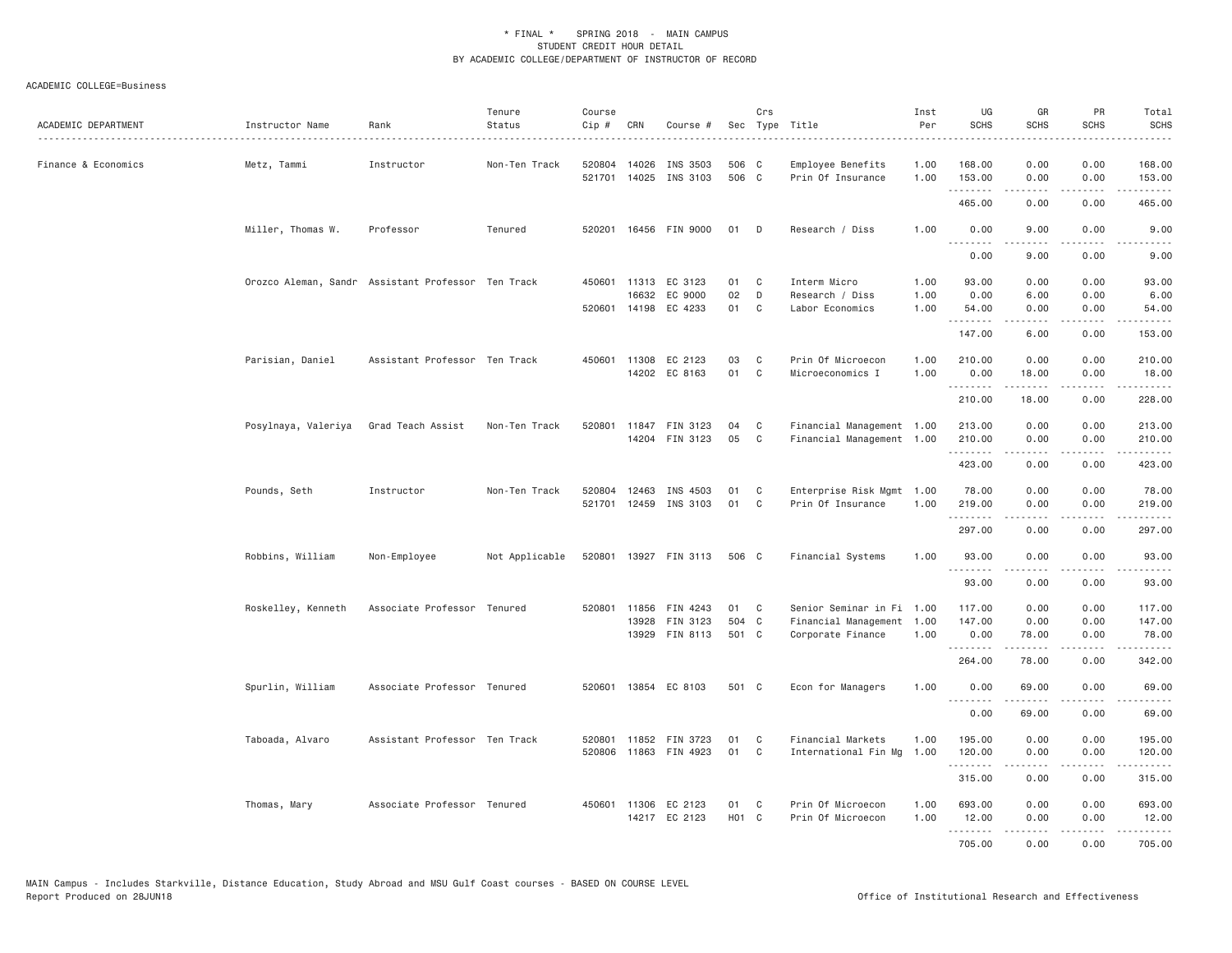| ACADEMIC DEPARTMENT                                         | Instructor Name     | Rank                              | Tenure<br>Status | Course<br>Cip # | CRN   | Course #             | Sec          | Crs | Type Title                | Inst<br>Per | UG<br><b>SCHS</b>       | GR<br><b>SCHS</b>  | PR<br><b>SCHS</b> | Total<br><b>SCHS</b>  |
|-------------------------------------------------------------|---------------------|-----------------------------------|------------------|-----------------|-------|----------------------|--------------|-----|---------------------------|-------------|-------------------------|--------------------|-------------------|-----------------------|
| Finance & Economics                                         | Williamson, Claudia | Associate Professor Tenured       |                  |                 |       | 450601 14203 EC 8473 | 01 C         |     | Public Choice             | 1.00        | 0.00                    | 12.00              | 0.00              | 12.00                 |
|                                                             |                     |                                   |                  |                 |       | 16359 EC 9000        | 01           | D   | Research / Diss           | 1.00        | 0.00                    | 15.00              | 0.00              | 15.00                 |
|                                                             |                     |                                   |                  |                 |       |                      |              |     |                           |             | - - - - - - - -<br>0.00 | 27.00              | 0.00              | 27.00                 |
|                                                             | Wiseman, Travis     | Clinical Assist Pro Non-Ten Track |                  | 450601          | 11318 | EC 6323              | 01 C         |     | International Econom 1.00 |             | 0.00                    | 3.00               | 0.00              | 3.00                  |
|                                                             |                     |                                   |                  |                 | 16461 | EC 4000              | $01$ I       |     | Directed Indiv Study 1.00 |             | 3.00                    | 0.00               | 0.00              | 3.00                  |
|                                                             |                     |                                   |                  |                 |       | 16462 EC 4000        | $02$ I       |     | Directed Indiv Study 1.00 |             | 3.00                    | 0.00               | 0.00              | 3.00                  |
|                                                             |                     |                                   |                  |                 | 16463 | EC 4000              | 03 I         |     | Directed Indiv Study 1.00 |             | 3.00                    | 0.00               | 0.00              | 3.00                  |
|                                                             |                     |                                   |                  |                 | 16464 | EC 4000              | 04 I         |     | Directed Indiv Study 1.00 |             | 3.00                    | 0.00               | 0.00              | 3.00                  |
|                                                             |                     |                                   |                  |                 | 16466 | EC 4000              | 06 I         |     | Directed Indiv Study 1.00 |             | 3.00                    | 0.00               | 0.00              | 3.00                  |
|                                                             |                     |                                   |                  |                 | 16467 | EC 4000              | 07 I         |     | Directed Indiv Study 1.00 |             | 3.00                    | 0.00               | 0.00              | 3.00                  |
|                                                             |                     |                                   |                  |                 |       | 16468 EC 4000        | 08 I         |     | Directed Indiv Study 1.00 |             | 3.00                    | 0.00               | 0.00              | 3.00                  |
|                                                             |                     |                                   |                  |                 | 16469 | EC 4000              | 09 I         |     | Directed Indiv Study 1.00 |             | 3.00                    | 0.00               | 0.00              | 3.00                  |
|                                                             |                     |                                   |                  |                 | 16859 | EC 4000              | $10$ I       |     | Directed Indiv Study 1.00 |             | 3.00                    | 0.00               | 0.00              | 3.00                  |
|                                                             |                     |                                   |                  |                 | 16860 | EC 4000              | $11 \quad I$ |     | Directed Indiv Study 1.00 |             | 3.00                    | 0.00               | 0.00              | 3.00                  |
|                                                             |                     |                                   |                  | 450605          | 11315 | EC 4323              | 01 C         |     | International Econom 1.00 |             | 105.00                  | 0.00               | 0.00              | 105.00                |
|                                                             |                     |                                   |                  | 521101          |       | 12403 IB 3900        | 01 E         |     | IB Intern Work            | 1,00        | 4.00                    | 0.00               | 0.00              | 4.00                  |
|                                                             |                     |                                   |                  |                 |       | 12405 IB 4903        | 01 E         |     | IB Intern Academics       | 1.00        | 21.00<br>--------       | 0.00<br>-----      | 0.00<br>.         | 21.00                 |
|                                                             |                     |                                   |                  |                 |       |                      |              |     |                           |             | 160.00                  | 3.00               | 0.00              | 163.00                |
|                                                             | Yao, Lili           | Grad Teach Assist                 | Non-Ten Track    |                 |       | 450601 11307 EC 2123 | 02           | C.  | Prin Of Microecon         | 1.00        | 222.00                  | 0.00               | 0.00              | 222.00                |
|                                                             |                     |                                   |                  |                 |       |                      |              |     |                           |             | <u>.</u><br>222.00      | 0.00               | 0.00              | 222.00                |
| ------------------------------------<br>Finance & Economics |                     |                                   |                  |                 |       |                      |              |     |                           |             | ========<br>8531,00     | 338,00             | 0.00              | ==========<br>8869,00 |
| ------------------------------------                        |                     |                                   |                  |                 |       |                      |              |     |                           |             | ========                | ================== |                   | ==========            |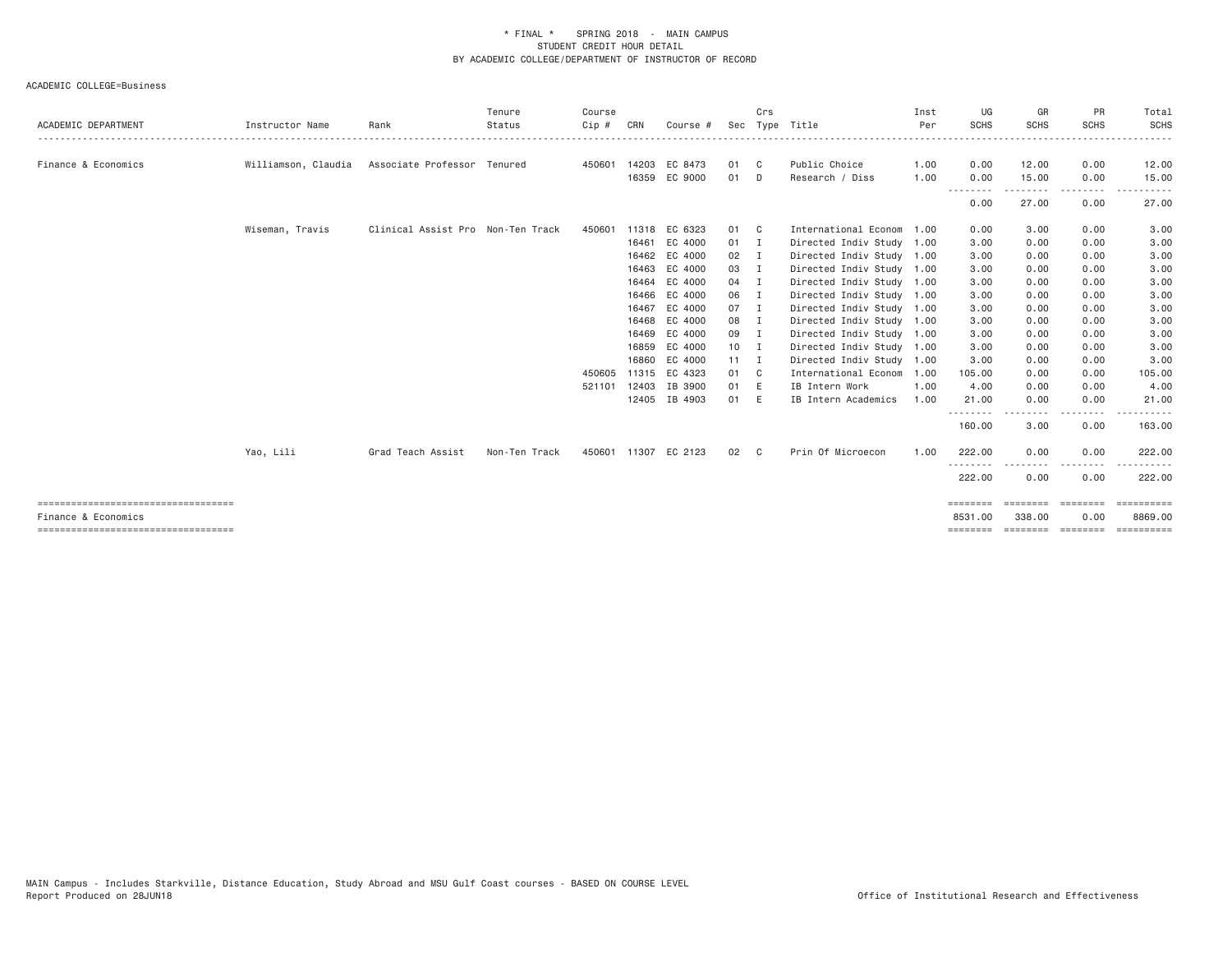| ACADEMIC DEPARTMENT              | Instructor Name    | Rank                          | Tenure<br>Status | Course<br>Cip # | CRN          | Course #                          |          | Crs          | Sec Type Title                        | Inst<br>Per  | UG<br><b>SCHS</b>     | GR<br><b>SCHS</b>                                                                                                                                            | PR<br><b>SCHS</b>                   | Total<br><b>SCHS</b>                                                                                                                                           |
|----------------------------------|--------------------|-------------------------------|------------------|-----------------|--------------|-----------------------------------|----------|--------------|---------------------------------------|--------------|-----------------------|--------------------------------------------------------------------------------------------------------------------------------------------------------------|-------------------------------------|----------------------------------------------------------------------------------------------------------------------------------------------------------------|
| Management & Information Systems | Abbasi, Fahimeh    | Non-Employee                  | Not Applicable   |                 |              | 521101 12749 MGT 4613             | 01       | C            | Cross-Cultural Mgt                    | 1.00         | 135.00<br>.           | 0.00                                                                                                                                                         | 0.00<br>----                        | 135.00<br>.                                                                                                                                                    |
|                                  |                    |                               |                  |                 |              |                                   |          |              |                                       |              | 135.00                | 0.00                                                                                                                                                         | 0.00                                | 135.00                                                                                                                                                         |
|                                  | Barnett, Timothy   | Professor                     | Tenured          | 521003          | 14156        | 520201 12745 MGT 3823<br>MGT 9813 | 01<br>01 | C<br>S       | Responsible Leadersh<br>Seminar In OB | 1.00<br>1.00 | 135.00<br>0.00        | 0.00<br>3.00                                                                                                                                                 | 0.00<br>0.00                        | 135.00<br>3.00                                                                                                                                                 |
|                                  |                    |                               |                  |                 |              |                                   |          |              |                                       |              | .<br>135.00           | 3.00                                                                                                                                                         | 0.00                                | $\sim$ $\sim$ $\sim$ $\sim$<br>138.00                                                                                                                          |
|                                  | Canfield, Stephen  | Instructor                    | Non-Ten Track    | 110201          | 10590        | BIS 1523                          | 01       | C            | Web Development I                     | 1.00         | 126.00                | 0.00                                                                                                                                                         | 0.00                                | 126.00                                                                                                                                                         |
|                                  |                    |                               |                  |                 | 10591        | BIS 1523                          | 02       | C            | Web Development I                     | 1.00         | 123.00                | 0.00                                                                                                                                                         | 0.00                                | 123.00                                                                                                                                                         |
|                                  |                    |                               |                  |                 | 10592        | BIS 2523                          | 01       | C            | Web Development II                    | 1.00         | 111.00                | 0.00                                                                                                                                                         | 0.00                                | 111.00                                                                                                                                                         |
|                                  |                    |                               |                  | 110901          | 10602        | BIS 6513                          | 01       | C            | Microcomputers/Netwo                  | 1.00         | 0.00                  | 6.00                                                                                                                                                         | 0.00                                | 6.00                                                                                                                                                           |
|                                  |                    |                               |                  | 521201          | 10598        | BIS 4513                          | 01       | C            | Microcomputers/Netwo                  | 1.00         | 24.00<br>.            | 0.00<br>.                                                                                                                                                    | 0.00<br>$\frac{1}{2}$               | 24.00<br>.                                                                                                                                                     |
|                                  |                    |                               |                  |                 |              |                                   |          |              |                                       |              | 384.00                | 6.00                                                                                                                                                         | 0.00                                | 390.00                                                                                                                                                         |
|                                  | Chrisman, James    | Professor                     | Tenured          | 520701          | 12739        | MGT 3333                          | 01       | C            | Field Study In Entre 1.00             |              | 63.00                 | 0.00                                                                                                                                                         | 0.00                                | 63.00                                                                                                                                                          |
|                                  |                    |                               |                  | 521302          | 16207        | MGT 9000                          | 01       | D            | Research / Diss                       | 1,00         | 0.00                  | 18.00                                                                                                                                                        | 0.00                                | 18.00                                                                                                                                                          |
|                                  |                    |                               |                  |                 |              |                                   |          |              |                                       |              | .                     |                                                                                                                                                              |                                     |                                                                                                                                                                |
|                                  |                    |                               |                  |                 |              |                                   |          |              |                                       |              | 63.00                 | 18.00                                                                                                                                                        | 0.00                                | 81.00                                                                                                                                                          |
|                                  | Daspit, Joshua     | Assistant Professor Ten Track |                  |                 | 520101 10633 | <b>BUS 4853</b>                   | 01       | C            | <b>Business Policy</b>                | 1.00         | 171.00                | 0.00                                                                                                                                                         | 0.00                                | 171.00                                                                                                                                                         |
|                                  |                    |                               |                  |                 | 10634        | <b>BUS 4853</b>                   | 02       | C            | <b>Business Policy</b>                | 1.00         | 132.00                | 0.00                                                                                                                                                         | 0.00                                | 132.00                                                                                                                                                         |
|                                  |                    |                               |                  |                 |              |                                   |          |              |                                       |              | .<br>303.00           | .<br>0.00                                                                                                                                                    | .<br>0.00                           | $- - - - -$<br>303.00                                                                                                                                          |
|                                  |                    |                               |                  |                 |              |                                   |          |              |                                       |              |                       |                                                                                                                                                              |                                     |                                                                                                                                                                |
|                                  | Dhaenens, Andrew   | Grad Teach Assist             | Non-Ten Track    | 520201          |              | 12748 MGT 4543                    | 01       | C            | Compensation Mgt                      | 1.00         | 153.00<br>.           | 0.00<br>.                                                                                                                                                    | 0.00<br>$\sim$ $\sim$ $\sim$ $\sim$ | 153.00<br>2.2.2.2.2                                                                                                                                            |
|                                  |                    |                               |                  |                 |              |                                   |          |              |                                       |              | 153.00                | 0.00                                                                                                                                                         | 0.00                                | 153.00                                                                                                                                                         |
|                                  | Hammond, Nathaniel | Grad Teach Assist             | Non-Ten Track    | 521301          | 12726        | MGT 3114                          | 02       | - C          | Prin of Mgt & Prod                    | 1.00         | 624.00                | 0.00                                                                                                                                                         | 0.00                                | 624.00                                                                                                                                                         |
|                                  |                    |                               |                  |                 |              |                                   |          |              |                                       |              | 624.00                | 0.00                                                                                                                                                         | 0.00                                | 624.00                                                                                                                                                         |
|                                  | Holt, Daniel       | Associate Professor Tenured   |                  | 520201          |              | 12752 MGT 8123                    | 01       | C            | Strategic Bus Consul 1.00             |              | 0.00                  | 69.00                                                                                                                                                        | 0.00                                | 69.00                                                                                                                                                          |
|                                  |                    |                               |                  |                 |              |                                   |          |              |                                       |              | 1.1.1.1.1.1.1<br>0.00 | 69.00                                                                                                                                                        | 0.00                                | 69.00                                                                                                                                                          |
|                                  |                    |                               |                  |                 |              |                                   |          |              |                                       |              |                       |                                                                                                                                                              |                                     |                                                                                                                                                                |
|                                  | Long, Rebecca      | Professor                     | Tenured          |                 | 520101 10635 | <b>BUS 4853</b>                   | 03       | C            | <b>Business Policy</b>                | 1.00         | 177.00                | 0.00                                                                                                                                                         | 0.00                                | 177.00                                                                                                                                                         |
|                                  |                    |                               |                  |                 |              | 10636 BUS 4853                    | 04       | C            | <b>Business Policy</b>                | 1.00         | 135.00<br>.           | 0.00<br>$- - - - -$                                                                                                                                          | 0.00<br>د د د د                     | 135.00<br>$\frac{1}{2} \left( \frac{1}{2} \right) \left( \frac{1}{2} \right) \left( \frac{1}{2} \right) \left( \frac{1}{2} \right) \left( \frac{1}{2} \right)$ |
|                                  |                    |                               |                  |                 |              |                                   |          |              |                                       |              | 312.00                | 0.00                                                                                                                                                         | 0.00                                | 312.00                                                                                                                                                         |
|                                  | Madison, Kristen   | Assistant Professor Ten Track |                  | 521001          | 12741        | MGT 3513                          | 02       | C            | Intro Human Res Mgt                   | 1.00         | 207.00                | 0.00                                                                                                                                                         | 0.00                                | 207.00                                                                                                                                                         |
|                                  |                    |                               |                  |                 |              | 12742 MGT 3513                    | 03       | C            | Intro Human Res Mgt                   | 1.00         | 204.00                | 0.00                                                                                                                                                         | 0.00                                | 204.00                                                                                                                                                         |
|                                  |                    |                               |                  |                 |              |                                   |          |              |                                       |              | .<br>411.00           | $\frac{1}{2} \left( \frac{1}{2} \right) \left( \frac{1}{2} \right) \left( \frac{1}{2} \right) \left( \frac{1}{2} \right) \left( \frac{1}{2} \right)$<br>0.00 | د د د د<br>0.00                     | .<br>411.00                                                                                                                                                    |
|                                  | Marett, Emily      | Instructor                    | Non-Ten Track    | 520201          | 12732        | MGT 3213                          | 06       | C            | Org Communications                    | 1.00         | 207.00                | 0.00                                                                                                                                                         | 0.00                                | 207.00                                                                                                                                                         |
|                                  |                    |                               |                  |                 | 14041        | MGT 3213                          | 506 C    |              | Org Communications                    | 1.00         | 117.00                | 0.00                                                                                                                                                         | 0.00                                | 117.00                                                                                                                                                         |
|                                  |                    |                               |                  | 521001          | 12740        | MGT 3513                          | 01       | C            | Intro Human Res Mgt                   | 1.00         | 207.00                | 0.00                                                                                                                                                         | 0.00                                | 207.00                                                                                                                                                         |
|                                  |                    |                               |                  |                 | 12747        | MGT 4533                          | 01       | $\mathsf{C}$ | Advanced Hrm                          | 1.00         | 174.00                | 0.00                                                                                                                                                         | 0.00                                | 174.00                                                                                                                                                         |
|                                  |                    |                               |                  |                 |              |                                   |          |              |                                       |              |                       |                                                                                                                                                              |                                     |                                                                                                                                                                |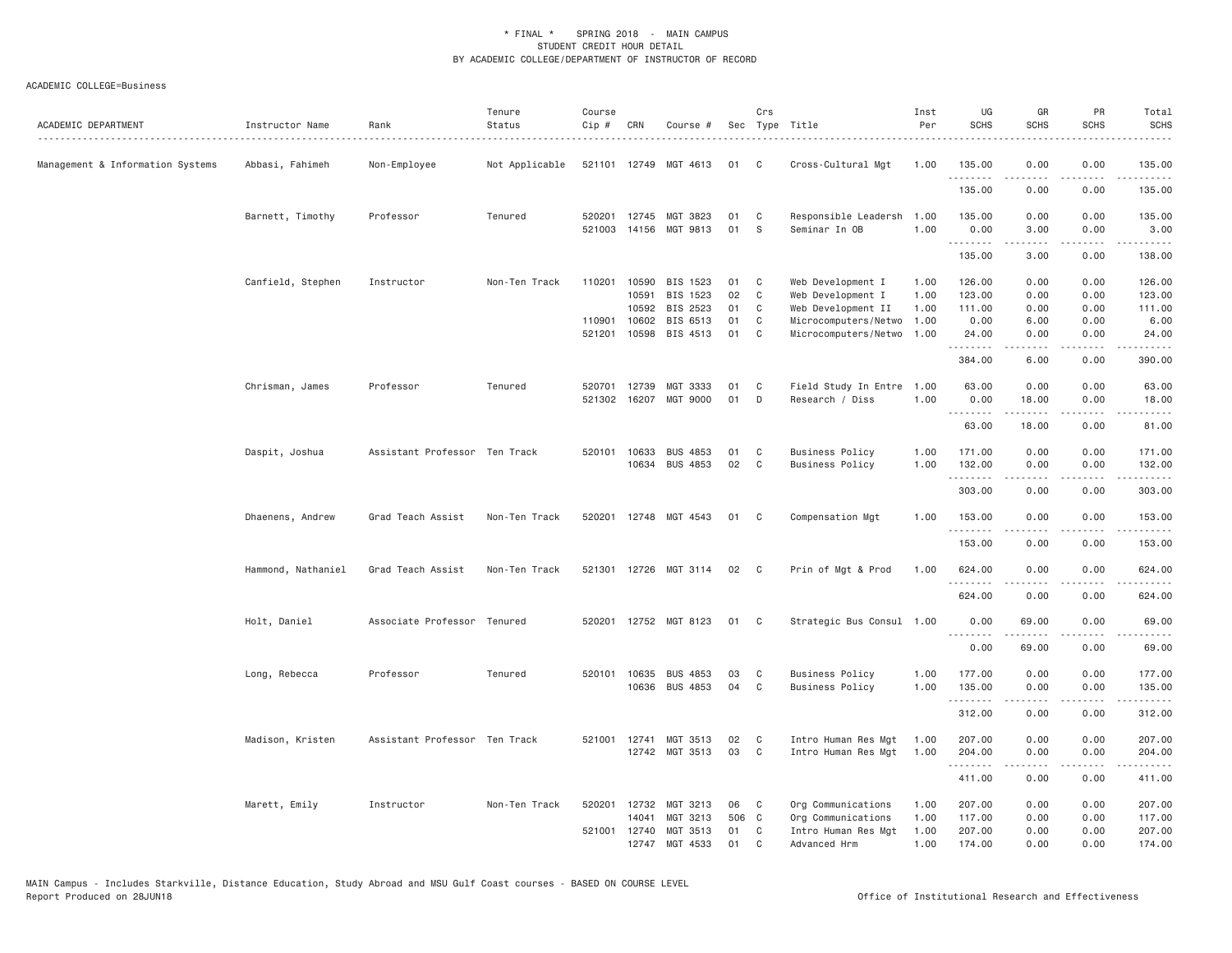| ACADEMIC DEPARTMENT              | Instructor Name   | Rank                              | Tenure<br>Status | Course<br>Cip # | CRN   | Course #              |       | Crs            | Sec Type Title              | Inst<br>Per | UG<br><b>SCHS</b>                                                                                                                   | GR<br><b>SCHS</b>                                                                                                                                             | <b>PR</b><br><b>SCHS</b>     | Total<br><b>SCHS</b><br>. |
|----------------------------------|-------------------|-----------------------------------|------------------|-----------------|-------|-----------------------|-------|----------------|-----------------------------|-------------|-------------------------------------------------------------------------------------------------------------------------------------|---------------------------------------------------------------------------------------------------------------------------------------------------------------|------------------------------|---------------------------|
|                                  |                   |                                   |                  |                 |       |                       |       |                |                             |             | <u>.</u>                                                                                                                            | .                                                                                                                                                             |                              |                           |
|                                  |                   |                                   |                  |                 |       |                       |       |                |                             |             | 705.00                                                                                                                              | 0.00                                                                                                                                                          | 0.00                         | 705.00                    |
| Management & Information Systems | Marett, Lawrence  | Associate Professor Tenured       |                  | 111003          | 10597 | BIS 4113              | 01    | C              | BIS Security Managem 1.00   |             | 93.00                                                                                                                               | 0.00                                                                                                                                                          | 0.00                         | 93.00                     |
|                                  |                   |                                   |                  | 521201          | 10600 | BIS 4763              | 01    | $\mathbb C$    | BIS Senior Seminar          | 1.00        | 39.00                                                                                                                               | 0.00                                                                                                                                                          | 0.00                         | 39.00                     |
|                                  |                   |                                   |                  |                 | 10601 | BIS 6113              | 01    | C              | <b>BIS Security Managem</b> | 1.00        | 0.00                                                                                                                                | 9.00                                                                                                                                                          | 0.00                         | 9.00                      |
|                                  |                   |                                   |                  |                 | 13806 | BIS 6113              | 501 C |                | BIS Security Managem        | 1.00        | 0.00<br>.                                                                                                                           | 18.00<br>$\frac{1}{2} \left( \frac{1}{2} \right) \left( \frac{1}{2} \right) \left( \frac{1}{2} \right) \left( \frac{1}{2} \right) \left( \frac{1}{2} \right)$ | 0.00<br>.                    | 18.00<br>.                |
|                                  |                   |                                   |                  |                 |       |                       |       |                |                             |             | 132.00                                                                                                                              | 27.00                                                                                                                                                         | 0.00                         | 159.00                    |
|                                  | McLarty, Benjamin | Assistant Professor Ten Track     |                  |                 |       | 521301 12725 MGT 3114 | 01    | C              | Prin of Mgt & Prod          | 1.00        | 988.00                                                                                                                              | 0.00                                                                                                                                                          | 0.00                         | 988.00                    |
|                                  |                   |                                   |                  |                 |       |                       |       |                |                             |             | $\begin{array}{cccccccccccccc} \bullet & \bullet & \bullet & \bullet & \bullet & \bullet & \bullet & \bullet \end{array}$<br>988.00 | 0.00                                                                                                                                                          | .<br>0.00                    | 988.00                    |
|                                  | McNamara, Kelly   | Clinical Assoc Prof Non-Ten Track |                  | 521201          | 10586 | BIS 1012              | 01    | C              | Intro to Bus Info Sy 1.00   |             | 476.00                                                                                                                              | 0.00                                                                                                                                                          | 0.00                         | 476.00                    |
|                                  |                   |                                   |                  |                 | 10587 | BIS 1012              | 02    | C              | Intro to Bus Info Sy 1.00   |             | 142.00                                                                                                                              | 0.00                                                                                                                                                          | 0.00                         | 142.00                    |
|                                  |                   |                                   |                  |                 | 10588 | BIS 1012              | 03    | C              | Intro to Bus Info Sy 1.00   |             | 132.00                                                                                                                              | 0.00                                                                                                                                                          | 0.00                         | 132.00                    |
|                                  |                   |                                   |                  |                 | 10603 | BIS 8313              | 01    | C              | Adv Database Des Adm 1.00   |             | 0.00                                                                                                                                | 21.00                                                                                                                                                         | 0.00                         | 21.00                     |
|                                  |                   |                                   |                  |                 | 13808 | BIS 8313              | 501 C |                | Adv Database Des Adm 1.00   |             | 0.00<br>.                                                                                                                           | 21.00                                                                                                                                                         | 0.00                         | 21.00<br>$\frac{1}{2}$    |
|                                  |                   |                                   |                  |                 |       |                       |       |                |                             |             | 750.00                                                                                                                              | 42.00                                                                                                                                                         | 0.00                         | 792.00                    |
|                                  | Niu, Ziyi         | Grad Teach Assist                 | Non-Ten Track    |                 |       | 521201 10595 BIS 3523 | 01    | C <sub>1</sub> | Advanced Languages          | 1.00        | 81.00<br>.                                                                                                                          | 0.00                                                                                                                                                          | 0.00                         | 81.00                     |
|                                  |                   |                                   |                  |                 |       |                       |       |                |                             |             | 81.00                                                                                                                               | 0.00                                                                                                                                                          | 0.00                         | 81.00                     |
|                                  | Otondo, Robert    | Associate Professor Tenured       |                  | 521201          | 10596 | BIS 3753              | 01    | C              | Business Database Sy        | 1.00        | 45.00                                                                                                                               | 0.00                                                                                                                                                          | 0.00                         | 45.00                     |
|                                  |                   |                                   |                  |                 | 10604 | BIS 8413              | 01    | C              | Data Analytics              | 1.00        | 0.00                                                                                                                                | 24.00                                                                                                                                                         | 0.00                         | 24.00                     |
|                                  |                   |                                   |                  |                 | 13809 | BIS 8413              | 501 C |                | Data Analytics              | 1.00        | 0.00<br>.                                                                                                                           | 18.00<br>$\frac{1}{2} \left( \frac{1}{2} \right) \left( \frac{1}{2} \right) \left( \frac{1}{2} \right) \left( \frac{1}{2} \right) \left( \frac{1}{2} \right)$ | 0.00<br>$\sim$ $\sim$ $\sim$ | 18.00<br>والمناصبات       |
|                                  |                   |                                   |                  |                 |       |                       |       |                |                             |             | 45.00                                                                                                                               | 42.00                                                                                                                                                         | 0.00                         | 87.00                     |
|                                  | Pearson, Allison  | Professor                         | Tenured          |                 |       | 521302 16902 MGT 9000 | 04    | D              | Research / Diss             | 1.00        | 0.00<br>.                                                                                                                           | 9.00                                                                                                                                                          | 0.00                         | 9.00                      |
|                                  |                   |                                   |                  |                 |       |                       |       |                |                             |             | 0.00                                                                                                                                | 9.00                                                                                                                                                          | 0.00                         | 9.00                      |
|                                  | Pearson, Rodney   | Professor                         | Tenured          |                 |       | 521003 15074 FYE 1101 | F01 C |                | Freshman Success Str 1.00   |             | 113.00                                                                                                                              | 0.00                                                                                                                                                          | 0.00                         | 113.00                    |
|                                  |                   |                                   |                  |                 |       |                       |       |                |                             |             | .<br>113.00                                                                                                                         | .<br>0.00                                                                                                                                                     | $\frac{1}{2}$<br>0.00        | .<br>113.00               |
|                                  | Richardson, Jimmy | Lecturer                          | Non-Ten Track    |                 |       | 521003 12744 MGT 3813 | 01    | C              | Organizational Behav 1.00   |             | 222.00                                                                                                                              | 0.00                                                                                                                                                          | 0.00                         | 222.00                    |
|                                  |                   |                                   |                  |                 |       |                       |       |                |                             |             | .<br>222.00                                                                                                                         | $\frac{1}{2} \left( \frac{1}{2} \right) \left( \frac{1}{2} \right) \left( \frac{1}{2} \right) \left( \frac{1}{2} \right) \left( \frac{1}{2} \right)$<br>0.00  | -----<br>0.00                | .<br>222.00               |
|                                  |                   |                                   |                  |                 |       |                       |       |                |                             |             |                                                                                                                                     |                                                                                                                                                               |                              |                           |
|                                  | Roberts, Renata   | Non-Faculty                       | Not Applicable   | 520201          |       | 12731 MGT 3213        | 05    | C              | Org Communications          | 1.00        | 177.00                                                                                                                              | 0.00                                                                                                                                                          | 0.00                         | 177.00                    |
|                                  |                   |                                   |                  |                 |       | 12733 MGT 3213        | 07    | C              | Org Communications          | 1.00        | 171.00<br>.                                                                                                                         | 0.00<br>$- - - - -$                                                                                                                                           | 0.00<br>.                    | 171.00<br>.               |
|                                  |                   |                                   |                  |                 |       |                       |       |                |                             |             | 348.00                                                                                                                              | 0.00                                                                                                                                                          | 0.00                         | 348.00                    |
|                                  | Singh, Kulraj     | Assistant Professor Ten Track     |                  | 520101          | 10638 | <b>BUS 4853</b>       | 06    | C              | <b>Business Policy</b>      | 1.00        | 159.00                                                                                                                              | 0.00                                                                                                                                                          | 0.00                         | 159.00                    |
|                                  |                   |                                   |                  |                 |       | 520201 14154 MGT 4863 | 01    | C              | Int"l Strategic Mgmt 1.00   |             | 84.00                                                                                                                               | 0.00                                                                                                                                                          | 0.00                         | 84.00                     |
|                                  |                   |                                   |                  |                 |       |                       |       |                |                             |             | . <b>.</b>                                                                                                                          | -----                                                                                                                                                         | .                            | $- - - - - -$             |
|                                  |                   |                                   |                  |                 |       |                       |       |                |                             |             | 243.00                                                                                                                              | 0.00                                                                                                                                                          | 0.00                         | 243.00                    |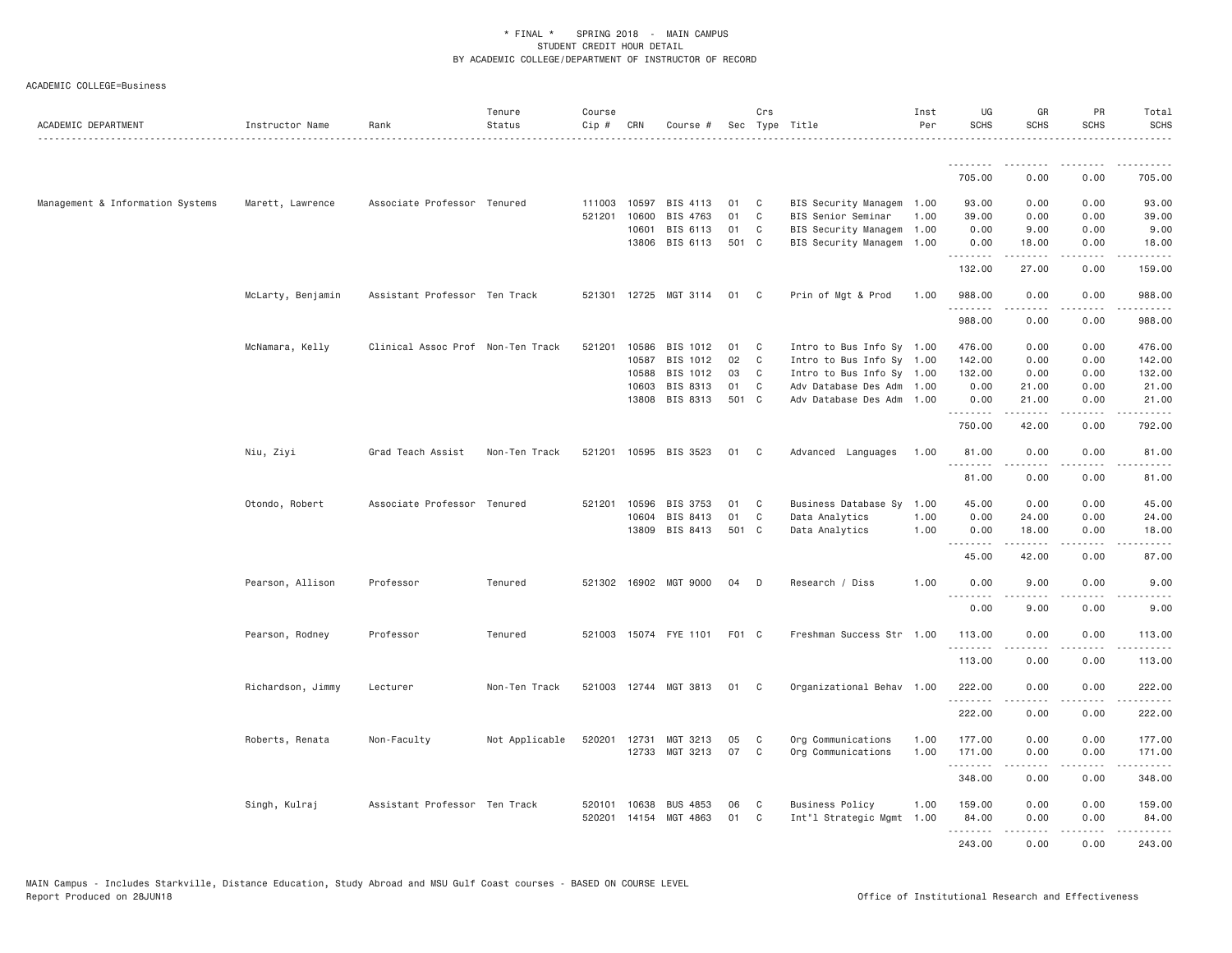| ACADEMIC DEPARTMENT                                                                                           | Instructor Name    | Rank                              | Tenure<br>Status | Course<br>Cip # | CRN                            | Course #                               |                     | Crs                          | Sec Type Title                                                                     | Inst<br>Per          | UG<br><b>SCHS</b>                 | GR<br><b>SCHS</b>                                        | PR<br><b>SCHS</b>                                                                                                                                            | Total<br><b>SCHS</b>                                                                                                                                                                                                                                                                                                                                                                                                                                                                            |
|---------------------------------------------------------------------------------------------------------------|--------------------|-----------------------------------|------------------|-----------------|--------------------------------|----------------------------------------|---------------------|------------------------------|------------------------------------------------------------------------------------|----------------------|-----------------------------------|----------------------------------------------------------|--------------------------------------------------------------------------------------------------------------------------------------------------------------|-------------------------------------------------------------------------------------------------------------------------------------------------------------------------------------------------------------------------------------------------------------------------------------------------------------------------------------------------------------------------------------------------------------------------------------------------------------------------------------------------|
| Management & Information Systems                                                                              | Soleimanof, Sohrab | Assistant Professor Non-Ten Track |                  |                 | 520701 12736                   | MGT 3323<br>12737 MGT 3323             | 01<br>02            | $\mathbf{C}$<br>$\mathbf{C}$ | Entrepreneurship<br>Entrepreneurship                                               | 1.00<br>1.00         | 102.00<br>99.00                   | 0.00<br>0.00                                             | 0.00<br>0.00                                                                                                                                                 | 102.00<br>99.00                                                                                                                                                                                                                                                                                                                                                                                                                                                                                 |
|                                                                                                               |                    |                                   |                  |                 |                                |                                        |                     |                              |                                                                                    |                      | .<br>201.00                       | .<br>0.00                                                | .<br>0.00                                                                                                                                                    | .<br>201.00                                                                                                                                                                                                                                                                                                                                                                                                                                                                                     |
|                                                                                                               | Spencer, Barbara   | Lecturer                          | Non-Ten Track    |                 |                                | 520201 14043 MGT 8123                  | 501 C               |                              | Strategic Bus Consul 1.00                                                          |                      | 0.00                              | 102.00                                                   | 0.00                                                                                                                                                         | 102.00                                                                                                                                                                                                                                                                                                                                                                                                                                                                                          |
|                                                                                                               |                    |                                   |                  |                 |                                |                                        |                     |                              |                                                                                    |                      | $- - -$<br>0.00                   | -----<br>102.00                                          | .<br>0.00                                                                                                                                                    | . <b>.</b><br>102.00                                                                                                                                                                                                                                                                                                                                                                                                                                                                            |
|                                                                                                               | Su, Youyi          | Grad Teach Assist                 | Non-Ten Track    |                 |                                | 520101 10637 BUS 4853                  | 05                  | $\overline{c}$               | Business Policy                                                                    | 1.00                 | 129.00<br>.                       | 0.00<br>-----                                            | 0.00<br>.                                                                                                                                                    | 129.00                                                                                                                                                                                                                                                                                                                                                                                                                                                                                          |
|                                                                                                               |                    |                                   |                  |                 |                                |                                        |                     |                              |                                                                                    |                      | 129.00                            | 0.00                                                     | 0.00                                                                                                                                                         | 129.00                                                                                                                                                                                                                                                                                                                                                                                                                                                                                          |
|                                                                                                               | Templeton, Gary    | Associate Professor Tenured       |                  | 521201          | 10593<br>10594                 | BIS 3233<br>BIS 3233<br>13807 BIS 8113 | 01 C<br>02<br>501 C | C                            | Management Informati 1.00<br>Management Informati 1.00<br>Mgt Info Tech & Sys 1.00 |                      | 582.00<br>594.00<br>0.00          | 0.00<br>0.00<br>105.00                                   | 0.00<br>0.00<br>0.00                                                                                                                                         | 582.00<br>594.00<br>105.00                                                                                                                                                                                                                                                                                                                                                                                                                                                                      |
|                                                                                                               |                    |                                   |                  |                 |                                |                                        |                     |                              |                                                                                    |                      | .<br>1176.00                      | .<br>105.00                                              | $\frac{1}{2} \left( \frac{1}{2} \right) \left( \frac{1}{2} \right) \left( \frac{1}{2} \right) \left( \frac{1}{2} \right) \left( \frac{1}{2} \right)$<br>0.00 | .<br>1281.00                                                                                                                                                                                                                                                                                                                                                                                                                                                                                    |
|                                                                                                               | Templeton, Laura   | Associate Professor Tenured       |                  |                 | 521001 14155                   | MGT 9533<br>521302 16485 MGT 9000      | 01<br>03            | - S<br>D                     | Seminar In Hrm Lit<br>Research / Diss                                              | 1.00<br>1,00         | 0.00<br>0.00                      | 6.00<br>3.00                                             | 0.00<br>0.00                                                                                                                                                 | 6.00<br>3.00                                                                                                                                                                                                                                                                                                                                                                                                                                                                                    |
|                                                                                                               |                    |                                   |                  |                 |                                |                                        |                     |                              |                                                                                    |                      | .<br>0.00                         | 9.00                                                     | 0.00                                                                                                                                                         | 9.00                                                                                                                                                                                                                                                                                                                                                                                                                                                                                            |
|                                                                                                               | Vardaman, James    | Associate Professor Tenured       |                  | 520201          | 12746<br>14042<br>521302 16226 | MGT 4153<br>MGT 8113<br>MGT 9000       | 01<br>501 C<br>02   | $\mathsf{C}$<br>D D          | Management Seminar<br>Leadership Skills<br>Research / Diss                         | 1.00<br>1.00<br>1.00 | 117.00<br>0.00<br>0.00            | 0.00<br>114.00<br>9.00                                   | 0.00<br>0.00<br>0.00                                                                                                                                         | 117.00<br>114.00<br>9.00                                                                                                                                                                                                                                                                                                                                                                                                                                                                        |
|                                                                                                               |                    |                                   |                  |                 |                                |                                        |                     |                              |                                                                                    |                      | .<br>117.00                       | <u>.</u><br>123.00                                       | .<br>0.00                                                                                                                                                    | .<br>240.00                                                                                                                                                                                                                                                                                                                                                                                                                                                                                     |
|                                                                                                               | Vedadi, Ali        | Grad Teach Assist                 | Non-Ten Track    |                 |                                | 521201 10599 BIS 4753                  | 01                  | $\mathsf{C}$                 | Struc Sys Analysis                                                                 | 1.00                 | 57.00                             | 0.00                                                     | 0.00                                                                                                                                                         | 57.00                                                                                                                                                                                                                                                                                                                                                                                                                                                                                           |
|                                                                                                               |                    |                                   |                  |                 |                                |                                        |                     |                              |                                                                                    |                      | .<br>57.00                        | .<br>0.00                                                | . <u>.</u> .<br>0.00                                                                                                                                         | 57.00                                                                                                                                                                                                                                                                                                                                                                                                                                                                                           |
|                                                                                                               | Warkentin, Merrill | Professor                         | Tenured          | 521201          | 10605<br>13810                 | BIS 8753<br>BIS 8753                   | 01<br>501 C         | $\mathbf{C}$                 | Inf Sys Collabrtve P 1.00<br>Inf Sys Collabrtve P 1.00                             |                      | 0.00<br>0.00                      | 9.00<br>15.00                                            | 0.00<br>0.00                                                                                                                                                 | 9.00<br>15.00                                                                                                                                                                                                                                                                                                                                                                                                                                                                                   |
|                                                                                                               |                    |                                   |                  |                 | 14153                          | <b>BIS 9613</b><br>16149 BIS 9000      | 01 C<br>01          | D                            | Info Security Resear 1.00<br>Research / Diss                                       | 1.00                 | 0.00<br>0.00                      | 9.00<br>18.00                                            | 0.00<br>0.00                                                                                                                                                 | 9.00<br>18.00                                                                                                                                                                                                                                                                                                                                                                                                                                                                                   |
|                                                                                                               |                    |                                   |                  |                 |                                |                                        |                     |                              |                                                                                    |                      | .<br>$\sim$ $\sim$ $\sim$<br>0.00 | 51.00                                                    | 0.00                                                                                                                                                         | 51.00                                                                                                                                                                                                                                                                                                                                                                                                                                                                                           |
| ----------------------------------<br>Management & Information Systems<br>----------------------------------- |                    |                                   |                  |                 |                                |                                        |                     |                              |                                                                                    |                      | ========<br>7827.00               | <b>ESSESSE</b><br>606.00<br>============================ | $=$ = = = = = = = $=$<br>0.00                                                                                                                                | 8433.00<br>$\begin{array}{c} \multicolumn{3}{c}{}\\ \multicolumn{3}{c}{}\\ \multicolumn{3}{c}{}\\ \multicolumn{3}{c}{}\\ \multicolumn{3}{c}{}\\ \multicolumn{3}{c}{}\\ \multicolumn{3}{c}{}\\ \multicolumn{3}{c}{}\\ \multicolumn{3}{c}{}\\ \multicolumn{3}{c}{}\\ \multicolumn{3}{c}{}\\ \multicolumn{3}{c}{}\\ \multicolumn{3}{c}{}\\ \multicolumn{3}{c}{}\\ \multicolumn{3}{c}{}\\ \multicolumn{3}{c}{}\\ \multicolumn{3}{c}{}\\ \multicolumn{3}{c}{}\\ \multicolumn{3}{c}{}\\ \multicolumn$ |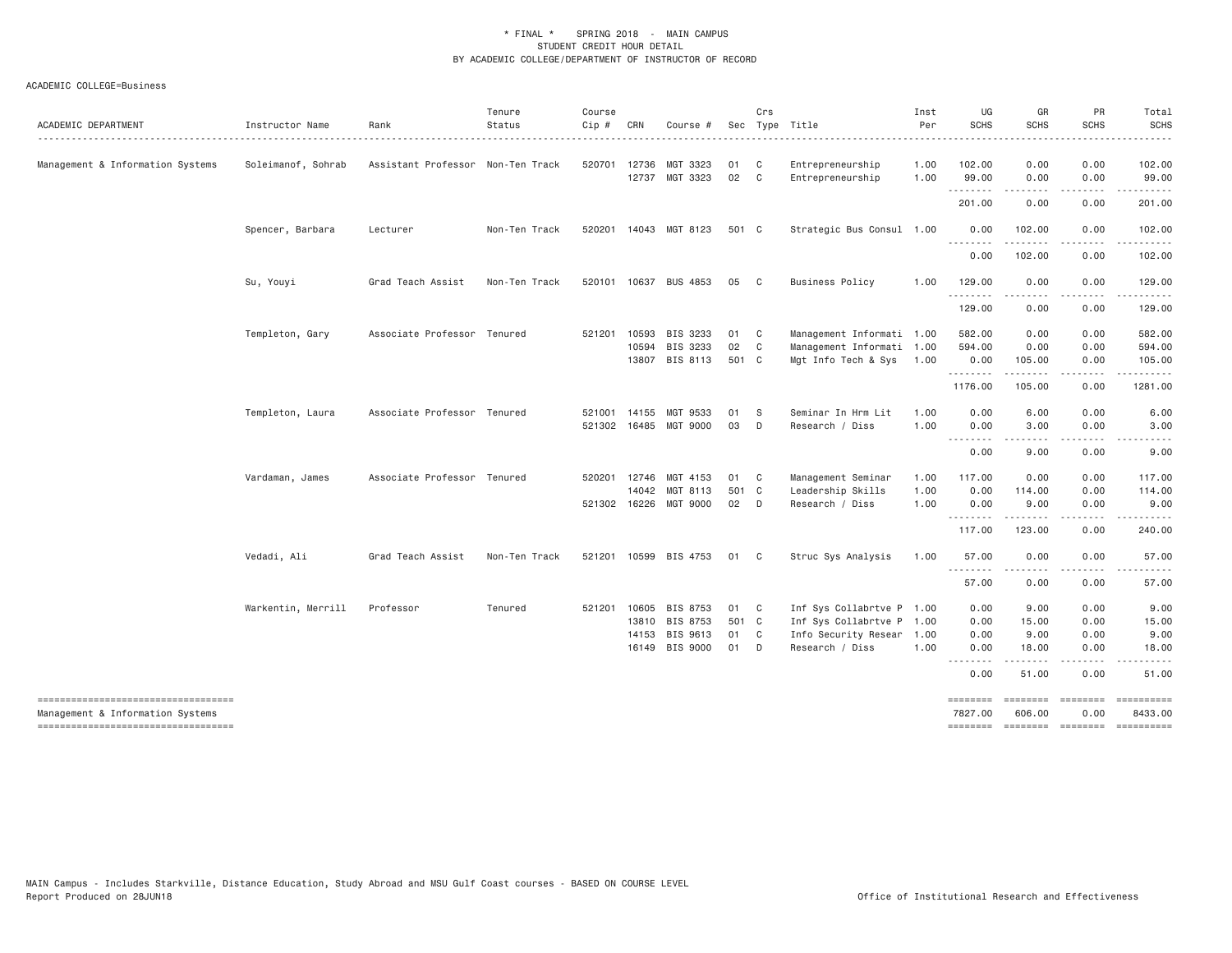| ACADEMIC DEPARTMENT                             | Instructor Name                | Rank                          | Tenure<br>Status | Course<br>Cip # | CRN          | Course #                         |          | Crs                      | Sec Type Title                                         | Inst<br>Per  | UG<br><b>SCHS</b>   | GR<br><b>SCHS</b>                   | PR<br><b>SCHS</b>     | Total<br><b>SCHS</b>                 |
|-------------------------------------------------|--------------------------------|-------------------------------|------------------|-----------------|--------------|----------------------------------|----------|--------------------------|--------------------------------------------------------|--------------|---------------------|-------------------------------------|-----------------------|--------------------------------------|
| Marketing, Quantitative Analysis & Adams, Frank |                                | Assistant Professor Ten Track |                  |                 | 521401 12769 | MKT 4333<br>12781 MKT 4813       | 01<br>02 | C<br>$\mathbf{C}$        | International Sup Ch 1.00<br>Marketing-Mgt             | 1.00         | 132.00<br>78.00     | 0.00<br>0.00                        | 0.00<br>0.00          | 132.00<br>78.00                      |
|                                                 |                                |                               |                  |                 |              |                                  |          |                          |                                                        |              | <u>.</u><br>210.00  | -----<br>0.00                       | .<br>0.00             | .<br>210.00                          |
|                                                 |                                |                               |                  |                 |              |                                  |          |                          |                                                        |              |                     |                                     |                       |                                      |
|                                                 | Adkerson, Jeffrey              | Non-Faculty                   | Not Applicable   | 310302          | 12754        | MKT 2221<br>12757 MKT 2311       | 01<br>01 | <b>L</b><br>$\mathsf{L}$ | Golf Professional De 1.00<br>Golf Professional De 1.00 |              | 24.00<br>12.00<br>. | 0.00<br>0.00                        | 0.00<br>0.00          | 24.00<br>12.00<br>.                  |
|                                                 |                                |                               |                  |                 |              |                                  |          |                          |                                                        |              | 36,00               | 0.00                                | 0.00                  | 36.00                                |
|                                                 | Barney, Christian              | Grad Teach Assist             | Non-Ten Track    |                 |              | 521401 12770 MKT 4413            | 02       | $\mathbf{C}$             | Consumer Behavior                                      | 1.00         | 126.00              | 0.00                                | 0.00                  | 126.00                               |
|                                                 |                                |                               |                  |                 |              |                                  |          |                          |                                                        |              | .<br>126.00         | <u>.</u><br>0.00                    | $\frac{1}{2}$<br>0.00 | .<br>126.00                          |
|                                                 | Breazeale, Michael             | Assistant Professor Ten Track |                  |                 | 521401 12771 | MKT 4413                         | 01       | C                        | Consumer Behavior                                      | 1.00         | 222.00              | 0.00                                | 0.00                  | 222.00                               |
|                                                 |                                |                               |                  |                 | 12774        | MKT 4423                         | 01       | C                        | Strategic Brand Mana 1.00                              |              | 213.00              | 0.00                                | 0.00                  | 213.00                               |
|                                                 |                                |                               |                  |                 |              | 12783 MKT 6423                   | 01       | C                        | Strategic Brand Mana                                   | 1.00         | 0.00                | 36.00<br>.                          | 0.00<br>.             | 36.00<br>د د د د د د                 |
|                                                 |                                |                               |                  |                 |              |                                  |          |                          |                                                        |              | 435.00              | 36.00                               | 0.00                  | 471.00                               |
|                                                 | Brown, Haley-Lavell Instructor |                               | Non-Ten Track    | 220205          |              | 10614 BL 4243                    | 01       | C <sub>1</sub>           | Entrepreneur Law                                       | 1.00         | 42.00               | 0.00                                | 0.00                  | 42.00                                |
|                                                 |                                |                               |                  |                 |              | 10617 BL 6243                    | 01       | C                        | Entrepreneur Law                                       | 1.00         | 0.00                | 78.00                               | 0.00                  | 78.00                                |
|                                                 |                                |                               |                  | 521501          |              | 10615 BL 4333                    | 01       | C                        | Real Estate Law                                        | 1.00         | 33.00               | 0.00                                | 0.00                  | 33.00                                |
|                                                 |                                |                               |                  |                 | 10616        | BL 4333                          | 02       | $\mathbf{C}$             | Real Estate Law                                        | 1.00         | 135.00              | 0.00                                | 0.00                  | 135.00                               |
|                                                 |                                |                               |                  |                 | 10618        | BL 6333                          | 01       | C                        | Real Estate Law                                        | 1.00         | 0.00                | 96.00                               | 0.00                  | 96.00                                |
|                                                 |                                |                               |                  |                 |              | 10619 BL 6333                    | 02       | $\mathbf{C}$             | Real Estate Law                                        | 1.00         | 0.00<br>.           | 15.00<br>$- - - - -$                | 0.00<br>$- - -$       | 15.00<br>$\sim$ $\sim$ $\sim$ $\sim$ |
|                                                 |                                |                               |                  |                 |              |                                  |          |                          |                                                        |              | 210.00              | 189.00                              | 0.00                  | 399.00                               |
|                                                 | Collier, Joel                  | Professor                     | Tenured          | 521401          | 14046        | MKT 8153                         | 511 C    |                          | Strategic Marketing                                    | 1.00         | 0.00                | 60.00                               | 0.00                  | 60.00                                |
|                                                 |                                |                               |                  |                 | 14292        | MKT 8343                         | 01       | S                        | Sem Mkt-Price & Prod                                   | 1.00         | 0.00                | 9.00                                | 0.00                  | 9.00                                 |
|                                                 |                                |                               |                  |                 |              | 15835 MKT 9000                   | 01       | D                        | Research / Diss                                        | 1,00         | 0.00<br>.           | 19,00<br>.                          | 0.00<br>.             | 19.00<br>.                           |
|                                                 |                                |                               |                  |                 |              |                                  |          |                          |                                                        |              | 0.00                | 88.00                               | 0.00                  | 88.00                                |
|                                                 | Cook, Cecelia                  | Assistant Professor Ten Track |                  | 220205          | 10607        | BL 2413                          | 01       | C                        | Legal Envt Bus                                         | 1.00         | 594.00              | 0.00                                | 0.00                  | 594.00                               |
|                                                 |                                |                               |                  |                 | 10608        | BL 2413                          | 02       | C                        | Legal Envt Bus                                         | 1.00         | 573.00              | 0.00                                | 0.00                  | 573.00                               |
|                                                 |                                |                               |                  |                 |              | 10612 BL 3223                    | 01       | C <sub>1</sub>           | Law Of Comm Trans                                      | 1.00         | 174.00              | 0.00                                | 0.00                  | 174.00                               |
|                                                 |                                |                               |                  |                 |              | 10613 BL 3223                    | 02       | $\mathbf{C}$             | Law Of Comm Trans                                      | 1.00         | 111.00<br>.         | 0.00<br>.                           | 0.00<br>د د د د       | 111.00<br>.                          |
|                                                 |                                |                               |                  |                 |              |                                  |          |                          |                                                        |              | 1452.00             | 0.00                                | 0.00                  | 1452.00                              |
|                                                 | Dunlap, Kali                   | Non-Faculty                   | Not Applicable   |                 |              | 240102 14012 IDS 4111            | 501 C    |                          | Professional Seminar 1.00                              |              | 17.00<br>.          | 0.00                                | 0.00<br>.             | 17.00<br>.                           |
|                                                 |                                |                               |                  |                 |              |                                  |          |                          |                                                        |              | 17.00               | 0.00                                | 0.00                  | 17.00                                |
|                                                 | Farmer, Robert                 | Assistant Professor Ten Track |                  | 521302          | 10631        | BQA 9533                         | 01       | C                        | Adv Stat Bus Dec                                       | 1.00         | 0.00                | 21.00                               | 0.00                  | 21.00                                |
|                                                 |                                |                               |                  |                 |              | 521402 12775 MKT 4533            | 01       | $\mathsf{C}$             | Marketing Research                                     | 1.00         | 78.00<br>.          | 0.00<br>$\sim$ $\sim$ $\sim$ $\sim$ | 0.00<br>المتمالين     | 78.00<br>.                           |
|                                                 |                                |                               |                  |                 |              |                                  |          |                          |                                                        |              | 78.00               | 21.00                               | 0.00                  | 99.00                                |
|                                                 | France, Stephen                | Assistant Professor Ten Track |                  | 521402          |              | 12776 MKT 4533<br>14289 MKT 4533 | 02<br>03 | C<br>C                   | Marketing Research<br>Marketing Research               | 1.00<br>1.00 | 75.00<br>78.00      | 0.00<br>0.00                        | 0.00<br>0.00          | 75.00<br>78.00                       |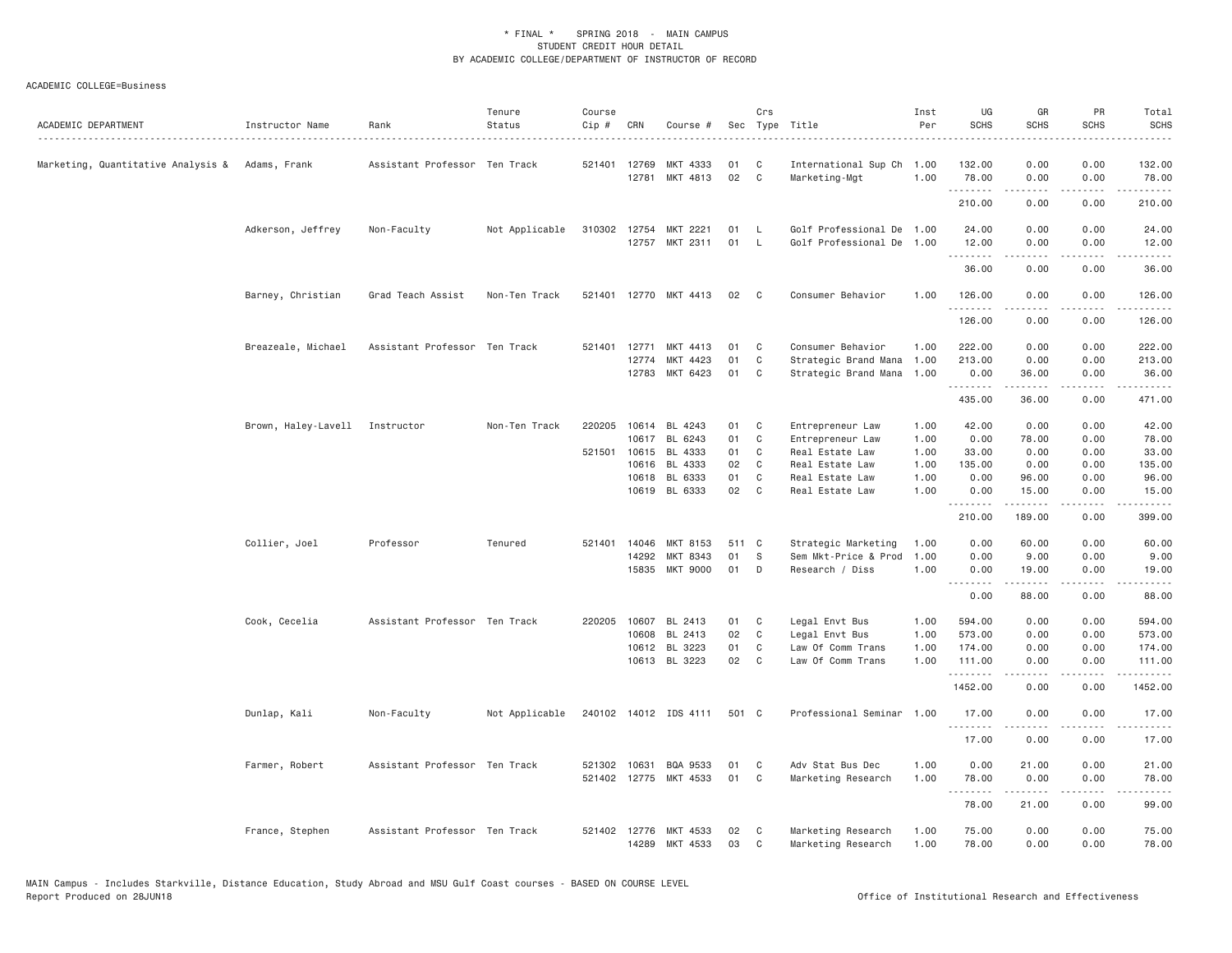| .<br>0.00<br>153.00<br>0.00<br>153.00<br>57.00<br>Marketing, Quantitative Analysis & Franks, Meggan<br>Non-Faculty<br>Not Applicable<br>521003<br>15075<br>FYE 1101<br>F02 C<br>Freshman Success Str 0.50<br>57.00<br>0.00<br>0.00<br><b>SLCE 4000</b><br>01<br>$\mathbf{I}$<br>3.00<br>16772<br>Directed Individual<br>1.00<br>3.00<br>0.00<br>0.00<br>02<br>3.00<br>16773<br>SLCE 4000<br>$\mathbf{I}$<br>Directed Individual<br>1.00<br>3.00<br>0.00<br>0.00<br>16774<br><b>SLCE 4000</b><br>03<br>$\mathbf{I}$<br>Directed Individual<br>1.00<br>3.00<br>0.00<br>0.00<br>3.00<br>.<br>66.00<br>0.00<br>0.00<br>66.00<br>Goree, Michael<br>Instructor<br>Non-Ten Track<br>521499<br>12777<br>MKT 4613<br>01<br>$\mathbf{C}$<br>Services Marketing<br>1.00<br>192.00<br>0.00<br>0.00<br>192.00<br>02<br>12778<br>MKT 4613<br>C <sub>1</sub><br>Services Marketing<br>1.00<br>195.00<br>0.00<br>0.00<br>195.00<br>01<br>521803 14290<br>$\mathbf{C}$<br>Retailing<br>1.00<br>0.00<br>0.00<br>150.00<br>MKT 3213<br>150.00<br>14291<br>MKT 3213<br>02<br>Retailing<br>165.00<br>$\mathbf{C}$<br>1.00<br>165.00<br>0.00<br>0.00<br>.<br>$  -$<br>702.00<br>0.00<br>702.00<br>0.00<br>Graham, Kenneth<br>Non-Employee<br>Not Applicable<br>521401 14045 MKT 6143<br>501 C<br>Sales Management<br>1.00<br>0.00<br>24.00<br>0.00<br>24.00<br>$  -$<br>0.00<br>24.00<br>0.00<br>24.00<br>99.00<br>Grad Teach Assist<br>521801 15054 MKT 4143<br>01 C<br>Sales Management<br>1.00<br>99.00<br>0.00<br>0.00<br>Hancock, Tyler<br>Non-Ten Track<br>0.00<br>0.00<br>99.00<br>99.00<br>Not Applicable<br>240102 14014 IDS 4111<br>Professional Seminar 1.00<br>13.00<br>0.00<br>0.00<br>13.00<br>Hawkins, Jonathan<br>Non-Faculty<br>503 C<br><u>.</u><br>13.00<br>0.00<br>0.00<br>13.00<br>521302 13812 BQA 8233<br>501 C<br>96.00<br>Jones, Carol<br>Assistant Professor Ten Track<br>Quant Analysis & Bus 1.00<br>0.00<br>96.00<br>0.00<br>.<br>$\frac{1}{2} \left( \frac{1}{2} \right) \left( \frac{1}{2} \right) \left( \frac{1}{2} \right) \left( \frac{1}{2} \right) \left( \frac{1}{2} \right) \left( \frac{1}{2} \right)$<br>.<br>96.00<br>0.00<br>96.00<br>0.00<br>0.00<br>6.00<br>Professor<br>Tenured<br>521401 12761<br>MKT 3513<br>01<br>E<br>Marketing Internship 1.00<br>6.00<br>0.00<br>Lueg, Jason<br>01<br>$\mathbf{C}$<br>Marketing-Mgt<br>12780<br>MKT 4813<br>1.00<br>111.00<br>0.00<br>0.00<br>111.00<br>6.00<br>12782<br>MKT 6313<br>01<br>C<br>Physical Distributio 1.00<br>0.00<br>6.00<br>0.00<br>01<br>521801<br>12768<br>MKT 4313<br>C<br>Physical Distrib Mgt 1.00<br>114.00<br>0.00<br>0.00<br>114.00<br>.<br>0.00<br>231.00<br>6.00<br>237.00<br>Mallette, Stephanie<br>Instructor<br>10609<br>BL 2413<br>03<br>Legal Envt Bus<br>1.00<br>354.00<br>0.00<br>0.00<br>354.00<br>Non-Ten Track<br>220205<br>$\mathbf{C}$<br>229999<br>13811<br>BL 8113<br>521 C<br>Law Ethics Disp Res<br>1.00<br>0.00<br>87.00<br>0.00<br>87.00<br>521501<br>14723<br>BL 6333<br>511 C<br>1.00<br>30.00<br>0.00<br>30.00<br>Real Estate Law<br>0.00<br>.<br>.<br>.<br>.<br>117.00<br>0.00<br>471.00<br>354.00<br>Directed Individual<br>0.00<br>3.00<br>Moore, Melissa<br>Professor<br>Tenured<br>240101<br>16064<br>HON 4000<br>02<br>$\mathbf{I}$<br>1.00<br>3.00<br>0.00<br>01<br>1.00<br>0.00<br>521401<br>12758<br>MKT 3013<br>C<br>Principles Of Mkt<br>1221.00<br>0.00<br>1221.00<br>16945<br>MKT 4000<br>02<br>$\mathbf{I}$<br>Directed Indiv Study 1.00<br>0.00<br>0.00<br>1.00<br>1.00<br>.<br>د د د د<br>$\frac{1}{2} \left( \frac{1}{2} \right) \left( \frac{1}{2} \right) \left( \frac{1}{2} \right) \left( \frac{1}{2} \right) \left( \frac{1}{2} \right)$<br>1225.00<br>0.00<br>0.00<br>1225.00<br>Professor<br>Tenured<br>521401 14294<br>01<br>Internet Marketing<br>1.00<br>126.00<br>0.00<br>0.00<br>126.00<br>Moore, Robert<br>MKT 4213<br>C <sub>1</sub><br>MKT 4213<br>96.00<br>96.00<br>14296<br>02<br>Internet Marketing<br>1.00<br>0.00<br>0.00<br>C | ACADEMIC DEPARTMENT | Instructor Name | Rank | Tenure<br>Status | Course<br>Cip # | CRN | Course # | Crs | Sec Type Title | Inst<br>Per | UG<br><b>SCHS</b> | GR<br><b>SCHS</b> | PR<br><b>SCHS</b> | Total<br><b>SCHS</b> |
|-----------------------------------------------------------------------------------------------------------------------------------------------------------------------------------------------------------------------------------------------------------------------------------------------------------------------------------------------------------------------------------------------------------------------------------------------------------------------------------------------------------------------------------------------------------------------------------------------------------------------------------------------------------------------------------------------------------------------------------------------------------------------------------------------------------------------------------------------------------------------------------------------------------------------------------------------------------------------------------------------------------------------------------------------------------------------------------------------------------------------------------------------------------------------------------------------------------------------------------------------------------------------------------------------------------------------------------------------------------------------------------------------------------------------------------------------------------------------------------------------------------------------------------------------------------------------------------------------------------------------------------------------------------------------------------------------------------------------------------------------------------------------------------------------------------------------------------------------------------------------------------------------------------------------------------------------------------------------------------------------------------------------------------------------------------------------------------------------------------------------------------------------------------------------------------------------------------------------------------------------------------------------------------------------------------------------------------------------------------------------------------------------------------------------------------------------------------------------------------------------------------------------------------------------------------------------------------------------------------------------------------------------------------------------------------------------------------------------------------------------------------------------------------------------------------------------------------------------------------------------------------------------------------------------------------------------------------------------------------------------------------------------------------------------------------------------------------------------------------------------------------------------------------------------------------------------------------------------------------------------------------------------------------------------------------------------------------------------------------------------------------------------------------------------------------------------------------------------------------------------------------------------------------------------------------------------------------------------------------------------------------------------------------------------------------------------------------------------------------------------------------------------------------------------------------------------------------------------------------------------------------------------------------------------------------------------------------------------------------|---------------------|-----------------|------|------------------|-----------------|-----|----------|-----|----------------|-------------|-------------------|-------------------|-------------------|----------------------|
|                                                                                                                                                                                                                                                                                                                                                                                                                                                                                                                                                                                                                                                                                                                                                                                                                                                                                                                                                                                                                                                                                                                                                                                                                                                                                                                                                                                                                                                                                                                                                                                                                                                                                                                                                                                                                                                                                                                                                                                                                                                                                                                                                                                                                                                                                                                                                                                                                                                                                                                                                                                                                                                                                                                                                                                                                                                                                                                                                                                                                                                                                                                                                                                                                                                                                                                                                                                                                                                                                                                                                                                                                                                                                                                                                                                                                                                                                                                                                                                   |                     |                 |      |                  |                 |     |          |     |                |             |                   |                   |                   |                      |
|                                                                                                                                                                                                                                                                                                                                                                                                                                                                                                                                                                                                                                                                                                                                                                                                                                                                                                                                                                                                                                                                                                                                                                                                                                                                                                                                                                                                                                                                                                                                                                                                                                                                                                                                                                                                                                                                                                                                                                                                                                                                                                                                                                                                                                                                                                                                                                                                                                                                                                                                                                                                                                                                                                                                                                                                                                                                                                                                                                                                                                                                                                                                                                                                                                                                                                                                                                                                                                                                                                                                                                                                                                                                                                                                                                                                                                                                                                                                                                                   |                     |                 |      |                  |                 |     |          |     |                |             |                   |                   |                   |                      |
|                                                                                                                                                                                                                                                                                                                                                                                                                                                                                                                                                                                                                                                                                                                                                                                                                                                                                                                                                                                                                                                                                                                                                                                                                                                                                                                                                                                                                                                                                                                                                                                                                                                                                                                                                                                                                                                                                                                                                                                                                                                                                                                                                                                                                                                                                                                                                                                                                                                                                                                                                                                                                                                                                                                                                                                                                                                                                                                                                                                                                                                                                                                                                                                                                                                                                                                                                                                                                                                                                                                                                                                                                                                                                                                                                                                                                                                                                                                                                                                   |                     |                 |      |                  |                 |     |          |     |                |             |                   |                   |                   |                      |
|                                                                                                                                                                                                                                                                                                                                                                                                                                                                                                                                                                                                                                                                                                                                                                                                                                                                                                                                                                                                                                                                                                                                                                                                                                                                                                                                                                                                                                                                                                                                                                                                                                                                                                                                                                                                                                                                                                                                                                                                                                                                                                                                                                                                                                                                                                                                                                                                                                                                                                                                                                                                                                                                                                                                                                                                                                                                                                                                                                                                                                                                                                                                                                                                                                                                                                                                                                                                                                                                                                                                                                                                                                                                                                                                                                                                                                                                                                                                                                                   |                     |                 |      |                  |                 |     |          |     |                |             |                   |                   |                   |                      |
|                                                                                                                                                                                                                                                                                                                                                                                                                                                                                                                                                                                                                                                                                                                                                                                                                                                                                                                                                                                                                                                                                                                                                                                                                                                                                                                                                                                                                                                                                                                                                                                                                                                                                                                                                                                                                                                                                                                                                                                                                                                                                                                                                                                                                                                                                                                                                                                                                                                                                                                                                                                                                                                                                                                                                                                                                                                                                                                                                                                                                                                                                                                                                                                                                                                                                                                                                                                                                                                                                                                                                                                                                                                                                                                                                                                                                                                                                                                                                                                   |                     |                 |      |                  |                 |     |          |     |                |             |                   |                   |                   |                      |
|                                                                                                                                                                                                                                                                                                                                                                                                                                                                                                                                                                                                                                                                                                                                                                                                                                                                                                                                                                                                                                                                                                                                                                                                                                                                                                                                                                                                                                                                                                                                                                                                                                                                                                                                                                                                                                                                                                                                                                                                                                                                                                                                                                                                                                                                                                                                                                                                                                                                                                                                                                                                                                                                                                                                                                                                                                                                                                                                                                                                                                                                                                                                                                                                                                                                                                                                                                                                                                                                                                                                                                                                                                                                                                                                                                                                                                                                                                                                                                                   |                     |                 |      |                  |                 |     |          |     |                |             |                   |                   |                   |                      |
|                                                                                                                                                                                                                                                                                                                                                                                                                                                                                                                                                                                                                                                                                                                                                                                                                                                                                                                                                                                                                                                                                                                                                                                                                                                                                                                                                                                                                                                                                                                                                                                                                                                                                                                                                                                                                                                                                                                                                                                                                                                                                                                                                                                                                                                                                                                                                                                                                                                                                                                                                                                                                                                                                                                                                                                                                                                                                                                                                                                                                                                                                                                                                                                                                                                                                                                                                                                                                                                                                                                                                                                                                                                                                                                                                                                                                                                                                                                                                                                   |                     |                 |      |                  |                 |     |          |     |                |             |                   |                   |                   |                      |
|                                                                                                                                                                                                                                                                                                                                                                                                                                                                                                                                                                                                                                                                                                                                                                                                                                                                                                                                                                                                                                                                                                                                                                                                                                                                                                                                                                                                                                                                                                                                                                                                                                                                                                                                                                                                                                                                                                                                                                                                                                                                                                                                                                                                                                                                                                                                                                                                                                                                                                                                                                                                                                                                                                                                                                                                                                                                                                                                                                                                                                                                                                                                                                                                                                                                                                                                                                                                                                                                                                                                                                                                                                                                                                                                                                                                                                                                                                                                                                                   |                     |                 |      |                  |                 |     |          |     |                |             |                   |                   |                   |                      |
|                                                                                                                                                                                                                                                                                                                                                                                                                                                                                                                                                                                                                                                                                                                                                                                                                                                                                                                                                                                                                                                                                                                                                                                                                                                                                                                                                                                                                                                                                                                                                                                                                                                                                                                                                                                                                                                                                                                                                                                                                                                                                                                                                                                                                                                                                                                                                                                                                                                                                                                                                                                                                                                                                                                                                                                                                                                                                                                                                                                                                                                                                                                                                                                                                                                                                                                                                                                                                                                                                                                                                                                                                                                                                                                                                                                                                                                                                                                                                                                   |                     |                 |      |                  |                 |     |          |     |                |             |                   |                   |                   |                      |
|                                                                                                                                                                                                                                                                                                                                                                                                                                                                                                                                                                                                                                                                                                                                                                                                                                                                                                                                                                                                                                                                                                                                                                                                                                                                                                                                                                                                                                                                                                                                                                                                                                                                                                                                                                                                                                                                                                                                                                                                                                                                                                                                                                                                                                                                                                                                                                                                                                                                                                                                                                                                                                                                                                                                                                                                                                                                                                                                                                                                                                                                                                                                                                                                                                                                                                                                                                                                                                                                                                                                                                                                                                                                                                                                                                                                                                                                                                                                                                                   |                     |                 |      |                  |                 |     |          |     |                |             |                   |                   |                   |                      |
|                                                                                                                                                                                                                                                                                                                                                                                                                                                                                                                                                                                                                                                                                                                                                                                                                                                                                                                                                                                                                                                                                                                                                                                                                                                                                                                                                                                                                                                                                                                                                                                                                                                                                                                                                                                                                                                                                                                                                                                                                                                                                                                                                                                                                                                                                                                                                                                                                                                                                                                                                                                                                                                                                                                                                                                                                                                                                                                                                                                                                                                                                                                                                                                                                                                                                                                                                                                                                                                                                                                                                                                                                                                                                                                                                                                                                                                                                                                                                                                   |                     |                 |      |                  |                 |     |          |     |                |             |                   |                   |                   |                      |
|                                                                                                                                                                                                                                                                                                                                                                                                                                                                                                                                                                                                                                                                                                                                                                                                                                                                                                                                                                                                                                                                                                                                                                                                                                                                                                                                                                                                                                                                                                                                                                                                                                                                                                                                                                                                                                                                                                                                                                                                                                                                                                                                                                                                                                                                                                                                                                                                                                                                                                                                                                                                                                                                                                                                                                                                                                                                                                                                                                                                                                                                                                                                                                                                                                                                                                                                                                                                                                                                                                                                                                                                                                                                                                                                                                                                                                                                                                                                                                                   |                     |                 |      |                  |                 |     |          |     |                |             |                   |                   |                   |                      |
|                                                                                                                                                                                                                                                                                                                                                                                                                                                                                                                                                                                                                                                                                                                                                                                                                                                                                                                                                                                                                                                                                                                                                                                                                                                                                                                                                                                                                                                                                                                                                                                                                                                                                                                                                                                                                                                                                                                                                                                                                                                                                                                                                                                                                                                                                                                                                                                                                                                                                                                                                                                                                                                                                                                                                                                                                                                                                                                                                                                                                                                                                                                                                                                                                                                                                                                                                                                                                                                                                                                                                                                                                                                                                                                                                                                                                                                                                                                                                                                   |                     |                 |      |                  |                 |     |          |     |                |             |                   |                   |                   |                      |
|                                                                                                                                                                                                                                                                                                                                                                                                                                                                                                                                                                                                                                                                                                                                                                                                                                                                                                                                                                                                                                                                                                                                                                                                                                                                                                                                                                                                                                                                                                                                                                                                                                                                                                                                                                                                                                                                                                                                                                                                                                                                                                                                                                                                                                                                                                                                                                                                                                                                                                                                                                                                                                                                                                                                                                                                                                                                                                                                                                                                                                                                                                                                                                                                                                                                                                                                                                                                                                                                                                                                                                                                                                                                                                                                                                                                                                                                                                                                                                                   |                     |                 |      |                  |                 |     |          |     |                |             |                   |                   |                   |                      |
|                                                                                                                                                                                                                                                                                                                                                                                                                                                                                                                                                                                                                                                                                                                                                                                                                                                                                                                                                                                                                                                                                                                                                                                                                                                                                                                                                                                                                                                                                                                                                                                                                                                                                                                                                                                                                                                                                                                                                                                                                                                                                                                                                                                                                                                                                                                                                                                                                                                                                                                                                                                                                                                                                                                                                                                                                                                                                                                                                                                                                                                                                                                                                                                                                                                                                                                                                                                                                                                                                                                                                                                                                                                                                                                                                                                                                                                                                                                                                                                   |                     |                 |      |                  |                 |     |          |     |                |             |                   |                   |                   |                      |
|                                                                                                                                                                                                                                                                                                                                                                                                                                                                                                                                                                                                                                                                                                                                                                                                                                                                                                                                                                                                                                                                                                                                                                                                                                                                                                                                                                                                                                                                                                                                                                                                                                                                                                                                                                                                                                                                                                                                                                                                                                                                                                                                                                                                                                                                                                                                                                                                                                                                                                                                                                                                                                                                                                                                                                                                                                                                                                                                                                                                                                                                                                                                                                                                                                                                                                                                                                                                                                                                                                                                                                                                                                                                                                                                                                                                                                                                                                                                                                                   |                     |                 |      |                  |                 |     |          |     |                |             |                   |                   |                   |                      |
|                                                                                                                                                                                                                                                                                                                                                                                                                                                                                                                                                                                                                                                                                                                                                                                                                                                                                                                                                                                                                                                                                                                                                                                                                                                                                                                                                                                                                                                                                                                                                                                                                                                                                                                                                                                                                                                                                                                                                                                                                                                                                                                                                                                                                                                                                                                                                                                                                                                                                                                                                                                                                                                                                                                                                                                                                                                                                                                                                                                                                                                                                                                                                                                                                                                                                                                                                                                                                                                                                                                                                                                                                                                                                                                                                                                                                                                                                                                                                                                   |                     |                 |      |                  |                 |     |          |     |                |             |                   |                   |                   |                      |
|                                                                                                                                                                                                                                                                                                                                                                                                                                                                                                                                                                                                                                                                                                                                                                                                                                                                                                                                                                                                                                                                                                                                                                                                                                                                                                                                                                                                                                                                                                                                                                                                                                                                                                                                                                                                                                                                                                                                                                                                                                                                                                                                                                                                                                                                                                                                                                                                                                                                                                                                                                                                                                                                                                                                                                                                                                                                                                                                                                                                                                                                                                                                                                                                                                                                                                                                                                                                                                                                                                                                                                                                                                                                                                                                                                                                                                                                                                                                                                                   |                     |                 |      |                  |                 |     |          |     |                |             |                   |                   |                   |                      |
|                                                                                                                                                                                                                                                                                                                                                                                                                                                                                                                                                                                                                                                                                                                                                                                                                                                                                                                                                                                                                                                                                                                                                                                                                                                                                                                                                                                                                                                                                                                                                                                                                                                                                                                                                                                                                                                                                                                                                                                                                                                                                                                                                                                                                                                                                                                                                                                                                                                                                                                                                                                                                                                                                                                                                                                                                                                                                                                                                                                                                                                                                                                                                                                                                                                                                                                                                                                                                                                                                                                                                                                                                                                                                                                                                                                                                                                                                                                                                                                   |                     |                 |      |                  |                 |     |          |     |                |             |                   |                   |                   |                      |
|                                                                                                                                                                                                                                                                                                                                                                                                                                                                                                                                                                                                                                                                                                                                                                                                                                                                                                                                                                                                                                                                                                                                                                                                                                                                                                                                                                                                                                                                                                                                                                                                                                                                                                                                                                                                                                                                                                                                                                                                                                                                                                                                                                                                                                                                                                                                                                                                                                                                                                                                                                                                                                                                                                                                                                                                                                                                                                                                                                                                                                                                                                                                                                                                                                                                                                                                                                                                                                                                                                                                                                                                                                                                                                                                                                                                                                                                                                                                                                                   |                     |                 |      |                  |                 |     |          |     |                |             |                   |                   |                   |                      |
|                                                                                                                                                                                                                                                                                                                                                                                                                                                                                                                                                                                                                                                                                                                                                                                                                                                                                                                                                                                                                                                                                                                                                                                                                                                                                                                                                                                                                                                                                                                                                                                                                                                                                                                                                                                                                                                                                                                                                                                                                                                                                                                                                                                                                                                                                                                                                                                                                                                                                                                                                                                                                                                                                                                                                                                                                                                                                                                                                                                                                                                                                                                                                                                                                                                                                                                                                                                                                                                                                                                                                                                                                                                                                                                                                                                                                                                                                                                                                                                   |                     |                 |      |                  |                 |     |          |     |                |             |                   |                   |                   |                      |
|                                                                                                                                                                                                                                                                                                                                                                                                                                                                                                                                                                                                                                                                                                                                                                                                                                                                                                                                                                                                                                                                                                                                                                                                                                                                                                                                                                                                                                                                                                                                                                                                                                                                                                                                                                                                                                                                                                                                                                                                                                                                                                                                                                                                                                                                                                                                                                                                                                                                                                                                                                                                                                                                                                                                                                                                                                                                                                                                                                                                                                                                                                                                                                                                                                                                                                                                                                                                                                                                                                                                                                                                                                                                                                                                                                                                                                                                                                                                                                                   |                     |                 |      |                  |                 |     |          |     |                |             |                   |                   |                   |                      |
|                                                                                                                                                                                                                                                                                                                                                                                                                                                                                                                                                                                                                                                                                                                                                                                                                                                                                                                                                                                                                                                                                                                                                                                                                                                                                                                                                                                                                                                                                                                                                                                                                                                                                                                                                                                                                                                                                                                                                                                                                                                                                                                                                                                                                                                                                                                                                                                                                                                                                                                                                                                                                                                                                                                                                                                                                                                                                                                                                                                                                                                                                                                                                                                                                                                                                                                                                                                                                                                                                                                                                                                                                                                                                                                                                                                                                                                                                                                                                                                   |                     |                 |      |                  |                 |     |          |     |                |             |                   |                   |                   |                      |
|                                                                                                                                                                                                                                                                                                                                                                                                                                                                                                                                                                                                                                                                                                                                                                                                                                                                                                                                                                                                                                                                                                                                                                                                                                                                                                                                                                                                                                                                                                                                                                                                                                                                                                                                                                                                                                                                                                                                                                                                                                                                                                                                                                                                                                                                                                                                                                                                                                                                                                                                                                                                                                                                                                                                                                                                                                                                                                                                                                                                                                                                                                                                                                                                                                                                                                                                                                                                                                                                                                                                                                                                                                                                                                                                                                                                                                                                                                                                                                                   |                     |                 |      |                  |                 |     |          |     |                |             |                   |                   |                   |                      |
|                                                                                                                                                                                                                                                                                                                                                                                                                                                                                                                                                                                                                                                                                                                                                                                                                                                                                                                                                                                                                                                                                                                                                                                                                                                                                                                                                                                                                                                                                                                                                                                                                                                                                                                                                                                                                                                                                                                                                                                                                                                                                                                                                                                                                                                                                                                                                                                                                                                                                                                                                                                                                                                                                                                                                                                                                                                                                                                                                                                                                                                                                                                                                                                                                                                                                                                                                                                                                                                                                                                                                                                                                                                                                                                                                                                                                                                                                                                                                                                   |                     |                 |      |                  |                 |     |          |     |                |             |                   |                   |                   |                      |
|                                                                                                                                                                                                                                                                                                                                                                                                                                                                                                                                                                                                                                                                                                                                                                                                                                                                                                                                                                                                                                                                                                                                                                                                                                                                                                                                                                                                                                                                                                                                                                                                                                                                                                                                                                                                                                                                                                                                                                                                                                                                                                                                                                                                                                                                                                                                                                                                                                                                                                                                                                                                                                                                                                                                                                                                                                                                                                                                                                                                                                                                                                                                                                                                                                                                                                                                                                                                                                                                                                                                                                                                                                                                                                                                                                                                                                                                                                                                                                                   |                     |                 |      |                  |                 |     |          |     |                |             |                   |                   |                   |                      |
|                                                                                                                                                                                                                                                                                                                                                                                                                                                                                                                                                                                                                                                                                                                                                                                                                                                                                                                                                                                                                                                                                                                                                                                                                                                                                                                                                                                                                                                                                                                                                                                                                                                                                                                                                                                                                                                                                                                                                                                                                                                                                                                                                                                                                                                                                                                                                                                                                                                                                                                                                                                                                                                                                                                                                                                                                                                                                                                                                                                                                                                                                                                                                                                                                                                                                                                                                                                                                                                                                                                                                                                                                                                                                                                                                                                                                                                                                                                                                                                   |                     |                 |      |                  |                 |     |          |     |                |             |                   |                   |                   |                      |
|                                                                                                                                                                                                                                                                                                                                                                                                                                                                                                                                                                                                                                                                                                                                                                                                                                                                                                                                                                                                                                                                                                                                                                                                                                                                                                                                                                                                                                                                                                                                                                                                                                                                                                                                                                                                                                                                                                                                                                                                                                                                                                                                                                                                                                                                                                                                                                                                                                                                                                                                                                                                                                                                                                                                                                                                                                                                                                                                                                                                                                                                                                                                                                                                                                                                                                                                                                                                                                                                                                                                                                                                                                                                                                                                                                                                                                                                                                                                                                                   |                     |                 |      |                  |                 |     |          |     |                |             |                   |                   |                   |                      |
|                                                                                                                                                                                                                                                                                                                                                                                                                                                                                                                                                                                                                                                                                                                                                                                                                                                                                                                                                                                                                                                                                                                                                                                                                                                                                                                                                                                                                                                                                                                                                                                                                                                                                                                                                                                                                                                                                                                                                                                                                                                                                                                                                                                                                                                                                                                                                                                                                                                                                                                                                                                                                                                                                                                                                                                                                                                                                                                                                                                                                                                                                                                                                                                                                                                                                                                                                                                                                                                                                                                                                                                                                                                                                                                                                                                                                                                                                                                                                                                   |                     |                 |      |                  |                 |     |          |     |                |             |                   |                   |                   |                      |
|                                                                                                                                                                                                                                                                                                                                                                                                                                                                                                                                                                                                                                                                                                                                                                                                                                                                                                                                                                                                                                                                                                                                                                                                                                                                                                                                                                                                                                                                                                                                                                                                                                                                                                                                                                                                                                                                                                                                                                                                                                                                                                                                                                                                                                                                                                                                                                                                                                                                                                                                                                                                                                                                                                                                                                                                                                                                                                                                                                                                                                                                                                                                                                                                                                                                                                                                                                                                                                                                                                                                                                                                                                                                                                                                                                                                                                                                                                                                                                                   |                     |                 |      |                  |                 |     |          |     |                |             |                   |                   |                   |                      |
|                                                                                                                                                                                                                                                                                                                                                                                                                                                                                                                                                                                                                                                                                                                                                                                                                                                                                                                                                                                                                                                                                                                                                                                                                                                                                                                                                                                                                                                                                                                                                                                                                                                                                                                                                                                                                                                                                                                                                                                                                                                                                                                                                                                                                                                                                                                                                                                                                                                                                                                                                                                                                                                                                                                                                                                                                                                                                                                                                                                                                                                                                                                                                                                                                                                                                                                                                                                                                                                                                                                                                                                                                                                                                                                                                                                                                                                                                                                                                                                   |                     |                 |      |                  |                 |     |          |     |                |             |                   |                   |                   |                      |
|                                                                                                                                                                                                                                                                                                                                                                                                                                                                                                                                                                                                                                                                                                                                                                                                                                                                                                                                                                                                                                                                                                                                                                                                                                                                                                                                                                                                                                                                                                                                                                                                                                                                                                                                                                                                                                                                                                                                                                                                                                                                                                                                                                                                                                                                                                                                                                                                                                                                                                                                                                                                                                                                                                                                                                                                                                                                                                                                                                                                                                                                                                                                                                                                                                                                                                                                                                                                                                                                                                                                                                                                                                                                                                                                                                                                                                                                                                                                                                                   |                     |                 |      |                  |                 |     |          |     |                |             |                   |                   |                   |                      |
|                                                                                                                                                                                                                                                                                                                                                                                                                                                                                                                                                                                                                                                                                                                                                                                                                                                                                                                                                                                                                                                                                                                                                                                                                                                                                                                                                                                                                                                                                                                                                                                                                                                                                                                                                                                                                                                                                                                                                                                                                                                                                                                                                                                                                                                                                                                                                                                                                                                                                                                                                                                                                                                                                                                                                                                                                                                                                                                                                                                                                                                                                                                                                                                                                                                                                                                                                                                                                                                                                                                                                                                                                                                                                                                                                                                                                                                                                                                                                                                   |                     |                 |      |                  |                 |     |          |     |                |             |                   |                   |                   |                      |
|                                                                                                                                                                                                                                                                                                                                                                                                                                                                                                                                                                                                                                                                                                                                                                                                                                                                                                                                                                                                                                                                                                                                                                                                                                                                                                                                                                                                                                                                                                                                                                                                                                                                                                                                                                                                                                                                                                                                                                                                                                                                                                                                                                                                                                                                                                                                                                                                                                                                                                                                                                                                                                                                                                                                                                                                                                                                                                                                                                                                                                                                                                                                                                                                                                                                                                                                                                                                                                                                                                                                                                                                                                                                                                                                                                                                                                                                                                                                                                                   |                     |                 |      |                  |                 |     |          |     |                |             |                   |                   |                   |                      |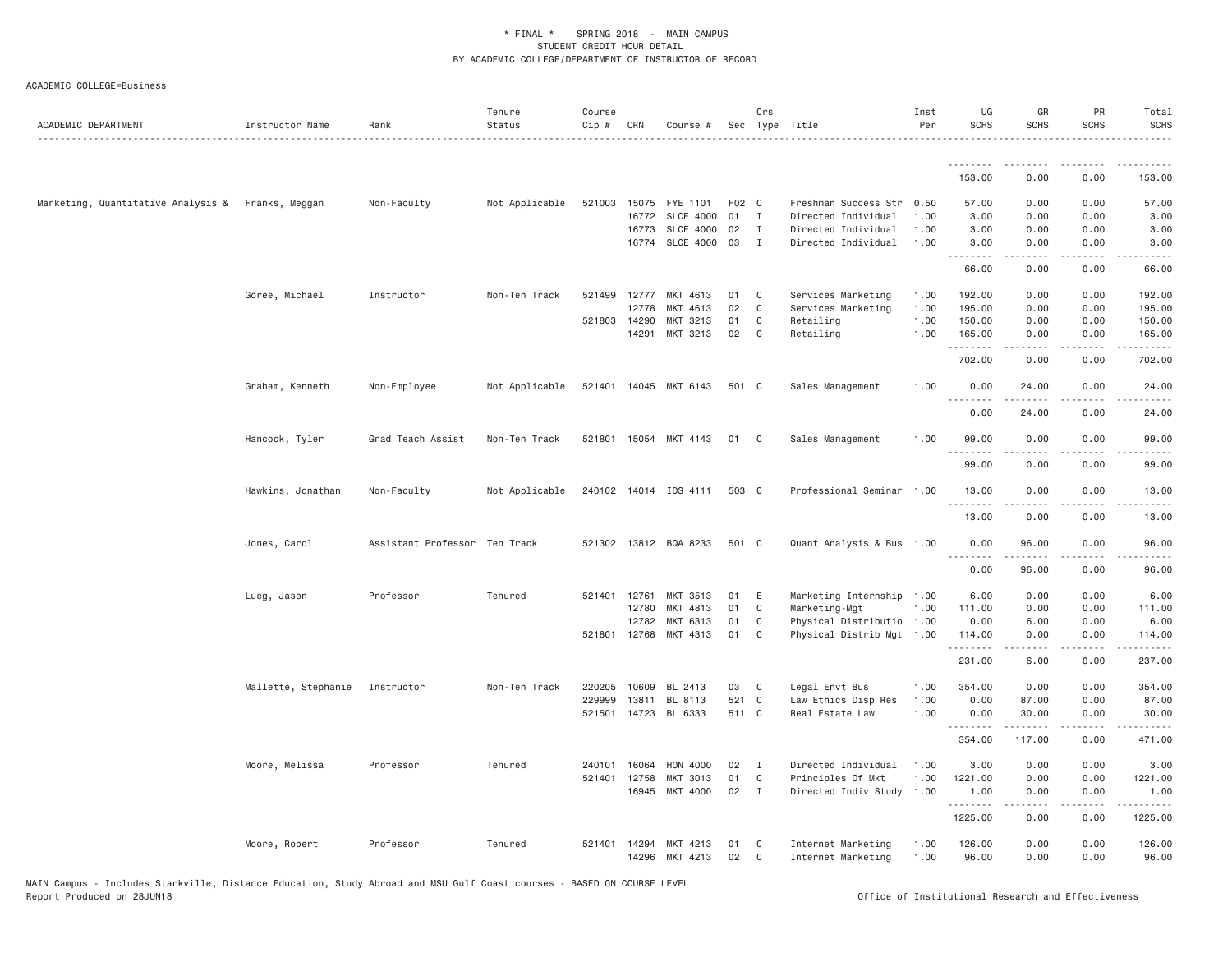| ACADEMIC DEPARTMENT                                                      | Instructor Name   | Rank                          | Tenure<br>Status | Course<br>Cip # | CRN   | Course #              | Sec   | Crs          | Type Title                | Inst<br>Per | UG<br><b>SCHS</b>    | GR<br><b>SCHS</b> | PR<br><b>SCHS</b>         | Total<br>SCHS                       |
|--------------------------------------------------------------------------|-------------------|-------------------------------|------------------|-----------------|-------|-----------------------|-------|--------------|---------------------------|-------------|----------------------|-------------------|---------------------------|-------------------------------------|
| Marketing, Quantitative Analysis & Moore, Robert                         |                   | Professor                     | Tenured          | 521401          |       | 14297 MKT 6213        | 02    | $\mathbf{C}$ | Internet Marketing        | 1.00        | 0.00                 | 3.00              | 0.00                      | 3.00                                |
|                                                                          |                   |                               |                  |                 |       |                       |       |              |                           |             | $\cdots$<br>222.00   | 3.00              | 0.00                      | 225.00                              |
|                                                                          | Shanahan, Kevin   | Associate Professor Tenured   |                  | 521401          | 12766 | MKT 4123              | 01    | C            | Advertising               | 1.00        | 138.00               | 0.00              | 0.00                      | 138.00                              |
|                                                                          |                   |                               |                  |                 | 14293 | MKT 8533              | 01    | <sub>S</sub> | Rsrch Design & Exec       | 1.00        | 0.00                 | 12.00             | 0.00                      | 12.00                               |
|                                                                          |                   |                               |                  |                 | 16406 | <b>MKT 9000</b>       | 02    | D            | Research / Diss           | 1.00        | 0.00                 | 1.00              | 0.00                      | 1.00                                |
|                                                                          |                   |                               |                  |                 |       |                       |       |              |                           |             | .<br>138.00          | 13.00             | 0.00                      | 151.00                              |
|                                                                          | Stevens, Jennifer | Grad Teach Assist             | Non-Ten Track    | 521401          | 12759 | MKT 3013              | 02    | $\mathbf{C}$ | Principles Of Mkt         | 1.00        | 132.00               | 0.00              | 0.00                      | 132.00                              |
|                                                                          |                   |                               |                  |                 | 14044 | MKT 3013              | 504 C |              | Principles Of Mkt         | 1.00        | 114.00               | 0.00              | 0.00                      | 114.00                              |
|                                                                          |                   |                               |                  |                 |       | 521403 15780 MKT 3933 | 01    | $\mathbf{C}$ | International Mkt         | 1.00        | 99.00                | 0.00              | 0.00                      | 99.00                               |
|                                                                          |                   |                               |                  |                 |       |                       |       |              |                           |             | . <u>.</u><br>345.00 | 0.00              | 0.00                      | 345.00                              |
|                                                                          | Tate, Charles     | Non-Faculty                   | Not Applicable   | 310302          | 12756 | MKT<br>2241           | 01    | - L          | Golf Professional De 1.00 |             | 26.00                | 0.00              | 0.00                      | 26.00                               |
|                                                                          |                   |                               |                  |                 |       | 529999 12755 MKT 2223 | 01    | C            | Intro to Golf Instru 1.00 |             | 72.00                | 0.00              | 0.00                      | 72.00                               |
|                                                                          |                   |                               |                  |                 |       |                       |       |              |                           |             | .<br>98.00           | 0.00              | 0.00                      | 98.00                               |
|                                                                          | Waites, Stacie    | Grad Teach Assist             | Non-Ten Track    | 521401          | 12772 | <b>MKT</b><br>4413    | 03    | C            | Consumer Behavior         | 1.00        | 120,00               | 0.00              | 0.00                      | 120.00                              |
|                                                                          |                   |                               |                  |                 |       | 15779 MKT 4813        | 03    | C            | Marketing-Mgt             | 1.00        | 123.00               | 0.00              | 0.00                      | 123.00                              |
|                                                                          |                   |                               |                  |                 |       |                       |       |              |                           |             | .<br>243.00          | -----<br>0.00     | $\cdots$<br>0.00          | ------<br>243.00                    |
|                                                                          | Wang, Xinchang    | Assistant Professor Ten Track |                  | 521302          | 10622 | BQA 2113              | 01    | C            | Bus Stat Methods I        | 1,00        | 210,00               | 0.00              | 0.00                      | 210.00                              |
|                                                                          |                   |                               |                  |                 | 10623 | BQA 2113              | 02    | C            | Bus Stat Methods I        | 1.00        | 204.00               | 0.00              | 0.00<br>$- - - -$         | 204.00<br>.                         |
|                                                                          |                   |                               |                  |                 |       |                       |       |              |                           |             | .<br>414.00          | 0.00              | 0.00                      | 414.00                              |
| ----------------------------------<br>Marketing, Quantitative Analysis & |                   |                               |                  |                 |       |                       |       |              |                           |             | ========<br>6867.00  | 593,00            | ======== ========<br>0.00 | 7460.00                             |
| ====================================                                     |                   |                               |                  |                 |       |                       |       |              |                           |             |                      |                   |                           | ======== ======== ======== ======== |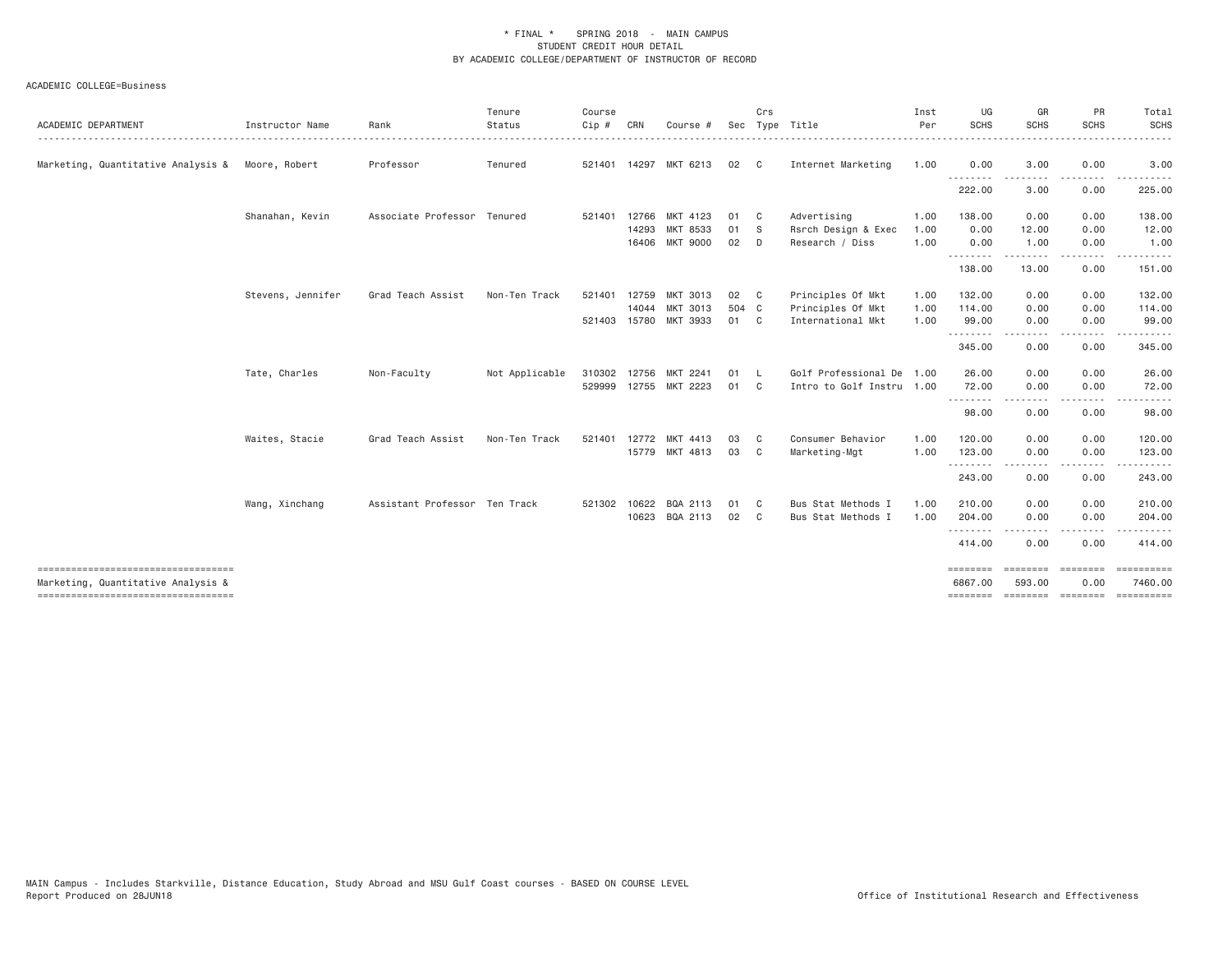| ACADEMIC DEPARTMENT   | Instructor Name   | Rank                              | Tenure<br>Status | Course<br>Cip #  | CRN            | Course #                         |          | Crs          | Sec Type Title                             | Inst<br>Per  | UG<br><b>SCHS</b> | GR<br><b>SCHS</b>    | PR<br><b>SCHS</b>                   | Total<br><b>SCHS</b> |
|-----------------------|-------------------|-----------------------------------|------------------|------------------|----------------|----------------------------------|----------|--------------|--------------------------------------------|--------------|-------------------|----------------------|-------------------------------------|----------------------|
| School of Accountancy | Addy, Noel        | Associate Professor Tenured       |                  | 520301           | 10072<br>10073 | ACC 3033<br>ACC 3033             | 01<br>02 | C<br>C       | Intermediate Acc II<br>Intermediate Acc II | 1.00<br>1.00 | 114.00<br>183.00  | 0.00<br>0.00         | 0.00<br>0.00                        | 114.00<br>183.00     |
|                       |                   |                                   |                  |                  | 10089          | ACC 8053                         | 01       | C            | Fin Acc Policy                             | 1.00         | 0.00              | 165.00               | 0.00                                | 165.00               |
|                       |                   |                                   |                  |                  |                | 13794 ACC 8213                   | 511 C    |              | Fin & Acc Report Ana                       | 1.00         | 0.00<br>.         | 99.00<br>.           | 0.00<br>$\sim$ $\sim$ $\sim$        | 99.00<br>.           |
|                       |                   |                                   |                  |                  |                |                                  |          |              |                                            |              | 297.00            | 264.00               | 0.00                                | 561.00               |
|                       | Berglund, Nathan  | Assistant Professor Ten Track     |                  | 520301           | 10080          | ACC 4033                         | 01       | C            | Auditing                                   | 1.00         | 78.00             | 0.00                 | 0.00                                | 78.00                |
|                       |                   |                                   |                  |                  |                | 14158 ACC 2013                   | 04       | C            | Prin Financial Acct                        | 1.00         | 231.00            | 0.00                 | 0.00                                | 231.00               |
|                       |                   |                                   |                  |                  |                |                                  |          |              |                                            |              | .<br>309.00       | 0.00                 | .<br>0.00                           | .<br>309.00          |
|                       | Gardner, Virginia | Non-Faculty                       | Not Applicable   |                  |                | 520301 14981 ACC 2203            | 501 C    |              | Survey of Accounting 1.00                  |              | 39.00             | 0.00                 | 0.00                                | 39.00                |
|                       |                   |                                   |                  |                  |                |                                  |          |              |                                            |              | .<br>39,00        | .<br>0.00            | $  -$<br>0.00                       | $- - - - -$<br>39.00 |
|                       | Herring, Clyde    | Clinical Assoc Prof Non-Ten Track |                  | 520301           | 10060          | ACC 2023                         | 02       | $\mathbf{C}$ | Prin Managerial Acct 1.00                  |              | 213.00            | 0.00                 | 0.00                                | 213.00               |
|                       |                   |                                   |                  |                  | 10062          | ACC 2023                         | 06       | C            | Prin Managerial Acct 1.00                  |              | 201.00            | 0.00                 | 0.00                                | 201.00               |
|                       |                   |                                   |                  |                  | 10066          | ACC 2023                         | H01 C    |              | Honors Prin Manageri 1.00                  |              | 21.00             | 0.00                 | 0.00                                | 21.00                |
|                       |                   |                                   |                  |                  | 10079          | ACC 4023                         | 01       | C            | Advanced ACC                               | 1.00         | 15.00             | 0.00                 | 0.00                                | 15.00                |
|                       |                   |                                   |                  |                  | 10084          | ACC 6023                         | 01       | C            | Advanced ACC                               | 1.00         | 0.00              | 51.00                | 0.00                                | 51.00                |
|                       |                   |                                   |                  |                  |                |                                  |          |              |                                            |              | .<br>450.00       | $- - - - -$<br>51.00 | .<br>0.00                           | .<br>501.00          |
|                       | Lang, Bradley     | Instructor                        | Non-Ten Track    | 520301           | 10069          | ACC 3013                         | 01       | C            | Cost Accounting                            | 1.00         | 114.00            | 0.00                 | 0.00                                | 114.00               |
|                       |                   |                                   |                  |                  |                | 10070 ACC 3013                   | 02       | $\mathsf{C}$ | Cost Accounting                            | 1.00         | 93.00             | 0.00                 | 0.00                                | 93.00                |
|                       |                   |                                   |                  |                  |                |                                  |          |              |                                            |              | .<br>207.00       | .<br>0.00            | .<br>0.00                           | .<br>207.00          |
|                       |                   |                                   |                  |                  |                |                                  |          |              |                                            |              |                   |                      |                                     |                      |
|                       | Lehman, Mark      | Lecturer                          | Non-Ten Track    | 520301           |                | 10074 ACC 3053<br>10075 ACC 3053 | 02<br>01 | C<br>C       | Acct Systems II<br>Acct Systems II         | 1.00<br>1.00 | 120.00<br>132.00  | 0.00<br>0.00         | 0.00<br>0.00                        | 120.00<br>132.00     |
|                       |                   |                                   |                  |                  |                |                                  |          |              |                                            |              | .                 | .                    | .                                   |                      |
|                       |                   |                                   |                  |                  |                |                                  |          |              |                                            |              | 252.00            | 0.00                 | 0.00                                | 252.00               |
|                       | Mauldin, Dana     | Professor                         | Tenured          |                  | 520301 10058   | ACC 2013                         | H01 C    |              | Prin Financial Acct                        | 1.00         | 3.00              | 0.00                 | 0.00                                | 3.00                 |
|                       |                   |                                   |                  |                  | 10083          | ACC 4200                         | 01       | E            | Accounting Internshi 1.00                  |              | 228.00            | 0.00                 | 0.00                                | 228.00               |
|                       |                   |                                   |                  |                  |                |                                  |          |              |                                            |              | .<br>231.00       | .<br>0.00            | $\sim$ $\sim$ $\sim$ $\sim$<br>0.00 | .<br>231.00          |
|                       |                   |                                   |                  |                  |                |                                  |          |              |                                            |              |                   |                      |                                     |                      |
|                       | McNair, Frances   | Non-Employee                      | Not Applicable   | 520301<br>521601 | 10056          | ACC 2013<br>10090 ACC 8093       | 05<br>01 | C<br>C       | Prin Financial Acct<br>Taxation of Part    | 1.00<br>1.00 | 210.00<br>0.00    | 0.00<br>42.00        | 0.00<br>0.00                        | 210.00<br>42.00      |
|                       |                   |                                   |                  |                  |                |                                  |          |              |                                            |              | <u>.</u>          | . <u>.</u>           | .                                   | $- - - - - -$        |
|                       |                   |                                   |                  |                  |                |                                  |          |              |                                            |              | 210.00            | 42.00                | 0.00                                | 252.00               |
|                       | Milbach, Lauren   | Instructor                        | Non-Ten Track    | 520301           | 10053          | ACC 2013                         | 01       | C            | Prin Financial Acct                        | 1.00         | 273.00            | 0.00                 | 0.00                                | 273.00               |
|                       |                   |                                   |                  |                  | 10054          | ACC 2013                         | 02       | $\mathbb C$  | Prin Financial Acct                        | 1.00         | 207.00<br>.       | 0.00<br>.            | 0.00                                | 207.00<br>.          |
|                       |                   |                                   |                  |                  |                |                                  |          |              |                                            |              | 480.00            | 0.00                 | 0.00                                | 480.00               |
|                       | Padilla, Daniel   | Non-Employee                      | Not Applicable   |                  | 280503 12787   | MS 1122                          | 01       | C            | Leader Development 2 1.00                  |              | 34.00             | 0.00                 | 0.00                                | 34.00                |
|                       |                   |                                   |                  |                  | 12788          | MS 1122                          | 02       | C            | Leader Development 2 1.00                  |              | 16.00             | 0.00                 | 0.00                                | 16.00                |
|                       |                   |                                   |                  |                  | 12789          | MS 1122                          | 03       | $\mathsf{C}$ | Leader Development 2 1.00                  |              | 24.00             | 0.00                 | 0.00                                | 24.00                |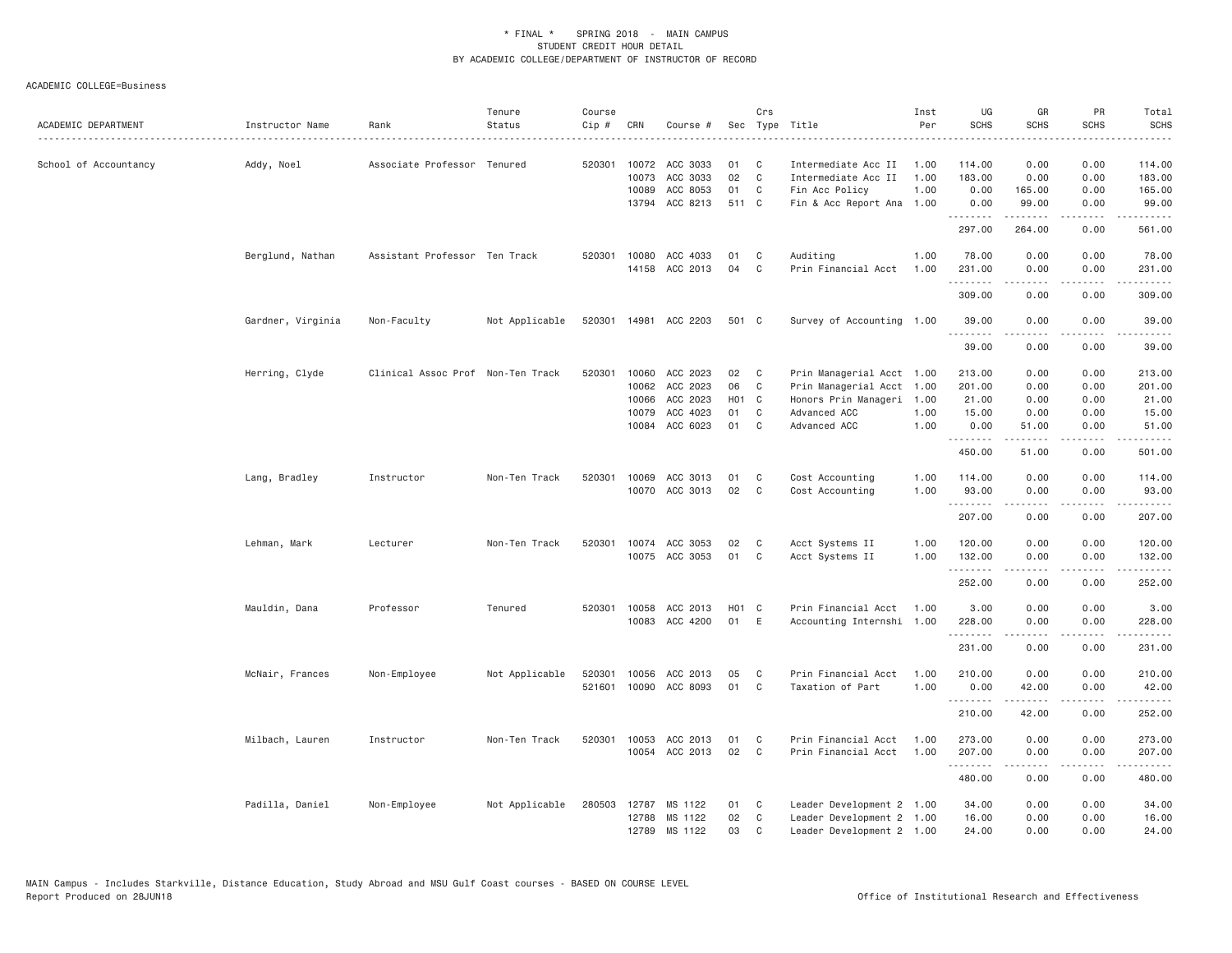| ACADEMIC DEPARTMENT                | Instructor Name  | Rank                              | Tenure<br>Status | Course<br>Cip # | CRN   | Course #              |       | Crs            | Sec Type Title            | Inst<br>Per | UG<br><b>SCHS</b> | GR<br><b>SCHS</b>                                                                                                                                                                                                                                                                                                                                                                                                                                                                      | PR<br><b>SCHS</b>                                                                                                                 | Total<br><b>SCHS</b> |
|------------------------------------|------------------|-----------------------------------|------------------|-----------------|-------|-----------------------|-------|----------------|---------------------------|-------------|-------------------|----------------------------------------------------------------------------------------------------------------------------------------------------------------------------------------------------------------------------------------------------------------------------------------------------------------------------------------------------------------------------------------------------------------------------------------------------------------------------------------|-----------------------------------------------------------------------------------------------------------------------------------|----------------------|
|                                    |                  |                                   |                  |                 |       |                       |       |                |                           |             | .                 | $\begin{array}{cccccccccccccc} \multicolumn{2}{c}{} & \multicolumn{2}{c}{} & \multicolumn{2}{c}{} & \multicolumn{2}{c}{} & \multicolumn{2}{c}{} & \multicolumn{2}{c}{} & \multicolumn{2}{c}{} & \multicolumn{2}{c}{} & \multicolumn{2}{c}{} & \multicolumn{2}{c}{} & \multicolumn{2}{c}{} & \multicolumn{2}{c}{} & \multicolumn{2}{c}{} & \multicolumn{2}{c}{} & \multicolumn{2}{c}{} & \multicolumn{2}{c}{} & \multicolumn{2}{c}{} & \multicolumn{2}{c}{} & \multicolumn{2}{c}{} & \$ | <u>.</u>                                                                                                                          | .<br>$- - - - - - -$ |
|                                    |                  |                                   |                  |                 |       |                       |       |                |                           |             | 74.00             | 0.00                                                                                                                                                                                                                                                                                                                                                                                                                                                                                   | 0.00                                                                                                                              | 74.00                |
| School of Accountancy              | Pannell, Angela  | Instructor                        | Non-Ten Track    | 520301          | 10059 | ACC 2023              | 01    | C <sub>1</sub> | Prin Managerial Acct 1.00 |             | 252.00            | 0.00                                                                                                                                                                                                                                                                                                                                                                                                                                                                                   | 0.00                                                                                                                              | 252.00               |
|                                    |                  |                                   |                  |                 | 10061 | ACC 2023              | 04    | C              | Prin Managerial Acct 1.00 |             | 237.00            | 0.00                                                                                                                                                                                                                                                                                                                                                                                                                                                                                   | 0.00                                                                                                                              | 237.00               |
|                                    |                  |                                   |                  |                 | 10063 | ACC 2023              | 07    | $\mathbf{C}$   | Prin Managerial Acct 1.00 |             | 237.00            | 0.00                                                                                                                                                                                                                                                                                                                                                                                                                                                                                   | 0.00                                                                                                                              | 237.00               |
|                                    |                  |                                   |                  |                 |       | 15084 ACC 2023        | 506 C |                | Prin Managerial Acct 1.00 |             | 150.00            | 0.00                                                                                                                                                                                                                                                                                                                                                                                                                                                                                   | 0.00<br>$\frac{1}{2} \left( \frac{1}{2} \right) \left( \frac{1}{2} \right) \left( \frac{1}{2} \right) \left( \frac{1}{2} \right)$ | 150.00<br>.          |
|                                    |                  |                                   |                  |                 |       |                       |       |                |                           |             | 876.00            | 0.00                                                                                                                                                                                                                                                                                                                                                                                                                                                                                   | 0.00                                                                                                                              | 876.00               |
|                                    | Phillips, June   | Non-Employee                      | Not Applicable   |                 |       | 520301 14895 ACC 2013 | 506 C |                | Prin Financial Acct       | 1.00        | 105.00            | 0.00                                                                                                                                                                                                                                                                                                                                                                                                                                                                                   | 0.00                                                                                                                              | 105.00               |
|                                    |                  |                                   |                  |                 |       |                       |       |                |                           |             | .<br>105.00       | 0.00                                                                                                                                                                                                                                                                                                                                                                                                                                                                                   | $- - - -$<br>0.00                                                                                                                 | .<br>105.00          |
|                                    | Rigsby, John     | Associate Professor Tenured       |                  | 520301          | 10081 | ACC 4043              | 01    | C <sub>1</sub> | Municipal & Govt Acc 1.00 |             | 120.00            | 0.00                                                                                                                                                                                                                                                                                                                                                                                                                                                                                   | 0.00                                                                                                                              | 120.00               |
|                                    |                  |                                   |                  |                 | 10085 | ACC 6043              | 01    | C <sub>1</sub> | Municipal & Govt Acc 1.00 |             | 0.00              | 6.00                                                                                                                                                                                                                                                                                                                                                                                                                                                                                   | 0.00                                                                                                                              | 6.00                 |
|                                    |                  |                                   |                  |                 |       | 10088 ACC 8033        | 01    | - S            | Assurance and Data A 1.00 |             | 0.00              | 36.00                                                                                                                                                                                                                                                                                                                                                                                                                                                                                  | 0.00                                                                                                                              | 36.00                |
|                                    |                  |                                   |                  |                 |       |                       |       |                |                           |             | .<br>120.00       | -----<br>42.00                                                                                                                                                                                                                                                                                                                                                                                                                                                                         | $\frac{1}{2} \left( \frac{1}{2} \right) \left( \frac{1}{2} \right) \left( \frac{1}{2} \right) \left( \frac{1}{2} \right)$<br>0.00 | .<br>162.00          |
|                                    | Seay, Ryan       | Assistant Professor Ten Track     |                  |                 |       | 520301 10071 ACC 3023 | 01    | C.             | Intermediate Acc I        | 1.00        | 108.00            | 0.00                                                                                                                                                                                                                                                                                                                                                                                                                                                                                   | 0.00                                                                                                                              | 108.00               |
|                                    |                  |                                   |                  |                 |       |                       |       |                |                           |             | .<br>108.00       | 0.00                                                                                                                                                                                                                                                                                                                                                                                                                                                                                   | $- - - -$<br>0.00                                                                                                                 | .<br>108.00          |
|                                    | Stancill, Alan   | Assistant Professor Ten Track     |                  |                 |       | 521601 10078 ACC 4013 | 01    | C.             | Income Tax I              | 1.00        | 102.00            | 0.00                                                                                                                                                                                                                                                                                                                                                                                                                                                                                   | 0.00                                                                                                                              | 102.00               |
|                                    |                  |                                   |                  |                 |       |                       |       |                |                           |             | .<br>102.00       | 0.00                                                                                                                                                                                                                                                                                                                                                                                                                                                                                   | 0.00                                                                                                                              | .<br>102.00          |
|                                    | Trinkle, Bradley | Assistant Professor Tenured       |                  |                 |       | 520301 10068 ACC 3003 | 01    | C <sub>1</sub> | Acct Systems I            | 1.00        | 135.00            | 0.00                                                                                                                                                                                                                                                                                                                                                                                                                                                                                   | 0.00                                                                                                                              | 135.00               |
|                                    |                  |                                   |                  |                 |       |                       |       |                |                           |             | .<br>135.00       | $\frac{1}{2} \left( \frac{1}{2} \right) \left( \frac{1}{2} \right) \left( \frac{1}{2} \right) \left( \frac{1}{2} \right) \left( \frac{1}{2} \right)$<br>0.00                                                                                                                                                                                                                                                                                                                           | .<br>0.00                                                                                                                         | 135.00               |
|                                    | Walker, Arthur   | Clinical Assist Pro Non-Ten Track |                  | 520301          | 10055 | ACC 2013              | 03    | C              | Prin Financial Acct       | 1.00        | 198.00            | 0.00                                                                                                                                                                                                                                                                                                                                                                                                                                                                                   | 0.00                                                                                                                              | 198.00               |
|                                    |                  |                                   |                  |                 | 10086 | ACC 6063              | 01    | C              | Income Tax II             | 1.00        | 0.00              | 57.00                                                                                                                                                                                                                                                                                                                                                                                                                                                                                  | 0.00                                                                                                                              | 57.00                |
|                                    |                  |                                   |                  |                 | 14157 | ACC 8063              | 01    | C              | Res Tax Prac & Proc       | 1.00        | 0.00              | 36.00                                                                                                                                                                                                                                                                                                                                                                                                                                                                                  | 0.00                                                                                                                              | 36.00                |
|                                    |                  |                                   |                  |                 |       | 521601 10082 ACC 4063 | 01    | C <sub>1</sub> | Income Tax II             | 1,00        | 12,00             | 0.00                                                                                                                                                                                                                                                                                                                                                                                                                                                                                   | 0.00                                                                                                                              | 12.00                |
|                                    |                  |                                   |                  |                 |       |                       |       |                |                           |             | .<br>210.00       | $- - - - -$<br>93.00                                                                                                                                                                                                                                                                                                                                                                                                                                                                   | $\frac{1}{2} \left( \frac{1}{2} \right) \left( \frac{1}{2} \right) \left( \frac{1}{2} \right) \left( \frac{1}{2} \right)$<br>0.00 | .<br>303.00          |
| School of Accountancy              |                  |                                   |                  |                 |       |                       |       |                |                           |             | 4205.00           | ---------<br>492.00                                                                                                                                                                                                                                                                                                                                                                                                                                                                    | ---------<br>0.00                                                                                                                 | 4697.00              |
| ---------------------------------- |                  |                                   |                  |                 |       |                       |       |                |                           |             | ========          |                                                                                                                                                                                                                                                                                                                                                                                                                                                                                        | ========                                                                                                                          |                      |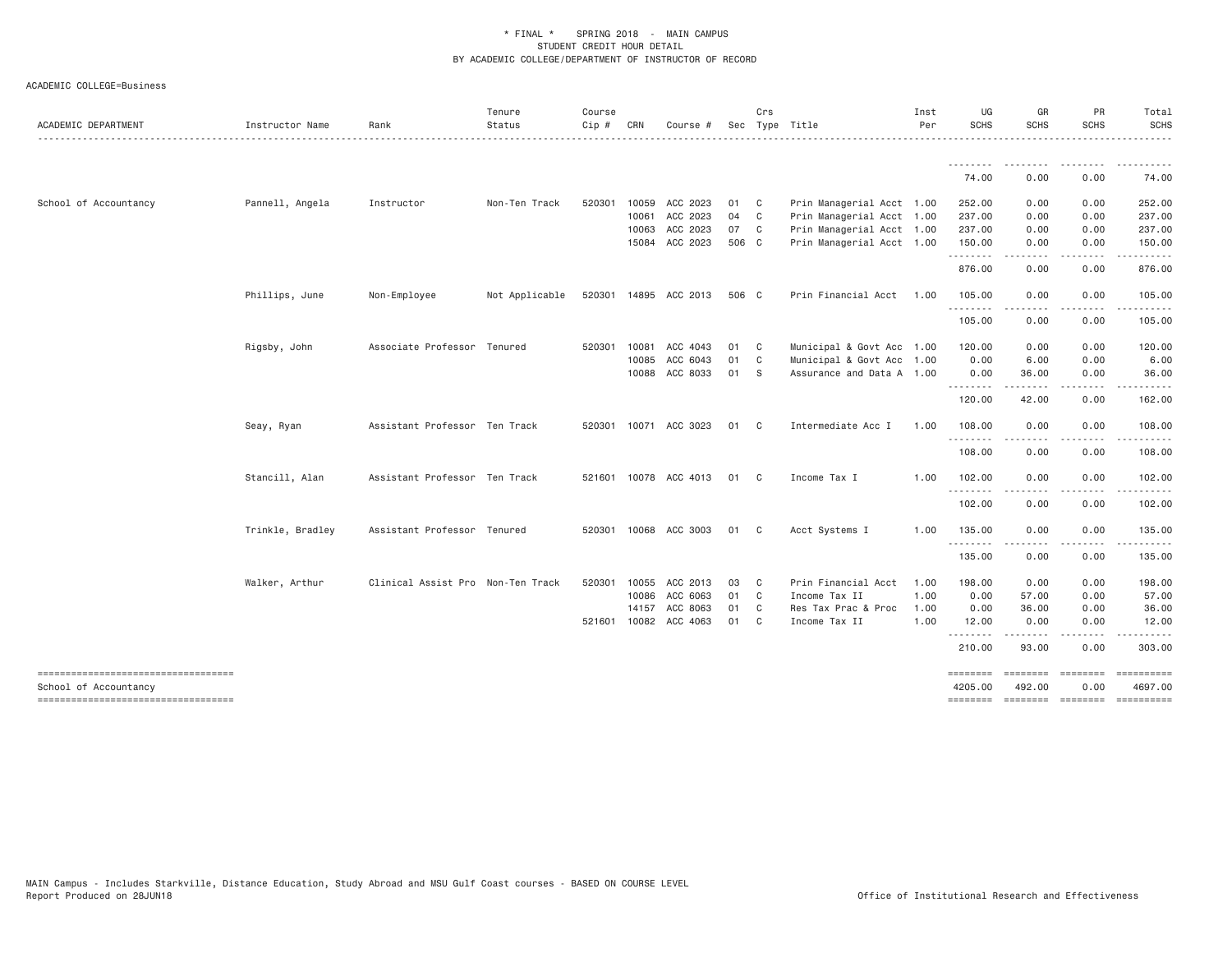| ACADEMIC DEPARTMENT                                  | Instructor Name   | Rank                              | Tenure<br>Status | Course<br>Cip # | CRN          | Course #              |       | Crs          | Sec Type Title             | Inst<br>Per | UG<br><b>SCHS</b>  | GR<br><b>SCHS</b> | PR<br><b>SCHS</b> | Total<br><b>SCHS</b>                 |
|------------------------------------------------------|-------------------|-----------------------------------|------------------|-----------------|--------------|-----------------------|-------|--------------|----------------------------|-------------|--------------------|-------------------|-------------------|--------------------------------------|
| Counseling, Educational Psychology, Abernathy, Larry |                   | Research Assoc Prof Non-Ten Track |                  | 420101          | 16862        | PSY 4000              | 72    | I            | Directed Indiv Study 0.50  |             | 0.50               | 0.00              | 0.00              | 0.50                                 |
|                                                      |                   |                                   |                  |                 | 16864        | PSY 4000              | 73    | $\mathbf I$  | Directed Indiv Study 0.50  |             | 1.00               | 0.00              | 0.00              | 1.00                                 |
|                                                      |                   |                                   |                  |                 | 16865        | PSY 4000              | 74    | $\mathbf{I}$ | Directed Indiv Study 0.50  |             | 1.50               | 0.00              | 0.00              | 1.50                                 |
|                                                      |                   |                                   |                  |                 | 16866        | PSY 4000              | 75    | Ι.           | Directed Indiv Study 0.50  |             | 1.50               | 0.00              | 0.00              | 1.50                                 |
|                                                      |                   |                                   |                  |                 | 16867        | PSY 4000              | 76    | I            | Directed Indiv Study       | 0.50        | 0.50               | 0.00              | 0.00              | 0.50                                 |
|                                                      |                   |                                   |                  |                 | 16870        | PSY 4000              | 79    | $\mathbf{I}$ | Directed Indiv Study 0.50  |             | 0.50               | 0.00              | 0.00              | 0.50                                 |
|                                                      |                   |                                   |                  |                 | 16872        | PSY 4000              | 81    | I            | Directed Indiv Study       | 0.50        | 1.50               | 0.00              | 0.00              | 1.50                                 |
|                                                      |                   |                                   |                  |                 | 16873        | PSY 4000              | 82    | I            | Directed Indiv Study 0.50  |             | 0.50               | 0.00              | 0.00              | 0.50                                 |
|                                                      |                   |                                   |                  |                 | 16874        | PSY 4000              | 83    | $\mathbf I$  | Directed Indiv Study 0.50  |             | 1.00               | 0.00              | 0.00              | 1.00                                 |
|                                                      |                   |                                   |                  |                 | 16875        | PSY 4000              | 84    | $\mathbf I$  | Directed Indiv Study 0.50  |             | 1.00               | 0.00              | 0.00              | 1.00                                 |
|                                                      |                   |                                   |                  |                 | 16886        | PSY 4000              | 85    | $\mathbf{I}$ | Directed Indiv Study 0.50  |             | 0.50               | 0.00              | 0.00              | 0.50                                 |
|                                                      |                   |                                   |                  | 422703          | 14190        | EPY 8293              | 01    | $\mathbb C$  | Cognitive Developme 1.00   |             | 0.00               | 39.00             | 0.00              | 39.00                                |
|                                                      |                   |                                   |                  | 422806          |              | 11772 EPY 2513        | 01    | $\mathsf{C}$ | Human Growth & Devel 1.00  |             | 366.00             | 0.00<br>.         | 0.00<br>.         | 366.00<br>$\omega$ is a set of       |
|                                                      |                   |                                   |                  |                 |              |                       |       |              |                            |             | 376.00             | 39.00             | 0.00              | 415.00                               |
|                                                      | Akins, Ericka     | Lecturer                          | Non-Ten Track    | 301101          | 11009        | COE 4713              | 01    | C            | Issues In Aging            | 1.00        | 99.00              | 0.00              | 0.00              | 99.00                                |
|                                                      |                   |                                   |                  |                 | 11010        | COE 6713              | 01    | C            | Issues In Aging            | 1.00        | 0.00               | 3.00              | 0.00              | 3.00                                 |
|                                                      |                   |                                   |                  | 422806 11779    |              | EPY 3503              | 01    | C            | Prin Of Ed Psych           | 1.00        | 93.00              | 0.00              | 0.00              | 93.00                                |
|                                                      |                   |                                   |                  |                 |              | 422807 11783 EPY 3543 | 01    | C            | Psych Of Adoles            | 1.00        | 111.00             | 0.00              | 0.00              | 111.00                               |
|                                                      |                   |                                   |                  |                 |              |                       |       |              |                            |             | <u>.</u><br>303.00 | -----<br>3.00     | .<br>0.00         | $- - - - - -$<br>306.00              |
|                                                      |                   |                                   |                  |                 |              |                       |       |              |                            |             |                    |                   |                   |                                      |
|                                                      | Bailey, Cory      | Non-Faculty                       | Not Applicable   | 039999          |              | 16272 CFR 1011        | 01    | C            | Amb. Leadership Deve 1.00  |             | 14.00<br>.         | 0.00<br>.         | 0.00              | 14.00<br>$\sim$ $\sim$ $\sim$ $\sim$ |
|                                                      |                   |                                   |                  |                 |              |                       |       |              |                            |             | 14.00              | 0.00              | 0.00              | 14.00                                |
|                                                      | Ball, Kimberly    | Lecturer                          | Non-Ten Track    | 130603          | 11785        | EPY 4214              | 01    | C            | Ed & Psy Statistics        | 1.00        | 80.00              | 0.00              | 0.00              | 80.00                                |
|                                                      |                   |                                   |                  |                 | 11786        | EPY 4214              | 02    | К            | Ed & Psy Statistics        | 1.00        | 0.00               | 0.00              | 0.00              | 0.00                                 |
|                                                      |                   |                                   |                  |                 | 11787        | EPY 4214              | 03    | К            | Ed & Psy Statistics        | 1.00        | 0.00               | 0.00              | 0.00              | 0.00                                 |
|                                                      |                   |                                   |                  |                 |              | 130901 13882 EDF 3333 | 501 C |              | Social Foundation Ed 1.00  |             | 81.00              | 0.00              | 0.00              | 81.00                                |
|                                                      |                   |                                   |                  |                 |              |                       |       |              |                            |             | .<br>161.00        | -----<br>0.00     | المتمالين<br>0.00 | .<br>161.00                          |
|                                                      |                   |                                   |                  |                 |              |                       |       |              |                            |             |                    |                   | 0.00              |                                      |
|                                                      | Beckwith, LaKinya | Non-Faculty                       | Not Applicable   |                 |              | 130301 12529 LSK 1141 | 11    | $\mathbf{C}$ | College Success II         | 1.00        | 27.00<br>.         | 0.00<br>-----     | .                 | 27.00<br>.                           |
|                                                      |                   |                                   |                  |                 |              |                       |       |              |                            |             | 27.00              | 0.00              | 0.00              | 27.00                                |
|                                                      | Berry, Megan      | Non-Faculty                       | Not Applicable   |                 |              | 139999 15972 COE 2323 | 01 C  |              | Hist Heritage & Camp       | 0.50        | 85.50              | 0.00              | 0.00              | 85.50                                |
|                                                      |                   |                                   |                  |                 |              |                       |       |              |                            |             | 85.50              | 0.00              | 0.00              | 85.50                                |
|                                                      | Boyles, Caragh    | Non-Faculty                       | Not Applicable   |                 |              | 350103 11830 EXL 0190 | 03    | E            | Experiential Learnin 1.00  |             | 21.00              | 0.00              | 0.00              | 21.00                                |
|                                                      |                   |                                   |                  |                 |              |                       |       |              |                            |             |                    |                   |                   |                                      |
|                                                      |                   |                                   |                  |                 |              |                       |       |              |                            |             | 21.00              | 0.00              | 0.00              | 21.00                                |
|                                                      | Brasher, Alison   | Grad Teach Assist                 | Non-Ten Track    |                 |              | 131101 10996 COE 1323 | 01    | C            | Career Planning            | 0.50        | 28.50<br>.         | 0.00              | 0.00              | 28.50                                |
|                                                      |                   |                                   |                  |                 |              |                       |       |              |                            |             | 28.50              | 0.00              | 0.00              | 28.50                                |
|                                                      | Capella, Julie    | Non-Faculty                       | Not Applicable   | 320104 11286    |              | DSS 0113              | 01    | C            | Money Math                 | 1.00        | 9.00               | 0.00              | 0.00              | 9.00                                 |
|                                                      |                   |                                   |                  |                 | 320105 11292 | DSS 0713              | 01    | C            | Basic Employment Ski 1.00  |             | 21.00              | 0.00              | 0.00              | 21.00                                |
|                                                      |                   |                                   |                  | 350101 11291    |              | DSS 0613              | 01    | C            | Independent Living         | 1.00        | 36.00              | 0.00              | 0.00              | 36.00                                |
|                                                      |                   |                                   |                  |                 | 350103 11293 | DSS 0813              | 01    | E            | Employment - On Campu 1.00 |             | 42.00              | 0.00              | 0.00              | 42.00                                |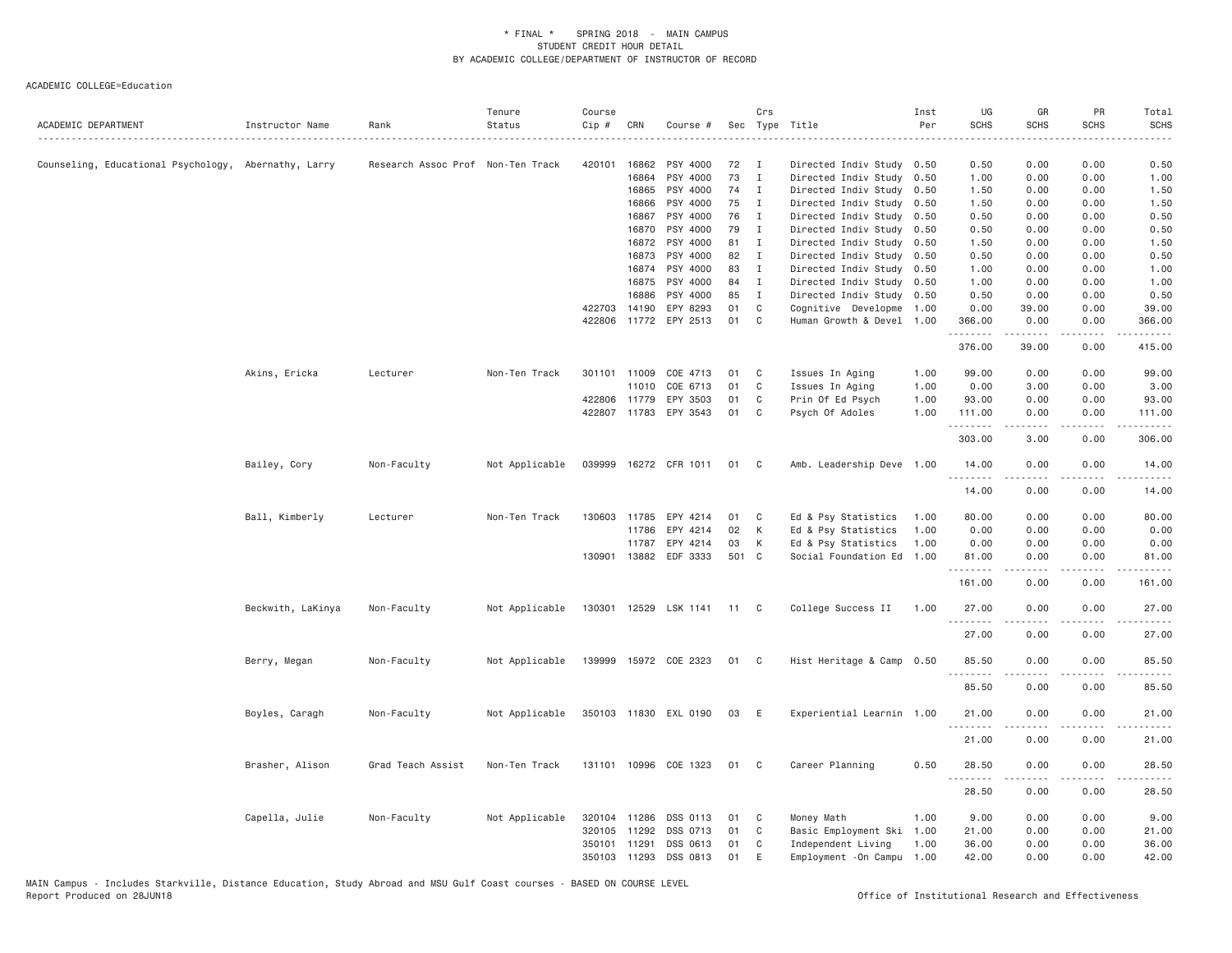| ACADEMIC DEPARTMENT                                | Instructor Name   | Rank                              | Tenure<br>Status | Course<br>Cip # | CRN          | Course #              |          | Crs          | Sec Type Title                                    | Inst<br>Per | UG<br><b>SCHS</b><br>المتمامين | GR<br><b>SCHS</b>                     | PR<br><b>SCHS</b>                   | Total<br><b>SCHS</b><br>$- - - -$ |
|----------------------------------------------------|-------------------|-----------------------------------|------------------|-----------------|--------------|-----------------------|----------|--------------|---------------------------------------------------|-------------|--------------------------------|---------------------------------------|-------------------------------------|-----------------------------------|
| Counseling, Educational Psychology, Capella, Julie |                   | Non-Faculty                       | Not Applicable   | 350103 11294    | 11295        | DSS 0813<br>DSS 0913  | 02<br>01 | E<br>E       | Employment - On Campu 1.00<br>Employment Off Camp | 1.00        | 3.00<br>9.00                   | 0.00<br>0.00                          | 0.00<br>0.00                        | 3.00<br>9.00                      |
|                                                    |                   |                                   |                  |                 | 11296        | DSS 0913              | 02       | E            | Employment Off Camp 1.00                          |             | 9.00                           | 0.00                                  | 0.00                                | 9.00                              |
|                                                    |                   |                                   |                  |                 | 360118 11289 | DSS 0413              | 01       | C            | Basic Writing/Litera 1.00                         |             | 15.00<br>.                     | 0.00                                  | 0.00                                | 15.00                             |
|                                                    |                   |                                   |                  |                 |              |                       |          |              |                                                   |             | 144.00                         | 0.00                                  | 0.00                                | 144.00                            |
|                                                    | Carter, Toria     | Grad Service Assist Non-Ten Track |                  |                 |              | 131101 10998 COE 1323 | 03       | C            | Career Planning                                   | 0.50        | 30.00<br>. <b>.</b>            | 0.00                                  | 0.00                                | 30.00                             |
|                                                    |                   |                                   |                  |                 |              |                       |          |              |                                                   |             | 30.00                          | 0.00                                  | 0.00                                | 30.00                             |
|                                                    | Chen, Xi          | Grad Service Assist Non-Ten Track |                  |                 | 521003 13459 | SLCE 3412 S01 C       |          |              | Montgomery Ldshp Pro 0.50                         |             | 41.00                          | 0.00                                  | 0.00                                | 41.00                             |
|                                                    |                   |                                   |                  |                 | 13461        | SLCE 4812 S01 C       |          |              | Montgomery Ldshp Pr 0.50                          |             | 28.00                          | 0.00                                  | 0.00                                | 28.00                             |
|                                                    |                   |                                   |                  |                 |              |                       |          |              |                                                   |             | .<br>69.00                     | 0.00                                  | $\sim$ $\sim$ $\sim$ $\sim$<br>0.00 | 69.00                             |
|                                                    | Dooley, Kathy     | Professor                         | Tenured          | 131101          | 11019        | COE 8730              | 02       | E            | Internship-Mental He                              | 1.00        | 0.00                           | 36.00                                 | 0.00                                | 36.00                             |
|                                                    |                   |                                   |                  | 422801          | 11017        | COE 8633              | 01       | C            | Psychosocial Rehab                                | 1.00        | 0.00                           | 57.00                                 | 0.00                                | 57.00                             |
|                                                    |                   |                                   |                  |                 | 422803 14186 | COE 8163              | 01       | C            | Spirituality in Coun                              | 1.00        | 0.00                           | 21.00                                 | 0.00                                | 21.00                             |
|                                                    |                   |                                   |                  |                 |              | 15610 COE 9000        | 01       | D            | Research / Diss                                   | 1.00        | 0.00<br>1.1.1.1.1.1.1          | 15.00<br>.                            | 0.00                                | 15.00                             |
|                                                    |                   |                                   |                  |                 |              |                       |          |              |                                                   |             | 0.00                           | 129.00                                | د د د د<br>0.00                     | .<br>129.00                       |
|                                                    | Dunn, Laura       | Non-Faculty                       | Not Applicable   |                 |              | 521003 15076 FYE 1101 | F04 C    |              | Freshman Success Str 1.00                         |             | 24.00                          | 0.00                                  | 0.00                                | 24.00                             |
|                                                    |                   |                                   |                  |                 |              |                       |          |              |                                                   |             | 24.00                          | 0.00                                  | 0.00                                | 24.00                             |
|                                                    | Elder, Anastasia  | Professor                         | Tenured          | 422806          | 11792        | EPY 4683              | 01       | C            | Advanced Issues in E                              | 1.00        | 63.00                          | 0.00                                  | 0.00                                | 63.00                             |
|                                                    |                   |                                   |                  | 429999          |              | 15615 EPY 9000        | 01       | D            | Research / Diss                                   | 1.00        | 0.00                           | 9.00                                  | 0.00                                | 9.00                              |
|                                                    |                   |                                   |                  |                 |              |                       |          |              |                                                   |             | .<br>63.00                     | <b><i><u>Property</u></i></b><br>9.00 | د د د د<br>0.00                     | .<br>72.00                        |
|                                                    | Forrester, Kylie  | Non-Faculty                       | Not Applicable   | 131101          | 11008        | COE 4513              | 02       | C            | Paro Prof Stud Dev                                | 1.00        | 60.00                          | 0.00                                  | 0.00                                | 60.00                             |
|                                                    |                   |                                   |                  |                 | 15795        | COE 4000              | 01       | I            | Directed Indiv Study                              | 1.00        | 3.00                           | 0.00                                  | 0.00                                | 3.00                              |
|                                                    |                   |                                   |                  |                 | 15796        | COE 4000              | 02       | Ι.           | Directed Indiv Study                              | 1.00        | 3.00                           | 0.00                                  | 0.00                                | 3.00                              |
|                                                    |                   |                                   |                  |                 | 15797        | COE 4000              | 03       | $\mathbf I$  | Directed Indiv Study 1.00                         |             | 3.00                           | 0.00                                  | 0.00                                | 3.00                              |
|                                                    |                   |                                   |                  |                 | 15798        | COE 4000              | 04       | $\mathbf{I}$ | Directed Indiv Study                              | 1.00        | 3.00                           | 0.00                                  | 0.00                                | 3.00                              |
|                                                    |                   |                                   |                  |                 |              |                       |          |              |                                                   |             | 72.00                          | 0.00                                  | 0.00                                | 72.00                             |
|                                                    | Gadke, Daniel     | Assistant Professor Ten Track     |                  | 130604          | 11800        | EPY 8773              | 01       | C            | Acad Assess & Interv 1.00                         |             | 0.00                           | 24.00                                 | 0.00                                | 24.00                             |
|                                                    |                   |                                   |                  | 429999          | 11804        | EPY 8790              | 03       | $\mathsf E$  | School Psy Practicum                              | 1.00        | 0.00                           | 24.00                                 | 0.00                                | 24.00                             |
|                                                    |                   |                                   |                  |                 |              | 15616 EPY 9000        | 02       | D            | Research / Diss                                   | 1.00        | 0.00                           | 11.00                                 | 0.00                                | 11.00                             |
|                                                    |                   |                                   |                  |                 |              |                       |          |              |                                                   |             | 0.00                           | .<br>59.00                            | .<br>0.00                           | .<br>59.00                        |
|                                                    | Gainer, Donna     | Instructor                        | Non-Ten Track    | 130101          | 11774        | EPY 3143              | 01       | C            | Human Develop And Le 1.00                         |             | 81.00                          | 0.00                                  | 0.00                                | 81.00                             |
|                                                    |                   |                                   |                  |                 | 11775        | EPY 3143              | 02       | C            | Human Develop And Le                              | 1.00        | 51.00                          | 0.00                                  | 0.00                                | 51.00                             |
|                                                    |                   |                                   |                  | 130499 11791    |              | EPY 4553              | 01       | C            | Creativity/Innovatio 1.00                         |             | 75.00                          | 0.00                                  | 0.00                                | 75.00                             |
|                                                    |                   |                                   |                  |                 |              | 130604 11776 EPY 3253 | 01       | C            | Evaluating Learning                               | 1.00        | 66.00                          | 0.00                                  | 0.00                                | 66.00                             |
|                                                    |                   |                                   |                  |                 |              |                       |          |              |                                                   |             | .<br>273.00                    | -----<br>0.00                         | .<br>0.00                           | .<br>273.00                       |
|                                                    | Goldberg, Rebecca | Associate Professor Tenured       |                  |                 |              | 131101 11015 COE 8203 | 01       | C            | Place & Career Dev                                | 1.00        | 0.00                           | 42.00                                 | 0.00                                | 42.00                             |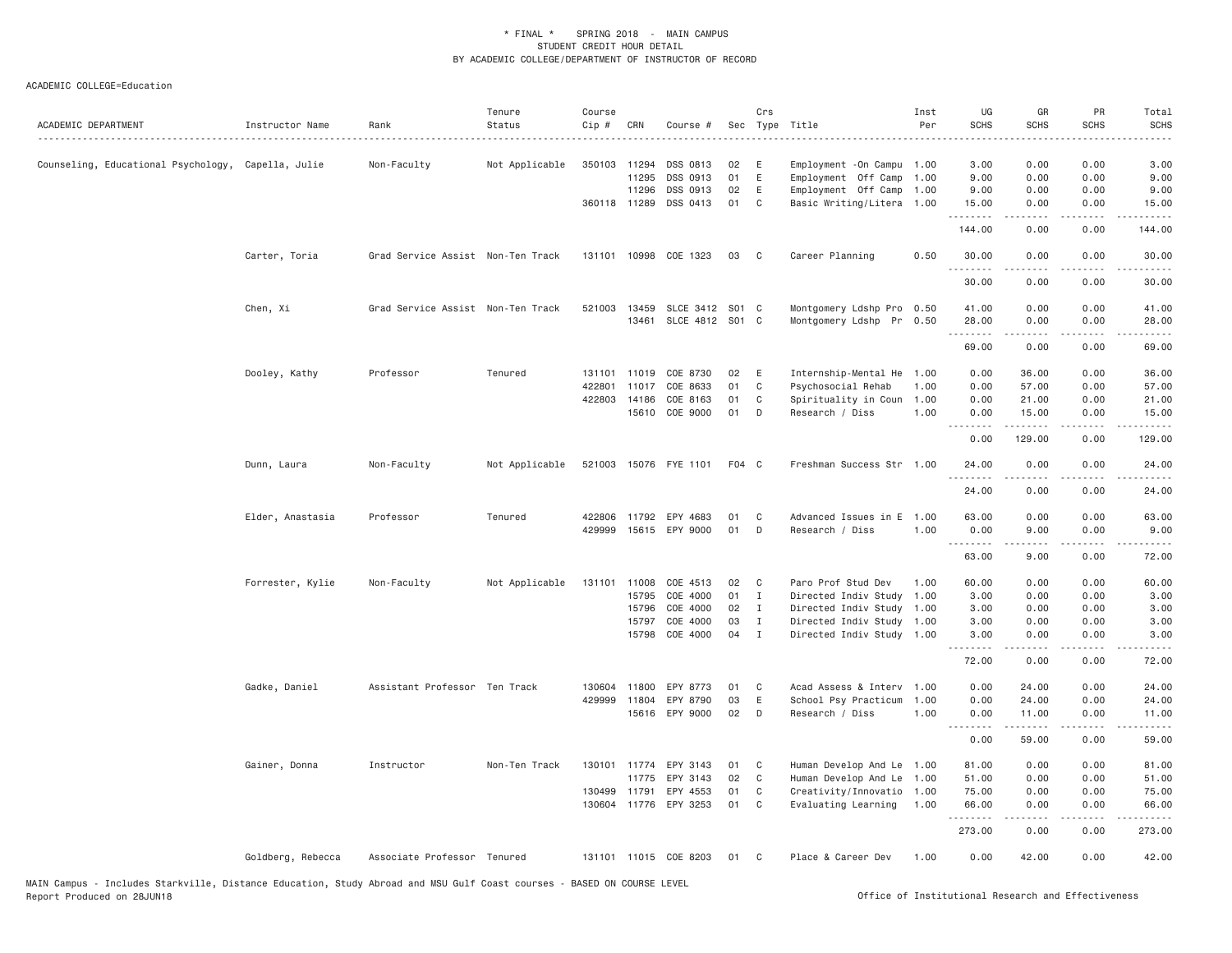| ACADEMIC DEPARTMENT                                   | Instructor Name     | Rank                              | Tenure<br>Status | Course<br>$Cip$ # | CRN          | Course #              |       | Crs            | Sec Type Title            | Inst<br>Per | UG<br><b>SCHS</b> | GR<br><b>SCHS</b>   | <b>PR</b><br><b>SCHS</b> | Total<br><b>SCHS</b> |
|-------------------------------------------------------|---------------------|-----------------------------------|------------------|-------------------|--------------|-----------------------|-------|----------------|---------------------------|-------------|-------------------|---------------------|--------------------------|----------------------|
| Counseling, Educational Psychology, Goldberg, Rebecca |                     | Associate Professor Tenured       |                  |                   |              | 422803 11003 COE 4013 | 02    | C              | Fac Skills Dev            | 1.00        | 48.00             | 0.00                | 0.00                     | 48.00                |
|                                                       |                     |                                   |                  |                   |              |                       |       |                |                           |             | 48.00             | 42.00               | 0.00                     | 90.00                |
|                                                       | Golson, Angela      | Instructor                        | Non-Ten Track    | 420101            | 13349        | PSY 3213              | 01    | C              | Psych Of Ab Behavior 1.00 |             | 264.00            | 0.00                | 0.00                     | 264.00               |
|                                                       |                     |                                   |                  |                   | 14392        | PSY 3213              | 02    | C              | Psych Of Ab Behavior      | 1.00        | 276.00            | 0.00                | 0.00                     | 276.00               |
|                                                       |                     |                                   |                  | 422703            | 13371        | PSY 3803              | 03    | C              | Int Dev Psychology        | 1.00        | 237.00            | 0.00                | 0.00                     | 237.00               |
|                                                       |                     |                                   |                  |                   |              | 422705 13372 PSY 4203 | 01    | C              | Theories Of Pers          | 1.00        | 225.00<br>.       | 0.00<br>$- - - - -$ | 0.00<br>.                | 225.00<br>.          |
|                                                       |                     |                                   |                  |                   |              |                       |       |                |                           |             | 1002.00           | 0.00                | 0.00                     | 1002.00              |
|                                                       | Gooden-Hunley, Lisa | Non-Faculty                       | Not Applicable   |                   |              | 231303 12119 GE 3513  | 11    | C <sub>c</sub> | Technical Writing         | 1,00        | 63.00             | 0.00                | 0.00                     | 63.00                |
|                                                       |                     |                                   |                  |                   |              |                       |       |                |                           |             | 63.00             | 0.00                | 0.00                     | 63.00                |
|                                                       | Henington, Carlen   | Professor                         | Tenured          |                   | 130499 15957 | EPY 7000              | 01    | $\mathbf{I}$   | Directed Indiv Study 1.00 |             | 0.00              | 3.00                | 0.00                     | 3.00                 |
|                                                       |                     |                                   |                  |                   | 15958        | EPY 7000              | 02    | $\mathbf{I}$   | Directed Indiv Study      | 1.00        | 0.00              | 3.00                | 0.00                     | 3.00                 |
|                                                       |                     |                                   |                  |                   | 15959        | EPY 7000              | 03    | I              | Directed Indiv Study      | 1.00        | 0.00              | 3.00                | 0.00                     | 3.00                 |
|                                                       |                     |                                   |                  |                   | 422805 11801 | EPY 8780              | 01    | C              | Internship Sch Psy        | 1.00        | 0.00              | 18.00               | 0.00                     | 18.00                |
|                                                       |                     |                                   |                  |                   | 14184        | EPY 9703              | 01    | <sub>S</sub>   | Leg & Eth School Psy      | 1.00        | 0.00              | 27.00               | 0.00                     | 27.00                |
|                                                       |                     |                                   |                  |                   | 422806 11805 | EPY 9713              | 01    | B              | Adv Psy Consultation      | 1.00        | 0.00              | 24.00               | 0.00                     | 24.00                |
|                                                       |                     |                                   |                  |                   | 11807        | EPY 9730              | 01    | E              | Doc Psy Internship        | 1.00        | 0.00              | 12.00               | 0.00                     | 12.00                |
|                                                       |                     |                                   |                  |                   |              | 429999 15617 EPY 9000 | 03    | D              | Research / Diss           | 1.00        | 0.00<br>.         | 9.00<br>.           | 0.00                     | 9.00                 |
|                                                       |                     |                                   |                  |                   |              |                       |       |                |                           |             | 0.00              | 99.00               | 0.00                     | 99.00                |
|                                                       | Henry, Kimberly     | Grad Service Assist Non-Ten Track |                  |                   |              | 131101 10997 COE 1323 | 02    | $\mathbf{C}$   | Career Planning           | 0.50        | 30.00<br>.        | 0.00                | 0.00                     | 30.00                |
|                                                       |                     |                                   |                  |                   |              |                       |       |                |                           |             | 30.00             | 0.00                | 0.00                     | 30.00                |
|                                                       | Hill, Dante         | Non-Faculty                       | Not Applicable   |                   |              | 131101 11007 COE 4513 | 01    | $\mathbf{C}$   | Paro Prof Stud Dev        | 1.00        | 60.00             | 0.00                | 0.00                     | 60.00                |
|                                                       |                     |                                   |                  |                   |              |                       |       |                |                           |             | <u>.</u><br>60.00 | <u>.</u><br>0.00    | .<br>0.00                | 60.00                |
|                                                       | Hyer, Nicholas      | Non-Faculty                       | Not Applicable   |                   |              | 521003 15077 FYE 1101 | F05 C |                | Freshman Success Str 1.00 |             | 30.00             | 0.00                | 0.00                     | 30.00                |
|                                                       |                     |                                   |                  |                   |              |                       |       |                |                           |             | .<br>30.00        | .<br>0.00           | د د د د<br>0.00          | .<br>30.00           |
|                                                       | Irvin, Edna         | Non-Faculty                       | Not Applicable   | 131101            | 10996        | COE 1323              | 01    | C              | Career Planning           | 0.50        | 28.50             | 0.00                | 0.00                     | 28.50                |
|                                                       |                     |                                   |                  |                   | 10997        | COE 1323              | 02    | C              | Career Planning           | 0.50        | 30.00             | 0.00                | 0.00                     | 30.00                |
|                                                       |                     |                                   |                  |                   | 10998        | COE 1323              | 03    | C              | Career Planning           | 0.50        | 30.00             | 0.00                | 0.00                     | 30.00                |
|                                                       |                     |                                   |                  |                   | 10999        | COE 1323              | 04    | $\mathbb C$    | Career Planning           | 0.50        | 30.00             | 0.00                | 0.00                     | 30.00                |
|                                                       |                     |                                   |                  |                   | 11000        | COE 1323              | 05    | C              | Career Planning           | 1,00        | 57.00<br>.        | 0.00                | 0.00                     | 57.00                |
|                                                       |                     |                                   |                  |                   |              |                       |       |                |                           |             | 175.50            | 0.00                | 0.00                     | 175.50               |
|                                                       | Jackson, Deborah    | Assistant Professor Ten Track     |                  |                   | 422803 11004 | COE 4013              | 03    | C              | Fac Skills Dev            | 1.00        | 42.00             | 0.00                | 0.00                     | 42.00                |
|                                                       |                     |                                   |                  |                   | 11005        | COE 4023              | 01    | $\mathbb C$    | Intro To Counseling       | 1.00        | 93.00             | 0.00                | 0.00                     | 93.00                |
|                                                       |                     |                                   |                  |                   | 11011        | COE 8013              | 01    | C              | Couns Skills              | 1.00        | 0.00<br>.         | 27.00<br>.          | 0.00<br>.                | 27.00<br>.           |
|                                                       |                     |                                   |                  |                   |              |                       |       |                |                           |             | 135.00            | 27.00               | 0.00                     | 162.00               |
|                                                       | Justice, Cheryl     | Associate Professor Tenured       |                  |                   | 131101 11020 | COE 8730              | 03    | E              | Internship                | 1.00        | 0.00              | 6.00                | 0.00                     | 6.00                 |
|                                                       |                     |                                   |                  |                   |              | 11022 COE 8740        | 02    | E              | Acad Yr Field ExpII- 1.00 |             | 0.00              | 30.00               | 0.00                     | 30.00                |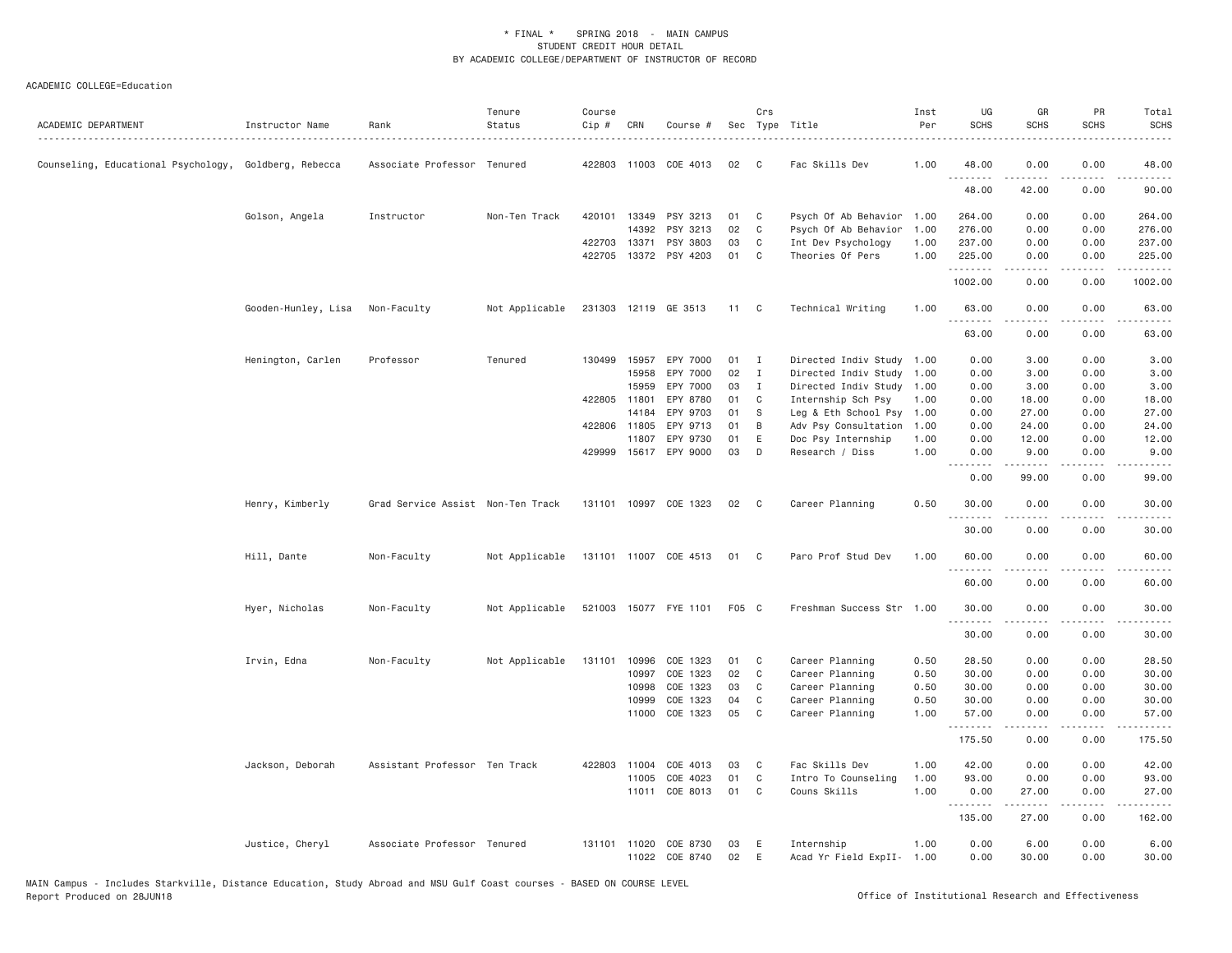| ACADEMIC DEPARTMENT                                 | Instructor Name | Rank                          | Tenure<br>Status | Course<br>Cip #  | CRN   | Course #                   |                | Crs    | Sec Type Title<br>.                               | Inst<br>Per | UG<br><b>SCHS</b> | GR<br><b>SCHS</b>  | PR<br><b>SCHS</b> | Total<br><b>SCHS</b> |
|-----------------------------------------------------|-----------------|-------------------------------|------------------|------------------|-------|----------------------------|----------------|--------|---------------------------------------------------|-------------|-------------------|--------------------|-------------------|----------------------|
| Counseling, Educational Psychology, Justice, Cheryl |                 | Associate Professor Tenured   |                  |                  |       | 422803 11012 COE 8013      | 02             | C      | Couns Skills                                      | 1.00        | 0.00<br><u>.</u>  | 39.00<br><b>.</b>  | 0.00<br>$- - - -$ | 39.00<br>.           |
|                                                     |                 |                               |                  |                  |       |                            |                |        |                                                   |             | 0.00              | 75.00              | 0.00              | 75.00                |
|                                                     | LeJeune, Bonnie | Non-Faculty                   | Not Applicable   | 131009 13846     | 13847 | COE 6303<br>COE 6323       | 501 C<br>501 C |        | Re Hab Visual Impair 1.00<br>Sensory Aid Technlgy | 1.00        | 0.00<br>0.00      | 33.00<br>33.00     | 0.00<br>0.00      | 33.00<br>33.00       |
|                                                     |                 |                               |                  |                  |       |                            |                |        |                                                   |             | .<br>0.00         | .<br>66.00         | .<br>0.00         | .<br>66.00           |
|                                                     | Leach, Nicole   | Assistant Professor Ten Track |                  | 130603<br>421801 | 13886 | EDF 9373<br>14189 EPY 6073 | 503 C<br>01    | C      | Ed Res Design<br>Personal & Motivatio 1.00        | 1.00        | 0.00<br>0.00      | 27.00<br>24.00     | 0.00<br>0.00      | 27.00<br>24.00       |
|                                                     |                 |                               |                  |                  |       |                            |                |        |                                                   |             | 0.00              | .<br>51.00         | .<br>0.00         | ه د د د د<br>51.00   |
|                                                     | Looby, Eugenie  | Professor                     | Tenured          | 422707           | 11014 | COE 8073                   | 01             | C<br>D | Cultural Found/Couns                              | 1.00        | 0.00              | 54.00              | 0.00              | 54.00                |
|                                                     |                 |                               |                  | 422803<br>511508 | 15611 | COE 9000<br>11023 COE 8763 | 02<br>01       | C      | Research / Diss<br>Coun Sex Abuse Clien 1.00      | 1.00        | 0.00<br>0.00<br>. | 8.00<br>18.00<br>. | 0.00<br>0.00<br>. | 8.00<br>18.00<br>.   |
|                                                     |                 |                               |                  |                  |       |                            |                |        |                                                   |             | 0.00              | 80.00              | 0.00              | 80.00                |
|                                                     | Maynard, Scott  | Non-Employee                  | Not Applicable   | 350103           | 11026 | CP 2103                    | 01             | E      | First Work Sem                                    | 1.00        | 321.00            | 0.00               | 0.00              | 321.00               |
|                                                     |                 |                               |                  |                  | 11027 | CP 2103                    | H01 E          |        | Honors First Work Se                              | 1.00        | 33.00             | 0.00               | 0.00              | 33.00                |
|                                                     |                 |                               |                  |                  | 11028 | CP 2203                    | 01             | E      | Second Work Sem                                   | 1.00        | 120.00            | 0.00               | 0.00              | 120.00               |
|                                                     |                 |                               |                  |                  | 11029 | CP 2203                    | H01 E          |        | Honors Second Work S                              | 1.00        | 9.00              | 0.00               | 0.00              | 9.00                 |
|                                                     |                 |                               |                  |                  | 11030 | CP 3303                    | 01             | E      | Third Work Sem                                    | 1.00        | 96.00             | 0.00               | 0.00              | 96.00                |
|                                                     |                 |                               |                  |                  | 11031 | CP 3303                    | HO1 E          |        | Honors Third Work Se                              | 1.00        | 30.00             | 0.00               | 0.00              | 30.00                |
|                                                     |                 |                               |                  |                  | 11032 | CP 3403                    | 01             | E      | Fourth Work Sem                                   | 1.00        | 48.00             | 0.00               | 0.00              | 48.00                |
|                                                     |                 |                               |                  |                  | 11034 | CP 4503                    | 01             | E      | Fifth Work Sem                                    | 1.00        | 24.00             | 0.00               | 0.00              | 24.00                |
|                                                     |                 |                               |                  |                  | 11038 | CP 4803                    | 01             | E      | Eighth Work Sem                                   | 1.00        | 3.00              | 0.00               | 0.00              | 3.00                 |
|                                                     |                 |                               |                  |                  | 11828 | EXL 0190                   | 01             | E      | Experiential Learnin                              | 1.00        | 84.00             | 0.00               | 0.00              | 84.00                |
|                                                     |                 |                               |                  |                  | 11832 | EXL 0190                   | H01 E          |        | Experiential Learnin                              | 1.00        | 3.00              | 0.00               | 0.00              | 3.00                 |
|                                                     |                 |                               |                  |                  | 11837 | EXL 3100                   | 01             | E      | CCPP Internship I                                 | 1.00        | 84.00             | 0.00               | 0.00              | 84.00                |
|                                                     |                 |                               |                  |                  | 11838 | EXL 3100                   | H01            | E      | CCPP Internship I                                 | 1.00        | 3.00              | 0.00               | 0.00              | 3.00                 |
|                                                     |                 |                               |                  | 521001           | 11039 | CP 8013                    | 01             | E      | First Work Sem                                    | 1.00        | 0.00              | 9.00               | 0.00              | 9.00                 |
|                                                     |                 |                               |                  |                  |       | 11839 EXL 3200             | 01             | E      | CCPP Internship I                                 | 1.00        | 9.00<br>.         | 0.00<br>.          | 0.00<br>.         | 9.00<br>.            |
|                                                     |                 |                               |                  |                  |       |                            |                |        |                                                   |             | 867.00            | 9.00               | 0.00              | 876.00               |
|                                                     | Mazahreh, Laith | Assistant Professor Ten Track |                  | 131101           | 11024 | COE 8923                   | 01             | C      | Seminar School Couns                              | 1,00        | 0.00              | 24.00              | 0.00              | 24.00                |
|                                                     |                 |                               |                  | 422803           | 11002 | COE 4013                   | 01             | C      | Fac Skills Dev                                    | 1.00        | 42.00             | 0.00               | 0.00              | 42.00                |
|                                                     |                 |                               |                  |                  |       | 11013 COE 8013             | 03             | C      | Couns Skills                                      | 1.00        | 0.00<br>.         | 33.00<br>المستملة  | 0.00<br>.         | 33.00<br>.           |
|                                                     |                 |                               |                  |                  |       |                            |                |        |                                                   |             | 42.00             | 57.00              | 0.00              | 99.00                |
|                                                     | McCleon, Tawny  | Associate Professor Tenured   |                  | 422805           | 11796 | EPY 8133                   | 01             | C      | School Crisis Prev &                              | 1.00        | 0.00              | 30.00              | 0.00              | 30.00                |
|                                                     |                 |                               |                  | 429999           | 11802 | EPY 8790                   | 01             | E      | School Psy Practicum                              | 1.00        | 0.00              | 21.00              | 0.00              | 21.00                |
|                                                     |                 |                               |                  |                  |       | 15619 EPY 9000             | 05             | D      | Research / Diss                                   | 1.00        | 0.00              | 17.00<br>.         | 0.00<br>.         | 17.00<br>.           |
|                                                     |                 |                               |                  |                  |       |                            |                |        |                                                   |             | 0.00              | 68.00              | 0.00              | 68.00                |
|                                                     | Morse, David    | Professor                     | Tenured          | 130499           | 16884 | EPY 7000                   | 04             | т.     | Directed Indiv Study                              | 1.00        | 0.00              | 3.00               | 0.00              | 3.00                 |
|                                                     |                 |                               |                  | 429999           |       | 15618 EPY 9000             | 04             | D      | Research / Diss                                   | 1.00        | 0.00              | 9.00               | 0.00              | 9.00                 |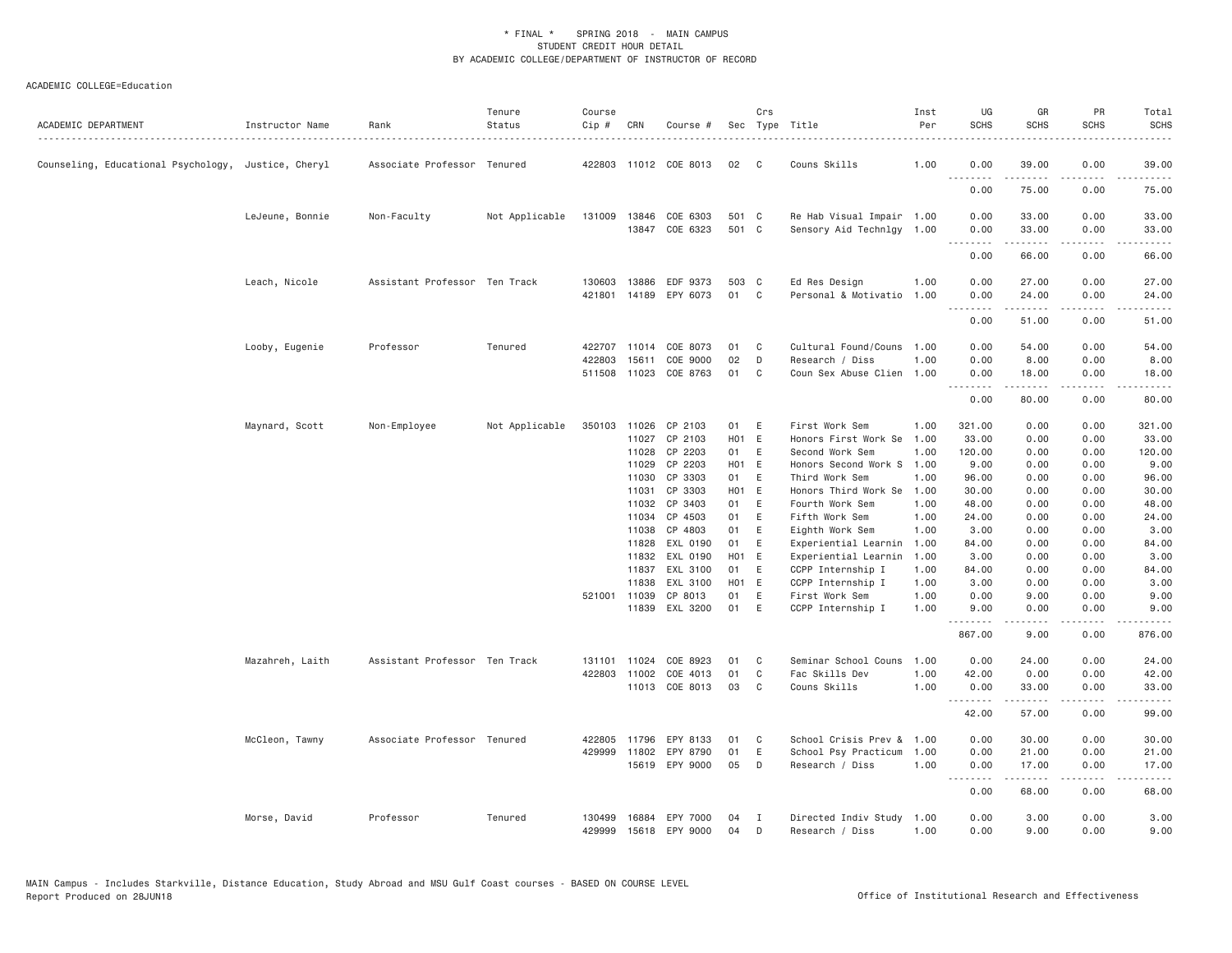| ACADEMIC DEPARTMENT                                 | Instructor Name   | Rank                                               | Tenure<br>Status | Course<br>Cip # | CRN          | Course #              |               | Crs          | Sec Type Title<br>.       | Inst<br>Per | UG<br><b>SCHS</b>            | GR<br><b>SCHS</b>                                                                                                                                            | PR<br><b>SCHS</b> | Total<br><b>SCHS</b>  |
|-----------------------------------------------------|-------------------|----------------------------------------------------|------------------|-----------------|--------------|-----------------------|---------------|--------------|---------------------------|-------------|------------------------------|--------------------------------------------------------------------------------------------------------------------------------------------------------------|-------------------|-----------------------|
|                                                     |                   |                                                    |                  |                 |              |                       |               |              |                           |             | .<br>0.00                    | 12.00                                                                                                                                                        | 0.00              | 12.00                 |
| Counseling, Educational Psychology, Palmer, Charles |                   | Associate Professor Tenured                        |                  |                 | 131101 11021 | COE 8730              | 04            | E            | Internship - Rehab        | 1.00        | 0.00                         | 18.00                                                                                                                                                        | 0.00              | 18.00                 |
|                                                     |                   |                                                    |                  |                 | 422803 15613 | COE 9000              | 04            | D            | Research / Diss           | 1.00        | 0.00                         | 1.00                                                                                                                                                         | 0.00              | 1.00                  |
|                                                     |                   |                                                    |                  |                 | 16614        | COE 7000              | $02 \qquad I$ |              | Directed Indiv Study 1.00 |             | 0.00                         | 3.00                                                                                                                                                         | 0.00              | 3.00                  |
|                                                     |                   |                                                    |                  |                 | 16615        | COE 7000              | 03            | $\mathbf{I}$ | Directed Indiv Study 1.00 |             | 0.00                         | 3.00                                                                                                                                                         | 0.00              | 3.00                  |
|                                                     |                   |                                                    |                  |                 | 16887        | COE 7000              | 04            | $\mathbf{I}$ | Directed Indiv Study 1.00 |             | 0.00                         | 1.00                                                                                                                                                         | 0.00              | 1.00                  |
|                                                     |                   |                                                    |                  |                 | 512310 11016 | COE 8363              | 01 C          |              | Psyc Aspects/Disabil 1.00 |             | 0.00<br>$\sim$ $\sim$ $\sim$ | 24.00                                                                                                                                                        | 0.00              | 24.00                 |
|                                                     |                   |                                                    |                  |                 |              |                       |               |              |                           |             | 0.00                         | 50.00                                                                                                                                                        | 0.00              | 50.00                 |
|                                                     | Seymour, Dana     | Non-Faculty                                        | Not Applicable   |                 |              | 130604 13924 EPY 8473 | 501 C         |              | Mid Level Assessment 1.00 |             | 0.00<br>.                    | 45.00<br>.                                                                                                                                                   | 0.00<br>.         | 45.00<br>.            |
|                                                     |                   |                                                    |                  |                 |              |                       |               |              |                           |             | 0.00                         | 45.00                                                                                                                                                        | 0.00              | 45.00                 |
|                                                     | Stevens, Cristina | Non-Faculty                                        | Not Applicable   |                 |              | 139999 15972 COE 2323 | 01 C          |              | Hist Heritage & Camp 0.50 |             | 85.50<br>.                   | 0.00<br>$\frac{1}{2} \left( \frac{1}{2} \right) \left( \frac{1}{2} \right) \left( \frac{1}{2} \right) \left( \frac{1}{2} \right) \left( \frac{1}{2} \right)$ | 0.00<br>.         | 85.50<br>.            |
|                                                     |                   |                                                    |                  |                 |              |                       |               |              |                           |             | 85.50                        | 0.00                                                                                                                                                         | 0.00              | 85.50                 |
|                                                     |                   | Stratton-Gadke, Kase Assistant Professor Ten Track |                  |                 | 422801 11798 | EPY 8493              | 01            | $\mathbf{C}$ | Soc-Emotional & Beh       | 1.00        | 0.00                         | 24.00                                                                                                                                                        | 0.00              | 24.00                 |
|                                                     |                   |                                                    |                  |                 | 429999 11803 | EPY 8790              | 02            | E            | School Psy Practicum 1.00 |             | 0.00                         | 21.00                                                                                                                                                        | 0.00              | 21.00                 |
|                                                     |                   |                                                    |                  |                 |              | 11806 EPY 9723        | 01            | - S          | Sem Contemp Ed/Sch P 1.00 |             | 0.00                         | 24.00<br>$\omega$ is a set                                                                                                                                   | 0.00<br>.         | 24.00<br>$- - - - -$  |
|                                                     |                   |                                                    |                  |                 |              |                       |               |              |                           |             | 0.00                         | 69.00                                                                                                                                                        | 0.00              | 69.00                 |
|                                                     | Vincent, Chelsey  | Instructor                                         | Non-Ten Track    |                 |              | 130301 12526 LSK 1141 | 04            | C.           | College Success II        | 1.00        | 25.00                        | 0.00                                                                                                                                                         | 0.00              | 25.00                 |
|                                                     |                   |                                                    |                  |                 |              | 131315 12513 LSK 1023 | 01            | $\mathbf{C}$ | Col Read/Study Skill 1.00 |             | 105.00<br>.                  | 0.00<br>$\alpha$ is a set of $\alpha$                                                                                                                        | 0.00<br>-----     | 105.00<br>.           |
|                                                     |                   |                                                    |                  |                 |              |                       |               |              |                           |             | 130.00                       | 0.00                                                                                                                                                         | 0.00              | 130.00                |
|                                                     | Wang, Chih-Hsuan  | Lecturer                                           | Non-Ten Track    | 130603          | 13922        | EPY 6214              | 501 C         |              | Ed & Psy Statistics       | 1.00        | 0.00                         | 68.00                                                                                                                                                        | 0.00              | 68.00                 |
|                                                     |                   |                                                    |                  |                 |              | 13923 EPY 8214        | 501 B         |              | Adv Ed & Psy Stat         | 1.00        | 0.00                         | 24.00                                                                                                                                                        | 0.00              | 24.00                 |
|                                                     |                   |                                                    |                  |                 |              |                       |               |              |                           |             | 1.1.1.1.1.1.1<br>0.00        | .<br>92.00                                                                                                                                                   | 0.00              | 92.00                 |
|                                                     | Wei, Tianlan      | Assistant Professor Ten Track                      |                  |                 | 130499 11788 | EPY 4313              | 01            | $\mathbf{C}$ | Measure & Eval            | 1.00        | 93.00                        | 0.00                                                                                                                                                         | 0.00              | 93.00                 |
|                                                     |                   |                                                    |                  |                 | 130601 11789 | EPY 4513              | 01            | $\mathbf{C}$ | Ed Research               | 1.00        | 75.00                        | 0.00                                                                                                                                                         | 0.00              | 75.00                 |
|                                                     |                   |                                                    |                  |                 | 130603 11793 | EPY 6214              | 01            | C            | Ed & Psy Statistics       | 1.00        | 0.00                         | 76.00                                                                                                                                                        | 0.00              | 76.00                 |
|                                                     |                   |                                                    |                  |                 | 11794        | EPY 6214              | 02            | K            | Ed & Psy Statistics       | 1.00        | 0.00<br>.                    | 0.00                                                                                                                                                         | 0.00              | 0.00                  |
|                                                     |                   |                                                    |                  |                 |              |                       |               |              |                           |             | 168.00                       | 76.00                                                                                                                                                        | 0.00              | 244.00                |
|                                                     | Wilder, Carmen    | Non-Faculty                                        | Not Applicable   | 521003 13459    |              | SLCE 3412 S01 C       |               |              | Montgomery Ldshp Pro 0.50 |             | 41.00                        | 0.00                                                                                                                                                         | 0.00              | 41.00                 |
|                                                     |                   |                                                    |                  |                 |              | 13461 SLCE 4812 S01 C |               |              | Montgomery Ldshp Pr 0.50  |             | 28.00                        | 0.00                                                                                                                                                         | 0.00              | 28.00                 |
|                                                     |                   |                                                    |                  |                 |              |                       |               |              |                           |             | --------<br>69.00            | .<br>0.00                                                                                                                                                    | .<br>0.00         | . <b>.</b> .<br>69.00 |
|                                                     | Wilder, Charles   | Non-Faculty                                        | Not Applicable   |                 |              | 141901 12701 ME 4111  | 01 C          |              | Professional Develop 1.00 |             | 83.00                        | 0.00                                                                                                                                                         | 0.00              | 83.00                 |
|                                                     |                   |                                                    |                  |                 |              |                       |               |              |                           |             | .<br>83.00                   | .<br>0.00                                                                                                                                                    | .<br>0.00         | .<br>83.00            |
|                                                     | Wong, Daniel      | Professor                                          | Tenured          |                 |              | 422803 11797 EPY 8263 | 01            | $\mathbf{C}$ | Psy Test Ed Rel Set       | 1.00        | 0.00                         | 21.00                                                                                                                                                        | 0.00              | 21.00                 |
|                                                     |                   |                                                    |                  | 512310 14188    |              | COE 8383              | 01            | $\mathbf{C}$ | Job Plcmnt In Rehab       | 1.00        | 0.00                         | 18.00                                                                                                                                                        | 0.00              | 18.00                 |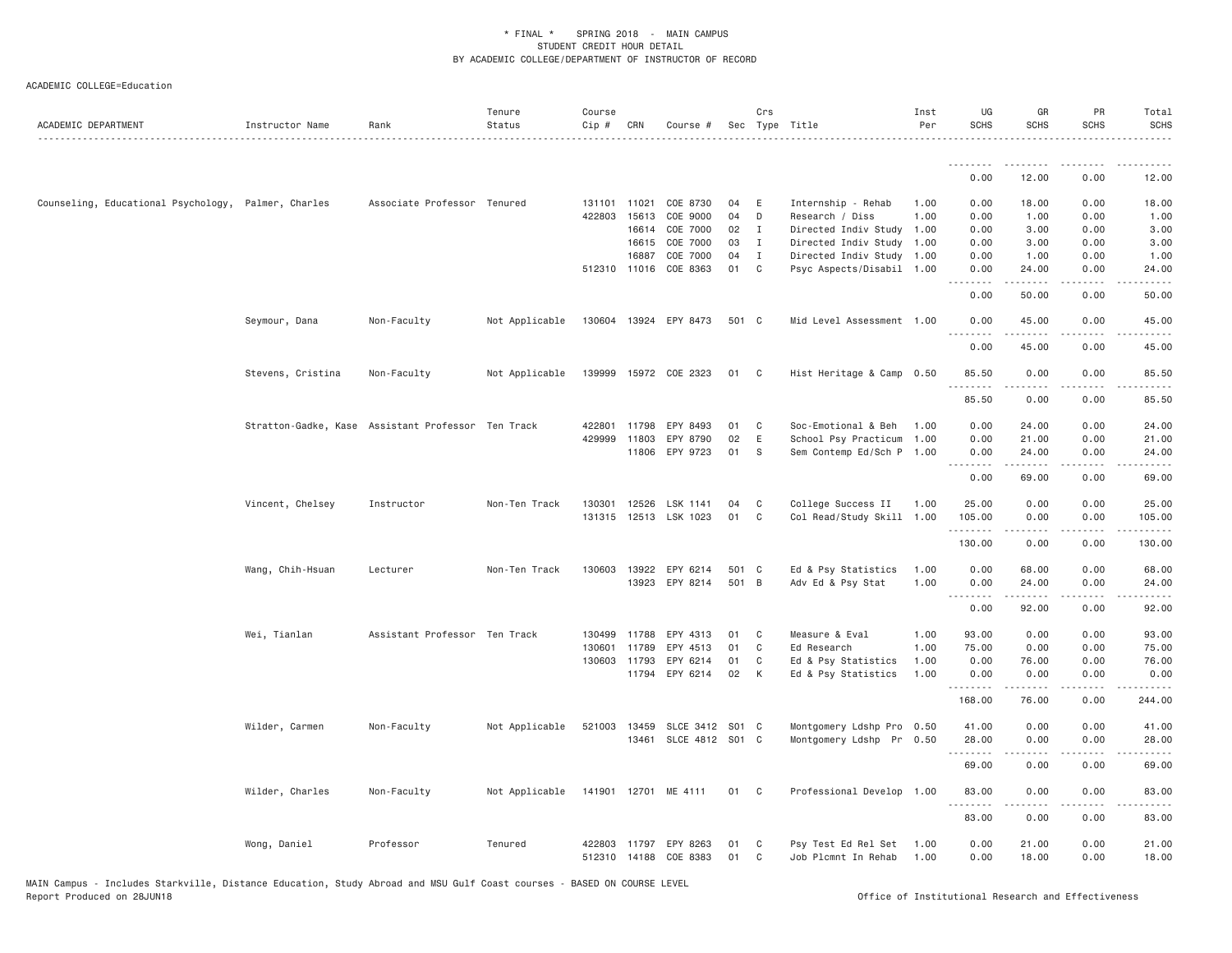| ACADEMIC DEPARTMENT                              | Instructor Name     | Rank        | Tenure<br>Status | Course<br>Cip # | CRN   | Course #                   |    | Crs          | Sec Type Title            | Inst<br>Per | UG<br><b>SCHS</b>  | GR<br>SCHS                                                              | <b>PR</b><br><b>SCHS</b> | Total<br><b>SCHS</b>  |
|--------------------------------------------------|---------------------|-------------|------------------|-----------------|-------|----------------------------|----|--------------|---------------------------|-------------|--------------------|-------------------------------------------------------------------------|--------------------------|-----------------------|
| Counseling, Educational Psychology, Wong, Daniel |                     | Professor   | Tenured          | 512399          | 11001 | COE 3313                   | 01 | $\mathbb{C}$ | Rehabilitation Servs 1.00 |             | 87.00              | 0.00                                                                    | 0.00                     | 87.00                 |
|                                                  |                     |             |                  |                 |       |                            |    |              |                           |             | ---------<br>87.00 | .<br>39,00                                                              | .<br>0.00                | .<br>126,00           |
|                                                  | Young Hyatt, Regina | Non-Faculty | Not Applicable   |                 |       | 130401 14149 HED 8623 01 C |    |              | Divers Global and Co 1.00 |             | 0.00<br>---------  | 48,00                                                                   | 0.00<br>.                | 48,00<br>.            |
|                                                  |                     |             |                  |                 |       |                            |    |              |                           |             | 0.00               | -----<br>48,00                                                          | 0.00                     | 48.00                 |
| =====================================            |                     |             |                  |                 |       |                            |    |              |                           |             | ========           | $\qquad \qquad \equiv \equiv \equiv \equiv \equiv \equiv \equiv \equiv$ | $=$ = = = = = = =        | $=$ = = = = = = = = = |
| Counseling, Educational Psychology,              |                     |             |                  |                 |       |                            |    |              |                           |             | 4766.00            | 1244.00                                                                 | 0.00                     | 6010,00               |
| =====================================            |                     |             |                  |                 |       |                            |    |              |                           |             | ========           |                                                                         | $=$                      | ==========            |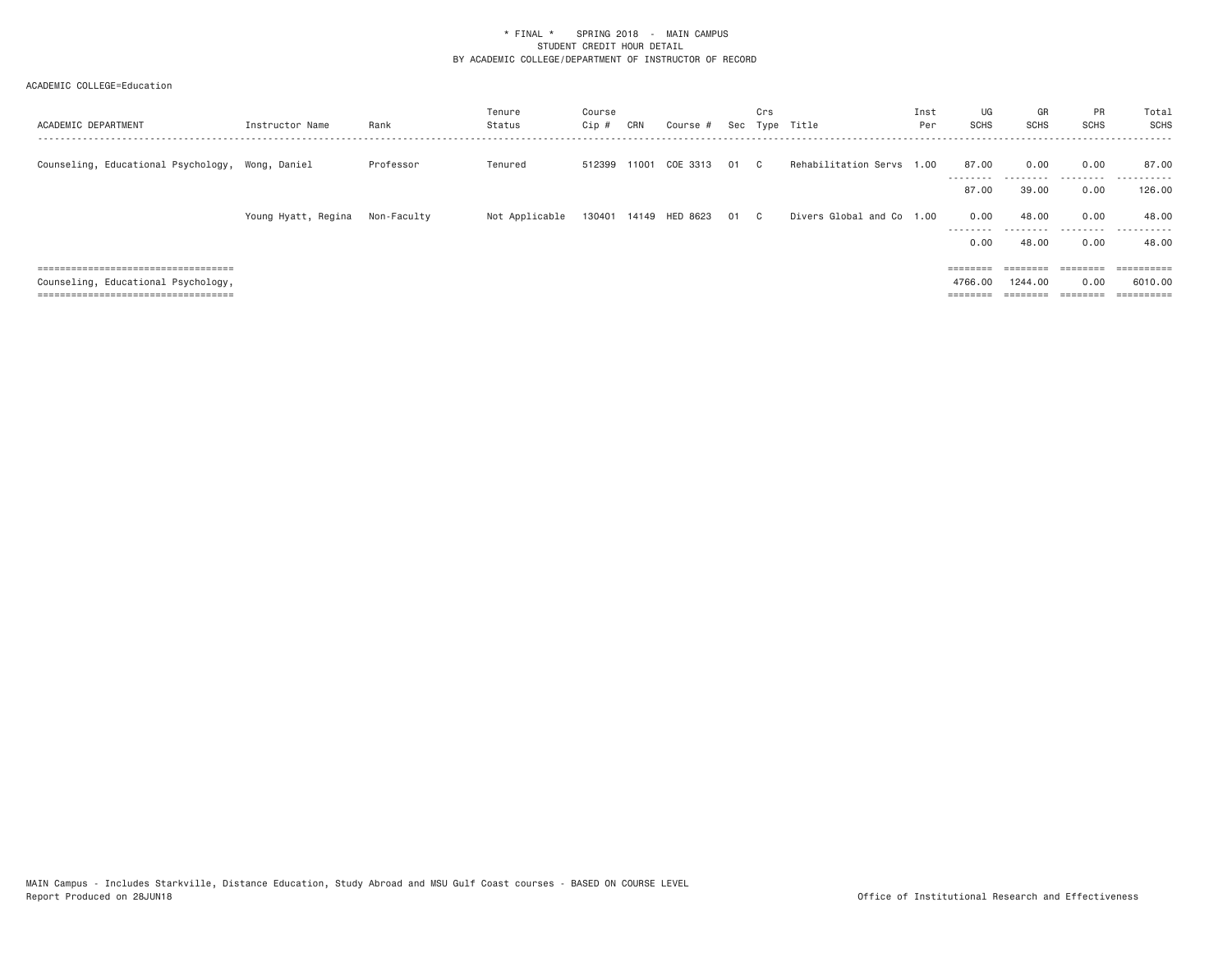| ACADEMIC DEPARTMENT                                 | Instructor Name                 | Rank                          | Tenure<br>Status | Course<br>Cip # | CRN          | Course #              |       | Crs          | Sec Type Title            | Inst<br>Per | UG<br><b>SCHS</b>            | GR<br><b>SCHS</b>                                                                                                                                            | PR<br><b>SCHS</b>            | Total<br><b>SCHS</b>  |
|-----------------------------------------------------|---------------------------------|-------------------------------|------------------|-----------------|--------------|-----------------------|-------|--------------|---------------------------|-------------|------------------------------|--------------------------------------------------------------------------------------------------------------------------------------------------------------|------------------------------|-----------------------|
| Curriculum, Instruction & Special E Alley, Kathleen |                                 | Assistant Professor Ten Track |                  |                 | 131202 11442 | EDE 8633              | 01    | B            | The Teaching of Writ 1.00 |             | 0.00                         | 15.00                                                                                                                                                        | 0.00                         | 15.00                 |
|                                                     |                                 |                               |                  |                 | 16690        | EDE 9000              | 03    | D            | Research / Diss           | 1.00        | 0.00                         | 2.00                                                                                                                                                         | 0.00                         | 2.00                  |
|                                                     |                                 |                               |                  |                 | 131203 13416 | RDG 3423              | 01    | C            | Middle Lvl Lit II         | 1.00        | 78.00                        | 0.00                                                                                                                                                         | 0.00                         | 78.00                 |
|                                                     |                                 |                               |                  |                 |              | 13417 RDG 3423        | 02    | C            | Middle Lvl Lit II         | 1.00        | 81.00<br>.                   | 0.00<br>$\frac{1}{2} \left( \frac{1}{2} \right) \left( \frac{1}{2} \right) \left( \frac{1}{2} \right) \left( \frac{1}{2} \right) \left( \frac{1}{2} \right)$ | 0.00<br>$\sim$ $\sim$ $\sim$ | 81.00                 |
|                                                     |                                 |                               |                  |                 |              |                       |       |              |                           |             | 159.00                       | 17.00                                                                                                                                                        | 0.00                         | 176.00                |
|                                                     | Andrews, Hunter                 | Lecturer                      | Non-Ten Track    |                 |              | 422814 13906 EDX 3213 | 502 C |              | Indiv Inst Except Ch 1.00 |             | 51.00<br>.                   | 0.00<br>.                                                                                                                                                    | 0.00<br>.                    | 51.00<br>.            |
|                                                     |                                 |                               |                  |                 |              |                       |       |              |                           |             | 51.00                        | 0.00                                                                                                                                                         | 0.00                         | 51.00                 |
|                                                     | Atterberry, Tiffiney Instructor |                               | Non-Ten Track    |                 | 131316 11431 | EDE 4113              | 01    | B            | Teach Elem/Mid Level 1.00 |             | 33.00                        | 0.00                                                                                                                                                         | 0.00                         | 33.00                 |
|                                                     |                                 |                               |                  |                 | 11432        | EDE 4113              | 02    | B            | Teach Elem/Mid Level 1.00 |             | 48.00                        | 0.00                                                                                                                                                         | 0.00                         | 48.00                 |
|                                                     |                                 |                               |                  |                 | 131318 11435 | EDE 4143              | 01    | B            | Teach Elem/Mid Lvl S 1.00 |             | 33.00                        | 0.00                                                                                                                                                         | 0.00                         | 33.00                 |
|                                                     |                                 |                               |                  |                 | 11436        | EDE 4143              | 02    | B            | Teach Elem/Mid Lvl S 1.00 |             | 48.00<br>.                   | 0.00<br>-----                                                                                                                                                | 0.00<br>.                    | 48.00                 |
|                                                     |                                 |                               |                  |                 |              |                       |       |              |                           |             | 162.00                       | 0.00                                                                                                                                                         | 0.00                         | 162.00                |
|                                                     | Binford, Paul                   | Assistant Professor Ten Track |                  | 131205          | 16823        | EDS 7000              | 04    | $\mathbf{I}$ | Directed Indiv Study 1.00 |             | 0.00                         | 3.00                                                                                                                                                         | 0.00                         | 3.00                  |
|                                                     |                                 |                               |                  |                 | 131318 11468 | EDS 3643              | 01    | $\mathsf{C}$ | Secondary Soc Studie 1.00 |             | 36.00                        | 0.00                                                                                                                                                         | 0.00                         | 36.00                 |
|                                                     |                                 |                               |                  |                 | 13895        | EDS 6643              | 501 C |              | Soc Studies Educ Ped 1.00 |             | 0.00<br>.                    | 18.00<br>$- - - - -$                                                                                                                                         | 0.00<br>.                    | 18.00<br>. <u>.</u> . |
|                                                     |                                 |                               |                  |                 |              |                       |       |              |                           |             | 36.00                        | 21.00                                                                                                                                                        | 0.00                         | 57.00                 |
|                                                     | Brasher, Chelsi                 | Non-Employee                  | Not Applicable   |                 |              | 131311 13870 EDE 3523 | 501 C |              | Found EL/ML Math Edu 1.00 |             | 57.00<br>.                   | 0.00<br>.                                                                                                                                                    | 0.00<br>.                    | 57.00                 |
|                                                     |                                 |                               |                  |                 |              |                       |       |              |                           |             | 57.00                        | 0.00                                                                                                                                                         | 0.00                         | 57.00                 |
|                                                     | Brenner, Devon                  | Professor                     | Tenured          |                 | 131202 16201 | EDE 9000              | 01    | D            | Research / Diss           | 1.00        | 0.00                         | 2.00                                                                                                                                                         | 0.00                         | 2.00                  |
|                                                     |                                 |                               |                  |                 |              | 131205 16373 EDS 9000 | 03    | D            | Research / Diss           | 1.00        | 0.00                         | 1.00                                                                                                                                                         | 0.00                         | 1.00                  |
|                                                     |                                 |                               |                  |                 |              |                       |       |              |                           |             | $\sim$ $\sim$ $\sim$<br>0.00 | 3.00                                                                                                                                                         | 0.00                         | 3.00                  |
|                                                     | Buss, Nikki                     | Lecturer                      | Non-Ten Track    | 131205          | 16723        | EDS 4000              | 06    | $\mathbf{I}$ | Directed Indiv Study 1.00 |             | 3.00                         | 0.00                                                                                                                                                         | 0.00                         | 3.00                  |
|                                                     |                                 |                               |                  |                 | 131305 11471 | EDS 3673              | 01    | C            | Second Language Arts 1.00 |             | 54.00                        | 0.00                                                                                                                                                         | 0.00                         | 54.00                 |
|                                                     |                                 |                               |                  |                 |              | 131315 13419 RDG 3513 | 01    | C            | Rdg Strag Second Sch 1.00 |             | 75.00<br>.                   | 0.00<br>.                                                                                                                                                    | 0.00<br>.                    | 75.00                 |
|                                                     |                                 |                               |                  |                 |              |                       |       |              |                           |             | 132.00                       | 0.00                                                                                                                                                         | 0.00                         | 132.00                |
|                                                     | Cagle, Elizabeth                | Lecturer                      | Non-Ten Track    |                 |              | 231302 11448 EDF 3413 | 01    | B            | Writing For Thinking 1.00 |             | 72.00                        | 0.00                                                                                                                                                         | 0.00                         | 72.00                 |
|                                                     |                                 |                               |                  |                 |              |                       |       |              |                           |             | . <b>.</b><br>72.00          | .<br>0.00                                                                                                                                                    | 0.00                         | .<br>72.00            |
|                                                     | Cirlot-New, Laura               | Non-Faculty                   | Not Applicable   |                 |              | 130101 11491 EDX 4353 | 01    | $\mathbf{C}$ | Assistive Tech in Sp 1.00 |             | 72.00                        | 0.00                                                                                                                                                         | 0.00                         | 72.00                 |
|                                                     |                                 |                               |                  |                 |              |                       |       |              |                           |             | .<br>72.00                   | -----<br>0.00                                                                                                                                                | .<br>0.00                    | .<br>72.00            |
|                                                     | Coffey, Kenneth                 | Professor                     | Tenured          |                 | 130101 11457 | EDF 4243              | 02    | C            | Plan for Diverse Lea 1.00 |             | 39.00                        | 0.00                                                                                                                                                         | 0.00                         | 39.00                 |
|                                                     |                                 |                               |                  | 131001          | 11489        | EDX 4123              | 01    | C            | Mthds & Mtrls Elem D 1.00 |             | 42.00                        | 0.00                                                                                                                                                         | 0.00                         | 42.00                 |
|                                                     |                                 |                               |                  |                 | 17007        | EDX 4000              | 04    | I            | Directed Indiv Study 1.00 |             | 6.00                         | 0.00                                                                                                                                                         | 0.00                         | 6.00                  |
|                                                     |                                 |                               |                  |                 | 131006 11492 | EDX 4503              | 01    | C            | Tch Stdts w/ Svre Di 1.00 |             | 57.00                        | 0.00                                                                                                                                                         | 0.00                         | 57.00                 |
|                                                     |                                 |                               |                  |                 | 11499        | EDX 6503              | 01    | $\mathsf{C}$ | Tch Stdts w/ Svre Di 1.00 |             | 0.00                         | 6.00                                                                                                                                                         | 0.00                         | 6.00                  |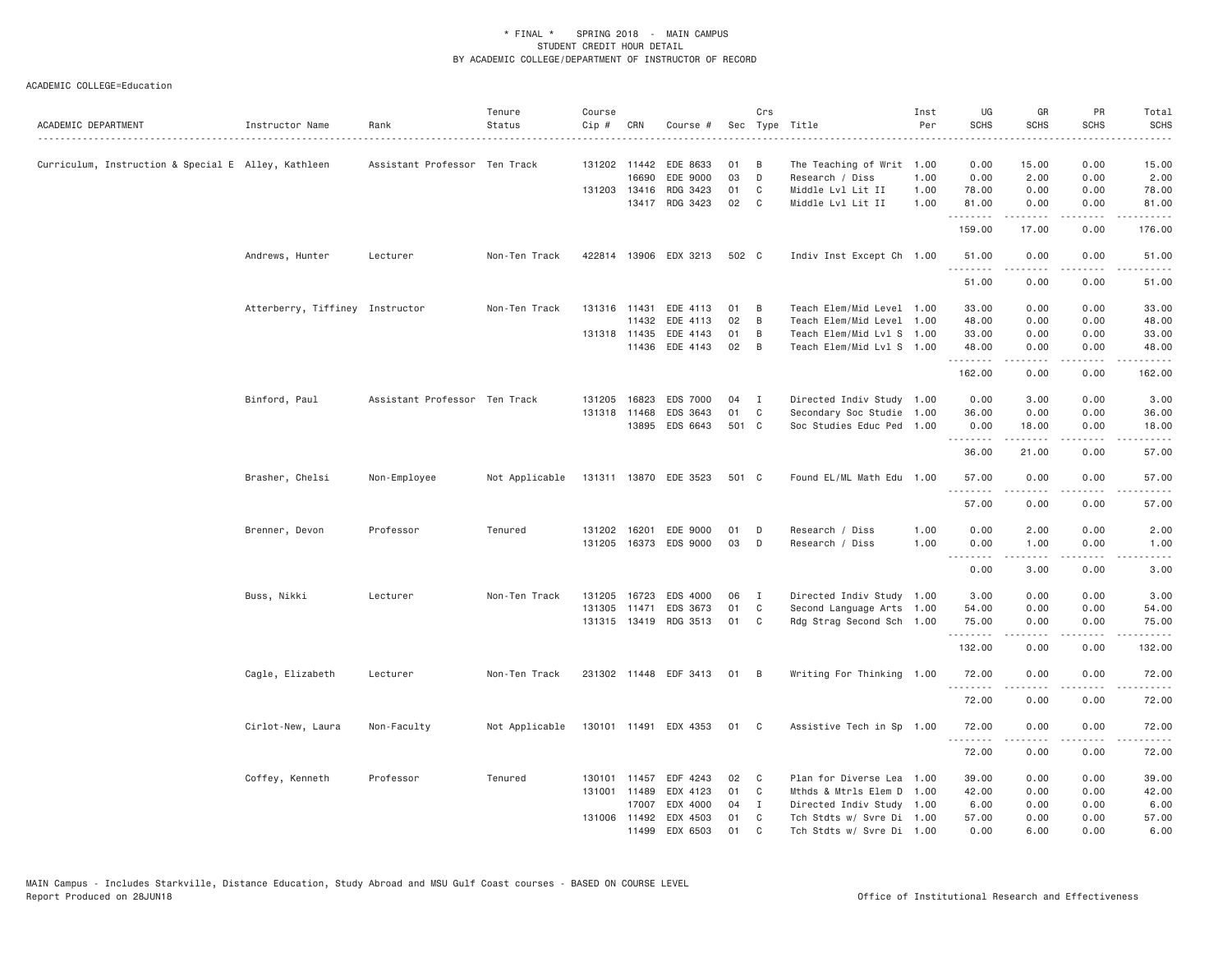| ACADEMIC DEPARTMENT                                  | Instructor Name   | Rank                          | Tenure<br>Status | Course<br>Cip # | CRN          | Course #              |       | Crs          | Sec Type Title            | Inst<br>Per | UG<br><b>SCHS</b>                                                                                                                                            | GR<br><b>SCHS</b>   | PR<br><b>SCHS</b>                   | Total<br><b>SCHS</b>                                                                                                               |
|------------------------------------------------------|-------------------|-------------------------------|------------------|-----------------|--------------|-----------------------|-------|--------------|---------------------------|-------------|--------------------------------------------------------------------------------------------------------------------------------------------------------------|---------------------|-------------------------------------|------------------------------------------------------------------------------------------------------------------------------------|
|                                                      |                   |                               |                  |                 |              |                       |       |              |                           |             | <u>.</u>                                                                                                                                                     |                     |                                     |                                                                                                                                    |
|                                                      |                   |                               |                  |                 |              |                       |       |              |                           |             | 144.00                                                                                                                                                       | 6.00                | 0.00                                | 150.00                                                                                                                             |
| Curriculum, Instruction & Special E Collier, Matthew |                   | Non-Employee                  | Not Applicable   |                 |              | 422814 11484 EDX 3213 | 05    | $\mathbf{C}$ | Indiv Inst Except Ch 1.00 |             | 51.00<br>.                                                                                                                                                   | 0.00                | 0.00<br>2222                        | 51.00<br>$\frac{1}{2} \left( \frac{1}{2} \right) \left( \frac{1}{2} \right) \left( \frac{1}{2} \right) \left( \frac{1}{2} \right)$ |
|                                                      |                   |                               |                  |                 |              |                       |       |              |                           |             | 51.00                                                                                                                                                        | 0.00                | 0.00                                | 51.00                                                                                                                              |
|                                                      | Devlin, Sandy     | Professor                     | Tenured          | 131001          | 13911        | EDX 8053              | 501 C |              | Fundamentals of Teac 1.00 |             | 0.00                                                                                                                                                         | 45.00               | 0.00                                | 45.00                                                                                                                              |
|                                                      |                   |                               |                  |                 | 14364        | EDX 8780              | 01    | E            | Intern-Sp Ed              | 1.00        | 0.00                                                                                                                                                         | 3.00                | 0.00                                | 3.00                                                                                                                               |
|                                                      |                   |                               |                  |                 | 16349        | EDX 7000              | 01    | I            | Directed Indiv Study 1.00 |             | 0.00                                                                                                                                                         | 1.00                | 0.00                                | 1.00                                                                                                                               |
|                                                      |                   |                               |                  |                 | 16365        | EDX 9000              | 01    | D            | Research / Diss           | 1.00        | 0.00                                                                                                                                                         | 9.00                | 0.00                                | 9.00                                                                                                                               |
|                                                      |                   |                               |                  |                 | 16568        | EDX 7000              | 02    | $\mathbf{I}$ | Directed Indiv Study      | 1.00        | 0.00                                                                                                                                                         | 3.00                | 0.00                                | 3.00                                                                                                                               |
|                                                      |                   |                               |                  |                 | 16693        | EDX 7000              | 03    | I            | Directed Indiv Study      | 1.00        | 0.00                                                                                                                                                         | 1.00                | 0.00                                | 1.00                                                                                                                               |
|                                                      |                   |                               |                  |                 | 131005 11501 | EDX 8403              | 01    | C            | Teaching Stdts w/Em/      | 1.00        | 0.00<br>$\frac{1}{2} \left( \frac{1}{2} \right) \left( \frac{1}{2} \right) \left( \frac{1}{2} \right) \left( \frac{1}{2} \right) \left( \frac{1}{2} \right)$ | 18,00<br>. <b>.</b> | 0.00<br>$\sim$ $\sim$ $\sim$ $\sim$ | 18.00<br>$\frac{1}{2}$                                                                                                             |
|                                                      |                   |                               |                  |                 |              |                       |       |              |                           |             | 0.00                                                                                                                                                         | 80.00               | 0.00                                | 80.00                                                                                                                              |
|                                                      | Dozier, Nicole    | Non-Employee                  | Not Applicable   |                 |              | 131202 11425 EDE 3343 | 02    | $\mathbf{C}$ | Teach Adoles Lit          | 1.00        | 72.00                                                                                                                                                        | 0.00                | 0.00                                | 72.00                                                                                                                              |
|                                                      |                   |                               |                  |                 |              |                       |       |              |                           |             | .<br>72.00                                                                                                                                                   | 0.00                | 0.00                                | 72.00                                                                                                                              |
|                                                      | Fondren, Patricia | Instructor                    | Non-Ten Track    |                 | 131001 11494 | EDX 4873              | 01    | S            | Prof Sem In Sp Ed         | 1.00        | 51.00                                                                                                                                                        | 0.00                | 0.00                                | 51.00                                                                                                                              |
|                                                      |                   |                               |                  |                 | 13907        | EDX 4873              | 501 S |              | Prof Sem In Sp Ed         | 1.00        | 6.00                                                                                                                                                         | 0.00                | 0.00                                | 6.00                                                                                                                               |
|                                                      |                   |                               |                  |                 | 422814 11482 | EDX 3213              | 03    | C            | Indiv Inst Except Ch      | 1.00        | 102.00                                                                                                                                                       | 0.00                | 0.00                                | 102.00                                                                                                                             |
|                                                      |                   |                               |                  |                 | 11487        | EDX 3233              | 01    | C            | Contingency Manageme      | 1.00        | 72.00                                                                                                                                                        | 0.00                | 0.00                                | 72.00                                                                                                                              |
|                                                      |                   |                               |                  |                 | 11488        | EDX 3233              | 02    | C            | Contingency Manageme      | 1.00        | 75.00<br>.                                                                                                                                                   | 0.00<br>-----       | 0.00<br>.                           | 75.00<br>.                                                                                                                         |
|                                                      |                   |                               |                  |                 |              |                       |       |              |                           |             | 306.00                                                                                                                                                       | 0.00                | 0.00                                | 306.00                                                                                                                             |
|                                                      | Franz, Dana       | Professor                     | Tenured          | 130301          | 11478        | EDS 9413              | 01    | Ε            | Prac College Teach        | 1.00        | 0.00                                                                                                                                                         | 3.00                | 0.00                                | 3.00                                                                                                                               |
|                                                      |                   |                               |                  |                 | 131205 11466 | EDS 3411              | 01    | E            | Prac In Secondary Ed      | 1.00        | 26.00                                                                                                                                                        | 0.00                | 0.00                                | 26.00                                                                                                                              |
|                                                      |                   |                               |                  |                 | 16391        | EDS 9000              | 04    | D            | Research / Diss           | 1.00        | 0.00                                                                                                                                                         | 21.00               | 0.00                                | 21.00                                                                                                                              |
|                                                      |                   |                               |                  |                 | 131206 11479 | EDS 9553              | 01    | -S           | Teaching/Teacher EDU      | 1.00        | 0.00                                                                                                                                                         | 6.00                | 0.00                                | 6.00                                                                                                                               |
|                                                      |                   |                               |                  |                 | 11502        | EDX 9553              | 01    | -S           | Teaching/Teacher EDU      | 1.00        | 0.00                                                                                                                                                         | 18.00               | 0.00                                | 18.00                                                                                                                              |
|                                                      |                   |                               |                  |                 | 14363        | EDE 9553              | 01    | S            | Teaching/Teacher EDU      | 1.00        | 0.00                                                                                                                                                         | 3.00                | 0.00                                | 3.00                                                                                                                               |
|                                                      |                   |                               |                  |                 | 131299 15435 | EDS 6990              | 01    | C            | Special Topic In EDS 0.50 |             | 0.00                                                                                                                                                         | 3.00                | 0.00                                | 3.00                                                                                                                               |
|                                                      |                   |                               |                  |                 |              |                       |       |              |                           |             | <u>.</u><br>26.00                                                                                                                                            | 54.00               | $  -$<br>0.00                       | 80.00                                                                                                                              |
|                                                      | Hollis, Anitra    | Lecturer                      | Non-Ten Track    |                 |              | 131318 13873 EDE 4143 | 501 B |              | Teach Elem/Mid Lvl S 1.00 |             | 54.00                                                                                                                                                        | 0.00                | 0.00                                | 54.00                                                                                                                              |
|                                                      |                   |                               |                  |                 |              |                       |       |              |                           |             | 54.00                                                                                                                                                        | 0.00                | .<br>0.00                           | 54.00                                                                                                                              |
|                                                      | Hopper, Peggy     | Professor                     | Tenured          | 131205          | 13901        | EDS 8623              | 501 C |              | Effective Instructio      | 1.00        | 0.00                                                                                                                                                         | 36.00               | 0.00                                | 36.00                                                                                                                              |
|                                                      |                   |                               |                  |                 | 16725        | EDS 7000              | 503 I |              | Directed Indiv Study      | 1.00        | 0.00                                                                                                                                                         | 3.00                | 0.00                                | 3.00                                                                                                                               |
|                                                      |                   |                               |                  |                 | 131315 14079 | RDG 8653              | 501 C |              | Teach Read Sec Sch        | 1.00        | 0.00                                                                                                                                                         | 27.00               | 0.00                                | 27.00                                                                                                                              |
|                                                      |                   |                               |                  |                 |              |                       |       |              |                           |             | $\sim$ $\sim$ $\sim$ $\sim$<br>0.00                                                                                                                          | .<br>66.00          | $\sim$ $\sim$ $\sim$<br>0.00        | 66.00                                                                                                                              |
|                                                      | Ivy, Jessica      | Assistant Professor Ten Track |                  | 131203          | 13897        | EDS 8243              | 501 C |              | Adv. Plan Manage Lea 1.00 |             | 0.00                                                                                                                                                         | 42.00               | 0.00                                | 42.00                                                                                                                              |
|                                                      |                   |                               |                  |                 |              | 131205 11472 EDS 4873 | 01    | C            | Managing Secondary C      | 1.00        | 78.00                                                                                                                                                        | 0.00                | 0.00                                | 78.00                                                                                                                              |
|                                                      |                   |                               |                  | 131311          | 11467        | EDS 3633              | 01    | C            | Secondary Math Ed         | 1.00        | 69,00                                                                                                                                                        | 0.00                | 0.00                                | 69,00                                                                                                                              |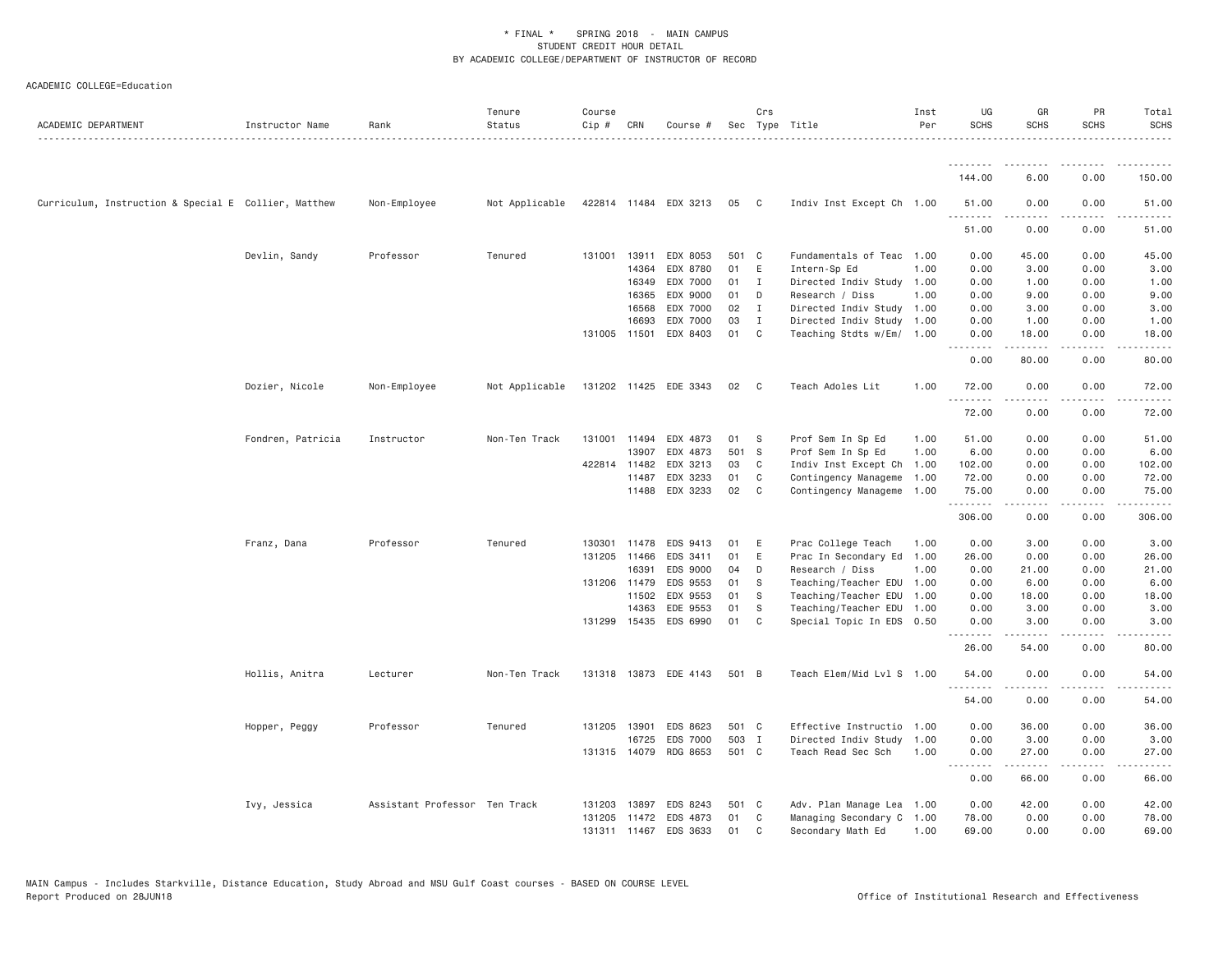| ACADEMIC DEPARTMENT                                   | Instructor Name    | Rank                              | Tenure<br>Status | Course<br>Cip # | CRN          | Course #              |       | Crs          | Sec Type Title            | Inst<br>Per | UG<br><b>SCHS</b> | GR<br><b>SCHS</b>                                                                                                                                            | PR<br><b>SCHS</b> | Total<br><b>SCHS</b>                                                                                                                                                                      |
|-------------------------------------------------------|--------------------|-----------------------------------|------------------|-----------------|--------------|-----------------------|-------|--------------|---------------------------|-------------|-------------------|--------------------------------------------------------------------------------------------------------------------------------------------------------------|-------------------|-------------------------------------------------------------------------------------------------------------------------------------------------------------------------------------------|
|                                                       |                    |                                   |                  |                 |              |                       |       |              |                           |             | <u>.</u>          |                                                                                                                                                              |                   |                                                                                                                                                                                           |
|                                                       |                    |                                   |                  |                 |              |                       |       |              |                           |             | 147.00            | 42.00                                                                                                                                                        | 0.00              | 189.00                                                                                                                                                                                    |
| Curriculum, Instruction & Special E Javorsky, Kristin |                    | Assistant Professor Ten Track     |                  |                 |              | 131315 13410 RDG 3123 | 01 C  |              | Early Lit Instruct I 1.00 |             | 42.00<br>.        | 0.00<br>.                                                                                                                                                    | 0.00<br>.         | 42.00<br>$\frac{1}{2} \left( \frac{1}{2} \right) \left( \frac{1}{2} \right) \left( \frac{1}{2} \right) \left( \frac{1}{2} \right) \left( \frac{1}{2} \right)$                             |
|                                                       |                    |                                   |                  |                 |              |                       |       |              |                           |             | 42.00             | 0.00                                                                                                                                                         | 0.00              | 42.00                                                                                                                                                                                     |
|                                                       | Lemley, Stephanie  | Assistant Professor Ten Track     |                  |                 |              | 131202 13874 EDE 4883 | 501 C |              | Manag Elem/Mid Lvl C 1.00 |             | 66.00             | 0.00                                                                                                                                                         | 0.00              | 66.00                                                                                                                                                                                     |
|                                                       |                    |                                   |                  |                 | 16569        | EDE 9000              | 02    | D            | Research / Diss           | 1.00        | 0.00              | 6.00                                                                                                                                                         | 0.00              | 6.00                                                                                                                                                                                      |
|                                                       |                    |                                   |                  |                 | 131305 14076 | RDG 4133              | 501 B |              | Integrat Lang Art In 1.00 |             | 54.00<br>.        | 0.00<br>$\frac{1}{2} \left( \frac{1}{2} \right) \left( \frac{1}{2} \right) \left( \frac{1}{2} \right) \left( \frac{1}{2} \right) \left( \frac{1}{2} \right)$ | 0.00<br>.         | 54.00<br>.                                                                                                                                                                                |
|                                                       |                    |                                   |                  |                 |              |                       |       |              |                           |             | 120.00            | 6.00                                                                                                                                                         | 0.00              | 126.00                                                                                                                                                                                    |
|                                                       | Lindsey, Gail      | Clinical Assist Pro Non-Ten Track |                  |                 | 131202 11426 | EDE 3443              | 01    | C            | Creat Arts Elem /Mid      | 1.00        | 75.00             | 0.00                                                                                                                                                         | 0.00              | 75.00                                                                                                                                                                                     |
|                                                       |                    |                                   |                  |                 | 14359        | EDE 3123              | 02    | C            | Early Childhood Ed        | 1.00        | 96.00             | 0.00                                                                                                                                                         | 0.00              | 96.00                                                                                                                                                                                     |
|                                                       |                    |                                   |                  |                 | 131315 11422 | EDE 3233              | 01    | C            | Teach Lit at Elem/Mi 1.00 |             | 75.00             | 0.00                                                                                                                                                         | 0.00              | 75.00                                                                                                                                                                                     |
|                                                       |                    |                                   |                  |                 | 13868        | EDE 3233              | 501 C |              | Teach Lit at Elem/Mi 1.00 |             | 45.00             | 0.00                                                                                                                                                         | 0.00<br>لأعامل    | 45.00                                                                                                                                                                                     |
|                                                       |                    |                                   |                  |                 |              |                       |       |              |                           |             | 291.00            | 0.00                                                                                                                                                         | 0.00              | 291.00                                                                                                                                                                                    |
|                                                       | Lowery, David      | Non-Employee                      | Not Applicable   |                 |              | 131305 16130 EDS 6673 | 501 C |              | Language Arts Educ P 1.00 |             | 0.00              | 12.00                                                                                                                                                        | 0.00              | 12.00                                                                                                                                                                                     |
|                                                       |                    |                                   |                  |                 |              |                       |       |              |                           |             | .<br>0.00         | .<br>12.00                                                                                                                                                   | .<br>0.00         | .<br>12.00                                                                                                                                                                                |
|                                                       | Martin, Eric       | Grad Research Assis Non-Ten Track |                  |                 |              | 422814 11486 EDX 3213 | 07    | C.           | Indiv Inst Except Ch 1.00 |             | 81.00             | 0.00                                                                                                                                                         | 0.00              | 81.00                                                                                                                                                                                     |
|                                                       |                    |                                   |                  |                 |              |                       |       |              |                           |             | .<br>81.00        | 0.00                                                                                                                                                         | 0.00              | 81.00                                                                                                                                                                                     |
|                                                       | Mattox, Kimberly   | Instructor                        | Non-Ten Track    | 422814          | 11480        | EDX 3213              | 01    | - C          | Indiv Inst Except Ch 1.00 |             | 105.00            | 0.00                                                                                                                                                         | 0.00              | 105.00                                                                                                                                                                                    |
|                                                       |                    |                                   |                  |                 | 11481        | EDX 3213              | 02    | C            | Indiv Inst Except Ch 1.00 |             | 84.00             | 0.00                                                                                                                                                         | 0.00              | 84.00                                                                                                                                                                                     |
|                                                       |                    |                                   |                  |                 | 11483        | EDX 3213              | 04    | C            | Indiv Inst Except Ch 1.00 |             | 102.00            | 0.00                                                                                                                                                         | 0.00              | 102.00                                                                                                                                                                                    |
|                                                       |                    |                                   |                  |                 |              | 11485 EDX 3213        | 06    | $\mathbf{C}$ | Indiv Inst Except Ch 1.00 |             | 102.00            | 0.00                                                                                                                                                         | 0.00              | 102.00                                                                                                                                                                                    |
|                                                       |                    |                                   |                  |                 |              |                       |       |              |                           |             | .<br>393.00       | $- - - - -$<br>0.00                                                                                                                                          | .<br>0.00         | .<br>393.00                                                                                                                                                                               |
|                                                       | McDowell, Teresa   | Lecturer                          | Non-Ten Track    |                 |              | 131315 12511 LSK 1013 | 01    | C            | Effective Reading         | 1.00        | 105.00            | 0.00                                                                                                                                                         | 0.00              | 105.00                                                                                                                                                                                    |
|                                                       |                    |                                   |                  |                 |              | 12512 LSK 1013        | 02    | C            | Effective Reading         | 1.00        | 96.00             | 0.00                                                                                                                                                         | 0.00              | 96.00                                                                                                                                                                                     |
|                                                       |                    |                                   |                  |                 |              |                       |       |              |                           |             | .<br>201.00       | $\omega = \omega = \omega$<br>0.00                                                                                                                           | .<br>0.00         | $\frac{1}{2} \left( \frac{1}{2} \right) \left( \frac{1}{2} \right) \left( \frac{1}{2} \right) \left( \frac{1}{2} \right) \left( \frac{1}{2} \right) \left( \frac{1}{2} \right)$<br>201.00 |
|                                                       |                    |                                   |                  |                 |              |                       |       |              |                           |             |                   |                                                                                                                                                              |                   |                                                                                                                                                                                           |
|                                                       | McGinnis, Brecken  | Instructor                        | Non-Ten Track    | 131001          | 13910        | EDX 8013              | 501 C |              | Fundamentals of Teac 1.00 |             | 0.00              | 33.00                                                                                                                                                        | 0.00              | 33.00                                                                                                                                                                                     |
|                                                       |                    |                                   |                  |                 | 13912        | EDX 8173              | 501 C |              | Sp Ed In Reg Classrm      | 1.00        | 0.00              | 48.00                                                                                                                                                        | 0.00              | 48.00                                                                                                                                                                                     |
|                                                       |                    |                                   |                  |                 | 14897        | EDX 4000              | 01 I  |              | Directed Indiv Study 1.00 |             | 1.00              | 0.00                                                                                                                                                         | 0.00              | 1.00                                                                                                                                                                                      |
|                                                       |                    |                                   |                  |                 | 16133        | EDX 8173              | 502 C |              | Sp Ed In Reg Classrm 1.00 |             | 0.00              | 39.00                                                                                                                                                        | 0.00              | 39.00                                                                                                                                                                                     |
|                                                       |                    |                                   |                  |                 |              | 422814 13905 EDX 3213 | 501 C |              | Indiv Inst Except Ch 1.00 |             | 57.00<br>.        | 0.00<br>.                                                                                                                                                    | 0.00              | 57.00                                                                                                                                                                                     |
|                                                       |                    |                                   |                  |                 |              |                       |       |              |                           |             | 58.00             | 120.00                                                                                                                                                       | 0.00              | 178.00                                                                                                                                                                                    |
|                                                       | McKissick, Bethany | Assistant Professor Ten Track     |                  |                 | 130604 11778 | EPY 3253              | 03    | C            | Evaluating Learning       | 1.00        | 39.00             | 0.00                                                                                                                                                         | 0.00              | 39.00                                                                                                                                                                                     |
|                                                       |                    |                                   |                  | 131001          | 11490        | EDX 4133              | S01 C |              | Mthds & Mtrls for Sc 1.00 |             | 42.00             | 0.00                                                                                                                                                         | 0.00              | 42.00                                                                                                                                                                                     |
|                                                       |                    |                                   |                  |                 |              | 16413 EDX 7000        | 501 I |              | Directed Indiv Study 1.00 |             | 0.00<br>.         | 1.00<br><u>.</u>                                                                                                                                             | 0.00<br>.         | 1.00<br>.                                                                                                                                                                                 |
|                                                       |                    |                                   |                  |                 |              |                       |       |              |                           |             | 81.00             | 1.00                                                                                                                                                         | 0.00              | 82.00                                                                                                                                                                                     |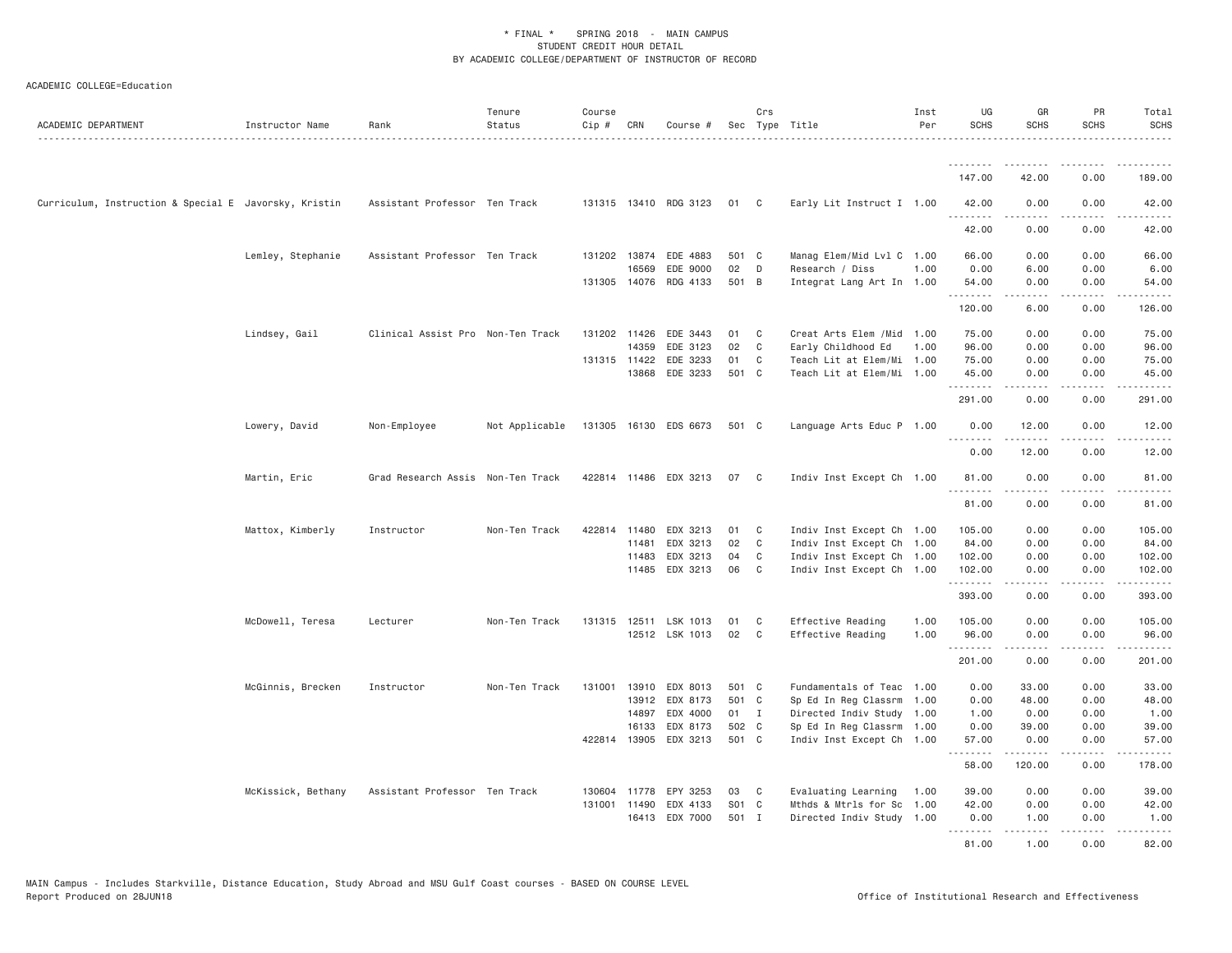| ACADEMIC DEPARTMENT                                  | Instructor Name   | Rank                                             | Tenure<br>Status | Course<br>Cip # | CRN   | Course #              |             | Crs          | Sec Type Title                                    | Inst<br>Per | UG<br><b>SCHS</b> | GR<br><b>SCHS</b>                                                                                                                                    | PR<br><b>SCHS</b>                   | Total<br><b>SCHS</b>                                                                                                                                           |
|------------------------------------------------------|-------------------|--------------------------------------------------|------------------|-----------------|-------|-----------------------|-------------|--------------|---------------------------------------------------|-------------|-------------------|------------------------------------------------------------------------------------------------------------------------------------------------------|-------------------------------------|----------------------------------------------------------------------------------------------------------------------------------------------------------------|
| Curriculum, Instruction & Special E McMillen, Carrie |                   | Non-Employee                                     | Not Applicable   |                 |       | 131203 11421 EDE 3223 | 02          | C            | Middle Level Educati 1.00                         |             | 75.00<br>.        | 0.00<br>-----                                                                                                                                        | 0.00<br>$- - - -$                   | 75.00<br>.                                                                                                                                                     |
|                                                      |                   |                                                  |                  |                 |       |                       |             |              |                                                   |             | 75.00             | 0.00                                                                                                                                                 | 0.00                                | 75.00                                                                                                                                                          |
|                                                      | Miller, Nicole    | Assistant Professor Ten Track                    |                  | 131203 11420    | 13866 | EDE 3223<br>EDE 3223  | 01<br>501 C | C            | Middle Level Educati 1.00<br>Middle Level Educati | 1.00        | 87.00<br>51.00    | 0.00<br>0.00                                                                                                                                         | 0.00<br>0.00                        | 87.00<br>51.00                                                                                                                                                 |
|                                                      |                   |                                                  |                  |                 |       |                       |             |              |                                                   |             | .<br>138.00       | $- - - - - -$<br>0.00                                                                                                                                | .<br>0.00                           | .<br>138.00                                                                                                                                                    |
|                                                      | Moser, Kelly      | Assistant Professor Ten Track                    |                  | 130101          | 14724 | EDS 8103              | 501 C       |              | Adv Meth in Mid/Sec                               | 1.00        | 0.00              | 51.00                                                                                                                                                | 0.00                                | 51.00                                                                                                                                                          |
|                                                      |                   |                                                  |                  | 131205          | 13900 | EDS 8613              | 501 C       |              | Mdle & Sec Sch Curr                               | 1.00        | 0.00              | 39.00                                                                                                                                                | 0.00                                | 39.00                                                                                                                                                          |
|                                                      |                   |                                                  |                  |                 | 16202 | EDS 9000              | 02          | D            | Research / Diss                                   | 1.00        | 0.00              | 9.00                                                                                                                                                 | 0.00                                | 9.00                                                                                                                                                           |
|                                                      |                   |                                                  |                  |                 | 16878 | EDS 7000              | 07          | $\mathbf{I}$ | Directed Indiv Study                              | 1.00        | 0.00              | 3.00                                                                                                                                                 | 0.00                                | 3.00                                                                                                                                                           |
|                                                      |                   |                                                  |                  |                 |       |                       |             |              |                                                   |             | 0.00              | 102.00                                                                                                                                               | 0.00                                | 102.00                                                                                                                                                         |
|                                                      | Mulkana, Angela   | Lecturer                                         | Non-Ten Track    | 131202 16134    |       | EDE 3343              | 502 C       |              | Teach Adoles Lit                                  | 1.00        | 24.00             | 0.00                                                                                                                                                 | 0.00                                | 24.00                                                                                                                                                          |
|                                                      |                   |                                                  |                  | 131203          | 14072 | RDG 3413              | 501 C       |              | Middle Lvl Lit I                                  | 1.00        | 51.00             | 0.00                                                                                                                                                 | 0.00                                | 51.00                                                                                                                                                          |
|                                                      |                   |                                                  |                  |                 | 14074 | RDG 3423              | 501 C       |              | Middle Lvl Lit II                                 | 1.00        | 54.00             | 0.00                                                                                                                                                 | 0.00                                | 54.00                                                                                                                                                          |
|                                                      |                   |                                                  |                  |                 | 14078 | RDG 8133              | 501 C       |              | Mid Level Content Li                              | 1.00        | 0.00              | 30.00                                                                                                                                                | 0.00                                | 30.00                                                                                                                                                          |
|                                                      |                   |                                                  |                  |                 |       |                       |             |              |                                                   |             | .                 |                                                                                                                                                      | .                                   | .                                                                                                                                                              |
|                                                      |                   |                                                  |                  |                 |       |                       |             |              |                                                   |             | 129.00            | 30.00                                                                                                                                                | 0.00                                | 159.00                                                                                                                                                         |
|                                                      | Nicholson, David  | Non-Employee                                     | Not Applicable   |                 |       | 131316 13871 EDE 4113 | 501 B       |              | Teach Elem/Mid Level 1.00                         |             | 48.00<br>.        | 0.00<br>.                                                                                                                                            | 0.00                                | 48,00<br>.                                                                                                                                                     |
|                                                      |                   |                                                  |                  |                 |       |                       |             |              |                                                   |             | 48.00             | 0.00                                                                                                                                                 | 0.00                                | 48.00                                                                                                                                                          |
|                                                      | Parker, Sarah     | Instructor                                       | Non-Ten Track    | 131202 11437    |       | EDE 4883              | 01          | C            | Manag Elem/Mid Lvl C 1.00                         |             | 105.00            | 0.00                                                                                                                                                 | 0.00                                | 105.00                                                                                                                                                         |
|                                                      |                   |                                                  |                  | 131311          | 11428 | EDE 3523              | 01          | $\mathbb C$  | Found EL/ML Math Edu 1.00                         |             | 84.00             | 0.00                                                                                                                                                 | 0.00                                | 84.00                                                                                                                                                          |
|                                                      |                   |                                                  |                  |                 | 11429 | EDE 3523              | 02          | C            | Found EL/ML Math Edu 1.00                         |             | 84.00             | 0.00                                                                                                                                                 | 0.00                                | 84.00                                                                                                                                                          |
|                                                      |                   |                                                  |                  |                 |       | 13872 EDE 4123        | 501 B       |              | Teach Elem/Mid Level 1.00                         |             | 45.00             | 0.00                                                                                                                                                 | 0.00                                | 45.00                                                                                                                                                          |
|                                                      |                   |                                                  |                  |                 |       |                       |             |              |                                                   |             | .<br>318.00       | <b>.</b><br>0.00                                                                                                                                     | .<br>0.00                           | $- - - - - -$<br>318.00                                                                                                                                        |
|                                                      |                   |                                                  |                  |                 |       |                       |             |              |                                                   |             |                   |                                                                                                                                                      |                                     |                                                                                                                                                                |
|                                                      | Pate, Laura       | Instructor                                       | Non-Ten Track    | 130301          | 12519 | LSK 1033              | 02          | C            | Fund of Achievement                               | 1.00        | 72.00             | 0.00                                                                                                                                                 | 0.00                                | 72.00                                                                                                                                                          |
|                                                      |                   |                                                  |                  |                 | 12520 | LSK 1033              | 03          | C            | Fund of Achievement                               | 1.00        | 84.00             | 0.00                                                                                                                                                 | 0.00                                | 84.00                                                                                                                                                          |
|                                                      |                   |                                                  |                  |                 | 12521 | LSK 1033              | 04          | C            | Fund of Achievement                               | 1.00        | 78.00             | 0.00                                                                                                                                                 | 0.00                                | 78.00                                                                                                                                                          |
|                                                      |                   |                                                  |                  |                 | 12523 | LSK 1131              | 01          | C            | Fund of Success                                   | 1.00        | 12.00             | 0.00                                                                                                                                                 | 0.00                                | 12.00                                                                                                                                                          |
|                                                      |                   |                                                  |                  | 131315 16488    |       | LSK 4000              | 01          | $\mathbf{I}$ | Directed Indiv Study                              | 1.00        | 1.00<br>.         | 0.00<br>.                                                                                                                                            | 0.00<br>د د د د                     | 1.00<br>.                                                                                                                                                      |
|                                                      |                   |                                                  |                  |                 |       |                       |             |              |                                                   |             | 247.00            | 0.00                                                                                                                                                 | 0.00                                | 247.00                                                                                                                                                         |
|                                                      | Roberts, Emily    | Non-Employee                                     | Not Applicable   |                 |       | 131315 16920 LSK 1023 | 07          | $\mathbf{C}$ | Col Read/Study Skill 1.00                         |             | 111.00            | 0.00                                                                                                                                                 | 0.00                                | 111.00                                                                                                                                                         |
|                                                      |                   |                                                  |                  |                 |       |                       |             |              |                                                   |             | .<br>111.00       | 0.00                                                                                                                                                 | $\sim$ $\sim$ $\sim$ $\sim$<br>0.00 | $\frac{1}{2} \left( \frac{1}{2} \right) \left( \frac{1}{2} \right) \left( \frac{1}{2} \right) \left( \frac{1}{2} \right) \left( \frac{1}{2} \right)$<br>111.00 |
|                                                      |                   | Robichaux-Davis, Reb Associate Professor Tenured |                  | 131202          | 16301 | EDE 7000              | 02          | I            | Directed Indiv Study 1.00                         |             | 0.00              | 3.00                                                                                                                                                 | 0.00                                | 3.00                                                                                                                                                           |
|                                                      |                   |                                                  |                  | 131311 11433    |       | EDE 4123              | 01          | B            | Teach Elem/Mid Level 1.00                         |             | 36.00             | 0.00                                                                                                                                                 | 0.00                                | 36.00                                                                                                                                                          |
|                                                      |                   |                                                  |                  |                 |       | 11434 EDE 4123        | 02          | B            | Teach Elem/Mid Level 1.00                         |             | 48.00             | 0.00                                                                                                                                                 | 0.00                                | 48.00                                                                                                                                                          |
|                                                      |                   |                                                  |                  |                 |       |                       |             |              |                                                   |             | .                 | $\frac{1}{2} \left( \frac{1}{2} \right) \left( \frac{1}{2} \right) \left( \frac{1}{2} \right) \left( \frac{1}{2} \right) \left( \frac{1}{2} \right)$ | .                                   | .                                                                                                                                                              |
|                                                      |                   |                                                  |                  |                 |       |                       |             |              |                                                   |             | 84.00             | 3.00                                                                                                                                                 | 0.00                                | 87.00                                                                                                                                                          |
|                                                      | Sanders, Jennifer | Lecturer                                         | Non-Ten Track    |                 |       | 131202 13869 EDE 3343 | 501         | - C          | Teach Adoles Lit                                  | 1.00        | 48.00             | 0.00                                                                                                                                                 | 0.00                                | 48.00                                                                                                                                                          |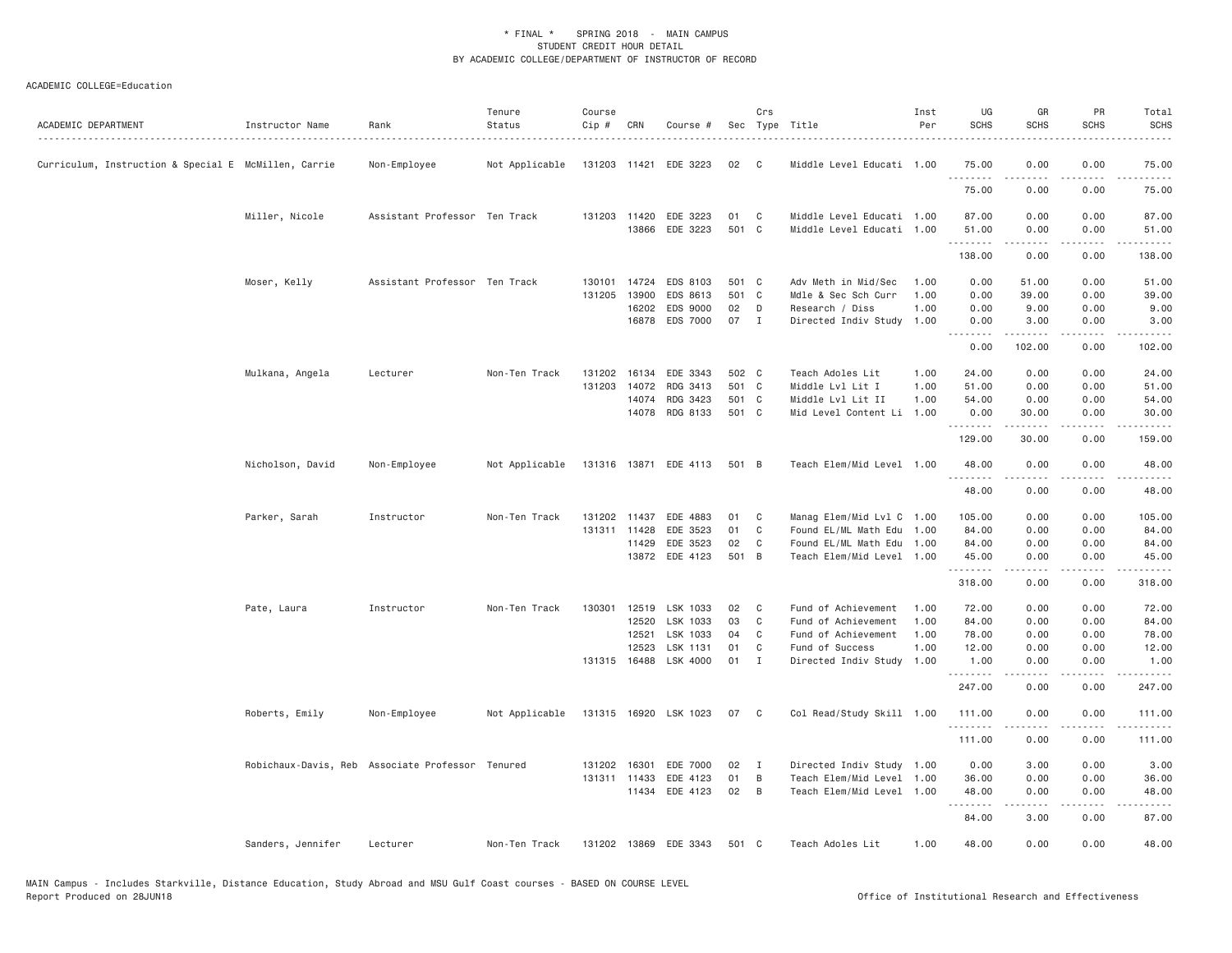| ACADEMIC DEPARTMENT                             | Instructor Name | Rank                          | Tenure<br>Status | Course<br>Cip # | CRN          | Course #              |       | Crs            | Sec Type Title            | Inst<br>Per | UG<br><b>SCHS</b> | GR<br><b>SCHS</b> | PR<br><b>SCHS</b> | Total<br><b>SCHS</b> |
|-------------------------------------------------|-----------------|-------------------------------|------------------|-----------------|--------------|-----------------------|-------|----------------|---------------------------|-------------|-------------------|-------------------|-------------------|----------------------|
|                                                 |                 |                               |                  |                 |              |                       |       |                |                           |             | --------          | ---------         |                   |                      |
|                                                 |                 |                               |                  |                 |              |                       |       |                |                           |             | 48.00             | 0.00              | 0.00              | 48.00                |
| Curriculum, Instruction & Special E Shea, Donna |                 | Non-Faculty                   | Not Applicable   | 131001          | 11495        | EDX 4886              | 01    | - F            | Teach Internship in       | 1,00        | 102.00            | 0.00              | 0.00              | 102.00               |
|                                                 |                 |                               |                  |                 | 11496        | EDX 4896              | 01    | - F            | Teach Internship in       | 1.00        | 102.00            | 0.00              | 0.00              | 102.00               |
|                                                 |                 |                               |                  |                 | 13903        | EDS 8886              | 501 H |                | Dimensions of Learni 1.00 |             | 0.00              | 60.00             | 0.00              | 60.00                |
|                                                 |                 |                               |                  |                 | 13904        | EDS 8896              |       | 501 H          | Dimensions of Learni      | 1.00        | 0.00              | 90.00             | 0.00              | 90.00                |
|                                                 |                 |                               |                  |                 | 13908        | EDX 4886              | 501 F |                | Teach Internship in       | 1.00        | 18.00             | 0.00              | 0.00              | 18.00                |
|                                                 |                 |                               |                  |                 | 13909        | EDX 4896              | 501 F |                | Teach Internship in       | 1.00        | 12.00             | 0.00              | 0.00              | 12.00                |
|                                                 |                 |                               |                  |                 | 13913        | EDX 8243              | 501 H |                | MATX Internship II        | 1.00        | 0.00              | 45.00             | 0.00              | 45.00                |
|                                                 |                 |                               |                  |                 | 131202 11439 | EDE 4886              | 01    | E              | Elem.Mid Lvl Interns 1.00 |             | 210.00            | 0.00              | 0.00              | 210.00               |
|                                                 |                 |                               |                  |                 | 11440        | EDE 4896              | 01    | E              | Elem/Mid Levl Intern 1.00 |             | 210.00            | 0.00              | 0.00              | 210.00               |
|                                                 |                 |                               |                  |                 | 13875        | EDE 4886              | 501 E |                | Elem.Mid Lvl Interns      | 1.00        | 132.00            | 0.00              | 0.00              | 132.00               |
|                                                 |                 |                               |                  |                 | 13876        | EDE 4896              | 501 E |                | Elem/Mid Levl Intern 1.00 |             | 132.00            | 0.00              | 0.00              | 132.00               |
|                                                 |                 |                               |                  | 131203          | 13880        | EDE 8143              | 501 H |                | Middle Level Intersh 1.00 |             | 0.00              | 54.00             | 0.00              | 54.00                |
|                                                 |                 |                               |                  |                 | 131205 11474 | EDS 4886              | 01 F  |                | Teach Intern in Sec       | 1.00        | 216.00            | 0.00              | 0.00              | 216.00               |
|                                                 |                 |                               |                  |                 | 11475        | EDS 4896              | 01 F  |                | Teach Intern in Sec       | 1.00        | 216.00            | 0.00              | 0.00              | 216.00               |
|                                                 |                 |                               |                  |                 | 13892        | EDS 4886              | 501 F |                | Teach Intern in Sec       | 1.00        | 30.00             | 0.00              | 0.00              | 30.00                |
|                                                 |                 |                               |                  |                 | 13893        | EDS 4896              | 501 F |                | Teach Intern in Sec       | 1.00        | 30.00             | 0.00              | 0.00              | 30.00                |
|                                                 |                 |                               |                  | 131309 16410    |              | BTE 4886              | 01    | E              | Teaching Intern Tech      | 1.00        | 6.00              | 0.00              | 0.00              | 6.00                 |
|                                                 |                 |                               |                  |                 | 16411        | BTE 4896              | 01    | E              | Teaching Intern Tech      | 1.00        | 6.00              | 0.00              | 0.00              | 6.00                 |
|                                                 |                 |                               |                  | 131312 12948    |              | MUE 4886              | 01    | F              | Stu Teach Music Ed        | 0.50        | 6.00              | 0.00              | 0.00              | 6.00                 |
|                                                 |                 |                               |                  |                 | 12949        | <b>MUE 4896</b>       | 01    | -F             | Stu Teach Music Ed        | 0.50        | 6.00              | 0.00              | 0.00              | 6.00                 |
|                                                 |                 |                               |                  | 131314 13004    |              | PE 4886               | 01    | - F            | Teach Intern in PE        | 1.00        | 72.00             | 0.00              | 0.00              | 72.00                |
|                                                 |                 |                               |                  |                 | 13005        | PE 4896               | 01 F  |                | Teach Intern in PE        | 1.00        | 72.00<br>.        | 0.00              | 0.00<br>.         | 72.00                |
|                                                 |                 |                               |                  |                 |              |                       |       |                |                           |             | 1578.00           | 249.00            | 0.00              | 1827.00              |
|                                                 | Smith, Kimberly | Instructor                    | Non-Ten Track    |                 | 131203 13413 | RDG 3413              | 01    | $\mathbf{C}$   | Middle Lvl Lit I          | 1.00        | 81.00             | 0.00              | 0.00              | 81.00                |
|                                                 |                 |                               |                  |                 | 13414        | RDG 3413              | 02    | $\mathbf{C}$   | Middle Lvl Lit I          | 1.00        | 81.00             | 0.00              | 0.00              | 81.00                |
|                                                 |                 |                               |                  | 131305 13422    |              | RDG 4133              | 02    | B              | Integrat Lang Art In 1.00 |             | 81.00             | 0.00              | 0.00              | 81.00                |
|                                                 |                 |                               |                  |                 | 131315 13411 | RDG 3123              | 02    | C <sub>c</sub> | Early Lit Instruct I 1.00 |             | 60.00             | 0.00              | 0.00              | 60.00                |
|                                                 |                 |                               |                  |                 |              |                       |       |                |                           |             | 303.00            | 0.00              | 0.00              | 303.00               |
|                                                 | Vines, Courtney | Non-Employee                  | Not Applicable   |                 |              | 131202 13865 EDE 3123 | 501 C |                | Early Childhood Ed        | 1.00        | 66.00<br>.        | 0.00              | 0.00              | 66.00                |
|                                                 |                 |                               |                  |                 |              |                       |       |                |                           |             | 66.00             | 0.00              | 0.00              | 66.00                |
|                                                 | Walker, Ryan    | Assistant Professor Ten Track |                  |                 | 131205 11473 | EDS 4873              | 02    | $\mathbf{C}$   | Managing Secondary C 1.00 |             | 33.00             | 0.00              | 0.00              | 33.00                |
|                                                 |                 |                               |                  |                 | 15259        | EDS 4000              | 01 I  |                | Directed Indiv Study 1.00 |             | 3.00              | 0.00              | 0.00              | 3.00                 |
|                                                 |                 |                               |                  |                 | 15400        | EDS 4000              | 02    | $\mathbf{I}$   | Directed Indiv Study 1.00 |             | 3.00              | 0.00              | 0.00              | 3.00                 |
|                                                 |                 |                               |                  |                 | 15747        | EDS 9000              | 01    | D              | Research / Diss           | 1.00        | 0.00              | 10.00             | 0.00              | 10.00                |
|                                                 |                 |                               |                  |                 | 15785        | EDS 4000              | 04    | $\mathbf{I}$   | Directed Indiv Study 1.00 |             | 3.00              | 0.00              | 0.00              | 3.00                 |
|                                                 |                 |                               |                  |                 | 16620        | EDS 7000              | 01    | $\mathbf{I}$   | Directed Indiv Study 1.00 |             | 0.00              | 3.00              | 0.00              | 3.00                 |
|                                                 |                 |                               |                  |                 | 16703        | EDS 7000              | 02    | $\blacksquare$ | Directed Indiv Study 1.00 |             | 0.00              | 3.00              | 0.00              | 3.00                 |
|                                                 |                 |                               |                  |                 | 16747        | EDS 7000              | 03    | $\mathbf I$    | Directed Indiv Study 1.00 |             | 0.00              | 3.00              | 0.00              | 3.00                 |
|                                                 |                 |                               |                  |                 | 131316 11469 | EDS 3653              | 01    | $\mathbf{C}$   | Secondary Science Ed 1.00 |             | 9.00              | 0.00              | 0.00              | 9.00                 |
|                                                 |                 |                               |                  |                 | 13896        | EDS 6653              | 501 C |                | Science Educ Pedago 1.00  |             | 0.00              | 24.00             | 0.00              | 24.00                |
|                                                 |                 |                               |                  |                 |              |                       |       |                |                           |             | .<br>51.00        | .<br>43.00        | .<br>0.00         | .<br>94.00           |
|                                                 | Wiley, Holly    | Instructor                    | Non-Ten Track    | 131307          | 13003        | PE 4883               | 01    | C <sub>c</sub> | School Health Ed          | 1.00        | 33.00             | 0.00              | 0.00              | 33.00                |
|                                                 |                 |                               |                  |                 | 13006        | PE 6883               | 01    | C              | School Health Educ        | 1.00        | 0.00              | 9.00              | 0.00              | 9.00                 |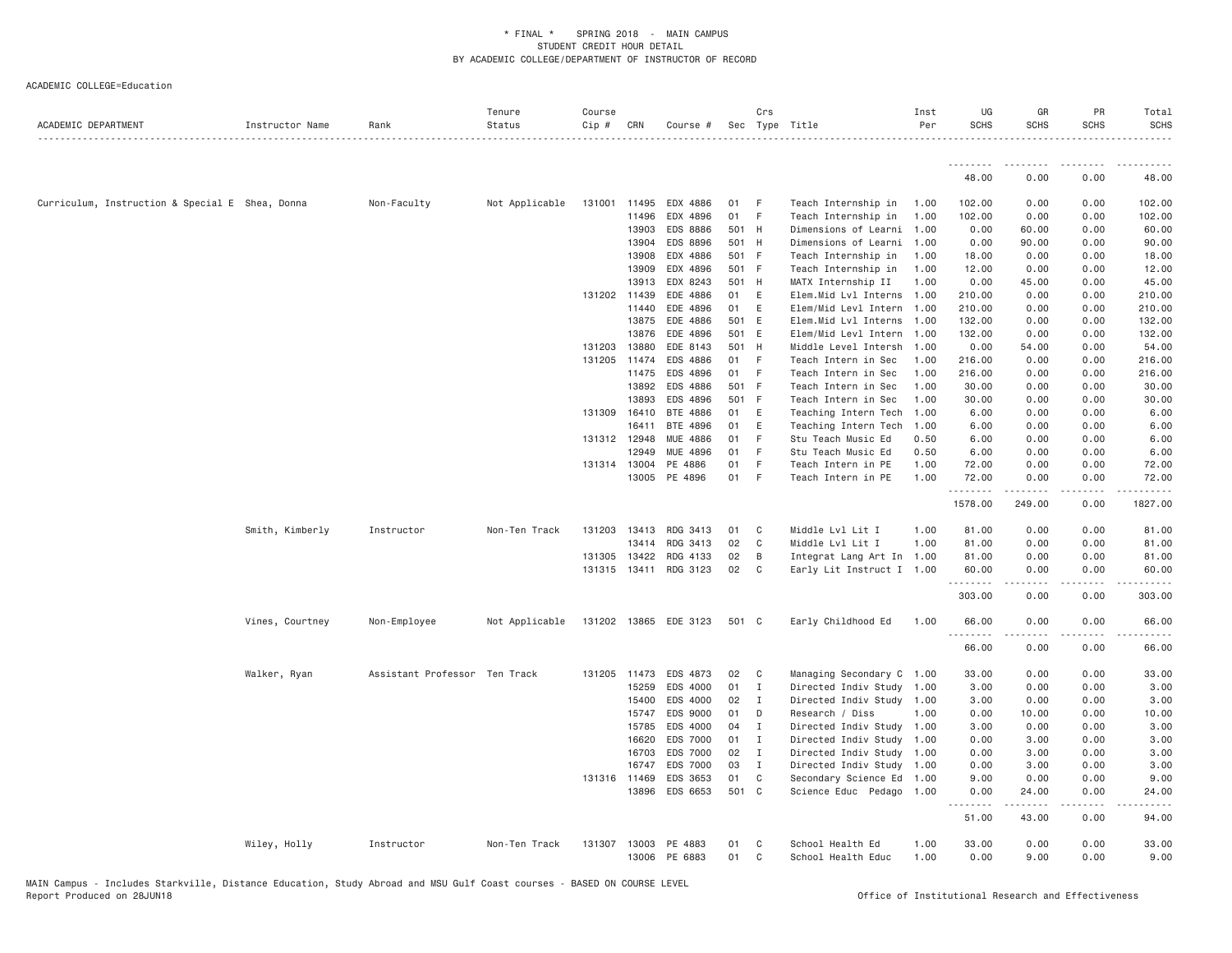| ACADEMIC DEPARTMENT                              | Instructor Name | Rank       | Tenure<br>Status | Course<br>$Cip \#$ | CRN   | Course #      |       | Crs          | Sec Type Title            | Inst<br>Per | UG<br><b>SCHS</b> | GR<br><b>SCHS</b> | <b>PR</b><br><b>SCHS</b> | Total<br>SCHS |
|--------------------------------------------------|-----------------|------------|------------------|--------------------|-------|---------------|-------|--------------|---------------------------|-------------|-------------------|-------------------|--------------------------|---------------|
|                                                  |                 |            |                  |                    |       |               |       |              |                           |             |                   |                   |                          |               |
| Curriculum, Instruction & Special E Wiley, Holly |                 | Instructor | Non-Ten Track    | 260908             | 11728 | EP 4133       | 01 C  |              | Ex Prog Clinical Pop 1.00 |             | 252.00            | 0.00              | 0.00                     | 252.00        |
|                                                  |                 |            |                  |                    | 15893 | EP 4133       | 02 C  |              | Ex Prog Clinical Pop 1.00 |             | 69.00             | 0.00              | 0.00                     | 69.00         |
|                                                  |                 |            |                  | 310501             |       | 12997 PE 3153 | 01 C  |              | Methods of Elem PE        | 1,00        | 39.00             | 0.00              | 0.00                     | 39.00         |
|                                                  |                 |            |                  |                    |       |               |       |              |                           |             | 393.00            | 9.00              | 0.00                     | 402.00        |
|                                                  | Yuan, Ruiping   | Instructor | Non-Ten Track    | 131315             | 13407 | RDG 3113      | 01    | $\mathbb{C}$ | Early Literacy Instr 1.00 |             | 48.00             | 0.00              | 0.00                     | 48.00         |
|                                                  |                 |            |                  |                    | 13408 | RDG 3113      | 02 C  |              | Early Literacy Instr 1.00 |             | 57.00             | 0.00              | 0.00                     | 57.00         |
|                                                  |                 |            |                  |                    | 14068 | RDG 3113      | 501 C |              | Early Literacy Instr 1.00 |             | 63.00             | 0.00              | 0.00                     | 63.00         |
|                                                  |                 |            |                  |                    | 14070 | RDG 3123      | 501 C |              | Early Lit Instruct I 1.00 |             | 66.00             | 0.00              | 0.00                     | 66.00         |
|                                                  |                 |            |                  |                    |       |               |       |              |                           |             | 234.00            | 0.00              | 0.00                     | 234.00        |
| =====================================            |                 |            |                  |                    |       |               |       |              |                           |             |                   | ========          | ---------                | ==========    |
| Curriculum, Instruction & Special E              |                 |            |                  |                    |       |               |       |              |                           |             | 6631,00           | 864,00            | 0.00                     | 7495.00       |
| =====================================            |                 |            |                  |                    |       |               |       |              |                           |             | ========          | ========          | ========                 | ==========    |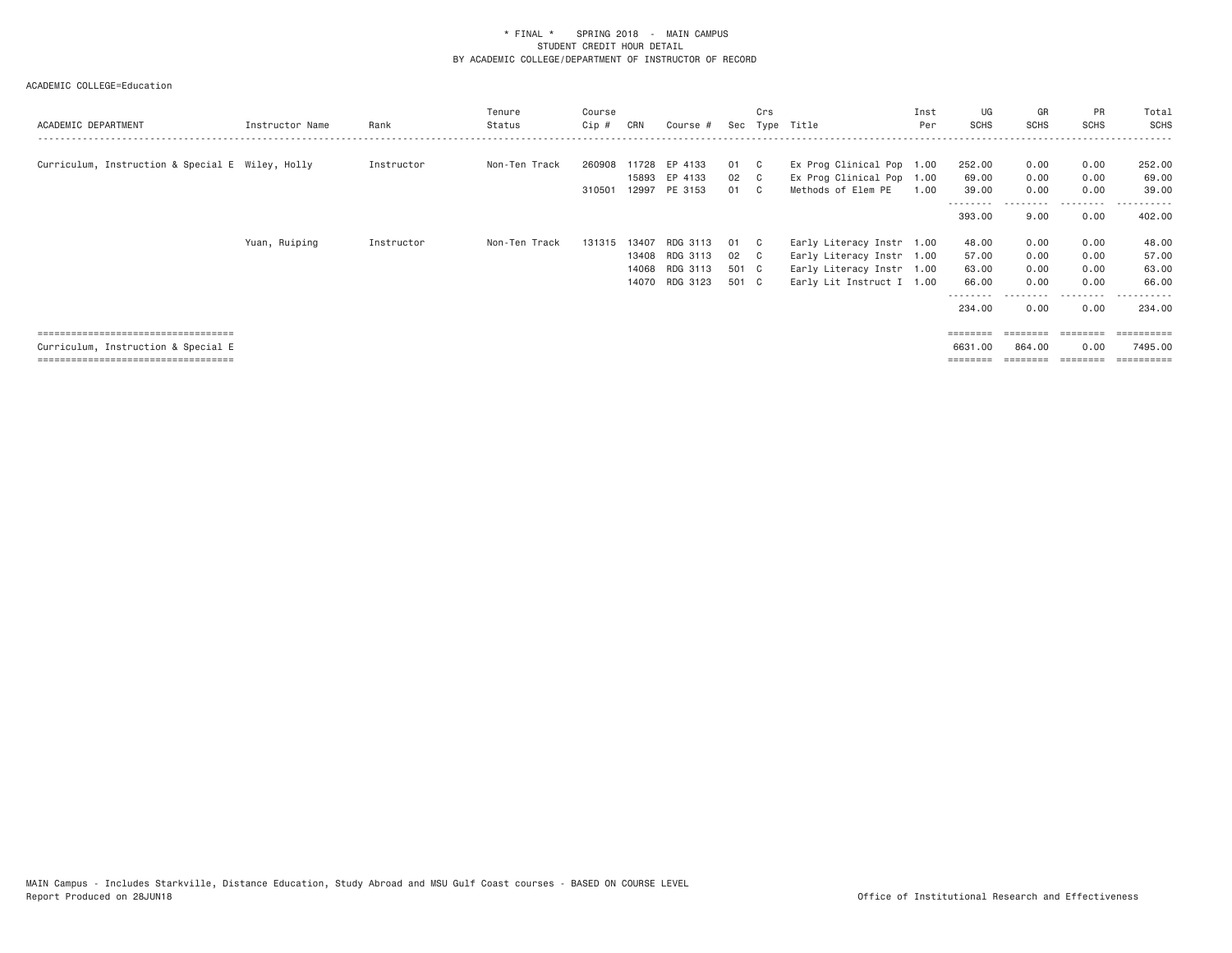| ACADEMIC DEPARTMENT    | Instructor Name                  | Rank                          | Tenure<br>Status | Course<br>Cip # | CRN          | Course #              |               | Crs            | Sec Type Title            | Inst<br>Per | UG<br><b>SCHS</b><br>$- - - -$ | GR<br><b>SCHS</b>                                                                                                                  | PR<br><b>SCHS</b> | Total<br><b>SCHS</b>  |
|------------------------|----------------------------------|-------------------------------|------------------|-----------------|--------------|-----------------------|---------------|----------------|---------------------------|-------------|--------------------------------|------------------------------------------------------------------------------------------------------------------------------------|-------------------|-----------------------|
| Educational Leadership | Armstrong, Christoph Non-Faculty |                               | Not Applicable   | 130407 16420    |              | CCL 8143              | 502 C         |                | Program Planning and 1.00 |             | 0.00                           | 30.00                                                                                                                              | 0.00              | 30.00                 |
|                        |                                  |                               |                  |                 |              | 131315 17004 LSK 4000 | $10$ I        |                | Directed Indiv Study 1.00 |             | 3.00                           | 0.00                                                                                                                               | 0.00              | 3.00                  |
|                        |                                  |                               |                  |                 |              |                       |               |                |                           |             | $-$ - $-$ -<br>3.00            | . <u>.</u><br>30.00                                                                                                                | .<br>0.00         | .<br>33.00            |
|                        | Baham, Jeremy                    | Non-Faculty                   | Not Applicable   | 130406          | 14144        | HED 8113              | 01 C          |                | Admin Ldrship in SA       | 1.00        | 0.00                           | 57.00                                                                                                                              | 0.00              | 57.00                 |
|                        |                                  |                               |                  | 300000          | 14097        | TKT 4423              | 501 C         |                | History of Veterans' 1.00 |             | 21.00                          | 0.00                                                                                                                               | 0.00              | 21.00                 |
|                        |                                  |                               |                  |                 |              | 14103 TKT 6423        | 501 C         |                | History of Veterans' 1.00 |             | 0.00                           | 15.00                                                                                                                              | 0.00              | 15.00                 |
|                        |                                  |                               |                  |                 |              |                       |               |                |                           |             | .<br>21.00                     | .<br>72.00                                                                                                                         | .<br>0.00         | .<br>93.00            |
|                        | Blendinger, Jack                 | Professor                     | Tenured          |                 | 131315 15633 | LSK 2990              | 02            | $\mathbb C$    | Special Topic In LSK 1.00 |             | 6.00                           | 0.00                                                                                                                               | 0.00              | 6.00                  |
|                        |                                  |                               |                  |                 | 16762        | LSK 4000              | $02 \qquad I$ |                | Directed Indiv Study 1.00 |             | 1.00                           | 0.00                                                                                                                               | 0.00              | 1.00                  |
|                        |                                  |                               |                  |                 | 16764        | LSK 4000              | 04            | $\mathbf{I}$   | Directed Indiv Study 1.00 |             | 1.00                           | 0.00                                                                                                                               | 0.00              | 1.00                  |
|                        |                                  |                               |                  |                 | 16765        | LSK 4000              | 05            | $\mathbf{I}$   | Directed Indiv Study 1.00 |             | 1.00                           | 0.00                                                                                                                               | 0.00              | 1.00                  |
|                        |                                  |                               |                  |                 | 16766        | LSK 4000              | 06            | $\mathbf{I}$   | Directed Indiv Study 1.00 |             | 1.00                           | 0.00                                                                                                                               | 0.00              | 1.00                  |
|                        |                                  |                               |                  |                 | 16767        | LSK 4000              | 07            | $\mathbf{I}$   | Directed Indiv Study 1.00 |             | 1.00                           | 0.00                                                                                                                               | 0.00              | 1.00                  |
|                        |                                  |                               |                  |                 | 16850        | LSK 4000              | 09            | $\mathbf{I}$   | Directed Indiv Study 1.00 |             | 1.00<br>.                      | 0.00                                                                                                                               | 0.00              | 1.00                  |
|                        |                                  |                               |                  |                 |              |                       |               |                |                           |             | 12.00                          | 0.00                                                                                                                               | 0.00              | 12.00                 |
|                        | Brocato, Donna                   | Associate Professor Tenured   |                  |                 | 130101 11456 | EDF 4243              | S01 C         |                | Plan for Diverse Lea 1.00 |             | 51.00                          | 0.00                                                                                                                               | 0.00              | 51.00                 |
|                        |                                  |                               |                  |                 |              | 14191 EDF 8393        | 01 C          |                | Hist Of Ed In Us          | 1.00        | 0.00                           | 27.00                                                                                                                              | 0.00              | 27.00                 |
|                        |                                  |                               |                  |                 |              |                       |               |                |                           |             | .<br>51.00                     | .<br>27.00                                                                                                                         | .<br>0.00         | . <u>.</u> .<br>78.00 |
|                        | Campbell, Annika                 | Non-Faculty                   | Not Applicable   | 309999          |              | 14136 ISE 4200        | 802 A         |                | Intl Student Exchang 1.00 |             | 183.00                         | 0.00                                                                                                                               | 0.00              | 183.00                |
|                        |                                  |                               |                  |                 |              | 14137 ISE 4200        | 803 A         |                | Intl Student Exchang 1.00 |             | 269.00<br>.                    | 0.00                                                                                                                               | 0.00<br>.         | 269.00                |
|                        |                                  |                               |                  |                 |              |                       |               |                |                           |             | 452.00                         | 0.00                                                                                                                               | 0.00              | 452.00                |
|                        | Coats, Linda                     | Professor                     | Tenured          | 130401          | 15381        | EDA 9000              | 03            | D              | Research / Diss           | 1,00        | 0.00                           | 7.00                                                                                                                               | 0.00              | 7.00                  |
|                        |                                  |                               |                  |                 | 130407 13814 | CCL 8113              | 501 C         |                | Comm Col Hist/Philos 1.00 |             | 0.00                           | 42.00                                                                                                                              | 0.00              | 42.00                 |
|                        |                                  |                               |                  |                 | 13816        | CCL 8133              | 501 C         |                | Lead Theory Pract in 1.00 |             | 0.00                           | 33.00                                                                                                                              | 0.00              | 33.00                 |
|                        |                                  |                               |                  |                 | 15404        | CCL 9000              | 502 D         |                | Diss./Dissertation R 1.00 |             | 0.00                           | 11.00<br>$\frac{1}{2} \left( \frac{1}{2} \right) \left( \frac{1}{2} \right) \left( \frac{1}{2} \right) \left( \frac{1}{2} \right)$ | 0.00              | 11.00<br>.            |
|                        |                                  |                               |                  |                 |              |                       |               |                |                           |             | .<br>0.00                      | 93.00                                                                                                                              | .<br>0.00         | 93.00                 |
|                        | Cutts, Qiana                     | Assistant Professor Ten Track |                  |                 | 130601 13884 | EDF 8553              | 501 C         |                | Research in the Clas 1.00 |             | 0.00                           | 54.00                                                                                                                              | 0.00              | 54.00                 |
|                        |                                  |                               |                  |                 | 231302 11449 | EDF 3413              | 02            | $\overline{B}$ | Writing For Thinking 1.00 |             | 72.00<br>.                     | 0.00<br>.                                                                                                                          | 0.00<br>.         | 72.00<br>.            |
|                        |                                  |                               |                  |                 |              |                       |               |                |                           |             | 72.00                          | 54.00                                                                                                                              | 0.00              | 126.00                |
|                        | Derby, Christy                   | Lecturer                      | Non-Ten Track    |                 | 130901 11443 | EDF 3333              | 01            | C              | Social Foundation Ed 1.00 |             | 90.00                          | 0.00                                                                                                                               | 0.00              | 90.00                 |
|                        |                                  |                               |                  |                 | 11444        | EDF 3333              | 02            | C <sub>1</sub> | Social Foundation Ed 1.00 |             | 93.00                          | 0.00                                                                                                                               | 0.00              | 93.00                 |
|                        |                                  |                               |                  |                 | 11446        | EDF 3333              | 04            | C              | Social Foundation Ed 1.00 |             | 78.00                          | 0.00                                                                                                                               | 0.00              | 78.00                 |
|                        |                                  |                               |                  |                 |              | 11447 EDF 3333        | 05            | $\mathbf{C}$   | Social Foundation Ed 1.00 |             | 81.00<br>.                     | 0.00<br>.                                                                                                                          | 0.00<br>.         | 81.00                 |
|                        |                                  |                               |                  |                 |              |                       |               |                |                           |             | 342.00                         | 0.00                                                                                                                               | 0.00              | 342.00                |
|                        | Farmer, Angela                   | Assistant Professor Ten Track |                  | 130401          | 13888        | EDL 8613              | 502 H         |                | Leadership Intern II 1.00 |             | 0.00                           | 15.00                                                                                                                              | 0.00              | 15.00                 |
|                        |                                  |                               |                  |                 | 13889        | EDL 8623              | 501 C         |                | Curric Leadership         | 1,00        | 0.00                           | 39.00                                                                                                                              | 0.00              | 39.00                 |
|                        |                                  |                               |                  |                 | 14194        | EDA 8293              | 01            | C.             | Prof Dev Ed Persnnel 1.00 |             | 0.00                           | 18.00                                                                                                                              | 0.00              | 18.00                 |
|                        |                                  |                               |                  |                 | 15379        | EDA 9000              | 01            | D              | Research / Diss           | 1,00        | 0.00                           | 73.00                                                                                                                              | 0.00              | 73.00                 |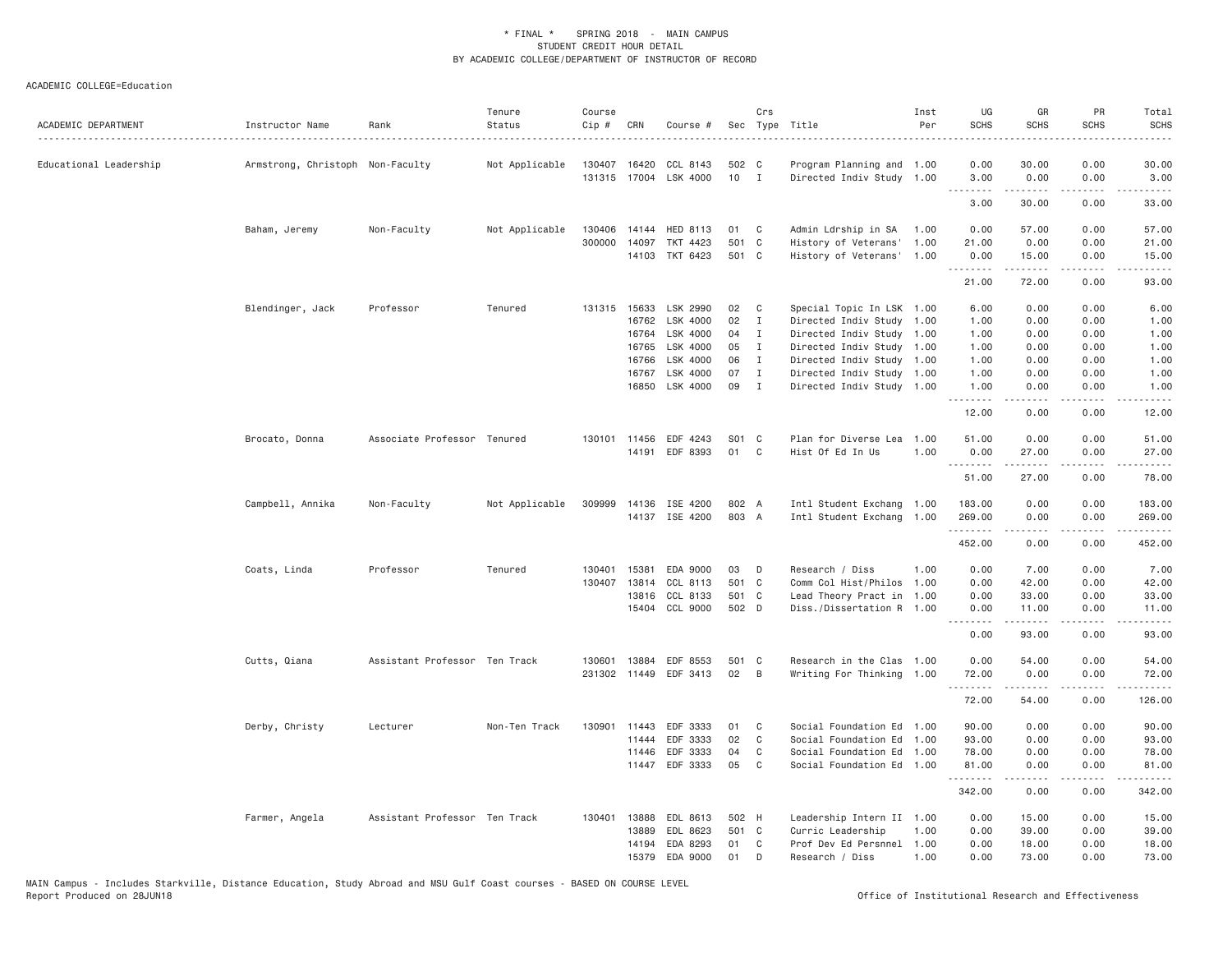| ACADEMIC DEPARTMENT    | Instructor Name               | Rank                              | Tenure<br>Status | Course<br>$Cip$ # | CRN            | Course #                 |               | Crs            | Sec Type Title                               | Inst<br>Per | UG<br><b>SCHS</b> | GR<br><b>SCHS</b>   | PR<br><b>SCHS</b> | Total<br><b>SCHS</b>  |
|------------------------|-------------------------------|-----------------------------------|------------------|-------------------|----------------|--------------------------|---------------|----------------|----------------------------------------------|-------------|-------------------|---------------------|-------------------|-----------------------|
|                        |                               |                                   |                  |                   |                |                          |               |                |                                              |             | .<br>0.00         | 145.00              | 0.00              | 145.00                |
| Educational Leadership | Fincher, Mark                 | Assistant Professor Ten Track     |                  |                   |                | 130407 15405 CCL 9000    | 503 D         |                | Diss./Dissertation R 1.00                    |             | 0.00              | 19.00               | 0.00              | 19.00                 |
|                        |                               |                                   |                  |                   |                |                          |               |                |                                              |             | .<br>.<br>0.00    | 19.00               | 0.00              | 19.00                 |
|                        |                               |                                   |                  |                   |                |                          |               |                |                                              |             |                   |                     |                   |                       |
|                        | Hailey, Leigh                 | Clinical Assist Pro Non-Ten Track |                  | 130401            | 13862          | EDA 8190                 | 501 S         |                | Wkshp Ed Adm & Super 1.00                    |             | 0.00              | 18.00               | 0.00              | 18.00                 |
|                        |                               |                                   |                  |                   | 13887          | EDL 8613                 | 501 H<br>02 D |                | Leadership Intern II 1.00                    |             | 0.00              | 21.00               | 0.00              | 21.00                 |
|                        |                               |                                   |                  |                   | 15380<br>15903 | EDA 9000<br>EDL 7000     | 501 I         |                | Research / Diss<br>Directed Indiv Study 1.00 | 1.00        | 0.00<br>0.00      | 11.00<br>3.00       | 0.00<br>0.00      | 11.00<br>3.00         |
|                        |                               |                                   |                  |                   | 15904          | EDL 7000                 | 502 I         |                | Directed Indiv Study 1.00                    |             | 0.00              | 3.00                | 0.00              | 3.00                  |
|                        |                               |                                   |                  |                   |                |                          |               |                |                                              |             | .<br>0.00         | 56.00               | 0.00              | 56.00                 |
|                        | Hanson, Bruce                 | Non-Employee                      | Not Applicable   | 130407            | 13818          | CCL 8343                 | 501 C         |                | Community Dev Resour 1.00                    |             | 0.00              | 54.00               | 0.00              | 54.00                 |
|                        |                               |                                   |                  |                   |                | 15902 CCL 8343           | 502 C         |                | Community Dev Resour 1.00                    |             | 0.00<br>.         | 39.00<br>.          | 0.00<br>.         | 39.00                 |
|                        |                               |                                   |                  |                   |                |                          |               |                |                                              |             | 0.00              | 93.00               | 0.00              | .<br>93.00            |
|                        | King, Stephanie               | Associate Professor Tenured       |                  |                   | 130407 13817   | CCL 8143                 | 501 C         |                | Program Planning and 1.00                    |             | 0.00              | 39.00               | 0.00              | 39.00                 |
|                        |                               |                                   |                  |                   | 13821          | CCL 9913                 | 501 S         |                | Dissertation Seminar 1.00                    |             | 0.00              | 24.00               | 0.00              | 24.00                 |
|                        |                               |                                   |                  |                   | 15403          | CCL 9000                 | 501 D         |                | Diss./Dissertation R 1.00                    |             | 0.00              | 37.00               | 0.00              | 37.00                 |
|                        |                               |                                   |                  |                   |                |                          |               |                |                                              |             | <u>.</u><br>0.00  | 100.00              | 0.00              | 100.00                |
|                        | Long, Cheryl                  | Research Assist Pro Non-Ten Track |                  |                   |                | 231302 11453 EDF 3413    | 06            | $\overline{B}$ | Writing For Thinking 1.00                    |             | 75.00<br>.        | 0.00                | 0.00              | 75.00                 |
|                        |                               |                                   |                  |                   |                |                          |               |                |                                              |             | 75.00             | 0.00                | 0.00              | 75.00                 |
|                        | McGregor, Shane               | Grad Research Assis Non-Ten Track |                  | 131205            | 13891          | EDS 4873                 | 501 C         |                | Managing Secondary C 1.00                    |             | 15.00             | 0.00                | 0.00              | 15.00                 |
|                        |                               |                                   |                  |                   |                |                          |               |                |                                              |             | .<br>15.00        | 0.00                | 0.00              | 15.00                 |
|                        | McKellar, Lucy                | Lecturer                          | Non-Ten Track    | 130301            | 12530          | LSK 2010                 | 01            | C <sub>1</sub> | Praxis: Acad Core En 1.00                    |             | 27.00             | 0.00                | 0.00              | 27.00                 |
|                        |                               |                                   |                  |                   |                | 14029 LSK 2010           | 501 C         |                | Praxis: Acad Core En 1.00                    |             | 25.00             | 0.00                | 0.00              | 25.00                 |
|                        |                               |                                   |                  |                   |                |                          |               |                |                                              |             | .<br>52.00        | .<br>0.00           | 0.00              | 52.00                 |
|                        | McReynolds, Ritalain Lecturer |                                   | Non-Ten Track    |                   |                | 131315 12531 LSK 2013    | 01            | $\mathbf{C}$   | Speed Reading                                | 1.00        | 90.00             | 0.00                | 0.00              | 90.00                 |
|                        |                               |                                   |                  |                   |                | 12532 LSK 2013           | 02 C          |                | Speed Reading                                | 1.00        | 90.00             | 0.00                | 0.00              | 90.00                 |
|                        |                               |                                   |                  |                   |                |                          |               |                |                                              |             | .<br>180.00       | $- - - - -$<br>0.00 | .<br>0.00         | .<br>180.00           |
|                        | Miller, Robert                | Non-Employee                      | Not Applicable   |                   |                | 130407 16419 CCL 8133    | 502 C         |                | Lead Theory Pract in 1.00                    |             | 0.00              | 21.00               | 0.00              | 21.00                 |
|                        |                               |                                   |                  |                   |                |                          |               |                |                                              |             | .<br>0.00         | .<br>21.00          | .<br>0.00         | . <u>.</u> .<br>21.00 |
|                        | Molina, Danielle              | Assistant Professor Ten Track     |                  |                   | 130401 14146   | HED 8283                 | 01            | C              | Educational Leadersh 1.00                    |             | 0.00              | 18.00               | 0.00              | 18.00                 |
|                        |                               |                                   |                  |                   | 14148          | HED 8593                 | 01            | $\mathbf C$    | Admin Comp Tech/Comm 1.00                    |             | 0.00              | 57.00               | 0.00              | 57.00                 |
|                        |                               |                                   |                  |                   |                |                          |               |                |                                              |             | .<br>0.00         | .<br>75.00          | .<br>0.00         | .<br>75.00            |
|                        | Moyen, Eric                   | Associate Professor Tenured       |                  |                   |                | 130401  16544  EDL  7000 | 01            | $\mathbf{I}$   | Directed Indiv Study 1.00                    |             | 0.00              | 1.00                | 0.00              | 1.00                  |
|                        |                               |                                   |                  |                   |                |                          |               |                |                                              |             |                   |                     |                   |                       |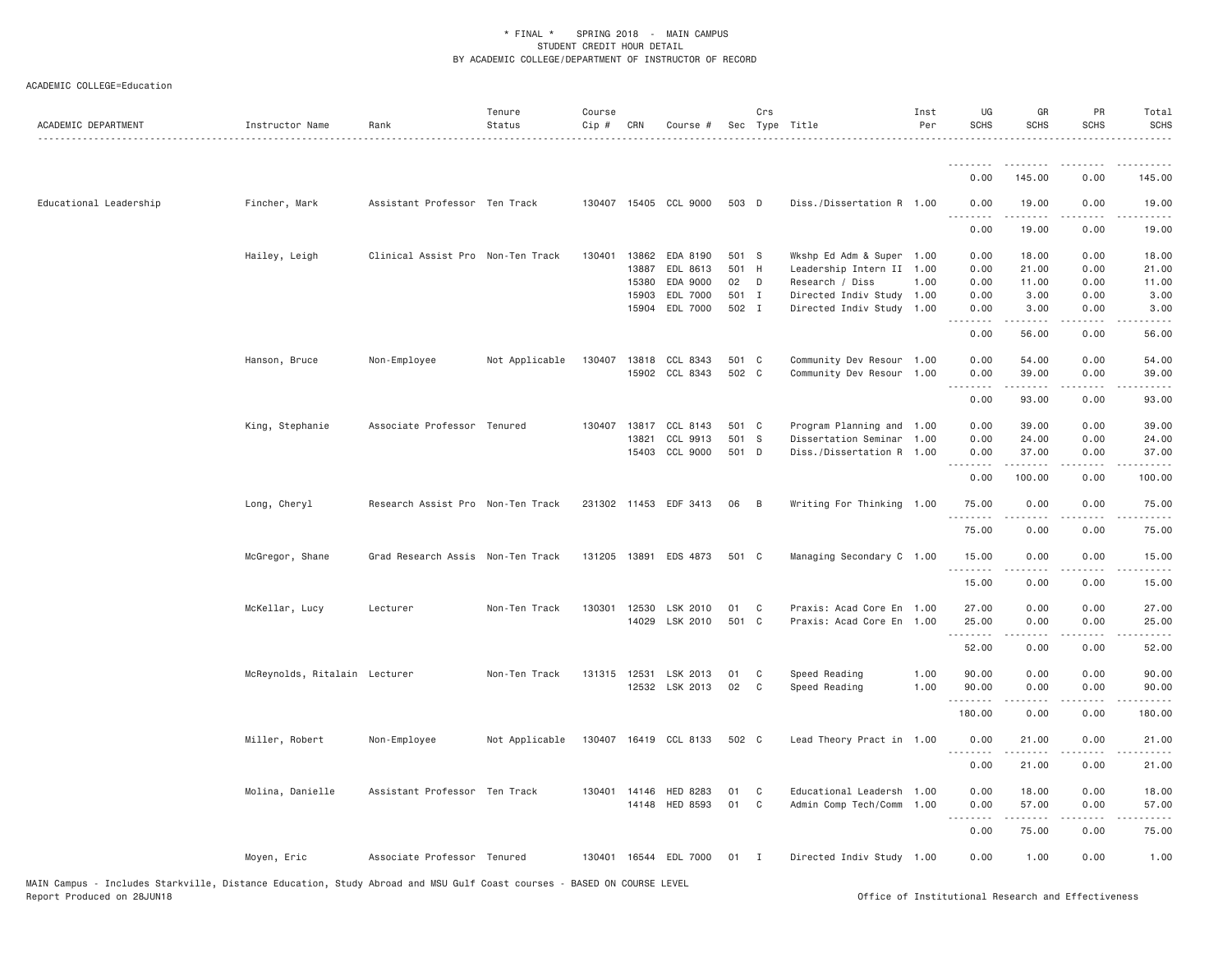|                                    |                   |                               | Tenure        | Course       |              |                       |       | Crs                     |                           | Inst | UG                                         | GR                        | PR            | Total            |
|------------------------------------|-------------------|-------------------------------|---------------|--------------|--------------|-----------------------|-------|-------------------------|---------------------------|------|--------------------------------------------|---------------------------|---------------|------------------|
| ACADEMIC DEPARTMENT                | Instructor Name   | Rank                          | Status        | $Cip$ #      | CRN          | Course #              |       |                         | Sec Type Title            | Per  | <b>SCHS</b>                                | <b>SCHS</b>               | <b>SCHS</b>   | <b>SCHS</b>      |
|                                    |                   | Associate Professor Tenured   |               | 130401 16561 |              | EDA 9000              | 04    | D                       | Research / Diss           | 1.00 | 0.00                                       |                           | 0.00          |                  |
| Educational Leadership             | Moyen, Eric       |                               |               |              | 16642        | EDA 7000              | 01 I  |                         |                           |      |                                            | 2.00<br>3.00              |               | 2.00<br>3.00     |
|                                    |                   |                               |               |              |              |                       |       |                         | Directed Indiv Study 1.00 |      | 0.00<br>.                                  | .                         | 0.00<br>.     | $- - - - -$      |
|                                    |                   |                               |               |              |              |                       |       |                         |                           |      | 0.00                                       | 6.00                      | 0.00          | 6.00             |
|                                    | Musser, Madhurima | Lecturer                      | Non-Ten Track |              | 131202 11454 | EDF 3423              | 01 C  |                         | Exploring Diversity       | 1.00 | 45.00                                      | 0.00                      | 0.00          | 45.00            |
|                                    |                   |                               |               |              | 11455        | EDF 3423              | 02 C  |                         | Exploring Diversity       | 1.00 | 51.00                                      | 0.00                      | 0.00          | 51.00            |
|                                    |                   |                               |               | 231302 11450 |              | EDF 3413              | 03    | $\overline{B}$          | Writing For Thinking 1.00 |      | 72.00                                      | 0.00                      | 0.00          | 72.00            |
|                                    |                   |                               |               |              |              | 11451 EDF 3413        | 04    | B                       | Writing For Thinking 1.00 |      | 72.00                                      | 0.00                      | 0.00          | 72.00            |
|                                    |                   |                               |               |              |              |                       |       |                         |                           |      | .<br>240.00                                | $\cdots$<br>0.00          | -----<br>0.00 | ------<br>240.00 |
|                                    | Oswalt, Katie     | Lecturer                      | Non-Ten Track | 131315       |              | 12509 LSK 1011        | 01 C  |                         | Study Skills              | 1.00 | 33.00                                      | 0.00                      | 0.00          | 33.00            |
|                                    |                   |                               |               |              |              | 12510 LSK 1011        | 02 C  |                         | Study Skills              | 1.00 | 34.00                                      | 0.00                      | 0.00          | 34.00            |
|                                    |                   |                               |               |              |              | 12515 LSK 1023        | 03    | $\mathbf{C}$            | Col Read/Study Skill      | 1.00 | 102.00                                     | 0.00                      | 0.00          | 102.00           |
|                                    |                   |                               |               |              |              | 12516 LSK 1023        | 04 C  |                         | Col Read/Study Skill 1.00 |      | 102.00                                     | 0.00                      | 0.00          | 102.00           |
|                                    |                   |                               |               |              |              | 14028 LSK 1023        | 501 C |                         | Col Read/Study Skill 1.00 |      | 69.00                                      | 0.00                      | 0.00          | 69.00            |
|                                    |                   |                               |               |              |              |                       |       |                         |                           |      | .<br>340.00                                | 0.00                      | 0.00          | 340.00           |
|                                    | Prince, Debra     | Associate Professor Tenured   |               |              | 130601 11462 | EDF 8363              | 01 C  |                         | Func & Met Res In Ed 1.00 |      | 0.00                                       | 33.00                     | 0.00          | 33.00            |
|                                    |                   |                               |               |              | 13883        | EDF 8363              | 501 C |                         | Func & Met Res In Ed 1.00 |      | 0.00                                       | 39.00                     | 0.00          | 39.00            |
|                                    |                   |                               |               |              |              | 130901 11445 EDF 3333 | 03 C  |                         | Social Foundation Ed 1.00 |      | 69.00                                      | 0.00                      | 0.00          | 69.00            |
|                                    |                   |                               |               |              |              |                       |       |                         |                           |      | --------<br>69.00                          | --------<br>72.00         | .<br>0.00     | 141.00           |
|                                    | Taylor, Leonard   | Assistant Professor Ten Track |               |              | 130401 14143 | HED 8010              | 01    | - E                     | Practicum                 | 1.00 | 0.00                                       | 45.00                     | 0.00          | 45.00            |
|                                    |                   |                               |               | 130406       | 14145        | <b>HED 8133</b>       | 01 C  |                         | Curr/Instruc in High 1.00 |      | 0.00                                       | 36.00                     | 0.00          | 36.00            |
|                                    |                   |                               |               | 130407 16684 |              | <b>HED 7000</b>       | 01 I  |                         | Directed Indiv Study 1.00 |      | 0.00                                       | 3.00                      | 0.00          | 3.00             |
|                                    |                   |                               |               |              |              |                       |       |                         |                           |      | --------<br>0.00                           | - - - - - -<br>84.00      | .<br>0.00     | 84.00            |
|                                    | Xu, Jianzhong     | Professor                     | Tenured       | 130601       | 14185        | EDF 9473              | 01    | $\mathbf{C}$            | Qual Data Anlys Prs       | 1.00 | 0.00                                       | 15.00                     | 0.00          | 15.00            |
|                                    |                   |                               |               |              | 130603 11463 | EDF 9453              | 01    | $\overline{\mathbf{C}}$ | Intro Qual Research       | 1.00 | 0.00                                       | 30.00                     | 0.00          | 30.00            |
|                                    |                   |                               |               |              |              |                       |       |                         |                           |      | $\cdots$<br>$\cdots \cdots \cdots$<br>0.00 | . <u>.</u><br>45.00       | 0.00          | 45.00            |
| ---------------------------------- |                   |                               |               |              |              |                       |       |                         |                           |      | ========                                   | ========                  | ========      | $=$ ==========   |
| Educational Leadership             |                   |                               |               |              |              |                       |       |                         |                           |      | 1924.00                                    | 992.00                    | 0.00          | 2916.00          |
| ---------------------------------- |                   |                               |               |              |              |                       |       |                         |                           |      |                                            | -------- -------- ------- |               |                  |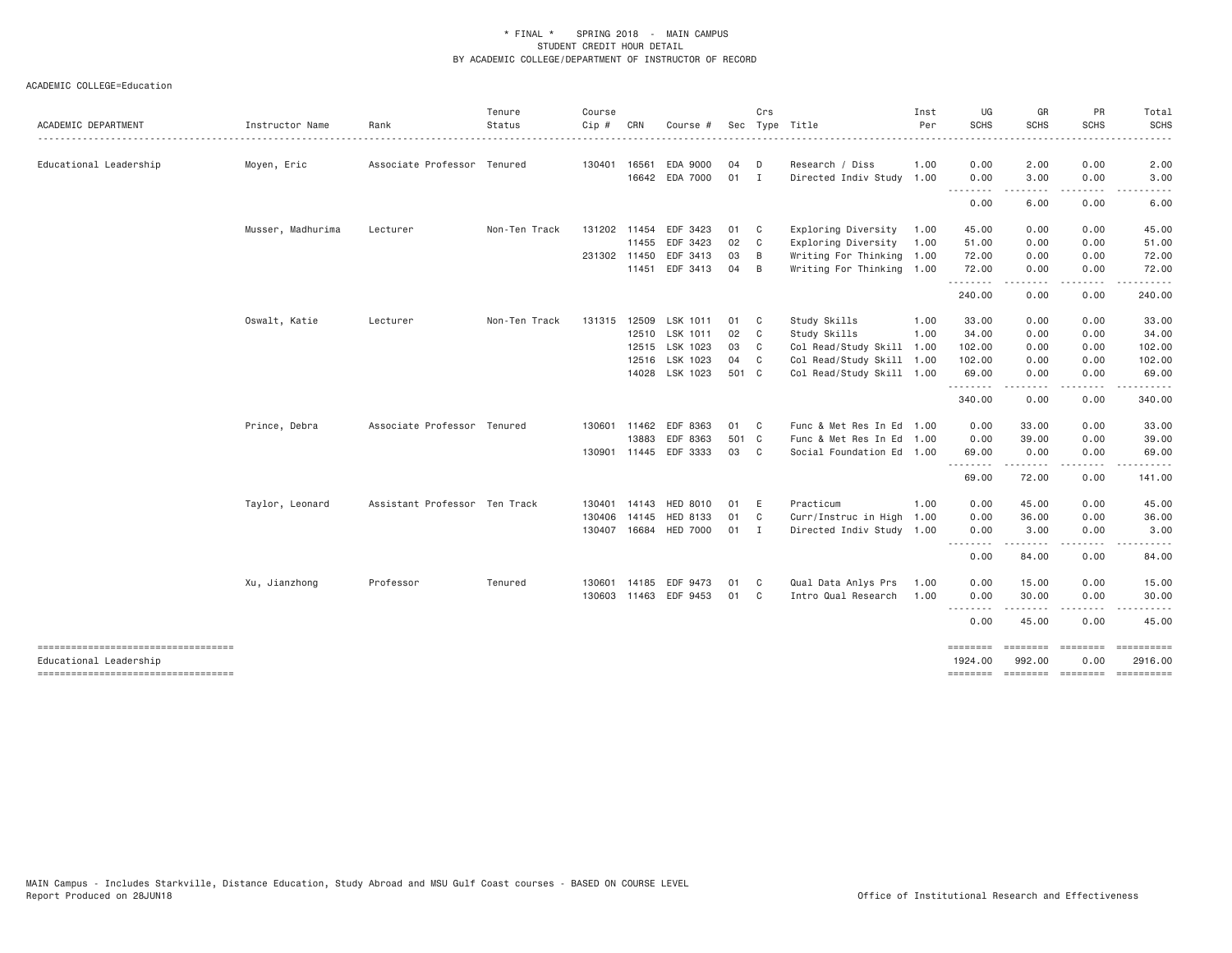| ACADEMIC DEPARTMENT                              | Instructor Name   | Rank                        | Tenure<br>Status | Course<br>Cip # | CRN          | Course #              |       | Crs          | Sec Type Title            | Inst<br>Per | UG<br><b>SCHS</b> | GR<br><b>SCHS</b>   | PR<br><b>SCHS</b>                   | Total<br><b>SCHS</b>           |
|--------------------------------------------------|-------------------|-----------------------------|------------------|-----------------|--------------|-----------------------|-------|--------------|---------------------------|-------------|-------------------|---------------------|-------------------------------------|--------------------------------|
| Instructional Systems & Workforce D Adams, James |                   | Professor                   | Tenured          | 131309 13591    |              | TKT 4143              | 01    | C            | His & Phil Career &       | 1,00        | 24.00             | 0.00                | 0.00                                | 24.00                          |
|                                                  |                   |                             |                  |                 | 13596        | TKT 6143              | 01    | C            | His & Phil Career &       | 1.00        | 0.00              | 18.00               | 0.00                                | 18.00                          |
|                                                  |                   |                             |                  |                 | 131319 15643 | <b>TKT 9000</b>       | 01    | D            | Research / Diss           | 1.00        | 0.00              | 1.00                | 0.00                                | 1.00                           |
|                                                  |                   |                             |                  |                 | 16881        | <b>TKT 7000</b>       | 05    | $\mathbf{I}$ | Directed Indiv Study      | 1.00        | 0.00              | 6.00                | 0.00                                | 6.00                           |
|                                                  |                   |                             |                  |                 | 150612 13575 | TKI 3063              | 01    | C            | Ind Human Relations       | 1.00        | 102.00<br>.       | 0.00<br>$- - - - -$ | 0.00<br>.                           | 102.00<br>$- - - - -$          |
|                                                  |                   |                             |                  |                 |              |                       |       |              |                           |             | 126.00            | 25.00               | 0.00                                | 151.00                         |
|                                                  | Bailey, Melinda   | Non-Faculty                 | Not Applicable   |                 |              | 240102 14013 IDS 4111 | 502 C |              | Professional Seminar 1.00 |             | 17.00<br>.        | 0.00<br>$- - - - -$ | 0.00<br>.                           | 17.00<br><u>.</u>              |
|                                                  |                   |                             |                  |                 |              |                       |       |              |                           |             | 17.00             | 0.00                | 0.00                                | 17.00                          |
|                                                  | Ballard, Iva      | Instructor                  | Non-Ten Track    |                 | 521302 10626 | BQA 3123              | 01    | C            | Bus Stat Methods II       | 1.00        | 522.00            | 0.00                | 0.00                                | 522.00                         |
|                                                  |                   |                             |                  |                 | 10627        | BQA 3123              | 02    | $\mathbb C$  | Bus Stat Methods II       | 1.00        | 540.00            | 0.00                | 0.00                                | 540.00                         |
|                                                  |                   |                             |                  |                 |              | 13813 BQA 8443        | 501 C |              | Stat Analy Bus Dec        | 1.00        | 0.00<br>.         | 57.00<br>.          | 0.00<br>.                           | 57.00<br>.                     |
|                                                  |                   |                             |                  |                 |              |                       |       |              |                           |             | 1062.00           | 57.00               | 0.00                                | 1119.00                        |
|                                                  | Beriswill, Joanne | Associate Professor Tenured |                  | 110301          | 14094        | TKT 1273              | 503 C |              | Computer Application 1.00 |             | 75.00             | 0.00                | 0.00                                | 75.00                          |
|                                                  |                   |                             |                  | 131309          | 13592        | TKT 4623              | 01    | C            | Del/Eval Tech Traini 1.00 |             | 66.00             | 0.00                | 0.00                                | 66.00                          |
|                                                  |                   |                             |                  |                 | 131319 15644 | <b>TKT 9000</b>       | 02    | D            | Research / Diss           | 1.00        | 0.00              | 10.00               | 0.00                                | 10.00                          |
|                                                  |                   |                             |                  |                 | 16895        | <b>TKT 7000</b>       | 06    | $\mathbf{I}$ | Directed Indiv Study 1.00 |             | 0.00              | 1.00                | 0.00                                | 1.00                           |
|                                                  |                   |                             |                  |                 |              | 150613 14112 TKT 8723 | 501 C |              | Instructional Design 1.00 |             | 0.00<br>.         | 15.00<br>.          | 0.00<br>.                           | 15.00<br>.                     |
|                                                  |                   |                             |                  |                 |              |                       |       |              |                           |             | 141.00            | 26.00               | 0.00                                | 167.00                         |
|                                                  | Berryhill, Amy    | Non-Faculty                 | Not Applicable   |                 |              | 090101 10892 CO 1013  | 02    | $\mathbf{C}$ | Intro to Communicati 1.00 |             | 96.00             | 0.00                | 0.00<br>$\sim$ $\sim$ $\sim$ $\sim$ | 96.00                          |
|                                                  |                   |                             |                  |                 |              |                       |       |              |                           |             | 96.00             | 0.00                | 0.00                                | 96.00                          |
|                                                  | Cornelious, Linda | Professor                   | Tenured          |                 | 131319 15645 | <b>TKT 9000</b>       | 03    | D            | Research / Diss           | 1.00        | 0.00              | 14.00               | 0.00                                | 14.00                          |
|                                                  |                   |                             |                  |                 |              | 16542 TKT 4000        | 03    | $\mathbf{I}$ | Directed Indiv Study      | 1.00        | 3.00              | 0.00                | 0.00                                | 3.00                           |
|                                                  |                   |                             |                  |                 |              |                       |       |              |                           |             |                   | .                   | .                                   | .                              |
|                                                  |                   |                             |                  |                 |              |                       |       |              |                           |             | 3.00              | 14.00               | 0.00                                | 17.00                          |
|                                                  | Dale, Jonathan    | Instructor                  | Non-Ten Track    | 150611          | 14374        | TKI 3683              | 01    | B            | CNC Machining Proces      | 1.00        | 54.00             | 0.00                | 0.00                                | 54.00                          |
|                                                  |                   |                             |                  |                 | 150612 14372 | TKI 3044              | 01    | C            | Industrial Safety         | 1.00        | 156.00            | 0.00                | 0.00                                | 156.00                         |
|                                                  |                   |                             |                  |                 | 15342        | TKI 3044              | 501 C |              | Industrial Safety         | 1.00        | 44.00             | 0.00                | 0.00                                | 44.00                          |
|                                                  |                   |                             |                  |                 |              | 16237 TKI 3363        | 02    | B            | Motion & Time Study       | 1.00        | 111.00<br>.       | 0.00<br>.           | 0.00                                | 111.00<br>$\omega$ is a set of |
|                                                  |                   |                             |                  |                 |              |                       |       |              |                           |             | 365.00            | 0.00                | 0.00                                | 365.00                         |
|                                                  | Giordano, Mickey  | Instructor                  | Non-Ten Track    |                 | 131319 16588 | TKI 4000              | 03    | Ι            | Directed Indiv Study 1.00 |             | 3.00              | 0.00                | 0.00                                | 3.00                           |
|                                                  |                   |                             |                  |                 | 16593        | TKI 4000              | 04    | $\mathbf{I}$ | Directed Indiv Study 1.00 |             | 3.00              | 0.00                | 0.00                                | 3.00                           |
|                                                  |                   |                             |                  |                 | 16882        | TKI 4000              | 05    | I            | Directed Indiv Study 1.00 |             | 3.00              | 0.00                | 0.00                                | 3.00                           |
|                                                  |                   |                             |                  |                 | 150303 13576 | TKI 3104              | 01    | B            | Adv Ind Ele, Electro 1.00 |             | 96.00             | 0.00                | 0.00                                | 96.00                          |
|                                                  |                   |                             |                  |                 | 16235        | TKI 3104              | 02    | B            | Adv Ind Ele, Electro      | 1.00        | 64.00             | 0.00                | 0.00                                | 64.00                          |
|                                                  |                   |                             |                  | 150505          | 13579        | TKI 4213              | 01    | C            | Energy Source & Powe      | 1.00        | 96.00             | 0.00                | 0.00                                | 96.00                          |
|                                                  |                   |                             |                  |                 | 150612 13569 | TKI 2113              | 01    | C            | Intro to PLC Program      | 1.00        | 81.00             | 0.00                | 0.00                                | 81.00                          |
|                                                  |                   |                             |                  |                 | 13578        | TKI 4203              | 01    | B            | Automated Systems         | 1.00        | 69.00             | 0.00                | 0.00                                | 69.00                          |
|                                                  |                   |                             |                  |                 | 16233        | TKI 2113              | 02    | C            | Intro to PLC Program      | 1.00        | 84.00<br>.        | 0.00                | 0.00<br>.                           | 84.00                          |
|                                                  |                   |                             |                  |                 |              |                       |       |              |                           |             | 499.00            | 0.00                | 0.00                                | 499.00                         |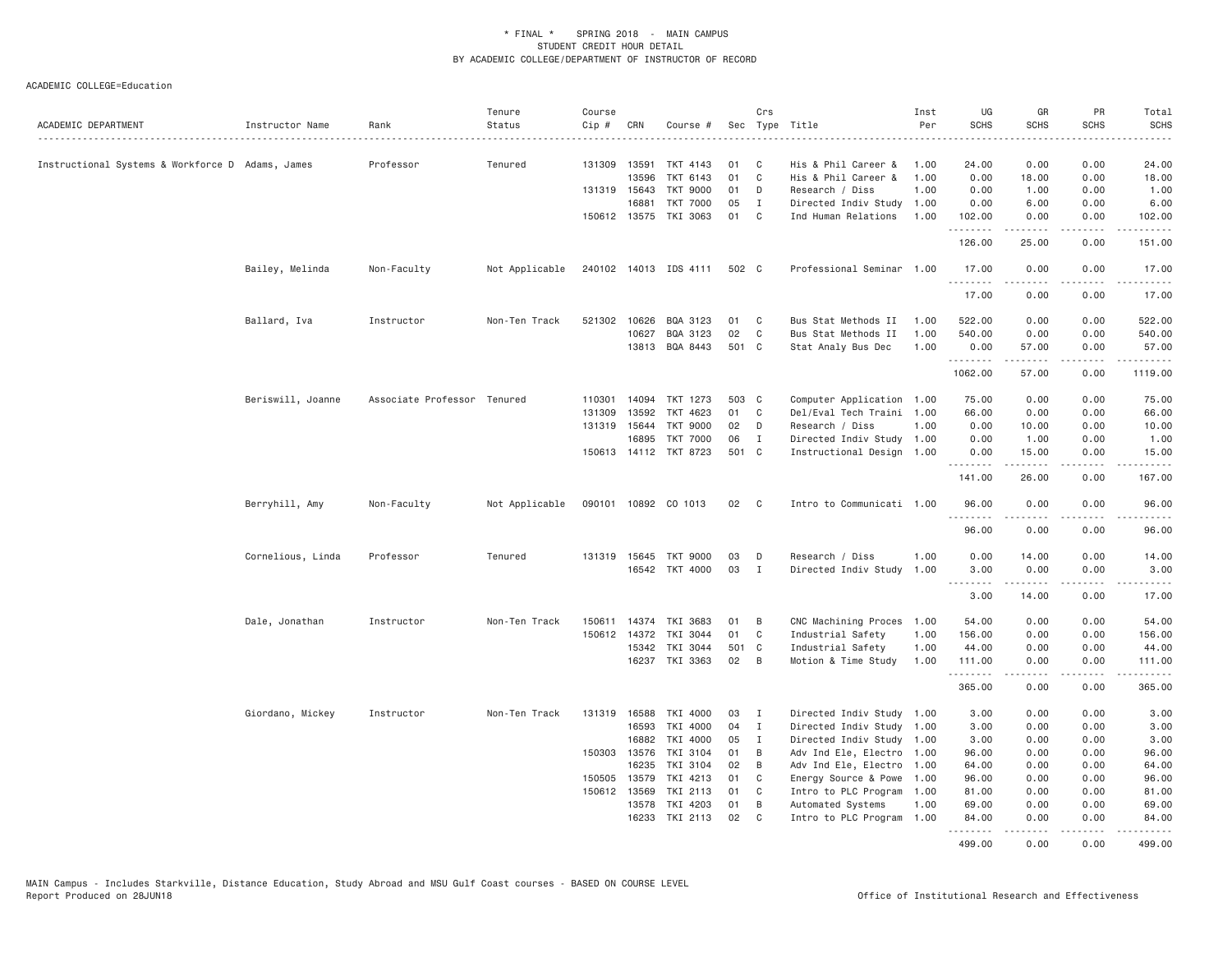| ACADEMIC DEPARTMENT                            | Instructor Name  | Rank                                               | Tenure<br>Status | Course<br>Cip #  | CRN            | Course #              |       | Crs          | Sec Type Title            | Inst<br>Per | UG<br><b>SCHS</b>                 | GR<br><b>SCHS</b>                                                                                                                                             | PR<br><b>SCHS</b>    | Total<br><b>SCHS</b> |
|------------------------------------------------|------------------|----------------------------------------------------|------------------|------------------|----------------|-----------------------|-------|--------------|---------------------------|-------------|-----------------------------------|---------------------------------------------------------------------------------------------------------------------------------------------------------------|----------------------|----------------------|
| Instructional Systems & Workforce D Huang, Kun |                  | Assistant Professor Ten Track                      |                  | 130501           | 15343          | <b>TKT 8643</b>       | 501 C |              | Multimedia Design II 1.00 |             | 0.00                              | 21.00                                                                                                                                                         | 0.00                 | 21.00                |
|                                                |                  |                                                    |                  | 131309           | 14100          | TKT 4763              | 501 C |              | Digital Tools/Learni 1.00 |             | 42.00                             | 0.00                                                                                                                                                          | 0.00                 | 42.00                |
|                                                |                  |                                                    |                  | 131319 15646     |                | <b>TKT 9000</b>       | 04    | D            | Research / Diss           | 1.00        | 0.00                              | 7.00                                                                                                                                                          | 0.00                 | 7.00                 |
|                                                |                  |                                                    |                  |                  |                |                       |       |              |                           |             | .<br>42.00                        | $\frac{1}{2} \left( \frac{1}{2} \right) \left( \frac{1}{2} \right) \left( \frac{1}{2} \right) \left( \frac{1}{2} \right) \left( \frac{1}{2} \right)$<br>28.00 | المالم عامات<br>0.00 | .<br>70.00           |
|                                                | Keel, Vicki      | Instructor                                         | Non-Ten Track    | 110301           | 13563          | TKB 4543              | 01    | C            | Information Processi 1.00 |             | 99.00                             | 0.00                                                                                                                                                          | 0.00                 | 99.00                |
|                                                |                  |                                                    |                  |                  | 14093          | TKT 1273              | 501 C |              | Computer Application 1.00 |             | 93.00                             | 0.00                                                                                                                                                          | 0.00                 | 93.00                |
|                                                |                  |                                                    |                  | 110401 14089     |                | TKB 2123              | 501 B |              | Database Mgt              | 1.00        | 84.00                             | 0.00                                                                                                                                                          | 0.00                 | 84.00                |
|                                                |                  |                                                    |                  | 131303           | 14090          | TKB 2133              | 501 B |              | Sprdsht Design & Ana 1.00 |             | 81.00                             | 0.00                                                                                                                                                          | 0.00                 | 81.00                |
|                                                |                  |                                                    |                  | 131309 13588     |                | TKT 3213              | 01    | C            | Call Center Manageme 1.00 |             | 102.00<br>.                       | 0.00<br>-----                                                                                                                                                 | 0.00<br>.            | 102.00<br>.          |
|                                                |                  |                                                    |                  |                  |                |                       |       |              |                           |             | 459.00                            | 0.00                                                                                                                                                          | 0.00                 | 459.00               |
|                                                | King, Thomas     | Non-Faculty                                        | Not Applicable   |                  |                | 131309 14379 TKT 3623 | 01    | C            | Dsgn Technology Trai 1.00 |             | 57.00<br>.                        | 0.00<br>$\frac{1}{2} \left( \frac{1}{2} \right) \left( \frac{1}{2} \right) \left( \frac{1}{2} \right) \left( \frac{1}{2} \right) \left( \frac{1}{2} \right)$  | 0.00                 | 57.00<br>.           |
|                                                |                  |                                                    |                  |                  |                |                       |       |              |                           |             | 57.00                             | 0.00                                                                                                                                                          | 0.00                 | 57.00                |
|                                                | Lee, Sang Joon   | Assistant Professor Ten Track                      |                  | 110801           | 13565          | TKB 4583              | 01    | B            | Graphics and Web Des      | 1.00        | 93.00                             | 0.00                                                                                                                                                          | 0.00                 | 93.00                |
|                                                |                  |                                                    |                  |                  |                | <b>TKT 8853</b>       | 501   | $\mathbf{C}$ | Learning Tech in Dis      | 1.00        | 0.00                              | 21.00                                                                                                                                                         | 0.00                 | 21.00                |
|                                                |                  |                                                    |                  | 130501<br>131319 | 14115<br>15647 | TKT 9000              | 05    | D            | Research / Diss           | 1.00        | 0.00                              | 5.00                                                                                                                                                          | 0.00                 | 5.00                 |
|                                                |                  |                                                    |                  |                  |                |                       |       |              |                           |             | .                                 | $- - - - -$                                                                                                                                                   | .                    | .                    |
|                                                |                  |                                                    |                  |                  |                |                       |       |              |                           |             | 93.00                             | 26.00                                                                                                                                                         | 0.00                 | 119.00               |
|                                                | Mize, Mervin     | Instructor                                         | Non-Ten Track    | 150612 13577     |                | TKI 3363              | 01    | B            | Motion & Time Study       | 1.00        | 93.00                             | 0.00                                                                                                                                                          | 0.00                 | 93.00                |
|                                                |                  |                                                    |                  |                  | 13581          | TKI 4233              | 01    | C            | Maintenance Mgt           | 1.00        | 102.00                            | 0.00                                                                                                                                                          | 0.00                 | 102.00               |
|                                                |                  |                                                    |                  |                  | 14373          | TKI 3223              | 01    | B            | Ind Materials             | 1.00        | 99.00                             | 0.00                                                                                                                                                          | 0.00                 | 99.00                |
|                                                |                  |                                                    |                  |                  | 14377          | TKI 4113              | 01    | B            | Indust Fluid Power        | 1.00        | 87.00                             | 0.00                                                                                                                                                          | 0.00                 | 87.00                |
|                                                |                  |                                                    |                  |                  | 16234          | TKI 4233              | 02    | C            | Maintenance Mgt           | 1.00        | 69,00                             | 0.00                                                                                                                                                          | 0.00                 | 69.00                |
|                                                |                  |                                                    |                  |                  | 16252          | TKI 3223              | 02    | B            | Ind Materials             | 1.00        | 78.00<br>.                        | 0.00<br>.                                                                                                                                                     | 0.00<br>د د د د      | 78.00                |
|                                                |                  |                                                    |                  |                  |                |                       |       |              |                           |             | 528.00                            | 0.00                                                                                                                                                          | 0.00                 | 528.00               |
|                                                | Okojie, Mabel    | Professor                                          | Tenured          | 110301           | 15344          | TKT 8793              | 501 I |              | Directed Pro & Portf      | 1.00        | 0.00                              | 12.00                                                                                                                                                         | 0.00                 | 12.00                |
|                                                |                  |                                                    |                  | 130501           | 14114          | <b>TKT 8843</b>       | 501 C |              | Found Instr Sys Tech      | 1.00        | 0.00                              | 42.00                                                                                                                                                         | 0.00                 | 42.00                |
|                                                |                  |                                                    |                  | 131309           | 14108          | TKT 8273              | 501 C |              | Con Iss Cur Pla ISWE      | 1.00        | 0.00                              | 18.00                                                                                                                                                         | 0.00                 | 18.00                |
|                                                |                  |                                                    |                  |                  |                | 131319 15648 TKT 9000 | 06    | D            | Research / Diss           | 1,00        | 0.00<br>.<br>$\sim$ $\sim$ $\sim$ | 11.00<br>$-$ - - - - $-$                                                                                                                                      | 0.00<br>.            | 11.00<br>.           |
|                                                |                  |                                                    |                  |                  |                |                       |       |              |                           |             | 0.00                              | 83.00                                                                                                                                                         | 0.00                 | 83.00                |
|                                                | Posadas, Gabriel | Grad Teach Assist                                  | Non-Ten Track    | 110301 13583     |                | TKT 1273              | 02    | C            | Computer Application 1.00 |             | 96.00                             | 0.00                                                                                                                                                          | 0.00                 | 96.00                |
|                                                |                  |                                                    |                  |                  | 13586          | TKT 1273              | 05    | C            | Computer Application 1.00 |             | 93.00                             | 0.00                                                                                                                                                          | 0.00                 | 93.00                |
|                                                |                  |                                                    |                  |                  |                |                       |       |              |                           |             | .                                 | - - - - -                                                                                                                                                     | .                    | .                    |
|                                                |                  |                                                    |                  |                  |                |                       |       |              |                           |             | 189.00                            | 0.00                                                                                                                                                          | 0.00                 | 189.00               |
|                                                | Satcher, Craig   | Lecturer                                           | Non-Ten Track    | 150612 16131     |                | TKI 4224              | 01    | C            | Quality Assurance         | 1.00        | 72.00                             | 0.00                                                                                                                                                          | 0.00                 | 72.00                |
|                                                |                  |                                                    |                  |                  |                | 150613 16132 TKI 4263 | 01    | C            | Mfg Tech & Proc           | 1.00        | 54.00<br>.                        | 0.00<br>$\omega$ is $\omega$ in $\omega$                                                                                                                      | 0.00<br>.            | 54.00                |
|                                                |                  |                                                    |                  |                  |                |                       |       |              |                           |             | 126.00                            | 0.00                                                                                                                                                          | 0.00                 | .<br>126.00          |
|                                                |                  | Scott-Bracey, Pamela Assistant Professor Ten Track |                  | 130501           | 14110          | TKT 8533              | 501 C |              | Eval & Assess Instr       | 1.00        | 0.00                              | 45.00                                                                                                                                                         | 0.00                 | 45.00                |
|                                                |                  |                                                    |                  | 131303           | 14091          | <b>TKB 3133</b>       | 501 C |              | Admin Management & P 1.00 |             | 111.00                            | 0.00                                                                                                                                                          | 0.00                 | 111.00               |
|                                                |                  |                                                    |                  | 131309           | 15970          | TKT 8863              | 501 C |              | Grant Writing Essent 1.00 |             | 0.00                              | 33.00                                                                                                                                                         | 0.00                 | 33.00                |
|                                                |                  |                                                    |                  | 131319           | 16879          | <b>TKT 7000</b>       | 04    | $\mathbf I$  | Directed Indiv Study 1.00 |             | 0.00                              | 1.00                                                                                                                                                          | 0.00                 | 1.00                 |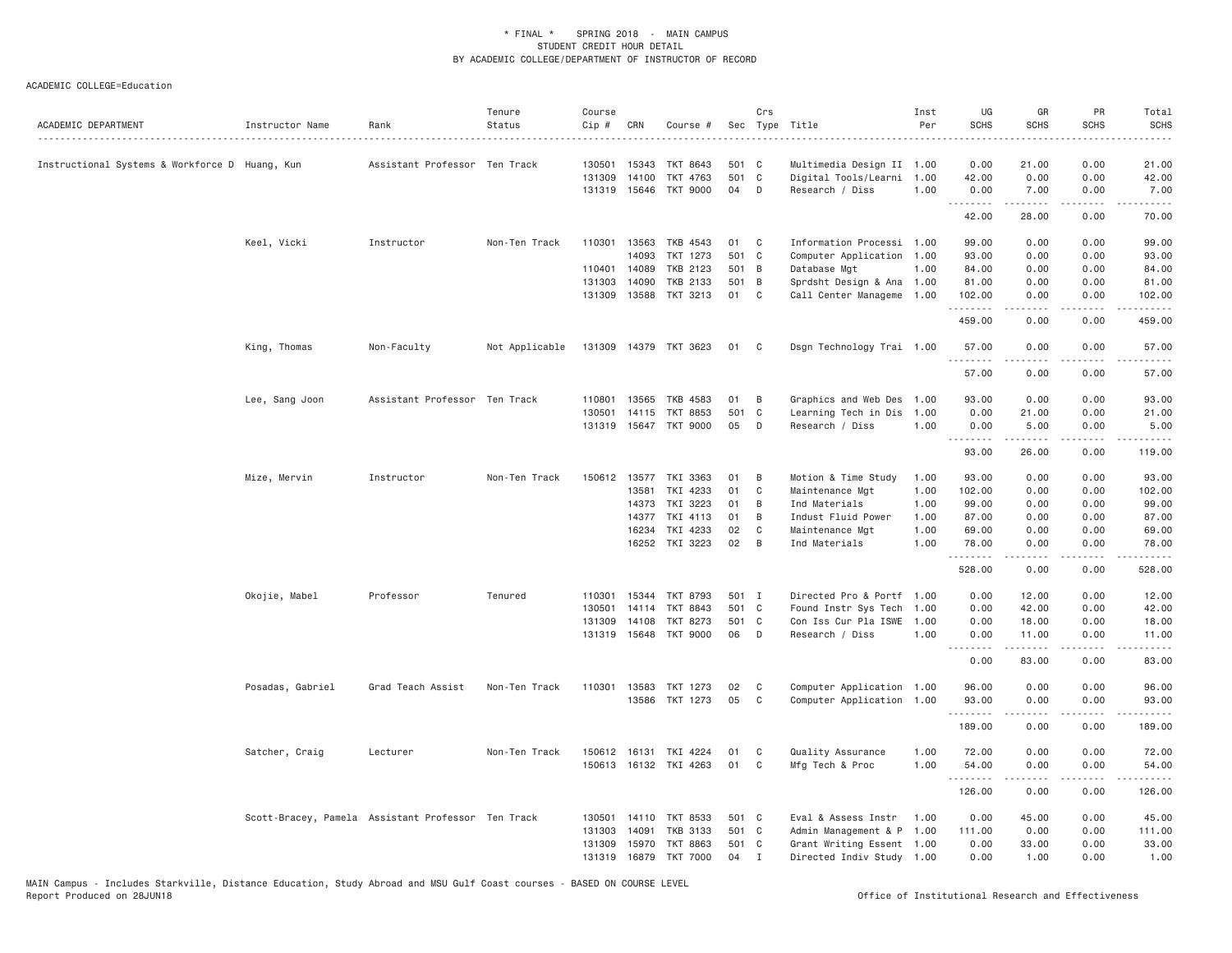| ACADEMIC DEPARTMENT                          | Instructor Name | Rank                          | Tenure<br>Status<br>. | Course<br>Cip # | CRN          | Course #                   |                | Crs            | Sec Type Title                                         | Inst<br>Per | UG<br><b>SCHS</b>   | GR<br><b>SCHS</b>  | PR<br><b>SCHS</b>                                                                                                                            | Total<br><b>SCHS</b><br>. |
|----------------------------------------------|-----------------|-------------------------------|-----------------------|-----------------|--------------|----------------------------|----------------|----------------|--------------------------------------------------------|-------------|---------------------|--------------------|----------------------------------------------------------------------------------------------------------------------------------------------|---------------------------|
|                                              |                 |                               |                       |                 |              |                            |                |                |                                                        |             | <u>.</u>            | .                  | ---------                                                                                                                                    | .                         |
|                                              |                 |                               |                       |                 |              |                            |                |                |                                                        |             | 111,00              | 79.00              | 0.00                                                                                                                                         | 190.00                    |
| Instructional Systems & Workforce D Sun, Yan |                 | Non-Employee                  | Not Applicable        | 131309          | 13593        | TKT 4683                   | 01             | - S            | Senior Seminar                                         | 1,00        | 39,00               | 0.00               | 0.00                                                                                                                                         | 39.00                     |
|                                              |                 |                               |                       | 131321          | 14101        | TKT 4803<br>14107 TKT 6803 | 501 C<br>501 C |                | Integ Tech for Learn 1.00<br>Integ Tech for Learn 1.00 |             | 33.00<br>0.00       | 0.00<br>24.00      | 0.00<br>0.00                                                                                                                                 | 33.00<br>24.00            |
|                                              |                 |                               |                       |                 |              |                            |                |                |                                                        |             | .<br>72.00          | .<br>24.00         | $\mathcal{L}^{\mathcal{A}}\left( \mathcal{A}^{\mathcal{A}}\right) =\mathcal{L}^{\mathcal{A}}\left( \mathcal{A}^{\mathcal{A}}\right)$<br>0.00 | .<br>96.00                |
|                                              |                 |                               |                       |                 |              |                            |                |                |                                                        |             |                     |                    |                                                                                                                                              |                           |
|                                              | Thomas, Lisa    | Lecturer                      | Non-Ten Track         | 110301          |              | 13582 TKT 1273             | 01             | C.             | Computer Application 1.00                              |             | 90.00               | 0.00               | 0.00                                                                                                                                         | 90.00                     |
|                                              |                 |                               |                       |                 |              | 13584 TKT 1273             | 03             | C              | Computer Application 1.00                              |             | 99.00               | 0.00               | 0.00                                                                                                                                         | 99.00                     |
|                                              |                 |                               |                       |                 |              | 13585 TKT 1273             | 04             | C.             | Computer Application 1.00                              |             | 99.00<br>.          | 0.00<br>.          | 0.00<br>.                                                                                                                                    | 99.00<br><u>.</u>         |
|                                              |                 |                               |                       |                 |              |                            |                |                |                                                        |             | 288.00              | 0.00               | 0.00                                                                                                                                         | 288.00                    |
|                                              | Wyatt, John     | Associate Professor Tenured   |                       |                 | 131319 16562 | TKI 4000                   | 01             | $\blacksquare$ | Directed Indiv Study 1.00                              |             | 3.00                | 0.00               | 0.00                                                                                                                                         | 3.00                      |
|                                              |                 |                               |                       |                 | 16563        | TKI 4000                   | 02             | $\mathbf I$    | Directed Indiv Study 1.00                              |             | 3.00                | 0.00               | 0.00                                                                                                                                         | 3.00                      |
|                                              |                 |                               |                       |                 | 150612 14375 | TKI 3243                   | 01             | $\mathbf{C}$   | Industrial Metrology 1.00                              |             | 78.00               | 0.00               | 0.00                                                                                                                                         | 78.00                     |
|                                              |                 |                               |                       |                 | 16408        | TKI 3243                   | 02             | C              | Industrial Metrology 1.00                              |             | 72.00               | 0.00               | 0.00                                                                                                                                         | 72.00                     |
|                                              |                 |                               |                       |                 | 150613 14376 | TKI 3813                   | 01             | C              | Writing for Industry 1.00                              |             | 72.00               | 0.00               | 0.00                                                                                                                                         | 72.00                     |
|                                              |                 |                               |                       |                 |              | 16409 TKI 3813             | 02             | C              | Writing for Industry 1.00                              |             | 69.00<br>.          | 0.00<br>.          | 0.00<br>.                                                                                                                                    | 69.00<br>.                |
|                                              |                 |                               |                       |                 |              |                            |                |                |                                                        |             | 297.00              | 0.00               | 0.00                                                                                                                                         | 297.00                    |
|                                              | Yu, Chien       | Professor                     | Tenured               | 110301          |              | 13594 TKT 4743             | 01             | B              | Desktop Publishing                                     | 1.00        | 69.00               | 0.00               | 0.00                                                                                                                                         | 69.00                     |
|                                              |                 |                               |                       | 130501          | 14109        | TKT 8443                   | 501            | $\mathbf{C}$   | Theory of Multimedia                                   | 1,00        | 0.00                | 15.00              | 0.00                                                                                                                                         | 15.00                     |
|                                              |                 |                               |                       | 131319          | 15931        | <b>TKT 7000</b>            | 01             | I              | Directed Indiv Study                                   | 1.00        | 0.00                | 3.00               | 0.00                                                                                                                                         | 3.00                      |
|                                              |                 |                               |                       |                 |              | 15962 TKT 9000             | 09             | D              | Research / Diss                                        | 1.00        | 0.00<br>.           | 25.00<br>.         | 0.00<br>.                                                                                                                                    | 25.00<br>.                |
|                                              |                 |                               |                       |                 |              |                            |                |                |                                                        |             | 69.00               | 43.00              | 0.00                                                                                                                                         | 112,00                    |
|                                              | Yu, Wei-Chieh   | Assistant Professor Ten Track |                       | 110301          | 13595        | TKT 4753                   | 01             | C.             | Media for Present In 1.00                              |             | 63.00               | 0.00               | 0.00                                                                                                                                         | 63.00                     |
|                                              |                 |                               |                       | 111001          |              | 14378 TKB 4573             | 01             | C              | Data Networks II                                       | 1.00        | 57.00               | 0.00               | 0.00                                                                                                                                         | 57.00                     |
|                                              |                 |                               |                       | 131309          | 13589        | TKT 3463                   | 01             | B              | Computer Repair/Main 1.00                              |             | 51.00               | 0.00               | 0.00                                                                                                                                         | 51.00                     |
|                                              |                 |                               |                       | 131319          | 15836        | <b>TKT 4000</b>            | 01             | $\mathbf{I}$   | Directed Indiv Study 1.00                              |             | 6.00                | 0.00               | 0.00                                                                                                                                         | 6.00                      |
|                                              |                 |                               |                       |                 |              | 15837 TKT 4000             | 02             | I              | Directed Indiv Study 1.00                              |             | 6.00<br><u>.</u>    | 0.00<br>.          | 0.00<br>.                                                                                                                                    | 6.00<br>.                 |
|                                              |                 |                               |                       |                 |              |                            |                |                |                                                        |             | 183.00              | 0.00               | 0.00                                                                                                                                         | 183,00                    |
| Instructional Systems & Workforce D          |                 |                               |                       |                 |              |                            |                |                |                                                        |             | ========<br>4823.00 | 405.00             | $\qquad \qquad \equiv \equiv \equiv \equiv \equiv \equiv \equiv \equiv$<br>0.00                                                              | 5228.00                   |
| -----------------------------------          |                 |                               |                       |                 |              |                            |                |                |                                                        |             | ========            | --------- -------- |                                                                                                                                              |                           |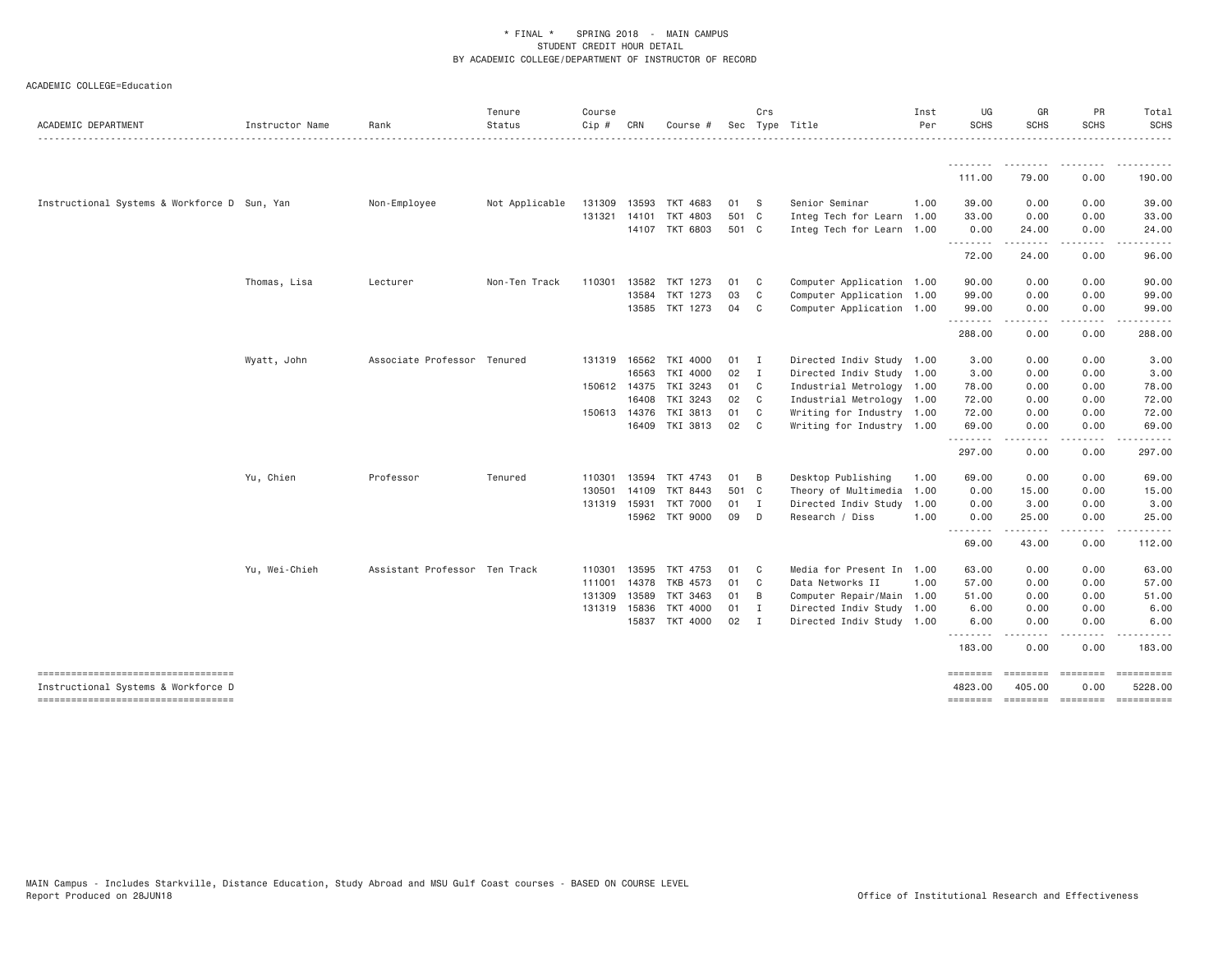| ACADEMIC DEPARTMENT | Instructor Name | Rank                                             | Tenure<br>Status | Course<br>Cip # | CRN          | Course #             |                 | Crs            | Sec Type Title            | Inst<br>Per | UG<br><b>SCHS</b>            | GR<br><b>SCHS</b>   | PR<br><b>SCHS</b>                                                                                                                 | Total<br><b>SCHS</b>   |
|---------------------|-----------------|--------------------------------------------------|------------------|-----------------|--------------|----------------------|-----------------|----------------|---------------------------|-------------|------------------------------|---------------------|-----------------------------------------------------------------------------------------------------------------------------------|------------------------|
| Kinesiology         |                 | Agiovlasitis, Stamat Associate Professor Tenured |                  |                 | 310505 15869 | KI 4000              | 11              | $\mathbf{I}$   | Directed Indiv Study 1.00 |             | 3.00                         | 0.00                | 0.00                                                                                                                              | 3.00                   |
|                     |                 |                                                  |                  |                 | 16363        | EP 4000              | 05              | $\mathbf{I}$   | Directed Indiv Study 1.00 |             | 3.00                         | 0.00                | 0.00                                                                                                                              | 3.00                   |
|                     |                 |                                                  |                  |                 | 16364        | EP 4000              | 06              | I              | Directed Indiv Study 1.00 |             | 3.00                         | 0.00                | 0.00                                                                                                                              | 3.00                   |
|                     |                 |                                                  |                  |                 | 16577        | KI 8000              | 03              | D              | Research/Thesis           | 1.00        | 0.00                         | 6.00                | 0.00                                                                                                                              | 6.00                   |
|                     |                 |                                                  |                  |                 | 16890        | KI 7000              | 18              | $\mathbf{I}$   | Directed Indiv Study 1.00 |             | 0.00<br>$\sim$ $\sim$ $\sim$ | 3.00<br>.           | 0.00<br>$- - - -$                                                                                                                 | 3.00<br>$\cdots$       |
|                     |                 |                                                  |                  |                 |              |                      |                 |                |                           |             | 9.00                         | 9.00                | 0.00                                                                                                                              | 18.00                  |
|                     | Allred, Anthony | Grad Teach Assist                                | Non-Ten Track    |                 |              | 310501 16534 KI 1803 | 01 C            |                | Health Trends & Topi 1.00 |             | 42.00<br>.                   | 0.00                | 0.00                                                                                                                              | 42.00                  |
|                     |                 |                                                  |                  |                 |              |                      |                 |                |                           |             | 42.00                        | 0.00                | 0.00                                                                                                                              | 42.00                  |
|                     | Basham, Steven  | Grad Teach Assist                                | Non-Ten Track    | 260908          | 11719        | EP 3304              | 14              | B              | Exercise Physiology       | 0.40        | 8.00                         | 0.00                | 0.00                                                                                                                              | 8.00                   |
|                     |                 |                                                  |                  | 310501          | 11726        | EP 4113              | 03              | B              | Fitness Prog & Testi      | 0.40        | 34.80                        | 0.00                | 0.00                                                                                                                              | 34.80                  |
|                     |                 |                                                  |                  |                 |              | 12980 PE 1151        | 04              | - L            | Strength Training         | 1.00        | 12.00<br>.                   | 0.00<br>$- - - - -$ | 0.00<br>.                                                                                                                         | 12.00<br>.             |
|                     |                 |                                                  |                  |                 |              |                      |                 |                |                           |             | 54.80                        | 0.00                | 0.00                                                                                                                              | 54.80                  |
|                     | Brown, Stanley  | Professor                                        | Tenured          |                 | 310505 11700 | EP 2013              | 01              | C              | Fundamentals of Kine      | 0.25        | 83.25                        | 0.00                | 0.00                                                                                                                              | 83.25                  |
|                     |                 |                                                  |                  |                 | 11720        | EP 3613              | 01              | $\mathbf c$    | Exercise Electrocard      | 1.00        | 66.00                        | 0.00                | 0.00                                                                                                                              | 66.00                  |
|                     |                 |                                                  |                  |                 |              | 12477 KI 8710        | 01 E            |                | Internship                | 1.00        | 0.00<br>.                    | 18.00<br>.          | 0.00<br>.                                                                                                                         | 18.00<br>$- - - - - -$ |
|                     |                 |                                                  |                  |                 |              |                      |                 |                |                           |             | 149.25                       | 18.00               | 0.00                                                                                                                              | 167.25                 |
|                     | Chander, Harish | Assistant Professor Ten Track                    |                  |                 | 131314 14683 | EP 8503              | 01              | C              | Occupational Phys         | 1.00        | 0.00                         | 24.00               | 0.00                                                                                                                              | 24.00                  |
|                     |                 |                                                  |                  | 260908          | 11721        | EP 3643              | 01              | $\mathbf{C}$   | Applied Anat & Patho      | 1.00        | 195.00                       | 0.00                | 0.00                                                                                                                              | 195.00                 |
|                     |                 |                                                  |                  |                 | 310505 13001 | PE 4283              | 01              | C              | Sport Biomechanics        | 0.60        | 66.60                        | 0.00                | 0.00                                                                                                                              | 66.60                  |
|                     |                 |                                                  |                  |                 |              | 16701 KI 7000        | $11 \quad I$    |                | Directed Indiv Study      | 1.00        | 0.00<br>.                    | 3.00                | 0.00<br>$\sim$ $\sim$ $\sim$ $\sim$                                                                                               | 3.00                   |
|                     |                 |                                                  |                  |                 |              |                      |                 |                |                           |             | 261.60                       | 27.00               | 0.00                                                                                                                              | 288.60                 |
|                     | Chen, Chih Chia | Assistant Professor Ten Track                    |                  | 131314          | 14984        | PE 2990              | 01              | - L            | Special Topic In PE       | 0.50        | 10.50                        | 0.00                | 0.00                                                                                                                              | 10.50                  |
|                     |                 |                                                  |                  | 240101          | 16608        | <b>HON 4000</b>      | 12 <sup>2</sup> | $\blacksquare$ | Directed Individual       | 1.00        | 3.00                         | 0.00                | 0.00                                                                                                                              | 3.00                   |
|                     |                 |                                                  |                  | 310501          | 12996        | PE 3133              | 01              | B              | Adapted Physical Ed       | 0.50        | 40.50                        | 0.00                | 0.00                                                                                                                              | 40.50                  |
|                     |                 |                                                  |                  | 310505          | 14692        | PE 3223              | 01              | B              | Motor Dev & Movement      | 1.00        | 84.00                        | 0.00                | 0.00                                                                                                                              | 84.00                  |
|                     |                 |                                                  |                  |                 | 15216        | KI 8990              | 01              | C              | Special Topics In Ki      | 1.00        | 0.00                         | 30.00               | 0.00                                                                                                                              | 30.00                  |
|                     |                 |                                                  |                  |                 | 16346        | KI 4000              | 16              | $\mathbf{I}$   | Directed Indiv Study 1.00 |             | 3.00                         | 0.00                | 0.00                                                                                                                              | 3.00                   |
|                     |                 |                                                  |                  |                 | 16587        | KI 8000              | 04              | D              | Research/Thesis           | 1.00        | 0.00                         | 6.00                | 0.00                                                                                                                              | 6.00                   |
|                     |                 |                                                  |                  |                 |              | 16626 KI 7000        | $10$ I          |                | Directed Indiv Study      | 1.00        | 0.00<br>.                    | 3.00                | 0.00<br>$\frac{1}{2} \left( \frac{1}{2} \right) \left( \frac{1}{2} \right) \left( \frac{1}{2} \right) \left( \frac{1}{2} \right)$ | 3.00                   |
|                     |                 |                                                  |                  |                 |              |                      |                 |                |                           |             | 141.00                       | 39.00               | 0.00                                                                                                                              | 180.00                 |
|                     | Choi, Poram     | Grad Teach Assist                                | Non-Ten Track    | 260908          | 11716        | EP 3304              | 11              | B              | Exercise Physiology       | 0.40        | 14.40                        | 0.00                | 0.00                                                                                                                              | 14.40                  |
|                     |                 |                                                  |                  |                 |              | 11718 EP 3304        | 13              | B              | Exercise Physiology       | 0.40        | 9.60                         | 0.00                | 0.00                                                                                                                              | 9.60                   |
|                     |                 |                                                  |                  |                 |              | 310505 14685 KI 2603 | 02              | $\mathbf{C}$   | Medical Terminology       | 1.00        | 381.00<br>.                  | 0.00                | 0.00<br>.                                                                                                                         | 381.00                 |
|                     |                 |                                                  |                  |                 |              |                      |                 |                |                           |             | 405.00                       | 0.00                | 0.00                                                                                                                              | 405.00                 |
|                     | Fang, Qun       | Grad Teach Assist                                | Non-Ten Track    | 310501          | 12966        | PE 1061              | 01              | <b>L</b>       | Fitness Walking/ Jog      | 1.00        | 13.00                        | 0.00                | 0.00                                                                                                                              | 13.00                  |
|                     |                 |                                                  |                  |                 | 12969        | PE 1061              | 04              | $\mathsf{L}$   | Fitness Walking/ Jog      | 1.00        | 12.00                        | 0.00                | 0.00                                                                                                                              | 12.00                  |
|                     |                 |                                                  |                  |                 | 12975        | PE 1071              | 01              | L.             | Soccer                    | 1.00        | 16.00                        | 0.00                | 0.00                                                                                                                              | 16.00                  |
|                     |                 |                                                  |                  |                 | 310505 11700 | EP 2013              | 01              | C              | Fundamentals of Kine 0.25 |             | 83.25                        | 0.00                | 0.00                                                                                                                              | 83.25                  |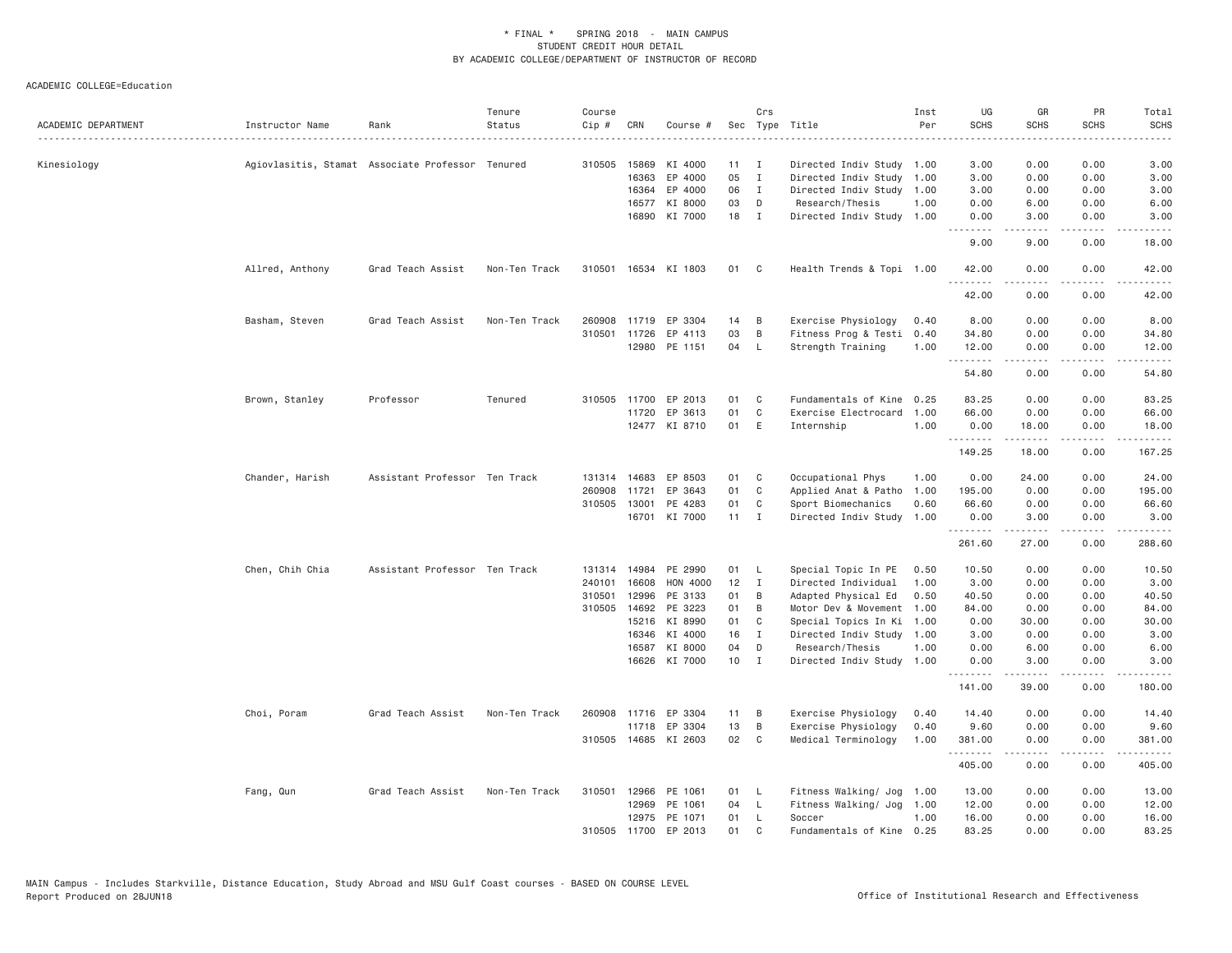| ACADEMIC DEPARTMENT | Instructor Name     | Rank                          | Tenure<br>Status<br>. | Course<br>Cip #              | CRN            | Course #           |          | Crs                              | Sec Type Title                                         | Inst<br>Per | UG<br><b>SCHS</b> | GR<br><b>SCHS</b>                     | PR<br><b>SCHS</b> | Total<br><b>SCHS</b> |
|---------------------|---------------------|-------------------------------|-----------------------|------------------------------|----------------|--------------------|----------|----------------------------------|--------------------------------------------------------|-------------|-------------------|---------------------------------------|-------------------|----------------------|
|                     |                     |                               |                       |                              |                |                    |          |                                  |                                                        |             | <u>.</u>          |                                       |                   |                      |
|                     |                     |                               |                       |                              |                |                    |          |                                  |                                                        |             | 124.25            | 0.00                                  | 0.00              | 124.25               |
| Kinesiology         | Funderburk, Deborah | Instructor                    | Non-Ten Track         |                              | 310501 12988   | PE 1253            | 01       | - B                              | Teaching Lifetime Ac 1.00                              |             | 36.00             | 0.00                                  | 0.00              | 36.00                |
|                     |                     |                               |                       |                              | 12989          | PE 1263            | 01       | $\overline{B}$                   | Methods of Teaching                                    | 1.00        | 48.00             | 0.00                                  | 0.00              | 48.00                |
|                     |                     |                               |                       | 500301 12990                 |                | PE 1323            | 01       | $\mathbb{C}$                     | Hist & Apprec of Dan 1.00                              |             | 177.00<br>.       | 0.00<br><b><i><u>Property</u></i></b> | 0.00<br>.         | 177.00<br>.          |
|                     |                     |                               |                       |                              |                |                    |          |                                  |                                                        |             | 261.00            | 0.00                                  | 0.00              | 261.00               |
|                     | Grant, Erin         | Instructor                    | Non-Ten Track         | 260908                       | 11735          | EP 4603            | 01       | $\mathbf{C}$                     | Physical Activity Ep 1.00                              |             | 186.00            | 0.00                                  | 0.00              | 186.00               |
|                     |                     |                               |                       |                              | 11738          | EP 4810            | 01       | H                                | Clin Exercise Phys I 0.50                              |             | 136.50            | 0.00                                  | 0.00              | 136.50               |
|                     |                     |                               |                       |                              | 11739          | EP 4810            | 02       | H                                | Clin Exercise Phys I 0.50                              |             | 127.50            | 0.00                                  | 0.00              | 127.50               |
|                     |                     |                               |                       | 310501 11732                 |                | EP 4210            | 01       | E                                | Hlth Fitness Stdies                                    | 0.50        | 15.00             | 0.00                                  | 0.00              | 15.00                |
|                     |                     |                               |                       |                              | 12466<br>12468 | KI 2023<br>KI 2023 | 01<br>03 | C <sub>1</sub><br>C <sub>1</sub> | Found of Health Educ 1.00<br>Found of Health Educ 1.00 |             | 177.00<br>180.00  | 0.00<br>0.00                          | 0.00<br>0.00      | 177.00<br>180.00     |
|                     |                     |                               |                       | 310505 16145                 |                | KI 4000            | 13       | $\mathbf{I}$                     | Directed Indiv Study 1.00                              |             | 3.00              | 0.00                                  | 0.00              | 3.00                 |
|                     |                     |                               |                       |                              | 16685          | KI 4000            | 20       | $\mathbf{I}$                     | Directed Indiv Study 1.00                              |             | 3.00              | 0.00                                  | 0.00              | 3.00                 |
|                     |                     |                               |                       |                              | 16689          | KI 4000            | 21       | $\mathbf{I}$                     | Directed Indiv Study 1.00                              |             | 3.00              | 0.00                                  | 0.00              | 3.00                 |
|                     |                     |                               |                       |                              | 16831          | EP 4000            | 09       | I                                | Directed Indiv Study 1.00                              |             | 3.00              | 0.00                                  | 0.00              | 3.00                 |
|                     |                     |                               |                       |                              | 16832          | EP 4000            | 10       | $\mathbf{I}$                     | Directed Indiv Study 1.00                              |             | 3.00              | 0.00                                  | 0.00              | 3.00                 |
|                     |                     |                               |                       |                              |                |                    |          |                                  |                                                        |             | .<br>837.00       | 2.2.2.2.2<br>0.00                     | .<br>0.00         | 1.1.1.1.1<br>837.00  |
|                     | Holmes, Megan       | Assistant Professor Ten Track |                       | 260908                       | 11736          | EP 4603            | 02       | $\mathbf{C}$                     | Physical Activity Ep 1.00                              |             | 99.00             | 0.00                                  | 0.00              | 99.00                |
|                     |                     |                               |                       | 310501 11724                 |                | EP 4113            | 01       | B                                | Fitness Prog & Testi 1.00                              |             | 81.00             | 0.00                                  | 0.00              | 81.00                |
|                     |                     |                               |                       |                              |                | 11727 EP 4113      | 04       | B                                | Fitness Prog & Testi 0.60                              |             | 43.20<br>.        | 0.00                                  | 0.00              | 43.20                |
|                     |                     |                               |                       |                              |                |                    |          |                                  |                                                        |             | 223.20            | 0.00                                  | 0.00              | 223.20               |
|                     | Joe, Lee            | Instructor                    | Non-Ten Track         | 260908 11706                 |                | EP 3304            | 01       | $\overline{B}$                   | Exercise Physiology                                    | 0.60        | 31.20             | 0.00                                  | 0.00              | 31.20                |
|                     |                     |                               |                       |                              | 11707          | EP 3304            | 02       | $\overline{B}$                   | Exercise Physiology                                    | 0.60        | 28.80             | 0.00                                  | 0.00              | 28.80                |
|                     |                     |                               |                       |                              | 11709          | EP 3304            | 04       | B                                | Exercise Physiology                                    | 0.60        | 24.00             | 0.00                                  | 0.00              | 24.00                |
|                     |                     |                               |                       |                              | 11710          | EP 3304            | 05       | B                                | Exercise Physiology                                    | 0.60        | 28.80             | 0.00                                  | 0.00              | 28.80                |
|                     |                     |                               |                       |                              | 11737          | EP 4803            | 01       | <b>S</b>                         | Prof Seminar in Ex S 1.00                              |             | 321.00            | 0.00                                  | 0.00              | 321.00               |
|                     |                     |                               |                       |                              | 11738          | EP 4810            | 01       | H                                | Clin Exercise Phys I 0.50                              |             | 136.50            | 0.00                                  | 0.00              | 136.50               |
|                     |                     |                               |                       |                              | 11739          | EP 4810            | 02       | H                                | Clin Exercise Phys I 0.50                              |             | 127.50            | 0.00                                  | 0.00              | 127.50               |
|                     |                     |                               |                       | 310501 11732<br>310505 14682 |                | EP 4210<br>EP 3613 | 01<br>02 | E<br>$\mathbb{C}$                | Hlth Fitness Stdies                                    | 0.50        | 15.00             | 0.00<br>0.00                          | 0.00              | 15.00<br>195.00      |
|                     |                     |                               |                       |                              | 16138          | EP 4000            | 01 I     |                                  | Exercise Electrocard 1.00<br>Directed Indiv Study 1.00 |             | 195.00<br>3.00    | 0.00                                  | 0.00<br>0.00      | 3.00                 |
|                     |                     |                               |                       |                              | 16139          | EP 4000            | 02       | $\mathbf{I}$                     | Directed Indiv Study 1.00                              |             | 3.00              | 0.00                                  | 0.00              | 3.00                 |
|                     |                     |                               |                       |                              | 16625          | EP 4000            | 07       | $\mathbf{I}$                     | Directed Indiv Study 1.00                              |             | 3.00              | 0.00                                  | 0.00              | 3.00                 |
|                     |                     |                               |                       |                              | 16641          | EP 4000            | 08       | $\mathbf{I}$                     | Directed Indiv Study 1.00                              |             | 2.00              | 0.00                                  | 0.00              | 2.00                 |
|                     |                     |                               |                       |                              |                |                    |          |                                  |                                                        |             | .<br>918.80       | $\sim$ $\sim$ $\sim$ $\sim$<br>0.00   | .<br>0.00         | 918.80               |
|                     | Kim, Dae Eun        | Grad Teach Assist             | Non-Ten Track         | 310501                       | 12967          | PE 1061            | 02       | - L                              | Fitness Walking/ Jog 1.00                              |             | 12.00             | 0.00                                  | 0.00              | 12.00                |
|                     |                     |                               |                       |                              |                | 12968 PE 1061      | 03       | $\mathsf{L}$                     | Fitness Walking/ Jog 1.00                              |             | 11.00             | 0.00                                  | 0.00              | 11.00                |
|                     |                     |                               |                       |                              |                |                    |          |                                  |                                                        |             | .<br>23.00        | .<br>0.00                             | .<br>0.00         | .<br>23.00           |
|                     | Knight, Adam        | Associate Professor Tenured   |                       |                              | 131314 11733   | EP 4503            | 01 C     |                                  | Mechanical Analysis                                    | 1.00        | 243.00            | 0.00                                  | 0.00              | 243.00               |
|                     |                     |                               |                       |                              | 11734          | EP 4503            | 02       | $\mathbf{C}$                     | Mechanical Analysis                                    | 1.00        | 237.00            | 0.00                                  | 0.00              | 237.00               |
|                     |                     |                               |                       | 310505                       | 12476          | KI 8313            | 01       | C                                | Interpret Data Kines 1.00                              |             | 0.00              | 75.00                                 | 0.00              | 75.00                |
|                     |                     |                               |                       |                              | 15233          | KI 7000            | 02       | $\mathbf{I}$                     | Directed Indiv Study 1.00                              |             | 0.00              | 3,00                                  | 0.00              | 3.00                 |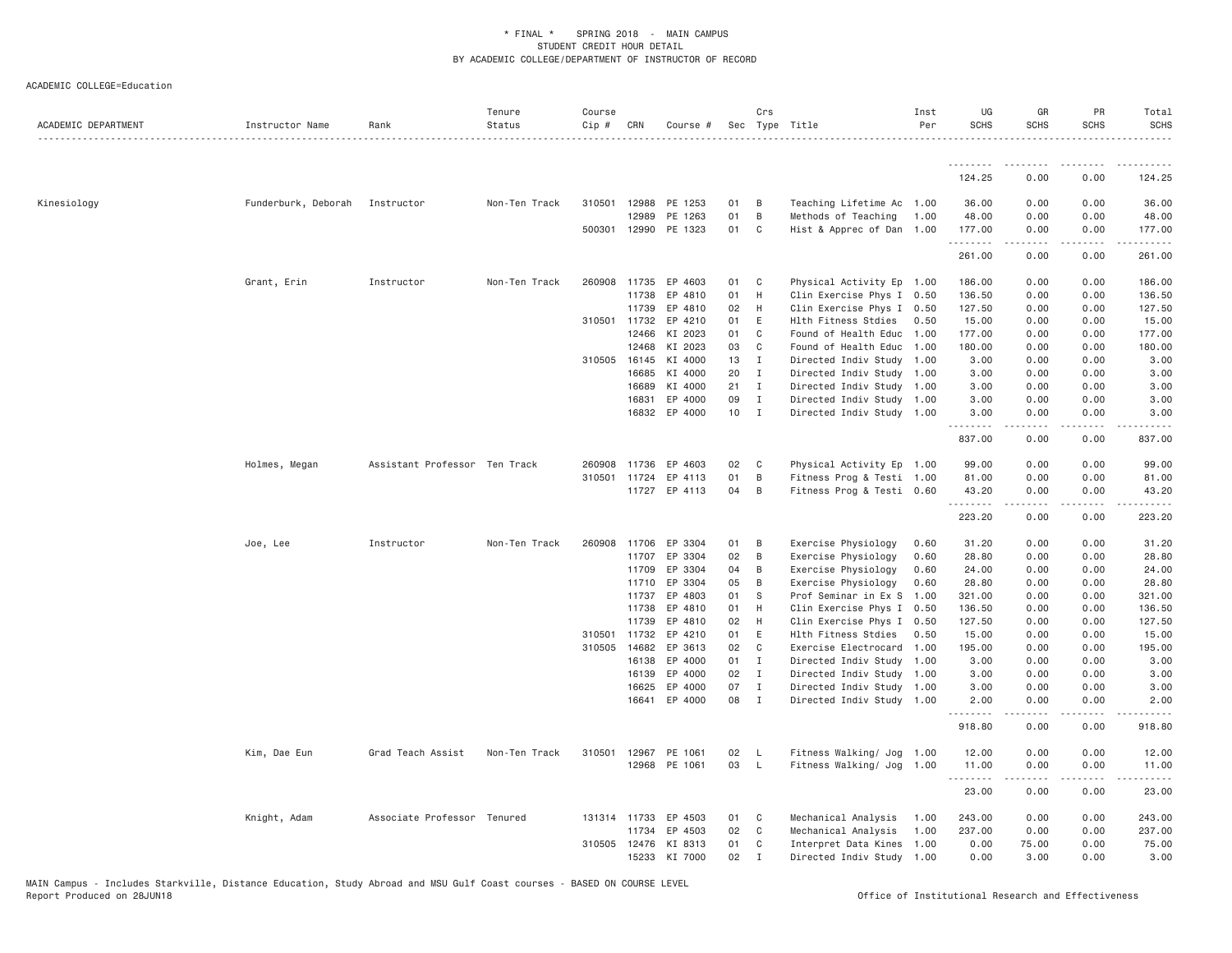| ACADEMIC DEPARTMENT | Instructor Name     | Rank                          | Tenure<br>Status | Course<br>Cip # | CRN            | Course #             |          | Crs                          | Sec Type Title                               | Inst<br>Per  | UG<br><b>SCHS</b> | GR<br><b>SCHS</b> | <b>PR</b><br><b>SCHS</b>            | Total<br><b>SCHS</b>   |
|---------------------|---------------------|-------------------------------|------------------|-----------------|----------------|----------------------|----------|------------------------------|----------------------------------------------|--------------|-------------------|-------------------|-------------------------------------|------------------------|
| Kinesiology         | Knight, Adam        | Associate Professor Tenured   |                  | 310505          | 15416          | KI 7000              | 04       | $\mathbf{I}$                 | Directed Indiv Study 1.00                    |              | 0.00              | 6.00              | 0.00                                | 6.00                   |
|                     |                     |                               |                  |                 | 16380          | KI 4000              | 19       | $\mathbf{I}$                 | Directed Indiv Study 1.00                    |              | 3.00              | 0.00              | 0.00                                | 3.00                   |
|                     |                     |                               |                  |                 | 16402          | KI 7000              | 07       | $\mathbf{I}$                 | Directed Indiv Study 1.00                    |              | 0.00              | 3.00              | 0.00                                | 3.00                   |
|                     |                     |                               |                  |                 | 16535          | KI 9000              | 03       | D                            | Research / Diss                              | 1.00         | 0.00              | 9.00              | 0.00                                | 9.00                   |
|                     |                     |                               |                  |                 |                | 16754 KI 7000        | $14$ I   |                              | Directed Indiv Study 1.00                    |              | 0.00              | 3.00              | 0.00                                | 3.00                   |
|                     |                     |                               |                  |                 |                |                      |          |                              |                                              |              | .<br>483.00       | -----<br>99.00    | $\frac{1}{2}$<br>0.00               | 582.00                 |
|                     | Krings, Benjamin    | Grad Teach Assist             | Non-Ten Track    | 310501          |                | 11727 EP 4113        | 04       | B                            | Fitness Prog & Testi 0.40                    |              | 28.80             | 0.00              | 0.00                                | 28.80                  |
|                     |                     |                               |                  |                 | 14985          | EP 3663              | 01       | B                            | Personal Fitness Tra 0.50                    |              | 34.50             | 0.00              | 0.00                                | 34.50                  |
|                     |                     |                               |                  |                 |                |                      |          |                              |                                              |              | .<br>63.30        | .<br>0.00         | $\sim$ $\sim$ $\sim$ $\sim$<br>0.00 | $\frac{1}{2}$<br>63.30 |
|                     | Lamberth, John      | Associate Professor Tenured   |                  |                 | 260908 11703   | EP 3233              | 02       | C                            | Anatomical Kinesiolo 1.00                    |              | 243.00            | 0.00              | 0.00                                | 243.00                 |
|                     |                     |                               |                  |                 | 11722          | EP 3643              | 02       | $\mathbf C$                  | Applied Anat & Patho 1.00                    |              | 135.00            | 0.00              | 0.00                                | 135.00                 |
|                     |                     |                               |                  |                 | 310505 12471   | KI 2213              | 03       | C                            | Emergency Health Car 0.50                    |              | 45.00             | 0.00              | 0.00                                | 45.00                  |
|                     |                     |                               |                  |                 | 16242          | KI 4000              | 14       | $\mathbf{I}$                 | Directed Indiv Study 1.00                    |              | 3.00              | 0.00              | 0.00                                | 3.00                   |
|                     |                     |                               |                  |                 |                | 16760 KI 4000        | 22       | $\mathbf{I}$                 | Directed Indiv Study 1.00                    |              | 3.00              | 0.00              | 0.00                                | 3.00                   |
|                     |                     |                               |                  |                 |                |                      |          |                              |                                              |              | .<br>429.00       | <u>.</u><br>0.00  | .<br>0.00                           | .<br>429.00            |
|                     | Lee, Young Han      | Assistant Professor Ten Track |                  |                 |                | 131314 13512 SS 8203 | 01       | C                            | Funding of Sport                             | 1.00         | 0.00              | 24.00             | 0.00                                | 24.00                  |
|                     |                     |                               |                  | 310504          | 13505          | SS 3103              | 01       | C                            | Sport Sponsorship                            | 1.00         | 120.00            | 0.00              | 0.00                                | 120.00                 |
|                     |                     |                               |                  | 310505          | 12470          | KI 2213              | 02       | $\mathbf{C}$                 | Emergency Health Car                         | 0.50         | 45.00             | 0.00              | 0.00                                | 45.00                  |
|                     |                     |                               |                  |                 | 15870          | KI 7000              | 05       | $\mathbf{I}$                 | Directed Indiv Study                         | 1.00         | 0.00              | 3.00              | 0.00                                | 3.00                   |
|                     |                     |                               |                  |                 |                | 16758 KI 7000        | 16       | $\mathbf I$                  | Directed Indiv Study 1.00                    |              | 0.00<br>.         | 3.00<br>.         | 0.00<br>.                           | 3.00<br>$- - - - - -$  |
|                     |                     |                               |                  |                 |                |                      |          |                              |                                              |              | 165.00            | 30.00             | 0.00                                | 195.00                 |
|                     | Lim, Soyoun         | Assistant Professor Ten Track |                  |                 | 310504 13509   | SS 4303              | 01       | C                            | Globalization & Spor 1.00                    |              | 162.00            | 0.00              | 0.00                                | 162.00                 |
|                     |                     |                               |                  |                 | 14688          | SS 8833              | 01       | C                            | Event & Facility Mgm                         | 1.00         | 0.00              | 33.00             | 0.00                                | 33.00                  |
|                     |                     |                               |                  |                 | 310505 15626   | KI 4000              | 05       | $\mathbf{I}$                 | Directed Indiv Study 1.00                    |              | 3.00<br>.         | 0.00<br>.         | 0.00<br>.                           | 3.00<br>.              |
|                     |                     |                               |                  |                 |                |                      |          |                              |                                              |              | 165.00            | 33.00             | 0.00                                | 198.00                 |
|                     | McAllister, Matthew | Assistant Professor Ten Track |                  |                 |                | 260908 11716 EP 3304 | 11       | B                            | Exercise Physiology                          | 0.60         | 21.60             | 0.00              | 0.00                                | 21.60                  |
|                     |                     |                               |                  |                 | 11718          | EP 3304              | 13       | B                            | Exercise Physiology                          | 0.60         | 14.40             | 0.00              | 0.00                                | 14.40                  |
|                     |                     |                               |                  |                 | 11719          | EP 3304              | 14       | B                            | Exercise Physiology                          | 0.60         | 12.00             | 0.00              | 0.00                                | 12.00                  |
|                     |                     |                               |                  |                 | 11731          | EP 4183              | 02       | B                            | Exercise & Weight Co                         | 1.00         | 108.00            | 0.00              | 0.00                                | 108.00                 |
|                     |                     |                               |                  |                 | 310501 11726   | EP 4113              | 03       | B                            | Fitness Prog & Testi                         | 0.60         | 52.20             | 0.00              | 0.00                                | 52.20                  |
|                     |                     |                               |                  |                 | 12963          | PE 1041              | 01       | <b>L</b>                     | Aerobics                                     | 0.60         | 10.80             | 0.00              | 0.00                                | 10.80                  |
|                     |                     |                               |                  |                 | 12964          | PE 1041              | 02       | L.                           | Aerobics                                     | 0.60         | 10.80             | 0.00              | 0.00                                | 10.80                  |
|                     |                     |                               |                  |                 | 310505 15225   | KI 4000              | 01       | $\mathbf I$                  | Directed Indiv Study                         | 1.00         | 3.00              | 0.00              | 0.00                                | 3.00                   |
|                     |                     |                               |                  |                 | 15346          | KI 4000              | 04<br>06 | $\mathbf{I}$                 | Directed Indiv Study                         | 1.00         | 3.00              | 0.00              | 0.00                                | 3.00                   |
|                     |                     |                               |                  |                 | 15652<br>15741 | KI 4000<br>KI 4000   | 07       | $\mathbf{I}$<br>$\mathbf{I}$ | Directed Indiv Study<br>Directed Indiv Study | 1.00<br>1.00 | 2.00<br>3.00      | 0.00<br>0.00      | 0.00<br>0.00                        | 2.00<br>3.00           |
|                     |                     |                               |                  |                 | 15752          | KI 4000              | 08       | $\mathbf{I}$                 | Directed Indiv Study                         | 1.00         | 3.00              | 0.00              | 0.00                                | 3.00                   |
|                     |                     |                               |                  |                 | 15919          | KI 4000              | 12       | $\mathbf{I}$                 | Directed Indiv Study                         | 1.00         | 3.00              | 0.00              | 0.00                                | 3.00                   |
|                     |                     |                               |                  |                 |                | 16314 KI 8000        | 02       | D                            | Research/Thesis                              | 1.00         | 0.00              | 6.00              | 0.00                                | 6.00                   |
|                     |                     |                               |                  |                 |                |                      |          |                              |                                              |              | .<br>246.80       | .<br>6.00         | $\frac{1}{2}$<br>0.00               | 252.80                 |
|                     | North, Mary         | Non-Faculty                   | Not Applicable   |                 |                | 010101 12103 GA 2001 | 01       | C                            | CALS Amb. Leadership 1.00                    |              | 38.00             | 0.00              | 0.00                                | 38.00                  |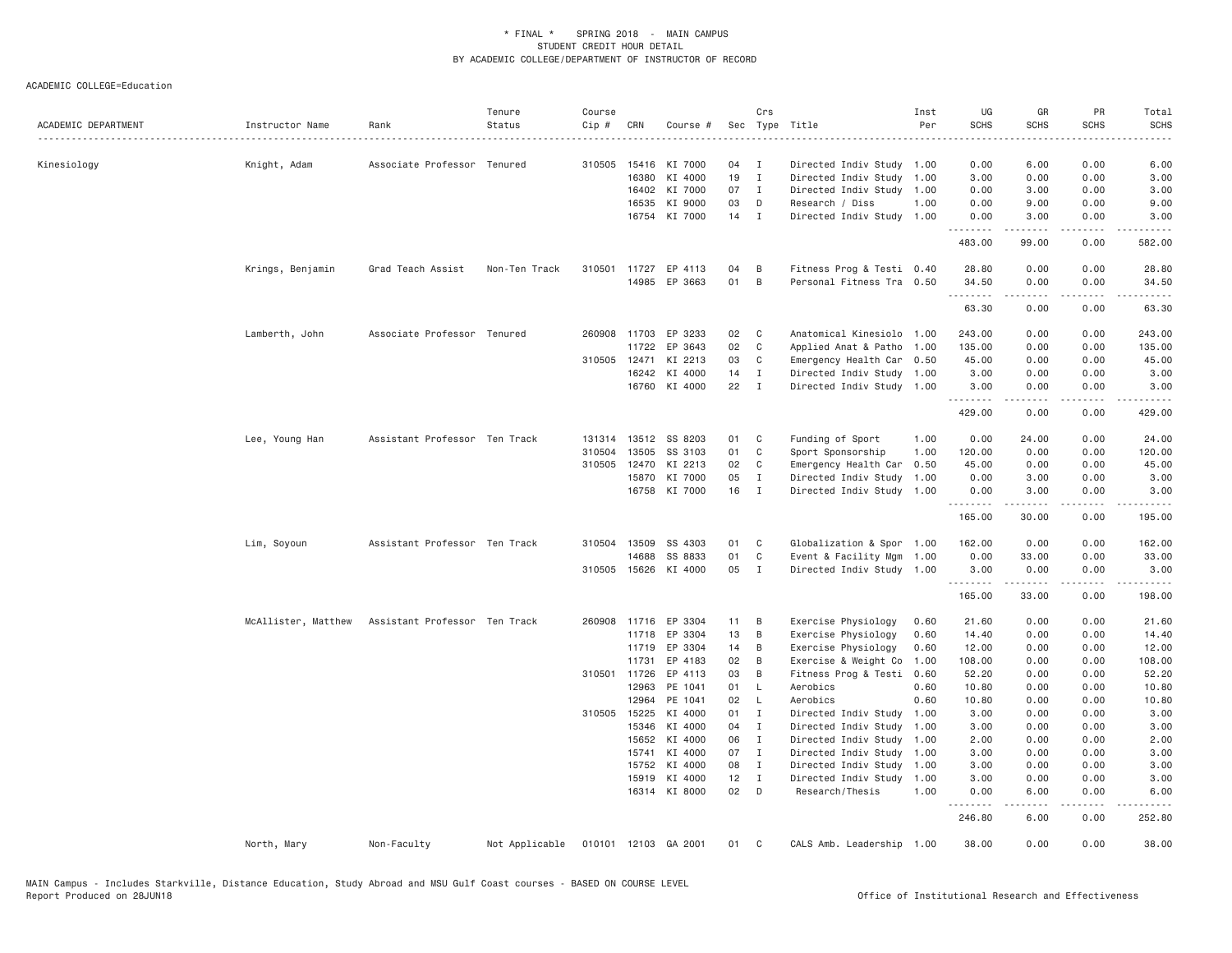| ACADEMIC DEPARTMENT | Instructor Name   | Rank                          | Tenure<br>Status | Course<br>Cip # | CRN          | Course #             |        | Crs            | Sec Type Title            | Inst<br>Per | UG<br><b>SCHS</b>  | GR<br><b>SCHS</b>   | PR<br><b>SCHS</b> | Total<br><b>SCHS</b> |
|---------------------|-------------------|-------------------------------|------------------|-----------------|--------------|----------------------|--------|----------------|---------------------------|-------------|--------------------|---------------------|-------------------|----------------------|
|                     |                   |                               | .                |                 |              |                      |        |                |                           |             |                    |                     |                   |                      |
|                     |                   |                               |                  |                 |              |                      |        |                |                           |             | <u>.</u><br>38.00  | 0.00                | 0.00              | 38.00                |
| Kinesiology         | Palmer, Elizabeth | Non-Faculty                   | Not Applicable   |                 |              | 131314 14691 PE 1243 | 02 C   |                | Methods Games and Sp 1.00 |             | 78.00              | 0.00                | 0.00              | 78.00                |
|                     |                   |                               |                  |                 |              |                      |        |                |                           |             | 78.00              | ----<br>0.00        | 0.00              | 78.00                |
|                     | Queen, Leondre    | Grad Teach Assist             | Non-Ten Track    |                 | 310501 12970 | PE 1061              | 05 L   |                | Fitness Walking/ Jog 1.00 |             | 13.00              | 0.00                | 0.00              | 13.00                |
|                     |                   |                               |                  |                 | 12971        | PE 1061              | 06     | $\mathsf{L}$   | Fitness Walking/ Jog      | 1.00        | 14.00              | 0.00                | 0.00              | 14.00                |
|                     |                   |                               |                  |                 | 310504 13504 | SS 2103              | 01     | C              | Sport Careers and Pr 0.50 |             | 48.00              | 0.00                | 0.00              | 48.00                |
|                     |                   |                               |                  |                 |              | 310505 12470 KI 2213 | 02     | $\mathbf{C}$   | Emergency Health Car 0.50 |             | 45.00<br>.         | 0.00<br>د د د د     | 0.00<br>.         | 45.00<br>.           |
|                     |                   |                               |                  |                 |              |                      |        |                |                           |             | 120.00             | 0.00                | 0.00              | 120.00               |
|                     | Rye, David        | Instructor                    | Non-Ten Track    | 131314          | 13002        | PE 4873              | 01     | $\mathbf{C}$   | Prof Sem In Physica 1.00  |             | 36.00              | 0.00                | 0.00              | 36.00                |
|                     |                   |                               |                  | 310504          | 13506        | SS 3203              | 01     | C              | Sport Law                 | 1.00        | 144.00             | 0.00                | 0.00              | 144.00               |
|                     |                   |                               |                  |                 | 13510        | SS 4396              | 01     | Ε              | Sports Studies Inter 1.00 |             | 84.00              | 0.00                | 0.00              | 84.00                |
|                     |                   |                               |                  |                 | 14689        | SS 3503              | 01     | C              | Sport and Rec Leader 1.00 |             | 141.00<br>.        | 0.00<br>.           | 0.00<br>.         | 141.00               |
|                     |                   |                               |                  |                 |              |                      |        |                |                           |             | 405.00             | 0.00                | 0.00              | 405.00               |
|                     | Ryuh, Yonjoong    | Grad Teach Assist             | Non-Ten Track    | 131314          | 14984        | PE 2990              | 01     | - L            | Special Topic In PE       | 0.50        | 10.50              | 0.00                | 0.00              | 10.50                |
|                     |                   |                               |                  |                 | 310501 12976 | PE 1071              | 02     | - L            | Soccer                    | 1.00        | 16.00              | 0.00                | 0.00              | 16.00                |
|                     |                   |                               |                  |                 |              | 12996 PE 3133        | 01     | B              | Adapted Physical Ed       | 0.50        | 40.50<br><u>.</u>  | 0.00<br>.           | 0.00<br>.         | 40.50<br>.           |
|                     |                   |                               |                  |                 |              |                      |        |                |                           |             | 67.00              | 0.00                | 0.00              | 67.00                |
|                     | Shepherd, Brandon | Grad Teach Assist             | Non-Ten Track    | 310501          | 12977        | PE 1151              | 01 L   |                | Strength Training         | 1.00        | 13.00              | 0.00                | 0.00              | 13.00                |
|                     |                   |                               |                  |                 | 12978        | PE 1151              | 02     | - L            | Strength Training         | 1.00        | 13.00              | 0.00                | 0.00              | 13.00                |
|                     |                   |                               |                  |                 |              | 12979 PE 1151        | 03     | - L            | Strength Training         | 1.00        | 11.00<br>.         | 0.00<br>$- - - -$   | 0.00              | 11.00<br>$- - - - -$ |
|                     |                   |                               |                  |                 |              |                      |        |                |                           |             | 37.00              | 0.00                | 0.00              | 37.00                |
|                     | Simpson, Jeffrey  | Lecturer                      | Non-Ten Track    |                 |              | 260908 11704 EP 3233 | 03     | $\mathbf{C}$   | Anatomical Kinesiolo 1.00 |             | 207.00             | 0.00                | 0.00              | 207.00               |
|                     |                   |                               |                  |                 |              | 310501 11725 EP 4113 | 02     | $\overline{B}$ | Fitness Prog & Testi 1.00 |             | 78.00<br>.         | 0.00                | 0.00              | 78.00                |
|                     |                   |                               |                  |                 |              |                      |        |                |                           |             | 285.00             | 0.00                | 0.00              | 285.00               |
|                     | Smith, JohnEric   | Assistant Professor Ten Track |                  | 260908          | 11740        | EP 6153              | 01     | C              | Train Tech Exerc & S 1.00 |             | 0.00               | 6.00                | 0.00              | 6.00                 |
|                     |                   |                               |                  |                 | 14684        | EP 8283              | 01     | C              | Environ Exercise Ph 1.00  |             | 0.00               | 54.00               | 0.00              | 54.00                |
|                     |                   |                               |                  |                 | 310501 11729 | EP 4153              | 01     | C              | Train Tech Exerc & S 1.00 |             | 45.00              | 0.00                | 0.00              | 45.00                |
|                     |                   |                               |                  |                 | 14985        | EP 3663              | 01     | B              | Personal Fitness Tra 0.50 |             | 34.50              | 0.00                | 0.00              | 34.50                |
|                     |                   |                               |                  |                 | 310505 15727 | KI 9000              | 01     | D              | Research / Diss           | 1.00        | 0.00               | 10.00               | 0.00              | 10.00                |
|                     |                   |                               |                  |                 | 16621        | KI 7000              | 09     | I              | Directed Indiv Study 1.00 |             | 0.00               | 6.00                | 0.00              | 6.00                 |
|                     |                   |                               |                  |                 | 16731        | KI 7000              | 12     | $\mathbf I$    | Directed Indiv Study 1.00 |             | 0.00               | 2.00                | 0.00              | 2.00                 |
|                     |                   |                               |                  |                 |              | 16822 KI 7000        | $17$ I |                | Directed Indiv Study 1.00 |             | 0.00<br>. <b>.</b> | 3.00<br>$- - - - -$ | 0.00<br>.         | 3.00                 |
|                     |                   |                               |                  |                 |              |                      |        |                |                           |             | 79.50              | 81.00               | 0.00              | 160.50               |
|                     | Spring, Katherine | Grad Teach Assist             | Non-Ten Track    | 260908          | 11706        | EP 3304              | 01     | B              | Exercise Physiology       | 0.40        | 20.80              | 0.00                | 0.00              | 20.80                |
|                     |                   |                               |                  |                 | 11710        | EP 3304              | 05     | B              | Exercise Physiology       | 0.40        | 19.20              | 0.00                | 0.00              | 19.20                |
|                     |                   |                               |                  | 310501          | 12963        | PE 1041              | 01     | -L             | Aerobics                  | 0.40        | 7.20               | 0.00                | 0.00              | 7.20                 |
|                     |                   |                               |                  |                 | 12964        | PE 1041              | 02     | $\mathbf{I}$   | Aerobics                  | 0.40        | 7.20               | 0.00                | 0.00              | 7.20                 |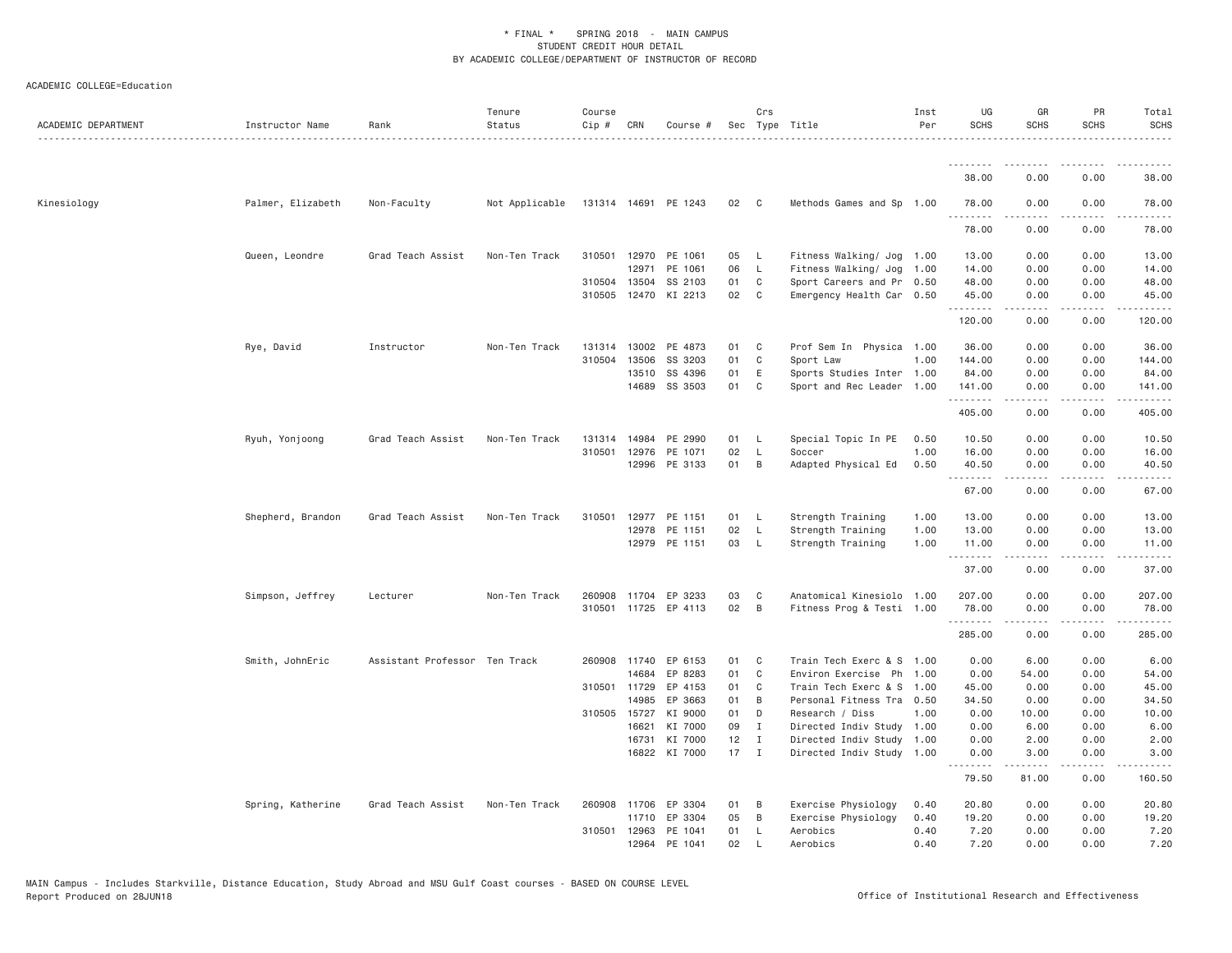| ACADEMIC DEPARTMENT | Instructor Name    | Rank                                               | Tenure<br>Status | Course<br>Cip # | CRN            | Course #                              |          | Crs                          | Sec Type Title                                         | Inst<br>Per | UG<br><b>SCHS</b>    | GR<br><b>SCHS</b>     | PR<br><b>SCHS</b>                                                                                                                                                    | Total<br><b>SCHS</b> |
|---------------------|--------------------|----------------------------------------------------|------------------|-----------------|----------------|---------------------------------------|----------|------------------------------|--------------------------------------------------------|-------------|----------------------|-----------------------|----------------------------------------------------------------------------------------------------------------------------------------------------------------------|----------------------|
|                     |                    |                                                    |                  |                 |                |                                       |          |                              |                                                        |             | .                    |                       |                                                                                                                                                                      |                      |
|                     |                    |                                                    |                  |                 |                |                                       |          |                              |                                                        |             | 54.40                | 0.00                  | 0.00                                                                                                                                                                 | 54.40                |
| Kinesiology         | Stewart, Ethan     | Grad Teach Assist                                  | Non-Ten Track    |                 |                | 310505 12471 KI 2213<br>13001 PE 4283 | 03<br>01 | $\mathbf{C}$<br>$\mathbf{C}$ | Emergency Health Car 0.50<br>Sport Biomechanics        | 0.40        | 45.00<br>44.40<br>.  | 0.00<br>0.00<br>.     | 0.00<br>0.00<br>$\frac{1}{2} \left( \frac{1}{2} \right) \left( \frac{1}{2} \right) \left( \frac{1}{2} \right) \left( \frac{1}{2} \right) \left( \frac{1}{2} \right)$ | 45.00<br>44.40<br>.  |
|                     |                    |                                                    |                  |                 |                |                                       |          |                              |                                                        |             | 89.40                | 0.00                  | 0.00                                                                                                                                                                 | 89.40                |
|                     | Talwar, Saira      | Grad Teach Assist                                  | Non-Ten Track    |                 | 260908 11707   | EP 3304                               | 02       | B                            | Exercise Physiology                                    | 0.40        | 19.20                | 0.00                  | 0.00                                                                                                                                                                 | 19.20                |
|                     |                    |                                                    |                  |                 | 11709          | EP 3304                               | 04       | B                            | Exercise Physiology                                    | 0.40        | 16.00                | 0.00                  | 0.00                                                                                                                                                                 | 16.00                |
|                     |                    |                                                    |                  |                 |                | 310505 12473 KI 2603                  | 01       | $\mathbf{C}$                 | Medical Terminology                                    | 1.00        | 393.00<br>. <b>.</b> | 0.00<br>$\frac{1}{2}$ | 0.00<br>.                                                                                                                                                            | 393.00<br>.          |
|                     |                    |                                                    |                  |                 |                |                                       |          |                              |                                                        |             | 428.20               | 0.00                  | 0.00                                                                                                                                                                 | 428.20               |
|                     |                    | Twietmeyer, Greggory Assistant Professor Ten Track |                  | 310504          | 13504          | SS 2103                               | 01       | $\mathbf{C}$                 | Sport Careers and Pr 0.50                              |             | 48.00                | 0.00                  | 0.00                                                                                                                                                                 | 48.00                |
|                     |                    |                                                    |                  |                 | 13511          | SS 4803                               | 01       | C                            | Seminar in Sports St 1.00                              |             | 96.00                | 0.00                  | 0.00                                                                                                                                                                 | 96.00                |
|                     |                    |                                                    |                  |                 | 13514          | SS 8883                               | 01       | C                            | Ethical Issues in Sp 1.00                              |             | 0.00                 | 39.00                 | 0.00                                                                                                                                                                 | 39.00                |
|                     |                    |                                                    |                  | 310505 11700    |                | EP 2013                               | 01       | C                            | Fundamentals of Kine 0.25                              |             | 83.25                | 0.00                  | 0.00                                                                                                                                                                 | 83.25                |
|                     |                    |                                                    |                  |                 | 15226          | KI 4000                               | 02       | $\blacksquare$               | Directed Indiv Study 1.00                              |             | 3.00                 | 0.00                  | 0.00                                                                                                                                                                 | 3.00                 |
|                     |                    |                                                    |                  |                 | 15227          | KI 4000                               | 03<br>03 | $\mathbf{I}$<br>$\mathbf{I}$ | Directed Indiv Study 1.00                              |             | 3.00                 | 0.00<br>3.00          | 0.00                                                                                                                                                                 | 3.00                 |
|                     |                    |                                                    |                  |                 | 15407          | KI 7000<br>KI 4000                    | 09       |                              | Directed Indiv Study 1.00                              |             | 0.00                 | 0.00                  | 0.00                                                                                                                                                                 | 3.00                 |
|                     |                    |                                                    |                  |                 | 15838<br>16347 | KI 7000                               | 06       | $\mathbf{I}$<br>I            | Directed Indiv Study 1.00<br>Directed Indiv Study 1.00 |             | 3.00<br>0.00         | 3.00                  | 0.00<br>0.00                                                                                                                                                         | 3.00<br>3.00         |
|                     |                    |                                                    |                  |                 | 16630          | KI 9000                               | 04       | $\mathsf{D}$                 | Research / Diss                                        | 1.00        | 0.00                 | 6.00                  | 0.00                                                                                                                                                                 | 6.00                 |
|                     |                    |                                                    |                  |                 |                |                                       |          |                              |                                                        |             | .<br>236.25          | .<br>51.00            | .<br>0.00                                                                                                                                                            | .<br>287.25          |
|                     | Vickers, J.        | Associate Professor Tenured                        |                  |                 | 131314 12998   | PE 3163                               | 01       | $\mathbf{C}$                 | Sport Psychology                                       | 1.00        | 258.00               | 0.00                  | 0.00                                                                                                                                                                 | 258.00               |
|                     |                    |                                                    |                  | 310505 11700    |                | EP 2013                               | 01       | $\mathbf{C}$                 | Fundamentals of Kine 0.25                              |             | 83.25                | 0.00                  | 0.00                                                                                                                                                                 | 83.25                |
|                     |                    |                                                    |                  |                 | 14686          | PE 8163                               | 01       | - S                          | Sem in Physical Educ 1.00                              |             | 0.00                 | 51.00                 | 0.00                                                                                                                                                                 | 51.00                |
|                     |                    |                                                    |                  |                 | 15215          | KI 7000                               | 01       | $\mathbf{I}$                 | Directed Indiv Study 1.00                              |             | 0.00                 | 3.00                  | 0.00                                                                                                                                                                 | 3.00                 |
|                     |                    |                                                    |                  |                 | 16319          | KI 9000                               | 02       | D                            | Research / Diss                                        | 1.00        | 0.00                 | 6.00                  | 0.00                                                                                                                                                                 | 6.00                 |
|                     |                    |                                                    |                  |                 | 16753          | KI 7000                               | 13       | $\mathbf{I}$                 | Directed Indiv Study 1.00                              |             | 0.00                 | 3.00                  | 0.00                                                                                                                                                                 | 3.00                 |
|                     |                    |                                                    |                  |                 | 16837          | KI 4000                               | 23       | $\mathbf{I}$                 | Directed Indiv Study 1.00                              |             | 3.00                 | 0.00                  | 0.00                                                                                                                                                                 | 3.00                 |
|                     |                    |                                                    |                  |                 |                |                                       |          |                              |                                                        |             | .<br>344.25          | .<br>63.00            | .<br>0.00                                                                                                                                                            | .<br>407.25          |
|                     | Waldman, Hunter    | Grad Teach Assist                                  | Non-Ten Track    | 131314          | 12991          | PE 1371                               | 01       | - L                          | Adv Strength Cond                                      | 1.00        | 11.00                | 0.00                  | 0.00                                                                                                                                                                 | 11.00                |
|                     |                    |                                                    |                  |                 |                | 260908 11730 EP 4183                  | 01       | $\overline{B}$               | Exercise & Weight Co 1.00                              |             | 162.00<br>.          | 0.00                  | 0.00                                                                                                                                                                 | 162.00<br>------     |
|                     |                    |                                                    |                  |                 |                |                                       |          |                              |                                                        |             | 173.00               | 0.00                  | 0.00                                                                                                                                                                 | 173.00               |
|                     | Watkins, James     | Lecturer                                           | Non-Ten Track    |                 | 310504 13503   | SS 2003                               | 01       | C <sub>1</sub>               | Foundations Sport Mg 1.00                              |             | 144.00               | 0.00                  | 0.00                                                                                                                                                                 | 144.00               |
|                     |                    |                                                    |                  |                 |                | 14687 SS 3703                         | 01 C     |                              | Contemp Issues in In 1.00                              |             | 90.00<br>.           | 0.00<br>.             | 0.00<br>.                                                                                                                                                            | 90.00                |
|                     |                    |                                                    |                  |                 |                |                                       |          |                              |                                                        |             | 234.00               | 0.00                  | 0.00                                                                                                                                                                 | 234.00               |
|                     | Young, Glen        | Instructor                                         | Non-Ten Track    |                 | 131314 12987   | PE 1243                               | 01 C     |                              | Methods Games and Sp 1.00                              |             | 57.00                | 0.00                  | 0.00                                                                                                                                                                 | 57.00                |
|                     |                    |                                                    |                  |                 | 12993          | PE 3033                               | 01       | $\mathbf{C}$                 | Basket/Football Offi 1.00                              |             | 81.00                | 0.00                  | 0.00                                                                                                                                                                 | 81.00                |
|                     |                    |                                                    |                  |                 | 12999          | PE 3533                               | 01       | $\mathbf{C}$                 | Coaching Sports                                        | 1.00        | 180.00<br>.          | 0.00                  | 0.00                                                                                                                                                                 | 180.00               |
|                     |                    |                                                    |                  |                 |                |                                       |          |                              |                                                        |             | 318.00               | 0.00                  | 0.00                                                                                                                                                                 | 318.00               |
|                     | Zimmerman, Matthew | Assistant Professor Ten Track                      |                  |                 |                | 310504 13507 SS 3303                  | 01       | $\mathbf{C}$                 | Communicat Mgmt in 1.00                                |             | 129.00               | 0.00                  | 0.00                                                                                                                                                                 | 129.00               |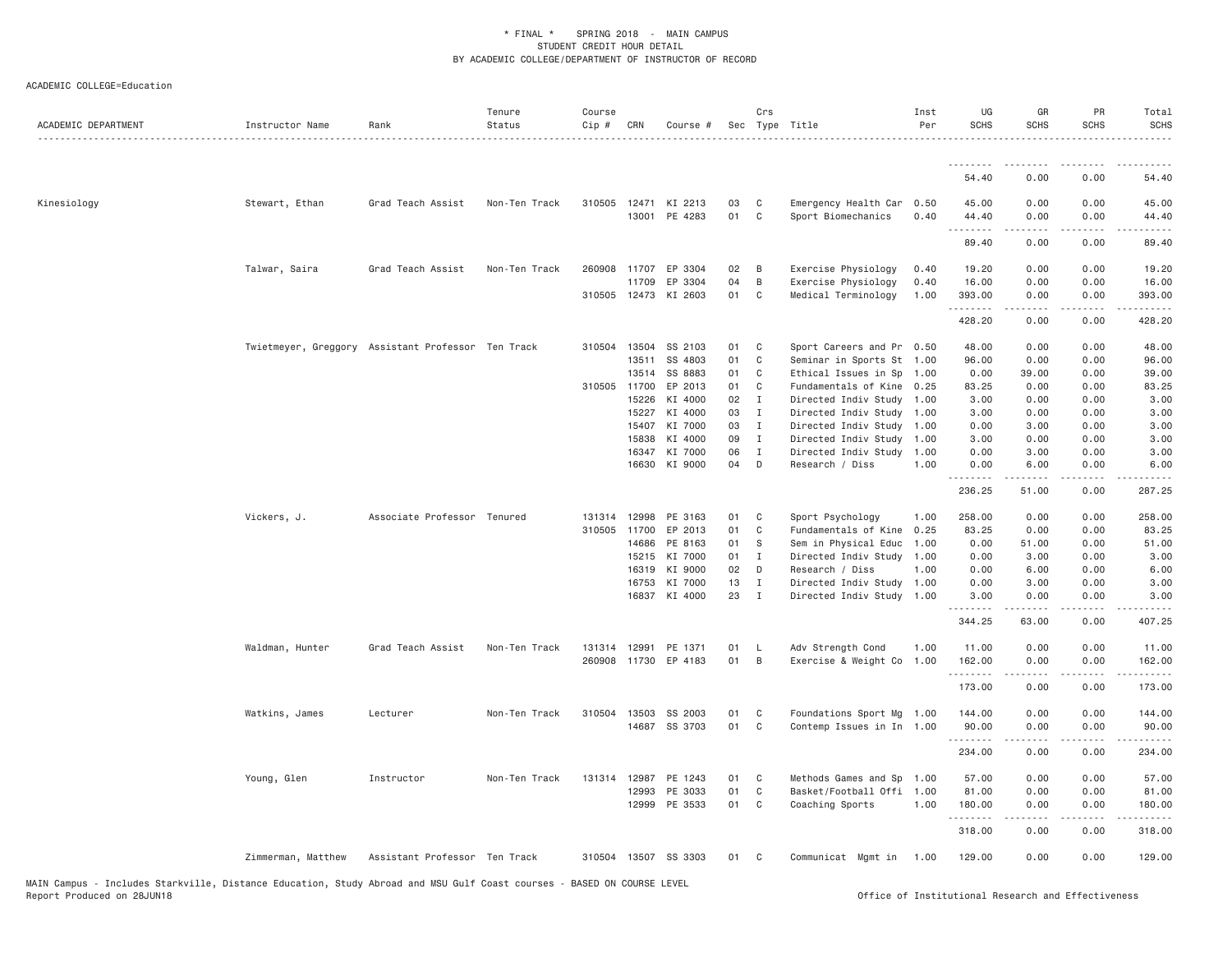| ACADEMIC DEPARTMENT                                                            | Instructor Name    | Rank                          | Tenure<br>Status | Course<br>Cip    | CRN            | Course #                                             | Sec                  | Crs<br>Type | Title                                                                        | Inst<br>Per                  | UG<br>SCHS                                          | GR<br><b>SCHS</b>                           | <b>PR</b><br><b>SCHS</b>                  | Total<br>SCHS                                |
|--------------------------------------------------------------------------------|--------------------|-------------------------------|------------------|------------------|----------------|------------------------------------------------------|----------------------|-------------|------------------------------------------------------------------------------|------------------------------|-----------------------------------------------------|---------------------------------------------|-------------------------------------------|----------------------------------------------|
| Kinesiology                                                                    | Zimmerman, Matthew | Assistant Professor Ten Track |                  | 310504<br>310505 | 13513<br>15874 | SS 8803<br>15840 KI 4000<br>KI 8000<br>16269 KI 4000 | 01<br>10<br>01<br>15 | - C<br>D.   | Sport Law<br>Directed Indiv Study<br>Research/Thesis<br>Directed Indiv Study | 1.00<br>1.00<br>1.00<br>1.00 | 0.00<br>3.00<br>0.00<br>3,00<br>---------<br>135.00 | 54.00<br>0.00<br>3.00<br>0.00<br>.<br>57.00 | 0.00<br>0.00<br>0.00<br>0.00<br>.<br>0.00 | 54.00<br>3.00<br>3,00<br>3.00<br>.<br>192.00 |
| ======================================                                         |                    |                               |                  |                  |                |                                                      |                      |             |                                                                              |                              | $=$ = = = = = = =                                   |                                             |                                           | ==========                                   |
| Kinesiology                                                                    |                    |                               |                  |                  |                |                                                      |                      |             |                                                                              |                              | 8124,00                                             | 513,00                                      | 0.00                                      | 8637,00                                      |
| _____________________________________<br>------------------------------------- |                    |                               |                  |                  |                |                                                      |                      |             |                                                                              |                              | ________<br>========                                | --------<br>=======                         | ________<br>--------                      | -----------<br>----------                    |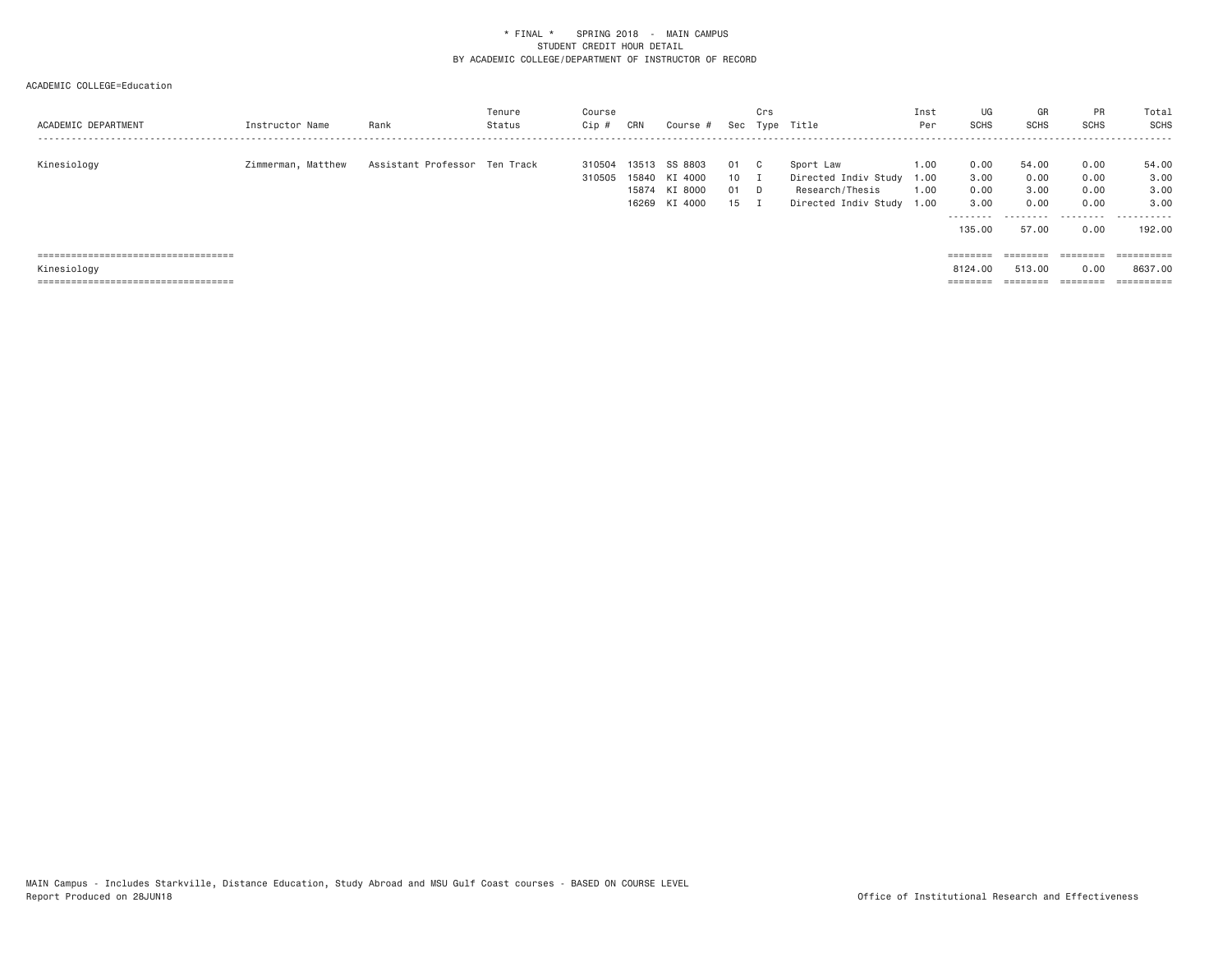| ACADEMIC DEPARTMENT | Instructor Name                | Rank                        | Tenure<br>Status | Course<br>Cip # | CRN            | Course #              |          | Crs          | Sec Type Title                             | Inst<br>Per  | UG<br><b>SCHS</b> | GR<br><b>SCHS</b> | PR<br><b>SCHS</b>                   | Total<br><b>SCHS</b> |
|---------------------|--------------------------------|-----------------------------|------------------|-----------------|----------------|-----------------------|----------|--------------|--------------------------------------------|--------------|-------------------|-------------------|-------------------------------------|----------------------|
| Music               | Aarhus, Craig                  | Associate Professor Tenured |                  | 131312 12944    |                | MUE 3212              | 01       | C            | Brass Methods                              | 1.00         | 22.00             | 0.00              | 0.00                                | 22.00                |
|                     |                                |                             |                  | 500903          | 12823          | MU 2531               | 01       | E            | Concert Band                               | 1.00         | 54.00             | 0.00              | 0.00                                | 54.00                |
|                     |                                |                             |                  |                 | 12824          | MU 2531               | 02       | E            | Concert Band                               | 1.00         | 59.00             | 0.00              | 0.00                                | 59.00                |
|                     |                                |                             |                  |                 | 14271          | MU 2531               | 03       | E            | Concert Band                               | 1.00         | 60.00<br>.        | 0.00              | 0.00                                | 60.00                |
|                     |                                |                             |                  |                 |                |                       |          |              |                                            |              | 195.00            | 0.00              | 0.00                                | 195.00               |
|                     | Baker, Jason                   | Associate Professor Tenured |                  | 131312 12825    |                | MU 2551               | 01       | E            | Percussion Ensemble                        | 1.00         | 10.00             | 0.00              | 0.00                                | 10.00                |
|                     |                                |                             |                  |                 | 12945          | MUE 3242              | 01       | C            | Percussion Methods                         | 1.00         | 14.00             | 0.00              | 0.00                                | 14.00                |
|                     |                                |                             |                  | 500903 12822    |                | MU 2521               | 01       | C            | Steel Drum Ensemble                        | 1.00         | 13.00             | 0.00              | 0.00                                | 13.00                |
|                     |                                |                             |                  |                 | 12882          | MUA 1610              | 01       | Ε            | Percussion - Non Maj                       | 1.00         | 1.00              | 0.00              | 0.00                                | 1.00                 |
|                     |                                |                             |                  |                 | 12883          | MUA 1610              | 02<br>01 | E<br>E       | Percussion - Majors                        | 1.00         | 12.00             | 0.00              | 0.00                                | 12.00                |
|                     |                                |                             |                  |                 | 12919          | MUA 2610<br>MUA 2610  | 02       | E            | Percussion - Non Maj                       | 1.00         | 1.00<br>8.00      | 0.00<br>0.00      | 0.00<br>0.00                        | 1.00<br>8.00         |
|                     |                                |                             |                  |                 | 12920<br>12939 | MUA 3610              | 02       | E            | Percussion - Majors<br>Percussion - Majors | 1.00<br>1.00 | 4.00              | 0.00              | 0.00                                | 4.00                 |
|                     |                                |                             |                  |                 |                |                       |          |              |                                            |              | <u>.</u><br>63.00 | .<br>0.00         | 0.00                                | 63.00                |
|                     | Banks, Jessica                 | Lecturer                    | Non-Ten Track    | 500903          | 12862          | MUA 1110              | 01       | E            | Flute-Non Majors                           | 1,00         | 2.00              | 0.00              | 0.00                                | 2.00                 |
|                     |                                |                             |                  |                 | 12863          | <b>MUA 1110</b>       | 02       | E            | Flute-Majors                               | 1.00         | 6.00              | 0.00              | 0.00                                | 6.00                 |
|                     |                                |                             |                  |                 | 12899          | MUA 2110              | 01       | E            | Flute-Non Majors                           | 1.00         | 1.00              | 0.00              | 0.00                                | 1.00                 |
|                     |                                |                             |                  |                 | 12929          | MUA 3110              | 02       | E            | Flute-Majors                               | 1.00         | 4.00              | 0.00              | 0.00                                | 4.00                 |
|                     |                                |                             |                  |                 |                | 500915 12814 MU 2011  | 01       | E            | Woodwind Ensembles                         | 1.00         | 11.00<br>.        | 0.00<br>.         | 0.00<br>$\frac{1}{2}$               | 11.00                |
|                     |                                |                             |                  |                 |                |                       |          |              |                                            |              | 24.00             | 0.00              | 0.00                                | 24.00                |
|                     | Butler, Matthew                | Lecturer                    | Non-Ten Track    |                 |                | 500903 12857 MUA 1050 | 04       | E            | Voice - Non Majors                         | 0.50         | 15.50<br>.        | 0.00<br>.         | 0.00<br>$\sim$ $\sim$ $\sim$ $\sim$ | 15.50                |
|                     |                                |                             |                  |                 |                |                       |          |              |                                            |              | 15.50             | 0.00              | 0.00                                | 15.50                |
|                     | Cary, Jessica                  | Lecturer                    | Non-Ten Track    | 500901          | 12802          | MU 1113               | 01       | C            | His & Apprec Of Musi                       | 1.00         | 204.00            | 0.00              | 0.00                                | 204.00               |
|                     |                                |                             |                  | 500903          | 12868          | MUA 1250              | 01       | E            | Oboe- Non Majors                           | 1.00         | 2.00              | 0.00              | 0.00                                | 2.00                 |
|                     |                                |                             |                  |                 |                |                       |          |              |                                            |              | .<br>206.00       | .<br>0.00         | $\frac{1}{2}$<br>0.00               | $\cdots$<br>206.00   |
|                     | Damm, Robert                   | Professor                   | Tenured          | 050201          | 10004          | AAS 1103              | 01       | C            | African American Mus                       | 1.00         | 21.00             | 0.00              | 0.00                                | 21.00                |
|                     |                                |                             |                  |                 | 14273          | AAS 1103              | 02       | $\mathsf{C}$ | African American Mus                       | 1.00         | 36.00             | 0.00              | 0.00                                | 36.00                |
|                     |                                |                             |                  | 500901 12800    |                | MU 1103               | 01       | C            | African-Amer Music                         | 1.00         | 51.00             | 0.00              | 0.00                                | 51.00                |
|                     |                                |                             |                  |                 | 14272          | MU 1103               | 02       | C            | African-Amer Music                         | 1.00         | 39.00<br>.        | 0.00<br><b>.</b>  | 0.00<br>.                           | 39.00<br>.           |
|                     |                                |                             |                  |                 |                |                       |          |              |                                            |              | 147.00            | 0.00              | 0.00                                | 147.00               |
|                     | Edwards-Henry, Jacqu Professor |                             | Tenured          | 500903          | 12846          | MUA 1010              | 01       | E            | Piano - Majors                             | 1.00         | 8.00              | 0.00              | 0.00                                | 8.00                 |
|                     |                                |                             |                  | 500907          | 12818          | MU 2121               | 01       | L            | Music Majors Piano I                       | 1.00         | 12.00             | 0.00              | 0.00                                | 12.00                |
|                     |                                |                             |                  |                 | 12820          | MU 2121               | 03       | L            | Music Majors Piano I                       | 1.00         | 7.00              | 0.00              | 0.00                                | 7.00                 |
|                     |                                |                             |                  |                 | 12842          | MU 3121               | 02       | $\mathsf{L}$ | Piano Class IV                             | 1,00         | 8.00<br><u>.</u>  | 0.00<br>.         | 0.00<br>$\frac{1}{2}$               | 8.00<br>$   -$       |
|                     |                                |                             |                  |                 |                |                       |          |              |                                            |              | 35.00             | 0.00              | 0.00                                | 35.00                |
|                     | Falcone, Sheri                 | Instructor                  | Non-Ten Track    | 500903          | 12864          | MUA 1150              | 01       | E            | Clarinet-Non Majors                        | 1.00         | 1.00              | 0.00              | 0.00                                | 1.00                 |
|                     |                                |                             |                  |                 | 12865          | MUA 1150              | 02       | Ε            | Clarinet-Majors                            | 1.00         | 8.00              | 0.00              | 0.00                                | 8.00                 |
|                     |                                |                             |                  |                 | 12866          | MUA 1210              | 01       | Ε            | Saxophone- Non Major                       | 1.00         | 1.00              | 0.00              | 0.00                                | 1.00                 |
|                     |                                |                             |                  |                 | 12867          | MUA 1210              | 02       | E            | Saxophone-Majors                           | 1.00         | 5.00              | 0.00              | 0.00                                | 5.00                 |
|                     |                                |                             |                  |                 | 12902          | MUA 2150              | 02       | E            | Clarinet - Majors                          | 1.00         | 2.00              | 0.00              | 0.00                                | 2.00                 |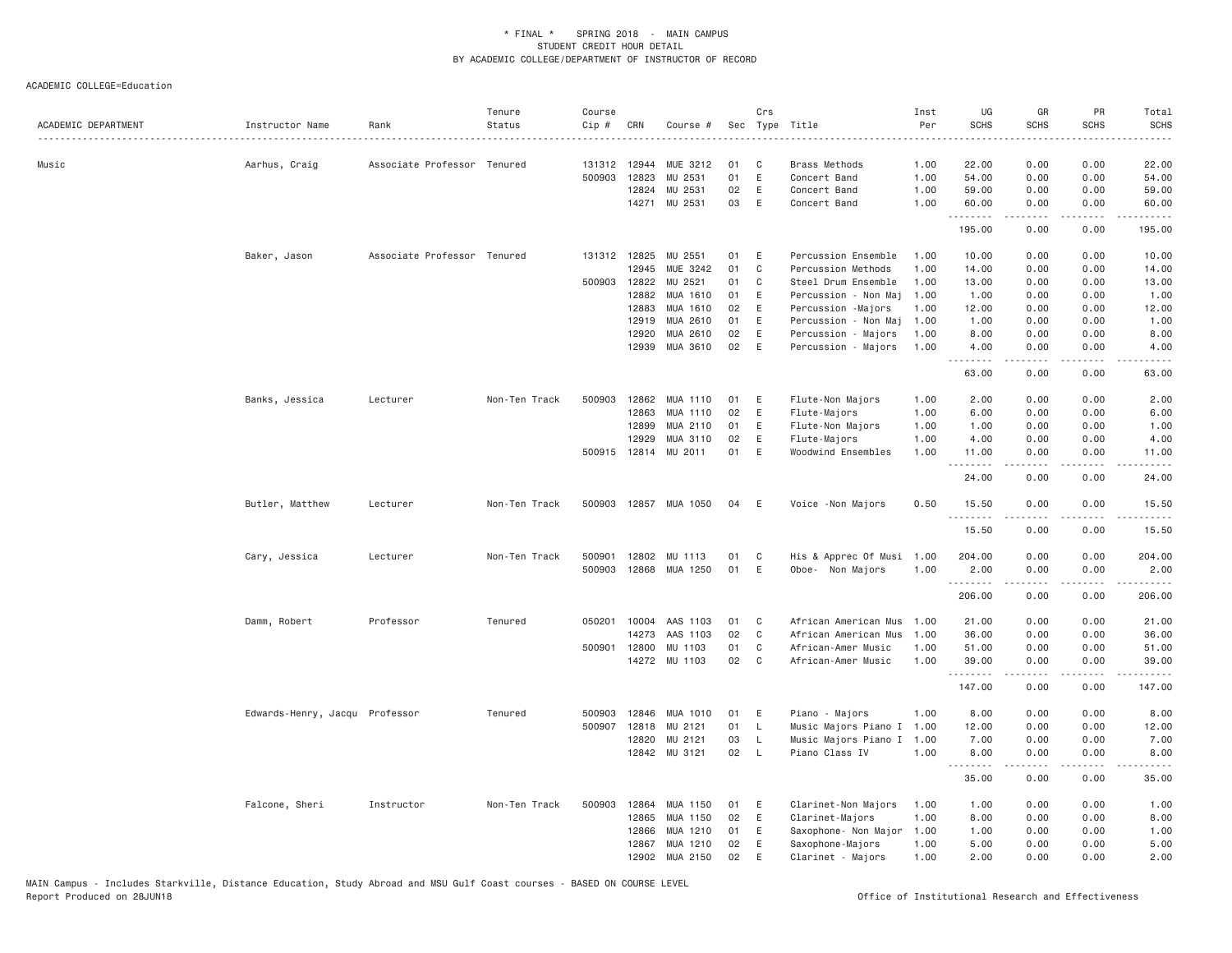| ACADEMIC DEPARTMENT | Instructor Name    | Rank                          | Tenure<br>Status | Course<br>Cip # | CRN          | Course #       |       | Crs          | Sec Type Title       | Inst<br>Per | UG<br><b>SCHS</b> | GR<br><b>SCHS</b>                                                                                                                                            | <b>PR</b><br><b>SCHS</b> | Total<br><b>SCHS</b> |
|---------------------|--------------------|-------------------------------|------------------|-----------------|--------------|----------------|-------|--------------|----------------------|-------------|-------------------|--------------------------------------------------------------------------------------------------------------------------------------------------------------|--------------------------|----------------------|
|                     |                    |                               | .                |                 |              |                |       |              |                      |             | .                 |                                                                                                                                                              | . <u>.</u>               | .                    |
| Music               | Falcone, Sheri     | Instructor                    | Non-Ten Track    | 500903          | 12904        | MUA 2210       | 02    | E            | Saxophone - Majors   | 1.00        | 4.00              | 0.00                                                                                                                                                         | 0.00                     | 4.00                 |
|                     |                    |                               |                  |                 | 12931        | MUA 3210       | 02    | E            | Saxophone - Majors   | 1.00        | 8.00              | 0.00                                                                                                                                                         | 0.00                     | 8.00                 |
|                     |                    |                               |                  |                 | 16676        | MU 1010        | 02    | E            | Recital Hour         | 1.00        | 0.00              | 0.00                                                                                                                                                         | 0.00                     | 0.00                 |
|                     |                    |                               |                  |                 | 500915 12815 | MU 2011        | 02    | E            | Woodwind Ensembles   | 1.00        | 6.00              | 0.00                                                                                                                                                         | 0.00                     | 6.00                 |
|                     |                    |                               |                  |                 |              | 12816 MU 2011  | 03    | E            | Woodwind Ensembles   | 1.00        | 9.00<br>.         | 0.00<br>$\frac{1}{2} \left( \frac{1}{2} \right) \left( \frac{1}{2} \right) \left( \frac{1}{2} \right) \left( \frac{1}{2} \right) \left( \frac{1}{2} \right)$ | 0.00<br>.                | 9.00<br>.            |
|                     |                    |                               |                  |                 |              |                |       |              |                      |             | 44.00             | 0.00                                                                                                                                                         | 0.00                     | 44.00                |
|                     | Fontaine, Jeanette | Assistant Professor Ten Track |                  | 500903          | 12854        | MUA 1050       | 01    | E            | Voice - Non-majors   | 0.50        | 16.00             | 0.00                                                                                                                                                         | 0.00                     | 16.00                |
|                     |                    |                               |                  |                 | 12857        | MUA 1050       | 04    | Ε            | Voice - Non Majors   | 0.50        | 15.50             | 0.00                                                                                                                                                         | 0.00                     | 15.50                |
|                     |                    |                               |                  |                 | 12858        | MUA 1050       | 05    | E            | Voice - Majors       | 1.00        | 4.00              | 0.00                                                                                                                                                         | 0.00                     | 4.00                 |
|                     |                    |                               |                  |                 | 12859        | MUA 1050       | 06    | E            | Voice- Majors        | 0.50        | 4.00              | 0.00                                                                                                                                                         | 0.00                     | 4.00                 |
|                     |                    |                               |                  |                 | 12860        | MUA 1050       | 07    | Ε            | Voice- Majors        | 0.50        | 2.00              | 0.00                                                                                                                                                         | 0.00                     | 2.00                 |
|                     |                    |                               |                  |                 | 12861        | MUA 1050       | 08    | E            | Voice-Majors         | 0.50        | 10.00             | 0.00                                                                                                                                                         | 0.00                     | 10.00                |
|                     |                    |                               |                  |                 | 12895        | MUA 2050       | 05    | E            | Voice - Majors       | 1.00        | 6.00              | 0.00                                                                                                                                                         | 0.00                     | 6.00                 |
|                     |                    |                               |                  |                 | 12896        | MUA 2050       | 06    | E            | Voice - Majors       | 0.50        | 2.00              | 0.00                                                                                                                                                         | 0.00                     | 2.00                 |
|                     |                    |                               |                  |                 | 12897        | MUA 2050       | 07    | E            | Voice-Majors         | 0.50        | 2.00              | 0.00                                                                                                                                                         | 0.00                     | 2.00                 |
|                     |                    |                               |                  |                 | 12898        | MUA 2050       | 08    | E            | Voice-Majors         | 0.50        | 3.00              | 0.00                                                                                                                                                         | 0.00                     | 3.00                 |
|                     |                    |                               |                  |                 | 12925        | MUA 3050       | 05    | E            | Voice - Majors       | 1.00        | 12.00             | 0.00                                                                                                                                                         | 0.00                     | 12.00                |
|                     |                    |                               |                  |                 | 12926        | MUA 3050       | 06    | E            | Voice - Majors       | 0.50        | 5.00              | 0.00                                                                                                                                                         | 0.00                     | 5.00                 |
|                     |                    |                               |                  |                 | 12927        | MUA 3050       | 07    | E            | Voice-Majors         | 0.50        | 9.00              | 0.00                                                                                                                                                         | 0.00                     | 9.00                 |
|                     |                    |                               |                  | 500908          |              | 14274 MU 2681  | 01    | C            | Opera Workshop       | 0.50        | 9.50<br>.         | 0.00                                                                                                                                                         | 0.00                     | 9.50                 |
|                     |                    |                               |                  |                 |              |                |       |              |                      |             | 100.00            | 0.00                                                                                                                                                         | 0.00                     | 100.00               |
|                     | Haislip, Matthew   | Instructor                    | Non-Ten Track    |                 | 131312 12834 | MU 2851        | 02    | E            | Brass Ensemble-Horn  | 1.00        | 7.00              | 0.00                                                                                                                                                         | 0.00                     | 7.00                 |
|                     |                    |                               |                  |                 | 12837        | MU 2851        | 05    | E            | Brass Ensemble-Quint | 0.50        | 3.00              | 0.00                                                                                                                                                         | 0.00                     | 3.00                 |
|                     |                    |                               |                  |                 | 14048        | MU 1123        | 501 C |              | American Music App.  | 1.00        | 51.00             | 0.00                                                                                                                                                         | 0.00                     | 51.00                |
|                     |                    |                               |                  |                 | 500901 12812 | MU 1521        | 01    | $\mathsf{L}$ | Ear Training II      | 1.00        | 27.00             | 0.00                                                                                                                                                         | 0.00                     | 27.00                |
|                     |                    |                               |                  |                 | 14047        | MU 1113        | 501 C |              | His & Apprec Of Musi | 1.00        | 60.00             | 0.00                                                                                                                                                         | 0.00                     | 60.00                |
|                     |                    |                               |                  |                 | 500903 12874 | MUA 1410       | 01    | E            | Horn-Non Majors      | 1.00        | 4.00              | 0.00                                                                                                                                                         | 0.00                     | 4.00                 |
|                     |                    |                               |                  |                 | 12875        | MUA 1410       | 02    | E            | Horn - Majors        | 1.00        | 2.00              | 0.00                                                                                                                                                         | 0.00                     | 2.00                 |
|                     |                    |                               |                  |                 |              | 12912 MUA 2410 | 02    | E            | Horn-Majors          | 1.00        | 2.00<br>.         | 0.00<br>.                                                                                                                                                    | 0.00<br>$- - - -$        | 2.00<br>$   -$       |
|                     |                    |                               |                  |                 |              |                |       |              |                      |             | 156.00            | 0.00                                                                                                                                                         | 0.00                     | 156.00               |
|                     | Hause, Barry       | Lecturer                      | Non-Ten Track    |                 | 500902 14049 | MU 1133        | 501 C |              | The History of Rock  | 1.00        | 117.00            | 0.00                                                                                                                                                         | 0.00                     | 117.00               |
|                     |                    |                               |                  | 500903          | 12886        | MUA 1710       | 01    | $\mathsf Q$  | Guitar - Non Majors  | 1.00        | 40.00             | 0.00                                                                                                                                                         | 0.00                     | 40.00                |
|                     |                    |                               |                  |                 | 12921        | MUA 2710       | 01    | Q            | Guitar Non-Majors    | 1.00        | 6.00<br>.         | 0.00<br>.                                                                                                                                                    | 0.00                     | 6.00<br>.            |
|                     |                    |                               |                  |                 |              |                |       |              |                      |             | 163.00            | 0.00                                                                                                                                                         | 0.00                     | 163.00               |
|                     | Human, Richard     | Associate Professor Tenured   |                  |                 | 131312 12835 | MU 2851        | 03    | E            | Brass Ensemble-Tuba  | 1.00        | 4.00              | 0.00                                                                                                                                                         | 0.00                     | 4.00                 |
|                     |                    |                               |                  |                 | 12836        | MU 2851        | 04    | E            | Brass Ensemble-Tromb | 1.00        | 11.00             | 0.00                                                                                                                                                         | 0.00                     | 11.00                |
|                     |                    |                               |                  | 500902 12811    |              | MU 1413        | 01    | C            | Music Theory II      | 1.00        | 81.00             | 0.00                                                                                                                                                         | 0.00                     | 81.00                |
|                     |                    |                               |                  |                 | 500903 12876 | MUA 1450       | 01    | E            | Trombone - Non Major | 1.00        | 1.00              | 0.00                                                                                                                                                         | 0.00                     | 1.00                 |
|                     |                    |                               |                  |                 | 12877        | MUA 1450       | 02    | E            | Trombone - Majors    | 1.00        | 2.00              | 0.00                                                                                                                                                         | 0.00                     | 2.00                 |
|                     |                    |                               |                  |                 | 12881        | MUA 1550       | 02    | E            | Tuba - Majors        | 1.00        | 4.00              | 0.00                                                                                                                                                         | 0.00                     | 4.00                 |
|                     |                    |                               |                  |                 | 12914        | MUA 2450       | 02    | E            | Trombone - Majors    | 1.00        | 4.00              | 0.00                                                                                                                                                         | 0.00                     | 4.00                 |
|                     |                    |                               |                  |                 | 12917        | MUA 2550       | 01    | E            | Tuba - Non Majors    | 1.00        | 1.00              | 0.00                                                                                                                                                         | 0.00                     | 1.00                 |
|                     |                    |                               |                  |                 | 12918        | MUA 2550       | 02    | E            | Tuba - Majors        | 1.00        | 2.00              | 0.00                                                                                                                                                         | 0.00                     | 2.00                 |
|                     |                    |                               |                  |                 | 12936        | MUA 3450       | 02    | E            | Trombone - Majors    | 1.00        | 2.00              | 0.00                                                                                                                                                         | 0.00                     | 2.00                 |
|                     |                    |                               |                  | 500999          | 12942        | MUE 1151       | 01    | C            | Technology for Music | 1.00        | 26.00             | 0.00                                                                                                                                                         | 0.00                     | 26,00                |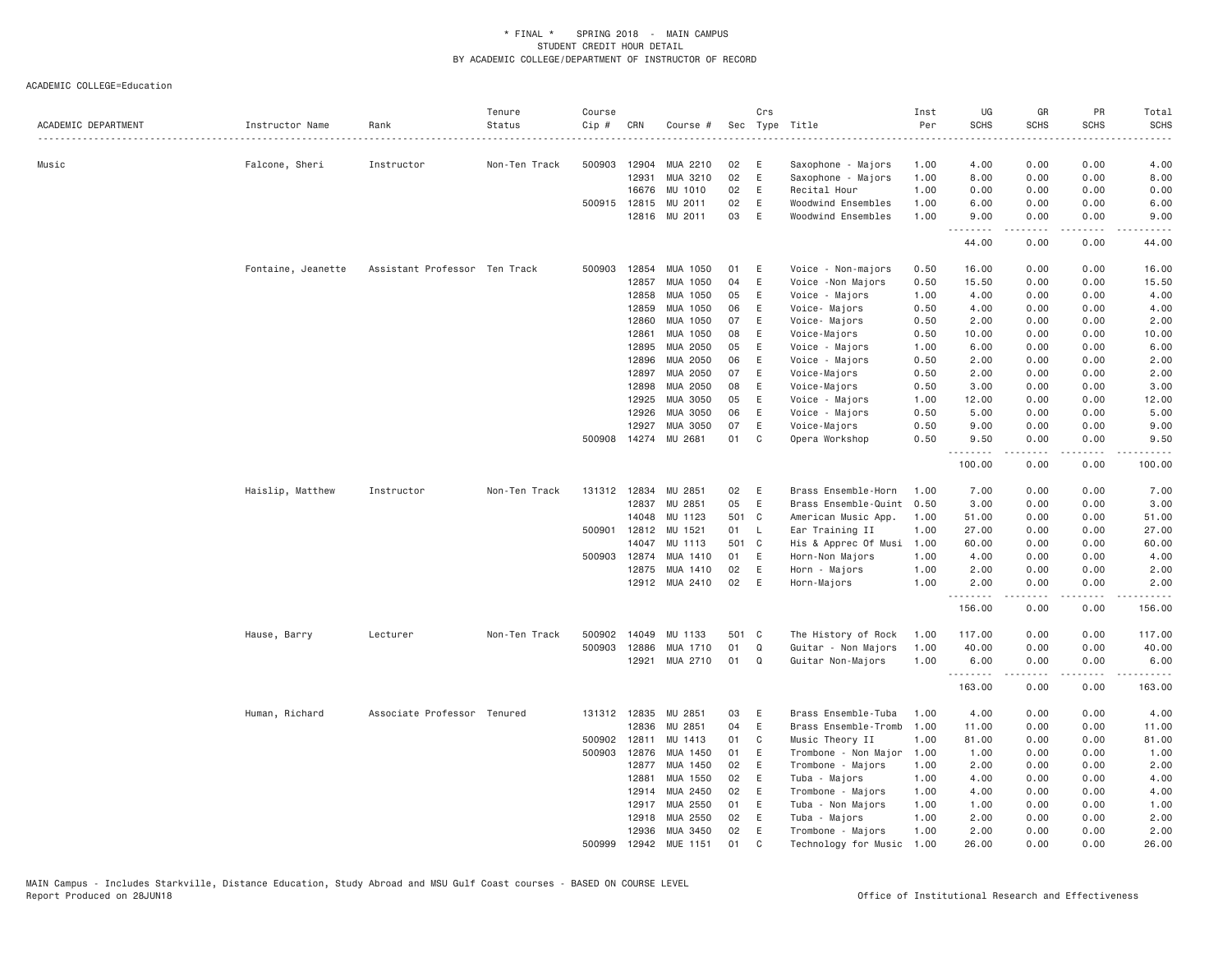| ACADEMIC DEPARTMENT | Instructor Name   | Rank                          | Tenure<br>Status | Course<br>Cip # | CRN          | Course #              |    | Crs          | Sec Type Title       | Inst<br>Per | UG<br><b>SCHS</b> | GR<br><b>SCHS</b>                                                                                                                                            | PR<br><b>SCHS</b>                                                                                                                 | Total<br><b>SCHS</b>                                                                                                                                          |
|---------------------|-------------------|-------------------------------|------------------|-----------------|--------------|-----------------------|----|--------------|----------------------|-------------|-------------------|--------------------------------------------------------------------------------------------------------------------------------------------------------------|-----------------------------------------------------------------------------------------------------------------------------------|---------------------------------------------------------------------------------------------------------------------------------------------------------------|
|                     |                   |                               |                  |                 |              |                       |    |              |                      |             | .                 |                                                                                                                                                              |                                                                                                                                   |                                                                                                                                                               |
|                     |                   |                               |                  |                 |              |                       |    |              |                      |             | 138.00            | 0.00                                                                                                                                                         | 0.00                                                                                                                              | 138.00                                                                                                                                                        |
| Music               | Jackson, Terrell  | Non-Faculty                   | Not Applicable   |                 |              | 500907 12853 MUA 1031 | 06 | E            | Piano for Non-Music  | 1.00        | 8.00<br>.         | 0.00<br>.                                                                                                                                                    | 0.00                                                                                                                              | 8.00<br>.                                                                                                                                                     |
|                     |                   |                               |                  |                 |              |                       |    |              |                      |             | 8.00              | 0.00                                                                                                                                                         | 0.00                                                                                                                              | 8.00                                                                                                                                                          |
|                     | Jenkins, Thomas   | Non-Faculty                   | Not Applicable   |                 | 500907 12849 | MUA 1020              | 04 | E            | Piano Lessons-Majors | 1.00        | 4.00              | 0.00                                                                                                                                                         | 0.00                                                                                                                              | 4.00                                                                                                                                                          |
|                     |                   |                               |                  |                 | 12851        | MUA 1031              | 04 | E            | Piano for Non-Music  | 1.00        | 9.00<br>.         | 0.00<br>$\frac{1}{2} \left( \frac{1}{2} \right) \left( \frac{1}{2} \right) \left( \frac{1}{2} \right) \left( \frac{1}{2} \right) \left( \frac{1}{2} \right)$ | 0.00<br>.                                                                                                                         | 9.00<br>$\cdots$                                                                                                                                              |
|                     |                   |                               |                  |                 |              |                       |    |              |                      |             | 13.00             | 0.00                                                                                                                                                         | 0.00                                                                                                                              | 13.00                                                                                                                                                         |
|                     | Kirkland, Anthony | Assistant Professor Ten Track |                  |                 | 131312 12833 | MU 2851               | 01 | E            | Brass Ensemble       | 1,00        | 6.00              | 0.00                                                                                                                                                         | 0.00                                                                                                                              | 6.00                                                                                                                                                          |
|                     |                   |                               |                  |                 | 12837        | MU 2851               | 05 | E            | Brass Ensemble-Quint | 0.50        | 3.00              | 0.00                                                                                                                                                         | 0.00                                                                                                                              | 3.00                                                                                                                                                          |
|                     |                   |                               |                  |                 | 12946        | MUE 3262              | 01 | $\mathsf{C}$ | Instrumental Methods | 1.00        | 16.00             | 0.00                                                                                                                                                         | 0.00                                                                                                                              | 16.00                                                                                                                                                         |
|                     |                   |                               |                  | 500903          | 12798        | MU 1010               | 01 | E            | Recital Hour         | 1.00        | 0.00              | 0.00                                                                                                                                                         | 0.00                                                                                                                              | 0.00                                                                                                                                                          |
|                     |                   |                               |                  |                 | 12873        | MUA 1350              | 02 | E            | Trumpet - Majors     | 1.00        | 4.00              | 0.00                                                                                                                                                         | 0.00                                                                                                                              | 4.00                                                                                                                                                          |
|                     |                   |                               |                  |                 |              | 12910 MUA 2350        | 02 | E            | Trumpet - Majors     | 1.00        | 10.00<br>.        | 0.00<br><u>.</u>                                                                                                                                             | 0.00<br>.                                                                                                                         | 10.00<br>$- - - -$                                                                                                                                            |
|                     |                   |                               |                  |                 |              |                       |    |              |                      |             | 39.00             | 0.00                                                                                                                                                         | 0.00                                                                                                                              | 39.00                                                                                                                                                         |
|                     | Kopetz, Barry     | Professor                     | Tenured          |                 |              | 500904 14268 MU 4322  | 01 | C            | Band Arranging       | 1.00        | 12.00<br>.        | 0.00<br>.                                                                                                                                                    | 0.00<br>$\frac{1}{2}$                                                                                                             | 12.00<br>$\frac{1}{2} \left( \frac{1}{2} \right) \left( \frac{1}{2} \right) \left( \frac{1}{2} \right) \left( \frac{1}{2} \right) \left( \frac{1}{2} \right)$ |
|                     |                   |                               |                  |                 |              |                       |    |              |                      |             | 12.00             | 0.00                                                                                                                                                         | 0.00                                                                                                                              | 12.00                                                                                                                                                         |
|                     | Kopetz, Catherine | Instructor                    | Non-Ten Track    |                 | 131312 12830 | MU 2611               | 03 | E            | Concert Choir        | 1.00        | 40.00             | 0.00                                                                                                                                                         | 0.00                                                                                                                              | 40.00                                                                                                                                                         |
|                     |                   |                               |                  |                 | 12943        | MUE 2163              | 01 | C            | Elementary Music Met | 1.00        | 60.00             | 0.00                                                                                                                                                         | 0.00                                                                                                                              | 60.00                                                                                                                                                         |
|                     |                   |                               |                  |                 | 12947        | MUE 4873              | 01 | S            | Prof Sem Mus Ed      | 1.00        | 6.00              | 0.00                                                                                                                                                         | 0.00                                                                                                                              | 6.00                                                                                                                                                          |
|                     |                   |                               |                  |                 | 500907 12848 | MUA 1020              | 03 | E            | Piano Lessons-Majors | 1.00        | 3.00              | 0.00                                                                                                                                                         | 0.00                                                                                                                              | 3.00                                                                                                                                                          |
|                     |                   |                               |                  |                 | 12850        | MUA 1031              | 03 | E            | Piano for Non-Music  | 1.00        | 4.00<br>.         | 0.00<br>.                                                                                                                                                    | 0.00<br>.                                                                                                                         | 4.00<br>.                                                                                                                                                     |
|                     |                   |                               |                  |                 |              |                       |    |              |                      |             | 113.00            | 0.00                                                                                                                                                         | 0.00                                                                                                                              | 113.00                                                                                                                                                        |
|                     | Lance, Elva       | Instructor                    | Non-Ten Track    |                 | 131312 12948 | MUE 4886              | 01 | F            | Stu Teach Music Ed   | 0.50        | 6.00              | 0.00                                                                                                                                                         | 0.00                                                                                                                              | 6.00                                                                                                                                                          |
|                     |                   |                               |                  |                 | 12949        | MUE 4896              | 01 | F            | Stu Teach Music Ed   | 0.50        | 6.00              | 0.00                                                                                                                                                         | 0.00                                                                                                                              | 6.00                                                                                                                                                          |
|                     |                   |                               |                  |                 | 500915 12827 | MU 2571               | 01 | E            | Wind Ensemble        | 1.00        | 69.00<br>.        | 0.00<br>2.2.2.2.2                                                                                                                                            | 0.00<br>.                                                                                                                         | 69.00                                                                                                                                                         |
|                     |                   |                               |                  |                 |              |                       |    |              |                      |             | 81.00             | 0.00                                                                                                                                                         | 0.00                                                                                                                              | 81.00                                                                                                                                                         |
|                     | Landis, Ryan      | Instructor                    | Non-Ten Track    | 500903          | 12859        | MUA 1050              | 06 | E            | Voice- Majors        | 0.50        | 4.00              | 0.00                                                                                                                                                         | 0.00                                                                                                                              | 4.00                                                                                                                                                          |
|                     |                   |                               |                  |                 | 12896        | MUA 2050              | 06 | E            | Voice - Majors       | 0.50        | 2.00              | 0.00                                                                                                                                                         | 0.00                                                                                                                              | 2.00                                                                                                                                                          |
|                     |                   |                               |                  |                 | 12926        | MUA 3050              | 06 | E            | Voice - Majors       | 0.50        | 5.00              | 0.00                                                                                                                                                         | 0.00                                                                                                                              | 5.00                                                                                                                                                          |
|                     |                   |                               |                  |                 |              | 500912 14264 MU 1151  | 01 | S            | Vocal Pedagogy       | 1.00        | 31.00<br>.        | 0.00<br>.                                                                                                                                                    | 0.00<br>$\frac{1}{2} \left( \frac{1}{2} \right) \left( \frac{1}{2} \right) \left( \frac{1}{2} \right) \left( \frac{1}{2} \right)$ | 31.00<br>$\cdots$                                                                                                                                             |
|                     |                   |                               |                  |                 |              |                       |    |              |                      |             | 42.00             | 0.00                                                                                                                                                         | 0.00                                                                                                                              | 42.00                                                                                                                                                         |
|                     | Moore, Rebekah    | Non-Faculty                   | Not Applicable   |                 |              | 500907 14267 MUA 1031 | 07 | E            | Piano for Non-Music  | 1.00        | 20.00             | 0.00                                                                                                                                                         | 0.00                                                                                                                              | 20.00                                                                                                                                                         |
|                     |                   |                               |                  |                 |              |                       |    |              |                      |             | .<br>20.00        | $\frac{1}{2} \left( \frac{1}{2} \right) \left( \frac{1}{2} \right) \left( \frac{1}{2} \right) \left( \frac{1}{2} \right) \left( \frac{1}{2} \right)$<br>0.00 | .<br>0.00                                                                                                                         | .<br>20.00                                                                                                                                                    |
|                     | Murphy, Karen     | Instructor                    | Non-Ten Track    |                 |              | 500907 12841 MU 3121  | 01 | - L          | Piano Class IV       | 1,00        | 7.00              | 0.00                                                                                                                                                         | 0.00                                                                                                                              | 7.00                                                                                                                                                          |
|                     |                   |                               |                  |                 |              |                       |    |              |                      |             | .<br>7.00         | -----<br>0.00                                                                                                                                                | .<br>0.00                                                                                                                         | $- - - - -$<br>7.00                                                                                                                                           |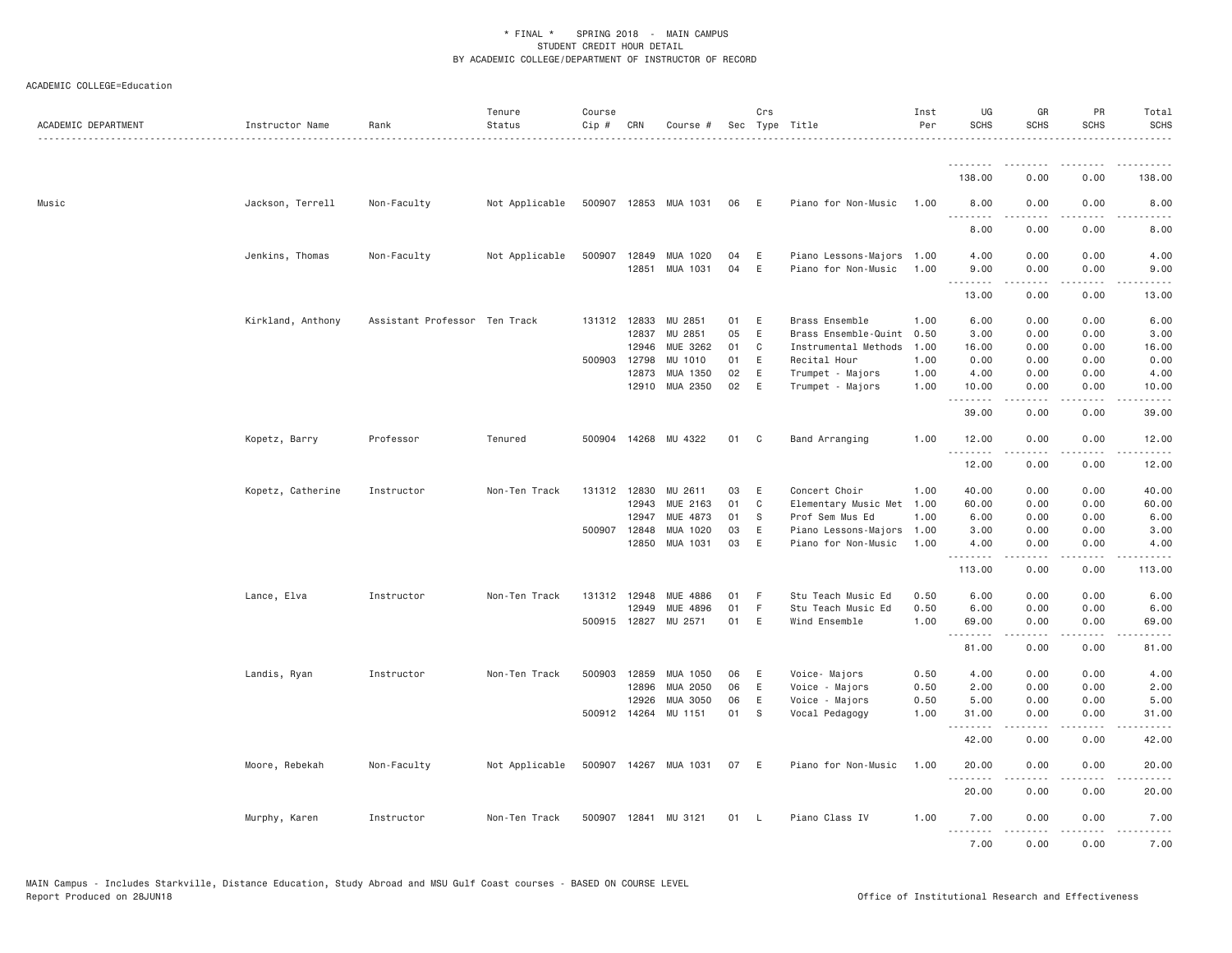| ACADEMIC DEPARTMENT | Instructor Name    | Rank<br>.                     | Tenure<br>Status | Course<br>Cip # | CRN          | Course #              |       | Crs            | Sec Type Title            | Inst<br>Per | UG<br><b>SCHS</b>               | GR<br><b>SCHS</b>   | PR<br><b>SCHS</b>    | Total<br><b>SCHS</b>  |
|---------------------|--------------------|-------------------------------|------------------|-----------------|--------------|-----------------------|-------|----------------|---------------------------|-------------|---------------------------------|---------------------|----------------------|-----------------------|
| Music               | Packwood, Gary     | Associate Professor Tenured   |                  |                 | 131312 12828 | MU 2611               | 01    | E              | Concert Choir             | 1.00        | 46.00                           | 0.00                | 0.00                 | 46.00                 |
|                     |                    |                               |                  |                 | 12829        | MU 2611               | 02    | E              | Concert Choir             | 1.00        | 43.00                           | 0.00                | 0.00                 | 43.00                 |
|                     |                    |                               |                  |                 | 500901 16240 | MU 4000               | 02    | $\mathbf{I}$   | Directed Indiv Study      | 1.00        | 3.00                            | 0.00                | 0.00                 | 3.00                  |
|                     |                    |                               |                  | 500903          | 12831        | MU 2731               | 01    | E              | Chamber Singers           | 1.00        | 51.00                           | 0.00                | 0.00                 | 51.00                 |
|                     |                    |                               |                  | 500906          | 12845        | MU 3442               | 01    | $\mathbf{C}$   | Advanced Conducting       | 0.50        | 16.00                           | 0.00                | 0.00                 | 16.00                 |
|                     |                    |                               |                  |                 |              |                       |       |                |                           |             | .<br>159.00                     | .<br>0.00           | $   -$<br>0.00       | 159.00                |
|                     | Patilla, Carol     | Lecturer                      | Non-Ten Track    |                 |              | 500907 12852 MUA 1031 | 05    | E              | Piano for Non-Music       | 1.00        | 20.00<br><u>.</u>               | 0.00<br>$- - - - -$ | 0.00<br>.            | 20.00<br>. <u>.</u> . |
|                     |                    |                               |                  |                 |              |                       |       |                |                           |             | 20.00                           | 0.00                | 0.00                 | 20.00                 |
|                     | Patilla, Michael   | Professor                     | Tenured          | 500901          | 14979        | MU 4000               | 01    | $\blacksquare$ | Directed Indiv Study      | 1.00        | 3.00                            | 0.00                | 0.00                 | 3.00                  |
|                     |                    |                               |                  | 500902          | 12806        | MU 1133               | 01    | C              | The History of Rock       | 1.00        | 972.00                          | 0.00                | 0.00                 | 972.00                |
|                     |                    |                               |                  | 500903          | 12887        | MUA 1710              | 02    | Q              | Guitar- Majors            | 1.00        | 7.00                            | 0.00                | 0.00                 | 7.00                  |
|                     |                    |                               |                  |                 | 12940        | MUA 3710              | 02    | $\Omega$       | Guitar- Majors            | 1.00        | 4.00<br>.                       | 0.00<br>.           | 0.00<br>$- - - -$    | 4.00<br>.             |
|                     |                    |                               |                  |                 |              |                       |       |                |                           |             | 986.00                          | 0.00                | 0.00                 | 986.00                |
|                     | Ross, Ryan         | Assistant Professor Ten Track |                  | 500901          | 12805        | MU 1113               | H01 C |                | Honors His & Apprec       | 1.00        | 84.00                           | 0.00                | 0.00                 | 84.00                 |
|                     |                    |                               |                  | 500902          | 14265        | MU 1163               | 01    | C              | Introduction to Musi      | 1.00        | 198.00                          | 0.00                | 0.00                 | 198.00                |
|                     |                    |                               |                  |                 |              | 14270 MU 3023         | 01 C  |                | Music History II          | 1.00        | 72.00<br>.                      | 0.00                | 0.00<br>$   -$       | 72.00                 |
|                     |                    |                               |                  |                 |              |                       |       |                |                           |             | 354.00                          | 0.00                | 0.00                 | 354.00                |
|                     | Rufty, Alisha      | Lecturer                      | Non-Ten Track    | 500903          | 12840        | MU 2951               | 01    | Q              | Philharmonia              | 0.50        | 2.00                            | 0.00                | 0.00                 | 2.00                  |
|                     |                    |                               |                  |                 | 12884        | MUA 1650              | 01    | E              | Strings -Non Majors       | 0.50        | 2.50                            | 0.00                | 0.00                 | 2.50                  |
|                     |                    |                               |                  |                 |              |                       |       |                |                           |             | 4.50                            | 0.00                | 0.00                 | 4.50                  |
|                     | Sebba, Rosangela   | Professor                     | Tenured          | 500901          | 12839        | MU 2921               | 01    | $\mathsf{L}$   | Ear Training IV           | 1.00        | 19.00                           | 0.00                | 0.00                 | 19.00                 |
|                     |                    |                               |                  |                 | 500902 12832 | MU 2813               | 01    | C              | Music Theory IV           | 1.00        | 54.00                           | 0.00                | 0.00                 | 54.00                 |
|                     |                    |                               |                  |                 | 14269        | MU 3433               | 01    | C              | Piano Literature          | 1.00        | 12.00                           | 0.00                | 0.00                 | 12.00                 |
|                     |                    |                               |                  |                 | 500903 12890 | MUA 2010              | 02    | E              | Piano - Majors            | 1.00        | 4.00                            | 0.00                | 0.00                 | 4.00                  |
|                     |                    |                               |                  |                 |              | 12924 MUA 3010        | 02    | E              | Piano - Majors            | 1.00        | 2.00<br><u> - - - - - - - -</u> | 0.00<br>.           | 0.00<br>.            | 2.00<br>-----         |
|                     |                    |                               |                  |                 |              |                       |       |                |                           |             | 91.00                           | 0.00                | 0.00                 | 91.00                 |
|                     | Taylor, Clifton    | Associate Professor Tenured   |                  |                 | 131312 12826 | MU 2561               | 01    | E              | Symphonic Band            | 1.00        | 58.00                           | 0.00                | 0.00                 | 58.00                 |
|                     |                    |                               |                  |                 | 12838        | MU 2911               | 01    | E              | Jazz Ensemble             | 1.00        | 20.00                           | 0.00                | 0.00                 | 20.00                 |
|                     |                    |                               |                  | 500901          | 16547        | MU 4000               | 03    | $\mathbf{I}$   | Directed Indiv Study      | 1.00        | 1.00                            | 0.00                | 0.00                 | 1.00                  |
|                     |                    |                               |                  |                 | 500906 12845 | MU 3442               | 01    | C.             | Advanced Conducting       | 0.50        | 16.00<br>.                      | 0.00                | 0.00                 | 16.00                 |
|                     |                    |                               |                  |                 |              |                       |       |                |                           |             | 95.00                           | 0.00                | 0.00                 | 95.00                 |
|                     | Tulyaganova, Roza  | Assistant Professor Ten Track |                  |                 | 500903 12860 | MUA 1050              | 07    | E              | Voice- Majors             | 0.50        | 2.00                            | 0.00                | 0.00                 | 2.00                  |
|                     |                    |                               |                  |                 | 12897        | MUA 2050              | 07    | E              | Voice-Majors              | 0.50        | 2.00                            | 0.00                | 0.00                 | 2.00                  |
|                     |                    |                               |                  |                 | 12927        | MUA 3050              | 07    | E              | Voice-Majors              | 0.50        | 9.00                            | 0.00                | 0.00                 | 9.00                  |
|                     |                    |                               |                  |                 |              | 500908 14274 MU 2681  | 01    | C              | Opera Workshop            | 0.50        | 9.50<br>$- - -$<br>$- - -$      | 0.00<br>-----       | 0.00<br>. <b>.</b> . | 9.50                  |
|                     |                    |                               |                  |                 |              |                       |       |                |                           |             | 22.50                           | 0.00                | 0.00                 | 22.50                 |
|                     | Wallace, Katherine | Non-Faculty                   | Not Applicable   |                 |              | 500907 12819 MU 2121  | 02    | - L            | Music Majors Piano I 1.00 |             | 12.00                           | 0.00                | 0.00                 | 12.00                 |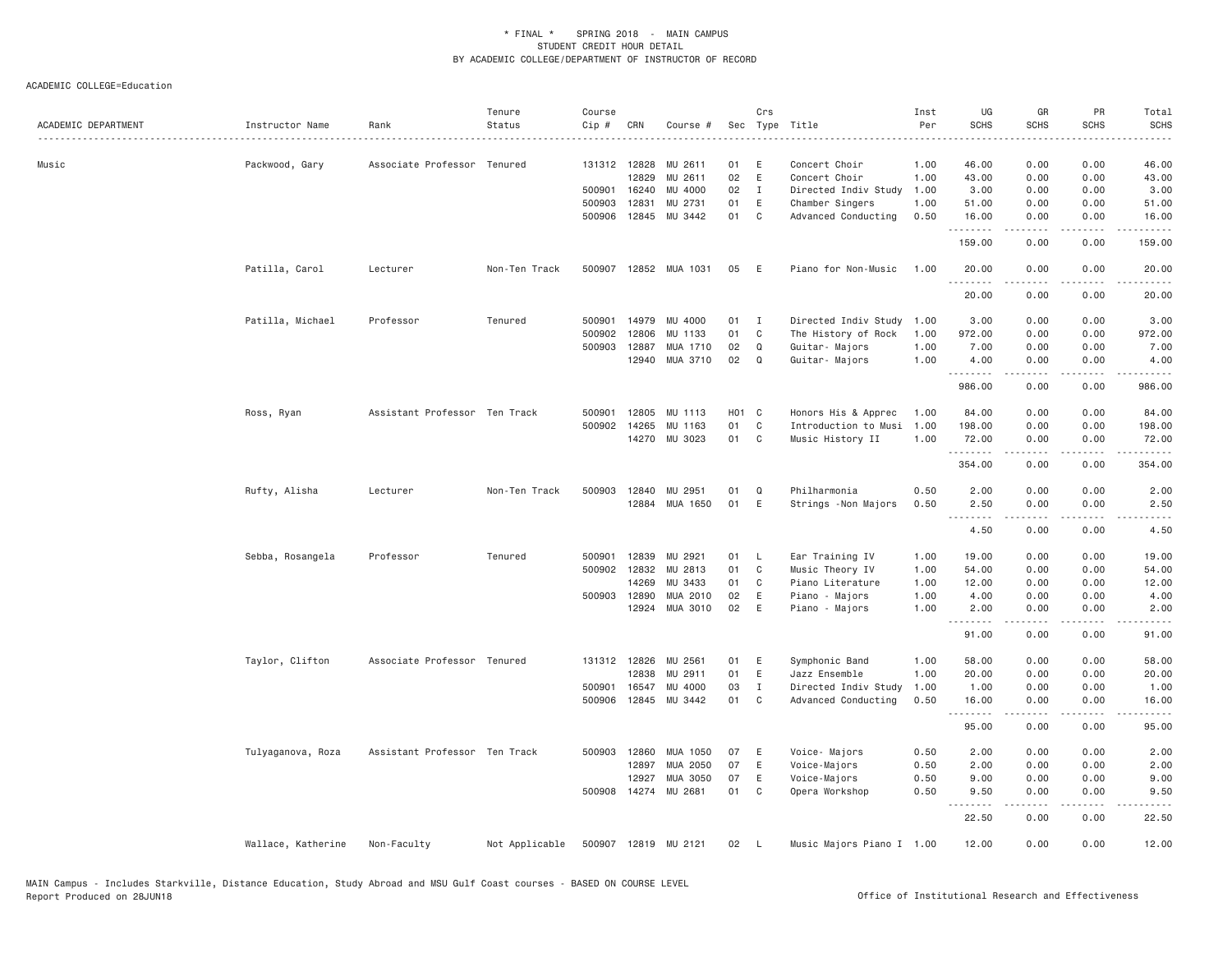| ACADEMIC DEPARTMENT                   | Instructor Name   | Rank         | Tenure<br>Status | Course<br>$Cip \#$ | CRN   | Course #       |    | Crs      | Sec Type Title      | Inst<br>Per | UG<br><b>SCHS</b> | GR<br><b>SCHS</b> | PR<br><b>SCHS</b> | Total<br>SCHS<br>.      |
|---------------------------------------|-------------------|--------------|------------------|--------------------|-------|----------------|----|----------|---------------------|-------------|-------------------|-------------------|-------------------|-------------------------|
|                                       |                   |              |                  |                    |       |                |    |          |                     |             | .                 | .                 | .                 | .                       |
|                                       |                   |              |                  |                    |       |                |    |          |                     |             | 12.00             | 0.00              | 0.00              | 12.00                   |
| Music                                 | Whiteside, Trisha | Non-Employee | Not Applicable   | 500903             |       | 12840 MU 2951  | 01 | $\Omega$ | Philharmonia        | 0.50        | 2.00              | 0.00              | 0.00              | 2.00                    |
|                                       |                   |              |                  |                    |       | 12884 MUA 1650 | 01 | - E      | Strings -Non Majors | 0.50        | 2.50              | 0.00              | 0.00              | 2.50                    |
|                                       |                   |              |                  |                    |       |                |    |          |                     |             | ---------<br>4.50 | 0.00              | .<br>0.00         | .<br>4.50               |
|                                       | Wilson, Khary     | Lecturer     | Non-Ten Track    | 500903             | 12854 | MUA 1050       | 01 | - E      | Voice - Non-majors  | 0.50        | 16.00             | 0.00              | 0.00              | 16.00                   |
|                                       |                   |              |                  |                    | 12861 | MUA 1050       | 08 | - E      | Voice-Majors        | 0.50        | 10.00             | 0.00              | 0.00              | 10.00                   |
|                                       |                   |              |                  |                    | 12898 | MUA 2050       | 08 |          | Voice-Majors        | 0.50        | 3.00              | 0.00              | 0.00              | 3.00                    |
|                                       |                   |              |                  |                    |       |                |    |          |                     |             | --------<br>29.00 | 0.00              | ---------<br>0.00 | ----------<br>29,00     |
| ===================================== |                   |              |                  |                    |       |                |    |          |                     |             |                   | ========          |                   | $=$ = = = = = = = = = = |
| Music                                 |                   |              |                  |                    |       |                |    |          |                     |             | 3399.00           | 0.00              | 0.00              | 3399.00                 |
| ===================================== |                   |              |                  |                    |       |                |    |          |                     |             | ========          |                   |                   | $=$ = = = = = = = = =   |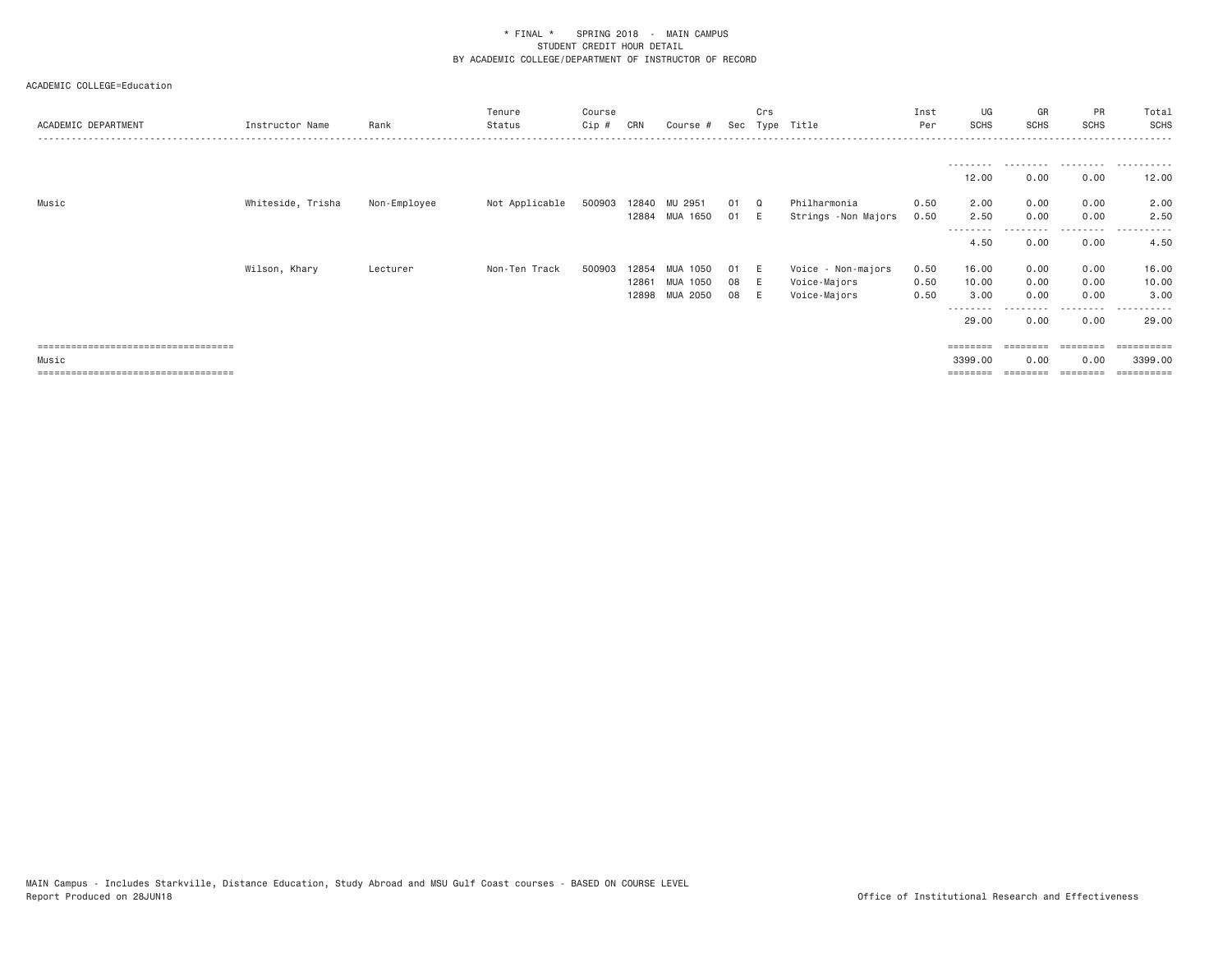ACADEMIC COLLEGE=Engineering

| ACADEMIC DEPARTMENT<br>------------------------------------- | Instructor Name<br><u>.</u> | Rank                              | Tenure<br>Status | Course<br>Cip # | CRN          | Course #             |          | Crs          | Sec Type Title            | Inst<br>Per | UG<br><b>SCHS</b> | GR<br><b>SCHS</b>    | <b>PR</b><br><b>SCHS</b>            | Total<br><b>SCHS</b><br>----        |
|--------------------------------------------------------------|-----------------------------|-----------------------------------|------------------|-----------------|--------------|----------------------|----------|--------------|---------------------------|-------------|-------------------|----------------------|-------------------------------------|-------------------------------------|
| Aerospace Engineering                                        | Belk, Davy                  | Professor                         | Ten Track        | 140201          | 15764        | ASE 9000             | 01       | D            | Research/Diss             | 1.00        | 0.00              | 6.00                 | 0.00                                | 6.00                                |
|                                                              |                             |                                   |                  |                 | 16059        | ASE 7000             | 03       | $\mathbf{I}$ | Directed Indiv Study      | 1.00        | 0.00              | 3.00                 | 0.00                                | 3.00                                |
|                                                              |                             |                                   |                  |                 | 16539        | ASE 8000             | 11       | D            | Research / Thesis         | 1.00        | 0.00              | 3.00                 | 0.00                                | 3.00                                |
|                                                              |                             |                                   |                  |                 | 141101 14308 | EM 8313              | 01       | C            | Advanced Dynamics         | 1.00        | 0.00<br>.         | 60.00<br>$- - - - -$ | 0.00                                | 60.00<br>.                          |
|                                                              |                             |                                   |                  |                 |              |                      |          |              |                           |             | 0.00              | 72.00                | 0.00                                | 72.00                               |
|                                                              | Bhatia, Manav               | Assistant Professor Ten Track     |                  | 140201          | 15754        | ASE 8000             | 01       | D            | Research / Thesis         | 1.00        | 0.00              | 9.00                 | 0.00                                | 9.00                                |
|                                                              |                             |                                   |                  | 141101          | 11526        | EM 4123              | 01       | C            | Intro Finite Element      | 1.00        | 18.00             | 0.00                 | 0.00                                | 18.00                               |
|                                                              |                             |                                   |                  |                 | 11529        | EM 6123              | 01       | C            | Intro Finite Element      | 1.00        | 0.00              | 12.00                | 0.00                                | 12.00                               |
|                                                              |                             |                                   |                  |                 | 13914        | EM 6123              | 501 C    |              | Intro Finite Element 1.00 |             | 0.00              | 15.00                | 0.00                                | 15.00                               |
|                                                              |                             |                                   |                  |                 | 309999 16209 | CME 9000             | 02       | D            | Research/Dis              | 1.00        | 0.00              | 17.00                | 0.00                                | 17.00                               |
|                                                              |                             |                                   |                  |                 | 16416        | <b>CME 7000</b>      | 01       | $\mathbf{I}$ | Directed Indiv Study      | 1.00        | 0.00              | 3.00                 | 0.00                                | 3.00                                |
|                                                              |                             |                                   |                  |                 | 16575        | CME 9000             | 503 D    |              | Research/Dis              | 1.00        | 0.00<br>.         | 9.00<br>.            | 0.00<br>.                           | 9.00<br>والمناصبات                  |
|                                                              |                             |                                   |                  |                 |              |                      |          |              |                           |             | 18.00             | 65.00                | 0.00                                | 83.00                               |
|                                                              | Bhushan, Shanti             | Assistant Professor Ten Track     |                  | 141901          | 14326        | ME 8823              | 01       | C            | Viscous Flow II           | 1.00        | 0.00              | 33.00                | 0.00                                | 33.00                               |
|                                                              |                             |                                   |                  |                 | 14446        | ME 8823              | 501 C    |              | Viscous Flow II           | 1,00        | 0.00              | 9.00                 | 0.00                                | 9.00                                |
|                                                              |                             |                                   |                  |                 | 15735        | ME 8000              | 04       | D            | Research / Thesis         | 1.00        | 0.00              | 3.00                 | 0.00                                | 3.00                                |
|                                                              |                             |                                   |                  |                 | 15813        | ME 9000              | 04       | D            | Research / Diss           | 1.00        | 0.00              | 16.00                | 0.00                                | 16.00                               |
|                                                              |                             |                                   |                  |                 |              |                      |          |              |                           |             | .<br>0.00         | <u>.</u><br>61.00    | $   -$<br>0.00                      | $- - - -$<br>61.00                  |
|                                                              |                             |                                   |                  |                 |              |                      |          |              |                           |             |                   |                      |                                     |                                     |
|                                                              | Cheng, Yang                 | Associate Professor Tenured       |                  | 140201          | 10384        | ASE 4813             | 01       | C            | Adv Orbital Mechanic      | 1.00        | 42.00             | 0.00                 | 0.00                                | 42.00                               |
|                                                              |                             |                                   |                  |                 | 10388        | ASE 6813             | 01       | C            | Adv Orbital Mechanic      | 1.00        | 0.00              | 3.00                 | 0.00                                | 3.00                                |
|                                                              |                             |                                   |                  |                 | 14977        | ASE 4990             | 01<br>03 | C            | Special Topic In ASE      | 0.50        | 34.50             | 0.00                 | 0.00                                | 34.50                               |
|                                                              |                             |                                   |                  |                 |              | 15766 ASE 9000       |          | D            | Research/Diss             | 1.00        | 0.00<br>.         | 9.00<br>.            | 0.00<br>.                           | 9.00<br>.                           |
|                                                              |                             |                                   |                  |                 |              |                      |          |              |                           |             | 76.50             | 12.00                | 0.00                                | 88.50                               |
|                                                              | Coley, Lorenzo              | Instructor                        | Non-Ten Track    | 140201          | 10380        | ASE 4721             | 01       | L,           | Aero Engr Lab II          | 1.00        | 12.00             | 0.00                 | 0.00                                | 12.00                               |
|                                                              |                             |                                   |                  |                 | 10381        | ASE 4721             | 02       | - L          | Aero Engr Lab II          | 1.00        | 12.00             | 0.00                 | 0.00                                | 12.00                               |
|                                                              |                             |                                   |                  |                 | 10382        | ASE 4721             | 03       | L.           | Aero Engr Lab II          | 1.00        | 12.00             | 0.00                 | 0.00                                | 12.00                               |
|                                                              |                             |                                   |                  |                 | 10383        | ASE 4721             | 04       | L            | Aero Engr Lab II          | 1.00        | 12.00             | 0.00                 | 0.00                                | 12.00                               |
|                                                              |                             |                                   |                  |                 | 14251        | ASE 4721             | 05       | - L          | Aero Engr Lab II          | 1.00        | 7.00<br>.         | 0.00<br>.            | 0.00<br>$\sim$ $\sim$ $\sim$ $\sim$ | 7.00<br>$\sim$ $\sim$ $\sim$ $\sim$ |
|                                                              |                             |                                   |                  |                 |              |                      |          |              |                           |             | 55.00             | 0.00                 | 0.00                                | 55.00                               |
|                                                              | Daghigh, Vahid              | Grad Teach Assist                 | Non-Ten Track    |                 | 141101 11507 | EM 2413              | 03       | C            | Engineering Mech I        | 1.00        | 90.00             | 0.00                 | 0.00                                | 90.00                               |
|                                                              |                             |                                   |                  |                 |              | 11510 EM 2413        | 06       | C            | Engineering Mech I        | 1.00        | 66.00<br>.        | 0.00<br>$- - - - -$  | 0.00<br>.                           | 66.00<br>.                          |
|                                                              |                             |                                   |                  |                 |              |                      |          |              |                           |             | 156.00            | 0.00                 | 0.00                                | 156.00                              |
|                                                              | Hannigan, Thomas            | Instructor                        | Non-Ten Track    | 141101          | 11521        | EM 3313              | 01       | C            | Fluid Mechanics           | 1.00        | 90.00             | 0.00                 | 0.00                                | 90.00                               |
|                                                              |                             |                                   |                  |                 | 11522        | EM 3313              | 02       | C            | <b>Fluid Mechanics</b>    | 1.00        | 171.00            | 0.00                 | 0.00                                | 171.00                              |
|                                                              |                             |                                   |                  |                 |              | 11524 EM 3313        | 04       | C            | Fluid Mechanics           | 1.00        | 87.00<br><u>.</u> | 0.00<br>$- - - - -$  | 0.00<br>.                           | 87.00<br>$- - - - - -$              |
|                                                              |                             |                                   |                  |                 |              |                      |          |              |                           |             | 348.00            | 0.00                 | 0.00                                | 348.00                              |
|                                                              | Harich, Naoufal             | Grad Research Assis Non-Ten Track |                  |                 |              | 141101 11514 EM 2433 | 04       | $\mathbf{C}$ | Engineering Mech II       | 1.00        | 165.00<br>.       | 0.00<br>-----        | 0.00<br>.                           | 165.00<br>.                         |
|                                                              |                             |                                   |                  |                 |              |                      |          |              |                           |             | 165.00            | 0.00                 | 0.00                                | 165.00                              |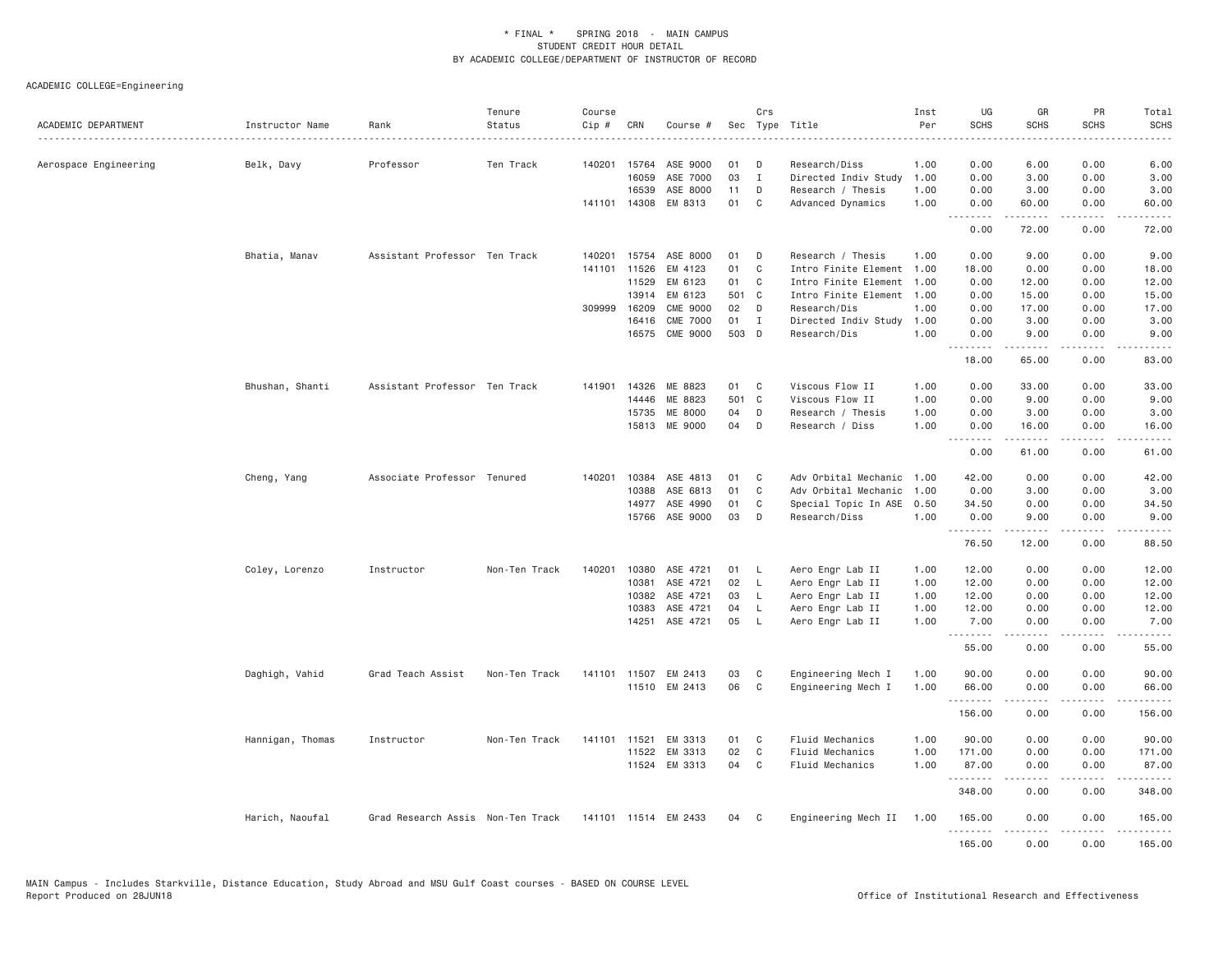ACADEMIC COLLEGE=Engineering

| ACADEMIC DEPARTMENT   | Instructor Name  | Rank                          | Tenure<br>Status | Course<br>Cip # | CRN            | Course #             |          | Crs          | Sec Type Title                            | Inst<br>Per  | UG<br><b>SCHS</b> | GR<br><b>SCHS</b>   | PR<br><b>SCHS</b>                   | Total<br><b>SCHS</b><br>.      |
|-----------------------|------------------|-------------------------------|------------------|-----------------|----------------|----------------------|----------|--------------|-------------------------------------------|--------------|-------------------|---------------------|-------------------------------------|--------------------------------|
| Aerospace Engineering | Janus, Jonathan  | Associate Professor Tenured   |                  |                 | 140201 10375   | ASE 4413             | 01       | C            | Aircraft Propulsion                       | 1.00         | 105.00            | 0.00                | 0.00                                | 105.00                         |
|                       |                  |                               |                  |                 | 10389          | ASE 8423             | 01       | C            | Comput Fluid Dyn II                       | 1.00         | 0.00              | 18.00               | 0.00                                | 18.00                          |
|                       |                  |                               |                  |                 | 15755          | ASE 8000             | 02       | D            | Research / Thesis                         | 1.00         | 0.00              | 5.00                | 0.00                                | 5.00                           |
|                       |                  |                               |                  |                 | 16258          | ASE 9000             | 503 D    |              | Research/Diss                             | 1.00         | 0.00<br>.         | 1.00                | 0.00<br>.                           | 1.00<br>.                      |
|                       |                  |                               |                  |                 |                |                      |          |              |                                           |              | 105.00            | 24.00               | 0.00                                | 129.00                         |
|                       | Jayakody, Nimesh | Grad Teach Assist             | Non-Ten Track    |                 | 141101 11508   | EM 2413              | 04       | C            | Engineering Mech I                        | 1.00         | 171.00            | 0.00                | 0.00                                | 171.00                         |
|                       |                  |                               |                  |                 | 11509          | EM 2413              | 05       | C            | Engineering Mech I                        | 1.00         | 177.00<br>.       | 0.00<br>-----       | 0.00<br>$\sim$ $\sim$ $\sim$ $\sim$ | 177.00<br>$\omega$ is a set of |
|                       |                  |                               |                  |                 |                |                      |          |              |                                           |              | 348.00            | 0.00                | 0.00                                | 348.00                         |
|                       | Jha, Ratneshwar  | Professor                     | Tenured          |                 | 140201 15756   | ASE 8000             | 03       | D            | Research / Thesis                         | 1.00         | 0.00              | 3.00                | 0.00                                | 3.00                           |
|                       |                  |                               |                  |                 | 15768          | ASE 9000             | 05       | D            | Research/Diss                             | 1.00         | 0.00              | 10.00               | 0.00                                | 10.00                          |
|                       |                  |                               |                  | 141101          | 15287          | EM 4213              | 01       | C            | Adv Mec Of Mat                            | 1.00         | 12.00             | 0.00                | 0.00                                | 12.00                          |
|                       |                  |                               |                  |                 | 15288          | EM 6213              | 01       | C            | Adv Mec Of Mat                            | 1.00         | 0.00<br><u>.</u>  | 27.00<br>.          | 0.00<br>.                           | 27.00<br>.                     |
|                       |                  |                               |                  |                 |                |                      |          |              |                                           |              | 12.00             | 40.00               | 0.00                                | 52.00                          |
|                       | Kim, Donghoon    | Assistant Professor Ten Track |                  | 140201          | 10372          | ASE 3823             | 01       | C            | Space Attitude Dynam 1.00                 |              | 75.00             | 0.00                | 0.00                                | 75.00                          |
|                       |                  |                               |                  |                 |                | 14977 ASE 4990       | 01       | C            | Special Topic In ASE 0.50                 |              | 34.50<br>.        | 0.00<br>.           | 0.00<br>د د د د                     | 34.50<br>.                     |
|                       |                  |                               |                  |                 |                |                      |          |              |                                           |              | 109.50            | 0.00                | 0.00                                | 109.50                         |
|                       | Koenig, Keith    | Professor                     | Tenured          | 140201          | 10367          | ASE 1501             | 02       | E            | Design Competition                        | 1.00         | 10.00             | 0.00                | 0.00                                | 10.00                          |
|                       |                  |                               |                  |                 | 10368          | ASE 2013             | 01       | B            | Astro, Propul, Struc                      | 1.00         | 156.00            | 0.00                | 0.00                                | 156.00                         |
|                       |                  |                               |                  |                 | 10377          | ASE 4443             | 01       | C            | Spacecraft Propulsio                      | 1.00         | 75.00             | 0.00                | 0.00                                | 75.00                          |
|                       |                  |                               |                  |                 | 10379<br>14242 | ASE 4543<br>ASE 2013 | 01<br>02 | C<br>B       | Spacecraft Design II                      | 1.00<br>1.00 | 63.00             | 0.00                | 0.00<br>0.00                        | 63.00                          |
|                       |                  |                               |                  |                 | 15758          | ASE 8000             | 05       | D            | Astro, Propul, Struc<br>Research / Thesis | 1,00         | 138.00<br>0.00    | 0.00<br>19.00       | 0.00                                | 138.00<br>19.00                |
|                       |                  |                               |                  |                 | 15922          | ASE 8323             | 01       | C            | Adv Comp Aerodyn II                       | 1.00         | 0.00              | 21.00               | 0.00                                | 21.00                          |
|                       |                  |                               |                  |                 | 16058          | ASE 7000             | 02       | $\mathbf{I}$ | Directed Indiv Study 1.00                 |              | 0.00              | 3.00                | 0.00                                | 3.00                           |
|                       |                  |                               |                  |                 | 16674          | ASE 9000             | 12       | D            | Research/Diss                             | 1.00         | 0.00              | 2.00                | 0.00                                | 2.00                           |
|                       |                  |                               |                  |                 | 16843          | ASE 7000             | 07       | $\mathbf I$  | Directed Indiv Study                      | 1.00         | 0.00              | 3.00                | 0.00                                | 3.00                           |
|                       |                  |                               |                  |                 | 16844          | ASE 7000             | 08       | $\mathbf{I}$ | Directed Indiv Study                      | 1.00         | 0.00              | 3.00                | 0.00                                | 3.00                           |
|                       |                  |                               |                  |                 | 16845          | ASE 4000             | 04       | I            | Directed Indiv Study                      | 1.00         | 3.00              | 0.00                | 0.00                                | 3.00                           |
|                       |                  |                               |                  |                 | 16846          | ASE 4000             | 05       | $\mathbf{I}$ | Directed Indiv Study 1.00                 |              | 3.00              | 0.00                | 0.00                                | 3.00                           |
|                       |                  |                               |                  |                 |                |                      |          |              |                                           |              | 448.00            | 51.00               | 0.00                                | 499.00                         |
|                       | Kota, Kalyan Raj | Grad Teach Assist             | Non-Ten Track    |                 |                | 141101 11506 EM 2413 | 02       | $\mathbf{C}$ | Engineering Mech I                        | 1.00         | 171.00<br>.       | 0.00<br>$- - - - -$ | 0.00<br>$\frac{1}{2}$               | 171.00<br>$- - - - - -$        |
|                       |                  |                               |                  |                 |                |                      |          |              |                                           |              | 171.00            | 0.00                | 0.00                                | 171.00                         |
|                       | Lacy, Thomas     | Professor                     | Tenured          | 140201          | 15759          | ASE 8000             | 06       | D            | Research / Thesis                         | 1.00         | 0.00              | 29.00               | 0.00                                | 29.00                          |
|                       |                  |                               |                  |                 | 15770          | ASE 9000             | 07       | D            | Research/Diss                             | 1.00         | 0.00              | 96.00               | 0.00                                | 96.00                          |
|                       |                  |                               |                  |                 | 16055          | ASE 7000             | 01       | I            | Directed Indiv Study                      | 1.00         | 0.00              | 3.00                | 0.00                                | 3.00                           |
|                       |                  |                               |                  |                 | 141101 11527   | EM 4133              | 01       | C            | Composite Materials                       | 1.00         | 57.00             | 0.00                | 0.00                                | 57.00                          |
|                       |                  |                               |                  |                 |                | 11530 EM 6133        | 01       | C            | Composite Materials                       | 1.00         | 0.00<br>.         | 27.00               | 0.00<br>.                           | 27.00<br>.                     |
|                       |                  |                               |                  |                 |                |                      |          |              |                                           |              | 57.00             | 155.00              | 0.00                                | 212.00                         |
|                       | Moore, Timothy   | Instructor                    | Non-Ten Track    | 140201          | 16057          | ASE 4000             | 01       | I            | Directed Indiv Study 1.00                 |              | 3.00              | 0.00                | 0.00                                | 3.00                           |
|                       |                  |                               |                  | 141101          | 11511          | EM 2433              | 01       | C            | Engineering Mech II 1.00                  |              | 153.00            | 0.00                | 0.00                                | 153.00                         |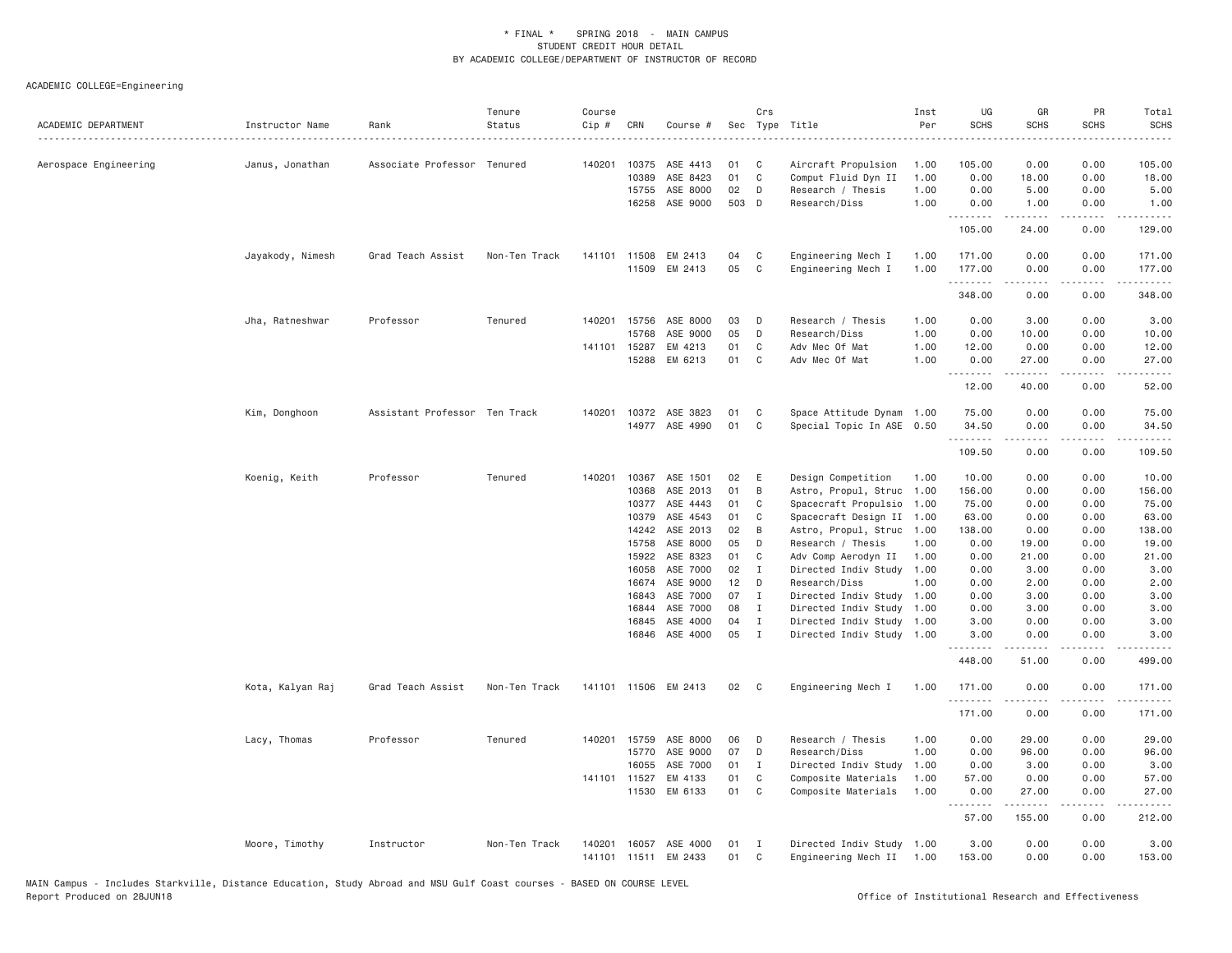ACADEMIC COLLEGE=Engineering

| ACADEMIC DEPARTMENT   | Instructor Name | Rank                              | Tenure<br>Status | Course<br>Cip # | CRN          | Course #              |       | Crs          | Sec Type Title            | Inst<br>Per | UG<br><b>SCHS</b> | GR<br>SCHS                                                                                                                                                    | <b>PR</b><br><b>SCHS</b>            | Total<br><b>SCHS</b><br>$\cdots$                                                                                                  |
|-----------------------|-----------------|-----------------------------------|------------------|-----------------|--------------|-----------------------|-------|--------------|---------------------------|-------------|-------------------|---------------------------------------------------------------------------------------------------------------------------------------------------------------|-------------------------------------|-----------------------------------------------------------------------------------------------------------------------------------|
| Aerospace Engineering | Moore, Timothy  | Instructor                        | Non-Ten Track    | 141101          | 11512        | EM 2433               | 02    | C            | Engineering Mech II       | 1.00        | 171.00            | 0.00                                                                                                                                                          | 0.00                                | 171.00                                                                                                                            |
|                       |                 |                                   |                  |                 | 11513        | EM 2433               | 03    | $\mathbb C$  | Engineering Mech II       | 1.00        | 147.00            | 0.00                                                                                                                                                          | 0.00                                | 147.00                                                                                                                            |
|                       |                 |                                   |                  |                 |              | 11518 EM 3213         | 03    | C            | Mech Of Materials         | 1.00        | 189.00<br>.       | 0.00<br>2.2.2.2.2                                                                                                                                             | 0.00<br>د د د د                     | 189.00<br>.                                                                                                                       |
|                       |                 |                                   |                  |                 |              |                       |       |              |                           |             | 663.00            | 0.00                                                                                                                                                          | 0.00                                | 663.00                                                                                                                            |
|                       | Olsen, Gregory  | Instructor                        | Non-Ten Track    |                 |              | 140201 14978 ASE 6990 | 01    | $\mathbf{C}$ | Special Topic In ASE 1.00 |             | 0.00<br>.         | 27.00<br>.                                                                                                                                                    | 0.00                                | 27.00<br>.                                                                                                                        |
|                       |                 |                                   |                  |                 |              |                       |       |              |                           |             | 0.00              | 27,00                                                                                                                                                         | 0.00                                | 27,00                                                                                                                             |
|                       | Sescu, Adrian   | Assistant Professor Ten Track     |                  |                 |              | 140201 10371 ASE 3313 | 01    | C            | Incompress Aerodynam      | 1.00        | 87.00             | 0.00                                                                                                                                                          | 0.00                                | 87.00                                                                                                                             |
|                       |                 |                                   |                  |                 | 14252        | ASE 8353              | 01    | C            | Turbulent Flow            | 1.00        | 0.00              | 87.00                                                                                                                                                         | 0.00                                | 87.00                                                                                                                             |
|                       |                 |                                   |                  |                 | 15761        | ASE 8000              | 08    | D            | Research / Thesis         | 1.00        | 0.00              | 6.00                                                                                                                                                          | 0.00                                | 6.00                                                                                                                              |
|                       |                 |                                   |                  |                 |              | 15772 ASE 9000        | 09    | D            | Research/Diss             | 1.00        | 0.00<br>.         | 18.00<br>.                                                                                                                                                    | 0.00<br>.                           | 18.00<br><u>.</u>                                                                                                                 |
|                       |                 |                                   |                  |                 |              |                       |       |              |                           |             | 87.00             | 111.00                                                                                                                                                        | 0.00                                | 198.00                                                                                                                            |
|                       | Sullivan, Rani  | Associate Professor Tenured       |                  | 140201          | 10370        | ASE 3243              | 01    | C            | Aero Structural Anal      | 1.00        | 162.00            | 0.00                                                                                                                                                          | 0.00                                | 162.00                                                                                                                            |
|                       |                 |                                   |                  |                 | 15773        | ASE 9000              | 10    | D            | Research/Diss             | 1.00        | 0.00              | 26.00                                                                                                                                                         | 0.00                                | 26.00                                                                                                                             |
|                       |                 |                                   |                  |                 | 141101 11532 | EM 8203               | 01    | C            | Appl Elasticity           | 1.00        | 0.00              | 18.00                                                                                                                                                         | 0.00                                | 18.00                                                                                                                             |
|                       |                 |                                   |                  |                 |              | 13916 EM 8203         | 501 C |              | Appl Elasticity           | 1.00        | 0.00<br>.         | 18.00<br>$\frac{1}{2} \left( \frac{1}{2} \right) \left( \frac{1}{2} \right) \left( \frac{1}{2} \right) \left( \frac{1}{2} \right) \left( \frac{1}{2} \right)$ | 0.00<br>لأعامل                      | 18.00<br>.                                                                                                                        |
|                       |                 |                                   |                  |                 |              |                       |       |              |                           |             | 162.00            | 62.00                                                                                                                                                         | 0.00                                | 224.00                                                                                                                            |
|                       | Thompson, David | Professor                         | Tenured          |                 | 140201 10376 | ASE 4423              | 01    | C            | Int Comput Fluid Dyn 1.00 |             | 33.00             | 0.00                                                                                                                                                          | 0.00                                | 33.00                                                                                                                             |
|                       |                 |                                   |                  |                 | 10387        | ASE 6423              | 01    | C            | Int Comput Fluid Dyn      | 1.00        | 0.00              | 3.00                                                                                                                                                          | 0.00                                | 3.00                                                                                                                              |
|                       |                 |                                   |                  |                 | 13799        | ASE 6423              | 501 C |              | Int Comput Fluid Dyn 1.00 |             | 0.00              | 3.00                                                                                                                                                          | 0.00                                | 3.00                                                                                                                              |
|                       |                 |                                   |                  |                 | 15774        | ASE 9000              | 11    | D            | Research/Diss             | 1.00        | 0.00              | 26.00                                                                                                                                                         | 0.00                                | 26.00                                                                                                                             |
|                       |                 |                                   |                  |                 | 16257        | ASE 9000              | 502 D |              | Research/Diss             | 1.00        | 0.00              | 1.00                                                                                                                                                          | 0.00                                | 1.00                                                                                                                              |
|                       |                 |                                   |                  | 309999          | 16222        | <b>CME 9000</b>       | 502 D |              | Research/Dis              | 1.00        | 0.00<br>.         | 1.00                                                                                                                                                          | 0.00                                | 1.00                                                                                                                              |
|                       |                 |                                   |                  |                 |              |                       |       |              |                           |             | 33.00             | 34.00                                                                                                                                                         | 0.00                                | 67.00                                                                                                                             |
|                       | Walker, Calvin  | Instructor                        | Non-Ten Track    | 140201          | 10366        | ASE 1501              | 01    | E            | Design Competition        | 0.50        | 4.50              | 0.00                                                                                                                                                          | 0.00                                | 4.50                                                                                                                              |
|                       |                 |                                   |                  |                 | 10369        | ASE 3123              | 01    | C            | Aircraft Attitude Dy      | 1,00        | 84.00             | 0.00                                                                                                                                                          | 0.00                                | 84.00                                                                                                                             |
|                       |                 |                                   |                  |                 | 10374        | ASE 4153              | 01    | C            | Advanced Performance      | 1.00        | 69.00             | 0.00                                                                                                                                                          | 0.00                                | 69.00                                                                                                                             |
|                       |                 |                                   |                  |                 | 10378        | ASE 4523              | 01    | B            | Aircraft Design II        | 1.00        | 99.00             | 0.00                                                                                                                                                          | 0.00                                | 99.00                                                                                                                             |
|                       |                 |                                   |                  |                 | 10386        | ASE 6153              | 01    | C            | Advanced Performance      | 1.00        | 0.00              | 51.00                                                                                                                                                         | 0.00                                | 51.00                                                                                                                             |
|                       |                 |                                   |                  |                 | 16060        | ASE 4000              | 02    | $\mathbf{I}$ | Directed Indiv Study      | 1.00        | 3.00<br><u>.</u>  | 0.00                                                                                                                                                          | 0.00                                | 3.00                                                                                                                              |
|                       |                 |                                   |                  |                 |              |                       |       |              |                           |             | 259.50            | 51.00                                                                                                                                                         | 0.00                                | 310.50                                                                                                                            |
|                       | Walters, Andrew | Instructor                        | Non-Ten Track    | 140201          | 16821        | ASE 4000              | 03    | Ι            | Directed Indiv Study 1.00 |             | 3.00              | 0.00                                                                                                                                                          | 0.00                                | 3.00                                                                                                                              |
|                       |                 |                                   |                  |                 | 141101 11516 | EM 3213               | 01    | $\mathbf{C}$ | Mech Of Materials         | 1.00        | 219.00            | 0.00                                                                                                                                                          | 0.00                                | 219.00                                                                                                                            |
|                       |                 |                                   |                  |                 | 11517        | EM 3213               | 02    | $\mathbf{C}$ | Mech Of Materials         | 1.00        | 150.00            | 0.00                                                                                                                                                          | 0.00                                | 150.00                                                                                                                            |
|                       |                 |                                   |                  |                 | 11519        | EM 3213               | 04    | C            | Mech Of Materials         | 1.00        | 192.00            | 0.00                                                                                                                                                          | 0.00                                | 192.00                                                                                                                            |
|                       |                 |                                   |                  |                 |              | 14307 EM 2433         | H01 C |              | Engineering Mech II       | 1.00        | 75.00<br>.        | 0.00<br>.                                                                                                                                                     | 0.00<br>لأعامل                      | 75.00                                                                                                                             |
|                       |                 |                                   |                  |                 |              |                       |       |              |                           |             | 639.00            | 0.00                                                                                                                                                          | 0.00                                | 639.00                                                                                                                            |
|                       | Weed, Richard   | Research Assoc Prof Non-Ten Track |                  |                 |              | 140201 15763 ASE 8000 | 10    | D            | Research / Thesis         | 1.00        | 0.00<br>.         | 3.00<br>$\frac{1}{2} \left( \frac{1}{2} \right) \left( \frac{1}{2} \right) \left( \frac{1}{2} \right) \left( \frac{1}{2} \right) \left( \frac{1}{2} \right)$  | 0.00<br>$\sim$ $\sim$ $\sim$ $\sim$ | 3.00<br>$\frac{1}{2} \left( \frac{1}{2} \right) \left( \frac{1}{2} \right) \left( \frac{1}{2} \right) \left( \frac{1}{2} \right)$ |
|                       |                 |                                   |                  |                 |              |                       |       |              |                           |             | 0.00              | 3.00                                                                                                                                                          | 0.00                                | 3.00                                                                                                                              |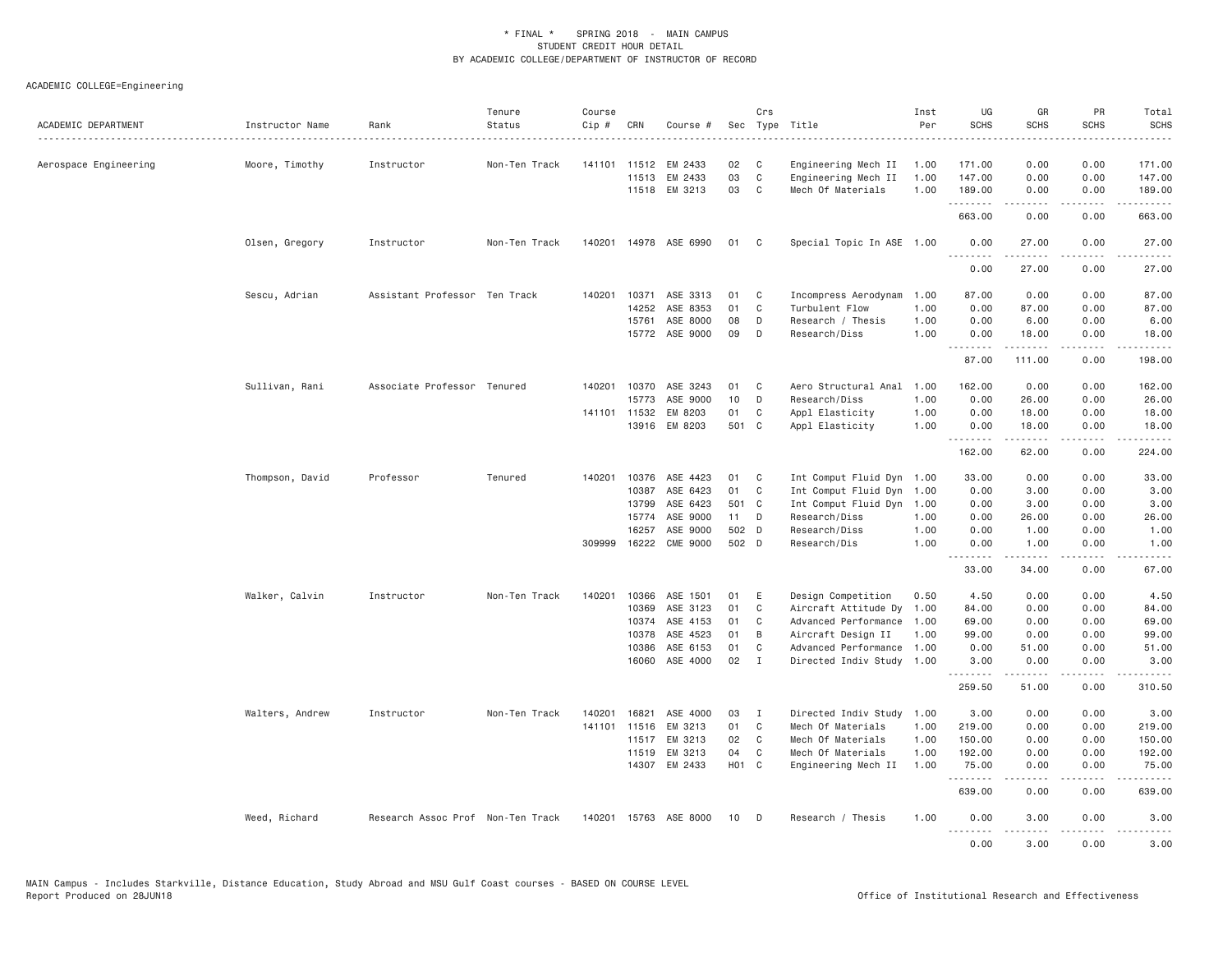| ACADEMIC DEPARTMENT   | Instructor Name  | Rank              | Tenure<br>Status | Course<br>Cip | CRN   | Course  | Sec | Crs<br>Type  | Title           | Inst<br>Per | UG<br><b>SCHS</b>    | GR<br><b>SCHS</b>    | <b>PR</b><br><b>SCHS</b> | Total<br>SCHS                   |
|-----------------------|------------------|-------------------|------------------|---------------|-------|---------|-----|--------------|-----------------|-------------|----------------------|----------------------|--------------------------|---------------------------------|
| Aerospace Engineering | Zangeneh, Sepehr | Grad Teach Assist | Non-Ten Track    | 141101        | 11523 | EM 3313 | 03  | $\mathbf{C}$ | Fluid Mechanics | 1.00        | 180.00               | 0.00                 | 0.00                     | 180,00<br>                      |
|                       |                  |                   |                  |               |       |         |     |              |                 |             | 180.00<br>========   | 0.00<br>========     | 0.00                     | 180,00<br>$=$ = = = = = = = = = |
| Aerospace Engineering |                  |                   |                  |               |       |         |     |              |                 |             | 4092.50              | 768.00               | 0.00                     | 4860.50                         |
|                       |                  |                   |                  |               |       |         |     |              |                 |             | ________<br>-------- | --------<br>-------- | ========                 | $=$ = = = = = = = = =           |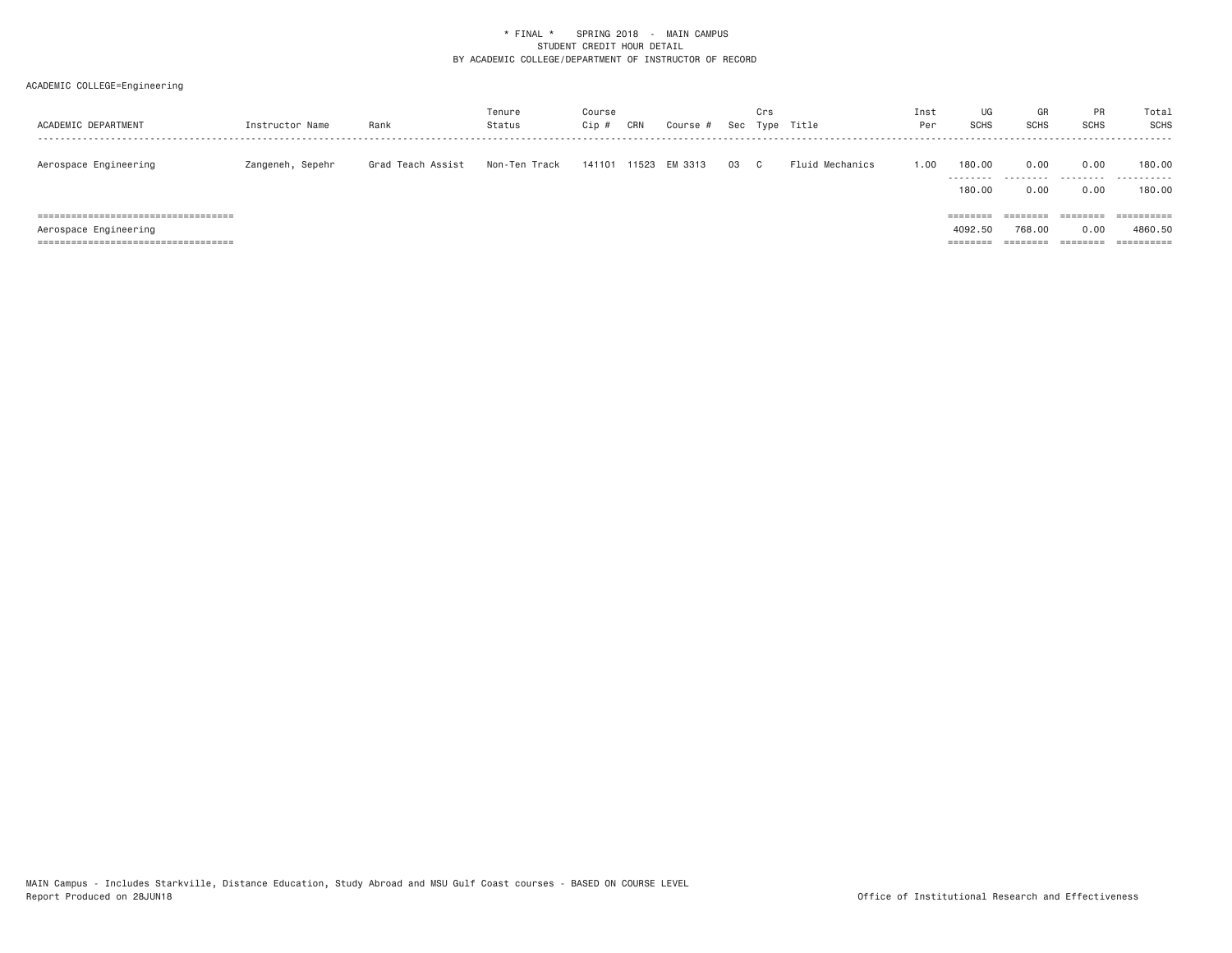| ACADEMIC DEPARTMENT  | Instructor Name    | Rank                              | Tenure<br>Status | Course<br>Cip # | CRN            | Course #             |          | Crs          | Sec Type Title                                         | Inst<br>Per | UG<br><b>SCHS</b> | GR<br><b>SCHS</b>                                                                                                                                             | PR<br><b>SCHS</b>     | Total<br><b>SCHS</b>                    |
|----------------------|--------------------|-----------------------------------|------------------|-----------------|----------------|----------------------|----------|--------------|--------------------------------------------------------|-------------|-------------------|---------------------------------------------------------------------------------------------------------------------------------------------------------------|-----------------------|-----------------------------------------|
| Ag & Bio Engineering | Elder, Steven      | Professor                         | Tenured          | 140301          | 10012          | ABE 1921             | 01       | L            | Intro to Engineer De 1.00                              |             | 78.00             | 0.00                                                                                                                                                          | 0.00                  | 78.00                                   |
|                      |                    |                                   |                  |                 | 10013          | ABE 1921             | 02       | $\mathsf{L}$ | Intro to Engineer De                                   | 1.00        | 66.00             | 0.00                                                                                                                                                          | 0.00                  | 66.00                                   |
|                      |                    |                                   |                  |                 | 15918          | ABE 4000             | 05       | $\mathbf{I}$ | Directed Indiv Study                                   | 1.00        | 3.00              | 0.00                                                                                                                                                          | 0.00                  | 3.00                                    |
|                      |                    |                                   |                  |                 | 16023          | ABE 4000             | 07       | $\mathbf{I}$ | Directed Indiv Study                                   | 1.00        | 3.00              | 0.00                                                                                                                                                          | 0.00                  | 3.00                                    |
|                      |                    |                                   |                  |                 | 16024          | ABE 8000             | 01       | D            | Research / Thesis                                      | 1.00        | 0.00              | 13.00                                                                                                                                                         | 0.00                  | 13.00                                   |
|                      |                    |                                   |                  |                 | 16025          | ABE 9000             | 01       | D            | Research / Diss                                        | 1.00        | 0.00<br>.         | 9.00<br>$\frac{1}{2} \left( \frac{1}{2} \right) \left( \frac{1}{2} \right) \left( \frac{1}{2} \right) \left( \frac{1}{2} \right) \left( \frac{1}{2} \right)$  | 0.00<br>.             | 9.00<br>.                               |
|                      |                    |                                   |                  |                 |                |                      |          |              |                                                        |             | 150.00            | 22.00                                                                                                                                                         | 0.00                  | 172.00                                  |
|                      | Healey, Allison    | Grad Teach Assist                 | Non-Ten Track    | 140501          | 10026          | ABE 3813             | 04       | К            | Bio Prop Of Mat                                        | 0.07        | 0.00              | 0.00                                                                                                                                                          | 0.00                  | 0.00                                    |
|                      |                    |                                   |                  |                 | 10027          | ABE 3813             | 05       | К            | Bio Prop Of Mat                                        | 0.07        | 0.00              | 0.00                                                                                                                                                          | 0.00                  | 0.00                                    |
|                      |                    |                                   |                  |                 | 14161          | ABE 3813             | 06       | К            | Bio Prop Of Mat                                        | 0.90        | 0.00<br>.         | 0.00<br>.                                                                                                                                                     | 0.00<br>$- - - -$     | 0.00<br>.                               |
|                      |                    |                                   |                  |                 |                |                      |          |              |                                                        |             | 0.00              | 0.00                                                                                                                                                          | 0.00                  | 0.00                                    |
|                      | Horstemeyer, Leah  | Grad Research Assis Non-Ten Track |                  | 140501          | 10026          | ABE 3813             | 04       | Κ            | Bio Prop Of Mat                                        | 0.90        | 0.00              | 0.00                                                                                                                                                          | 0.00                  | 0.00                                    |
|                      |                    |                                   |                  |                 | 10027          | ABE 3813             | 05       | К            | Bio Prop Of Mat                                        | 0.90        | 0.00              | 0.00                                                                                                                                                          | 0.00                  | 0.00                                    |
|                      |                    |                                   |                  |                 |                | 14161 ABE 3813       | 06       | К            | Bio Prop Of Mat                                        | 0.07        | 0.00<br><u>.</u>  | 0.00                                                                                                                                                          | 0.00<br>$- - - -$     | 0.00<br>.                               |
|                      |                    |                                   |                  |                 |                |                      |          |              |                                                        |             | 0.00              | 0.00                                                                                                                                                          | 0.00                  | 0.00                                    |
|                      | Parajuli, Prem     | Associate Professor Tenured       |                  | 140301          | 10024          | ABE 3513             | 01       | C            | GPS/GIS - AG. & ENG                                    | 1.00        | 75.00             | 0.00                                                                                                                                                          | 0.00                  | 75.00                                   |
|                      |                    |                                   |                  |                 | 16187          | ABE 9000             | 05       | D            | Research / Diss                                        | 1.00        | 0.00              | 1.00                                                                                                                                                          | 0.00                  | 1.00                                    |
|                      |                    |                                   |                  |                 | 16591          | ABE 7000             | 06       | $\mathbf{I}$ | Directed Indiv Study                                   | 1.00        | 0.00              | 2.00                                                                                                                                                          | 0.00                  | 2.00                                    |
|                      |                    |                                   |                  | 140501          | 10038          | ABE 4803             | 02       | C            | Biosys Simulation- E 1.00                              |             | 51.00             | 0.00                                                                                                                                                          | 0.00                  | 51.00                                   |
|                      |                    |                                   |                  |                 | 10049          | ABE 6803             | 02       | C            | Biosyst Simulation                                     | 1.00        | 0.00<br>.         | 3.00<br>.                                                                                                                                                     | 0.00<br>$\frac{1}{2}$ | 3.00<br>.                               |
|                      |                    |                                   |                  |                 |                |                      |          |              |                                                        |             | 126.00            | 6.00                                                                                                                                                          | 0.00                  | 132.00                                  |
|                      | Prabhu, Raj        | Assistant Professor Ten Track     |                  | 140301          | 15956          | ABE 4000             | 06       | $\mathbf{I}$ | Directed Indiv Study                                   | 1.00        | 3.00              | 0.00                                                                                                                                                          | 0.00                  | 3.00                                    |
|                      |                    |                                   |                  |                 | 16193          | ABE 8000             | 08       | D            | Research / Thesis                                      | 1,00        | 0.00              | 1.00                                                                                                                                                          | 0.00                  | 1.00                                    |
|                      |                    |                                   |                  |                 | 16194          | ABE 9000             | 08       | D            | Research / Diss                                        | 1,00        | 0.00              | 37.00                                                                                                                                                         | 0.00                  | 37.00                                   |
|                      |                    |                                   |                  |                 | 16308          | ABE 7000             | 04       | I            | Directed Indiv Study 1.00                              |             | 0.00              | 3.00                                                                                                                                                          | 0.00                  | 3.00                                    |
|                      |                    |                                   |                  |                 | 16323          | ABE 7000             | 05       | I            | Directed Indiv Study                                   | 1.00        | 0.00              | 3.00                                                                                                                                                          | 0.00                  | 3.00                                    |
|                      |                    |                                   |                  |                 | 16595          | ABE 4000             | 12       | $\mathbf{I}$ | Directed Indiv Study                                   | 1.00        | 3.00              | 0.00                                                                                                                                                          | 0.00                  | 3.00                                    |
|                      |                    |                                   |                  |                 | 16683          | ABE 4000             | 13       | $\mathbf{I}$ | Directed Indiv Study 1.00                              |             | 3.00              | 0.00                                                                                                                                                          | 0.00                  | 3.00                                    |
|                      |                    |                                   |                  | 140501          | 16857<br>10023 | ABE 4000<br>ABE 3303 | 20<br>01 | I<br>C       | Directed Indiv Study 1.00<br>Transport in Bio Eng 1.00 |             | 3.00<br>168.00    | 0.00<br>0.00                                                                                                                                                  | 0.00<br>0.00          | 3.00<br>168.00                          |
|                      |                    |                                   |                  |                 |                |                      |          |              |                                                        |             | .<br>180.00       | $\frac{1}{2} \left( \frac{1}{2} \right) \left( \frac{1}{2} \right) \left( \frac{1}{2} \right) \left( \frac{1}{2} \right) \left( \frac{1}{2} \right)$<br>44.00 | .<br>0.00             | $\alpha$ is a single $\alpha$<br>224.00 |
|                      | To, Suminto        | Professor                         | Tenured          | 140301          | 16183          | ABE 9000             | 04       | D            | Research / Diss                                        | 1.00        | 0.00              | 1.00                                                                                                                                                          | 0.00                  | 1.00                                    |
|                      |                    |                                   |                  | 140501          | 10031          | ABE 4423             | 01       | C            | Bioinstrum II                                          | 1.00        | 210.00            | 0.00                                                                                                                                                          | 0.00                  | 210.00                                  |
|                      |                    |                                   |                  |                 | 10032          | ABE 4423             | 02       | Κ            | Bioinstrum II                                          | 1.00        | 0.00              | 0.00                                                                                                                                                          | 0.00                  | 0.00                                    |
|                      |                    |                                   |                  |                 | 10033          | ABE 4423             | 03       | K            | Bioinstrum II                                          | 1.00        | 0.00              | 0.00                                                                                                                                                          | 0.00                  | 0.00                                    |
|                      |                    |                                   |                  |                 | 10042          | ABE 6423             | 01       | C            | Bioinstrum II                                          | 1.00        | 0.00              | 6.00                                                                                                                                                          | 0.00                  | 6.00                                    |
|                      |                    |                                   |                  |                 | 10043          | ABE 6423             | 02       | К            | Bioinstrum II                                          | 1.00        | 0.00              | 0.00                                                                                                                                                          | 0.00                  | 0.00                                    |
|                      |                    |                                   |                  |                 |                | 10044 ABE 6423       | 03       | К            | Bioinstrum II                                          | 1.00        | 0.00<br>.         | 0.00<br><b>.</b>                                                                                                                                              | 0.00<br>.             | 0.00<br>.                               |
|                      |                    |                                   |                  |                 |                |                      |          |              |                                                        |             | 210.00            | 7.00                                                                                                                                                          | 0.00                  | 217.00                                  |
|                      | Williams, Lakiesha | Associate Professor Tenured       |                  | 010000          | 15283          | GA 4000              | 02       | I            | Dis in Agriculture                                     | 1.00        | 3,00              | 0.00                                                                                                                                                          | 0.00                  | 3.00                                    |
|                      |                    |                                   |                  | 140301          | 16039          | ABE 4000             | 08       | I            | Directed Indiv Study                                   | 1.00        | 3.00              | 0.00                                                                                                                                                          | 0.00                  | 3.00                                    |
|                      |                    |                                   |                  |                 | 16180          | ABE 8000             | 02       | D            | Research / Thesis                                      | 1.00        | 0.00              | 11.00                                                                                                                                                         | 0.00                  | 11.00                                   |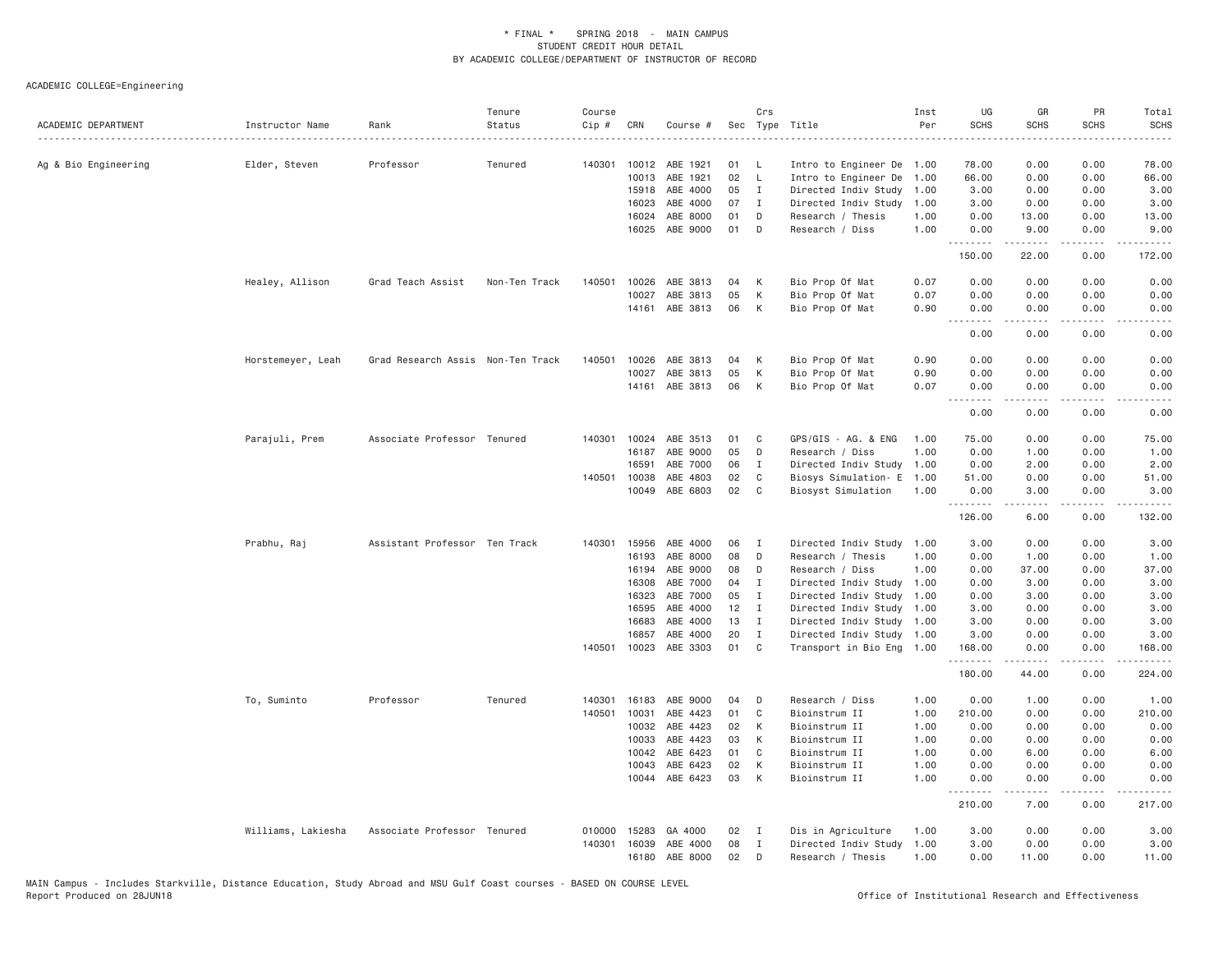| ACADEMIC DEPARTMENT                                                                                       | Instructor Name    | Rank                | Tenure<br>Status | Course<br>Cip # | CRN   | Course # |    | Crs | Sec Type Title     | Inst<br>Per | UG<br>SCHS                     | GR<br><b>SCHS</b>  | PR<br><b>SCHS</b>                     | Total<br>SCHS               |
|-----------------------------------------------------------------------------------------------------------|--------------------|---------------------|------------------|-----------------|-------|----------|----|-----|--------------------|-------------|--------------------------------|--------------------|---------------------------------------|-----------------------------|
| Ag & Bio Engineering                                                                                      | Williams, Lakiesha | Associate Professor | Tenured          | 140301          | 16181 | ABE 9000 | 02 | D.  | Diss<br>Research / | 1.00        | 0.00<br>.<br>6.00              | 9,00<br>.<br>20.00 | 0.00<br>---------<br>0.00             | 9.00<br>----------<br>26.00 |
| =====================================<br>Ag & Bio Engineering<br>:==============================<br>===== |                    |                     |                  |                 |       |          |    |     |                    |             | ========<br>672.00<br>======== | ========<br>99,00  | $=$ = = = = = = =<br>0.00<br>======== | ==========<br>771.00        |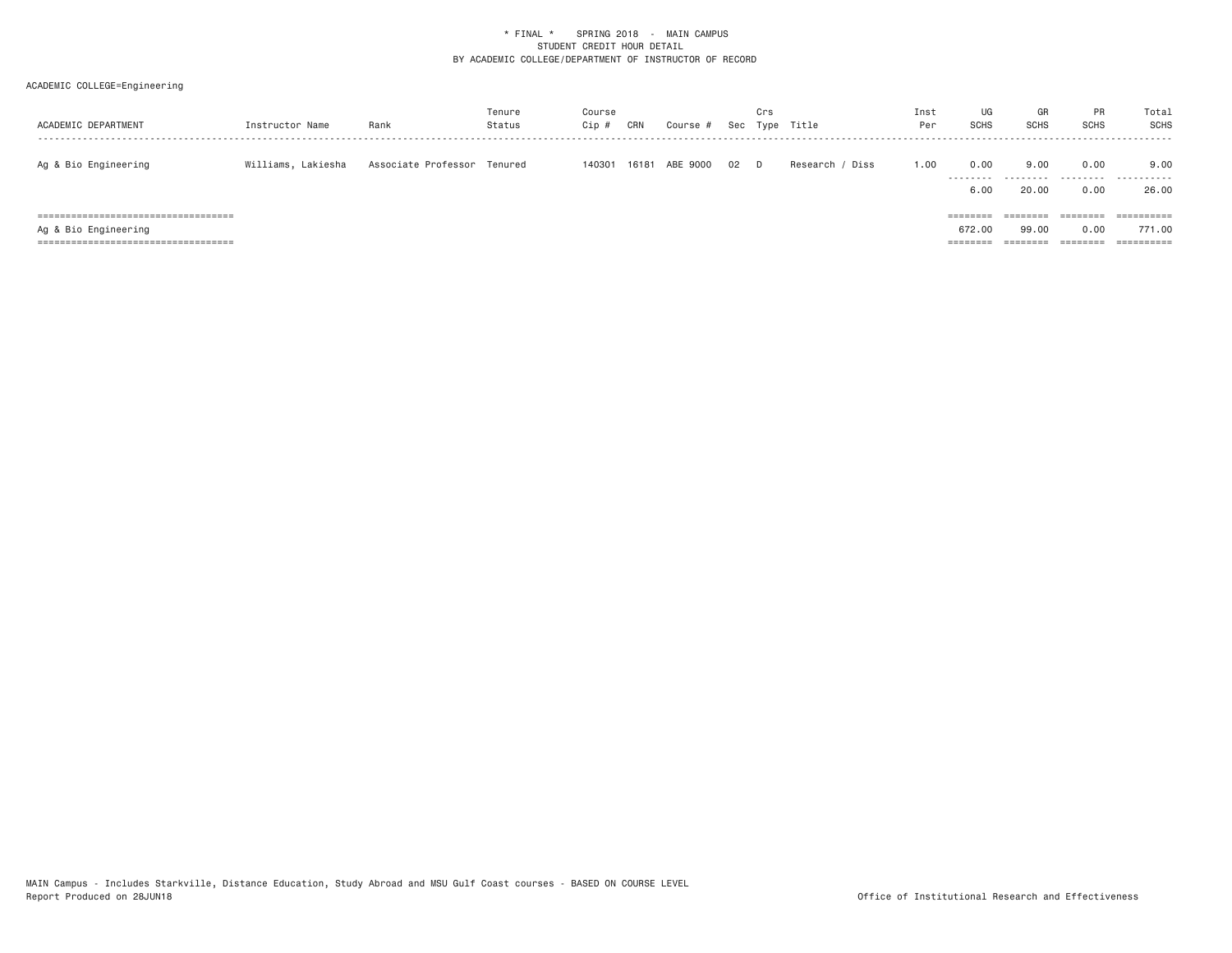| ACADEMIC DEPARTMENT               | Instructor Name | Rank                          | Tenure<br>Status | Course<br>Cip # | CRN          | Course #      |        | Crs            | Sec Type Title            | Inst<br>Per | UG<br><b>SCHS</b>                                                                                                                 | GR<br><b>SCHS</b>                                                                                                                                            | PR<br><b>SCHS</b>            | Total<br><b>SCHS</b>                                                                                                                                          |
|-----------------------------------|-----------------|-------------------------------|------------------|-----------------|--------------|---------------|--------|----------------|---------------------------|-------------|-----------------------------------------------------------------------------------------------------------------------------------|--------------------------------------------------------------------------------------------------------------------------------------------------------------|------------------------------|---------------------------------------------------------------------------------------------------------------------------------------------------------------|
| Civil & Environmental Engineering | Aleithawe, Imad | Lecturer                      | Non-Ten Track    | 140801          | 14253        | CE 4763       | 01     | C              | Construction Risk Ma      | 1.00        | 63.00                                                                                                                             | 0.00                                                                                                                                                         | 0.00                         | 63,00                                                                                                                                                         |
|                                   |                 |                               |                  |                 | 14254        | CE 6763       | 01     | $\mathbb C$    | Construction Risk Ma      | 1.00        | 0.00                                                                                                                              | 6.00                                                                                                                                                         | 0.00                         | 6.00                                                                                                                                                          |
|                                   |                 |                               |                  |                 |              | 14412 CE 6763 | 501 C  |                | Construction Risk Ma      | 1.00        | 0.00<br>.                                                                                                                         | 24.00<br><u>.</u>                                                                                                                                            | 0.00<br>$\sim$ $\sim$ $\sim$ | 24.00                                                                                                                                                         |
|                                   |                 |                               |                  |                 |              |               |        |                |                           |             | 63.00                                                                                                                             | 30.00                                                                                                                                                        | 0.00                         | 93.00                                                                                                                                                         |
|                                   | Freyne, Seamus  | Associate Professor Tenured   |                  | 140101          | 12105        | GE 1501       | 01     | E              | Engineering Design C 1.00 |             | 34.00                                                                                                                             | 0.00                                                                                                                                                         | 0.00                         | 34.00                                                                                                                                                         |
|                                   |                 |                               |                  | 140801          | 10682        | CE 4973       | 01     | $\mathbb C$    | Concrete Structures       | 1.00        | 132.00                                                                                                                            | 0.00                                                                                                                                                         | 0.00                         | 132.00                                                                                                                                                        |
|                                   |                 |                               |                  |                 | 14257        | CE 4983       | 01     | C              | Engr.Wood Structures      | 1.00        | 75.00                                                                                                                             | 0.00                                                                                                                                                         | 0.00                         | 75.00                                                                                                                                                         |
|                                   |                 |                               |                  |                 | 14258        | CE 6983       | 01     | C              | Engr.Wood Structures      | 1.00        | 0.00                                                                                                                              | 6.00                                                                                                                                                         | 0.00                         | 6.00                                                                                                                                                          |
|                                   |                 |                               |                  |                 | 14415        | CE 6983       | 501 C  |                | Engr.Wood Structures      | 1.00        | 0.00                                                                                                                              | 15.00                                                                                                                                                        | 0.00                         | 15.00                                                                                                                                                         |
|                                   |                 |                               |                  |                 | 14915        | CE 8000       | 501 D  |                | Research / Thesis         | 1.00        | 0.00                                                                                                                              | 2.00                                                                                                                                                         | 0.00                         | 2.00                                                                                                                                                          |
|                                   |                 |                               |                  |                 | 14936        | CE 9000       | 501 D  |                | Research / Diss           | 1.00        | 0.00<br>.                                                                                                                         | 9.00<br>-----                                                                                                                                                | 0.00<br>$\sim$ $\sim$ $\sim$ | 9.00                                                                                                                                                          |
|                                   |                 |                               |                  |                 |              |               |        |                |                           |             | 241.00                                                                                                                            | 32.00                                                                                                                                                        | 0.00                         | 273.00                                                                                                                                                        |
|                                   | Gude, Veera     | Associate Professor Ten Track |                  | 140801          | 10679        | CE 4863       | 01     | C              | Water & Waste Engr.       | 1.00        | 132.00                                                                                                                            | 0.00                                                                                                                                                         | 0.00                         | 132.00                                                                                                                                                        |
|                                   |                 |                               |                  |                 | 10687        | CE 6863       | 01     | C              | Water & Waste Engr.       | 1.00        | 0.00                                                                                                                              | 6.00                                                                                                                                                         | 0.00                         | 6.00                                                                                                                                                          |
|                                   |                 |                               |                  |                 | 14917        | CE 8000       | 502 D  |                | Research / Thesis         | 1,00        | 0.00                                                                                                                              | 1.00                                                                                                                                                         | 0.00                         | 1.00                                                                                                                                                          |
|                                   |                 |                               |                  |                 | 14937        | CE 9000       | 502 D  |                | Research / Diss           | 1.00        | 0.00                                                                                                                              | 1.00                                                                                                                                                         | 0.00                         | 1.00                                                                                                                                                          |
|                                   |                 |                               |                  |                 | 15944        | CE 9000       | 02     | D              | Research / Diss           | 1.00        | 0.00                                                                                                                              | 3.00                                                                                                                                                         | 0.00                         | 3.00                                                                                                                                                          |
|                                   |                 |                               |                  |                 | 16030        | CE 4000       | 12     | $\blacksquare$ | Directed Indiv Study      | 1.00        | 3.00                                                                                                                              | 0.00                                                                                                                                                         | 0.00                         | 3.00                                                                                                                                                          |
|                                   |                 |                               |                  |                 | 16306        | CE 4000       | 13     | $\mathbf{I}$   | Directed Indiv Study      | 1.00        | 3.00                                                                                                                              | 0.00                                                                                                                                                         | 0.00                         | 3.00                                                                                                                                                          |
|                                   |                 |                               |                  |                 |              | 16962 CE 4000 | $14$ I |                | Directed Indiv Study 1.00 |             | 3.00<br>. <b>.</b>                                                                                                                | 0.00<br>$\frac{1}{2} \left( \frac{1}{2} \right) \left( \frac{1}{2} \right) \left( \frac{1}{2} \right) \left( \frac{1}{2} \right) \left( \frac{1}{2} \right)$ | 0.00<br>.                    | 3.00<br>.                                                                                                                                                     |
|                                   |                 |                               |                  |                 |              |               |        |                |                           |             | 141.00                                                                                                                            | 11.00                                                                                                                                                        | 0.00                         | 152.00                                                                                                                                                        |
|                                   | Gullett, Philip | Associate Professor Tenured   |                  |                 | 140801 14418 | CE 8603       | 501 C  |                | Mat Struct Analysis       | 1.00        | 0.00                                                                                                                              | 6.00                                                                                                                                                         | 0.00                         | 6.00                                                                                                                                                          |
|                                   |                 |                               |                  |                 | 14938        | CE 9000       | 503 D  |                | Research / Diss           | 1.00        | 0.00                                                                                                                              | 2.00                                                                                                                                                         | 0.00                         | 2.00                                                                                                                                                          |
|                                   |                 |                               |                  |                 | 15208        | CE 8683       | 01     | C              | Finite Element Analy 1.00 |             | 0.00                                                                                                                              | 30.00                                                                                                                                                        | 0.00                         | 30.00                                                                                                                                                         |
|                                   |                 |                               |                  |                 | 15209        | CE 8683       | 501 C  |                | Finite Element Analy 1.00 |             | 0.00<br>$\frac{1}{2} \left( \frac{1}{2} \right) \left( \frac{1}{2} \right) \left( \frac{1}{2} \right) \left( \frac{1}{2} \right)$ | 27.00<br>$- - - - -$                                                                                                                                         | 0.00<br>$\frac{1}{2}$        | 27.00                                                                                                                                                         |
|                                   |                 |                               |                  |                 |              |               |        |                |                           |             | 0.00                                                                                                                              | 65.00                                                                                                                                                        | 0.00                         | 65.00                                                                                                                                                         |
|                                   | Howard, Isaac   | Professor                     | Tenured          | 140801          | 10665        | CE 3311       | 01     | $\mathsf{L}$   | Construction Matls L 1.00 |             | 30.00                                                                                                                             | 0.00                                                                                                                                                         | 0.00                         | 30.00                                                                                                                                                         |
|                                   |                 |                               |                  |                 | 10666        | CE 3311       | 02     | L.             | Construction Matls L 1.00 |             | 32.00                                                                                                                             | 0.00                                                                                                                                                         | 0.00                         | 32.00                                                                                                                                                         |
|                                   |                 |                               |                  |                 | 10667        | CE 3311       | 03     | L              | Construction Matls L 1.00 |             | 32.00                                                                                                                             | 0.00                                                                                                                                                         | 0.00                         | 32.00                                                                                                                                                         |
|                                   |                 |                               |                  |                 | 10668        | CE 3313       | 01     | C              | Construction Materia      | 1.00        | 288.00                                                                                                                            | 0.00                                                                                                                                                         | 0.00                         | 288.00                                                                                                                                                        |
|                                   |                 |                               |                  |                 | 14919        | CE 8000       | 504 D  |                | Research / Thesis         | 1.00        | 0.00                                                                                                                              | 1.00                                                                                                                                                         | 0.00                         | 1.00                                                                                                                                                          |
|                                   |                 |                               |                  |                 | 14939        | CE 9000       | 504 D  |                | Research / Diss           | 1.00        | 0.00                                                                                                                              | 4.00                                                                                                                                                         | 0.00                         | 4.00                                                                                                                                                          |
|                                   |                 |                               |                  |                 | 15384        | CE 4000       | 01     | $\mathbf{I}$   | Directed Indiv Study      | 1.00        | 3.00                                                                                                                              | 0.00                                                                                                                                                         | 0.00                         | 3.00                                                                                                                                                          |
|                                   |                 |                               |                  |                 | 15946        | CE 9000       | 04     | D              | Research / Diss           | 1.00        | 0.00                                                                                                                              | 13.00                                                                                                                                                        | 0.00                         | 13.00                                                                                                                                                         |
|                                   |                 |                               |                  |                 | 16159        | CE 8000       | 05     | D              | Research / Thesis         | 1,00        | 0.00                                                                                                                              | 13.00                                                                                                                                                        | 0.00                         | 13.00                                                                                                                                                         |
|                                   |                 |                               |                  | 140803          | 14259        | CE 8343       | 01     | C              | Adv Pavement Materia      | 1.00        | 0.00                                                                                                                              | 18.00                                                                                                                                                        | 0.00                         | 18.00                                                                                                                                                         |
|                                   |                 |                               |                  |                 |              | 14416 CE 8343 | 501 C  |                | Adv Pavement Materia      | 1.00        | 0.00<br>.                                                                                                                         | 33.00<br>.                                                                                                                                                   | 0.00<br>.                    | 33.00<br>$\frac{1}{2} \left( \frac{1}{2} \right) \left( \frac{1}{2} \right) \left( \frac{1}{2} \right) \left( \frac{1}{2} \right) \left( \frac{1}{2} \right)$ |
|                                   |                 |                               |                  |                 |              |               |        |                |                           |             | 385.00                                                                                                                            | 82.00                                                                                                                                                        | 0.00                         | 467.00                                                                                                                                                        |
|                                   | King, Herbert   | Instructor                    | Non-Ten Track    | 143801          | 10659        | CE 2213       | 01     | C              | Surveying                 | 1.00        | 288.00                                                                                                                            | 0.00                                                                                                                                                         | 0.00                         | 288.00                                                                                                                                                        |
|                                   |                 |                               |                  |                 | 10660        | CE 2213       | 02     | К              | Surveying                 | 1.00        | 0.00                                                                                                                              | 0.00                                                                                                                                                         | 0.00                         | 0.00                                                                                                                                                          |
|                                   |                 |                               |                  |                 | 10662        | CE 2213       | 04     | К              | Surveying                 | 1.00        | 0.00                                                                                                                              | 0.00                                                                                                                                                         | 0.00                         | 0.00                                                                                                                                                          |
|                                   |                 |                               |                  |                 | 15137        | CE 2213       | 03     | К              | Surveying                 | 1,00        | 0.00                                                                                                                              | 0.00                                                                                                                                                         | 0.00                         | 0.00                                                                                                                                                          |
|                                   |                 |                               |                  |                 | 151102 10675 | CE 4243       | 01     | C              | Land Surveys              | 1.00        | 51.00                                                                                                                             | 0.00                                                                                                                                                         | 0.00                         | 51.00                                                                                                                                                         |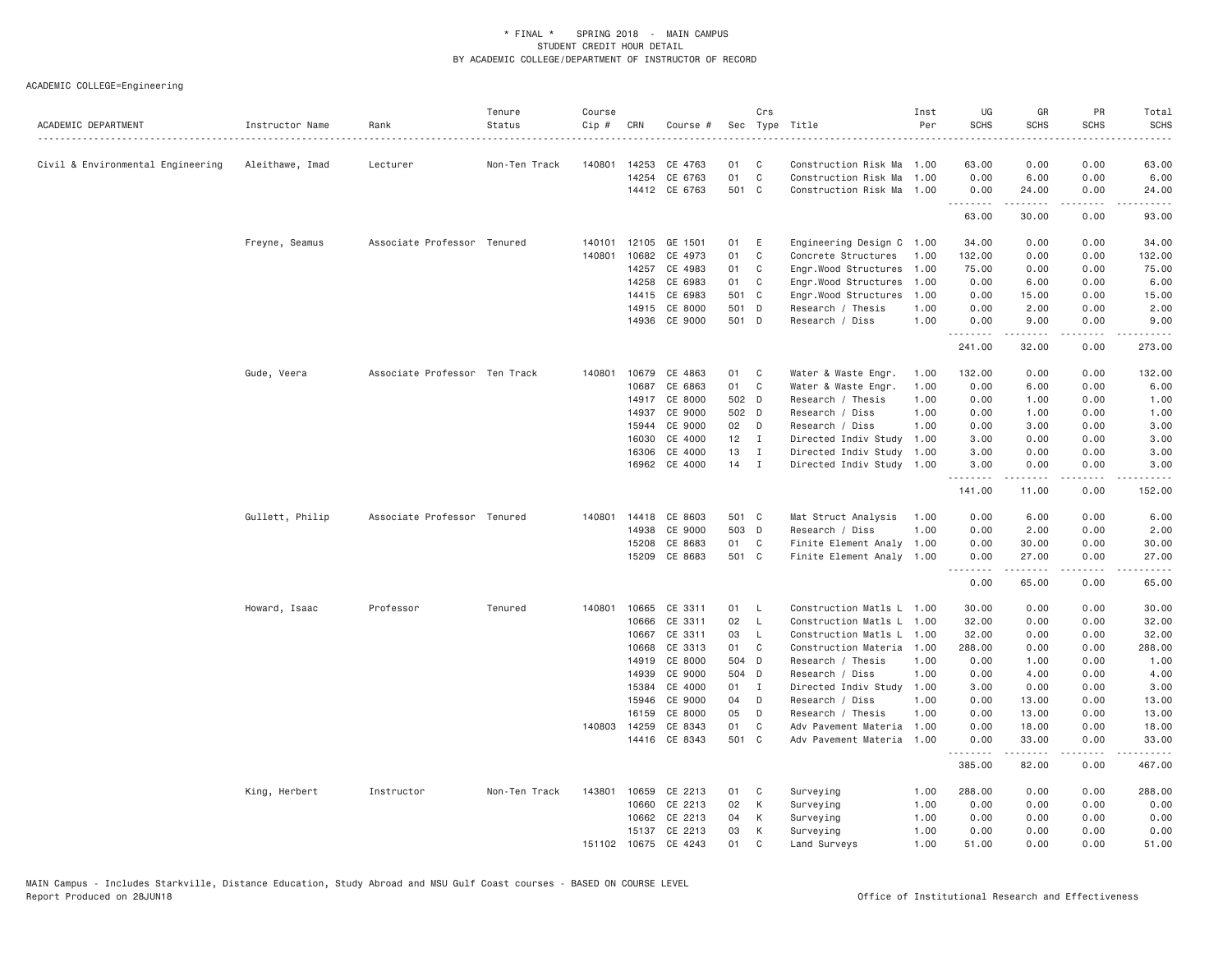| ACADEMIC DEPARTMENT               | Instructor Name                  | Rank                          | Tenure<br>Status | Course<br>Cip # | CRN            | Course #             |                | Crs               | Sec Type Title                                    | Inst<br>Per  | UG<br><b>SCHS</b> | GR<br><b>SCHS</b>                                                                                                                                            | <b>PR</b><br><b>SCHS</b>                                                                                                  | Total<br><b>SCHS</b>                                                                                                                          |
|-----------------------------------|----------------------------------|-------------------------------|------------------|-----------------|----------------|----------------------|----------------|-------------------|---------------------------------------------------|--------------|-------------------|--------------------------------------------------------------------------------------------------------------------------------------------------------------|---------------------------------------------------------------------------------------------------------------------------|-----------------------------------------------------------------------------------------------------------------------------------------------|
|                                   |                                  |                               |                  |                 |                |                      |                |                   |                                                   |              | .                 | .                                                                                                                                                            |                                                                                                                           | .                                                                                                                                             |
|                                   |                                  |                               |                  |                 |                |                      |                |                   |                                                   |              | 339.00            | 0.00                                                                                                                                                         | 0.00                                                                                                                      | 339.00                                                                                                                                        |
| Civil & Environmental Engineering | Li, Pengfei                      | Assistant Professor Ten Track |                  |                 | 140801 10664   | CE 3113              | 01             | C                 | Transportation Engr                               | 1.00         | 309.00            | 0.00                                                                                                                                                         | 0.00                                                                                                                      | 309.00                                                                                                                                        |
|                                   |                                  |                               |                  |                 | 16166          | CE 9000              | 05             | D                 | Research / Diss                                   | 1.00         | 0.00<br>.         | 3.00<br>$\frac{1}{2} \left( \frac{1}{2} \right) \left( \frac{1}{2} \right) \left( \frac{1}{2} \right) \left( \frac{1}{2} \right) \left( \frac{1}{2} \right)$ | 0.00<br>.                                                                                                                 | 3.00<br>.                                                                                                                                     |
|                                   |                                  |                               |                  |                 |                |                      |                |                   |                                                   |              | 309.00            | 3.00                                                                                                                                                         | 0.00                                                                                                                      | 312.00                                                                                                                                        |
|                                   | Magbanua, Benjamin               | Associate Professor Tenured   |                  | 140801          | 10663          | CE 2803              | 01             | C                 | Environ Engr Issues                               | 1.00         | 159.00            | 0.00                                                                                                                                                         | 0.00                                                                                                                      | 159.00                                                                                                                                        |
|                                   |                                  |                               |                  |                 | 10693          | CE 8803              | 01             | C                 | Un Pro-Op Env Eng I                               | 1.00         | 0.00              | 6.00                                                                                                                                                         | 0.00                                                                                                                      | 6.00                                                                                                                                          |
|                                   |                                  |                               |                  |                 |                | 14420 CE 8803        | 501 C          |                   | Un Pro-Op Env Eng I                               | 1.00         | 0.00<br>.         | 12.00<br>.                                                                                                                                                   | 0.00<br>.                                                                                                                 | 12.00<br>$\mathcal{L}^{\mathcal{A}}\left( \mathcal{A}^{\mathcal{A}}\right) =\mathcal{L}^{\mathcal{A}}\left( \mathcal{A}^{\mathcal{A}}\right)$ |
|                                   |                                  |                               |                  |                 |                |                      |                |                   |                                                   |              | 159.00            | 18.00                                                                                                                                                        | 0.00                                                                                                                      | 177.00                                                                                                                                        |
|                                   | Martin, James L.                 | Professor                     | Tenured          | 140801          | 10673          | CE 3503              | 01             | C                 | Water Resource Engr.                              | 1.00         | 291.00            | 0.00                                                                                                                                                         | 0.00                                                                                                                      | 291.00                                                                                                                                        |
|                                   |                                  |                               |                  |                 | 10695          | CE 8923              | 02             | C                 | Surf Wat Qual Mod                                 | 1.00         | 0.00              | 12.00                                                                                                                                                        | 0.00                                                                                                                      | 12.00                                                                                                                                         |
|                                   |                                  |                               |                  |                 | 13830          | CE 8923              | 501 C          |                   | Surf Wat Qual Mod                                 | 1.00         | 0.00              | 9.00                                                                                                                                                         | 0.00                                                                                                                      | 9.00                                                                                                                                          |
|                                   |                                  |                               |                  |                 | 14926<br>14942 | CE 8000<br>CE 9000   | 507 D<br>507 D |                   | Research / Thesis<br>Research / Diss              | 1.00<br>1.00 | 0.00<br>0.00      | 4.00<br>3.00                                                                                                                                                 | 0.00<br>0.00                                                                                                              | 4.00<br>3.00                                                                                                                                  |
|                                   |                                  |                               |                  |                 | 15729          | CE 4000              | 02 I           |                   | Directed Indiv Study                              | 1.00         | 3.00              | 0.00                                                                                                                                                         | 0.00                                                                                                                      | 3.00                                                                                                                                          |
|                                   |                                  |                               |                  |                 |                |                      |                |                   |                                                   |              | -----             | -----                                                                                                                                                        | $\frac{1}{2} \left( \frac{1}{2} \right) \left( \frac{1}{2} \right) \left( \frac{1}{2} \right) \left( \frac{1}{2} \right)$ |                                                                                                                                               |
|                                   |                                  |                               |                  |                 |                |                      |                |                   |                                                   |              | 294.00            | 28.00                                                                                                                                                        | 0.00                                                                                                                      | 322.00                                                                                                                                        |
|                                   | Mortezaei, Kimia                 | Lecturer                      | Non-Ten Track    |                 |                | 140801 10676 CE 4433 | 01             | C.                | Foundations                                       | 1.00         | 177.00<br>.       | 0.00<br>$\frac{1}{2} \left( \frac{1}{2} \right) \left( \frac{1}{2} \right) \left( \frac{1}{2} \right) \left( \frac{1}{2} \right) \left( \frac{1}{2} \right)$ | 0.00<br>.                                                                                                                 | 177.00<br>.                                                                                                                                   |
|                                   |                                  |                               |                  |                 |                |                      |                |                   |                                                   |              | 177.00            | 0.00                                                                                                                                                         | 0.00                                                                                                                      | 177.00                                                                                                                                        |
|                                   | Nelson, William                  | Non-Employee                  | Not Applicable   | 140801          | 14255          | CE 4843              | 01             | C                 | Environ Engineering                               | 1.00         | 12.00             | 0.00                                                                                                                                                         | 0.00                                                                                                                      | 12.00                                                                                                                                         |
|                                   |                                  |                               |                  |                 | 14256          | CE 6843              | 01             | C                 | Environ Engineering                               | 1.00         | 0.00              | 3.00                                                                                                                                                         | 0.00                                                                                                                      | 3.00                                                                                                                                          |
|                                   |                                  |                               |                  |                 |                | 14413 CE 6843        | 501 C          |                   | Environ Engineering                               | 1.00         | 0.00              | 6.00                                                                                                                                                         | 0.00<br>.                                                                                                                 | 6.00<br>.                                                                                                                                     |
|                                   |                                  |                               |                  |                 |                |                      |                |                   |                                                   |              | 12.00             | -----<br>9.00                                                                                                                                                | 0.00                                                                                                                      | 21.00                                                                                                                                         |
|                                   | Ortega Achury, Sandr Non-Faculty |                               | Not Applicable   | 140802          | 10669          | CE 3501              | 01             | - L               | Water Res. Engr Lab                               | 1.00         | 24.00             | 0.00                                                                                                                                                         | 0.00                                                                                                                      | 24.00                                                                                                                                         |
|                                   |                                  |                               |                  |                 | 10670          | CE 3501              | 02             | $\mathsf{L}$      | Water Res. Engr Lab                               | 1.00         | 24.00             | 0.00                                                                                                                                                         | 0.00                                                                                                                      | 24.00                                                                                                                                         |
|                                   |                                  |                               |                  |                 | 10671          | CE 3501              | 03             | L                 | Water Res. Engr Lab                               | 1.00         | 24.00             | 0.00                                                                                                                                                         | 0.00                                                                                                                      | 24.00                                                                                                                                         |
|                                   |                                  |                               |                  |                 |                | 10672 CE 3501        | 04             | $\mathsf{L}$      | Water Res. Engr Lab                               | 1.00         | 24.00<br>.        | 0.00<br>$\frac{1}{2} \left( \frac{1}{2} \right) \left( \frac{1}{2} \right) \left( \frac{1}{2} \right) \left( \frac{1}{2} \right) \left( \frac{1}{2} \right)$ | 0.00<br>د د د د                                                                                                           | 24.00<br>والمناصبات                                                                                                                           |
|                                   |                                  |                               |                  |                 |                |                      |                |                   |                                                   |              | 96.00             | 0.00                                                                                                                                                         | 0.00                                                                                                                      | 96.00                                                                                                                                         |
|                                   | Ramirez Avila, John              | Assistant Professor Ten Track |                  | 140801          | 14932          | CE 8000              | 508 D          |                   | Research / Thesis                                 | 1.00         | 0.00              | 4.00                                                                                                                                                         | 0.00                                                                                                                      | 4.00                                                                                                                                          |
|                                   |                                  |                               |                  |                 | 14943          | CE 9000              | 508 D          |                   | Research / Diss                                   | 1.00         | 0.00              | 1.00                                                                                                                                                         | 0.00                                                                                                                      | 1.00                                                                                                                                          |
|                                   |                                  |                               |                  |                 | 15788          | CE 4000              | 03 I           |                   | Directed Indiv Study                              | 1.00         | 3.00              | 0.00                                                                                                                                                         | 0.00                                                                                                                      | 3.00                                                                                                                                          |
|                                   |                                  |                               |                  |                 | 15789          | CE 4000              | 04             | $\mathbf{I}$      | Directed Indiv Study                              | 1.00         | 3.00              | 0.00                                                                                                                                                         | 0.00                                                                                                                      | 3.00                                                                                                                                          |
|                                   |                                  |                               |                  |                 | 15790          | CE 4000<br>CE 4000   | 05             | $\mathbf{I}$<br>I | Directed Indiv Study                              | 1.00         | 3.00              | 0.00                                                                                                                                                         | 0.00                                                                                                                      | 3.00                                                                                                                                          |
|                                   |                                  |                               |                  |                 | 15793<br>16027 | CE 4000              | 08<br>10       | $\mathbf{I}$      | Directed Indiv Study 1.00<br>Directed Indiv Study | 1.00         | 3.00<br>3.00      | 0.00<br>0.00                                                                                                                                                 | 0.00<br>0.00                                                                                                              | 3.00<br>3.00                                                                                                                                  |
|                                   |                                  |                               |                  |                 | 16154          | CE 8000              | 01             | D                 | Research / Thesis                                 | 1.00         | 0.00              | 9.00                                                                                                                                                         | 0.00                                                                                                                      | 9.00                                                                                                                                          |
|                                   |                                  |                               |                  |                 | 140805 10677   | CE 4513              | 01             | C                 | Engr. Hydrology                                   | 1.00         | 36.00             | 0.00                                                                                                                                                         | 0.00                                                                                                                      | 36.00                                                                                                                                         |
|                                   |                                  |                               |                  |                 | 10685          | CE 6513              | 01             | C                 | Engr. Hydrology                                   | 1.00         | 0.00              | 12.00                                                                                                                                                        | 0.00                                                                                                                      | 12.00                                                                                                                                         |
|                                   |                                  |                               |                  |                 | 13823          | CE 6513              | 501 C          |                   | Engr. Hydrology                                   | 1.00         | 0.00              | 9.00                                                                                                                                                         | 0.00                                                                                                                      | 9.00                                                                                                                                          |
|                                   |                                  |                               |                  |                 |                |                      |                |                   |                                                   |              | .<br>51.00        | .<br>35.00                                                                                                                                                   | .<br>0.00                                                                                                                 | .<br>86.00                                                                                                                                    |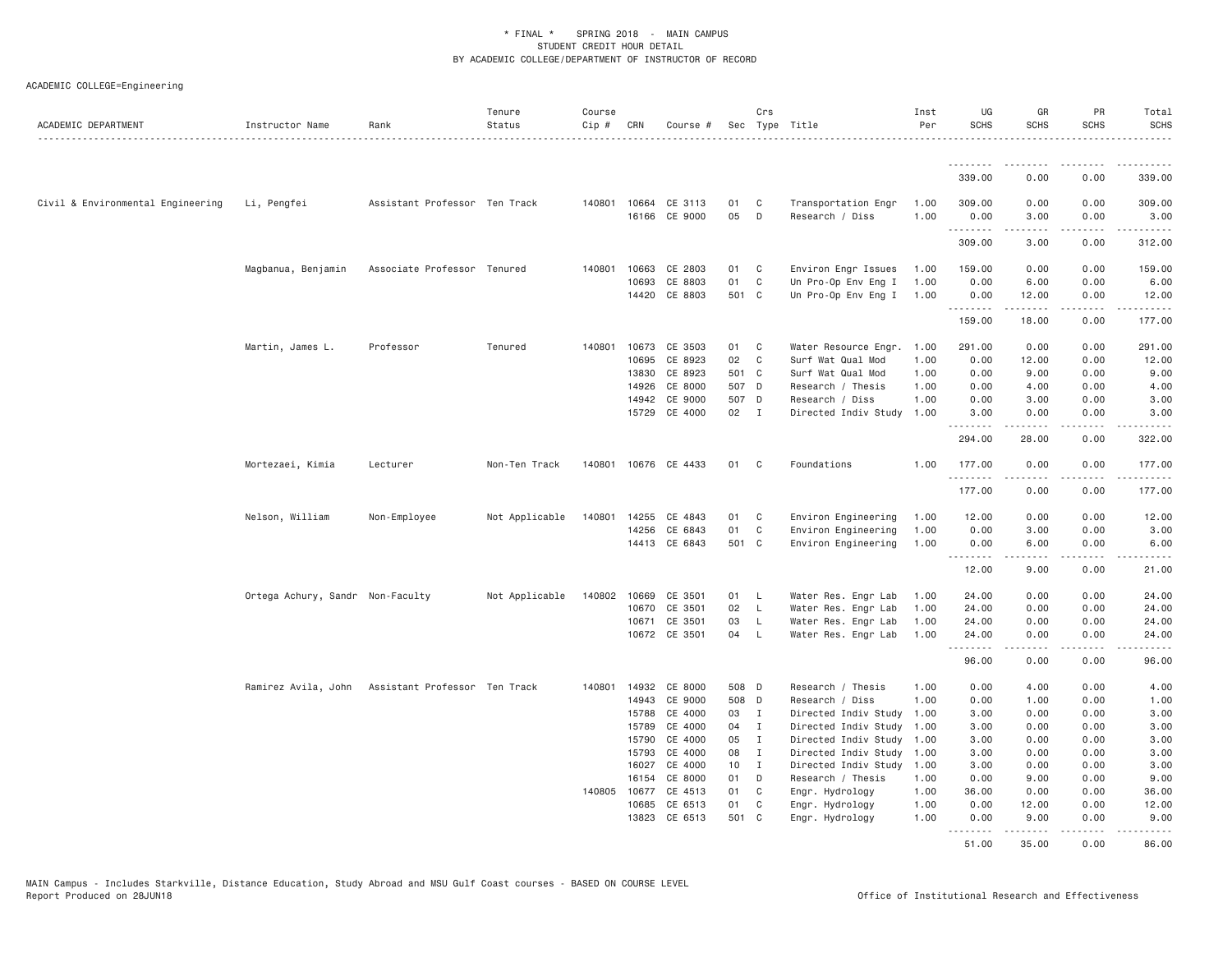| <b>SCHS</b>                                                                                                                                                                       |
|-----------------------------------------------------------------------------------------------------------------------------------------------------------------------------------|
| 147.00                                                                                                                                                                            |
| 147.00                                                                                                                                                                            |
| 6.00                                                                                                                                                                              |
| 12.00                                                                                                                                                                             |
| 3.00                                                                                                                                                                              |
| 6.00                                                                                                                                                                              |
| 6.00                                                                                                                                                                              |
| 25.00<br>.                                                                                                                                                                        |
| 58.00                                                                                                                                                                             |
| 1.00                                                                                                                                                                              |
| 3.00                                                                                                                                                                              |
| 1.00                                                                                                                                                                              |
| 5.00                                                                                                                                                                              |
| ==========                                                                                                                                                                        |
| 2790.00<br>$=$ = = = = = = = = =                                                                                                                                                  |
| <b>SCHS</b><br>0.00<br>---------<br>0.00<br>0.00<br>0.00<br>0.00<br>0.00<br>0.00<br>0.00<br>---------<br>0.00<br>0.00<br>0.00<br>0.00<br>0.00<br>========<br>0.00<br>$= 22222222$ |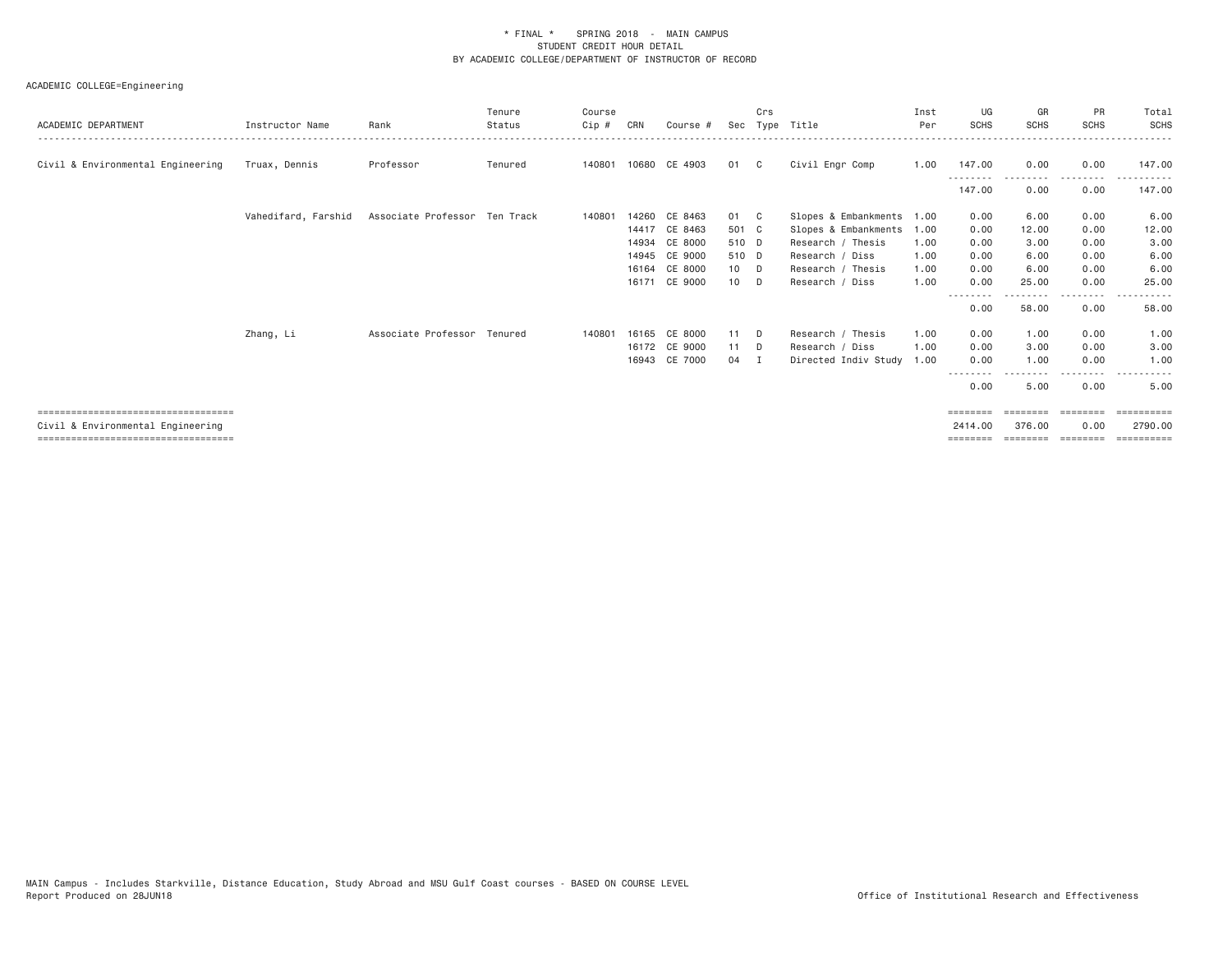| 0.00<br>Computer Science & Engineering<br>Abdoulahi, Ibrahim<br>Grad Teach Assist<br>Non-Ten Track<br>110201<br>11055<br>CSE 1233<br>01<br>C<br>Cmptr Prog-C<br>1.00<br>168.00<br>0.00<br>11074 CSE 1384<br>02<br>C<br>Intermed Comp Prog<br>0.50<br>100.00<br>0.00<br>0.00<br>.<br>.<br>.<br>268.00<br>0.00<br>0.00<br>Anderson, Richard<br>Non-Ten Track<br>11103<br>CSE 3981<br>01<br>C<br>Computer Ethics<br>1.00<br>12.00<br>0.00<br>0.00<br>Instructor<br>110101<br>110201<br>CSE 1384<br>04<br>C<br>0.50<br>94.00<br>0.00<br>11076<br>Intermed Comp Prog<br>0.00<br>11093<br>CSE 2813<br>01<br>1.00<br>0.00<br>C<br>Discrete Structures<br>150.00<br>0.00<br>CSE 2813<br>02<br>C<br>11094<br>Discrete Structures<br>1.00<br>165.00<br>0.00<br>0.00<br>CSE 2813<br>H01 C<br>11095<br>Honors Discrete Stru<br>1.00<br>12.00<br>0.00<br>0.00<br>H02 C<br>11096<br>CSE 2813<br>Honors Discrete Stru<br>1.00<br>18.00<br>0.00<br>0.00<br>CSE 3324<br>01<br>110701<br>11098<br>C<br>Dist Client/Server P 1.00<br>168.00<br>0.00<br>0.00<br>CSE 3324<br>02<br>0.00<br>11099<br>K<br>Dist Client/Server P 1.00<br>0.00<br>0.00<br>CSE 3324<br>04<br>K<br>0.00<br>0.00<br>11101<br>Dist Client/Server P 1.00<br>0.00<br>.<br>.<br>.<br>619.00<br>0.00<br>0.00<br>Archibald, Christoph Assistant Professor Ten Track<br>CSE 8080<br>05<br>Directed Project Cs<br>0.00<br>110101<br>11141<br>I<br>1.00<br>0.00<br>3.00<br>01<br>15090<br>CSE 8000<br>D<br>Research / Thesis<br>1.00<br>0.00<br>9.00<br>0.00<br>15107<br>CSE 9000<br>01<br>D<br>Research/Diss<br>1.00<br>0.00<br>33.00<br>0.00<br>15634<br>CSE 4000<br>01<br>$\mathbf{I}$<br>Directed Indiv Study<br>1.00<br>3.00<br>0.00<br>0.00<br>16366<br>CSE 4000<br>08<br>$\mathbf{I}$<br>Directed Indiv Study<br>1.00<br>3.00<br>0.00<br>0.00<br>110102 15235<br>CSE 4643<br>01<br>C<br>AI Robotics<br>1.00<br>69.00<br>0.00<br>0.00<br>01<br>$\mathsf{C}$<br>CSE 6643<br>1.00<br>0.00<br>33.00<br>0.00<br>15236<br>AI Robotics<br>H03 E<br>240101 12372<br>HON 4093<br>1.00<br>0.00<br>0.00<br>Honors Thesis<br>3.00<br>.<br><u>.</u><br>.<br>78.00<br>78.00<br>0.00<br>110101 11155 CSE 8843<br>Seg/Parallel Alrthm<br>0.00<br>Banicescu, Ioana<br>Professor<br>Tenured<br>01<br>C<br>1.00<br>0.00<br>27.00<br>0.00<br>27.00<br>0.00<br>Bethel, Cindy<br>Associate Professor Tenured<br>110101 11117 CSE 4663<br>01<br>C<br>Human-Computer Inter 1.00<br>81.00<br>0.00<br>0.00<br>01<br>$\mathsf{C}$<br>11133<br>CSE 6663<br>Human-Computer Inter<br>1.00<br>0.00<br>24.00<br>0.00<br>03<br>11139<br>CSE 8080<br>$\mathbf{I}$<br>Directed Project Cs<br>0.00<br>3.00<br>0.00<br>1.00<br>CSE 8000<br>03<br>15092<br>D<br>Research / Thesis<br>1.00<br>0.00<br>30.00<br>0.00<br>15109<br>CSE 9000<br>03<br>D<br>Research/Diss<br>1,00<br>0.00<br>27.00<br>0.00<br>15917<br>CSE 4000<br>04<br>$\mathbf I$<br>Directed Indiv Study<br>2.00<br>0.00<br>0.00<br>1.00<br>07<br>16276<br>CSE 4000<br>$\mathbf{I}$<br>Directed Indiv Study<br>1.00<br>3.00<br>0.00<br>0.00<br>03<br>16830<br>CSE 7000<br>$\mathbf{I}$<br>Directed Indiv Study<br>1.00<br>0.00<br>3.00<br>0.00<br>.<br>86.00<br>87.00<br>0.00<br>Bhowmik, Tanmay<br>Assistant Professor Ten Track<br>110101 15093<br>CSE 8000<br>04<br>D<br>Research / Thesis<br>1.00<br>0.00<br>18.00<br>0.00 | Total<br><b>SCHS</b>  |
|----------------------------------------------------------------------------------------------------------------------------------------------------------------------------------------------------------------------------------------------------------------------------------------------------------------------------------------------------------------------------------------------------------------------------------------------------------------------------------------------------------------------------------------------------------------------------------------------------------------------------------------------------------------------------------------------------------------------------------------------------------------------------------------------------------------------------------------------------------------------------------------------------------------------------------------------------------------------------------------------------------------------------------------------------------------------------------------------------------------------------------------------------------------------------------------------------------------------------------------------------------------------------------------------------------------------------------------------------------------------------------------------------------------------------------------------------------------------------------------------------------------------------------------------------------------------------------------------------------------------------------------------------------------------------------------------------------------------------------------------------------------------------------------------------------------------------------------------------------------------------------------------------------------------------------------------------------------------------------------------------------------------------------------------------------------------------------------------------------------------------------------------------------------------------------------------------------------------------------------------------------------------------------------------------------------------------------------------------------------------------------------------------------------------------------------------------------------------------------------------------------------------------------------------------------------------------------------------------------------------------------------------------------------------------------------------------------------------------------------------------------------------------------------------------------------------------------------------------------------------------------------------------------------------------------------------------------------------------------------------------------------------------------------------------------------------------------------------------------------------------------------------------------------------------------------------------------------------------------------------------------------------------------------------------------|-----------------------|
|                                                                                                                                                                                                                                                                                                                                                                                                                                                                                                                                                                                                                                                                                                                                                                                                                                                                                                                                                                                                                                                                                                                                                                                                                                                                                                                                                                                                                                                                                                                                                                                                                                                                                                                                                                                                                                                                                                                                                                                                                                                                                                                                                                                                                                                                                                                                                                                                                                                                                                                                                                                                                                                                                                                                                                                                                                                                                                                                                                                                                                                                                                                                                                                                                                                                                                          | 168.00                |
|                                                                                                                                                                                                                                                                                                                                                                                                                                                                                                                                                                                                                                                                                                                                                                                                                                                                                                                                                                                                                                                                                                                                                                                                                                                                                                                                                                                                                                                                                                                                                                                                                                                                                                                                                                                                                                                                                                                                                                                                                                                                                                                                                                                                                                                                                                                                                                                                                                                                                                                                                                                                                                                                                                                                                                                                                                                                                                                                                                                                                                                                                                                                                                                                                                                                                                          | 100.00<br>$- - - - -$ |
|                                                                                                                                                                                                                                                                                                                                                                                                                                                                                                                                                                                                                                                                                                                                                                                                                                                                                                                                                                                                                                                                                                                                                                                                                                                                                                                                                                                                                                                                                                                                                                                                                                                                                                                                                                                                                                                                                                                                                                                                                                                                                                                                                                                                                                                                                                                                                                                                                                                                                                                                                                                                                                                                                                                                                                                                                                                                                                                                                                                                                                                                                                                                                                                                                                                                                                          | 268.00                |
|                                                                                                                                                                                                                                                                                                                                                                                                                                                                                                                                                                                                                                                                                                                                                                                                                                                                                                                                                                                                                                                                                                                                                                                                                                                                                                                                                                                                                                                                                                                                                                                                                                                                                                                                                                                                                                                                                                                                                                                                                                                                                                                                                                                                                                                                                                                                                                                                                                                                                                                                                                                                                                                                                                                                                                                                                                                                                                                                                                                                                                                                                                                                                                                                                                                                                                          | 12.00                 |
|                                                                                                                                                                                                                                                                                                                                                                                                                                                                                                                                                                                                                                                                                                                                                                                                                                                                                                                                                                                                                                                                                                                                                                                                                                                                                                                                                                                                                                                                                                                                                                                                                                                                                                                                                                                                                                                                                                                                                                                                                                                                                                                                                                                                                                                                                                                                                                                                                                                                                                                                                                                                                                                                                                                                                                                                                                                                                                                                                                                                                                                                                                                                                                                                                                                                                                          | 94.00                 |
|                                                                                                                                                                                                                                                                                                                                                                                                                                                                                                                                                                                                                                                                                                                                                                                                                                                                                                                                                                                                                                                                                                                                                                                                                                                                                                                                                                                                                                                                                                                                                                                                                                                                                                                                                                                                                                                                                                                                                                                                                                                                                                                                                                                                                                                                                                                                                                                                                                                                                                                                                                                                                                                                                                                                                                                                                                                                                                                                                                                                                                                                                                                                                                                                                                                                                                          | 150.00                |
|                                                                                                                                                                                                                                                                                                                                                                                                                                                                                                                                                                                                                                                                                                                                                                                                                                                                                                                                                                                                                                                                                                                                                                                                                                                                                                                                                                                                                                                                                                                                                                                                                                                                                                                                                                                                                                                                                                                                                                                                                                                                                                                                                                                                                                                                                                                                                                                                                                                                                                                                                                                                                                                                                                                                                                                                                                                                                                                                                                                                                                                                                                                                                                                                                                                                                                          | 165.00                |
|                                                                                                                                                                                                                                                                                                                                                                                                                                                                                                                                                                                                                                                                                                                                                                                                                                                                                                                                                                                                                                                                                                                                                                                                                                                                                                                                                                                                                                                                                                                                                                                                                                                                                                                                                                                                                                                                                                                                                                                                                                                                                                                                                                                                                                                                                                                                                                                                                                                                                                                                                                                                                                                                                                                                                                                                                                                                                                                                                                                                                                                                                                                                                                                                                                                                                                          | 12.00                 |
|                                                                                                                                                                                                                                                                                                                                                                                                                                                                                                                                                                                                                                                                                                                                                                                                                                                                                                                                                                                                                                                                                                                                                                                                                                                                                                                                                                                                                                                                                                                                                                                                                                                                                                                                                                                                                                                                                                                                                                                                                                                                                                                                                                                                                                                                                                                                                                                                                                                                                                                                                                                                                                                                                                                                                                                                                                                                                                                                                                                                                                                                                                                                                                                                                                                                                                          | 18.00                 |
|                                                                                                                                                                                                                                                                                                                                                                                                                                                                                                                                                                                                                                                                                                                                                                                                                                                                                                                                                                                                                                                                                                                                                                                                                                                                                                                                                                                                                                                                                                                                                                                                                                                                                                                                                                                                                                                                                                                                                                                                                                                                                                                                                                                                                                                                                                                                                                                                                                                                                                                                                                                                                                                                                                                                                                                                                                                                                                                                                                                                                                                                                                                                                                                                                                                                                                          | 168.00                |
|                                                                                                                                                                                                                                                                                                                                                                                                                                                                                                                                                                                                                                                                                                                                                                                                                                                                                                                                                                                                                                                                                                                                                                                                                                                                                                                                                                                                                                                                                                                                                                                                                                                                                                                                                                                                                                                                                                                                                                                                                                                                                                                                                                                                                                                                                                                                                                                                                                                                                                                                                                                                                                                                                                                                                                                                                                                                                                                                                                                                                                                                                                                                                                                                                                                                                                          | 0.00                  |
|                                                                                                                                                                                                                                                                                                                                                                                                                                                                                                                                                                                                                                                                                                                                                                                                                                                                                                                                                                                                                                                                                                                                                                                                                                                                                                                                                                                                                                                                                                                                                                                                                                                                                                                                                                                                                                                                                                                                                                                                                                                                                                                                                                                                                                                                                                                                                                                                                                                                                                                                                                                                                                                                                                                                                                                                                                                                                                                                                                                                                                                                                                                                                                                                                                                                                                          | 0.00<br>.             |
|                                                                                                                                                                                                                                                                                                                                                                                                                                                                                                                                                                                                                                                                                                                                                                                                                                                                                                                                                                                                                                                                                                                                                                                                                                                                                                                                                                                                                                                                                                                                                                                                                                                                                                                                                                                                                                                                                                                                                                                                                                                                                                                                                                                                                                                                                                                                                                                                                                                                                                                                                                                                                                                                                                                                                                                                                                                                                                                                                                                                                                                                                                                                                                                                                                                                                                          | 619.00                |
|                                                                                                                                                                                                                                                                                                                                                                                                                                                                                                                                                                                                                                                                                                                                                                                                                                                                                                                                                                                                                                                                                                                                                                                                                                                                                                                                                                                                                                                                                                                                                                                                                                                                                                                                                                                                                                                                                                                                                                                                                                                                                                                                                                                                                                                                                                                                                                                                                                                                                                                                                                                                                                                                                                                                                                                                                                                                                                                                                                                                                                                                                                                                                                                                                                                                                                          | 3.00                  |
|                                                                                                                                                                                                                                                                                                                                                                                                                                                                                                                                                                                                                                                                                                                                                                                                                                                                                                                                                                                                                                                                                                                                                                                                                                                                                                                                                                                                                                                                                                                                                                                                                                                                                                                                                                                                                                                                                                                                                                                                                                                                                                                                                                                                                                                                                                                                                                                                                                                                                                                                                                                                                                                                                                                                                                                                                                                                                                                                                                                                                                                                                                                                                                                                                                                                                                          | 9.00                  |
|                                                                                                                                                                                                                                                                                                                                                                                                                                                                                                                                                                                                                                                                                                                                                                                                                                                                                                                                                                                                                                                                                                                                                                                                                                                                                                                                                                                                                                                                                                                                                                                                                                                                                                                                                                                                                                                                                                                                                                                                                                                                                                                                                                                                                                                                                                                                                                                                                                                                                                                                                                                                                                                                                                                                                                                                                                                                                                                                                                                                                                                                                                                                                                                                                                                                                                          | 33.00                 |
|                                                                                                                                                                                                                                                                                                                                                                                                                                                                                                                                                                                                                                                                                                                                                                                                                                                                                                                                                                                                                                                                                                                                                                                                                                                                                                                                                                                                                                                                                                                                                                                                                                                                                                                                                                                                                                                                                                                                                                                                                                                                                                                                                                                                                                                                                                                                                                                                                                                                                                                                                                                                                                                                                                                                                                                                                                                                                                                                                                                                                                                                                                                                                                                                                                                                                                          | 3.00                  |
|                                                                                                                                                                                                                                                                                                                                                                                                                                                                                                                                                                                                                                                                                                                                                                                                                                                                                                                                                                                                                                                                                                                                                                                                                                                                                                                                                                                                                                                                                                                                                                                                                                                                                                                                                                                                                                                                                                                                                                                                                                                                                                                                                                                                                                                                                                                                                                                                                                                                                                                                                                                                                                                                                                                                                                                                                                                                                                                                                                                                                                                                                                                                                                                                                                                                                                          | 3.00                  |
|                                                                                                                                                                                                                                                                                                                                                                                                                                                                                                                                                                                                                                                                                                                                                                                                                                                                                                                                                                                                                                                                                                                                                                                                                                                                                                                                                                                                                                                                                                                                                                                                                                                                                                                                                                                                                                                                                                                                                                                                                                                                                                                                                                                                                                                                                                                                                                                                                                                                                                                                                                                                                                                                                                                                                                                                                                                                                                                                                                                                                                                                                                                                                                                                                                                                                                          | 69.00                 |
|                                                                                                                                                                                                                                                                                                                                                                                                                                                                                                                                                                                                                                                                                                                                                                                                                                                                                                                                                                                                                                                                                                                                                                                                                                                                                                                                                                                                                                                                                                                                                                                                                                                                                                                                                                                                                                                                                                                                                                                                                                                                                                                                                                                                                                                                                                                                                                                                                                                                                                                                                                                                                                                                                                                                                                                                                                                                                                                                                                                                                                                                                                                                                                                                                                                                                                          | 33.00                 |
|                                                                                                                                                                                                                                                                                                                                                                                                                                                                                                                                                                                                                                                                                                                                                                                                                                                                                                                                                                                                                                                                                                                                                                                                                                                                                                                                                                                                                                                                                                                                                                                                                                                                                                                                                                                                                                                                                                                                                                                                                                                                                                                                                                                                                                                                                                                                                                                                                                                                                                                                                                                                                                                                                                                                                                                                                                                                                                                                                                                                                                                                                                                                                                                                                                                                                                          | 3.00<br>.             |
|                                                                                                                                                                                                                                                                                                                                                                                                                                                                                                                                                                                                                                                                                                                                                                                                                                                                                                                                                                                                                                                                                                                                                                                                                                                                                                                                                                                                                                                                                                                                                                                                                                                                                                                                                                                                                                                                                                                                                                                                                                                                                                                                                                                                                                                                                                                                                                                                                                                                                                                                                                                                                                                                                                                                                                                                                                                                                                                                                                                                                                                                                                                                                                                                                                                                                                          | 156.00                |
|                                                                                                                                                                                                                                                                                                                                                                                                                                                                                                                                                                                                                                                                                                                                                                                                                                                                                                                                                                                                                                                                                                                                                                                                                                                                                                                                                                                                                                                                                                                                                                                                                                                                                                                                                                                                                                                                                                                                                                                                                                                                                                                                                                                                                                                                                                                                                                                                                                                                                                                                                                                                                                                                                                                                                                                                                                                                                                                                                                                                                                                                                                                                                                                                                                                                                                          | 27.00                 |
|                                                                                                                                                                                                                                                                                                                                                                                                                                                                                                                                                                                                                                                                                                                                                                                                                                                                                                                                                                                                                                                                                                                                                                                                                                                                                                                                                                                                                                                                                                                                                                                                                                                                                                                                                                                                                                                                                                                                                                                                                                                                                                                                                                                                                                                                                                                                                                                                                                                                                                                                                                                                                                                                                                                                                                                                                                                                                                                                                                                                                                                                                                                                                                                                                                                                                                          | 27.00                 |
|                                                                                                                                                                                                                                                                                                                                                                                                                                                                                                                                                                                                                                                                                                                                                                                                                                                                                                                                                                                                                                                                                                                                                                                                                                                                                                                                                                                                                                                                                                                                                                                                                                                                                                                                                                                                                                                                                                                                                                                                                                                                                                                                                                                                                                                                                                                                                                                                                                                                                                                                                                                                                                                                                                                                                                                                                                                                                                                                                                                                                                                                                                                                                                                                                                                                                                          | 81.00                 |
|                                                                                                                                                                                                                                                                                                                                                                                                                                                                                                                                                                                                                                                                                                                                                                                                                                                                                                                                                                                                                                                                                                                                                                                                                                                                                                                                                                                                                                                                                                                                                                                                                                                                                                                                                                                                                                                                                                                                                                                                                                                                                                                                                                                                                                                                                                                                                                                                                                                                                                                                                                                                                                                                                                                                                                                                                                                                                                                                                                                                                                                                                                                                                                                                                                                                                                          | 24.00                 |
|                                                                                                                                                                                                                                                                                                                                                                                                                                                                                                                                                                                                                                                                                                                                                                                                                                                                                                                                                                                                                                                                                                                                                                                                                                                                                                                                                                                                                                                                                                                                                                                                                                                                                                                                                                                                                                                                                                                                                                                                                                                                                                                                                                                                                                                                                                                                                                                                                                                                                                                                                                                                                                                                                                                                                                                                                                                                                                                                                                                                                                                                                                                                                                                                                                                                                                          | 3.00                  |
|                                                                                                                                                                                                                                                                                                                                                                                                                                                                                                                                                                                                                                                                                                                                                                                                                                                                                                                                                                                                                                                                                                                                                                                                                                                                                                                                                                                                                                                                                                                                                                                                                                                                                                                                                                                                                                                                                                                                                                                                                                                                                                                                                                                                                                                                                                                                                                                                                                                                                                                                                                                                                                                                                                                                                                                                                                                                                                                                                                                                                                                                                                                                                                                                                                                                                                          | 30.00                 |
|                                                                                                                                                                                                                                                                                                                                                                                                                                                                                                                                                                                                                                                                                                                                                                                                                                                                                                                                                                                                                                                                                                                                                                                                                                                                                                                                                                                                                                                                                                                                                                                                                                                                                                                                                                                                                                                                                                                                                                                                                                                                                                                                                                                                                                                                                                                                                                                                                                                                                                                                                                                                                                                                                                                                                                                                                                                                                                                                                                                                                                                                                                                                                                                                                                                                                                          | 27.00                 |
|                                                                                                                                                                                                                                                                                                                                                                                                                                                                                                                                                                                                                                                                                                                                                                                                                                                                                                                                                                                                                                                                                                                                                                                                                                                                                                                                                                                                                                                                                                                                                                                                                                                                                                                                                                                                                                                                                                                                                                                                                                                                                                                                                                                                                                                                                                                                                                                                                                                                                                                                                                                                                                                                                                                                                                                                                                                                                                                                                                                                                                                                                                                                                                                                                                                                                                          | 2.00                  |
|                                                                                                                                                                                                                                                                                                                                                                                                                                                                                                                                                                                                                                                                                                                                                                                                                                                                                                                                                                                                                                                                                                                                                                                                                                                                                                                                                                                                                                                                                                                                                                                                                                                                                                                                                                                                                                                                                                                                                                                                                                                                                                                                                                                                                                                                                                                                                                                                                                                                                                                                                                                                                                                                                                                                                                                                                                                                                                                                                                                                                                                                                                                                                                                                                                                                                                          | 3.00                  |
|                                                                                                                                                                                                                                                                                                                                                                                                                                                                                                                                                                                                                                                                                                                                                                                                                                                                                                                                                                                                                                                                                                                                                                                                                                                                                                                                                                                                                                                                                                                                                                                                                                                                                                                                                                                                                                                                                                                                                                                                                                                                                                                                                                                                                                                                                                                                                                                                                                                                                                                                                                                                                                                                                                                                                                                                                                                                                                                                                                                                                                                                                                                                                                                                                                                                                                          | 3.00                  |
|                                                                                                                                                                                                                                                                                                                                                                                                                                                                                                                                                                                                                                                                                                                                                                                                                                                                                                                                                                                                                                                                                                                                                                                                                                                                                                                                                                                                                                                                                                                                                                                                                                                                                                                                                                                                                                                                                                                                                                                                                                                                                                                                                                                                                                                                                                                                                                                                                                                                                                                                                                                                                                                                                                                                                                                                                                                                                                                                                                                                                                                                                                                                                                                                                                                                                                          | 173.00                |
|                                                                                                                                                                                                                                                                                                                                                                                                                                                                                                                                                                                                                                                                                                                                                                                                                                                                                                                                                                                                                                                                                                                                                                                                                                                                                                                                                                                                                                                                                                                                                                                                                                                                                                                                                                                                                                                                                                                                                                                                                                                                                                                                                                                                                                                                                                                                                                                                                                                                                                                                                                                                                                                                                                                                                                                                                                                                                                                                                                                                                                                                                                                                                                                                                                                                                                          | 18.00                 |
| 01<br>15238 CSE 8273<br>C<br>Software Regts Eng<br>1.00<br>0.00<br>48.00<br>0.00<br>$\sim$ $\sim$ $\sim$                                                                                                                                                                                                                                                                                                                                                                                                                                                                                                                                                                                                                                                                                                                                                                                                                                                                                                                                                                                                                                                                                                                                                                                                                                                                                                                                                                                                                                                                                                                                                                                                                                                                                                                                                                                                                                                                                                                                                                                                                                                                                                                                                                                                                                                                                                                                                                                                                                                                                                                                                                                                                                                                                                                                                                                                                                                                                                                                                                                                                                                                                                                                                                                                 | 48.00                 |
| 0.00<br>66.00<br>0.00                                                                                                                                                                                                                                                                                                                                                                                                                                                                                                                                                                                                                                                                                                                                                                                                                                                                                                                                                                                                                                                                                                                                                                                                                                                                                                                                                                                                                                                                                                                                                                                                                                                                                                                                                                                                                                                                                                                                                                                                                                                                                                                                                                                                                                                                                                                                                                                                                                                                                                                                                                                                                                                                                                                                                                                                                                                                                                                                                                                                                                                                                                                                                                                                                                                                                    | 66.00                 |
| Comer, Taylor<br>Non-Faculty<br>Not Applicable<br>110101 11102 CSE 3813<br>01<br>C<br>Intro to Formal Lang 1.00<br>153.00<br>0.00<br>0.00<br>.<br>-----<br>.                                                                                                                                                                                                                                                                                                                                                                                                                                                                                                                                                                                                                                                                                                                                                                                                                                                                                                                                                                                                                                                                                                                                                                                                                                                                                                                                                                                                                                                                                                                                                                                                                                                                                                                                                                                                                                                                                                                                                                                                                                                                                                                                                                                                                                                                                                                                                                                                                                                                                                                                                                                                                                                                                                                                                                                                                                                                                                                                                                                                                                                                                                                                             | 153.00<br>.           |
| 153.00<br>0.00<br>0.00                                                                                                                                                                                                                                                                                                                                                                                                                                                                                                                                                                                                                                                                                                                                                                                                                                                                                                                                                                                                                                                                                                                                                                                                                                                                                                                                                                                                                                                                                                                                                                                                                                                                                                                                                                                                                                                                                                                                                                                                                                                                                                                                                                                                                                                                                                                                                                                                                                                                                                                                                                                                                                                                                                                                                                                                                                                                                                                                                                                                                                                                                                                                                                                                                                                                                   | 153.00                |
| 0.00<br>Crumpton, Joseph<br>Clinical Assist Pro Non-Ten Track<br>110101 11115<br>CSE 4503<br>01<br>C<br>Database Management<br>1.00<br>156.00<br>0.00<br>11118 CSE 4713<br>01<br>C<br>Prog Languages<br>1.00<br>69.00<br>0.00<br>0.00                                                                                                                                                                                                                                                                                                                                                                                                                                                                                                                                                                                                                                                                                                                                                                                                                                                                                                                                                                                                                                                                                                                                                                                                                                                                                                                                                                                                                                                                                                                                                                                                                                                                                                                                                                                                                                                                                                                                                                                                                                                                                                                                                                                                                                                                                                                                                                                                                                                                                                                                                                                                                                                                                                                                                                                                                                                                                                                                                                                                                                                                    | 156.00<br>69.00       |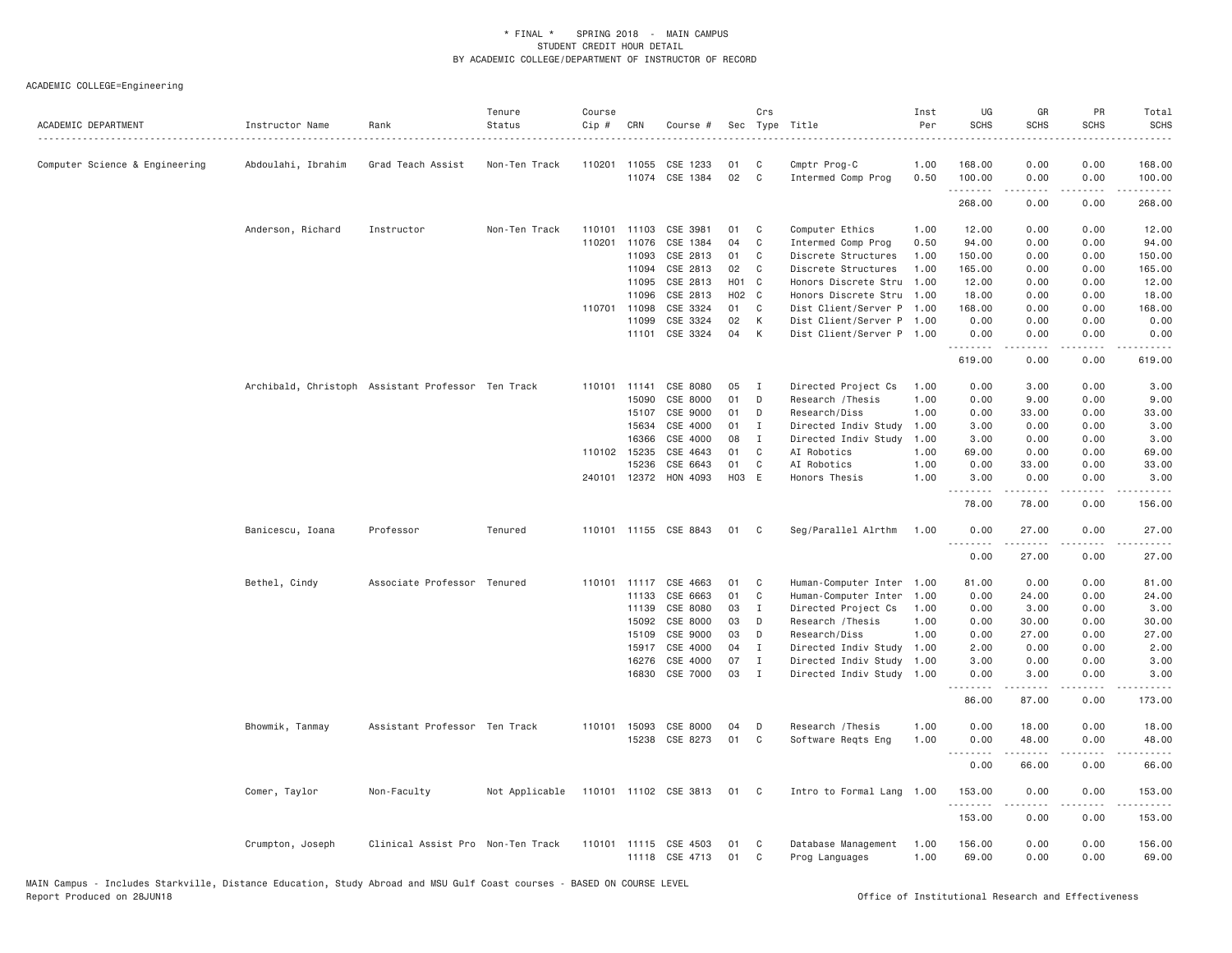| ACADEMIC DEPARTMENT            | Instructor Name   | Rank                              | Tenure<br>Status | Course<br>$Cip \#$ | CRN            | Course #             |                   | Crs          | Sec Type Title                           | Inst<br>Per  | UG<br><b>SCHS</b>     | GR<br><b>SCHS</b>  | PR<br><b>SCHS</b>            | Total<br><b>SCHS</b><br>.                                                                                                                    |
|--------------------------------|-------------------|-----------------------------------|------------------|--------------------|----------------|----------------------|-------------------|--------------|------------------------------------------|--------------|-----------------------|--------------------|------------------------------|----------------------------------------------------------------------------------------------------------------------------------------------|
| Computer Science & Engineering | Crumpton, Joseph  | Clinical Assist Pro Non-Ten Track |                  | 110101 11131       |                | CSE 6503             | 01                | C            | Database Management                      | 1.00         | 0.00                  | 27.00              | 0.00                         | 27.00                                                                                                                                        |
|                                |                   |                                   |                  |                    | 11134          | CSE 6713             | 01                | C            | Prog Languages                           | 1.00         | 0.00                  | 15.00              | 0.00                         | 15.00                                                                                                                                        |
|                                |                   |                                   |                  |                    | 15398          | CSE 4990             | 01                | C            | Special Topic in CS 1.00                 |              | 57.00                 | 0.00               | 0.00                         | 57.00                                                                                                                                        |
|                                |                   |                                   |                  |                    | 15399          | CSE 6990             | 01                | C            | Special Topic in CSE 1.00                |              | 0.00                  | 6.00               | 0.00                         | 6.00                                                                                                                                         |
|                                |                   |                                   |                  |                    | 15777          | CSE 6990             | 501 C             |              | Special Topic in CSE 1.00                |              | 0.00                  | 3.00               | 0.00                         | 3.00                                                                                                                                         |
|                                |                   |                                   |                  |                    | 131299 15435   | EDS 6990             | 01                | C            | Special Topic In EDS 0.50                |              | 0.00<br>.             | 3.00<br>.          | 0.00<br>.                    | 3.00<br>$\mathcal{L}^{\mathcal{A}}\left( \mathcal{A}^{\mathcal{A}}\right) =\mathcal{L}^{\mathcal{A}}\left( \mathcal{A}^{\mathcal{A}}\right)$ |
|                                |                   |                                   |                  |                    |                |                      |                   |              |                                          |              | 282.00                | 54.00              | 0.00                         | 336,00                                                                                                                                       |
|                                | Griffin, Walter   | Non-Faculty                       | Not Applicable   | 110701 11107       |                | CSE 4214             | 01                | C            | Intro to Software En 1.00                |              | 72.00                 | 0.00               | 0.00                         | 72.00                                                                                                                                        |
|                                |                   |                                   |                  |                    | 11108          | CSE 4214             | 02                | K            | Intro to Software En 1.00                |              | 0.00                  | 0.00               | 0.00                         | 0.00                                                                                                                                         |
|                                |                   |                                   |                  |                    | 11109          | CSE 4214             | 03                | К            | Intro to Software En 1.00                |              | 0.00                  | 0.00               | 0.00                         | 0.00                                                                                                                                         |
|                                |                   |                                   |                  |                    | 11123          | CSE 6214             | 01                | C            | Intro to Software E 1.00                 |              | 0.00                  | 12.00              | 0.00                         | 12.00                                                                                                                                        |
|                                |                   |                                   |                  |                    | 11124          | CSE 6214             | 02                | K            | Intro to Software E 1.00                 |              | 0.00                  | 0.00               | 0.00                         | 0.00                                                                                                                                         |
|                                |                   |                                   |                  |                    | 11125          | CSE 6214             | 03                | К            | Intro to Software E 1.00                 |              | 0.00                  | 0.00               | 0.00                         | 0.00                                                                                                                                         |
|                                |                   |                                   |                  |                    | 15284          | CSE 4214             | H <sub>01</sub> C |              | Intro to Software En 1.00                |              | 4.00<br>1.1.1.1.1.1.1 | 0.00<br>-----      | 0.00<br>$\sim$ $\sim$ $\sim$ | 4.00                                                                                                                                         |
|                                |                   |                                   |                  |                    |                |                      |                   |              |                                          |              | 76.00                 | 12.00              | 0.00                         | 88.00                                                                                                                                        |
|                                | Hamilton, John    | Professor                         | Tenured          |                    | 110101 15094   | CSE 8000             | 05                | D            | Research / Thesis                        | 1.00         | 0.00                  | 6.00               | 0.00                         | 6.00                                                                                                                                         |
|                                |                   |                                   |                  |                    | 15111          | CSE 9000             | 05                | D            | Research/Diss                            | 1,00         | 0.00                  | 12.00              | 0.00                         | 12.00                                                                                                                                        |
|                                |                   |                                   |                  |                    | 16239          | CSE 7000             | 01                | I            | Directed Indiv Study                     | 1.00         | 0.00                  | 3.00               | 0.00                         | 3.00                                                                                                                                         |
|                                |                   |                                   |                  |                    | 16849          | CSE 7000             | 04                | Ι.           | Directed Indiv Study 1.00                |              | 0.00                  | 3.00               | 0.00                         | 3.00                                                                                                                                         |
|                                |                   |                                   |                  |                    | 16965          | CSE 7000             | 05                | $\mathbf{I}$ | Directed Indiv Study 1.00                |              | 0.00                  | 3.00<br>. <u>.</u> | 0.00<br>.                    | 3.00<br>.                                                                                                                                    |
|                                |                   |                                   |                  |                    |                |                      |                   |              |                                          |              | 0.00                  | 27.00              | 0.00                         | 27.00                                                                                                                                        |
|                                | Hansen, Eric      | Associate Professor Tenured       |                  |                    | 110101 11120   | CSE 4833             | 01                | C            | Intro to Algorithms                      | 1.00         | 213.00                | 0.00               | 0.00                         | 213.00                                                                                                                                       |
|                                |                   |                                   |                  |                    | 11136          | CSE 6833             | 01                | C            | Intro to Algorithms                      | 1.00         | 0.00                  | 21.00              | 0.00                         | 21.00                                                                                                                                        |
|                                |                   |                                   |                  |                    |                | 15112 CSE 9000       | 06                | D            | Research/Diss                            | 1.00         | 0.00                  | 30.00<br>-----     | 0.00<br>.                    | 30.00<br>.                                                                                                                                   |
|                                |                   |                                   |                  |                    |                |                      |                   |              |                                          |              | 213.00                | 51.00              | 0.00                         | 264.00                                                                                                                                       |
|                                | Henderson, Lisa   | Instructor                        | Non-Ten Track    | 110201             | 11073          | CSE 1384             | 01                | C            | Intermed Comp Prog                       | 0.50         | 94.00                 | 0.00               | 0.00                         | 94.00                                                                                                                                        |
|                                |                   |                                   |                  |                    | 11074          | CSE 1384             | 02                | C            | Intermed Comp Prog                       | 0.49         | 98.00                 | 0.00               | 0.00                         | 98.00                                                                                                                                        |
|                                |                   |                                   |                  |                    | 11075          | CSE 1384             | 03                | C            | Intermed Comp Prog                       | 0.49         | 94.08                 | 0.00               | 0.00                         | 94.08                                                                                                                                        |
|                                |                   |                                   |                  |                    | 11076          | CSE 1384             | 04                | C            | Intermed Comp Prog                       | 0.49         | 92.12                 | 0.00               | 0.00                         | 92.12                                                                                                                                        |
|                                |                   |                                   |                  |                    | 11077          | CSE 1384             | 05                | К            | Intermed Comp Prog                       | 1.00         | 0.00                  | 0.00               | 0.00                         | 0.00                                                                                                                                         |
|                                |                   |                                   |                  |                    | 11078          | CSE 1384             | 06                | К            | Intermed Comp Prog                       | 1.00         | 0.00                  | 0.00               | 0.00                         | 0.00                                                                                                                                         |
|                                |                   |                                   |                  |                    | 11079          | CSE 1384             | 07                | К            | Intermed Comp Prog                       | 1.00         | 0.00                  | 0.00               | 0.00                         | 0.00                                                                                                                                         |
|                                |                   |                                   |                  |                    | 11080          | CSE 1384             | 08                | К            | Intermed Comp Prog                       | 1.00         | 0.00                  | 0.00               | 0.00                         | 0.00                                                                                                                                         |
|                                |                   |                                   |                  |                    | 11081          | CSE 1384             | 09                | К            | Intermed Comp Prog                       | 1.00         | 0.00                  | 0.00               | 0.00                         | 0.00                                                                                                                                         |
|                                |                   |                                   |                  |                    | 11082          | CSE 1384             | 10                | К            | Intermed Comp Prog                       | 1.00         | 0.00                  | 0.00               | 0.00                         | 0.00                                                                                                                                         |
|                                |                   |                                   |                  |                    | 11083<br>11084 | CSE 1384<br>CSE 1384 | 11<br>12          | К<br>K       | Intermed Comp Prog<br>Intermed Comp Prog | 1.00<br>1.00 | 0.00<br>0.00          | 0.00<br>0.00       | 0.00<br>0.00                 | 0.00<br>0.00                                                                                                                                 |
|                                |                   |                                   |                  |                    |                |                      |                   |              |                                          |              | .<br>378.20           | .<br>0.00          | .<br>0.00                    | .<br>378.20                                                                                                                                  |
|                                | Iannucci, Stefano | Assistant Professor Ten Track     |                  | 110101             | 15096          | CSE 8000             | 07                | D            | Research / Thesis                        | 1.00         | 0.00                  | 3.00               | 0.00                         | 3.00                                                                                                                                         |
|                                |                   |                                   |                  |                    | 15237          | CSE 8990             | 01                | C            | Special Topic in CS                      | 1.00         | 0.00                  | 42.00              | 0.00                         | 42.00                                                                                                                                        |
|                                |                   |                                   |                  |                    | 15654          | CSE 4000             | 03                | $\mathbf{I}$ | Directed Indiv Study 1.00                |              | 3.00                  | 0.00               | 0.00                         | 3.00                                                                                                                                         |
|                                |                   |                                   |                  |                    | 16896          | CSE 7000             | 501               | $\mathbf{I}$ | Directed Indiv Study 1.00                |              | 0.00                  | 3.00               | 0.00                         | 3.00                                                                                                                                         |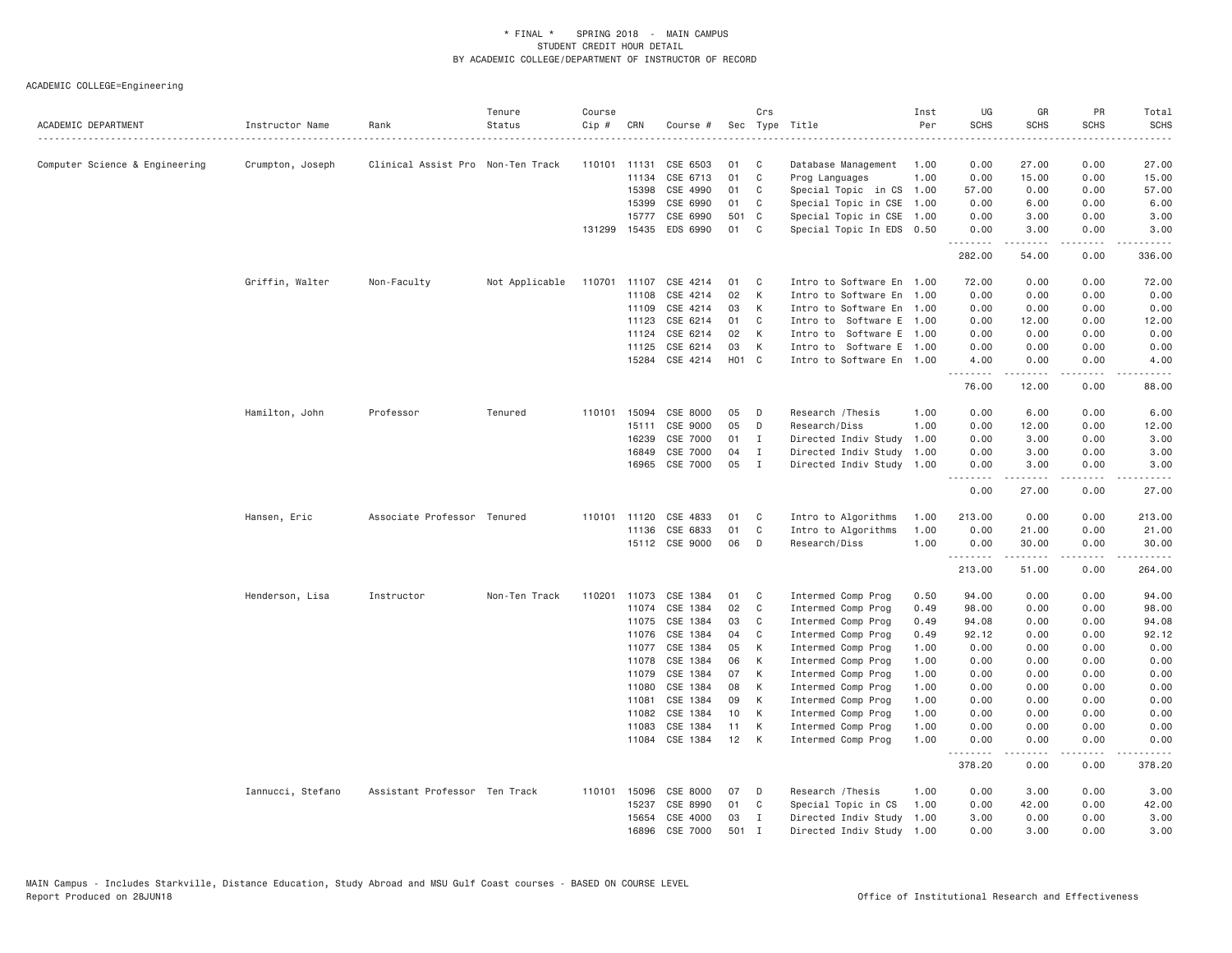| ACADEMIC DEPARTMENT            | Instructor Name               | Rank                              | Tenure<br>Status | Course<br>Cip # | CRN            | Course #              |                 | Crs            | Sec Type Title                           | Inst<br>Per  | UG<br><b>SCHS</b> | GR<br><b>SCHS</b>                                                                                                                                            | PR<br><b>SCHS</b> | Total<br><b>SCHS</b> |
|--------------------------------|-------------------------------|-----------------------------------|------------------|-----------------|----------------|-----------------------|-----------------|----------------|------------------------------------------|--------------|-------------------|--------------------------------------------------------------------------------------------------------------------------------------------------------------|-------------------|----------------------|
|                                |                               |                                   |                  |                 |                |                       |                 |                |                                          |              |                   |                                                                                                                                                              |                   |                      |
|                                |                               |                                   |                  |                 |                |                       |                 |                |                                          |              | 3.00              | 48.00                                                                                                                                                        | 0.00              | 51.00                |
| Computer Science & Engineering | Jankun-Kelly, Monika Lecturer |                                   | Non-Ten Track    | 110201          | 11059          | CSE 1284              | 01              | C              | Intro Comp Prog                          | 1.00         | 148.00            | 0.00                                                                                                                                                         | 0.00              | 148.00               |
|                                |                               |                                   |                  |                 | 11060          | CSE 1284              | 02              | C              | Intro Comp Prog                          | 1.00         | 168.00            | 0.00                                                                                                                                                         | 0.00              | 168.00               |
|                                |                               |                                   |                  |                 | 11061          | CSE 1284              | 03              | C              | Intro Comp Prog                          | 1.00         | 136.00            | 0.00                                                                                                                                                         | 0.00              | 136.00               |
|                                |                               |                                   |                  |                 | 11062          | CSE 1284              | 04              | K              | Intro Comp Prog                          | 1.00         | 0.00              | 0.00                                                                                                                                                         | 0.00              | 0.00                 |
|                                |                               |                                   |                  |                 | 11063          | CSE 1284              | 05              | K              | Intro Comp Prog                          | 1.00         | 0.00              | 0.00                                                                                                                                                         | 0.00              | 0.00                 |
|                                |                               |                                   |                  |                 | 11064          | CSE 1284              | 06              | K              | Intro Comp Prog                          | 1.00         | 0.00              | 0.00                                                                                                                                                         | 0.00              | 0.00                 |
|                                |                               |                                   |                  |                 | 11065          | CSE 1284              | 07              | К              | Intro Comp Prog                          | 1.00         | 0.00              | 0.00                                                                                                                                                         | 0.00              | 0.00                 |
|                                |                               |                                   |                  |                 | 11066          | CSE 1284              | 08              | К              | Intro Comp Prog                          | 1.00         | 0.00              | 0.00                                                                                                                                                         | 0.00              | 0.00                 |
|                                |                               |                                   |                  |                 | 11067          | CSE 1284              | 09              | K              | Intro Comp Prog                          | 1.00         | 0.00              | 0.00                                                                                                                                                         | 0.00              | 0.00                 |
|                                |                               |                                   |                  |                 | 11070          | CSE 1284              | H01 C           |                | Honors Intro Comp Pr                     | 1.00         | 8.00              | 0.00                                                                                                                                                         | 0.00              | 8.00                 |
|                                |                               |                                   |                  |                 | 11071          | CSE 1284              | H02 C           |                | Honors Intro Comp Pr                     | 1.00         | 4.00              | 0.00                                                                                                                                                         | 0.00              | 4.00                 |
|                                |                               |                                   |                  |                 | 11072          | CSE 1284              | H03 C           |                | Intro Comp Prog-Hono                     | 1.00         | 8.00              | 0.00                                                                                                                                                         | 0.00              | 8.00                 |
|                                |                               |                                   |                  |                 | 11086          | CSE 1384              | H01 C           |                | Honors Intermed Comp                     | 1.00         | 80.00             | 0.00                                                                                                                                                         | 0.00              | 80.00                |
|                                |                               |                                   |                  |                 | 11087<br>11088 | CSE 1384<br>CSE 1384  | H02 K<br>H03 K  |                | Intermed Comp Prog<br>Intermed Comp Prog | 1.00<br>1.00 | 0.00<br>0.00      | 0.00<br>0.00                                                                                                                                                 | 0.00<br>0.00      | 0.00<br>0.00         |
|                                |                               |                                   |                  |                 |                |                       |                 |                |                                          |              | .                 | -----                                                                                                                                                        | .                 |                      |
|                                |                               |                                   |                  |                 |                |                       |                 |                |                                          |              | 552.00            | 0.00                                                                                                                                                         | 0.00              | 552.00               |
|                                | Jankun-Kelly, T.              | Associate Professor Tenured       |                  | 110101          | 15114          | CSE 9000              | 08              | D              | Research/Diss                            | 1.00         | 0.00              | 1.00                                                                                                                                                         | 0.00              | 1.00                 |
|                                |                               |                                   |                  | 110701          | 11114          | CSE 4453              | 01              | C              | Game Design                              | 1.00         | 27.00             | 0.00                                                                                                                                                         | 0.00              | 27.00                |
|                                |                               |                                   |                  |                 |                | 11130 CSE 6453        | 01              | C              | Game Design                              | 1.00         | 0.00<br>.         | 12.00<br>د د د د د                                                                                                                                           | 0.00<br>.         | 12.00<br>.           |
|                                |                               |                                   |                  |                 |                |                       |                 |                |                                          |              | 27.00             | 13.00                                                                                                                                                        | 0.00              | 40.00                |
|                                | Lee, David                    | Lecturer                          | Non-Ten Track    | 110101          | 11104          | CSE 3981              | 02              | C              | Computer Ethics                          | 1.00         | 12.00             | 0.00                                                                                                                                                         | 0.00              | 12.00                |
|                                |                               |                                   |                  |                 | 11105          | CSE 3981              | 03              | $\mathsf{C}$   | Computer Ethics                          | 1.00         | 12.00             | 0.00                                                                                                                                                         | 0.00              | 12.00                |
|                                |                               |                                   |                  |                 | 14278          | CSE 6273              | 01              | C              | Intro to Computer Fo                     | 1.00         | 0.00              | 12.00                                                                                                                                                        | 0.00              | 12.00                |
|                                |                               |                                   |                  |                 | 16265          | CSE 3981              | 04              | C              | Computer Ethics                          | 1.00         | 10.00             | 0.00                                                                                                                                                         | 0.00              | 10.00                |
|                                |                               |                                   |                  |                 |                | 111003 14277 CSE 4273 | 01              | C              | Intro to Computer Fo                     | 1.00         | 93.00<br>.        | 0.00<br>$\frac{1}{2} \left( \frac{1}{2} \right) \left( \frac{1}{2} \right) \left( \frac{1}{2} \right) \left( \frac{1}{2} \right) \left( \frac{1}{2} \right)$ | 0.00<br>.         | 93.00<br>.           |
|                                |                               |                                   |                  |                 |                |                       |                 |                |                                          |              | 127.00            | 12.00                                                                                                                                                        | 0.00              | 139.00               |
|                                | Lee, Sarah                    | Clinical Assist Pro Non-Ten Track |                  | 110101          | 11097          | CSE 3223              | 01              | L              | Software Eng Sr Proj                     | 1.00         | 93.00             | 0.00                                                                                                                                                         | 0.00              | 93.00                |
|                                |                               |                                   |                  |                 | 15098          | CSE 8000              | 09              | D              | Research / Thesis                        | 1.00         | 0.00              | 3.00                                                                                                                                                         | 0.00              | 3.00                 |
|                                |                               |                                   |                  |                 | 15115          | CSE 9000              | 09              | D              | Research/Diss                            | 1.00         | 0.00              | 6.00                                                                                                                                                         | 0.00              | 6.00                 |
|                                |                               |                                   |                  |                 | 15653          | CSE 4000              | 02              | $\mathbf{I}$   | Directed Indiv Study                     | 1.00         | 3.00              | 0.00                                                                                                                                                         | 0.00              | 3.00                 |
|                                |                               |                                   |                  |                 | 16248          | CSE 4000              | 06              | I              | Directed Indiv Study                     | 1.00         | 3.00              | 0.00                                                                                                                                                         | 0.00              | 3.00                 |
|                                |                               |                                   |                  |                 | 16775          | CSE 4000              | 09              | $\mathbf{I}$   | Directed Indiv Study                     | 1.00         | 3.00              | 0.00                                                                                                                                                         | 0.00              | 3.00                 |
|                                |                               |                                   |                  |                 | 16915          | CSE 4000              | 10 <sub>1</sub> | $\blacksquare$ | Directed Indiv Study                     | 1.00         | 3.00              | 0.00                                                                                                                                                         | 0.00              | 3.00                 |
|                                |                               |                                   |                  |                 | 16946          | CSE 4000              | 11              | $\mathbf{I}$   | Directed Indiv Study                     | 1.00         | 1.00              | 0.00                                                                                                                                                         | 0.00              | 1.00                 |
|                                |                               |                                   |                  |                 | 17002          | CSE 4000              | 12<br>D01 B     | $\mathbf{I}$   | Directed Indiv Study                     | 1.00<br>1,00 | 2.00<br>12.00     | 0.00                                                                                                                                                         | 0.00<br>0.00      | 2.00                 |
|                                |                               |                                   |                  |                 | 110201 11085   | CSE 1384              |                 |                | Intermed Comp Prog                       |              | . <b>.</b>        | 0.00                                                                                                                                                         | . <b>.</b> .      | 12.00                |
|                                |                               |                                   |                  |                 |                |                       |                 |                |                                          |              | 120.00            | 9.00                                                                                                                                                         | 0.00              | 129.00               |
|                                | Luke, Edward                  | Professor                         | Tenured          |                 | 110101 14280   | CSE 8163              | 01              | C              | Par & Dist Sci Comp                      | 1.00         | 0.00              | 21.00                                                                                                                                                        | 0.00              | 21.00                |
|                                |                               |                                   |                  |                 | 16711          | CSE 7000              | 02              | $\mathbf{I}$   | Directed Indiv Study                     | 1.00         | 0.00              | 3.00                                                                                                                                                         | 0.00              | 3.00                 |
|                                |                               |                                   |                  | 140201          | 15771          | ASE 9000              | 08              | D              | Research/Diss                            | 1.00         | 0.00              | 12.00                                                                                                                                                        | 0.00              | 12.00                |
|                                |                               |                                   |                  | 309999          | 16541          | <b>CME 9000</b>       | 04              | D              | Research/Dis                             | 1,00         | 0.00              | 12.00                                                                                                                                                        | 0.00              | 12.00                |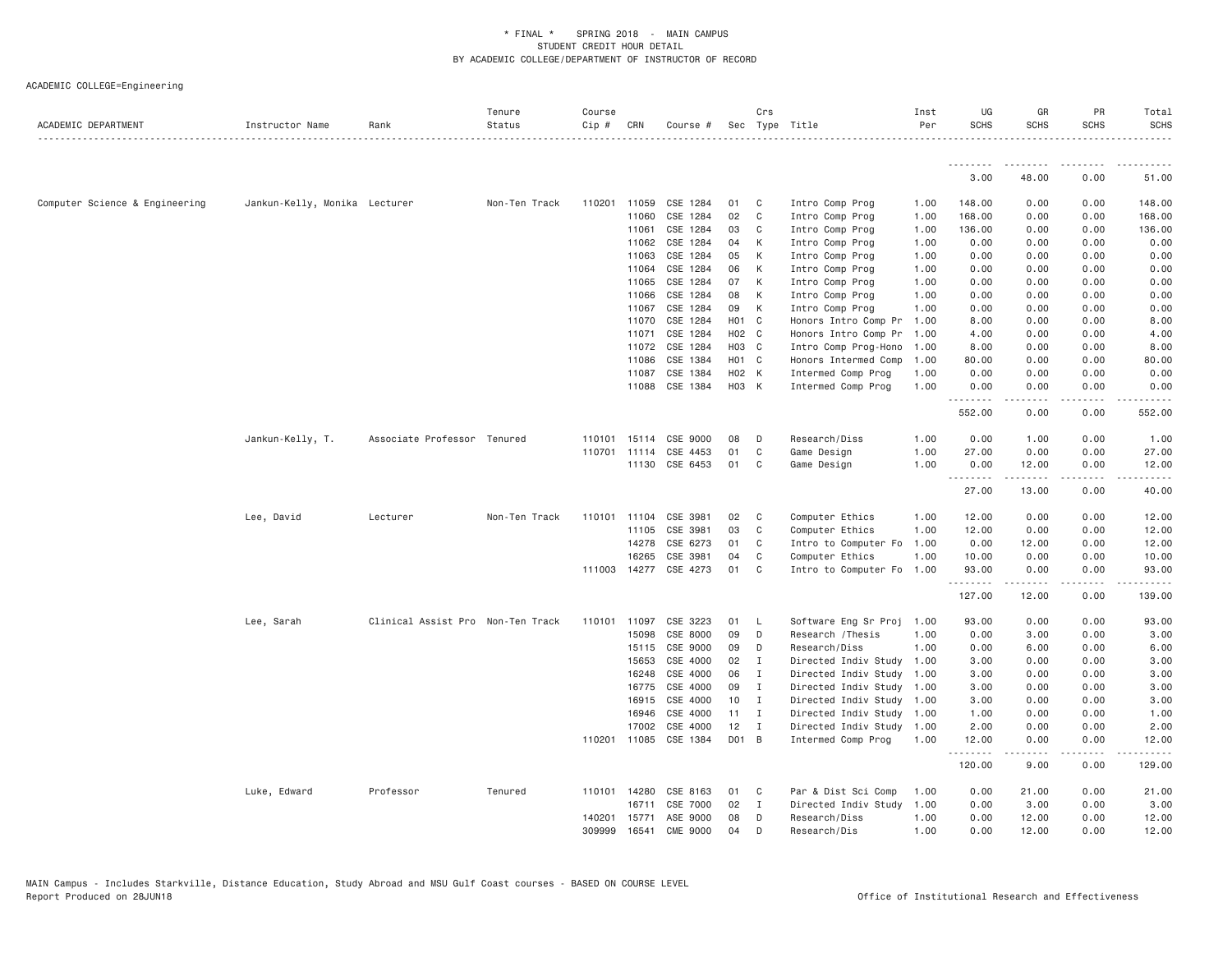| ACADEMIC DEPARTMENT            | Instructor Name                     | Rank                                             | Tenure<br>Status | Course<br>$Cip$ # | CRN                   | Course #              |          | Crs          | Sec Type Title                             | Inst<br>Per  | UG<br><b>SCHS</b>            | GR<br><b>SCHS</b>    | PR<br><b>SCHS</b>                   | Total<br><b>SCHS</b>  |
|--------------------------------|-------------------------------------|--------------------------------------------------|------------------|-------------------|-----------------------|-----------------------|----------|--------------|--------------------------------------------|--------------|------------------------------|----------------------|-------------------------------------|-----------------------|
|                                |                                     |                                                  |                  |                   |                       |                       |          |              |                                            |              | <u>.</u>                     | .                    | .                                   | .                     |
|                                |                                     |                                                  |                  |                   |                       |                       |          |              |                                            |              | 0.00                         | 48.00                | 0.00                                | 48.00                 |
| Computer Science & Engineering | McDaniel, Christophe Student Worker |                                                  | Non-Ten Track    | 110201            | 11056                 | CSE 1233              | 02       | C            | Cmptr Prog-C                               | 1.00         | 165.00                       | 0.00                 | 0.00                                | 165.00                |
|                                |                                     |                                                  |                  |                   | 11057                 | CSE 1233              | 03       | C            | Cmptr Prog-C                               | 1.00         | 150.00                       | 0.00                 | 0.00                                | 150.00                |
|                                |                                     |                                                  |                  |                   | 11089                 | CSE 2383              | 01       | C            | Data Struc & Anal of 1.00                  |              | 168.00                       | 0.00                 | 0.00                                | 168.00                |
|                                |                                     |                                                  |                  |                   | 11090                 | CSE 2383              | 02       | C            | Data Struc & Anal of 1.00                  |              | 180.00                       | 0.00                 | 0.00                                | 180.00                |
|                                |                                     |                                                  |                  |                   | 11091                 | CSE 2383              | H01 C    |              | HonorsData Struc & A 1.00                  |              | 3.00                         | 0.00                 | 0.00                                | 3.00                  |
|                                |                                     |                                                  |                  |                   | 11092                 | CSE 2383              | H02 C    |              | Data Struc & Anal of 1.00                  |              | 6.00<br><u>.</u>             | 0.00<br>$- - - - -$  | 0.00<br>.                           | 6.00<br>$- - - - - -$ |
|                                |                                     |                                                  |                  |                   |                       |                       |          |              |                                            |              | 672.00                       | 0.00                 | 0.00                                | 672.00                |
|                                | McGrew, Robert                      | Non-Employee                                     | Not Applicable   | 110701            |                       | 11112 CSE 4363        | 01       | C            | Software Reverse Eng 1.00                  |              | 6.00                         | 0.00                 | 0.00                                | 6.00                  |
|                                |                                     |                                                  |                  |                   | 11128                 | CSE 6363              | 01       | C            | Software Reverse Eng 1.00                  |              | 0.00<br>$\sim$ $\sim$ $\sim$ | 9.00                 | 0.00<br>.                           | 9.00                  |
|                                |                                     |                                                  |                  |                   |                       |                       |          |              |                                            |              | 6.00                         | 9.00                 | 0.00                                | 15.00                 |
|                                | Perkins, Andy                       | Associate Professor Tenured                      |                  |                   | 110101 14281          | CSE 8813              | 01       | C            | Theory of Computatio                       | 1.00         | 0.00                         | 54.00                | 0.00                                | 54.00                 |
|                                |                                     |                                                  |                  |                   | 15100                 | CSE 8000              | 11       | D            | Research / Thesis                          | 1.00         | 0.00                         | 1.00                 | 0.00                                | 1.00                  |
|                                |                                     |                                                  |                  |                   | 15117                 | CSE 9000              | 11       | D            | Research/Diss                              | 1,00         | 0.00                         | 6.00                 | 0.00                                | 6.00                  |
|                                |                                     |                                                  |                  |                   | 15286                 | CSE 8813              | 501 C    |              | Theory of Computatio                       | 1.00         | 0.00                         | 3.00                 | 0.00                                | 3.00                  |
|                                |                                     |                                                  |                  |                   | 260101 11116          | CSE 4623              | 01       | C            | Computational Biolog                       | 1.00         | 30.00                        | 0.00                 | 0.00                                | 30.00                 |
|                                |                                     |                                                  |                  |                   |                       | 11132 CSE 6623        | 01       | C            | Computational Biolog 1.00                  |              | 0.00<br>.                    | 42.00<br>.           | 0.00<br>.                           | 42.00<br>.            |
|                                |                                     |                                                  |                  |                   |                       |                       |          |              |                                            |              | 30.00                        | 106.00               | 0.00                                | 136.00                |
|                                | Phillips, Nathaniel                 | Grad Research Assis Non-Ten Track                |                  |                   |                       | 110201 11075 CSE 1384 | 03       | C            | Intermed Comp Prog                         | 0.50         | 96.00<br>.                   | 0.00<br>$- - - - -$  | 0.00<br>.                           | 96.00<br>.            |
|                                |                                     |                                                  |                  |                   |                       |                       |          |              |                                            |              | 96.00                        | 0.00                 | 0.00                                | 96.00                 |
|                                |                                     | Ramkumar, Mahalingam Associate Professor Tenured |                  |                   | 110101 11106          | CSE 4153              | 01       | C            | Data Comm Networks                         | 1,00         | 102.00                       | 0.00                 | 0.00                                | 102.00                |
|                                |                                     |                                                  |                  |                   | 11122                 | CSE 6153              | 01       | C            | Data Comm Networks                         | 1.00         | 0.00                         | 6.00                 | 0.00                                | 6.00                  |
|                                |                                     |                                                  |                  |                   | 11129                 | CSE 6383              | 01       | C            | Crypto & Network Sec                       | 1.00         | 0.00                         | 18.00                | 0.00                                | 18.00                 |
|                                |                                     |                                                  |                  |                   | 15101                 | CSE 8000              | 12       | D            | Research / Thesis                          | 1.00         | 0.00                         | 3.00                 | 0.00                                | 3.00                  |
|                                |                                     |                                                  |                  |                   | 15118                 | CSE 9000              | 12       | D            | Research/Diss                              | 1.00         | 0.00                         | 9.00                 | 0.00                                | 9.00                  |
|                                |                                     |                                                  |                  |                   | 15960                 | CSE 4000              | 05       | I            | Directed Indiv Study                       | 1.00         | 3.00                         | 0.00                 | 0.00                                | 3.00                  |
|                                |                                     |                                                  |                  | 141001            | 111003 11113<br>11392 | CSE 4383<br>ECE 4833  | 01<br>01 | C<br>C       | Crypto & Network Sec<br>Data Comm Networks | 1.00<br>1.00 | 33.00<br>36.00               | 0.00<br>0.00         | 0.00<br>0.00                        | 33.00<br>36.00        |
|                                |                                     |                                                  |                  |                   | 11404                 | ECE 6833              | 01       | C.           | Data Comm Networks                         | 1.00         | 0.00                         | 6.00                 | 0.00                                | 6.00                  |
|                                |                                     |                                                  |                  |                   |                       |                       |          |              |                                            |              | .<br>174.00                  | $- - - - -$<br>42.00 | .<br>0.00                           | .<br>216.00           |
|                                | Ritter, Thomas                      | Non-Faculty                                      | Not Applicable   | 110101            | 11119                 | CSE 4733              | 01       | C            | Operating Systems I                        | 1.00         | 159.00                       | 0.00                 | 0.00                                | 159.00                |
|                                |                                     |                                                  |                  |                   |                       | 11135 CSE 6733        | 01       | C            | Operating Systems I                        | 1.00         | 0.00<br>.                    | 9.00                 | 0.00<br>$\sim$ $\sim$ $\sim$ $\sim$ | 9.00                  |
|                                |                                     |                                                  |                  |                   |                       |                       |          |              |                                            |              | 159.00                       | 9.00                 | 0.00                                | 168.00                |
|                                | Swan, John                          | Professor                                        | Tenured          |                   | 110101 11149          | CSE 8080              | 15       | $\mathbf{I}$ | Directed Project Cs                        | 1.00         | 0.00                         | 3.00                 | 0.00                                | 3.00                  |
|                                |                                     |                                                  |                  |                   | 15103                 | CSE 8000              | 14       | D            | Research / Thesis                          | 1.00         | 0.00                         | 49.00                | 0.00                                | 49.00                 |
|                                |                                     |                                                  |                  |                   | 15120                 | CSE 9000              | 14       | D            | Research/Diss                              | 1.00         | 0.00                         | 10.00                | 0.00                                | 10.00                 |
|                                |                                     |                                                  |                  |                   | 110201 11073          | CSE 1384              | 01       | C            | Intermed Comp Prog                         | 0.50         | 94.00                        | 0.00                 | 0.00                                | 94.00                 |
|                                |                                     |                                                  |                  |                   | 11074                 | CSE 1384              | 02       | C            | Intermed Comp Prog                         | 0.01         | 2.00                         | 0.00                 | 0.00                                | 2.00                  |
|                                |                                     |                                                  |                  |                   | 11075<br>11076        | CSE 1384<br>CSE 1384  | 03<br>04 | C<br>C       | Intermed Comp Prog<br>Intermed Comp Prog   | 0.01<br>0.01 | 1.92<br>1.88                 | 0.00<br>0.00         | 0.00<br>0.00                        | 1.92<br>1.88          |
|                                |                                     |                                                  |                  |                   |                       |                       |          |              |                                            |              |                              |                      |                                     |                       |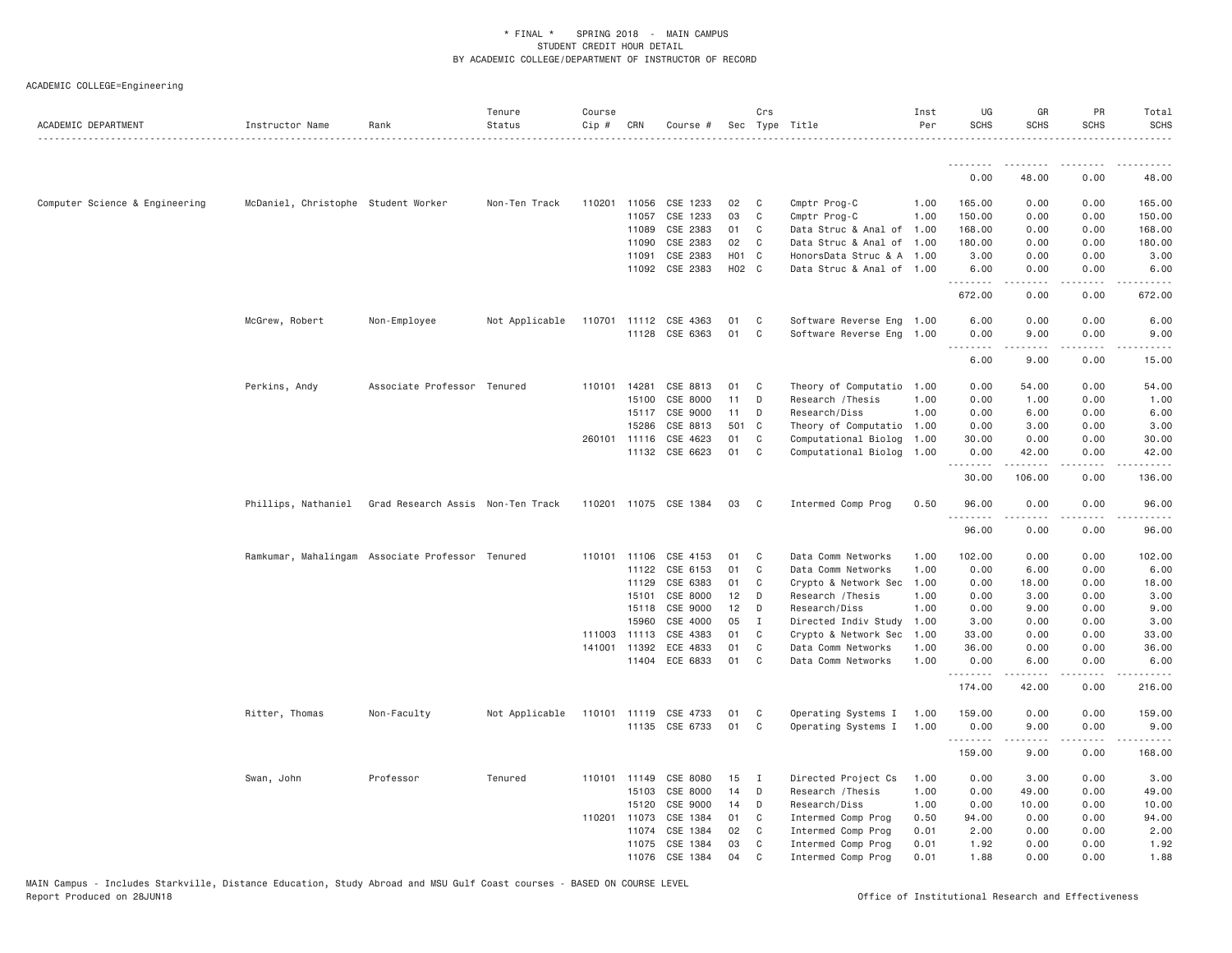|                                        |                 |                               | Tenure | Course       |       |                |    | Crs            |                           | Inst | UG                 | GR                 | PR                      | Total      |
|----------------------------------------|-----------------|-------------------------------|--------|--------------|-------|----------------|----|----------------|---------------------------|------|--------------------|--------------------|-------------------------|------------|
| ACADEMIC DEPARTMENT                    | Instructor Name | Rank                          | Status | Cip #        | CRN   | Course #       |    |                | Sec Type Title            | Per  | <b>SCHS</b>        | <b>SCHS</b>        | <b>SCHS</b>             | SCHS       |
|                                        |                 |                               |        |              |       |                |    |                |                           |      |                    | ---------          | .                       | .          |
|                                        |                 |                               |        |              |       |                |    |                |                           |      | 99.80              | 62.00              | 0.00                    | 161.80     |
| Computer Science & Engineering         | Williams, Byron | Assistant Professor Tenured   |        | 110101 11111 |       | CSE 4283       | 01 | C <sub>1</sub> | Software Testing and 1.00 |      | 81.00              | 0.00               | 0.00                    | 81.00      |
|                                        |                 |                               |        |              | 11127 | CSE 6283       | 01 | C <sub>c</sub> | Software Testing and      | 1.00 | 0.00               | 9.00               | 0.00                    | 9.00       |
|                                        |                 |                               |        |              | 15121 | CSE 9000       | 15 | D              | Research/Diss             | 1.00 | 0.00               | 27.00              | 0.00                    | 27.00      |
|                                        |                 |                               |        | 111003 14275 |       | CSE 4253       | 01 | - C            | Secure Software Engi      | 1.00 | 30.00              | 0.00               | 0.00                    | 30.00      |
|                                        |                 |                               |        |              | 14276 | CSE 6253       | 01 | - C            | Secure Software Engi 1.00 |      | 0.00               | 24.00              | 0.00                    | 24.00      |
|                                        |                 |                               |        | 140101       |       | 12108 GE 3011  | 01 | - S            | Engr Entrepreneur Se 0.60 |      | 46.20              | 0.00               | 0.00                    | 46.20      |
|                                        |                 |                               |        |              |       |                |    |                |                           |      | --------<br>157.20 | 60.00              | .<br>0.00               | 217.20     |
|                                        | Young, Maxwell  | Assistant Professor Ten Track |        | 110101       | 15122 | CSE 9000       | 16 | D              | Research/Diss             | 1.00 | 0.00               | 3.00               | 0.00                    | 3.00       |
|                                        |                 |                               |        | 141001       |       | 16417 ECE 8823 | 01 | - C            | Wireless Networks         | 1.00 | 0.00               | 30.00              | 0.00                    | 30.00      |
|                                        |                 |                               |        |              |       |                |    |                |                           |      | --------<br>0.00   | - - - - -<br>33.00 | <u>.</u><br>0.00        | .<br>33.00 |
|                                        | Zhang, Song     | Associate Professor Tenured   |        | 110101       | 15106 | CSE 8000       | 17 | D.             | Research / Thesis         | 1.00 | 0.00               | 6.00               | 0.00                    | 6.00       |
|                                        |                 |                               |        |              |       | 15123 CSE 9000 | 17 | D              | Research/Diss             | 1.00 | 0.00               | 9.00               | 0.00                    | 9.00       |
|                                        |                 |                               |        |              |       |                |    |                |                           |      | --------<br>0.00   | --------<br>15.00  | - - - - - - - -<br>0.00 | 15.00      |
| =====================================  |                 |                               |        |              |       |                |    |                |                           |      | ========           | ========           | ---------               | ========== |
| Computer Science & Engineering         |                 |                               |        |              |       |                |    |                |                           |      | 4376.20            | 868,00             | 0.00                    | 5244.20    |
| ====================================== |                 |                               |        |              |       |                |    |                |                           |      | ========           | ========           | ========                | ========== |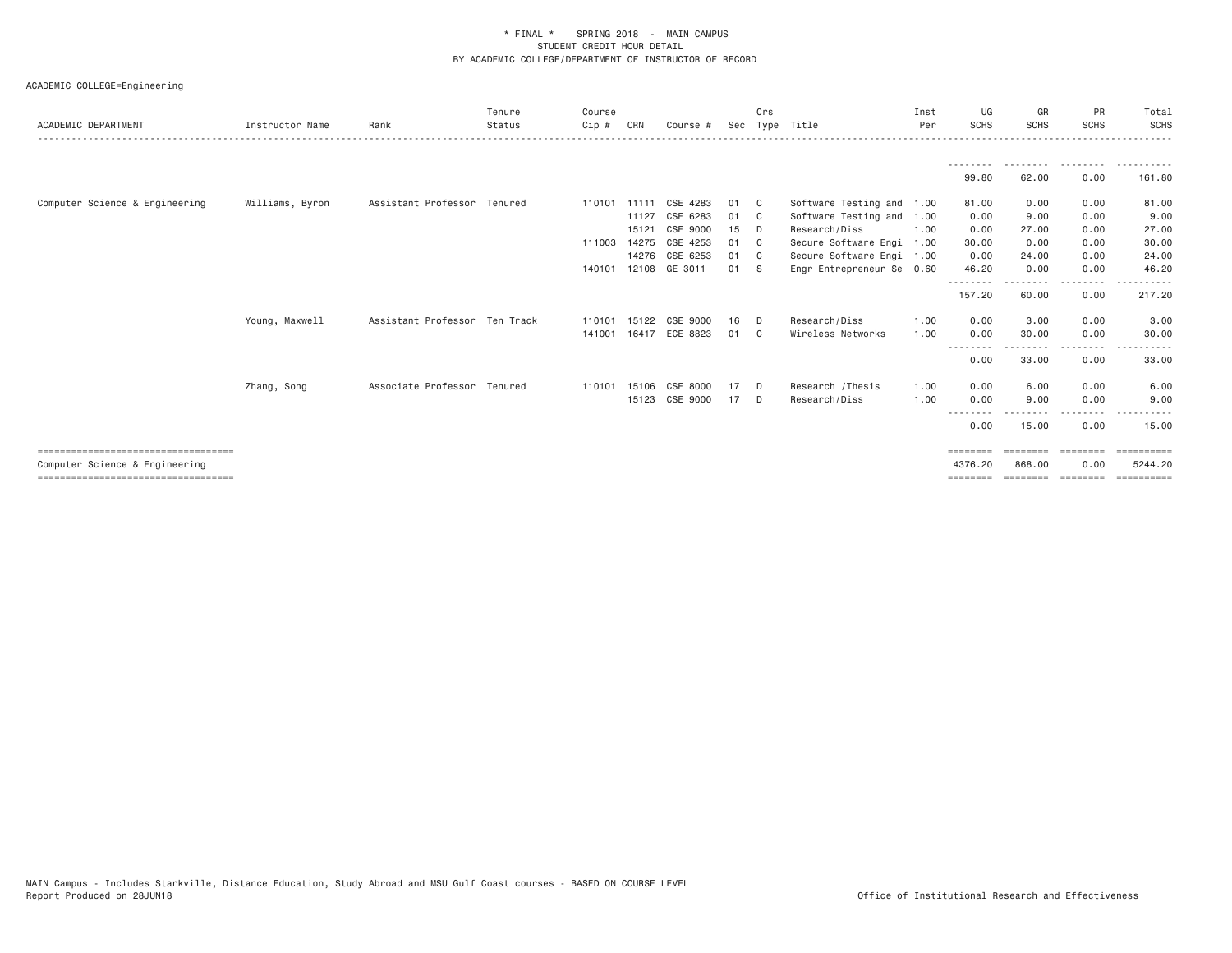| ACADEMIC DEPARTMENT               | Instructor Name<br>. | Rank                          | Tenure<br>Status | Course<br>$Cip \#$ | CRN          | Course #       |                  | Crs          | Sec Type Title            | Inst<br>Per | UG<br><b>SCHS</b> | GR<br><b>SCHS</b>                                                                                                                                            | <b>PR</b><br><b>SCHS</b>            | Total<br><b>SCHS</b>                                                                                                                                         |
|-----------------------------------|----------------------|-------------------------------|------------------|--------------------|--------------|----------------|------------------|--------------|---------------------------|-------------|-------------------|--------------------------------------------------------------------------------------------------------------------------------------------------------------|-------------------------------------|--------------------------------------------------------------------------------------------------------------------------------------------------------------|
| Electrical & Computer Engineering | Anderson, Derek      | Associate Professor Tenured   |                  |                    | 309999 15921 | CME 9000       | 501 D            |              | Research/Dis              | 1.00        | 0.00              | 6.00                                                                                                                                                         | 0.00                                | 6.00                                                                                                                                                         |
|                                   |                      |                               |                  |                    |              |                |                  |              |                           |             | 0.00              | 6.00                                                                                                                                                         | 0.00                                | 6.00                                                                                                                                                         |
|                                   | Ball, John           | Assistant Professor Ten Track |                  | 141001             | 14303        | ECE 4433       | 01               | C            | Introduction to Rada      | 1.00        | 108.00            | 0.00                                                                                                                                                         | 0.00                                | 108.00                                                                                                                                                       |
|                                   |                      |                               |                  |                    | 14304        | ECE 6433       | 01               | C            | Introduction to Rada      | 1,00        | 0.00              | 36.00                                                                                                                                                        | 0.00                                | 36.00                                                                                                                                                        |
|                                   |                      |                               |                  |                    | 14423        | ECE 6433       | 501 C            |              | Introduction to Rada      | 1.00        | 0.00              | 12.00                                                                                                                                                        | 0.00                                | 12.00                                                                                                                                                        |
|                                   |                      |                               |                  |                    | 14792        | ECE 8000       | 02               | D            | Research/Thesis           | 1.00        | 0.00              | 60.00                                                                                                                                                        | 0.00                                | 60.00                                                                                                                                                        |
|                                   |                      |                               |                  |                    | 14810        | ECE 9000       | 02               | D            | Research/Diss             | 1.00        | 0.00              | 62.00                                                                                                                                                        | 0.00                                | 62.00                                                                                                                                                        |
|                                   |                      |                               |                  |                    | 14839        | ECE 9000       | 503 D            |              | Research/Diss             | 1.00        | 0.00              | 3.00                                                                                                                                                         | 0.00                                | 3.00                                                                                                                                                         |
|                                   |                      |                               |                  |                    | 16034        | ECE 7000       | 04               | I            | Directed Indiv Study      | 1.00        | 0.00              | 3.00                                                                                                                                                         | 0.00                                | 3.00                                                                                                                                                         |
|                                   |                      |                               |                  |                    | 16036        | ECE 7000       | 06               | $\mathbf{I}$ | Directed Indiv Study      | 1.00        | 0.00<br>.         | 3.00<br>.                                                                                                                                                    | 0.00<br>$\sim$ $\sim$ $\sim$ $\sim$ | 3.00<br>$\frac{1}{2} \left( \frac{1}{2} \right) \left( \frac{1}{2} \right) \left( \frac{1}{2} \right) \left( \frac{1}{2} \right) \left( \frac{1}{2} \right)$ |
|                                   |                      |                               |                  |                    |              |                |                  |              |                           |             | 108.00            | 179.00                                                                                                                                                       | 0.00                                | 287.00                                                                                                                                                       |
|                                   | Bruce, Jerry         | Associate Professor Tenured   |                  |                    | 141001 11323 | ECE 1002       | 01               | B            | Intro to ECE              | 1.00        | 130.00            | 0.00                                                                                                                                                         | 0.00                                | 130.00                                                                                                                                                       |
|                                   |                      |                               |                  |                    | 11328        | ECE 3413       | 02               | $\mathsf{C}$ | Intro to Electronic       | 1.00        | 258.00            | 0.00                                                                                                                                                         | 0.00                                | 258.00                                                                                                                                                       |
|                                   |                      |                               |                  |                    | 14116        | ECE 1002       | 601              | B            | Intro to ECE              | 0.50        | 12.00             | 0.00                                                                                                                                                         | 0.00                                | 12.00                                                                                                                                                        |
|                                   |                      |                               |                  |                    | 14282        | ECE 1002       | H <sub>0</sub> 1 | B            | Intro to ECE              | 1.00        | 16.00             | 0.00                                                                                                                                                         | 0.00                                | 16.00                                                                                                                                                        |
|                                   |                      |                               |                  |                    | 14793        | ECE 8000       | 03               | D            | Research/Thesis           | 1.00        | 0.00              | 7.00                                                                                                                                                         | 0.00                                | 7.00                                                                                                                                                         |
|                                   |                      |                               |                  |                    | 16361        | ECE 7000       | 07               | $\mathbf I$  | Directed Indiv Study      | 1.00        | 0.00<br>.         | 3.00<br>$\frac{1}{2} \left( \frac{1}{2} \right) \left( \frac{1}{2} \right) \left( \frac{1}{2} \right) \left( \frac{1}{2} \right) \left( \frac{1}{2} \right)$ | 0.00<br>.                           | 3.00<br>$- - - - - -$                                                                                                                                        |
|                                   |                      |                               |                  |                    |              |                |                  |              |                           |             | 416.00            | 10.00                                                                                                                                                        | 0.00                                | 426.00                                                                                                                                                       |
|                                   | Dabbiru, Lalitha     | Non-Faculty                   | Not Applicable   | 141001             | 11329        | ECE 3424       | 01               | C            | Intm Electronic Circ      | 1,00        | 144.00            | 0.00                                                                                                                                                         | 0.00                                | 144.00                                                                                                                                                       |
|                                   |                      |                               |                  |                    | 11332        | ECE 3424       | 04               | К            | Intm Electronic Circ      | 1.00        | 0.00              | 0.00                                                                                                                                                         | 0.00                                | 0.00                                                                                                                                                         |
|                                   |                      |                               |                  |                    | 11334        | ECE 3424       | 06               | К            | Intm Electronic Circ      | 1,00        | 0.00              | 0.00                                                                                                                                                         | 0.00                                | 0.00                                                                                                                                                         |
|                                   |                      |                               |                  |                    | 11335        | ECE 3424       | 07               | К            | Intm Electronic Circ      | 1.00        | 0.00              | 0.00                                                                                                                                                         | 0.00                                | 0.00                                                                                                                                                         |
|                                   |                      |                               |                  |                    | 11336        | ECE 3424       | 08               | К            | Intm Electronic Circ      | 1.00        | 0.00              | 0.00                                                                                                                                                         | 0.00                                | 0.00                                                                                                                                                         |
|                                   |                      |                               |                  |                    | 11341        | ECE 3434       | 01               | C            | Adv Electronic Circu      | 1.00        | 160.00            | 0.00                                                                                                                                                         | 0.00                                | 160.00                                                                                                                                                       |
|                                   |                      |                               |                  |                    | 11342        | ECE 3434       | 02               | К            | Adv Electronic Circu      | 1.00        | 0.00              | 0.00                                                                                                                                                         | 0.00                                | 0.00                                                                                                                                                         |
|                                   |                      |                               |                  |                    | 11343        | ECE 3434       | 03               | К            | Adv Electronic Circu      | 1,00        | 0.00              | 0.00                                                                                                                                                         | 0.00                                | 0.00                                                                                                                                                         |
|                                   |                      |                               |                  |                    | 11344        | ECE 3434       | 04               | К            | Adv Electronic Circu 1.00 |             | 0.00              | 0.00                                                                                                                                                         | 0.00                                | 0.00                                                                                                                                                         |
|                                   |                      |                               |                  |                    |              | 11345 ECE 3434 | 05               | K            | Adv Electronic Circu 1.00 |             | 0.00<br>.         | 0.00<br>-----                                                                                                                                                | 0.00<br>.                           | 0.00<br>.                                                                                                                                                    |
|                                   |                      |                               |                  |                    |              |                |                  |              |                           |             | 304.00            | 0.00                                                                                                                                                         | 0.00                                | 304.00                                                                                                                                                       |
|                                   | Donohoe, John        | Professor                     | Tenured          |                    | 141001 14300 | ECE 6313       | 01               | C            | Antennas                  | 1.00        | 0.00              | 12.00                                                                                                                                                        | 0.00                                | 12.00                                                                                                                                                        |
|                                   |                      |                               |                  |                    | 14421        | ECE 6313       | 501              | C            | Antennas                  | 1.00        | 0.00              | 33.00                                                                                                                                                        | 0.00                                | 33.00                                                                                                                                                        |
|                                   |                      |                               |                  |                    | 14860        | ECE 9000       | 505 D            |              | Research/Diss             | 1.00        | 0.00<br>.         | 3.00                                                                                                                                                         | 0.00                                | 3.00                                                                                                                                                         |
|                                   |                      |                               |                  |                    |              |                |                  |              |                           |             | 0.00              | 48.00                                                                                                                                                        | 0.00                                | 48.00                                                                                                                                                        |
|                                   | Du, Qian             | Professor                     | Tenured          |                    | 141001 14301 | ECE 4423       | 01               | C            | Intro to Remote Sens      | 1.00        | 30.00             | 0.00                                                                                                                                                         | 0.00                                | 30.00                                                                                                                                                        |
|                                   |                      |                               |                  |                    | 14302        | ECE 6423       | 01               | C            | Intro to Remote Sens      | 1,00        | 0.00              | 36.00                                                                                                                                                        | 0.00                                | 36.00                                                                                                                                                        |
|                                   |                      |                               |                  |                    | 14334        | ECE 4423       | 601              | C            | Intro to Remote Sens      | 1.00        | 12.00             | 0.00                                                                                                                                                         | 0.00                                | 12.00                                                                                                                                                        |
|                                   |                      |                               |                  |                    | 14422        | ECE 6423       | 501              | C.           | Intro to Remote Sens      | 1.00        | 0.00              | 21.00                                                                                                                                                        | 0.00                                | 21.00                                                                                                                                                        |
|                                   |                      |                               |                  |                    | 14813        | ECE 9000       | 05               | D            | Research/Diss             | 1.00        | 0.00              | 26.00                                                                                                                                                        | 0.00                                | 26.00                                                                                                                                                        |
|                                   |                      |                               |                  |                    | 14861        | ECE 9000       | 506 D            |              | Research/Diss             | 1.00        | 0.00<br>.         | 6.00<br>$\frac{1}{2} \left( \frac{1}{2} \right) \left( \frac{1}{2} \right) \left( \frac{1}{2} \right) \left( \frac{1}{2} \right) \left( \frac{1}{2} \right)$ | 0.00<br>.                           | 6.00<br>.                                                                                                                                                    |
|                                   |                      |                               |                  |                    |              |                |                  |              |                           |             | 42.00             | 89.00                                                                                                                                                        | 0.00                                | 131.00                                                                                                                                                       |
|                                   | Follett, Randolph    | Associate Professor Tenured   |                  | 140201             | 10366        | ASE 1501       | 01               | E            | Design Competition        | 0.50        | 4.50              | 0.00                                                                                                                                                         | 0.00                                | 4.50                                                                                                                                                         |
|                                   |                      |                               |                  | 141001             |              | 11393 ECE 4923 | 01               | C            | Fdbk Con Sys II           | 1.00        | 12.00             | 0.00                                                                                                                                                         | 0.00                                | 12.00                                                                                                                                                        |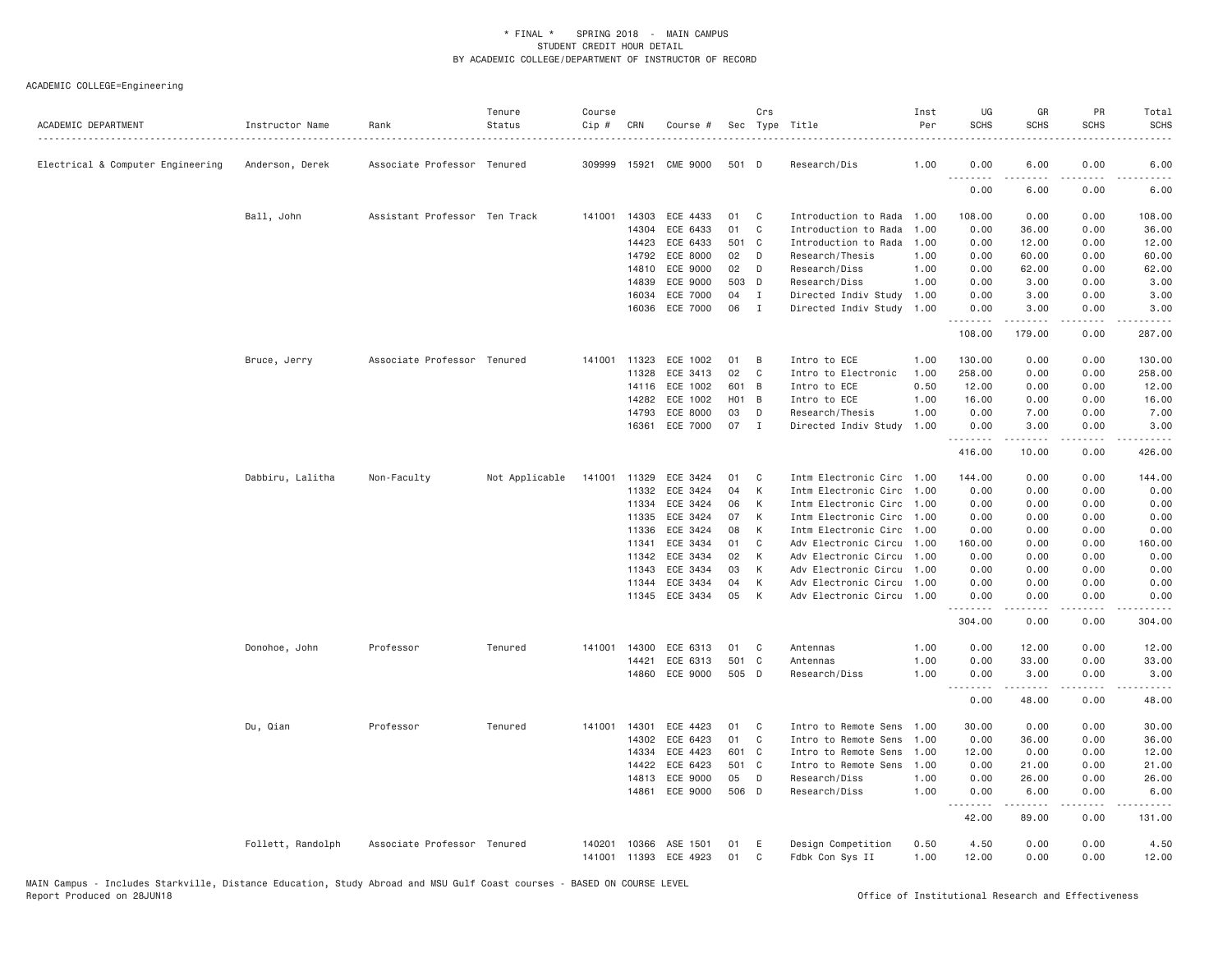| ACADEMIC DEPARTMENT               | Instructor Name   | Rank                                                   | Tenure<br>Status | Course<br>Cip # | CRN            | Course #                   |             | Crs                        | Sec Type Title                        | Inst<br>Per  | UG<br><b>SCHS</b> | GR<br><b>SCHS</b>     | PR<br><b>SCHS</b> | Total<br><b>SCHS</b>                                                                                                                                                                      |
|-----------------------------------|-------------------|--------------------------------------------------------|------------------|-----------------|----------------|----------------------------|-------------|----------------------------|---------------------------------------|--------------|-------------------|-----------------------|-------------------|-------------------------------------------------------------------------------------------------------------------------------------------------------------------------------------------|
| Electrical & Computer Engineering | Follett, Randolph | Associate Professor Tenured                            |                  |                 | 141001 11405   | ECE 6923                   | 01          | C                          | Fdbk Con Sys II                       | 1.00         | 0.00              | 6.00                  | 0.00              | 6.00                                                                                                                                                                                      |
|                                   |                   |                                                        |                  |                 | 14975          | ECE 4990                   | 01          | $\mathbf{C}$               | Special Topic in ECE 1.00             |              | 66.00             | 0.00                  | 0.00              | 66.00                                                                                                                                                                                     |
|                                   |                   |                                                        |                  |                 |                | 14976 ECE 6990             | 01          | C                          | Special Topic in ECE 1.00             |              | 0.00              | 6.00                  | 0.00              | 6.00                                                                                                                                                                                      |
|                                   |                   |                                                        |                  |                 |                |                            |             |                            |                                       |              | .<br>82.50        | . <b>.</b> .<br>12.00 | .<br>0.00         | 94.50                                                                                                                                                                                     |
|                                   | Fowler, James     | Professor                                              | Tenured          | 141001          | 11346          | ECE 3443                   | 01          | C <sub>c</sub>             | Signals and Systems                   | 1.00         | 117.00            | 0.00                  | 0.00              | 117.00                                                                                                                                                                                    |
|                                   |                   |                                                        |                  |                 | 13855          | ECE 3443                   | 501 C       |                            | Signals and Systems                   | 1.00         | 6.00              | 0.00                  | 0.00              | 6.00                                                                                                                                                                                      |
|                                   |                   |                                                        |                  |                 | 14797          | ECE 8000                   | 07          | D                          | Research/Thesis                       | 1.00         | 0.00              | 14.00                 | 0.00              | 14.00                                                                                                                                                                                     |
|                                   |                   |                                                        |                  |                 | 14815          | ECE 9000                   | 07          | D                          | Research/Diss                         | 1.00         | 0.00              | 18.00                 | 0.00              | 18.00                                                                                                                                                                                     |
|                                   |                   |                                                        |                  |                 | 14863          | ECE 9000<br>16032 ECE 7000 | 508 D<br>02 | $\blacksquare$             | Research/Diss<br>Directed Indiv Study | 1.00<br>1.00 | 0.00<br>0.00      | 7.00<br>3.00          | 0.00<br>0.00      | 7.00<br>3.00                                                                                                                                                                              |
|                                   |                   |                                                        |                  |                 |                |                            |             |                            |                                       |              | .<br>123.00       | المتمامين<br>42.00    | .<br>0.00         | <u>.</u><br>165.00                                                                                                                                                                        |
|                                   | Fu, Yong          | Associate Professor Tenured                            |                  | 141001          | 11386          | ECE 4633                   | 01          | C                          | Pwer Distrib Systems                  | 1.00         | 96.00             | 0.00                  | 0.00              | 96.00                                                                                                                                                                                     |
|                                   |                   |                                                        |                  |                 | 11398          | ECE 6633                   | 01          | C                          | Pwer Distrib Systems                  | 1.00         | 0.00              | 24.00                 | 0.00              | 24.00                                                                                                                                                                                     |
|                                   |                   |                                                        |                  |                 | 13856          | ECE 6633                   | 501 C       |                            | Pwer Distrib Systems                  | 1.00         | 0.00              | 6.00                  | 0.00              | 6.00                                                                                                                                                                                      |
|                                   |                   |                                                        |                  |                 | 14816          | ECE 9000                   | 08          | D                          | Research/Diss                         | 1.00         | 0.00              | 23.00                 | 0.00              | 23.00                                                                                                                                                                                     |
|                                   |                   |                                                        |                  |                 |                | 14864 ECE 9000             | 509 D       |                            | Research/Diss                         | 1.00         | 0.00              | 3.00                  | 0.00              | 3.00                                                                                                                                                                                      |
|                                   |                   |                                                        |                  |                 |                |                            |             |                            |                                       |              | .<br>96.00        | .<br>56.00            | .<br>0.00         | $\frac{1}{2} \left( \frac{1}{2} \right) \left( \frac{1}{2} \right) \left( \frac{1}{2} \right) \left( \frac{1}{2} \right) \left( \frac{1}{2} \right) \left( \frac{1}{2} \right)$<br>152.00 |
|                                   | Iqbal, Umar       | Non-Employee                                           | Not Applicable   | 141001          | 14327          | ECE 3323                   | 601 C       |                            | Electromagnetics II 1.00              |              | 30.00             | 0.00                  | 0.00              | 30.00                                                                                                                                                                                     |
|                                   |                   |                                                        |                  |                 | 14328          | ECE 3424                   | 601 C       |                            | Intm Electronic Circ 1.00             |              | 48.00             | 0.00                  | 0.00              | 48.00                                                                                                                                                                                     |
|                                   |                   |                                                        |                  |                 | 14329          | ECE 3424                   | 602 K       |                            | Intm Electronic Circ 1.00             |              | 0.00              | 0.00                  | 0.00              | 0.00                                                                                                                                                                                      |
|                                   |                   |                                                        |                  |                 |                | 14330 ECE 3424             | 603 K       |                            | Intm Electronic Circ 1.00             |              | 0.00<br>.         | 0.00                  | 0.00              | 0.00                                                                                                                                                                                      |
|                                   |                   |                                                        |                  |                 |                |                            |             |                            |                                       |              | 78.00             | 0.00                  | 0.00              | 78.00                                                                                                                                                                                     |
|                                   |                   | Islam, Muhammad Amin Grad Research Assis Non-Ten Track |                  |                 |                | 141001 11325 ECE 3313      | 01          | $\overline{\phantom{a}}$ C | Electromagnetics I                    | 1.00         | 96.00<br>.        | 0.00<br>.             | 0.00<br>.         | 96.00<br>المالم عامات                                                                                                                                                                     |
|                                   |                   |                                                        |                  |                 |                |                            |             |                            |                                       |              | 96.00             | 0.00                  | 0.00              | 96.00                                                                                                                                                                                     |
|                                   | Jones, Bryan      | Associate Professor Tenured                            |                  | 141001          | 11366          | ECE 3724                   | 01          | C                          | Microprocessors                       | 0.50         | 84.00             | 0.00                  | 0.00              | 84.00                                                                                                                                                                                     |
|                                   |                   |                                                        |                  |                 | 11367          | ECE 3724                   | 02          | C                          | Microprocessors                       | 0.50         | 78.00             | 0.00                  | 0.00              | 78.00                                                                                                                                                                                     |
|                                   |                   |                                                        |                  |                 | 11368          | ECE 3724                   | 03          | K                          | Microprocessors                       | 1.00         | 0.00              | 0.00                  | 0.00              | 0.00                                                                                                                                                                                      |
|                                   |                   |                                                        |                  |                 | 11369          | ECE 3724                   | 04          | K                          | Microprocessors                       | 1.00         | 0.00              | 0.00                  | 0.00              | 0.00                                                                                                                                                                                      |
|                                   |                   |                                                        |                  |                 | 11370          | ECE 3724                   | 05          | K                          | Microprocessors                       | 1.00         | 0.00              | 0.00                  | 0.00              | 0.00                                                                                                                                                                                      |
|                                   |                   |                                                        |                  |                 | 11371          | ECE 3724                   | 06          | К                          | Microprocessors                       | 1.00         | 0.00              | 0.00                  | 0.00              | 0.00                                                                                                                                                                                      |
|                                   |                   |                                                        |                  |                 | 11372          | ECE 3724                   | 07          | K                          | Microprocessors                       | 1.00         | 0.00              | 0.00                  | 0.00              | 0.00                                                                                                                                                                                      |
|                                   |                   |                                                        |                  |                 | 11373          | ECE 3724                   | 08          | K                          | Microprocessors                       | 1.00         | 0.00              | 0.00                  | 0.00              | 0.00                                                                                                                                                                                      |
|                                   |                   |                                                        |                  |                 | 11374          | ECE 3724                   | 09          | K                          | Microprocessors                       | 1.00         | 0.00              | 0.00                  | 0.00              | 0.00                                                                                                                                                                                      |
|                                   |                   |                                                        |                  |                 | 11377          | ECE 3724                   | 12          | K                          | Microprocessors                       | 1.00         | 0.00              | 0.00                  | 0.00              | 0.00                                                                                                                                                                                      |
|                                   |                   |                                                        |                  |                 | 11382          | ECE 4512                   | 01          | B                          | EE Design I                           | 1.00         | 58.00             | 0.00                  | 0.00              | 58.00                                                                                                                                                                                     |
|                                   |                   |                                                        |                  |                 | 11384          | ECE 4532                   | 01          | B                          | CPE Design I                          | 1.00         | 12.00             | 0.00                  | 0.00              | 12.00                                                                                                                                                                                     |
|                                   |                   |                                                        |                  |                 | 14118          | ECE 3724                   | 601 C       |                            | Microprocessors                       | 0.50         | 24.00             | 0.00                  | 0.00              | 24.00                                                                                                                                                                                     |
|                                   |                   |                                                        |                  |                 | 14119          | ECE 3724                   | 602 K       |                            | Microprocessors                       | 0.50         | 0.00              | 0.00                  | 0.00              | 0.00                                                                                                                                                                                      |
|                                   |                   |                                                        |                  |                 | 14120<br>14286 | ECE 3724<br>ECE 3724       | 603 K<br>13 | K                          | Microprocessors<br>Microprocessors    | 0.50<br>1.00 | 0.00<br>0.00      | 0.00<br>0.00          | 0.00<br>0.00      | 0.00<br>0.00                                                                                                                                                                              |
|                                   |                   |                                                        |                  |                 | 14287          | ECE 3724                   | 14          | K                          | Microprocessors                       | 1.00         | 0.00              | 0.00                  | 0.00              | 0.00                                                                                                                                                                                      |
|                                   |                   |                                                        |                  |                 |                | 14817 ECE 9000             | 09          | D                          | Research/Diss                         | 1.00         | 0.00              | 1.00                  | 0.00              | 1.00                                                                                                                                                                                      |
|                                   |                   |                                                        |                  |                 | 16340          | ECE 3724                   | 15          | C                          | Microprocessors                       | 0.50         | 36.00             | 0.00                  | 0.00              | 36,00                                                                                                                                                                                     |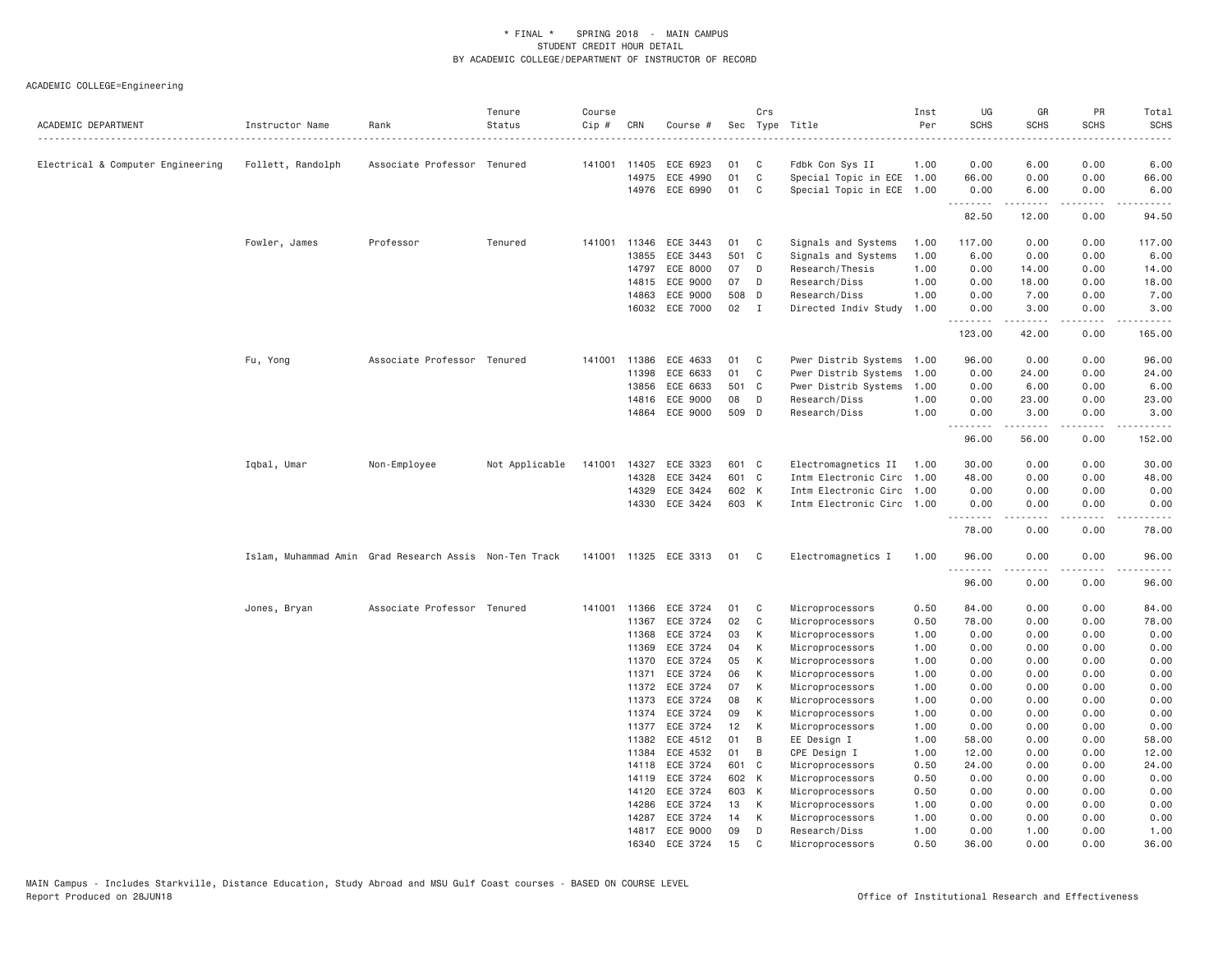| ACADEMIC DEPARTMENT               | Instructor Name                                    | Rank                          | Tenure<br>Status | Course<br>Cip # | CRN          | Course #              |        | Crs            | Sec Type Title            | Inst<br>Per | UG<br><b>SCHS</b> | GR<br><b>SCHS</b> | PR<br><b>SCHS</b> | Total<br><b>SCHS</b> |
|-----------------------------------|----------------------------------------------------|-------------------------------|------------------|-----------------|--------------|-----------------------|--------|----------------|---------------------------|-------------|-------------------|-------------------|-------------------|----------------------|
|                                   |                                                    |                               |                  |                 |              |                       |        |                |                           |             | .                 |                   |                   |                      |
|                                   |                                                    |                               |                  |                 |              |                       |        |                |                           |             | 292.00            | 1.00              | 0.00              | 293.00               |
| Electrical & Computer Engineering | Karimi-Ghartemani, M Associate Professor Ten Track |                               |                  |                 | 141001 11347 | ECE 3614              | 01     | C              | Fundamentals of Ener 1.00 |             | 148.00            | 0.00              | 0.00              | 148.00               |
|                                   |                                                    |                               |                  |                 | 11348        | ECE 3614              | 02     | K              | Fudamentals of Energ 1.00 |             | 0.00              | 0.00              | 0.00              | 0.00                 |
|                                   |                                                    |                               |                  |                 | 11349        | ECE 3614              | 03     | K              | Fundamentals of Ener 1.00 |             | 0.00              | 0.00              | 0.00              | 0.00                 |
|                                   |                                                    |                               |                  |                 | 11350        | ECE 3614              | 04     | К              | Fundamentals of Ener 1.00 |             | 0.00              | 0.00              | 0.00              | 0.00                 |
|                                   |                                                    |                               |                  |                 | 11352        | ECE 3614              | 06     | К              | Fundamentals of Ener 1.00 |             | 0.00              | 0.00              | 0.00              | 0.00                 |
|                                   |                                                    |                               |                  |                 | 11353        | ECE 3614              | 07     | K              | Fundamentals of Ener 1.00 |             | 0.00              | 0.00              | 0.00              | 0.00                 |
|                                   |                                                    |                               |                  |                 | 11355        | ECE 3614              | 09     | $\,$ K         | Fundamentals of Ener 1.00 |             | 0.00              | 0.00              | 0.00              | 0.00                 |
|                                   |                                                    |                               |                  |                 | 14305        | ECE 8633              | 01     | C              | Control of DRE Syste 1.00 |             | 0.00              | 21.00             | 0.00              | 21.00                |
|                                   |                                                    |                               |                  |                 | 14424        | ECE 8633              | 501 C  |                | Control of DRE Syste 1.00 |             | 0.00              | 18.00             | 0.00              | 18.00                |
|                                   |                                                    |                               |                  |                 | 14800        | ECE 8000              | 10     | D              | Research/Thesis           | 1.00        | 0.00              | 23.00             | 0.00              | 23.00                |
|                                   |                                                    |                               |                  |                 | 14818        | ECE 9000              | 10     | D              | Research/Diss             | 1.00        | 0.00              | 58.00             | 0.00              | 58.00                |
|                                   |                                                    |                               |                  |                 | 14866        | ECE 9000              | 511 D  |                | Research/Diss             | 1.00        | 0.00              | 1.00              | 0.00              | 1.00                 |
|                                   |                                                    |                               |                  |                 | 16033        | ECE 7000              | 03     | $\blacksquare$ | Directed Indiv Study      | 1.00        | 0.00              | 3.00              | 0.00              | 3.00                 |
|                                   |                                                    |                               |                  |                 | 16035        | ECE 7000              | 05     | $\mathbf{I}$   | Directed Indiv Study 1.00 |             | 0.00<br>.         | 3.00<br>.         | 0.00<br>.         | 3.00<br>.            |
|                                   |                                                    |                               |                  |                 |              |                       |        |                |                           |             | 148.00            | 127.00            | 0.00              | 275.00               |
|                                   | Kluss, Joni Viljami                                | Assistant Professor Ten Track |                  |                 | 141001 14306 | ECE 8663              | 01     | $\mathbf{C}$   | High Voltage Eng          | 1.00        | 0.00              | 21.00             | 0.00              | 21.00                |
|                                   |                                                    |                               |                  |                 | 14819        | ECE 9000              | 11     | D              | Research/Diss             | 1.00        | 0.00              | 51.00             | 0.00              | 51.00                |
|                                   |                                                    |                               |                  |                 | 14837        | ECE 9000              | 501 D  |                | Research/Diss             | 1.00        | 0.00              | 3.00              | 0.00              | 3.00                 |
|                                   |                                                    |                               |                  |                 | 16031        | ECE 7000              | $01$ I |                | Directed Indiv Study      | 1.00        | 0.00              | 3.00              | 0.00              | 3.00                 |
|                                   |                                                    |                               |                  |                 |              |                       |        |                |                           |             | .                 | .                 |                   |                      |
|                                   |                                                    |                               |                  |                 |              |                       |        |                |                           |             | 0.00              | 78.00             | 0.00              | 78.00                |
|                                   | Koshka, Yaroslav                                   | Professor                     | Tenured          | 141001          | 11324        | ECE 3213              | 01     | C.             | Solid State Electron 1.00 |             | 123.00            | 0.00              | 0.00              | 123.00               |
|                                   |                                                    |                               |                  |                 | 11383        | ECE 4522              | 01     | B              | EE Design II              | 1.00        | 52.00             | 0.00              | 0.00              | 52.00                |
|                                   |                                                    |                               |                  |                 | 11385        | ECE 4542              | 01     | B              | CPE Design II             | 1.00        | 32.00             | 0.00              | 0.00              | 32.00                |
|                                   |                                                    |                               |                  |                 | 14827        | ECE 8000              | 18     | D              | Research/Thesis           | 1.00        | 0.00<br>.         | 1.00<br>-----     | 0.00<br>.         | 1.00<br>.            |
|                                   |                                                    |                               |                  |                 |              |                       |        |                |                           |             | 207.00            | 1.00              | 0.00              | 208.00               |
|                                   | Kurum, Mehmet                                      | Assistant Professor Ten Track |                  |                 | 141001 11326 | ECE 3323              | 01     | C              | Electromagnetics II       | 1.00        | 102.00            | 0.00              | 0.00              | 102.00               |
|                                   |                                                    |                               |                  |                 | 14803        | ECE 8000              | 12     | D              | Research/Thesis           | 1.00        | 0.00              | 7.00              | 0.00              | 7.00                 |
|                                   |                                                    |                               |                  |                 | 14821        | ECE 9000              | 13     | D              | Research/Diss             | 1.00        | 0.00<br>.         | 29.00<br>.        | 0.00<br>.         | 29.00<br>.           |
|                                   |                                                    |                               |                  |                 |              |                       |        |                |                           |             | 102.00            | 36.00             | 0.00              | 138.00               |
|                                   |                                                    |                               |                  |                 |              |                       |        |                |                           |             |                   |                   |                   |                      |
|                                   | Litton, Christopher                                | Lecturer                      | Non-Ten Track    | 141001          | 14331        | ECE 3614              | 601 C  |                | Fundamentals of Ener 1.00 |             | 12.00             | 0.00              | 0.00              | 12.00                |
|                                   |                                                    |                               |                  |                 | 14332        | ECE 3614              | 602 K  |                | Fundamentals of Ener 1.00 |             | 0.00              | 0.00              | 0.00              | 0.00                 |
|                                   |                                                    |                               |                  |                 |              |                       |        |                |                           |             | .<br>12.00        | .<br>0.00         | $   -$<br>0.00    | 12.00                |
|                                   |                                                    |                               |                  |                 |              |                       |        |                |                           |             |                   |                   |                   |                      |
|                                   | Melnychuk, Galyna                                  | Non-Faculty                   | Not Applicable   |                 |              | 140101 12123 GE 3813  | 01 C   |                | Challenges Global En 1.00 |             | 39.00<br>-----    | 0.00              | 0.00              | 39.00                |
|                                   |                                                    |                               |                  |                 |              |                       |        |                |                           |             | 39.00             | 0.00              | 0.00              | 39.00                |
|                                   | Mohammadi-Aragh, Mah Assistant Professor Ten Track |                               |                  |                 |              | 140901 11388 ECE 4713 | 01     | C              | Computer Architectur 1.00 |             | 126.00            | 0.00              | 0.00              | 126.00               |
|                                   |                                                    |                               |                  |                 |              |                       |        |                |                           |             | .<br>126.00       | 0.00              | 0.00              | 126.00               |
|                                   |                                                    |                               |                  |                 |              |                       |        |                |                           |             |                   |                   |                   |                      |
|                                   | Moorhead, Jane                                     | Instructor                    | Non-Ten Track    |                 |              | 141001 11356 ECE 3714 | 01     | $\mathbf{C}$   | Digital Devices           | 1.00        | 400.00            | 0.00              | 0.00              | 400.00               |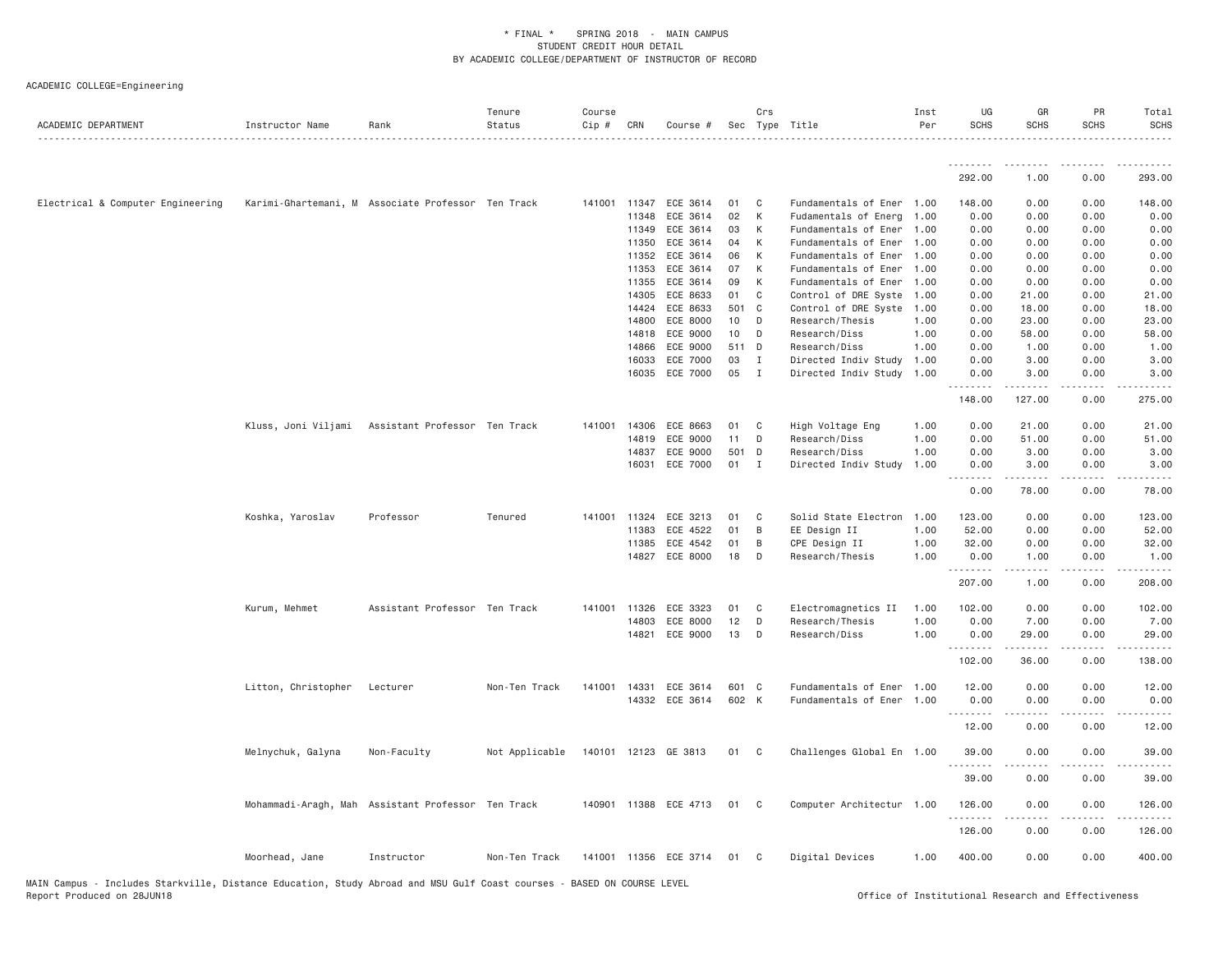| ACADEMIC DEPARTMENT               | Instructor Name                                        | Rank                              | Tenure<br>Status | Course<br>Cip # | CRN          | Course #              |        | Crs            | Sec Type Title            | Inst<br>Per<br>المتمامين | UG<br><b>SCHS</b>                 | GR<br><b>SCHS</b>    | PR<br><b>SCHS</b> | Total<br><b>SCHS</b> |
|-----------------------------------|--------------------------------------------------------|-----------------------------------|------------------|-----------------|--------------|-----------------------|--------|----------------|---------------------------|--------------------------|-----------------------------------|----------------------|-------------------|----------------------|
| Electrical & Computer Engineering | Moorhead, Jane                                         | Instructor                        | Non-Ten Track    | 141001          | 11358        | ECE 3714              | 03     | K              | Digital Devices           | 1.00                     | 0.00                              | 0.00                 | 0.00              | 0.00                 |
|                                   |                                                        |                                   |                  |                 | 11359        | ECE 3714              | 04     | К              | Digital Devices           | 1.00                     | 0.00                              | 0.00                 | 0.00              | 0.00                 |
|                                   |                                                        |                                   |                  |                 | 11360        | ECE 3714              | 05     | К              | Digital Devices           | 1.00                     | 0.00                              | 0.00                 | 0.00              | 0.00                 |
|                                   |                                                        |                                   |                  |                 | 11361        | ECE 3714              | 06     | K              | Digital Devices           | 1.00                     | 0.00                              | 0.00                 | 0.00              | 0.00                 |
|                                   |                                                        |                                   |                  |                 | 11364        | ECE 3714              | 09     | К              | Digital Devices           | 1.00                     | 0.00                              | 0.00                 | 0.00              | 0.00                 |
|                                   |                                                        |                                   |                  |                 | 11365        | ECE 3714              | 10     | К              | Digital Devices           | 1.00                     | 0.00                              | 0.00                 | 0.00              | 0.00                 |
|                                   |                                                        |                                   |                  |                 | 11366        | ECE 3724              | 01     | C              | Microprocessors           | 0.50                     | 84.00                             | 0.00                 | 0.00              | 84.00                |
|                                   |                                                        |                                   |                  |                 | 11367        | ECE 3724              | 02     | C              | Microprocessors           | 0.50                     | 78.00                             | 0.00                 | 0.00              | 78.00                |
|                                   |                                                        |                                   |                  |                 | 14284        | ECE 3714              | 12     | К              | Digital Devices           | 1.00                     | 0.00                              | 0.00                 | 0.00              | 0.00                 |
|                                   |                                                        |                                   |                  |                 |              | 16340 ECE 3724        | 15     | C              | Microprocessors           | 0.50                     | 36.00                             | 0.00                 | 0.00              | 36.00                |
|                                   |                                                        |                                   |                  |                 |              |                       |        |                |                           |                          | <u> - - - - - - - -</u><br>598.00 | 0.00                 | 0.00              | .<br>598.00          |
|                                   | Moorhead, Robert                                       | Professor                         | Tenured          |                 | 141001 14805 | ECE 8000              | 14     | D              | Research/Thesis           | 1.00                     | 0.00                              | 7.00                 | 0.00              | 7.00                 |
|                                   |                                                        |                                   |                  |                 |              | 14823 ECE 9000        | 15     | D              | Research/Diss             | 1.00                     | 0.00                              | 1.00                 | 0.00              | 1.00                 |
|                                   |                                                        |                                   |                  |                 |              |                       |        |                |                           |                          | .<br>0.00                         | $- - - - -$<br>8.00  | .<br>0.00         | $- - - - -$<br>8.00  |
|                                   |                                                        |                                   |                  |                 |              |                       |        |                |                           |                          |                                   |                      |                   |                      |
|                                   | Reese, Robert                                          | Associate Professor Tenured       |                  | 140901          | 11389        | ECE 4743              | 01     | B              | Digital Sys Design        | 1.00                     | 24.00                             | 0.00                 | 0.00              | 24.00                |
|                                   |                                                        |                                   |                  |                 | 11391        | ECE 4743              | 03     | B              | Digital Sys Design        | 1.00                     | 30.00                             | 0.00                 | 0.00              | 30.00                |
|                                   |                                                        |                                   |                  |                 | 11401        | ECE 6743              | 01     | B              | Digital Sys Design        | 1.00                     | 0.00                              | 6.00                 | 0.00              | 6.00                 |
|                                   |                                                        |                                   |                  |                 | 11403        | ECE 6743              | 03     | B              | Digital Sys Design        | 1.00                     | 0.00                              | 3.00                 | 0.00              | 3.00                 |
|                                   |                                                        |                                   |                  |                 | 13858        | ECE 6743              | 501    | B              | Digital Sys Design        | 1.00                     | 0.00                              | 6.00                 | 0.00              | 6.00                 |
|                                   |                                                        |                                   |                  | 141001          | 11378        | ECE 4263              | 01     | B              | Prin of VLSI Design       | 1.00                     | 27.00                             | 0.00                 | 0.00              | 27.00                |
|                                   |                                                        |                                   |                  |                 | 11394        | ECE 6263              | 01     | B              | Prin of VLSI Design       | 1.00                     | 0.00                              | 9.00                 | 0.00              | 9.00                 |
|                                   |                                                        |                                   |                  |                 | 14824        | ECE 9000              | 16     | D              | Research/Diss             | 1.00                     | 0.00<br>1.1.1.1.1.1.1             | 1.00<br>$- - - - -$  | 0.00<br>.         | 1.00<br>.            |
|                                   |                                                        |                                   |                  |                 |              |                       |        |                |                           |                          | 81.00                             | 25.00                | 0.00              | 106.00               |
|                                   | Shi, Jian                                              | Research Assist Pro Non-Ten Track |                  |                 |              | 141001 11327 ECE 3413 | 01     | C <sub>1</sub> | Intro to Electronic       | 1.00                     | 294.00<br>.                       | 0.00<br>.            | 0.00              | 294.00<br>.          |
|                                   |                                                        |                                   |                  |                 |              |                       |        |                |                           |                          | 294.00                            | 0.00                 | 0.00              | 294.00               |
|                                   | Shivakumaraiah, Loke Clinical Assist Pro Non-Ten Track |                                   |                  |                 |              | 141001 14116 ECE 1002 | 601 B  |                | Intro to ECE              | 0.50                     | 12.00                             | 0.00                 | 0.00              | 12.00                |
|                                   |                                                        |                                   |                  |                 | 14117        | ECE 3413              | 601 C  |                | Intro to Electronic       | 1.00                     | 63.00                             | 0.00                 | 0.00              | 63.00                |
|                                   |                                                        |                                   |                  |                 | 14118        | ECE 3724              | 601 C  |                | Microprocessors           | 0.50                     | 24.00                             | 0.00                 | 0.00              | 24.00                |
|                                   |                                                        |                                   |                  |                 | 14119        | ECE 3724              | 602 K  |                | Microprocessors           | 0.50                     | 0.00                              | 0.00                 | 0.00              | 0.00                 |
|                                   |                                                        |                                   |                  |                 |              | 14120 ECE 3724        | 603 K  |                | Microprocessors           | 0.50                     | 0.00                              | 0.00                 | 0.00              | 0.00                 |
|                                   |                                                        |                                   |                  |                 |              |                       |        |                |                           |                          | .<br>99.00                        | <u>.</u><br>0.00     | .<br>0.00         | .<br>99.00           |
|                                   | Tang, Bo                                               | Assistant Professor Ten Track     |                  | 141001          | 14807        | ECE 8000              | 16     | D              | Research/Thesis           | 1.00                     | 0.00                              | 7.00                 | 0.00              | 7.00                 |
|                                   |                                                        |                                   |                  |                 | 14825        | ECE 9000              | 17     | D              | Research/Diss             | 1.00                     | 0.00                              | 8.00                 | 0.00              | 8.00                 |
|                                   |                                                        |                                   |                  |                 | 14899        | ECE 9000              | 516 D  |                | Research/Diss             | 1.00                     | 0.00                              | 4.00                 | 0.00              | 4.00                 |
|                                   |                                                        |                                   |                  |                 | 15289        | ECE 8990              | 01     | C              | Special Topic in ECE      | 1.00                     | 0.00                              | 93.00                | 0.00              | 93.00                |
|                                   |                                                        |                                   |                  |                 | 15290        | ECE 8990              | 501 C  |                | Special Topic in ECE 1.00 |                          | 0.00                              | 30.00                | 0.00              | 30,00                |
|                                   |                                                        |                                   |                  |                 |              |                       |        |                |                           |                          | <u> - - - - - - - -</u><br>0.00   | . <u>.</u><br>142.00 | .<br>0.00         | .<br>142.00          |
|                                   |                                                        |                                   |                  |                 |              |                       |        |                |                           |                          |                                   |                      |                   |                      |
|                                   | Younan, Nicolas                                        | Professor                         | Tenured          | 141001          | 14900        | ECE 9000              | 517 D  |                | Research/Diss             | 1,00                     | 0.00                              | 1.00                 | 0.00              | 1.00                 |
|                                   |                                                        |                                   |                  |                 |              | 16372 ECE 4000        | $01$ I |                | Directed Indiv Study 1.00 |                          | 1.00<br><u>.</u>                  | 0.00<br>-----        | 0.00<br>.         | 1.00<br>$- - - - -$  |
|                                   |                                                        |                                   |                  |                 |              |                       |        |                |                           |                          | 1.00                              | 1.00                 | 0.00              | 2.00                 |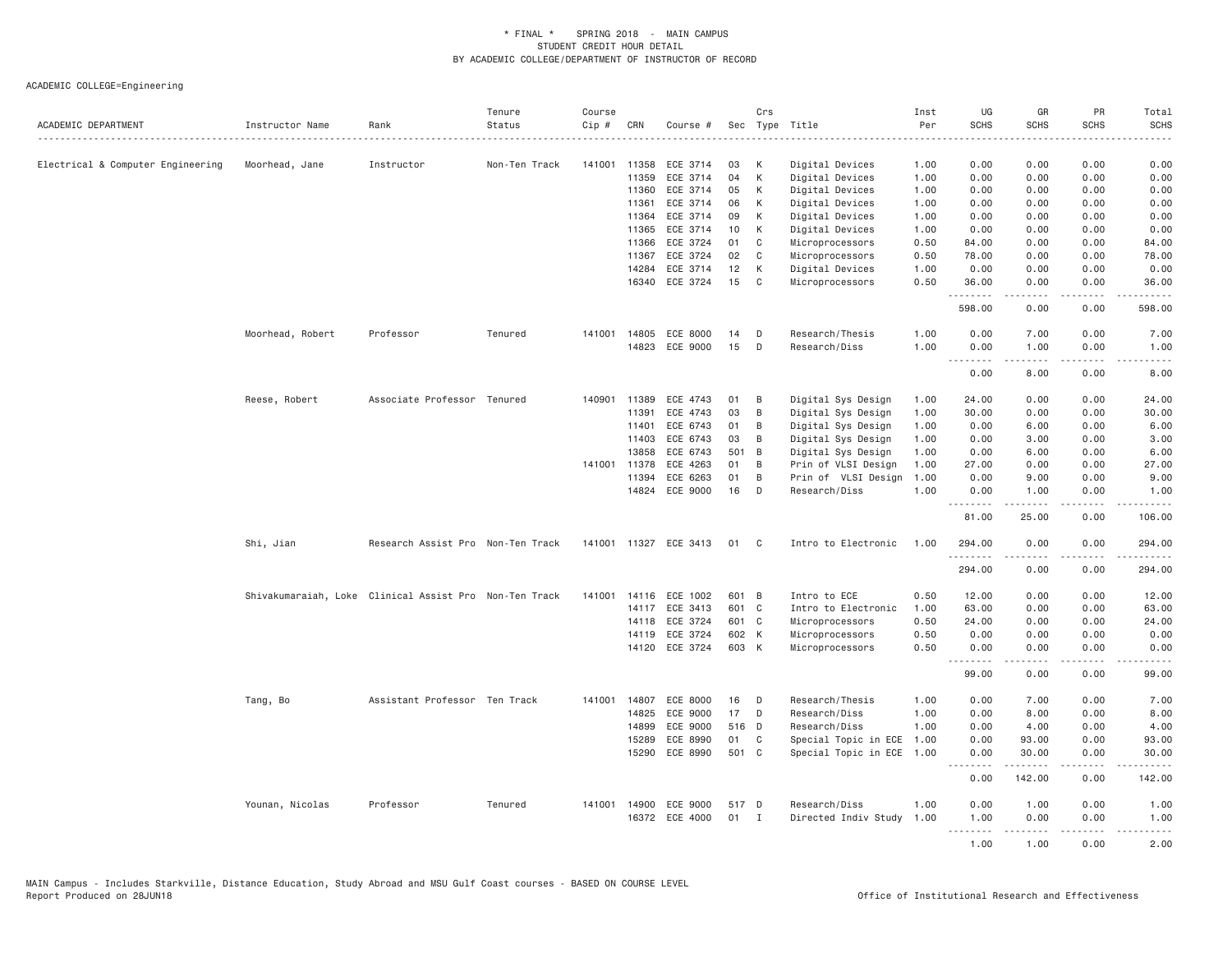### ACADEMIC COLLEGE=Engineering

|                     |                 |      | Tenure | Course                                           | ur: | Inst | UG   | GR          |             | Total       |
|---------------------|-----------------|------|--------|--------------------------------------------------|-----|------|------|-------------|-------------|-------------|
| ACADEMIC DEPARTMENT | Instructor Name | Rank | Status | <b>CRN</b><br>Course # Sec Type Title<br>$Cip$ # |     | Per  | SCHS | <b>SCHS</b> | <b>SCHS</b> | <b>SCHS</b> |

 =================================== ======== ======== ======== ========== Electrical & Computer Engineering 3344.50 861.00 0.00 4205.50 =================================== ======== ======== ======== ==========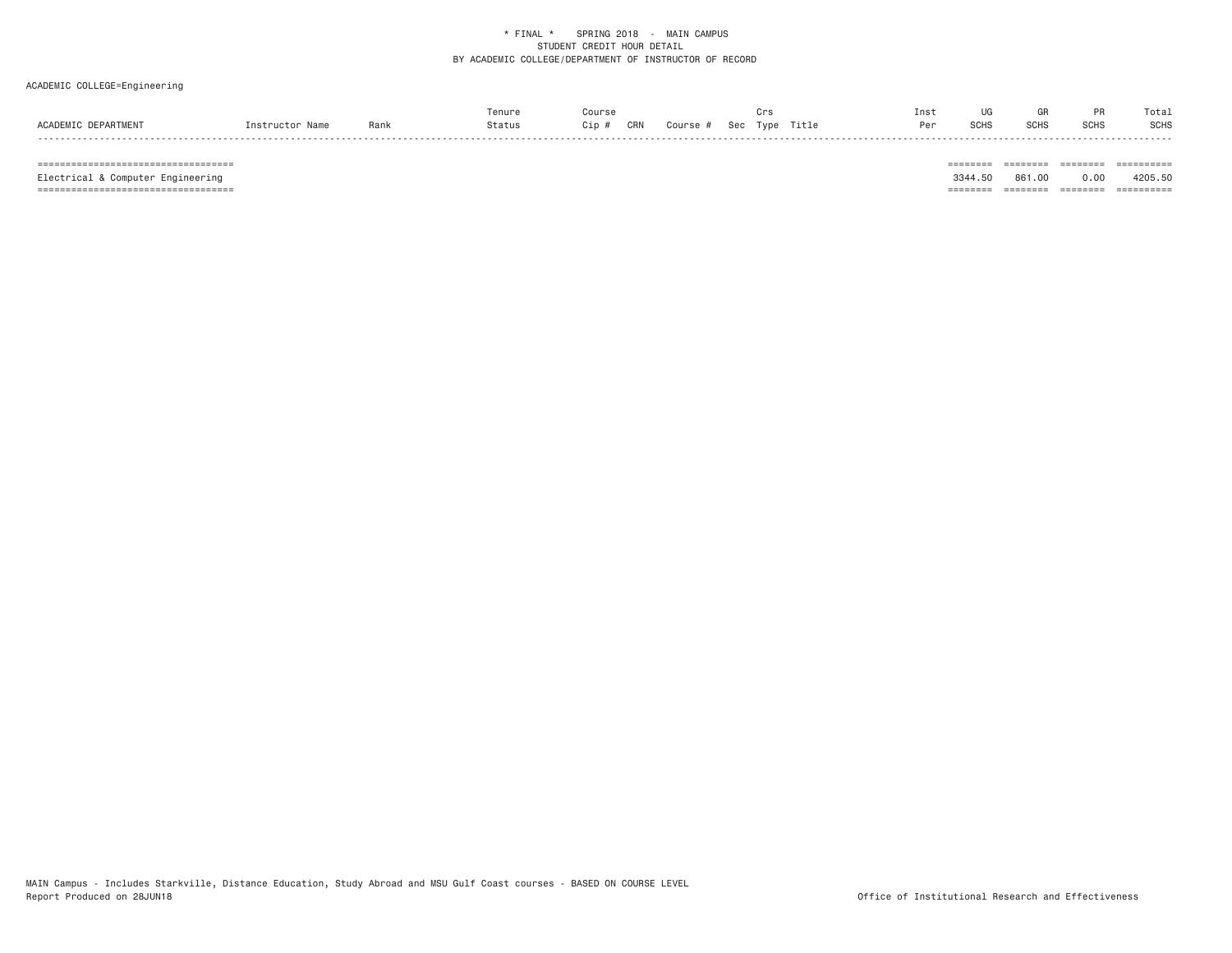| ACADEMIC DEPARTMENT              | Instructor Name     | Rank                          | Tenure<br>Status | Course<br>Cip # | CRN          | Course #              |       | Crs          | Sec Type Title            | Inst<br>Per | UG<br><b>SCHS</b>          | GR<br><b>SCHS</b>                                                                                                                                    | PR<br><b>SCHS</b>                                                                                                                 | Total<br>SCHS       |
|----------------------------------|---------------------|-------------------------------|------------------|-----------------|--------------|-----------------------|-------|--------------|---------------------------|-------------|----------------------------|------------------------------------------------------------------------------------------------------------------------------------------------------|-----------------------------------------------------------------------------------------------------------------------------------|---------------------|
| Industrial & Systems Engineering | Bian, Linkan        | Assistant Professor Ten Track |                  |                 |              | 142701 14316 IE 8773  | 01    | C            | Sys Sim II                | 1.00        | 0.00                       | 39.00                                                                                                                                                | 0.00                                                                                                                              | 39.00               |
|                                  |                     |                               |                  |                 | 14428        | IE 8773               | 501 C |              | Sys Sim II                | 1.00        | 0.00                       | 12.00                                                                                                                                                | 0.00                                                                                                                              | 12.00               |
|                                  |                     |                               |                  |                 | 143501 14958 | IE 9000               | 501 D |              | Research/DIss             | 1.00        | 0.00                       | 2.00                                                                                                                                                 | 0.00                                                                                                                              | 2.00                |
|                                  |                     |                               |                  |                 | 15199        | IE 9000               | 02    | D            | Research/DIss             | 1.00        | 0.00                       | 12.00                                                                                                                                                | 0.00                                                                                                                              | 12.00               |
|                                  |                     |                               |                  |                 | 270301 12438 | IE 4623               | 01    | $\mathbf{C}$ | Eng Statistics II         | 0.50        | 70.50                      | 0.00                                                                                                                                                 | 0.00                                                                                                                              | 70.50               |
|                                  |                     |                               |                  |                 | 12450        | IE 6623               | 01    | $\mathbf{C}$ | Eng Statistics II         | 1.00        | 0.00                       | 21.00                                                                                                                                                | 0.00                                                                                                                              | 21.00               |
|                                  |                     |                               |                  |                 |              | 14018 IE 6623         | 501 C |              | Eng Statistics II         | 1.00        | 0.00                       | 27.00                                                                                                                                                | 0.00                                                                                                                              | 27.00               |
|                                  |                     |                               |                  |                 |              |                       |       |              |                           |             | .<br>70.50                 | .<br>113.00                                                                                                                                          | .<br>0.00                                                                                                                         | .<br>183.50         |
|                                  |                     |                               |                  |                 |              |                       |       |              |                           |             |                            |                                                                                                                                                      |                                                                                                                                   |                     |
|                                  | Bostick, Lisa       | Lecturer                      | Non-Ten Track    | 151302          |              | 11503 EG 1142         | 01    | C            | Engineering Graphics 1.00 |             | 100.00                     | 0.00                                                                                                                                                 | 0.00                                                                                                                              | 100.00              |
|                                  |                     |                               |                  | 489999          |              | 11504 EG 1143         | 01    | B            | Graphic Com               | 1.00        | 177.00                     | 0.00                                                                                                                                                 | 0.00                                                                                                                              | 177.00              |
|                                  |                     |                               |                  |                 |              |                       |       |              |                           |             | .<br>277.00                | 2.2.2.2.2<br>0.00                                                                                                                                    | .<br>0.00                                                                                                                         | .<br>277.00         |
|                                  | Bullington, Stanley | Professor                     | Tenured          |                 |              | 142701 12441 IE 4915  | 01 C  |              | Design Of Ind Sys         | 1.00        | 110.00                     | 0.00                                                                                                                                                 | 0.00                                                                                                                              | 110.00              |
|                                  |                     |                               |                  |                 | 12442        | IE 4915               | 02    | К            | Design Of Ind Sys         | 1.00        | 0.00                       | 0.00                                                                                                                                                 | 0.00                                                                                                                              | 0.00                |
|                                  |                     |                               |                  | 143501 12433    |              | IE 3913               | 01    | C            | Engr Economy I            | 1.00        | 903.00                     | 0.00                                                                                                                                                 | 0.00                                                                                                                              | 903.00              |
|                                  |                     |                               |                  |                 | 14959        | IE 9000               | 502 D |              | Research/DIss             | 1.00        | 0.00                       | 2.00                                                                                                                                                 | 0.00                                                                                                                              | 2.00                |
|                                  |                     |                               |                  |                 |              | 15200 IE 9000         | 03 D  |              | Research/DIss             | 1.00        | 0.00                       | 1.00                                                                                                                                                 | 0.00                                                                                                                              | 1.00                |
|                                  |                     |                               |                  |                 |              |                       |       |              |                           |             | .                          | $\frac{1}{2} \left( \frac{1}{2} \right) \left( \frac{1}{2} \right) \left( \frac{1}{2} \right) \left( \frac{1}{2} \right) \left( \frac{1}{2} \right)$ | .                                                                                                                                 |                     |
|                                  |                     |                               |                  |                 |              |                       |       |              |                           |             | 1013.00                    | 3.00                                                                                                                                                 | 0.00                                                                                                                              | 1016.00             |
|                                  | Burch, Reuben       | Assistant Professor Ten Track |                  | 143501          |              | 14545 IE 8143         | 01 C  |              | Applied Ergo Methods      | 1.00        | 0.00                       | 21.00                                                                                                                                                | 0.00                                                                                                                              | 21.00               |
|                                  |                     |                               |                  |                 | 14546        | IE 8143               | 501 C |              | Applied Ergo Methods      | 1.00        | 0.00                       | 21.00                                                                                                                                                | 0.00                                                                                                                              | 21.00               |
|                                  |                     |                               |                  |                 |              | 14962 IE 9000         | 503 D |              | Research/DIss             | 1.00        | 0.00                       | 9.00                                                                                                                                                 | 0.00                                                                                                                              | 9.00                |
|                                  |                     |                               |                  |                 | 15194        | IE 8000               | 02    | D            | Research / Thesis         | 1.00        | 0.00                       | 3.00                                                                                                                                                 | 0.00                                                                                                                              | 3.00                |
|                                  |                     |                               |                  |                 | 15201        | IE 9000               | 04    | D            | Research/DIss             | 1.00        | 0.00                       | 12.00                                                                                                                                                | 0.00                                                                                                                              | 12.00               |
|                                  |                     |                               |                  |                 |              |                       |       |              |                           |             | .<br>0.00                  | .<br>66.00                                                                                                                                           | $\sim$ $\sim$ $\sim$<br>0.00                                                                                                      | $   -$<br>66.00     |
|                                  | Green, Robert       | Non-Faculty                   | Not Applicable   |                 |              | 521003 11834 EXL 1191 | 02    | E            | Leadership Internshi 1.00 |             | 4.00                       | 0.00                                                                                                                                                 | 0.00                                                                                                                              | 4.00                |
|                                  |                     |                               |                  |                 |              |                       |       |              |                           |             | $- - -$<br>- - - -<br>4.00 | 0.00                                                                                                                                                 | 0.00                                                                                                                              | $- - - - -$<br>4.00 |
|                                  |                     |                               |                  |                 |              |                       |       |              |                           |             |                            |                                                                                                                                                      |                                                                                                                                   |                     |
|                                  | Hill, Eric          | Non-Faculty                   | Not Applicable   |                 |              | 140101 12108 GE 3011  | 01 S  |              | Engr Entrepreneur Se 0.40 |             | 30.80<br>.                 | 0.00                                                                                                                                                 | 0.00<br>.                                                                                                                         | 30.80<br>.          |
|                                  |                     |                               |                  |                 |              |                       |       |              |                           |             | 30.80                      | 0.00                                                                                                                                                 | 0.00                                                                                                                              | 30.80               |
|                                  | Jaradat, Raed       | Assistant Professor Ten Track |                  |                 |              | 143501 12436 IE 4543  | 01 C  |              | Logistics Engineerin 1.00 |             | 108.00                     | 0.00                                                                                                                                                 | 0.00                                                                                                                              | 108.00              |
|                                  |                     |                               |                  |                 | 12447        | IE 6543               | 01    | C            | Logistics Engineerin 1.00 |             | 0.00                       | 3.00                                                                                                                                                 | 0.00                                                                                                                              | 3.00                |
|                                  |                     |                               |                  |                 |              | 14017 IE 6543         | 501 C |              | Logistics Engineerin 1.00 |             | 0.00                       | 18.00                                                                                                                                                | 0.00                                                                                                                              | 18.00               |
|                                  |                     |                               |                  |                 | 14950        | IE 8000               | 504 D |              | Research / Thesis         | 1.00        | 0.00                       | 2.00                                                                                                                                                 | 0.00                                                                                                                              | 2.00                |
|                                  |                     |                               |                  |                 | 14964        | IE 9000               | 504 D |              | Research/DIss             | 1.00        | 0.00                       | 3.00                                                                                                                                                 | 0.00                                                                                                                              | 3.00                |
|                                  |                     |                               |                  |                 | 15230        | IE 9000               | 09    | D            | Research/DIss             | 1.00        | 0.00                       | 22.00                                                                                                                                                | 0.00                                                                                                                              | 22.00               |
|                                  |                     |                               |                  |                 | 15232        | IE 8000               | 07    | D            | Research / Thesis         | 1.00        | 0.00                       | 6.00                                                                                                                                                 | 0.00                                                                                                                              | 6.00                |
|                                  |                     |                               |                  |                 | 15348        | IE 4543               | 501 C |              | Logistics Engineerin 1.00 |             | 3.00                       | 0.00                                                                                                                                                 | 0.00                                                                                                                              | 3.00                |
|                                  |                     |                               |                  |                 |              | 16198 IE 7000         | 501 I |              | Directed Indiv Study      | 1.00        | 0.00                       | 3.00                                                                                                                                                 | 0.00                                                                                                                              | 3.00                |
|                                  |                     |                               |                  |                 |              | 16414 IE 7000         | 504 I |              | Directed Indiv Study 1.00 |             | 0.00                       | 3.00                                                                                                                                                 | 0.00                                                                                                                              | 3.00                |
|                                  |                     |                               |                  |                 | 16550        | IE 7000               | 515 I |              | Directed Indiv Study 1.00 |             | 0.00                       | 3,00                                                                                                                                                 | 0.00                                                                                                                              | 3.00                |
|                                  |                     |                               |                  |                 |              | 16553 IE 7000         | 513 I |              | Directed Indiv Study 1.00 |             | 0.00                       | 3.00                                                                                                                                                 | 0.00                                                                                                                              | 3.00                |
|                                  |                     |                               |                  |                 |              |                       |       |              |                           |             | .<br>111.00                | . <u>.</u><br>66.00                                                                                                                                  | $\frac{1}{2} \left( \frac{1}{2} \right) \left( \frac{1}{2} \right) \left( \frac{1}{2} \right) \left( \frac{1}{2} \right)$<br>0.00 | <u>.</u><br>177.00  |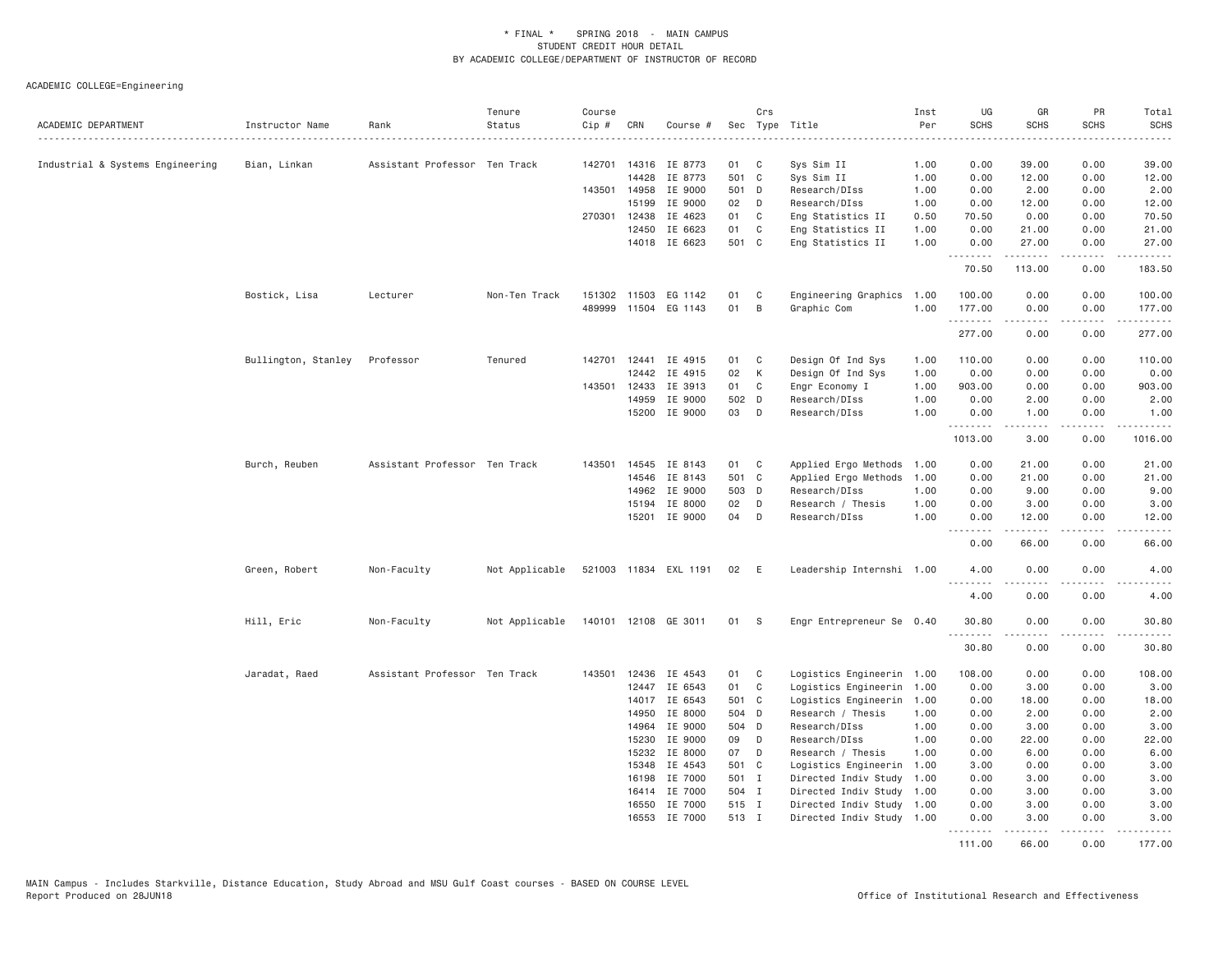| ACADEMIC DEPARTMENT              | Instructor Name     | Rank                                               | Tenure<br>Status | Course<br>Cip # | CRN            | Course #             |                | Crs                          | Sec Type Title                                         | Inst<br>Per  | UG<br><b>SCHS</b> | GR<br><b>SCHS</b>                                                                                                                                    | PR<br><b>SCHS</b>     | Total<br><b>SCHS</b>                |
|----------------------------------|---------------------|----------------------------------------------------|------------------|-----------------|----------------|----------------------|----------------|------------------------------|--------------------------------------------------------|--------------|-------------------|------------------------------------------------------------------------------------------------------------------------------------------------------|-----------------------|-------------------------------------|
| Industrial & Systems Engineering | Khanzadehdaghalian, | Grad Research Assis Non-Ten Track                  |                  |                 |                | 270301 12438 IE 4623 | 01             | C                            | Eng Statistics II                                      | 0.50         | 70.50             | 0.00                                                                                                                                                 | 0.00                  | 70.50                               |
|                                  |                     |                                                    |                  |                 |                |                      |                |                              |                                                        |              | .<br>70.50        | $- - - - -$<br>0.00                                                                                                                                  | .<br>0.00             | .<br>70.50                          |
|                                  | Ma, Junfeng         | Assistant Professor Ten Track                      |                  |                 | 143501 12435   | IE 4533              | 01             | C                            | Project Mgt                                            | 1.00         | 45.00             | 0.00                                                                                                                                                 | 0.00                  | 45.00                               |
|                                  |                     |                                                    |                  |                 | 12445          | IE 6533              | 01             | C                            | Project Mgt                                            | 1.00         | 0.00              | 54.00                                                                                                                                                | 0.00                  | 54.00                               |
|                                  |                     |                                                    |                  |                 | 14016          | IE 6533              | 501 C          |                              | Project Mgt                                            | 1.00         | 0.00              | 69,00                                                                                                                                                | 0.00                  | 69.00                               |
|                                  |                     |                                                    |                  |                 | 14951          | IE 8000              | 505 D          |                              | Research / Thesis                                      | 1.00         | 0.00              | 3.00                                                                                                                                                 | 0.00                  | 3.00                                |
|                                  |                     |                                                    |                  |                 |                | 15740 IE 9000        | $11$ D         |                              | Research/DIss                                          | 1.00         | 0.00<br>.         | 13.00                                                                                                                                                | 0.00<br>.             | 13.00<br>$- - - - - -$              |
|                                  |                     |                                                    |                  |                 |                |                      |                |                              |                                                        |              | 45.00             | 139.00                                                                                                                                               | 0.00                  | 184.00                              |
|                                  |                     | Marufuzzaman, Mohamm Assistant Professor Ten Track |                  | 143501          | 12443          | IE 4934              | 01             | B                            | Info Systems for IE                                    | 1.00         | 164.00            | 0.00                                                                                                                                                 | 0.00                  | 164.00                              |
|                                  |                     |                                                    |                  |                 | 12453          | IE 6934              | 01             | B                            | Info Systems for IE                                    | 1.00         | 0.00              | 20.00                                                                                                                                                | 0.00                  | 20.00                               |
|                                  |                     |                                                    |                  |                 | 14966          | IE 9000              | 506 D          |                              | Research/DIss                                          | 1.00         | 0.00              | 8.00                                                                                                                                                 | 0.00                  | 8.00                                |
|                                  |                     |                                                    |                  |                 | 15202          | IE 9000              | 05             | D                            | Research/DIss                                          | 1.00         | 0.00              | 28.00                                                                                                                                                | 0.00                  | 28.00                               |
|                                  |                     |                                                    |                  |                 | 16688          | IE 7000              | 516 I          |                              | Directed Indiv Study                                   | 1.00         | 0.00              | 3.00                                                                                                                                                 | 0.00                  | 3.00                                |
|                                  |                     |                                                    |                  |                 | 16730          | IE 7000              | 01 I           |                              | Directed Indiv Study                                   | 1.00         | 0.00              | 3.00                                                                                                                                                 | 0.00                  | 3.00                                |
|                                  |                     |                                                    |                  |                 | 16925<br>16926 | IE 7000<br>IE 7000   | 02<br>03       | $\mathbf{I}$<br>$\mathbf{I}$ | Directed Indiv Study 1.00<br>Directed Indiv Study 1.00 |              | 0.00<br>0.00      | 3.00<br>3.00                                                                                                                                         | 0.00<br>0.00          | 3.00<br>3.00                        |
|                                  |                     |                                                    |                  |                 |                |                      |                |                              |                                                        |              | <u>.</u>          | $\frac{1}{2} \left( \frac{1}{2} \right) \left( \frac{1}{2} \right) \left( \frac{1}{2} \right) \left( \frac{1}{2} \right) \left( \frac{1}{2} \right)$ | .                     | .                                   |
|                                  |                     |                                                    |                  |                 |                |                      |                |                              |                                                        |              | 164.00            | 68.00                                                                                                                                                | 0.00                  | 232.00                              |
|                                  | Medal, Hugh         | Assistant Professor Ten Track                      |                  | 143501          | 14968          | IE 9000              | 507 D          |                              | Research/DIss                                          | 1,00         | 0.00              | 4.00                                                                                                                                                 | 0.00                  | 4.00                                |
|                                  |                     |                                                    |                  |                 | 15196          | IE 8000              | 04             | D                            | Research / Thesis                                      | 1,00         | 0.00              | 3.00                                                                                                                                                 | 0.00                  | 3.00                                |
|                                  |                     |                                                    |                  |                 | 15203          | IE 9000              | 06             | D                            | Research/DIss                                          | 1.00         | 0.00              | 9.00                                                                                                                                                 | 0.00                  | 9.00                                |
|                                  |                     |                                                    |                  |                 | 270101 12439   | IE 4733              | 01             | C                            | Linear Programming I 1.00                              |              | 156.00            | 0.00                                                                                                                                                 | 0.00                  | 156.00                              |
|                                  |                     |                                                    |                  |                 | 12451          | IE 6733              | 01             | C                            | Linear Programming I                                   | 1.00         | 0.00              | 15.00                                                                                                                                                | 0.00                  | 15.00                               |
|                                  |                     |                                                    |                  |                 | 12673          | MA 4733              | 01             | C                            | Linear Programming                                     | 1.00         | 30.00             | 0.00                                                                                                                                                 | 0.00                  | 30.00                               |
|                                  |                     |                                                    |                  |                 | 12677          | MA 6733              | 01             | C                            | Linear Programming                                     | 1.00         | 0.00              | 3.00                                                                                                                                                 | 0.00                  | 3.00                                |
|                                  |                     |                                                    |                  |                 | 14019<br>15778 | IE 6733<br>IE 4733   | 501 C<br>501 C |                              | Linear Programming I 1.00<br>Linear Programming I 1.00 |              | 0.00<br>6.00      | 21.00<br>0.00                                                                                                                                        | 0.00<br>0.00          | 21.00<br>6.00                       |
|                                  |                     |                                                    |                  |                 |                |                      |                |                              |                                                        |              | .<br>192.00       | 55.00                                                                                                                                                | $\frac{1}{2}$<br>0.00 | 247.00                              |
|                                  | Potts, Mary         | Lecturer                                           | Non-Ten Track    |                 |                | 489999 11505 EG 1143 | 02             | $\overline{B}$               | Graphic Com                                            | 1.00         | 135.00            | 0.00                                                                                                                                                 | 0.00                  | 135.00                              |
|                                  |                     |                                                    |                  |                 |                |                      |                |                              |                                                        |              | .<br>135.00       | -----<br>0.00                                                                                                                                        | .<br>0.00             | 135.00                              |
|                                  |                     |                                                    |                  |                 |                |                      |                | C                            |                                                        |              |                   |                                                                                                                                                      |                       |                                     |
|                                  | Purnell, Raymond    | Non-Employee                                       | Not Applicable   | 142701          | 12440<br>12452 | IE 4773<br>IE 6773   | 01<br>01       | $\mathsf{C}$                 | Sys Simulation I<br>Sys Simulation I                   | 1.00<br>1.00 | 54.00<br>0.00     | 0.00<br>9.00                                                                                                                                         | 0.00<br>0.00          | 54.00<br>9.00                       |
|                                  |                     |                                                    |                  |                 |                | 14020 IE 6773        | 501 C          |                              | Sys Simulation I                                       | 1,00         | 0.00              | 21,00                                                                                                                                                | 0.00                  | 21.00                               |
|                                  |                     |                                                    |                  |                 |                |                      |                |                              |                                                        |              | .                 | .                                                                                                                                                    | .                     | .                                   |
|                                  |                     |                                                    |                  |                 |                |                      |                |                              |                                                        |              | 54.00             | 30.00                                                                                                                                                | 0.00                  | 84.00                               |
|                                  | Reeves, Kari        | Professor                                          | Tenured          | 140101          | 15149          | GE 6990              | 501 C          |                              | Special Topic In GE                                    | 0.90         | 0.00              | 5.40                                                                                                                                                 | 0.00                  | 5.40                                |
|                                  |                     |                                                    |                  | 143501          | 15207          | IE 9000              | 512 D          |                              | Research/DIss                                          | 1.00         | 0.00              | 10.00                                                                                                                                                | 0.00                  | 10.00                               |
|                                  |                     |                                                    |                  |                 | 15915          | IE 9000              | 12             | D                            | Research/DIss                                          | 1.00         | 0.00              | 12.00                                                                                                                                                | 0.00                  | 12.00                               |
|                                  |                     |                                                    |                  |                 |                | 16477 IE 7000        | 506 I          |                              | Directed Indiv Study                                   | 1.00         | 0.00<br>.         | 3.00<br>.                                                                                                                                            | 0.00<br>.             | 3.00<br>$\sim$ $\sim$ $\sim$ $\sim$ |
|                                  |                     |                                                    |                  |                 |                |                      |                |                              |                                                        |              | 0.00              | 30.40                                                                                                                                                | 0.00                  | 30.40                               |
|                                  | Smith, Brian        | Assistant Professor Ten Track                      |                  | 142701          |                | 12456 IE 8583        | 01             | C                            | Enterprise Systems E 1.00                              |              | 0.00              | 48.00                                                                                                                                                | 0.00                  | 48.00                               |
|                                  |                     |                                                    |                  |                 |                | 14023 IE 8583        | 501 C          |                              | Enterprise Systems E 1.00                              |              | 0.00              | 57.00                                                                                                                                                | 0.00                  | 57.00                               |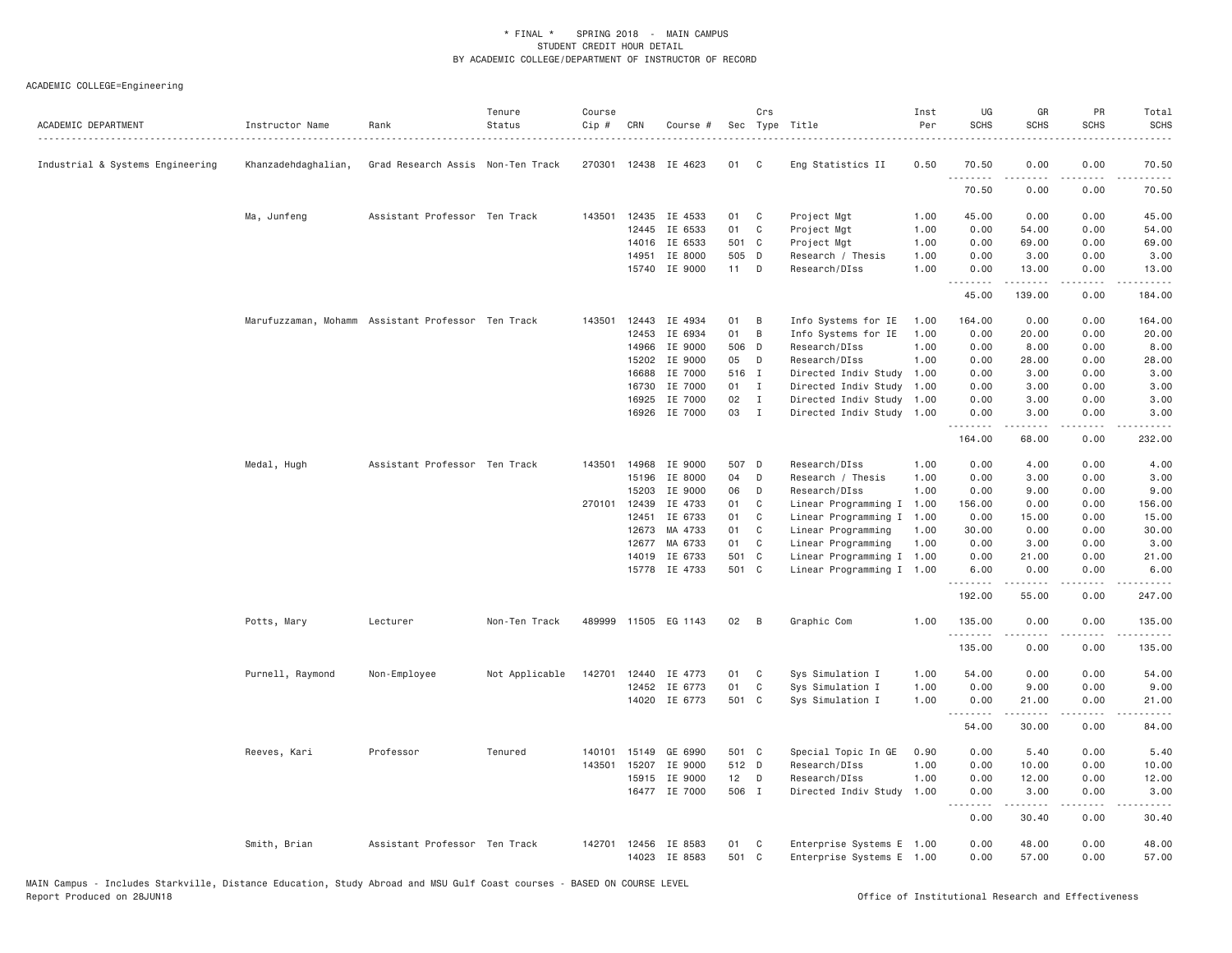| Instructor Name     | Rank      | Tenure<br>Status | Course<br>$Cip \#$                                                                                                                 | CRN | Course # |                                                                                                                                                                                                                                                                                                                        | Crs          | Sec Type Title                                                                                                                                                      | Inst<br>Per  | UG<br><b>SCHS</b> | GR<br><b>SCHS</b>                                       | PR<br><b>SCHS</b>                                                                                                                                                                                       | Total<br><b>SCHS</b>                                                                                                                                                                                        |
|---------------------|-----------|------------------|------------------------------------------------------------------------------------------------------------------------------------|-----|----------|------------------------------------------------------------------------------------------------------------------------------------------------------------------------------------------------------------------------------------------------------------------------------------------------------------------------|--------------|---------------------------------------------------------------------------------------------------------------------------------------------------------------------|--------------|-------------------|---------------------------------------------------------|---------------------------------------------------------------------------------------------------------------------------------------------------------------------------------------------------------|-------------------------------------------------------------------------------------------------------------------------------------------------------------------------------------------------------------|
|                     |           |                  |                                                                                                                                    |     |          |                                                                                                                                                                                                                                                                                                                        |              |                                                                                                                                                                     | . <u>.</u> . |                   |                                                         |                                                                                                                                                                                                         |                                                                                                                                                                                                             |
| Smith, Brian        |           |                  |                                                                                                                                    |     |          |                                                                                                                                                                                                                                                                                                                        |              | Research / Thesis                                                                                                                                                   | 1.00         | 0.00              | 5.00                                                    | 0.00                                                                                                                                                                                                    | 5.00                                                                                                                                                                                                        |
|                     |           |                  |                                                                                                                                    |     | IE 9000  |                                                                                                                                                                                                                                                                                                                        |              | Research/DIss                                                                                                                                                       | 1.00         | 0.00              | 6.00                                                    | 0.00                                                                                                                                                                                                    | 6.00                                                                                                                                                                                                        |
|                     |           |                  |                                                                                                                                    |     |          |                                                                                                                                                                                                                                                                                                                        |              | Research / Thesis                                                                                                                                                   | 1.00         | 0.00              | 6.00                                                    | 0.00                                                                                                                                                                                                    | 6.00                                                                                                                                                                                                        |
|                     |           |                  |                                                                                                                                    |     | IE 9000  | 07                                                                                                                                                                                                                                                                                                                     | D            | Research/DIss                                                                                                                                                       | 1.00         | 0.00              | 12.00                                                   | 0.00                                                                                                                                                                                                    | 12.00                                                                                                                                                                                                       |
|                     |           |                  |                                                                                                                                    |     |          |                                                                                                                                                                                                                                                                                                                        |              | Directed Indiv Study                                                                                                                                                | 1.00         | 0.00              | 2.00                                                    | 0.00                                                                                                                                                                                                    | 2.00                                                                                                                                                                                                        |
|                     |           |                  |                                                                                                                                    |     |          |                                                                                                                                                                                                                                                                                                                        |              |                                                                                                                                                                     |              | 0.00              | 136.00                                                  | 0.00                                                                                                                                                                                                    | 136.00                                                                                                                                                                                                      |
| Strawderman, Lesley |           |                  |                                                                                                                                    |     |          |                                                                                                                                                                                                                                                                                                                        |              | Human Factors Eng                                                                                                                                                   | 1.00         | 57.00             | 0.00                                                    | 0.00                                                                                                                                                                                                    | 57.00                                                                                                                                                                                                       |
|                     |           |                  |                                                                                                                                    |     |          |                                                                                                                                                                                                                                                                                                                        |              | Human Factors Eng                                                                                                                                                   | 1.00         | 0.00              | 27.00                                                   | 0.00                                                                                                                                                                                                    | 27.00                                                                                                                                                                                                       |
|                     |           |                  |                                                                                                                                    |     | IE 6113  |                                                                                                                                                                                                                                                                                                                        |              | Human Factors Eng                                                                                                                                                   | 1.00         | 0.00              | 21.00                                                   | 0.00                                                                                                                                                                                                    | 21.00                                                                                                                                                                                                       |
|                     |           |                  |                                                                                                                                    |     | IE 9000  |                                                                                                                                                                                                                                                                                                                        |              | Research/DIss                                                                                                                                                       | 1.00         | 0.00              | 10.00                                                   | 0.00                                                                                                                                                                                                    | 10.00                                                                                                                                                                                                       |
|                     |           |                  |                                                                                                                                    |     |          |                                                                                                                                                                                                                                                                                                                        |              | Research / Thesis                                                                                                                                                   | 1.00         | 0.00              | 1.00                                                    | 0.00                                                                                                                                                                                                    | 1.00                                                                                                                                                                                                        |
|                     |           |                  |                                                                                                                                    |     | IE 9000  |                                                                                                                                                                                                                                                                                                                        |              | Research/DIss                                                                                                                                                       | 1.00         | 0.00              | 12.00                                                   | 0.00                                                                                                                                                                                                    | 12.00                                                                                                                                                                                                       |
|                     |           |                  |                                                                                                                                    |     |          |                                                                                                                                                                                                                                                                                                                        |              | Directed Indiv Study                                                                                                                                                | 1.00         | 1.00              | 0.00                                                    | 0.00                                                                                                                                                                                                    | 1.00<br>.                                                                                                                                                                                                   |
|                     |           |                  |                                                                                                                                    |     |          |                                                                                                                                                                                                                                                                                                                        |              |                                                                                                                                                                     |              | 58.00             | 71.00                                                   | 0.00                                                                                                                                                                                                    | 129.00                                                                                                                                                                                                      |
| Tian, Wenmeng       |           |                  |                                                                                                                                    |     | IE 3323  |                                                                                                                                                                                                                                                                                                                        |              | Mfg Processes                                                                                                                                                       | 1.00         | 57.00             | 0.00                                                    | 0.00                                                                                                                                                                                                    | 57.00                                                                                                                                                                                                       |
|                     |           |                  |                                                                                                                                    |     | IE 3323  |                                                                                                                                                                                                                                                                                                                        |              | Mfg Processes                                                                                                                                                       | 1.00         | 0.00              | 0.00                                                    | 0.00                                                                                                                                                                                                    | 0.00                                                                                                                                                                                                        |
|                     |           |                  |                                                                                                                                    |     | IE 9000  |                                                                                                                                                                                                                                                                                                                        |              | Research/DIss                                                                                                                                                       | 1.00         | 0.00              | 1.00                                                    | 0.00                                                                                                                                                                                                    | 1.00                                                                                                                                                                                                        |
|                     |           |                  |                                                                                                                                    |     |          |                                                                                                                                                                                                                                                                                                                        |              | Research/DIss                                                                                                                                                       | 1.00         | 0.00              | 9.00                                                    | 0.00                                                                                                                                                                                                    | 9.00                                                                                                                                                                                                        |
|                     |           |                  |                                                                                                                                    |     |          |                                                                                                                                                                                                                                                                                                                        |              |                                                                                                                                                                     |              | 57.00             | 10.00                                                   | 0.00                                                                                                                                                                                                    | 67.00                                                                                                                                                                                                       |
| Usher, John         | Professor | Tenured          | 143501                                                                                                                             |     | IE 8000  |                                                                                                                                                                                                                                                                                                                        |              | Research / Thesis                                                                                                                                                   | 1.00         | 0.00              | 3.00                                                    | 0.00                                                                                                                                                                                                    | 3.00                                                                                                                                                                                                        |
|                     |           |                  |                                                                                                                                    |     | IE 9000  |                                                                                                                                                                                                                                                                                                                        |              | Research/DIss                                                                                                                                                       | 1.00         | 0.00              | 1.00                                                    | 0.00                                                                                                                                                                                                    | 1.00                                                                                                                                                                                                        |
|                     |           |                  |                                                                                                                                    |     |          |                                                                                                                                                                                                                                                                                                                        |              | Research/DIss                                                                                                                                                       | 1.00         | 0.00              | 1.00                                                    | 0.00                                                                                                                                                                                                    | 1.00                                                                                                                                                                                                        |
|                     |           |                  |                                                                                                                                    |     |          |                                                                                                                                                                                                                                                                                                                        |              |                                                                                                                                                                     |              | 0.00              | 5.00                                                    | 0.00                                                                                                                                                                                                    | 5.00                                                                                                                                                                                                        |
| Young, Glenda       |           |                  | 143501                                                                                                                             |     |          |                                                                                                                                                                                                                                                                                                                        |              | Engineering Admin                                                                                                                                                   | 1.00         | 135.00            | 0.00                                                    | 0.00                                                                                                                                                                                                    | 135.00                                                                                                                                                                                                      |
|                     |           |                  |                                                                                                                                    |     | IE 4613  | 01                                                                                                                                                                                                                                                                                                                     | $\mathbf{C}$ | Eng Statistics I                                                                                                                                                    | 1.00         | 543.00            | 0.00                                                    | 0.00                                                                                                                                                                                                    | 543.00                                                                                                                                                                                                      |
|                     |           |                  |                                                                                                                                    |     |          |                                                                                                                                                                                                                                                                                                                        |              | Eng Statistics I                                                                                                                                                    | 1,00         | 0.00              | 3.00                                                    | 0.00                                                                                                                                                                                                    | 3.00<br>.                                                                                                                                                                                                   |
|                     |           |                  |                                                                                                                                    |     |          |                                                                                                                                                                                                                                                                                                                        |              |                                                                                                                                                                     |              | 678.00            | 3.00                                                    | 0.00                                                                                                                                                                                                    | 681.00                                                                                                                                                                                                      |
|                     |           |                  |                                                                                                                                    |     |          |                                                                                                                                                                                                                                                                                                                        |              |                                                                                                                                                                     |              | ========          |                                                         |                                                                                                                                                                                                         | 3755.20                                                                                                                                                                                                     |
|                     |           |                  | Assistant Professor Ten Track<br>Associate Professor Tenured<br>Assistant Professor Ten Track<br>Visiting Assist Pro Non-Ten Track |     | 143501   | 143501 14954 IE 8000<br>14969<br>15197 IE 8000<br>15204<br>16968 IE 7000<br>143501 14313 IE 4113<br>14314 IE 6113<br>14426<br>14970<br>15172 IE 8000<br>15173<br>149999 15210 IE 4000<br>12431<br>12432<br>14971<br>15231 IE 9000<br>14957<br>14980<br>15205 IE 9000<br>12434 IE 4513<br>270301 12437<br>12449 IE 6613 |              | 508 D<br>508 D<br>05 D<br>04 I<br>01 C<br>01 C<br>501 C<br>509 D<br>01 D<br>01 D<br>01 I<br>01 C<br>02 K<br>510 D<br>10 D<br>511 D<br>511 D<br>08 D<br>01 C<br>01 C |              |                   | .<br>.<br>.<br>.<br>$- - -$<br>.<br>2959.80<br>======== | .<br>$\frac{1}{2}$<br>$\frac{1}{2} \left( \frac{1}{2} \right) \left( \frac{1}{2} \right) \left( \frac{1}{2} \right) \left( \frac{1}{2} \right) \left( \frac{1}{2} \right)$<br><b>EDESEDED</b><br>795.40 | .<br>$\cdots$<br>$\frac{1}{2} \left( \frac{1}{2} \right) \left( \frac{1}{2} \right) \left( \frac{1}{2} \right) \left( \frac{1}{2} \right)$<br>.<br><b>ESSESSES</b><br>0.00<br>--------- -------- ---------- |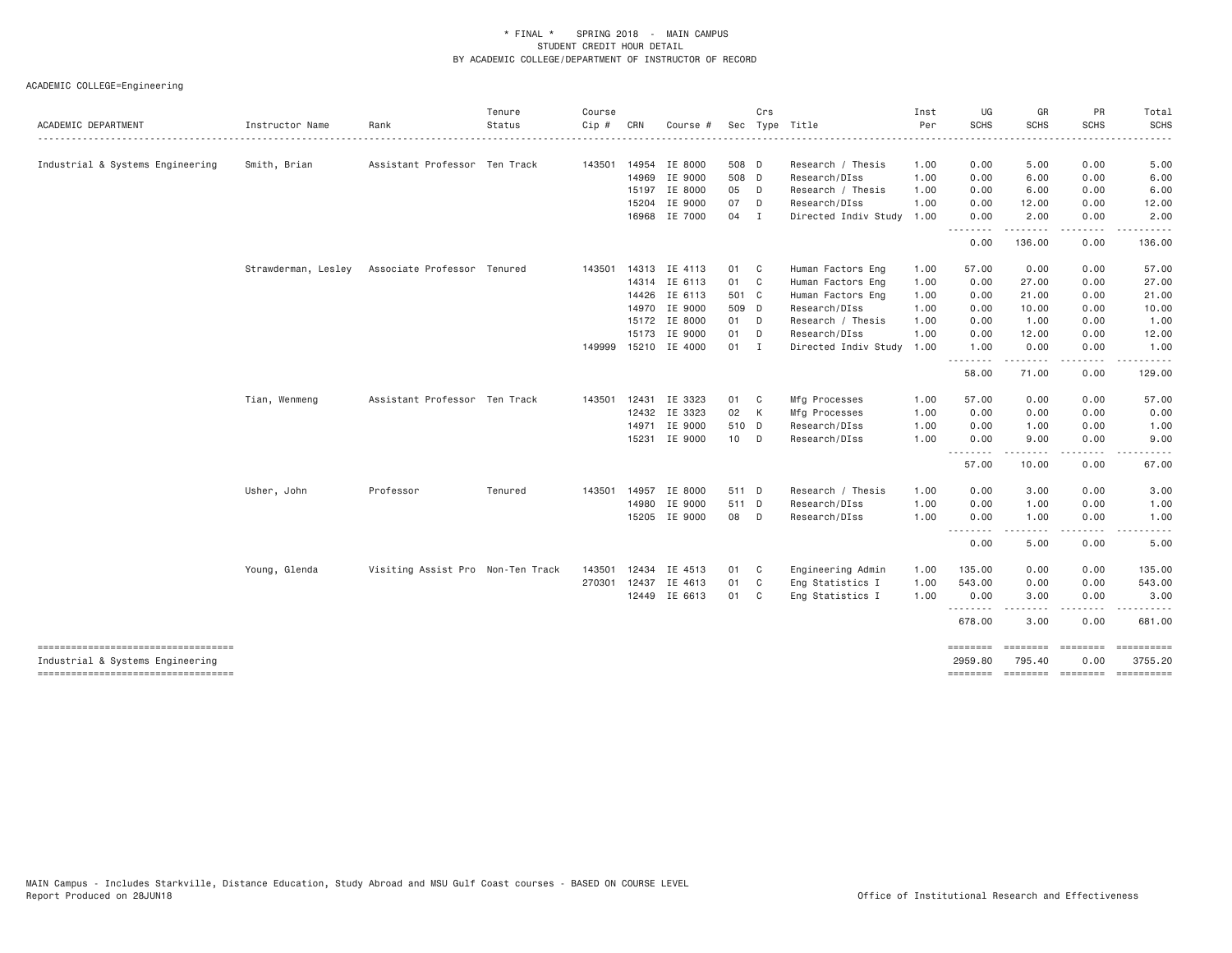| ACADEMIC DEPARTMENT    | Instructor Name  | Rank                                               | Tenure<br>Status | Course<br>Cip # | CRN            | Course #             |          | Crs                 | Sec Type Title                                         | Inst<br>Per<br>. | UG<br><b>SCHS</b> | GR<br><b>SCHS</b>                                                                                                                                             | PR<br><b>SCHS</b>                   | Total<br><b>SCHS</b><br>.                                                                                                                    |
|------------------------|------------------|----------------------------------------------------|------------------|-----------------|----------------|----------------------|----------|---------------------|--------------------------------------------------------|------------------|-------------------|---------------------------------------------------------------------------------------------------------------------------------------------------------------|-------------------------------------|----------------------------------------------------------------------------------------------------------------------------------------------|
| Mechanical Engineering | Askari, Omid     | Assistant Professor Ten Track                      |                  | 141901          | 12695          | ME 3513              | 01       | C                   | Thermodynamics I                                       | 1.00             | 282.00            | 0.00                                                                                                                                                          | 0.00                                | 282.00                                                                                                                                       |
|                        |                  |                                                    |                  |                 | 15810          | ME 9000              | 01       | D                   | Research / Diss                                        | 1.00             | 0.00              | 9.00                                                                                                                                                          | 0.00                                | 9.00                                                                                                                                         |
|                        |                  |                                                    |                  |                 | 16779          | ME 7000              | 09       | $\mathbf{I}$        | Directed Indiv Study                                   | 1.00             | 0.00              | 3.00                                                                                                                                                          | 0.00                                | 3.00                                                                                                                                         |
|                        |                  |                                                    |                  |                 | 16780<br>16781 | ME 7000<br>ME 7000   | 10<br>11 | $\mathbf{I}$<br>I   | Directed Indiv Study<br>Directed Indiv Study 1.00      | 1.00             | 0.00<br>0.00      | 3.00<br>3.00                                                                                                                                                  | 0.00<br>0.00                        | 3.00<br>3.00                                                                                                                                 |
|                        |                  |                                                    |                  |                 |                |                      |          |                     |                                                        |                  | .<br>282.00       | د د د د د<br>18.00                                                                                                                                            | بالمحام<br>0.00                     | -----<br>300.00                                                                                                                              |
|                        | Bammann, Douglas | Professor                                          | Tenured          | 141901          | 12690          | ME 3113              | 02       | C                   | Engineering Analysis                                   | 1.00             | 111.00            | 0.00                                                                                                                                                          | 0.00                                | 111.00                                                                                                                                       |
|                        |                  |                                                    |                  |                 |                | 14324 ME 8223        | 01       | C                   | Inelasticity                                           | 1.00             | 0.00              | 48.00                                                                                                                                                         | 0.00                                | 48.00                                                                                                                                        |
|                        |                  |                                                    |                  |                 |                |                      |          |                     |                                                        |                  | .<br>111.00       | .<br>48.00                                                                                                                                                    | .<br>0.00                           | .<br>159.00                                                                                                                                  |
|                        |                  | Barrett, Christopher Assistant Professor Ten Track |                  |                 |                | 141901 12694 ME 3423 | 01       | C                   | Mech Of Machinery                                      | 1.00             | 135.00            | 0.00                                                                                                                                                          | 0.00                                | 135.00                                                                                                                                       |
|                        |                  |                                                    |                  |                 |                | 15812 ME 9000        | 03       | D                   | Research / Diss                                        | 1.00             | 0.00<br>.         | 7.00<br>$\frac{1}{2} \left( \frac{1}{2} \right) \left( \frac{1}{2} \right) \left( \frac{1}{2} \right) \left( \frac{1}{2} \right) \left( \frac{1}{2} \right)$  | 0.00<br>.                           | 7.00<br>$\mathcal{L}^{\mathcal{A}}\left( \mathcal{A}^{\mathcal{A}}\right) =\mathcal{L}^{\mathcal{A}}\left( \mathcal{A}^{\mathcal{A}}\right)$ |
|                        |                  |                                                    |                  |                 |                |                      |          |                     |                                                        |                  | 135.00            | 7.00                                                                                                                                                          | 0.00                                | 142.00                                                                                                                                       |
|                        | Brauer, Shane    | Clinical Assist Pro Non-Ten Track                  |                  | 141901          | 14122          | ME 3403              | 601 C    |                     | Materials for ME Des                                   | 1.00             | 51.00             | 0.00                                                                                                                                                          | 0.00                                | 51.00                                                                                                                                        |
|                        |                  |                                                    |                  |                 | 14336          | ME 4111              | 601 C    |                     | Professional Develop                                   | 1.00             | 13.00             | 0.00                                                                                                                                                          | 0.00                                | 13.00                                                                                                                                        |
|                        |                  |                                                    |                  |                 | 14339          | ME 4333              | 601 C    |                     | Energy Sys Design                                      | 1.00             | 27.00             | 0.00                                                                                                                                                          | 0.00                                | 27.00                                                                                                                                        |
|                        |                  |                                                    |                  |                 |                | 14342 ME 4443        | 601 C    |                     | Mech Systems Design                                    | 1.00             | 18.00<br>.        | 0.00                                                                                                                                                          | 0.00                                | 18.00<br>.                                                                                                                                   |
|                        |                  |                                                    |                  |                 |                |                      |          |                     |                                                        |                  | 109.00            | 0.00                                                                                                                                                          | 0.00                                | 109.00                                                                                                                                       |
|                        | Chen, Lei        | Assistant Professor Ten Track                      |                  | 141901 12693    |                | ME 3403              | 02       | C                   | Materials for ME Des                                   | 1.00             | 189.00            | 0.00                                                                                                                                                          | 0.00                                | 189.00                                                                                                                                       |
|                        |                  |                                                    |                  |                 | 15736          | ME 8000              | 05       | D                   | Research / Thesis                                      | 1.00             | 0.00              | 6.00                                                                                                                                                          | 0.00                                | 6.00                                                                                                                                         |
|                        |                  |                                                    |                  |                 | 15814          | ME 9000              | 05       | D                   | Research / Diss                                        | 1.00             | 0.00              | 24.00                                                                                                                                                         | 0.00                                | 24.00                                                                                                                                        |
|                        |                  |                                                    |                  |                 | 16826<br>16891 | ME 7000<br>ME 7000   | 13<br>18 | I<br>I              | Directed Indiv Study 1.00<br>Directed Indiv Study 1.00 |                  | 0.00<br>0.00      | 3.00<br>3.00                                                                                                                                                  | 0.00<br>0.00                        | 3.00<br>3.00                                                                                                                                 |
|                        |                  |                                                    |                  |                 |                |                      |          |                     |                                                        |                  | .<br>189.00       | $- - - - -$<br>36.00                                                                                                                                          | .<br>0.00                           | .<br>225.00                                                                                                                                  |
|                        | Cho, HeeJin      | Assistant Professor Ten Track                      |                  | 141901          | 14321          | ME 4393              | 01       | C                   | Power Generation Sys 1.00                              |                  | 39.00             | 0.00                                                                                                                                                          | 0.00                                | 39.00                                                                                                                                        |
|                        |                  |                                                    |                  |                 | 14322          | ME 6393              | 01       | C                   | Power Generation Sys 1.00                              |                  | 0.00              | 12.00                                                                                                                                                         | 0.00                                | 12.00                                                                                                                                        |
|                        |                  |                                                    |                  |                 | 14340          | ME 4393              | 601 C    |                     | Power Generation Sys 1.00                              |                  | 21.00             | 0.00                                                                                                                                                          | 0.00                                | 21.00                                                                                                                                        |
|                        |                  |                                                    |                  |                 | 14444          | ME 6393              | 501 C    |                     | Power Generation Sys 1.00                              |                  | 0.00              | 9.00                                                                                                                                                          | 0.00                                | 9.00                                                                                                                                         |
|                        |                  |                                                    |                  |                 | 15737<br>15815 | ME 8000<br>ME 9000   | 06<br>06 | D<br>D              | Research / Thesis<br>Research / Diss                   | 1.00<br>1.00     | 0.00<br>0.00      | 10.00<br>29.00                                                                                                                                                | 0.00<br>0.00                        | 10.00<br>29.00                                                                                                                               |
|                        |                  |                                                    |                  |                 | 16335          | ME 4000              | 05       | $\mathbf{I}$        | Directed Indiv Study 1.00                              |                  | 3.00              | 0.00                                                                                                                                                          | 0.00                                | 3.00                                                                                                                                         |
|                        |                  |                                                    |                  |                 |                | 16852 ME 7000        | 16       | $\mathbf{I}$        | Directed Indiv Study 1.00                              |                  | 0.00              | 3.00                                                                                                                                                          | 0.00                                | 3.00                                                                                                                                         |
|                        |                  |                                                    |                  |                 |                |                      |          |                     |                                                        |                  | .<br>63.00        | $\frac{1}{2} \left( \frac{1}{2} \right) \left( \frac{1}{2} \right) \left( \frac{1}{2} \right) \left( \frac{1}{2} \right) \left( \frac{1}{2} \right)$<br>63.00 | .<br>0.00                           | .<br>126.00                                                                                                                                  |
|                        | Cox, Sam         | Grad Teach Assist                                  | Non-Ten Track    | 141901          | 12702          | ME 4301              | 01       | - L                 | Thermo-Fluids Labora                                   | 1.00             | 24.00             | 0.00                                                                                                                                                          | 0.00                                | 24.00                                                                                                                                        |
|                        |                  |                                                    |                  |                 | 12703          | ME 4301              | 02       | $\mathsf{L}$        | Thermo-Fluids Labora                                   | 1.00             | 25.00             | 0.00                                                                                                                                                          | 0.00                                | 25.00                                                                                                                                        |
|                        |                  |                                                    |                  |                 | 12704<br>16633 | ME 4301<br>ME 4301   | 03<br>04 | $\mathsf{L}$<br>- L | Thermo-Fluids Labora<br>Thermo-Fluids Labora 1.00      | 1.00             | 25.00<br>13.00    | 0.00<br>0.00                                                                                                                                                  | 0.00<br>0.00                        | 25.00<br>13.00                                                                                                                               |
|                        |                  |                                                    |                  |                 |                |                      |          |                     |                                                        |                  | .<br>87.00        | 0.00                                                                                                                                                          | $\sim$ $\sim$ $\sim$ $\sim$<br>0.00 | 87.00                                                                                                                                        |
|                        | Doude, Haley     | Non-Faculty                                        | Not Applicable   |                 |                | 141901 15816 ME 9000 | 07       | D                   | Research / Diss                                        | 1.00             | 0.00              | 19.00                                                                                                                                                         | 0.00                                | 19.00                                                                                                                                        |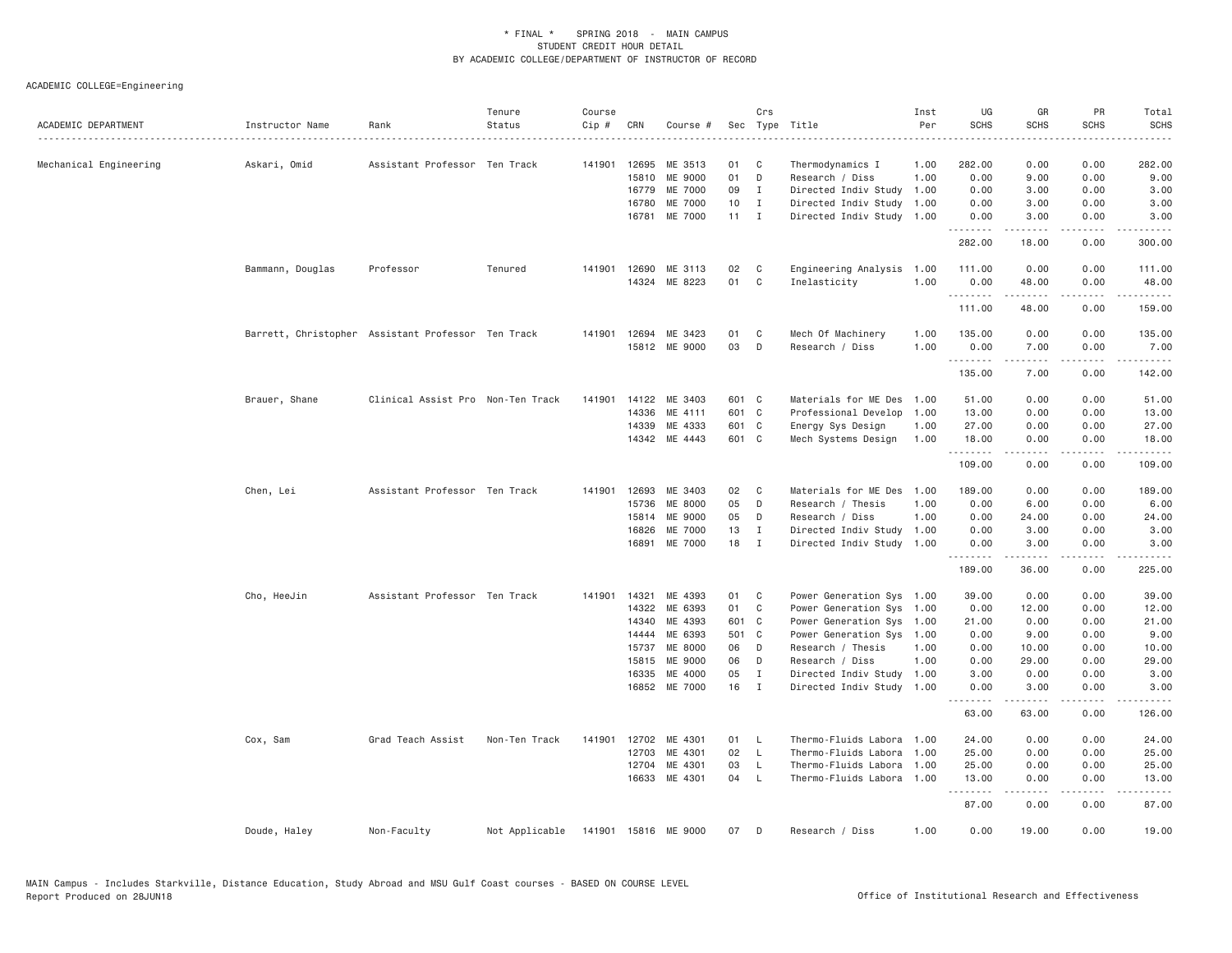| ACADEMIC DEPARTMENT    | Instructor Name    | Rank                              | Tenure<br>Status<br>. | Course<br>Cip # | CRN          | Course #             |       | Crs            | Sec Type Title            | Inst<br>Per | UG<br><b>SCHS</b> | GR<br><b>SCHS</b> | PR<br><b>SCHS</b>            | Total<br><b>SCHS</b><br>. |
|------------------------|--------------------|-----------------------------------|-----------------------|-----------------|--------------|----------------------|-------|----------------|---------------------------|-------------|-------------------|-------------------|------------------------------|---------------------------|
|                        |                    |                                   |                       |                 |              |                      |       |                |                           |             | <u>.</u>          |                   |                              |                           |
|                        |                    |                                   |                       |                 |              |                      |       |                |                           |             | 0.00              | 19.00             | 0.00                         | 19.00                     |
| Mechanical Engineering | El Kadiri, Haitham | Associate Professor Tenured       |                       |                 | 141901 12692 | ME 3403              | 01    | C <sub>1</sub> | Materials for ME Des 1.00 |             | 162.00            | 0.00              | 0.00                         | 162.00                    |
|                        |                    |                                   |                       |                 | 15739        | ME 8000              | 08    | D              | Research / Thesis         | 1,00        | 0.00              | 6.00              | 0.00                         | 6.00                      |
|                        |                    |                                   |                       |                 | 15817        | ME 9000              | 08    | D              | Research / Diss           | 1.00        | 0.00              | 33.00             | 0.00                         | 33.00                     |
|                        |                    |                                   |                       |                 | 15863        | ME 7000              | 01    | $\mathbf{I}$   | Directed Indiv Study 1.00 |             | 0.00              | 3.00              | 0.00                         | 3.00                      |
|                        |                    |                                   |                       |                 | 16834        | ME 7000              | 15    | $\mathbf{I}$   | Directed Indiv Study      | 1.00        | 0.00              | 3.00              | 0.00                         | 3.00                      |
|                        |                    |                                   |                       |                 | 16863        | ME 7000              | 17    | $\mathbf{I}$   | Directed Indiv Study 1.00 |             | 0.00              | 3.00              | 0.00                         | 3.00                      |
|                        |                    |                                   |                       | 309999          | 16665        | CME 9000             | 05    | D              | Research/Dis              | 1.00        | 0.00<br>.         | 9.00              | 0.00<br>$\sim$ $\sim$ $\sim$ | 9.00                      |
|                        |                    |                                   |                       |                 |              |                      |       |                |                           |             | 162.00            | 57.00             | 0.00                         | 219.00                    |
|                        | Hodge, B. Keith    | Lecturer                          | Non-Ten Track         | 141901          | 12705        | ME 4333              | 01    | $\mathbf{C}$   | Energy Sys Design         | 1.00        | 261.00            | 0.00              | 0.00                         | 261.00                    |
|                        |                    |                                   |                       |                 | 12706        | ME 4353              | 01    | C              | Alt Energy Sources        | 1.00        | 195.00            | 0.00              | 0.00                         | 195.00                    |
|                        |                    |                                   |                       |                 |              | 12714 ME 6333        | 01    | $\mathbf C$    | Energy Sys Design         | 1.00        | 0.00              | 3.00              | 0.00                         | 3.00                      |
|                        |                    |                                   |                       |                 | 12715        | ME 6353              | 01    | C              | Alt Energy Sources        | 1.00        | 0.00<br>.         | 15.00<br>.        | 0.00<br>.                    | 15.00<br><u>.</u>         |
|                        |                    |                                   |                       |                 |              |                      |       |                |                           |             | 456.00            | 18.00             | 0.00                         | 474.00                    |
|                        | Horstemeyer, Mark  | Professor                         | Tenured               | 140101          | 12107        | GE 1501              | 03    | E              | Engineering Design C 1.00 |             | 19.00             | 0.00              | 0.00                         | 19.00                     |
|                        |                    |                                   |                       | 141901          | 12719        | ME 8253              | 01    | C              | Fatigue in Engin Des      | 1.00        | 0.00              | 45.00             | 0.00                         | 45.00                     |
|                        |                    |                                   |                       |                 | 14039        | ME 8253              | 501 C |                | Fatigue in Engin Des      | 1.00        | 0.00              | 42.00             | 0.00                         | 42.00                     |
|                        |                    |                                   |                       |                 | 14906        | ME 8000              | 510 D |                | Research / Thesis         | 1.00        | 0.00              | 1.00              | 0.00                         | 1.00                      |
|                        |                    |                                   |                       |                 | 14911        | ME 9000              | 510 D |                | Research / Diss           | 1.00        | 0.00              | 4.00              | 0.00                         | 4.00                      |
|                        |                    |                                   |                       |                 | 15799        | ME 8000              | 09    | D              | Research / Thesis         | 1.00        | 0.00              | 33.00             | 0.00                         | 33.00                     |
|                        |                    |                                   |                       |                 | 15818        | ME 9000              | 09    | D              | Research / Diss           | 1,00        | 0.00              | 47.00             | 0.00                         | 47.00                     |
|                        |                    |                                   |                       |                 | 15875        | ME 4000              | 01    | $\mathbf{I}$   | Directed Indiv Study      | 1.00        | 3.00              | 0.00              | 0.00                         | 3.00                      |
|                        |                    |                                   |                       |                 | 16262        | ME 7000              | 02    | $\mathbf{I}$   | Directed Indiv Study      | 1.00        | 0.00              | 1.00              | 0.00                         | 1.00                      |
|                        |                    |                                   |                       |                 | 16472        | ME 7000              | 05    | $\mathbf{I}$   | Directed Indiv Study 1.00 |             | 0.00              | 3.00              | 0.00                         | 3.00                      |
|                        |                    |                                   |                       |                 | 16567        | ME 7000              | 06    | $\mathbf{I}$   | Directed Indiv Study 1.00 |             | 0.00              | 3.00              | 0.00                         | 3.00                      |
|                        |                    |                                   |                       |                 | 16675        | ME 4000              | 06    | $\blacksquare$ | Directed Indiv Study 1.00 |             | 3.00              | 0.00              | 0.00                         | 3.00                      |
|                        |                    |                                   |                       |                 | 16798        | ME 4000              | 07    | $\mathbf{I}$   | Directed Indiv Study 1.00 |             | 3.00              | 0.00              | 0.00                         | 3.00                      |
|                        |                    |                                   |                       | 309999          | 16453        | <b>CME 9000</b>      | 03    | D              | Research/Dis              | 1.00        | 0.00              | 14.00             | 0.00                         | 14.00                     |
|                        |                    |                                   |                       | 400801          | 16513        | PH 9000              | 17    | D              | Research / Diss           | 1.00        | 0.00<br>.         | 6.00              | 0.00<br>$   -$               | 6.00<br>$\frac{1}{2}$     |
|                        |                    |                                   |                       |                 |              |                      |       |                |                           |             | 28.00             | 199.00            | 0.00                         | 227.00                    |
|                        | Ibrahim, Omar      | Lecturer                          | Non-Ten Track         | 141901          | 12686        | ME 2133              | 02    | $\overline{B}$ | Modeling and Manuf        | 1.00        | 141.00            | 0.00              | 0.00                         | 141.00                    |
|                        |                    |                                   |                       |                 | 14323        | ME 4403              | 02    | C              | Machine Design            | 1.00        | 99.00             | 0.00              | 0.00                         | 99.00                     |
|                        |                    |                                   |                       |                 |              | 142701 12700 ME 3613 | 01    | C              | System Dynamics           | 1.00        | 240.00<br>.       | 0.00<br>.         | 0.00<br>.                    | 240.00<br>.               |
|                        |                    |                                   |                       |                 |              |                      |       |                |                           |             | 480.00            | 0.00              | 0.00                         | 480.00                    |
|                        | Jones, Elborn      | Lecturer                          | Non-Ten Track         | 141901          | 12710        | ME 4403              | 01    | C              | Machine Design            | 1.00        | 141.00            | 0.00              | 0.00                         | 141.00                    |
|                        |                    |                                   |                       |                 |              | 16176 ME 4643        | 02    | C              | Intro Vibration/Cont      | 1.00        | 135.00<br>.       | 0.00              | 0.00                         | 135.00                    |
|                        |                    |                                   |                       |                 |              |                      |       |                |                           |             | 276.00            | 0.00              | 0.00                         | 276.00                    |
|                        | Knizley, Alta      | Clinical Assist Pro Non-Ten Track |                       | 141901          | 12689        | ME 3113              | 01    | $\mathbf{C}$   | Engineering Analysis 1.00 |             | 135.00            | 0.00              | 0.00                         | 135.00                    |
|                        |                    |                                   |                       |                 | 12696        | ME 3513              | 02    | $\mathbf C$    | Thermodynamics I          | 1.00        | 279.00            | 0.00              | 0.00                         | 279.00                    |
|                        |                    |                                   |                       |                 | 14319        | ME 4343              | 01    | C.             | Intermed Heat Trans       | 1.00        | 36.00             | 0.00              | 0.00                         | 36.00                     |
|                        |                    |                                   |                       |                 | 14320        | ME 6343              | 01    | C              | Intermed Heat Trans       | 1.00        | 0.00              | 18.00             | 0.00                         | 18.00                     |
|                        |                    |                                   |                       |                 | 15800        | ME 8000              | 10    | D              | Research / Thesis         | 1,00        | 0.00              | 1,00              | 0.00                         | 1.00                      |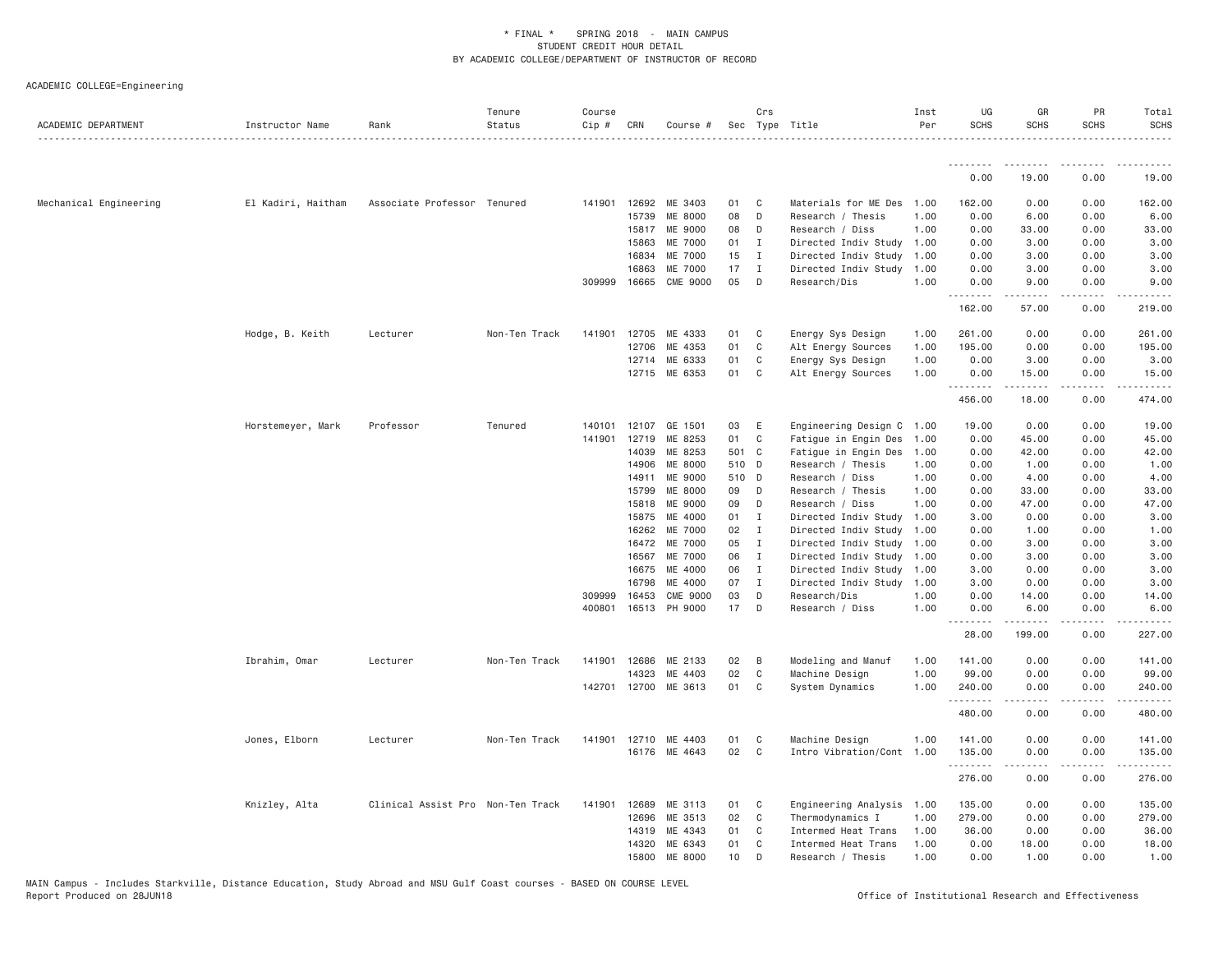| ACADEMIC DEPARTMENT    | Instructor Name   | Rank<br>.                         | Tenure<br>Status | Course<br>Cip # | CRN                   | Course #              |          | Crs                            | Sec Type Title                                 | Inst<br>Per  | UG<br><b>SCHS</b>   | GR<br><b>SCHS</b>                   | PR<br><b>SCHS</b> | Total<br><b>SCHS</b> |
|------------------------|-------------------|-----------------------------------|------------------|-----------------|-----------------------|-----------------------|----------|--------------------------------|------------------------------------------------|--------------|---------------------|-------------------------------------|-------------------|----------------------|
| Mechanical Engineering | Knizley, Alta     | Clinical Assist Pro Non-Ten Track |                  | 141901          | 15819                 | ME 9000               | 10       | D                              | Research / Diss                                | 1.00         | 0.00<br>.           | 6.00                                | 0.00              | 6.00                 |
|                        |                   |                                   |                  |                 |                       |                       |          |                                |                                                |              | 450.00              | 25.00                               | 0.00              | 475.00               |
|                        | Kooienga, John    | Lecturer                          | Non-Ten Track    |                 |                       | 141901 14343 ME 4643  | 601 C    |                                | Intro Vibration/Cont 1.00                      |              | 24.00<br>.          | 0.00                                | 0.00              | 24.00                |
|                        |                   |                                   |                  |                 |                       |                       |          |                                |                                                |              | 24.00               | 0.00                                | 0.00              | 24.00                |
|                        | Li, Like          | Assistant Professor Ten Track     |                  |                 | 141901 12698<br>16800 | ME 3523<br>ME 4000    | 01<br>08 | C<br>$\mathbf{I}$              | Thermodynamics II<br>Directed Indiv Study 1.00 | 1.00         | 231.00<br>3.00<br>. | 0.00<br>0.00<br>-----               | 0.00<br>0.00<br>. | 231.00<br>3.00<br>.  |
|                        |                   |                                   |                  |                 |                       |                       |          |                                |                                                |              | 234.00              | 0.00                                | 0.00              | 234.00               |
|                        | Liu, Yucheng      | Associate Professor Ten Track     |                  | 141901          | 12712                 | ME 4643               | 01       | C                              | Intro Vibration/Cont 1.00                      |              | 153.00              | 0.00                                | 0.00              | 153.00               |
|                        |                   |                                   |                  |                 | 12717                 | ME 6643               | 01       | C                              | Intro Vibration/Cont 1.00                      |              | 0.00                | 3.00                                | 0.00              | 3.00                 |
|                        |                   |                                   |                  |                 | 15821                 | ME 9000               | 12       | D                              | Research / Diss                                | 1.00         | 0.00                | 39.00                               | 0.00              | 39.00                |
|                        |                   |                                   |                  |                 | 16687                 | ME 7000               | 501 I    |                                | Directed Indiv Study                           | 1.00         | 0.00<br>.           | 3.00                                | 0.00              | 3.00                 |
|                        |                   |                                   |                  |                 |                       |                       |          |                                |                                                |              | 153.00              | 45.00                               | 0.00              | 198.00               |
|                        | Luck, Rogelio     | Professor                         | Tenured          |                 | 141901 14325          | ME 8733               | 01       | C                              | Exper Procedures                               | 1.00         | 0.00                | 36.00                               | 0.00              | 36.00                |
|                        |                   |                                   |                  |                 |                       | 15822 ME 9000         | 13       | D                              | Research / Diss                                | 1.00         | 0.00<br>.           | 23.00<br>$\omega$ is a set          | 0.00<br>.         | 23.00<br>.           |
|                        |                   |                                   |                  |                 |                       |                       |          |                                |                                                |              | 0.00                | 59.00                               | 0.00              | 59.00                |
|                        | Mago, Pedro       | Professor                         | Tenured          | 141901          | 15823                 | ME 9000               | 14       | D                              | Research / Diss                                | 1.00         | 0.00<br>.           | 2.00<br>$\sim$ $\sim$ $\sim$ $\sim$ | 0.00              | 2.00                 |
|                        |                   |                                   |                  |                 |                       |                       |          |                                |                                                |              | 0.00                | 2.00                                | 0.00              | 2.00                 |
|                        | Priddy, Matthew   | Assistant Professor Ten Track     |                  | 141901          | 15135                 | ME 4990               | 01       | C                              | Special Topic In ME                            | 1.00         | 84.00               | 0.00                                | 0.00              | 84.00                |
|                        |                   |                                   |                  |                 | 15136                 | ME 6990               | 01       | C                              | Special Topic In ME                            | 1.00         | 0.00                | 54.00                               | 0.00              | 54.00                |
|                        |                   |                                   |                  |                 | 15806                 | ME 8000               | 16       | D                              | Research / Thesis                              | 1.00         | 0.00                | 6.00                                | 0.00              | 6.00                 |
|                        |                   |                                   |                  |                 | 15825                 | ME 9000<br>ME 4000    | 16       | D                              | Research / Diss                                | 1,00         | 0.00                | 6.00                                | 0.00              | 6.00                 |
|                        |                   |                                   |                  |                 | 15876<br>15878        | ME 4000               | 02<br>03 | $\blacksquare$<br>$\mathbf{I}$ | Directed Indiv Study<br>Directed Indiv Study   | 1.00<br>1.00 | 3.00<br>3.00        | 0.00<br>0.00                        | 0.00<br>0.00      | 3.00<br>3.00         |
|                        |                   |                                   |                  |                 | 16040                 | ME 4000               | 04       | $\mathbf{I}$                   | Directed Indiv Study                           | 1.00         | 3.00                | 0.00                                | 0.00              | 3.00                 |
|                        |                   |                                   |                  |                 | 16369                 | ME 7000               | 03       | $\mathbf{I}$                   | Directed Indiv Study                           | 1.00         | 0.00                | 3.00                                | 0.00              | 3.00                 |
|                        |                   |                                   |                  |                 | 16397                 | ME 7000               | 04       | $\mathbf{I}$                   | Directed Indiv Study                           | 1.00         | 0.00                | 3.00                                | 0.00              | 3.00                 |
|                        |                   |                                   |                  |                 | 16751                 | ME 7000               | 07       | $\mathbf{I}$                   | Directed Indiv Study                           | 1.00         | 0.00                | 3.00                                | 0.00              | 3.00                 |
|                        |                   |                                   |                  |                 | 16752                 | ME 7000               | 08       | $\mathbf{I}$                   | Directed Indiv Study                           | 1.00         | 0.00                | 3.00                                | 0.00              | 3.00                 |
|                        |                   |                                   |                  | 240101          | 12359                 | HON 4003              | H01 I    |                                | Oxbridge Tutorial                              | 1.00         | 3.00                | 0.00                                | 0.00              | 3.00                 |
|                        |                   |                                   |                  |                 | 12360                 | HON 4003              | H02 I    |                                | Oxbridge Tutorial                              | 1.00         | 3.00                | 0.00                                | 0.00              | 3.00                 |
|                        |                   |                                   |                  |                 |                       |                       |          |                                |                                                |              | 99.00               | 78.00                               | 0.00              | 177.00               |
|                        | Rhee, Hongjoo     | Research Assoc Prof Non-Ten Track |                  |                 |                       | 141901 15826 ME 9000  | 17       | D                              | Research / Diss                                | 1.00         | 0.00<br>.           | 12.00                               | 0.00              | 12.00                |
|                        |                   |                                   |                  |                 |                       |                       |          |                                |                                                |              | 0.00                | 12.00                               | 0.00              | 12.00                |
|                        | Schneider, Judith | Non-Employee                      | Not Applicable   |                 |                       | 260101 11769 EPP 8144 | 01       | $\mathbf{C}$                   | Transmission E M                               | 0.40         | 0.00<br>.           | 12.80<br>$- - - - -$                | 0.00<br>.         | 12.80<br>.           |
|                        |                   |                                   |                  |                 |                       |                       |          |                                |                                                |              | 0.00                | 12.80                               | 0.00              | 12.80                |
|                        | Smith, Joshua     | Clinical Assist Pro Non-Ten Track |                  |                 |                       | 141901 14123 ME 3423  | 601 C    |                                | Mech Of Machinery                              | 1.00         | 45.00               | 0.00                                | 0.00              | 45.00                |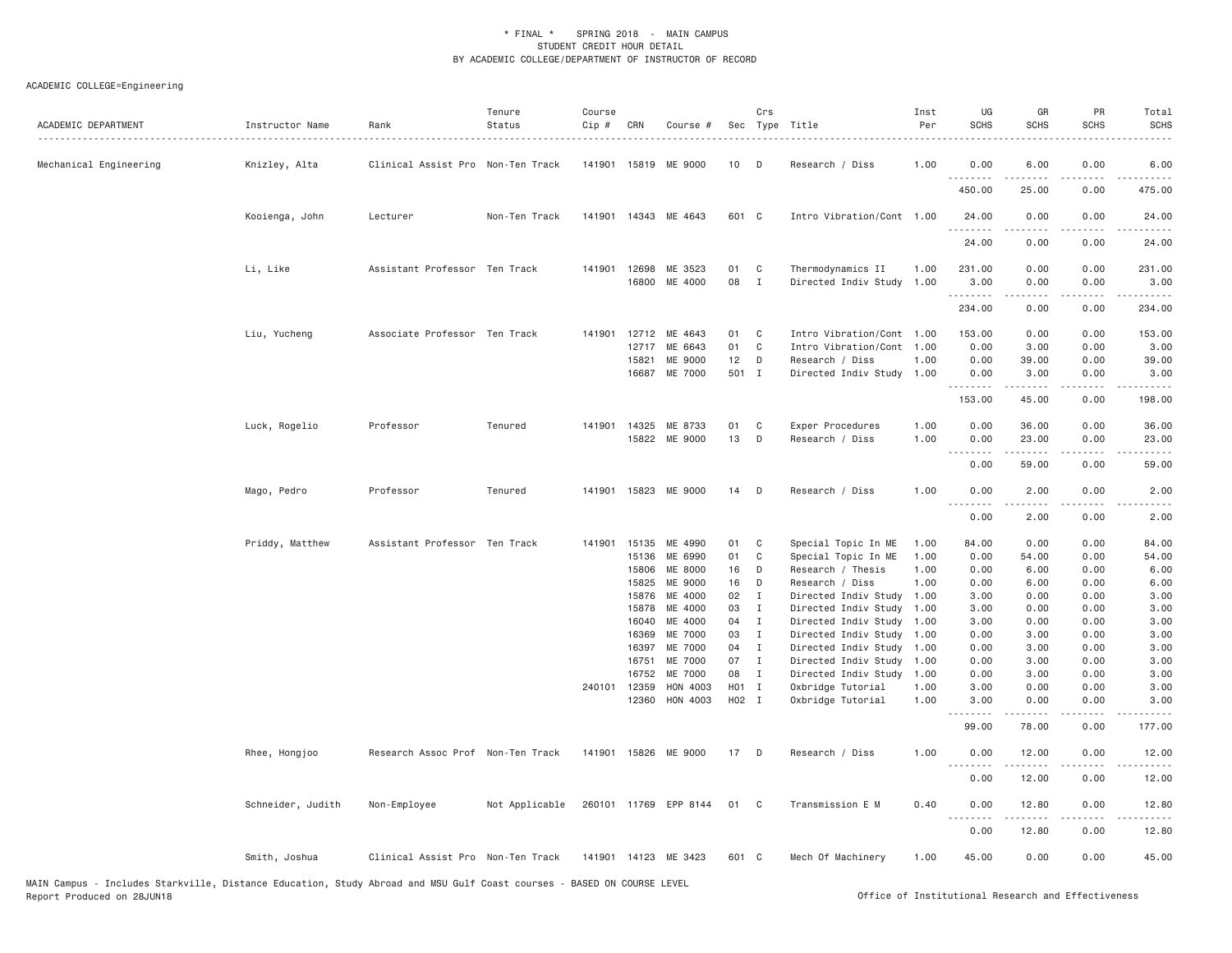| ACADEMIC DEPARTMENT                                          | Instructor Name                                    | Rank                              | Tenure<br>Status | Course<br>$Cip$ # | CRN   | Course #             |              | Crs            | Sec Type Title            | Inst<br>Per | UG<br><b>SCHS</b>          | GR<br>SCHS          | PR<br><b>SCHS</b>       | Total<br><b>SCHS</b> |
|--------------------------------------------------------------|----------------------------------------------------|-----------------------------------|------------------|-------------------|-------|----------------------|--------------|----------------|---------------------------|-------------|----------------------------|---------------------|-------------------------|----------------------|
| Mechanical Engineering                                       | Smith, Joshua                                      | Clinical Assist Pro Non-Ten Track |                  | 141901 14124      |       | ME 3523              | 601 C        |                | Thermodynamics II         | 1.00        | 51.00                      | 0.00                | 0.00                    | 51.00                |
|                                                              |                                                    |                                   |                  |                   | 14337 | ME 4301              | 601 L        |                | Thermo-Fluids Labora      | 1.00        | 8.00                       | 0.00                | 0.00                    | 8.00                 |
|                                                              |                                                    |                                   |                  |                   | 14341 | ME 4401              | 601 L        |                | Solid Mechanics Lab       | 1.00        | 9.00                       | 0.00                | 0.00                    | 9.00                 |
|                                                              |                                                    |                                   |                  |                   |       |                      |              |                |                           |             | .<br>113.00                | 0.00                | 0.00                    | 113.00               |
|                                                              | Spayde, Dustin                                     | Instructor                        | Non-Ten Track    | 141901            | 12687 | ME 3103              | 01           | $\overline{B}$ | Exp Meas and Techniq 1.00 |             | 144.00                     | 0.00                | 0.00                    | 144.00               |
|                                                              |                                                    |                                   |                  |                   | 12688 | ME 3103              | 02           | B              | Exp Meas and Techniq 1.00 |             | 111.00                     | 0.00                | 0.00                    | 111.00               |
|                                                              |                                                    |                                   |                  |                   | 12707 | ME 4401              | 01 L         |                | Solid Mechanics Lab       | 1.00        | 28.00                      | 0.00                | 0.00                    | 28.00                |
|                                                              |                                                    |                                   |                  |                   | 12708 | ME 4401              | 02           | - L            | Solid Mechanics Lab       | 1.00        | 28.00                      | 0.00                | 0.00                    | 28.00                |
|                                                              |                                                    |                                   |                  |                   |       | 12709 ME 4401        | 03           | - L            | Solid Mechanics Lab       | 1.00        | 30.00<br>.                 | 0.00<br>.           | 0.00<br>.               | 30.00                |
|                                                              |                                                    |                                   |                  |                   |       |                      |              |                |                           |             | 341.00                     | 0.00                | 0.00                    | 341.00               |
|                                                              | Spayde, Emily                                      | Instructor                        | Non-Ten Track    | 141901            | 12684 | ME 1111              | 01 C         |                | Introduction To ME        | 1.00        | 55.00                      | 0.00                | 0.00                    | 55.00                |
|                                                              |                                                    |                                   |                  |                   | 12685 | ME 2133              | 01           | $\overline{B}$ | Modeling and Manuf        | 1.00        | 141.00                     | 0.00                | 0.00                    | 141.00               |
|                                                              |                                                    |                                   |                  |                   | 12691 | ME 3313              | 01 C         |                | Heat Transfer             | 1.00        | 141.00<br>.                | 0.00                | 0.00<br>- - - -         | 141.00<br>.          |
|                                                              |                                                    |                                   |                  |                   |       |                      |              |                |                           |             | 337.00                     | 0.00                | 0.00                    | 337.00               |
|                                                              | Stone, Tonya                                       | Assistant Professor Tenured       |                  | 141901 14318      |       | ME 3423              | 02           | $\mathbf{C}$   | Mech Of Machinery         | 1.00        | 135.00                     | 0.00                | 0.00                    | 135.00               |
|                                                              |                                                    |                                   |                  |                   |       | 16797 ME 7000        | $12 \quad I$ |                | Directed Indiv Study 1.00 |             | 0.00                       | 3.00                | 0.00                    | 3.00                 |
|                                                              |                                                    |                                   |                  |                   |       |                      |              |                |                           |             | .<br>135.00                | 3.00                | 0.00                    | 138.00               |
|                                                              | Whittington, Wilburn Assistant Professor Ten Track |                                   |                  | 141901 12711      |       | ME 4443              | 01 C         |                | Mech Systems Design       | 1.00        | 288.00                     | 0.00                | 0.00                    | 288.00               |
|                                                              |                                                    |                                   |                  |                   | 12716 | ME 6443              | 01 C         |                | Mech Systems Design       | 1.00        | 0.00                       | 9.00                | 0.00                    | 9.00                 |
|                                                              |                                                    |                                   |                  |                   | 15809 | ME 8000              | 19           | $\mathsf{D}$   | Research / Thesis         | 1.00        | 0.00                       | 3.00                | 0.00                    | 3.00                 |
|                                                              |                                                    |                                   |                  |                   | 16838 | ME 4000              | 09 I         |                | Directed Indiv Study 1.00 |             | 3.00<br>.                  | 0.00                | 0.00                    | 3.00                 |
|                                                              |                                                    |                                   |                  |                   |       |                      |              |                |                           |             | 291.00                     | 12.00               | 0.00                    | 303.00               |
|                                                              | Zhang, Jian                                        | Grad Teach Assist                 | Non-Ten Track    |                   |       | 141901 14317 ME 3313 | 02 C         |                | Heat Transfer             | 1.00        | 141.00                     | 0.00                | 0.00                    | 141.00               |
|                                                              |                                                    |                                   |                  |                   |       |                      |              |                |                           |             | <u>.</u><br>141.00         | 0.00                | . <u>.</u> .<br>0.00    | 141.00               |
| ----------------------------------<br>Mechanical Engineering |                                                    |                                   |                  |                   |       |                      |              |                |                           |             | <b>EEEEEEEE</b><br>4696.00 | ---------<br>713.80 | <b>ESSESSES</b><br>0.00 | 5409.80              |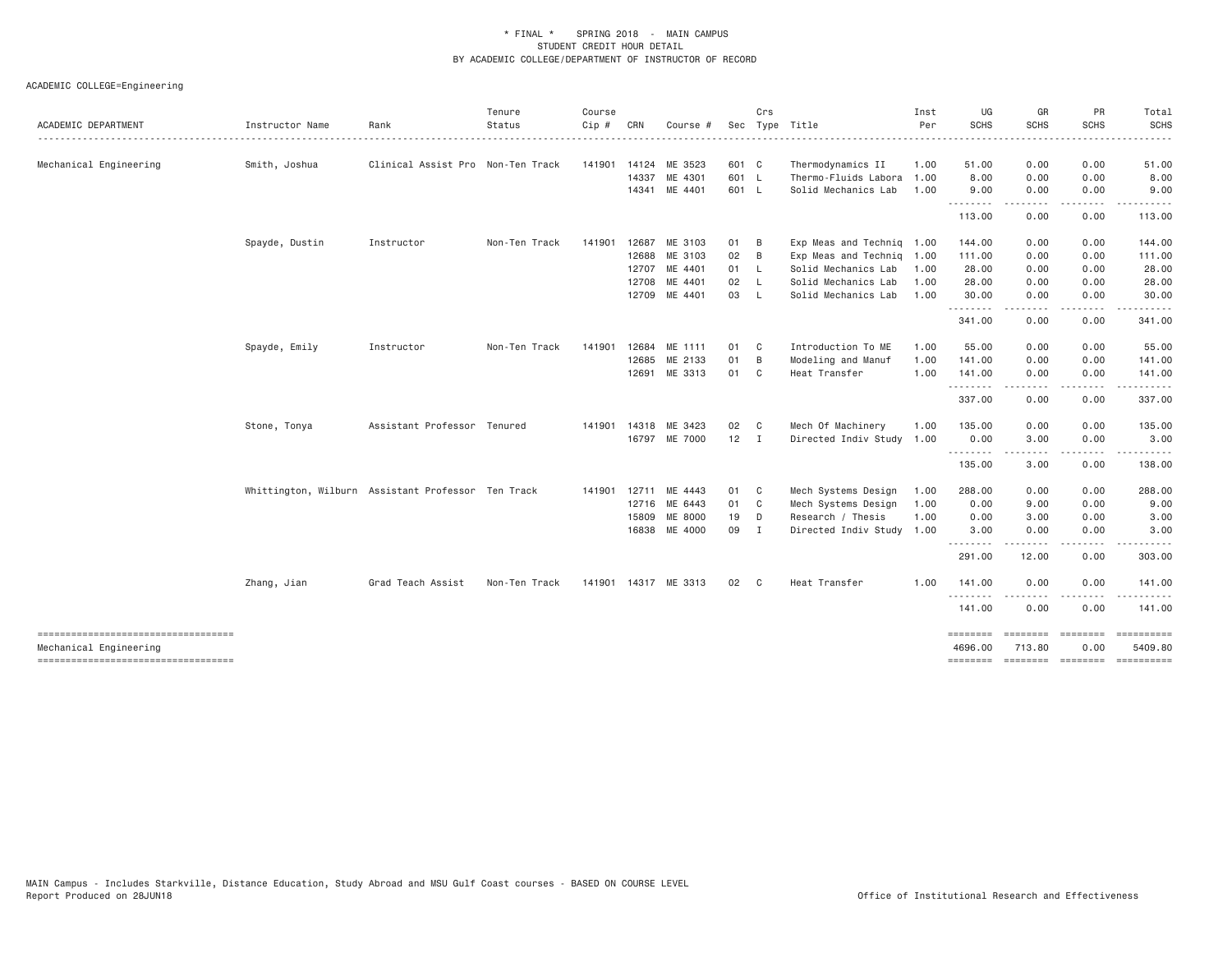| ACADEMIC DEPARTMENT            | Instructor Name<br>. | Rank                              | Tenure<br>Status | Course<br>Cip # | CRN          | Course #              |    | Crs          | Sec Type Title            | Inst<br>Per | UG<br><b>SCHS</b> | GR<br><b>SCHS</b>                                                                                                                                            | PR<br><b>SCHS</b>     | Total<br><b>SCHS</b> |
|--------------------------------|----------------------|-----------------------------------|------------------|-----------------|--------------|-----------------------|----|--------------|---------------------------|-------------|-------------------|--------------------------------------------------------------------------------------------------------------------------------------------------------------|-----------------------|----------------------|
| School of Chemical Engineering | Abbaszadeh, Mahsa    | Grad Research Assis Non-Ten Track |                  |                 |              | 140701 10858 CHE 3222 | 05 | - L          | Chem Eng Lab I            | 0.25        | 1.00<br>.         | 0.00<br>.                                                                                                                                                    | 0.00<br>$\frac{1}{2}$ | 1.00<br>$- - - -$    |
|                                |                      |                                   |                  |                 |              |                       |    |              |                           |             | 1.00              | 0.00                                                                                                                                                         | 0.00                  | 1.00                 |
|                                | Amirlatifi, Amin     | Assistant Professor Ten Track     |                  |                 | 140701 15975 | CHE 8000              | 01 | D            | Research / Thesis         | 1.00        | 0.00              | 3.00                                                                                                                                                         | 0.00                  | 3.00                 |
|                                |                      |                                   |                  |                 | 15980        | CHE 9000              | 01 | D            | Research/Diss             | 1.00        | 0.00              | 3.00                                                                                                                                                         | 0.00                  | 3.00                 |
|                                |                      |                                   |                  | 142501          | 14520        | PTE 4903              | 01 | C            | Petr Reservoir Eng 1      | 1.00        | 45.00             | 0.00                                                                                                                                                         | 0.00                  | 45.00                |
|                                |                      |                                   |                  |                 |              | 16144 PTE 4990        | 01 | C            | Special Topcis in PT 0.25 |             | 7.50<br>.         | 0.00<br>$\omega$ is a set                                                                                                                                    | 0.00<br>.             | 7.50<br>.            |
|                                |                      |                                   |                  |                 |              |                       |    |              |                           |             | 52.50             | 6.00                                                                                                                                                         | 0.00                  | 58.50                |
|                                | Bricka, Ray          | Associate Professor Tenured       |                  | 140701          | 10867        | CHE 4633              | 01 | C            | Chemical Pro Safety       | 1.00        | 171.00            | 0.00                                                                                                                                                         | 0.00                  | 171.00               |
|                                |                      |                                   |                  |                 | 10872        | CHE 6633              | 01 | C            | Chemical Pro Safety       | 1.00        | 0.00              | 3.00                                                                                                                                                         | 0.00                  | 3.00                 |
|                                |                      |                                   |                  |                 | 14515        | CHE 4633              | 02 | C            | Chemical Pro Safety       | 1.00        | 108.00            | 0.00                                                                                                                                                         | 0.00                  | 108.00               |
|                                |                      |                                   |                  |                 | 15913        | CHE 4990              | 02 | C            | Special Topic in CHE      | 1.00        | 81.00             | 0.00                                                                                                                                                         | 0.00                  | 81.00                |
|                                |                      |                                   |                  |                 | 16629        | CHE 9000              | 06 | D            | Research/Diss             | 1,00        | 0.00<br>.         | 1.00<br>$\frac{1}{2} \left( \frac{1}{2} \right) \left( \frac{1}{2} \right) \left( \frac{1}{2} \right) \left( \frac{1}{2} \right) \left( \frac{1}{2} \right)$ | 0.00<br>.             | 1.00<br>.            |
|                                |                      |                                   |                  |                 |              |                       |    |              |                           |             | 360.00            | 4.00                                                                                                                                                         | 0.00                  | 364.00               |
|                                | Cole, David          | Instructor                        | Non-Ten Track    | 142501          | 13404        | PTE 3903              | 01 | C            | Petr Reserv Fluid Pr      | 1.00        | 30.00             | 0.00                                                                                                                                                         | 0.00                  | 30.00                |
|                                |                      |                                   |                  |                 | 13406        | PTE 4923              | 01 | C            | Completion Design         | 1.00        | 42.00             | 0.00                                                                                                                                                         | 0.00                  | 42.00                |
|                                |                      |                                   |                  |                 | 14522        | PTE 4993              | 01 | C            | Petroleum Econ Analy 0.50 |             | 22.50             | 0.00                                                                                                                                                         | 0.00                  | 22.50                |
|                                |                      |                                   |                  |                 |              | 16144 PTE 4990        | 01 | C            | Special Topcis in PT 0.25 |             | 7.50              | 0.00                                                                                                                                                         | 0.00                  | 7.50                 |
|                                |                      |                                   |                  |                 |              |                       |    |              |                           |             | .<br>102.00       | -----<br>0.00                                                                                                                                                | .<br>0.00             | .<br>102.00          |
|                                | Elmore, Billy        | Associate Professor Tenured       |                  | 140701 10854    |              | CHE 3222              | 01 | - L          | Chem Eng Lab I            | 0.34        | 47.60             | 0.00                                                                                                                                                         | 0.00                  | 47.60                |
|                                |                      |                                   |                  |                 | 10855        | CHE 3222              | 02 | L.           | Chem Eng Lab I            | 0.34        | 6.12              | 0.00                                                                                                                                                         | 0.00                  | 6.12                 |
|                                |                      |                                   |                  |                 | 10856        | CHE 3222              | 03 | L            | Chem Eng Lab I            | 0.34        | 2.04              | 0.00                                                                                                                                                         | 0.00                  | 2.04                 |
|                                |                      |                                   |                  |                 | 10857        | CHE 3222              | 04 | L            | Chem Eng Lab I            | 0.33        | 5.28              | 0.00                                                                                                                                                         | 0.00                  | 5.28                 |
|                                |                      |                                   |                  |                 | 10858        | CHE 3222              | 05 | L.           | Chem Eng Lab I            | 0.25        | 1.00              | 0.00                                                                                                                                                         | 0.00                  | 1.00                 |
|                                |                      |                                   |                  |                 | 10862        | CHE 3331              | 01 | S            | Prof Develop Seminar      | 1.00        | 86.00             | 0.00                                                                                                                                                         | 0.00                  | 86.00                |
|                                |                      |                                   |                  |                 | 10864        | CHE 4233              | 01 | C            | Chemical Plant Desig      | 0.34        | 92.82             | 0.00                                                                                                                                                         | 0.00                  | 92.82                |
|                                |                      |                                   |                  |                 | 10870        | CHE 6233              | 01 | $\mathsf{C}$ | Chemical Plant Desig      | 0.34        | 0.00              | 1.02                                                                                                                                                         | 0.00                  | 1.02                 |
|                                |                      |                                   |                  |                 | 15229        | CHE 4441              | 01 | C            | Fund of Engr Seminar 1.00 |             | 11.00             | 0.00                                                                                                                                                         | 0.00                  | 11.00                |
|                                |                      |                                   |                  |                 | 16888        | CHE 4000              | 02 | $\mathbf{I}$ | Directed Indiv Study 1.00 |             | 2.00              | 0.00                                                                                                                                                         | 0.00                  | 2.00                 |
|                                |                      |                                   |                  |                 | 16911        | CHE 4000              | 03 | $\mathbf{I}$ | Directed Indiv Study 1.00 |             | 2.00<br>.         | 0.00                                                                                                                                                         | 0.00                  | 2.00                 |
|                                |                      |                                   |                  |                 |              |                       |    |              |                           |             | 255.86            | 1.02                                                                                                                                                         | 0.00                  | 256.88               |
|                                | French, William      | Professor                         | Tenured          | 140701 10850    |              | CHE 2213              | 01 | C            | Chemical Eng Analysi 1.00 |             | 249.00            | 0.00                                                                                                                                                         | 0.00                  | 249.00               |
|                                |                      |                                   |                  |                 | 10868        | CHE 4683              | 01 | $\mathbb C$  | Fund of Biofuels Pro      | 1.00        | 99.00             | 0.00                                                                                                                                                         | 0.00                  | 99.00                |
|                                |                      |                                   |                  |                 | 10873        | CHE 6683              | 01 | $\mathsf{C}$ | Fund of Biofuels Pro 1.00 |             | 0.00              | 3.00                                                                                                                                                         | 0.00                  | 3.00                 |
|                                |                      |                                   |                  |                 |              |                       |    |              |                           |             | .                 |                                                                                                                                                              |                       |                      |
|                                |                      |                                   |                  |                 |              |                       |    |              |                           |             | 348.00            | 3.00                                                                                                                                                         | 0.00                  | 351.00               |
|                                | Hill, Priscilla      | Associate Professor Tenured       |                  | 140701 10854    |              | CHE 3222              | 01 | L            | Chem Eng Lab I            | 0.33        | 46.20             | 0.00                                                                                                                                                         | 0.00                  | 46.20                |
|                                |                      |                                   |                  |                 | 10855        | CHE 3222              | 02 | L.           | Chem Eng Lab I            | 0.33        | 5.94              | 0.00                                                                                                                                                         | 0.00                  | 5.94                 |
|                                |                      |                                   |                  |                 | 10856        | CHE 3222              | 03 | L            | Chem Eng Lab I            | 0.33        | 1.98              | 0.00                                                                                                                                                         | 0.00                  | 1.98                 |
|                                |                      |                                   |                  |                 | 10857        | CHE 3222              | 04 | $\mathsf{L}$ | Chem Eng Lab I            | 0.33        | 5.28              | 0.00                                                                                                                                                         | 0.00                  | 5.28                 |
|                                |                      |                                   |                  |                 | 10858        | CHE 3222              | 05 | L            | Chem Eng Lab I            | 0.25        | 1.00              | 0.00                                                                                                                                                         | 0.00                  | 1.00                 |
|                                |                      |                                   |                  |                 | 10861        | CHE 3223              | 01 | C            | Separation Processes      | 1.00        | 246.00            | 0.00                                                                                                                                                         | 0.00                  | 246.00               |
|                                |                      |                                   |                  |                 | 10864        | CHE 4233              | 01 | C            | Chemical Plant Desig      | 0.33        | 90.09             | 0.00                                                                                                                                                         | 0.00                  | 90.09                |
|                                |                      |                                   |                  |                 | 10870        | CHE 6233              | 01 | C            | Chemical Plant Desig 0.33 |             | 0.00              | 0.99                                                                                                                                                         | 0.00                  | 0.99                 |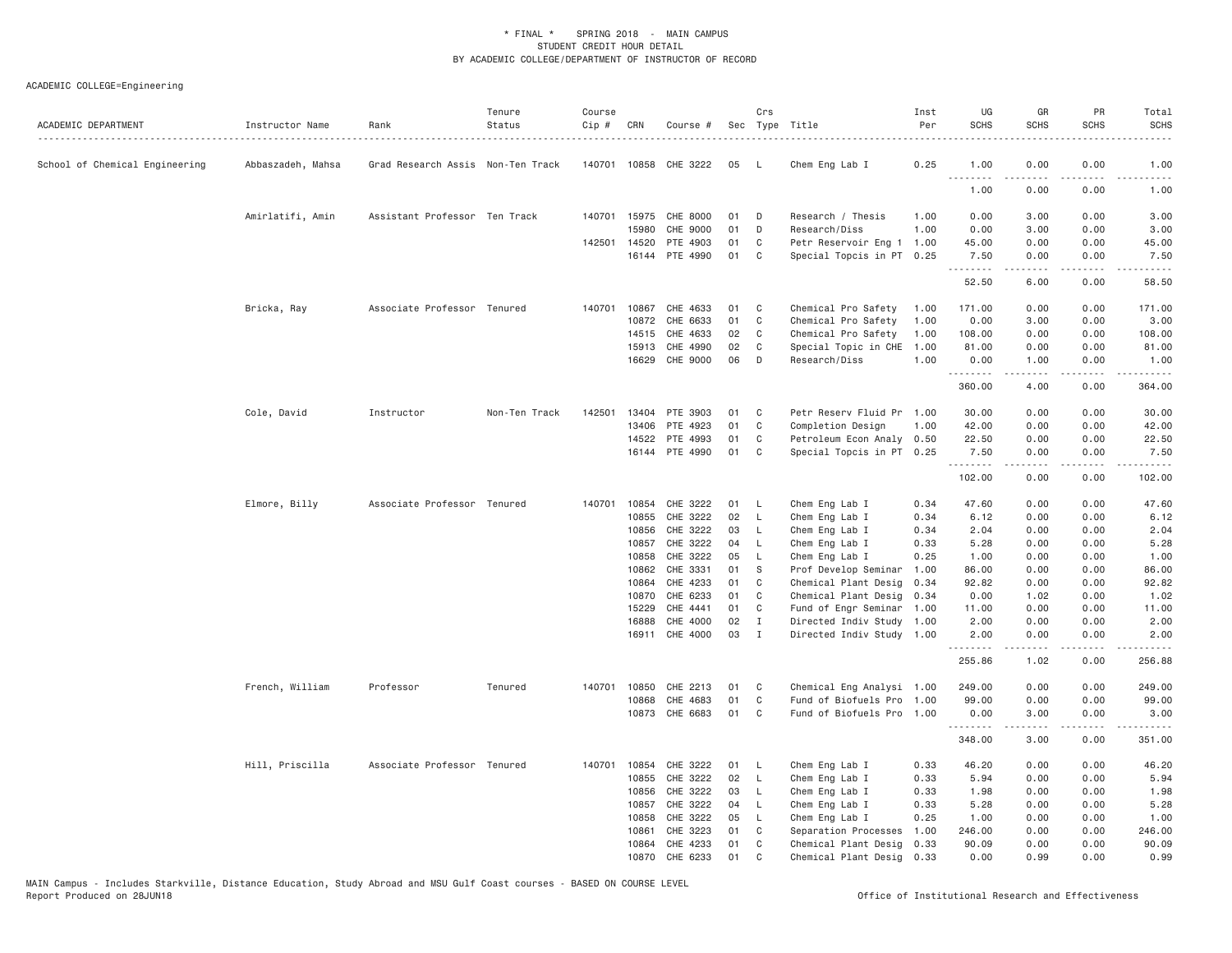| ACADEMIC DEPARTMENT            | Instructor Name   | Rank                                               | Tenure<br>Status | Course<br>$Cip$ # | CRN          | Course #        |       | Crs            | Sec Type Title            | Inst<br>Per | UG<br><b>SCHS</b> | GR<br><b>SCHS</b>                                                                                                                                            | PR<br><b>SCHS</b> | Total<br><b>SCHS</b> |
|--------------------------------|-------------------|----------------------------------------------------|------------------|-------------------|--------------|-----------------|-------|----------------|---------------------------|-------------|-------------------|--------------------------------------------------------------------------------------------------------------------------------------------------------------|-------------------|----------------------|
|                                |                   |                                                    |                  |                   |              |                 |       |                |                           |             | <u>.</u>          |                                                                                                                                                              |                   |                      |
|                                |                   |                                                    |                  |                   |              |                 |       |                |                           |             | 396.49            | 0.99                                                                                                                                                         | 0.00              | 397.48               |
| School of Chemical Engineering | Kronkosky, Chad   | Instructor                                         | Non-Ten Track    | 142501            | 14522        | PTE 4993        | 01    | C              | Petroleum Econ Analy 0.50 |             | 22.50             | 0.00                                                                                                                                                         | 0.00              | 22.50                |
|                                |                   |                                                    |                  |                   |              | 16144 PTE 4990  | 01    | C              | Special Topcis in PT 0.25 |             | 7.50<br>.         | 0.00                                                                                                                                                         | 0.00<br>.         | 7.50<br>.            |
|                                |                   |                                                    |                  |                   |              |                 |       |                |                           |             | 30.00             | 0.00                                                                                                                                                         | 0.00              | 30.00                |
|                                | Kundu, Santanu    | Assistant Professor Ten Track                      |                  |                   | 140701 10874 | CHE 8011        | 01    | - S            | Chem En Seminar           | 1.00        | 0.00              | 11.00                                                                                                                                                        | 0.00              | 11.00                |
|                                |                   |                                                    |                  |                   | 15187        | CHE 4990        | 01    | C              | Special Topic in CHE      | 1.00        | 45.00             | 0.00                                                                                                                                                         | 0.00              | 45.00                |
|                                |                   |                                                    |                  |                   | 15188        | CHE 6990        | 01    | C              | Special Topic In CHE 1.00 |             | 0.00              | 21.00                                                                                                                                                        | 0.00              | 21.00                |
|                                |                   |                                                    |                  |                   | 15190        | CHE 6990        | 501 C |                | Special Topic In CHE 1.00 |             | 0.00              | 3.00                                                                                                                                                         | 0.00              | 3.00                 |
|                                |                   |                                                    |                  |                   | 15977        | CHE 8000        | 03    | D              | Research / Thesis         | 1.00        | 0.00              | 3.00                                                                                                                                                         | 0.00              | 3.00                 |
|                                |                   |                                                    |                  |                   | 15982        | CHE 9000        | 03    | D              | Research/Diss             | 1.00        | 0.00              | 31.00                                                                                                                                                        | 0.00              | 31.00                |
|                                |                   |                                                    |                  |                   | 15988        | CHE 4000        | 01 I  |                | Directed Indiv Study      | 1.00        | 3.00<br>.         | 0.00<br>. <u>.</u>                                                                                                                                           | 0.00<br>.         | 3.00                 |
|                                |                   |                                                    |                  |                   |              |                 |       |                |                           |             | 48.00             | 69.00                                                                                                                                                        | 0.00              | 117.00               |
|                                | Meng, Dong        | Assistant Professor Ten Track                      |                  | 140701            | 10863        | CHE 4223        | 01    | C              | Pro Instr & Con           | 1.00        | 273.00            | 0.00                                                                                                                                                         | 0.00              | 273.00               |
|                                |                   |                                                    |                  |                   | 10869        | CHE 6223        | 01    | C              | Pro Instr & Con           | 1.00        | 0.00              | 6.00                                                                                                                                                         | 0.00              | 6.00                 |
|                                |                   |                                                    |                  |                   | 15983        | CHE 9000        | 04    | D              | Research/Diss             | 1.00        | 0.00              | 6.00                                                                                                                                                         | 0.00              | 6.00                 |
|                                |                   |                                                    |                  |                   |              |                 |       |                |                           |             | .<br>273.00       | .<br>12.00                                                                                                                                                   | .<br>0.00         | .<br>285.00          |
|                                |                   | Mirabolghasemi, Mary Assistant Professor Ten Track |                  | 142501            | 14518        | PTE 3902        | 01    | - L            | PTE Lab 1                 | 1.00        | 24.00             | 0.00                                                                                                                                                         | 0.00              | 24.00                |
|                                |                   |                                                    |                  |                   | 14519        | PTE 3912        | 01    | $\mathsf{L}$   | PTE Lab 2                 | 1.00        | 34.00             | 0.00                                                                                                                                                         | 0.00              | 34.00                |
|                                |                   |                                                    |                  |                   | 14521        | PTE 4963        | 01    | C              | Oil Recovery Methods      | 1.00        | 45.00             | 0.00                                                                                                                                                         | 0.00              | 45.00                |
|                                |                   |                                                    |                  |                   |              | 16144 PTE 4990  | 01    | C <sub>1</sub> | Special Topcis in PT 0.25 |             | 7.50              | 0.00                                                                                                                                                         | 0.00              | 7.50                 |
|                                |                   |                                                    |                  |                   |              |                 |       |                |                           |             | .<br>110.50       | $- - - - -$<br>0.00                                                                                                                                          | .<br>0.00         | .<br>110.50          |
|                                | Pearson, Larry    | Instructor                                         | Non-Ten Track    |                   | 140701 10852 | CHE 3123        | 01    | $\mathbf{C}$   | Chem En Thermo II         | 1.00        | 156.00            | 0.00                                                                                                                                                         | 0.00              | 156.00               |
|                                |                   |                                                    |                  |                   | 10853        | CHE 3213        | 01    | C              | Heat Transfer Op          | 1.00        | 279.00            | 0.00                                                                                                                                                         | 0.00              | 279.00               |
|                                |                   |                                                    |                  |                   | 10854        | CHE 3222        | 01    | <b>L</b>       | Chem Eng Lab I            | 0.33        | 46.20             | 0.00                                                                                                                                                         | 0.00              | 46.20                |
|                                |                   |                                                    |                  |                   | 10855        | CHE 3222        | 02    | <b>L</b>       | Chem Eng Lab I            | 0.33        | 5.94              | 0.00                                                                                                                                                         | 0.00              | 5.94                 |
|                                |                   |                                                    |                  |                   | 10856        | CHE 3222        | 03    | L.             | Chem Eng Lab I            | 0.33        | 1.98              | 0.00                                                                                                                                                         | 0.00              | 1.98                 |
|                                |                   |                                                    |                  |                   | 10857        | CHE 3222        | 04    | L,             | Chem Eng Lab I            | 0.34        | 5.44              | 0.00                                                                                                                                                         | 0.00              | 5.44                 |
|                                |                   |                                                    |                  |                   | 10858        | CHE 3222        | 05    | L.             | Chem Eng Lab I            | 0.25        | 1.00              | 0.00                                                                                                                                                         | 0.00              | 1.00                 |
|                                |                   |                                                    |                  |                   | 10864        | CHE 4233        | 01    | C              | Chemical Plant Desig      | 0.33        | 90.09             | 0.00                                                                                                                                                         | 0.00              | 90.09                |
|                                |                   |                                                    |                  |                   | 10870        | CHE 6233        | 01    | C <sub>1</sub> | Chemical Plant Desig      | 0.33        | 0.00<br>.         | 0.99<br>$\frac{1}{2} \left( \frac{1}{2} \right) \left( \frac{1}{2} \right) \left( \frac{1}{2} \right) \left( \frac{1}{2} \right) \left( \frac{1}{2} \right)$ | 0.00              | 0.99<br>.            |
|                                |                   |                                                    |                  |                   |              |                 |       |                |                           |             | 585.65            | 0.99                                                                                                                                                         | 0.00              | 586.64               |
|                                | Rai, Neeraj       | Assistant Professor Ten Track                      |                  |                   | 140701 10851 | CHE 3113        | 01    | C              | Chem En Thermo I          | 1.00        | 204.00            | 0.00                                                                                                                                                         | 0.00              | 204.00               |
|                                |                   |                                                    |                  |                   | 15984        | CHE 9000        | 05    | D              | Research/Diss             | 1.00        | 0.00              | 55.00                                                                                                                                                        | 0.00              | 55.00                |
|                                |                   |                                                    |                  | 309999            | 16355        | <b>CME 8000</b> | 01    | D              | Research/Thesis           | 1.00        | 0.00<br>.         | 9.00                                                                                                                                                         | 0.00              | 9.00                 |
|                                |                   |                                                    |                  |                   |              |                 |       |                |                           |             | 204.00            | 64.00                                                                                                                                                        | 0.00              | 268.00               |
|                                | Toghiani, Hossein | Professor                                          | Tenured          |                   | 140701 10865 | CHE 4313        | 01    | C              | Transport Phenomena       | 1.00        | 15.00             | 0.00                                                                                                                                                         | 0.00              | 15.00                |
|                                |                   |                                                    |                  |                   | 10871        | CHE 6313        | 01    | C              | Transport Phenomena       | 1.00        | 0.00              | 3.00                                                                                                                                                         | 0.00              | 3.00                 |
|                                |                   |                                                    |                  |                   | 16441        | CHE 7000        | 01    | $\mathbf{I}$   | Directed Indiv Study 1.00 |             | 0.00              | 3.00                                                                                                                                                         | 0.00              | 3.00                 |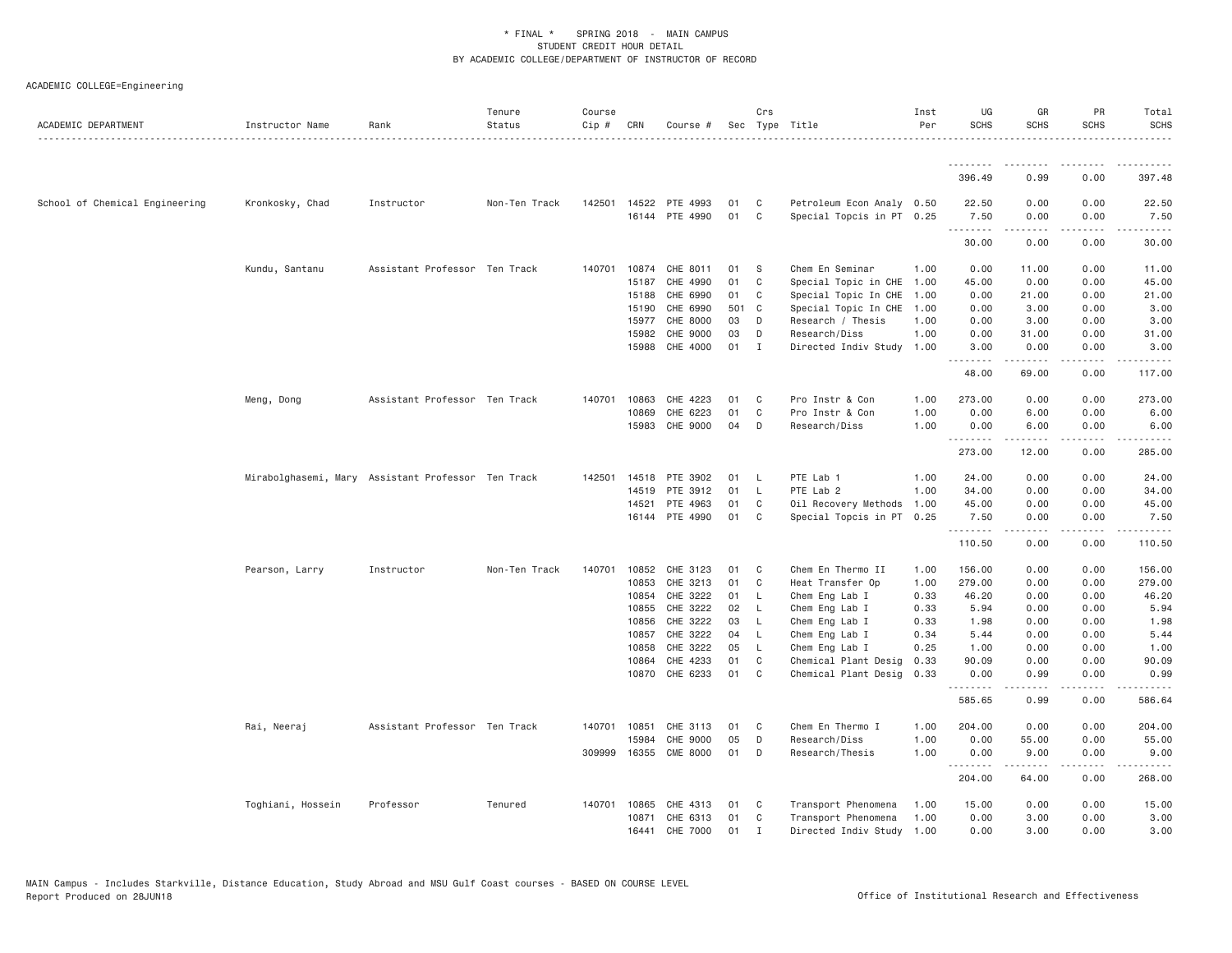| ACADEMIC DEPARTMENT                   | Instructor Name | Rank                          | Tenure<br>Status | Course<br>$Cip \#$ | CRN   | Course #            |      | Crs | Sec Type Title      | Inst<br>Per | UG<br><b>SCHS</b> | GR<br>SCHS | PR<br><b>SCHS</b> | Total<br>SCHS         |
|---------------------------------------|-----------------|-------------------------------|------------------|--------------------|-------|---------------------|------|-----|---------------------|-------------|-------------------|------------|-------------------|-----------------------|
|                                       |                 |                               |                  |                    |       |                     |      |     |                     |             |                   |            |                   |                       |
|                                       |                 |                               |                  |                    |       |                     |      |     |                     |             | ---------         | .          |                   |                       |
|                                       |                 |                               |                  |                    |       |                     |      |     |                     |             | 15.00             | 6.00       | 0.00              | 21,00                 |
| School of Chemical Engineering        | Xiang, Yizhi    | Assistant Professor Ten Track |                  | 140701             | 14514 | CHE 4113            | 01 C |     | Chem Reactor Design | 1.00        | 12.00             | 0.00       | 0.00              | 12.00                 |
|                                       |                 |                               |                  |                    |       | 14517 CHE 6113 01 C |      |     | Chem Reactor Design | 1.00        | 0.00              | 9.00       | 0.00              | 9.00                  |
|                                       |                 |                               |                  |                    |       |                     |      |     |                     |             | ---------         | .          | .                 | .                     |
|                                       |                 |                               |                  |                    |       |                     |      |     |                     |             | 12.00             | 9,00       | 0.00              | 21,00                 |
|                                       |                 |                               |                  |                    |       |                     |      |     |                     |             |                   |            |                   |                       |
| ===================================== |                 |                               |                  |                    |       |                     |      |     |                     |             | ========          | ========   | ========          |                       |
| School of Chemical Engineering        |                 |                               |                  |                    |       |                     |      |     |                     |             | 2794.00           | 176,00     | 0.00              | 2970.00               |
| ===================================== |                 |                               |                  |                    |       |                     |      |     |                     |             | $=$ = = = = = = = | ========   | ========          | $=$ = = = = = = = = = |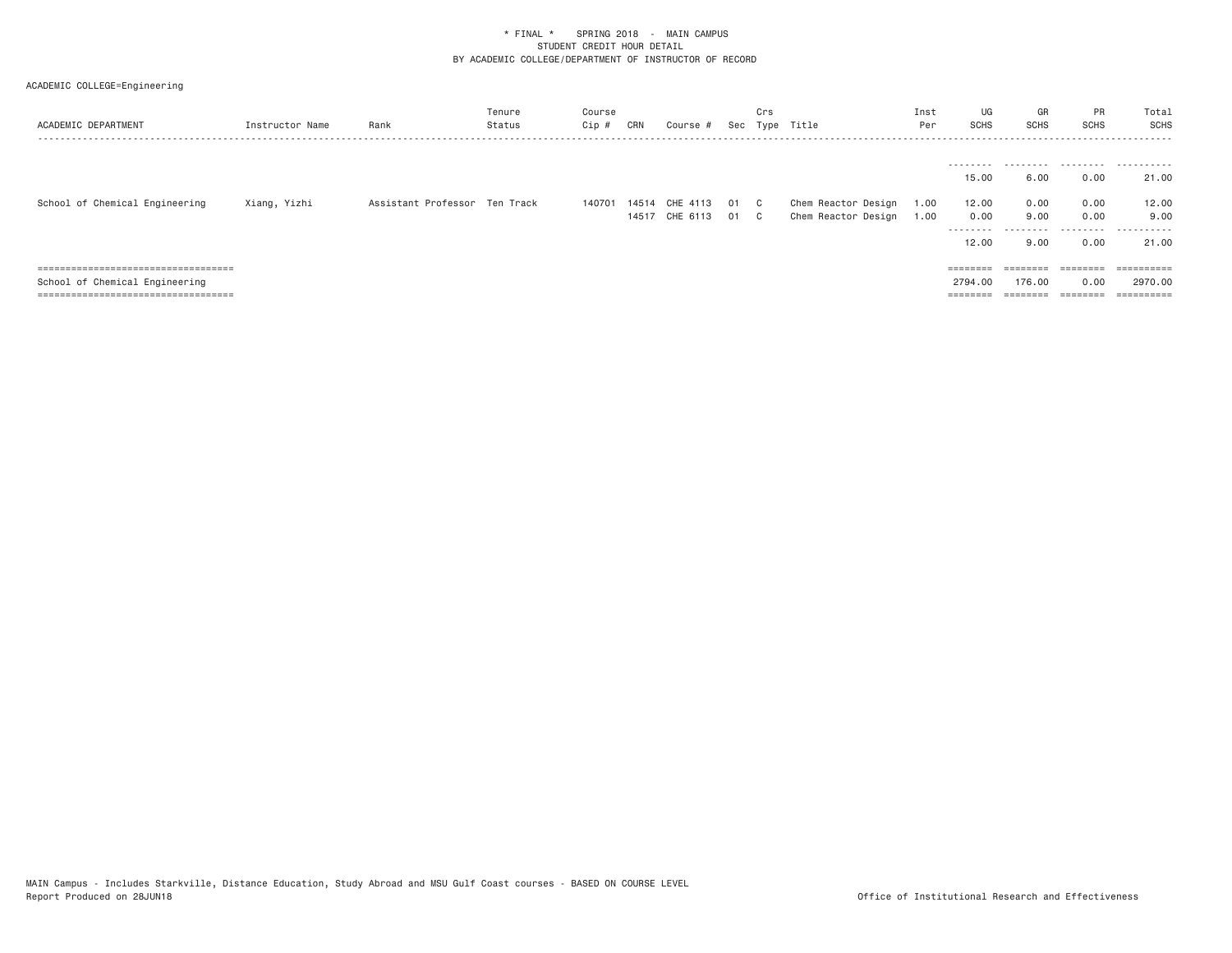| ACADEMIC DEPARTMENT | Instructor Name    | Rank                              | Tenure<br>Status | Course<br>Cip # | CRN          | Course #        |            | Crs          | Sec Type Title            | Inst<br>Per | UG<br><b>SCHS</b> | GR<br><b>SCHS</b>                                                                                                                                                                       | PR<br><b>SCHS</b> | Total<br><b>SCHS</b><br>$- - - -$                                                                                                 |
|---------------------|--------------------|-----------------------------------|------------------|-----------------|--------------|-----------------|------------|--------------|---------------------------|-------------|-------------------|-----------------------------------------------------------------------------------------------------------------------------------------------------------------------------------------|-------------------|-----------------------------------------------------------------------------------------------------------------------------------|
| Forestry            | Alexander, Heather | Assistant Professor Ten Track     |                  | 030201          | 13607        | <b>WFA 3133</b> | 01         | C            | Ap Aq Ter Ecol            | 1.00        | 87.00             | 0.00                                                                                                                                                                                    | 0.00              | 87.00                                                                                                                             |
|                     |                    |                                   |                  |                 | 13608        | WFA 3133        | 02         | К            | Ap Aq Ter Ecol            | 1.00        | 0.00              | 0.00                                                                                                                                                                                    | 0.00              | 0.00                                                                                                                              |
|                     |                    |                                   |                  |                 | 13609        | WFA 3133        | <b>HO1</b> | C            | Ap Aq Ter Ecol-Hon        | 1.00        | 3.00              | 0.00                                                                                                                                                                                    | 0.00              | 3.00                                                                                                                              |
|                     |                    |                                   |                  | 030501          | 12049        | F0 2113         | 01         | C            | Dendrology                | 1.00        | 129.00            | 0.00                                                                                                                                                                                    | 0.00              | 129.00                                                                                                                            |
|                     |                    |                                   |                  |                 | 12050        | F0 2113         | 02         | K            | Dendrology                | 1,00        | 0.00              | 0.00                                                                                                                                                                                    | 0.00              | 0.00                                                                                                                              |
|                     |                    |                                   |                  |                 | 12051        | F0 2113         | 03         | К            | Dendrology                | 1.00        | 0.00              | 0.00                                                                                                                                                                                    | 0.00              | 0.00                                                                                                                              |
|                     |                    |                                   |                  |                 | 15562        | F0 8000         | 01         | D            | Research / Thesis         | 1.00        | 0.00              | 29.00                                                                                                                                                                                   | 0.00              | 29.00                                                                                                                             |
|                     |                    |                                   |                  |                 | 15986        | F0 4000         | 03         | $\mathbf I$  | Directed Indiv Study      | 1.00        | 3.00              | 0.00                                                                                                                                                                                    | 0.00              | 3.00                                                                                                                              |
|                     |                    |                                   |                  |                 | 16268        | F0 4000         | 04         | $\mathbf{I}$ | Directed Indiv Study      | 1.00        | 1.00<br>.         | 0.00<br>-----                                                                                                                                                                           | 0.00<br>$   -$    | 1.00                                                                                                                              |
|                     |                    |                                   |                  |                 |              |                 |            |              |                           |             | 223.00            | 29.00                                                                                                                                                                                   | 0.00              | 252.00                                                                                                                            |
|                     | Evans, David       | Professor                         | Tenured          | 030501          | 15563        | F0 8000         | 02         | D            | Research / Thesis         | 1.00        | 0.00              | 2.00                                                                                                                                                                                    | 0.00              | 2.00                                                                                                                              |
|                     |                    |                                   |                  | 450702          | 12070        | F0 4453         | 01         | C            | Remote Sensing Appl       | 1.00        | 36.00             | 0.00                                                                                                                                                                                    | 0.00              | 36.00                                                                                                                             |
|                     |                    |                                   |                  |                 | 12071        | F0 4453         | 02         | К            | Remote Sensing Appl       | 1.00        | 0.00              | 0.00                                                                                                                                                                                    | 0.00              | 0.00                                                                                                                              |
|                     |                    |                                   |                  |                 | 12084        | F0 6453         | 01         | C            | Remote Sensing Appl       | 1.00        | 0.00              | 3.00                                                                                                                                                                                    | 0.00              | 3.00                                                                                                                              |
|                     |                    |                                   |                  |                 |              | 12085 FO 6453   | 02         | К            | Remote Sensing Appl       | 1.00        | 0.00<br><u>.</u>  | 0.00<br><u>.</u>                                                                                                                                                                        | 0.00<br>.         | 0.00<br>$  -$                                                                                                                     |
|                     |                    |                                   |                  |                 |              |                 |            |              |                           |             | 36.00             | 5.00                                                                                                                                                                                    | 0.00              | 41.00                                                                                                                             |
|                     | Ezell, Andrew      | Professor                         | Tenured          | 030501          | 15564        | F0 8000         | 03         | D            | Research / Thesis         | 1.00        | 0.00              | 13.00                                                                                                                                                                                   | 0.00              | 13.00                                                                                                                             |
|                     |                    |                                   |                  |                 | 15578        | F0 9000         | 01         | D            | Research / Diss           | 1.00        | 0.00              | 13.00                                                                                                                                                                                   | 0.00              | 13.00                                                                                                                             |
|                     |                    |                                   |                  |                 | 030502 12091 | F0 8213         | 01         | C            | Advanced Silvicul         | 1.00        | 0.00              | 9.00<br>$- - - - -$                                                                                                                                                                     | 0.00<br>$- - -$   | 9.00<br>$\frac{1}{2} \left( \frac{1}{2} \right) \left( \frac{1}{2} \right) \left( \frac{1}{2} \right) \left( \frac{1}{2} \right)$ |
|                     |                    |                                   |                  |                 |              |                 |            |              |                           |             | 0.00              | 35.00                                                                                                                                                                                   | 0.00              | 35.00                                                                                                                             |
|                     | Frey, Brent        | Assistant Professor Ten Track     |                  | 030104          | 12950        | NREC 3213       | 01         | B            | Environmental Measur      | 1,00        | 15.00             | 0.00                                                                                                                                                                                    | 0.00              | 15,00                                                                                                                             |
|                     |                    |                                   |                  | 030501          | 12063        | F0 4221         | 01         | $\mathsf{L}$ | Prac Silv Lab             | 1.00        | 31.00             | 0.00                                                                                                                                                                                    | 0.00              | 31.00                                                                                                                             |
|                     |                    |                                   |                  |                 | 12064        | F0 4221         | 02         | $\mathsf{L}$ | Prac Silv Lab             | 1.00        | 16.00             | 0.00                                                                                                                                                                                    | 0.00              | 16.00                                                                                                                             |
|                     |                    |                                   |                  |                 | 12065        | F0 4223         | 01         | C            | Prac Of Silviculture      | 1.00        | 147.00            | 0.00                                                                                                                                                                                    | 0.00              | 147.00                                                                                                                            |
|                     |                    |                                   |                  |                 | 12079        | F0 6221         | 02         | $\mathsf{L}$ | Prac Silv Lab             | 1.00        | 0.00              | 1.00                                                                                                                                                                                    | 0.00              | 1.00                                                                                                                              |
|                     |                    |                                   |                  |                 | 12080        | F0 6223         | 01         | C            | Prac Of Silviculture      | 1.00        | 0.00              | 6.00                                                                                                                                                                                    | 0.00              | 6.00                                                                                                                              |
|                     |                    |                                   |                  |                 | 16565        | F0 4000         | 05         | $\mathbf{I}$ | Directed Indiv Study      | 1.00        | 3.00              | 0.00                                                                                                                                                                                    | 0.00              | 3.00                                                                                                                              |
|                     |                    |                                   |                  |                 |              | 16572 FO 8293   | 503 D      |              | Professional Paper        | 1.00        | 0.00              | 3.00                                                                                                                                                                                    | 0.00              | 3.00                                                                                                                              |
|                     |                    |                                   |                  |                 |              |                 |            |              |                           |             | 212.00            | 10.00                                                                                                                                                                                   | 0.00              | 222.00                                                                                                                            |
|                     | Gordon, Jason      | Extension Assoc Pro Non-Ten Track |                  | 030501          |              | 13957 F0 6683   | 501 C      |              | Intro Urban Communit 1.00 |             | 0.00              | 15.00                                                                                                                                                                                   | 0.00              | 15.00                                                                                                                             |
|                     |                    |                                   |                  |                 | 15566        | F0 8000         | 05         | D            | Research / Thesis         | 1.00        | 0.00              | 12.00                                                                                                                                                                                   | 0.00              | 12.00                                                                                                                             |
|                     |                    |                                   |                  |                 |              | 16371 F0 7000   | 501 I      |              | Directed Indiv Study      | 1.00        | 0.00              | 3.00<br>$\frac{1}{2} \left( \frac{1}{2} \right) \left( \frac{1}{2} \right) \left( \frac{1}{2} \right) \left( \frac{1}{2} \right) \left( \frac{1}{2} \right) \left( \frac{1}{2} \right)$ | 0.00<br>.         | 3.00<br>.                                                                                                                         |
|                     |                    |                                   |                  |                 |              |                 |            |              |                           |             | 0.00              | 30.00                                                                                                                                                                                   | 0.00              | 30.00                                                                                                                             |
|                     | Grace, Laura       | Professor                         | Tenured          |                 | 030501 12055 | FO 3103         | 01         | C            | Comp Appl Fo Res          | 1.00        | 183.00            | 0.00                                                                                                                                                                                    | 0.00              | 183.00                                                                                                                            |
|                     |                    |                                   |                  |                 | 12056        | FO 3103         | 02         | К            | Comp Appl Fo Res          | 1.00        | 0.00              | 0.00                                                                                                                                                                                    | 0.00              | 0.00                                                                                                                              |
|                     |                    |                                   |                  |                 | 12057        | F0 3103         | 03         | К            | Comp Appl Fo Res          | 1.00        | 0.00              | 0.00                                                                                                                                                                                    | 0.00              | 0.00                                                                                                                              |
|                     |                    |                                   |                  |                 |              | 15417 F0 4000   | 01         | $\mathbf{I}$ | Directed Indiv Study      | 1.00        | 3.00              | 0.00                                                                                                                                                                                    | 0.00              | 3.00                                                                                                                              |
|                     |                    |                                   |                  |                 |              | 15567 F0 8000   | 06         | D            | Research / Thesis         | 1.00        | 0.00<br>.         | 3.00                                                                                                                                                                                    | 0.00              | 3.00                                                                                                                              |
|                     |                    |                                   |                  |                 |              |                 |            |              |                           |             | 186.00            | 3.00                                                                                                                                                                                    | 0.00              | 189.00                                                                                                                            |
|                     | Grado, Stephen     | Professor                         | Tenured          |                 | 030501 13959 | F0 8293         | 501 D      |              | Professional Paper        | 1.00        | 0.00              | 3.00                                                                                                                                                                                    | 0.00              | 3.00                                                                                                                              |
|                     |                    |                                   |                  |                 | 15418        | F0 7000         | 01         | $\mathbf{I}$ | Directed Indiv Study      | 1.00        | 0.00              | 3.00                                                                                                                                                                                    | 0.00              | 3.00                                                                                                                              |
|                     |                    |                                   |                  |                 | 15579        | F0 9000         | 02         | D            | Research / Diss           | 1.00        | 0.00              | 13.00                                                                                                                                                                                   | 0.00              | 13.00                                                                                                                             |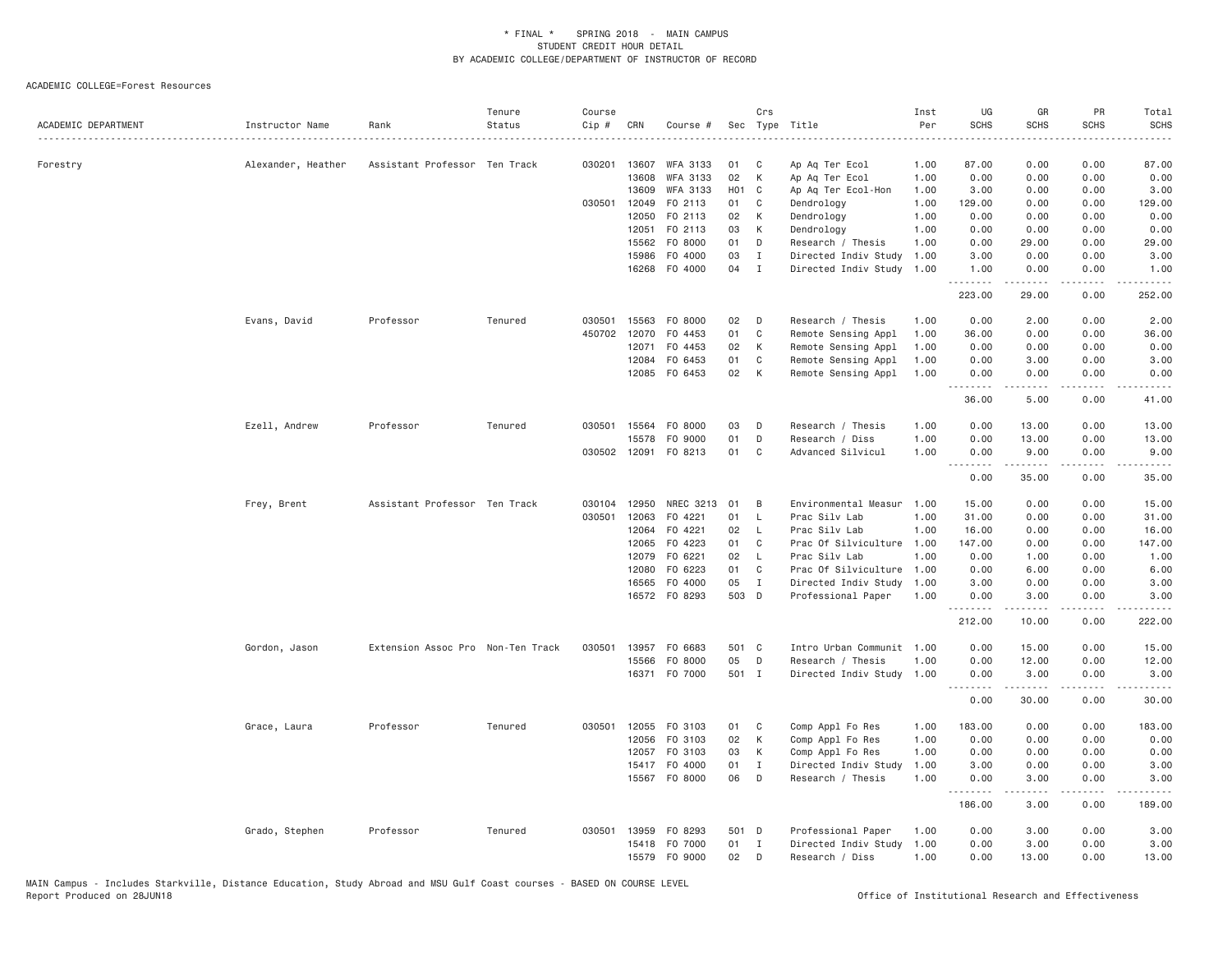| ACADEMIC DEPARTMENT | Instructor Name   | Rank                              | Tenure<br>Status | Course<br>Cip # | CRN          | Course #             |          | Crs            | Sec Type Title            | Inst<br>Per | UG<br><b>SCHS</b>                         | GR<br><b>SCHS</b>     | PR<br><b>SCHS</b> | Total<br><b>SCHS</b>                                                                                                                                          |
|---------------------|-------------------|-----------------------------------|------------------|-----------------|--------------|----------------------|----------|----------------|---------------------------|-------------|-------------------------------------------|-----------------------|-------------------|---------------------------------------------------------------------------------------------------------------------------------------------------------------|
|                     |                   |                                   |                  |                 |              |                      |          |                |                           |             | --------                                  |                       |                   |                                                                                                                                                               |
|                     |                   |                                   |                  |                 |              |                      |          |                |                           |             | 0.00                                      | 19.00                 | 0.00              | 19.00                                                                                                                                                         |
| Forestry            | Grala, Robert     | Professor                         | Tenured          | 030501 12061    |              | F0 4113              | 01       | $\mathbf{C}$   | Forest Resource Econ 1.00 |             | 117.00                                    | 0.00                  | 0.00              | 117.00                                                                                                                                                        |
|                     |                   |                                   |                  |                 | 12090        | F0 8211              | 01       | S.             | Graduate Seminar          | 1.00        | 0.00                                      | 11.00                 | 0.00              | 11.00                                                                                                                                                         |
|                     |                   |                                   |                  |                 | 13954        | F0 6113              | 501 C    |                | Forest Resource Econ 1.00 |             | 0.00                                      | 6.00                  | 0.00              | 6.00                                                                                                                                                          |
|                     |                   |                                   |                  |                 | 15580        | F0 9000              | 03       | D              | Research / Diss           | 1.00        | 0.00<br>.                                 | 13.00<br>-----        | 0.00<br>$- - - -$ | 13.00<br>.                                                                                                                                                    |
|                     |                   |                                   |                  |                 |              |                      |          |                |                           |             | 117.00                                    | 30.00                 | 0.00              | 147.00                                                                                                                                                        |
|                     | Grebner, Donald   | Professor                         | Tenured          | 030501          | 15570        | F0 8000              | 09       | $\mathsf{D}$   | Research / Thesis         | 1.00        | 0.00                                      | 6.00                  | 0.00              | 6.00                                                                                                                                                          |
|                     |                   |                                   |                  |                 |              |                      |          |                |                           |             | 0.00                                      | 6.00                  | 0.00              | 6.00                                                                                                                                                          |
|                     | Munn, Ian         | Professor                         | Tenured          |                 |              | 030506 12069 F0 4423 | 01       | $\overline{B}$ | Professional Practic 1.00 |             | 99.00<br>.                                | 0.00                  | 0.00              | 99.00                                                                                                                                                         |
|                     |                   |                                   |                  |                 |              |                      |          |                |                           |             | 99.00                                     | 0.00                  | 0.00              | 99.00                                                                                                                                                         |
|                     | Renninger, Heidi  | Assistant Professor Ten Track     |                  |                 | 030501 15572 | F0 8000              | 11       | D              | Research / Thesis         | 1.00        | 0.00                                      | 9.00                  | 0.00              | 9.00                                                                                                                                                          |
|                     |                   |                                   |                  |                 |              | 030502 12060 F0 3213 | 01       | $\mathbf{C}$   | Tree Physiology           | 1.00        | 93.00                                     | 0.00                  | 0.00              | 93.00                                                                                                                                                         |
|                     |                   |                                   |                  |                 |              |                      |          |                |                           |             | .<br>93.00                                | $\frac{1}{2}$<br>9.00 | 0.00              | .<br>102.00                                                                                                                                                   |
|                     | Roberts, Scott    | Professor                         | Tenured          |                 |              | 030501 13958 FO 8211 | 501 S    |                | Graduate Seminar          | 1.00        | 0.00                                      | 6.00                  | 0.00              | 6.00                                                                                                                                                          |
|                     |                   |                                   |                  |                 |              |                      |          |                |                           |             | 0.00                                      | 6.00                  | 0.00              | 6.00                                                                                                                                                          |
|                     | Rousseau, Randall | Extension Professor Non-Ten Track |                  | 030501          | 15584        | F0 9000              | 07       | $\Box$         | Research / Diss           | 1.00        | 0.00                                      | 11.00                 | 0.00              | 11.00                                                                                                                                                         |
|                     |                   |                                   |                  |                 | 16336        | F0 7000              | 02       | $\mathbf{I}$   | Directed Indiv Study      | 1.00        | 0.00                                      | 2.00                  | 0.00              | 2.00                                                                                                                                                          |
|                     |                   |                                   |                  |                 |              | 16571 F0 8000        | 501 D    |                | Research / Thesis         | 1.00        | 0.00<br>وبالمحامة<br>$\sim$ $\sim$ $\sim$ | 2.00                  | 0.00              | 2.00                                                                                                                                                          |
|                     |                   |                                   |                  |                 |              |                      |          |                |                           |             | 0.00                                      | 15.00                 | 0.00              | 15.00                                                                                                                                                         |
|                     | Siegert, Courtney | Assistant Professor Ten Track     |                  | 030104          | 12951        | NREC 4423            | 01       | B              | Environmental Assess      | 1.00        | 12.00                                     | 0.00                  | 0.00              | 12.00                                                                                                                                                         |
|                     |                   |                                   |                  | 030501          | 15499        | F0 4000              | 02       | $\mathbf{I}$   | Directed Indiv Study 1.00 |             | 3.00                                      | 0.00                  | 0.00              | 3.00                                                                                                                                                          |
|                     |                   |                                   |                  |                 | 15575        | F0 8000              | 14       | D              | Research / Thesis         | 1.00        | 0.00                                      | 6.00                  | 0.00              | 6.00                                                                                                                                                          |
|                     |                   |                                   |                  | 030502 12072    |              | F0 4463              | 01       | $\mathbf{C}$   | Forest Hydro & Water 1.00 |             | 30.00                                     | 0.00                  | 0.00              | 30.00                                                                                                                                                         |
|                     |                   |                                   |                  |                 | 12086        | F0 6463              | 01       | $\mathbf{C}$   | Forest Hydro & Water 1.00 |             | 0.00<br>.                                 | 12.00<br>-----        | 0.00              | 12.00                                                                                                                                                         |
|                     |                   |                                   |                  |                 |              |                      |          |                |                           |             | 45.00                                     | 18.00                 | 0.00              | 63.00                                                                                                                                                         |
|                     | Sun, Changyou     | Professor                         | Tenured          | 030501          | 12068        | F0 4413              | 01       | $\mathbf{C}$   | Natural Res Policy        | 1.00        | 120.00                                    | 0.00                  | 0.00              | 120.00                                                                                                                                                        |
|                     |                   |                                   |                  |                 | 14707        | F0 6413              | 501 C    |                | Natural Res Policy        | 1.00        | 0.00                                      | 12.00                 | 0.00              | 12.00                                                                                                                                                         |
|                     |                   |                                   |                  |                 | 15576        | F0 8000              | 15       | $\Box$         | Research / Thesis         | 1.00        | 0.00                                      | 9.00                  | 0.00              | 9.00                                                                                                                                                          |
|                     |                   |                                   |                  |                 | 15585        | F0 9000              | 08<br>01 | D<br>C.        | Research / Diss           | 1.00        | 0.00                                      | 12.00                 | 0.00              | 12.00                                                                                                                                                         |
|                     |                   |                                   |                  |                 |              | 220207 12067 FO 4353 |          |                | Natural Resource Law 1.00 |             | 39.00<br>.                                | 0.00                  | 0.00              | 39.00<br>$\frac{1}{2} \left( \frac{1}{2} \right) \left( \frac{1}{2} \right) \left( \frac{1}{2} \right) \left( \frac{1}{2} \right) \left( \frac{1}{2} \right)$ |
|                     |                   |                                   |                  |                 |              |                      |          |                |                           |             | 159.00                                    | 33.00                 | 0.00              | 192.00                                                                                                                                                        |
|                     | West, Valerie     | Student Worker                    | Non-Ten Track    |                 |              | 030501 12053 FO 2213 | 01 C     |                | Forest Measurements       | 1.00        | 147.00<br>.                               | 0.00                  | 0.00              | 147.00                                                                                                                                                        |
|                     |                   |                                   |                  |                 |              |                      |          |                |                           |             | 147.00                                    | 0.00                  | 0.00              | 147.00                                                                                                                                                        |
|                     | Willis, John      | Assistant Professor Ten Track     |                  |                 |              | 030501 14547 FO 8571 | 01       | $^{\circ}$ S   | Emerging Issues in F 1.00 |             | 0.00                                      | 5.00                  | 0.00              | 5.00                                                                                                                                                          |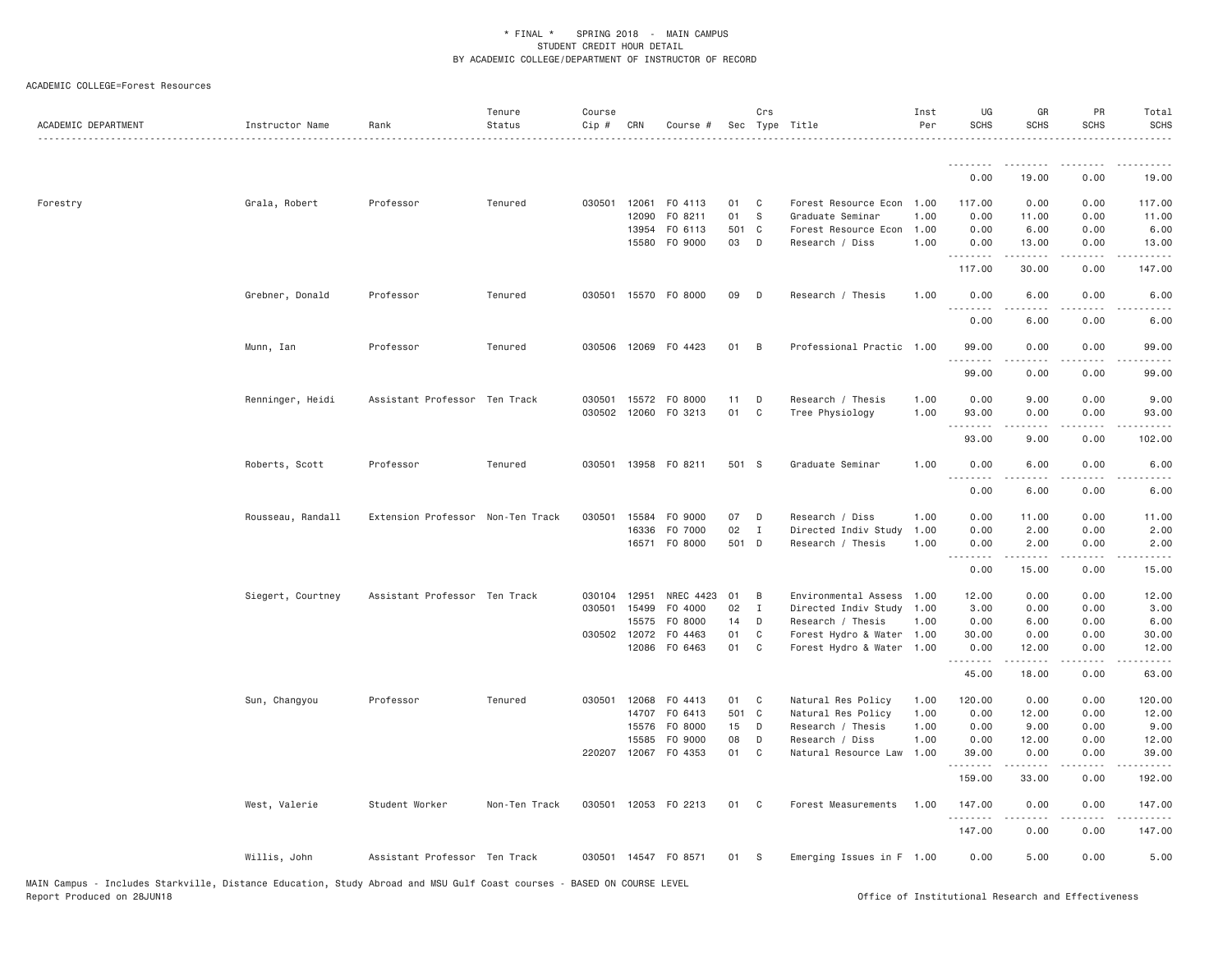| ACADEMIC DEPARTMENT                                                         | Instructor Name | Rank                                | Tenure<br>Status | Course<br>Cip # | CRN            | Course #             | Sec           | Crs            | Type Title                                     | Inst<br>Per | UG<br><b>SCHS</b>         | GR<br><b>SCHS</b> | <b>PR</b><br><b>SCHS</b> | Total<br>SCHS<br>. |
|-----------------------------------------------------------------------------|-----------------|-------------------------------------|------------------|-----------------|----------------|----------------------|---------------|----------------|------------------------------------------------|-------------|---------------------------|-------------------|--------------------------|--------------------|
| Forestry                                                                    | Willis, John    | Assistant Professor Ten Track       |                  | 030501          | 14708<br>15577 | FO 8571<br>FO 8000   | 501 S<br>16 D |                | Emerging Issues in F 1.00<br>Research / Thesis | 1.00        | 0.00<br>0.00<br>--------- | 5,00<br>8,00<br>. | 0.00<br>0.00<br>.        | 5.00<br>8.00<br>.  |
|                                                                             |                 |                                     |                  |                 |                |                      |               |                |                                                |             | 0.00                      | 18,00             | 0.00                     | 18.00              |
|                                                                             | Yang, Shaoyang  | Grad Research Assis – Non-Ten Track |                  |                 |                | 261101 12062 F0 4213 | 01            | C <sub>c</sub> | Forest Biometrics                              | 1,00        | 156.00<br>---------       | 0.00<br>.         | 0.00<br>.                | 156.00<br>.        |
|                                                                             |                 |                                     |                  |                 |                |                      |               |                |                                                |             | 156.00                    | 0.00              | 0.00                     | 156.00             |
| ======================================                                      |                 |                                     |                  |                 |                |                      |               |                |                                                |             | $=$ = = = = = = =         | ========          |                          | ==========         |
| Forestry                                                                    |                 |                                     |                  |                 |                |                      |               |                |                                                |             | 1473.00                   | 266,00            | 0.00                     | 1739,00            |
| ------------------------------------<br>----------------------------------- |                 |                                     |                  |                 |                |                      |               |                |                                                |             | $=$ = = = = = = =         | ---------         |                          |                    |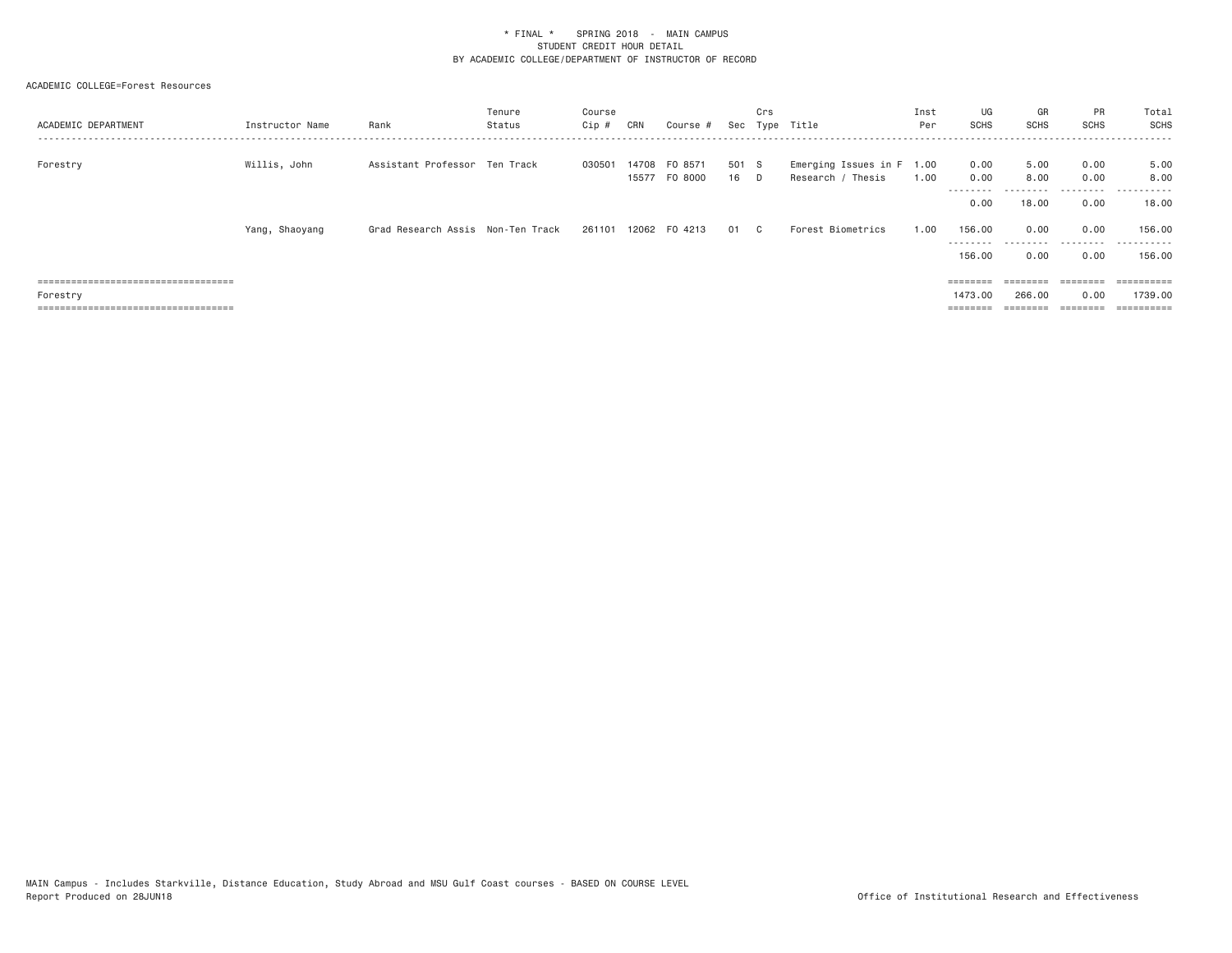| ACADEMIC DEPARTMENT     | Instructor Name                                        | Rank                          | Tenure<br>Status | Course<br>Cip # | CRN   | Course #              |    | Crs          | Sec Type Title<br>.       | Inst<br>Per | UG<br><b>SCHS</b>  | GR<br><b>SCHS</b>    | PR<br><b>SCHS</b>                   | Total<br><b>SCHS</b><br>$\frac{1}{2}$                                                                                             |
|-------------------------|--------------------------------------------------------|-------------------------------|------------------|-----------------|-------|-----------------------|----|--------------|---------------------------|-------------|--------------------|----------------------|-------------------------------------|-----------------------------------------------------------------------------------------------------------------------------------|
| Sustainable Bioproducts | Barnes, H. Michael                                     | Professor                     | Tenured          | 030101 13445    |       | SBP 1203              | 01 | - C          | Anatomy Wood Nat Mat 1.00 |             | 21.00              | 0.00                 | 0.00                                | 21.00                                                                                                                             |
|                         |                                                        |                               |                  |                 | 13446 | SBP 1203              | 02 | К            | Anatomy Wood Nat Mat      | 1.00        | 0.00               | 0.00                 | 0.00                                | 0.00                                                                                                                              |
|                         |                                                        |                               |                  | 030501          | 15599 | FP 9000               | 01 | D            | Research / Diss           | 1.00        | 0.00               | 10.00                | 0.00                                | 10.00                                                                                                                             |
|                         |                                                        |                               |                  | 030509          | 12095 | FP 8121               | 01 | S            | Research Seminar II       | 0.70        | 0.00               | 8.40                 | 0.00                                | 8.40                                                                                                                              |
|                         |                                                        |                               |                  |                 |       | 14604 FP 6013         | 01 | B            | Wood Anatomy              | 1.00        | 0.00<br>.          | 12.00<br>.           | 0.00<br>.                           | 12.00<br>.                                                                                                                        |
|                         |                                                        |                               |                  |                 |       |                       |    |              |                           |             | 21.00              | 30.40                | 0.00                                | 51.40                                                                                                                             |
|                         | Borazjani, Abdolhami Professor                         |                               | Tenured          | 030501          |       | 15592 FP 8000         | 01 | D            | Research / Thesis         | 1.00        | 0.00               | 12.00                | 0.00                                | 12.00                                                                                                                             |
|                         |                                                        |                               |                  |                 |       | 15600 FP 9000         | 02 | D            | Research / Diss           | 1.00        | 0.00<br>.          | 14.00<br>.           | 0.00<br>.                           | 14.00<br>.                                                                                                                        |
|                         |                                                        |                               |                  |                 |       |                       |    |              |                           |             | 0.00               | 26.00                | 0.00                                | 26.00                                                                                                                             |
|                         | Hassan, El Barbary                                     | Associate Professor Tenured   |                  | 030101          | 14606 | SBP 4243              | 01 | C            | Sustainable Bioprodu      | 0.49        | 2.94               | 0.00                 | 0.00                                | 2.94                                                                                                                              |
|                         |                                                        |                               |                  |                 | 14607 | SBP 6243              | 01 | C            | Sustainable Bioprodu      | 0.49        | 0.00               | 5.88                 | 0.00                                | 5.88                                                                                                                              |
|                         |                                                        |                               |                  | 030501          | 15601 | FP 9000               | 03 | D            | Research / Diss           | 1.00        | 0.00               | 23.00                | 0.00                                | 23.00                                                                                                                             |
|                         |                                                        |                               |                  |                 |       |                       |    |              |                           |             | . <b>.</b><br>2.94 | المستمين<br>28.88    | .<br>0.00                           | .<br>31.82                                                                                                                        |
|                         | Kim, Yun Sang                                          | Assistant Professor Ten Track |                  |                 |       | 030101 13447 SBP 3123 | 01 | C            | Biomass to Bioprod        | 1.00        | 12.00<br>.         | 0.00<br>.            | 0.00<br>.                           | 12.00<br>.                                                                                                                        |
|                         |                                                        |                               |                  |                 |       |                       |    |              |                           |             | 12.00              | 0.00                 | 0.00                                | 12.00                                                                                                                             |
|                         | Lim, Hyungsuk                                          | Assistant Professor Ten Track |                  | 030101 14605    |       | SBP 3113              | 01 | B            | Biomaterial Phys Mec      | 0.80        | 14.40              | 0.00                 | 0.00                                | 14.40                                                                                                                             |
|                         |                                                        |                               |                  |                 | 16746 | SBP 7000              | 02 | $\mathbf{I}$ | Directed Indiv Study      | 1.00        | 0.00               | 3.00                 | 0.00                                | 3.00                                                                                                                              |
|                         |                                                        |                               |                  | 030501          | 15593 | FP 8000               | 02 | D            | Research / Thesis         | 1.00        | 0.00               | 7.00                 | 0.00                                | 7.00                                                                                                                              |
|                         |                                                        |                               |                  |                 |       | 15602 FP 9000         | 04 | D            | Research / Diss           | 1.00        | 0.00<br>.          | 9.00                 | 0.00<br>$\cdots$                    | 9.00                                                                                                                              |
|                         |                                                        |                               |                  |                 |       |                       |    |              |                           |             | 14.40              | 19.00                | 0.00                                | 33.40                                                                                                                             |
|                         | Nistal Franca, Frede Research Assist Pro Non-Ten Track |                               |                  |                 |       | 030101 14605 SBP 3113 | 01 | B            | Biomaterial Phys Mec 0.20 |             | 3.60<br><u>.</u>   | 0.00<br>.            | 0.00                                | 3.60<br>$\frac{1}{2} \left( \frac{1}{2} \right) \left( \frac{1}{2} \right) \left( \frac{1}{2} \right) \left( \frac{1}{2} \right)$ |
|                         |                                                        |                               |                  |                 |       |                       |    |              |                           |             | 3.60               | 0.00                 | 0.00                                | 3.60                                                                                                                              |
|                         | Seale, Roy                                             | Professor                     | Tenured          | 030101 13452    |       | SBP 4253              | 01 | C            | Quant Method Sust Bi 1.00 |             | 18.00              | 0.00                 | 0.00                                | 18.00                                                                                                                             |
|                         |                                                        |                               |                  |                 | 13457 | SBP 6253              | 01 | C            | Quant Method Sust Bi      | 1.00        | 0.00               | 15.00                | 0.00                                | 15.00                                                                                                                             |
|                         |                                                        |                               |                  | 030501          | 15594 | FP 8000               | 03 | D            | Research / Thesis         | 1.00        | 0.00               | 2.00                 | 0.00                                | 2.00                                                                                                                              |
|                         |                                                        |                               |                  |                 |       | 15603 FP 9000         | 05 | D            | Research / Diss           | 1.00        | 0.00               | 10.00                | 0.00                                | 10.00                                                                                                                             |
|                         |                                                        |                               |                  |                 |       |                       |    |              |                           |             | .<br>18.00         | $- - - - -$<br>27.00 | .<br>0.00                           | .<br>45.00                                                                                                                        |
|                         | Shmulsky, Rubin                                        | Professor                     | Tenured          | 030501          | 15595 | FP 8000               | 04 | D            | Research / Thesis         | 1.00        | 0.00               | 2.00                 | 0.00                                | 2.00                                                                                                                              |
|                         |                                                        |                               |                  |                 |       | 15604 FP 9000         | 06 | D            | Research / Diss           | 1.00        | 0.00               | 13.00                | 0.00                                | 13.00                                                                                                                             |
|                         |                                                        |                               |                  |                 |       |                       |    |              |                           |             | .<br>0.00          | .<br>15.00           | $\sim$ $\sim$ $\sim$ $\sim$<br>0.00 | $\sim$ $\sim$ $\sim$ $\sim$<br>15.00                                                                                              |
|                         | Stokes, Carrlet                                        | Assistant Professor Ten Track |                  | 030101 13453    |       | SBP 4313              | 01 | C            | Bioproducts Environm      | 1.00        | 12.00              | 0.00                 | 0.00                                | 12.00                                                                                                                             |
|                         |                                                        |                               |                  |                 | 13458 | SBP 6313              | 01 | C            | Bioproducts Environm      | 1.00        | 0.00               | 18.00                | 0.00                                | 18.00                                                                                                                             |
|                         |                                                        |                               |                  | 030501          | 15605 | FP 9000               | 07 | D            | Research / Diss           | 1.00        | 0.00               | 11.00                | 0.00                                | 11.00                                                                                                                             |
|                         |                                                        |                               |                  | 030509          |       | 12095 FP 8121         | 01 | -S           | Research Seminar II       | 0.30        | 0.00               | 3.60                 | 0.00                                | 3.60                                                                                                                              |
|                         |                                                        |                               |                  |                 |       |                       |    |              |                           |             | .<br>12.00         | .<br>32.60           | .<br>0.00                           | .<br>44.60                                                                                                                        |
|                         | Street, Jason                                          | Assistant Professor Ten Track |                  |                 |       | 030101 14606 SBP 4243 | 01 | C            | Sustainable Bioprodu 0.51 |             | 3.06               | 0.00                 | 0.00                                | 3.06                                                                                                                              |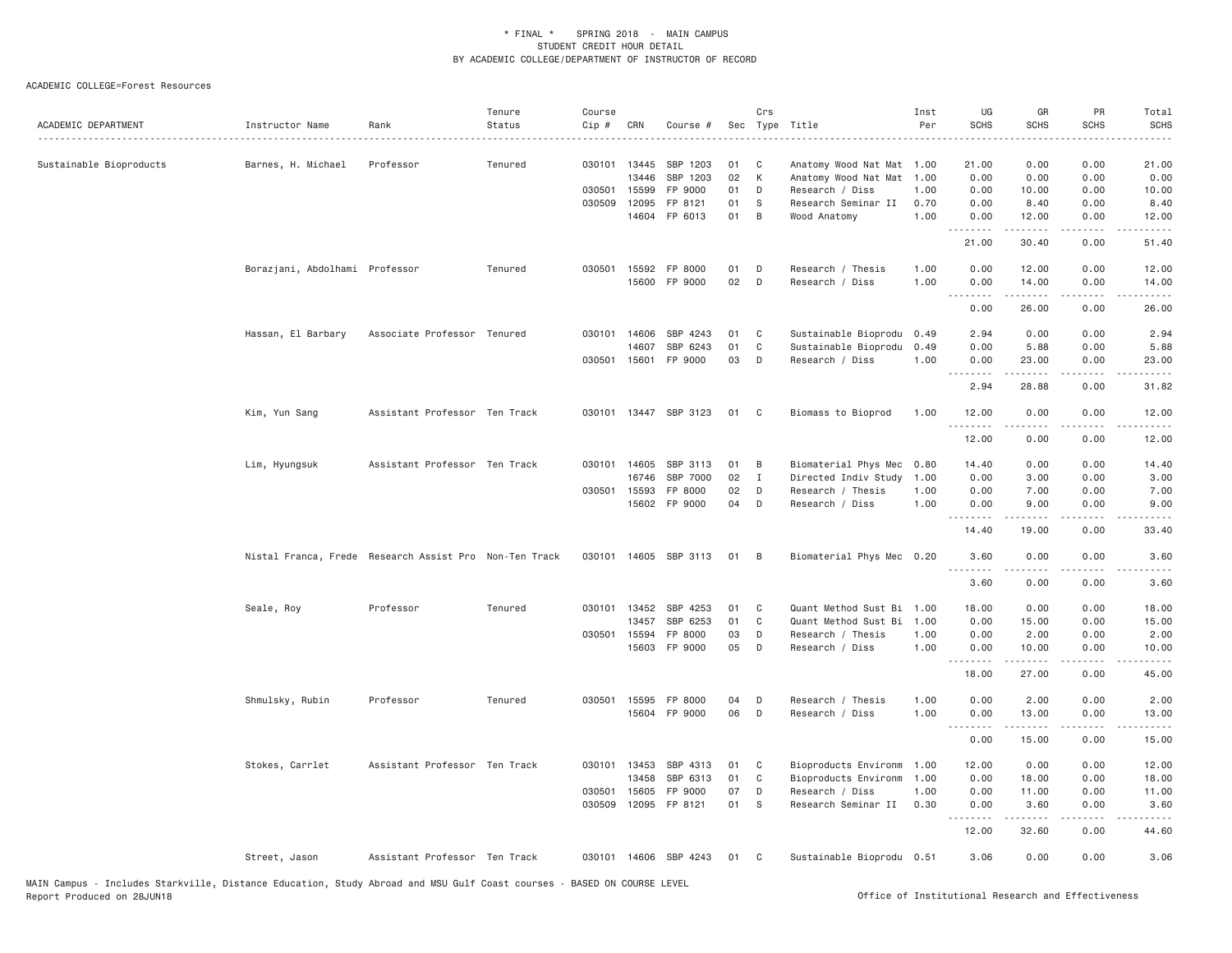| ACADEMIC DEPARTMENT                                                                                       | Instructor Name | Rank                          | Tenure<br>Status | Course<br>Cip#   | CRN                              | Course #                                                     | Sec                        | Crs                                | Type Title                                                                                                                  | Inst<br>Per  | UG<br><b>SCHS</b>                    | GR<br><b>SCHS</b>                     | PR<br><b>SCHS</b>                    | Total<br>SCHS                         |
|-----------------------------------------------------------------------------------------------------------|-----------------|-------------------------------|------------------|------------------|----------------------------------|--------------------------------------------------------------|----------------------------|------------------------------------|-----------------------------------------------------------------------------------------------------------------------------|--------------|--------------------------------------|---------------------------------------|--------------------------------------|---------------------------------------|
| Sustainable Bioproducts                                                                                   | Street, Jason   | Assistant Professor Ten Track |                  | 030101<br>030501 | 14607<br>16238<br>16861<br>15596 | SBP 6243<br>SBP 7000<br>SBP 4443<br>FP 8000<br>15606 FP 9000 | 01<br>01<br>01<br>05<br>08 | C.<br>I<br>$\mathbf{C}$<br>D.<br>D | Sustainable Bioprodu 0.51<br>Directed Indiv Study 1.00<br>Capstone Sustain Bio 1.00<br>Research / Thesis<br>Research / Diss | 1.00<br>1.00 | 0.00<br>0.00<br>3.00<br>0.00<br>0.00 | 6.12<br>3.00<br>0.00<br>8.00<br>25.00 | 0.00<br>0.00<br>0.00<br>0.00<br>0.00 | 6.12<br>3.00<br>3.00<br>8.00<br>25.00 |
|                                                                                                           |                 |                               |                  |                  |                                  |                                                              |                            |                                    |                                                                                                                             |              | --------<br>6.06                     | 42.12                                 | --------<br>0.00                     | ------<br>$- - -$<br>48.18            |
|                                                                                                           | Wan, Hui        | Associate Professor Ten Track |                  | 030501           | 15597<br>15607                   | FP 8000<br>FP 9000                                           | 06<br>09                   | D.<br>D                            | Research / Thesis<br>Research / Diss                                                                                        | 1.00<br>1.00 | 0.00<br>0.00<br>--------             | 13,00<br>13.00<br><u>.</u>            | 0.00<br>0.00<br>.                    | 13.00<br>13.00<br>.<br>$- - -$        |
|                                                                                                           | Zhang, Jilei    | Professor                     | Tenured          | 030101           | 16839                            | SBP 7000                                                     | 03                         | I                                  | Directed Indiv Study                                                                                                        | 1.00         | 0.00<br>0.00                         | 26.00<br>3.00                         | 0.00<br>0.00                         | 26.00<br>3.00                         |
|                                                                                                           |                 |                               |                  | 030501           | 15608                            | FP 9000                                                      | 10 <sup>1</sup>            | D.                                 | Research / Diss                                                                                                             | 1.00         | 0.00<br>--------<br>0.00             | 33.00<br>36,00                        | 0.00<br>$\cdots$<br>0.00             | 33.00<br>.<br>36.00                   |
| =====================================<br>Sustainable Bioproducts<br>===================================== |                 |                               |                  |                  |                                  |                                                              |                            |                                    |                                                                                                                             |              | =====<br>90.00                       | 283,00                                | 0.00                                 | --------<br>373.00<br>=======         |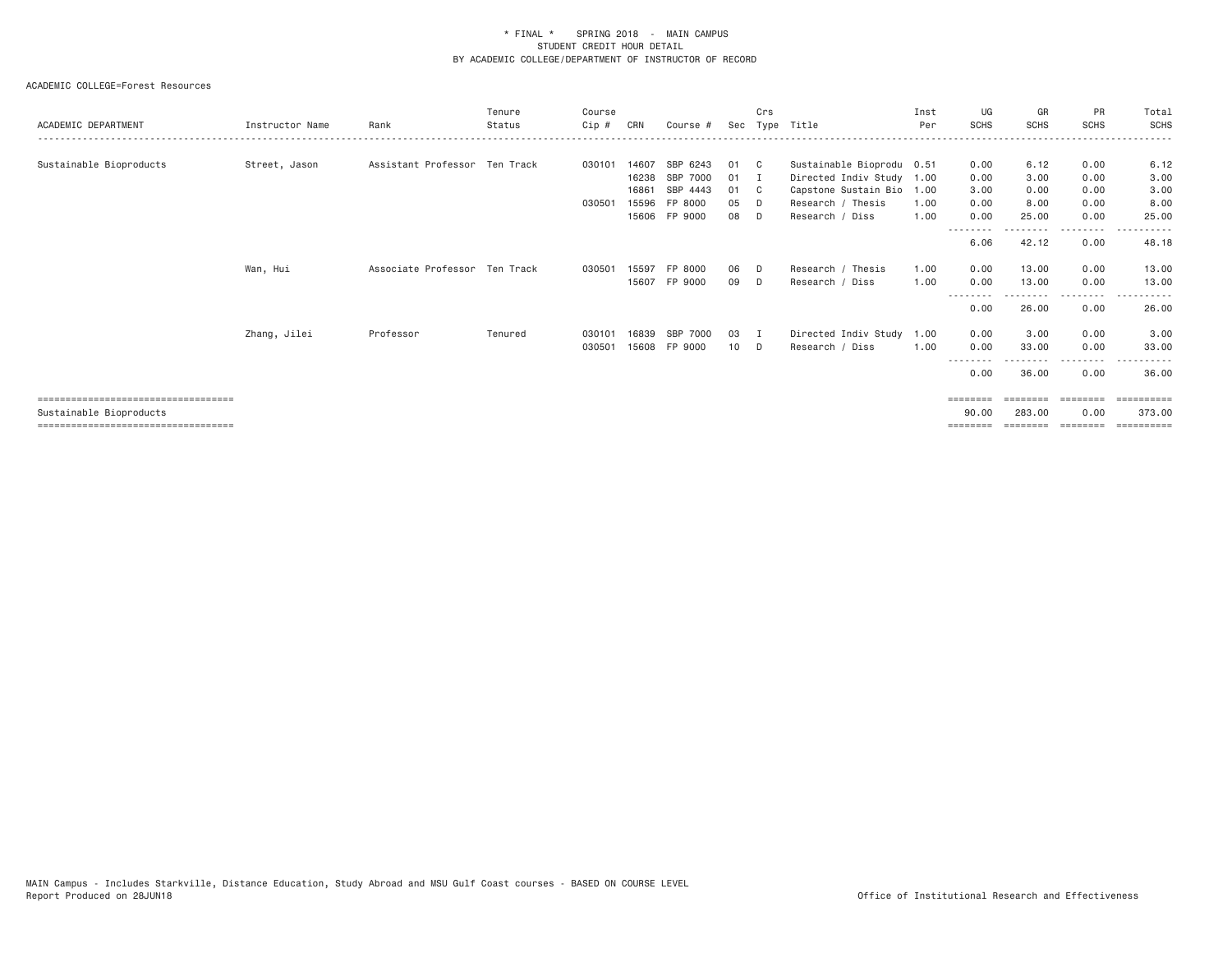| ACADEMIC DEPARTMENT               | Instructor Name    | Rank                              | Tenure<br>Status | Course<br>Cip # | CRN            | Course #                   |          | Crs          | Sec Type Title             | Inst<br>Per  | UG<br><b>SCHS</b> | GR<br><b>SCHS</b>                                                                                                                                            | PR<br><b>SCHS</b>     | Total<br><b>SCHS</b><br>$\cdots$                                                                                                                                                        |
|-----------------------------------|--------------------|-----------------------------------|------------------|-----------------|----------------|----------------------------|----------|--------------|----------------------------|--------------|-------------------|--------------------------------------------------------------------------------------------------------------------------------------------------------------|-----------------------|-----------------------------------------------------------------------------------------------------------------------------------------------------------------------------------------|
| Wildlife, Fisheries & Aquaculture | Allen, Peter       | Associate Professor Tenured       |                  | 030201          | 13612          | WFA 4183                   | 01       | B            | Prin & Pract of Aqua 1.00  |              | 36.00             | 0.00                                                                                                                                                         | 0.00                  | 36.00                                                                                                                                                                                   |
|                                   |                    |                                   |                  |                 | 13645          | WFA 8212                   | 01       | C            | W & F Communications       | 1.00         | 0.00              | 16.00                                                                                                                                                        | 0.00                  | 16.00                                                                                                                                                                                   |
|                                   |                    |                                   |                  | 030301 13636    |                | WFA 6183                   | 01       | B            | Prin & Pract of Aqua       | 1.00         | 0.00              | 6.00                                                                                                                                                         | 0.00                  | 6.00                                                                                                                                                                                    |
|                                   |                    |                                   |                  | 030601          | 15506          | <b>WFA 8000</b>            | 02       | D            | Research / Thesis          | 1.00         | 0.00              | 42.00                                                                                                                                                        | 0.00                  | 42.00                                                                                                                                                                                   |
|                                   |                    |                                   |                  |                 | 16102          | WFA 9000                   | 02       | D            | Research / Diss            | 1.00         | 0.00              | 1.00                                                                                                                                                         | 0.00                  | 1.00                                                                                                                                                                                    |
|                                   |                    |                                   |                  |                 |                | 16315 WFA 4000             | 01       | $\mathbf{I}$ | Directed Indiv Study 1.00  |              | 3.00              | 0.00<br>.                                                                                                                                                    | 0.00<br>.             | 3.00<br>$\frac{1}{2} \left( \frac{1}{2} \right) \left( \frac{1}{2} \right) \left( \frac{1}{2} \right) \left( \frac{1}{2} \right) \left( \frac{1}{2} \right) \left( \frac{1}{2} \right)$ |
|                                   |                    |                                   |                  |                 |                |                            |          |              |                            |              | 39.00             | 65.00                                                                                                                                                        | 0.00                  | 104.00                                                                                                                                                                                  |
|                                   | Ayers, Christopher | Instructor                        | Non-Ten Track    | 030201          | 13611          | WFA 4153                   | 01       | C            | Prin Wild Con & Man        | 1.00         | 87.00             | 0.00                                                                                                                                                         | 0.00                  | 87.00                                                                                                                                                                                   |
|                                   |                    |                                   |                  |                 | 13622          | WFA 4443                   | 01       | C            | Ornithology                | 1.00         | 129.00            | 0.00                                                                                                                                                         | 0.00                  | 129.00                                                                                                                                                                                  |
|                                   |                    |                                   |                  |                 | 13623          | WFA 4443                   | 02       | К            | Ornithology                | 1.00         | 0.00              | 0.00                                                                                                                                                         | 0.00                  | 0.00                                                                                                                                                                                    |
|                                   |                    |                                   |                  |                 | 13624          | WFA 4443                   | 03       | К            | Ornithology                | 1.00         | 0.00              | 0.00                                                                                                                                                         | 0.00                  | 0.00                                                                                                                                                                                    |
|                                   |                    |                                   |                  |                 | 13625          | WFA 4443<br>15402 WFA 4443 | 04<br>05 | К<br>К       | Ornithology<br>Ornithology | 1.00<br>1.00 | 0.00<br>0.00      | 0.00<br>0.00                                                                                                                                                 | 0.00<br>0.00          | 0.00<br>0.00                                                                                                                                                                            |
|                                   |                    |                                   |                  |                 |                |                            |          |              |                            |              |                   | .                                                                                                                                                            | والأمام               | -----                                                                                                                                                                                   |
|                                   |                    |                                   |                  |                 |                |                            |          |              |                            |              | 216.00            | 0.00                                                                                                                                                         | 0.00                  | 216.00                                                                                                                                                                                  |
|                                   | Baker, Beth        | Extension Assist Pr Non-Ten Track |                  |                 |                | 030601 16079 WFA 8000      | 06       | D            | Research / Thesis          | 1.00         | 0.00<br>$- - - -$ | 11.00<br>.                                                                                                                                                   | 0.00<br>$\frac{1}{2}$ | 11.00<br>.                                                                                                                                                                              |
|                                   |                    |                                   |                  |                 |                |                            |          |              |                            |              | 0.00              | 11.00                                                                                                                                                        | 0.00                  | 11.00                                                                                                                                                                                   |
|                                   | Barton, Martha     | Instructor                        | Non-Ten Track    | 260101          | 10458          | BIO 1134                   | 03       | К            | Biology I                  | 0.50         | 0.00              | 0.00                                                                                                                                                         | 0.00                  | 0.00                                                                                                                                                                                    |
|                                   |                    |                                   |                  |                 | 10459          | BIO 1134                   | 04       | К            | Biology I                  | 0.50         | 0.00              | 0.00                                                                                                                                                         | 0.00                  | 0.00                                                                                                                                                                                    |
|                                   |                    |                                   |                  |                 | 10460          | BIO 1134                   | 05       | К            | Biology I                  | 0.50         | 0.00              | 0.00                                                                                                                                                         | 0.00                  | 0.00                                                                                                                                                                                    |
|                                   |                    |                                   |                  |                 | 10461          | BIO 1134                   | 06       | К            | Biology I                  | 0.50         | 0.00              | 0.00                                                                                                                                                         | 0.00                  | 0.00                                                                                                                                                                                    |
|                                   |                    |                                   |                  |                 | 10462          | BIO 1134                   | 07       | К            | Biology I                  | 0.50         | 0.00              | 0.00                                                                                                                                                         | 0.00                  | 0.00                                                                                                                                                                                    |
|                                   |                    |                                   |                  |                 | 10463          | BIO 1134                   | 08       | К            | Biology I                  | 0.50         | 0.00              | 0.00                                                                                                                                                         | 0.00                  | 0.00                                                                                                                                                                                    |
|                                   |                    |                                   |                  |                 | 10464          | BIO 1134                   | 09       | K            | Biology I                  | 0.50         | 0.00              | 0.00                                                                                                                                                         | 0.00                  | 0.00                                                                                                                                                                                    |
|                                   |                    |                                   |                  |                 | 10465<br>10466 | BIO 1134<br>BIO 1134       | 10<br>11 | К<br>К       | Biology I                  | 0.50<br>0.50 | 0.00<br>0.00      | 0.00<br>0.00                                                                                                                                                 | 0.00<br>0.00          | 0.00<br>0.00                                                                                                                                                                            |
|                                   |                    |                                   |                  |                 | 10474          | BIO 1144                   | 04       | C            | Biology I                  | 1.00         | 576.00            | 0.00                                                                                                                                                         | 0.00                  | 576.00                                                                                                                                                                                  |
|                                   |                    |                                   |                  |                 | 14163          | BIO 1134                   | 15       | К            | Biology II-SI<br>Biology I | 0.50         | 0.00              | 0.00                                                                                                                                                         | 0.00                  | 0.00                                                                                                                                                                                    |
|                                   |                    |                                   |                  |                 | 14164          | BIO 1134                   | 16       | К            | Biology I                  | 0.50         | 0.00              | 0.00                                                                                                                                                         | 0.00                  | 0.00                                                                                                                                                                                    |
|                                   |                    |                                   |                  |                 | 14165          | BIO 1134                   | 17       | К            | Biology I                  | 0.50         | 0.00              | 0.00                                                                                                                                                         | 0.00                  | 0.00                                                                                                                                                                                    |
|                                   |                    |                                   |                  |                 | 14167          | BIO 1134                   | 19       | К            | Biology I                  | 0.50         | 0.00              | 0.00                                                                                                                                                         | 0.00                  | 0.00                                                                                                                                                                                    |
|                                   |                    |                                   |                  | 260799          |                | 15386 BIO 2513             | 01       | B            | Animal Diversity           | 1.00         | 108.00            | 0.00                                                                                                                                                         | 0.00<br>.             | 108.00<br>.                                                                                                                                                                             |
|                                   |                    |                                   |                  |                 |                |                            |          |              |                            |              | .<br>684.00       | $\frac{1}{2} \left( \frac{1}{2} \right) \left( \frac{1}{2} \right) \left( \frac{1}{2} \right) \left( \frac{1}{2} \right) \left( \frac{1}{2} \right)$<br>0.00 | 0.00                  | 684.00                                                                                                                                                                                  |
|                                   | Belant, Jerrold    | Professor                         | Tenured          | 030601          | 15950          | WFA 4990                   | 01       | C            | Special Topic In WFA       | 1.00         | 33.00             | 0.00                                                                                                                                                         | 0.00                  | 33.00                                                                                                                                                                                   |
|                                   |                    |                                   |                  |                 | 15953          | <b>WFA 6990</b>            | 01       | C            | Special Topic In WFA       | 1.00         | 0.00              | 9.00                                                                                                                                                         | 0.00                  | 9.00                                                                                                                                                                                    |
|                                   |                    |                                   |                  |                 | 16080          | <b>WFA 8000</b>            | 07       | D            | Research / Thesis          | 1.00         | 0.00              | 9.00                                                                                                                                                         | 0.00                  | 9.00                                                                                                                                                                                    |
|                                   |                    |                                   |                  |                 |                | 16105 WFA 9000             | 05       | D            | Research / Diss            | 1.00         | 0.00              | 39.00<br>.                                                                                                                                                   | 0.00<br>.             | 39.00<br>.                                                                                                                                                                              |
|                                   |                    |                                   |                  |                 |                |                            |          |              |                            |              | 33.00             | 57.00                                                                                                                                                        | 0.00                  | 90.00                                                                                                                                                                                   |
|                                   | Burger, Leslie     | Extension Assist Pr Non-Ten Track |                  | 030201          | 13605          | <b>WFA 3000</b>            | 01       | E            | Internship                 | 1.00         | 3.00              | 0.00                                                                                                                                                         | 0.00                  | 3.00                                                                                                                                                                                    |
|                                   |                    |                                   |                  | 030601          | 13613          | WFA 4243                   | 01       | C            | Wildlife Tech              | 1.00         | 174.00            | 0.00                                                                                                                                                         | 0.00                  | 174.00                                                                                                                                                                                  |
|                                   |                    |                                   |                  |                 | 13614          | WFA 4243                   | 02       | K            | Wildlife Tech              | 1.00         | 0.00              | 0.00                                                                                                                                                         | 0.00                  | 0.00                                                                                                                                                                                    |
|                                   |                    |                                   |                  |                 | 13615          | WFA 4243                   | 03       | К            | Wildlife Tech              | 1.00         | 0.00              | 0.00                                                                                                                                                         | 0.00                  | 0.00                                                                                                                                                                                    |
|                                   |                    |                                   |                  |                 | 14588          | WFA 4243                   | 04       | К            | Wildlife Tech              | 1.00         | 0.00              | 0.00                                                                                                                                                         | 0.00                  | 0.00                                                                                                                                                                                    |
|                                   |                    |                                   |                  |                 | 16081          | <b>WFA 8000</b>            | 08       | D            | Research / Thesis          | 1.00         | 0.00              | 6.00                                                                                                                                                         | 0.00                  | 6.00                                                                                                                                                                                    |
|                                   |                    |                                   |                  |                 | 16622          | WFA 4000                   | 02       | $\mathsf{T}$ | Directed Indiv Study       | 1.00         | 3.00              | 0.00                                                                                                                                                         | 0.00                  | 3.00                                                                                                                                                                                    |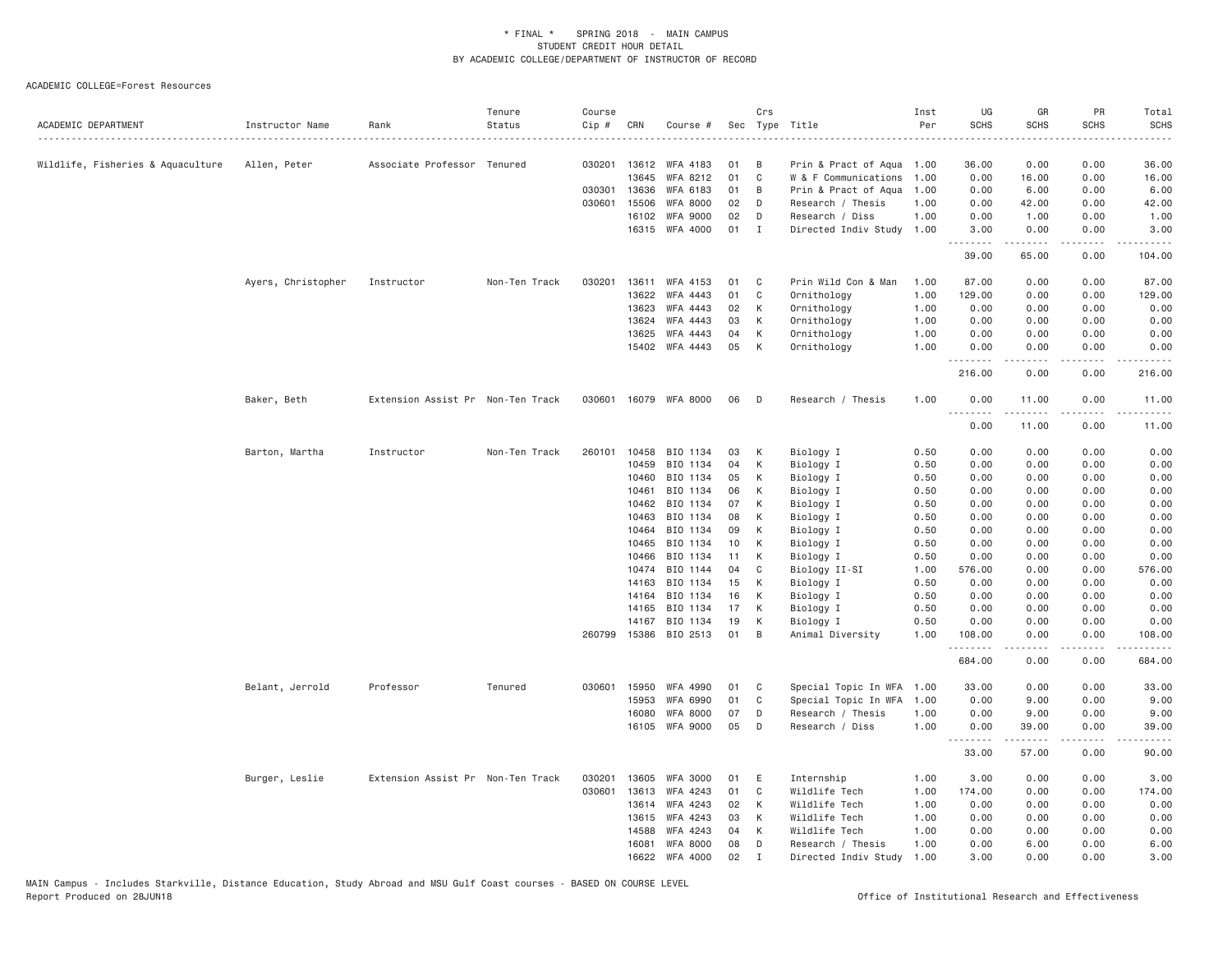| ACADEMIC DEPARTMENT               | Instructor Name   | Rank                              | Tenure<br>Status | Course<br>Cip # | CRN          | Course #        |    | Crs          | Sec Type Title            | Inst<br>Per | UG<br><b>SCHS</b> | GR<br><b>SCHS</b> | <b>PR</b><br><b>SCHS</b>            | Total<br><b>SCHS</b>                                                                                                                                         |
|-----------------------------------|-------------------|-----------------------------------|------------------|-----------------|--------------|-----------------|----|--------------|---------------------------|-------------|-------------------|-------------------|-------------------------------------|--------------------------------------------------------------------------------------------------------------------------------------------------------------|
| Wildlife, Fisheries & Aquaculture | Burger, Leslie    | Extension Assist Pr Non-Ten Track |                  | 030601          | 16623        | WFA 4000        | 03 | Ι.           | Directed Indiv Study 1.00 |             | 3.00              | 0.00              | 0.00                                | 3.00                                                                                                                                                         |
|                                   |                   |                                   |                  |                 | 16889        | WFA 4000        | 04 | $\mathbf{I}$ | Directed Indiv Study 1.00 |             | 3.00<br><u>.</u>  | 0.00<br>-----     | 0.00<br>.                           | 3.00<br>.                                                                                                                                                    |
|                                   |                   |                                   |                  |                 |              |                 |    |              |                           |             | 186.00            | 6.00              | 0.00                                | 192.00                                                                                                                                                       |
|                                   | Colvin, Michael   | Assistant Professor Ten Track     |                  | 030201          | 13610        | WFA 4133        | 01 | B            | Fisheries Science         | 1.00        | 42.00             | 0.00              | 0.00                                | 42.00                                                                                                                                                        |
|                                   |                   |                                   |                  | 030601          | 16082        | <b>WFA 8000</b> | 09 | D            | Research / Thesis         | 1.00        | 0.00              | 21.00             | 0.00                                | 21.00                                                                                                                                                        |
|                                   |                   |                                   |                  |                 | 16108        | <b>WFA 9000</b> | 08 | D            | Research / Diss           | 1.00        | 0.00              | 3.00<br>.         | 0.00<br>.                           | 3.00<br>.                                                                                                                                                    |
|                                   |                   |                                   |                  |                 |              |                 |    |              |                           |             | 42.00             | 24.00             | 0.00                                | 66.00                                                                                                                                                        |
|                                   | Davis, John       | Associate Professor Tenured       |                  | 030201          | 13628        | WFA 4473        | 01 | C            | Wild And Fish Prac        | 1.00        | 123.00            | 0.00              | 0.00                                | 123.00                                                                                                                                                       |
|                                   |                   |                                   |                  |                 | 13629        | WFA 4473        | 02 | К            | Wild And Fish Prac        | 1.00        | 0.00              | 0.00              | 0.00                                | 0.00                                                                                                                                                         |
|                                   |                   |                                   |                  |                 | 13630        | WFA 4473        | 03 | К            | Wild And Fish Prac        | 1.00        | 0.00              | 0.00              | 0.00                                | 0.00                                                                                                                                                         |
|                                   |                   |                                   |                  | 030601          | 16083        | <b>WFA 8000</b> | 10 | D            | Research / Thesis         | 1.00        | 0.00              | 30.00<br>.        | 0.00<br>$\sim$ $\sim$ $\sim$ $\sim$ | 30.00                                                                                                                                                        |
|                                   |                   |                                   |                  |                 |              |                 |    |              |                           |             | 123.00            | 30.00             | 0.00                                | 153.00                                                                                                                                                       |
|                                   | Demarais, Stephen | Professor                         | Tenured          | 030601          | 13617        | WFA 4263        | 01 | B            | Wildlife Diseases         | 1.00        | 69.00             | 0.00              | 0.00                                | 69.00                                                                                                                                                        |
|                                   |                   |                                   |                  |                 | 15505        | <b>WFA 8000</b> | 01 | D            | Research / Thesis         | 1.00        | 0.00              | 45.00             | 0.00                                | 45.00                                                                                                                                                        |
|                                   |                   |                                   |                  |                 |              | 16110 WFA 9000  | 10 | D            | Research / Diss           | 1.00        | 0.00              | 5.00<br>.         | 0.00<br>.                           | 5.00<br>$\frac{1}{2} \left( \frac{1}{2} \right) \left( \frac{1}{2} \right) \left( \frac{1}{2} \right) \left( \frac{1}{2} \right) \left( \frac{1}{2} \right)$ |
|                                   |                   |                                   |                  |                 |              |                 |    |              |                           |             | 69.00             | 50.00             | 0.00                                | 119.00                                                                                                                                                       |
|                                   | Drymon, James     | Extension Assist Pr Non-Ten Track |                  | 030601          |              | 16370 WFA 8000  | 28 | D            | Research / Thesis         | 1.00        | 0.00              | 1.00              | 0.00                                | 1.00                                                                                                                                                         |
|                                   |                   |                                   |                  |                 |              |                 |    |              |                           |             | ----<br>0.00      | 1.00              | 0.00                                | 1.00                                                                                                                                                         |
|                                   | Evans, Kristine   | Assistant Professor Ten Track     |                  | 030201          | 13619        | WFA 4363        | 01 | B            | W & F Admin and Comm      | 1.00        | 84.00             | 0.00              | 0.00                                | 84.00                                                                                                                                                        |
|                                   |                   |                                   |                  | 030601          | 16041        | <b>WFA 8000</b> | 04 | D            | Research / Thesis         | 1.00        | 0.00              | 9.00              | 0.00                                | 9.00                                                                                                                                                         |
|                                   |                   |                                   |                  | 260709          | 14589        | WFA 4613        | 01 | C            | Landscape Ecology         | 1.00        | 6.00              | 0.00              | 0.00                                | 6.00                                                                                                                                                         |
|                                   |                   |                                   |                  |                 |              | 14592 WFA 6613  | 01 | C            | Landscape Ecology         | 1.00        | 0.00<br><b></b>   | 18.00<br>.        | 0.00<br>.                           | 18.00<br>.                                                                                                                                                   |
|                                   |                   |                                   |                  |                 |              |                 |    |              |                           |             | 90.00             | 27.00             | 0.00                                | 117.00                                                                                                                                                       |
|                                   | Hunt, Kevin       | Professor                         | Tenured          | 030201          | 14594        | WFA 4463        | 01 | C            | Hum Dim Wf Mgt            | 1.00        | 132.00            | 0.00              | 0.00                                | 132.00                                                                                                                                                       |
|                                   |                   |                                   |                  | 030601          |              | 16112 WFA 9000  | 12 | D            | Research / Diss           | 1.00        | 0.00              | 9.00              | 0.00                                | 9.00                                                                                                                                                         |
|                                   |                   |                                   |                  |                 |              |                 |    |              |                           |             | .<br>132.00       | -----<br>9.00     | .<br>0.00                           | .<br>141.00                                                                                                                                                  |
|                                   | Iglay, Raymond    | Research Assist Pro Non-Ten Track |                  | 030601          | 16087        | <b>WFA 8000</b> | 13 | D            | Research / Thesis         | 1.00        | 0.00              | 13.00             | 0.00                                | 13.00                                                                                                                                                        |
|                                   |                   |                                   |                  | 261301          | 13606        | WFA 3013        | 01 | E            | HWC Internship            | 1.00        | 6.00              | 0.00              | 0.00                                | 6.00                                                                                                                                                         |
|                                   |                   |                                   |                  |                 | 13632        | WFA 4512        | 01 | C            | Advanced HWC I            | 1.00        | 2.00              | 0.00              | 0.00                                | 2.00                                                                                                                                                         |
|                                   |                   |                                   |                  |                 | 13633        | WFA 4521        | 01 | C            | Adv Topics in HWC II      | 1.00        | 3.00<br>.         | 0.00              | 0.00                                | 3.00                                                                                                                                                         |
|                                   |                   |                                   |                  |                 |              |                 |    |              |                           |             | 11.00             | 13.00             | 0.00                                | 24.00                                                                                                                                                        |
|                                   | Jackson, Donald   | Non-Employee                      | Not Applicable   |                 | 030201 13626 | WFA 4453        | 01 | C            | Icthyology                | 1.00        | 54.00             | 0.00              | 0.00                                | 54.00                                                                                                                                                        |
|                                   |                   |                                   |                  |                 |              | 13627 WFA 4453  | 02 | К            | Icthyology                | 1.00        | 0.00              | 0.00              | 0.00                                | 0.00                                                                                                                                                         |
|                                   |                   |                                   |                  |                 |              |                 |    |              |                           |             | .                 | $- - - - -$       | د د د د                             | .                                                                                                                                                            |
|                                   |                   |                                   |                  |                 |              |                 |    |              |                           |             | 54.00             | 0.00              | 0.00                                | 54.00                                                                                                                                                        |
|                                   | Jones, Walter     | Extension Professor Non-Ten Track |                  | 030601          |              | 16114 WFA 9000  | 14 | D            | Research / Diss           | 1.00        | 0.00              | 1.00              | 0.00                                | 1.00                                                                                                                                                         |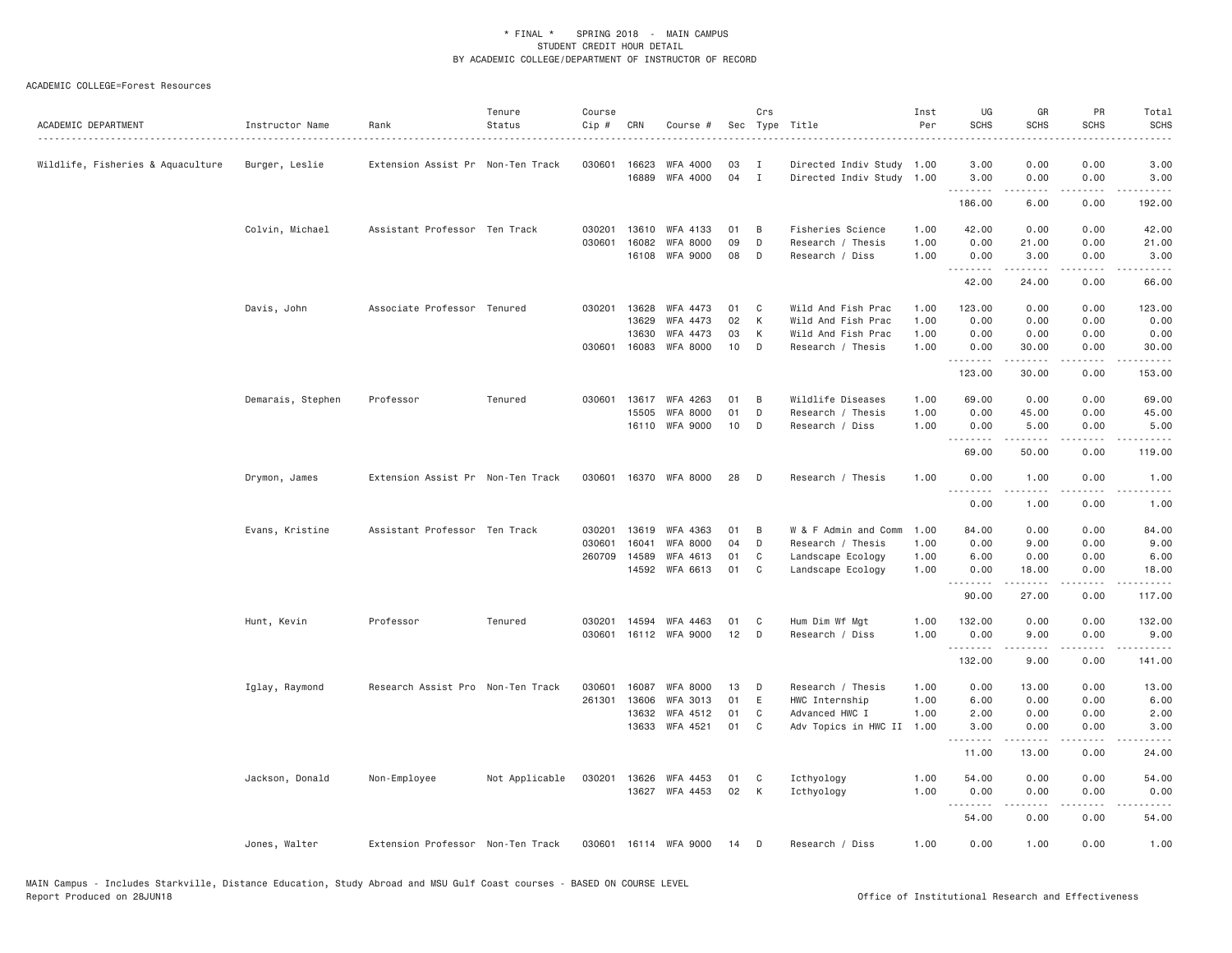| ACADEMIC DEPARTMENT               | Instructor Name     | Rank                              | Tenure<br>Status | Course<br>Cip # | CRN            | Course #                           |          | Crs          | Sec Type Title                                 | Inst<br>Per  | UG<br><b>SCHS</b> | GR<br><b>SCHS</b>                          | PR<br><b>SCHS</b>                   | Total<br><b>SCHS</b>                                                                                                                                         |
|-----------------------------------|---------------------|-----------------------------------|------------------|-----------------|----------------|------------------------------------|----------|--------------|------------------------------------------------|--------------|-------------------|--------------------------------------------|-------------------------------------|--------------------------------------------------------------------------------------------------------------------------------------------------------------|
|                                   |                     |                                   |                  |                 |                |                                    |          |              |                                                |              | .<br>0.00         | -----<br>1.00                              | 0.00                                | 1.00                                                                                                                                                         |
|                                   |                     |                                   |                  |                 |                |                                    |          |              |                                                |              |                   |                                            |                                     |                                                                                                                                                              |
| Wildlife, Fisheries & Aquaculture | Lashley, Marcus     | Assistant Professor Ten Track     |                  | 030601          | 16092<br>16117 | <b>WFA 8000</b><br><b>WFA 9000</b> | 18<br>17 | D<br>D       | Research / Thesis                              | 1.00<br>1,00 | 0.00<br>0.00      | 15.00                                      | 0.00<br>0.00                        | 15.00<br>9.00                                                                                                                                                |
|                                   |                     |                                   |                  |                 | 16759          | WFA 7000                           | 01       | I            | Research / Diss<br>Directed Indiv Study 1.00   |              | 0.00              | 9.00<br>1.00                               | 0.00                                | 1.00                                                                                                                                                         |
|                                   |                     |                                   |                  |                 |                |                                    |          |              |                                                |              | -----<br>0.00     | <u>.</u><br>25.00                          | $\sim$ $\sim$ $\sim$ $\sim$<br>0.00 | -----<br>25.00                                                                                                                                               |
|                                   |                     |                                   |                  |                 |                |                                    |          |              |                                                |              |                   |                                            |                                     |                                                                                                                                                              |
|                                   | Miranda, Leandro    | Non-Employee                      | Not Applicable   | 030601          | 13646          | WFA 8223<br>16545 WFA 8000         | 01<br>29 | C<br>D       | Mgt of Impounded Riv 1.00<br>Research / Thesis | 1.00         | 0.00<br>0.00      | 15.00<br>3.00                              | 0.00<br>0.00                        | 15.00<br>3.00                                                                                                                                                |
|                                   |                     |                                   |                  |                 |                |                                    |          |              |                                                |              | .<br>0.00         | .<br>18,00                                 | .<br>0.00                           | .                                                                                                                                                            |
|                                   |                     |                                   |                  |                 |                |                                    |          |              |                                                |              |                   |                                            |                                     | 18.00                                                                                                                                                        |
|                                   | Neal, Jason         | Extension Assoc Pro Non-Ten Track |                  | 030601          |                | 16094 WFA 8000                     | 20       | D            | Research / Thesis                              | 1.00         | 0.00              | 1.00                                       | 0.00                                | 1.00                                                                                                                                                         |
|                                   |                     |                                   |                  |                 | 16119          | <b>WFA 9000</b>                    | 19       | D            | Research / Diss                                | 1.00         | 0.00<br>.         | 7.00<br>.                                  | 0.00<br>$\sim$ $\sim$ $\sim$ $\sim$ | 7.00<br>$\sim$ $\sim$ $\sim$<br>.                                                                                                                            |
|                                   |                     |                                   |                  |                 |                |                                    |          |              |                                                |              | 0.00              | 8,00                                       | 0.00                                | 8.00                                                                                                                                                         |
|                                   | Rush, Scott         | Assistant Professor Ten Track     |                  | 030101          | 13621          | WFA 4423                           | 01       | B            | Herpetology                                    | 1.00         | 60.00             | 0.00                                       | 0.00                                | 60.00                                                                                                                                                        |
|                                   |                     |                                   |                  | 030601          | 16096          | WFA 8000                           | 22       | D            | Research / Thesis                              | 1.00         | 0.00              | 15.00                                      | 0.00                                | 15.00                                                                                                                                                        |
|                                   |                     |                                   |                  |                 |                |                                    |          |              |                                                |              | .<br>60.00        | .<br>15.00                                 | .<br>0.00                           | .<br>75.00                                                                                                                                                   |
|                                   | Sparks, Eric        | Extension Assist Pr Non-Ten Track |                  | 030601          | 16097          | <b>WFA 8000</b>                    | 23       | D            | Research / Thesis                              | 1.00         | 0.00              | 6.00                                       | 0.00                                | 6.00                                                                                                                                                         |
|                                   |                     |                                   |                  |                 | 16123          | <b>WFA 9000</b>                    | 23       | D            | Research / Diss                                | 1.00         | 0.00              | 9.00                                       | 0.00                                | 9.00                                                                                                                                                         |
|                                   |                     |                                   |                  |                 | 16824          | <b>WFA 7000</b>                    | 02       | I            | Directed Indiv Study                           | 1.00         | 0.00              | 3.00                                       | 0.00                                | 3.00                                                                                                                                                         |
|                                   |                     |                                   |                  |                 |                | 16825 WFA 7000                     | 03       | $\mathbf{I}$ | Directed Indiv Study 1.00                      |              | 0.00<br>.         | 4.00<br>$\sim$ $\sim$ $\sim$ $\sim$ $\sim$ | 0.00<br>.                           | 4.00<br>$\sim$ $\sim$ $\sim$ $\sim$ $\sim$                                                                                                                   |
|                                   |                     |                                   |                  |                 |                |                                    |          |              |                                                |              | 0.00              | 22.00                                      | 0.00                                | 22.00                                                                                                                                                        |
|                                   | Street, Garrett     | Assistant Professor Ten Track     |                  |                 |                | 030601 15985 WFA 8000              | 03       | D            | Research / Thesis                              | 1.00         | 0.00              | 33.00                                      | 0.00                                | 33.00                                                                                                                                                        |
|                                   |                     |                                   |                  |                 |                |                                    |          |              |                                                |              | .<br>0.00         | .<br>33.00                                 | .<br>0.00                           | .<br>33.00                                                                                                                                                   |
|                                   | Strickland, Bronson | Extension Professor Non-Ten Track |                  | 030601          | 16098          | <b>WFA 8000</b>                    | 24       | D            | Research / Thesis                              | 1.00         | 0.00              | 4.00                                       | 0.00                                | 4.00                                                                                                                                                         |
|                                   |                     |                                   |                  |                 |                | 16125 WFA 9000                     | 25       | D            | Research / Diss                                | 1.00         | 0.00              | 19.00                                      | 0.00                                | 19.00                                                                                                                                                        |
|                                   |                     |                                   |                  |                 |                |                                    |          |              |                                                |              | <u>.</u><br>0.00  | .<br>23.00                                 | .<br>0.00                           | .<br>23.00                                                                                                                                                   |
|                                   | Vilella, Francisco  | Non-Employee                      | Not Applicable   | 030201          | 13631          | WFA 4483                           | 801 B    |              | Sem Tropical Biology                           | 1.00         | 24.00             | 0.00                                       | 0.00                                | 24.00                                                                                                                                                        |
|                                   |                     |                                   |                  |                 | 13642          | <b>WFA 6483</b>                    | 801      | B            | Sem Tropical Biology                           | 1.00         | 0.00              | 3.00                                       | 0.00                                | 3.00                                                                                                                                                         |
|                                   |                     |                                   |                  |                 |                | 030601 16755 WFA 9000              | 28       | D            | Research / Diss                                | 1.00         | 0.00<br>.         | 1.00<br>.                                  | 0.00<br>$\sim$ $\sim$ $\sim$        | 1.00<br>$\frac{1}{2} \left( \frac{1}{2} \right) \left( \frac{1}{2} \right) \left( \frac{1}{2} \right) \left( \frac{1}{2} \right) \left( \frac{1}{2} \right)$ |
|                                   |                     |                                   |                  |                 |                |                                    |          |              |                                                |              | 24.00             | 4.00                                       | 0.00                                | 28.00                                                                                                                                                        |
|                                   | Wang, Guiming       | Professor                         | Tenured          | 030601          | 16101          | <b>WFA 8000</b>                    | 27       | D            | Research / Thesis                              | 1.00         | 0.00              | 14.00                                      | 0.00                                | 14.00                                                                                                                                                        |
|                                   |                     |                                   |                  |                 | 16127          | <b>WFA 9000</b>                    | 27       | D            | Research / Diss                                | 1.00         | 0.00              | 13.00                                      | 0.00                                | 13.00                                                                                                                                                        |
|                                   |                     |                                   |                  |                 | 16368          | WFA 8184                           | 01       | B            | Advanced Population                            | 1.00         | 0.00<br><u>.</u>  | 20.00<br>. <b>.</b>                        | 0.00<br>.                           | 20.00<br>.                                                                                                                                                   |
|                                   |                     |                                   |                  |                 |                |                                    |          |              |                                                |              | 0.00              | 47.00                                      | 0.00                                | 47.00                                                                                                                                                        |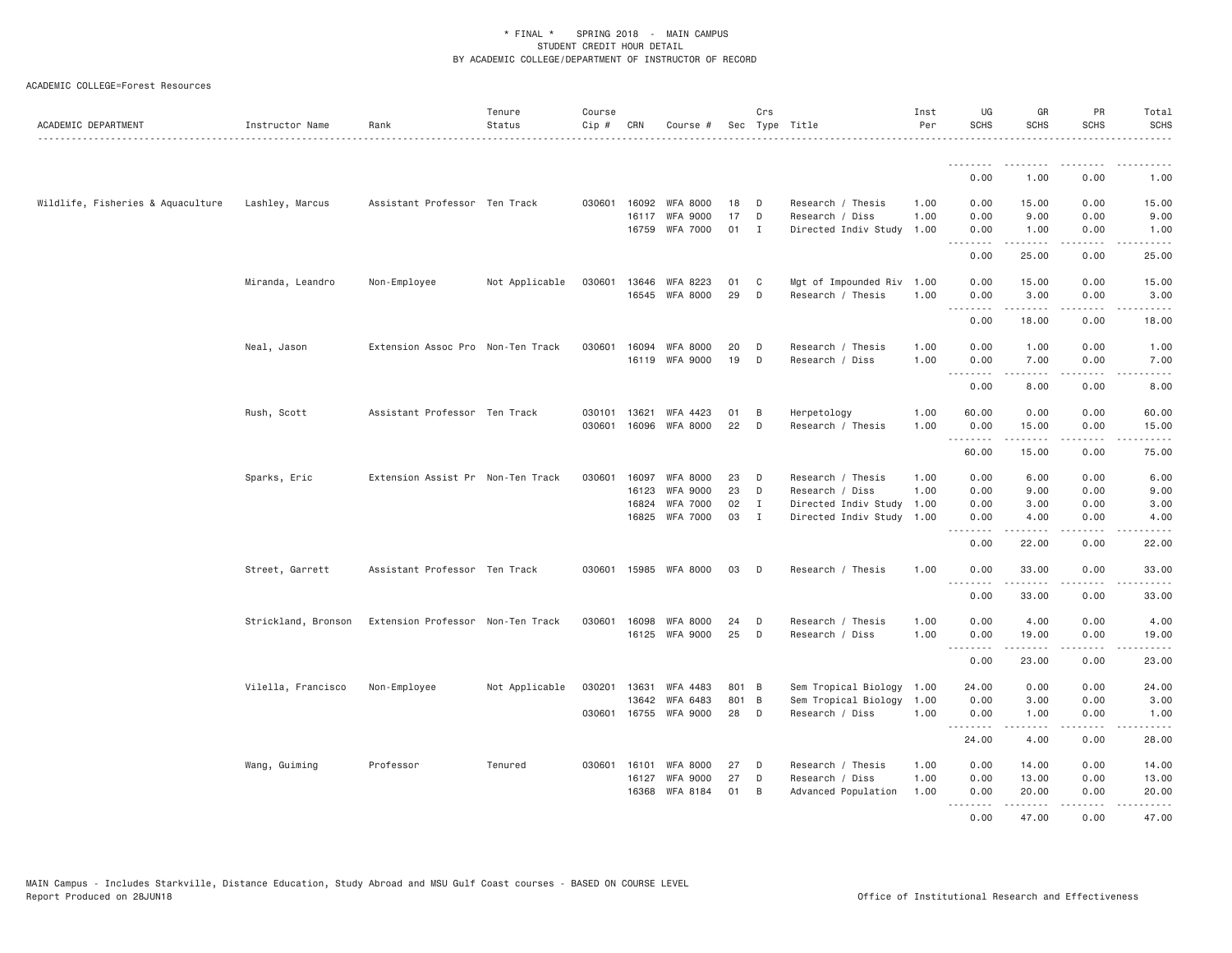### ACADEMIC COLLEGE=Forest Resources

|                     |                 |      | Tenure | Course                                  | Crs | Inst |             | GR   |             | Total       |
|---------------------|-----------------|------|--------|-----------------------------------------|-----|------|-------------|------|-------------|-------------|
| ACADEMIC DEPARTMENT | Instructor Name | Rank | Status | CRN<br>Cip #<br>Course # Sec Type Title |     | Per  | <b>SCHS</b> | SCHS | <b>SCHS</b> | <b>SCHS</b> |

 =================================== ======== ======== ======== ========== Wildlife, Fisheries & Aquaculture 1763.00 489.00 0.00 2252.00 =================================== ======== ======== ======== ==========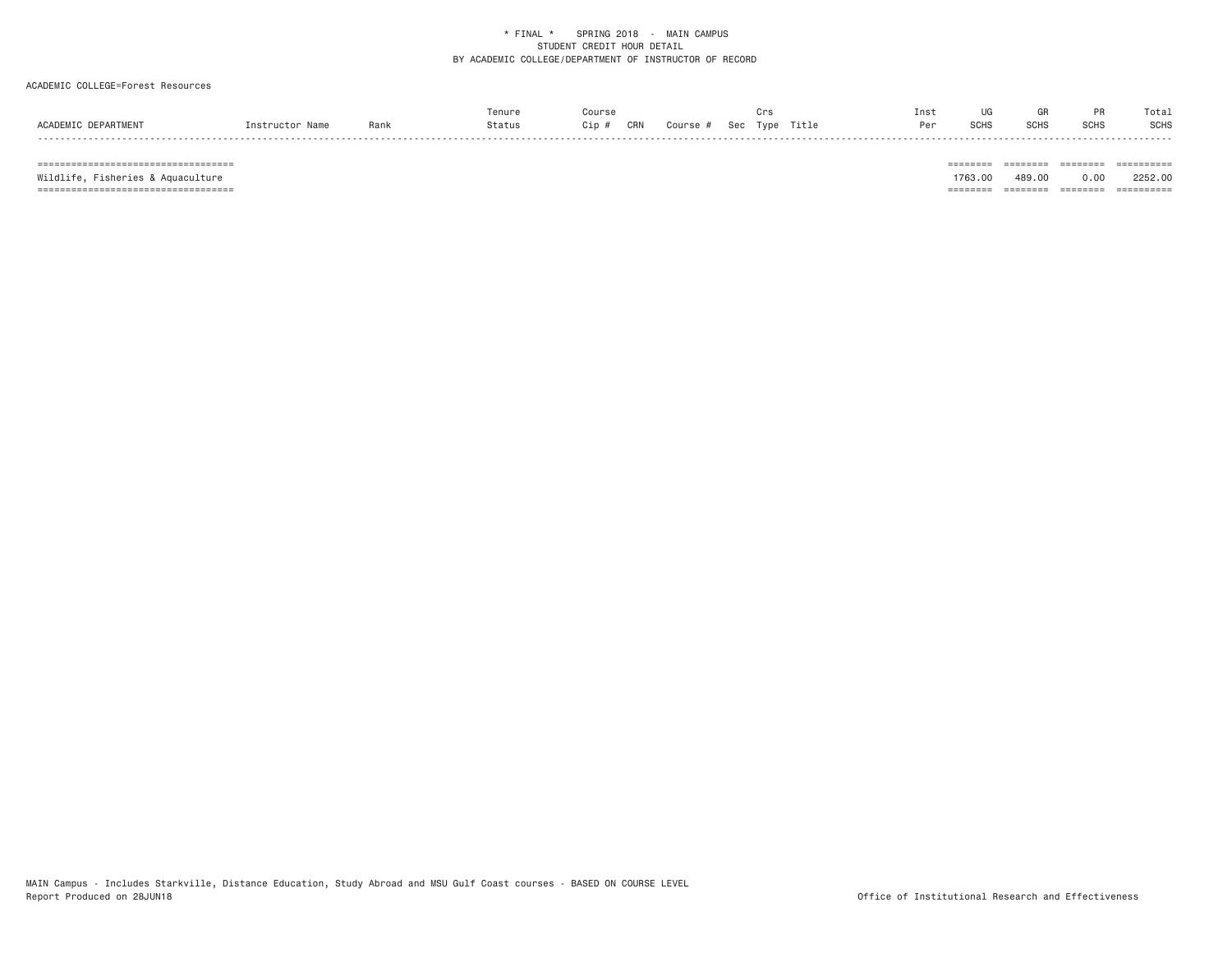## ACADEMIC COLLEGE=Veterinary Medicine

| ACADEMIC DEPARTMENT | Instructor Name   | Rank                              | Tenure<br>Status | Course<br>Cip # | CRN            | Course #                           |          | Crs               | Sec Type Title                                 | Inst<br>Per  | UG<br><b>SCHS</b>                                                                                                                 | GR<br><b>SCHS</b> | PR<br><b>SCHS</b>             | Total<br><b>SCHS</b><br>. |
|---------------------|-------------------|-----------------------------------|------------------|-----------------|----------------|------------------------------------|----------|-------------------|------------------------------------------------|--------------|-----------------------------------------------------------------------------------------------------------------------------------|-------------------|-------------------------------|---------------------------|
| Veterinary Medicine | Archer, Todd      | Associate Professor Tenured       |                  | 512401 11215    |                | CVM 5380<br>11237 CVM 5580         | 01<br>03 | E<br>E            | Small Anim Int Med<br>Adv Clin Rot 3           | 1.00<br>1.00 | 0.00<br>0.00                                                                                                                      | 0.00<br>0.00      | 286.00<br>6.00                | 286.00<br>6.00            |
|                     |                   |                                   |                  |                 |                |                                    |          |                   |                                                |              | .<br>0.00                                                                                                                         | -----<br>0.00     | <u>.</u><br>292.00            | .<br>292.00               |
|                     | Austin, Frank     | Professor                         | Tenured          | 512401          | 11197          | CVM 5183                           | 01       | C                 | Special Species                                | 1.00         | 0.00                                                                                                                              | 0.00              | 273.00                        | 273.00                    |
|                     |                   |                                   |                  |                 |                | 11198 CVM 5193                     | 01       | C                 | Infectious Agents I                            | 1.00         | 0.00<br>.                                                                                                                         | 0.00<br>.         | 285.00<br>1.1.1.1.1           | 285.00<br>$\frac{1}{2}$   |
|                     |                   |                                   |                  |                 |                |                                    |          |                   |                                                |              | 0.00                                                                                                                              | 0.00              | 558.00                        | 558.00                    |
|                     | Bailey, R. Hart   | Professor                         | Tenured          |                 |                | 512401 11191 CVM 5133              | 01       | $\mathbf{C}$      | Vet Preventive Med                             | 0.25         | 0.00<br><u>.</u>                                                                                                                  | 0.00<br>-----     | 68.25<br>.                    | 68.25<br>.                |
|                     |                   |                                   |                  |                 |                |                                    |          |                   |                                                |              | 0.00                                                                                                                              | 0.00              | 68.25                         | 68.25                     |
|                     | Baumgartner, Wes  | Assistant Professor Ten Track     |                  | 512401          | 11251          | CVM 5854                           | 01       | C                 | Aquarium Health                                | 0.50         | 0.00                                                                                                                              | 0.00              | 10.00                         | 10.00                     |
|                     |                   |                                   |                  | 512501          | 11268          | CVM 8091                           | 01       | S                 | Top Prod Animal Med                            | 1.00         | 0.00<br><u>.</u>                                                                                                                  | 3.00<br>.         | 0.00<br>.                     | 3.00<br>.                 |
|                     |                   |                                   |                  |                 |                |                                    |          |                   |                                                |              | 0.00                                                                                                                              | 3.00              | 10.00                         | 13.00                     |
|                     | Beasley, Michaela | Clinical Assist Pro Non-Ten Track |                  |                 |                | 512401 11214 CVM 5364              | 01       | H                 | VSC Clinical Rotatio 0.50                      |              | 0.00<br>.                                                                                                                         | 0.00              | 72.00<br>.                    | 72.00                     |
|                     |                   |                                   |                  |                 |                |                                    |          |                   |                                                |              | 0.00                                                                                                                              | 0.00              | 72.00                         | 72.00                     |
|                     | Brashier, Michael | Associate Professor Tenured       |                  |                 |                | 512401 11194 CVM 5173              | 01       | B                 | Equine Med & Surgery 1.00                      |              | 0.00<br>.                                                                                                                         | 0.00<br>.         | 273.00<br>. <u>.</u>          | 273.00<br>$- - - - - -$   |
|                     |                   |                                   |                  |                 |                |                                    |          |                   |                                                |              | 0.00                                                                                                                              | 0.00              | 273.00                        | 273.00                    |
|                     | Brett, James      | Clinical Assoc Prof Non-Ten Track |                  |                 |                | 512401 11244 CVM 5692              | 01       | C                 | Vet Art & Business M 0.10                      |              | 0.00<br>.                                                                                                                         | 0.00              | 7.60                          | 7.60<br>.                 |
|                     |                   |                                   |                  |                 |                |                                    |          |                   |                                                |              | 0.00                                                                                                                              | 0.00              | 7.60                          | 7.60                      |
|                     | Brinkman, Erin    | Clinical Assoc Prof Non-Ten Track |                  |                 | 512401 11192   | CVM 5162                           | 01       | C                 | Diagnostic Imaging                             | 1.00         | 0.00                                                                                                                              | 0.00              | 182.00                        | 182.00                    |
|                     |                   |                                   |                  |                 | 11203          | CVM 5224                           | 01       | Ε                 | Radiology                                      | 1.00         | 0.00                                                                                                                              | 0.00              | 120.00                        | 120.00                    |
|                     |                   |                                   |                  |                 | 11216          | CVM 5420                           | 01       | E                 | Adv Rot in Radiology                           | 1.00         | 0.00                                                                                                                              | 0.00              | 11.00                         | 11.00                     |
|                     |                   |                                   |                  | 512501 11259    |                | CVM 8041                           | 01       | H                 | Adv Clin Rad Seminar                           | 1.00         | 0.00                                                                                                                              | 10.00             | 0.00                          | 10.00                     |
|                     |                   |                                   |                  |                 | 11265          | CVM 8081                           | 04       | C                 | Clin Sci Journal Rev                           | 1.00         | 0.00                                                                                                                              | 3.00              | 0.00                          | 3.00                      |
|                     |                   |                                   |                  |                 | 15508<br>15937 | <b>CVM 8000</b><br><b>CVM 7000</b> | 04<br>02 | D<br>$\mathbf{I}$ | Research / Thesis<br>Directed Indiv Study 1.00 | 1.00         | 0.00<br>0.00                                                                                                                      | 2.00<br>1.00      | 0.00<br>0.00                  | 2.00<br>1.00              |
|                     |                   |                                   |                  |                 |                |                                    |          |                   |                                                |              | ----<br>0.00                                                                                                                      | 16.00             | 313.00                        | 329.00                    |
|                     | Bryan, Christine  | Clinical Assist Pro Non-Ten Track |                  |                 |                | 512401 11212 CVM 5301              | 01       | B                 | Clinicopathological                            | 1.00         | 0.00                                                                                                                              | 0.00              | 82.00                         | 82.00                     |
|                     |                   |                                   |                  |                 |                |                                    |          |                   |                                                |              | .<br>0.00                                                                                                                         | .<br>0.00         | .<br>82.00                    | .<br>82.00                |
|                     | Bulla, Camillo    | Associate Professor Tenured       |                  | 512401          | 11201          | CVM 5214                           | 01       | Ε                 | Lab Services                                   | 0.50         | 0.00                                                                                                                              | 0.00              | 60.00                         | 60.00                     |
|                     |                   |                                   |                  |                 | 11228          | CVM 5560                           | 02       | E                 | Adv Clin Rot 1                                 | 1.00         | 0.00                                                                                                                              | 0.00              | 4.00                          | 4.00                      |
|                     |                   |                                   |                  |                 | 11251          | CVM 5854                           | 01       | C                 | Aquarium Health                                | 0.50         | 0.00<br>$\frac{1}{2} \left( \frac{1}{2} \right) \left( \frac{1}{2} \right) \left( \frac{1}{2} \right) \left( \frac{1}{2} \right)$ | 0.00<br>.         | 10.00<br>$\omega$ is a set of | 10.00<br>المتمام          |
|                     |                   |                                   |                  |                 |                |                                    |          |                   |                                                |              | 0.00                                                                                                                              | 0.00              | 74.00                         | 74.00                     |
|                     | Burt, Gary        | Clinical Assoc Prof Non-Ten Track |                  |                 |                | 512401 11244 CVM 5692              | 01       | C                 | Vet Art & Business M 0.90                      |              | 0.00                                                                                                                              | 0.00              | 68.40                         | 68.40                     |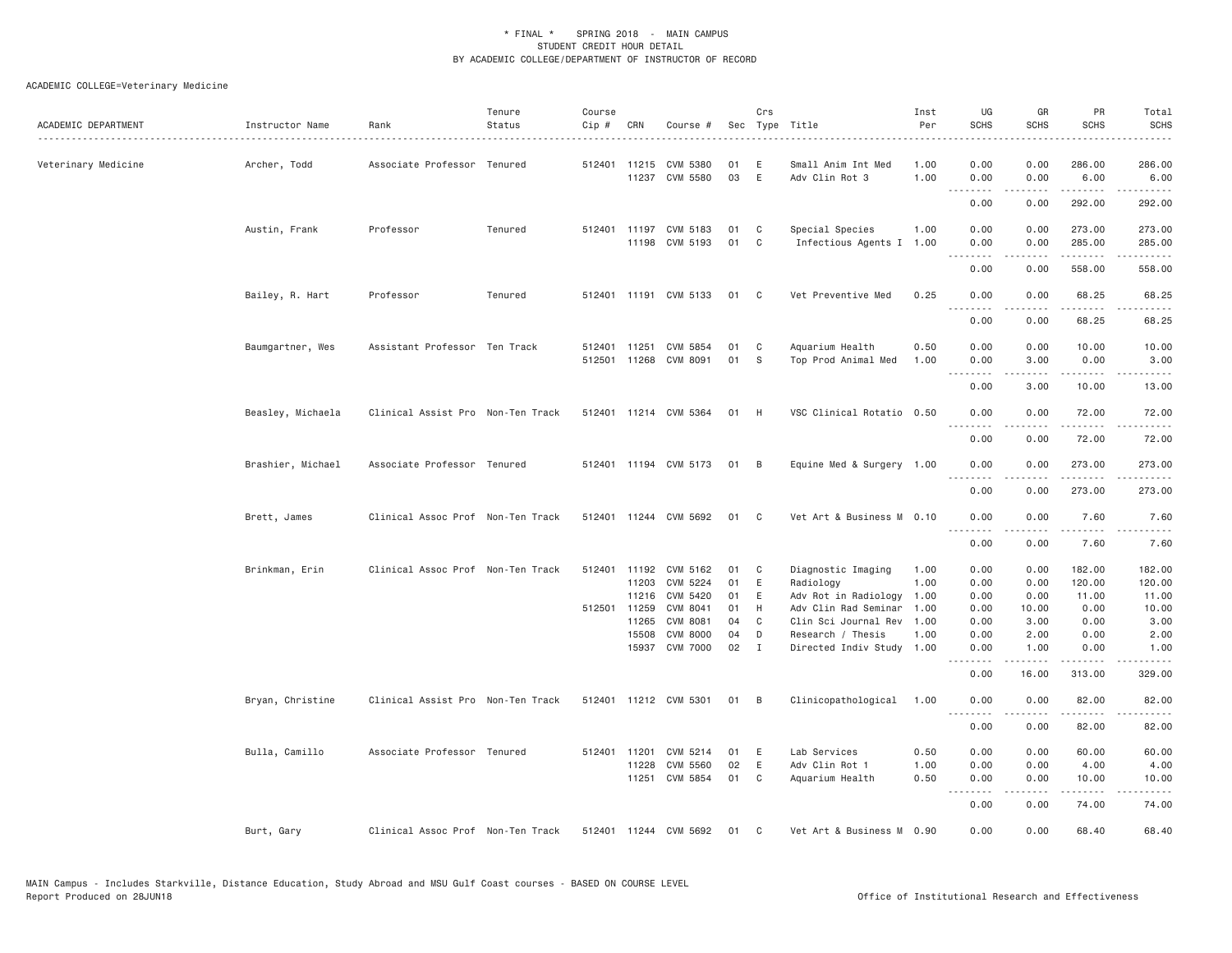| ACADEMIC DEPARTMENT | Instructor Name     | Rank                              | Tenure<br>Status | Course<br>Cip # | CRN          | Course #              |    | Crs            | Sec Type Title            | Inst<br>Per | UG<br><b>SCHS</b> | GR<br><b>SCHS</b>                                                                                               | PR<br><b>SCHS</b>                                                                                                                                    | Total<br><b>SCHS</b><br>. <u>.</u> . |
|---------------------|---------------------|-----------------------------------|------------------|-----------------|--------------|-----------------------|----|----------------|---------------------------|-------------|-------------------|-----------------------------------------------------------------------------------------------------------------|------------------------------------------------------------------------------------------------------------------------------------------------------|--------------------------------------|
|                     |                     |                                   |                  |                 |              |                       |    |                |                           |             | .                 | .                                                                                                               | .                                                                                                                                                    |                                      |
|                     |                     |                                   |                  |                 |              |                       |    |                |                           |             | 0.00              | 0.00                                                                                                            | 68.40                                                                                                                                                | 68.40                                |
| Veterinary Medicine | Butler, James       | Assistant Professor Ten Track     |                  | 140501          | 10050        | ABE 8801              | 01 | E              | Clin Exp for Biomed       | 1.00        | 0.00              | 8.00                                                                                                            | 0.00                                                                                                                                                 | 8.00                                 |
|                     |                     |                                   |                  | 512401          | 11218        | CVM 5452              | 01 | H              | Small Animal Rehab        | 1.00        | 0.00              | 0.00                                                                                                            | 16.00                                                                                                                                                | 16.00                                |
|                     |                     |                                   |                  |                 |              | 512501 15509 CVM 8000 | 05 | D              | Research / Thesis         | 1.00        | 0.00<br>.         | 1.00<br>-----                                                                                                   | 0.00<br>.                                                                                                                                            | 1.00<br>.                            |
|                     |                     |                                   |                  |                 |              |                       |    |                |                           |             | 0.00              | 9.00                                                                                                            | 16.00                                                                                                                                                | 25.00                                |
|                     | Cade, Jeb           | Clinical Assist Pro Non-Ten Track |                  |                 |              | 512401 16933 CVM 5000 | 04 | $\mathbf{I}$   | Directed Indiv Study 1.00 |             | 0.00<br>.         | 0.00<br>.                                                                                                       | 2.00<br>.                                                                                                                                            | 2.00<br>.                            |
|                     |                     |                                   |                  |                 |              |                       |    |                |                           |             | 0.00              | 0.00                                                                                                            | 2.00                                                                                                                                                 | 2.00                                 |
|                     | Calder, Christine   | Clinical Instructor Non-Ten Track |                  | 512401 11250    |              | CVM 5812              | 01 | C <sub>1</sub> | Behavior Comp. Anim. 1.00 |             | 0.00              | 0.00                                                                                                            | 12.00                                                                                                                                                | 12.00                                |
|                     |                     |                                   |                  |                 | 16971        | <b>CVM 5000</b>       | 14 | $\mathbf{I}$   | Directed Indiv Study      | 1.00        | 0.00              | 0.00                                                                                                            | 2.00                                                                                                                                                 | 2.00                                 |
|                     |                     |                                   |                  |                 | 16979        | CVM 5000              | 15 | $\mathbf I$    | Directed Indiv Study 1.00 |             | 0.00              | 0.00                                                                                                            | 2.00                                                                                                                                                 | 2.00                                 |
|                     |                     |                                   |                  |                 | 16980        | CVM 5000              | 16 | Ι.             | Directed Indiv Study 1.00 |             | 0.00              | 0.00                                                                                                            | 2.00                                                                                                                                                 | 2.00                                 |
|                     |                     |                                   |                  |                 | 16981        | <b>CVM 5000</b>       | 17 | I              | Directed Indiv Study 1.00 |             | 0.00              | 0.00                                                                                                            | 2.00                                                                                                                                                 | 2.00                                 |
|                     |                     |                                   |                  |                 | 16997        | CVM 5000              | 18 | I              | Directed Indiv Study 1.00 |             | 0.00              | 0.00                                                                                                            | 2.00                                                                                                                                                 | 2.00                                 |
|                     |                     |                                   |                  |                 |              | 17009 CVM 5000        | 19 | $\mathbf{I}$   | Directed Indiv Study 1.00 |             | 0.00              | 0.00                                                                                                            | 2.00                                                                                                                                                 | 2.00                                 |
|                     |                     |                                   |                  |                 |              |                       |    |                |                           |             | <u>.</u><br>0.00  | -----<br>0.00                                                                                                   | .<br>24.00                                                                                                                                           | .<br>24.00                           |
|                     | Carr, Russell       | Associate Professor Tenured       |                  | 512401          | 16787        | CVM 4000              | 02 | $\mathbf I$    | Directed Indiv Study      | 1.00        | 4.00              | 0.00                                                                                                            | 0.00                                                                                                                                                 | 4.00                                 |
|                     |                     |                                   |                  | 512501          | 15252        | CVM 8523              | 01 | C              | Organ Systems Tox I       | 1.00        | 0.00              | 18.00                                                                                                           | 0.00                                                                                                                                                 | 18.00                                |
|                     |                     |                                   |                  |                 | 15510        | CVM 8000              | 06 | D              | Research / Thesis         | 1.00        | 0.00              | 6.00                                                                                                            | 0.00                                                                                                                                                 | 6.00                                 |
|                     |                     |                                   |                  |                 |              | 15533 CVM 9000        | 02 | D              | Research / Diss           | 1,00        | 0.00              | 21.00<br>.                                                                                                      | 0.00<br>.                                                                                                                                            | 21.00<br>والمناصبات                  |
|                     |                     |                                   |                  |                 |              |                       |    |                |                           |             | 4.00              | 45.00                                                                                                           | 0.00                                                                                                                                                 | 49.00                                |
|                     | Chambers, Janice    | Professor                         | Tenured          |                 | 512501 11269 | CVM 8101              | 01 | S              | Case Studies Res Eth      | 1.00        | 0.00              | 8.00                                                                                                            | 0.00                                                                                                                                                 | 8.00                                 |
|                     |                     |                                   |                  |                 |              | 15495 CVM 9000        | 01 | D              | Research / Diss           | 1.00        | 0.00              | 18.00                                                                                                           | 0.00                                                                                                                                                 | 18.00                                |
|                     |                     |                                   |                  |                 |              |                       |    |                |                           |             | .                 | $\begin{array}{cccccccccccccc} \bullet & \bullet & \bullet & \bullet & \bullet & \bullet & \bullet \end{array}$ | $\frac{1}{2} \left( \frac{1}{2} \right) \left( \frac{1}{2} \right) \left( \frac{1}{2} \right) \left( \frac{1}{2} \right) \left( \frac{1}{2} \right)$ | .                                    |
|                     |                     |                                   |                  |                 |              |                       |    |                |                           |             | 0.00              | 26.00                                                                                                           | 0.00                                                                                                                                                 | 26.00                                |
|                     | Christiansen, David | Clinical Assist Pro Non-Ten Track |                  | 512401          | 11239        | CVM 5580              | 05 | C              | Adv Clin Rot 3            | 1,00        | 0.00              | 0.00                                                                                                            | 14.00                                                                                                                                                | 14.00                                |
|                     |                     |                                   |                  |                 |              | 512501 11210 CVM 5282 | 01 | E              | Lg Animal/Ambulatory 1.00 |             | 0.00<br>.         | 0.00<br>-----                                                                                                   | 62.00<br>.                                                                                                                                           | 62.00<br>.                           |
|                     |                     |                                   |                  |                 |              |                       |    |                |                           |             | 0.00              | 0.00                                                                                                            | 76.00                                                                                                                                                | 76.00                                |
|                     | Cooper, Dana        | Non-Faculty                       | Not Applicable   | 510808          |              | 11157 CVM 3031        | 01 | <b>L</b>       | Fd Anim Tech Skls &       | 0.50        | 13.50             | 0.00                                                                                                            | 0.00                                                                                                                                                 | 13.50                                |
|                     |                     |                                   |                  |                 | 11170        | CVM 4003              | 01 | E              | Internship Experienc      | 0.50        | 28.50             | 0.00                                                                                                            | 0.00                                                                                                                                                 | 28.50                                |
|                     |                     |                                   |                  |                 | 11172        | CVM 4103              | 01 | H              | Large Animal Exp I        | 0.50        | 15.00             | 0.00                                                                                                            | 0.00                                                                                                                                                 | 15.00                                |
|                     |                     |                                   |                  |                 | 11176        | CVM 4201              | 01 | H              | Clinical Experience       | 0.50        | 8.00              | 0.00                                                                                                            | 0.00                                                                                                                                                 | 8.00                                 |
|                     |                     |                                   |                  |                 | 11177        | CVM 4206              | 01 | H              | Small Animal Clinica      | 0.50        | 36.00             | 0.00                                                                                                            | 0.00                                                                                                                                                 | 36.00                                |
|                     |                     |                                   |                  |                 | 11178        | CVM 4213              | 01 | H              | Sm Anim Surg & Anes       | 0.50        | 21.00             | 0.00                                                                                                            | 0.00                                                                                                                                                 | 21.00                                |
|                     |                     |                                   |                  |                 | 11179        | CVM 4223              | 01 | H              | Small Animal Clinica      | 0.50        | 30.00             | 0.00                                                                                                            | 0.00                                                                                                                                                 | 30.00                                |
|                     |                     |                                   |                  |                 | 11181        | CVM 4333              | 01 | H              | Emergency/ICU Clinic      | 0.50        | 9.00              | 0.00                                                                                                            | 0.00                                                                                                                                                 | 9.00                                 |
|                     |                     |                                   |                  |                 | 11182        | CVM 4501              | 01 | H              | Diagnostic Lab Exp        | 0.50        | 0.50              | 0.00                                                                                                            | 0.00                                                                                                                                                 | 0.50                                 |
|                     |                     |                                   |                  |                 | 11183        | CVM 4511              | 01 | H              | Biomed Research Exp       | 0.50        | 0.50              | 0.00                                                                                                            | 0.00                                                                                                                                                 | 0.50                                 |
|                     |                     |                                   |                  |                 | 11184        | CVM 4601              | 01 | H              | Anl Emerg & Refer Ct 0.50 |             | 5.00              | 0.00                                                                                                            | 0.00                                                                                                                                                 | 5.00                                 |
|                     |                     |                                   |                  |                 |              | 11185 CVM 4701        | 01 | C              | App & Process for VT 0.50 |             | 12.50             | 0.00                                                                                                            | 0.00                                                                                                                                                 | 12.50                                |
|                     |                     |                                   |                  | 512501          |              | 11173 CVM 4113        | 01 | H              | Large Animal Clin El 0.50 |             | 7.50              | 0.00                                                                                                            | 0.00                                                                                                                                                 | 7.50                                 |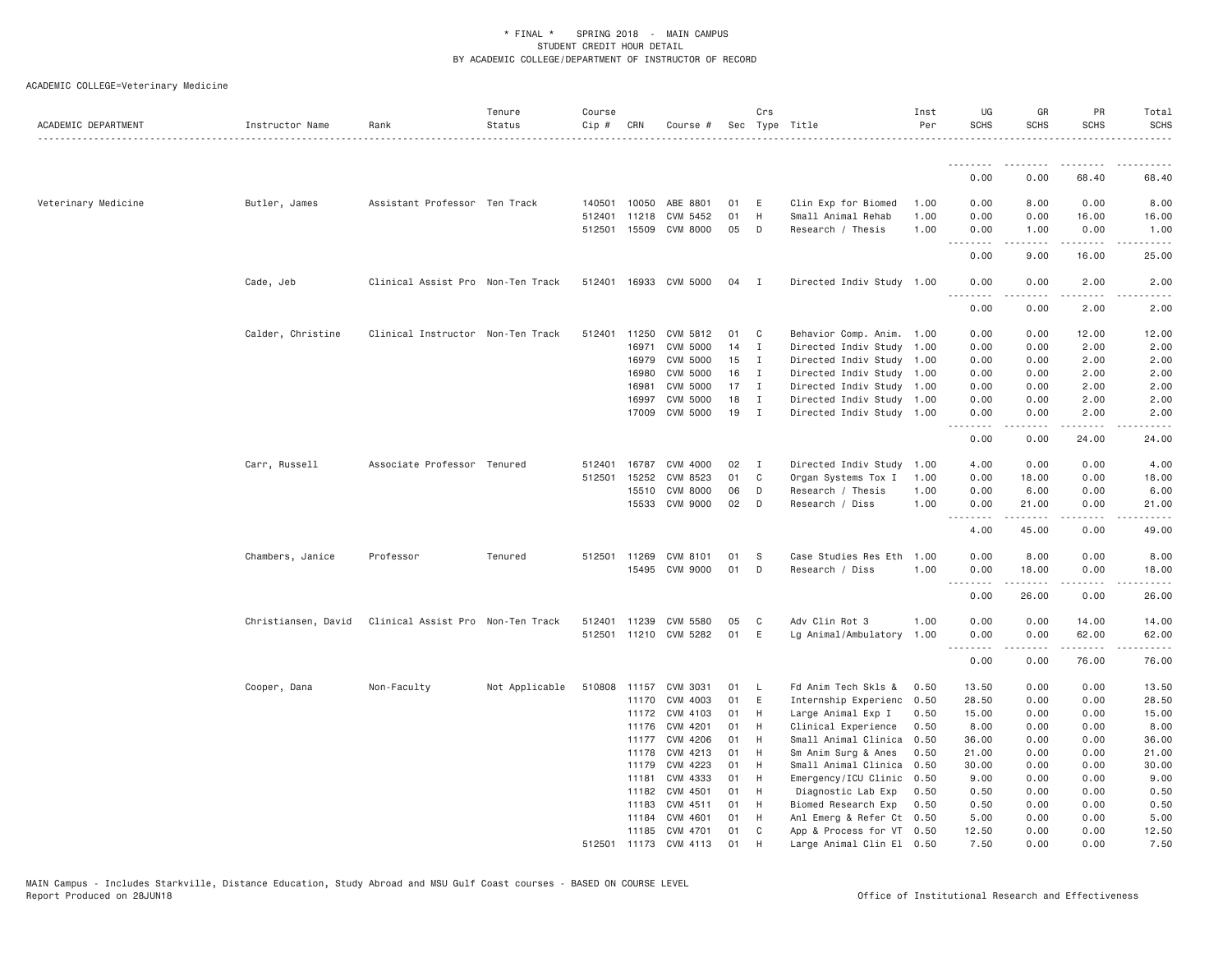| ACADEMIC DEPARTMENT | Instructor Name   | Rank                              | Tenure<br>Status | Course<br>Cip # | CRN            | Course #              |          | Crs            | Sec Type Title                                  | Inst<br>Per | UG<br><b>SCHS</b> | GR<br><b>SCHS</b>                                                                                                                                            | PR<br><b>SCHS</b> | Total<br><b>SCHS</b> |
|---------------------|-------------------|-----------------------------------|------------------|-----------------|----------------|-----------------------|----------|----------------|-------------------------------------------------|-------------|-------------------|--------------------------------------------------------------------------------------------------------------------------------------------------------------|-------------------|----------------------|
|                     |                   |                                   |                  |                 |                |                       |          |                |                                                 |             | <u>.</u>          |                                                                                                                                                              |                   |                      |
|                     |                   |                                   |                  |                 |                |                       |          |                |                                                 |             | 187.00            | 0.00                                                                                                                                                         | 0.00              | 187.00               |
| Veterinary Medicine | Coyne, Cody       | Professor                         | Tenured          |                 |                | 512501 11274 CVM 8403 | 01       | $\mathbf{C}$   | Pharmacology                                    | 1.00        | 0.00<br>.         | 9.00                                                                                                                                                         | 0.00              | 9.00                 |
|                     |                   |                                   |                  |                 |                |                       |          |                |                                                 |             | 0.00              | 9.00                                                                                                                                                         | 0.00              | 9.00                 |
|                     | Eddy, Alison      | Clinical Assoc Prof Non-Ten Track |                  | 510808          | 11161          | CVM 3042              | 01       | C              | Equine Disease & Mgt                            | 0.50        | 27.00             | 0.00                                                                                                                                                         | 0.00              | 27.00                |
|                     |                   |                                   |                  |                 | 512401 11207   | CVM 5266              | 01       | C              | Equine Med & Surg                               | 1.00        | 0.00              | 0.00                                                                                                                                                         | 204.00            | 204.00               |
|                     |                   |                                   |                  |                 | 11230          | CVM 5560              | 04       | E              | Adv Clin Rot 1                                  | 1.00        | 0.00<br>.         | 0.00<br>-----                                                                                                                                                | 2.00<br>.         | 2.00<br>.            |
|                     |                   |                                   |                  |                 |                |                       |          |                |                                                 |             | 27.00             | 0.00                                                                                                                                                         | 206.00            | 233.00               |
|                     | Epperson, William | Professor                         | Tenured          |                 | 512401 11187   | CVM 5022              | 01       | C              | Veterinary Epidemiol                            | 1.00        | 0.00              | 0.00                                                                                                                                                         | 190.00            | 190.00               |
|                     |                   |                                   |                  |                 |                | 11190 CVM 5121        | 01       | C              | Prof Develop IV                                 | 1.00        | 0.00<br>.         | 0.00<br>$- - - - -$                                                                                                                                          | 91.00<br>.        | 91.00<br>.           |
|                     |                   |                                   |                  |                 |                |                       |          |                |                                                 |             | 0.00              | 0.00                                                                                                                                                         | 281.00            | 281.00               |
|                     | Eubanks, Diana    | Clinical Professor                | Non-Ten Track    |                 | 512401 11205   | CVM 5246              | 01       | E              | Community Veterinary 1.00                       |             | 0.00              | 0.00                                                                                                                                                         | 204.00            | 204.00               |
|                     |                   |                                   |                  |                 | 11232          | CVM 5570              | 02       | E              | Adv Clin Rot 2                                  | 1.00        | 0.00              | 0.00                                                                                                                                                         | 6.00              | 6.00                 |
|                     |                   |                                   |                  |                 | 11242          | CVM 5672              | 01       | E              | Veterinary Dentistry                            | 1.00        | 0.00              | 0.00                                                                                                                                                         | 42.00             | 42.00                |
|                     |                   |                                   |                  |                 |                | 512501 15512 CVM 8000 | 08       | D              | Research / Thesis                               | 1.00        | 0.00<br>.         | 1.00<br>$\frac{1}{2} \left( \frac{1}{2} \right) \left( \frac{1}{2} \right) \left( \frac{1}{2} \right) \left( \frac{1}{2} \right) \left( \frac{1}{2} \right)$ | 0.00<br>.         | 1.00<br>.            |
|                     |                   |                                   |                  |                 |                |                       |          |                |                                                 |             | 0.00              | 1.00                                                                                                                                                         | 252.00            | 253.00               |
|                     | Fleming, Sherrill | Associate Professor Tenured       |                  |                 | 512401 11195   | CVM 5175              | 01       | C              | Food Animal Med & Su 1.00                       |             | 0.00              | 0.00                                                                                                                                                         | 455.00            | 455.00               |
|                     |                   |                                   |                  |                 | 11209          | CVM 5276              | 01       | C              | Food Animal Practice                            | 0.50        | 0.00              | 0.00                                                                                                                                                         | 108.00            | 108.00               |
|                     |                   |                                   |                  |                 | 11233          | CVM 5570              | 03       | E              | Adv Clin Rot 2                                  | 1.00        | 0.00              | 0.00                                                                                                                                                         | 2.00              | 2.00                 |
|                     |                   |                                   |                  |                 | 11245          | CVM 5722              | 01       | E              | Small Ruminant Prod                             | 1.00        | 0.00              | 0.00                                                                                                                                                         | 8.00              | 8.00                 |
|                     |                   |                                   |                  |                 |                |                       |          |                |                                                 |             | 0.00              | 0.00                                                                                                                                                         | 573.00            | 573.00               |
|                     | Fontenot, Robin   | Clinical Assist Pro Non-Ten Track |                  |                 |                | 512501 11264 CVM 8081 | 03       | C <sub>1</sub> | Clin Sci Journal Rev 1.00                       |             | 0.00<br>.         | 1.00<br>.                                                                                                                                                    | 0.00<br>.         | 1.00                 |
|                     |                   |                                   |                  |                 |                |                       |          |                |                                                 |             | 0.00              | 1.00                                                                                                                                                         | 0.00              | 1.00                 |
|                     | Gardner, Allison  | Clinical Assist Pro Non-Ten Track |                  | 510808          | 11159          | CVM 3041              | 01       | B              | Equine Tech Slks & N 1.00                       |             | 16.00             | 0.00                                                                                                                                                         | 0.00              | 16.00                |
|                     |                   |                                   |                  |                 | 11160          | CVM 3041              | 02       | B              | Equine Tech Slks & N 1.00                       |             | 11.00             | 0.00                                                                                                                                                         | 0.00              | 11.00                |
|                     |                   |                                   |                  |                 | 11161          | CVM 3042              | 01       | C              | Equine Disease & Mgt 0.50                       |             | 27.00             | 0.00                                                                                                                                                         | 0.00              | 27.00                |
|                     |                   |                                   |                  |                 | 11162          | CVM 3101              | 01       | C              | Vet Tech Med Termino 1.00                       |             | 69.00             | 0.00                                                                                                                                                         | 0.00              | 69.00                |
|                     |                   |                                   |                  |                 | 11169<br>11170 | CVM 3232<br>CVM 4003  | 01<br>01 | C              | Pharm/Toxi:Vet Tech                             | 0.50        | 27.00             | 0.00                                                                                                                                                         | 0.00              | 27.00<br>28.50       |
|                     |                   |                                   |                  |                 | 11172          | CVM 4103              | 01       | E<br>H         | Internship Experienc 0.50<br>Large Animal Exp I | 0.50        | 28.50<br>15.00    | 0.00<br>0.00                                                                                                                                                 | 0.00<br>0.00      | 15.00                |
|                     |                   |                                   |                  |                 | 11177          | CVM 4206              | 01       | H              | Small Animal Clinica                            | 0.50        | 36.00             | 0.00                                                                                                                                                         | 0.00              | 36.00                |
|                     |                   |                                   |                  |                 | 11181          | CVM 4333              | 01       | H              | Emergency/ICU Clinic                            | 0.50        | 9.00              | 0.00                                                                                                                                                         | 0.00              | 9.00                 |
|                     |                   |                                   |                  |                 | 11182          | CVM 4501              | 01       | H              | Diagnostic Lab Exp                              | 0.50        | 0.50              | 0.00                                                                                                                                                         | 0.00              | 0.50                 |
|                     |                   |                                   |                  |                 | 11183          | CVM 4511              | 01       | H              | Biomed Research Exp                             | 0.50        | 0.50              | 0.00                                                                                                                                                         | 0.00              | 0.50                 |
|                     |                   |                                   |                  |                 |                | 11185 CVM 4701        | 01       | C              | App & Process for VT 0.50                       |             | 12.50<br>.        | 0.00                                                                                                                                                         | 0.00<br>د د د د   | 12.50                |
|                     |                   |                                   |                  |                 |                |                       |          |                |                                                 |             | 252.00            | 0.00                                                                                                                                                         | 0.00              | 252.00               |
|                     | Grace, Sharon     | Clinical Professor                | Non-Ten Track    |                 | 512401 11186   | CVM 5021              | 01       | <b>S</b>       | Professional Develop 1.00                       |             | 0.00              | 0.00                                                                                                                                                         | 95.00             | 95.00                |
|                     |                   |                                   |                  |                 | 11199          | CVM 5196              | 01       | B              | Small Anim Med & Sur 1.00                       |             | 0.00              | 0.00                                                                                                                                                         | 546.00            | 546.00               |
|                     |                   |                                   |                  |                 | 16919          | CVM 5000              | 03       | I              | Directed Indiv Study 1.00                       |             | 0.00              | 0.00                                                                                                                                                         | 3.00              | 3.00                 |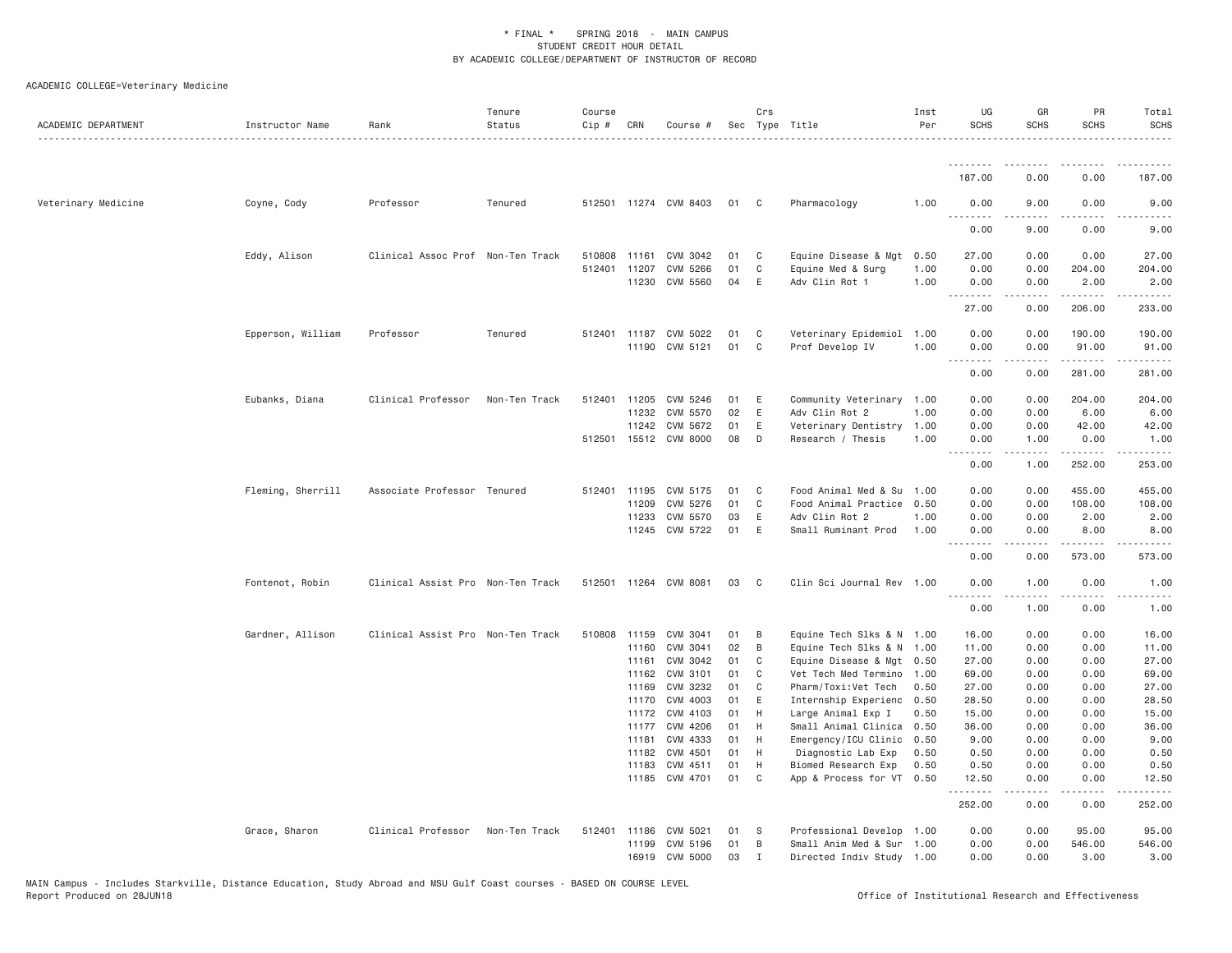| ACADEMIC DEPARTMENT | Instructor Name    | Rank                              | Tenure<br>Status | Course<br>Cip # | CRN          | Course #              |    | Crs            | Sec Type Title            | Inst<br>Per | UG<br><b>SCHS</b>            | GR<br><b>SCHS</b> | PR<br><b>SCHS</b> | Total<br><b>SCHS</b>   |
|---------------------|--------------------|-----------------------------------|------------------|-----------------|--------------|-----------------------|----|----------------|---------------------------|-------------|------------------------------|-------------------|-------------------|------------------------|
| Veterinary Medicine | Grace, Sharon      | Clinical Professor                | Non-Ten Track    | 512401          | 16934        | CVM 5000              | 05 | Ι.             | Directed Indiv Study 1.00 |             | 0.00                         | 0.00              | 3.00              | 3.00                   |
|                     |                    |                                   |                  | 512501          | 13601        | VS 3014               | 01 | B              | Anatomy & Physiology 1.00 |             | 76.00                        | 0.00              | 0.00              | 76.00                  |
|                     |                    |                                   |                  |                 | 13602        | VS 3014               | 02 | B              | Anatomy & Physiology 1.00 |             | 72.00<br>.                   | 0.00              | 0.00<br>.         | 72.00<br>$\frac{1}{2}$ |
|                     |                    |                                   |                  |                 |              |                       |    |                |                           |             | 148.00                       | 0.00              | 647.00            | 795.00                 |
|                     | Griffin, Matthew   | Research Assoc Prof Non-Ten Track |                  |                 |              | 512501 16275 CVM 9000 | 25 | D              | Research / Diss           | 1.00        | 0.00<br>.                    | 2.00              | 0.00              | 2.00                   |
|                     |                    |                                   |                  |                 |              |                       |    |                |                           |             | 0.00                         | 2.00              | 0.00              | 2.00                   |
|                     | Gunter, Miriam     | Clinical Assist Pro Non-Ten Track |                  |                 |              | 512401 11229 CVM 5560 | 03 | E              | Adv Clin Rot 1            | 1.00        | 0.00<br>$\frac{1}{2}$        | 0.00<br>.         | 14.00<br>-----    | 14.00<br>.             |
|                     |                    |                                   |                  |                 |              |                       |    |                |                           |             | 0.00                         | 0.00              | 14.00             | 14.00                  |
|                     | Hanson, Larry      | Professor                         | Tenured          | 240101          | 16070        | HON 4000              | 08 | $\mathbf{I}$   | Directed Individual       | 1.00        | 3.00                         | 0.00              | 0.00              | 3.00                   |
|                     |                    |                                   |                  | 512501          | 15534        | CVM 9000              | 03 | D              | Research / Diss           | 1.00        | 0.00                         | 3.00              | 0.00              | 3.00                   |
|                     |                    |                                   |                  |                 |              |                       |    |                |                           |             | 3.00                         | 3.00              | 0.00              | 6.00                   |
|                     | Hardwick, Gretchen | Clinical Assist Pro Non-Ten Track |                  |                 |              | 512401 11209 CVM 5276 | 01 | C <sub>c</sub> | Food Animal Practice 0.50 |             | 0.00<br>$\sim$ $\sim$ $\sim$ | 0.00              | 108.00<br>.       | 108.00                 |
|                     |                    |                                   |                  |                 |              |                       |    |                |                           |             | 0.00                         | 0.00              | 108.00            | 108.00                 |
|                     | Hinz, Simone       | Clinical Instructor Non-Ten Track |                  |                 |              | 512401 11204 CVM 5234 | 01 | E              | Anesthesiolgy             | 0.50        | 0.00<br>.                    | 0.00<br>- - - - - | 58.00<br>.        | 58.00<br>.             |
|                     |                    |                                   |                  |                 |              |                       |    |                |                           |             | 0.00                         | 0.00              | 58.00             | 58.00                  |
|                     | Hopper, Richard    | Professor                         | Tenured          |                 | 512401 16273 | CVM 8812              | 01 | B              | Equine Repro Ultraso 1.00 |             | 0.00                         | 2.00              | 0.00              | 2.00                   |
|                     |                    |                                   |                  |                 | 16724        | CVM 8825              | 01 | $\,$ B         | Lg Anim Urogenital S 1.00 |             | 0.00                         | 5.00              | 0.00              | 5.00                   |
|                     |                    |                                   |                  |                 | 16954        | CVM 5000              | 07 | $\mathbf{I}$   | Directed Indiv Study 1.00 |             | 0.00                         | 0.00              | 2.00              | 2.00                   |
|                     |                    |                                   |                  |                 | 16955        | <b>CVM 5000</b>       | 08 | $\mathbf{I}$   | Directed Indiv Study 1.00 |             | 0.00                         | 0.00              | 2.00              | 2.00                   |
|                     |                    |                                   |                  |                 | 16958        | CVM 5000              | 10 | I              | Directed Indiv Study 1.00 |             | 0.00                         | 0.00              | 2.00              | 2.00                   |
|                     |                    |                                   |                  |                 | 16966        | CVM 5000              | 12 | $\mathbf{I}$   | Directed Indiv Study 1.00 |             | 0.00                         | 0.00              | 2.00              | 2.00                   |
|                     |                    |                                   |                  |                 | 16967        | CVM 5000              | 13 | $\mathbf{I}$   | Directed Indiv Study 1.00 |             | 0.00<br>.                    | 0.00              | 2.00              | 2.00<br>$   -$         |
|                     |                    |                                   |                  |                 |              |                       |    |                |                           |             | 0.00                         | 7.00              | 10.00             | 17.00                  |
|                     | Howell, George     | Assistant Professor Ten Track     |                  |                 | 261001 11175 | CVM 4193              | 01 | C              | Medical Pharmacology 0.50 |             | 15.00                        | 0.00              | 0.00              | 15.00                  |
|                     |                    |                                   |                  |                 | 11254        | CVM 6193              | 01 | C              | Medical Pharmacology      | 0.50        | 0.00                         | 1.50              | 0.00              | 1.50                   |
|                     |                    |                                   |                  |                 | 512501 15537 | CVM 9000              | 05 | D              | Research / Diss           | 1.00        | 0.00<br><u>.</u>             | 9.00              | 0.00              | 9.00                   |
|                     |                    |                                   |                  |                 |              |                       |    |                |                           |             | 15.00                        | 10.50             | 0.00              | 25.50                  |
|                     | Huston, Carla      | Associate Professor Tenured       |                  |                 |              | 512401 11174 CVM 4180 | 01 | C              | Emerg Prep Anim Heal 1.00 |             | 6.00                         | 0.00              | 0.00              | 6.00                   |
|                     |                    |                                   |                  |                 | 11191        | CVM 5133              | 01 | C              | Vet Preventive Med        | 0.75        | 0.00                         | 0.00              | 204.75            | 204.75                 |
|                     |                    |                                   |                  |                 | 11196        | CVM 5182              | 01 | C              | Vet Disaster Managem 1.00 |             | 0.00                         | 0.00              | 88.00             | 88.00                  |
|                     |                    |                                   |                  |                 | 16923        | CVM 6180              | 01 | C.             | Emerg Prep Animal He 1.00 |             | 0.00<br>.                    | 3.00<br>.         | 0.00<br>.         | 3.00<br>-----          |
|                     |                    |                                   |                  |                 |              |                       |    |                |                           |             | 6.00                         | 3.00              | 292.75            | 301.75                 |
|                     | Ivy, Caroline      | Clinical Assist Pro Non-Ten Track |                  |                 |              | 512401 11214 CVM 5364 | 01 | H              | VSC Clinical Rotatio 0.50 |             | 0.00                         | 0.00              | 72.00             | 72.00                  |
|                     |                    |                                   |                  |                 |              | 11243 CVM 5682        | 01 | C              | Veterninary Ophthalm 1.00 |             | 0.00                         | 0.00              | 18,00             | 18.00                  |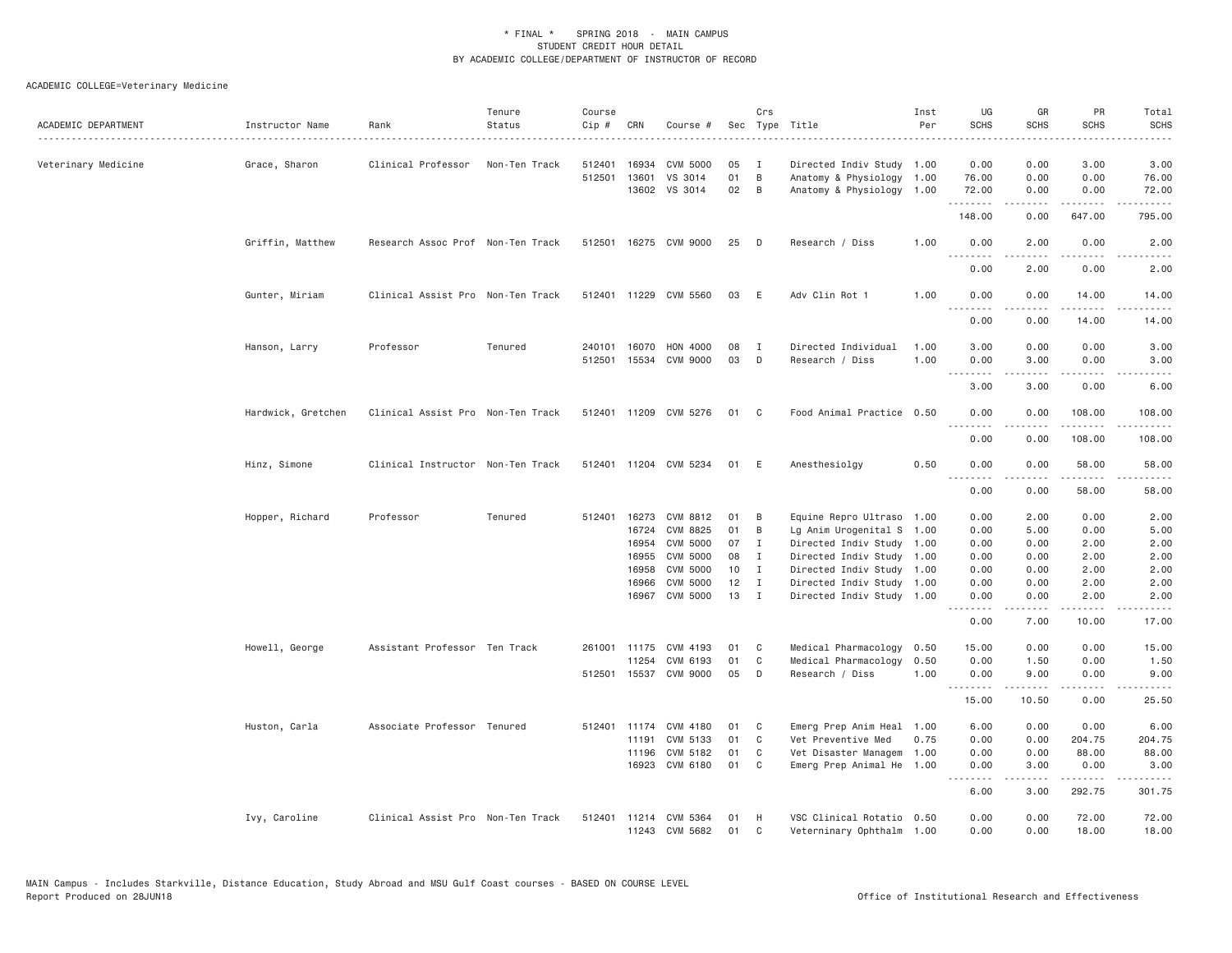| ACADEMIC DEPARTMENT | Instructor Name    | Rank                              | Tenure<br>Status | Course<br>Cip # | CRN          | Course #              |    | Crs            | Sec Type Title            | Inst<br>Per | UG<br><b>SCHS</b>                                                                                           | GR<br><b>SCHS</b>            | PR<br><b>SCHS</b>                                                                                                                                             | Total<br><b>SCHS</b> |
|---------------------|--------------------|-----------------------------------|------------------|-----------------|--------------|-----------------------|----|----------------|---------------------------|-------------|-------------------------------------------------------------------------------------------------------------|------------------------------|---------------------------------------------------------------------------------------------------------------------------------------------------------------|----------------------|
|                     |                    |                                   |                  |                 |              |                       |    |                |                           |             | --------<br>0.00                                                                                            | --------<br>0.00             | 90.00                                                                                                                                                         | 90.00                |
|                     |                    |                                   |                  |                 |              |                       |    |                |                           |             |                                                                                                             |                              |                                                                                                                                                               |                      |
| Veterinary Medicine | Jackson, Elizabeth | Clinical Instructor Non-Ten Track |                  |                 | 510808 11156 | CVM 3013              | 01 | C              | Sm Anim Diseases & M 1.00 |             | 81.00                                                                                                       | 0.00                         | 0.00                                                                                                                                                          | 81.00                |
|                     |                    |                                   |                  |                 | 11157        | CVM 3031              | 01 | $\mathsf{L}$   | Fd Anim Tech Skls &       | 0.50        | 13.50                                                                                                       | 0.00                         | 0.00                                                                                                                                                          | 13.50                |
|                     |                    |                                   |                  |                 | 11158        | CVM 3032              | 01 | C              | Food Anim Diseases &      | 1.00        | 54.00                                                                                                       | 0.00                         | 0.00                                                                                                                                                          | 54.00                |
|                     |                    |                                   |                  |                 | 11169        | CVM 3232              | 01 | C              | Pharm/Toxi:Vet Tech       | 0.50        | 27.00                                                                                                       | 0.00                         | 0.00                                                                                                                                                          | 27.00                |
|                     |                    |                                   |                  |                 | 11176        | CVM 4201              | 01 | H              | Clinical Experience       | 0.50        | 8.00                                                                                                        | 0.00                         | 0.00                                                                                                                                                          | 8.00                 |
|                     |                    |                                   |                  |                 | 11178        | CVM 4213              | 01 | H              | Sm Anim Surg & Anes       | 0.50        | 21.00                                                                                                       | 0.00                         | 0.00                                                                                                                                                          | 21.00                |
|                     |                    |                                   |                  |                 | 11179        | CVM 4223              | 01 | H              | Small Animal Clinica      | 0.50        | 30.00                                                                                                       | 0.00                         | 0.00                                                                                                                                                          | 30.00                |
|                     |                    |                                   |                  |                 | 11184        | CVM 4601              | 01 | H              | Anl Emerg & Refer Ct 0.50 |             | 5.00                                                                                                        | 0.00                         | 0.00                                                                                                                                                          | 5.00                 |
|                     |                    |                                   |                  |                 |              | 512501 11173 CVM 4113 | 01 | H              | Large Animal Clin El 0.50 |             | 7.50<br>.                                                                                                   | 0.00<br>$\omega$ is a set of | 0.00<br>.                                                                                                                                                     | 7.50                 |
|                     |                    |                                   |                  |                 |              |                       |    |                |                           |             | 247.00                                                                                                      | 0.00                         | 0.00                                                                                                                                                          | 247.00               |
|                     | Kaplan, Barbara    | Assistant Professor Ten Track     |                  | 261001          | 11175        | CVM 4193              | 01 | C              | Medical Pharmacology      | 0.50        | 15.00                                                                                                       | 0.00                         | 0.00                                                                                                                                                          | 15.00                |
|                     |                    |                                   |                  |                 | 11254        | CVM 6193              | 01 | C              | Medical Pharmacology      | 0.50        | 0.00                                                                                                        | 1.50                         | 0.00                                                                                                                                                          | 1.50                 |
|                     |                    |                                   |                  |                 |              | 512501 15538 CVM 9000 | 06 | $\Box$         | Research / Diss           | 1.00        | 0.00                                                                                                        | 18.00                        | 0.00                                                                                                                                                          | 18.00                |
|                     |                    |                                   |                  |                 |              |                       |    |                |                           |             | .<br>15.00                                                                                                  | .<br>19.50                   | .<br>0.00                                                                                                                                                     | .<br>34.50           |
|                     | Karsi, Attila      | Associate Professor Ten Track     |                  | 010000          | 11285        | CVM 8973              | 01 | C              | Scientific Writing        | 1.00        | 0.00                                                                                                        | 15.00                        | 0.00                                                                                                                                                          | 15.00                |
|                     |                    |                                   |                  | 512501          | 15515        | CVM 8000              | 11 | D              | Research / Thesis         | 1.00        | 0.00                                                                                                        | 5.00                         | 0.00                                                                                                                                                          | 5.00                 |
|                     |                    |                                   |                  |                 | 15539        | CVM 9000              | 07 | D              | Research / Diss           | 1.00        | 0.00                                                                                                        | 11.00                        | 0.00                                                                                                                                                          | 11.00                |
|                     |                    |                                   |                  |                 | 16628        | <b>CVM 7000</b>       | 04 | I              | Directed Indiv Study      | 1.00        | 0.00                                                                                                        | 1.00                         | 0.00                                                                                                                                                          | 1.00                 |
|                     |                    |                                   |                  |                 |              |                       |    |                |                           |             | .<br>$\frac{1}{2} \left( \frac{1}{2} \right) \left( \frac{1}{2} \right) \left( \frac{1}{2} \right)$<br>0.00 | .<br>32.00                   | .<br>0.00                                                                                                                                                     | ه د د د د<br>32.00   |
|                     | King, Elmer        | Clinical Assist Pro Non-Ten Track |                  | 512401          | 11247        | CVM 5764              | 01 | C              | Adv Equine Repro          | 0.50        | 0.00                                                                                                        | 0.00                         | 6.00                                                                                                                                                          | 6.00                 |
|                     |                    |                                   |                  |                 | 14151        | CVM 5840              | 01 | H              | Vet Student Research      | 0.33        | 0.00                                                                                                        | 0.00                         | 0.66                                                                                                                                                          | 0.66                 |
|                     |                    |                                   |                  |                 | 15590        | CVM 5990              | 01 | C <sub>1</sub> | Special Topics in CV 1.00 |             | 0.00                                                                                                        | 0.00                         | 12.00                                                                                                                                                         | 12.00                |
|                     |                    |                                   |                  |                 |              |                       |    |                |                           |             | .<br>0.00                                                                                                   | $- - - - -$<br>0.00          | $\frac{1}{2} \left( \frac{1}{2} \right) \left( \frac{1}{2} \right) \left( \frac{1}{2} \right) \left( \frac{1}{2} \right) \left( \frac{1}{2} \right)$<br>18.66 | .<br>18.66           |
|                     | Kohler, Amanda     | Clinical Instructor Non-Ten Track |                  | 510808          | 11164        | CVM 3121              | 01 | $\mathbf{C}$   | Hematology: Vet Tech      | 1.00        | 27.00                                                                                                       | 0.00                         | 0.00                                                                                                                                                          | 27.00                |
|                     |                    |                                   |                  |                 | 11165        | CVM 3141              | 01 | C              | Anatomical Path Lab       | 1.00        | 27.00                                                                                                       | 0.00                         | 0.00                                                                                                                                                          | 27.00                |
|                     |                    |                                   |                  |                 | 11166        | CVM 3141              | 02 | К              | Anatomical Path Lab       | 1.00        | 0.00                                                                                                        | 0.00                         | 0.00                                                                                                                                                          | 0.00                 |
|                     |                    |                                   |                  |                 | 11167        | CVM 3141              | 03 | К              | Anatomical Path Lab       | 1.00        | 0.00                                                                                                        | 0.00                         | 0.00                                                                                                                                                          | 0.00                 |
|                     |                    |                                   |                  |                 | 512401 13599 | VS 1012               | 02 | $\mathbf{C}$   | Intro Vet Med Career 1.00 |             | 146.00                                                                                                      | 0.00                         | 0.00                                                                                                                                                          | 146.00               |
|                     |                    |                                   |                  |                 |              |                       |    |                |                           |             | .<br>200.00                                                                                                 | 0.00                         | 0.00                                                                                                                                                          | 200.00               |
|                     | Langston, Vernon   | Professor                         | Tenured          |                 |              | 512401 11202 CVM 5223 | 01 | $\mathbf{C}$   | Pharmacology I            | 1.00        | 0.00                                                                                                        | 0.00                         | 282.00                                                                                                                                                        | 282.00               |
|                     |                    |                                   |                  |                 |              |                       |    |                |                           |             | 0.00                                                                                                        | 0.00                         | $- - - - - - -$<br>282.00                                                                                                                                     | 282.00               |
|                     | Lathan, Patricia   | Associate Professor Tenured       |                  |                 |              | 512501 15516 CVM 8000 | 12 | $\Box$         | Research / Thesis         | 1.00        | 0.00<br>$\sim$ $\sim$ .<br>.                                                                                | 1.00                         | 0.00                                                                                                                                                          | 1.00                 |
|                     |                    |                                   |                  |                 |              |                       |    |                |                           |             | 0.00                                                                                                        | 1.00                         | 0.00                                                                                                                                                          | 1.00                 |
|                     | Lawrence, Mark     | Professor                         | Tenured          |                 |              | 512501 15540 CVM 9000 | 08 | $\Box$         | Research / Diss           | 1.00        | 0.00<br>.                                                                                                   | 6.00                         | 0.00<br>.                                                                                                                                                     | 6.00                 |
|                     |                    |                                   |                  |                 |              |                       |    |                |                           |             | 0.00                                                                                                        | 6.00                         | 0.00                                                                                                                                                          | 6.00                 |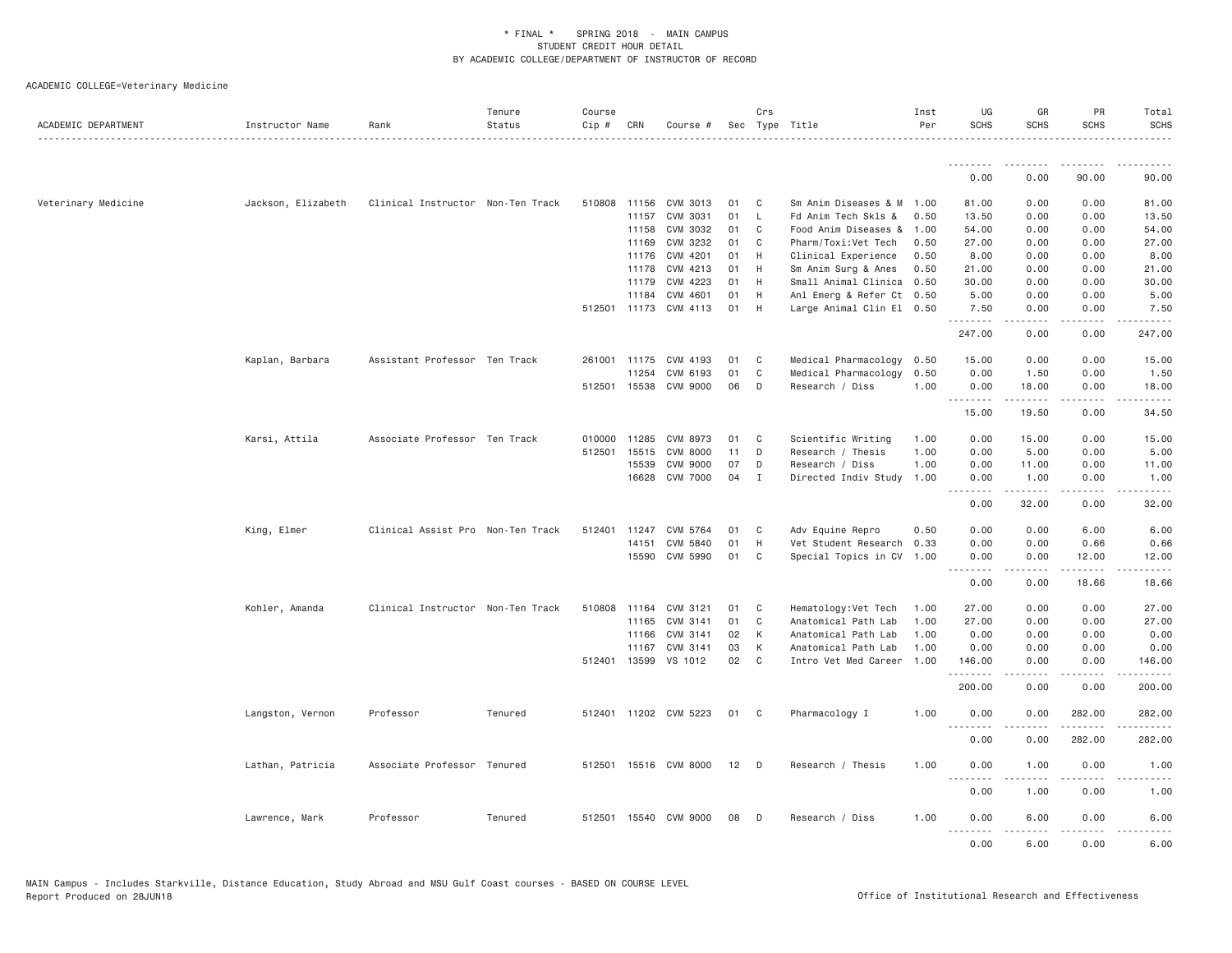| ACADEMIC DEPARTMENT | Instructor Name     | Rank                                                   | Tenure<br>Status | Course<br>Cip # | CRN          | Course #              |      | Crs          | Sec Type Title            | Inst<br>Per | UG<br><b>SCHS</b>                 | GR<br><b>SCHS</b>   | PR<br><b>SCHS</b>    | Total<br><b>SCHS</b><br>. |
|---------------------|---------------------|--------------------------------------------------------|------------------|-----------------|--------------|-----------------------|------|--------------|---------------------------|-------------|-----------------------------------|---------------------|----------------------|---------------------------|
| Veterinary Medicine | Linford, Robert     | Professor                                              | Tenured          |                 |              | 512401 11189 CVM 5072 | 01   | B            | Veterinary Anatomy I 1.00 |             | 0.00                              | 0.00                | 190.00               | 190.00                    |
|                     |                     |                                                        |                  |                 |              |                       |      |              |                           |             | .<br>0.00                         | 0.00                | 190.00               | .<br>190.00               |
|                     |                     | Marquardt Ezell, Tay Clinical Assist Pro Non-Ten Track |                  |                 |              | 512401 11249 CVM 5802 | 01   | C            | Pract. Clin. Onc.         | 1.00        | 0.00                              | 0.00                | 26.00                | 26.00                     |
|                     |                     |                                                        |                  |                 |              |                       |      |              |                           |             | .<br>0.00                         | .<br>0.00           | .<br>26.00           | .<br>26.00                |
|                     | Meyer, Robert       | Professor                                              | Tenured          |                 | 510808 11168 | CVM 3212              | 01   | C            | Anesthesiology: Vet T     | 0.50        | 27.00                             | 0.00                | 0.00                 | 27.00                     |
|                     |                     |                                                        |                  |                 | 512401 11204 | CVM 5234              | 01   | Ε            | Anesthesiolgy             | 0.50        | 0.00                              | 0.00                | 58.00                | 58.00                     |
|                     |                     |                                                        |                  |                 |              | 11217 CVM 5430        | 01   | E            | Adv Rot in Anesth         | 1.00        | 0.00                              | 0.00                | 4.00                 | 4.00                      |
|                     |                     |                                                        |                  |                 | 512501 11266 | CVM 8081              | 05   | C            | Clin Sci Journal Rev      | 1.00        | 0.00                              | 2.00                | 0.00                 | 2.00                      |
|                     |                     |                                                        |                  |                 | 11280        | CVM 8801              | 01   | S            | Seminars in Vet Anes      | 1.00        | 0.00<br>.                         | 1.00<br>.           | 0.00<br>$- - - -$    | 1.00<br>$\frac{1}{2}$     |
|                     |                     |                                                        |                  |                 |              |                       |      |              |                           |             | 27.00                             | 3.00                | 62.00                | 92.00                     |
|                     |                     | Nanduri, Bindumadhav Associate Professor Tenured       |                  |                 |              | 512501 15543 CVM 9000 | 11 D |              | Research / Diss           | 1.00        | 0.00<br>.                         | 18.00<br>.          | 0.00<br>.            | 18.00                     |
|                     |                     |                                                        |                  |                 |              |                       |      |              |                           |             | 0.00                              | 18.00               | 0.00                 | .<br>18.00                |
|                     |                     |                                                        |                  |                 |              |                       |      |              |                           |             |                                   |                     |                      |                           |
|                     | Olivier, Alicia     | Assistant Professor Ten Track                          |                  |                 | 512401 11188 | CVM 5044              | 01   | C            | Intro Vet Pathology       | 1.00        | 0.00                              | 0.00                | 380.00               | 380.00                    |
|                     |                     |                                                        |                  |                 |              | 11201 CVM 5214        | 01   | E            | Lab Services              | 0.50        | 0.00                              | 0.00                | 60.00                | 60.00                     |
|                     |                     |                                                        |                  |                 |              |                       |      |              |                           |             | .<br>0.00                         | 0.00                | .<br>440.00          | -----<br>440.00           |
|                     | Petrie-Hanson, Lora | Associate Professor Tenured                            |                  |                 |              | 512501 15544 CVM 9000 | 12   | D            | Research / Diss           | 1.00        | 0.00                              | 6.00                | 0.00                 | 6.00                      |
|                     |                     |                                                        |                  |                 |              |                       |      |              |                           |             | $\sim$ $\sim$ $\sim$<br>.<br>0.00 | -----<br>6.00       | .<br>0.00            | $\frac{1}{2}$<br>6.00     |
|                     |                     |                                                        |                  |                 |              |                       |      |              |                           |             |                                   |                     |                      |                           |
|                     | Pharr, Gregory      | Associate Professor Tenured                            |                  |                 |              | 512501 11272 CVM 8303 | 01   | C            | Advanced Immunology       | 1.00        | 0.00                              | 27.00               | 0.00                 | 27.00                     |
|                     |                     |                                                        |                  |                 |              | 15545 CVM 9000        | 13   | D            | Research / Diss           | 1.00        | 0.00                              | 9.00                | 0.00                 | 9.00                      |
|                     |                     |                                                        |                  |                 |              |                       |      |              |                           |             |                                   |                     |                      |                           |
|                     |                     |                                                        |                  |                 |              |                       |      |              |                           |             | 0.00                              | 36.00               | 0.00                 | 36.00                     |
|                     | Pinchuk, Lesya      | Associate Professor Tenured                            |                  |                 |              | 512501 15546 CVM 9000 | 14   | D            | Research / Diss           | 1.00        | 0.00                              | 8.00                | 0.00                 | 8.00                      |
|                     |                     |                                                        |                  |                 |              |                       |      |              |                           |             | $\sim$ $\sim$ $\sim$<br>.<br>0.00 | 8.00                | 0.00                 | 8.00                      |
|                     | Pruett, Stephen     | Professor                                              | Tenured          |                 |              | 512501 15547 CVM 9000 | 15   | D            | Research / Diss           | 1.00        | 0.00                              | 9.00                | 0.00                 | 9.00                      |
|                     |                     |                                                        |                  |                 |              |                       |      |              |                           |             | .                                 | .                   | $\sim$ $\sim$ $\sim$ |                           |
|                     |                     |                                                        |                  |                 |              |                       |      |              |                           |             | 0.00                              | 9.00                | 0.00                 | 9.00                      |
|                     |                     | Pulido Landinez, Mar Clinical Assoc Prof Non-Ten Track |                  |                 | 512501 11279 | CVM 8790              | 02   | L.           | Laboratory Diagnosti 1.00 |             | 0.00                              | 3.00                | 0.00                 | 3.00                      |
|                     |                     |                                                        |                  |                 |              | 15916 CVM 7000        | 01   | $\mathbf{I}$ | Directed Indiv Study 1.00 |             | 0.00                              | 3.00                | 0.00                 | 3.00                      |
|                     |                     |                                                        |                  |                 |              |                       |      |              |                           |             | .                                 | <u>.</u>            | $\cdots$             | ----                      |
|                     |                     |                                                        |                  |                 |              |                       |      |              |                           |             | 0.00                              | 6.00                | 0.00                 | 6.00                      |
|                     | Ross, Matthew       | Associate Professor Tenured                            |                  |                 |              | 512501 15839 CVM 9000 | 23   | D            | Research / Diss           | 1.00        | 0.00<br>. <b>.</b>                | 3.00<br>$- - - - -$ | 0.00<br>.            | 3.00<br>$- - - -$         |
|                     |                     |                                                        |                  |                 |              |                       |      |              |                           |             | 0.00                              | 3.00                | 0.00                 | 3.00                      |
|                     | Seo, Keun Seok      | Assistant Professor Ten Track                          |                  |                 |              | 512501 15548 CVM 9000 | 16   | D            | Research / Diss           | 1.00        | 0.00                              | 23.00               | 0.00                 | 23.00                     |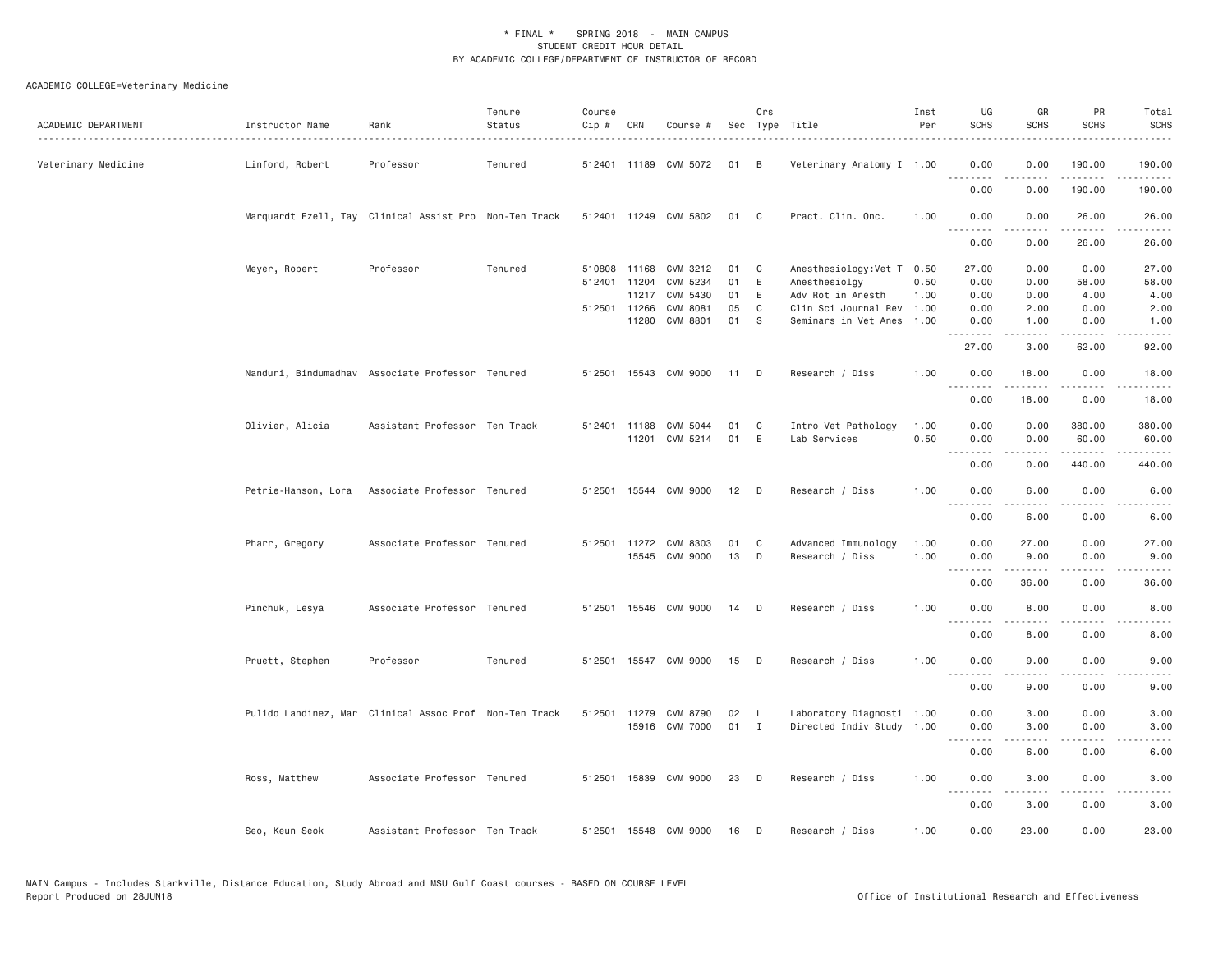| ACADEMIC DEPARTMENT | Instructor Name    | Rank                                             | Tenure<br>Status | Course<br>Cip # | CRN          | Course #              |              | Crs            | Sec Type Title            | Inst<br>Per | UG<br><b>SCHS</b>                        | GR<br><b>SCHS</b>    | PR<br><b>SCHS</b> | Total<br><b>SCHS</b> |
|---------------------|--------------------|--------------------------------------------------|------------------|-----------------|--------------|-----------------------|--------------|----------------|---------------------------|-------------|------------------------------------------|----------------------|-------------------|----------------------|
|                     |                    |                                                  |                  |                 |              |                       |              |                |                           |             |                                          |                      |                   |                      |
|                     |                    |                                                  |                  |                 |              |                       |              |                |                           |             | 0.00                                     | 23.00                | 0.00              | 23.00                |
| Veterinary Medicine | Smith, David       | Professor                                        | Tenured          |                 |              | 010903 11208 CVM 5273 | 01 B         |                | Population Medicine       | 0.50        | 0.00                                     | 0.00                 | 45.00             | 45.00                |
|                     |                    |                                                  |                  |                 |              |                       |              |                |                           |             | 0.00                                     | 0.00                 | 45.00             | 45.00                |
|                     | Smith, Jack        | Associate Professor Tenured                      |                  | 512401 11211    |              | CVM 5292              | 01           | E              | Flowood/MVRDL Extern      | 1.00        | 0.00                                     | 0.00                 | 64.00             | 64.00                |
|                     |                    |                                                  |                  |                 | 11222        | CVM 5510              | 01           | E              | Vm An Externship 1        | 1,00        | 0.00                                     | 0.00                 | 198.00            | 198.00               |
|                     |                    |                                                  |                  |                 | 11223        | CVM 5520              | 01           | E              | Vm An Externship 2        | 1.00        | 0.00                                     | 0.00                 | 95.00             | 95.00                |
|                     |                    |                                                  |                  |                 | 11224        | CVM 5530              | 01           | E              | Vm An Externship 3        | 1.00        | 0.00                                     | 0.00                 | 22.00             | 22.00                |
|                     |                    |                                                  |                  |                 | 11225        | CVM 5540              | 01           | E              | Vm An Externship 4        | 1.00        | 0.00                                     | 0.00                 | 10.00             | 10.00                |
|                     |                    |                                                  |                  |                 | 11227        | <b>CVM 5560</b>       | 01           | E              | Adv Clin Rot 1            | 1.00        | 0.00                                     | 0.00                 | 36.00             | 36.00                |
|                     |                    |                                                  |                  |                 | 11231        | CVM 5570              | 01           | E              | Adv Clin Rot 2            | 1.00        | 0.00                                     | 0.00                 | 6.00              | 6.00                 |
|                     |                    |                                                  |                  |                 | 11248        | CVM 5772              | 01           | C              | Canine Theriogenolog      | 1.00        | 0.00                                     | 0.00                 | 18.00             | 18.00                |
|                     |                    |                                                  |                  |                 | 16918        | CVM 5000              | 02           | $\mathbf{I}$   | Directed Indiv Study      | 1.00        | 0.00                                     | 0.00                 | 4.00              | 4.00                 |
|                     |                    |                                                  |                  |                 | 16956        | CVM 5000              | 09           | $\mathbf{I}$   | Directed Indiv Study 1.00 |             | 0.00                                     | 0.00                 | 2.00              | 2.00                 |
|                     |                    |                                                  |                  |                 | 16959        | CVM 5000              | $11 \quad I$ |                | Directed Indiv Study 1.00 |             | 0.00<br>.                                | 0.00                 | 2.00              | 2.00                 |
|                     |                    |                                                  |                  |                 |              |                       |              |                |                           |             | 0.00                                     | 0.00                 | 457.00            | 457.00               |
|                     | Swanson, Elizabeth | Assistant Professor Ten Track                    |                  |                 |              | 512501 15519 CVM 8000 | 15           | $\Box$         | Research / Thesis         | 1.00        | 0.00<br>$\sim$ $\sim$                    | 1.00                 | 0.00              | 1.00                 |
|                     |                    |                                                  |                  |                 |              |                       |              |                |                           |             | 0.00                                     | 1.00                 | 0.00              | 1.00                 |
|                     |                    | Swiderski, Cyprianna Associate Professor Tenured |                  | 512401          | 16900        | CVM 5000              | 01           | $\mathbf{I}$   | Directed Indiv Study      | 1.00        | 0.00                                     | 0.00                 | 2.00              | 2.00                 |
|                     |                    |                                                  |                  | 512501 11263    |              | CVM 8081              | 02           | $\mathbf{C}$   | Clin Sci Journal Rev      | 1.00        | 0.00                                     | 1.00                 | 0.00              | 1.00                 |
|                     |                    |                                                  |                  |                 | 15520        | <b>CVM 8000</b>       | 16           | D              | Research / Thesis         | 1.00        | 0.00                                     | 1.00                 | 0.00              | 1.00                 |
|                     |                    |                                                  |                  |                 | 15551        | CVM 9000              | 19           | D              | Research / Diss           | 1.00        | 0.00                                     | 19.00                | 0.00              | 19.00                |
|                     |                    |                                                  |                  |                 |              |                       |              |                |                           |             | $- -$<br>0.00                            | 21.00                | 2.00              | 23.00                |
|                     | Syrcle, Jason      | Clinical Assoc Prof Non-Ten Track                |                  | 512401 11234    |              | CVM 5570              | 04           | E              | Adv Clin Rot 2            | 1.00        | 0.00                                     | 0.00                 | 6.00              | 6.00                 |
|                     |                    |                                                  |                  |                 | 11246        | CVM 5754              | 01           | $\overline{B}$ | Adv Sm Anim Surgery       | 1.00        | 0.00                                     | 0.00                 | 72.00             | 72.00                |
|                     |                    |                                                  |                  |                 | 11260        | <b>CVM 8061</b>       | 01           | S.             | Small Anim Surg Lit       | 1.00        | 0.00                                     | 3.00                 | 0.00              | 3.00                 |
|                     |                    |                                                  |                  |                 | 16947        | CVM 8990              | 01           | B              | Special Topic In CVM      | 1.00        | 0.00                                     | 6.00                 | 0.00              | 6.00                 |
|                     |                    |                                                  |                  | 512501 11206    |              | CVM 5256              | 01           | E              | Small Animal Surgery 1.00 |             | 0.00                                     | 0.00                 | 204.00            | 204.00               |
|                     |                    |                                                  |                  |                 | 16533        | CVM 8000              | 22           | D              | Research / Thesis         | 1.00        | 0.00                                     | 1.00                 | 0.00              | 1.00                 |
|                     |                    |                                                  |                  |                 |              |                       |              |                |                           |             | $  -$<br>.<br>0.00                       | $- - - - -$<br>10.00 | .<br>282.00       | 292.00               |
|                     | Thames, Brittany   | Clinical Assist Pro Non-Ten Track                |                  | 512401 11213    |              | CVM 5310              | 01           | E              | SM Critical Care Med      | 1.00        | 0.00                                     | 0.00                 | 152.00            | 152.00               |
|                     |                    |                                                  |                  |                 | 11238        | CVM 5580              | 04           | E              | Adv Clin Rot 3            | 1.00        | 0.00<br>$\sim$ $\sim$ $\sim$<br>.        | 0.00                 | 2.00              | 2.00                 |
|                     |                    |                                                  |                  |                 |              |                       |              |                |                           |             | 0.00                                     | 0.00                 | 154.00            | 154.00               |
|                     | Thomason, John     | Assistant Professor Ten Track                    |                  | 512401 14151    |              | CVM 5840              | 01           | H              | Vet Student Research 0.34 |             | 0.00                                     | 0.00                 | 0.68              | 0.68                 |
|                     |                    |                                                  |                  |                 |              | 512508 11261 CVM 8071 | 01           | $\mathbf{C}$   | Small Animal In Med       | 1.00        | 0.00<br>$\sim$ $\sim$ $\sim$<br><u>.</u> | 2.00<br>.            | 0.00              | 2.00<br>-----        |
|                     |                    |                                                  |                  |                 |              |                       |              |                |                           |             | 0.00                                     | 2.00                 | 0.68              | 2.68                 |
|                     |                    | Varela-Stokes, Andre Associate Professor Tenured |                  |                 | 512401 11193 | CVM 5163              | 01           | - B            | Vet Parasitology          | 0.50        | 0.00                                     | 0.00                 | 142.50            | 142.50               |
|                     |                    |                                                  |                  |                 | 14151        | CVM 5840              | 01           | H              | Vet Student Research      | 0.33        | 0.00                                     | 0.00                 | 0.66              | 0.66                 |
|                     |                    |                                                  |                  | 512501 11256    |              | CVM 8011              | 01           | S              | Seminar                   | 1.00        | 0.00                                     | 20.00                | 0.00              | 20.00                |